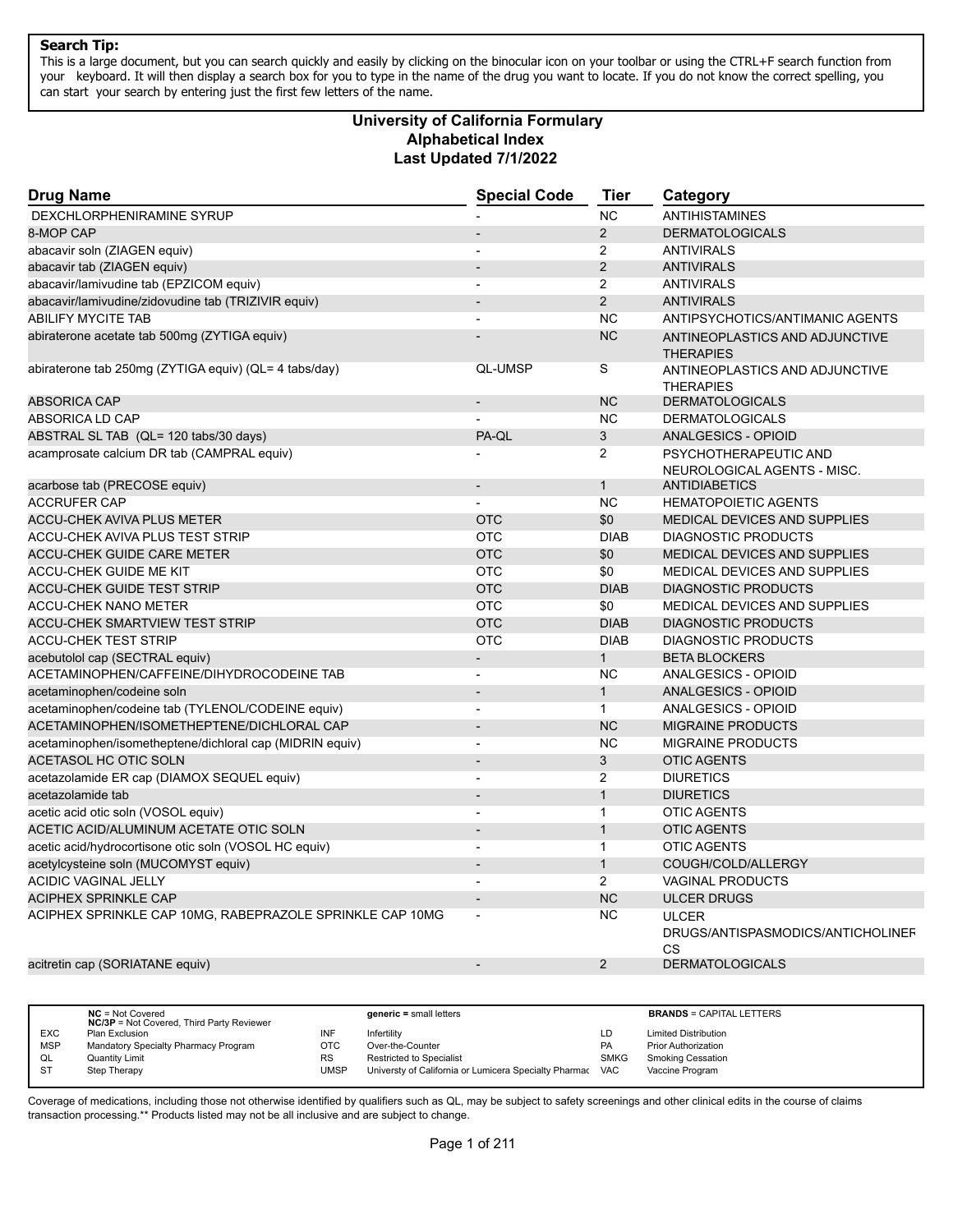| <b>Drug Name</b>                                                                                                                      | <b>Special Code</b>      | <b>Tier</b>    | Category                                                 |
|---------------------------------------------------------------------------------------------------------------------------------------|--------------------------|----------------|----------------------------------------------------------|
| ACTEMRA ACTPEN INJ (QL= 2 inj/28 days)                                                                                                | PA-QL-UMSP               | S              | ANALGESICS - ANTI-INFLAMMATORY                           |
| ACTEMRA SC INJ (QL= 2 inj/28 days)                                                                                                    | PA-QL-UMSP               | S              | ANALGESICS - ANTI-INFLAMMATORY                           |
| ACTHAR GEL INJ (QL= 4 vials/fill)                                                                                                     | MSP-PA-QL                | S              | ENDOCRINE AND METABOLIC AGENTS -<br>MISC.                |
| <b>ACTICLATE TAB 75MG, 150MG</b>                                                                                                      |                          | <b>NC</b>      | <b>TETRACYCLINES</b>                                     |
| ACTIMMUNE INJ (Only available through Walgreens 888-347-3416)                                                                         | LD-PA                    | S              | ANTINEOPLASTICS AND ADJUNCTIVE<br><b>THERAPIES</b>       |
| <b>ACTOPLUS MET TAB</b>                                                                                                               | $\overline{\phantom{a}}$ | <b>NC</b>      | <b>ANTIDIABETICS</b>                                     |
| <b>ACTOPLUS MET XR TAB</b>                                                                                                            |                          | 3              | <b>ANTIDIABETICS</b>                                     |
| <b>ACUVAIL OPHTH SOLN</b>                                                                                                             |                          | 3              | <b>OPHTHALMIC AGENTS</b>                                 |
| acyclovir cap (ZOVIRAX equiv)                                                                                                         | $\overline{\phantom{a}}$ | 1              | <b>ANTIVIRALS</b>                                        |
| acyclovir cream (ZOVIRAX equiv)                                                                                                       |                          | 3              | <b>DERMATOLOGICALS</b>                                   |
| acyclovir oint (ZOVIRAX OINT equiv)                                                                                                   |                          | 2              | <b>DERMATOLOGICALS</b>                                   |
| acyclovir susp (ZOVIRAX equiv)                                                                                                        | $\blacksquare$           | $\mathbf{1}$   | <b>ANTIVIRALS</b>                                        |
| acyclovir tab (ZOVIRAX equiv)                                                                                                         |                          | $\mathbf{1}$   | <b>ANTIVIRALS</b>                                        |
| ADACEL/BOOSTRIX INJ                                                                                                                   | <b>VAC</b>               | \$0            | <b>TOXOIDS</b>                                           |
| ADAPALENE SOLN                                                                                                                        |                          | <b>NC</b>      | <b>DERMATOLOGICALS</b>                                   |
| adapalene cream (DIFFERIN equiv) (Acne Only - members age 35 or older<br>require Prior Authorization)                                 | PA                       | $\overline{2}$ | <b>DERMATOLOGICALS</b>                                   |
| adapalene gel (DIFFERIN equiv) (Acne Only - members age 35 or older<br>require Prior Authorization)                                   | PA                       | $\overline{2}$ | <b>DERMATOLOGICALS</b>                                   |
| ADAPALENE LOTION (DIFFERIN equiv)                                                                                                     |                          | <b>NC</b>      | <b>DERMATOLOGICALS</b>                                   |
| adapalene/benzoyl peroxide gel 0.1-2.5% (EPIDUO equiv) (Acne Only -<br>members age 35 or older require Prior Authorization)           | <b>PA</b>                | 2              | <b>DERMATOLOGICALS</b>                                   |
| adapalene/benzoyl peroxide gel 0.3-2.5% (EPIDUO FORTE GEL equiv) (Acne<br>Only - members age 35 or older require Prior Authorization) | PA                       | $\overline{2}$ | <b>DERMATOLOGICALS</b>                                   |
| ADAPALENE/BENZOYL PEROXIDE PAD                                                                                                        | $\blacksquare$           | <b>NC</b>      | <b>DERMATOLOGICALS</b>                                   |
| <b>ADASUVE INHALER</b>                                                                                                                | $\overline{\phantom{a}}$ | <b>NC</b>      | ANTIPSYCHOTICS/ANTIMANIC AGENTS                          |
| <b>ADAZIN CREAM</b>                                                                                                                   | $\blacksquare$           | <b>NC</b>      | <b>DERMATOLOGICALS</b>                                   |
| <b>ADBRY INJ</b>                                                                                                                      | $\overline{\phantom{a}}$ | <b>NC</b>      | <b>DERMATOLOGICALS</b>                                   |
| <b>ADCIRCA TAB</b>                                                                                                                    |                          | <b>NC</b>      | CARDIOVASCULAR AGENTS - MISC.                            |
| <b>ADDERALL XR CAP</b>                                                                                                                |                          | <b>NC</b>      | ADHD/ANTI-NARCOLEPSY/ANTI-OBESITY//<br><b>NOREXIANTS</b> |
| ADDYI TAB                                                                                                                             |                          | NC.            | PSYCHOTHERAPEUTIC AND<br>NEUROLOGICAL AGENTS - MISC.     |
| adefovir dipivoxil tab (HEPSERA equiv)                                                                                                |                          | 2              | <b>ANTIVIRALS</b>                                        |
| ADEMPAS TAB (QL= 3 tabs/day; Only available through Accredo<br>800-803-2523)                                                          | LD-PA-QL                 | S              | CARDIOVASCULAR AGENTS - MISC.                            |
| ADIPEX-P CAP (QL= 1 cap/day)                                                                                                          | PA-QL                    | 3              | ADHD/ANTI-NARCOLEPSY/ANTI-OBESITY//<br><b>NOREXIANTS</b> |
| ADIPEX-P TAB (QL= 1 tab/day)                                                                                                          | PA-QL                    | 3              | ADHD/ANTI-NARCOLEPSY/ANTI-OBESITY//<br><b>NOREXIANTS</b> |
| <b>ADLARITY PATCH</b>                                                                                                                 |                          | <b>NC</b>      | PSYCHOTHERAPEUTIC AND<br>NEUROLOGICAL AGENTS - MISC.     |
| ADLYXIN INJ                                                                                                                           | $\overline{\phantom{a}}$ | <b>NC</b>      | ANTIDIABETICS                                            |
| <b>ADMELOG</b>                                                                                                                        | $\blacksquare$           | <b>NC</b>      | ANTIDIABETICS                                            |
| ADMELOG SOLOSTAR                                                                                                                      | $\blacksquare$           | <b>NC</b>      | <b>ANTIDIABETICS</b>                                     |
| ADOXA PAK                                                                                                                             | $\overline{\phantom{a}}$ | <b>NC</b>      | <b>TETRACYCLINES</b>                                     |
| ADRENACLICK INJ, EPINEPHRINE INJ                                                                                                      |                          | <b>NC</b>      | <b>VASOPRESSORS</b>                                      |
| <b>ADRENALIN SOLN</b>                                                                                                                 | $\overline{\phantom{a}}$ | NC             | NASAL AGENTS - SYSTEMIC AND TOPICAL                      |
|                                                                                                                                       |                          |                |                                                          |

|            | $NC = Not Covered$<br><b>NC/3P</b> = Not Covered, Third Party Reviewer |      | <b>generic</b> = small letters                        |             | <b>BRANDS = CAPITAL LETTERS</b> |
|------------|------------------------------------------------------------------------|------|-------------------------------------------------------|-------------|---------------------------------|
| <b>EXC</b> | Plan Exclusion                                                         | INF  | Infertilitv                                           | LD          | <b>Limited Distribution</b>     |
| <b>MSP</b> | Mandatory Specialty Pharmacy Program                                   | отс  | Over-the-Counter                                      | <b>PA</b>   | <b>Prior Authorization</b>      |
| QL         | <b>Quantity Limit</b>                                                  | RS   | <b>Restricted to Specialist</b>                       | <b>SMKG</b> | <b>Smoking Cessation</b>        |
| -ST        | Step Therapy                                                           | UMSP | Universty of California or Lumicera Specialty Pharmac | <b>VAC</b>  | Vaccine Program                 |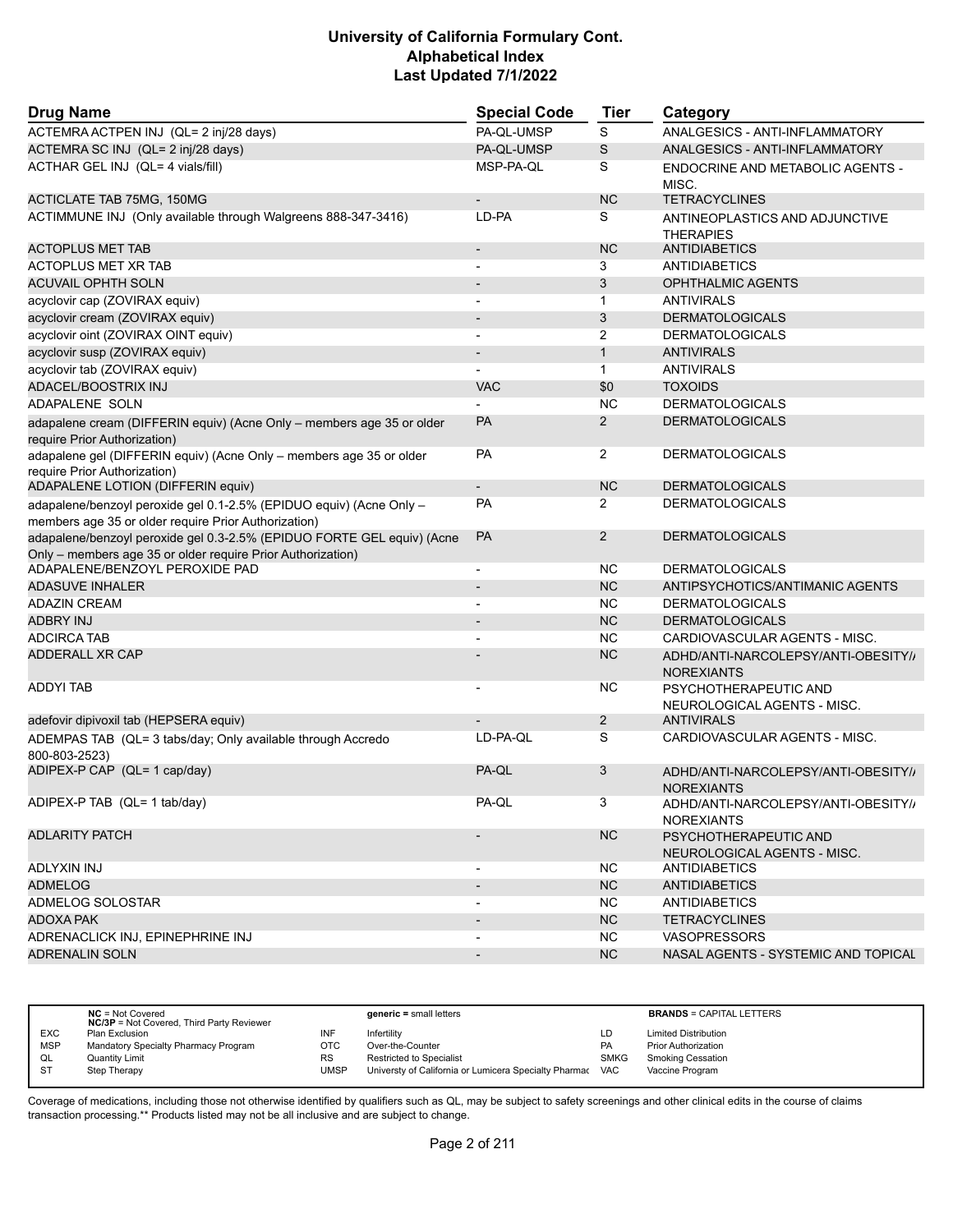| <b>Drug Name</b>                                                                 | <b>Special Code</b>      | <b>Tier</b>          | Category                                                 |
|----------------------------------------------------------------------------------|--------------------------|----------------------|----------------------------------------------------------|
| <b>ADVAIR HFA INHALER</b>                                                        |                          | $\overline{2}$       | ANTIASTHMATIC AND BRONCHODILATOR<br><b>AGENTS</b>        |
| <b>ADVICOR TAB</b>                                                               |                          | <b>NC</b>            | ANTIHYPERLIPIDEMICS                                      |
| <b>ADZENYS ER SUSP</b>                                                           |                          | <b>NC</b>            | ADHD/ANTI-NARCOLEPSY/ANTI-OBESITY//<br><b>NOREXIANTS</b> |
| <b>ADZENYS XR TAB</b>                                                            |                          | <b>NC</b>            | ADHD/ANTI-NARCOLEPSY/ANTI-OBESITY//<br><b>NOREXIANTS</b> |
| AEMCOLO TAB                                                                      |                          | NC.                  | ANTI-INFECTIVE AGENTS - MISC.                            |
| <b>AEROCHAMBER</b>                                                               | <b>OTC</b>               | $\overline{2}$       | MEDICAL DEVICES AND SUPPLIES                             |
| AFINITOR DISPERZ TAB                                                             |                          | <b>NC</b>            | ANTINEOPLASTICS AND ADJUNCTIVE<br><b>THERAPIES</b>       |
| <b>AFINITOR TAB</b>                                                              |                          | <b>NC</b>            | ANTINEOPLASTICS AND ADJUNCTIVE<br><b>THERAPIES</b>       |
| AFLURIA INJ (QL= 1 inj/28 days)                                                  | QL-VAC                   | \$0                  | <b>VACCINES</b>                                          |
| AFLURIA INJ, FLUZONE INJ (QL= 1 inj/28 days)                                     | QL-VAC                   | \$0                  | <b>VACCINES</b>                                          |
| <b>AFSTYLA KIT</b>                                                               |                          | <b>NC</b>            | <b>HEMATOLOGICAL AGENTS - MISC.</b>                      |
| AIMOVIG INJ (QL= 1 pack/28 days)                                                 | PA-QL                    | $\overline{2}$       | <b>MIGRAINE PRODUCTS</b>                                 |
| AIRDUO POWDER INHALER W/SENSOR                                                   |                          | NC.                  | ANTIASTHMATIC AND BRONCHODILATOR<br><b>AGENTS</b>        |
| <b>AIRDUO RESPICLICK</b>                                                         |                          | <b>NC</b>            | ANTIASTHMATIC AND BRONCHODILATOR<br><b>AGENTS</b>        |
| AJOVY INJ (QL= 1 pack/28 days)                                                   | PA-QL                    | $\mathbf{2}^{\circ}$ | <b>MIGRAINE PRODUCTS</b>                                 |
| <b>AKLIEF CREAM</b>                                                              |                          | <b>NC</b>            | <b>DERMATOLOGICALS</b>                                   |
| AKYNZEO CAP (QL= 1 cap/fill; Restricted to Oncology or Hematology<br>Specialist) | QL-RS                    | $\overline{2}$       | <b>ANTIEMETICS</b>                                       |
| ALA-SCALP LOTION                                                                 | $\overline{\phantom{a}}$ | <b>NC</b>            | <b>DERMATOLOGICALS</b>                                   |
| albendazole tab (ALBENZA equiv)                                                  | $\blacksquare$           | <b>NC</b>            | <b>ANTHELMINTICS</b>                                     |
| <b>ALBENZA TAB</b>                                                               |                          | <b>NC</b>            | <b>ANTHELMINTICS</b>                                     |
| albuterol HFA inhaler (PROAIR equiv) (QL= 2 inhalers/30 days)                    | QL                       | 1                    | ANTIASTHMATIC AND BRONCHODILATOR<br><b>AGENTS</b>        |
| albuterol HFA inhaler (PROVENTIL equiv) (QL= 2 inhalers/30 days)                 | QL                       | 1                    | ANTIASTHMATIC AND BRONCHODILATOR<br><b>AGENTS</b>        |
| ALBUTEROL HFA INHALER                                                            | QL--                     | <b>NC</b>            | ANTIASTHMATIC AND BRONCHODILATOR<br><b>AGENTS</b>        |
| albuterol neb soln                                                               |                          | 1                    | ANTIASTHMATIC AND BRONCHODILATOR<br><b>AGENTS</b>        |
| albuterol sulfate ER tab (VOSPIRE ER equiv)                                      |                          | 1                    | ANTIASTHMATIC AND BRONCHODILATOR<br><b>AGENTS</b>        |
| albuterol sulfate syrup                                                          |                          | 1                    | ANTIASTHMATIC AND BRONCHODILATOR<br><b>AGENTS</b>        |
| albuterol sulfate tab                                                            |                          | 2                    | ANTIASTHMATIC AND BRONCHODILATOR<br><b>AGENTS</b>        |
| ALBUTEROL TAB ER                                                                 |                          | $\overline{2}$       | ANTIASTHMATIC AND BRONCHODILATOR<br><b>AGENTS</b>        |
| albuterol/ipratropium neb soln (DUONEB equiv)                                    |                          | $\mathbf{1}$         | ANTIASTHMATIC AND BRONCHODILATOR<br><b>AGENTS</b>        |
| alclometasone cream (ACLOVATE equiv)                                             | $\overline{\phantom{a}}$ | $\overline{2}$       | <b>DERMATOLOGICALS</b>                                   |
| alclometasone oint (ACLOVATE OINT equiv)                                         |                          | $\overline{2}$       | <b>DERMATOLOGICALS</b>                                   |
| <b>ALCOHOL SWABS</b>                                                             | <b>OTC</b>               | <b>DIAB</b>          | MEDICAL DEVICES AND SUPPLIES                             |
| ALCORTIN A GEL (iodoquinol/hydrocortisone/aloe polysaccharide gel equiv)         |                          | <b>NC</b>            | <b>DERMATOLOGICALS</b>                                   |

|            | $NC = Not Covered$<br><b>NC/3P</b> = Not Covered, Third Party Reviewer |           | $generic = small letters$                             |             | <b>BRANDS = CAPITAL LETTERS</b> |
|------------|------------------------------------------------------------------------|-----------|-------------------------------------------------------|-------------|---------------------------------|
| <b>EXC</b> | Plan Exclusion                                                         | INF       | Infertility                                           | LD          | <b>Limited Distribution</b>     |
| <b>MSP</b> | Mandatory Specialty Pharmacy Program                                   | отс       | Over-the-Counter                                      | <b>PA</b>   | <b>Prior Authorization</b>      |
| QL         | <b>Quantity Limit</b>                                                  | <b>RS</b> | <b>Restricted to Specialist</b>                       | <b>SMKG</b> | <b>Smoking Cessation</b>        |
| <b>ST</b>  | Step Therapy                                                           | UMSP      | Universty of California or Lumicera Specialty Pharmac | <b>VAC</b>  | Vaccine Program                 |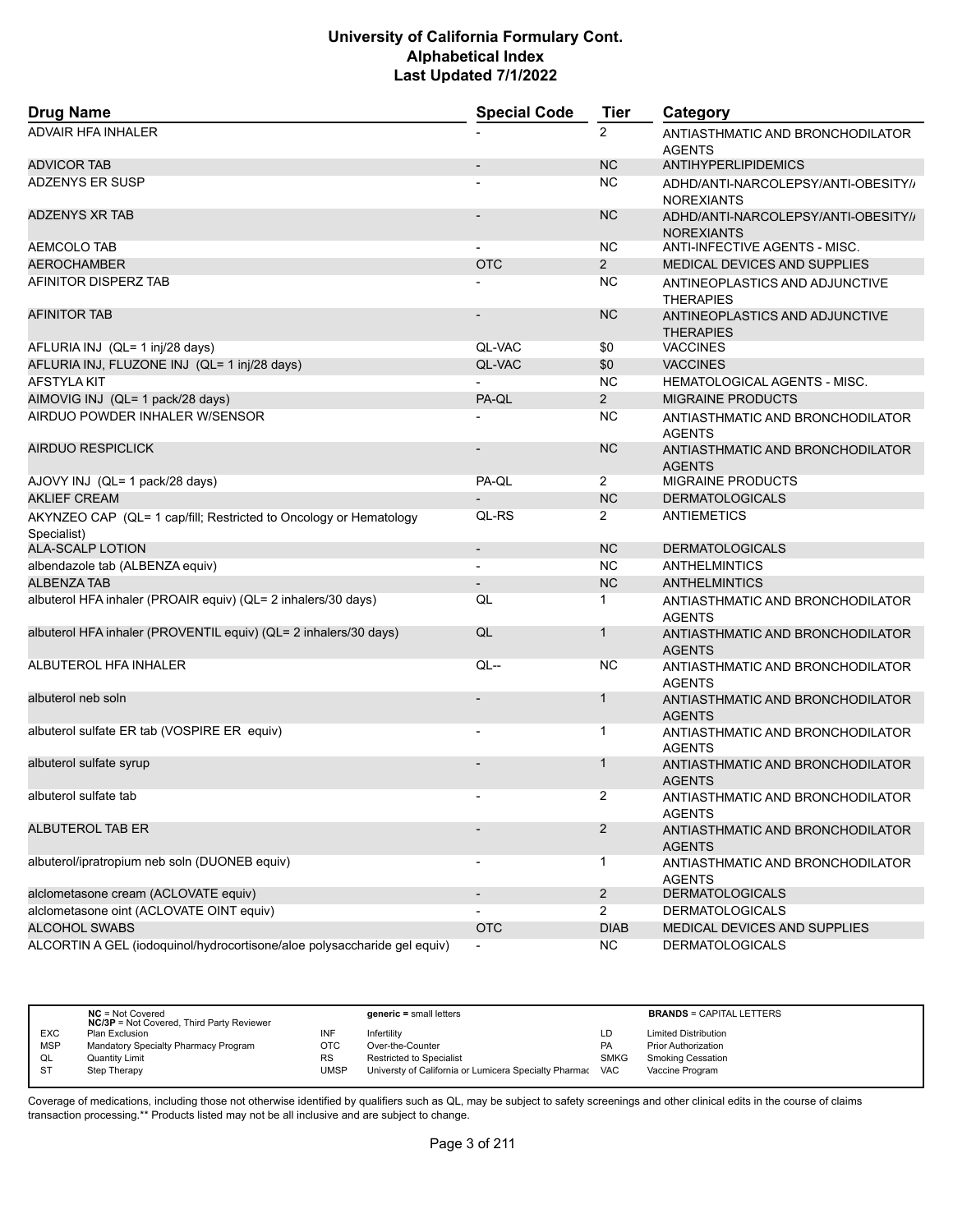| <b>Drug Name</b>                                                                           | <b>Special Code</b>      | <b>Tier</b>    | Category                                              |
|--------------------------------------------------------------------------------------------|--------------------------|----------------|-------------------------------------------------------|
| ALECENSA CAP (QL= 8 caps/day)                                                              | PA-QL-UMSP               | S              | ANTINEOPLASTICS AND ADJUNCTIVE<br><b>THERAPIES</b>    |
| alendronate sodium oral soln (FOSAMAX equiv)                                               |                          | 3              | ENDOCRINE AND METABOLIC AGENTS -<br>MISC.             |
| <b>ALENDRONATE SOLN</b>                                                                    |                          | $\mathbf{1}$   | ENDOCRINE AND METABOLIC AGENTS -<br>MISC.             |
| alendronate tab (FOSAMAX equiv)                                                            |                          | 1              | <b>ENDOCRINE AND METABOLIC AGENTS -</b><br>MISC.      |
| ALENDRONATE TAB 40MG                                                                       |                          | $\overline{2}$ | <b>ENDOCRINE AND METABOLIC AGENTS -</b><br>MISC.      |
| ALEVICYN SOLN DERMAL                                                                       |                          | NC.            | <b>DERMATOLOGICALS</b>                                |
| <b>ALFERON-N INJ</b>                                                                       | <b>UMSP</b>              | S              | ANTINEOPLASTICS AND ADJUNCTIVE<br><b>THERAPIES</b>    |
| alfuzosin SR tab (UROXATRAL equiv)                                                         |                          | 1              | <b>GENITOURINARY AGENTS -</b><br><b>MISCELLANEOUS</b> |
| ALINIA SUSP (QL= 60ml/3 days)                                                              | PA-QL                    | $\overline{2}$ | ANTI-INFECTIVE AGENTS - MISC.                         |
| aliskiren tab (TEKTURNA equiv)                                                             |                          | $\overline{2}$ | <b>ANTIHYPERTENSIVES</b>                              |
| <b>ALKINDI SPRINKLE CAP</b>                                                                |                          | <b>NC</b>      | <b>CORTICOSTEROIDS</b>                                |
| allopurinol tab (ZYLOPRIM equiv)                                                           |                          | $\mathbf{1}$   | <b>GOUT AGENTS</b>                                    |
| <b>ALLZITAL TAB</b>                                                                        | $\overline{a}$           | <b>NC</b>      | ANALGESICS - NONNARCOTIC                              |
| almotriptan tab (AXERT equiv)                                                              |                          | NC.            | <b>MIGRAINE PRODUCTS</b>                              |
| ALOCRIL OPHTH SOLN                                                                         |                          | $2^{\circ}$    | <b>OPHTHALMIC AGENTS</b>                              |
| ALOGLIPTIN TAB, NESINA TAB                                                                 | $\blacksquare$           | NC.            | <b>ANTIDIABETICS</b>                                  |
| ALOGLIPTIN/METFORMIN TAB, KAZANO TAB                                                       |                          | <b>NC</b>      | <b>ANTIDIABETICS</b>                                  |
| ALOGLIPTIN/PIOGLITAZONE TAB, OSENI TAB                                                     | $\blacksquare$           | <b>NC</b>      | <b>ANTIDIABETICS</b>                                  |
| <b>ALOMIDE OPHTH SOLN</b>                                                                  | $\overline{\phantom{a}}$ | 2 <sup>1</sup> | <b>OPHTHALMIC AGENTS</b>                              |
| <b>ALOQUIN GEL</b>                                                                         | $\blacksquare$           | NC.            | <b>DERMATOLOGICALS</b>                                |
|                                                                                            |                          |                |                                                       |
| <b>ALORA PATCH</b>                                                                         | $\overline{\phantom{a}}$ | 3              | <b>ESTROGENS</b>                                      |
| alosetron tab (LOTRONEX equiv)                                                             |                          | 3              | <b>GASTROINTESTINAL AGENTS - MISC.</b>                |
| ALPHAGAN P OPHTH SOLN 0.1%                                                                 | $\overline{\phantom{a}}$ | $\overline{2}$ | <b>OPHTHALMIC AGENTS</b>                              |
| alprazolam ER tab (XANAX XR equiv)                                                         | $\overline{\phantom{a}}$ | 2              | <b>ANTIANXIETY AGENTS</b>                             |
| alprazolam ODT (NIRAVAM equiv)                                                             |                          | 3              | <b>ANTIANXIETY AGENTS</b>                             |
| alprazolam tab (XANAX equiv)                                                               | $\blacksquare$           | $\mathbf{1}$   | <b>ANTIANXIETY AGENTS</b>                             |
| <b>ALREX OPHTH SUSP</b>                                                                    |                          | 2              | <b>OPHTHALMIC AGENTS</b>                              |
| ALSUMA INJ, ZEMBRACE SYMTOUCH INJ                                                          |                          | <b>NC</b>      | <b>MIGRAINE PRODUCTS</b>                              |
| <b>ALTABAX OINT</b>                                                                        | $\overline{\phantom{a}}$ | <b>NC</b>      | <b>DERMATOLOGICALS</b>                                |
| <b>ALTOPREV TAB</b>                                                                        | $\overline{\phantom{a}}$ | NC.            | <b>ANTIHYPERLIPIDEMICS</b>                            |
| <b>ALTRENO LOTION</b>                                                                      |                          | NC             | <b>DERMATOLOGICALS</b>                                |
| aluminum chloride soln (DRYSOL equiv)                                                      |                          | $\mathbf{1}$   | <b>DERMATOLOGICALS</b>                                |
| <b>ALUNBRIG PAK</b>                                                                        |                          | <b>NC</b>      | ANTINEOPLASTICS AND ADJUNCTIVE<br><b>THERAPIES</b>    |
| ALUNBRIG TAB 30MG (QL= 4 tabs/day; Only available through Biologics<br>800-850-4306)       | LD-PA-QL                 | S              | ANTINEOPLASTICS AND ADJUNCTIVE<br><b>THERAPIES</b>    |
| ALUNBRIG TAB 90MG, 180MG (QL= 1 tab/day; Only available through<br>Biologics 800-850-4306) | LD-PA-QL                 | ${\mathsf S}$  | ANTINEOPLASTICS AND ADJUNCTIVE<br><b>THERAPIES</b>    |
| <b>ALVESCO INHALER</b>                                                                     | $\overline{a}$           | <b>NC</b>      | ANTIASTHMATIC AND BRONCHODILATOR<br><b>AGENTS</b>     |
| alvimopan cap (ENTEREG equiv)                                                              | $\overline{\phantom{a}}$ | <b>NC</b>      | GASTROINTESTINAL AGENTS - MISC.                       |
| <b>ALZAIR NASAL SPRAY</b>                                                                  |                          | <b>NC</b>      | NASAL AGENTS - SYSTEMIC AND TOPICAL                   |
| amantadine cap (SYMMETREL equiv)                                                           |                          | $\mathbf{1}$   | ANTIPARKINSON AGENTS                                  |
| amantadine syrup (SYMMETREL equiv)                                                         |                          | $\mathbf{1}$   | ANTIPARKINSON AGENTS                                  |

|            | $NC = Not Covered$<br><b>NC/3P</b> = Not Covered, Third Party Reviewer |             | $generic = small letters$                             |             | <b>BRANDS = CAPITAL LETTERS</b> |
|------------|------------------------------------------------------------------------|-------------|-------------------------------------------------------|-------------|---------------------------------|
| <b>EXC</b> | Plan Exclusion                                                         | INF         | Infertility                                           | LD          | <b>Limited Distribution</b>     |
| <b>MSP</b> | Mandatory Specialty Pharmacy Program                                   | ОТС         | Over-the-Counter                                      | <b>PA</b>   | <b>Prior Authorization</b>      |
| QL         | <b>Quantity Limit</b>                                                  | <b>RS</b>   | <b>Restricted to Specialist</b>                       | <b>SMKG</b> | <b>Smoking Cessation</b>        |
| -ST        | Step Therapy                                                           | <b>UMSP</b> | Universty of California or Lumicera Specialty Pharmac | VAC         | Vaccine Program                 |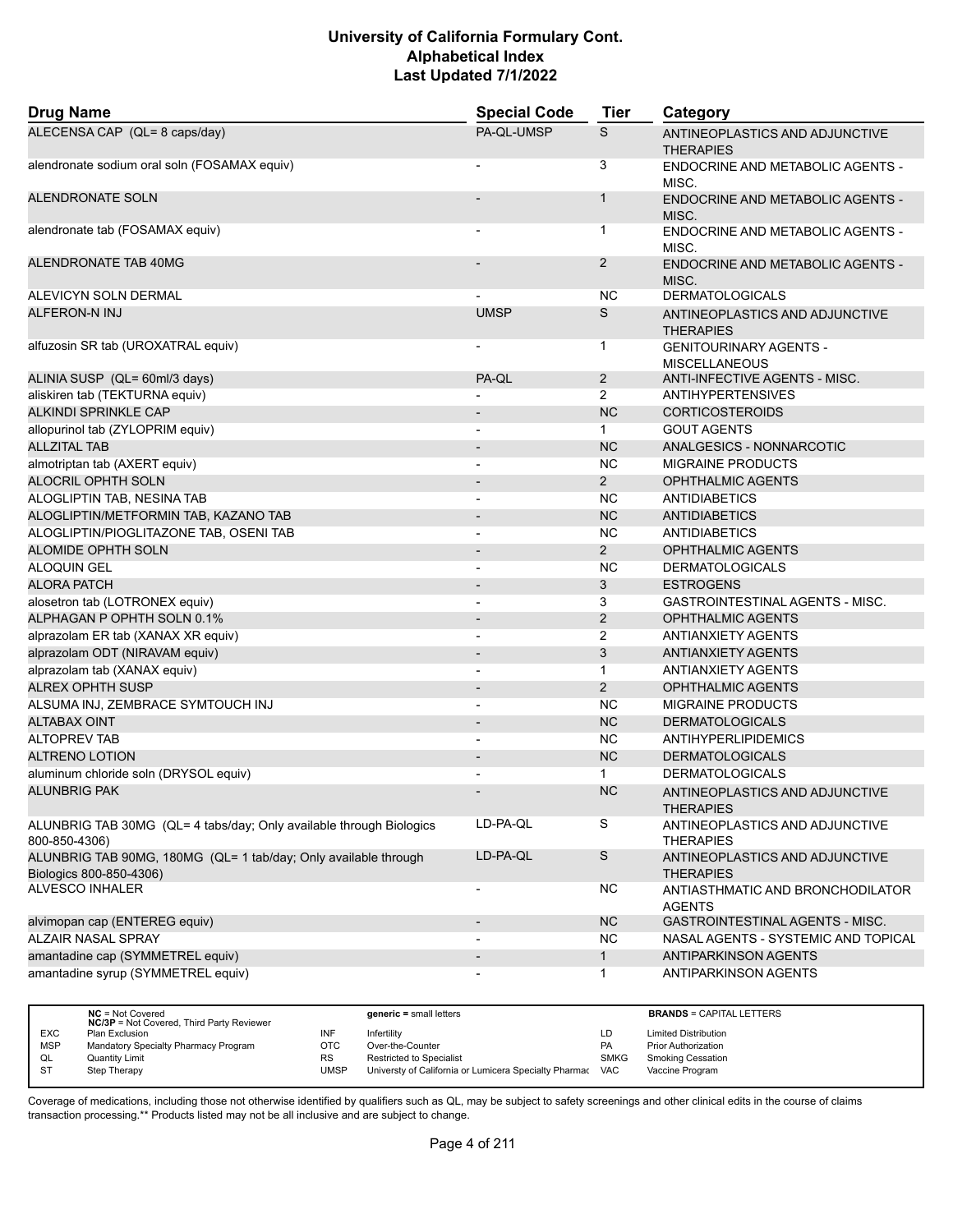| <b>Drug Name</b>                                                                              | <b>Special Code</b>          | <b>Tier</b>    | Category                                                 |
|-----------------------------------------------------------------------------------------------|------------------------------|----------------|----------------------------------------------------------|
| amantadine tab                                                                                |                              | $\overline{2}$ | <b>ANTIPARKINSON AGENTS</b>                              |
| ambrisentan tab (LETAIRIS equiv) (QL= 1 tab/day; Only available through                       | LD-PA-QL                     | S              | CARDIOVASCULAR AGENTS - MISC.                            |
| Lumicera 855-847-3553 or Walgreens 888-347-3416)<br>AMCINONIDE CREAM 0.1%                     |                              | <b>NC</b>      | <b>DERMATOLOGICALS</b>                                   |
| AMCINONIDE LOTION                                                                             | $\overline{\phantom{m}}$     | <b>NC</b>      | <b>DERMATOLOGICALS</b>                                   |
| AMCINONIDE OINT                                                                               |                              | <b>NC</b>      | <b>DERMATOLOGICALS</b>                                   |
|                                                                                               | $\overline{\phantom{a}}$     | \$0            | <b>CONTRACEPTIVES</b>                                    |
| amethyst tab (LYBREL equiv)<br>AMICAR SYRUP                                                   | $\overline{\phantom{m}}$     | 3              | <b>HEMOSTATICS</b>                                       |
| amiloride tab (MIDAMOR equiv)                                                                 |                              | 1              | <b>DIURETICS</b>                                         |
| amiloride/hydrochlorothiazide tab (MODURETIC equiv)                                           | $\qquad \qquad \blacksquare$ | $\mathbf{1}$   | <b>DIURETICS</b>                                         |
| aminocaproic acid soln (AMICAR equiv)                                                         |                              | 2              | <b>HEMOSTATICS</b>                                       |
| aminocaproic acid syrup (AMICAR equiv)                                                        |                              | $\mathbf{1}$   | <b>HEMOSTATICS</b>                                       |
| aminocaproic acid tab (AMICAR equiv)                                                          |                              | 2              | <b>HEMOSTATICS</b>                                       |
| aminophylline tab                                                                             |                              | $\mathbf{1}$   | ANTIASTHMATIC AND BRONCHODILATOR                         |
|                                                                                               |                              |                | <b>AGENTS</b>                                            |
| amiodarone tab (CORDARONE equiv)                                                              |                              | 1              | <b>ANTIARRHYTHMICS</b>                                   |
| AMITIZA CAP, LUBIPROSTONE CAP                                                                 |                              | <b>NC</b>      | <b>GASTROINTESTINAL AGENTS - MISC.</b>                   |
| amitriptyline tab (ELAVIL equiv)                                                              |                              | 1              | <b>ANTIDEPRESSANTS</b>                                   |
| amlodipine tab (NORVASC equiv)                                                                |                              | $\mathbf{1}$   | CALCIUM CHANNEL BLOCKERS                                 |
| amlodipine/atorvastatin tab (CADUET equiv)                                                    | $\overline{a}$               | 2              | CARDIOVASCULAR AGENTS - MISC.                            |
| amlodipine/benazepril cap (LOTREL equiv)                                                      | $\qquad \qquad \blacksquare$ | $\mathbf{1}$   | <b>ANTIHYPERTENSIVES</b>                                 |
| amlodipine/olmesartan tab (AZOR equiv)                                                        | $\overline{\phantom{0}}$     | 2              | <b>ANTIHYPERTENSIVES</b>                                 |
| amlodipine/valsartan tab (EXFORGE equiv)                                                      | $\qquad \qquad \blacksquare$ | 2              | <b>ANTIHYPERTENSIVES</b>                                 |
| amlodipine/valsartan/hydrochlorothiazide tab (EXFORGE HCT equiv)                              |                              | $\overline{2}$ | <b>ANTIHYPERTENSIVES</b>                                 |
| ammonium lactate cream (LAC-HYDRIN equiv)                                                     | <b>OTC</b>                   | <b>EXC</b>     | <b>DERMATOLOGICALS</b>                                   |
| ammonium lactate lotion (LAC-HYDRIN equiv)                                                    | OTC                          | EXC            | <b>DERMATOLOGICALS</b>                                   |
| amnesteem cap, claravis cap, isotretinoin cap, myorisan cap, zenatane cap<br>(ACCUTANE equiv) |                              | $\overline{2}$ | <b>DERMATOLOGICALS</b>                                   |
| <b>AMOXAPINE TAB</b>                                                                          |                              | 1              | <b>ANTIDEPRESSANTS</b>                                   |
| amoxicillin cap (TRIMOX equiv)                                                                | $\overline{\phantom{a}}$     | $\mathbf{1}$   | <b>PENICILLINS</b>                                       |
| AMOXICILLIN CHEW TAB                                                                          | $\overline{\phantom{a}}$     | 1              | <b>PENICILLINS</b>                                       |
| amoxicillin susp (TRIMOX equiv)                                                               |                              | $\mathbf{1}$   | <b>PENICILLINS</b>                                       |
| amoxicillin tab (AMOXIL equiv)                                                                | $\blacksquare$               | $\mathbf{1}$   | <b>PENICILLINS</b>                                       |
| amoxicillin/clavulanate chew tab (AUGMENTIN equiv)                                            | $\overline{\phantom{0}}$     | $\mathbf{1}$   | <b>PENICILLINS</b>                                       |
| AMOXICILLIN/CLAVULANATE ER TAB                                                                |                              | 3              | <b>PENICILLINS</b>                                       |
| amoxicillin/clavulanate ER tab (AUGMENTIN XR equiv)                                           | $\overline{\phantom{0}}$     | 3              | <b>PENICILLINS</b>                                       |
| amoxicillin/clavulanate susp (AUGMENTIN ES equiv)                                             |                              | 1              | <b>PENICILLINS</b>                                       |
| amoxicillin/clavulanate tab (AUGMENTIN equiv)                                                 |                              | 1              | <b>PENICILLINS</b>                                       |
| AMPHETAMINE ER SUSP, DYANAVEL XR SUSP                                                         |                              | <b>NC</b>      | ADHD/ANTI-NARCOLEPSY/ANTI-OBESITY//<br><b>NOREXIANTS</b> |
| amphetamine tab (EVEKEO equiv)                                                                | $\overline{\phantom{a}}$     | NC             | ADHD/ANTI-NARCOLEPSY/ANTI-OBESITY//<br><b>NOREXIANTS</b> |
| amphetamine/dextroamphetamine ER cap (ADDERALL XR equiv)                                      |                              | $\mathbf{1}$   | ADHD/ANTI-NARCOLEPSY/ANTI-OBESITY//<br><b>NOREXIANTS</b> |
| amphetamine/dextroamphetamine tab (ADDERALL equiv)                                            | $\overline{\phantom{m}}$     | $\mathbf{1}$   | ADHD/ANTI-NARCOLEPSY/ANTI-OBESITY//<br><b>NOREXIANTS</b> |
| ampicillin cap (PRINCIPEN equiv)                                                              | $\overline{\phantom{a}}$     | $\mathbf{1}$   | <b>PENICILLINS</b>                                       |
| ampicillin susp (PRINCIPEN equiv)                                                             | $\overline{\phantom{a}}$     | $\mathbf{1}$   | <b>PENICILLINS</b>                                       |
| <b>AMTURNIDE TAB</b>                                                                          |                              | 3              | <b>ANTIHYPERTENSIVES</b>                                 |
| AMZEEQ FOAM                                                                                   |                              | NC             | <b>DERMATOLOGICALS</b>                                   |

|            | $NC = Not Covered$<br><b>NC/3P</b> = Not Covered, Third Party Reviewer |      | $generic = small letters$                             |             | <b>BRANDS = CAPITAL LETTERS</b> |
|------------|------------------------------------------------------------------------|------|-------------------------------------------------------|-------------|---------------------------------|
| <b>EXC</b> | Plan Exclusion                                                         | INF  | Infertility                                           | LD          | <b>Limited Distribution</b>     |
| <b>MSP</b> | Mandatory Specialty Pharmacy Program                                   | OTC  | Over-the-Counter                                      | PA          | <b>Prior Authorization</b>      |
| QL         | Quantity Limit                                                         | RS   | <b>Restricted to Specialist</b>                       | <b>SMKG</b> | <b>Smoking Cessation</b>        |
| <b>ST</b>  | Step Therapy                                                           | UMSP | Universty of California or Lumicera Specialty Pharmac | <b>VAC</b>  | Vaccine Program                 |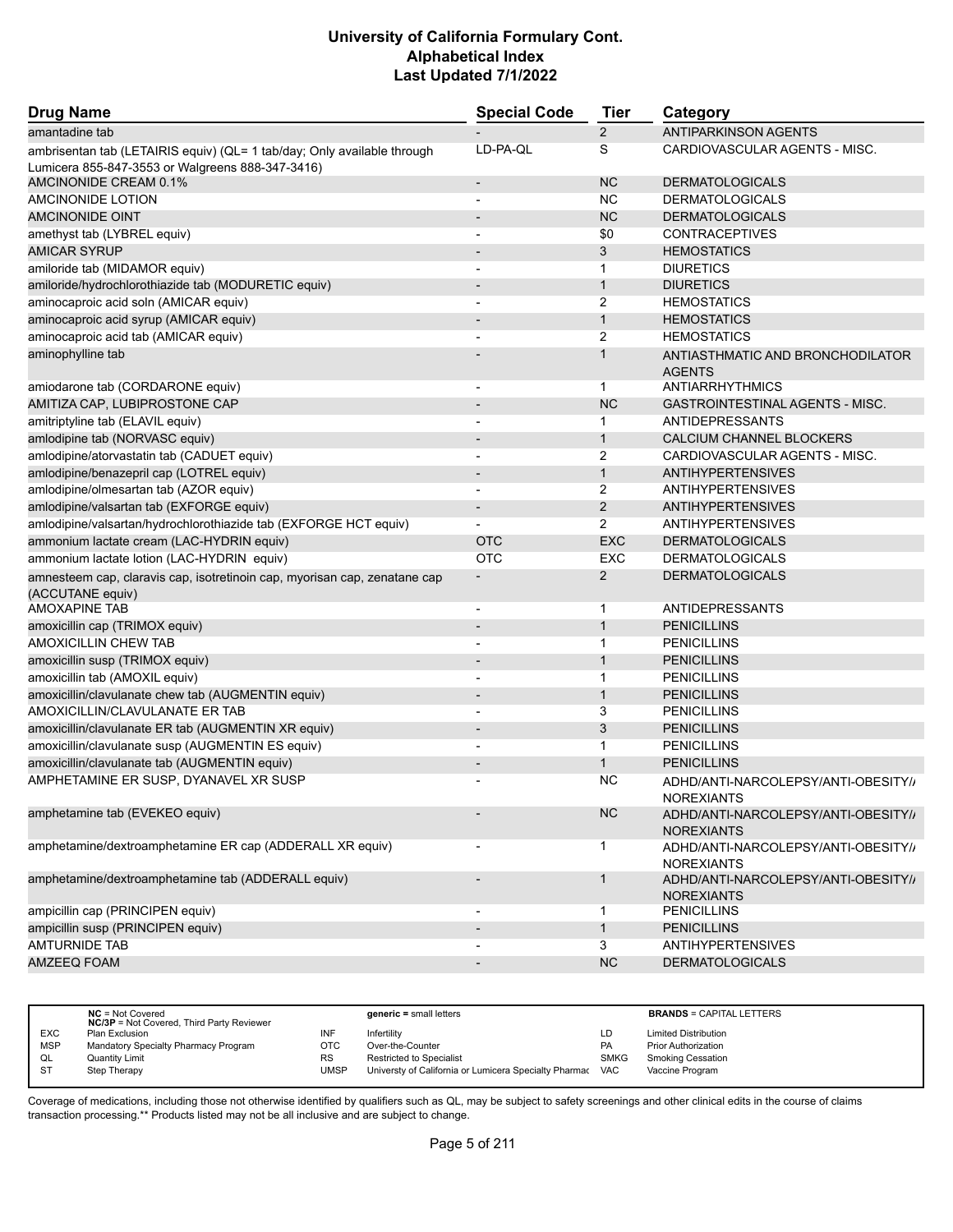| <b>Drug Name</b>                                                                                                             | <b>Special Code</b>      | <b>Tier</b>    | Category                                                 |
|------------------------------------------------------------------------------------------------------------------------------|--------------------------|----------------|----------------------------------------------------------|
| anagrelide cap (AGRYLIN equiv)                                                                                               |                          | 1              | <b>HEMATOLOGICAL AGENTS - MISC.</b>                      |
| <b>ANALPRAM-E KIT</b>                                                                                                        |                          | 3              | ANORECTAL AGENTS                                         |
| <b>ANASTIA LOTION</b>                                                                                                        |                          | <b>NC</b>      | <b>DERMATOLOGICALS</b>                                   |
| anastrozole tab (ARIMIDEX equiv) (Covered at \$0 for women 35 years or<br>older; All other members covered at generic copay) |                          | \$0            | ANTINEOPLASTICS AND ADJUNCTIVE<br><b>THERAPIES</b>       |
| ANDRODERM PATCH (QL= 1 patch/day)                                                                                            | PA-QL                    | $\overline{2}$ | ANDROGENS-ANABOLIC                                       |
| <b>ANGELIQ TAB</b>                                                                                                           |                          | <b>NC</b>      | <b>ESTROGENS</b>                                         |
| ANNOVERA RING (QL= 1 ring/year)                                                                                              | QL                       | 3              | <b>CONTRACEPTIVES</b>                                    |
| ANORO ELLIPTA INHALER                                                                                                        |                          | 2              | ANTIASTHMATIC AND BRONCHODILATOR<br><b>AGENTS</b>        |
| ANTARA CAP, FENOFIBRATE MICRONIZED CAP                                                                                       | $\overline{a}$           | <b>NC</b>      | ANTIHYPERLIPIDEMICS                                      |
| ANTARA CAP, LOFIBRA CAP                                                                                                      | $\overline{\phantom{a}}$ | <b>NC</b>      | <b>ANTIHYPERLIPIDEMICS</b>                               |
| antipyrine/benzocaine otic soln (AURALGAN equiv)                                                                             | $\blacksquare$           | <b>NC</b>      | <b>OTIC AGENTS</b>                                       |
| ANZEMET TAB (QL= 9 tabs/fill)                                                                                                | QL                       | 3              | ANTIEMETICS                                              |
| <b>APADAZ TAB</b>                                                                                                            | $\overline{\phantom{0}}$ | <b>NC</b>      | ANALGESICS - OPIOID                                      |
| APEXICON E CREAM (PSORCON E equiv)                                                                                           | $\overline{\phantom{m}}$ | <b>NC</b>      | <b>DERMATOLOGICALS</b>                                   |
| <b>APHTHASOL PASTE</b>                                                                                                       |                          | $\overline{2}$ | MOUTH/THROAT/DENTAL AGENTS                               |
| <b>APIDRA INJ</b>                                                                                                            | $\overline{\phantom{a}}$ | <b>NC</b>      | <b>ANTIDIABETICS</b>                                     |
| APIDRA SOLOSTAR INJ                                                                                                          | $\overline{\phantom{a}}$ | <b>NC</b>      | <b>ANTIDIABETICS</b>                                     |
| <b>APLENZIN TAB</b>                                                                                                          | $\overline{\phantom{a}}$ | <b>NC</b>      | <b>ANTIDEPRESSANTS</b>                                   |
| <b>APOKYN INJ</b>                                                                                                            | $\overline{a}$           | <b>NC</b>      | ANTIPARKINSON AND RELATED THERAPY<br><b>AGENTS</b>       |
| apomorphine inj (APOKYN equiv)                                                                                               |                          | <b>NC</b>      | ANTIPARKINSON AND RELATED THERAPY<br><b>AGENTS</b>       |
| apraclonidine ophth soln (IOPIDINE equiv)                                                                                    | $\overline{\phantom{a}}$ | $\overline{2}$ | OPHTHALMIC AGENTS                                        |
| aprepitant cap (EMEND equiv) (QL= 3 caps/fill)                                                                               | QL                       | $\overline{2}$ | <b>ANTIEMETICS</b>                                       |
| aprepitant pak (EMEND equiv) (QL= 3 caps/fill)                                                                               | QL                       | $\overline{2}$ | ANTIEMETICS                                              |
| <b>APRISO CAP</b>                                                                                                            | $\overline{\phantom{a}}$ | <b>NC</b>      | <b>GASTROINTESTINAL AGENTS - MISC.</b>                   |
| <b>APRIZIO PAK KIT</b>                                                                                                       | $\overline{\phantom{a}}$ | <b>NC</b>      | <b>DERMATOLOGICALS</b>                                   |
| <b>APTENSIO XR CAP</b>                                                                                                       |                          | <b>NC</b>      | ADHD/ANTI-NARCOLEPSY/ANTI-OBESITY//<br><b>NOREXIANTS</b> |
| <b>APTIOM TAB</b>                                                                                                            |                          | <b>NC</b>      | ANTICONVULSANTS                                          |
| <b>APTIVUS CAP</b>                                                                                                           | $\overline{\phantom{m}}$ | $\overline{2}$ | <b>ANTIVIRALS</b>                                        |
| <b>APTIVUS SOLN</b>                                                                                                          |                          | $\overline{2}$ | <b>ANTIVIRALS</b>                                        |
| ARAKODA TAB                                                                                                                  |                          | 3              | <b>ANTIMALARIALS</b>                                     |
| <b>ARANESP INJ</b>                                                                                                           | $\overline{\phantom{a}}$ | <b>NC</b>      | <b>HEMATOPOIETIC AGENTS</b>                              |
| <b>ARAZLO LOTION</b>                                                                                                         | $\overline{\phantom{a}}$ | <b>NC</b>      | <b>DERMATOLOGICALS</b>                                   |
| <b>ARCALYST INJ</b>                                                                                                          |                          | <b>NC</b>      | ANALGESICS - ANTI-INFLAMMATORY                           |
| arformoterol tartrate neb soln (BROVANA equiv)                                                                               |                          | $\overline{2}$ | ANTIASTHMATIC AND BRONCHODILATOR<br><b>AGENTS</b>        |
| ARIKAYCE SUSP (QL= 1 vial/day; Only available through Maxor Pharmacy<br>800-658-6046)                                        | LD-PA-QL                 | S              | AMINOGLYCOSIDES                                          |
| aripiprazole ODT (ABILIFY equiv)                                                                                             | $\overline{\phantom{a}}$ | <b>NC</b>      | ANTIPSYCHOTICS/ANTIMANIC AGENTS                          |
| aripiprazole soln (ABILIFY equiv)                                                                                            | $\overline{\phantom{a}}$ | 3              | ANTIPSYCHOTICS/ANTIMANIC AGENTS                          |
| aripiprazole tab (ABILIFY equiv)                                                                                             | -                        | $\mathbf{1}$   | ANTIPSYCHOTICS/ANTIMANIC AGENTS                          |
| armodafinil tab (NUVIGIL equiv) (QL= 1 tab/day)                                                                              | PA-QL                    | $\mathbf{1}$   | ADHD/ANTI-NARCOLEPSY/ANTI-OBESITY//<br><b>NOREXIANTS</b> |
| ARMONAIR DIGITAL INHALER 113MCG/ACT                                                                                          |                          | <b>NC</b>      | ANTIASTHMATIC AND BRONCHODILATOR<br><b>AGENTS</b>        |
| ARMONAIR DIGITAL INHALER 232MCG/ACT                                                                                          | $\overline{a}$           | <b>NC</b>      | ANTIASTHMATIC AND BRONCHODILATOR<br><b>AGENTS</b>        |

|            | $NC = Not Covered$<br><b>NC/3P</b> = Not Covered, Third Party Reviewer |             | $generic = small letters$                             |             | <b>BRANDS = CAPITAL LETTERS</b> |
|------------|------------------------------------------------------------------------|-------------|-------------------------------------------------------|-------------|---------------------------------|
| <b>EXC</b> | Plan Exclusion                                                         | INF         | Infertility                                           | LD          | <b>Limited Distribution</b>     |
| <b>MSP</b> | Mandatory Specialty Pharmacy Program                                   | OTC         | Over-the-Counter                                      | PA          | <b>Prior Authorization</b>      |
| QL         | <b>Quantity Limit</b>                                                  | RS          | <b>Restricted to Specialist</b>                       | <b>SMKG</b> | <b>Smoking Cessation</b>        |
| <b>ST</b>  | Step Therapy                                                           | <b>UMSP</b> | Universty of California or Lumicera Specialty Pharmac | <b>VAC</b>  | Vaccine Program                 |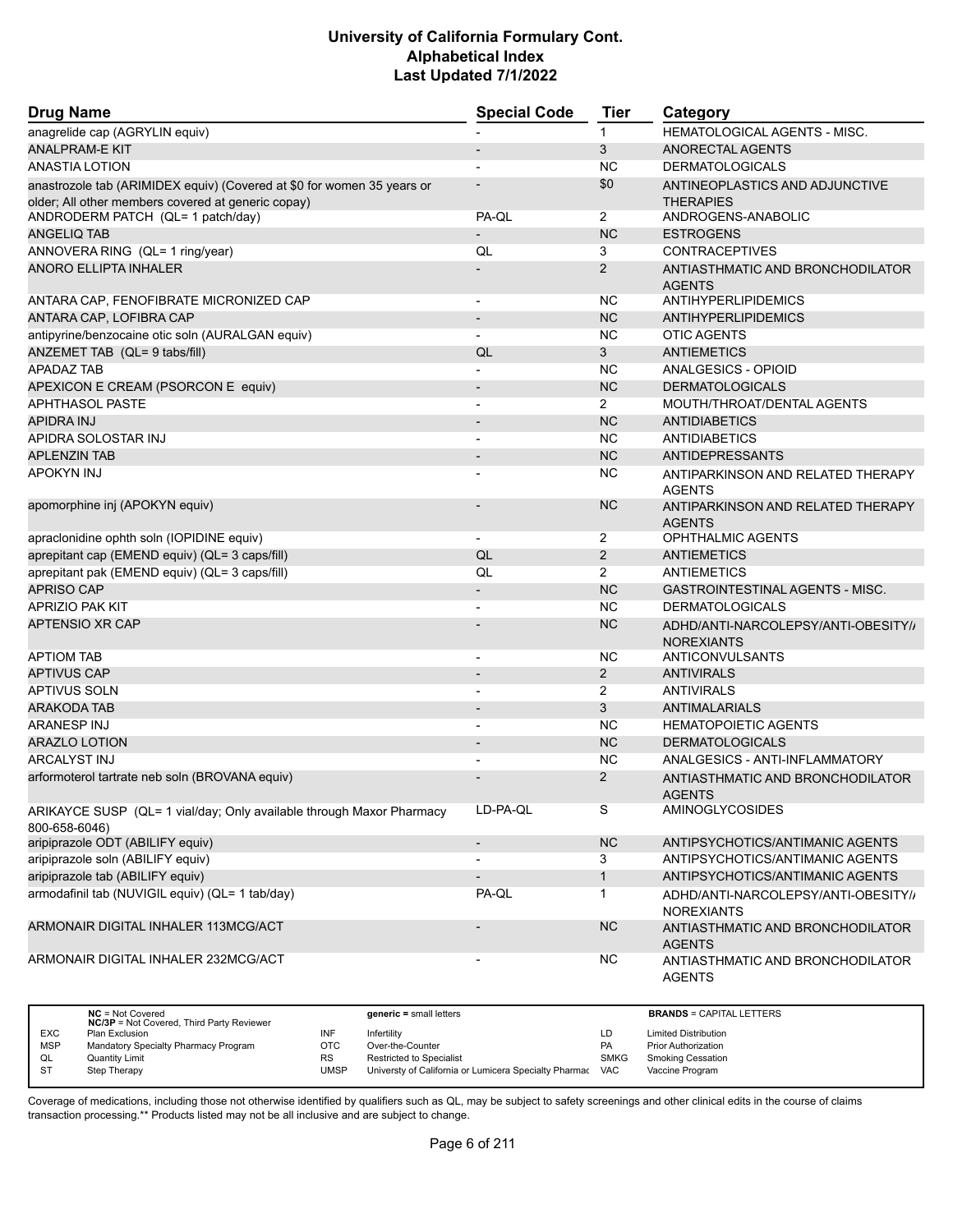| <b>Drug Name</b>                                                                                 | <b>Special Code</b>      | <b>Tier</b>    | Category                                                 |
|--------------------------------------------------------------------------------------------------|--------------------------|----------------|----------------------------------------------------------|
| ARMONAIR DIGITAL INHALER 55MCG/ACT                                                               |                          | <b>NC</b>      | ANTIASTHMATIC AND BRONCHODILATOR<br><b>AGENTS</b>        |
| <b>ARMONAIR RESPICLICK</b>                                                                       |                          | ΝC             | ANTIASTHMATIC AND BRONCHODILATOR<br><b>AGENTS</b>        |
| ARMOUR THYROID TAB, NATURE THROID TAB                                                            | $\overline{\phantom{a}}$ | $\mathbf{1}$   | <b>THYROID AGENTS</b>                                    |
| <b>ARNUITY ELLIPTA INHALER</b>                                                                   |                          | 1              | ANTIASTHMATIC AND BRONCHODILATOR<br><b>AGENTS</b>        |
| <b>ARYMO ER TAB</b>                                                                              |                          | <b>NC</b>      | ANALGESICS - OPIOID                                      |
| ASACOL HD TAB                                                                                    |                          | ΝC             | GASTROINTESTINAL AGENTS - MISC.                          |
| ASACOL HD TAB, MESALAMINE TAB                                                                    |                          | <b>NC</b>      | GASTROINTESTINAL AGENTS - MISC.                          |
| asenapine maleate SL tab (SAPHRIS equiv) (QL= 2 tabs/day)                                        | QL                       | $\overline{2}$ | ANTIPSYCHOTICS/ANTIMANIC AGENTS                          |
| ashlyna tab, daysee tab (SEASONALE, SEASONIQUE equiv)                                            |                          | \$0            | <b>CONTRACEPTIVES</b>                                    |
| <b>ASMANEX HFA INHALER</b>                                                                       |                          | 1              | ANTIASTHMATIC AND BRONCHODILATOR<br><b>AGENTS</b>        |
| <b>ASMANEX INHALER</b>                                                                           |                          | 1              | ANTIASTHMATIC AND BRONCHODILATOR<br><b>AGENTS</b>        |
| aspirin chew tab 81mg (Covered for males age 45-79; Covered for females<br>(no age restriction)) | OTC                      | \$0            | ANALGESICS - NONNARCOTIC                                 |
| aspirin ec tab 325mg (Covered for males age 45-79 and females age 55-79)                         | <b>OTC</b>               | \$0            | ANALGESICS - NONNARCOTIC                                 |
| aspirin ec tab 81mg (Covered for males age 45-79; Covered for females (no<br>age restriction) )  | <b>OTC</b>               | \$0            | ANALGESICS - NONNARCOTIC                                 |
| aspirin tab 325mg (Covered for males age 45-79 and females age 55-79)                            | <b>OTC</b>               | \$0            | ANALGESICS - NONNARCOTIC                                 |
| aspirin tab 81mg (Covered for males age 45-79; Covered for females (no age<br>restriction))      | <b>OTC</b>               | \$0            | ANALGESICS - NONNARCOTIC                                 |
| aspirin/codeine tab                                                                              | $\overline{\phantom{a}}$ | $\mathbf{1}$   | ANALGESICS - OPIOID                                      |
| aspirin/dipyridamole cap (AGGRENOX equiv)                                                        | $\overline{a}$           | $\overline{2}$ | HEMATOLOGICAL AGENTS - MISC.                             |
| ASPIRIN/OMEPRAZOLE ER TAB                                                                        |                          | <b>NC</b>      | HEMATOLOGICAL AGENTS - MISC.                             |
| <b>ASTAGRAF XL CAP</b>                                                                           |                          | ΝC             | <b>MISCELLANEOUS THERAPEUTIC CLASSES</b>                 |
| <b>ASTAMED MYO CAP</b>                                                                           |                          | <b>EXC</b>     | DIETARY PRODUCTS/DIETARY<br><b>MANAGEMENT PRODUCTS</b>   |
| atazanavir cap (REYATAZ equiv)                                                                   | $\overline{\phantom{a}}$ | 2              | <b>ANTIVIRALS</b>                                        |
| atenolol tab (TENORMIN equiv)                                                                    |                          | $\mathbf{1}$   | <b>BETA BLOCKERS</b>                                     |
| atenolol/chlorthalidone tab (TENORETIC equiv)                                                    |                          | $\mathbf 1$    | ANTIHYPERTENSIVES                                        |
| atomoxetine cap (STRATTERA CAP equiv)                                                            |                          | $\overline{2}$ | ADHD/ANTI-NARCOLEPSY/ANTI-OBESITY//<br><b>NOREXIANTS</b> |
| atorvastatin tab 10mg (LIPITOR equiv)                                                            | $\overline{\phantom{0}}$ | \$0            | ANTIHYPERLIPIDEMICS                                      |
| atorvastatin tab 20mg (LIPITOR equiv)                                                            | $\overline{\phantom{a}}$ | \$0            | ANTIHYPERLIPIDEMICS                                      |
| atorvastatin tab 40mg (LIPITOR equiv)                                                            |                          | 1              | ANTIHYPERLIPIDEMICS                                      |
| atorvastatin tab 80mg (LIPITOR equiv)                                                            | $\overline{\phantom{a}}$ | $\mathbf{1}$   | ANTIHYPERLIPIDEMICS                                      |
| atovaquone susp (MEPRON equiv)                                                                   | $\overline{\phantom{a}}$ | 2              | ANTI-INFECTIVE AGENTS - MISC.                            |
| atovaquone/proguanil tab (MALARONE equiv)                                                        |                          | 1.             | ANTIMALARIALS                                            |
| <b>ATRIPLA TAB</b>                                                                               | $\overline{\phantom{a}}$ | <b>NC</b>      | <b>ANTIVIRALS</b>                                        |
| <b>ATRIX SYSTEM KIT</b>                                                                          |                          | <b>NC</b>      | <b>DERMATOLOGICALS</b>                                   |
| atropine ophth oint                                                                              |                          | 1              | OPHTHALMIC AGENTS                                        |
| atropine ophth soln (ISOPTO ATROPINE equiv)                                                      | $\overline{\phantom{a}}$ | $\mathbf{1}$   | OPHTHALMIC AGENTS                                        |
| ATROVENT HFA INHALER                                                                             |                          | $\overline{2}$ | ANTIASTHMATIC AND BRONCHODILATOR<br><b>AGENTS</b>        |
| <b>AUBAGIO TAB</b>                                                                               | <b>UMSP</b>              | $\mathsf S$    | PSYCHOTHERAPEUTIC AND<br>NEUROLOGICAL AGENTS - MISC.     |
| <b>AURYXIA TAB</b>                                                                               |                          | 3              | GASTROINTESTINAL AGENTS - MISC.                          |

|            | $NC = Not Covered$<br><b>NC/3P</b> = Not Covered, Third Party Reviewer |      | $generic = small letters$                             |             | <b>BRANDS = CAPITAL LETTERS</b> |
|------------|------------------------------------------------------------------------|------|-------------------------------------------------------|-------------|---------------------------------|
| <b>EXC</b> | Plan Exclusion                                                         | INF  | Infertility                                           | LD          | <b>Limited Distribution</b>     |
| <b>MSP</b> | Mandatory Specialty Pharmacy Program                                   | OTC  | Over-the-Counter                                      | <b>PA</b>   | <b>Prior Authorization</b>      |
| QL         | <b>Quantity Limit</b>                                                  | RS   | <b>Restricted to Specialist</b>                       | <b>SMKG</b> | <b>Smoking Cessation</b>        |
| <b>ST</b>  | Step Therapy                                                           | UMSP | Universty of California or Lumicera Specialty Pharmac | VAC         | Vaccine Program                 |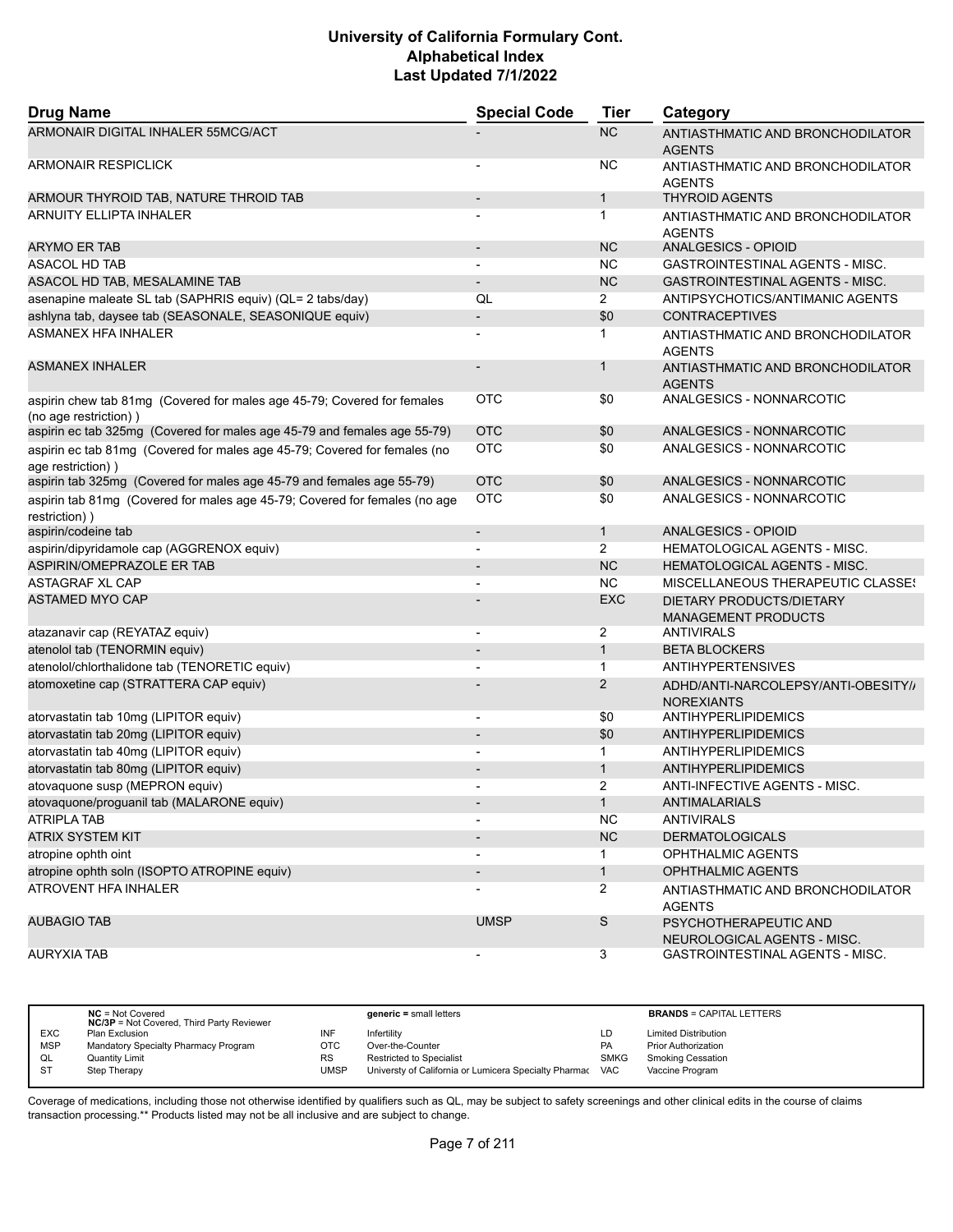| <b>Drug Name</b>                                                               | <b>Special Code</b>          | Tier           | Category                                                 |
|--------------------------------------------------------------------------------|------------------------------|----------------|----------------------------------------------------------|
| AUSTEDO TAB (QL= 4 tabs/day)                                                   | PA-QL-UMSP                   | S              | PSYCHOTHERAPEUTIC AND<br>NEUROLOGICAL AGENTS - MISC.     |
| AUVI-Q INJ                                                                     | $\overline{\phantom{a}}$     | <b>NC</b>      | <b>VASOPRESSORS</b>                                      |
| <b>AVANDAMET TAB</b>                                                           |                              | $\overline{2}$ | <b>ANTIDIABETICS</b>                                     |
| <b>AVANDARYL TAB</b>                                                           |                              | 2              | <b>ANTIDIABETICS</b>                                     |
| AVANDIA TAB                                                                    |                              | $\overline{2}$ | <b>ANTIDIABETICS</b>                                     |
| AVAR AEROSOL FOAM                                                              | ٠                            | <b>NC</b>      | <b>DERMATOLOGICALS</b>                                   |
| AVAR GEL                                                                       |                              | $\overline{2}$ | <b>DERMATOLOGICALS</b>                                   |
| <b>AVAR PAD</b>                                                                | $\blacksquare$               | <b>NC</b>      | <b>DERMATOLOGICALS</b>                                   |
| AVAR-E LS CREAM 10-2%                                                          | $\qquad \qquad \blacksquare$ | <b>NC</b>      | <b>DERMATOLOGICALS</b>                                   |
| AVC VAGINAL CREAM                                                              |                              | 2              | <b>VAGINAL PRODUCTS</b>                                  |
| <b>AVONEX INJ</b>                                                              | <b>UMSP</b>                  | S              | PSYCHOTHERAPEUTIC AND<br>NEUROLOGICAL AGENTS - MISC.     |
| <b>AXERT TAB</b>                                                               |                              | <b>NC</b>      | <b>MIGRAINE PRODUCTS</b>                                 |
| AYVAKIT TAB (QL= 1 tab/day; Only available through Biologics<br>800-850-4306)  | LD-PA-QL                     | S              | ANTINEOPLASTICS AND ADJUNCTIVE<br><b>THERAPIES</b>       |
| <b>AZASITE SOLN</b>                                                            | $\overline{\phantom{a}}$     | 2              | <b>OPHTHALMIC AGENTS</b>                                 |
| azathioprine tab (IMURAN equiv)                                                | $\overline{\phantom{a}}$     | $\mathbf{1}$   | <b>ASSORTED CLASSES</b>                                  |
| azathioprine tab 100mg (AZASAN equiv)                                          | -                            | <b>NC</b>      | MISCELLANEOUS THERAPEUTIC CLASSES                        |
| azathioprine tab 75mg (AZASAN equiv)                                           | $\overline{\phantom{a}}$     | <b>NC</b>      | MISCELLANEOUS THERAPEUTIC CLASSES                        |
| azelaic acid gel (FINACEA equiv)                                               | $\overline{\phantom{a}}$     | 2              | <b>DERMATOLOGICALS</b>                                   |
| azelastine nasal spray 0.1% (ASTELIN equiv)                                    | $\overline{a}$               | $\mathbf{1}$   | NASAL AGENTS - SYSTEMIC AND TOPICAL                      |
| azelastine nasal spray 0.15% (ASTEPRO equiv)                                   | $\blacksquare$               | $\overline{2}$ | NASAL AGENTS - SYSTEMIC AND TOPICAL                      |
| azelastine ophth soln (OPTIVAR equiv)                                          |                              | $\mathbf{1}$   | <b>OPHTHALMIC AGENTS</b>                                 |
| azelastine/fluticasone nasal spray (DYMISTA equiv)                             | -                            | <b>NC</b>      | NASAL AGENTS - SYSTEMIC AND TOPICAL                      |
| <b>AZELEX CREAM</b>                                                            | $\blacksquare$               | <b>NC</b>      | <b>DERMATOLOGICALS</b>                                   |
| <b>AZENASE PAK</b>                                                             |                              | <b>NC</b>      | NASAL AGENTS - SYSTEMIC AND TOPICAL                      |
| AZESCHEW TAB 13-1MG                                                            | $\overline{a}$               | <b>NC</b>      | <b>MULTIVITAMINS</b>                                     |
| <b>AZESCO TAB</b>                                                              | $\overline{a}$               | <b>NC</b>      | <b>MULTIVITAMINS</b>                                     |
| azithromycin susp (ZITHROMAX equiv)                                            |                              | $\mathbf{1}$   | <b>MACROLIDES</b>                                        |
| azithromycin tab (ZITHROMAX equiv)                                             |                              | $\mathbf 1$    | <b>MACROLIDES</b>                                        |
| <b>AZO URINARY TAB</b>                                                         | <b>OTC</b>                   | <b>EXC</b>     | <b>GENITOURINARY AGENTS -</b><br><b>MISCELLANEOUS</b>    |
| <b>AZOPT OPHTH SUSP</b>                                                        |                              | 3              | <b>OPHTHALMIC AGENTS</b>                                 |
| <b>AZSTARYS CAP</b>                                                            |                              | <b>NC</b>      | ADHD/ANTI-NARCOLEPSY/ANTI-OBESITY//<br><b>NOREXIANTS</b> |
| <b>BACITRACIN OPHTH OINT</b>                                                   | $\overline{\phantom{a}}$     | 2              | <b>OPHTHALMIC AGENTS</b>                                 |
| bacitracin/neomycin/polymyxin b ophth oint (NEOSPORIN equiv)                   | $\overline{\phantom{m}}$     | $\mathbf{1}$   | <b>OPHTHALMIC AGENTS</b>                                 |
| bacitracin/polymyxin b ophth oint (POLYSPORIN equiv)                           |                              | 1              | <b>OPHTHALMIC AGENTS</b>                                 |
| bacitracin/polymyxin/neomycin/hydrocortisone ophth oint (CORTISPORIN<br>equiv) |                              |                | <b>OPHTHALMIC AGENTS</b>                                 |
| BACLOFEN CREAM COMPOUND KIT                                                    |                              | <b>NC</b>      | <b>DERMATOLOGICALS</b>                                   |
| baclofen intrathecal inj (BACLOFEN equiv)                                      | $\overline{\phantom{a}}$     | NC             | MUSCULOSKELETAL THERAPY AGENTS                           |
| baclofen tab (BACLOFEN equiv)                                                  | $\overline{\phantom{0}}$     | $\mathbf{1}$   | MUSCULOSKELETAL THERAPY AGENTS                           |
| <b>BACLOFEN TAB 5MG</b>                                                        | $\overline{\phantom{a}}$     | NC             | MUSCULOSKELETAL THERAPY AGENTS                           |
| <b>BACTROBAN CREAM</b>                                                         | $\blacksquare$               | <b>NC</b>      | <b>DERMATOLOGICALS</b>                                   |
| <b>BACTROBAN NASAL OINT</b>                                                    |                              | 3 <sup>1</sup> | NASAL AGENTS - SYSTEMIC AND TOPICAL                      |
| <b>BAFIERTAM CAP</b>                                                           |                              | <b>NC</b>      | PSYCHOTHERAPEUTIC AND<br>NEUROLOGICAL AGENTS - MISC.     |
| <b>BALCOLTRA TAB</b>                                                           | $\overline{\phantom{a}}$     | \$0            | <b>CONTRACEPTIVES</b>                                    |

|            | $NC = Not Covered$<br><b>NC/3P</b> = Not Covered, Third Party Reviewer |           | $generic = small letters$                             |             | <b>BRANDS = CAPITAL LETTERS</b> |
|------------|------------------------------------------------------------------------|-----------|-------------------------------------------------------|-------------|---------------------------------|
| <b>EXC</b> | Plan Exclusion                                                         | INF       | Infertility                                           | LD          | <b>Limited Distribution</b>     |
| <b>MSP</b> | Mandatory Specialty Pharmacy Program                                   | отс       | Over-the-Counter                                      | PA          | <b>Prior Authorization</b>      |
| QL         | <b>Quantity Limit</b>                                                  | <b>RS</b> | <b>Restricted to Specialist</b>                       | <b>SMKG</b> | <b>Smoking Cessation</b>        |
| S1         | Step Therapy                                                           | UMSP      | Universty of California or Lumicera Specialty Pharmac | <b>VAC</b>  | Vaccine Program                 |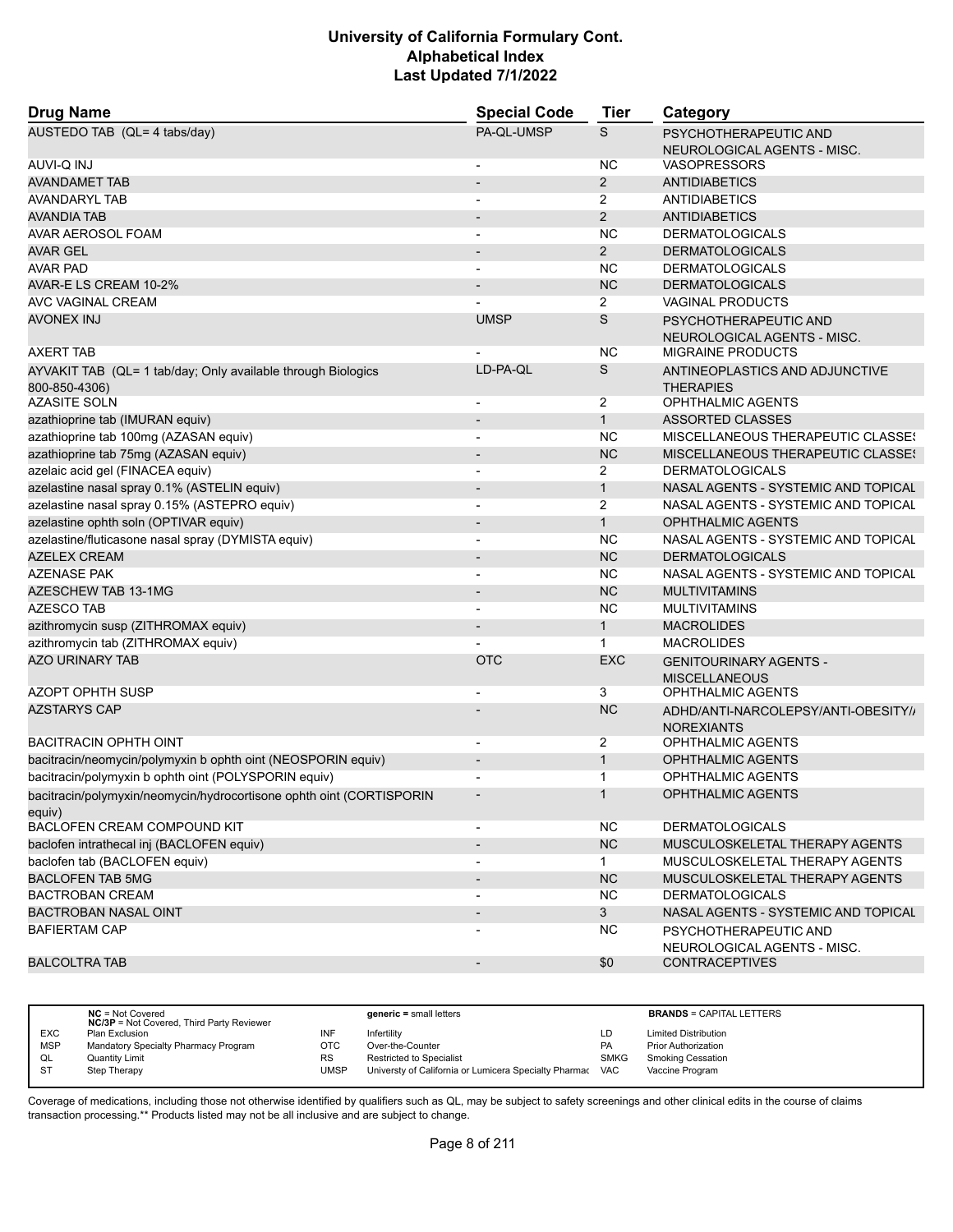| <b>Drug Name</b>                                                                         | <b>Special Code</b>      | <b>Tier</b>    | Category                                                 |
|------------------------------------------------------------------------------------------|--------------------------|----------------|----------------------------------------------------------|
| balsalazide cap (COLAZAL equiv)                                                          |                          | 1              | <b>GASTROINTESTINAL AGENTS - MISC.</b>                   |
| BALVERSA TAB 3MG (QL= 3 tabs/day; Only available through US<br>Bioservices 888-518-7246) | LD-PA-QL                 | S              | ANTINEOPLASTICS AND ADJUNCTIVE<br><b>THERAPIES</b>       |
| BALVERSA TAB 4MG (QL= 2 tabs/day; Only available through US<br>Bioservices 888-518-7246) | LD-PA-QL                 | S              | ANTINEOPLASTICS AND ADJUNCTIVE<br><b>THERAPIES</b>       |
| BALVERSA TAB 5MG (QL= 1 tab/day; Only available through US Bioservices<br>888-518-7246)  | LD-PA-QL                 | S              | ANTINEOPLASTICS AND ADJUNCTIVE<br><b>THERAPIES</b>       |
| <b>BANZEL SUSP</b>                                                                       | <b>PA</b>                | 3              | <b>ANTICONVULSANTS</b>                                   |
| <b>BANZEL TAB</b>                                                                        | $\overline{\phantom{0}}$ | <b>NC</b>      | <b>ANTICONVULSANTS</b>                                   |
| BAQSIMI NASAL POWDER (QL= 2 inhalations/fill)                                            | QL                       | $\overline{2}$ | ANTIDIABETICS                                            |
| BARACLUDE SOLN (Members age 9 or older require Prior Authorization)                      | PA                       | 3              | <b>ANTIVIRALS</b>                                        |
| BASAGLAR INJ, LANTUS SOLOSTAR INJ, INSULIN GLARGINE SOLOSTAR I                           | $\overline{\phantom{a}}$ | <b>NC</b>      | <b>ANTIDIABETICS</b>                                     |
| BAXDELA TAB (QL= 2 tabs/day; Restricted to Infectious Disease Specialist)                | QL-RS                    | $\overline{2}$ | <b>FLUOROQUINOLONES</b>                                  |
| <b>B-D INSULIN SYRINGE</b>                                                               | --OTC                    | $\mathbf{1}$   | <b>MEDICAL DEVICES AND SUPPLIES</b>                      |
| <b>B-D PEN NEEDLE</b>                                                                    | <b>OTC</b>               | $\mathbf{1}$   | MEDICAL DEVICES AND SUPPLIES                             |
| b-donna tab (DONNATAL equiv)                                                             |                          | <b>NC</b>      | <b>ULCER DRUGS</b>                                       |
| BECONASE AQ NASAL SPRAY                                                                  |                          | <b>NC</b>      | NASAL AGENTS - SYSTEMIC AND TOPICAL                      |
| <b>BELBUCA FILM</b>                                                                      | $\overline{\phantom{a}}$ | <b>NC</b>      | <b>ANALGESICS - OPIOID</b>                               |
| BELLADONNA ALKALOID/OPIUM SUPP                                                           |                          | 2              | <b>ULCER DRUGS</b>                                       |
| <b>BELSOMRA TAB</b>                                                                      | $\blacksquare$           | <b>NC</b>      | <b>HYPNOTICS</b>                                         |
| benazepril tab (LOTENSIN equiv)                                                          | $\overline{\phantom{m}}$ | $\mathbf{1}$   | <b>ANTIHYPERTENSIVES</b>                                 |
| <b>BENAZEPRIL/HCT TAB</b>                                                                |                          | $\mathbf{1}$   | <b>ANTIHYPERTENSIVES</b>                                 |
| benazepril/hydrochlorothiazide tab (LOTENSIN HCT equiv)                                  |                          | $\mathbf{1}$   | <b>ANTIHYPERTENSIVES</b>                                 |
| BENLYSTA AUTO-INJECTOR (QL= 4 inj/28 day)                                                | PA-QL-UMSP               | S              | MISCELLANEOUS THERAPEUTIC CLASSES                        |
| BENLYSTA INJ (QL= 4 inj/28 day)                                                          | PA-QL-UMSP               | S              | MISCELLANEOUS THERAPEUTIC CLASSES                        |
| <b>BENTIVITE TAB</b>                                                                     |                          | <b>NC</b>      | <b>HEMATOPOIETIC AGENTS</b>                              |
| <b>BENZAC WASH</b>                                                                       | $\overline{a}$           | <b>NC</b>      | <b>DERMATOLOGICALS</b>                                   |
| <b>BENZNIDAZOLE TAB</b>                                                                  | PA                       | 2              | <b>ANTHELMINTICS</b>                                     |
| benzonatate cap (TESSALON equiv)                                                         | $\overline{\phantom{m}}$ | $\mathbf{1}$   | COUGH/COLD/ALLERGY                                       |
| benzonatate cap 150mg (ZONATUSS equiv)                                                   | $\overline{\phantom{0}}$ | <b>NC</b>      | COUGH/COLD/ALLERGY                                       |
| BENZOYL PEROXIDE CREAM                                                                   | <b>OTC</b>               | <b>NC</b>      | <b>DERMATOLOGICALS</b>                                   |
| BENZOYL PEROXIDE/HYDROCORTISONE LOTION                                                   |                          | <b>NC</b>      | <b>DERMATOLOGICALS</b>                                   |
|                                                                                          |                          |                |                                                          |
| benzoyl peroxide/hydrocortisone lotion (VANOXIDE-HC equiv)                               | $\overline{\phantom{a}}$ | <b>NC</b>      | <b>DERMATOLOGICALS</b>                                   |
| <b>BENZPHETAMINE TAB</b>                                                                 |                          | NC             | ADHD/ANTI-NARCOLEPSY/ANTI-OBESITY//<br><b>NOREXIANTS</b> |
| benztropine tab                                                                          |                          | $\mathbf{1}$   | ANTIPARKINSON AGENTS                                     |
| bepotastine ophth soln (BEPREVE equiv)                                                   |                          | 3              | <b>OPHTHALMIC AGENTS</b>                                 |
| BERINERT INJ (Only available through Walgreens 888-347-3416)                             | LD-PA                    | S              | HEMATOLOGICAL AGENTS - MISC.                             |
| BESER KIT 0.05%                                                                          |                          | <b>NC</b>      | <b>DERMATOLOGICALS</b>                                   |
| BESIVANCE OPHTH SUSP                                                                     |                          | NC             | <b>OPHTHALMIC AGENTS</b>                                 |
| <b>BESREMI INJ</b>                                                                       |                          | <b>NC</b>      | ANTINEOPLASTICS AND ADJUNCTIVE<br><b>THERAPIES</b>       |
| betaine powder for oral solution (CYSTADANE equiv) (Only available through               | LD                       | S              | ENDOCRINE AND METABOLIC AGENTS -                         |
| Anovo Specialty Pharmacy 844-288-5007)                                                   |                          |                | MISC.                                                    |
| betamethasone augmented cream (DIPROLENE AF CREAM equiv)                                 | $\overline{\phantom{a}}$ | 1              | <b>DERMATOLOGICALS</b>                                   |
| betamethasone augmented gel                                                              |                          | $\mathbf{1}$   | <b>DERMATOLOGICALS</b>                                   |
| BETAMETHASONE AUGMENTED GEL                                                              | $\blacksquare$           | 2              | <b>DERMATOLOGICALS</b>                                   |
| betamethasone augmented lotion (DIPROLENE LOTION equiv)                                  | $\overline{\phantom{a}}$ | $\overline{2}$ | <b>DERMATOLOGICALS</b>                                   |
| betamethasone augmented oint (DIPROLENE OINT equiv)                                      |                          | 1              | <b>DERMATOLOGICALS</b>                                   |
| betamethasone diproprionate cream (DIPROSONE CREAM equiv)                                | $\overline{\phantom{a}}$ | $\mathbf{1}$   | <b>DERMATOLOGICALS</b>                                   |

|                | $NC = Not Covered$<br><b>NC/3P</b> = Not Covered, Third Party Reviewer |           | $generic = small letters$                             |             | <b>BRANDS = CAPITAL LETTERS</b> |
|----------------|------------------------------------------------------------------------|-----------|-------------------------------------------------------|-------------|---------------------------------|
| <b>EXC</b>     | Plan Exclusion                                                         | INF       | Infertility                                           | LD          | <b>Limited Distribution</b>     |
| <b>MSP</b>     | Mandatory Specialty Pharmacy Program                                   | OTC       | Over-the-Counter                                      | <b>PA</b>   | <b>Prior Authorization</b>      |
| QL             | Quantity Limit                                                         | <b>RS</b> | <b>Restricted to Specialist</b>                       | <b>SMKG</b> | <b>Smoking Cessation</b>        |
| S <sub>1</sub> | Step Therapy                                                           | UMSP      | Universty of California or Lumicera Specialty Pharmac | <b>VAC</b>  | Vaccine Program                 |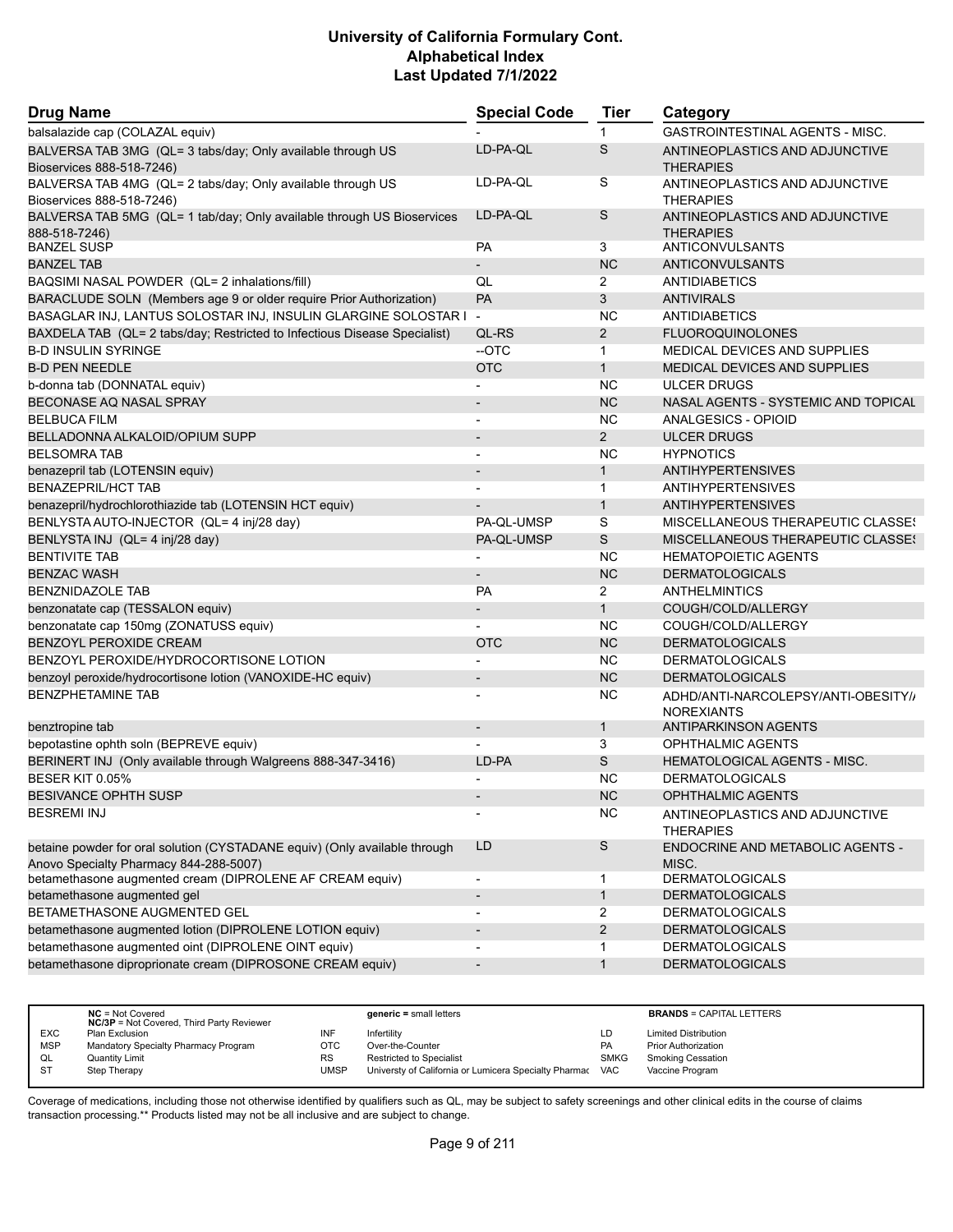| <b>Drug Name</b>                                                                                | <b>Special Code</b>          | <b>Tier</b>    | Category                                             |
|-------------------------------------------------------------------------------------------------|------------------------------|----------------|------------------------------------------------------|
| betamethasone diproprionate lotion                                                              |                              | 1              | <b>DERMATOLOGICALS</b>                               |
| betamethasone diproprionate oint (DIPROSONE OINT equiv)                                         |                              | 2              | <b>DERMATOLOGICALS</b>                               |
| betamethasone valerate cream                                                                    |                              | $\mathbf 1$    | <b>DERMATOLOGICALS</b>                               |
| betamethasone valerate foam (LUXIQ equiv)                                                       | $\qquad \qquad \blacksquare$ | <b>NC</b>      | <b>DERMATOLOGICALS</b>                               |
| betamethasone valerate lotion                                                                   |                              | $\mathbf 1$    | <b>DERMATOLOGICALS</b>                               |
| betamethasone valerate oint                                                                     |                              | $\mathbf{1}$   | <b>DERMATOLOGICALS</b>                               |
| <b>BETASERON INJ</b>                                                                            |                              | <b>NC</b>      | PSYCHOTHERAPEUTIC AND<br>NEUROLOGICAL AGENTS - MISC. |
| betaxolol ophth soln (BETOPTIC-S equiv)                                                         | $\overline{\phantom{a}}$     | $\mathbf{1}$   | <b>OPHTHALMIC AGENTS</b>                             |
| betaxolol tab (KERLONE equiv)                                                                   |                              | $\mathbf{1}$   | <b>BETA BLOCKERS</b>                                 |
| bethanechol tab (URECHOLINE equiv)                                                              |                              | $\mathbf{1}$   | URINARY ANTISPASMODICS                               |
| BETIMOL OPHTH SOLN                                                                              | $\overline{\phantom{a}}$     | 2              | OPHTHALMIC AGENTS                                    |
| BETOPTIC-S OPHTH SOLN                                                                           | $\overline{\phantom{m}}$     | $\overline{2}$ | <b>OPHTHALMIC AGENTS</b>                             |
| BEVESPI AEROSPHERE INHALER                                                                      |                              | <b>NC</b>      | ANTIASTHMATIC AND BRONCHODILATOR<br><b>AGENTS</b>    |
| <b>BEVYXXA CAP</b>                                                                              |                              | <b>NC</b>      | ANTICOAGULANTS                                       |
| bexarotene cap (TARGRETIN equiv)                                                                | <b>PA-UMSP</b>               | S              | ANTINEOPLASTICS AND ADJUNCTIVE<br><b>THERAPIES</b>   |
| bexarotene gel (TARGRETIN equiv)                                                                | <b>PA-UMSP</b>               | S              | <b>DERMATOLOGICALS</b>                               |
| <b>BEXSERO INJ</b>                                                                              | VAC                          | \$0            | <b>VACCINES</b>                                      |
| <b>BEYAZ TAB</b>                                                                                |                              | \$0            | <b>CONTRACEPTIVES</b>                                |
| <b>BIAFINE EMULSION</b>                                                                         |                              | ΝC             | <b>DERMATOLOGICALS</b>                               |
| bicalutamide tab (CASODEX equiv)                                                                |                              | $\mathbf{1}$   | ANTINEOPLASTICS AND ADJUNCTIVE<br><b>THERAPIES</b>   |
| <b>BIDIL TAB</b>                                                                                |                              | <b>NC</b>      | CARDIOVASCULAR AGENTS - MISC.                        |
| <b>BIFERARX TAB</b>                                                                             | $\qquad \qquad \blacksquare$ | <b>NC</b>      | <b>HEMATOPOIETIC AGENTS</b>                          |
| <b>BIJUVA CAP</b>                                                                               | $\overline{a}$               | <b>NC</b>      | <b>ESTROGENS</b>                                     |
| <b>BIKTARVY TAB</b>                                                                             | $\qquad \qquad \blacksquare$ | $\overline{2}$ | <b>ANTIVIRALS</b>                                    |
| <b>BILTRICIDE TAB</b>                                                                           | $\overline{\phantom{a}}$     | 3              | <b>ANTHELMINTICS</b>                                 |
| bimatoprost ophth soln (QL= 2.5ml/30 days)                                                      | QL                           | $\overline{2}$ | <b>OPHTHALMIC AGENTS</b>                             |
| bimatoprost ophth soln                                                                          | $QL -$                       | <b>EXC</b>     | <b>DERMATOLOGICALS</b>                               |
| <b>BINOSTO TAB</b>                                                                              |                              | <b>NC</b>      | ENDOCRINE AND METABOLIC AGENTS -<br>MISC.            |
| bisoprolol tab (ZEBETA equiv)                                                                   | $\overline{a}$               | 1              | <b>BETA BLOCKERS</b>                                 |
| bisoprolol/hydrochlorothiazide tab (ZIAC equiv)                                                 |                              | $\mathbf{1}$   | <b>ANTIHYPERTENSIVES</b>                             |
| BLEPHAMIDE OPHTH SOLN                                                                           |                              | 2              | <b>OPHTHALMIC AGENTS</b>                             |
| BLEPHAMIDE S.O.P. OPHTH OINT                                                                    |                              | 3              | <b>OPHTHALMIC AGENTS</b>                             |
| bosentan tab (TRACLEER equiv) (QL= 2 tabs/day; Only available through<br>Lumicera 855-847-3553) | LD-PA-QL                     | S              | CARDIOVASCULAR AGENTS - MISC.                        |
| <b>BOSULIF TAB</b>                                                                              | MSP-PA                       | S              | ANTINEOPLASTICS AND ADJUNCTIVE<br><b>THERAPIES</b>   |
| BRAFTOVI CAP 75MG (QL= 6 caps/day; Only available through Diplomat<br>Pharmacy 877-977-9118)    | LD-PA-QL                     | S              | ANTINEOPLASTICS AND ADJUNCTIVE<br><b>THERAPIES</b>   |
| <b>BREO ELLIPTA INHALER</b>                                                                     |                              | $\overline{2}$ | ANTIASTHMATIC AND BRONCHODILATOR<br><b>AGENTS</b>    |
| <b>BREXAFEMME TAB</b>                                                                           |                              | NC.            | <b>ANTIFUNGALS</b>                                   |
| <b>BREZTRI AEROSPHERE INHALER</b>                                                               |                              | $\overline{2}$ | ANTIASTHMATIC AND BRONCHODILATOR<br><b>AGENTS</b>    |
| <b>BRILINTA TAB</b>                                                                             | $\overline{\phantom{a}}$     | $\overline{2}$ | HEMATOLOGICAL AGENTS - MISC.                         |
| brimonidine ophth soln 0.15% (ALPHAGAN P 0.15% equiv)                                           | $\overline{\phantom{m}}$     | $\overline{2}$ | <b>OPHTHALMIC AGENTS</b>                             |
| brimonidine ophth soln 0.2%                                                                     |                              | 1              | OPHTHALMIC AGENTS                                    |

|            | $NC = Not Covered$<br><b>NC/3P</b> = Not Covered, Third Party Reviewer |           | $generic = small letters$                                 |             | <b>BRANDS = CAPITAL LETTERS</b> |
|------------|------------------------------------------------------------------------|-----------|-----------------------------------------------------------|-------------|---------------------------------|
| <b>EXC</b> | Plan Exclusion                                                         | INF       | Infertility                                               | LD          | <b>Limited Distribution</b>     |
| <b>MSP</b> | Mandatory Specialty Pharmacy Program                                   | ОТС       | Over-the-Counter                                          | <b>PA</b>   | <b>Prior Authorization</b>      |
| QL         | <b>Quantity Limit</b>                                                  | <b>RS</b> | <b>Restricted to Specialist</b>                           | <b>SMKG</b> | <b>Smoking Cessation</b>        |
| <b>ST</b>  | Step Therapy                                                           | UMSP      | Universty of California or Lumicera Specialty Pharmac VAC |             | Vaccine Program                 |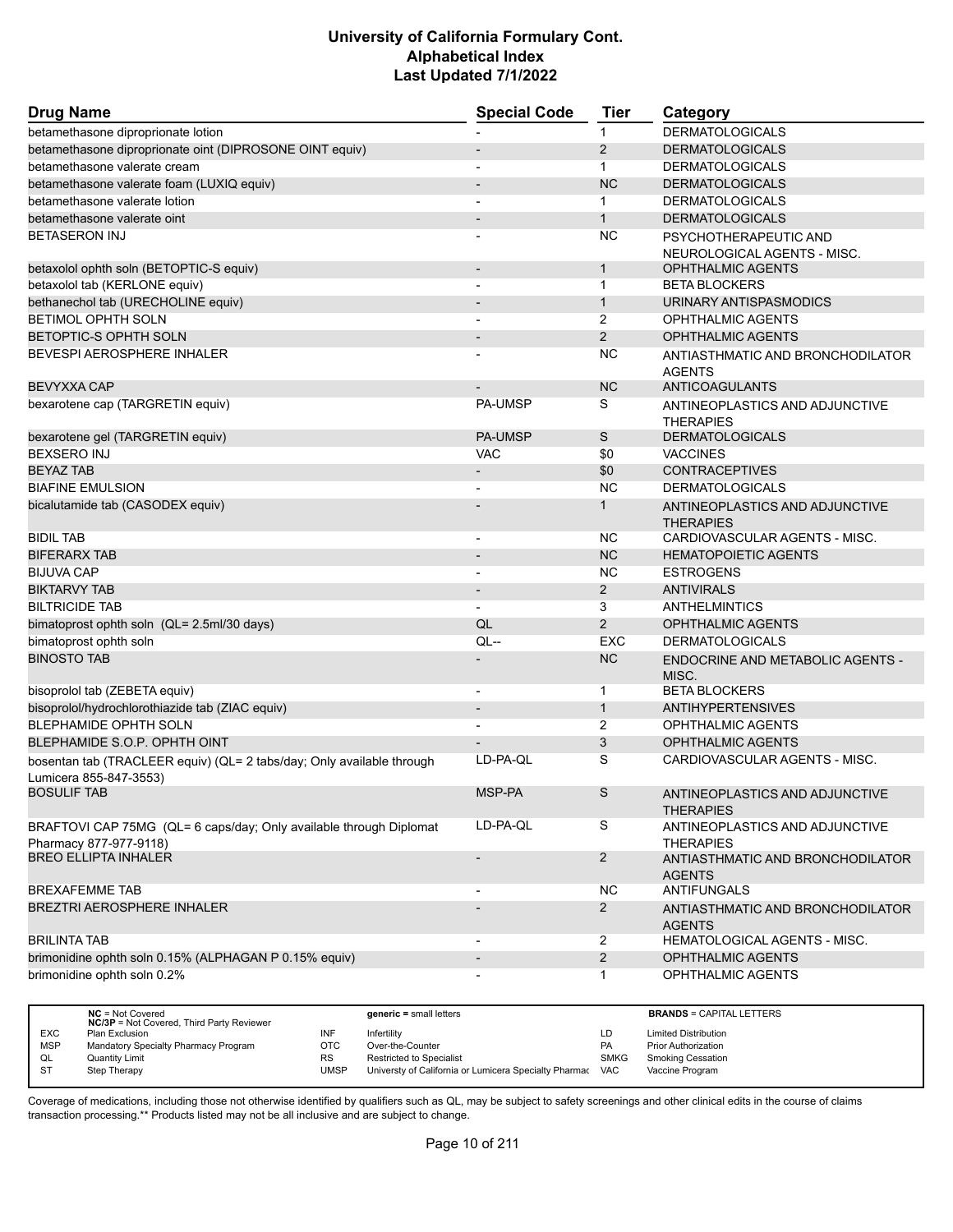| <b>Drug Name</b>                                                                | <b>Special Code</b>      | <b>Tier</b>           | Category                                                   |
|---------------------------------------------------------------------------------|--------------------------|-----------------------|------------------------------------------------------------|
| brimonidine/timolol ophth soln (COMBIGAN equiv)                                 |                          | $\mathbf{2}^{\prime}$ | <b>OPHTHALMIC AGENTS</b>                                   |
| brinzolamide ophth susp (AZOPT equiv)                                           |                          | $\overline{2}$        | OPHTHALMIC AGENTS                                          |
| <b>BRISDELLE CAP</b>                                                            |                          | <b>NC</b>             | PSYCHOTHERAPEUTIC AND                                      |
|                                                                                 |                          |                       | NEUROLOGICAL AGENTS - MISC.                                |
| BRIVIACT INJ 50MG/5ML                                                           | $\overline{a}$           | <b>NC</b>             | <b>ANTICONVULSANTS</b>                                     |
| <b>BRIVIACT SOLN 10MG/ML</b>                                                    |                          | <b>NC</b>             | <b>ANTICONVULSANTS</b>                                     |
| <b>BRIVIACT TAB</b>                                                             |                          | <b>NC</b>             | <b>ANTICONVULSANTS</b>                                     |
| bromfenac ophth soln (BROMDAY equiv)                                            | $\overline{\phantom{a}}$ | $\overline{2}$        | <b>OPHTHALMIC AGENTS</b>                                   |
| bromocriptine cap (PARLODEL equiv)                                              | $\overline{\phantom{a}}$ | 2                     | ANTIPARKINSON AGENTS                                       |
| bromocriptine tab (PARLODEL equiv)                                              |                          | 2                     | <b>ANTIPARKINSON AGENTS</b>                                |
| <b>BROMSITE OPHTH SOLN</b>                                                      |                          | <b>NC</b>             | <b>OPHTHALMIC AGENTS</b>                                   |
| <b>BRONCHITOL CAP</b>                                                           |                          | <b>NC</b>             | <b>RESPIRATORY AGENTS - MISC.</b>                          |
| BRUKINSA CAP (QL= 4 caps/day; Only available through Biologics<br>800-850-4306) | LD-PA-QL                 | S                     | ANTINEOPLASTICS AND ADJUNCTIVE<br><b>THERAPIES</b>         |
| <b>BRYHALI LOTION</b>                                                           |                          | <b>NC</b>             | <b>DERMATOLOGICALS</b>                                     |
| <b>B-SERENE PAD</b>                                                             |                          | <b>NC</b>             | <b>HEMATOPOIETIC AGENTS</b>                                |
| budesonide ER tab (UCERIS equiv) (QL=1 tab/day)                                 | PA-QL                    | 3                     | <b>CORTICOSTEROIDS</b>                                     |
| budesonide inh susp (PULMICORT equiv)                                           |                          | 1                     | ANTIASTHMATIC AND BRONCHODILATOR<br><b>AGENTS</b>          |
| budesonide nasal spray (RHINOCORT AQUA equiv)                                   | <b>OTC</b>               | <b>EXC</b>            | NASAL AGENTS - SYSTEMIC AND TOPICAL                        |
| budesonide SR cap (ENTOCORT EC equiv)                                           |                          | $\overline{2}$        | <b>CORTICOSTEROIDS</b>                                     |
| BUDESONIDE/FORMOTEROL INHALER                                                   |                          | <b>NC</b>             | ANTIASTHMATIC AND BRONCHODILATOR<br><b>AGENTS</b>          |
| bumetanide tab (BUMEX equiv)                                                    |                          | $\mathbf{1}$          | <b>DIURETICS</b>                                           |
| <b>BUNAVAIL FILM</b>                                                            |                          | <b>NC</b>             | ANALGESICS - OPIOID                                        |
| buprenorphine hcl buccal film (BELBUCA equiv)                                   |                          | <b>NC</b>             | ANALGESICS - OPIOID                                        |
| buprenorphine patch (BUTRANS equiv) (QL= 4 patches/28 days)                     | QL                       | 3                     | ANALGESICS - OPIOID                                        |
| buprenorphine SL tab (SUBUTEX equiv)                                            |                          | $\mathbf{1}$          | ANALGESICS - OPIOID                                        |
| buprenorphine/naloxone sl film (SUBOXONE SL FILM equiv)                         | $\overline{\phantom{a}}$ | $\mathbf{1}$          | ANALGESICS - OPIOID                                        |
| buprenorphine/naloxone SL tab (SUBOXONE equiv)                                  |                          | $\mathbf{1}$          | ANALGESICS - OPIOID                                        |
| bupropion ER tab (WELLBUTRIN equiv)                                             |                          | $\mathbf{1}$          | <b>ANTIDEPRESSANTS</b>                                     |
| bupropion SR tab (ZYBAN equiv)                                                  | <b>SMKG</b>              | \$0                   | PSYCHOTHERAPEUTIC AND                                      |
|                                                                                 |                          |                       | NEUROLOGICAL AGENTS - MISC.                                |
| bupropion tab (WELLBUTRIN equiv)                                                |                          | $\mathbf{1}$          | <b>ANTIDEPRESSANTS</b>                                     |
| bupropion XL tab (WELLBUTRIN XL equiv)                                          |                          | $\mathbf{1}$          | <b>ANTIDEPRESSANTS</b>                                     |
| buspirone tab (BUSPAR equiv)                                                    |                          | $\mathbf{1}$          | <b>ANTIANXIETY AGENTS</b>                                  |
| butalbital/acetaminophen cap                                                    |                          | <b>NC</b>             | ANALGESICS - NONNARCOTIC                                   |
| butalbital/acetaminophen/caffeine soln                                          |                          | <b>NC</b>             | ANALGESICS - NONNARCOTIC                                   |
| butalbital/acetaminophen/caffeine tab (FIORICET equiv)                          |                          | <b>NC</b>             | ANALGESICS - NONNARCOTIC                                   |
| BUTALBITAL/ASPIRIN/CAFFEINE TAB                                                 |                          | <b>NC</b>             | <b>ANALGESICS - NONNARCOTIC</b>                            |
| <b>BUTISOL ELIXIR</b>                                                           |                          | 3                     | <b>HYPNOTICS/SEDATIVES/SLEEP DISORDEF</b><br><b>AGENTS</b> |
| <b>BUTISOL TAB</b>                                                              |                          | 3                     | HYPNOTICS/SEDATIVES/SLEEP DISORDEF<br><b>AGENTS</b>        |
| butorphanol nasal spray (STADOL equiv) (QL= 1 bottle/fill, 2 fills/30 days)     | QL                       | $\overline{2}$        | ANALGESICS - OPIOID                                        |
| BYDUREON BCISE AUTO INJ (QL= 4 inj/28 days)                                     | QL                       | $\overline{2}$        | <b>ANTIDIABETICS</b>                                       |
| BYDUREON INJ (QL= 4 inj/28 days)                                                | QL                       | $\overline{2}$        | <b>ANTIDIABETICS</b>                                       |
| BYDUREON PEN INJ (QL= 4 inj/28 days)                                            | QL                       | $\overline{2}$        | <b>ANTIDIABETICS</b>                                       |
| BYETTA INJ (QL= 1 pen/30 days)                                                  | QL                       | 3                     | <b>ANTIDIABETICS</b>                                       |

|            | $NC = Not Covered$<br><b>NC/3P</b> = Not Covered, Third Party Reviewer |      | $generic = small letters$                             |             | <b>BRANDS = CAPITAL LETTERS</b> |
|------------|------------------------------------------------------------------------|------|-------------------------------------------------------|-------------|---------------------------------|
| <b>EXC</b> | Plan Exclusion                                                         | INF  | Infertilitv                                           | LD          | <b>Limited Distribution</b>     |
| <b>MSP</b> | Mandatory Specialty Pharmacy Program                                   | отс  | Over-the-Counter                                      | PA          | <b>Prior Authorization</b>      |
| QL         | <b>Quantity Limit</b>                                                  | RS   | <b>Restricted to Specialist</b>                       | <b>SMKG</b> | Smoking Cessation               |
| ST         | Step Therapy                                                           | UMSP | Universty of California or Lumicera Specialty Pharmac | <b>VAC</b>  | Vaccine Program                 |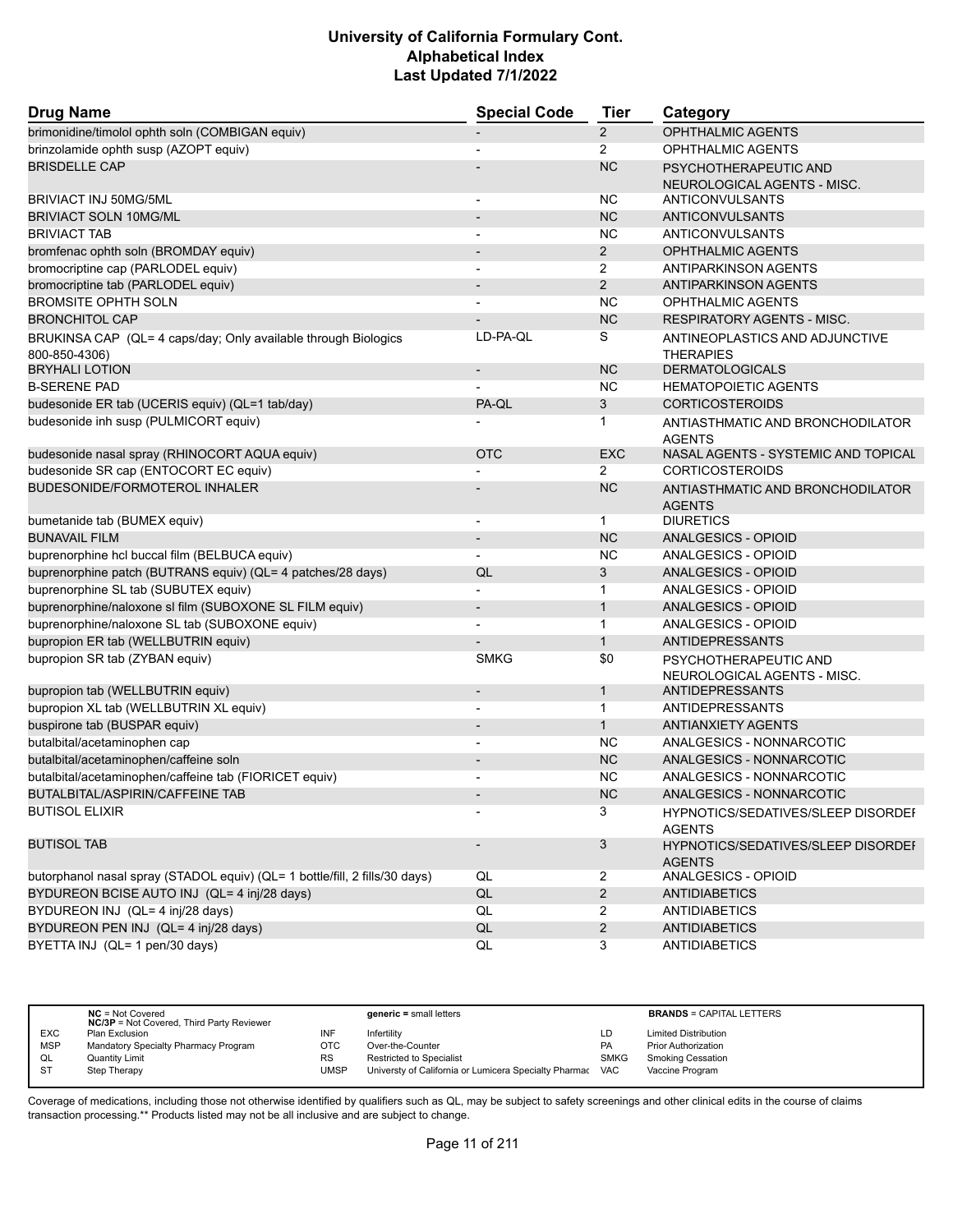| <b>Drug Name</b>                                                                                      | <b>Special Code</b>      | Tier           | Category                                                 |
|-------------------------------------------------------------------------------------------------------|--------------------------|----------------|----------------------------------------------------------|
| BYLVAY CAP 1200MCG (QL= 5 caps/day; Only available through PantheRx<br>Pharmacy 855-726-8479)         | LD-PA-QL                 | S              | <b>GASTROINTESTINAL AGENTS - MISC.</b>                   |
| BYLVAY CAP 400MCG (QL= 15 caps/day; Only available through PantheRx<br>Pharmacy 855-726-8479)         | LD-PA-QL                 | S              | GASTROINTESTINAL AGENTS - MISC.                          |
| BYLVAY SPRINKLE CAP 200MCG (QL= 8 caps/day; Only available through<br>PantheRx Pharmacy 855-726-8479) | LD-PA-QL                 | S              | GASTROINTESTINAL AGENTS - MISC.                          |
| BYLVAY SPRINKLE CAP 600MCG (QL= 4 caps/day; Only available through<br>PantheRx Pharmacy 855-726-8479) | LD-PA-QL                 | S              | GASTROINTESTINAL AGENTS - MISC.                          |
| <b>BYNFEZIA PEN INJ</b>                                                                               | $\overline{\phantom{a}}$ | <b>NC</b>      | <b>ENDOCRINE AND METABOLIC AGENTS -</b><br>MISC.         |
| <b>BYVALSON TAB</b>                                                                                   | $\blacksquare$           | NC.            | <b>ANTIHYPERTENSIVES</b>                                 |
| CABENUVA IM SUSP                                                                                      |                          | <b>NC</b>      | <b>ANTIVIRALS</b>                                        |
| cabergoline tab (DOSTINEX equiv)                                                                      |                          | 1              | <b>ENDOCRINE AND METABOLIC AGENTS -</b><br>MISC.         |
| CABLIVI INJ KIT (QL= 1 vial/day; Only available through Biologics<br>800-850-4306)                    | LD-PA-QL                 | S              | <b>HEMATOLOGICAL AGENTS - MISC.</b>                      |
| CABOMETYX TAB (QL= 1 tab/day)                                                                         | MSP-PA-QL                | S              | ANTINEOPLASTICS AND ADJUNCTIVE<br><b>THERAPIES</b>       |
| <b>CAFCIT INJ</b>                                                                                     |                          | <b>NC</b>      | ADHD/ANTI-NARCOLEPSY/ANTI-OBESITY//<br><b>NOREXIANTS</b> |
| caffeine citrate soln (CAFCIT equiv) (Only covered for members less than 1<br>year old)               | $\overline{\phantom{a}}$ | $\overline{2}$ | ADHD/ANTI-NARCOLEPSY/ANTI-OBESITY//<br><b>NOREXIANTS</b> |
| calcipotriene cream (DOVONEX CREAM equiv)                                                             | $\overline{\phantom{a}}$ | $\overline{2}$ | <b>DERMATOLOGICALS</b>                                   |
| CALCIPOTRIENE FOAM, SORILUX FOAM                                                                      | $\overline{\phantom{a}}$ | <b>NC</b>      | <b>DERMATOLOGICALS</b>                                   |
| calcipotriene oint                                                                                    | $\overline{\phantom{a}}$ | $\overline{2}$ | <b>DERMATOLOGICALS</b>                                   |
| calcipotriene soln (DOVONEX SOLN equiv)                                                               |                          | 2              | <b>DERMATOLOGICALS</b>                                   |
| calcipotriene/betamethasone dipropionate susp                                                         | $\overline{\phantom{a}}$ | <b>NC</b>      | <b>DERMATOLOGICALS</b>                                   |
| calcipotriene/betamethasone oint (TACLONEX equiv)                                                     | $\blacksquare$           | <b>NC</b>      | <b>DERMATOLOGICALS</b>                                   |
| calcitonin inj (MIACALCIN equiv)                                                                      |                          | <b>NC</b>      | ENDOCRINE AND METABOLIC AGENTS -<br>MISC.                |
| calcitonin nasal spray (MIACALCIN equiv)                                                              |                          | 2              | ENDOCRINE AND METABOLIC AGENTS -<br>MISC.                |
| calcitriol cap (ROCALTROL equiv)                                                                      |                          | 1              | ENDOCRINE AND METABOLIC AGENTS -<br>MISC.                |
| <b>CALCITRIOL INJ</b>                                                                                 |                          | <b>NC</b>      | ENDOCRINE AND METABOLIC AGENTS -<br>MISC.                |
| <b>CALCITRIOL OINT</b>                                                                                |                          | 3              | <b>DERMATOLOGICALS</b>                                   |
| calcitriol soln (ROCALTROL equiv)                                                                     |                          | 1              | ENDOCRINE AND METABOLIC AGENTS -<br>MISC.                |
| calcium acetate cap (PHOSLO equiv)                                                                    |                          | $\mathbf{1}$   | <b>GASTROINTESTINAL AGENTS - MISC.</b>                   |
| <b>CALIBRATION LIQUID</b>                                                                             | <b>OTC</b>               | 1              | MEDICAL DEVICES AND SUPPLIES                             |
| <b>CALOMIST NASAL SPRAY</b>                                                                           | $\overline{\phantom{a}}$ | NC             | <b>HEMATOPOIETIC AGENTS</b>                              |
| CALQUENCE CAP (QL= 2 caps/day; Only available through Diplomat<br>Pharmacy 877-977-9118)              | LD-PA-QL                 | S              | ANTINEOPLASTICS AND ADJUNCTIVE<br><b>THERAPIES</b>       |
| <b>CAMBIA POWDER PACKET</b>                                                                           | $\overline{\phantom{a}}$ | <b>NC</b>      | <b>MIGRAINE PRODUCTS</b>                                 |
| CAMZYOS CAP                                                                                           | $\blacksquare$           | <b>NC</b>      | CARDIOVASCULAR AGENTS - MISC.                            |
| candesartan tab (ATACAND equiv)                                                                       |                          | $\mathbf{1}$   | <b>ANTIHYPERTENSIVES</b>                                 |
| candesartan/hydrochlorothiazide tab (ATACAND HCT equiv)                                               |                          | <b>NC</b>      | <b>ANTIHYPERTENSIVES</b>                                 |
| <b>CANTIL TAB</b>                                                                                     | $\overline{\phantom{a}}$ | 3              | <b>ULCER DRUGS</b>                                       |
| capecitabine tab (XELODA equiv)                                                                       | <b>UMSP</b>              | S              | ANTINEOPLASTICS AND ADJUNCTIVE<br><b>THERAPIES</b>       |

|            | $NC = Not Covered$<br><b>NC/3P</b> = Not Covered, Third Party Reviewer |             | $generic = small letters$                             |             | <b>BRANDS = CAPITAL LETTERS</b> |
|------------|------------------------------------------------------------------------|-------------|-------------------------------------------------------|-------------|---------------------------------|
| <b>EXC</b> | Plan Exclusion                                                         | INF         | Infertility                                           | LD          | <b>Limited Distribution</b>     |
| <b>MSP</b> | Mandatory Specialty Pharmacy Program                                   | ОТС         | Over-the-Counter                                      | PA          | <b>Prior Authorization</b>      |
| QL         | <b>Quantity Limit</b>                                                  | <b>RS</b>   | <b>Restricted to Specialist</b>                       | <b>SMKG</b> | <b>Smoking Cessation</b>        |
| -ST        | Step Therapy                                                           | <b>UMSP</b> | Universty of California or Lumicera Specialty Pharmac | <b>VAC</b>  | Vaccine Program                 |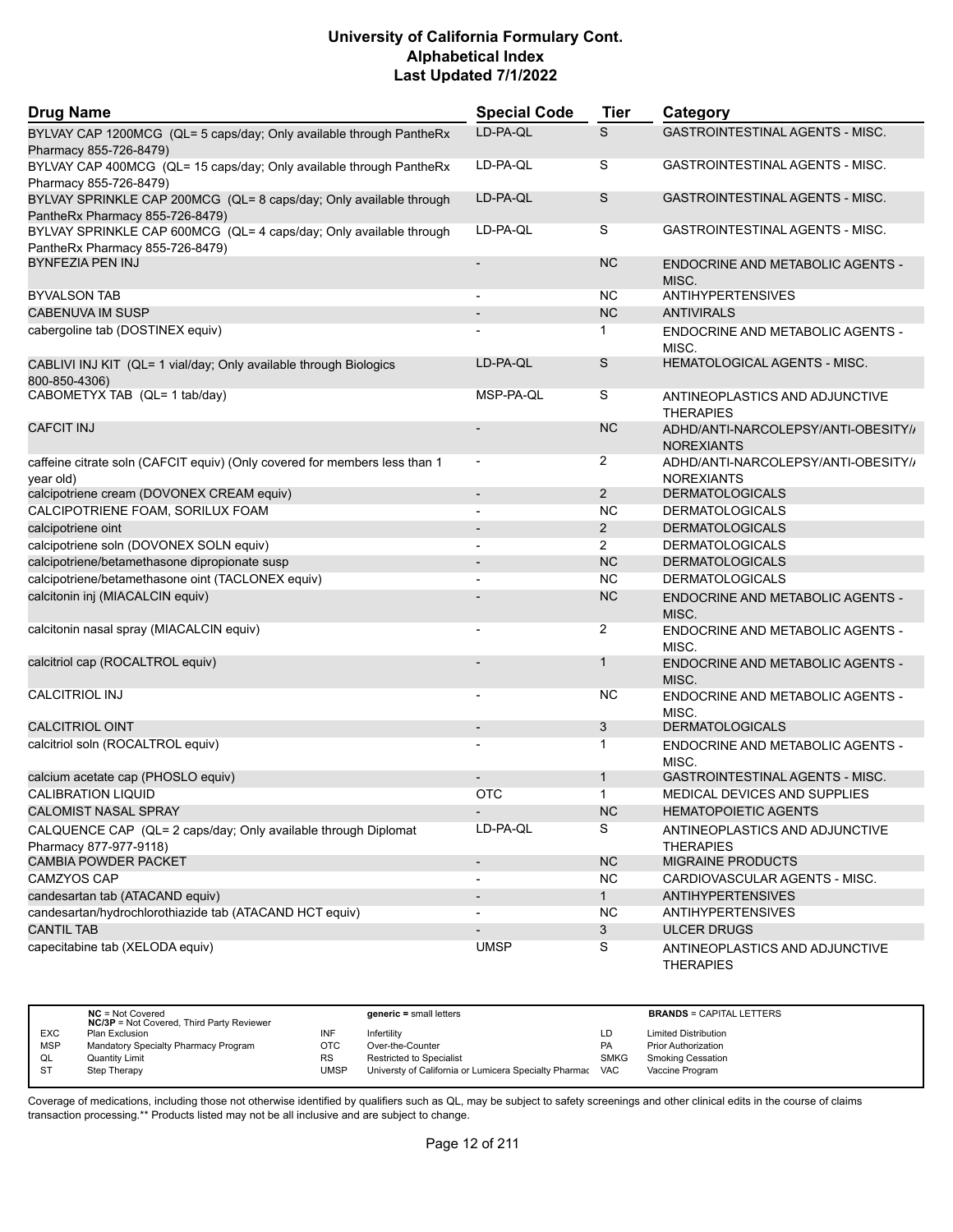| <b>Drug Name</b>                                                                                                                | <b>Special Code</b>      | <b>Tier</b>    | Category                                              |
|---------------------------------------------------------------------------------------------------------------------------------|--------------------------|----------------|-------------------------------------------------------|
| <b>CAPEX SHAMPOO</b>                                                                                                            |                          | <b>NC</b>      | <b>DERMATOLOGICALS</b>                                |
| CAPITAL/CODEINE SUSP                                                                                                            |                          | 3              | ANALGESICS - OPIOID                                   |
| <b>CAPLYTA CAP</b>                                                                                                              |                          | <b>NC</b>      | ANTIPSYCHOTICS/ANTIMANIC AGENTS                       |
| CAPRELSA TAB (Only available through Biologics 800-850-4306)                                                                    | LD-PA                    | S              | ANTINEOPLASTICS AND ADJUNCTIVE<br><b>THERAPIES</b>    |
| capsaicin/menthol topical patch (SINELEE equiv)                                                                                 | $\overline{\phantom{a}}$ | <b>NC</b>      | <b>DERMATOLOGICALS</b>                                |
| captopril tab (CAPOTEN equiv)                                                                                                   | $\overline{\phantom{a}}$ | $\overline{2}$ | <b>ANTIHYPERTENSIVES</b>                              |
| <b>CARAC CREAM</b>                                                                                                              |                          | <b>NC</b>      | <b>DERMATOLOGICALS</b>                                |
| <b>CARBAGLU TAB</b>                                                                                                             |                          | <b>NC</b>      | ENDOCRINE AND METABOLIC AGENTS -<br>MISC.             |
| carbamazepine chew tab (TEGRETOL equiv)                                                                                         | $\overline{\phantom{a}}$ | $\mathbf{1}$   | <b>ANTICONVULSANTS</b>                                |
| carbamazepine ER cap (CARBATROL equiv)                                                                                          |                          | 2              | <b>ANTICONVULSANTS</b>                                |
| carbamazepine ER tab (TEGRETOL XR equiv)                                                                                        |                          | 2              | <b>ANTICONVULSANTS</b>                                |
| carbamazepine susp (TEGRETOL equiv)                                                                                             | $\overline{\phantom{a}}$ | $\mathbf{1}$   | <b>ANTICONVULSANTS</b>                                |
| carbamazepine tab (TEGRETOL equiv)                                                                                              |                          | $\mathbf{1}$   | <b>ANTICONVULSANTS</b>                                |
| carbidopa tab (LODOSYN equiv)                                                                                                   |                          | 2              | <b>ANTIPARKINSON AGENTS</b>                           |
| carbidopa/levodopa ER tab (SINEMET CR equiv)                                                                                    | $\overline{\phantom{a}}$ | $\mathbf{1}$   | <b>ANTIPARKINSON AGENTS</b>                           |
| CARBIDOPA/LEVODOPA ODT                                                                                                          |                          | 1              | ANTIPARKINSON AND RELATED THERAPY                     |
| carbidopa/levodopa ODT (PARCOPA equiv)                                                                                          | $\overline{\phantom{a}}$ | $\mathbf{1}$   | <b>AGENTS</b><br><b>ANTIPARKINSON AGENTS</b>          |
| carbidopa/levodopa tab (SINEMET equiv)                                                                                          |                          | $\mathbf{1}$   | ANTIPARKINSON AGENTS                                  |
| CARBIDOPA/LEVODOPA/ENTACAPONE TAB (STALEVO equiv)                                                                               |                          | 2              |                                                       |
|                                                                                                                                 |                          |                | <b>ANTIPARKINSON AGENTS</b>                           |
| carbidopa-levodopa-entacapone tab (STALEVO equiv)                                                                               |                          | 2              | ANTIPARKINSON AND RELATED THERAPY<br><b>AGENTS</b>    |
| <b>CARBINOXAMINE SOLN</b>                                                                                                       | $\overline{\phantom{a}}$ | 3              | <b>ANTIHISTAMINES</b>                                 |
| carbinoxamine soln (PALGIC equiv)                                                                                               |                          | 3              | <b>ANTIHISTAMINES</b>                                 |
| carbinoxamine tab (PALGIC equiv)                                                                                                |                          | 3              | <b>ANTIHISTAMINES</b>                                 |
| <b>CARDENE SR CAP</b>                                                                                                           | $\blacksquare$           | 3              | CALCIUM CHANNEL BLOCKERS                              |
| <b>CARDURA XL TAB</b>                                                                                                           |                          | <b>NC</b>      | <b>GENITOURINARY AGENTS -</b><br><b>MISCELLANEOUS</b> |
| carglumic acid tab (CARBAGLU equiv) (Only available through Accredo<br>888-773-7376)                                            | LD-PA                    | S              | ENDOCRINE AND METABOLIC AGENTS -<br>MISC.             |
| carisoprodol tab (SOMA equiv)                                                                                                   | $\overline{\phantom{a}}$ | $\mathbf{1}$   | MUSCULOSKELETAL THERAPY AGENTS                        |
| carisoprodol tab 250mg (SOMA equiv)                                                                                             |                          | <b>NC</b>      | MUSCULOSKELETAL THERAPY AGENTS                        |
| CARISOPRODOL/ASPIRIN TAB                                                                                                        | $\blacksquare$           | <b>NC</b>      | MUSCULOSKELETAL THERAPY AGENTS                        |
| carisoprodol/aspirin tab (SOMA COMPOUND equiv)                                                                                  |                          | <b>NC</b>      | MUSCULOSKELETAL THERAPY AGENTS                        |
| CARISOPRODOL/ASPIRIN/CODEINE TAB                                                                                                |                          | <b>NC</b>      | MUSCULOSKELETAL THERAPY AGENTS                        |
| carisoprodol/aspirin/codeine tab (SOMA COMPOUND/CODEINE equiv)                                                                  | $\blacksquare$           | <b>NC</b>      | MUSCULOSKELETAL THERAPY AGENTS                        |
| <b>CARMOL LOTION</b>                                                                                                            |                          | <b>NC</b>      | <b>DERMATOLOGICALS</b>                                |
| CAROSPIR SUSP (Prior Authorization required for members age 9 or older)                                                         | <b>PA</b>                | 3              | <b>DIURETICS</b>                                      |
| <b>CARTEOLOL OPHTH SOLN</b>                                                                                                     | $\overline{\phantom{a}}$ | $\mathbf{1}$   | OPHTHALMIC AGENTS                                     |
| carteolol ophth soln (OCUPRESS equiv)                                                                                           |                          | $\mathbf 1$    | <b>OPHTHALMIC AGENTS</b>                              |
| carvedilol phosphate ER cap (COREG CR equiv)                                                                                    |                          | NC             | <b>BETA BLOCKERS</b>                                  |
| carvedilol tab (COREG equiv)                                                                                                    | $\blacksquare$           | 1              | <b>BETA BLOCKERS</b>                                  |
| CATAPRES-TTS PATCH                                                                                                              |                          | 3              | <b>ANTIHYPERTENSIVES</b>                              |
| CAVERJECT INJ (QL= 6 inj/30 days)                                                                                               | QL                       | $\overline{2}$ | CARDIOVASCULAR AGENTS - MISC.                         |
| CAYSTON INH SOLN (Restricted to Infectious Disease or Pulmonology<br>Specialist; Only available through Walgreens 888-347-3416) | LD-RS                    | $\mathsf S$    | ANTI-INFECTIVE AGENTS - MISC.                         |
| <b>CEDAX CAP</b>                                                                                                                |                          | 3              | <b>CEPHALOSPORINS</b>                                 |
| <b>CEDAX SUSP</b>                                                                                                               | $\overline{\phantom{a}}$ | 3              | <b>CEPHALOSPORINS</b>                                 |
|                                                                                                                                 |                          |                |                                                       |

|            | $NC = Not Covered$<br><b>NC/3P</b> = Not Covered, Third Party Reviewer |      | $generic = small letters$                             |             | <b>BRANDS = CAPITAL LETTERS</b> |
|------------|------------------------------------------------------------------------|------|-------------------------------------------------------|-------------|---------------------------------|
| <b>EXC</b> | Plan Exclusion                                                         | INF  | Infertility                                           | LD          | <b>Limited Distribution</b>     |
| <b>MSP</b> | Mandatory Specialty Pharmacy Program                                   | отс  | Over-the-Counter                                      | <b>PA</b>   | <b>Prior Authorization</b>      |
| QL         | <b>Quantity Limit</b>                                                  | RS   | Restricted to Specialist                              | <b>SMKG</b> | <b>Smoking Cessation</b>        |
| <b>ST</b>  | Step Therapy                                                           | JMSP | Universty of California or Lumicera Specialty Pharmac | VAC         | Vaccine Program                 |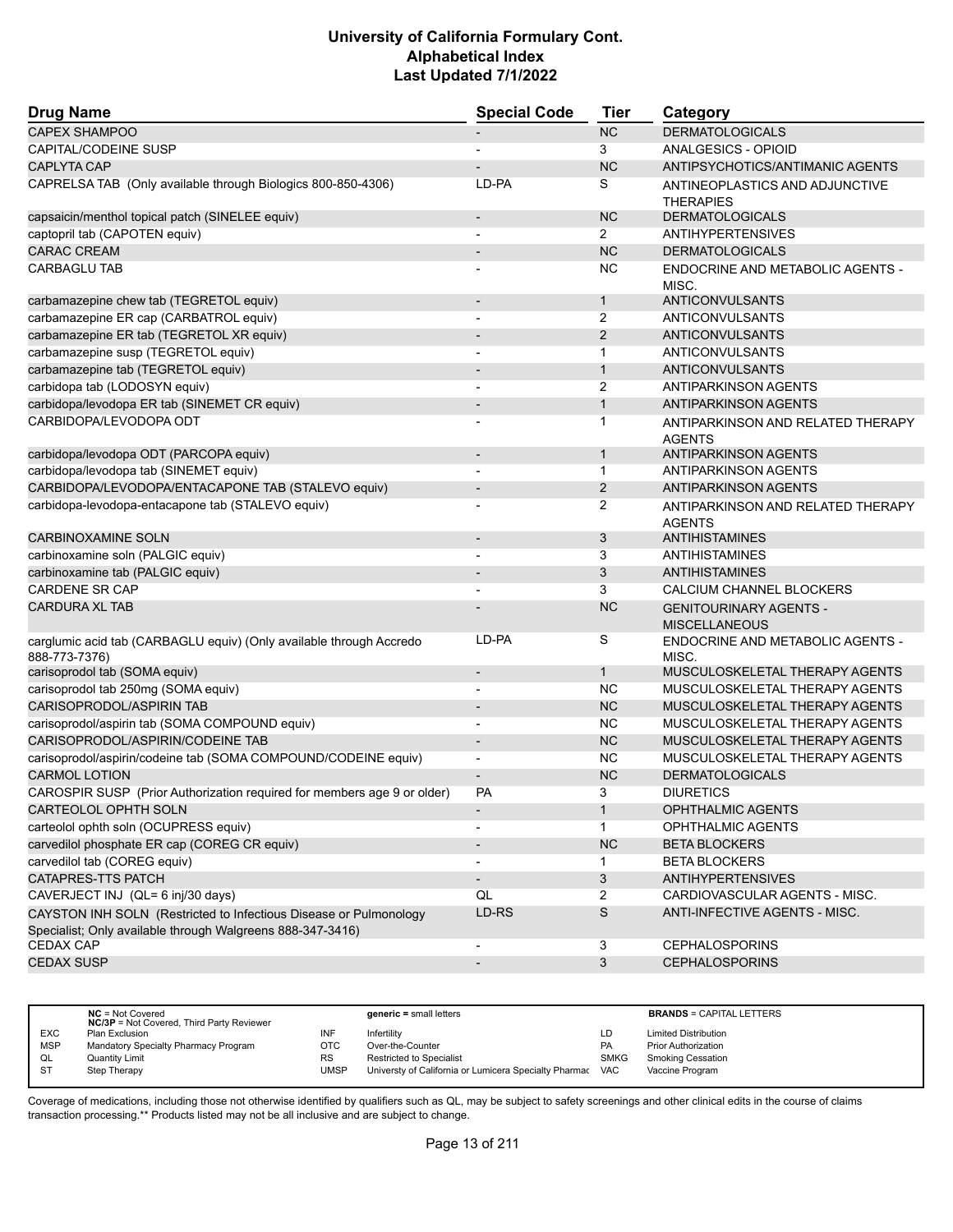| <b>Drug Name</b>                                | <b>Special Code</b>      | <b>Tier</b>    | Category                                             |
|-------------------------------------------------|--------------------------|----------------|------------------------------------------------------|
| CEFACLOR CAP                                    |                          | 3              | <b>CEPHALOSPORINS</b>                                |
| cefaclor cap (CECLOR equiv)                     | $\overline{\phantom{a}}$ | 3              | <b>CEPHALOSPORINS</b>                                |
| <b>CEFACLOR ER TAB</b>                          |                          | 3              | <b>CEPHALOSPORINS</b>                                |
| <b>CEFACLOR SUSP</b>                            |                          | 3              | <b>CEPHALOSPORINS</b>                                |
| cefaclor susp (CEFACLOR equiv)                  |                          | 3              | <b>CEPHALOSPORINS</b>                                |
| cefadroxil cap (DURICEF equiv)                  | $\overline{\phantom{a}}$ | $\mathbf{1}$   | <b>CEPHALOSPORINS</b>                                |
| cefadroxil susp (DURICEF equiv)                 |                          | 1              | <b>CEPHALOSPORINS</b>                                |
| <b>CEFADROXIL TAB</b>                           |                          | $\mathbf{1}$   | <b>CEPHALOSPORINS</b>                                |
| cefadroxil tab (DURICEF equiv)                  | $\overline{\phantom{a}}$ | $\mathbf{1}$   | <b>CEPHALOSPORINS</b>                                |
| cefdinir cap (OMNICEF equiv)                    | $\overline{\phantom{a}}$ | $\mathbf{1}$   | <b>CEPHALOSPORINS</b>                                |
| cefdinir susp (OMNICEF equiv)                   |                          | $\mathbf{1}$   | <b>CEPHALOSPORINS</b>                                |
| <b>CEFDITOREN TAB</b>                           | $\blacksquare$           | 3              | <b>CEPHALOSPORINS</b>                                |
| cefixime cap (SUPRAX equiv)                     | $\overline{\phantom{a}}$ | 3              | <b>CEPHALOSPORINS</b>                                |
| cefixime susp (SUPRAX equiv)                    |                          | 3              | <b>CEPHALOSPORINS</b>                                |
| cefpodoxime proxetil susp (VANTIN equiv)        | $\blacksquare$           | 3              | <b>CEPHALOSPORINS</b>                                |
| cefpodoxime proxetil tab (VANTIN equiv)         |                          | 3              | <b>CEPHALOSPORINS</b>                                |
| cefprozil susp (CEFZIL equiv)                   | $\blacksquare$           | $\mathbf{1}$   | <b>CEPHALOSPORINS</b>                                |
| cefprozil tab (CEFZIL equiv)                    | $\blacksquare$           | $\mathbf{1}$   | <b>CEPHALOSPORINS</b>                                |
| cefuroxime susp (CEFTIN equiv)                  |                          | $\mathbf{1}$   | <b>CEPHALOSPORINS</b>                                |
| cefuroxime tab (CEFTIN equiv)                   | $\overline{\phantom{a}}$ | $\mathbf{1}$   | <b>CEPHALOSPORINS</b>                                |
| celecoxib cap (CELEBREX equiv) (QL= 2 caps/day) | QL                       | $\mathbf{1}$   | ANALGESICS - ANTI-INFLAMMATORY                       |
| <b>CELONTIN CAP</b>                             | $\overline{\phantom{a}}$ | 2              | <b>ANTICONVULSANTS</b>                               |
| <b>CENESTIN TAB</b>                             | $\blacksquare$           | 3              | <b>ESTROGENS</b>                                     |
| <b>CENTANY OINT</b>                             | $\blacksquare$           | 3              | <b>DERMATOLOGICALS</b>                               |
| cephalexin cap (KEFLEX equiv)                   | $\blacksquare$           | $\mathbf{1}$   | <b>CEPHALOSPORINS</b>                                |
| <b>CEPHALEXIN CAP</b>                           |                          | <b>NC</b>      | <b>CEPHALOSPORINS</b>                                |
| cephalexin cap 750mg (KEFLEX equiv)             |                          | <b>NC</b>      | <b>CEPHALOSPORINS</b>                                |
| cephalexin susp (KEFLEX equiv)                  | $\overline{\phantom{a}}$ | 1              | <b>CEPHALOSPORINS</b>                                |
| <b>CEPHALEXIN TAB</b>                           | $\overline{\phantom{a}}$ | NC.            | <b>CEPHALOSPORINS</b>                                |
| CEQUA (PF) OPHTH SOLN                           |                          | <b>NC</b>      | <b>OPHTHALMIC AGENTS</b>                             |
| <b>CEQUR SIMPLICITY</b>                         | $\blacksquare$           | <b>NC</b>      | MEDICAL DEVICES AND SUPPLIES                         |
| <b>CERDELGA CAP</b>                             |                          | <b>NC</b>      | <b>HEMATOPOIETIC AGENTS</b>                          |
| <b>CERVARIX INJ</b>                             | <b>VAC</b>               | \$0            | <b>VACCINES</b>                                      |
| <b>CERVICAL CAP</b>                             | $\overline{\phantom{a}}$ | \$0            | MEDICAL DEVICES AND SUPPLIES                         |
| <b>CESAMET CAP</b>                              | $\overline{\phantom{a}}$ | 3              | <b>ANTIEMETICS</b>                                   |
| <b>CETYLEV TAB</b>                              |                          | <b>NC</b>      | ANTIDOTES AND SPECIFIC ANTAGONISTS                   |
| cevimeline cap (EVOXAC equiv)                   |                          | $\overline{2}$ | MOUTH/THROAT/DENTAL AGENTS                           |
| <b>CHANTIX PAK</b>                              | <b>SMKG</b>              | \$0            | PSYCHOTHERAPEUTIC AND<br>NEUROLOGICAL AGENTS - MISC. |
| <b>CHANTIX TAB</b>                              | <b>SMKG</b>              | \$0            | PSYCHOTHERAPEUTIC AND<br>NEUROLOGICAL AGENTS - MISC. |
| <b>CHEMET CAP</b>                               |                          | $\overline{2}$ | <b>ANTIDOTES</b>                                     |
| chlordiazepoxide cap (LIBRIUM equiv)            |                          | 1              | <b>ANTIANXIETY AGENTS</b>                            |
| CHLORDIAZEPOXIDE/AMITRIPTYLINE TAB              |                          | $\mathbf{1}$   | PSYCHOTHERAPEUTIC AND<br>NEUROLOGICAL AGENTS - MISC. |
| chlordiazepoxide/clidinium cap (LIBRAX equiv)   | $\overline{\phantom{a}}$ | $\overline{2}$ | <b>ULCER DRUGS</b>                                   |
| chlorhexidine gluconate soln (PERIDEX equiv)    | $\overline{\phantom{a}}$ | $\mathbf{1}$   | MOUTH/THROAT/DENTAL AGENTS                           |
| chloroquine tab (ARALEN equiv)                  |                          | $\mathbf{1}$   | <b>ANTIMALARIALS</b>                                 |
| <b>CHLOROTHIAZIDE TAB</b>                       |                          | $\mathbf{1}$   | <b>DIURETICS</b>                                     |
| chlorothiazide tab (DIURIL equiv)               |                          | $\mathbf{1}$   | <b>DIURETICS</b>                                     |

|            | $NC = Not Covered$<br><b>NC/3P</b> = Not Covered, Third Party Reviewer |             | $generic = small letters$                             |             | <b>BRANDS = CAPITAL LETTERS</b> |
|------------|------------------------------------------------------------------------|-------------|-------------------------------------------------------|-------------|---------------------------------|
| <b>EXC</b> | <b>Plan Exclusion</b>                                                  | INF         | Infertilitv                                           | LD          | <b>Limited Distribution</b>     |
| <b>MSP</b> | Mandatory Specialty Pharmacy Program                                   | <b>OTC</b>  | Over-the-Counter                                      | <b>PA</b>   | <b>Prior Authorization</b>      |
| QL         | <b>Quantity Limit</b>                                                  | <b>RS</b>   | Restricted to Specialist                              | <b>SMKG</b> | <b>Smoking Cessation</b>        |
| <b>ST</b>  | Step Therapy                                                           | <b>UMSP</b> | Universty of California or Lumicera Specialty Pharmac | <b>VAC</b>  | Vaccine Program                 |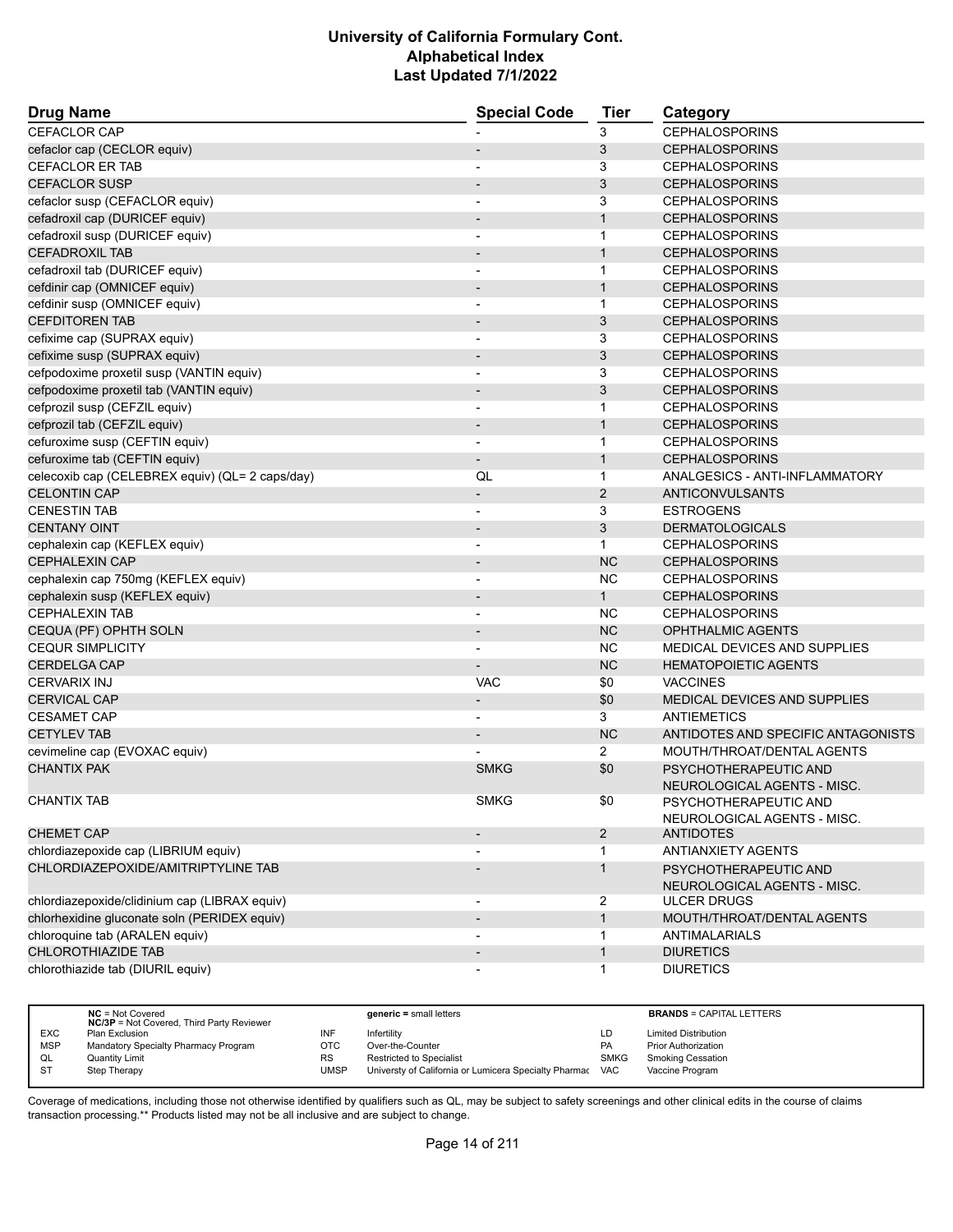| <b>Drug Name</b>                                                                         | <b>Special Code</b>      | <b>Tier</b>       | Category                                  |
|------------------------------------------------------------------------------------------|--------------------------|-------------------|-------------------------------------------|
| chlorpheniramine ER cap                                                                  |                          | $\mathbf{1}$      | <b>ANTIHISTAMINES</b>                     |
| CHLORPROMAZINE CONC                                                                      |                          | <b>NC</b>         | ANTIPSYCHOTICS/ANTIMANIC AGENTS           |
| chlorpromazine tab (THORAZINE equiv)                                                     |                          | $\mathbf{1}$      | ANTIPSYCHOTICS/ANTIMANIC AGENTS           |
| chlorthalidone tab                                                                       |                          | $\mathbf{1}$      | <b>DIURETICS</b>                          |
| chlorzoxazone tab                                                                        | $\overline{\phantom{a}}$ | <b>NC</b>         | MUSCULOSKELETAL THERAPY AGENTS            |
| CHLORZOXAZONE TAB 250MG                                                                  |                          | <b>NC</b>         | MUSCULOSKELETAL THERAPY AGENTS            |
| CHLORZOXAZONE TAB 250MG, LORZONE TAB                                                     |                          | <b>NC</b>         | MUSCULOSKELETAL THERAPY AGENTS            |
| chlorzoxazone tab 500mg                                                                  |                          | $\overline{2}$    | MUSCULOSKELETAL THERAPY AGENTS            |
| CHOLBAM CAP (Only available through Dohmen LSS 844-246-5226)                             | LD-PA                    | S                 | <b>GASTROINTESTINAL AGENTS - MISC.</b>    |
| cholestyramine lite powder (QUESTRAN LITE equiv)                                         | $\blacksquare$           | $\mathbf{1}$      | ANTIHYPERLIPIDEMICS                       |
| cholestyramine lite powder pack (QUESTRAN LITE equiv)                                    | $\overline{\phantom{a}}$ | $\mathbf{1}$      | ANTIHYPERLIPIDEMICS                       |
| cholestyramine powder (QUESTRAN equiv)                                                   | $\overline{\phantom{a}}$ | $\mathbf{1}$      | ANTIHYPERLIPIDEMICS                       |
| cholestyramine powder pack (QUESTRAN equiv)                                              |                          | $\mathbf{1}$      | ANTIHYPERLIPIDEMICS                       |
| CHOLINE MAGNESIUM TRISALICYLATE TAB                                                      |                          | $\mathbf{1}$      | ANALGESICS - NONNARCOTIC                  |
| choline magnesium trisalicylate tab (TRILISATE equiv)                                    | $\overline{\phantom{a}}$ | $\mathbf{1}$      | ANALGESICS - NONNARCOTIC                  |
| <b>CIALIS TAB</b>                                                                        |                          | <b>NC</b>         | CARDIOVASCULAR AGENTS - MISC.             |
| <b>CIBINQO TAB</b>                                                                       |                          | <b>NC</b>         | <b>DERMATOLOGICALS</b>                    |
| cicatrace kit (REXASIL equiv)                                                            | $\blacksquare$           | NC                | <b>DERMATOLOGICALS</b>                    |
| <b>CICLODAN KIT</b>                                                                      | $\overline{\phantom{a}}$ | <b>NC</b>         | <b>DERMATOLOGICALS</b>                    |
| ciclopirox cream (LOPROX CREAM equiv)                                                    |                          | $\mathbf 1$       | <b>DERMATOLOGICALS</b>                    |
| ciclopirox gel (LOPROX GEL equiv)                                                        | $\overline{\phantom{a}}$ | $\mathbf{1}$      | <b>DERMATOLOGICALS</b>                    |
| ciclopirox nail soln (PENLAC equiv)                                                      | $\overline{\phantom{a}}$ | $\mathbf{1}$      | <b>DERMATOLOGICALS</b>                    |
| ciclopirox shampoo (LOPROX SHAMPOO equiv)                                                |                          | 2                 | <b>DERMATOLOGICALS</b>                    |
| ciclopirox topical susp (LOPROX SUSP equiv)                                              | $\blacksquare$           | $\mathbf{1}$      | <b>DERMATOLOGICALS</b>                    |
| cilostazol tab (PLETAL equiv)                                                            | $\overline{\phantom{a}}$ | $\mathbf{1}$      | <b>HEMATOLOGICAL AGENTS - MISC.</b>       |
| CILOXAN OPHTH OINT                                                                       |                          | 3                 | <b>OPHTHALMIC AGENTS</b>                  |
| <b>CIMDUO TAB</b>                                                                        | $\overline{\phantom{a}}$ | $\overline{2}$    | <b>ANTIVIRALS</b>                         |
| <b>CIMETIDINE SOLN</b>                                                                   |                          | $\mathbf 1$       | <b>ULCER DRUGS</b>                        |
| cimetidine soln (CIMETIDINE equiv)                                                       |                          | $\mathbf{1}$      | <b>ULCER DRUGS</b>                        |
| cimetidine tab (TAGAMET equiv)                                                           | <b>OTC</b>               | EXC               | <b>ULCER DRUGS</b>                        |
| CIMZIA INJ (QL= 2 inj/28 days)                                                           | PA-QL-UMSP               | S                 | <b>GASTROINTESTINAL AGENTS - MISC.</b>    |
| CIMZIA STARTER INJ KIT (QL= 1 kit/plan year)                                             | PA-QL-UMSP               | S                 | GASTROINTESTINAL AGENTS - MISC.           |
| cinacalcet tab (SENSIPAR equiv)                                                          |                          | 2                 | ENDOCRINE AND METABOLIC AGENTS -<br>MISC. |
| CINRYZE INJ (QL= 16 vials/28 days; Only available through CVS Specialty<br>800-237-2767) | LD-PA-QL                 | S                 | <b>HEMATOLOGICAL AGENTS - MISC.</b>       |
| CIPRO HC OTIC SUSP                                                                       | $\overline{\phantom{a}}$ | 3                 | <b>OTIC AGENTS</b>                        |
| CIPRO SUSP 5%                                                                            |                          | 3                 | <b>FLUOROQUINOLONES</b>                   |
| <b>CIPROFLOXACIN 100MG TAB</b>                                                           |                          | 3                 | <b>FLUOROQUINOLONES</b>                   |
| CIPROFLOXACIN ER TAB                                                                     |                          |                   | <b>FLUOROQUINOLONES</b>                   |
| ciprofloxacin ophth soln (CILOXAN equiv)                                                 | $\overline{\phantom{a}}$ | 3<br>$\mathbf{1}$ | OPHTHALMIC AGENTS                         |
| CIPROFLOXACIN OTIC SOLN                                                                  |                          | $\overline{2}$    | <b>OTIC AGENTS</b>                        |
| ciprofloxacin susp (CIPRO equiv)                                                         |                          | $\overline{2}$    | <b>FLUOROQUINOLONES</b>                   |
| ciprofloxacin tab (CIPRO equiv)                                                          |                          | $\mathbf{1}$      | <b>FLUOROQUINOLONES</b>                   |
| ciprofloxacin/dexamethasone otic susp (CIPRODEX equiv)                                   |                          |                   |                                           |
|                                                                                          | $\overline{\phantom{a}}$ | $\overline{2}$    | <b>OTIC AGENTS</b>                        |
| CITALOPRAM CAP                                                                           |                          | <b>NC</b>         | <b>ANTIDEPRESSANTS</b>                    |
| citalopram soln (CELEXA equiv)                                                           | $\overline{\phantom{a}}$ | 1                 | <b>ANTIDEPRESSANTS</b>                    |
| citalopram tab (CELEXA equiv)                                                            |                          | $\mathbf{1}$      | ANTIDEPRESSANTS                           |
| CITRANATAL CAP MEDLEY                                                                    |                          | NC                | <b>MULTIVITAMINS</b>                      |

|            | $NC = Not Covered$<br><b>NC/3P</b> = Not Covered, Third Party Reviewer |           | $generic = small letters$                                 |             | <b>BRANDS = CAPITAL LETTERS</b> |
|------------|------------------------------------------------------------------------|-----------|-----------------------------------------------------------|-------------|---------------------------------|
| <b>EXC</b> | Plan Exclusion                                                         | INF       | Infertility                                               | LD          | <b>Limited Distribution</b>     |
| <b>MSP</b> | Mandatory Specialty Pharmacy Program                                   | отс       | Over-the-Counter                                          | <b>PA</b>   | <b>Prior Authorization</b>      |
| QL         | <b>Quantity Limit</b>                                                  | <b>RS</b> | <b>Restricted to Specialist</b>                           | <b>SMKG</b> | <b>Smoking Cessation</b>        |
| <b>ST</b>  | Step Therapy                                                           | UMSP      | Universty of California or Lumicera Specialty Pharmac VAC |             | Vaccine Program                 |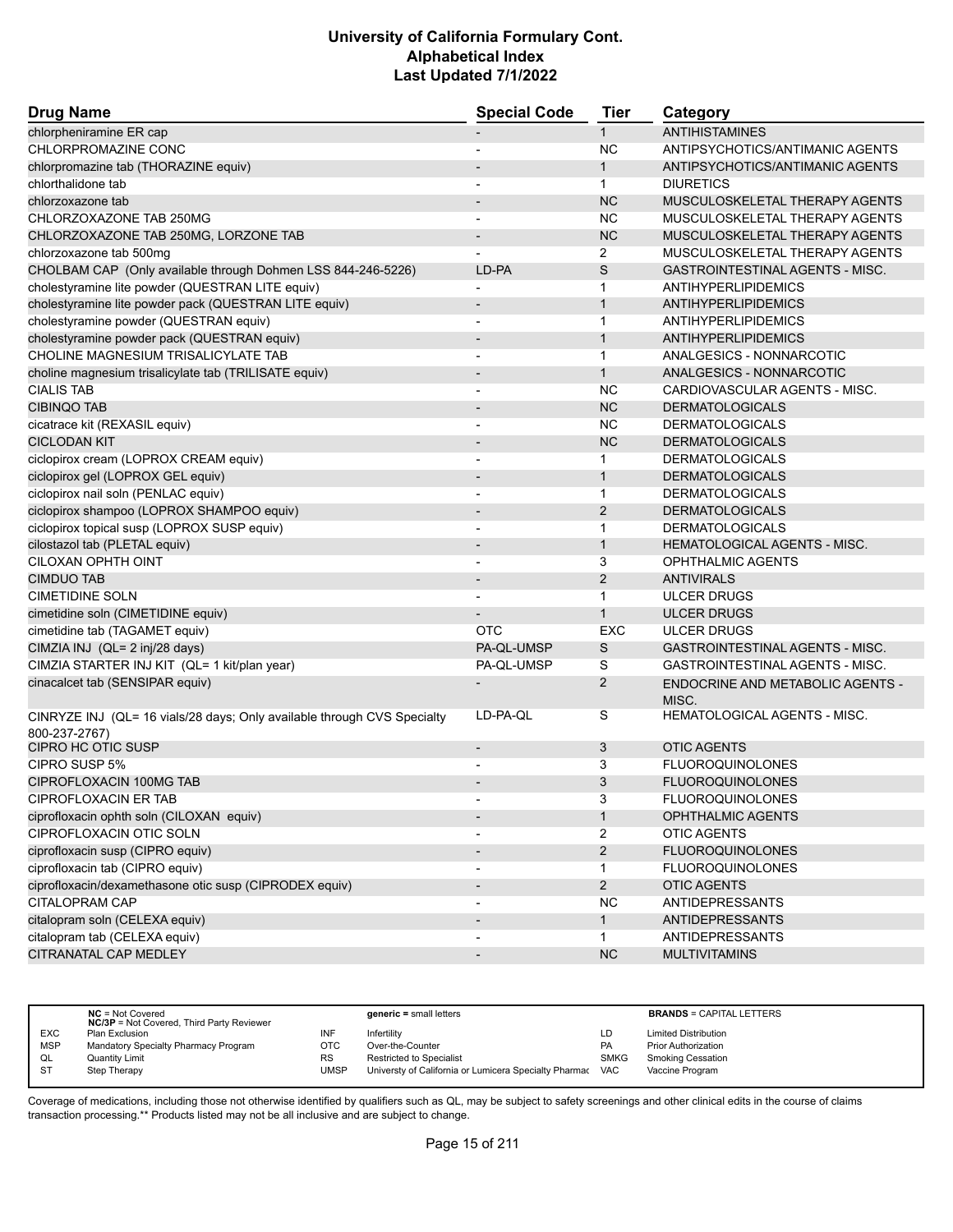| <b>Drug Name</b>                                                                   | <b>Special Code</b>      | <b>Tier</b>    | Category                                         |
|------------------------------------------------------------------------------------|--------------------------|----------------|--------------------------------------------------|
| <b>CITRULLINE EASY TAB</b>                                                         |                          | <b>NC</b>      | <b>ENDOCRINE AND METABOLIC AGENTS -</b><br>MISC. |
| <b>CLARINEX REDITAB</b>                                                            | $\overline{\phantom{a}}$ | <b>EXC</b>     | ANTIHISTAMINES                                   |
| <b>CLARINEX SYRUP</b>                                                              |                          | EXC            | ANTIHISTAMINES                                   |
| <b>CLARINEX TAB</b>                                                                |                          | <b>EXC</b>     | <b>ANTIHISTAMINES</b>                            |
| <b>CLARINEX-D TAB</b>                                                              |                          | EXC            | COUGH/COLD/ALLERGY                               |
| <b>CLARITHROMYC SUSP</b>                                                           | $\overline{\phantom{a}}$ | $\overline{2}$ | <b>MACROLIDES</b>                                |
| clarithromycin ER tab (BIAXIN XL equiv)                                            | $\blacksquare$           | 3              | <b>MACROLIDES</b>                                |
| clarithromycin susp (BIAXIN equiv)                                                 | $\overline{\phantom{a}}$ | $\mathbf{1}$   | <b>MACROLIDES</b>                                |
| clarithromycin tab (BIAXIN equiv)                                                  |                          | $\mathbf{1}$   | <b>MACROLIDES</b>                                |
| <b>CLARITIN CAP</b>                                                                | <b>OTC</b>               | <b>EXC</b>     | ANTIHISTAMINES                                   |
| <b>CLARITIN CHEW TAB</b>                                                           | <b>OTC</b>               | <b>EXC</b>     | <b>ANTIHISTAMINES</b>                            |
| <b>CLENIA PLUS SUSP</b>                                                            | $\overline{\phantom{a}}$ | <b>NC</b>      | <b>DERMATOLOGICALS</b>                           |
| <b>CLENPIQ SOLN</b>                                                                |                          | 2              | LAXATIVES                                        |
| <b>CLEOCIN VAGINAL SUPP</b>                                                        |                          | 3              | <b>VAGINAL PRODUCTS</b>                          |
| <b>CLIMARA PRO PATCH</b>                                                           | $\overline{\phantom{a}}$ | <b>NC</b>      | <b>ESTROGENS</b>                                 |
| <b>CLINDACIN KIT</b>                                                               | $\overline{\phantom{a}}$ | <b>NC</b>      | <b>DERMATOLOGICALS</b>                           |
| clindamycin cap (CLEOCIN equiv)                                                    |                          | $\mathbf{1}$   | ANTI-INFECTIVE AGENTS - MISC.                    |
| clindamycin foam (EVOCLIN equiv)                                                   | $\overline{\phantom{a}}$ | NC             | <b>DERMATOLOGICALS</b>                           |
| clindamycin gel (CLEOCIN GEL equiv)                                                | $\overline{\phantom{a}}$ | $\mathbf{1}$   | <b>DERMATOLOGICALS</b>                           |
| clindamycin lotion (CLEOCIN- T equiv)                                              |                          | 1              | <b>DERMATOLOGICALS</b>                           |
| clindamycin pad (CLEOCIN-T equiv)                                                  | $\blacksquare$           | $\mathbf 1$    | <b>DERMATOLOGICALS</b>                           |
| clindamycin soln (CLEOCIN equiv)                                                   |                          | $\overline{2}$ | ANTI-INFECTIVE AGENTS - MISC.                    |
| clindamycin topical soln (CLEOCIN-T equiv)                                         |                          | $\mathbf{1}$   | <b>DERMATOLOGICALS</b>                           |
| clindamycin vaginal cream (CLEOCIN equiv)                                          | $\overline{\phantom{a}}$ | $\mathbf{1}$   | <b>VAGINAL PRODUCTS</b>                          |
| clindamycin/benzoyl peroxide gel (BENZACLIN equiv)                                 | $\overline{\phantom{a}}$ | 2              | <b>DERMATOLOGICALS</b>                           |
| clindamycin/benzoyl peroxide gel (DUAC GEL equiv)                                  |                          | $\overline{2}$ | <b>DERMATOLOGICALS</b>                           |
| clindamycin/tretinoin gel (ZIANA equiv)                                            | $\blacksquare$           | NC.            | <b>DERMATOLOGICALS</b>                           |
| <b>CLINDAVIX KIT</b>                                                               | $\blacksquare$           | <b>NC</b>      | <b>DERMATOLOGICALS</b>                           |
| CLINDESSE VAGINAL CREAM                                                            |                          | 3              | <b>VAGINAL PRODUCTS</b>                          |
| <b>CLINISTIX TEST STRIP</b>                                                        | <b>OTC</b>               | <b>DIAB</b>    | <b>DIAGNOSTIC PRODUCTS</b>                       |
| clobazam susp (ONFI equiv) (Members age 9 or older require Prior<br>Authorization) | PA                       | 2              | ANTICONVULSANTS                                  |
| clobazam tab (ONFI equiv)                                                          | $\overline{\phantom{a}}$ | $\mathbf{1}$   | ANTICONVULSANTS                                  |
| clobetasol E foam (OLUX E equiv)                                                   |                          | NC.            | <b>DERMATOLOGICALS</b>                           |
| clobetasol foam (OLUX equiv)                                                       |                          | $\overline{2}$ | <b>DERMATOLOGICALS</b>                           |
| clobetasol lotion (CLOBEX equiv)                                                   |                          | 2              | <b>DERMATOLOGICALS</b>                           |
| clobetasol propionate cream (TEMOVATE equiv)                                       |                          | $\mathbf{1}$   | <b>DERMATOLOGICALS</b>                           |
| clobetasol propionate emollient cream (TEMOVATE E equiv)                           |                          | 2              | <b>DERMATOLOGICALS</b>                           |
| clobetasol propionate gel (TEMOVATE GEL equiv)                                     |                          | $\overline{c}$ | <b>DERMATOLOGICALS</b>                           |
| clobetasol propionate oint (TEMOVATE equiv)                                        |                          | 1              | <b>DERMATOLOGICALS</b>                           |
| clobetasol propionate soln (TEMOVATE equiv)                                        |                          | $\mathbf{1}$   | <b>DERMATOLOGICALS</b>                           |
| clobetasol shampoo (CLOBEX equiv)                                                  |                          | $\overline{2}$ | <b>DERMATOLOGICALS</b>                           |
| clobetasol spray (CLOBEX equiv)                                                    | $\overline{\phantom{a}}$ | $\overline{2}$ | <b>DERMATOLOGICALS</b>                           |
| <b>CLOBETAVIX KIT</b>                                                              |                          | <b>NC</b>      | <b>DERMATOLOGICALS</b>                           |
| CLOCORTOLONE CREAM                                                                 | $\overline{\phantom{a}}$ | NC             | <b>DERMATOLOGICALS</b>                           |
| clocortolone pivalate cream<br><b>CLODERM CREAM</b>                                |                          | <b>NC</b>      | <b>DERMATOLOGICALS</b>                           |
| clomipramine cap (ANAFRANIL equiv)                                                 |                          | NC             | <b>DERMATOLOGICALS</b><br><b>ANTIDEPRESSANTS</b> |
| clonazepam ODT (KLONOPIN equiv)                                                    |                          | 3              | ANTICONVULSANTS                                  |
|                                                                                    | $\overline{\phantom{a}}$ | 3              |                                                  |

|            | $NC = Not Covered$<br><b>NC/3P</b> = Not Covered, Third Party Reviewer |           | $generic = small letters$                             |             | <b>BRANDS = CAPITAL LETTERS</b> |
|------------|------------------------------------------------------------------------|-----------|-------------------------------------------------------|-------------|---------------------------------|
| <b>EXC</b> | Plan Exclusion                                                         | INF       | Infertility                                           | LD          | <b>Limited Distribution</b>     |
| <b>MSP</b> | Mandatory Specialty Pharmacy Program                                   | ОТС       | Over-the-Counter                                      | PA          | <b>Prior Authorization</b>      |
| QL         | Quantity Limit                                                         | <b>RS</b> | Restricted to Specialist                              | <b>SMKG</b> | <b>Smoking Cessation</b>        |
| S1         | Step Therapy                                                           | UMSP      | Universty of California or Lumicera Specialty Pharmac | <b>VAC</b>  | Vaccine Program                 |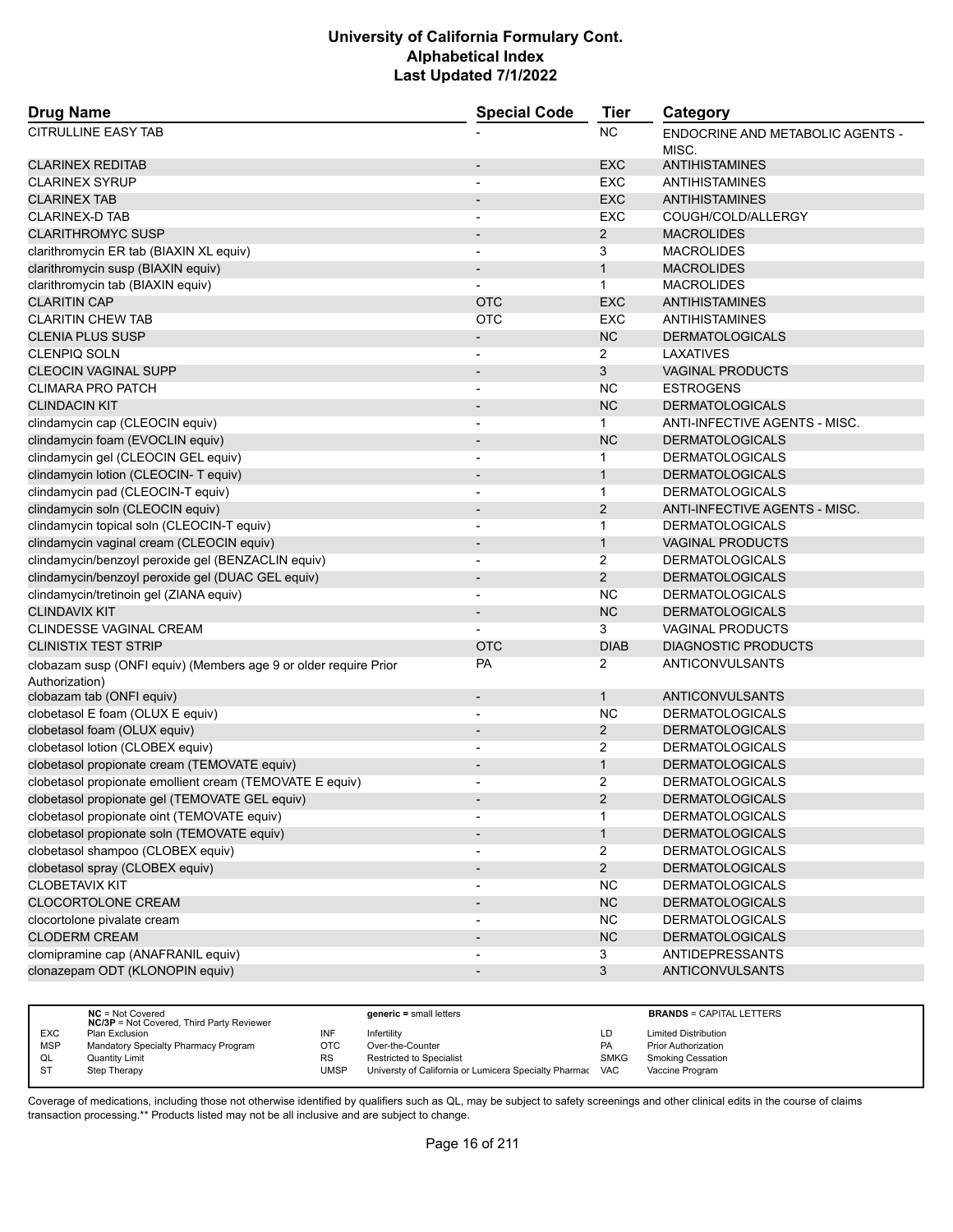| <b>Drug Name</b>                                                                        | <b>Special Code</b>      | <b>Tier</b>    | Category                                                 |
|-----------------------------------------------------------------------------------------|--------------------------|----------------|----------------------------------------------------------|
| clonazepam tab (KLONOPIN equiv)                                                         |                          | 1              | ANTICONVULSANTS                                          |
| clonidine ER tab (KAPVAY equiv)                                                         |                          | $\overline{2}$ | ADHD/ANTI-NARCOLEPSY/ANTI-OBESITY//<br><b>NOREXIANTS</b> |
| clonidine patch (CATAPRES-TTS equiv)                                                    |                          | 2              | <b>ANTIHYPERTENSIVES</b>                                 |
| clonidine tab (CATAPRES equiv)                                                          | $\overline{\phantom{a}}$ | $\mathbf{1}$   | <b>ANTIHYPERTENSIVES</b>                                 |
| clopidogrel tab 75mg (PLAVIX equiv)                                                     |                          | $\mathbf 1$    | <b>HEMATOLOGICAL AGENTS - MISC.</b>                      |
| <b>CLOPIDOGREL THERAPY PACK</b>                                                         |                          | <b>NC</b>      | <b>HEMATOLOGICAL AGENTS - MISC.</b>                      |
| clorazepate tab (TRANXENE-T equiv)                                                      |                          | 3              | <b>ANTIANXIETY AGENTS</b>                                |
| clotrimazole cream (LOTRIMIN AF equiv)                                                  | <b>OTC</b>               | <b>EXC</b>     | <b>DERMATOLOGICALS</b>                                   |
| clotrimazole troches (MYCELEX TROCHES equiv)                                            |                          | 1              | MOUTH/THROAT/DENTAL AGENTS                               |
| clotrimazole/betamethasone cream (LORTRISONE CREAM equiv)                               | $\overline{\phantom{a}}$ | $\mathbf{1}$   | <b>DERMATOLOGICALS</b>                                   |
| clotrimazole/betamethasone lotion (LOTRISONE LOTION equiv)                              |                          | $\overline{2}$ | <b>DERMATOLOGICALS</b>                                   |
| <b>CLOZAPINE ODT</b>                                                                    | $\overline{\phantom{0}}$ | <b>NC</b>      | ANTIPSYCHOTICS/ANTIMANIC AGENTS                          |
| clozapine ODT 25mg, 100mg (CLOZAPINE, FAZACLO equiv)                                    | $\blacksquare$           | <b>NC</b>      | ANTIPSYCHOTICS/ANTIMANIC AGENTS                          |
| CLOZAPINE ODT, FAZACLO ODT                                                              |                          | <b>NC</b>      | ANTIPSYCHOTICS/ANTIMANIC AGENTS                          |
| clozapine tab (CLOZARIL equiv)                                                          | $\blacksquare$           | 2              | ANTIPSYCHOTICS/ANTIMANIC AGENTS                          |
| <b>CODEINE SULFATE SOLN</b>                                                             |                          | 3              | ANALGESICS - OPIOID                                      |
| <b>CODEINE SULFATE TAB</b>                                                              |                          | $\mathbf{1}$   | ANALGESICS - OPIOID                                      |
| colchicine tab (COLCRYS equiv)                                                          |                          | $\overline{2}$ | <b>GOUT AGENTS</b>                                       |
| colchicine/probenecid tab (COL-BENEMID equiv)                                           | $\overline{\phantom{a}}$ | $\mathbf{1}$   | <b>GOUT AGENTS</b>                                       |
| <b>COLCRYS TAB</b>                                                                      |                          | <b>NC</b>      | <b>GOUT AGENTS</b>                                       |
| colesevelam pack (WELCHOL equiv)                                                        | $\blacksquare$           | $\overline{2}$ | ANTIHYPERLIPIDEMICS                                      |
| colesevelam tab (WELCHOL equiv)                                                         |                          | $\overline{2}$ | ANTIHYPERLIPIDEMICS                                      |
| colestipol granule (COLESTID equiv)                                                     |                          | 3              | ANTIHYPERLIPIDEMICS                                      |
| colestipol powder packet (COLESTID equiv)                                               | $\overline{\phantom{a}}$ | 3              | ANTIHYPERLIPIDEMICS                                      |
| colestipol tab (COLESTID equiv)                                                         |                          | $\mathbf{1}$   | ANTIHYPERLIPIDEMICS                                      |
| colistimethate inj (COLY-MYCIN M equiv)                                                 |                          | <b>NC</b>      | ANTI-INFECTIVE AGENTS - MISC.                            |
| COLLANEX EXTERNAL POWDER                                                                | $\blacksquare$           | <b>NC</b>      | <b>DERMATOLOGICALS</b>                                   |
| <b>COLY-MYCIN S OTIC SUSP</b>                                                           |                          | $\overline{2}$ | <b>OTIC AGENTS</b>                                       |
| <b>COMBIPATCH</b>                                                                       |                          | <b>NC</b>      | <b>ESTROGENS</b>                                         |
| <b>COMBIVENT INHALER</b>                                                                |                          | $\mathbf{2}$   | ANTIASTHMATIC AND BRONCHODILATOR<br><b>AGENTS</b>        |
| <b>COMBIVENT RESPIMAT INHALER</b>                                                       | $\overline{\phantom{a}}$ | 2              | ANTIASTHMATIC AND BRONCHODILATOR<br><b>AGENTS</b>        |
| COMETRIQ KIT (Only available through Diplomat Pharmacy 877-977-9118)                    | LD-PA                    | S              | ANTINEOPLASTICS AND ADJUNCTIVE<br><b>THERAPIES</b>       |
| <b>COMPLERA TAB</b>                                                                     |                          | 2              | <b>ANTIVIRALS</b>                                        |
| <b>CONCEPT DHA CAP</b>                                                                  | $\overline{\phantom{0}}$ | $\mathbf{1}$   | <b>MULTIVITAMINS</b>                                     |
| <b>CONDYLOX GEL</b>                                                                     |                          | 3              | <b>DERMATOLOGICALS</b>                                   |
| CONJUPRI TAB, LEVAMLODIPINE TAB                                                         |                          | <b>NC</b>      | CALCIUM CHANNEL BLOCKERS                                 |
| <b>CONSENSI TAB</b>                                                                     | $\overline{\phantom{a}}$ | <b>NC</b>      | CALCIUM CHANNEL BLOCKERS                                 |
| <b>CONTRACEPTIVE FILM</b>                                                               | <b>OTC</b>               | \$0            | <b>VAGINAL PRODUCTS</b>                                  |
| CONTRACEPTIVE FOAM                                                                      | <b>OTC</b>               | \$0            | <b>VAGINAL PRODUCTS</b>                                  |
| <b>CONTRACEPTIVE GEL</b>                                                                | <b>OTC</b>               | \$0            | <b>VAGINAL PRODUCTS</b>                                  |
| <b>CONTRACEPTIVE SUPP</b>                                                               | <b>OTC</b>               | \$0            | VAGINAL PRODUCTS                                         |
| CONTRAVE TAB (QL= 4 tabs/day)                                                           | PA-QL                    | $\overline{2}$ | ADHD/ANTI-NARCOLEPSY/ANTI-OBESITY//<br><b>NOREXIANTS</b> |
| COPIKTRA CAP (QL= 2 caps/day; Only available through Diplomat Pharmacy<br>877-977-9118) | LD-PA-QL                 | S              | ANTINEOPLASTICS AND ADJUNCTIVE<br>THERAPIES              |
| CORDRAN CREAM 0.025%                                                                    | $\overline{\phantom{a}}$ | <b>NC</b>      | <b>DERMATOLOGICALS</b>                                   |
|                                                                                         |                          |                |                                                          |

|            | $NC = Not Covered$<br><b>NC/3P</b> = Not Covered, Third Party Reviewer |           | $generic = small letters$                                 |             | <b>BRANDS = CAPITAL LETTERS</b> |
|------------|------------------------------------------------------------------------|-----------|-----------------------------------------------------------|-------------|---------------------------------|
| <b>EXC</b> | Plan Exclusion                                                         | INF       | Infertility                                               | LD          | <b>Limited Distribution</b>     |
| <b>MSP</b> | Mandatory Specialty Pharmacy Program                                   | ОТС       | Over-the-Counter                                          | <b>PA</b>   | <b>Prior Authorization</b>      |
| QL         | <b>Quantity Limit</b>                                                  | <b>RS</b> | <b>Restricted to Specialist</b>                           | <b>SMKG</b> | <b>Smoking Cessation</b>        |
| <b>ST</b>  | Step Therapy                                                           | UMSP      | Universty of California or Lumicera Specialty Pharmac VAC |             | Vaccine Program                 |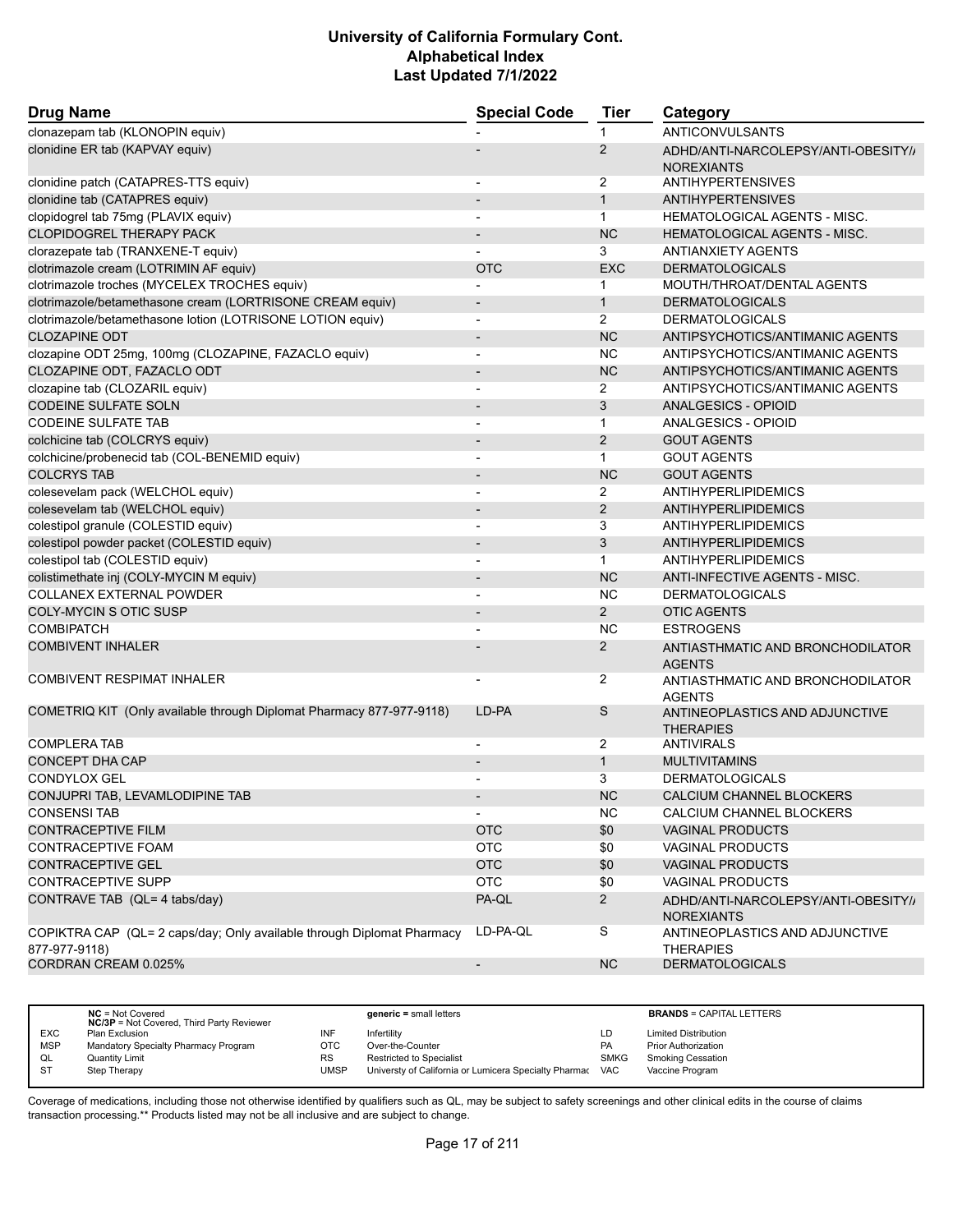| <b>Drug Name</b>                                           | <b>Special Code</b>      | <b>Tier</b>    | Category                                                 |  |
|------------------------------------------------------------|--------------------------|----------------|----------------------------------------------------------|--|
| <b>CORDRAN TAPE</b>                                        |                          | <b>NC</b>      | <b>DERMATOLOGICALS</b>                                   |  |
| <b>COREG CR CAP</b>                                        |                          | <b>NC</b>      | <b>BETA BLOCKERS</b>                                     |  |
| <b>CORLANOR SOLN</b>                                       | PA                       | 3              | CARDIOVASCULAR AGENTS - MISC.                            |  |
| <b>CORLANOR TAB</b>                                        | PA                       | 3              | CARDIOVASCULAR AGENTS - MISC.                            |  |
| CORTANE-B AQUEOUS OTIC SOLN                                |                          | <b>NC</b>      | <b>OTIC AGENTS</b>                                       |  |
| CORTANE-B OTIC SOLN                                        |                          | <b>NC</b>      | <b>OTIC AGENTS</b>                                       |  |
| CORTIC-ND DROPS                                            | ٠                        | ΝC             | <b>OTIC AGENTS</b>                                       |  |
| <b>CORTIFOAM</b>                                           | $\overline{\phantom{m}}$ | 3              | ANORECTAL AGENTS                                         |  |
| <b>CORTISONE ACETATE TAB</b>                               |                          | 2              | <b>CORTICOSTEROIDS</b>                                   |  |
| <b>CORTISPORIN CREAM</b>                                   | $\overline{\phantom{a}}$ | 3              | <b>DERMATOLOGICALS</b>                                   |  |
| <b>CORTISPORIN OINT</b>                                    |                          | 3              | <b>DERMATOLOGICALS</b>                                   |  |
| <b>CORZIDE TAB 80-5MG</b>                                  |                          | 3              | <b>ANTIHYPERTENSIVES</b>                                 |  |
| COSENTYX INJ (1-PACK)                                      |                          | ΝC             | <b>DERMATOLOGICALS</b>                                   |  |
| COSENTYX INJ (2-PACK)                                      |                          | <b>NC</b>      | <b>DERMATOLOGICALS</b>                                   |  |
| COTELLIC TAB (QL= 3 tabs/day)                              | MSP-PA-QL                | S              | ANTINEOPLASTICS AND ADJUNCTIVE<br><b>THERAPIES</b>       |  |
| <b>COTEMPLA XR ODT</b>                                     |                          | <b>NC</b>      | ADHD/ANTI-NARCOLEPSY/ANTI-OBESITY//<br><b>NOREXIANTS</b> |  |
| <b>COVERA-HS TAB</b>                                       |                          | 3              | CALCIUM CHANNEL BLOCKERS                                 |  |
| COVID-19 TEST (QL= 8 tests/30 days)                        | OTC-QL                   | \$0            | <b>DIAGNOSTIC PRODUCTS</b>                               |  |
| COVID-19 VACCINE BOOSTER INJ (MODERNA) (QL= 1 inj/fill)    | QL                       | \$0            | <b>VACCINES</b>                                          |  |
| COVID-19 VACCINE INJ (JANSSEN) (QL= 1 dose/45 days)        | QL                       | \$0            | <b>VACCINES</b>                                          |  |
| COVID-19 VACCINE INJ (MODERNA) (QL= 1 dose/24 days)        | QL                       | \$0            | <b>VACCINES</b>                                          |  |
| COVID-19 VACCINE INJ (PFIZER) (QL= 1 dose/17 days)         | QL                       | \$0            | <b>VACCINES</b>                                          |  |
| COVID-19 VACCINE INJ 5-11Y (PFIZER) (QL= 1 dose/17 days)   | QL                       | \$0            | <b>VACCINES</b>                                          |  |
| COVID-19 VACCINE INJ 6-11Y (MODERNA) (QL= 1 dose/24 days)  | QL                       | \$0            | <b>VACCINES</b>                                          |  |
| COVID-19 VACCINE INJ 6M-4Y (PFIZER) (QL= 1 dose/17 days)   | QL                       | \$0            | <b>VACCINES</b>                                          |  |
| COVID-19 VACCINE INJ 6M-5Y (MODERNA) (QL= 1 dose/24 days)  | QL                       | \$0            | <b>VACCINES</b>                                          |  |
| <b>CREON CAP</b>                                           |                          | $\overline{2}$ | <b>DIGESTIVE AIDS</b>                                    |  |
| <b>CRESEMBA CAP</b>                                        | $\overline{a}$           | <b>NC</b>      | <b>ANTIFUNGALS</b>                                       |  |
| <b>CRINONE GEL</b>                                         | PA                       | 2              | <b>VAGINAL PRODUCTS</b>                                  |  |
| <b>CRIXIVAN CAP</b>                                        |                          | $\overline{2}$ | <b>ANTIVIRALS</b>                                        |  |
| cromolyn conc (GASTROCROM equiv)                           | $\overline{\phantom{a}}$ | $\overline{2}$ | <b>GASTROINTESTINAL AGENTS - MISC.</b>                   |  |
| cromolyn neb soln (INTAL equiv)                            |                          | <b>NC</b>      | ANTIASTHMATIC AND BRONCHODILATOR<br><b>AGENTS</b>        |  |
| cromolyn ophth soln (CROLOM equiv)                         |                          | $\mathbf{1}$   | <b>OPHTHALMIC AGENTS</b>                                 |  |
| <b>CROTAN LOTION</b>                                       |                          | 3              | <b>DERMATOLOGICALS</b>                                   |  |
| cryselle tab                                               |                          | \$0            | <b>CONTRACEPTIVES</b>                                    |  |
| CUE COVID-19 INJ TEST CARTRIDGE (QL= 8 cartridges/30 days) | OTC-QL                   | \$0            | <b>DIAGNOSTIC PRODUCTS</b>                               |  |
| CUE HEALTH MONITOR (QL= 1 kit/year)                        | OTC-QL                   | \$0            | DIAGNOSTIC PRODUCTS                                      |  |
| <b>CUTAQUIG INJ</b>                                        |                          | NC             | PASSIVE IMMUNIZING AND TREATMENT<br><b>AGENTS</b>        |  |
| <b>CUTIVATE LOTION</b>                                     | $\overline{\phantom{a}}$ | NC.            | <b>DERMATOLOGICALS</b>                                   |  |
| <b>CUVITRU INJ</b>                                         |                          | <b>NC</b>      | PASSIVE IMMUNIZING AGENTS                                |  |
| cyanocobalamin inj                                         |                          | $\mathbf{1}$   | <b>HEMATOPOIETIC AGENTS</b>                              |  |
| <b>CYCLESSA TAB</b>                                        |                          | \$0            | <b>CONTRACEPTIVES</b>                                    |  |
| CYCLOBENZAPRINE COMPOUND KIT                               | -                        | NC.            | MUSCULOSKELETAL THERAPY AGENTS                           |  |
| cyclobenzaprine ER cap (AMRIX equiv)                       |                          | NC             | MUSCULOSKELETAL THERAPY AGENTS                           |  |
| cyclobenzaprine tab 10mg (FLEXERIL equiv)                  |                          | $\mathbf 1$    | MUSCULOSKELETAL THERAPY AGENTS                           |  |
| cyclobenzaprine tab 5mg (FLEXERIL equiv)                   | $\overline{\phantom{m}}$ | $\mathbf{1}$   | MUSCULOSKELETAL THERAPY AGENTS                           |  |
|                                                            |                          |                |                                                          |  |

|            | $NC = Not Covered$<br><b>NC/3P</b> = Not Covered, Third Party Reviewer |           | $generic = small letters$                             |             | <b>BRANDS = CAPITAL LETTERS</b> |
|------------|------------------------------------------------------------------------|-----------|-------------------------------------------------------|-------------|---------------------------------|
| <b>EXC</b> | Plan Exclusion                                                         | INF       | Infertility                                           | LD          | <b>Limited Distribution</b>     |
| <b>MSP</b> | Mandatory Specialty Pharmacy Program                                   | OTC.      | Over-the-Counter                                      | <b>PA</b>   | <b>Prior Authorization</b>      |
| QL         | Quantity Limit                                                         | <b>RS</b> | <b>Restricted to Specialist</b>                       | <b>SMKG</b> | <b>Smoking Cessation</b>        |
| <b>ST</b>  | Step Therapy                                                           | UMSP      | Universty of California or Lumicera Specialty Pharmac | VAC         | Vaccine Program                 |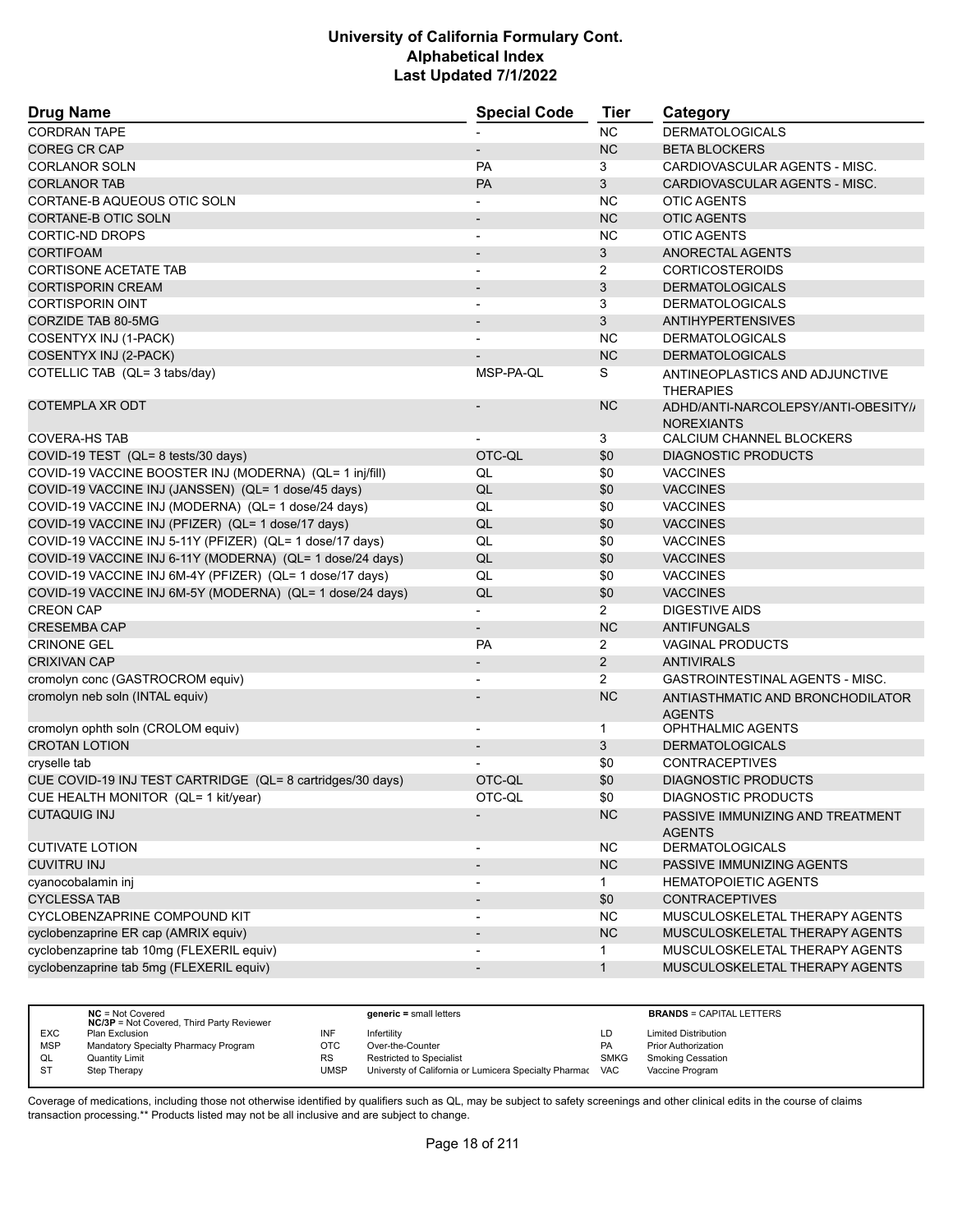| <b>Drug Name</b>                                                                                                                                      | <b>Special Code</b>      | <b>Tier</b>    | Category                                                       |
|-------------------------------------------------------------------------------------------------------------------------------------------------------|--------------------------|----------------|----------------------------------------------------------------|
| cyclobenzaprine tab 7.5mg (FEXMID equiv)                                                                                                              |                          | 3              | MUSCULOSKELETAL THERAPY AGENTS                                 |
| <b>CYCLOMYDRIL OPHTH SOLN</b>                                                                                                                         |                          | 2              | <b>OPHTHALMIC AGENTS</b>                                       |
| cyclopentolate ophth soln (CYCLOGYL equiv)                                                                                                            |                          | $\mathbf{1}$   | <b>OPHTHALMIC AGENTS</b>                                       |
| cyclophosphamide cap                                                                                                                                  |                          | 2              | ANTINEOPLASTICS AND ADJUNCTIVE<br><b>THERAPIES</b>             |
| CYCLOPHOSPHAMIDE TAB                                                                                                                                  |                          | 2              | ANTINEOPLASTICS AND ADJUNCTIVE<br><b>THERAPIES</b>             |
| <b>CYCLOSERINE CAP</b>                                                                                                                                | $\overline{\phantom{a}}$ | <b>NC</b>      | ANTIMYCOBACTERIAL AGENTS                                       |
| cycloserine cap (CYCLOSERINE CAP equiv)                                                                                                               |                          | <b>NC</b>      | ANTIMYCOBACTERIAL AGENTS                                       |
| <b>CYCLOSET TAB</b>                                                                                                                                   |                          | 3              | <b>ANTIDIABETICS</b>                                           |
| cyclosporine cap (SANDIMMUNE equiv)                                                                                                                   | $\blacksquare$           | $\overline{2}$ | <b>ASSORTED CLASSES</b>                                        |
| cyclosporine modified cap (NEORAL equiv)                                                                                                              |                          | 2              | <b>ASSORTED CLASSES</b>                                        |
| cyclosporine modified soln (NEORAL equiv)                                                                                                             |                          | 2              | ASSORTED CLASSES                                               |
| cyclosporine ophth emulsion (RESTASIS equiv) (Restricted to Ophthalmology<br>or Optometry Specialist)                                                 | <b>RS</b>                | 2              | <b>OPHTHALMIC AGENTS</b>                                       |
| CYCLOSPORINE OPHTH EMULSION 0.1%                                                                                                                      | $\blacksquare$           | <b>NC</b>      | <b>OPHTHALMIC AGENTS</b>                                       |
| <b>CYFOLEX CAP</b>                                                                                                                                    |                          | <b>NC</b>      | <b>HEMATOPOIETIC AGENTS</b>                                    |
| cyproheptadine syrup                                                                                                                                  |                          | 1              | <b>ANTIHISTAMINES</b>                                          |
| cyproheptadine tab                                                                                                                                    |                          | $\mathbf{1}$   | <b>ANTIHISTAMINES</b>                                          |
| <b>CYSTADANE POWDER</b>                                                                                                                               |                          | <b>NC</b>      | ENDOCRINE AND METABOLIC AGENTS -<br>MISC.                      |
| CYSTADROPS SOLN (QL = 4 bottles/28 days; Restricted to Ophthalmology<br>Specialist; Only available through Anovo Specialty Pharmacy 844-288-5007)     | LD-QL-RS                 | S              | <b>OPHTHALMIC AGENTS</b>                                       |
| CYSTAGON CAP (Only available through CVS Specialty 800-238-7828)                                                                                      | LD                       | S              | <b>GENITOURINARY AGENTS -</b><br><b>MISCELLANEOUS</b>          |
| CYSTARAN OPHTH SOLN (QL= 4 bottles/28 days; Restricted to<br>Ophthalmology or Optometry Specialist; Only available through Walgreens<br>888-347-3416) | LD-QL-RS                 | S              | <b>OPHTHALMIC AGENTS</b>                                       |
| <b>CYTRA K CRYSTALS</b>                                                                                                                               |                          | $\mathbf{1}$   | <b>GENITOURINARY AGENTS -</b><br><b>MISCELLANEOUS</b>          |
| CYTRA-3 SYRUP                                                                                                                                         |                          | 1              | <b>GENITOURINARY AGENTS -</b><br><b>MISCELLANEOUS</b>          |
| <b>DAKLINZA TAB</b>                                                                                                                                   |                          | <b>NC</b>      | <b>ANTIVIRALS</b>                                              |
| dalfampridine ER tab (AMPYRA equiv) (QL= 2 tabs/day; Restricted to<br>Neurology Specialist)                                                           | QL-RS-UMSP               | S              | PSYCHOTHERAPEUTIC AND<br>NEUROLOGICAL AGENTS - MISC.           |
| <b>DALIRESP TAB</b>                                                                                                                                   | $\blacksquare$           | NС             | ANTIASTHMATIC AND BRONCHODILATOR<br><b>AGENTS</b>              |
| danazol cap (DANOCRINE equiv)                                                                                                                         |                          | $\overline{2}$ | ANDROGENS-ANABOLIC                                             |
| dantrolene cap (DANTRIUM equiv)                                                                                                                       |                          | $\overline{2}$ | MUSCULOSKELETAL THERAPY AGENTS                                 |
| dapsone gel (ACZONE equiv)                                                                                                                            |                          | <b>NC</b>      | <b>DERMATOLOGICALS</b>                                         |
| DAPSONE GEL 7.5%                                                                                                                                      |                          | <b>NC</b>      | <b>DERMATOLOGICALS</b>                                         |
| dapsone tab                                                                                                                                           |                          | $\mathbf{1}$   | ANTI-INFECTIVE AGENTS - MISC.                                  |
| darifenacin SR tab (ENABLEX equiv)                                                                                                                    |                          | $\overline{2}$ | URINARY ANTISPASMODICS                                         |
| <b>DARTISLA ODT TAB</b>                                                                                                                               |                          | NC             | <b>ULCER</b><br>DRUGS/ANTISPASMODICS/ANTICHOLINEF<br><b>CS</b> |
| <b>DAURISMO TAB</b>                                                                                                                                   |                          | <b>NC</b>      | ANTINEOPLASTICS AND ADJUNCTIVE<br><b>THERAPIES</b>             |
| <b>DAYTRANA PATCH</b>                                                                                                                                 |                          | <b>NC</b>      | ADHD/ANTI-NARCOLEPSY/ANTI-OBESITY//<br><b>NOREXIANTS</b>       |

|            | $NC = Not Covered$<br><b>NC/3P</b> = Not Covered, Third Party Reviewer |           | $generic = small letters$                             |             | <b>BRANDS = CAPITAL LETTERS</b> |
|------------|------------------------------------------------------------------------|-----------|-------------------------------------------------------|-------------|---------------------------------|
| <b>EXC</b> | Plan Exclusion                                                         | INF       | Infertility                                           | LD          | <b>Limited Distribution</b>     |
| <b>MSP</b> | Mandatory Specialty Pharmacy Program                                   | OTC       | Over-the-Counter                                      | <b>PA</b>   | <b>Prior Authorization</b>      |
| QL         | Quantity Limit                                                         | <b>RS</b> | <b>Restricted to Specialist</b>                       | <b>SMKG</b> | Smoking Cessation               |
| <b>ST</b>  | Step Therapy                                                           | UMSP      | Universty of California or Lumicera Specialty Pharmac | <b>VAC</b>  | Vaccine Program                 |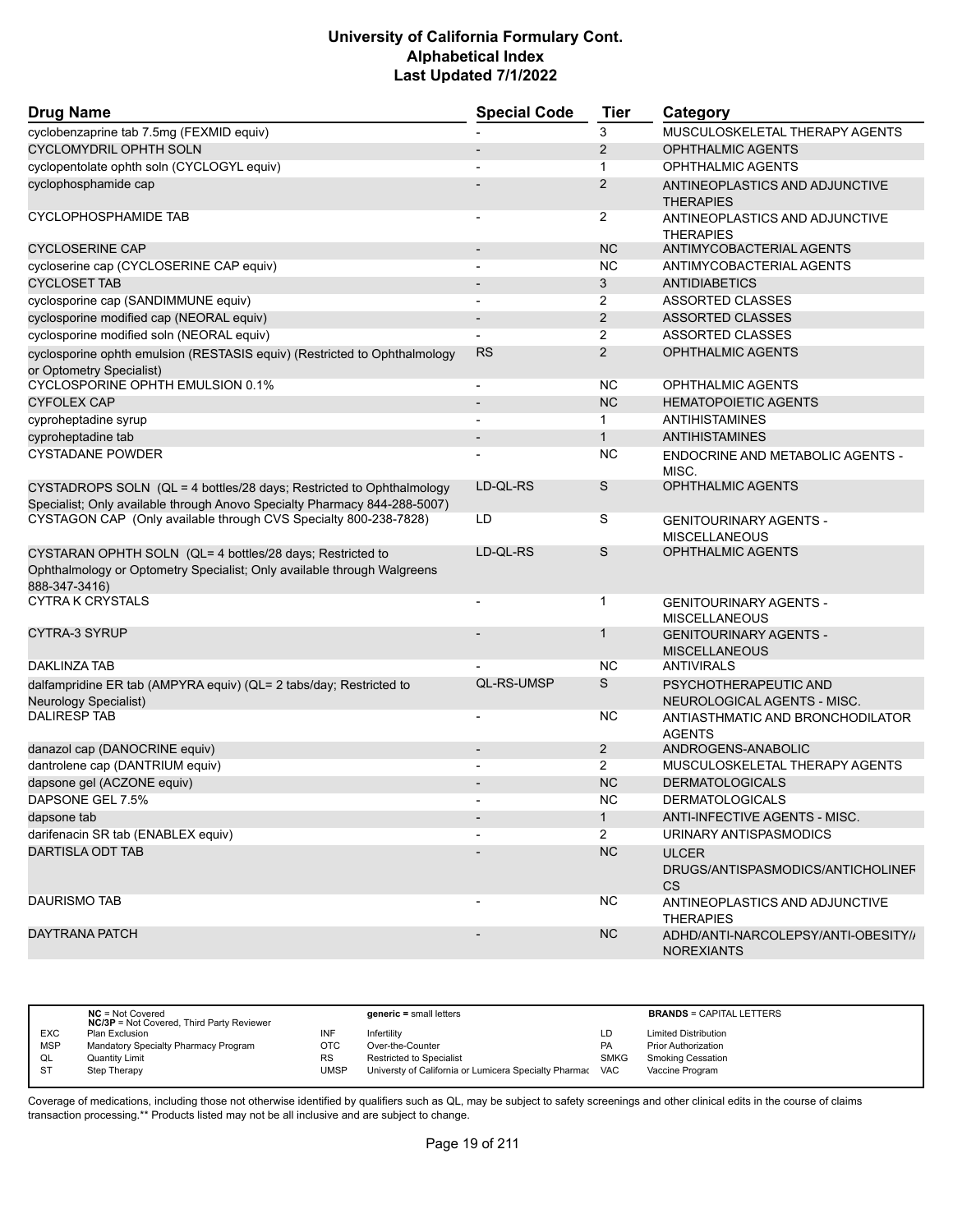| <b>Drug Name</b>                                                                    | <b>Special Code</b>      | <b>Tier</b>    | Category                                                   |
|-------------------------------------------------------------------------------------|--------------------------|----------------|------------------------------------------------------------|
| <b>DAYVIGO TAB</b>                                                                  |                          | <b>NC</b>      | <b>HYPNOTICS/SEDATIVES/SLEEP DISORDEF</b><br><b>AGENTS</b> |
| <b>DDAVP NASAL SOLN</b>                                                             |                          | 3              | <b>ENDOCRINE AND METABOLIC AGENTS -</b><br>MISC.           |
| <b>DECON-A LIQUID</b>                                                               | <b>OTC</b>               | EXC            | COUGH/COLD/ALLERGY                                         |
| deferasirox granules packet (JADENU equiv)                                          | <b>UMSP</b>              | S              | ANTIDOTES AND SPECIFIC ANTAGONISTS                         |
| deferasirox tab (EXJADE equiv)                                                      | <b>UMSP</b>              | S              | ANTIDOTES AND SPECIFIC ANTAGONISTS                         |
| deferasirox tab 180mg (JADENU equiv)                                                | <b>UMSP</b>              | S              | ANTIDOTES AND SPECIFIC ANTAGONISTS                         |
| deferasirox tab 90mg, 360mg (JADENU equiv)                                          | <b>UMSP</b>              | S              | ANTIDOTES AND SPECIFIC ANTAGONISTS                         |
| deferiprone tab (FERRIPROX equiv) (Only available through Lumicera<br>855-847-3553) | LD-PA                    | S              | ANTIDOTES AND SPECIFIC ANTAGONISTS                         |
| <b>DELSTRIGO TAB</b>                                                                | $\overline{\phantom{a}}$ | $\overline{2}$ | <b>ANTIVIRALS</b>                                          |
| <b>DELZICOL CAP</b>                                                                 | $\blacksquare$           | <b>NC</b>      | GASTROINTESTINAL AGENTS - MISC.                            |
| demeclocycline tab (DECLOMYCIN equiv)                                               | $\overline{\phantom{a}}$ | 3              | <b>TETRACYCLINES</b>                                       |
| <b>DEMSER CAP</b>                                                                   |                          | <b>NC</b>      | <b>ANTIHYPERTENSIVES</b>                                   |
| <b>DENAVIR CREAM</b>                                                                |                          | <b>NC</b>      | <b>DERMATOLOGICALS</b>                                     |
| <b>DENGVAXIA SUSP</b>                                                               | <b>VAC</b>               | \$0            | <b>VACCINES</b>                                            |
| <b>DEPACON INJ</b>                                                                  |                          | <b>NC</b>      | ANTICONVULSANTS                                            |
| <b>DEPLIN CAP</b>                                                                   |                          | <b>EXC</b>     | DIETARY PRODUCTS/DIETARY<br><b>MANAGEMENT PRODUCTS</b>     |
| DEPO-PROVERA INJ                                                                    | QL                       | 3              | <b>CONTRACEPTIVES</b>                                      |
| DEPO-PROVERA INJ                                                                    | $QL$ --                  | <b>NC</b>      | <b>CONTRACEPTIVES</b>                                      |
| DEPO-PROVERA SC INJ 104MG (QL= 1 inj/90 days)                                       | QL                       | \$0            | <b>CONTRACEPTIVES</b>                                      |
| <b>DERMACINRX CREAM</b>                                                             | $\overline{\phantom{a}}$ | <b>NC</b>      | <b>DERMATOLOGICALS</b>                                     |
| <b>DERMACINRX KIT</b>                                                               | $\blacksquare$           | <b>NC</b>      | <b>DERMATOLOGICALS</b>                                     |
| <b>DERMALID PAK</b>                                                                 | $\overline{\phantom{a}}$ | <b>NC</b>      | <b>DERMATOLOGICALS</b>                                     |
| <b>DESCOVY TAB</b>                                                                  | <b>PA</b>                | \$0            | <b>ANTIVIRALS</b>                                          |
| desipramine tab (NORPRAMIN equiv)                                                   | $\overline{\phantom{a}}$ | $\overline{2}$ | <b>ANTIDEPRESSANTS</b>                                     |
| DESLORATADINE ODT                                                                   | $\overline{\phantom{a}}$ | <b>EXC</b>     | ANTIHISTAMINES                                             |
| desloratadine tab (CLARINEX equiv)                                                  |                          | <b>EXC</b>     | ANTIHISTAMINES                                             |
| desmopressin acetate inj (DDAVP equiv)                                              | $\overline{\phantom{a}}$ | $\overline{2}$ | ENDOCRINE AND METABOLIC AGENTS -<br>MISC.                  |
| desmopressin acetate tab (DDAVP equiv)                                              |                          | 2              | <b>ENDOCRINE AND METABOLIC AGENTS -</b><br>MISC.           |
| desmopressin nasal soln (DDAVP equiv)                                               | $\overline{\phantom{a}}$ | $\overline{2}$ | <b>ENDOCRINE AND METABOLIC AGENTS -</b><br>MISC.           |
| <b>DESOGEN TAB</b>                                                                  | $\overline{\phantom{a}}$ | \$0            | <b>CONTRACEPTIVES</b>                                      |
| <b>DESONATE GEL</b>                                                                 |                          | <b>NC</b>      | <b>DERMATOLOGICALS</b>                                     |
| desonide cream (DESOWEN equiv)                                                      |                          | $\overline{2}$ | <b>DERMATOLOGICALS</b>                                     |
| desonide gel                                                                        | $\blacksquare$           | <b>NC</b>      | <b>DERMATOLOGICALS</b>                                     |
| desonide lotion (DESOWEN equiv)                                                     | $\overline{\phantom{a}}$ | NC             | <b>DERMATOLOGICALS</b>                                     |
| desonide oint (DESOWEN equiv)                                                       |                          | $\overline{2}$ | <b>DERMATOLOGICALS</b>                                     |
| <b>DESOWEN CREAM</b>                                                                |                          | NC             | <b>DERMATOLOGICALS</b>                                     |
| DESOWEN CREAM KIT                                                                   | $\overline{\phantom{a}}$ | <b>NC</b>      | <b>DERMATOLOGICALS</b>                                     |
| <b>DESOWEN LOTION</b>                                                               | $\overline{\phantom{a}}$ | NC             | <b>DERMATOLOGICALS</b>                                     |
| <b>DESOWEN LOTION KIT</b>                                                           | $\overline{\phantom{a}}$ | <b>NC</b>      | <b>DERMATOLOGICALS</b>                                     |
| <b>DESOWEN OINT</b>                                                                 | $\overline{\phantom{a}}$ | NC             | <b>DERMATOLOGICALS</b>                                     |
| <b>DESOWEN OINT KIT</b>                                                             |                          | <b>NC</b>      | <b>DERMATOLOGICALS</b>                                     |
| desoximetasone cream (TOPICORT CREAM equiv)                                         |                          | $2^{\circ}$    | <b>DERMATOLOGICALS</b>                                     |
| desoximetasone cream 0.05% (TOPICORT equiv)                                         | $\overline{\phantom{a}}$ | <b>NC</b>      | <b>DERMATOLOGICALS</b>                                     |

|            | $NC = Not Covered$<br><b>NC/3P</b> = Not Covered, Third Party Reviewer |           | generic = small letters                               |             | <b>BRANDS = CAPITAL LETTERS</b> |
|------------|------------------------------------------------------------------------|-----------|-------------------------------------------------------|-------------|---------------------------------|
| <b>EXC</b> | Plan Exclusion                                                         | INF       | Infertilitv                                           | LD          | <b>Limited Distribution</b>     |
| <b>MSP</b> | Mandatory Specialty Pharmacy Program                                   | ОТС       | Over-the-Counter                                      | <b>PA</b>   | <b>Prior Authorization</b>      |
| QL         | Quantity Limit                                                         | <b>RS</b> | <b>Restricted to Specialist</b>                       | <b>SMKG</b> | <b>Smoking Cessation</b>        |
| S1         | Step Therapy                                                           | UMSP      | Universty of California or Lumicera Specialty Pharmac | <b>VAC</b>  | Vaccine Program                 |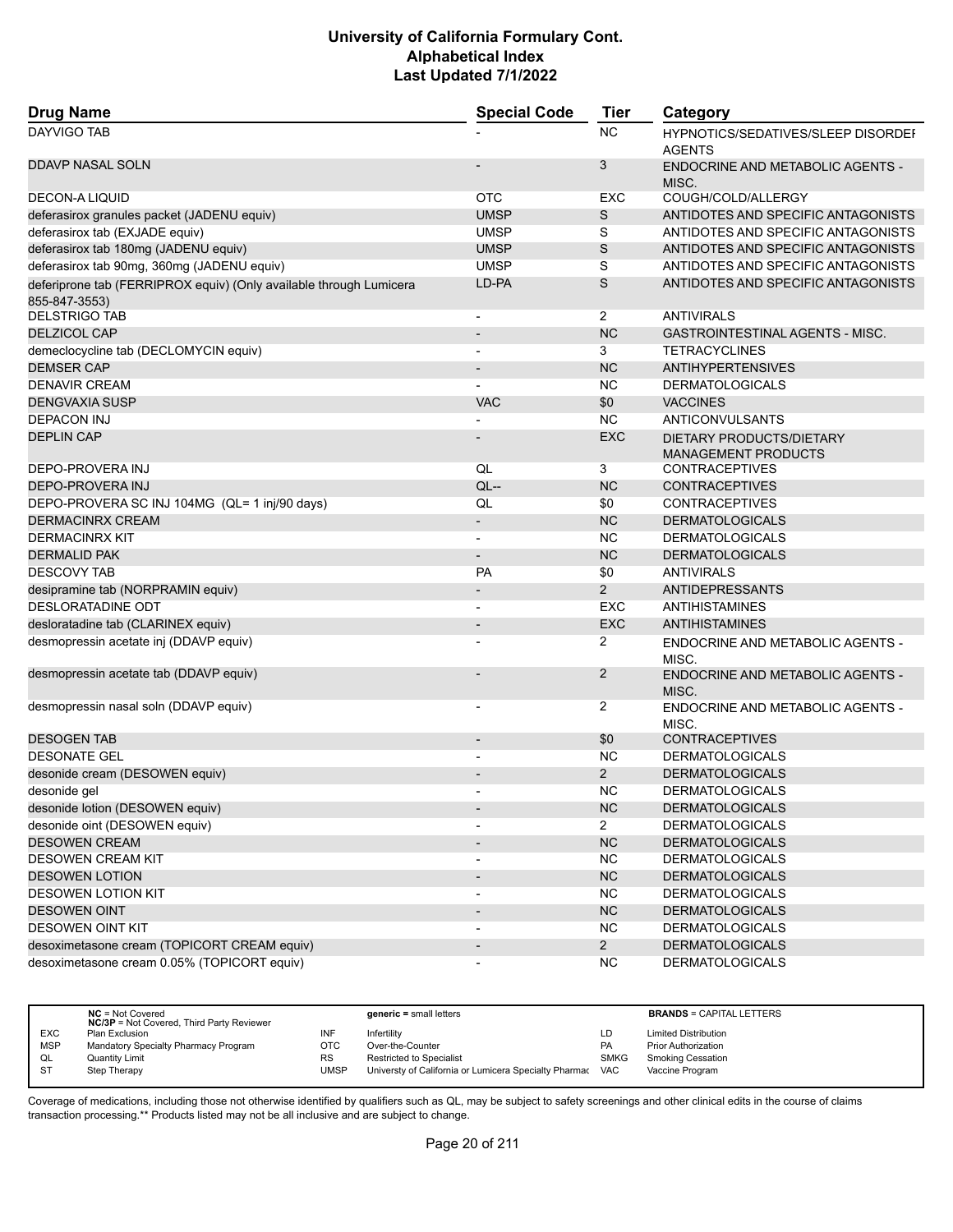| <b>Drug Name</b>                                                             | <b>Special Code</b>      | <b>Tier</b>    | Category                                                 |
|------------------------------------------------------------------------------|--------------------------|----------------|----------------------------------------------------------|
| desoximetasone gel (TOPICORT equiv)                                          |                          | <b>NC</b>      | <b>DERMATOLOGICALS</b>                                   |
| desoximetasone oint (TOPICORT equiv)                                         |                          | $\overline{2}$ | <b>DERMATOLOGICALS</b>                                   |
| desoximetasone oint 0.05% (TOPICORT equiv)                                   |                          | <b>NC</b>      | <b>DERMATOLOGICALS</b>                                   |
| desvenlafaxine ER tab (PRISTIQ equiv)                                        |                          | $\mathbf{1}$   | ANTIDEPRESSANTS                                          |
| <b>DESVENLAFAXINE ER TAB</b>                                                 |                          | <b>NC</b>      | ANTIDEPRESSANTS                                          |
| DEXAMETHASONE CONC                                                           |                          | 1              | <b>CORTICOSTEROIDS</b>                                   |
| dexamethasone elixir                                                         |                          | $\mathbf{1}$   | <b>CORTICOSTEROIDS</b>                                   |
| dexamethasone ophth soln                                                     |                          | $\mathbf{1}$   | <b>OPHTHALMIC AGENTS</b>                                 |
| dexamethasone pak (DEXPAK equiv)                                             |                          | <b>NC</b>      | <b>CORTICOSTEROIDS</b>                                   |
| DEXAMETHASONE SOLN                                                           |                          | 1              | <b>CORTICOSTEROIDS</b>                                   |
| dexamethasone tab (DECADRON equiv)                                           |                          | $\mathbf{1}$   | <b>CORTICOSTEROIDS</b>                                   |
| DEXCOM G6 RECEIVER (QL= 1 receiver/year)                                     | PA-QL                    | 3              | MEDICAL DEVICES AND SUPPLIES                             |
| DEXCOM G6 SENSOR (QL= 3 sensors/28 days)                                     | PA-QL                    | 3              | MEDICAL DEVICES AND SUPPLIES                             |
| DEXCOM G6 TRANSMITTER (QL= 1 transmitter/90 days)                            | PA-QL                    | 3              | MEDICAL DEVICES AND SUPPLIES                             |
| <b>DEXILANT DR CAP</b>                                                       |                          | <b>NC</b>      | <b>ULCER</b>                                             |
|                                                                              |                          |                | DRUGS/ANTISPASMODICS/ANTICHOLINEF<br><b>CS</b>           |
| dexmethylphenidate ER cap (FOCALIN XR equiv)                                 |                          | 2              | ADHD/ANTI-NARCOLEPSY/ANTI-OBESITY//<br><b>NOREXIANTS</b> |
| dexmethylphenidate tab (FOCALIN equiv)                                       |                          | $\mathbf 1$    | ADHD/ANTI-NARCOLEPSY/ANTI-OBESITY/<br><b>NOREXIANTS</b>  |
| <b>DEXPAK TAB</b>                                                            |                          | NC             | <b>CORTICOSTEROIDS</b>                                   |
| <b>DEXTENZA OPHTH INSERT</b>                                                 |                          | <b>NC</b>      | <b>OPHTHALMIC AGENTS</b>                                 |
| dextroamphetamine ER cap (DEXEDRINE equiv)                                   |                          | $\overline{2}$ | ADHD/ANTI-NARCOLEPSY/ANTI-OBESITY//<br><b>NOREXIANTS</b> |
| dextroamphetamine soln (PROCENTRA equiv)                                     |                          | 3              | ADHD/ANTI-NARCOLEPSY/ANTI-OBESITY//<br><b>NOREXIANTS</b> |
| dextroamphetamine sulfate tab 15mg (ZENZEDI equiv)                           | $\overline{\phantom{a}}$ | NС             | ADHD/ANTI-NARCOLEPSY/ANTI-OBESITY//<br><b>NOREXIANTS</b> |
| dextroamphetamine sulfate tab 20mg (ZENZEDI equiv)                           |                          | <b>NC</b>      | ADHD/ANTI-NARCOLEPSY/ANTI-OBESITY//<br><b>NOREXIANTS</b> |
| dextroamphetamine sulfate tab 30mg (ZENZEDI equiv)                           |                          | NC             | ADHD/ANTI-NARCOLEPSY/ANTI-OBESITY//<br><b>NOREXIANTS</b> |
| dextroamphetamine tab (DEXEDRINE equiv)                                      |                          | $\mathbf 1$    | ADHD/ANTI-NARCOLEPSY/ANTI-OBESITY//<br><b>NOREXIANTS</b> |
| DHIVY TAB                                                                    | $\overline{\phantom{a}}$ | NС             | ANTIPARKINSON AND RELATED THERAPY<br><b>AGENTS</b>       |
| DIABETIC METER (all other diabetic meters)                                   | <b>OTC</b>               | <b>NC</b>      | MEDICAL DEVICES AND SUPPLIES                             |
| <b>DIABETIC PUMP</b>                                                         | --OTC                    | $\overline{2}$ | MEDICAL DEVICES AND SUPPLIES                             |
| DIACOMIT CAP (Only available through US Bioservices 888-518-7246)            | LD-PA                    | S              | <b>ANTICONVULSANTS</b>                                   |
| DIACOMIT POWDER PACK (Only available through US Bioservices<br>888-518-7246) | LD-PA                    | S              | ANTICONVULSANTS                                          |
| <b>DIALYVITE TAB</b>                                                         | $\overline{\phantom{a}}$ | $\mathbf{1}$   | <b>MULTIVITAMINS</b>                                     |
| dialyvite tab (NEPHRO-VITE equiv)                                            | $\overline{\phantom{a}}$ | $\mathbf 1$    | <b>MULTIVITAMINS</b>                                     |
| <b>DIALYVITE/ZINC TAB</b>                                                    | $\overline{\phantom{a}}$ | $\mathbf{1}$   | <b>MULTIVITAMINS</b>                                     |
| <b>DIAPHRAGM</b>                                                             | $\overline{\phantom{a}}$ | \$0            | MEDICAL DEVICES AND SUPPLIES                             |
| DIASTAT RECTAL GEL, DIAZEPAM RECTAL GEL (QL= 2 packs/fill)                   | QL                       | $\overline{2}$ | <b>ANTICONVULSANTS</b>                                   |
| diazepam conc (VALIUM equiv)                                                 | $\overline{\phantom{a}}$ | 1              | <b>ANTIANXIETY AGENTS</b>                                |
| diazepam oral soln 5mg/5ml (DIAZEPAM equiv)                                  | $\overline{\phantom{a}}$ | $\mathbf{1}$   | <b>ANTIANXIETY AGENTS</b>                                |
| diazepam tab (VALIUM equiv)                                                  | $\blacksquare$           | $\mathbf{1}$   | <b>ANTIANXIETY AGENTS</b>                                |
| diazoxide susp (PROGLYCEM equiv)                                             | $\overline{\phantom{a}}$ | 3              | <b>ANTIDIABETICS</b>                                     |
|                                                                              |                          |                |                                                          |

|            | $NC = Not Covered$<br><b>NC/3P</b> = Not Covered, Third Party Reviewer |           | $generic = small letters$                             |             | <b>BRANDS = CAPITAL LETTERS</b> |
|------------|------------------------------------------------------------------------|-----------|-------------------------------------------------------|-------------|---------------------------------|
| <b>EXC</b> | Plan Exclusion                                                         | INF       | Infertility                                           | LD.         | <b>Limited Distribution</b>     |
| <b>MSP</b> | Mandatory Specialty Pharmacy Program                                   | отс       | Over-the-Counter                                      | PA          | <b>Prior Authorization</b>      |
| QL         | Quantity Limit                                                         | <b>RS</b> | <b>Restricted to Specialist</b>                       | <b>SMKG</b> | Smoking Cessation               |
| <b>ST</b>  | Step Therapy                                                           | UMSP      | Universty of California or Lumicera Specialty Pharmac | VAC         | Vaccine Program                 |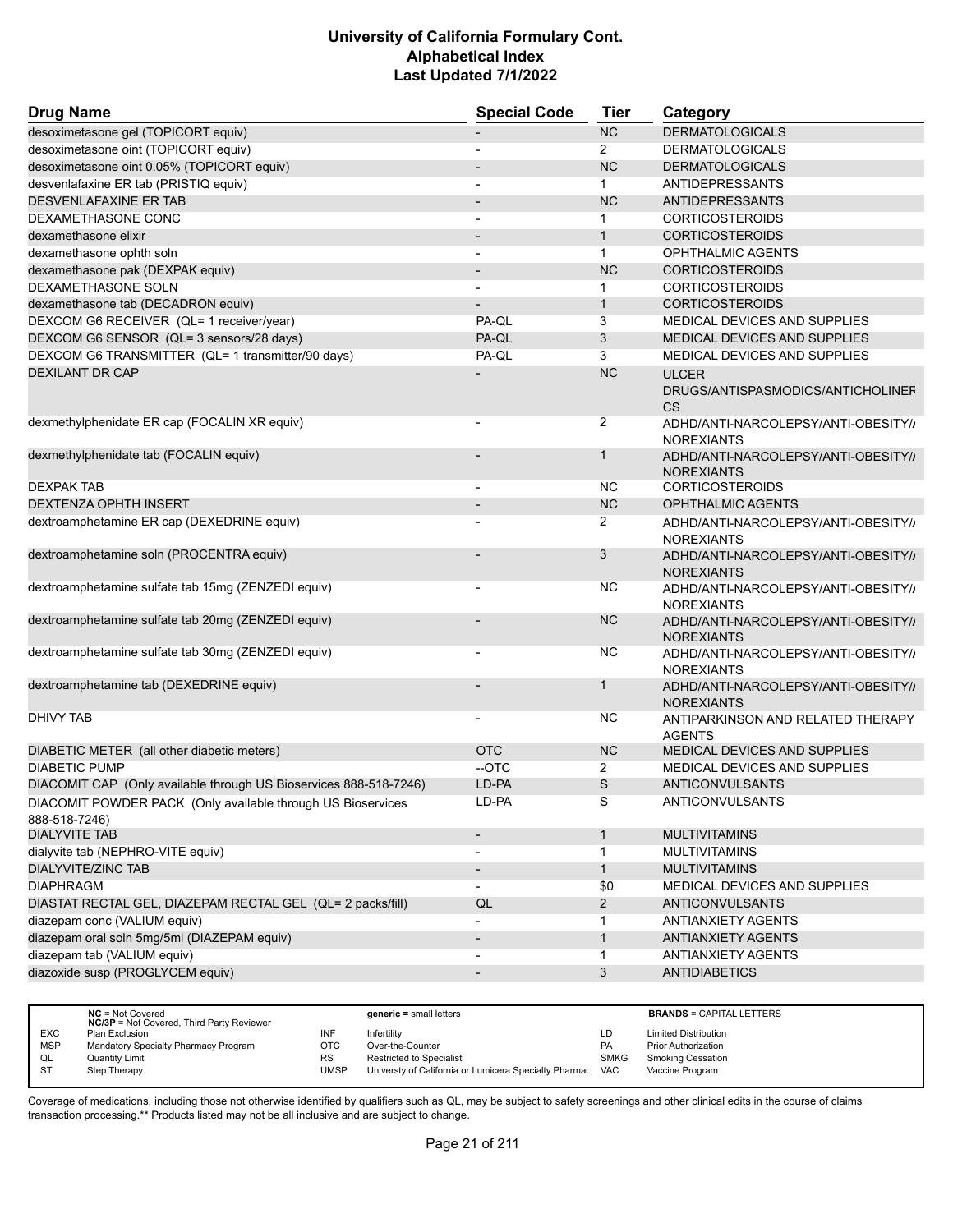| <b>Drug Name</b>                                                                                                         | <b>Special Code</b>          | Tier           | Category                                                 |
|--------------------------------------------------------------------------------------------------------------------------|------------------------------|----------------|----------------------------------------------------------|
| diclofenac gel (SOLARAZE equiv) (QL= 300gm/30 days)                                                                      | PA-QL                        | $\overline{2}$ | <b>DERMATOLOGICALS</b>                                   |
| diclofenac gel 1% (VOLTAREN equiv) (QL= 5 tubes/fill)                                                                    | QL                           | $\overline{2}$ | <b>DERMATOLOGICALS</b>                                   |
| DICLOFENAC PATCH, FLECTOR PATCH (QL= 30 patches/fill)                                                                    | QL                           | 3              | <b>DERMATOLOGICALS</b>                                   |
| diclofenac potassium cap (ZIPSOR equiv)                                                                                  | $\overline{\phantom{a}}$     | <b>NC</b>      | ANALGESICS - ANTI-INFLAMMATORY                           |
| diclofenac potassium tab (CATAFLAM equiv)                                                                                | $\overline{\phantom{a}}$     | $\mathbf{1}$   | ANALGESICS - ANTI-INFLAMMATORY                           |
| diclofenac potassium tab 25mg (DICLOFENAC equiv)                                                                         | $\overline{a}$               | <b>NC</b>      | ANALGESICS - ANTI-INFLAMMATORY                           |
| diclofenac sodium EC tab (VOLTAREN equiv)                                                                                | $\overline{a}$               | $\mathbf{1}$   | ANALGESICS - ANTI-INFLAMMATORY                           |
| diclofenac sodium gel kit (VENNGEL equiv)                                                                                | $\overline{\phantom{0}}$     | <b>NC</b>      | <b>DERMATOLOGICALS</b>                                   |
| diclofenac sodium ophth soln (VOLTAREN equiv)                                                                            | -                            | $\mathbf{1}$   | <b>OPHTHALMIC AGENTS</b>                                 |
| diclofenac sodium soln (XRYLIX equiv)                                                                                    | $\overline{\phantom{m}}$     | <b>NC</b>      | <b>DERMATOLOGICALS</b>                                   |
| diclofenac sodium soln 2% (PENNSAID equiv)                                                                               | $\overline{\phantom{0}}$     | <b>NC</b>      | <b>DERMATOLOGICALS</b>                                   |
| diclofenac sodium XR tab (VOLTAREN XR equiv)                                                                             | $\overline{\phantom{a}}$     | $\mathbf{1}$   | ANALGESICS - ANTI-INFLAMMATORY                           |
| diclofenac soln 1.5% (PENNSAID equiv) (QL= 3 bottles/fill)                                                               | QL                           | 2              | <b>DERMATOLOGICALS</b>                                   |
| diclofenac/misoprostol DR tab (ARTHROTEC equiv)                                                                          | $\overline{\phantom{a}}$     | 3              | ANALGESICS - ANTI-INFLAMMATORY                           |
| <b>DICLONA GEL</b>                                                                                                       |                              | <b>NC</b>      | <b>DERMATOLOGICALS</b>                                   |
| <b>DICLOTREX PAK</b>                                                                                                     |                              | <b>NC</b>      | <b>DERMATOLOGICALS</b>                                   |
| dicloxacillin cap (DYNAPEN equiv)                                                                                        | $\overline{\phantom{a}}$     | $\mathbf{1}$   | <b>PENICILLINS</b>                                       |
| dicyclomine cap (BENTYL equiv)                                                                                           |                              | $\mathbf{1}$   | <b>ULCER DRUGS</b>                                       |
| dicyclomine soln (BENTYL equiv)                                                                                          |                              | 2              | <b>ULCER DRUGS</b>                                       |
| dicyclomine tab (BENTYL equiv)                                                                                           | $\overline{\phantom{a}}$     | $\mathbf{1}$   | <b>ULCER DRUGS</b>                                       |
| didanosine DR cap (VIDEX EC equiv)                                                                                       | $\overline{\phantom{0}}$     | 2              | <b>ANTIVIRALS</b>                                        |
| DIDANOSINE DR CAP, VIDEX EC CAP                                                                                          |                              | $\overline{2}$ | <b>ANTIVIRALS</b>                                        |
| DIETHYLPROPION ER TAB                                                                                                    |                              | NC             | ADHD/ANTI-NARCOLEPSY/ANTI-OBESITY//<br><b>NOREXIANTS</b> |
| diethylpropion tab                                                                                                       |                              | <b>NC</b>      | ADHD/ANTI-NARCOLEPSY/ANTI-OBESITY//<br><b>NOREXIANTS</b> |
| DIFFERIN OTC GEL 0.1%                                                                                                    | <b>OTC</b>                   | EXC            | <b>DERMATOLOGICALS</b>                                   |
| DIFICID SUSP (QL= 136 mL/fill; Step Therapy requires trial of vancomycin cap,                                            | QL-ST                        | 2              | <b>MACROLIDES</b>                                        |
| FIRST-VANCOMYCIN SOLN, or FIRVANQ SOLN)                                                                                  |                              |                |                                                          |
| DIFICID TAB (QL= 20 tabs/fill; Step Therapy requires trial of vancomycin cap,<br>FIRST-VANCOMYCIN SOLN, or FIRVANQ SOLN) | QL-ST                        | 2              | <b>MACROLIDES</b>                                        |
| DIFLORASONE CREAM, PSORCON CREAM                                                                                         | $\overline{\phantom{m}}$     | <b>NC</b>      | <b>DERMATOLOGICALS</b>                                   |
| diflorasone oint                                                                                                         |                              | <b>NC</b>      | <b>DERMATOLOGICALS</b>                                   |
| diflunisal tab (DOLOBID equiv)                                                                                           | $\overline{\phantom{a}}$     | $\mathbf{1}$   | ANALGESICS - NONNARCOTIC                                 |
| difluprednate ophth emulsion (DUREZOL equiv)                                                                             | $\overline{a}$               | 2              | <b>OPHTHALMIC AGENTS</b>                                 |
| <b>DIGOXIN SOLN</b>                                                                                                      |                              | $\mathbf{1}$   | <b>CARDIOTONICS</b>                                      |
| digoxin soln (LANOXIN equiv)                                                                                             |                              | $\mathbf{1}$   | <b>CARDIOTONICS</b>                                      |
| digoxin tab (LANOXIN equiv)                                                                                              | $\overline{\phantom{0}}$     | $\mathbf{1}$   | <b>CARDIOTONICS</b>                                      |
| digoxin tab 62.5mcg (LANOXIN equiv)                                                                                      |                              | <b>NC</b>      | <b>CARDIOTONICS</b>                                      |
| dihydroergotamine mesylate inj (D.H.E. equiv)                                                                            |                              | <b>NC</b>      | <b>MIGRAINE PRODUCTS</b>                                 |
| dihydroergotamine mesylate nasal spray (MIGRANAL equiv)                                                                  | -                            | <b>NC</b>      | <b>MIGRAINE PRODUCTS</b>                                 |
| <b>DILANTIN CAP 30MG</b>                                                                                                 | $\overline{\phantom{a}}$     | $\mathbf{2}$   | <b>ANTICONVULSANTS</b>                                   |
| diltiazem ER cap (CARDIZEM CD equiv)                                                                                     | $\overline{\phantom{a}}$     | 1              | CALCIUM CHANNEL BLOCKERS                                 |
| diltiazem ER cap (CARDIZEM SR equiv)                                                                                     | $\overline{\phantom{a}}$     | $\mathbf{1}$   | CALCIUM CHANNEL BLOCKERS                                 |
| diltiazem ER cap (DILACOR XR equiv)                                                                                      |                              | $\mathbf{1}$   | CALCIUM CHANNEL BLOCKERS                                 |
| diltiazem ER cap (TIAZAC equiv)                                                                                          | $\overline{\phantom{m}}$     | $\mathbf{1}$   | CALCIUM CHANNEL BLOCKERS                                 |
| diltiazem ER tab (CARDIZEM LA equiv)                                                                                     | $\overline{\phantom{0}}$     | 2              | CALCIUM CHANNEL BLOCKERS                                 |
| diltiazem tab (CARDIZEM equiv)                                                                                           | $\qquad \qquad \blacksquare$ | $\mathbf{1}$   | CALCIUM CHANNEL BLOCKERS                                 |
| dimethyl fumarate DR cap (TECFIDERA equiv)                                                                               | <b>UMSP</b>                  | S              | PSYCHOTHERAPEUTIC AND<br>NEUROLOGICAL AGENTS - MISC.     |

|            | $NC = Not Covered$<br><b>NC/3P</b> = Not Covered, Third Party Reviewer |           | $generic = small letters$                                 |             | <b>BRANDS = CAPITAL LETTERS</b> |
|------------|------------------------------------------------------------------------|-----------|-----------------------------------------------------------|-------------|---------------------------------|
| <b>EXC</b> | Plan Exclusion                                                         | INF       | Infertility                                               | ∟D -        | <b>Limited Distribution</b>     |
| <b>MSP</b> | Mandatory Specialty Pharmacy Program                                   | отс       | Over-the-Counter                                          | <b>PA</b>   | <b>Prior Authorization</b>      |
| QL         | Quantity Limit                                                         | <b>RS</b> | <b>Restricted to Specialist</b>                           | <b>SMKG</b> | <b>Smoking Cessation</b>        |
| <b>ST</b>  | Step Therapy                                                           | UMSP      | Universty of California or Lumicera Specialty Pharmac VAC |             | Vaccine Program                 |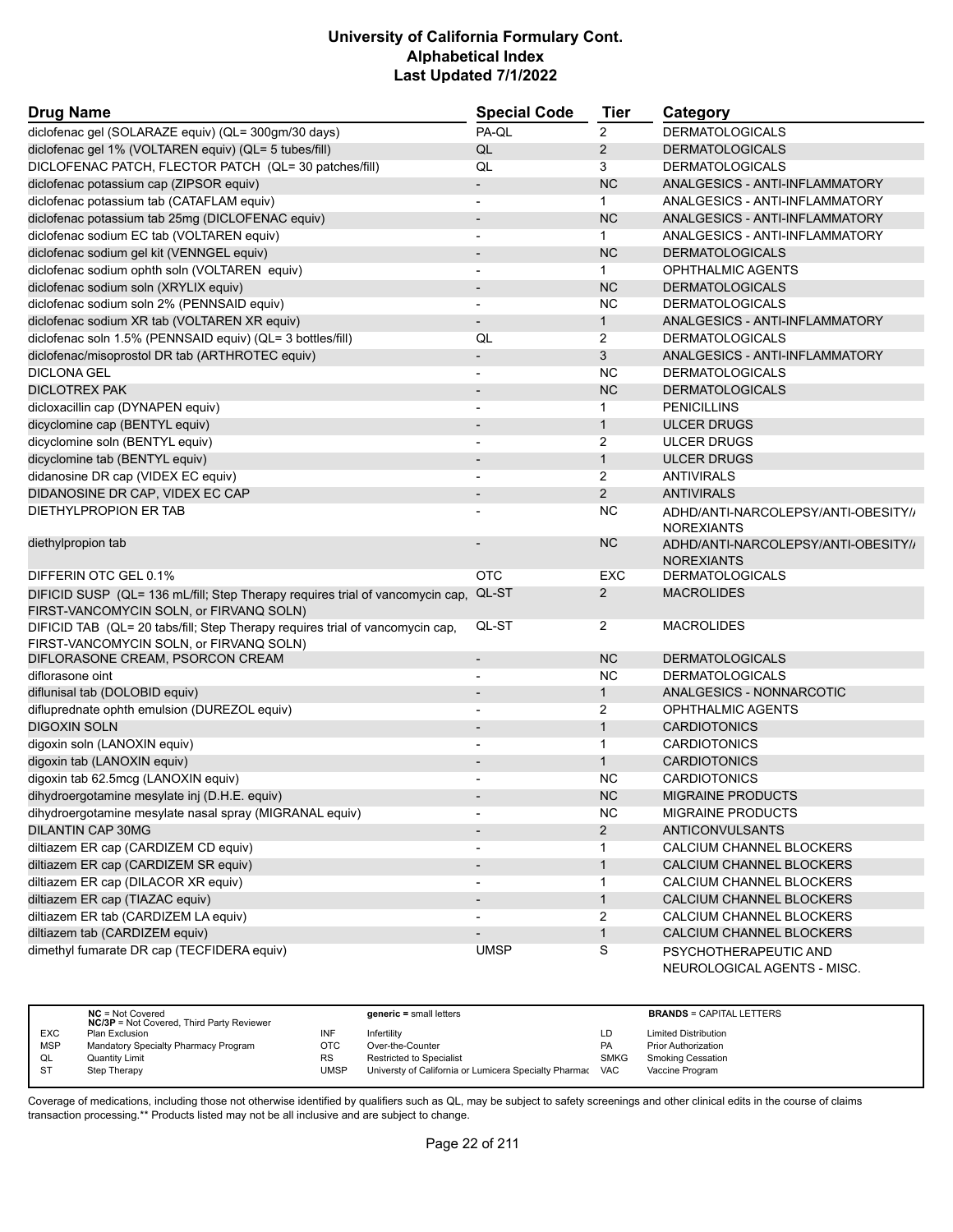| <b>Drug Name</b>                                                                    | <b>Special Code</b>      | <b>Tier</b>    | Category                                                   |
|-------------------------------------------------------------------------------------|--------------------------|----------------|------------------------------------------------------------|
| dimethyl fumarate DR starter pack (TECFIDERA STARTER PACK equiv)                    | <b>UMSP</b>              | S              | PSYCHOTHERAPEUTIC AND<br>NEUROLOGICAL AGENTS - MISC.       |
| <b>DIPENTUM CAP</b>                                                                 | $\overline{a}$           | 3              | GASTROINTESTINAL AGENTS - MISC.                            |
| diphenhydramine cap 50mg (BENADRYL equiv) (Only 50mg covered)                       | $\overline{a}$           | $\mathbf{1}$   | <b>ANTIHISTAMINES</b>                                      |
| DIPHENOXYLATE/ATROPINE LIQUID                                                       | $\overline{a}$           | 3              | ANTIDIARRHEAL/PROBIOTIC AGENTS                             |
| diphenoxylate/atropine tab (LOMOTIL equiv)                                          | $\overline{\phantom{0}}$ | $\mathbf{1}$   | <b>ANTIDIARRHEALS</b>                                      |
| dipyridamole tab (PERSANTINE equiv)                                                 | $\overline{a}$           | $\mathbf{1}$   | <b>HEMATOLOGICAL AGENTS - MISC.</b>                        |
| disopyramide cap (NORPACE equiv)                                                    | $\overline{\phantom{a}}$ | $\mathbf{1}$   | <b>ANTIARRHYTHMICS</b>                                     |
| disopyramide ER cap (NORPACE CR equiv)                                              |                          | $\overline{2}$ | <b>ANTIARRHYTHMICS</b>                                     |
| <b>DISULFIRAM TAB</b>                                                               |                          | $\mathbf{1}$   | PSYCHOTHERAPEUTIC AND<br>NEUROLOGICAL AGENTS - MISC.       |
| disulfiram tab (ANTABUSE equiv)                                                     | -                        | 1              | PSYCHOTHERAPEUTIC AND<br>NEUROLOGICAL AGENTS - MISC.       |
| <b>DIURIL SUSP</b>                                                                  | $\overline{\phantom{a}}$ | $\overline{2}$ | <b>DIURETICS</b>                                           |
| divalproex ER tab (DEPAKOTE ER equiv)                                               | $\overline{a}$           | $\mathbf{1}$   | ANTICONVULSANTS                                            |
| divalproex sodium DR tab (DEPAKOTE equiv)                                           |                          | $\mathbf{1}$   | <b>ANTICONVULSANTS</b>                                     |
| divalproex sprinkle cap (DEPAKOTE equiv)                                            | $\blacksquare$           | $\mathbf{1}$   | ANTICONVULSANTS                                            |
| DIVIGEL GEL, ELESTRIN GEL                                                           | $\overline{\phantom{a}}$ | <b>NC</b>      | <b>ESTROGENS</b>                                           |
| dofetilide cap (TIKOSYN equiv)                                                      | -                        | $\overline{2}$ | <b>ANTIARRHYTHMICS</b>                                     |
| <b>DOJOLVI ORAL LIQUID</b>                                                          | $\overline{\phantom{a}}$ | <b>NC</b>      | <b>NUTRIENTS</b>                                           |
| <b>DOLGIC PLUS TAB</b>                                                              |                          | <b>NC</b>      | ANALGESICS - NONNARCOTIC                                   |
| donepezil ODT (ARICEPT equiv) (QL= 1 tab/day)                                       | QL                       | $\mathbf{1}$   | PSYCHOTHERAPEUTIC AND<br>NEUROLOGICAL AGENTS - MISC.       |
| donepezil tab (ARICEPT equiv) (QL= 2 tabs/day)                                      | QL                       | 1              | PSYCHOTHERAPEUTIC AND<br>NEUROLOGICAL AGENTS - MISC.       |
| donepezil tab 23mg (ARICEPT equiv) (QL= 1 tab/day)                                  | QL                       | $\overline{2}$ | PSYCHOTHERAPEUTIC AND<br>NEUROLOGICAL AGENTS - MISC.       |
| <b>DONNATAL EXTENTABS</b>                                                           |                          | NC             | <b>ULCER DRUGS</b>                                         |
| <b>DONNATAL TAB</b>                                                                 |                          | <b>NC</b>      | <b>ULCER DRUGS</b>                                         |
| DOPTELET TAB (QL= 2 tabs/day; Only available through CVS Specialty<br>800-237-2767) | LD-PA-QL                 | S              | <b>HEMATOPOIETIC AGENTS</b>                                |
| <b>DORAL TAB</b>                                                                    | $\overline{\phantom{0}}$ | <b>NC</b>      | <b>HYPNOTICS/SEDATIVES/SLEEP DISORDEF</b><br><b>AGENTS</b> |
| DORYX MPC TAB                                                                       |                          | <b>NC</b>      | <b>TETRACYCLINES</b>                                       |
| dorzolamide ophth soln (TRUSOPT equiv)                                              | $\overline{\phantom{a}}$ | $\mathbf{1}$   | <b>OPHTHALMIC AGENTS</b>                                   |
| dorzolamide/timolol (pf) ophth soln (COSOPT equiv)                                  | $\overline{\phantom{a}}$ | $\mathbf{1}$   | OPHTHALMIC AGENTS                                          |
| DORZOLAMIDE/TIMOLOL OPHTH SOLN                                                      |                          | 2              | <b>OPHTHALMIC AGENTS</b>                                   |
| DOVATO TAB                                                                          | $\overline{\phantom{a}}$ | 2              | <b>ANTIVIRALS</b>                                          |
| doxazosin tab (CARDURA equiv)                                                       |                          | $\mathbf{1}$   | <b>ANTIHYPERTENSIVES</b>                                   |
| doxepin cap (SINEQUAN equiv)                                                        |                          | 1              | <b>ANTIDEPRESSANTS</b>                                     |
| doxepin conc (SINEQUAN equiv)                                                       | $\overline{\phantom{a}}$ | $\mathbf{1}$   | ANTIDEPRESSANTS                                            |
| DOXEPIN CREAM, PRUDOXIN CREAM, ZONALON CREAM                                        | <b>PA</b>                | 3              | <b>DERMATOLOGICALS</b>                                     |
| doxepin tab (SILENOR equiv)                                                         |                          | <b>NC</b>      | HYPNOTICS/SEDATIVES/SLEEP DISORDEI<br><b>AGENTS</b>        |
| doxercalciferol cap (HECTOROL equiv)                                                |                          | $\overline{2}$ | <b>ENDOCRINE AND METABOLIC AGENTS -</b><br>MISC.           |
| DOXYCYCLINE CAP, ORACEA CAP                                                         |                          | <b>NC</b>      | <b>DERMATOLOGICALS</b>                                     |
| doxycycline hyclate cap (VIBRAMYCIN equiv)                                          | $\overline{\phantom{a}}$ | 1              | <b>TETRACYCLINES</b>                                       |
| doxycycline hyclate DR tab (DORYX equiv)                                            | $\overline{\phantom{0}}$ | NC             | <b>TETRACYCLINES</b>                                       |
| doxycycline hyclate tab (VIBRATAB equiv)                                            |                          | 1              | <b>TETRACYCLINES</b>                                       |
| doxycycline hyclate tab (TARGADOX equiv)                                            | -                        | NC             | <b>TETRACYCLINES</b>                                       |
|                                                                                     |                          |                |                                                            |

|            | $NC = Not Covered$<br><b>NC/3P</b> = Not Covered, Third Party Reviewer |           | $generic = small letters$                                 |             | <b>BRANDS = CAPITAL LETTERS</b> |
|------------|------------------------------------------------------------------------|-----------|-----------------------------------------------------------|-------------|---------------------------------|
| <b>EXC</b> | Plan Exclusion                                                         | INF       | Infertility                                               | LD          | <b>Limited Distribution</b>     |
| <b>MSP</b> | Mandatory Specialty Pharmacy Program                                   | ОТС       | Over-the-Counter                                          | <b>PA</b>   | <b>Prior Authorization</b>      |
| QL         | <b>Quantity Limit</b>                                                  | <b>RS</b> | <b>Restricted to Specialist</b>                           | <b>SMKG</b> | <b>Smoking Cessation</b>        |
| <b>ST</b>  | Step Therapy                                                           | UMSP      | Universty of California or Lumicera Specialty Pharmac VAC |             | Vaccine Program                 |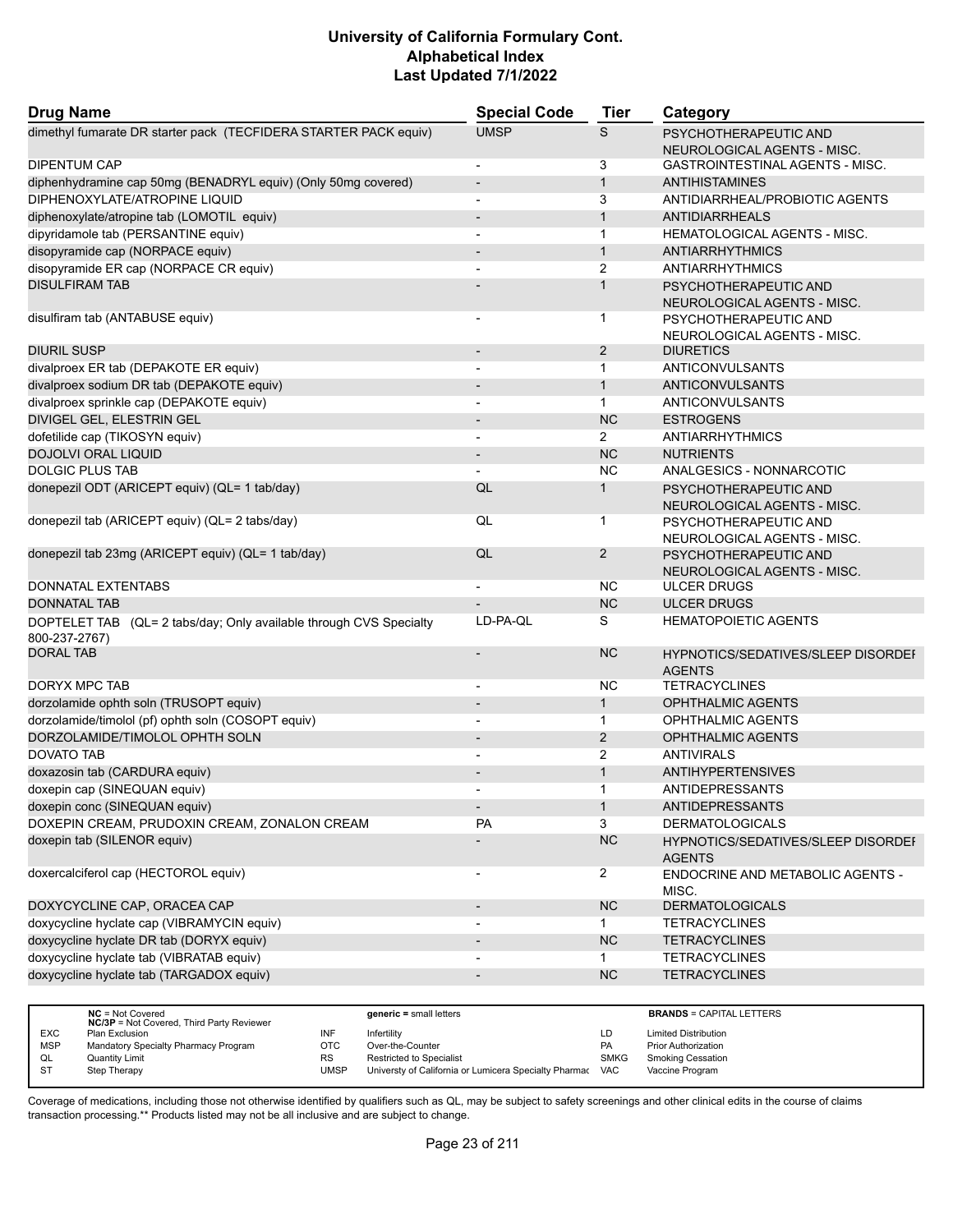| <b>Drug Name</b>                                                | <b>Special Code</b>      | <b>Tier</b>    | Category                                              |
|-----------------------------------------------------------------|--------------------------|----------------|-------------------------------------------------------|
| doxycycline hyclate tab 75mg, 150mg                             |                          | <b>NC</b>      | <b>TETRACYCLINES</b>                                  |
| doxycycline hyclate tab 75mg, 150mg (ACTICLATE equiv)           |                          | <b>NC</b>      | <b>TETRACYCLINES</b>                                  |
| doxycycline monohydrate cap 100mg (MONODOX equiv)               |                          | 1.             | <b>TETRACYCLINES</b>                                  |
| doxycycline monohydrate cap 150mg (MONODOX equiv)               |                          | <b>NC</b>      | <b>TETRACYCLINES</b>                                  |
| doxycycline monohydrate cap 50mg (MONODOX equiv)                | $\blacksquare$           | $\mathbf{1}$   | <b>TETRACYCLINES</b>                                  |
| doxycycline monohydrate cap 75mg (MONODOX equiv)                | $\overline{\phantom{a}}$ | <b>NC</b>      | <b>TETRACYCLINES</b>                                  |
| doxycycline monohydrate tab (ADOXA equiv)                       |                          | $\mathbf{1}$   | <b>TETRACYCLINES</b>                                  |
| doxycycline monohydrate tab 150mg (ADOXA equiv)                 | $\overline{\phantom{a}}$ | <b>NC</b>      | <b>TETRACYCLINES</b>                                  |
| doxycycline susp (VIBRAMYCIN equiv)                             | $\overline{\phantom{a}}$ | $\overline{2}$ | <b>TETRACYCLINES</b>                                  |
| doxylamine/pyridoxine dr tab (DICLEGIS equiv)                   |                          | <b>NC</b>      | <b>ANTIEMETICS</b>                                    |
| <b>D-PENAMINE TAB</b>                                           | $\blacksquare$           | $\overline{2}$ | <b>ASSORTED CLASSES</b>                               |
| <b>DRIZALMA DR CAP</b>                                          | $\overline{\phantom{a}}$ | <b>NC</b>      | <b>ANTIDEPRESSANTS</b>                                |
| dronabinol cap (MARINOL equiv)                                  | <b>PA</b>                | 2              | ANTIEMETICS                                           |
| drospirenone/ethinyl estradiol/levomefolate tab (BEYAZ equiv)   | $\overline{\phantom{a}}$ | \$0            | <b>CONTRACEPTIVES</b>                                 |
| drospirenone/ethinyl estradiol/levomefolate tab (SAFYRAL equiv) | $\overline{\phantom{a}}$ | \$0            | <b>CONTRACEPTIVES</b>                                 |
| <b>DROXIA CAP</b>                                               |                          | $\overline{2}$ | <b>HEMATOPOIETIC AGENTS</b>                           |
| droxidopa cap (NORTHERA equiv)                                  | $\blacksquare$           | <b>NC</b>      | <b>VASOPRESSORS</b>                                   |
| DRYSOL SOLN                                                     |                          | $\mathbf{1}$   | <b>DERMATOLOGICALS</b>                                |
| <b>DSUVIA SL TAB</b>                                            |                          | <b>NC</b>      | ANALGESICS - OPIOID                                   |
| <b>DUAKLIR INHALER</b>                                          |                          | <b>NC</b>      | ANTIASTHMATIC AND BRONCHODILATOR<br><b>AGENTS</b>     |
| <b>DUETACT TAB</b>                                              |                          | <b>NC</b>      | <b>ANTIDIABETICS</b>                                  |
| <b>DULERA INHALER</b>                                           |                          | $\overline{2}$ | ANTIASTHMATIC AND BRONCHODILATOR<br><b>AGENTS</b>     |
| duloxetine cap 40mg (IRENKA equiv)                              | $\overline{\phantom{a}}$ | NC.            | ANTIDEPRESSANTS                                       |
| duloxetine EC cap (CYMBALTA equiv)                              |                          | $\mathbf{1}$   | <b>ANTIDEPRESSANTS</b>                                |
| <b>DUOBRII LOTION</b>                                           |                          | <b>NC</b>      | <b>DERMATOLOGICALS</b>                                |
| <b>DUOPA ENTERAL SUSP</b>                                       | $\overline{\phantom{a}}$ | <b>NC</b>      | <b>ANTIPARKINSON AGENTS</b>                           |
| <b>DUOVISC KIT</b>                                              |                          | <b>NC</b>      | OPHTHALMIC AGENTS                                     |
| DUPIXENT INJ (QL= 2 inj/ 28 days)                               | PA-QL-UMSP               | $\mathsf S$    | <b>DERMATOLOGICALS</b>                                |
| DUPIXENT INJ (QL= 2 inj/28 days)                                | PA-QL-UMSP               | S              | <b>DERMATOLOGICALS</b>                                |
| DUPIXENT PEN INJ (QL= 2 inj/28 days)                            | PA-QL-UMSP               | S              | <b>DERMATOLOGICALS</b>                                |
| <b>DURAVENT PE TAB</b>                                          |                          | <b>NC</b>      | COUGH/COLD/ALLERGY                                    |
| dutasteride cap (AVODART equiv)                                 |                          | 1              | <b>GENITOURINARY AGENTS -</b><br><b>MISCELLANEOUS</b> |
| dutasteride/tamsulosin cap (JALYN equiv)                        |                          | $\overline{2}$ | <b>GENITOURINARY AGENTS -</b><br><b>MISCELLANEOUS</b> |
| <b>DUTOPROL TAB</b>                                             | $\overline{\phantom{a}}$ | <b>NC</b>      | <b>ANTIHYPERTENSIVES</b>                              |
| <b>DUZALLO TAB</b>                                              |                          | <b>NC</b>      | <b>GOUT AGENTS</b>                                    |
| DXEVO 11-DAY PAK                                                |                          | NC             | <b>CORTICOSTEROIDS</b>                                |
| <b>DYNACIRC CR TAB</b>                                          |                          | 3              | CALCIUM CHANNEL BLOCKERS                              |
| <b>DYRENIUM CAP</b>                                             |                          | 3              | <b>DIURETICS</b>                                      |
| <b>ECONASIL KIT</b>                                             |                          | <b>NC</b>      | <b>DERMATOLOGICALS</b>                                |
| econazole cream (SPECTAZOLE equiv)                              |                          | 1              | <b>DERMATOLOGICALS</b>                                |
| ECOZA FOAM                                                      |                          | <b>NC</b>      | <b>DERMATOLOGICALS</b>                                |
| <b>EDARBI TAB</b>                                               |                          | NC             | <b>ANTIHYPERTENSIVES</b>                              |
| <b>EDARBYCLOR TAB</b>                                           |                          | NC.            | <b>ANTIHYPERTENSIVES</b>                              |
| EDEX INJ (QL= 6 inj/30 days)                                    | QL                       | $\overline{2}$ | CARDIOVASCULAR AGENTS - MISC.                         |
| EDLUAR SL TAB                                                   |                          | <b>NC</b>      | HYPNOTICS/SEDATIVES/SLEEP DISORDEI<br><b>AGENTS</b>   |

|            | $NC = Not Covered$<br><b>NC/3P</b> = Not Covered, Third Party Reviewer |           | generic = small letters                               |             | <b>BRANDS = CAPITAL LETTERS</b> |
|------------|------------------------------------------------------------------------|-----------|-------------------------------------------------------|-------------|---------------------------------|
| <b>EXC</b> | Plan Exclusion                                                         | INF       | Infertility                                           | LD          | <b>Limited Distribution</b>     |
| <b>MSP</b> | Mandatory Specialty Pharmacy Program                                   | OTC       | Over-the-Counter                                      | PA          | <b>Prior Authorization</b>      |
| QL         | <b>Quantity Limit</b>                                                  | <b>RS</b> | <b>Restricted to Specialist</b>                       | <b>SMKG</b> | Smoking Cessation               |
| -ST        | Step Therapy                                                           | UMSP      | Universty of California or Lumicera Specialty Pharmac | <b>VAC</b>  | Vaccine Program                 |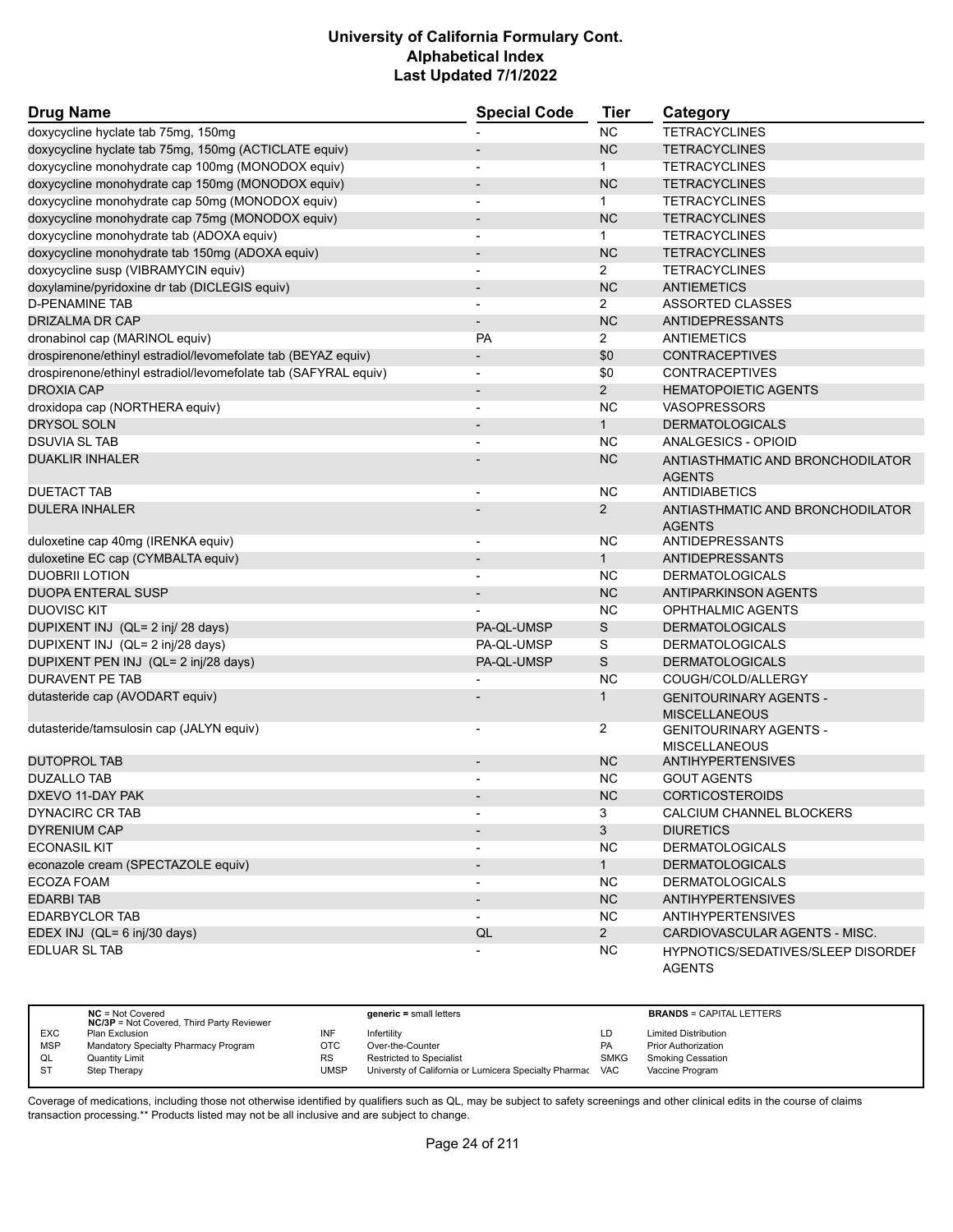| <b>Drug Name</b>                                                                                        | <b>Special Code</b>      | Tier           | Category                                               |
|---------------------------------------------------------------------------------------------------------|--------------------------|----------------|--------------------------------------------------------|
| <b>EDURANT TAB</b>                                                                                      |                          | $\overline{2}$ | <b>ANTIVIRALS</b>                                      |
| efavirenz cap (SUSTIVA equiv)                                                                           |                          | 2              | <b>ANTIVIRALS</b>                                      |
| efavirenz tab (SUSTIVA equiv)                                                                           |                          | $\overline{2}$ | <b>ANTIVIRALS</b>                                      |
| efavirenz/emtricitabine/tenofovir df tab (ATRIPLA equiv)                                                |                          | 2              | <b>ANTIVIRALS</b>                                      |
| efavirenz/lamivudine/tenofovir df (lo) tab (SYMFI (LO) equiv)                                           | $\overline{\phantom{a}}$ | $\overline{2}$ | <b>ANTIVIRALS</b>                                      |
| <b>EGATEN TAB</b>                                                                                       |                          | <b>NC</b>      | <b>ANTHELMINTICS</b>                                   |
| <b>EGRIFTA INJ</b>                                                                                      |                          | <b>EXC</b>     | <b>ENDOCRINE AND METABOLIC AGENTS -</b><br>MISC.       |
| ELEPSIA XR TAB                                                                                          |                          | NC.            | ANTICONVULSANTS                                        |
| eletriptan tab (RELPAX equiv) (QL= 9 tabs/fill, 2 fills/30 days)                                        | QL                       | $\overline{2}$ | <b>MIGRAINE PRODUCTS</b>                               |
| <b>ELIGEN B12 TAB</b>                                                                                   |                          | EXC            | DIETARY PRODUCTS/DIETARY<br><b>MANAGEMENT PRODUCTS</b> |
| ELIQUIS TAB, ELIQUIS STARTER PACK                                                                       | $\overline{\phantom{a}}$ | 2              | ANTICOAGULANTS                                         |
| ELIXOPHYLLIN ELIXIR                                                                                     |                          | 2              | ANTIASTHMATIC AND BRONCHODILATOR<br><b>AGENTS</b>      |
| <b>ELLA TAB</b>                                                                                         | $\overline{\phantom{a}}$ | \$0            | <b>CONTRACEPTIVES</b>                                  |
| <b>ELMIRON CAP</b>                                                                                      |                          | $\overline{2}$ | <b>GENITOURINARY AGENTS -</b><br><b>MISCELLANEOUS</b>  |
| eluryng vaginal ring (NUVARING equiv)                                                                   | $\overline{\phantom{a}}$ | \$0            | <b>CONTRACEPTIVES</b>                                  |
| <b>ELYXYB SOLN</b>                                                                                      |                          | <b>NC</b>      | <b>MIGRAINE PRODUCTS</b>                               |
| <b>EMADINE OPHTH SOLN</b>                                                                               |                          | 3              | <b>OPHTHALMIC AGENTS</b>                               |
| EMBEDA CAP                                                                                              |                          | <b>NC</b>      | ANALGESICS - OPIOID                                    |
| <b>EMCYT CAP</b>                                                                                        |                          | $\overline{2}$ | ANTINEOPLASTICS AND ADJUNCTIVE<br><b>THERAPIES</b>     |
| <b>EMEND SUSP</b>                                                                                       |                          | NC.            | <b>ANTIEMETICS</b>                                     |
| <b>EMFLAZA SUSP</b>                                                                                     |                          | <b>NC</b>      | <b>CORTICOSTEROIDS</b>                                 |
| <b>EMFLAZA TAB</b>                                                                                      |                          | NC.            | <b>CORTICOSTEROIDS</b>                                 |
| EMGALITY INJ (QL= 1 inj/28 days)                                                                        | PA-QL                    | $\overline{2}$ | <b>MIGRAINE PRODUCTS</b>                               |
| EMGALITY INJ 100MG/ML (QL= 3 inj/fill, 6 fills/year)                                                    | PA-QL                    | 2              | <b>MIGRAINE PRODUCTS</b>                               |
| EMPAVELI INJ (QL= 160ml/28 days; Only available through PantheRx<br>855-726-8479)                       | LD-PA-QL                 | S              | <b>HEMATOLOGICAL AGENTS - MISC.</b>                    |
| <b>EMSAM PATCH</b>                                                                                      |                          | 3              | <b>ANTIDEPRESSANTS</b>                                 |
| emtricitabine cap (EMTRIVA equiv)                                                                       |                          | $\overline{2}$ | <b>ANTIVIRALS</b>                                      |
| emtricitabine/tenofovir disoproxil fumarate tab (TRUVADA equiv)                                         | $\blacksquare$           | \$0            | ANTIVIRALS                                             |
| <b>EMTRIVA CAP</b>                                                                                      |                          | 3              | <b>ANTIVIRALS</b>                                      |
| <b>EMTRIVA SOLN</b>                                                                                     | $\blacksquare$           | $\overline{2}$ | <b>ANTIVIRALS</b>                                      |
| <b>EMVERM TAB</b>                                                                                       | $\overline{\phantom{a}}$ | <b>NC</b>      | <b>ANTHELMINTICS</b>                                   |
| enalapril maleate oral soln (EPANED equiv) (Prior Authorization required for<br>members age 9 or older) | <b>PA</b>                | 3              | <b>ANTIHYPERTENSIVES</b>                               |
| enalapril tab (VASOTEC equiv)                                                                           |                          | 1              | <b>ANTIHYPERTENSIVES</b>                               |
| enalapril/hydrochlorothiazide tab (VASERETIC equiv)                                                     |                          | $\mathbf{1}$   | <b>ANTIHYPERTENSIVES</b>                               |
| ENBREL INJ 25MG (QL= 8 inj/28 days)                                                                     | PA-QL-UMSP               | ${\mathsf S}$  | ANALGESICS - ANTI-INFLAMMATORY                         |
| ENBREL INJ 50MG (QL= 4 inj/28 days)                                                                     | PA-QL-UMSP               | S              | ANALGESICS - ANTI-INFLAMMATORY                         |
| ENBREL MINI INJ (QL= 4 inj/28 days)                                                                     | PA-QL-UMSP               | ${\mathsf S}$  | ANALGESICS - ANTI-INFLAMMATORY                         |
| ENBREL SURECLICK INJ 50MG (QL= 4 inj/28 days)                                                           | PA-QL-UMSP               | S              | ANALGESICS - ANTI-INFLAMMATORY                         |
| ENDARI POWDER PACK (QL= 6 packets/day)                                                                  | PA-QL-UMSP               | $\mathsf S$    | <b>HEMATOPOIETIC AGENTS</b>                            |
| <b>ENDOMETRIN INSERT</b>                                                                                | PA                       | $\overline{2}$ | <b>VAGINAL PRODUCTS</b>                                |
| ENGERIX-B INJ                                                                                           | <b>VAC</b>               | \$0            | <b>VACCINES</b>                                        |
| ENGERIX-B INJ, RECOMBIVAX-HB INJ                                                                        | <b>VAC</b>               | \$0            | <b>VACCINES</b>                                        |
| enoxaparin inj (LOVENOX equiv)                                                                          | $\blacksquare$           | $2^{\circ}$    | <b>ANTICOAGULANTS</b>                                  |

|            | $NC = Not Covered$<br><b>NC/3P</b> = Not Covered, Third Party Reviewer |           | generic = small letters                               |             | <b>BRANDS = CAPITAL LETTERS</b> |
|------------|------------------------------------------------------------------------|-----------|-------------------------------------------------------|-------------|---------------------------------|
| <b>EXC</b> | Plan Exclusion                                                         | INF       | Infertilitv                                           | LD          | <b>Limited Distribution</b>     |
| <b>MSP</b> | Mandatory Specialty Pharmacy Program                                   | OTC       | Over-the-Counter                                      | <b>PA</b>   | <b>Prior Authorization</b>      |
| QL         | <b>Quantity Limit</b>                                                  | <b>RS</b> | <b>Restricted to Specialist</b>                       | <b>SMKG</b> | <b>Smoking Cessation</b>        |
| <b>ST</b>  | Step Therapy                                                           | UMSP      | Universty of California or Lumicera Specialty Pharmac | VAC         | Vaccine Program                 |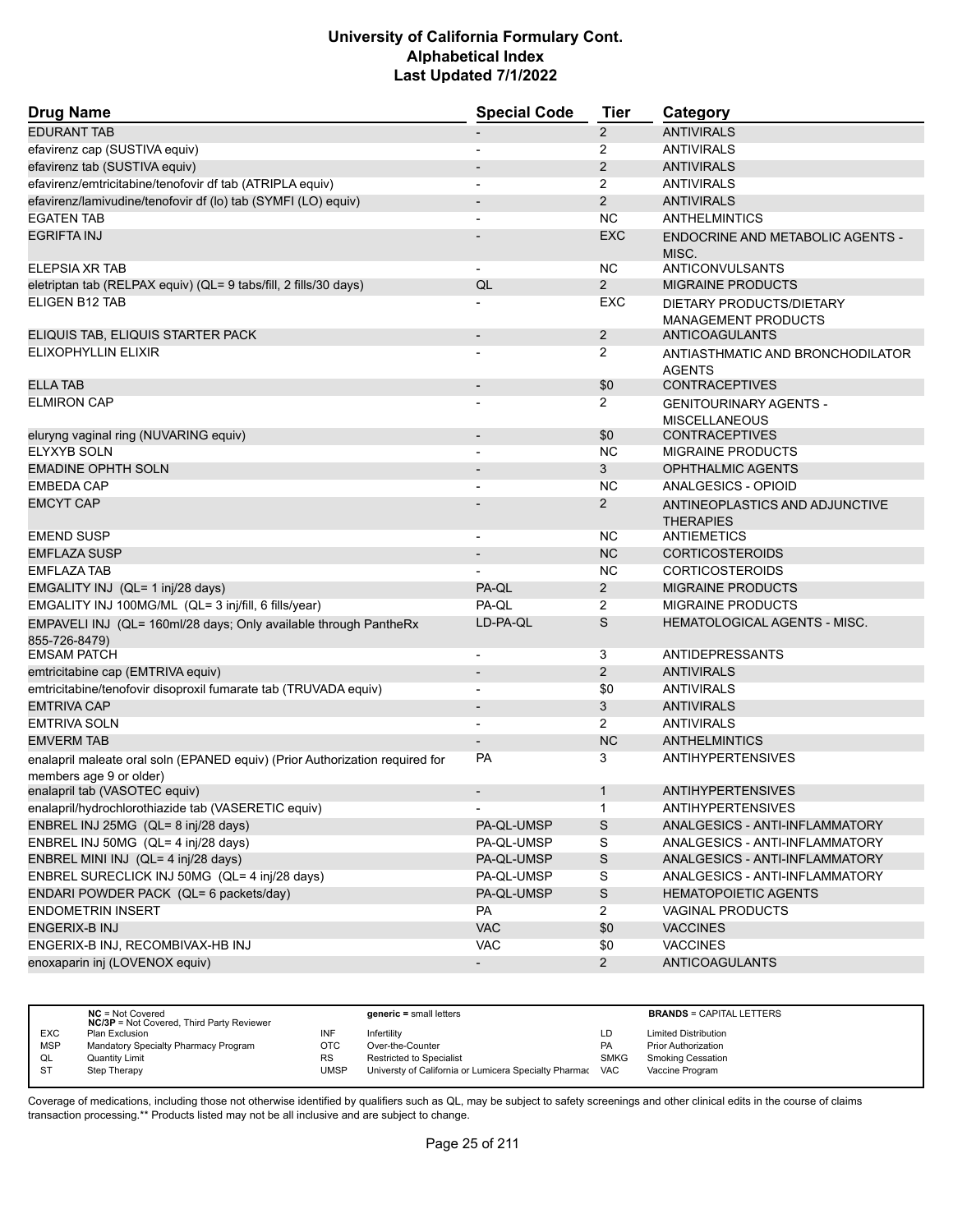| <b>Drug Name</b>                                                                                                       | <b>Special Code</b>          | <b>Tier</b>    | Category                                             |
|------------------------------------------------------------------------------------------------------------------------|------------------------------|----------------|------------------------------------------------------|
| enpresse tab (TRI-LEVELEN equiv)                                                                                       |                              | \$0            | <b>CONTRACEPTIVES</b>                                |
| ENSPRYNG INJ (QL= 1 inj/28 days)                                                                                       | PA-QL-UMSP                   | S              | MISCELLANEOUS THERAPEUTIC CLASSES                    |
| <b>ENSTILAR FOAM</b>                                                                                                   |                              | <b>NC</b>      | <b>DERMATOLOGICALS</b>                               |
| entacapone tab (COMTAN equiv)                                                                                          |                              | $\overline{2}$ | <b>ANTIPARKINSON AGENTS</b>                          |
| entecavir tab (BARACLUDE equiv) (QL= 1 tab/day)                                                                        | QL                           | $\overline{2}$ | <b>ANTIVIRALS</b>                                    |
| <b>ENTEREG CAP</b>                                                                                                     | $\overline{a}$               | <b>NC</b>      | <b>GASTROINTESTINAL AGENTS - MISC.</b>               |
| ENTRESTO TAB (QL= 2 tabs/day)                                                                                          | QL                           | $\overline{2}$ | CARDIOVASCULAR AGENTS - MISC.                        |
| <b>ENVARSUS XR TAB</b>                                                                                                 | $\overline{\phantom{a}}$     | <b>NC</b>      | <b>ASSORTED CLASSES</b>                              |
| <b>EPCLUSA PAK</b>                                                                                                     | $\overline{\phantom{a}}$     | <b>NC</b>      | <b>ANTIVIRALS</b>                                    |
| <b>EPCLUSA TAB</b>                                                                                                     |                              | <b>NC</b>      | <b>ANTIVIRALS</b>                                    |
| EPIDIOLEX SOLN (Only available through Lumicera 855-847-3553)                                                          | LD-PA                        | S              | ANTICONVULSANTS                                      |
| EPIDUO GEL 0.1-2.5%                                                                                                    | <b>PA</b>                    | 3              | <b>DERMATOLOGICALS</b>                               |
| <b>EPIFOAM AEROSOL</b>                                                                                                 |                              | 2              | <b>DERMATOLOGICALS</b>                               |
| epinastine opthth soln (ELESTAT equiv)                                                                                 | $\overline{\phantom{a}}$     | 3              | <b>OPHTHALMIC AGENTS</b>                             |
| epinephrine hcl nasal soln (ADRENALIN equiv)                                                                           |                              | <b>NC</b>      | NASAL AGENTS - SYSTEMIC AND TOPICAL                  |
| epinephrine pen inj 0.15mg, 0.3mg (EPIPEN (JR) equiv) (QL= 2 inj/fill)                                                 | QL                           | $\mathbf{1}$   | <b>VASOPRESSORS</b>                                  |
| EPIPEN (JR) INJ                                                                                                        | $\overline{\phantom{0}}$     | ΝC             | <b>VASOPRESSORS</b>                                  |
| <b>EPIVIR HBV SOLN</b>                                                                                                 | $\qquad \qquad \blacksquare$ | $\overline{2}$ | <b>ANTIVIRALS</b>                                    |
| eplerenone tab (INSPRA equiv)                                                                                          |                              | 2              | <b>ANTIHYPERTENSIVES</b>                             |
| <b>EPOGEN INJ</b>                                                                                                      |                              | $\overline{2}$ | <b>HEMATOPOIETIC AGENTS</b>                          |
| <b>EPRONTIA SOLN</b>                                                                                                   | $\overline{\phantom{0}}$     | ΝC             | <b>ANTICONVULSANTS</b>                               |
| <b>EPROSARTAN TAB</b>                                                                                                  |                              | <b>NC</b>      | <b>ANTIHYPERTENSIVES</b>                             |
| <b>EPSOLAY CREAM</b>                                                                                                   |                              | <b>NC</b>      | <b>DERMATOLOGICALS</b>                               |
| <b>EQUETRO CAP</b>                                                                                                     | $\overline{\phantom{a}}$     | $\overline{2}$ | ANTIPSYCHOTICS/ANTIMANIC AGENTS                      |
| <b>ERGOCAL CAP</b>                                                                                                     |                              | <b>NC</b>      | <b>VITAMINS</b>                                      |
| <b>ERGOLOID MESYLATES TAB</b>                                                                                          |                              | <b>NC</b>      | PSYCHOTHERAPEUTIC AND<br>NEUROLOGICAL AGENTS - MISC. |
| ergoloid mesylates tab (HYDERGINE equiv)                                                                               |                              | ΝC             | PSYCHOTHERAPEUTIC AND<br>NEUROLOGICAL AGENTS - MISC. |
| ergotamine/caffeine tab (CAFERGOT equiv)                                                                               |                              | <b>NC</b>      | <b>MIGRAINE PRODUCTS</b>                             |
| ERIVEDGE CAP (Only available through Diplomat 877-977-9118, Walgreens<br>888-347-3416, Walmart Specialty 877-453-4566) | LD-PA                        | S              | ANTINEOPLASTICS AND ADJUNCTIVE<br><b>THERAPIES</b>   |
| ERLEADA TAB (QL= 4 tabs/day)                                                                                           | PA-QL-UMSP                   | S              | ANTINEOPLASTICS AND ADJUNCTIVE<br><b>THERAPIES</b>   |
| erlotinib tab (TARCEVA equiv)                                                                                          | <b>PA-UMSP</b>               | S              | ANTINEOPLASTICS AND ADJUNCTIVE<br><b>THERAPIES</b>   |
| <b>ERTACZO CREAM</b>                                                                                                   | $\blacksquare$               | <b>NC</b>      | <b>DERMATOLOGICALS</b>                               |
| <b>ERY PAD</b>                                                                                                         |                              | 2              | <b>DERMATOLOGICALS</b>                               |
| erythromycin DR cap (ERYC equiv)                                                                                       |                              | $\overline{2}$ | <b>MACROLIDES</b>                                    |
| <b>ERYTHROMYCIN EC CAP</b>                                                                                             |                              | 2              | <b>MACROLIDES</b>                                    |
| erythromycin ethylsuccinate susp (ERYPED equiv)                                                                        | $\overline{\phantom{a}}$     | $\overline{2}$ | <b>MACROLIDES</b>                                    |
| ERYTHROMYCIN ETHYLSUCCINATE TAB                                                                                        | -                            | 3              | <b>MACROLIDES</b>                                    |
| erythromycin gel                                                                                                       | $\overline{\phantom{a}}$     | $\mathbf{1}$   | <b>DERMATOLOGICALS</b>                               |
| erythromycin ophth oint                                                                                                |                              | 1              | OPHTHALMIC AGENTS                                    |
| erythromycin pad                                                                                                       | $\overline{\phantom{a}}$     | $\mathbf{1}$   | <b>DERMATOLOGICALS</b>                               |
| erythromycin soln                                                                                                      |                              | 1              | <b>DERMATOLOGICALS</b>                               |
| erythromycin stearate tab                                                                                              |                              | 2              | <b>MACROLIDES</b>                                    |
| erythromycin tab (ERYTHROMYCIN equiv) (all forms except PCE)                                                           |                              | 2              | <b>MACROLIDES</b>                                    |
| erythromycin tab (ERY-TAB equiv)                                                                                       | $\overline{\phantom{a}}$     | 3              | <b>MACROLIDES</b>                                    |
| erythromycin/benzoyl peroxide gel (BENZAMYCIN equiv)                                                                   | $\overline{\phantom{0}}$     | $\overline{2}$ | <b>DERMATOLOGICALS</b>                               |

|            | $NC = Not Covered$<br><b>NC/3P</b> = Not Covered, Third Party Reviewer |            | $generic = small letters$                             |             | <b>BRANDS = CAPITAL LETTERS</b> |
|------------|------------------------------------------------------------------------|------------|-------------------------------------------------------|-------------|---------------------------------|
| <b>EXC</b> | Plan Exclusion                                                         | INF        | Infertility                                           | LD          | <b>Limited Distribution</b>     |
| <b>MSP</b> | Mandatory Specialty Pharmacy Program                                   | <b>OTC</b> | Over-the-Counter                                      | PA          | <b>Prior Authorization</b>      |
| QL         | <b>Quantity Limit</b>                                                  | <b>RS</b>  | <b>Restricted to Specialist</b>                       | <b>SMKG</b> | <b>Smoking Cessation</b>        |
|            | Step Therapy                                                           | UMSP       | Universty of California or Lumicera Specialty Pharmac | <b>VAC</b>  | Vaccine Program                 |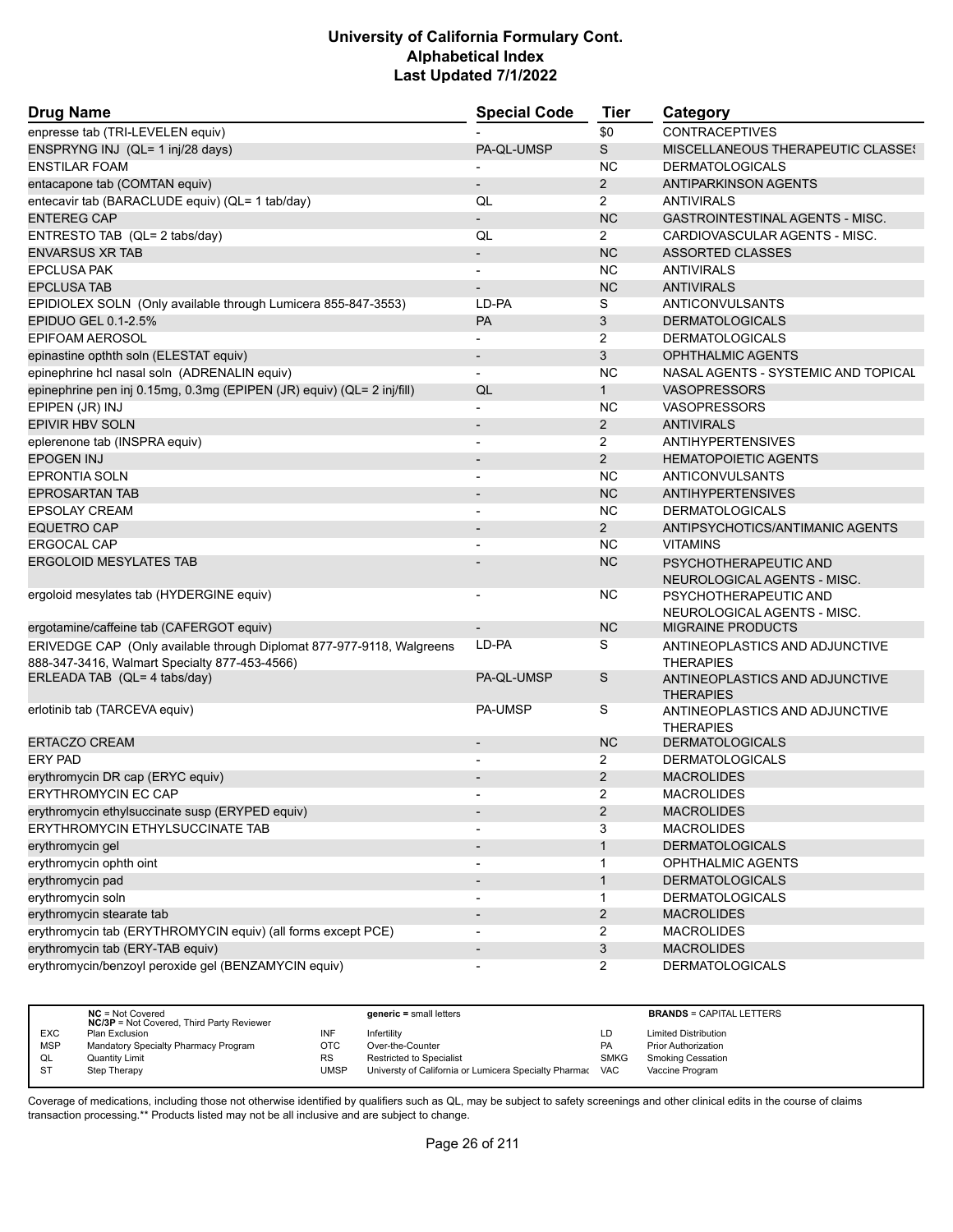| <b>Drug Name</b>                                                                                          | <b>Special Code</b>      | <b>Tier</b>    | Category                                                 |
|-----------------------------------------------------------------------------------------------------------|--------------------------|----------------|----------------------------------------------------------|
| erythromycin/sulfisoxazole susp (PEDIAZOLE equiv)                                                         |                          | $\mathbf{1}$   | ANTI-INFECTIVE AGENTS - MISC.                            |
| ESBRIET CAP (QL= 9 caps/day)                                                                              | PA-QL-UMSP               | S              | <b>RESPIRATORY AGENTS - MISC.</b>                        |
| ESBRIET TAB 267MG (QL= 9 tabs/day)                                                                        | PA-QL-UMSP               | $\mathsf S$    | <b>RESPIRATORY AGENTS - MISC.</b>                        |
| escitalopram soln (LEXAPRO equiv)                                                                         |                          | 2              | ANTIDEPRESSANTS                                          |
| escitalopram tab (LEXAPRO equiv)                                                                          |                          | $\mathbf{1}$   | <b>ANTIDEPRESSANTS</b>                                   |
| <b>ESGIC TAB</b>                                                                                          |                          | <b>NC</b>      | ANALGESICS - NONNARCOTIC                                 |
| <b>ESKATA SOLN</b>                                                                                        |                          | <b>NC</b>      | <b>DERMATOLOGICALS</b>                                   |
| esomeprazole cap (NEXIUM equiv)                                                                           | $\blacksquare$           | 3              | <b>ULCER DRUGS</b>                                       |
| esomeprazole DR granule pack (NEXIUM equiv)                                                               |                          | <b>NC</b>      | <b>ULCER</b>                                             |
|                                                                                                           |                          |                | DRUGS/ANTISPASMODICS/ANTICHOLINEF<br><b>CS</b>           |
| esomeprazole magnesium DR tab (NEXIUM equiv)                                                              | <b>OTC</b>               | EXC            | <b>ULCER</b><br>DRUGS/ANTISPASMODICS/ANTICHOLINEF<br>CS  |
| <b>ESOMEPRAZOLE STRONTIUM CAP</b>                                                                         | $\overline{\phantom{a}}$ | <b>NC</b>      | <b>ULCER DRUGS</b>                                       |
| estazolam tab (PROSOM equiv)                                                                              |                          | 1              | HYPNOTICS/SEDATIVES/SLEEP DISORDEF<br><b>AGENTS</b>      |
| esterified estrogens/methyltestosterone tab (ESTRATEST equiv)                                             | $\overline{\phantom{a}}$ | $\mathbf{1}$   | <b>ESTROGENS</b>                                         |
| estradiol cream (ESTRACE equiv)                                                                           | $\overline{\phantom{a}}$ | $\mathbf{1}$   | <b>VAGINAL PRODUCTS</b>                                  |
| estradiol patch (CLIMARA equiv)                                                                           | $\overline{\phantom{a}}$ | $\mathbf{1}$   | <b>ESTROGENS</b>                                         |
| estradiol patch (VIVELLE-DOT equiv)                                                                       |                          | $\mathbf{1}$   | <b>ESTROGENS</b>                                         |
| estradiol tab (ESTRACE equiv)                                                                             |                          | $\mathbf{1}$   | <b>ESTROGENS</b>                                         |
| estradiol vaginal tab, yuvafem vaginal tab (VAGIFEM equiv) (QL= 8 tabs/28<br>days, 18 tabs on first fill) | QL                       | 2              | <b>VAGINAL PRODUCTS</b>                                  |
| estradiol/norethindrone tab (ACTIVELLA equiv)                                                             | $\overline{\phantom{a}}$ | $\mathbf{1}$   | <b>ESTROGENS</b>                                         |
| ESTRING (3 copays per Rx)                                                                                 |                          | 2              | <b>VAGINAL PRODUCTS</b>                                  |
| <b>ESTROPIPATE TAB</b>                                                                                    |                          | $\mathbf{1}$   | <b>ESTROGENS</b>                                         |
| estropipate tab (OGEN equiv)                                                                              | $\overline{\phantom{a}}$ | $\mathbf{1}$   | <b>ESTROGENS</b>                                         |
| <b>ESTROSTEP FE TAB</b>                                                                                   |                          | \$0            | <b>CONTRACEPTIVES</b>                                    |
| eszopiclone tab (LUNESTA equiv) (QL= 1 tab/day)                                                           | QL                       | $\mathbf 1$    | HYPNOTICS/SEDATIVES/SLEEP DISORDEF<br><b>AGENTS</b>      |
| ethacrynic tab (EDECRIN equiv)                                                                            | $\overline{\phantom{a}}$ | $\overline{2}$ | <b>DIURETICS</b>                                         |
| ethambutol tab (MYAMBUTOL equiv)                                                                          |                          | $\overline{2}$ | ANTIMYCOBACTERIAL AGENTS                                 |
| ethosuximide cap (ZARONTIN equiv)                                                                         |                          | 2              | <b>ANTICONVULSANTS</b>                                   |
| ethosuximide soln (ZARONTIN equiv)                                                                        | $\blacksquare$           | $\mathbf{1}$   | ANTICONVULSANTS                                          |
| etodolac cap (LODINE equiv)                                                                               |                          | $\mathbf{1}$   | ANALGESICS - ANTI-INFLAMMATORY                           |
| etodolac ER tab (LODINE XL equiv)                                                                         |                          | 3              | ANALGESICS - ANTI-INFLAMMATORY                           |
| etodolac tab                                                                                              |                          | $\mathbf{1}$   | ANALGESICS - ANTI-INFLAMMATORY                           |
| <b>ETOPOSIDE CAP</b>                                                                                      | <b>UMSP</b>              | S              | ANTINEOPLASTICS AND ADJUNCTIVE<br><b>THERAPIES</b>       |
| etravirine tab (INTELENCE equiv)                                                                          |                          | $\overline{2}$ | <b>ANTIVIRALS</b>                                        |
| EUCRISA OINT                                                                                              |                          | <b>NC</b>      | <b>DERMATOLOGICALS</b>                                   |
| <b>EURAX CREAM</b>                                                                                        |                          | $2^{\circ}$    | <b>DERMATOLOGICALS</b>                                   |
| <b>EVAMIST SPRAY</b>                                                                                      | $\overline{a}$           | <b>NC</b>      | <b>ESTROGENS</b>                                         |
| <b>EVEKEO ODT</b>                                                                                         |                          | NC             | ADHD/ANTI-NARCOLEPSY/ANTI-OBESITY//<br><b>NOREXIANTS</b> |
| everolimus tab (ZORTRESS equiv)                                                                           | PA                       | $\overline{2}$ | MISCELLANEOUS THERAPEUTIC CLASSES                        |
| everolimus tab (AFINITOR equiv) (QL= 1 tab/day)                                                           | PA-QL-UMSP               | $\mathbb S$    | ANTINEOPLASTICS AND ADJUNCTIVE<br><b>THERAPIES</b>       |
| everolimus tab for oral susp (AFINITOR DISPERZ equiv) (QL= 1 tab/day)                                     | PA-QL-UMSP               | $\mbox{\bf S}$ | ANTINEOPLASTICS AND ADJUNCTIVE<br><b>THERAPIES</b>       |

|            | $NC = Not Covered$<br><b>NC/3P</b> = Not Covered, Third Party Reviewer |      | $generic = small letters$                             |             | <b>BRANDS = CAPITAL LETTERS</b> |
|------------|------------------------------------------------------------------------|------|-------------------------------------------------------|-------------|---------------------------------|
| <b>EXC</b> | Plan Exclusion                                                         | INF  | Infertilitv                                           | LD          | <b>Limited Distribution</b>     |
| <b>MSP</b> | Mandatory Specialty Pharmacy Program                                   | отс  | Over-the-Counter                                      | <b>PA</b>   | <b>Prior Authorization</b>      |
| QL         | <b>Quantity Limit</b>                                                  | RS   | <b>Restricted to Specialist</b>                       | <b>SMKG</b> | <b>Smoking Cessation</b>        |
| -ST        | Step Therapy                                                           | UMSP | Universty of California or Lumicera Specialty Pharmac | <b>VAC</b>  | Vaccine Program                 |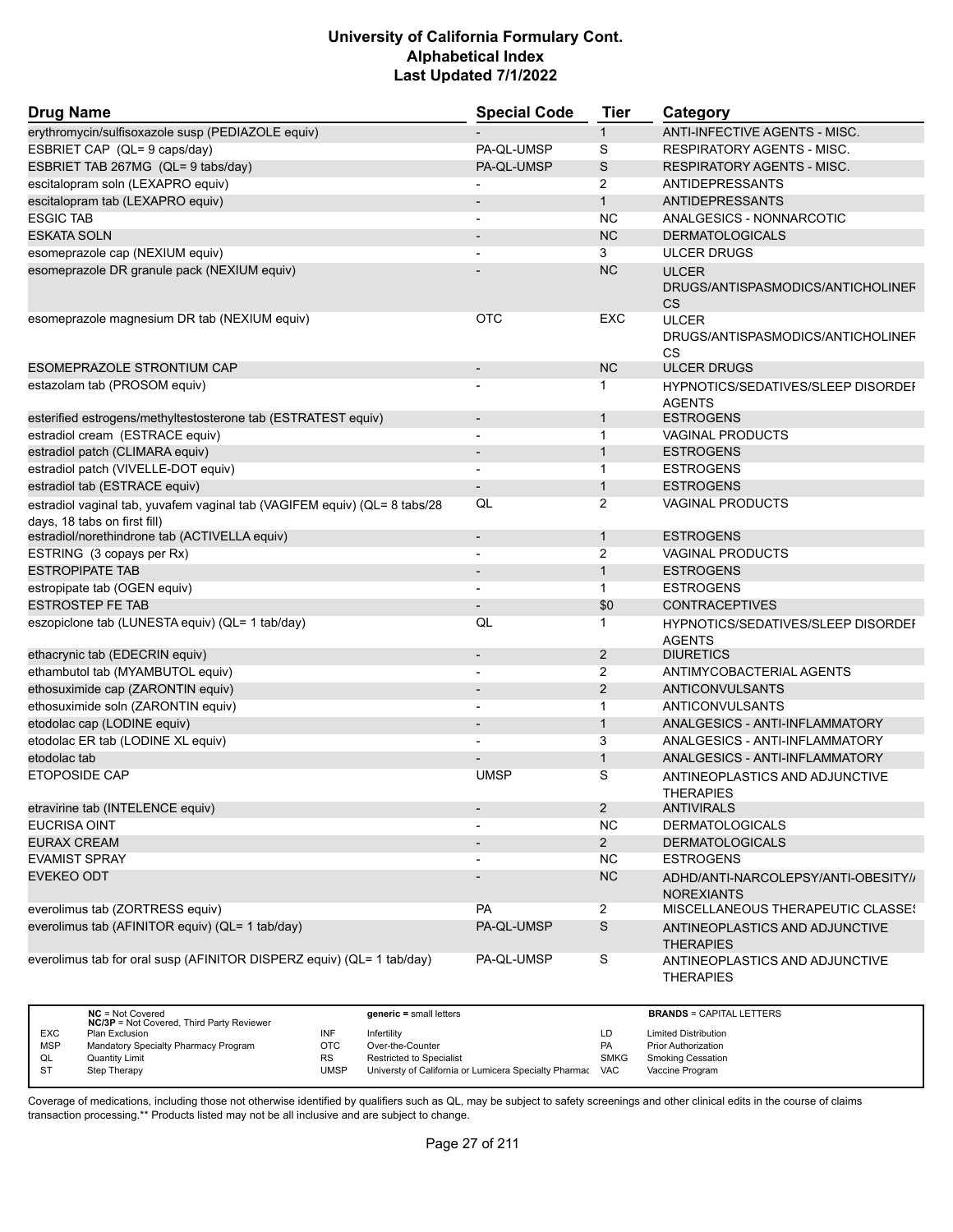| <b>Drug Name</b>                                                                            | <b>Special Code</b>          | <b>Tier</b>    | Category                                             |
|---------------------------------------------------------------------------------------------|------------------------------|----------------|------------------------------------------------------|
| <b>EVIVO LIQUID</b>                                                                         |                              | <b>NC</b>      | <b>ANTIDIARRHEALS</b>                                |
| <b>EVOCLIN FOAM</b>                                                                         |                              | <b>NC</b>      | <b>DERMATOLOGICALS</b>                               |
| <b>EVOTAZ TAB</b>                                                                           |                              | $\overline{2}$ | <b>ANTIVIRALS</b>                                    |
| EVRYSDI SOLN (QL= 6.67ml/day; Only available through Accredo<br>800-803-2523)               | LD-PA-QL                     | S              | NEUROMUSCULAR AGENTS                                 |
| <b>EVZIO INJ</b>                                                                            | $\overline{\phantom{m}}$     | <b>NC</b>      | ANTIDOTES AND SPECIFIC ANTAGONISTS                   |
| <b>EVZIO INJ</b>                                                                            | $\overline{a}$               | <b>NC</b>      | <b>ANTIDOTES</b>                                     |
| <b>EXALGO TAB</b>                                                                           | $\overline{\phantom{a}}$     | <b>NC</b>      | <b>ANALGESICS - OPIOID</b>                           |
| EXELDERM CREAM, SULCONAZOLE CREAM                                                           |                              | <b>NC</b>      | <b>DERMATOLOGICALS</b>                               |
| <b>EXELDERM SOLN</b>                                                                        | $\blacksquare$               | 3              | <b>DERMATOLOGICALS</b>                               |
| EXELDERM SOLN, SULCONAZOLE SOLN                                                             |                              | NC             | <b>DERMATOLOGICALS</b>                               |
| exemestane tab (AROMASIN equiv) (Covered at \$0 for women 35 years or                       |                              | \$0            | ANTINEOPLASTICS AND ADJUNCTIVE                       |
| older; All other members covered at generic copay)                                          |                              |                | <b>THERAPIES</b>                                     |
| EXKIVITY CAP (QL= 4 caps/day; Only available through Biologics                              | LD-PA-QL                     | S              | ANTINEOPLASTICS AND ADJUNCTIVE                       |
| 800-850-4306)                                                                               |                              |                | <b>THERAPIES</b>                                     |
| <b>EXSERVAN FILM</b>                                                                        |                              | <b>NC</b>      | NEUROMUSCULAR AGENTS                                 |
| EXTAVIA INJ                                                                                 | <b>UMSP</b>                  | S              | PSYCHOTHERAPEUTIC AND<br>NEUROLOGICAL AGENTS - MISC. |
| <b>EYSUVIS OPHTH SUSP</b>                                                                   | $\overline{\phantom{a}}$     | <b>NC</b>      | <b>OPHTHALMIC AGENTS</b>                             |
| <b>EZALLOR SPRINKLE CAP</b>                                                                 |                              | NC.            | ANTIHYPERLIPIDEMICS                                  |
| ezetimibe tab (ZETIA equiv)                                                                 |                              | $\mathbf{1}$   | <b>ANTIHYPERLIPIDEMICS</b>                           |
| ezetimibe/simvastatin tab (VYTORIN equiv) (QL= 1 tab/day (10-80mg is Not<br>Covered))       | QL                           | 3              | <b>ANTIHYPERLIPIDEMICS</b>                           |
| ezetimibe/simvastatin tab 10-80mg (VYTORIN equiv) (This strength excluded<br>from coverage) | $\overline{\phantom{a}}$     | <b>NC</b>      | <b>ANTIHYPERLIPIDEMICS</b>                           |
| <b>FABIOR AEROSOL FOAM</b>                                                                  | $\overline{\phantom{a}}$     | <b>NC</b>      | <b>DERMATOLOGICALS</b>                               |
| <b>FACTIVE TAB</b>                                                                          |                              | <b>NC</b>      | <b>FLUOROQUINOLONES</b>                              |
| <b>FALESSA KIT</b>                                                                          |                              | \$0            | <b>CONTRACEPTIVES</b>                                |
| <b>FALESSA TAB</b>                                                                          |                              | <b>EXC</b>     | DIETARY PRODUCTS/DIETARY                             |
|                                                                                             |                              |                | <b>MANAGEMENT PRODUCTS</b>                           |
| famciclovir tab (FAMVIR equiv)                                                              | $\blacksquare$               | 2              | <b>ANTIVIRALS</b>                                    |
| famotidine susp (PEPCID equiv)                                                              | $\qquad \qquad \blacksquare$ | 2              | <b>ULCER DRUGS</b>                                   |
| famotidine tab (PEPCID equiv)                                                               |                              | $\mathbf 1$    | ULCER DRUGS                                          |
| FANAPT TAB (QL= 2 tabs/day)                                                                 | PA-QL                        | 3              | ANTIPSYCHOTICS/ANTIMANIC AGENTS                      |
| FANAPT TITRATION PACK (QL= 1 pack/plan year)                                                | PA-QL                        | 3              | ANTIPSYCHOTICS/ANTIMANIC AGENTS                      |
| <b>FANSIDAR TAB</b>                                                                         |                              | 3              | <b>ANTIMALARIALS</b>                                 |
| FARXIGA TAB (QL= 1 tab/day)                                                                 | QL                           | $\overline{2}$ | <b>ANTIDIABETICS</b>                                 |
| FASENRA PEN INJ (QL= 1 inj/56 days)                                                         | MSP-PA-QL                    | S              | ANTIASTHMATIC AND BRONCHODILATOR<br><b>AGENTS</b>    |
| febuxostat tab (ULORIC equiv) (Step Therapy requires trial of allopurinol)                  | $ST-\phi$                    | 2              | <b>GOUT AGENTS</b>                                   |
| felbamate susp (FELBATOL equiv)                                                             |                              | $\overline{2}$ | <b>ANTICONVULSANTS</b>                               |
| felbamate tab (FELBATOL equiv)                                                              |                              | 2              | ANTICONVULSANTS                                      |
| felodipine ER tab (PLENDIL equiv)                                                           |                              | $\mathbf{1}$   | CALCIUM CHANNEL BLOCKERS                             |
| FEM PH GEL                                                                                  |                              | 3              | VAGINAL PRODUCTS                                     |
| <b>FEMALE CONDOMS</b>                                                                       | <b>OTC</b>                   | \$0            | MEDICAL DEVICES AND SUPPLIES                         |
| FEMCON FE CHEW TAB                                                                          |                              | \$0            | <b>CONTRACEPTIVES</b>                                |
| FEMRING (3 copays per Rx)                                                                   |                              | 3 <sup>1</sup> | <b>VAGINAL PRODUCTS</b>                              |
| fenofibrate cap 43mg, 130mg (ANTARA equiv)                                                  |                              | <b>NC</b>      | <b>ANTIHYPERLIPIDEMICS</b>                           |
| fenofibrate cap 67mg, 134mg, 200mg (LOFIBRA equiv)                                          | $\qquad \qquad \blacksquare$ | 1              | <b>ANTIHYPERLIPIDEMICS</b>                           |
| FENOFIBRATE CAP, LIPOFEN CAP 50MG, 150MG                                                    | $\overline{\phantom{a}}$     | <b>NC</b>      | <b>ANTIHYPERLIPIDEMICS</b>                           |

|            | $NC = Not Covered$<br><b>NC/3P</b> = Not Covered, Third Party Reviewer |      | $generic = small letters$                             |             | <b>BRANDS = CAPITAL LETTERS</b> |
|------------|------------------------------------------------------------------------|------|-------------------------------------------------------|-------------|---------------------------------|
| <b>EXC</b> | Plan Exclusion                                                         | INF  | Infertility                                           | LD          | <b>Limited Distribution</b>     |
| <b>MSP</b> | Mandatory Specialty Pharmacy Program                                   | OTC  | Over-the-Counter                                      | <b>PA</b>   | <b>Prior Authorization</b>      |
| QL         | Quantity Limit                                                         | RS   | <b>Restricted to Specialist</b>                       | <b>SMKG</b> | <b>Smoking Cessation</b>        |
| <b>ST</b>  | Step Therapy                                                           | UMSP | Universty of California or Lumicera Specialty Pharmac | <b>VAC</b>  | Vaccine Program                 |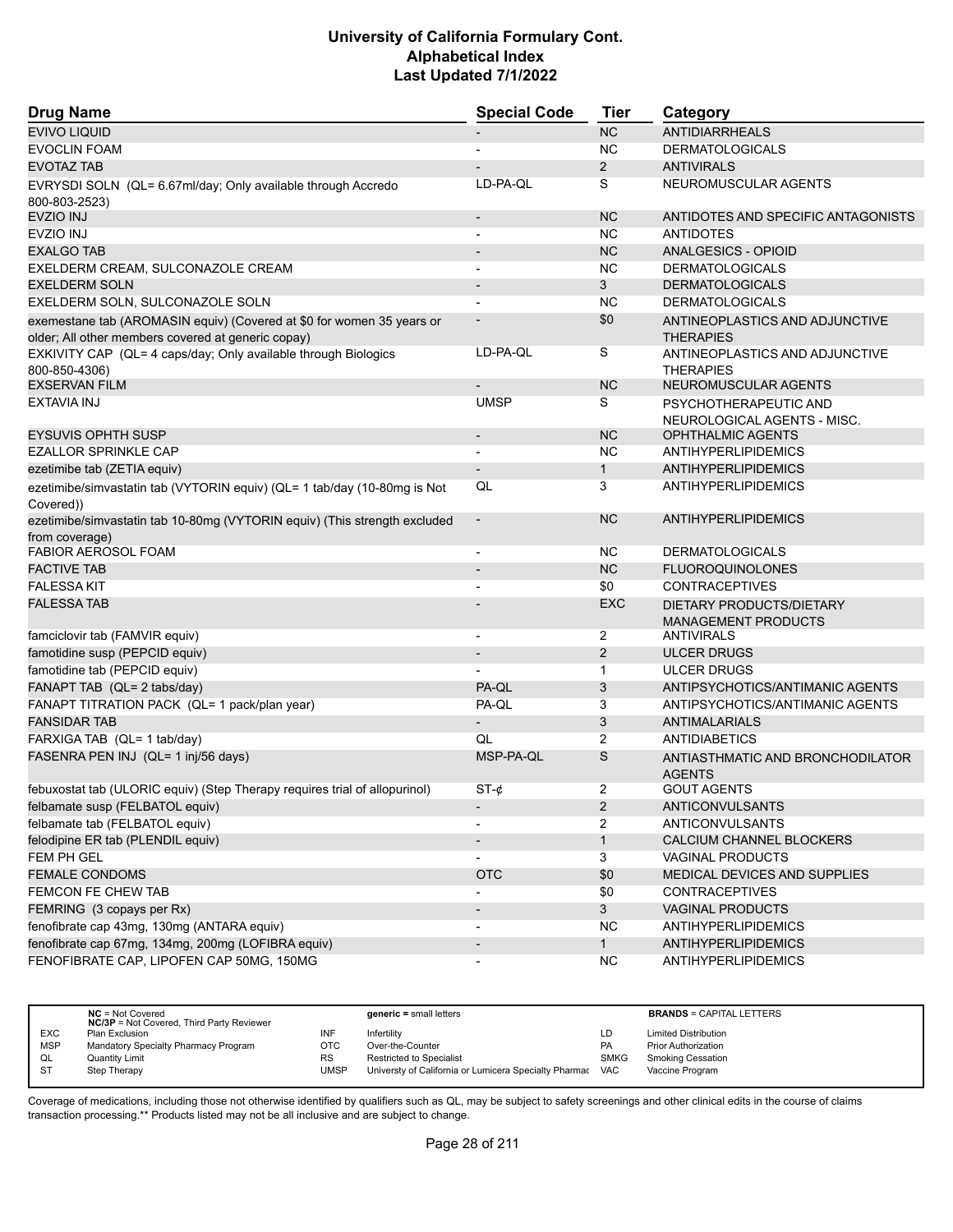| <b>Drug Name</b>                                                                              | <b>Special Code</b>          | Tier           | Category                                         |
|-----------------------------------------------------------------------------------------------|------------------------------|----------------|--------------------------------------------------|
| fenofibrate tab 40mg, 120mg (FENOGLIDE equiv)                                                 |                              | <b>NC</b>      | <b>ANTIHYPERLIPIDEMICS</b>                       |
| fenofibrate tab 48mg, 54mg, 145mg, 160mg (TRICOR equiv)                                       |                              | $\mathbf{1}$   | <b>ANTIHYPERLIPIDEMICS</b>                       |
| fenofibric acid DR cap (TRILIPIX equiv)                                                       |                              | $\mathbf{1}$   | ANTIHYPERLIPIDEMICS                              |
| FENOFIBRIC TAB, FIBRICOR TAB                                                                  | $\overline{\phantom{0}}$     | 3              | ANTIHYPERLIPIDEMICS                              |
| fenoprofen calcium tab                                                                        |                              | <b>NC</b>      | ANALGESICS - ANTI-INFLAMMATORY                   |
| FENOPROFEN CAP                                                                                |                              | <b>NC</b>      | ANALGESICS - ANTI-INFLAMMATORY                   |
| <b>FENOPROFEN TAB</b>                                                                         |                              | <b>NC</b>      | ANALGESICS - ANTI-INFLAMMATORY                   |
| <b>FENSOLVI INJ</b>                                                                           |                              | <b>NC</b>      | <b>ENDOCRINE AND METABOLIC AGENTS -</b><br>MISC. |
| fentanyl citrate lollipop (ACTIQ equiv) (QL= 120 lozenges/30 days)                            | PA-QL                        | $\overline{2}$ | ANALGESICS - OPIOID                              |
| fentanyl patch (DURAGESIC equiv)                                                              |                              | $\overline{2}$ | ANALGESICS - OPIOID                              |
| fentanyl patch 37.5mcg, 62.5mcg, 87.5mcg (FENTANYL equiv)                                     |                              | <b>NC</b>      | <b>ANALGESICS - OPIOID</b>                       |
| FENTORA TAB, FENTANYL BUCCAL TAB (QL= 120 tabs/30 days)                                       | PA-QL                        | 3              | ANALGESICS - OPIOID                              |
| <b>FEONYX TAB</b>                                                                             |                              | <b>NC</b>      | <b>HEMATOPOIETIC AGENTS</b>                      |
| ferrex 150 forte cap                                                                          |                              | $\mathbf 1$    | <b>HEMATOPOIETIC AGENTS</b>                      |
| ferrex 150 forte cap (NIFEREX 150 FORTE equiv)                                                |                              | $\mathbf{1}$   | <b>HEMATOPOIETIC AGENTS</b>                      |
| FERRIPROX SOLN (Only available through Ferriprox Total Care<br>866-758-7071)                  | LD-PA                        | S              | <b>ANTIDOTES</b>                                 |
| FERRIPROX TAB 1000MG (TWICE DAILY)                                                            | $\qquad \qquad \blacksquare$ | <b>NC</b>      | ANTIDOTES AND SPECIFIC ANTAGONISTS               |
| <b>FERRO-PLEX TAB</b>                                                                         |                              | <b>NC</b>      | <b>HEMATOPOIETIC AGENTS</b>                      |
| ferrous sulfate elixir (Covered for members 1 year or younger)                                | <b>OTC</b>                   | \$0            | <b>HEMATOPOIETIC AGENTS</b>                      |
| FERROUS SULFATE LIQUID (Covered for members 1 year or younger)                                | <b>OTC</b>                   | \$0            | <b>HEMATOPOIETIC AGENTS</b>                      |
| ferrous sulfate soln (Covered for members 1 year or younger)                                  | <b>OTC</b>                   | \$0            | <b>HEMATOPOIETIC AGENTS</b>                      |
| ferrous sulfate syrup (FERROUS SULFATE equiv) (Covered for members 1                          | OTC                          | \$0            | <b>HEMATOPOIETIC AGENTS</b>                      |
| year or younger)<br><b>FETZIMA CAP</b>                                                        | $\overline{\phantom{m}}$     | <b>NC</b>      | <b>ANTIDEPRESSANTS</b>                           |
| FETZIMA TITRATION PACK                                                                        |                              | NC.            | <b>ANTIDEPRESSANTS</b>                           |
| <b>FIASP FLEXTOUCH INJ</b>                                                                    |                              | <b>NC</b>      | <b>ANTIDIABETICS</b>                             |
| <b>FIASP INJ</b>                                                                              |                              | <b>NC</b>      | <b>ANTIDIABETICS</b>                             |
| <b>FIASP PENFILL INJ</b>                                                                      |                              | <b>NC</b>      | <b>ANTIDIABETICS</b>                             |
| <b>FIBRIK CAP</b>                                                                             | $\overline{a}$               | <b>NC</b>      | <b>MULTIVITAMINS</b>                             |
| <b>FINACEA FOAM</b>                                                                           | $\qquad \qquad \blacksquare$ | $\overline{2}$ | <b>DERMATOLOGICALS</b>                           |
| <b>FINACEA PLUS KIT</b>                                                                       |                              | 2              | <b>DERMATOLOGICALS</b>                           |
| finasteride tab (PROSCAR equiv)                                                               |                              | $\mathbf{1}$   | <b>GENITOURINARY AGENTS -</b>                    |
|                                                                                               |                              |                | <b>MISCELLANEOUS</b>                             |
| finasteride tab (PROPECIA equiv)                                                              |                              | EXC            | <b>DERMATOLOGICALS</b>                           |
| FINTEPLA SOLN (QL= 12ml/day; Only available through Anovo Specialty<br>Pharmacy 844-288-5007) | LD-PA-QL                     | S              | ANTICONVULSANTS                                  |
| <b>FIORICET CAP</b>                                                                           |                              | <b>NC</b>      | ANALGESICS - NONNARCOTIC                         |
| <b>FIORICET/CODEINE CAP</b>                                                                   |                              | <b>NC</b>      | ANALGESICS - OPIOID                              |
| <b>FIORINAL CAP</b>                                                                           |                              | <b>NC</b>      | ANALGESICS - NONNARCOTIC                         |
| FIORINAL/CODEINE CAP                                                                          |                              | <b>NC</b>      | ANALGESICS - OPIOID                              |
| FIRAZYR INJ                                                                                   |                              | <b>NC</b>      | <b>HEMATOLOGICAL AGENTS - MISC.</b>              |
| FIRDAPSE TAB (Only available through AnovoRx 844-288-5007)                                    | LD-PA                        | S              | ANTIMYASTHENIC/CHOLINERGIC AGENTS                |
| FIRST ATENOLOL SOLN                                                                           |                              | 3              | <b>BETA BLOCKERS</b>                             |
| FIRST METOPROLOL ORAL SOLN                                                                    | $\qquad \qquad \blacksquare$ | 3              | <b>BETA BLOCKERS</b>                             |
| FIRST METRONIDAZOLE SUSP                                                                      | $\qquad \qquad \blacksquare$ | 3              | ANTI-INFECTIVE AGENTS - MISC.                    |
| FIRST MOUTHWASH BLM                                                                           |                              | 3              | MOUTH/THROAT/DENTAL AGENTS                       |
| FIRST OMEPRAZOLE SUSP                                                                         |                              | 3              | <b>ULCER DRUGS</b>                               |
| <b>FIRST-VANCOMYCIN SOLN</b>                                                                  | $\qquad \qquad \blacksquare$ | $\mathbf{1}$   | ANTI-INFECTIVE AGENTS - MISC.                    |
|                                                                                               |                              |                |                                                  |

|            | $NC = Not Covered$<br><b>NC/3P</b> = Not Covered, Third Party Reviewer |           | $generic = small letters$                             |             | <b>BRANDS = CAPITAL LETTERS</b> |
|------------|------------------------------------------------------------------------|-----------|-------------------------------------------------------|-------------|---------------------------------|
| <b>EXC</b> | Plan Exclusion                                                         | INF       | Infertility                                           | LD          | <b>Limited Distribution</b>     |
| <b>MSP</b> | Mandatory Specialty Pharmacy Program                                   | OTC       | Over-the-Counter                                      | <b>PA</b>   | <b>Prior Authorization</b>      |
| QL         | Quantity Limit                                                         | <b>RS</b> | <b>Restricted to Specialist</b>                       | <b>SMKG</b> | <b>Smoking Cessation</b>        |
| <b>ST</b>  | Step Therapy                                                           | UMSP      | Universty of California or Lumicera Specialty Pharmac | <b>VAC</b>  | Vaccine Program                 |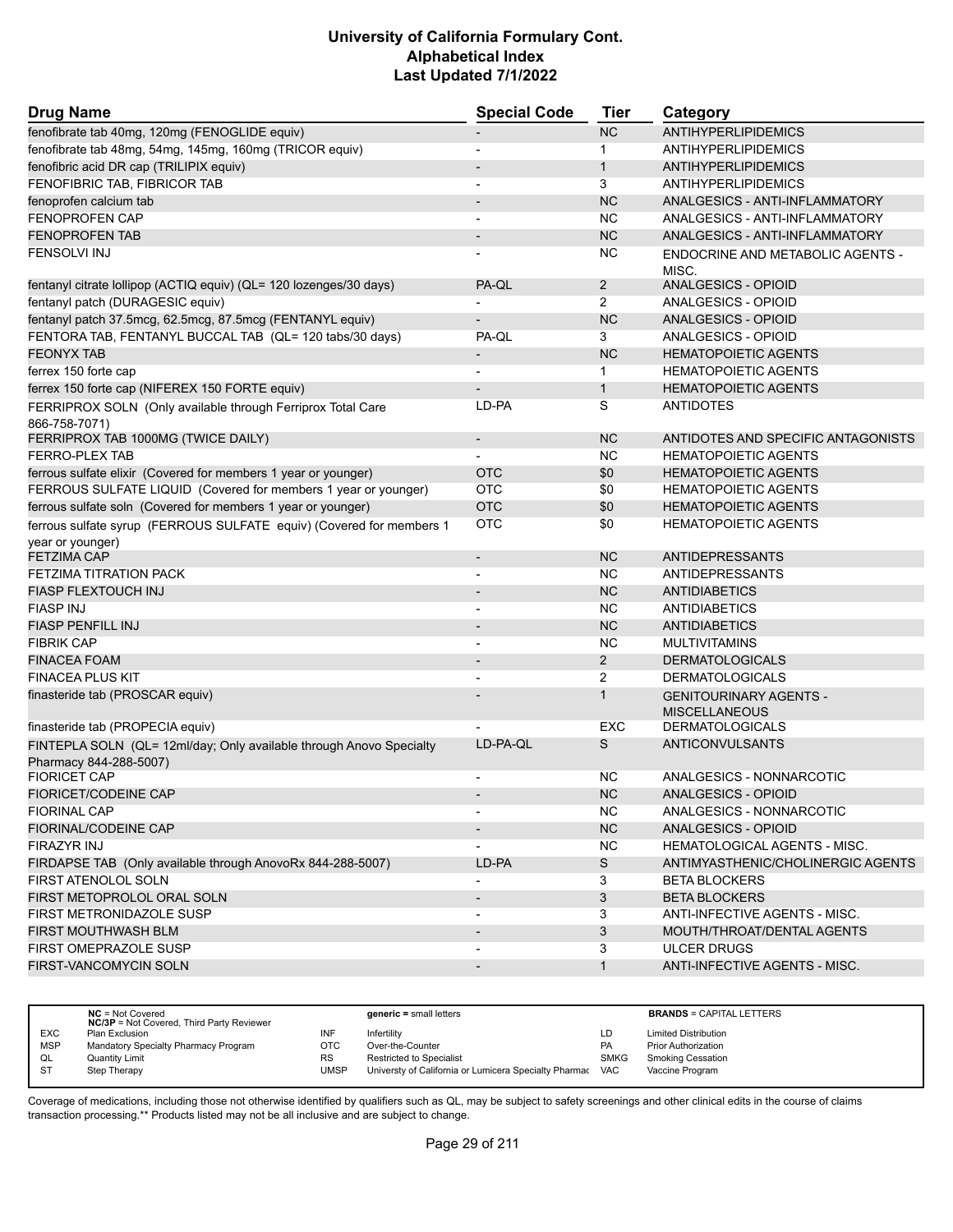| <b>Drug Name</b>                                                        | <b>Special Code</b>      | <b>Tier</b>    | Category                            |
|-------------------------------------------------------------------------|--------------------------|----------------|-------------------------------------|
| <b>FIRVANQ SOLN</b>                                                     |                          | 1              | ANTI-INFECTIVE AGENTS - MISC.       |
| <b>FLAGYL ER TAB</b>                                                    |                          | 3              | ANTI-INFECTIVE AGENTS - MISC.       |
| <b>FLAREX OPHTH SUSP</b>                                                |                          | 3              | <b>OPHTHALMIC AGENTS</b>            |
| flavoxate tab (URISPAS equiv)                                           |                          | <b>NC</b>      | URINARY ANTISPASMODICS              |
| flecainide tab (TAMBOCOR equiv)                                         | $\blacksquare$           | $\mathbf 1$    | <b>ANTIARRHYTHMICS</b>              |
| FLEQSUVY SUSP (Prior Authorization required for members age 9 or older) | <b>PA</b>                | 3              | MUSCULOSKELETAL THERAPY AGENTS      |
| <b>FLOLIPID SUSP</b>                                                    |                          | NC             | ANTIHYPERLIPIDEMICS                 |
| <b>FLONASE SENSIMIST NASAL SPRAY</b>                                    | <b>OTC</b>               | <b>EXC</b>     | NASAL AGENTS - SYSTEMIC AND TOPICAL |
| <b>FLO-PRED SUSP</b>                                                    |                          | <b>NC</b>      | <b>CORTICOSTEROIDS</b>              |
| <b>FLORIVA CHEW TAB</b>                                                 |                          | <b>NC</b>      | <b>MULTIVITAMINS</b>                |
| <b>FLORIVA PLUS DROPS</b>                                               |                          | $\overline{2}$ | <b>MULTIVITAMINS</b>                |
| <b>FLOVENT DISKUS INHALER</b>                                           |                          | $\mathbf{1}$   | ANTIASTHMATIC AND BRONCHODILATOR    |
|                                                                         |                          |                | <b>AGENTS</b>                       |
| <b>FLOVENT HFA INHALER</b>                                              |                          | 1              | ANTIASTHMATIC AND BRONCHODILATOR    |
| FLUAD INJ (QL= 1 inj/28 days)                                           | QL-VAC                   | \$0            | <b>AGENTS</b><br><b>VACCINES</b>    |
| FLUAD QUAD INJ (QL= 1 inj/28 days)                                      | QL-VAC                   | \$0            | <b>VACCINES</b>                     |
| FLUBLOK INJ (QL= 1 inj/28 days)                                         | QL-VAC                   | \$0            | <b>VACCINES</b>                     |
| FLUBLOK QUAD PF INJ (QL= 1 inj/28 days)                                 | QL-VAC                   | \$0            | <b>VACCINES</b>                     |
| FLUCELVAX INJ (QL= 1 inj/28 days)                                       | QL-VAC                   | \$0            | <b>VACCINES</b>                     |
| FLUCELVAX QUAD INJ (QL= 1 inj/28 days)                                  | QL-VAC                   | \$0            | <b>VACCINES</b>                     |
| fluconazole susp (DIFLUCAN equiv)                                       | $\overline{\phantom{a}}$ | $\mathbf{1}$   | <b>ANTIFUNGALS</b>                  |
| fluconazole tab (DIFLUCAN equiv)                                        |                          | $\mathbf{1}$   | ANTIFUNGALS                         |
| flucytosine cap (ANCOBON equiv)                                         | $\overline{\phantom{a}}$ | 2              | ANTIFUNGALS                         |
| fludrocortisone tab (FLORINEF equiv)                                    |                          | $\mathbf{1}$   | <b>CORTICOSTEROIDS</b>              |
| FLULAVAL QUAD INJ, FLUZONE QUAD INJ (QL= 1 inj/28 days)                 | <b>QL-VAC</b>            | \$0            | <b>VACCINES</b>                     |
| FLUMIST QUADRIVALENT NASAL SUSP (QL= 1 inj/28 days)                     | QL-VAC                   | \$0            | <b>VACCINES</b>                     |
| FLUNISOLIDE NASAL SPRAY (QL= 2 bottles/fill)                            | QL                       | 3              | NASAL AGENTS - SYSTEMIC AND TOPICAL |
| fluocinolone acetonide cream                                            |                          | $\mathbf{1}$   | <b>DERMATOLOGICALS</b>              |
| fluocinolone acetonide oil (DERMA-SMOOTH/FS equiv)                      | $\blacksquare$           | 2              | <b>DERMATOLOGICALS</b>              |
| fluocinolone acetonide oint                                             |                          | $\mathbf{1}$   | <b>DERMATOLOGICALS</b>              |
| fluocinolone acetonide soln                                             | $\overline{\phantom{a}}$ | $\mathbf{1}$   | <b>DERMATOLOGICALS</b>              |
| fluocinolone otic oil (DERMOTIC equiv)                                  | $\overline{\phantom{a}}$ | 2              | <b>OTIC AGENTS</b>                  |
| fluocinonide cream 0.05% (LIDEX equiv)                                  |                          | $\mathbf{1}$   | <b>DERMATOLOGICALS</b>              |
| fluocinonide cream 0.1% (VANOS CREAM equiv)                             | $\blacksquare$           | $\mathbf{1}$   | <b>DERMATOLOGICALS</b>              |
| fluocinonide emollient cream                                            | $\overline{\phantom{a}}$ | $\mathbf{1}$   | <b>DERMATOLOGICALS</b>              |
| fluocinonide gel                                                        |                          | $\mathbf{1}$   | <b>DERMATOLOGICALS</b>              |
| fluocinonide oint                                                       | $\overline{\phantom{a}}$ | $\mathbf{1}$   | <b>DERMATOLOGICALS</b>              |
| fluocinonide soln                                                       |                          | $\mathbf{1}$   | <b>DERMATOLOGICALS</b>              |
| <b>FLUOPAR KIT</b>                                                      |                          | NC             | <b>DERMATOLOGICALS</b>              |
| FLUORABON SOLN (Covered at \$0 for members 5 years or younger; All      |                          | \$0            | MINERALS & ELECTROLYTES             |
| other members covered at preferred brand copay)                         |                          |                |                                     |
| <b>FLUORAC CREAM</b>                                                    | $\overline{\phantom{a}}$ | NC             | <b>DERMATOLOGICALS</b>              |
| FLUOR-A-DAY CHEW TAB                                                    |                          | 1.             | <b>MINERALS &amp; ELECTROLYTES</b>  |
| FLUORIDEX SENSITIVITY PASTE                                             |                          | $\mathbf{1}$   | MOUTH/THROAT/DENTAL AGENTS          |
| fluorometholone ophth soln (FML LIQUIFILM equiv)                        | $\blacksquare$           | $\mathbf{1}$   | OPHTHALMIC AGENTS                   |
| <b>FLUOROPLEX CREAM</b>                                                 |                          | <b>NC</b>      | <b>DERMATOLOGICALS</b>              |
| fluorouracil cream (EFUDEX CREAM equiv)                                 |                          | 1              | <b>DERMATOLOGICALS</b>              |
| FLUOROURACIL CREAM 0.5%                                                 |                          | 3              | <b>DERMATOLOGICALS</b>              |
| FLUOROURACIL SOLN                                                       |                          | $\overline{2}$ | <b>DERMATOLOGICALS</b>              |

|            | $NC = Not Covered$<br><b>NC/3P</b> = Not Covered, Third Party Reviewer |           | $generic = small letters$                                 |             | <b>BRANDS = CAPITAL LETTERS</b> |
|------------|------------------------------------------------------------------------|-----------|-----------------------------------------------------------|-------------|---------------------------------|
| <b>EXC</b> | Plan Exclusion                                                         | INF       | Infertility                                               | LD          | <b>Limited Distribution</b>     |
| <b>MSP</b> | Mandatory Specialty Pharmacy Program                                   | OTC       | Over-the-Counter                                          | <b>PA</b>   | <b>Prior Authorization</b>      |
| QL         | Quantity Limit                                                         | <b>RS</b> | <b>Restricted to Specialist</b>                           | <b>SMKG</b> | <b>Smoking Cessation</b>        |
| <b>ST</b>  | Step Therapy                                                           | UMSP      | Universty of California or Lumicera Specialty Pharmac VAC |             | Vaccine Program                 |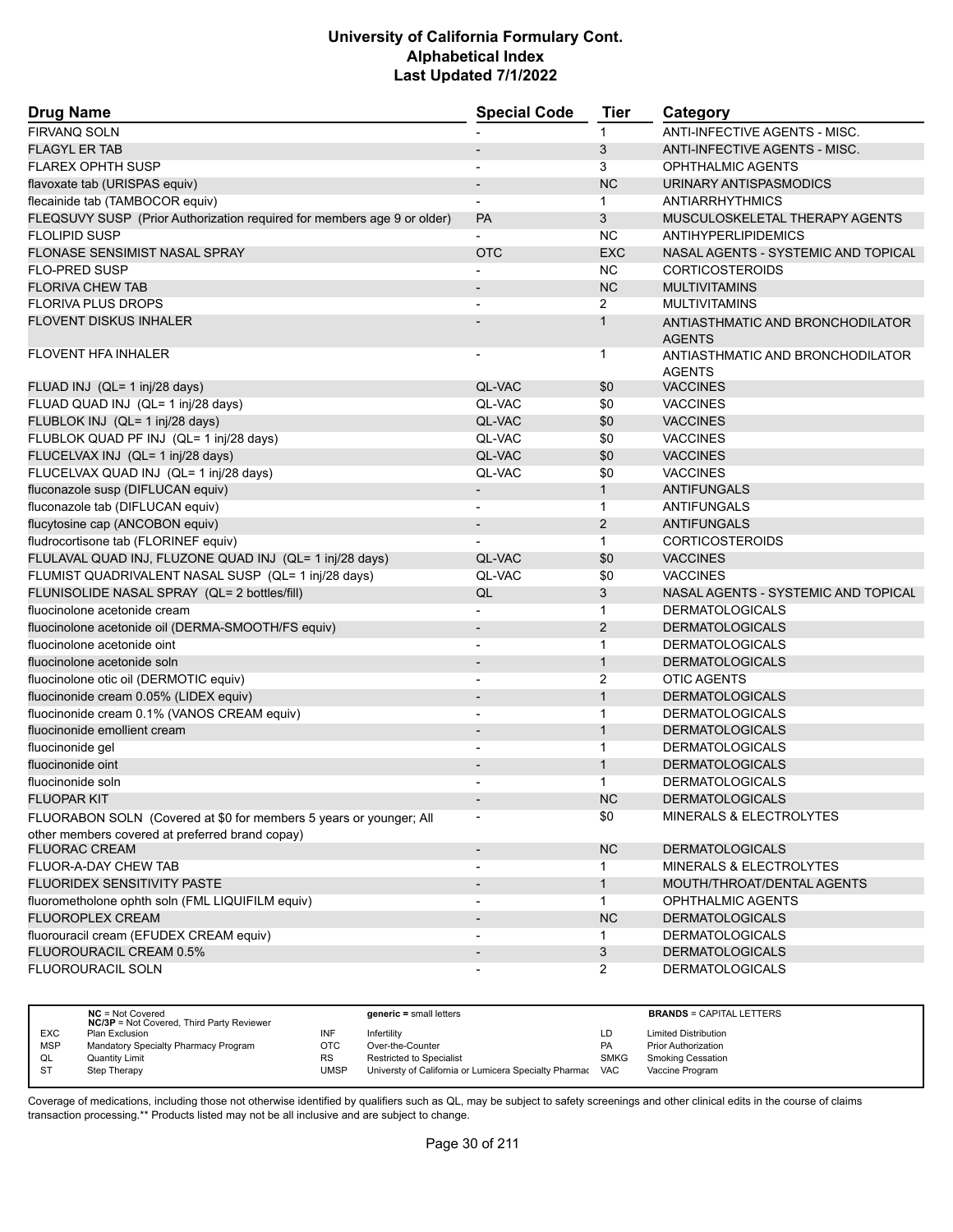| <b>Drug Name</b>                                                                                                                                    | <b>Special Code</b>      | <b>Tier</b>    | Category                                            |
|-----------------------------------------------------------------------------------------------------------------------------------------------------|--------------------------|----------------|-----------------------------------------------------|
| <b>FLUOVIX PAK</b>                                                                                                                                  |                          | <b>NC</b>      | <b>DERMATOLOGICALS</b>                              |
| fluoxetine cap (PROZAC equiv)                                                                                                                       |                          | $\mathbf{1}$   | <b>ANTIDEPRESSANTS</b>                              |
| FLUOXETINE CAP (PMDD)                                                                                                                               |                          | <b>NC</b>      | PSYCHOTHERAPEUTIC AND                               |
|                                                                                                                                                     |                          |                | NEUROLOGICAL AGENTS - MISC.                         |
| fluoxetine soln (PROZAC equiv)                                                                                                                      |                          | $\mathbf 1$    | <b>ANTIDEPRESSANTS</b>                              |
| fluoxetine tab (PROZAC equiv)                                                                                                                       |                          | $\mathbf{1}$   | <b>ANTIDEPRESSANTS</b>                              |
| fluoxetine weekly cap (PROZAC equiv)                                                                                                                |                          | <b>NC</b>      | <b>ANTIDEPRESSANTS</b>                              |
| fluphenazine tab (PROLIXIN equiv)                                                                                                                   |                          | $\mathbf{1}$   | ANTIPSYCHOTICS/ANTIMANIC AGENTS                     |
| flurandrenolide cream (CORDRAN equiv)                                                                                                               | $\overline{\phantom{a}}$ | <b>NC</b>      | <b>DERMATOLOGICALS</b>                              |
| flurandrenolide lotion (CORDRAN equiv)                                                                                                              |                          | <b>NC</b>      | <b>DERMATOLOGICALS</b>                              |
| flurandrenolide oint (CORDRAN equiv)                                                                                                                |                          | <b>NC</b>      | <b>DERMATOLOGICALS</b>                              |
| <b>FLURAZEPAM CAP</b>                                                                                                                               |                          | $\mathbf{1}$   | HYPNOTICS/SEDATIVES/SLEEP DISORDEF<br><b>AGENTS</b> |
| flurbiprofen ophth soln (OCUFEN equiv)                                                                                                              | $\overline{\phantom{a}}$ | $\mathbf{1}$   | <b>OPHTHALMIC AGENTS</b>                            |
| FLURBIPROFEN OPHTH SOLN                                                                                                                             |                          | 2              | <b>OPHTHALMIC AGENTS</b>                            |
| <b>FLURBIPROFEN TAB</b>                                                                                                                             |                          | $\mathbf{1}$   | ANALGESICS - ANTI-INFLAMMATORY                      |
| flurbiprofen tab (ANSAID equiv)                                                                                                                     | $\overline{\phantom{a}}$ | $\mathbf{1}$   | ANALGESICS - ANTI-INFLAMMATORY                      |
| <b>FLUTAMIDE CAP</b>                                                                                                                                |                          | 2              | ANTINEOPLASTICS AND ADJUNCTIVE<br><b>THERAPIES</b>  |
| flutamide cap (EULEXIN equiv)                                                                                                                       |                          | 2              | ANTINEOPLASTICS AND ADJUNCTIVE<br><b>THERAPIES</b>  |
| <b>FLUTICASONE HFA INHALER</b>                                                                                                                      |                          | $\mathbf 1$    | ANTIASTHMATIC AND BRONCHODILATOR<br><b>AGENTS</b>   |
| fluticasone nasal spray (FLONASE equiv) (QL= 2 bottles/fill)                                                                                        | QL                       | $\mathbf{1}$   | NASAL AGENTS - SYSTEMIC AND TOPICAL                 |
| fluticasone propionate cream (CUTIVATE equiv)                                                                                                       |                          | $\mathbf{1}$   | <b>DERMATOLOGICALS</b>                              |
| fluticasone propionate lotion (CUTIVATE equiv)                                                                                                      |                          | <b>NC</b>      | <b>DERMATOLOGICALS</b>                              |
| fluticasone propionate oint (CUTIVATE equiv)                                                                                                        |                          | $\mathbf 1$    | <b>DERMATOLOGICALS</b>                              |
| FLUTICASONE/SALMETEROL INHALER                                                                                                                      |                          | 1              | ANTIASTHMATIC AND BRONCHODILATOR<br><b>AGENTS</b>   |
| fluticasone/salmeterol inhaler, wixela inhaler (ADVAIR equiv)                                                                                       |                          | 2              | ANTIASTHMATIC AND BRONCHODILATOR<br><b>AGENTS</b>   |
| FLUTICASONE/VILANTEROL INHALER                                                                                                                      |                          | $\overline{2}$ | ANTIASTHMATIC AND BRONCHODILATOR<br><b>AGENTS</b>   |
| fluvastatin cap (LESCOL equiv)                                                                                                                      |                          | 2              | <b>ANTIHYPERLIPIDEMICS</b>                          |
| fluvastatin ER tab (LESCOL XL equiv)                                                                                                                |                          | 3              | ANTIHYPERLIPIDEMICS                                 |
| FLUVIRIN INJ (QL= 1 inj/28 days)                                                                                                                    | QL-VAC                   | \$0            | <b>VACCINES</b>                                     |
| FLUVIRIN PF INJ (QL= 1 inj/28 days)                                                                                                                 | QL-VAC                   | \$0            | <b>VACCINES</b>                                     |
| fluvoxamine ER cap (LUVOX CR equiv) (Step Therapy requires trial of<br>citalopram, escitalopram, sertraline, fluoxetine, fluvoxamine or paroxetine) | ST                       | $\overline{2}$ | <b>ANTIDEPRESSANTS</b>                              |
| fluvoxamine tab (LUVOX equiv)                                                                                                                       | $\overline{\phantom{a}}$ | $\mathbf{1}$   | <b>ANTIDEPRESSANTS</b>                              |
| FLUZONE HD PF INJ (QL= 1 inj/28 days)                                                                                                               | QL-VAC                   | \$0            | <b>VACCINES</b>                                     |
| FLUZONE HIGH DOSE PF INJ (QL= 1 inj/28 days)                                                                                                        | QL-VAC                   | \$0            | <b>VACCINES</b>                                     |
| FLUZONE INTRADERMAL INJ (QL= 1 inj/28 days)                                                                                                         | QL-VAC                   | \$0            | <b>VACCINES</b>                                     |
| FLUZONE QUAD INJ (QL= 1 inj/28 days)                                                                                                                | QL-VAC                   | \$0            | <b>VACCINES</b>                                     |
| FLUZONE/FLUARIX QUAD INJ (QL= 1 inj/28 days)                                                                                                        | QL-VAC                   | \$0            | <b>VACCINES</b>                                     |
| FML FORTE OPHTH SUSP                                                                                                                                | $\overline{\phantom{a}}$ | $\mathbf{3}$   | <b>OPHTHALMIC AGENTS</b>                            |
| FML S.O.P. OPHTH OINT                                                                                                                               | $\overline{\phantom{a}}$ | 3              | <b>OPHTHALMIC AGENTS</b>                            |
| <b>FOLAGENT DHA CAP</b>                                                                                                                             | $\overline{\phantom{a}}$ | NC             | <b>MULTIVITAMINS</b>                                |
| FOLAMED DHA CAP                                                                                                                                     |                          | NC             | <b>MULTIVITAMINS</b>                                |
| FOLBEE PLUS CZ TAB                                                                                                                                  | $\overline{\phantom{a}}$ | 1              | <b>MULTIVITAMINS</b>                                |

|            | $NC = Not Covered$<br><b>NC/3P</b> = Not Covered, Third Party Reviewer |           | $generic = small letters$                             |             | <b>BRANDS = CAPITAL LETTERS</b> |
|------------|------------------------------------------------------------------------|-----------|-------------------------------------------------------|-------------|---------------------------------|
| <b>EXC</b> | Plan Exclusion                                                         | INF       | Infertility                                           | LD          | <b>Limited Distribution</b>     |
| <b>MSP</b> | Mandatory Specialty Pharmacy Program                                   | OTC       | Over-the-Counter                                      | PA          | <b>Prior Authorization</b>      |
| QL         | <b>Quantity Limit</b>                                                  | <b>RS</b> | <b>Restricted to Specialist</b>                       | <b>SMKG</b> | <b>Smoking Cessation</b>        |
| <b>ST</b>  | Step Therapy                                                           | UMSP      | Universty of California or Lumicera Specialty Pharmac | <b>VAC</b>  | Vaccine Program                 |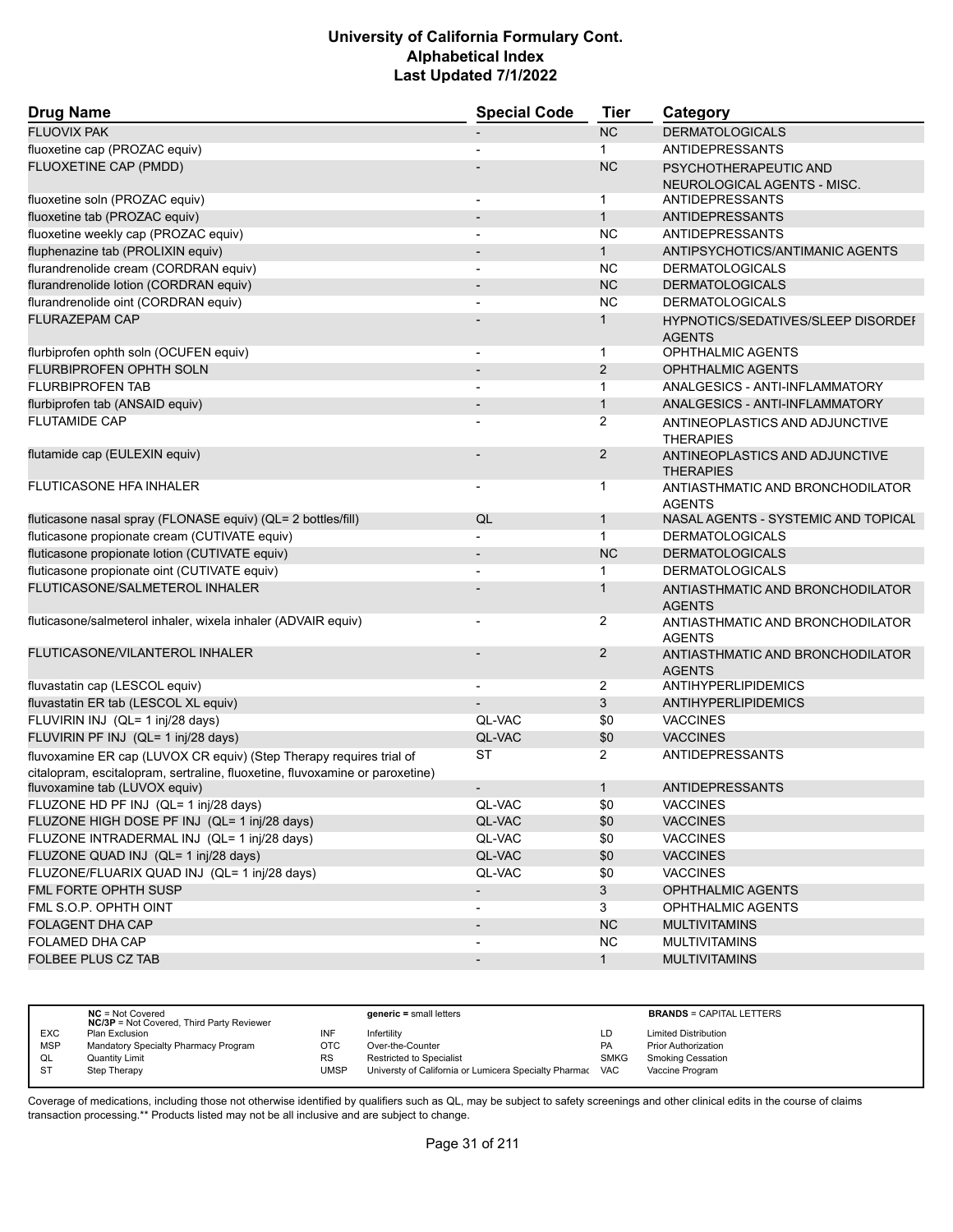| <b>Drug Name</b>                                                                    | <b>Special Code</b>      | <b>Tier</b>    | Category                                           |
|-------------------------------------------------------------------------------------|--------------------------|----------------|----------------------------------------------------|
| folbee tab                                                                          |                          | $\mathbf 1$    | <b>HEMATOPOIETIC AGENTS</b>                        |
| folic acid tab 1mg (Covered at \$0 for females only; All other members              |                          | \$0            | <b>HEMATOPOIETIC AGENTS</b>                        |
| covered at generic copay)                                                           |                          |                |                                                    |
| folic acid tab 400mcg (Covered for females only)                                    | <b>OTC</b>               | \$0            | <b>HEMATOPOIETIC AGENTS</b>                        |
| folic acid tab 800mcg (Covered for females only)                                    | <b>OTC</b>               | \$0            | <b>HEMATOPOIETIC AGENTS</b>                        |
| <b>FOLIKA-V TAB</b>                                                                 |                          | NC.            | <b>MULTIVITAMINS</b>                               |
| <b>FOLITE TAB</b>                                                                   |                          | <b>NC</b>      | <b>HEMATOPOIETIC AGENTS</b>                        |
| <b>FOLTANX TAB</b>                                                                  |                          | EXC            | DIETARY PRODUCTS/DIETARY<br>MANAGEMENT PRODUCTS    |
| folvite-d tab (GENICIN VITA-D equiv)                                                |                          | <b>NC</b>      | <b>HEMATOPOIETIC AGENTS</b>                        |
| <b>FOLVITE-FE TAB</b>                                                               |                          | NC.            | <b>HEMATOPOIETIC AGENTS</b>                        |
| fondaparinux inj (ARIXTRA equiv)                                                    |                          | $\overline{2}$ | <b>ANTICOAGULANTS</b>                              |
| <b>FORFIVO XL TAB</b>                                                               |                          | <b>NC</b>      | <b>ANTIDEPRESSANTS</b>                             |
| formoterol fumarate neb soln (PERFOROMIST equiv)                                    |                          | 3              | ANTIASTHMATIC AND BRONCHODILATOR<br><b>AGENTS</b>  |
| <b>FORTAMET TAB</b>                                                                 |                          | NC.            | ANTIDIABETICS                                      |
| <b>FORTEO INJ</b>                                                                   | <b>UMSP</b>              | S              | <b>ENDOCRINE AND METABOLIC AGENTS -</b><br>MISC.   |
| <b>FORTESTA GEL 2%</b>                                                              |                          | <b>NC</b>      | ANDROGENS-ANABOLIC                                 |
| FORTICAL NASAL SPRAY                                                                |                          | $\overline{2}$ | <b>ENDOCRINE AND METABOLIC AGENTS -</b><br>MISC.   |
| FOSAMAX+D TAB                                                                       |                          | NC.            | ENDOCRINE AND METABOLIC AGENTS -<br>MISC.          |
| fosamprenavir tab (LEXIVA equiv)                                                    | $\overline{\phantom{a}}$ | 2              | <b>ANTIVIRALS</b>                                  |
| fosfomycin tromethamine powder pack (MONUROL equiv)                                 |                          | 3              | ANTI-INFECTIVE AGENTS - MISC.                      |
| fosinopril tab (MONOPRIL equiv)                                                     |                          | $\mathbf{1}$   | <b>ANTIHYPERTENSIVES</b>                           |
| fosinopril/hydrochlorothiazide tab (MONOPRIL HCT equiv)                             |                          | $\mathbf{1}$   | <b>ANTIHYPERTENSIVES</b>                           |
| <b>FOSRENOL CHEW TAB</b>                                                            |                          | 3              | <b>GASTROINTESTINAL AGENTS - MISC.</b>             |
| <b>FOSRENOL POWDER PACK</b>                                                         |                          | $\overline{2}$ | GASTROINTESTINAL AGENTS - MISC.                    |
| FOTIVDA CAP (QL= 21 caps/28 days; Only available through Biologics<br>800-850-4306) | LD-PA-QL                 | $\mathsf S$    | ANTINEOPLASTICS AND ADJUNCTIVE<br><b>THERAPIES</b> |
| <b>FRAGMIN INJ</b>                                                                  |                          | 3              | ANTICOAGULANTS                                     |
| <b>FREESTYLE FREEDOM LITE METER</b>                                                 | <b>OTC</b>               | <b>NC</b>      | <b>MEDICAL DEVICES AND SUPPLIES</b>                |
| <b>FREESTYLE INSULINX METER</b>                                                     | <b>OTC</b>               | <b>NC</b>      | MEDICAL DEVICES AND SUPPLIES                       |
| FREESTYLE INSULINX TEST STRIP                                                       | <b>OTC</b>               | <b>NC</b>      | <b>DIAGNOSTIC PRODUCTS</b>                         |
| FREESTYLE LIBRE 2 RECEIVER (QL= 1 receiver/year)                                    | PA-QL                    | 3              | MEDICAL DEVICES AND SUPPLIES                       |
| FREESTYLE LIBRE 2 SENSOR (QL= 2 sensors/28 days)                                    | PA-QL                    | 3              | MEDICAL DEVICES AND SUPPLIES                       |
| FREESTYLE LIBRE RECEIVER (QL= 1 receiver/year)                                      | PA-QL                    | 3              | MEDICAL DEVICES AND SUPPLIES                       |
| FREESTYLE LIBRE SENSOR (10-DAY) (QL= 3 sensors/30 days)                             | PA-QL                    | 3              | MEDICAL DEVICES AND SUPPLIES                       |
| FREESTYLE LIBRE SENSOR (14-DAY) (QL= 2 sensors/28 days)                             | PA-QL                    | 3              | MEDICAL DEVICES AND SUPPLIES                       |
| <b>FREESTYLE LITE METER</b>                                                         | <b>OTC</b>               | NC             | MEDICAL DEVICES AND SUPPLIES                       |
| <b>FREESTYLE LITE TEST STRIP</b>                                                    | <b>OTC</b>               | <b>NC</b>      | <b>DIAGNOSTIC PRODUCTS</b>                         |
| FREESTYLE PRECISION NEO METER                                                       | <b>OTC</b>               | <b>NC</b>      | MEDICAL DEVICES AND SUPPLIES                       |
| FREESTYLE PRECISION NEO TEST STRIP                                                  | <b>OTC</b>               | <b>NC</b>      | DIAGNOSTIC PRODUCTS                                |
| <b>FREESTYLE TEST STRIP</b>                                                         | <b>OTC</b>               | NC             | <b>DIAGNOSTIC PRODUCTS</b>                         |
| <b>FROVA TAB</b>                                                                    | $\overline{\phantom{a}}$ | <b>NC</b>      | MIGRAINE PRODUCTS                                  |
| frovatriptan tab (FROVA equiv)                                                      | $\overline{\phantom{a}}$ | NC             | <b>MIGRAINE PRODUCTS</b>                           |
| <b>FULPHILA INJ</b>                                                                 | <b>UMSP</b>              | S              | <b>HEMATOPOIETIC AGENTS</b>                        |
| <b>FUROSEMIDE SOLN</b>                                                              | $\overline{\phantom{a}}$ | $\mathbf{1}$   | <b>DIURETICS</b>                                   |
| furosemide soln (LASIX equiv)                                                       | $\overline{\phantom{a}}$ | $\mathbf{1}$   | <b>DIURETICS</b>                                   |

|            | $NC = Not Covered$<br><b>NC/3P</b> = Not Covered, Third Party Reviewer |           | $generic = small letters$                             |             | <b>BRANDS = CAPITAL LETTERS</b> |
|------------|------------------------------------------------------------------------|-----------|-------------------------------------------------------|-------------|---------------------------------|
| <b>EXC</b> | Plan Exclusion                                                         | INF       | Infertility                                           | LD          | <b>Limited Distribution</b>     |
| <b>MSP</b> | Mandatory Specialty Pharmacy Program                                   | отс       | Over-the-Counter                                      | PA          | <b>Prior Authorization</b>      |
| QL         | <b>Quantity Limit</b>                                                  | <b>RS</b> | <b>Restricted to Specialist</b>                       | <b>SMKG</b> | <b>Smoking Cessation</b>        |
| S1         | Step Therapy                                                           | UMSP      | Universty of California or Lumicera Specialty Pharmac | <b>VAC</b>  | Vaccine Program                 |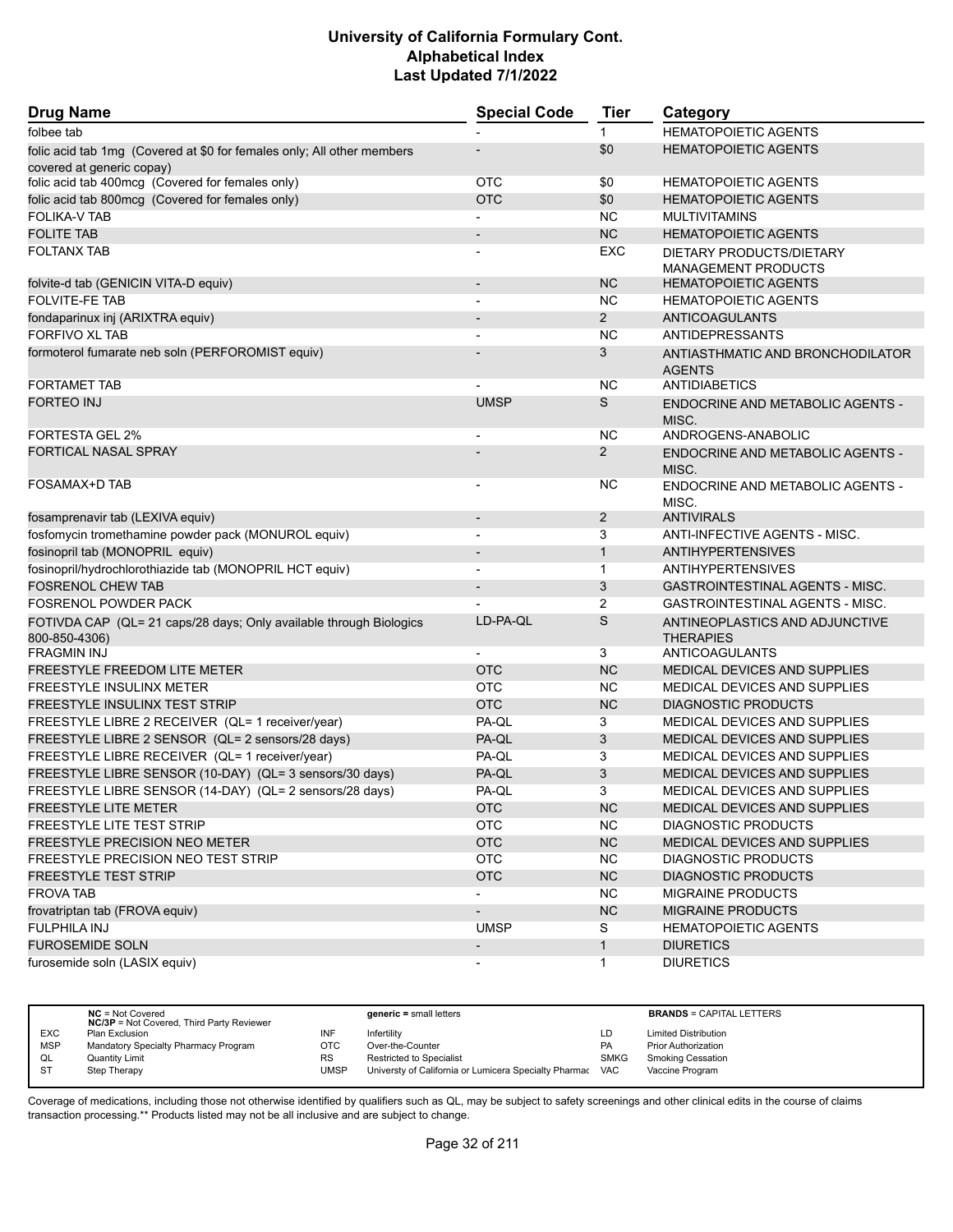| <b>Drug Name</b>                                                                     | <b>Special Code</b>      | <b>Tier</b>    | Category                                             |
|--------------------------------------------------------------------------------------|--------------------------|----------------|------------------------------------------------------|
| furosemide tab (LASIX equiv)                                                         |                          | $\mathbf{1}$   | <b>DIURETICS</b>                                     |
| <b>FUZEON INJ</b>                                                                    | <b>UMSP</b>              | S              | <b>ANTIVIRALS</b>                                    |
| <b>FYCOMPA TAB</b>                                                                   | $\overline{\phantom{a}}$ | <b>NC</b>      | <b>ANTICONVULSANTS</b>                               |
| <b>FYCOMPA SUSP</b>                                                                  | $\blacksquare$           | <b>NC</b>      | ANTICONVULSANTS                                      |
| gabapentin cap (NEURONTIN equiv) (QL= 9 caps/day)                                    | QL                       | $\mathbf{1}$   | ANTICONVULSANTS                                      |
| gabapentin soln (NEURONTIN equiv) (QL= 72 mls/day)                                   | QL                       | 2              | ANTICONVULSANTS                                      |
| gabapentin tab 600mg (NEURONTIN equiv) (QL= 6 tabs/day)                              | QL                       | $\mathbf{1}$   | ANTICONVULSANTS                                      |
| gabapentin tab 800mg (NEURONTIN equiv) (QL= 4.5 tabs/day)                            | QL                       | $\mathbf{1}$   | <b>ANTICONVULSANTS</b>                               |
| GABAPENTIN/NAPROXEN CREAM COMPOUND KIT                                               |                          | <b>NC</b>      | <b>DERMATOLOGICALS</b>                               |
| GALAFOLD CAP (QL= 14 caps/28 days; Only available through Walgreens<br>888-347-3416) | LD-PA-QL                 | S              | ENDOCRINE AND METABOLIC AGENTS -<br>MISC.            |
| galantamine ER cap (RAZADYNE ER equiv)                                               |                          | $\overline{2}$ | PSYCHOTHERAPEUTIC AND<br>NEUROLOGICAL AGENTS - MISC. |
| <b>GALANTAMINE SOLN</b>                                                              |                          | 2              | PSYCHOTHERAPEUTIC AND<br>NEUROLOGICAL AGENTS - MISC. |
| galantamine tab (RAZADYNE equiv)                                                     |                          | 1              | PSYCHOTHERAPEUTIC AND<br>NEUROLOGICAL AGENTS - MISC. |
| <b>GALZIN CAP</b>                                                                    | $\overline{\phantom{a}}$ | $\overline{2}$ | MINERALS & ELECTROLYTES                              |
| <b>GANCICLOVIR CAP</b>                                                               |                          | 2              | <b>ANTIVIRALS</b>                                    |
| <b>GARDASIL 9 INJ</b>                                                                | <b>VAC</b>               | \$0            | <b>VACCINES</b>                                      |
| <b>GARDASIL INJ</b>                                                                  | <b>VAC</b>               | \$0            | <b>VACCINES</b>                                      |
| gatifloxacin ophth soln (ZYMAXID equiv)                                              |                          | 3              | <b>OPHTHALMIC AGENTS</b>                             |
| <b>GATTEX KIT</b>                                                                    | $\overline{\phantom{a}}$ | <b>NC</b>      | GASTROINTESTINAL AGENTS - MISC.                      |
| GAVILYTE-C SOLN (Covered at \$0 for members 45-75 years-Limited to 2                 | QL                       | \$0            | LAXATIVES                                            |
| fills/calendar year; All other members covered at generic copay)                     |                          |                |                                                      |
| gavilyte-h kit                                                                       |                          | <b>NC</b>      | <b>LAXATIVES</b>                                     |
| GAVRETO CAP (QL= 4 caps/day; Only available through Lumicera<br>855-847-3553)        | LD-PA-QL                 | S              | ANTINEOPLASTICS AND ADJUNCTIVE<br><b>THERAPIES</b>   |
| <b>GAZYVA INJ</b>                                                                    |                          | <b>NC</b>      | ANTINEOPLASTICS AND ADJUNCTIVE<br><b>THERAPIES</b>   |
| <b>GEAMETDRAY GEL</b>                                                                |                          | NC.            | <b>DERMATOLOGICALS</b>                               |
| <b>GELCLAIR GEL</b>                                                                  | $\overline{\phantom{a}}$ | <b>NC</b>      | MOUTH/THROAT/DENTAL AGENTS                           |
| <b>GELNIQUE</b>                                                                      |                          | <b>NC</b>      | URINARY ANTISPASMODICS                               |
| gemfibrozil tab (LOPID equiv)                                                        |                          | $\mathbf{1}$   | <b>ANTIHYPERLIPIDEMICS</b>                           |
| <b>GEMTESA TAB</b>                                                                   | $\overline{\phantom{a}}$ | NC.            | URINARY ANTISPASMODICS                               |
| <b>GEN7T LOTION</b>                                                                  |                          | <b>NC</b>      | <b>DERMATOLOGICALS</b>                               |
| GEN7T PAD 3.5%                                                                       |                          | <b>NC</b>      | <b>DERMATOLOGICALS</b>                               |
| <b>GEN7T PLUS LOTION</b>                                                             |                          | <b>NC</b>      | <b>DERMATOLOGICALS</b>                               |
| <b>GEN7T PLUS PAD</b>                                                                |                          | <b>NC</b>      | <b>DERMATOLOGICALS</b>                               |
| <b>GENOTROPIN INJ</b>                                                                | <b>PA-UMSP</b>           | S              | ENDOCRINE AND METABOLIC AGENTS -<br>MISC.            |
| <b>GENTAK OPHTH OINT</b>                                                             |                          | 1              | OPHTHALMIC AGENTS                                    |
| gentamicin ophth oint (GARAMYCIN equiv)                                              |                          | $\mathbf{1}$   | <b>OPHTHALMIC AGENTS</b>                             |
| gentamicin ophth soln (GARAMYCIN equiv)                                              | $\blacksquare$           | 1              | OPHTHALMIC AGENTS                                    |
| gentamicin sulfate cream                                                             |                          | $\mathbf{1}$   | <b>DERMATOLOGICALS</b>                               |
| gentamicin sulfate oint                                                              |                          | $\mathbf{1}$   | <b>DERMATOLOGICALS</b>                               |
| <b>GENVOYA TAB</b>                                                                   | $\overline{\phantom{a}}$ | $\overline{2}$ | <b>ANTIVIRALS</b>                                    |
| <b>GIALAX KIT</b>                                                                    |                          | <b>NC</b>      | LAXATIVES                                            |
| gianvi tab, ocella tab (YASMIN, YAZ equiv)                                           |                          | \$0            | <b>CONTRACEPTIVES</b>                                |

|            | $NC = Not Covered$<br><b>NC/3P</b> = Not Covered, Third Party Reviewer |      | $generic = small letters$                             |             | <b>BRANDS = CAPITAL LETTERS</b> |
|------------|------------------------------------------------------------------------|------|-------------------------------------------------------|-------------|---------------------------------|
| <b>EXC</b> | Plan Exclusion                                                         |      | Infertility                                           | LD          | <b>Limited Distribution</b>     |
| <b>MSP</b> | Mandatory Specialty Pharmacy Program                                   | отс  | Over-the-Counter                                      | PA          | <b>Prior Authorization</b>      |
| QL         | <b>Quantity Limit</b>                                                  | RS   | <b>Restricted to Specialist</b>                       | <b>SMKG</b> | <b>Smoking Cessation</b>        |
| ST         | Step Therapy                                                           | UMSP | Universty of California or Lumicera Specialty Pharmac | <b>VAC</b>  | Vaccine Program                 |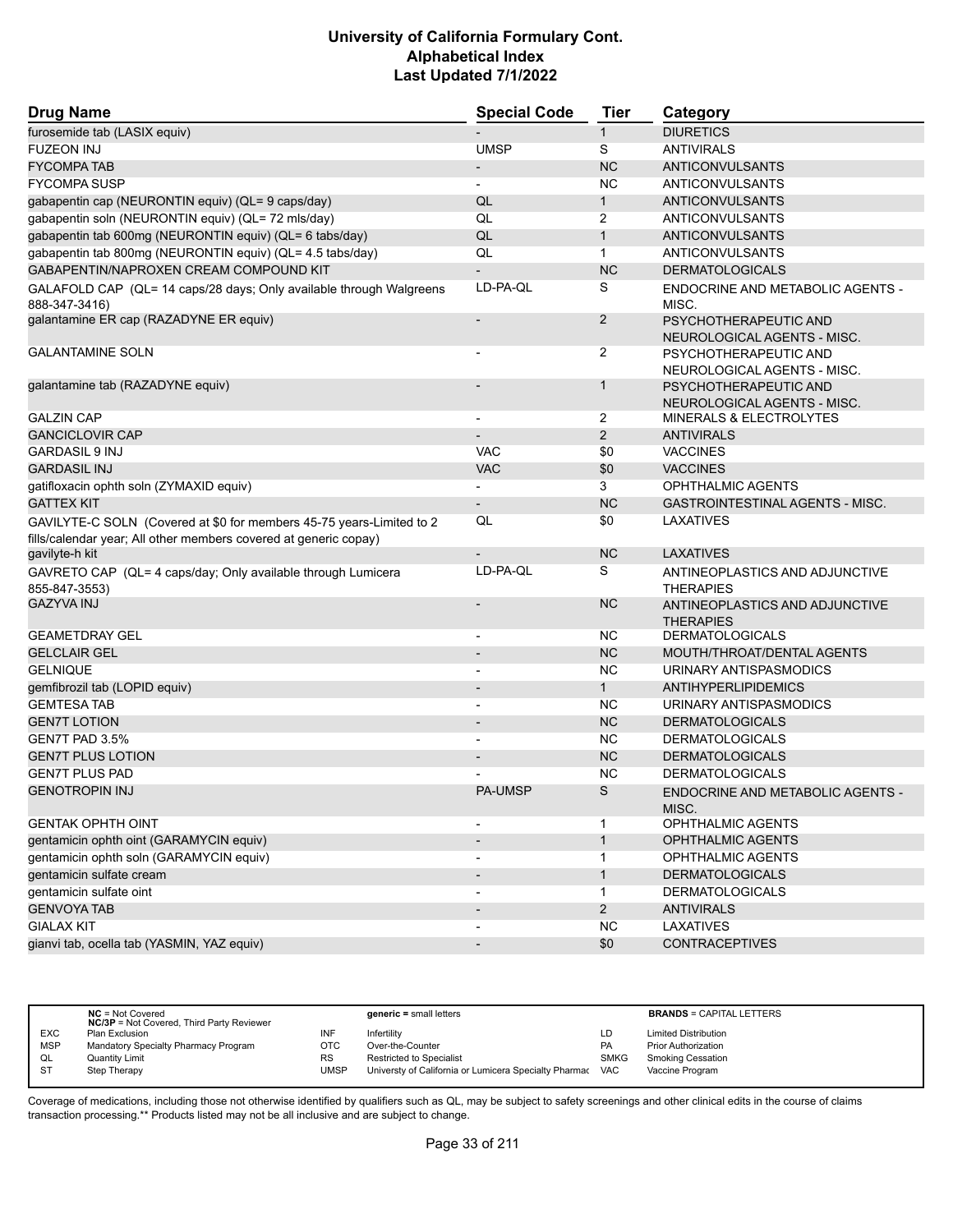| <b>Drug Name</b>                                                                                                                       | <b>Special Code</b>      | <b>Tier</b>    | Category                                                |
|----------------------------------------------------------------------------------------------------------------------------------------|--------------------------|----------------|---------------------------------------------------------|
| <b>GILENYA CAP</b>                                                                                                                     | <b>UMSP</b>              | S              | PSYCHOTHERAPEUTIC AND<br>NEUROLOGICAL AGENTS - MISC.    |
| GILOTRIF TAB (QL= 1 tab/day; Only available through Accredo<br>800-803-2523)                                                           | LD-PA-QL                 | S              | ANTINEOPLASTICS AND ADJUNCTIVE<br><b>THERAPIES</b>      |
| <b>GIMOTI NASAL SPRAY</b>                                                                                                              |                          | NC             | <b>GASTROINTESTINAL AGENTS - MISC.</b>                  |
| glatiramer inj (COPAXONE equiv)                                                                                                        | <b>UMSP</b>              | $\mathsf S$    | PSYCHOTHERAPEUTIC AND<br>NEUROLOGICAL AGENTS - MISC.    |
| <b>GLEOSTINE/LOMUSTINE CAP</b>                                                                                                         |                          | 2              | ANTINEOPLASTICS AND ADJUNCTIVE<br><b>THERAPIES</b>      |
| glimepiride tab (AMARYL equiv)                                                                                                         |                          | $\mathbf{1}$   | ANTIDIABETICS                                           |
| glipizide ER tab (GLUCOTROL XL equiv)                                                                                                  | $\blacksquare$           | $\mathbf{1}$   | <b>ANTIDIABETICS</b>                                    |
| glipizide tab (GLUCOTROL equiv)                                                                                                        | $\overline{\phantom{a}}$ | $\mathbf{1}$   | <b>ANTIDIABETICS</b>                                    |
| glipizide/metformin tab (METAGLIP equiv)                                                                                               | $\overline{\phantom{a}}$ | $\mathbf{1}$   | <b>ANTIDIABETICS</b>                                    |
| GLOPERBA SOLN (Prior Authorization required for members age 9 or older)                                                                | <b>PA</b>                | 3              | <b>GOUT AGENTS</b>                                      |
| GLUCAGEN HYPOKIT INJ (QL= 2 inj/fill)                                                                                                  | QL                       | 2              | <b>ANTIDIABETICS</b>                                    |
| <b>GLUCAGEN INJ</b>                                                                                                                    | $\overline{\phantom{a}}$ | 2              | <b>DIAGNOSTIC PRODUCTS</b>                              |
| glucagon (rdna) for inj kit (GLUCAGON equiv) (QL= 2 inj/fill)                                                                          | QL                       | $\overline{2}$ | ANTIDIABETICS                                           |
| <b>GLUCAGON DIAGNOSTIC INJ</b>                                                                                                         | $\blacksquare$           | <b>NC</b>      | <b>DIAGNOSTIC PRODUCTS</b>                              |
| GLUCAGON EMR INJ (QL= 2 inj/fill)                                                                                                      | QL                       | 2              | <b>ANTIDIABETICS</b>                                    |
| GLUCAGON INJ KIT (QL= 2 inj/fill)                                                                                                      | QL                       | $\overline{2}$ | <b>ANTIDIABETICS</b>                                    |
| GLUMETZA TAB 1000MG                                                                                                                    |                          | ΝC             | <b>ANTIDIABETICS</b>                                    |
| <b>GLUMETZA TAB 500MG</b>                                                                                                              |                          | <b>NC</b>      | <b>ANTIDIABETICS</b>                                    |
| glyburide micronized tab (GLYNASE equiv)                                                                                               |                          | 1              | <b>ANTIDIABETICS</b>                                    |
| glyburide tab (MICRONASE equiv)                                                                                                        |                          | $\mathbf{1}$   | <b>ANTIDIABETICS</b>                                    |
| glyburide/metformin tab (GLUCOVANCE equiv)                                                                                             |                          | $\mathbf{1}$   | <b>ANTIDIABETICS</b>                                    |
| <b>GLYCATE TAB</b>                                                                                                                     |                          | <b>NC</b>      | <b>ULCER</b>                                            |
|                                                                                                                                        |                          |                | DRUGS/ANTISPASMODICS/ANTICHOLINEF<br><b>CS</b>          |
| GLYCATE TAB, GLYCOPYRROLATE TAB                                                                                                        |                          | NС             | <b>ULCER DRUGS</b>                                      |
| glycopyrrolate oral soln (CUVPOSA equiv)                                                                                               |                          | 3              | <b>ULCER</b><br>DRUGS/ANTISPASMODICS/ANTICHOLINEF<br>CS |
| glycopyrrolate tab (ROBINUL equiv)                                                                                                     | $\overline{\phantom{a}}$ | $\overline{2}$ | <b>ULCER DRUGS</b>                                      |
| <b>GLYGEST PAK</b>                                                                                                                     |                          | <b>EXC</b>     | DIETARY PRODUCTS/DIETARY<br><b>MANAGEMENT PRODUCTS</b>  |
| GLYXAMBI TAB (QL= 1 tab/day)                                                                                                           | QL                       | 2              | <b>ANTIDIABETICS</b>                                    |
| <b>GOCOVRI CAP</b>                                                                                                                     |                          | <b>NC</b>      | <b>ANTIPARKINSON AGENTS</b>                             |
| GOLYTELY SOLN (Covered at \$0 for members 45-75 years-Limited to 2<br>fills/calendar year; All other members covered at generic copay) | QL                       | \$0            | LAXATIVES                                               |
| <b>GONITRO POWDER</b>                                                                                                                  |                          | <b>NC</b>      | <b>ANTIANGINAL AGENTS</b>                               |
| <b>GOPRELTO SOLN</b>                                                                                                                   | $\blacksquare$           | <b>NC</b>      | NASAL AGENTS - SYSTEMIC AND TOPICAL                     |
| <b>GRALISE STARTER PACK</b>                                                                                                            |                          | NC             | PSYCHOTHERAPEUTIC AND<br>NEUROLOGICAL AGENTS - MISC.    |
| <b>GRALISE TAB</b>                                                                                                                     |                          | <b>NC</b>      | PSYCHOTHERAPEUTIC AND<br>NEUROLOGICAL AGENTS - MISC.    |
| granisetron tab (KYTRIL equiv) (QL= 14 tabs/fill)                                                                                      | QL                       | $\mathbf{1}$   | <b>ANTIEMETICS</b>                                      |
| GRANISOL SOLN (QL= 60ml/fill)                                                                                                          | QL                       | $\overline{3}$ | <b>ANTIEMETICS</b>                                      |
| <b>GRANIX INJ</b>                                                                                                                      | $\overline{\phantom{a}}$ | NC             | <b>HEMATOPOIETIC AGENTS</b>                             |
| <b>GRASTEK SL TAB</b>                                                                                                                  | $\overline{\phantom{a}}$ | <b>NC</b>      | <b>BIOLOGICALS MISC</b>                                 |
| griseofulvin micro tab (GRIFULVIN V equiv)                                                                                             |                          | $\overline{2}$ | <b>ANTIFUNGALS</b>                                      |
| griseofulvin susp (GRIFULVIN equiv)                                                                                                    |                          | $\overline{2}$ | <b>ANTIFUNGALS</b>                                      |

|            | $NC = Not Covered$<br><b>NC/3P</b> = Not Covered, Third Party Reviewer |             | $generic = small letters$                             |             | <b>BRANDS = CAPITAL LETTERS</b> |
|------------|------------------------------------------------------------------------|-------------|-------------------------------------------------------|-------------|---------------------------------|
| <b>EXC</b> | Plan Exclusion                                                         |             | Infertility                                           | LD          | <b>Limited Distribution</b>     |
| <b>MSP</b> | Mandatory Specialty Pharmacy Program                                   | ОТС         | Over-the-Counter                                      | PA          | <b>Prior Authorization</b>      |
| QL         | <b>Quantity Limit</b>                                                  | <b>RS</b>   | <b>Restricted to Specialist</b>                       | <b>SMKG</b> | <b>Smoking Cessation</b>        |
|            | Step Therapy                                                           | <b>UMSP</b> | Universty of California or Lumicera Specialty Pharmac | <b>VAC</b>  | Vaccine Program                 |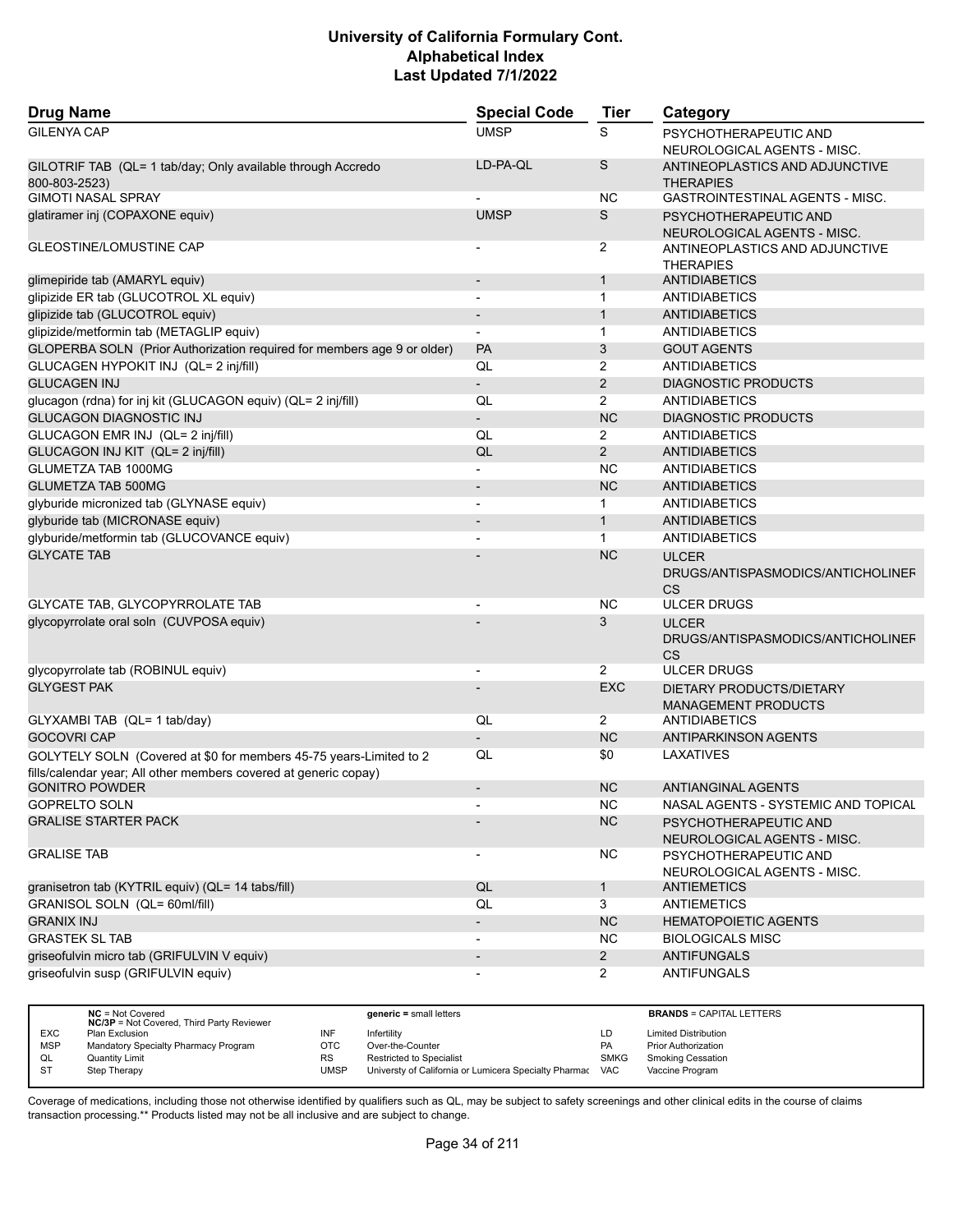| Drug Name                                                            | <b>Special Code</b>      | Tier           | Category                                                   |
|----------------------------------------------------------------------|--------------------------|----------------|------------------------------------------------------------|
| griseofulvin tab (GRIS-PEG equiv)                                    |                          | 2              | <b>ANTIFUNGALS</b>                                         |
| <b>GUAIFENESEN SYRUP</b>                                             |                          | <b>NC</b>      | COUGH/COLD/ALLERGY                                         |
| guaifenesin tab (ALLFEN JR equiv)                                    |                          | <b>NC</b>      | COUGH/COLD/ALLERGY                                         |
| GUAIFENESIN/CODEINE SYRUP (QL= 240ml/fill)                           | OTC-QL                   | 1              | COUGH/COLD/ALLERGY                                         |
| guaifenesin/codeine syrup (TUSSI-ORGANIDIN-S equiv) (QL= 240ml/fill) | OTC-QL                   | $\mathbf{1}$   | COUGH/COLD/ALLERGY                                         |
| guaifenesin-DM oral liquid (ROBITUSSIN equiv)                        |                          | <b>NC</b>      | COUGH/COLD/ALLERGY                                         |
| <b>GUANABENZ TAB</b>                                                 |                          | 3              | <b>ANTIHYPERTENSIVES</b>                                   |
| <b>GUANENDRUX GEL</b>                                                |                          | <b>NC</b>      | <b>DERMATOLOGICALS</b>                                     |
| guanfacine ER tab (INTUNIV equiv)                                    |                          | $\mathbf{1}$   | ADHD/ANTI-NARCOLEPSY/ANTI-OBESITY//                        |
|                                                                      |                          |                | <b>NOREXIANTS</b>                                          |
| guanfacine IR tab (TENEX equiv)                                      |                          | 1              | <b>ANTIHYPERTENSIVES</b>                                   |
| GVOKE INJ (QL= 2 inj/fill)                                           | QL                       | $\overline{2}$ | <b>ANTIDIABETICS</b>                                       |
| GVOKE INJ KIT (QL= 2 inj/fill)                                       | QL                       | $\overline{2}$ | ANTIDIABETICS                                              |
| GVOKE PFS INJ (QL= 2 inj/fill)                                       | QL                       | $\overline{2}$ | <b>ANTIDIABETICS</b>                                       |
| <b>HAEGARDA INJ</b>                                                  | MSP-PA                   | S              | <b>HEMATOLOGICAL AGENTS - MISC.</b>                        |
| halcinonide cream (HALOG equiv)                                      |                          | <b>NC</b>      | <b>DERMATOLOGICALS</b>                                     |
| HALFLYTELY BOWEL PREP KIT                                            | $\overline{a}$           | <b>NC</b>      | LAXATIVES                                                  |
| halobetasol propionate cream (ULTRAVATE equiv)                       |                          | $\overline{2}$ | <b>DERMATOLOGICALS</b>                                     |
| halobetasol propionate oint (ULTRAVATE equiv)                        |                          | 2              | <b>DERMATOLOGICALS</b>                                     |
| <b>HALOG CREAM</b>                                                   |                          | <b>NC</b>      | <b>DERMATOLOGICALS</b>                                     |
| <b>HALOG OINT</b>                                                    | $\overline{a}$           | <b>NC</b>      | <b>DERMATOLOGICALS</b>                                     |
| <b>HALOG SOLN</b>                                                    |                          | <b>NC</b>      | <b>DERMATOLOGICALS</b>                                     |
| halonate pac kit (ULTRAVATE KIT equiv)                               | $\blacksquare$           | <b>NC</b>      | <b>DERMATOLOGICALS</b>                                     |
| haloperidol lactate conc (HALDOL equiv)                              | $\overline{\phantom{a}}$ | $\mathbf{1}$   | ANTIPSYCHOTICS/ANTIMANIC AGENTS                            |
| haloperidol tab (HALDOL equiv)                                       |                          | $\mathbf 1$    | ANTIPSYCHOTICS/ANTIMANIC AGENTS                            |
| <b>HARVONI PELLET PAK</b>                                            | $\overline{a}$           | <b>NC</b>      | <b>ANTIVIRALS</b>                                          |
| <b>HARVONI TAB</b>                                                   |                          | <b>NC</b>      | <b>ANTIVIRALS</b>                                          |
| HAVRIX INJ, VAQTA INJ                                                | <b>VAC</b>               | \$0            | <b>VACCINES</b>                                            |
| <b>HC BUTYRATE CREAM</b>                                             |                          | <b>NC</b>      | <b>DERMATOLOGICALS</b>                                     |
| <b>HC BUTYRATE SOLN</b>                                              |                          | <b>NC</b>      | <b>DERMATOLOGICALS</b>                                     |
| HC/PRAMOXINE CREAM 1-2.35%                                           |                          | <b>NC</b>      | <b>DERMATOLOGICALS</b>                                     |
|                                                                      |                          | <b>NC</b>      |                                                            |
| <b>HC-LIDOCAINE CREAM</b>                                            |                          |                | <b>DERMATOLOGICALS</b>                                     |
| <b>HDC DM SYRUP</b>                                                  | $\blacksquare$           | <b>NC</b>      | COUGH/COLD/ALLERGY                                         |
| <b>HELIDAC PACK</b>                                                  |                          | <b>NC</b>      | <b>ULCER</b>                                               |
|                                                                      |                          |                | DRUGS/ANTISPASMODICS/ANTICHOLINEF                          |
| <b>HEMADY TAB</b>                                                    |                          | NC.            | <b>CS</b><br><b>CORTICOSTEROIDS</b>                        |
| <b>HEMANGEOL SOLN</b>                                                |                          | <b>NC</b>      | <b>BETA BLOCKERS</b>                                       |
| <b>HEMLIBRA INJ</b>                                                  | <b>PA-UMSP</b>           | S              | <b>HEMATOLOGICAL AGENTS - MISC.</b>                        |
| <b>HEPLISAV-B INJ</b>                                                | VAC                      | \$0            | <b>VACCINES</b>                                            |
| HERCEPTIN HYLECTA INJ                                                |                          | NC.            |                                                            |
|                                                                      |                          |                | ANTINEOPLASTICS AND ADJUNCTIVE<br><b>THERAPIES</b>         |
| <b>HETLIOZ CAP</b>                                                   |                          | NC             | <b>HYPNOTICS/SEDATIVES/SLEEP DISORDEF</b><br><b>AGENTS</b> |
| <b>HETLIOZ SUSP</b>                                                  |                          | NC.            | <b>HYPNOTICS/SEDATIVES/SLEEP DISORDEF</b><br><b>AGENTS</b> |
| <b>HEXALEN CAP</b>                                                   |                          | $\overline{2}$ | ANTINEOPLASTICS AND ADJUNCTIVE<br><b>THERAPIES</b>         |
| <b>HIXDEFRIMA SOLN</b>                                               |                          | NC.            | <b>DERMATOLOGICALS</b>                                     |

|            | $NC = Not Covered$<br><b>NC/3P</b> = Not Covered, Third Party Reviewer |      | $generic = small letters$                             |             | <b>BRANDS = CAPITAL LETTERS</b> |
|------------|------------------------------------------------------------------------|------|-------------------------------------------------------|-------------|---------------------------------|
| <b>EXC</b> | Plan Exclusion                                                         | INF  | Infertility                                           | LD          | <b>Limited Distribution</b>     |
| <b>MSP</b> | Mandatory Specialty Pharmacy Program                                   | OTC  | Over-the-Counter                                      | <b>PA</b>   | <b>Prior Authorization</b>      |
| QL         | Quantity Limit                                                         | RS   | <b>Restricted to Specialist</b>                       | <b>SMKG</b> | <b>Smoking Cessation</b>        |
| -ST        | Step Therapy                                                           | JMSP | Universty of California or Lumicera Specialty Pharmac | <b>VAC</b>  | Vaccine Program                 |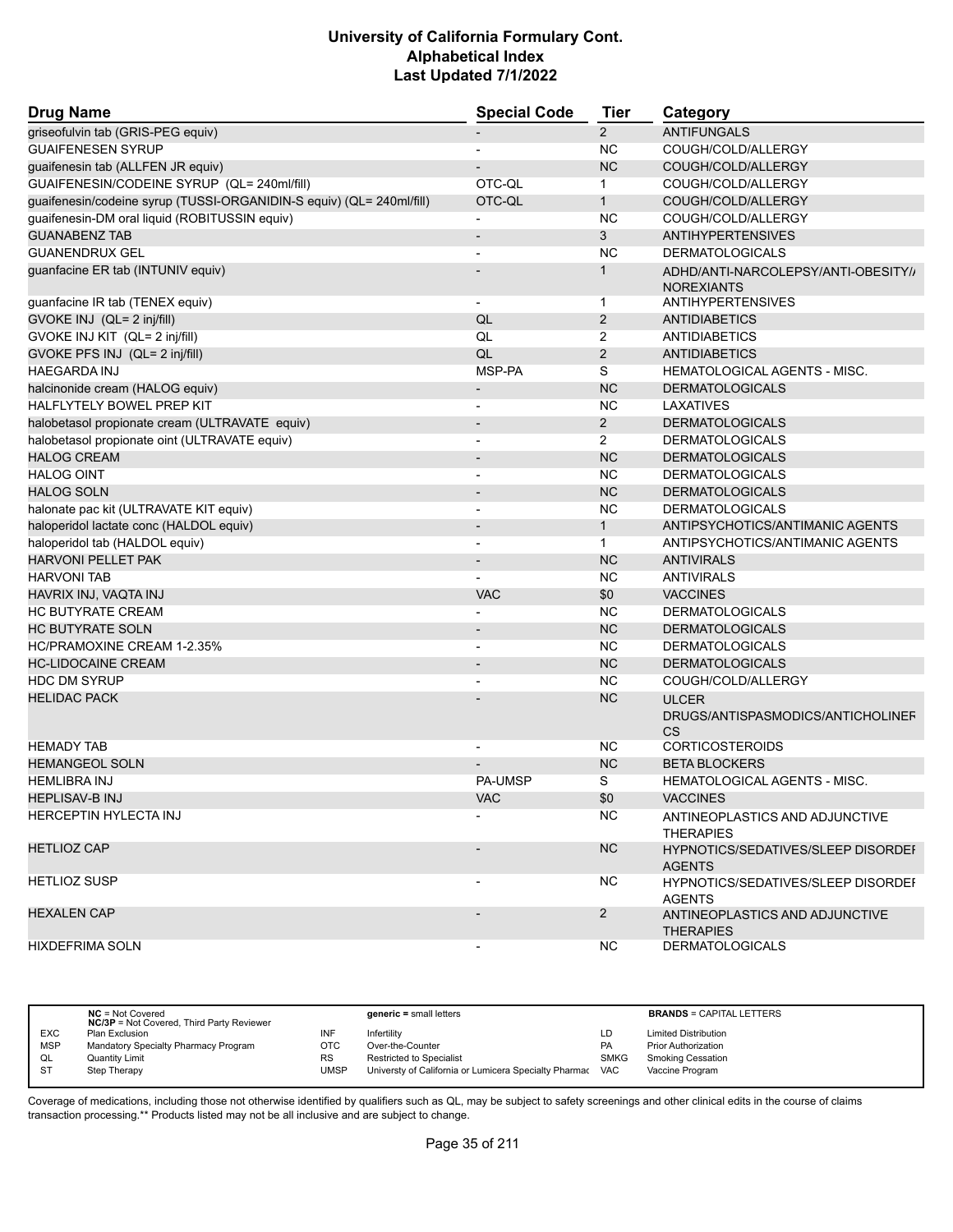| <b>Drug Name</b>                                                                           | <b>Special Code</b>      | <b>Tier</b>    | Category                                  |
|--------------------------------------------------------------------------------------------|--------------------------|----------------|-------------------------------------------|
| <b>HIZENTRA INJ</b>                                                                        | MSP-PA                   | S              | PASSIVE IMMUNIZING AND TREATMENT          |
|                                                                                            |                          |                | <b>AGENTS</b>                             |
| homatropine ophth soln (ISOPTO HOMATROPINE equiv)                                          |                          | $\mathbf{1}$   | <b>OPHTHALMIC AGENTS</b>                  |
| HOMATROPINE OPHTH SOLN                                                                     |                          | 2              | <b>OPHTHALMIC AGENTS</b>                  |
| <b>HORIZANT TAB</b>                                                                        |                          | NC.            | PSYCHOTHERAPEUTIC AND                     |
|                                                                                            |                          |                | NEUROLOGICAL AGENTS - MISC.               |
| <b>HUMALOG INJ</b>                                                                         | $\overline{\phantom{a}}$ | $\overline{2}$ | ANTIDIABETICS                             |
| HUMALOG KWIKPEN INJ                                                                        |                          | 2              | <b>ANTIDIABETICS</b>                      |
| <b>HUMALOG MIX INJ</b>                                                                     |                          | 2              | <b>ANTIDIABETICS</b>                      |
| HUMALOG MIX KWIKPEN INJ, INSULIN LISPRO PROTAMINE INJ                                      | $\overline{a}$           | $\overline{2}$ | <b>ANTIDIABETICS</b>                      |
| <b>HUMALOG PEN INJ</b>                                                                     | $\overline{\phantom{a}}$ | $\overline{2}$ | <b>ANTIDIABETICS</b>                      |
| <b>HUMATIN CAP</b>                                                                         |                          | <b>NC</b>      | <b>AMINOGLYCOSIDES</b>                    |
| HUMATROPE INJ, ZOMACTON INJ                                                                |                          | <b>NC</b>      | ENDOCRINE AND METABOLIC AGENTS -<br>MISC. |
| HUMIRA INJ 10MG (QL= 2 syringes/28 days)                                                   | PA-QL-UMSP               | S              | ANALGESICS - ANTI-INFLAMMATORY            |
| HUMIRA INJ 20MG (QL= 2 syringes/28 days)                                                   | PA-QL-UMSP               | S              | ANALGESICS - ANTI-INFLAMMATORY            |
| HUMIRA INJ 40MG (QL= 2 syringes/28 days)                                                   | PA-QL-UMSP               | S              | ANALGESICS - ANTI-INFLAMMATORY            |
| HUMIRA INJ 80MG (QL= 2 syringes/28 days)                                                   | PA-QL-UMSP               | $\mathsf S$    | ANALGESICS - ANTI-INFLAMMATORY            |
| HUMIRA INJ CROHNS/UC/HIDRADENITIS STARTER PACK (QL= 1 pack/fill, 1<br>fill/plan year)      | PA-QL-UMSP               | S              | ANALGESICS - ANTI-INFLAMMATORY            |
| HUMIRA INJ PEDIATRIC CROHNS STARTER PACK (QL= 1 pack/fill, 1 fill/plan PA-QL-UMSP<br>year) |                          | S              | ANALGESICS - ANTI-INFLAMMATORY            |
| HUMIRA INJ PEDIATRIC UC STARTER PACK (QL= 1 pack/fill, 1 fill/plan year)                   | PA-QL-UMSP               | S              | ANALGESICS - ANTI-INFLAMMATORY            |
| HUMIRA INJ PSORIASIS/UVEITIS STARTER PACK (QL= 1 pack/fill, 1 fill/plan<br>year)           | PA-QL-UMSP               | S              | ANALGESICS - ANTI-INFLAMMATORY            |
| HUMIRA PEN INJ 40MG (QL= 2 pens/28 days)                                                   | PA-QL-UMSP               | S              | ANALGESICS - ANTI-INFLAMMATORY            |
| HUMULIN MIX INJ                                                                            | <b>OTC</b>               | $\overline{2}$ | <b>ANTIDIABETICS</b>                      |
| HUMULIN MIX PEN INJ                                                                        | <b>OTC</b>               | 2              | <b>ANTIDIABETICS</b>                      |
| <b>HUMULIN N INJ</b>                                                                       | <b>OTC</b>               | 2              | <b>ANTIDIABETICS</b>                      |
| HUMULIN N PEN INJ                                                                          | <b>OTC</b>               | $\overline{2}$ | ANTIDIABETICS                             |
| HUMULIN R INJ                                                                              | <b>OTC</b>               | $\overline{2}$ | <b>ANTIDIABETICS</b>                      |
| HUMULIN R U-500 KWIKPEN INJ                                                                |                          | $\overline{2}$ | <b>ANTIDIABETICS</b>                      |
| <b>HURRISEAL MIS SNAP</b>                                                                  |                          | <b>NC</b>      | MEDICAL DEVICES AND SUPPLIES              |
| <b>HYCAMTIN CAP</b>                                                                        | <b>PA-UMSP</b>           | S              | ANTINEOPLASTICS                           |
| <b>HYCLODEX SOLN</b>                                                                       | $\overline{\phantom{a}}$ | <b>NC</b>      | <b>DERMATOLOGICALS</b>                    |
| <b>HYCODAN SYRUP</b>                                                                       |                          | 3              | COUGH/COLD/ALLERGY                        |
| <b>HYCOFENIX SOLN</b>                                                                      | $\overline{\phantom{a}}$ | <b>NC</b>      | COUGH/COLD/ALLERGY                        |
| hydralazine tab (APRESOLINE equiv)                                                         | $\overline{\phantom{a}}$ | $\mathbf{1}$   | <b>ANTIHYPERTENSIVES</b>                  |
| hydrochlorothiazide cap (MICROZIDE equiv)                                                  |                          | $\mathbf{1}$   | <b>DIURETICS</b>                          |
| hydrochlorothiazide tab (HYDRODIURIL equiv)                                                | $\blacksquare$           | $\mathbf{1}$   | <b>DIURETICS</b>                          |
| HYDROCODONE BITARTRATE ER CAP (QL= 2 caps/day)                                             | QL                       | $\overline{2}$ | ANALGESICS - OPIOID                       |
| hydrocodone bitartrate ER cap (ZOHYDRO equiv) (QL= 2 caps/day)                             | QL                       | 2              | ANALGESICS - OPIOID                       |
| hydrocodone bitartrate er tab (HYSINGLA equiv) (QL= 1 tab/day)                             | QL                       | $\overline{a}$ | ANALGESICS - OPIOID                       |
| hydrocodone/acetaminophen cap (LORCET equiv)                                               | $\overline{\phantom{a}}$ | $\mathbf{1}$   | ANALGESICS - OPIOID                       |
| hydrocodone/acetaminophen soln (HYCET, LORTAB equiv)                                       | $\overline{\phantom{a}}$ | $\mathbf{1}$   | ANALGESICS - OPIOID                       |
| hydrocodone/acetaminophen soln 10-325 mg/15ml (HYCET equiv)                                | $\overline{\phantom{a}}$ | 3              | ANALGESICS - OPIOID                       |
| hydrocodone/acetaminophen tab (LORTAB equiv)                                               | $\overline{\phantom{a}}$ | $\mathbf{1}$   | ANALGESICS - OPIOID                       |
| hydrocodone/acetaminophen tab 10mg-300mg (XODOL equiv)                                     | $\overline{\phantom{a}}$ | <b>NC</b>      | ANALGESICS - OPIOID                       |
| hydrocodone/acetaminophen tab 2.5-325mg (NORCO equiv)                                      | $\overline{a}$           | 3 <sup>1</sup> | ANALGESICS - OPIOID                       |
| hydrocodone/acetaminophen tab 5mg-300mg (XODOL equiv)                                      | $\overline{a}$           | <b>NC</b>      | ANALGESICS - OPIOID                       |

|            | $NC = Not Covered$<br><b>NC/3P</b> = Not Covered, Third Party Reviewer |           | generic = small letters                               |             | <b>BRANDS = CAPITAL LETTERS</b> |
|------------|------------------------------------------------------------------------|-----------|-------------------------------------------------------|-------------|---------------------------------|
| <b>EXC</b> | Plan Exclusion                                                         | INF       | Infertilitv                                           | LD          | <b>Limited Distribution</b>     |
| <b>MSP</b> | Mandatory Specialty Pharmacy Program                                   | ОТС       | Over-the-Counter                                      | <b>PA</b>   | <b>Prior Authorization</b>      |
| QL         | Quantity Limit                                                         | <b>RS</b> | <b>Restricted to Specialist</b>                       | <b>SMKG</b> | <b>Smoking Cessation</b>        |
| S1         | Step Therapy                                                           | UMSP      | Universty of California or Lumicera Specialty Pharmac | <b>VAC</b>  | Vaccine Program                 |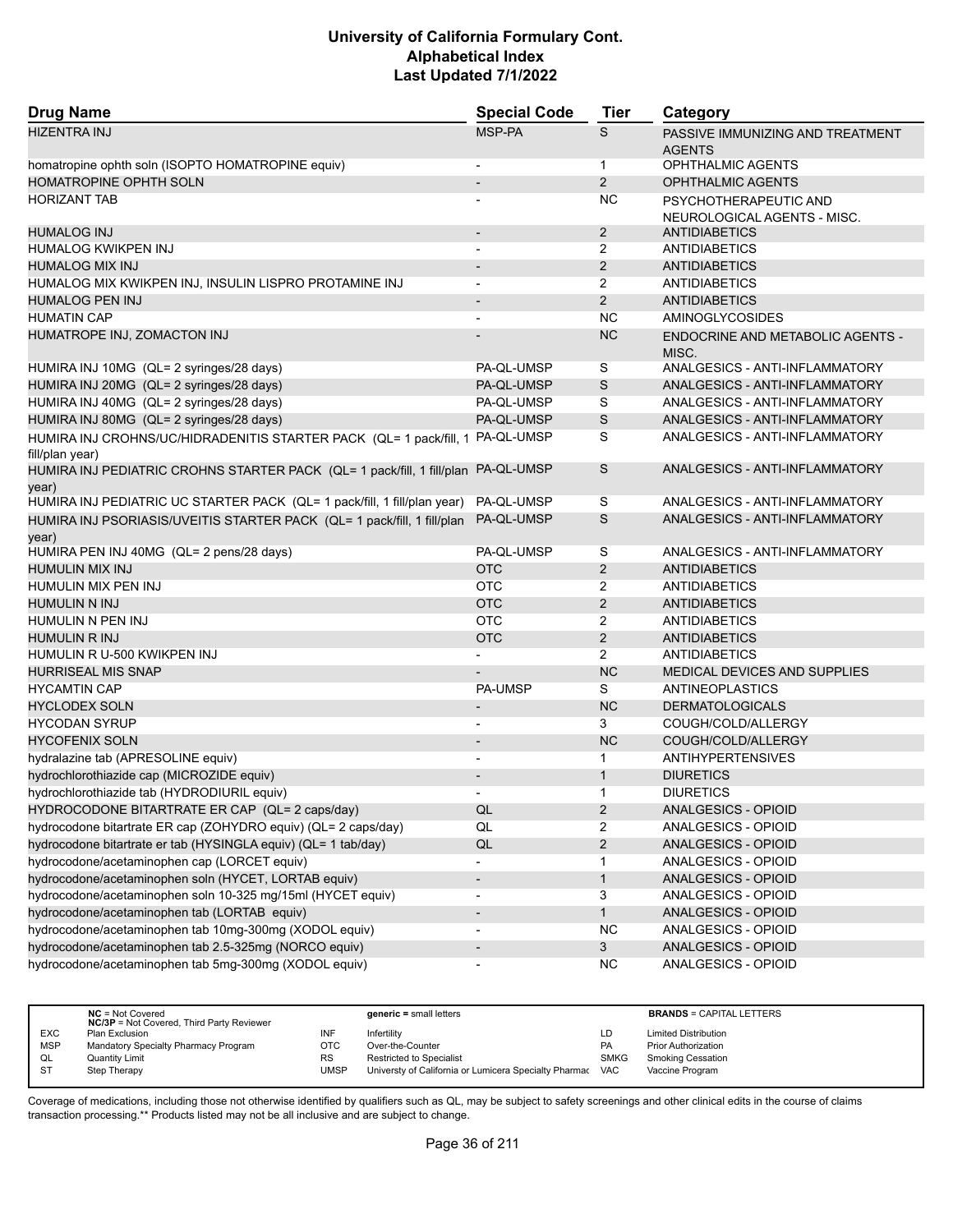| <b>Drug Name</b>                                                                                        | <b>Special Code</b>      | Tier           | Category                                                       |  |
|---------------------------------------------------------------------------------------------------------|--------------------------|----------------|----------------------------------------------------------------|--|
| hydrocodone/acetaminophen tab 7.5mg-300mg (XODOL equiv)                                                 |                          | <b>NC</b>      | <b>ANALGESICS - OPIOID</b>                                     |  |
| hydrocodone/chlorpheniramine CR susp (TUSSIONEX equiv) (QL= 120ml/fill; 2<br>fills/30 days)             | QL                       | 3              | COUGH/COLD/ALLERGY                                             |  |
| HYDROCODONE/CHLORPHENIRAMINE/PSEUDOEPHEDRINE LIQUID (QL= QL<br>120ml/fill, 2 fills/month)               |                          | 3              | COUGH/COLD/ALLERGY                                             |  |
| hydrocodone/chlorpheniramine/pseudoephedrine liquid (ZUTRIPRO equiv)<br>(QL= 120ml/fill, 2 fills/month) | QL                       | 3              | COUGH/COLD/ALLERGY                                             |  |
| hydrocodone/homatropine syrup (HYCODAN equiv)                                                           | $\blacksquare$           | $\mathbf{1}$   | COUGH/COLD/ALLERGY                                             |  |
| hydrocodone/ibuprofen tab (VICOPROFEN equiv)                                                            |                          | 3              | ANALGESICS - OPIOID                                            |  |
| HYDROCODONE/IBUPROFEN TAB 10-200MG                                                                      |                          | 3              | ANALGESICS - OPIOID                                            |  |
| hydrocortisone butyrate cream (LOCOID equiv)                                                            | $\blacksquare$           | <b>NC</b>      | <b>DERMATOLOGICALS</b>                                         |  |
| hydrocortisone butyrate lipocream (LOCOID equiv)                                                        |                          | <b>NC</b>      | <b>DERMATOLOGICALS</b>                                         |  |
| hydrocortisone butyrate oint (LOCOID equiv)                                                             |                          | <b>NC</b>      | <b>DERMATOLOGICALS</b>                                         |  |
| hydrocortisone butyrate soln (LOCOID equiv)                                                             | $\overline{\phantom{0}}$ | <b>NC</b>      | <b>DERMATOLOGICALS</b>                                         |  |
| hydrocortisone cream (PROCTOCORT equiv)                                                                 | $\overline{\phantom{a}}$ | $\mathbf 1$    | <b>DERMATOLOGICALS</b>                                         |  |
| hydrocortisone enema (CORTENEMA equiv)                                                                  |                          | 2              | ANORECTAL AGENTS                                               |  |
| hydrocortisone lotion (HYTONE equiv)                                                                    | $\blacksquare$           | $\mathbf{1}$   | <b>DERMATOLOGICALS</b>                                         |  |
| hydrocortisone lotion (LOCOID equiv)                                                                    |                          | <b>NC</b>      | <b>DERMATOLOGICALS</b>                                         |  |
| hydrocortisone lotion 2% (ALA SCALP equiv)                                                              |                          | <b>NC</b>      | <b>DERMATOLOGICALS</b>                                         |  |
| hydrocortisone oint                                                                                     | $\overline{a}$           | $\mathbf{1}$   | <b>DERMATOLOGICALS</b>                                         |  |
| hydrocortisone pramoxine cream (PRAMOSONE equiv)                                                        |                          | $\overline{2}$ | <b>DERMATOLOGICALS</b>                                         |  |
| hydrocortisone supp (ANUSOL HC equiv)                                                                   | $\blacksquare$           | 2              | ANORECTAL AGENTS                                               |  |
| hydrocortisone tab (CORTEF equiv)                                                                       | $\overline{a}$           | $\mathbf{1}$   | <b>CORTICOSTEROIDS</b>                                         |  |
| hydrocortisone valerate cream (WESTCORT equiv)                                                          |                          | <b>NC</b>      | <b>DERMATOLOGICALS</b>                                         |  |
| hydrocortisone valerate oint (WESTCORT equiv)                                                           |                          | <b>NC</b>      | <b>DERMATOLOGICALS</b>                                         |  |
| HYDROCORTISONE/PRAMOXINE SUPP                                                                           |                          | <b>NC</b>      | ANORECTAL AND RELATED PRODUCTS                                 |  |
| hydromorphone ER tab (EXALGO TAB equiv)                                                                 | $\blacksquare$           | <b>NC</b>      | ANALGESICS - OPIOID                                            |  |
| <b>HYDROMORPHONE SUPP</b>                                                                               |                          | <b>NC</b>      | ANALGESICS - OPIOID                                            |  |
| hydromorphone tab (DILAUDID equiv)                                                                      |                          | $\mathbf 1$    | ANALGESICS - OPIOID                                            |  |
| hydroquinone cream (LUSTRA equiv)                                                                       |                          | <b>EXC</b>     | <b>DERMATOLOGICALS</b>                                         |  |
| hydroxychloroquine tab (PLAQUENIL equiv)                                                                | $\blacksquare$           | 1              | ANTIMALARIALS                                                  |  |
| <b>HYDROXYCHLOROQUINE TAB</b>                                                                           |                          | <b>NC</b>      | <b>ANTIMALARIALS</b>                                           |  |
| HYDROXYCHLOROQUINE TAB 100MG (QL= 1 tab/day)                                                            | QL                       | $\overline{2}$ | ANTIMALARIALS                                                  |  |
| HYDROXYPROGESTERONE CAPROATE INJ                                                                        |                          | <b>NC</b>      | ANTINEOPLASTICS AND ADJUNCTIVE<br><b>THERAPIES</b>             |  |
| hydroxyurea cap (HYDREA equiv)                                                                          |                          | $\mathbf 1$    | ANTINEOPLASTICS AND ADJUNCTIVE<br><b>THERAPIES</b>             |  |
| hydroxyzine pamoate cap (VISTARIL equiv)                                                                |                          | $\mathbf{1}$   | <b>ANTIANXIETY AGENTS</b>                                      |  |
| hydroxyzine syrup (ATARAX equiv)                                                                        |                          | $\overline{1}$ | <b>ANTIANXIETY AGENTS</b>                                      |  |
| hydroxyzine tab (ATARAX equiv)                                                                          |                          |                | <b>ANTIANXIETY AGENTS</b>                                      |  |
| HYLAMEND GEL FIRST AID                                                                                  |                          | <b>NC</b>      | ANTISEPTICS & DISINFECTANTS                                    |  |
| <b>HYLINATE LOTION</b>                                                                                  |                          | NC             | <b>DERMATOLOGICALS</b>                                         |  |
| <b>HYOPHEN TAB</b>                                                                                      |                          | <b>NC</b>      | ANTI-INFECTIVE AGENTS - MISC.                                  |  |
| hyoscyamine inj (LEVSIN equiv)                                                                          |                          | NC             | <b>ULCER</b><br>DRUGS/ANTISPASMODICS/ANTICHOLINEF<br><b>CS</b> |  |
| hyoscyamine sulfate CR tab (LEVBID equiv)                                                               |                          | 1              | <b>ULCER DRUGS</b>                                             |  |
| hyoscyamine sulfate elixir (LEVSIN equiv)                                                               | $\blacksquare$           | $\mathbf{1}$   | <b>ULCER DRUGS</b>                                             |  |
| hyoscyamine sulfate ODT (ANASPAZ equiv)                                                                 |                          | $\mathbf{1}$   | <b>ULCER DRUGS</b>                                             |  |
| hyoscyamine sulfate SL tab (LEVSIN equiv)                                                               |                          | $\mathbf{1}$   | <b>ULCER DRUGS</b>                                             |  |

|            | $NC = Not Covered$<br><b>NC/3P</b> = Not Covered, Third Party Reviewer |           | $generic = small letters$                             |             | <b>BRANDS = CAPITAL LETTERS</b> |
|------------|------------------------------------------------------------------------|-----------|-------------------------------------------------------|-------------|---------------------------------|
| <b>EXC</b> | Plan Exclusion                                                         | INF       | Infertility                                           | LD          | <b>Limited Distribution</b>     |
| <b>MSP</b> | Mandatory Specialty Pharmacy Program                                   | OTC       | Over-the-Counter                                      | <b>PA</b>   | <b>Prior Authorization</b>      |
| QL         | Quantity Limit                                                         | <b>RS</b> | <b>Restricted to Specialist</b>                       | <b>SMKG</b> | <b>Smoking Cessation</b>        |
| <b>ST</b>  | Step Therapy                                                           | UMSP      | Universty of California or Lumicera Specialty Pharmac | <b>VAC</b>  | Vaccine Program                 |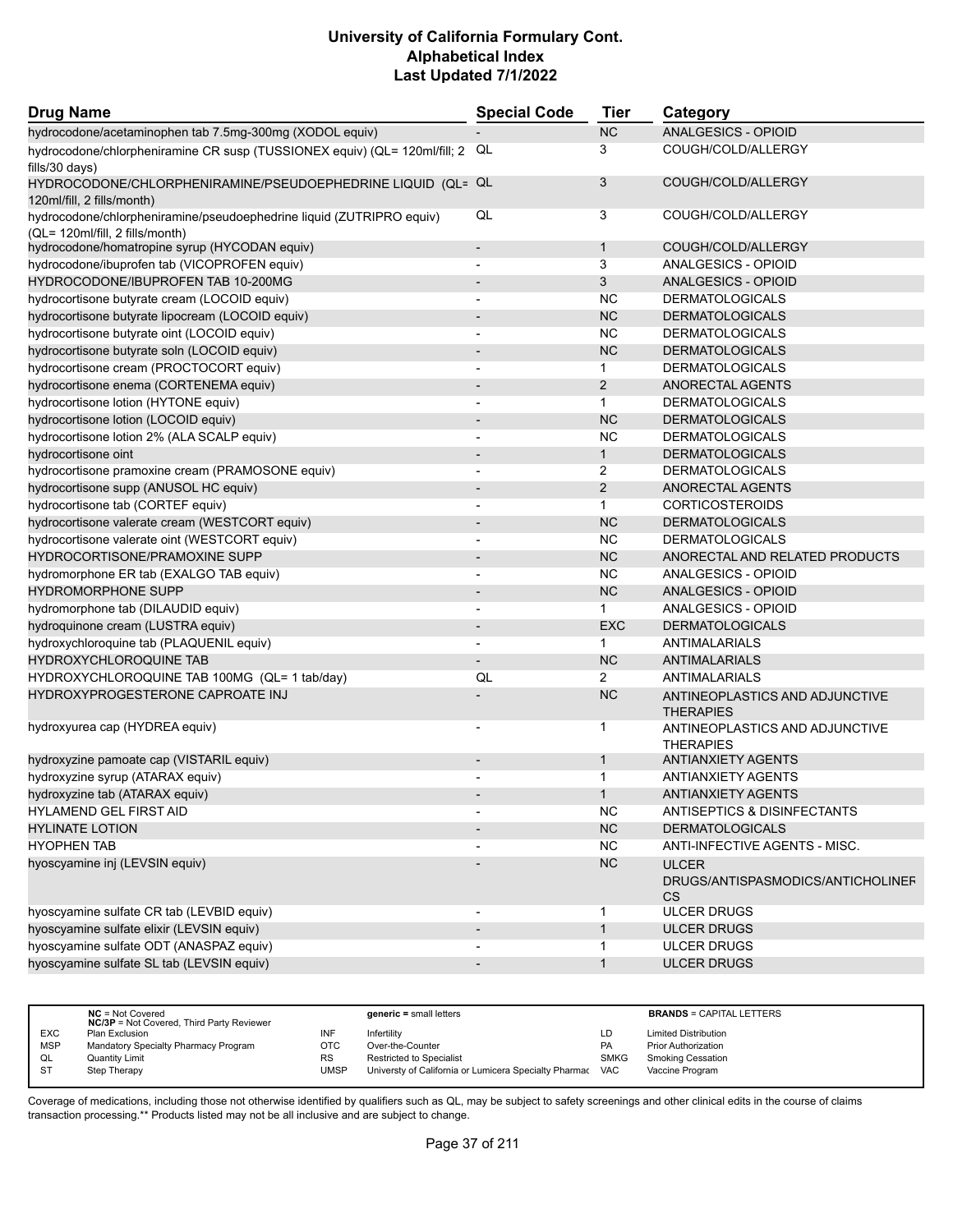| <b>Drug Name</b>                                                                                     | <b>Special Code</b>      | <b>Tier</b>    | Category                                                 |
|------------------------------------------------------------------------------------------------------|--------------------------|----------------|----------------------------------------------------------|
| hyoscyamine sulfate soln (LEVSIN equiv)                                                              |                          |                | <b>ULCER DRUGS</b>                                       |
| hyoscyamine sulfate SR cap (LEVSINEX equiv)                                                          | $\overline{\phantom{a}}$ | $\mathbf{1}$   | <b>ULCER DRUGS</b>                                       |
| hyoscyamine tab (LEVSIN equiv)                                                                       |                          | $\mathbf{1}$   | URINARY ANTISPASMODICS                                   |
| <b>HYQVIA INJ</b>                                                                                    | MSP-PA                   | S              | PASSIVE IMMUNIZING AGENTS                                |
| ibandronate tab 150mg (BONIVA equiv) (QL= 1 tab/30 days)                                             | QL                       | $\mathbf{1}$   | ENDOCRINE AND METABOLIC AGENTS -<br>MISC.                |
| IBRANCE CAP (QL= 21 caps/28 days)                                                                    | MSP-PA-QL                | S              | ANTINEOPLASTICS AND ADJUNCTIVE<br><b>THERAPIES</b>       |
| IBRANCE TAB (QL= 21 caps/28 days)                                                                    | MSP-PA-QL                | S              | ANTINEOPLASTICS AND ADJUNCTIVE<br><b>THERAPIES</b>       |
| <b>IBSRELA TAB</b>                                                                                   | $\overline{\phantom{a}}$ | <b>NC</b>      | <b>GASTROINTESTINAL AGENTS - MISC.</b>                   |
| IBU 600-EZS KIT                                                                                      |                          | <b>NC</b>      | ANALGESICS - ANTI-INFLAMMATORY                           |
| ibuprofen susp (Rx ONLY) (ADVIL, MOTRIN equiv)                                                       |                          | $\mathbf{1}$   | ANALGESICS - ANTI-INFLAMMATORY                           |
| ibuprofen tab                                                                                        | $\overline{a}$           | $\mathbf{1}$   | ANALGESICS - ANTI-INFLAMMATORY                           |
| ibuprofen tab (RX only)                                                                              | $\overline{\phantom{a}}$ | $\mathbf{1}$   | ANALGESICS - ANTI-INFLAMMATORY                           |
| ibuprofen-famotidine tab (DUEXIS equiv)                                                              |                          | <b>NC</b>      | ANALGESICS - ANTI-INFLAMMATORY                           |
| icatibant inj (FIRAZYR equiv)                                                                        | <b>PA-UMSP</b>           | $\mathsf S$    | HEMATOLOGICAL AGENTS - MISC.                             |
| ICLUSIG TAB (QL= 1 tab/day; Only available through AcariaHealth<br>800-511-5144)                     | LD-PA-QL                 | S              | ANTINEOPLASTICS AND ADJUNCTIVE<br><b>THERAPIES</b>       |
| icosapent ethyl cap 1gm (VASCEPA equiv) (QL= 4 caps/day)                                             | $\overline{\phantom{a}}$ | $\overline{2}$ | ANTIHYPERLIPIDEMICS                                      |
| IDHIFA TAB (QL= 1 tab/day)                                                                           | MSP-PA-QL                | S              | ANTINEOPLASTICS AND ADJUNCTIVE<br><b>THERAPIES</b>       |
| <b>ILEVRO OPHTH SUSP</b>                                                                             |                          | $\overline{2}$ | <b>OPHTHALMIC AGENTS</b>                                 |
| imatinib tab (GLEEVEC equiv)                                                                         | <b>UMSP</b>              | S              | ANTINEOPLASTICS AND ADJUNCTIVE<br><b>THERAPIES</b>       |
| IMBRUVICA CAP 140MG (QL= 3 caps/day; Only available through Diplomat<br>Pharmacy 877-977-9118)       | LD-PA-QL                 | S              | ANTINEOPLASTICS AND ADJUNCTIVE<br><b>THERAPIES</b>       |
| IMBRUVICA CAP 70MG (QL= 1 cap/day; Only available through Diplomat<br>Pharmacy 877-977-9118)         | LD-PA-QL                 | S              | ANTINEOPLASTICS AND ADJUNCTIVE<br><b>THERAPIES</b>       |
| <b>IMBRUVICA TAB 140MG</b>                                                                           |                          | <b>NC</b>      | ANTINEOPLASTICS AND ADJUNCTIVE<br><b>THERAPIES</b>       |
| <b>IMBRUVICA TAB 280MG</b>                                                                           |                          | <b>NC</b>      | ANTINEOPLASTICS AND ADJUNCTIVE<br><b>THERAPIES</b>       |
| IMBRUVICA TAB 420MG, 560MG (QL= 1 tab/day; Only available through<br>Diplomat Pharmacy 877-977-9118) | LD-PA-QL                 | S              | ANTINEOPLASTICS AND ADJUNCTIVE<br><b>THERAPIES</b>       |
| IMCIVREE INJ (QL= 1 inj/day; Only available through PantherRx Pharmacy<br>855-726-8479)              | LD-PA-QL                 | S              | ADHD/ANTI-NARCOLEPSY/ANTI-OBESITY//<br><b>NOREXIANTS</b> |
| imipramine pamoate cap (TOFRANIL PM equiv)                                                           | $\overline{a}$           | $\mathfrak{Z}$ | <b>ANTIDEPRESSANTS</b>                                   |
| imipramine tab (TOFRANIL equiv)                                                                      |                          | 1              | ANTIDEPRESSANTS                                          |
| imiquimod cream (ALDARA equiv)                                                                       |                          | $\mathbf{1}$   | <b>DERMATOLOGICALS</b>                                   |
| IMIQUIMOD CREAM 3.75%                                                                                | $\overline{\phantom{a}}$ | <b>NC</b>      | <b>DERMATOLOGICALS</b>                                   |
| imiquimod cream 3.75% (IMIQUIMOD equiv)                                                              | $\sim$                   | NC             | <b>DERMATOLOGICALS</b>                                   |
| IMITREX INJ (QL= 4 inj/fill, 2 fills/30 days)                                                        | QL                       | 3              | <b>MIGRAINE PRODUCTS</b>                                 |
| <b>IMOVAX RABIES INJ</b>                                                                             | VAC                      | $\overline{2}$ | <b>VACCINES</b>                                          |
| <b>IMPAVIDO CAP</b>                                                                                  |                          | NC.            | ANTI-INFECTIVE AGENTS - MISC.                            |
| <b>IMPEKLO LOTION</b>                                                                                |                          | <b>NC</b>      | <b>DERMATOLOGICALS</b>                                   |
| <b>IMPOYZ CREAM</b>                                                                                  |                          | <b>NC</b>      | <b>DERMATOLOGICALS</b>                                   |
| <b>IMVEXXY SUPP</b>                                                                                  |                          | <b>NC</b>      | <b>VAGINAL PRODUCTS</b>                                  |
| INBRIJA INH POWDER (QL= 10 caps/day)                                                                 | PA-QL                    | 3              | ANTIPARKINSON AND RELATED THERAPY<br><b>AGENTS</b>       |

|            | $NC = Not Covered$<br><b>NC/3P</b> = Not Covered, Third Party Reviewer |           | $generic = small letters$                             |             | <b>BRANDS = CAPITAL LETTERS</b> |
|------------|------------------------------------------------------------------------|-----------|-------------------------------------------------------|-------------|---------------------------------|
| EXC        | Plan Exclusion                                                         | INF       | Infertilitv                                           | LD          | <b>Limited Distribution</b>     |
| <b>MSP</b> | Mandatory Specialty Pharmacy Program                                   | OTC       | Over-the-Counter                                      | <b>PA</b>   | <b>Prior Authorization</b>      |
| QL         | Quantity Limit                                                         | <b>RS</b> | <b>Restricted to Specialist</b>                       | <b>SMKG</b> | <b>Smoking Cessation</b>        |
| S1         | Step Therapy                                                           | UMSP      | Universty of California or Lumicera Specialty Pharmac | VAC         | Vaccine Program                 |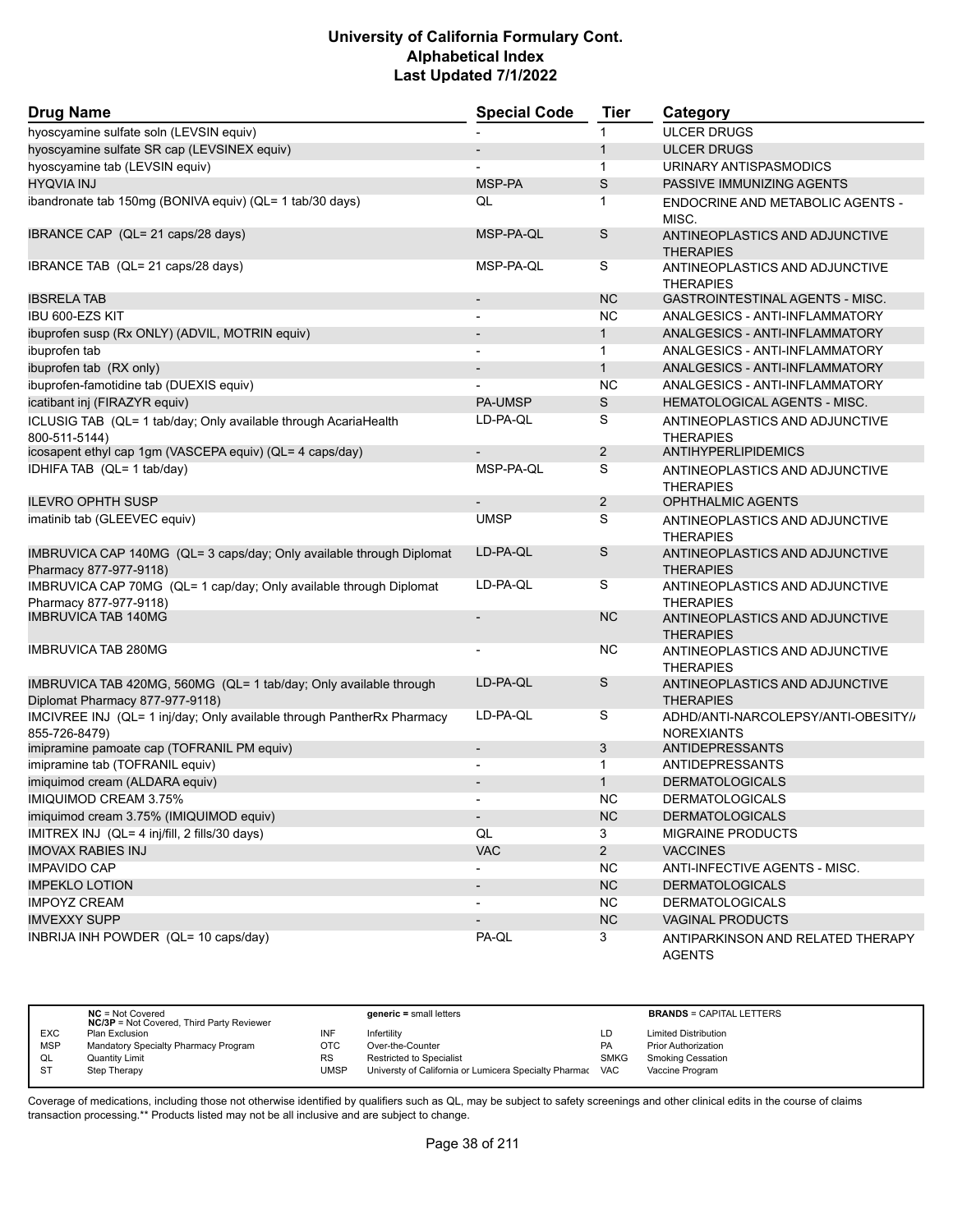| <b>Drug Name</b>                                                                        | <b>Special Code</b>      | <b>Tier</b>    | Category                                             |
|-----------------------------------------------------------------------------------------|--------------------------|----------------|------------------------------------------------------|
| <b>INCRELEX INJ</b>                                                                     | <b>MSP</b>               | S              | <b>ENDOCRINE AND METABOLIC AGENTS -</b><br>MISC.     |
| <b>INCRUSE ELLIPTA INHALER</b>                                                          |                          | $\overline{2}$ | ANTIASTHMATIC AND BRONCHODILATOR<br><b>AGENTS</b>    |
| indapamide tab (LOZOL equiv)                                                            | $\overline{\phantom{a}}$ | $\mathbf{1}$   | <b>DIURETICS</b>                                     |
| INDERAL XL CAP, INNOPRAN XL CAP                                                         |                          | <b>NC</b>      | <b>BETA BLOCKERS</b>                                 |
| <b>INDOCIN SUPP</b>                                                                     |                          | <b>NC</b>      | ANALGESICS - ANTI-INFLAMMATORY                       |
| <b>INDOCIN SUSP</b>                                                                     | $\blacksquare$           | <b>NC</b>      | ANALGESICS - ANTI-INFLAMMATORY                       |
| indomethacin cap (INDOCIN equiv)                                                        |                          | $\mathbf{1}$   | ANALGESICS - ANTI-INFLAMMATORY                       |
| INDOMETHACIN CAP, TIVORBEX CAP                                                          |                          | <b>NC</b>      | ANALGESICS - ANTI-INFLAMMATORY                       |
| indomethacin CR cap (INDOCIN SR equiv)                                                  | $\overline{\phantom{a}}$ | 1              | ANALGESICS - ANTI-INFLAMMATORY                       |
| <b>INFLATHERM PAK</b>                                                                   |                          | <b>NC</b>      | ANALGESICS - ANTI-INFLAMMATORY                       |
| INGREZZA CAP (QL= 1 cap/day; Only available through PantherRx Pharmacy<br>855-726-8479) | LD-PA-QL                 | S              | PSYCHOTHERAPEUTIC AND<br>NEUROLOGICAL AGENTS - MISC. |
| <b>INGREZZA PACK 40-80MG</b>                                                            |                          | <b>NC</b>      | PSYCHOTHERAPEUTIC AND<br>NEUROLOGICAL AGENTS - MISC. |
| INLYTA TAB (QL= 8 tabs/day)                                                             | MSP-PA-QL                | S              | ANTINEOPLASTICS AND ADJUNCTIVE<br><b>THERAPIES</b>   |
| <b>INPEN INSULIN INJECTION DEVICE</b>                                                   |                          | <b>NC</b>      | MEDICAL DEVICES AND SUPPLIES                         |
| INQOVI TAB (QL= 5 tabs/28 days; Only available through Walgreens<br>888-347-3416)       | LD-PA-QL                 | S              | ANTINEOPLASTICS AND ADJUNCTIVE<br><b>THERAPIES</b>   |
| <b>INREBIC CAP</b>                                                                      | $\overline{\phantom{a}}$ | ΝC             | ANTINEOPLASTICS AND ADJUNCTIVE<br><b>THERAPIES</b>   |
| INSULIN ASPART FLEXPEN INJ (NOVOLOG equiv)                                              | $\overline{\phantom{a}}$ | <b>NC</b>      | <b>ANTIDIABETICS</b>                                 |
| INSULIN ASPART INJ (NOVOLOG equiv)                                                      |                          | <b>NC</b>      | <b>ANTIDIABETICS</b>                                 |
| INSULIN ASPART MIX FLEXPEN INJ (NOVOLOG equiv)                                          |                          | <b>NC</b>      | <b>ANTIDIABETICS</b>                                 |
| INSULIN ASPART MIX INJ (NOVOLOG equiv)                                                  | $\blacksquare$           | <b>NC</b>      | <b>ANTIDIABETICS</b>                                 |
| INSULIN ASPART PENFILL INJ (NOVOLOG equiv)                                              | $\blacksquare$           | <b>NC</b>      | <b>ANTIDIABETICS</b>                                 |
| <b>INSULIN LISPRO INJ</b>                                                               |                          | $\overline{2}$ | <b>ANTIDIABETICS</b>                                 |
| INSULIN LISPRO KWIKPEN INJ (JUNIOR)                                                     | $\overline{\phantom{a}}$ | $\overline{2}$ | <b>ANTIDIABETICS</b>                                 |
| <b>INSULIN SYRINGE</b>                                                                  | <b>OTC</b>               | <b>NC</b>      | MEDICAL DEVICES AND SUPPLIES                         |
| <b>INTELENCE TAB</b>                                                                    |                          | $\overline{2}$ | <b>ANTIVIRALS</b>                                    |
| <b>INTENSE COUGH LIQUID</b>                                                             |                          | <b>NC</b>      | COUGH/COLD/ALLERGY                                   |
| <b>INTERMEZZO SL TAB</b>                                                                |                          | <b>NC</b>      | HYPNOTICS/SEDATIVES/SLEEP DISORDEI<br><b>AGENTS</b>  |
| <b>INTRAROSA SUPP</b>                                                                   |                          | <b>NC</b>      | <b>VAGINAL PRODUCTS</b>                              |
| <b>INTRON-A INJ</b>                                                                     | <b>MSP</b>               | S              | ANTINEOPLASTICS AND ADJUNCTIVE<br><b>THERAPIES</b>   |
| <b>INVEGA HAFYERA INJ</b>                                                               |                          | ΝC             | ANTIPSYCHOTICS/ANTIMANIC AGENTS                      |
| <b>INVEGA INJ</b>                                                                       |                          | <b>NC</b>      | ANTIPSYCHOTICS/ANTIMANIC AGENTS                      |
| <b>INVELTYS OPHTH SUSP</b>                                                              |                          | <b>NC</b>      | OPHTHALMIC AGENTS                                    |
| <b>INVIRASE CAP</b>                                                                     |                          | $\overline{2}$ | <b>ANTIVIRALS</b>                                    |
| <b>INVIRASE TAB</b>                                                                     |                          | $\overline{2}$ | <b>ANTIVIRALS</b>                                    |
| <b>INVOKAMET TAB</b>                                                                    | $\overline{\phantom{a}}$ | <b>NC</b>      | <b>ANTIDIABETICS</b>                                 |
| <b>INVOKAMET XR TAB</b>                                                                 |                          | NC.            | <b>ANTIDIABETICS</b>                                 |
| <b>INVOKANA TAB</b>                                                                     |                          | <b>NC</b>      | <b>ANTIDIABETICS</b>                                 |
| <b>IODOFLEX PAD</b>                                                                     |                          | NC.            | ANTISEPTICS & DISINFECTANTS                          |
| iodoquinol/hydrocortisone cream 1% (VYTONE equiv)                                       |                          | 3              | <b>DERMATOLOGICALS</b>                               |
| iodoquinol/hydrocortisone cream 1.9-1% (VYTONE equiv)                                   |                          | <b>NC</b>      | <b>DERMATOLOGICALS</b>                               |
| iodoquinol/hydrocortisone/aloe polysaccharide gel (ALCORTIN A equiv)                    | $\overline{\phantom{a}}$ | <b>NC</b>      | <b>DERMATOLOGICALS</b>                               |

|            | $NC = Not Covered$<br><b>NC/3P</b> = Not Covered, Third Party Reviewer |             | $generic = small letters$                             |             | <b>BRANDS = CAPITAL LETTERS</b> |
|------------|------------------------------------------------------------------------|-------------|-------------------------------------------------------|-------------|---------------------------------|
| <b>EXC</b> | Plan Exclusion                                                         | INF         | Infertility                                           | LD          | <b>Limited Distribution</b>     |
| <b>MSP</b> | Mandatory Specialty Pharmacy Program                                   | OTC         | Over-the-Counter                                      | <b>PA</b>   | <b>Prior Authorization</b>      |
| QL         | <b>Quantity Limit</b>                                                  | <b>RS</b>   | <b>Restricted to Specialist</b>                       | <b>SMKG</b> | <b>Smoking Cessation</b>        |
| <b>ST</b>  | Step Therapy                                                           | <b>UMSP</b> | Universty of California or Lumicera Specialty Pharmac | <b>VAC</b>  | Vaccine Program                 |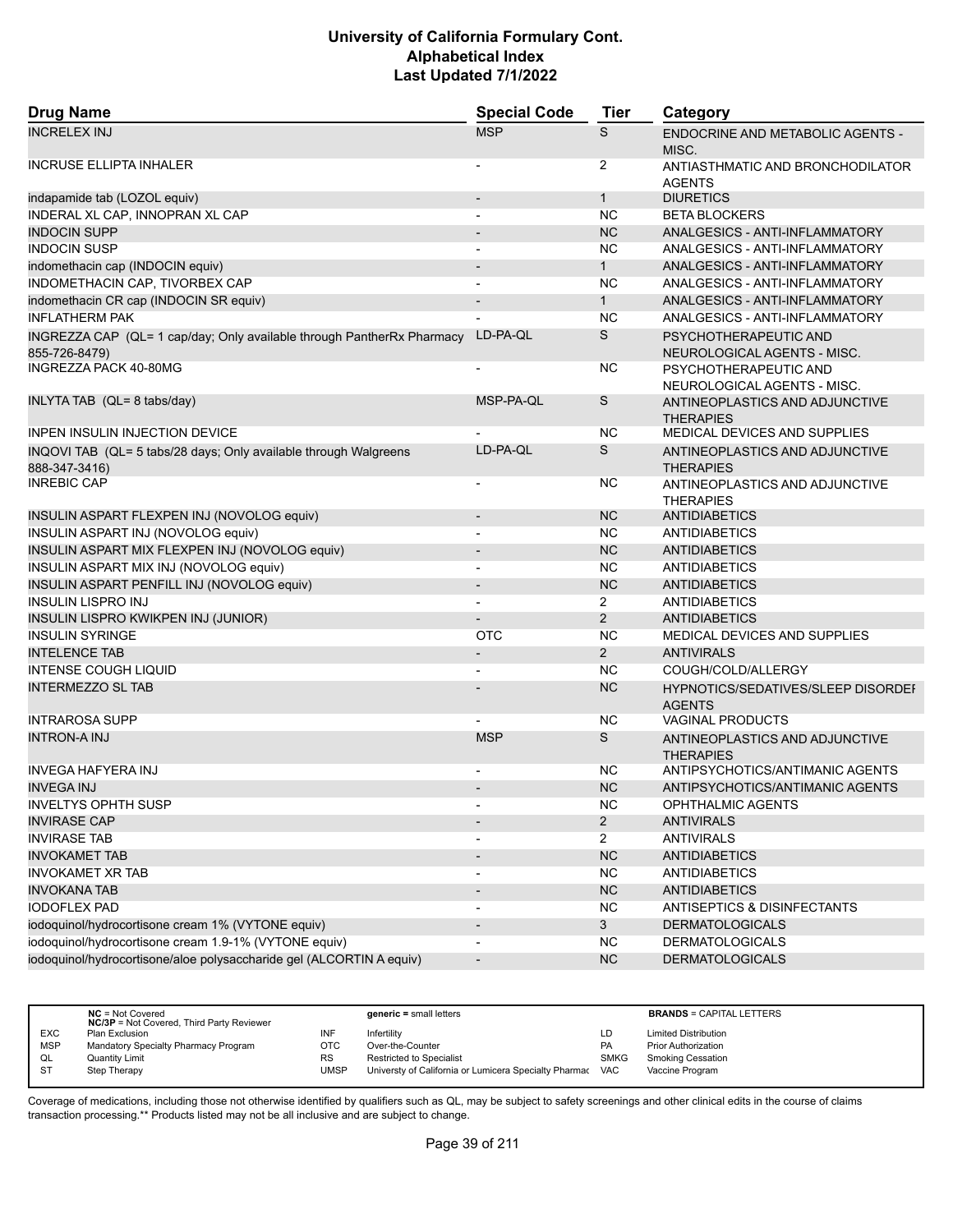| <b>IOPIDINE OPHTH SOLN 1%</b><br>$\overline{2}$<br><b>OPHTHALMIC AGENTS</b><br><b>VAC</b><br>2<br><b>IPOL INACTIVATED IPV</b><br><b>VACCINES</b><br>ipratropium nasal spray (ATROVENT equiv)<br>NASAL AGENTS - SYSTEMIC AND TOPICAL<br>1<br>ipratropium neb soln (ATROVENT equiv)<br>1<br>ANTIASTHMATIC AND BRONCHODILATOR<br><b>AGENTS</b><br><b>ANTIHYPERTENSIVES</b><br>irbesartan tab (AVAPRO equiv)<br>1<br>irbesartan/hydrochlorothiazide tab (AVALIDE equiv)<br>$\mathbf{1}$<br><b>ANTIHYPERTENSIVES</b><br>IRESSA TAB (Only available through Diplomat Pharmacy 877-977-9118)<br>S<br>LD-PA<br>ANTINEOPLASTICS AND ADJUNCTIVE<br><b>THERAPIES</b><br>IRON SUSP (Covered for members 1 year or younger)<br><b>OTC</b><br>\$0<br><b>HEMATOPOIETIC AGENTS</b><br><b>ISENTRESS (HD) TAB</b><br>$\overline{2}$<br><b>ANTIVIRALS</b><br><b>ISENTRESS CHEW TAB</b><br>2<br><b>ANTIVIRALS</b><br><b>ISENTRESS POWDER PACK</b><br>$\overline{2}$<br><b>ANTIVIRALS</b><br>isibloom tab, enskyce tab, apri tab (DESOGEN equiv)<br>\$0<br><b>CONTRACEPTIVES</b><br>ISOMETHEPTENE/CAFFEINE/ACETAMINOPHEN TAB<br>2<br><b>MIGRAINE PRODUCTS</b><br>$\overline{\phantom{a}}$<br>2<br><b>MIGRAINE PRODUCTS</b><br>isometheptene/caffeine/acetaminophen tab (PRODRIN equiv)<br><b>ISONIAZID SYRUP</b><br>3<br>ANTIMYCOBACTERIAL AGENTS<br>$\mathbf{1}$<br>isoniazid tab<br>ANTIMYCOBACTERIAL AGENTS<br>$\overline{\phantom{a}}$<br><b>ISOPTO CARBACHOL OPHTH SOLN</b><br>2<br><b>OPHTHALMIC AGENTS</b><br>$\overline{\phantom{a}}$<br>$\overline{2}$<br><b>ISOPTO HYOSCINE OPHTH SOLN</b><br><b>OPHTHALMIC AGENTS</b><br>isosorbide dinitrate ER tab (ISOCHRON equiv)<br><b>ANTIANGINAL AGENTS</b><br>$\mathbf{1}$<br>$\overline{\phantom{a}}$<br>isosorbide dinitrate SL tab<br>$\mathbf{1}$<br>ANTIANGINAL AGENTS<br>$\overline{\phantom{a}}$<br>isosorbide dinitrate tab (ISORDIL equiv)<br>$\mathbf{1}$<br>ANTIANGINAL AGENTS<br>3<br>isosorbide dinitrate tab 40mg (ISORDIL equiv)<br><b>ANTIANGINAL AGENTS</b><br>isosorbide dinitrate/hydralazine hcl tab (BIDIL equiv)<br><b>NC</b><br>CARDIOVASCULAR AGENTS - MISC.<br>$\blacksquare$<br>isosorbide mononitrate ER tab (IMDUR equiv)<br>ANTIANGINAL AGENTS<br>1<br>isosorbide mononitrate tab (MONOKET equiv)<br>ANTIANGINAL AGENTS<br>$\mathbf 1$<br><b>NC</b><br>isotretinoin cap 25mg (ABSORICA equiv)<br><b>DERMATOLOGICALS</b><br>$\overline{\phantom{a}}$<br><b>NC</b><br>isotretinoin cap 35mg (ABSORICA equiv)<br><b>DERMATOLOGICALS</b><br><b>ISOXSUPRINE TAB</b><br>3<br>CARDIOVASCULAR AGENTS - MISC.<br>isradipine cap (DYNACIRC equiv)<br>CALCIUM CHANNEL BLOCKERS<br>1<br><b>ISTALOL OPHTH SOLN</b><br>$\overline{2}$<br><b>OPHTHALMIC AGENTS</b><br>LD-PA-QL<br>S<br>ISTURISA TAB 10MG (QL= 6 tabs/day; Only available through Anovo<br>ENDOCRINE AND METABOLIC AGENTS -<br>Specialty Pharmacy 844-288-5007)<br>MISC.<br>LD-PA-QL<br>S<br>ISTURISA TAB 1MG (QL= 8 tabs/day; Only available through Anovo Specialty<br><b>ENDOCRINE AND METABOLIC AGENTS -</b><br>Pharmacy 844-288-5007)<br>MISC.<br>LD-PA-QL<br>S<br>ISTURISA TAB 5MG (QL= 2 tabs/day; Only available through Anovo Specialty<br><b>ENDOCRINE AND METABOLIC AGENTS -</b><br>Pharmacy 844-288-5007)<br>MISC.<br>itraconazole cap (SPORANOX equiv)<br>2<br>ANTIFUNGALS<br>itraconazole soln (SPORANOX equiv)<br>PA<br>3<br>ANTIFUNGALS<br>NC<br><b>IVERMECTIN CREAM</b><br><b>DERMATOLOGICALS</b><br>$\overline{\phantom{a}}$<br>NC<br>ivermectin cream (SOOLANTRA equiv)<br><b>DERMATOLOGICALS</b><br>IVERMECTIN LOTION (QL= 1 tube/fill)<br>3 <sup>5</sup><br>PA-QL<br><b>DERMATOLOGICALS</b><br>ivermectin tab (STROMECTOL equiv)<br>PA<br>$\overline{2}$<br><b>ANTHELMINTICS</b><br>JADENU SPRINKLE<br>NC<br>ANTIDOTES AND SPECIFIC ANTAGONISTS<br>MSP-PA-QL<br>JAKAFI TAB (QL= 2 tabs/day)<br>S<br>ANTINEOPLASTICS AND ADJUNCTIVE<br><b>THERAPIES</b><br>QL<br>JANUMET TAB (QL= 2 tabs/day)<br>$\overline{2}$<br>ANTIDIABETICS<br>JANUMET XR TAB (QL= 2 tabs/day)<br>QL<br>$\overline{2}$<br>ANTIDIABETICS<br>JANUVIA TAB (QL= 1 tab/day)<br>$QL-¢$<br>$\overline{a}$<br><b>ANTIDIABETICS</b> | <b>Drug Name</b> | <b>Special Code</b> | <b>Tier</b> | Category |  |
|--------------------------------------------------------------------------------------------------------------------------------------------------------------------------------------------------------------------------------------------------------------------------------------------------------------------------------------------------------------------------------------------------------------------------------------------------------------------------------------------------------------------------------------------------------------------------------------------------------------------------------------------------------------------------------------------------------------------------------------------------------------------------------------------------------------------------------------------------------------------------------------------------------------------------------------------------------------------------------------------------------------------------------------------------------------------------------------------------------------------------------------------------------------------------------------------------------------------------------------------------------------------------------------------------------------------------------------------------------------------------------------------------------------------------------------------------------------------------------------------------------------------------------------------------------------------------------------------------------------------------------------------------------------------------------------------------------------------------------------------------------------------------------------------------------------------------------------------------------------------------------------------------------------------------------------------------------------------------------------------------------------------------------------------------------------------------------------------------------------------------------------------------------------------------------------------------------------------------------------------------------------------------------------------------------------------------------------------------------------------------------------------------------------------------------------------------------------------------------------------------------------------------------------------------------------------------------------------------------------------------------------------------------------------------------------------------------------------------------------------------------------------------------------------------------------------------------------------------------------------------------------------------------------------------------------------------------------------------------------------------------------------------------------------------------------------------------------------------------------------------------------------------------------------------------------------------------------------------------------------------------------------------------------------------------------------------------------------------------------------------------------------------------------------------------------------------------------------------------------------------------------------------------------------------------------------------------------------------------------------------------------------------------------------------------------------------------------------------------------------------------------------------------------------------------------------------------------------------------------------------------------------------------------------------------------------------------------------------------------------------------------------------------------------------------------------------------------------------------------------------------|------------------|---------------------|-------------|----------|--|
|                                                                                                                                                                                                                                                                                                                                                                                                                                                                                                                                                                                                                                                                                                                                                                                                                                                                                                                                                                                                                                                                                                                                                                                                                                                                                                                                                                                                                                                                                                                                                                                                                                                                                                                                                                                                                                                                                                                                                                                                                                                                                                                                                                                                                                                                                                                                                                                                                                                                                                                                                                                                                                                                                                                                                                                                                                                                                                                                                                                                                                                                                                                                                                                                                                                                                                                                                                                                                                                                                                                                                                                                                                                                                                                                                                                                                                                                                                                                                                                                                                                                                                                                |                  |                     |             |          |  |
|                                                                                                                                                                                                                                                                                                                                                                                                                                                                                                                                                                                                                                                                                                                                                                                                                                                                                                                                                                                                                                                                                                                                                                                                                                                                                                                                                                                                                                                                                                                                                                                                                                                                                                                                                                                                                                                                                                                                                                                                                                                                                                                                                                                                                                                                                                                                                                                                                                                                                                                                                                                                                                                                                                                                                                                                                                                                                                                                                                                                                                                                                                                                                                                                                                                                                                                                                                                                                                                                                                                                                                                                                                                                                                                                                                                                                                                                                                                                                                                                                                                                                                                                |                  |                     |             |          |  |
|                                                                                                                                                                                                                                                                                                                                                                                                                                                                                                                                                                                                                                                                                                                                                                                                                                                                                                                                                                                                                                                                                                                                                                                                                                                                                                                                                                                                                                                                                                                                                                                                                                                                                                                                                                                                                                                                                                                                                                                                                                                                                                                                                                                                                                                                                                                                                                                                                                                                                                                                                                                                                                                                                                                                                                                                                                                                                                                                                                                                                                                                                                                                                                                                                                                                                                                                                                                                                                                                                                                                                                                                                                                                                                                                                                                                                                                                                                                                                                                                                                                                                                                                |                  |                     |             |          |  |
|                                                                                                                                                                                                                                                                                                                                                                                                                                                                                                                                                                                                                                                                                                                                                                                                                                                                                                                                                                                                                                                                                                                                                                                                                                                                                                                                                                                                                                                                                                                                                                                                                                                                                                                                                                                                                                                                                                                                                                                                                                                                                                                                                                                                                                                                                                                                                                                                                                                                                                                                                                                                                                                                                                                                                                                                                                                                                                                                                                                                                                                                                                                                                                                                                                                                                                                                                                                                                                                                                                                                                                                                                                                                                                                                                                                                                                                                                                                                                                                                                                                                                                                                |                  |                     |             |          |  |
|                                                                                                                                                                                                                                                                                                                                                                                                                                                                                                                                                                                                                                                                                                                                                                                                                                                                                                                                                                                                                                                                                                                                                                                                                                                                                                                                                                                                                                                                                                                                                                                                                                                                                                                                                                                                                                                                                                                                                                                                                                                                                                                                                                                                                                                                                                                                                                                                                                                                                                                                                                                                                                                                                                                                                                                                                                                                                                                                                                                                                                                                                                                                                                                                                                                                                                                                                                                                                                                                                                                                                                                                                                                                                                                                                                                                                                                                                                                                                                                                                                                                                                                                |                  |                     |             |          |  |
|                                                                                                                                                                                                                                                                                                                                                                                                                                                                                                                                                                                                                                                                                                                                                                                                                                                                                                                                                                                                                                                                                                                                                                                                                                                                                                                                                                                                                                                                                                                                                                                                                                                                                                                                                                                                                                                                                                                                                                                                                                                                                                                                                                                                                                                                                                                                                                                                                                                                                                                                                                                                                                                                                                                                                                                                                                                                                                                                                                                                                                                                                                                                                                                                                                                                                                                                                                                                                                                                                                                                                                                                                                                                                                                                                                                                                                                                                                                                                                                                                                                                                                                                |                  |                     |             |          |  |
|                                                                                                                                                                                                                                                                                                                                                                                                                                                                                                                                                                                                                                                                                                                                                                                                                                                                                                                                                                                                                                                                                                                                                                                                                                                                                                                                                                                                                                                                                                                                                                                                                                                                                                                                                                                                                                                                                                                                                                                                                                                                                                                                                                                                                                                                                                                                                                                                                                                                                                                                                                                                                                                                                                                                                                                                                                                                                                                                                                                                                                                                                                                                                                                                                                                                                                                                                                                                                                                                                                                                                                                                                                                                                                                                                                                                                                                                                                                                                                                                                                                                                                                                |                  |                     |             |          |  |
|                                                                                                                                                                                                                                                                                                                                                                                                                                                                                                                                                                                                                                                                                                                                                                                                                                                                                                                                                                                                                                                                                                                                                                                                                                                                                                                                                                                                                                                                                                                                                                                                                                                                                                                                                                                                                                                                                                                                                                                                                                                                                                                                                                                                                                                                                                                                                                                                                                                                                                                                                                                                                                                                                                                                                                                                                                                                                                                                                                                                                                                                                                                                                                                                                                                                                                                                                                                                                                                                                                                                                                                                                                                                                                                                                                                                                                                                                                                                                                                                                                                                                                                                |                  |                     |             |          |  |
|                                                                                                                                                                                                                                                                                                                                                                                                                                                                                                                                                                                                                                                                                                                                                                                                                                                                                                                                                                                                                                                                                                                                                                                                                                                                                                                                                                                                                                                                                                                                                                                                                                                                                                                                                                                                                                                                                                                                                                                                                                                                                                                                                                                                                                                                                                                                                                                                                                                                                                                                                                                                                                                                                                                                                                                                                                                                                                                                                                                                                                                                                                                                                                                                                                                                                                                                                                                                                                                                                                                                                                                                                                                                                                                                                                                                                                                                                                                                                                                                                                                                                                                                |                  |                     |             |          |  |
|                                                                                                                                                                                                                                                                                                                                                                                                                                                                                                                                                                                                                                                                                                                                                                                                                                                                                                                                                                                                                                                                                                                                                                                                                                                                                                                                                                                                                                                                                                                                                                                                                                                                                                                                                                                                                                                                                                                                                                                                                                                                                                                                                                                                                                                                                                                                                                                                                                                                                                                                                                                                                                                                                                                                                                                                                                                                                                                                                                                                                                                                                                                                                                                                                                                                                                                                                                                                                                                                                                                                                                                                                                                                                                                                                                                                                                                                                                                                                                                                                                                                                                                                |                  |                     |             |          |  |
|                                                                                                                                                                                                                                                                                                                                                                                                                                                                                                                                                                                                                                                                                                                                                                                                                                                                                                                                                                                                                                                                                                                                                                                                                                                                                                                                                                                                                                                                                                                                                                                                                                                                                                                                                                                                                                                                                                                                                                                                                                                                                                                                                                                                                                                                                                                                                                                                                                                                                                                                                                                                                                                                                                                                                                                                                                                                                                                                                                                                                                                                                                                                                                                                                                                                                                                                                                                                                                                                                                                                                                                                                                                                                                                                                                                                                                                                                                                                                                                                                                                                                                                                |                  |                     |             |          |  |
|                                                                                                                                                                                                                                                                                                                                                                                                                                                                                                                                                                                                                                                                                                                                                                                                                                                                                                                                                                                                                                                                                                                                                                                                                                                                                                                                                                                                                                                                                                                                                                                                                                                                                                                                                                                                                                                                                                                                                                                                                                                                                                                                                                                                                                                                                                                                                                                                                                                                                                                                                                                                                                                                                                                                                                                                                                                                                                                                                                                                                                                                                                                                                                                                                                                                                                                                                                                                                                                                                                                                                                                                                                                                                                                                                                                                                                                                                                                                                                                                                                                                                                                                |                  |                     |             |          |  |
|                                                                                                                                                                                                                                                                                                                                                                                                                                                                                                                                                                                                                                                                                                                                                                                                                                                                                                                                                                                                                                                                                                                                                                                                                                                                                                                                                                                                                                                                                                                                                                                                                                                                                                                                                                                                                                                                                                                                                                                                                                                                                                                                                                                                                                                                                                                                                                                                                                                                                                                                                                                                                                                                                                                                                                                                                                                                                                                                                                                                                                                                                                                                                                                                                                                                                                                                                                                                                                                                                                                                                                                                                                                                                                                                                                                                                                                                                                                                                                                                                                                                                                                                |                  |                     |             |          |  |
|                                                                                                                                                                                                                                                                                                                                                                                                                                                                                                                                                                                                                                                                                                                                                                                                                                                                                                                                                                                                                                                                                                                                                                                                                                                                                                                                                                                                                                                                                                                                                                                                                                                                                                                                                                                                                                                                                                                                                                                                                                                                                                                                                                                                                                                                                                                                                                                                                                                                                                                                                                                                                                                                                                                                                                                                                                                                                                                                                                                                                                                                                                                                                                                                                                                                                                                                                                                                                                                                                                                                                                                                                                                                                                                                                                                                                                                                                                                                                                                                                                                                                                                                |                  |                     |             |          |  |
|                                                                                                                                                                                                                                                                                                                                                                                                                                                                                                                                                                                                                                                                                                                                                                                                                                                                                                                                                                                                                                                                                                                                                                                                                                                                                                                                                                                                                                                                                                                                                                                                                                                                                                                                                                                                                                                                                                                                                                                                                                                                                                                                                                                                                                                                                                                                                                                                                                                                                                                                                                                                                                                                                                                                                                                                                                                                                                                                                                                                                                                                                                                                                                                                                                                                                                                                                                                                                                                                                                                                                                                                                                                                                                                                                                                                                                                                                                                                                                                                                                                                                                                                |                  |                     |             |          |  |
|                                                                                                                                                                                                                                                                                                                                                                                                                                                                                                                                                                                                                                                                                                                                                                                                                                                                                                                                                                                                                                                                                                                                                                                                                                                                                                                                                                                                                                                                                                                                                                                                                                                                                                                                                                                                                                                                                                                                                                                                                                                                                                                                                                                                                                                                                                                                                                                                                                                                                                                                                                                                                                                                                                                                                                                                                                                                                                                                                                                                                                                                                                                                                                                                                                                                                                                                                                                                                                                                                                                                                                                                                                                                                                                                                                                                                                                                                                                                                                                                                                                                                                                                |                  |                     |             |          |  |
|                                                                                                                                                                                                                                                                                                                                                                                                                                                                                                                                                                                                                                                                                                                                                                                                                                                                                                                                                                                                                                                                                                                                                                                                                                                                                                                                                                                                                                                                                                                                                                                                                                                                                                                                                                                                                                                                                                                                                                                                                                                                                                                                                                                                                                                                                                                                                                                                                                                                                                                                                                                                                                                                                                                                                                                                                                                                                                                                                                                                                                                                                                                                                                                                                                                                                                                                                                                                                                                                                                                                                                                                                                                                                                                                                                                                                                                                                                                                                                                                                                                                                                                                |                  |                     |             |          |  |
|                                                                                                                                                                                                                                                                                                                                                                                                                                                                                                                                                                                                                                                                                                                                                                                                                                                                                                                                                                                                                                                                                                                                                                                                                                                                                                                                                                                                                                                                                                                                                                                                                                                                                                                                                                                                                                                                                                                                                                                                                                                                                                                                                                                                                                                                                                                                                                                                                                                                                                                                                                                                                                                                                                                                                                                                                                                                                                                                                                                                                                                                                                                                                                                                                                                                                                                                                                                                                                                                                                                                                                                                                                                                                                                                                                                                                                                                                                                                                                                                                                                                                                                                |                  |                     |             |          |  |
|                                                                                                                                                                                                                                                                                                                                                                                                                                                                                                                                                                                                                                                                                                                                                                                                                                                                                                                                                                                                                                                                                                                                                                                                                                                                                                                                                                                                                                                                                                                                                                                                                                                                                                                                                                                                                                                                                                                                                                                                                                                                                                                                                                                                                                                                                                                                                                                                                                                                                                                                                                                                                                                                                                                                                                                                                                                                                                                                                                                                                                                                                                                                                                                                                                                                                                                                                                                                                                                                                                                                                                                                                                                                                                                                                                                                                                                                                                                                                                                                                                                                                                                                |                  |                     |             |          |  |
|                                                                                                                                                                                                                                                                                                                                                                                                                                                                                                                                                                                                                                                                                                                                                                                                                                                                                                                                                                                                                                                                                                                                                                                                                                                                                                                                                                                                                                                                                                                                                                                                                                                                                                                                                                                                                                                                                                                                                                                                                                                                                                                                                                                                                                                                                                                                                                                                                                                                                                                                                                                                                                                                                                                                                                                                                                                                                                                                                                                                                                                                                                                                                                                                                                                                                                                                                                                                                                                                                                                                                                                                                                                                                                                                                                                                                                                                                                                                                                                                                                                                                                                                |                  |                     |             |          |  |
|                                                                                                                                                                                                                                                                                                                                                                                                                                                                                                                                                                                                                                                                                                                                                                                                                                                                                                                                                                                                                                                                                                                                                                                                                                                                                                                                                                                                                                                                                                                                                                                                                                                                                                                                                                                                                                                                                                                                                                                                                                                                                                                                                                                                                                                                                                                                                                                                                                                                                                                                                                                                                                                                                                                                                                                                                                                                                                                                                                                                                                                                                                                                                                                                                                                                                                                                                                                                                                                                                                                                                                                                                                                                                                                                                                                                                                                                                                                                                                                                                                                                                                                                |                  |                     |             |          |  |
|                                                                                                                                                                                                                                                                                                                                                                                                                                                                                                                                                                                                                                                                                                                                                                                                                                                                                                                                                                                                                                                                                                                                                                                                                                                                                                                                                                                                                                                                                                                                                                                                                                                                                                                                                                                                                                                                                                                                                                                                                                                                                                                                                                                                                                                                                                                                                                                                                                                                                                                                                                                                                                                                                                                                                                                                                                                                                                                                                                                                                                                                                                                                                                                                                                                                                                                                                                                                                                                                                                                                                                                                                                                                                                                                                                                                                                                                                                                                                                                                                                                                                                                                |                  |                     |             |          |  |
|                                                                                                                                                                                                                                                                                                                                                                                                                                                                                                                                                                                                                                                                                                                                                                                                                                                                                                                                                                                                                                                                                                                                                                                                                                                                                                                                                                                                                                                                                                                                                                                                                                                                                                                                                                                                                                                                                                                                                                                                                                                                                                                                                                                                                                                                                                                                                                                                                                                                                                                                                                                                                                                                                                                                                                                                                                                                                                                                                                                                                                                                                                                                                                                                                                                                                                                                                                                                                                                                                                                                                                                                                                                                                                                                                                                                                                                                                                                                                                                                                                                                                                                                |                  |                     |             |          |  |
|                                                                                                                                                                                                                                                                                                                                                                                                                                                                                                                                                                                                                                                                                                                                                                                                                                                                                                                                                                                                                                                                                                                                                                                                                                                                                                                                                                                                                                                                                                                                                                                                                                                                                                                                                                                                                                                                                                                                                                                                                                                                                                                                                                                                                                                                                                                                                                                                                                                                                                                                                                                                                                                                                                                                                                                                                                                                                                                                                                                                                                                                                                                                                                                                                                                                                                                                                                                                                                                                                                                                                                                                                                                                                                                                                                                                                                                                                                                                                                                                                                                                                                                                |                  |                     |             |          |  |
|                                                                                                                                                                                                                                                                                                                                                                                                                                                                                                                                                                                                                                                                                                                                                                                                                                                                                                                                                                                                                                                                                                                                                                                                                                                                                                                                                                                                                                                                                                                                                                                                                                                                                                                                                                                                                                                                                                                                                                                                                                                                                                                                                                                                                                                                                                                                                                                                                                                                                                                                                                                                                                                                                                                                                                                                                                                                                                                                                                                                                                                                                                                                                                                                                                                                                                                                                                                                                                                                                                                                                                                                                                                                                                                                                                                                                                                                                                                                                                                                                                                                                                                                |                  |                     |             |          |  |
|                                                                                                                                                                                                                                                                                                                                                                                                                                                                                                                                                                                                                                                                                                                                                                                                                                                                                                                                                                                                                                                                                                                                                                                                                                                                                                                                                                                                                                                                                                                                                                                                                                                                                                                                                                                                                                                                                                                                                                                                                                                                                                                                                                                                                                                                                                                                                                                                                                                                                                                                                                                                                                                                                                                                                                                                                                                                                                                                                                                                                                                                                                                                                                                                                                                                                                                                                                                                                                                                                                                                                                                                                                                                                                                                                                                                                                                                                                                                                                                                                                                                                                                                |                  |                     |             |          |  |
|                                                                                                                                                                                                                                                                                                                                                                                                                                                                                                                                                                                                                                                                                                                                                                                                                                                                                                                                                                                                                                                                                                                                                                                                                                                                                                                                                                                                                                                                                                                                                                                                                                                                                                                                                                                                                                                                                                                                                                                                                                                                                                                                                                                                                                                                                                                                                                                                                                                                                                                                                                                                                                                                                                                                                                                                                                                                                                                                                                                                                                                                                                                                                                                                                                                                                                                                                                                                                                                                                                                                                                                                                                                                                                                                                                                                                                                                                                                                                                                                                                                                                                                                |                  |                     |             |          |  |
|                                                                                                                                                                                                                                                                                                                                                                                                                                                                                                                                                                                                                                                                                                                                                                                                                                                                                                                                                                                                                                                                                                                                                                                                                                                                                                                                                                                                                                                                                                                                                                                                                                                                                                                                                                                                                                                                                                                                                                                                                                                                                                                                                                                                                                                                                                                                                                                                                                                                                                                                                                                                                                                                                                                                                                                                                                                                                                                                                                                                                                                                                                                                                                                                                                                                                                                                                                                                                                                                                                                                                                                                                                                                                                                                                                                                                                                                                                                                                                                                                                                                                                                                |                  |                     |             |          |  |
|                                                                                                                                                                                                                                                                                                                                                                                                                                                                                                                                                                                                                                                                                                                                                                                                                                                                                                                                                                                                                                                                                                                                                                                                                                                                                                                                                                                                                                                                                                                                                                                                                                                                                                                                                                                                                                                                                                                                                                                                                                                                                                                                                                                                                                                                                                                                                                                                                                                                                                                                                                                                                                                                                                                                                                                                                                                                                                                                                                                                                                                                                                                                                                                                                                                                                                                                                                                                                                                                                                                                                                                                                                                                                                                                                                                                                                                                                                                                                                                                                                                                                                                                |                  |                     |             |          |  |
|                                                                                                                                                                                                                                                                                                                                                                                                                                                                                                                                                                                                                                                                                                                                                                                                                                                                                                                                                                                                                                                                                                                                                                                                                                                                                                                                                                                                                                                                                                                                                                                                                                                                                                                                                                                                                                                                                                                                                                                                                                                                                                                                                                                                                                                                                                                                                                                                                                                                                                                                                                                                                                                                                                                                                                                                                                                                                                                                                                                                                                                                                                                                                                                                                                                                                                                                                                                                                                                                                                                                                                                                                                                                                                                                                                                                                                                                                                                                                                                                                                                                                                                                |                  |                     |             |          |  |
|                                                                                                                                                                                                                                                                                                                                                                                                                                                                                                                                                                                                                                                                                                                                                                                                                                                                                                                                                                                                                                                                                                                                                                                                                                                                                                                                                                                                                                                                                                                                                                                                                                                                                                                                                                                                                                                                                                                                                                                                                                                                                                                                                                                                                                                                                                                                                                                                                                                                                                                                                                                                                                                                                                                                                                                                                                                                                                                                                                                                                                                                                                                                                                                                                                                                                                                                                                                                                                                                                                                                                                                                                                                                                                                                                                                                                                                                                                                                                                                                                                                                                                                                |                  |                     |             |          |  |
|                                                                                                                                                                                                                                                                                                                                                                                                                                                                                                                                                                                                                                                                                                                                                                                                                                                                                                                                                                                                                                                                                                                                                                                                                                                                                                                                                                                                                                                                                                                                                                                                                                                                                                                                                                                                                                                                                                                                                                                                                                                                                                                                                                                                                                                                                                                                                                                                                                                                                                                                                                                                                                                                                                                                                                                                                                                                                                                                                                                                                                                                                                                                                                                                                                                                                                                                                                                                                                                                                                                                                                                                                                                                                                                                                                                                                                                                                                                                                                                                                                                                                                                                |                  |                     |             |          |  |
|                                                                                                                                                                                                                                                                                                                                                                                                                                                                                                                                                                                                                                                                                                                                                                                                                                                                                                                                                                                                                                                                                                                                                                                                                                                                                                                                                                                                                                                                                                                                                                                                                                                                                                                                                                                                                                                                                                                                                                                                                                                                                                                                                                                                                                                                                                                                                                                                                                                                                                                                                                                                                                                                                                                                                                                                                                                                                                                                                                                                                                                                                                                                                                                                                                                                                                                                                                                                                                                                                                                                                                                                                                                                                                                                                                                                                                                                                                                                                                                                                                                                                                                                |                  |                     |             |          |  |
|                                                                                                                                                                                                                                                                                                                                                                                                                                                                                                                                                                                                                                                                                                                                                                                                                                                                                                                                                                                                                                                                                                                                                                                                                                                                                                                                                                                                                                                                                                                                                                                                                                                                                                                                                                                                                                                                                                                                                                                                                                                                                                                                                                                                                                                                                                                                                                                                                                                                                                                                                                                                                                                                                                                                                                                                                                                                                                                                                                                                                                                                                                                                                                                                                                                                                                                                                                                                                                                                                                                                                                                                                                                                                                                                                                                                                                                                                                                                                                                                                                                                                                                                |                  |                     |             |          |  |
|                                                                                                                                                                                                                                                                                                                                                                                                                                                                                                                                                                                                                                                                                                                                                                                                                                                                                                                                                                                                                                                                                                                                                                                                                                                                                                                                                                                                                                                                                                                                                                                                                                                                                                                                                                                                                                                                                                                                                                                                                                                                                                                                                                                                                                                                                                                                                                                                                                                                                                                                                                                                                                                                                                                                                                                                                                                                                                                                                                                                                                                                                                                                                                                                                                                                                                                                                                                                                                                                                                                                                                                                                                                                                                                                                                                                                                                                                                                                                                                                                                                                                                                                |                  |                     |             |          |  |
|                                                                                                                                                                                                                                                                                                                                                                                                                                                                                                                                                                                                                                                                                                                                                                                                                                                                                                                                                                                                                                                                                                                                                                                                                                                                                                                                                                                                                                                                                                                                                                                                                                                                                                                                                                                                                                                                                                                                                                                                                                                                                                                                                                                                                                                                                                                                                                                                                                                                                                                                                                                                                                                                                                                                                                                                                                                                                                                                                                                                                                                                                                                                                                                                                                                                                                                                                                                                                                                                                                                                                                                                                                                                                                                                                                                                                                                                                                                                                                                                                                                                                                                                |                  |                     |             |          |  |
|                                                                                                                                                                                                                                                                                                                                                                                                                                                                                                                                                                                                                                                                                                                                                                                                                                                                                                                                                                                                                                                                                                                                                                                                                                                                                                                                                                                                                                                                                                                                                                                                                                                                                                                                                                                                                                                                                                                                                                                                                                                                                                                                                                                                                                                                                                                                                                                                                                                                                                                                                                                                                                                                                                                                                                                                                                                                                                                                                                                                                                                                                                                                                                                                                                                                                                                                                                                                                                                                                                                                                                                                                                                                                                                                                                                                                                                                                                                                                                                                                                                                                                                                |                  |                     |             |          |  |
|                                                                                                                                                                                                                                                                                                                                                                                                                                                                                                                                                                                                                                                                                                                                                                                                                                                                                                                                                                                                                                                                                                                                                                                                                                                                                                                                                                                                                                                                                                                                                                                                                                                                                                                                                                                                                                                                                                                                                                                                                                                                                                                                                                                                                                                                                                                                                                                                                                                                                                                                                                                                                                                                                                                                                                                                                                                                                                                                                                                                                                                                                                                                                                                                                                                                                                                                                                                                                                                                                                                                                                                                                                                                                                                                                                                                                                                                                                                                                                                                                                                                                                                                |                  |                     |             |          |  |
|                                                                                                                                                                                                                                                                                                                                                                                                                                                                                                                                                                                                                                                                                                                                                                                                                                                                                                                                                                                                                                                                                                                                                                                                                                                                                                                                                                                                                                                                                                                                                                                                                                                                                                                                                                                                                                                                                                                                                                                                                                                                                                                                                                                                                                                                                                                                                                                                                                                                                                                                                                                                                                                                                                                                                                                                                                                                                                                                                                                                                                                                                                                                                                                                                                                                                                                                                                                                                                                                                                                                                                                                                                                                                                                                                                                                                                                                                                                                                                                                                                                                                                                                |                  |                     |             |          |  |
|                                                                                                                                                                                                                                                                                                                                                                                                                                                                                                                                                                                                                                                                                                                                                                                                                                                                                                                                                                                                                                                                                                                                                                                                                                                                                                                                                                                                                                                                                                                                                                                                                                                                                                                                                                                                                                                                                                                                                                                                                                                                                                                                                                                                                                                                                                                                                                                                                                                                                                                                                                                                                                                                                                                                                                                                                                                                                                                                                                                                                                                                                                                                                                                                                                                                                                                                                                                                                                                                                                                                                                                                                                                                                                                                                                                                                                                                                                                                                                                                                                                                                                                                |                  |                     |             |          |  |
|                                                                                                                                                                                                                                                                                                                                                                                                                                                                                                                                                                                                                                                                                                                                                                                                                                                                                                                                                                                                                                                                                                                                                                                                                                                                                                                                                                                                                                                                                                                                                                                                                                                                                                                                                                                                                                                                                                                                                                                                                                                                                                                                                                                                                                                                                                                                                                                                                                                                                                                                                                                                                                                                                                                                                                                                                                                                                                                                                                                                                                                                                                                                                                                                                                                                                                                                                                                                                                                                                                                                                                                                                                                                                                                                                                                                                                                                                                                                                                                                                                                                                                                                |                  |                     |             |          |  |
|                                                                                                                                                                                                                                                                                                                                                                                                                                                                                                                                                                                                                                                                                                                                                                                                                                                                                                                                                                                                                                                                                                                                                                                                                                                                                                                                                                                                                                                                                                                                                                                                                                                                                                                                                                                                                                                                                                                                                                                                                                                                                                                                                                                                                                                                                                                                                                                                                                                                                                                                                                                                                                                                                                                                                                                                                                                                                                                                                                                                                                                                                                                                                                                                                                                                                                                                                                                                                                                                                                                                                                                                                                                                                                                                                                                                                                                                                                                                                                                                                                                                                                                                |                  |                     |             |          |  |
|                                                                                                                                                                                                                                                                                                                                                                                                                                                                                                                                                                                                                                                                                                                                                                                                                                                                                                                                                                                                                                                                                                                                                                                                                                                                                                                                                                                                                                                                                                                                                                                                                                                                                                                                                                                                                                                                                                                                                                                                                                                                                                                                                                                                                                                                                                                                                                                                                                                                                                                                                                                                                                                                                                                                                                                                                                                                                                                                                                                                                                                                                                                                                                                                                                                                                                                                                                                                                                                                                                                                                                                                                                                                                                                                                                                                                                                                                                                                                                                                                                                                                                                                |                  |                     |             |          |  |
|                                                                                                                                                                                                                                                                                                                                                                                                                                                                                                                                                                                                                                                                                                                                                                                                                                                                                                                                                                                                                                                                                                                                                                                                                                                                                                                                                                                                                                                                                                                                                                                                                                                                                                                                                                                                                                                                                                                                                                                                                                                                                                                                                                                                                                                                                                                                                                                                                                                                                                                                                                                                                                                                                                                                                                                                                                                                                                                                                                                                                                                                                                                                                                                                                                                                                                                                                                                                                                                                                                                                                                                                                                                                                                                                                                                                                                                                                                                                                                                                                                                                                                                                |                  |                     |             |          |  |
|                                                                                                                                                                                                                                                                                                                                                                                                                                                                                                                                                                                                                                                                                                                                                                                                                                                                                                                                                                                                                                                                                                                                                                                                                                                                                                                                                                                                                                                                                                                                                                                                                                                                                                                                                                                                                                                                                                                                                                                                                                                                                                                                                                                                                                                                                                                                                                                                                                                                                                                                                                                                                                                                                                                                                                                                                                                                                                                                                                                                                                                                                                                                                                                                                                                                                                                                                                                                                                                                                                                                                                                                                                                                                                                                                                                                                                                                                                                                                                                                                                                                                                                                |                  |                     |             |          |  |
|                                                                                                                                                                                                                                                                                                                                                                                                                                                                                                                                                                                                                                                                                                                                                                                                                                                                                                                                                                                                                                                                                                                                                                                                                                                                                                                                                                                                                                                                                                                                                                                                                                                                                                                                                                                                                                                                                                                                                                                                                                                                                                                                                                                                                                                                                                                                                                                                                                                                                                                                                                                                                                                                                                                                                                                                                                                                                                                                                                                                                                                                                                                                                                                                                                                                                                                                                                                                                                                                                                                                                                                                                                                                                                                                                                                                                                                                                                                                                                                                                                                                                                                                |                  |                     |             |          |  |

|            | $NC = Not Covered$<br><b>NC/3P</b> = Not Covered, Third Party Reviewer |             | $generic = small letters$                             |             | <b>BRANDS = CAPITAL LETTERS</b> |
|------------|------------------------------------------------------------------------|-------------|-------------------------------------------------------|-------------|---------------------------------|
| <b>EXC</b> | Plan Exclusion                                                         | INF         | Infertility                                           | LD          | <b>Limited Distribution</b>     |
| <b>MSP</b> | Mandatory Specialty Pharmacy Program                                   | OTC         | Over-the-Counter                                      | <b>PA</b>   | <b>Prior Authorization</b>      |
| QL         | Quantity Limit                                                         | <b>RS</b>   | <b>Restricted to Specialist</b>                       | <b>SMKG</b> | <b>Smoking Cessation</b>        |
| S1         | Step Therapy                                                           | <b>UMSP</b> | Universty of California or Lumicera Specialty Pharmac | VAC         | Vaccine Program                 |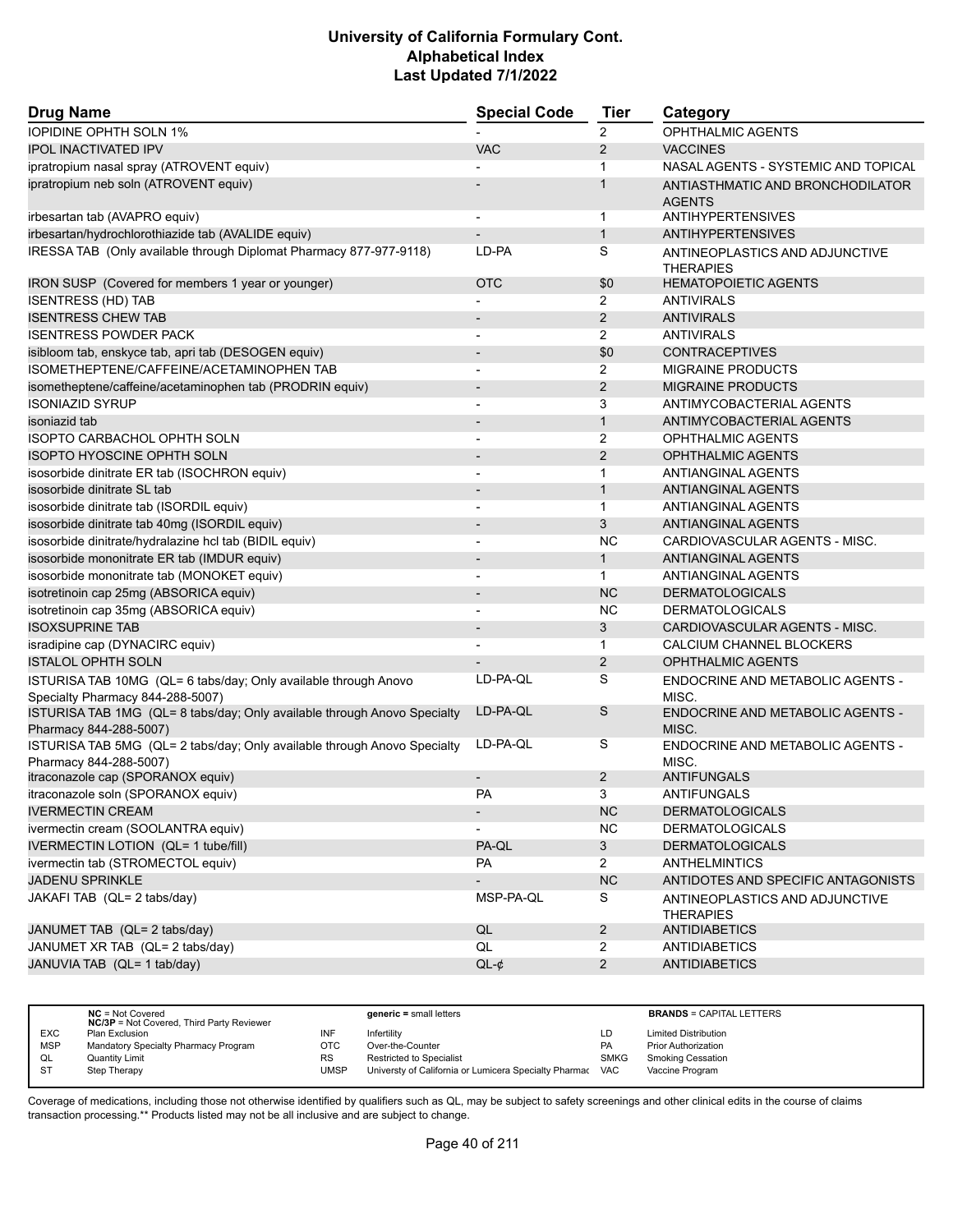| <b>Drug Name</b>                                                                                                  | <b>Special Code</b>      | Tier           | Category                                                 |
|-------------------------------------------------------------------------------------------------------------------|--------------------------|----------------|----------------------------------------------------------|
| JARDIANCE TAB (QL= 1 tab/day)                                                                                     | QL                       | $\overline{2}$ | <b>ANTIDIABETICS</b>                                     |
| JATENZO CAP, TLANDO CAP                                                                                           | $\overline{\phantom{a}}$ | <b>NC</b>      | ANDROGENS-ANABOLIC                                       |
| <b>JENLIVA CAP</b>                                                                                                |                          | NC.            | <b>MULTIVITAMINS</b>                                     |
| JENTADUETO TAB (QL= 2 tabs/day)                                                                                   | QL                       | $\overline{2}$ | <b>ANTIDIABETICS</b>                                     |
| JENTADUETO XR TAB (QL= 2 tabs/day)                                                                                | QL                       | $\overline{2}$ | <b>ANTIDIABETICS</b>                                     |
| jinteli tab (FEMHRT equiv)                                                                                        |                          | $\mathbf{1}$   | <b>ESTROGENS</b>                                         |
| <b>JUBLIA SOLN</b>                                                                                                |                          | <b>NC</b>      | <b>DERMATOLOGICALS</b>                                   |
| <b>JULUCA TAB</b>                                                                                                 | $\overline{\phantom{a}}$ | $\overline{2}$ | <b>ANTIVIRALS</b>                                        |
| junel FE tab (LOESTRIN FE equiv)                                                                                  | $\overline{\phantom{a}}$ | \$0            | <b>CONTRACEPTIVES</b>                                    |
| junel tab (LOESTRIN equiv)                                                                                        |                          | \$0            | <b>CONTRACEPTIVES</b>                                    |
| <b>JUXTAPID CAP</b>                                                                                               |                          | <b>NC</b>      | ANTIHYPERLIPIDEMICS                                      |
| JYNARQUE PAK (QL= 2 tabs/day; Only available through Walgreens<br>888-347-3416)                                   | LD-PA-QL                 | S              | <b>ENDOCRINE AND METABOLIC AGENTS -</b><br>MISC.         |
| JYNARQUE TAB (QL= 2 tabs/day; Only available through Walgreens<br>888-347-3416)                                   | LD-PA-QL                 | S              | ENDOCRINE AND METABOLIC AGENTS -<br>MISC.                |
| <b>KADIAN CAP</b>                                                                                                 | $\overline{\phantom{a}}$ | <b>NC</b>      | ANALGESICS - OPIOID                                      |
| <b>KALETRA TAB</b>                                                                                                |                          | 3              | <b>ANTIVIRALS</b>                                        |
| KALYDECO PAK (QL= 2 packets/day; Only available through Maxor<br>Pharmacy 800-658-6046 or Walgreens 888-347-3416) | LD-PA-QL                 | S              | <b>RESPIRATORY AGENTS - MISC.</b>                        |
| KALYDECO TAB (QL= 2 tabs/day; Only available through Maxor Pharmacy<br>800-658-6046 or Walgreens 888-347-3416)    | LD-PA-QL                 | S              | RESPIRATORY AGENTS - MISC.                               |
| <b>KAPSPARGO CAP</b>                                                                                              | $\overline{a}$           | <b>NC</b>      | <b>BETA BLOCKERS</b>                                     |
| <b>KAPVAY TAB</b>                                                                                                 |                          | 3              | ADHD/ANTI-NARCOLEPSY/ANTI-OBESITY//<br><b>NOREXIANTS</b> |
| <b>KARBINAL ER SUSP</b>                                                                                           | $\overline{\phantom{a}}$ | <b>NC</b>      | <b>ANTIHISTAMINES</b>                                    |
| KATERZIA SUSP (Prior Authorization required for members age 9 or older)                                           | PA                       | 3              | CALCIUM CHANNEL BLOCKERS                                 |
| KEFLEX CAP 750MG                                                                                                  | $\overline{\phantom{a}}$ | <b>NC</b>      | <b>CEPHALOSPORINS</b>                                    |
| kelnor tab (DEMULEN equiv)                                                                                        | $\overline{\phantom{a}}$ | \$0            | <b>CONTRACEPTIVES</b>                                    |
| <b>KERAFOAM</b>                                                                                                   |                          | <b>NC</b>      | <b>DERMATOLOGICALS</b>                                   |
| <b>KERALAC CREAM</b>                                                                                              |                          | <b>NC</b>      | <b>DERMATOLOGICALS</b>                                   |
| <b>KERAMATRIX</b>                                                                                                 | $\overline{\phantom{a}}$ | <b>NC</b>      | <b>DERMATOLOGICALS</b>                                   |
| <b>KERASTAT CREAM</b>                                                                                             |                          | NC.            | <b>DERMATOLOGICALS</b>                                   |
| <b>KERASTAT GEL</b>                                                                                               |                          | <b>NC</b>      | <b>DERMATOLOGICALS</b>                                   |
| KERENDIA TAB (QL= 1 tab/day)                                                                                      | PA-QL                    | 3              | ENDOCRINE AND METABOLIC AGENTS -<br>MISC.                |
| <b>KERYDIN SOLN</b>                                                                                               |                          | <b>NC</b>      | <b>DERMATOLOGICALS</b>                                   |
| <b>KESIMPTA INJ</b>                                                                                               | <b>UMSP</b>              | S              | PSYCHOTHERAPEUTIC AND<br>NEUROLOGICAL AGENTS - MISC.     |
| <b>KETAMINE HCL TROCHES</b>                                                                                       |                          | <b>NC</b>      | <b>GENERAL ANESTHETICS</b>                               |
| <b>KETEK TAB</b>                                                                                                  |                          | 3              | ANTI-INFECTIVE AGENTS - MISC.                            |
| ketoconazole cream (NIZORAL CREAM equiv)                                                                          | $\overline{\phantom{a}}$ | $\mathbf{1}$   | <b>DERMATOLOGICALS</b>                                   |
| ketoconazole shampoo (NIZORAL SHAMPOO equiv)                                                                      |                          | 1              | <b>DERMATOLOGICALS</b>                                   |
| ketoconazole tab (NIZORAL equiv)                                                                                  | $\overline{\phantom{a}}$ | $\mathbf{1}$   | <b>ANTIFUNGALS</b>                                       |
| <b>KETO-DIASTIX TEST STRIP</b>                                                                                    | <b>OTC</b>               | <b>DIAB</b>    | <b>DIAGNOSTIC PRODUCTS</b>                               |
| <b>KETOPROFEN CAP</b>                                                                                             | $\overline{\phantom{a}}$ | <b>NC</b>      | ANALGESICS - ANTI-INFLAMMATORY                           |
| ketoprofen cap (ORUDIS equiv)                                                                                     | $\overline{\phantom{a}}$ | <b>NC</b>      | ANALGESICS - ANTI-INFLAMMATORY                           |
| <b>KETOPROFEN ER CAP</b>                                                                                          | $\overline{\phantom{a}}$ | 3 <sup>1</sup> | ANALGESICS - ANTI-INFLAMMATORY                           |
| <b>KETOROLAC INJ</b>                                                                                              | $\overline{\phantom{a}}$ | <b>NC</b>      | ANALGESICS - ANTI-INFLAMMATORY                           |
| ketorolac inj (TORADOL equiv)                                                                                     |                          | <b>NC</b>      | ANALGESICS - ANTI-INFLAMMATORY                           |
| ketorolac ophth soln (ACULAR (LS) equiv)                                                                          |                          | $\mathbf{1}$   | OPHTHALMIC AGENTS                                        |

|            | $NC = Not Covered$<br><b>NC/3P</b> = Not Covered, Third Party Reviewer |           | generic = small letters                               |             | <b>BRANDS = CAPITAL LETTERS</b> |
|------------|------------------------------------------------------------------------|-----------|-------------------------------------------------------|-------------|---------------------------------|
| <b>EXC</b> | Plan Exclusion                                                         | INF       | Infertilitv                                           | LD          | <b>Limited Distribution</b>     |
| <b>MSP</b> | Mandatory Specialty Pharmacy Program                                   | OTC       | Over-the-Counter                                      | <b>PA</b>   | <b>Prior Authorization</b>      |
| QL         | <b>Quantity Limit</b>                                                  | <b>RS</b> | <b>Restricted to Specialist</b>                       | <b>SMKG</b> | <b>Smoking Cessation</b>        |
| <b>ST</b>  | Step Therapy                                                           | UMSP      | Universty of California or Lumicera Specialty Pharmac | VAC         | Vaccine Program                 |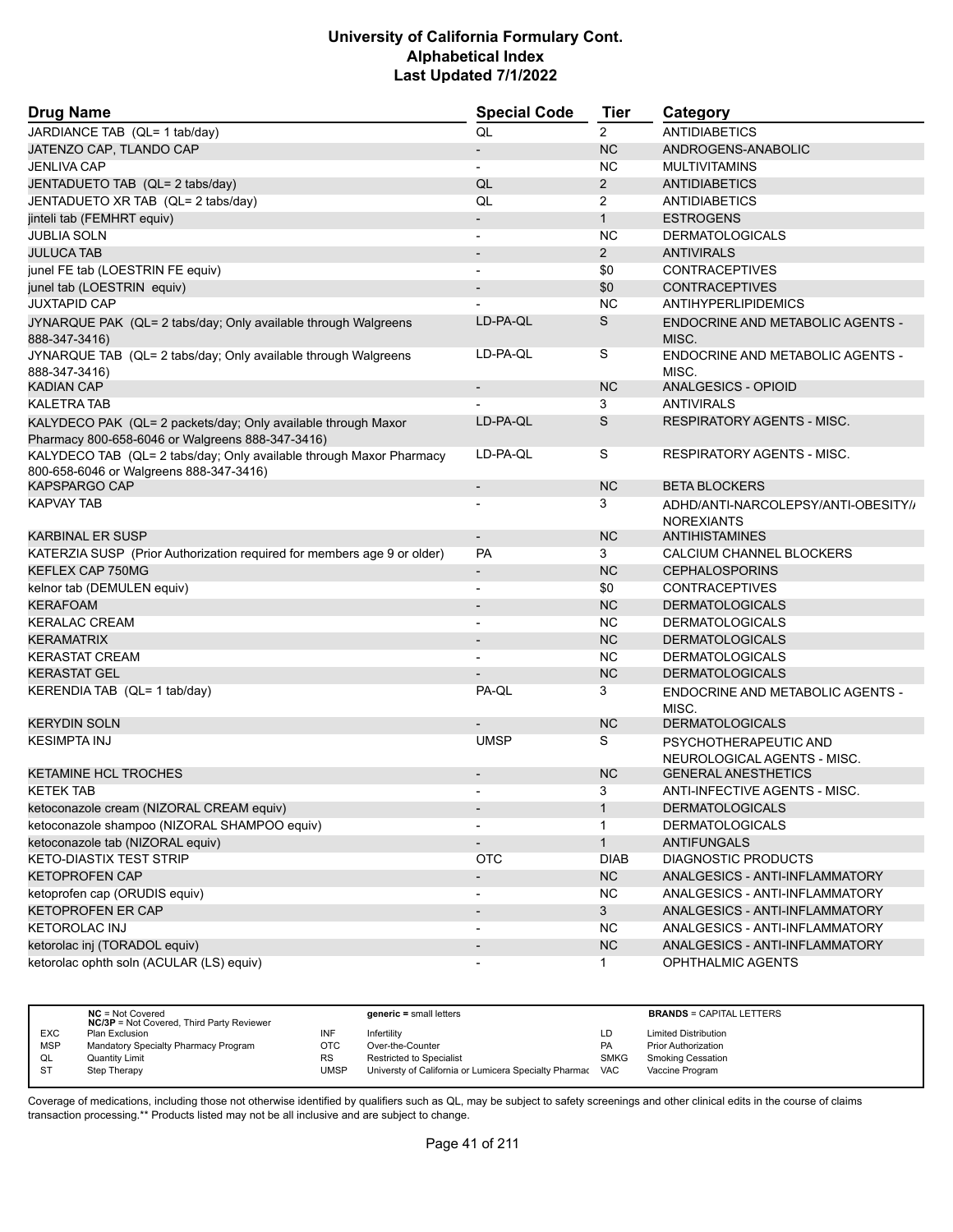| <b>Drug Name</b>                                                              | <b>Special Code</b>      | <b>Tier</b>    | Category                                           |
|-------------------------------------------------------------------------------|--------------------------|----------------|----------------------------------------------------|
| ketorolac tab (TORADOL equiv) (QL= 20 tabs/5 days)                            | QL                       | $\mathbf 1$    | ANALGESICS - ANTI-INFLAMMATORY                     |
| <b>KETOSTIX</b>                                                               | <b>OTC</b>               | <b>DIAB</b>    | <b>DIAGNOSTIC PRODUCTS</b>                         |
| ketotifen ophth soln (ZADITOR equiv)                                          | <b>OTC</b>               | <b>EXC</b>     | <b>OPHTHALMIC AGENTS</b>                           |
| <b>KEVEYIS TAB</b>                                                            |                          | <b>NC</b>      | <b>DIURETICS</b>                                   |
| KEVZARA INJ (QL= 2 inj/28 days)                                               | PA-QL-UMSP               | S              | ANALGESICS - ANTI-INFLAMMATORY                     |
| KINERET INJ (QL= 1 inj/day; Only available through Biologics 800-850-4306)    | LD-PA-QL                 | S              | ANALGESICS - ANTI-INFLAMMATORY                     |
| <b>KISQALI PAK</b>                                                            |                          | <b>NC</b>      | ANTINEOPLASTICS AND ADJUNCTIVE<br><b>THERAPIES</b> |
| <b>KISQALI TAB</b>                                                            |                          | NC.            | ANTINEOPLASTICS AND ADJUNCTIVE<br><b>THERAPIES</b> |
| KITABIS PAK NEB SOLN                                                          |                          | <b>NC</b>      | <b>AMINOGLYCOSIDES</b>                             |
| <b>KLARITY-B DROPS</b>                                                        |                          | NC.            | <b>OPHTHALMIC AGENTS</b>                           |
| <b>KLARITY-L DROPS</b>                                                        |                          | <b>NC</b>      | <b>OPHTHALMIC AGENTS</b>                           |
| <b>KLISYRI OINT</b>                                                           |                          | <b>NC</b>      | <b>DERMATOLOGICALS</b>                             |
| KLOR-CON POWDER PACKET 25MEQ                                                  |                          | 3              | <b>MINERALS &amp; ELECTROLYTES</b>                 |
| KLOXXADO NASAL SPRAY                                                          |                          | $\overline{2}$ | ANTIDOTES AND SPECIFIC ANTAGONISTS                 |
| <b>KOMBIGLYZE XR TAB</b>                                                      |                          | <b>NC</b>      | <b>ANTIDIABETICS</b>                               |
| KORLYM TAB (QL= 4 tabs/day; Only available through Korlym SPARK               | LD-PA-QL                 | S              | ANTIDIABETICS                                      |
| program 855-4Korlym (855-456-7596))                                           |                          |                |                                                    |
| KOSELUGO CAP (QL= 4 caps/day; Only available through Onco360<br>877-662-6633) | LD-PA-QL                 | S              | ANTINEOPLASTICS AND ADJUNCTIVE<br><b>THERAPIES</b> |
| <b>K-PHOS TAB</b>                                                             |                          | 2              | MINERALS & ELECTROLYTES                            |
| <b>KRINTAFEL TAB</b>                                                          |                          | $\overline{2}$ | <b>ANTIMALARIALS</b>                               |
| KRISTALOSE PACK, LACTULOSE PACK                                               |                          | <b>NC</b>      | LAXATIVES                                          |
| <b>KRISTALOSE PACKET</b>                                                      |                          | <b>NC</b>      | <b>LAXATIVES</b>                                   |
| K-TAB                                                                         | $\blacksquare$           | $\mathbf{1}$   | <b>MINERALS &amp; ELECTROLYTES</b>                 |
| KUVAN POWDER PACK                                                             |                          | <b>NC</b>      | <b>ENDOCRINE AND METABOLIC AGENTS -</b><br>MISC.   |
| <b>KUVAN TAB</b>                                                              |                          | NC.            | ENDOCRINE AND METABOLIC AGENTS -<br>MISC.          |
| KYBELLA INJ                                                                   | $\overline{\phantom{a}}$ | <b>NC</b>      | <b>DERMATOLOGICALS</b>                             |
| <b>KYNAMRO INJ</b>                                                            |                          | <b>NC</b>      | <b>ANTIHYPERLIPIDEMICS</b>                         |
| <b>KYNMOBI FILM</b>                                                           |                          | <b>NC</b>      | ANTIPARKINSON AND RELATED THERAPY<br><b>AGENTS</b> |
| <b>KYNMOBI TITRATION KIT</b>                                                  |                          | NC.            | ANTIPARKINSON AND RELATED THERAPY<br><b>AGENTS</b> |
| L.E.T. GEL                                                                    | $\overline{\phantom{a}}$ | <b>NC</b>      | <b>DERMATOLOGICALS</b>                             |
| labetalol tab (NORMODYNE equiv)                                               | $\overline{\phantom{a}}$ | $\mathbf{1}$   | <b>BETA BLOCKERS</b>                               |
| lacosamide oral solution (VIMPAT equiv)                                       |                          | $\mathbf{1}$   | <b>ANTICONVULSANTS</b>                             |
| lacosamide tab (VIMPAT equiv)                                                 | $\blacksquare$           | $\mathbf{1}$   | ANTICONVULSANTS                                    |
| LACRISERT OPHTH INSERT                                                        |                          | <b>NC</b>      | OPHTHALMIC AGENTS                                  |
| LACTIC ACID LOTION                                                            |                          | 1              | <b>DERMATOLOGICALS</b>                             |
| lactulose soln                                                                |                          | $\mathbf{1}$   | <b>LAXATIVES</b>                                   |
| <b>LAMICTAL CHEW TAB 2MG</b>                                                  |                          | $\overline{2}$ | <b>ANTICONVULSANTS</b>                             |
| LAMICTAL ODT KIT, LAMICTAL XR KIT                                             | $\blacksquare$           | 3              | <b>ANTICONVULSANTS</b>                             |
| lamivudine soln (EPIVIR equiv)                                                | $\overline{\phantom{a}}$ | $\overline{2}$ | <b>ANTIVIRALS</b>                                  |
| lamivudine tab (EPIVIR equiv)                                                 | $\overline{\phantom{a}}$ | $\overline{2}$ | <b>ANTIVIRALS</b>                                  |
| lamivudine tab 100mg (EPIVIR HBV equiv)                                       |                          | $\overline{2}$ | <b>ANTIVIRALS</b>                                  |
| lamivudine/zidovudine tab (COMBIVIR equiv)                                    | $\overline{\phantom{a}}$ | $\overline{2}$ | <b>ANTIVIRALS</b>                                  |
| lamotrigine chew tab (LAMICTAL equiv)                                         | $\overline{\phantom{a}}$ | $\mathbf{1}$   | ANTICONVULSANTS                                    |

|            | $NC = Not Covered$<br><b>NC/3P</b> = Not Covered, Third Party Reviewer |      | $generic = small letters$                             |             | <b>BRANDS = CAPITAL LETTERS</b> |
|------------|------------------------------------------------------------------------|------|-------------------------------------------------------|-------------|---------------------------------|
| <b>EXC</b> | Plan Exclusion                                                         | INF  | Infertility                                           | LD          | <b>Limited Distribution</b>     |
| <b>MSP</b> | Mandatory Specialty Pharmacy Program                                   | OTC  | Over-the-Counter                                      | PA          | <b>Prior Authorization</b>      |
| QL         | <b>Quantity Limit</b>                                                  | RS   | <b>Restricted to Specialist</b>                       | <b>SMKG</b> | <b>Smoking Cessation</b>        |
| -ST        | Step Therapy                                                           | UMSP | Universty of California or Lumicera Specialty Pharmac | VAC         | Vaccine Program                 |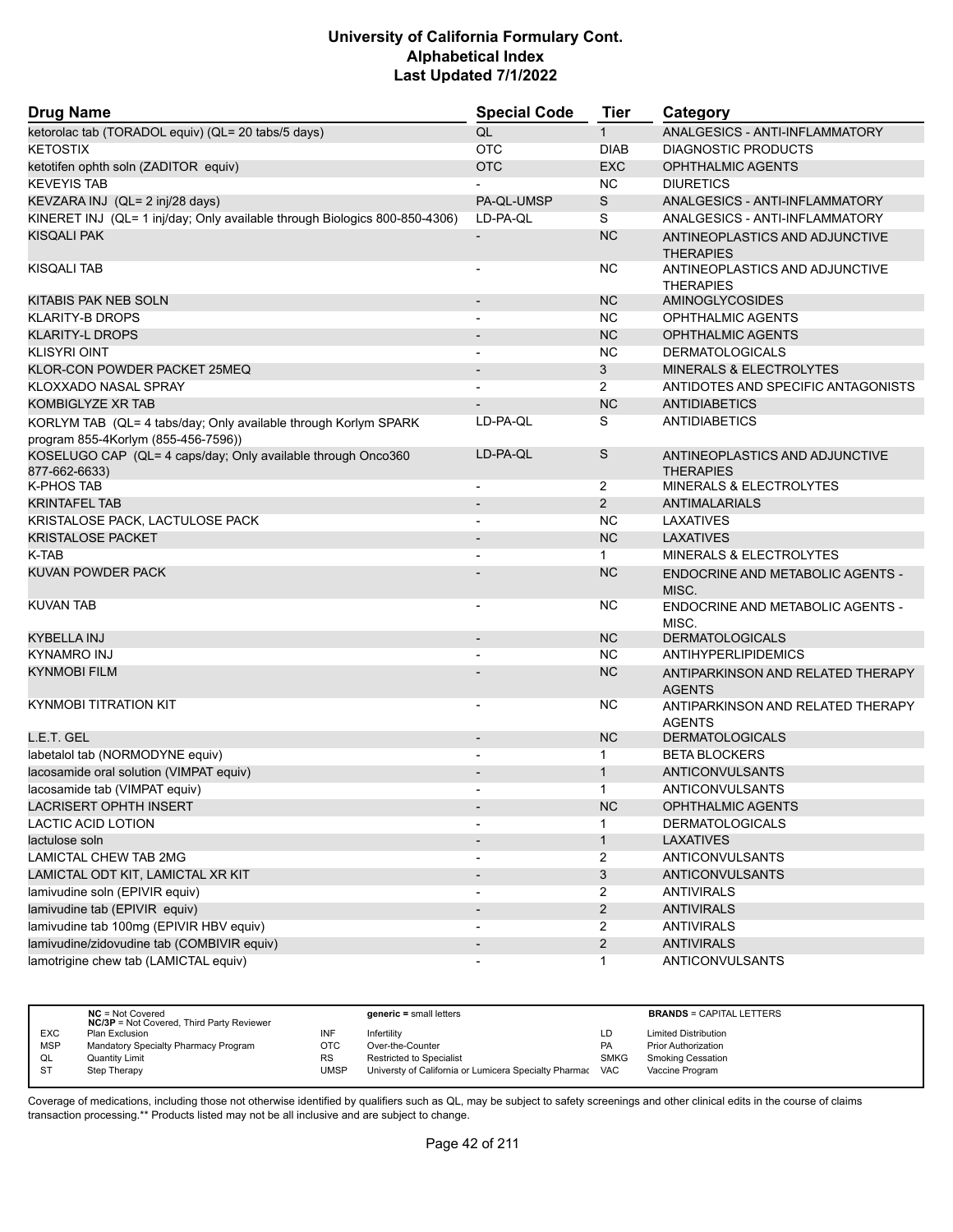| <b>Drug Name</b>                                                                                                                 | <b>Special Code</b>      | <b>Tier</b>    | Category                                           |
|----------------------------------------------------------------------------------------------------------------------------------|--------------------------|----------------|----------------------------------------------------|
| lamotrigine ER tab (LAMICTAL XR equiv)                                                                                           |                          | 3              | <b>ANTICONVULSANTS</b>                             |
| lamotrigine ODT (LAMICTAL equiv)                                                                                                 | $\overline{\phantom{a}}$ | 3              | ANTICONVULSANTS                                    |
| lamotrigine ODT kit (LAMICTAL ODT KIT equiv)                                                                                     |                          | 3              | <b>ANTICONVULSANTS</b>                             |
| lamotrigine tab (LAMICTAL equiv)                                                                                                 |                          | $\mathbf{1}$   | ANTICONVULSANTS                                    |
| <b>LAMPIT TAB</b>                                                                                                                | PA                       | $\overline{2}$ | ANTI-INFECTIVE AGENTS - MISC.                      |
| <b>LANCET KIT</b>                                                                                                                | <b>OTC</b>               | <b>DIAB</b>    | MEDICAL DEVICES AND SUPPLIES                       |
| <b>LANCETS</b>                                                                                                                   | <b>OTC</b>               | <b>DIAB</b>    | MEDICAL DEVICES AND SUPPLIES                       |
| <b>LANOXIN INJ</b>                                                                                                               | L,                       | <b>NC</b>      | <b>CARDIOTONICS</b>                                |
| <b>LANOXIN TAB 62.5MCG</b>                                                                                                       |                          | <b>NC</b>      | <b>CARDIOTONICS</b>                                |
| lansoprazole cap (PREVACID equiv) (Rx Only)                                                                                      |                          | 3              | <b>ULCER DRUGS</b>                                 |
| lansoprazole odt (PREVACID SOLUTAB equiv)                                                                                        |                          | <b>NC</b>      | <b>ULCER</b>                                       |
|                                                                                                                                  |                          |                | DRUGS/ANTISPASMODICS/ANTICHOLINEF<br><b>CS</b>     |
| LANSOPRAZOLE SUSP                                                                                                                |                          | 3              | <b>ULCER DRUGS</b>                                 |
| lansoprazole/amoxicillin/clarithromycin kit (PREVPAC equiv)                                                                      |                          | 3              | <b>ULCER DRUGS</b>                                 |
| lanthanum carbonate chew tab (FOSRENOL equiv)                                                                                    |                          | $\overline{2}$ | <b>GASTROINTESTINAL AGENTS - MISC.</b>             |
| LANTUS INJ, INSULIN GLARGINE INJ                                                                                                 |                          | <b>NC</b>      | <b>ANTIDIABETICS</b>                               |
| lapatinib ditosylate tab (TYKERB equiv)                                                                                          | PA-UMSP                  | S              | ANTINEOPLASTICS AND ADJUNCTIVE<br><b>THERAPIES</b> |
| LASTACAFT OPHTH SOLN (QL= 3ml/30 days)                                                                                           | QL                       | 3              | <b>OPHTHALMIC AGENTS</b>                           |
| latanoprost ophth soln (XALATAN equiv) (QL= 2.5ml/30 days)                                                                       | QL                       | $\mathbf 1$    | <b>OPHTHALMIC AGENTS</b>                           |
| LATUDA TAB (QL= 1 tab/day)                                                                                                       | $QL-¢$                   | 2              | ANTIPSYCHOTICS/ANTIMANIC AGENTS                    |
| layolis FE tab, wymzya FE tab (FEMCON FE equiv)                                                                                  |                          | \$0            | <b>CONTRACEPTIVES</b>                              |
| LAZANDA NASAL SPRAY (QL= 15 bottles/30 days)                                                                                     | PA-QL                    | 3              | ANALGESICS - OPIOID                                |
| LEDIPASVIR/SOFOSBUVIR TAB (QL= 1 tab/ day)                                                                                       | PA-QL-UMSP               | S              | <b>ANTIVIRALS</b>                                  |
| leflunomide tab (ARAVA equiv)                                                                                                    |                          | $\mathbf{1}$   | ANALGESICS - ANTI-INFLAMMATORY                     |
| lenalidomide cap (REVLIMID equiv) (QL= 1 cap/day; Restricted to Oncology or<br>Hematology Specialist)                            | MSP-QL-RS                | S              | MISCELLANEOUS THERAPEUTIC CLASSES                  |
| LENVIMA CAP (QL= 3 caps/day; Only available through Accredo<br>800-803-2523)                                                     | LD-PA-QL                 | S              | ANTINEOPLASTICS AND ADJUNCTIVE<br><b>THERAPIES</b> |
| letrozole tab (FEMARA equiv)                                                                                                     |                          | $\mathbf 1$    | ANTINEOPLASTICS AND ADJUNCTIVE<br><b>THERAPIES</b> |
| leucovorin tab                                                                                                                   |                          | $\mathbf 1$    | ANTINEOPLASTICS AND ADJUNCTIVE<br><b>THERAPIES</b> |
| <b>LEUKERAN TAB</b>                                                                                                              |                          | 2              | ANTINEOPLASTICS AND ADJUNCTIVE<br><b>THERAPIES</b> |
| <b>LEUKINE INJ</b>                                                                                                               |                          | <b>NC</b>      | <b>HEMATOPOIETIC AGENTS</b>                        |
| LEVALBUTEROL INHALER, XOPENEX HFA INHALER (QL= 2 inhalers/fill, 2<br>fills/30 days; Step Therapy requires trial of VENTOLIN HFA) | QL-ST                    | 3              | ANTIASTHMATIC AND BRONCHODILATOR<br><b>AGENTS</b>  |
| levalbuterol neb soln (XOPENEX equiv)                                                                                            |                          | 3              | ANTIASTHMATIC AND BRONCHODILATOR<br><b>AGENTS</b>  |
| <b>LEVATOL TAB</b>                                                                                                               |                          | 3              | <b>BETA BLOCKERS</b>                               |
| LEVEMIR FLEXTOUCH INJ                                                                                                            |                          | $\overline{2}$ | <b>ANTIDIABETICS</b>                               |
| <b>LEVEMIR INJ</b>                                                                                                               | $\blacksquare$           | $\overline{2}$ | <b>ANTIDIABETICS</b>                               |
| levetiracetam ER tab (KEPPRA XR equiv)                                                                                           |                          | $\mathbf{1}$   | <b>ANTICONVULSANTS</b>                             |
| levetiracetam soln (KEPPRA equiv)                                                                                                |                          | $\mathbf 1$    | <b>ANTICONVULSANTS</b>                             |
| levetiracetam tab (KEPPRA equiv)                                                                                                 |                          | $\mathbf{1}$   | <b>ANTICONVULSANTS</b>                             |
| LEVOBUNOLOL OPHTH SOLN                                                                                                           | $\blacksquare$           | $\mathbf 1$    | OPHTHALMIC AGENTS                                  |
| levobunolol ophth soln (BETAGAN equiv)                                                                                           |                          |                | OPHTHALMIC AGENTS                                  |
| levocarnitine soln (CARNITOR equiv)                                                                                              |                          | $\mathbf{1}$   | ENDOCRINE AND METABOLIC AGENTS -<br>MISC.          |

|            | $NC = Not Covered$                               |             | $generic = small letters$                             |             | <b>BRANDS = CAPITAL LETTERS</b> |
|------------|--------------------------------------------------|-------------|-------------------------------------------------------|-------------|---------------------------------|
|            | <b>NC/3P</b> = Not Covered, Third Party Reviewer |             |                                                       |             |                                 |
| <b>EXC</b> |                                                  |             |                                                       |             |                                 |
|            | Plan Exclusion                                   | INF         | Infertility                                           | LD          | <b>Limited Distribution</b>     |
| <b>MSP</b> | Mandatory Specialty Pharmacy Program             | OTC         | Over-the-Counter                                      | PA          | <b>Prior Authorization</b>      |
| QL         | <b>Quantity Limit</b>                            | <b>RS</b>   | <b>Restricted to Specialist</b>                       | <b>SMKG</b> | <b>Smoking Cessation</b>        |
| <b>ST</b>  | Step Therapy                                     | <b>UMSP</b> | Universty of California or Lumicera Specialty Pharmac | <b>VAC</b>  | Vaccine Program                 |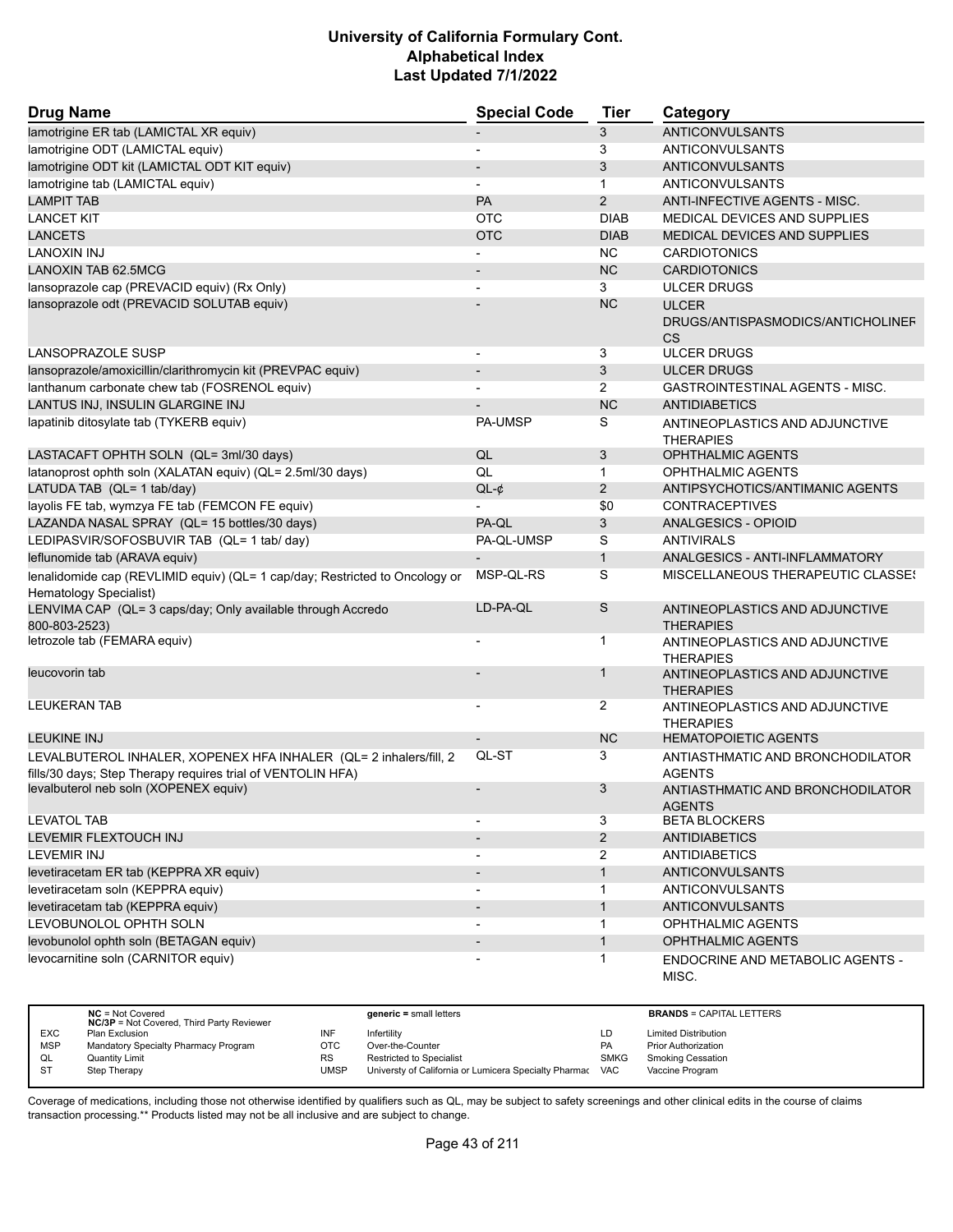| levocarnitine tab (CARNITOR equiv)<br>ENDOCRINE AND METABOLIC AGENTS -<br>1<br>MISC.<br>levocetirizine soln (XYZAL equiv)<br>EXC<br>ANTIHISTAMINES<br>$\overline{\phantom{a}}$<br><b>EXC</b><br>levocetirizine tab (XYZAL equiv)<br><b>ANTIHISTAMINES</b><br>$\overline{\phantom{a}}$<br>levofloxacin ophth soln (QUIXIN equiv)<br><b>OPHTHALMIC AGENTS</b><br>$\mathbf 1$<br>$\overline{\phantom{a}}$<br>levofloxacin soln (LEVAQUIN equiv)<br><b>FLUOROQUINOLONES</b><br>$\mathbf{1}$<br>levofloxacin tab (LEVAQUIN equiv)<br><b>FLUOROQUINOLONES</b><br>$\mathbf{1}$<br><b>OTC</b><br>\$0<br>levonorgestrel tab (PLAN B equiv)<br><b>CONTRACEPTIVES</b><br>LEVONORGESTREL TAB 0.75MG<br>\$0<br><b>CONTRACEPTIVES</b><br>NC<br>levorphanol tab (LEVORPHANOL equiv)<br><b>ANALGESICS - OPIOID</b><br>$\overline{\phantom{a}}$<br><b>NC</b><br>LEVOTHYROXINE INJ<br><b>THYROID AGENTS</b><br>$\overline{\phantom{a}}$<br>$\mathbf{1}$<br>levothyroxine tab (SYNTHROID equiv)<br><b>THYROID AGENTS</b><br>$\overline{\phantom{a}}$<br><b>NC</b><br><b>LEXETTE FOAM</b><br><b>DERMATOLOGICALS</b><br>$\blacksquare$<br><b>LEXIVA SUSP</b><br>$2^{\circ}$<br><b>ANTIVIRALS</b><br><b>NC</b><br><b>LICART PATCH</b><br><b>DERMATOLOGICALS</b><br>$\overline{\phantom{a}}$<br><b>LIDOCAINE CREAM</b><br><b>NC</b><br><b>DERMATOLOGICALS</b><br>$\overline{\phantom{a}}$<br>lidocaine cream 3% (LIDAMANTLE equiv)<br><b>DERMATOLOGICALS</b><br>$\mathbf{1}$<br><b>NC</b><br>lidocaine cream 3.88% (LIDOTRAL CREAM equiv)<br><b>DERMATOLOGICALS</b><br>$\overline{\phantom{a}}$<br>lidocaine gel (GLYDO equiv)<br>$\mathbf{1}$<br><b>DERMATOLOGICALS</b><br>$\blacksquare$<br>lidocaine gel (XYLOCAINE equiv)<br><b>DERMATOLOGICALS</b><br>$\mathbf{1}$<br><b>LIDOCAINE GEL</b><br>2<br><b>DERMATOLOGICALS</b><br>$\blacksquare$<br><b>NC</b><br><b>DERMATOLOGICALS</b><br>lidocaine lotion<br>$\overline{\phantom{a}}$<br>lidocaine oint (QL= 107gm/30 days)<br><b>DERMATOLOGICALS</b><br>QL<br>$\mathbf{1}$<br><b>NC</b><br>lidocaine oint/transparent dressing kit<br><b>DERMATOLOGICALS</b><br>$\overline{\phantom{a}}$<br>LIDOCAINE ORAL SOLN 4%<br><b>NC</b><br>MOUTH/THROAT/DENTAL AGENTS<br>3<br>lidocaine patch (LIDODERM equiv) (QL= 3 patches/day)<br>QL<br><b>DERMATOLOGICALS</b><br><b>NC</b><br>lidocaine patch 3.5% (GEN7T equiv)<br><b>DERMATOLOGICALS</b><br>lidocaine patch 5% (LIDODERM equiv) (QL= 3 patches/day)<br>QL<br>$\overline{2}$<br><b>DERMATOLOGICALS</b><br><b>DERMATOLOGICALS</b><br>lidocaine soln (XYLOCAINE equiv)<br>$\mathbf{1}$<br>$\overline{a}$<br><b>LIDOCAINE SUPP</b><br><b>NC</b><br>ANORECTAL AND RELATED PRODUCTS<br>$\overline{\phantom{a}}$<br>MOUTH/THROAT/DENTAL AGENTS<br>lidocaine viscous soln<br>$\mathbf{1}$<br>$\overline{2}$<br>ANORECTAL AGENTS<br>lidocaine/hydrocortisone cream (ANAMANTLE equiv)<br>$\overline{\phantom{a}}$<br>LIDOCAINE/HYDROCORTISONE RECTAL CREAM KIT<br><b>NC</b><br>ANORECTAL AGENTS<br>$\overline{\phantom{a}}$<br>lidocaine/prilocaine cream (EMLA equiv)<br>$\mathbf{1}$<br><b>DERMATOLOGICALS</b><br><b>LIDOCIN GEL</b><br>NC.<br><b>DERMATOLOGICALS</b><br>$\overline{\phantom{a}}$<br><b>NC</b><br><b>LIDOLOG KIT</b><br><b>CORTICOSTEROIDS</b><br><b>LIDOSTREAM KIT</b><br>NC<br><b>DERMATOLOGICALS</b><br><b>LIDOTIN PAK</b><br><b>NC</b><br>PSYCHOTHERAPEUTIC AND<br>NEUROLOGICAL AGENTS - MISC.<br>LIDOTRAL CREAM (lidocaine cream equiv)<br><b>NC</b><br><b>DERMATOLOGICALS</b><br>NC<br><b>LIDOTREX GEL</b><br><b>DERMATOLOGICALS</b><br><b>NC</b><br>LIDOVEX CREAM<br><b>DERMATOLOGICALS</b><br>$\mathbf{3}$<br><b>LINDANE LOTION</b><br><b>DERMATOLOGICALS</b><br>$\overline{\phantom{a}}$<br>LINDANE SHAMPOO<br><b>DERMATOLOGICALS</b><br>3<br>$\blacksquare$<br><b>RS</b><br>$\overline{a}$<br>linezolid susp (ZYVOX equiv) (Restricted to Infectious Disease Specialist)<br>ANTI-INFECTIVE AGENTS - MISC.<br>linezolid tab (ZYVOX equiv) (Restricted to Infectious Disease Specialist)<br>$\overline{2}$<br><b>RS</b><br>ANTI-INFECTIVE AGENTS - MISC.<br><b>LINZESS CAP</b><br>NC<br>GASTROINTESTINAL AGENTS - MISC.<br>$\overline{\phantom{a}}$<br>liothyronine tab (CYTOMEL equiv)<br><b>THYROID AGENTS</b><br>1<br>$\overline{a}$<br>lisinopril tab (PRINIVIL/ZESTRIL equiv)<br>$\mathbf{1}$<br><b>ANTIHYPERTENSIVES</b><br>lisinopril/hydrochlorothiazide tab (ZESTORETIC equiv)<br><b>ANTIHYPERTENSIVES</b><br>$\mathbf{1}$ | <b>Drug Name</b> | <b>Special Code</b> | <b>Tier</b> | Category |
|--------------------------------------------------------------------------------------------------------------------------------------------------------------------------------------------------------------------------------------------------------------------------------------------------------------------------------------------------------------------------------------------------------------------------------------------------------------------------------------------------------------------------------------------------------------------------------------------------------------------------------------------------------------------------------------------------------------------------------------------------------------------------------------------------------------------------------------------------------------------------------------------------------------------------------------------------------------------------------------------------------------------------------------------------------------------------------------------------------------------------------------------------------------------------------------------------------------------------------------------------------------------------------------------------------------------------------------------------------------------------------------------------------------------------------------------------------------------------------------------------------------------------------------------------------------------------------------------------------------------------------------------------------------------------------------------------------------------------------------------------------------------------------------------------------------------------------------------------------------------------------------------------------------------------------------------------------------------------------------------------------------------------------------------------------------------------------------------------------------------------------------------------------------------------------------------------------------------------------------------------------------------------------------------------------------------------------------------------------------------------------------------------------------------------------------------------------------------------------------------------------------------------------------------------------------------------------------------------------------------------------------------------------------------------------------------------------------------------------------------------------------------------------------------------------------------------------------------------------------------------------------------------------------------------------------------------------------------------------------------------------------------------------------------------------------------------------------------------------------------------------------------------------------------------------------------------------------------------------------------------------------------------------------------------------------------------------------------------------------------------------------------------------------------------------------------------------------------------------------------------------------------------------------------------------------------------------------------------------------------------------------------------------------------------------------------------------------------------------------------------------------------------------------------------------------------------------------------------------------------------------------------------------------------------------------------------------------------------------------------------------------------------------------------------------------------------------------------------------------------------------------------------------------------------------------------------------------------------------------------------------------------------------------------------------------------------------------------------------------------------------------------------------------------------------|------------------|---------------------|-------------|----------|
|                                                                                                                                                                                                                                                                                                                                                                                                                                                                                                                                                                                                                                                                                                                                                                                                                                                                                                                                                                                                                                                                                                                                                                                                                                                                                                                                                                                                                                                                                                                                                                                                                                                                                                                                                                                                                                                                                                                                                                                                                                                                                                                                                                                                                                                                                                                                                                                                                                                                                                                                                                                                                                                                                                                                                                                                                                                                                                                                                                                                                                                                                                                                                                                                                                                                                                                                                                                                                                                                                                                                                                                                                                                                                                                                                                                                                                                                                                                                                                                                                                                                                                                                                                                                                                                                                                                                                                                                                                |                  |                     |             |          |
|                                                                                                                                                                                                                                                                                                                                                                                                                                                                                                                                                                                                                                                                                                                                                                                                                                                                                                                                                                                                                                                                                                                                                                                                                                                                                                                                                                                                                                                                                                                                                                                                                                                                                                                                                                                                                                                                                                                                                                                                                                                                                                                                                                                                                                                                                                                                                                                                                                                                                                                                                                                                                                                                                                                                                                                                                                                                                                                                                                                                                                                                                                                                                                                                                                                                                                                                                                                                                                                                                                                                                                                                                                                                                                                                                                                                                                                                                                                                                                                                                                                                                                                                                                                                                                                                                                                                                                                                                                |                  |                     |             |          |
|                                                                                                                                                                                                                                                                                                                                                                                                                                                                                                                                                                                                                                                                                                                                                                                                                                                                                                                                                                                                                                                                                                                                                                                                                                                                                                                                                                                                                                                                                                                                                                                                                                                                                                                                                                                                                                                                                                                                                                                                                                                                                                                                                                                                                                                                                                                                                                                                                                                                                                                                                                                                                                                                                                                                                                                                                                                                                                                                                                                                                                                                                                                                                                                                                                                                                                                                                                                                                                                                                                                                                                                                                                                                                                                                                                                                                                                                                                                                                                                                                                                                                                                                                                                                                                                                                                                                                                                                                                |                  |                     |             |          |
|                                                                                                                                                                                                                                                                                                                                                                                                                                                                                                                                                                                                                                                                                                                                                                                                                                                                                                                                                                                                                                                                                                                                                                                                                                                                                                                                                                                                                                                                                                                                                                                                                                                                                                                                                                                                                                                                                                                                                                                                                                                                                                                                                                                                                                                                                                                                                                                                                                                                                                                                                                                                                                                                                                                                                                                                                                                                                                                                                                                                                                                                                                                                                                                                                                                                                                                                                                                                                                                                                                                                                                                                                                                                                                                                                                                                                                                                                                                                                                                                                                                                                                                                                                                                                                                                                                                                                                                                                                |                  |                     |             |          |
|                                                                                                                                                                                                                                                                                                                                                                                                                                                                                                                                                                                                                                                                                                                                                                                                                                                                                                                                                                                                                                                                                                                                                                                                                                                                                                                                                                                                                                                                                                                                                                                                                                                                                                                                                                                                                                                                                                                                                                                                                                                                                                                                                                                                                                                                                                                                                                                                                                                                                                                                                                                                                                                                                                                                                                                                                                                                                                                                                                                                                                                                                                                                                                                                                                                                                                                                                                                                                                                                                                                                                                                                                                                                                                                                                                                                                                                                                                                                                                                                                                                                                                                                                                                                                                                                                                                                                                                                                                |                  |                     |             |          |
|                                                                                                                                                                                                                                                                                                                                                                                                                                                                                                                                                                                                                                                                                                                                                                                                                                                                                                                                                                                                                                                                                                                                                                                                                                                                                                                                                                                                                                                                                                                                                                                                                                                                                                                                                                                                                                                                                                                                                                                                                                                                                                                                                                                                                                                                                                                                                                                                                                                                                                                                                                                                                                                                                                                                                                                                                                                                                                                                                                                                                                                                                                                                                                                                                                                                                                                                                                                                                                                                                                                                                                                                                                                                                                                                                                                                                                                                                                                                                                                                                                                                                                                                                                                                                                                                                                                                                                                                                                |                  |                     |             |          |
|                                                                                                                                                                                                                                                                                                                                                                                                                                                                                                                                                                                                                                                                                                                                                                                                                                                                                                                                                                                                                                                                                                                                                                                                                                                                                                                                                                                                                                                                                                                                                                                                                                                                                                                                                                                                                                                                                                                                                                                                                                                                                                                                                                                                                                                                                                                                                                                                                                                                                                                                                                                                                                                                                                                                                                                                                                                                                                                                                                                                                                                                                                                                                                                                                                                                                                                                                                                                                                                                                                                                                                                                                                                                                                                                                                                                                                                                                                                                                                                                                                                                                                                                                                                                                                                                                                                                                                                                                                |                  |                     |             |          |
|                                                                                                                                                                                                                                                                                                                                                                                                                                                                                                                                                                                                                                                                                                                                                                                                                                                                                                                                                                                                                                                                                                                                                                                                                                                                                                                                                                                                                                                                                                                                                                                                                                                                                                                                                                                                                                                                                                                                                                                                                                                                                                                                                                                                                                                                                                                                                                                                                                                                                                                                                                                                                                                                                                                                                                                                                                                                                                                                                                                                                                                                                                                                                                                                                                                                                                                                                                                                                                                                                                                                                                                                                                                                                                                                                                                                                                                                                                                                                                                                                                                                                                                                                                                                                                                                                                                                                                                                                                |                  |                     |             |          |
|                                                                                                                                                                                                                                                                                                                                                                                                                                                                                                                                                                                                                                                                                                                                                                                                                                                                                                                                                                                                                                                                                                                                                                                                                                                                                                                                                                                                                                                                                                                                                                                                                                                                                                                                                                                                                                                                                                                                                                                                                                                                                                                                                                                                                                                                                                                                                                                                                                                                                                                                                                                                                                                                                                                                                                                                                                                                                                                                                                                                                                                                                                                                                                                                                                                                                                                                                                                                                                                                                                                                                                                                                                                                                                                                                                                                                                                                                                                                                                                                                                                                                                                                                                                                                                                                                                                                                                                                                                |                  |                     |             |          |
|                                                                                                                                                                                                                                                                                                                                                                                                                                                                                                                                                                                                                                                                                                                                                                                                                                                                                                                                                                                                                                                                                                                                                                                                                                                                                                                                                                                                                                                                                                                                                                                                                                                                                                                                                                                                                                                                                                                                                                                                                                                                                                                                                                                                                                                                                                                                                                                                                                                                                                                                                                                                                                                                                                                                                                                                                                                                                                                                                                                                                                                                                                                                                                                                                                                                                                                                                                                                                                                                                                                                                                                                                                                                                                                                                                                                                                                                                                                                                                                                                                                                                                                                                                                                                                                                                                                                                                                                                                |                  |                     |             |          |
|                                                                                                                                                                                                                                                                                                                                                                                                                                                                                                                                                                                                                                                                                                                                                                                                                                                                                                                                                                                                                                                                                                                                                                                                                                                                                                                                                                                                                                                                                                                                                                                                                                                                                                                                                                                                                                                                                                                                                                                                                                                                                                                                                                                                                                                                                                                                                                                                                                                                                                                                                                                                                                                                                                                                                                                                                                                                                                                                                                                                                                                                                                                                                                                                                                                                                                                                                                                                                                                                                                                                                                                                                                                                                                                                                                                                                                                                                                                                                                                                                                                                                                                                                                                                                                                                                                                                                                                                                                |                  |                     |             |          |
|                                                                                                                                                                                                                                                                                                                                                                                                                                                                                                                                                                                                                                                                                                                                                                                                                                                                                                                                                                                                                                                                                                                                                                                                                                                                                                                                                                                                                                                                                                                                                                                                                                                                                                                                                                                                                                                                                                                                                                                                                                                                                                                                                                                                                                                                                                                                                                                                                                                                                                                                                                                                                                                                                                                                                                                                                                                                                                                                                                                                                                                                                                                                                                                                                                                                                                                                                                                                                                                                                                                                                                                                                                                                                                                                                                                                                                                                                                                                                                                                                                                                                                                                                                                                                                                                                                                                                                                                                                |                  |                     |             |          |
|                                                                                                                                                                                                                                                                                                                                                                                                                                                                                                                                                                                                                                                                                                                                                                                                                                                                                                                                                                                                                                                                                                                                                                                                                                                                                                                                                                                                                                                                                                                                                                                                                                                                                                                                                                                                                                                                                                                                                                                                                                                                                                                                                                                                                                                                                                                                                                                                                                                                                                                                                                                                                                                                                                                                                                                                                                                                                                                                                                                                                                                                                                                                                                                                                                                                                                                                                                                                                                                                                                                                                                                                                                                                                                                                                                                                                                                                                                                                                                                                                                                                                                                                                                                                                                                                                                                                                                                                                                |                  |                     |             |          |
|                                                                                                                                                                                                                                                                                                                                                                                                                                                                                                                                                                                                                                                                                                                                                                                                                                                                                                                                                                                                                                                                                                                                                                                                                                                                                                                                                                                                                                                                                                                                                                                                                                                                                                                                                                                                                                                                                                                                                                                                                                                                                                                                                                                                                                                                                                                                                                                                                                                                                                                                                                                                                                                                                                                                                                                                                                                                                                                                                                                                                                                                                                                                                                                                                                                                                                                                                                                                                                                                                                                                                                                                                                                                                                                                                                                                                                                                                                                                                                                                                                                                                                                                                                                                                                                                                                                                                                                                                                |                  |                     |             |          |
|                                                                                                                                                                                                                                                                                                                                                                                                                                                                                                                                                                                                                                                                                                                                                                                                                                                                                                                                                                                                                                                                                                                                                                                                                                                                                                                                                                                                                                                                                                                                                                                                                                                                                                                                                                                                                                                                                                                                                                                                                                                                                                                                                                                                                                                                                                                                                                                                                                                                                                                                                                                                                                                                                                                                                                                                                                                                                                                                                                                                                                                                                                                                                                                                                                                                                                                                                                                                                                                                                                                                                                                                                                                                                                                                                                                                                                                                                                                                                                                                                                                                                                                                                                                                                                                                                                                                                                                                                                |                  |                     |             |          |
|                                                                                                                                                                                                                                                                                                                                                                                                                                                                                                                                                                                                                                                                                                                                                                                                                                                                                                                                                                                                                                                                                                                                                                                                                                                                                                                                                                                                                                                                                                                                                                                                                                                                                                                                                                                                                                                                                                                                                                                                                                                                                                                                                                                                                                                                                                                                                                                                                                                                                                                                                                                                                                                                                                                                                                                                                                                                                                                                                                                                                                                                                                                                                                                                                                                                                                                                                                                                                                                                                                                                                                                                                                                                                                                                                                                                                                                                                                                                                                                                                                                                                                                                                                                                                                                                                                                                                                                                                                |                  |                     |             |          |
|                                                                                                                                                                                                                                                                                                                                                                                                                                                                                                                                                                                                                                                                                                                                                                                                                                                                                                                                                                                                                                                                                                                                                                                                                                                                                                                                                                                                                                                                                                                                                                                                                                                                                                                                                                                                                                                                                                                                                                                                                                                                                                                                                                                                                                                                                                                                                                                                                                                                                                                                                                                                                                                                                                                                                                                                                                                                                                                                                                                                                                                                                                                                                                                                                                                                                                                                                                                                                                                                                                                                                                                                                                                                                                                                                                                                                                                                                                                                                                                                                                                                                                                                                                                                                                                                                                                                                                                                                                |                  |                     |             |          |
|                                                                                                                                                                                                                                                                                                                                                                                                                                                                                                                                                                                                                                                                                                                                                                                                                                                                                                                                                                                                                                                                                                                                                                                                                                                                                                                                                                                                                                                                                                                                                                                                                                                                                                                                                                                                                                                                                                                                                                                                                                                                                                                                                                                                                                                                                                                                                                                                                                                                                                                                                                                                                                                                                                                                                                                                                                                                                                                                                                                                                                                                                                                                                                                                                                                                                                                                                                                                                                                                                                                                                                                                                                                                                                                                                                                                                                                                                                                                                                                                                                                                                                                                                                                                                                                                                                                                                                                                                                |                  |                     |             |          |
|                                                                                                                                                                                                                                                                                                                                                                                                                                                                                                                                                                                                                                                                                                                                                                                                                                                                                                                                                                                                                                                                                                                                                                                                                                                                                                                                                                                                                                                                                                                                                                                                                                                                                                                                                                                                                                                                                                                                                                                                                                                                                                                                                                                                                                                                                                                                                                                                                                                                                                                                                                                                                                                                                                                                                                                                                                                                                                                                                                                                                                                                                                                                                                                                                                                                                                                                                                                                                                                                                                                                                                                                                                                                                                                                                                                                                                                                                                                                                                                                                                                                                                                                                                                                                                                                                                                                                                                                                                |                  |                     |             |          |
|                                                                                                                                                                                                                                                                                                                                                                                                                                                                                                                                                                                                                                                                                                                                                                                                                                                                                                                                                                                                                                                                                                                                                                                                                                                                                                                                                                                                                                                                                                                                                                                                                                                                                                                                                                                                                                                                                                                                                                                                                                                                                                                                                                                                                                                                                                                                                                                                                                                                                                                                                                                                                                                                                                                                                                                                                                                                                                                                                                                                                                                                                                                                                                                                                                                                                                                                                                                                                                                                                                                                                                                                                                                                                                                                                                                                                                                                                                                                                                                                                                                                                                                                                                                                                                                                                                                                                                                                                                |                  |                     |             |          |
|                                                                                                                                                                                                                                                                                                                                                                                                                                                                                                                                                                                                                                                                                                                                                                                                                                                                                                                                                                                                                                                                                                                                                                                                                                                                                                                                                                                                                                                                                                                                                                                                                                                                                                                                                                                                                                                                                                                                                                                                                                                                                                                                                                                                                                                                                                                                                                                                                                                                                                                                                                                                                                                                                                                                                                                                                                                                                                                                                                                                                                                                                                                                                                                                                                                                                                                                                                                                                                                                                                                                                                                                                                                                                                                                                                                                                                                                                                                                                                                                                                                                                                                                                                                                                                                                                                                                                                                                                                |                  |                     |             |          |
|                                                                                                                                                                                                                                                                                                                                                                                                                                                                                                                                                                                                                                                                                                                                                                                                                                                                                                                                                                                                                                                                                                                                                                                                                                                                                                                                                                                                                                                                                                                                                                                                                                                                                                                                                                                                                                                                                                                                                                                                                                                                                                                                                                                                                                                                                                                                                                                                                                                                                                                                                                                                                                                                                                                                                                                                                                                                                                                                                                                                                                                                                                                                                                                                                                                                                                                                                                                                                                                                                                                                                                                                                                                                                                                                                                                                                                                                                                                                                                                                                                                                                                                                                                                                                                                                                                                                                                                                                                |                  |                     |             |          |
|                                                                                                                                                                                                                                                                                                                                                                                                                                                                                                                                                                                                                                                                                                                                                                                                                                                                                                                                                                                                                                                                                                                                                                                                                                                                                                                                                                                                                                                                                                                                                                                                                                                                                                                                                                                                                                                                                                                                                                                                                                                                                                                                                                                                                                                                                                                                                                                                                                                                                                                                                                                                                                                                                                                                                                                                                                                                                                                                                                                                                                                                                                                                                                                                                                                                                                                                                                                                                                                                                                                                                                                                                                                                                                                                                                                                                                                                                                                                                                                                                                                                                                                                                                                                                                                                                                                                                                                                                                |                  |                     |             |          |
|                                                                                                                                                                                                                                                                                                                                                                                                                                                                                                                                                                                                                                                                                                                                                                                                                                                                                                                                                                                                                                                                                                                                                                                                                                                                                                                                                                                                                                                                                                                                                                                                                                                                                                                                                                                                                                                                                                                                                                                                                                                                                                                                                                                                                                                                                                                                                                                                                                                                                                                                                                                                                                                                                                                                                                                                                                                                                                                                                                                                                                                                                                                                                                                                                                                                                                                                                                                                                                                                                                                                                                                                                                                                                                                                                                                                                                                                                                                                                                                                                                                                                                                                                                                                                                                                                                                                                                                                                                |                  |                     |             |          |
|                                                                                                                                                                                                                                                                                                                                                                                                                                                                                                                                                                                                                                                                                                                                                                                                                                                                                                                                                                                                                                                                                                                                                                                                                                                                                                                                                                                                                                                                                                                                                                                                                                                                                                                                                                                                                                                                                                                                                                                                                                                                                                                                                                                                                                                                                                                                                                                                                                                                                                                                                                                                                                                                                                                                                                                                                                                                                                                                                                                                                                                                                                                                                                                                                                                                                                                                                                                                                                                                                                                                                                                                                                                                                                                                                                                                                                                                                                                                                                                                                                                                                                                                                                                                                                                                                                                                                                                                                                |                  |                     |             |          |
|                                                                                                                                                                                                                                                                                                                                                                                                                                                                                                                                                                                                                                                                                                                                                                                                                                                                                                                                                                                                                                                                                                                                                                                                                                                                                                                                                                                                                                                                                                                                                                                                                                                                                                                                                                                                                                                                                                                                                                                                                                                                                                                                                                                                                                                                                                                                                                                                                                                                                                                                                                                                                                                                                                                                                                                                                                                                                                                                                                                                                                                                                                                                                                                                                                                                                                                                                                                                                                                                                                                                                                                                                                                                                                                                                                                                                                                                                                                                                                                                                                                                                                                                                                                                                                                                                                                                                                                                                                |                  |                     |             |          |
|                                                                                                                                                                                                                                                                                                                                                                                                                                                                                                                                                                                                                                                                                                                                                                                                                                                                                                                                                                                                                                                                                                                                                                                                                                                                                                                                                                                                                                                                                                                                                                                                                                                                                                                                                                                                                                                                                                                                                                                                                                                                                                                                                                                                                                                                                                                                                                                                                                                                                                                                                                                                                                                                                                                                                                                                                                                                                                                                                                                                                                                                                                                                                                                                                                                                                                                                                                                                                                                                                                                                                                                                                                                                                                                                                                                                                                                                                                                                                                                                                                                                                                                                                                                                                                                                                                                                                                                                                                |                  |                     |             |          |
|                                                                                                                                                                                                                                                                                                                                                                                                                                                                                                                                                                                                                                                                                                                                                                                                                                                                                                                                                                                                                                                                                                                                                                                                                                                                                                                                                                                                                                                                                                                                                                                                                                                                                                                                                                                                                                                                                                                                                                                                                                                                                                                                                                                                                                                                                                                                                                                                                                                                                                                                                                                                                                                                                                                                                                                                                                                                                                                                                                                                                                                                                                                                                                                                                                                                                                                                                                                                                                                                                                                                                                                                                                                                                                                                                                                                                                                                                                                                                                                                                                                                                                                                                                                                                                                                                                                                                                                                                                |                  |                     |             |          |
|                                                                                                                                                                                                                                                                                                                                                                                                                                                                                                                                                                                                                                                                                                                                                                                                                                                                                                                                                                                                                                                                                                                                                                                                                                                                                                                                                                                                                                                                                                                                                                                                                                                                                                                                                                                                                                                                                                                                                                                                                                                                                                                                                                                                                                                                                                                                                                                                                                                                                                                                                                                                                                                                                                                                                                                                                                                                                                                                                                                                                                                                                                                                                                                                                                                                                                                                                                                                                                                                                                                                                                                                                                                                                                                                                                                                                                                                                                                                                                                                                                                                                                                                                                                                                                                                                                                                                                                                                                |                  |                     |             |          |
|                                                                                                                                                                                                                                                                                                                                                                                                                                                                                                                                                                                                                                                                                                                                                                                                                                                                                                                                                                                                                                                                                                                                                                                                                                                                                                                                                                                                                                                                                                                                                                                                                                                                                                                                                                                                                                                                                                                                                                                                                                                                                                                                                                                                                                                                                                                                                                                                                                                                                                                                                                                                                                                                                                                                                                                                                                                                                                                                                                                                                                                                                                                                                                                                                                                                                                                                                                                                                                                                                                                                                                                                                                                                                                                                                                                                                                                                                                                                                                                                                                                                                                                                                                                                                                                                                                                                                                                                                                |                  |                     |             |          |
|                                                                                                                                                                                                                                                                                                                                                                                                                                                                                                                                                                                                                                                                                                                                                                                                                                                                                                                                                                                                                                                                                                                                                                                                                                                                                                                                                                                                                                                                                                                                                                                                                                                                                                                                                                                                                                                                                                                                                                                                                                                                                                                                                                                                                                                                                                                                                                                                                                                                                                                                                                                                                                                                                                                                                                                                                                                                                                                                                                                                                                                                                                                                                                                                                                                                                                                                                                                                                                                                                                                                                                                                                                                                                                                                                                                                                                                                                                                                                                                                                                                                                                                                                                                                                                                                                                                                                                                                                                |                  |                     |             |          |
|                                                                                                                                                                                                                                                                                                                                                                                                                                                                                                                                                                                                                                                                                                                                                                                                                                                                                                                                                                                                                                                                                                                                                                                                                                                                                                                                                                                                                                                                                                                                                                                                                                                                                                                                                                                                                                                                                                                                                                                                                                                                                                                                                                                                                                                                                                                                                                                                                                                                                                                                                                                                                                                                                                                                                                                                                                                                                                                                                                                                                                                                                                                                                                                                                                                                                                                                                                                                                                                                                                                                                                                                                                                                                                                                                                                                                                                                                                                                                                                                                                                                                                                                                                                                                                                                                                                                                                                                                                |                  |                     |             |          |
|                                                                                                                                                                                                                                                                                                                                                                                                                                                                                                                                                                                                                                                                                                                                                                                                                                                                                                                                                                                                                                                                                                                                                                                                                                                                                                                                                                                                                                                                                                                                                                                                                                                                                                                                                                                                                                                                                                                                                                                                                                                                                                                                                                                                                                                                                                                                                                                                                                                                                                                                                                                                                                                                                                                                                                                                                                                                                                                                                                                                                                                                                                                                                                                                                                                                                                                                                                                                                                                                                                                                                                                                                                                                                                                                                                                                                                                                                                                                                                                                                                                                                                                                                                                                                                                                                                                                                                                                                                |                  |                     |             |          |
|                                                                                                                                                                                                                                                                                                                                                                                                                                                                                                                                                                                                                                                                                                                                                                                                                                                                                                                                                                                                                                                                                                                                                                                                                                                                                                                                                                                                                                                                                                                                                                                                                                                                                                                                                                                                                                                                                                                                                                                                                                                                                                                                                                                                                                                                                                                                                                                                                                                                                                                                                                                                                                                                                                                                                                                                                                                                                                                                                                                                                                                                                                                                                                                                                                                                                                                                                                                                                                                                                                                                                                                                                                                                                                                                                                                                                                                                                                                                                                                                                                                                                                                                                                                                                                                                                                                                                                                                                                |                  |                     |             |          |
|                                                                                                                                                                                                                                                                                                                                                                                                                                                                                                                                                                                                                                                                                                                                                                                                                                                                                                                                                                                                                                                                                                                                                                                                                                                                                                                                                                                                                                                                                                                                                                                                                                                                                                                                                                                                                                                                                                                                                                                                                                                                                                                                                                                                                                                                                                                                                                                                                                                                                                                                                                                                                                                                                                                                                                                                                                                                                                                                                                                                                                                                                                                                                                                                                                                                                                                                                                                                                                                                                                                                                                                                                                                                                                                                                                                                                                                                                                                                                                                                                                                                                                                                                                                                                                                                                                                                                                                                                                |                  |                     |             |          |
|                                                                                                                                                                                                                                                                                                                                                                                                                                                                                                                                                                                                                                                                                                                                                                                                                                                                                                                                                                                                                                                                                                                                                                                                                                                                                                                                                                                                                                                                                                                                                                                                                                                                                                                                                                                                                                                                                                                                                                                                                                                                                                                                                                                                                                                                                                                                                                                                                                                                                                                                                                                                                                                                                                                                                                                                                                                                                                                                                                                                                                                                                                                                                                                                                                                                                                                                                                                                                                                                                                                                                                                                                                                                                                                                                                                                                                                                                                                                                                                                                                                                                                                                                                                                                                                                                                                                                                                                                                |                  |                     |             |          |
|                                                                                                                                                                                                                                                                                                                                                                                                                                                                                                                                                                                                                                                                                                                                                                                                                                                                                                                                                                                                                                                                                                                                                                                                                                                                                                                                                                                                                                                                                                                                                                                                                                                                                                                                                                                                                                                                                                                                                                                                                                                                                                                                                                                                                                                                                                                                                                                                                                                                                                                                                                                                                                                                                                                                                                                                                                                                                                                                                                                                                                                                                                                                                                                                                                                                                                                                                                                                                                                                                                                                                                                                                                                                                                                                                                                                                                                                                                                                                                                                                                                                                                                                                                                                                                                                                                                                                                                                                                |                  |                     |             |          |
|                                                                                                                                                                                                                                                                                                                                                                                                                                                                                                                                                                                                                                                                                                                                                                                                                                                                                                                                                                                                                                                                                                                                                                                                                                                                                                                                                                                                                                                                                                                                                                                                                                                                                                                                                                                                                                                                                                                                                                                                                                                                                                                                                                                                                                                                                                                                                                                                                                                                                                                                                                                                                                                                                                                                                                                                                                                                                                                                                                                                                                                                                                                                                                                                                                                                                                                                                                                                                                                                                                                                                                                                                                                                                                                                                                                                                                                                                                                                                                                                                                                                                                                                                                                                                                                                                                                                                                                                                                |                  |                     |             |          |
|                                                                                                                                                                                                                                                                                                                                                                                                                                                                                                                                                                                                                                                                                                                                                                                                                                                                                                                                                                                                                                                                                                                                                                                                                                                                                                                                                                                                                                                                                                                                                                                                                                                                                                                                                                                                                                                                                                                                                                                                                                                                                                                                                                                                                                                                                                                                                                                                                                                                                                                                                                                                                                                                                                                                                                                                                                                                                                                                                                                                                                                                                                                                                                                                                                                                                                                                                                                                                                                                                                                                                                                                                                                                                                                                                                                                                                                                                                                                                                                                                                                                                                                                                                                                                                                                                                                                                                                                                                |                  |                     |             |          |
|                                                                                                                                                                                                                                                                                                                                                                                                                                                                                                                                                                                                                                                                                                                                                                                                                                                                                                                                                                                                                                                                                                                                                                                                                                                                                                                                                                                                                                                                                                                                                                                                                                                                                                                                                                                                                                                                                                                                                                                                                                                                                                                                                                                                                                                                                                                                                                                                                                                                                                                                                                                                                                                                                                                                                                                                                                                                                                                                                                                                                                                                                                                                                                                                                                                                                                                                                                                                                                                                                                                                                                                                                                                                                                                                                                                                                                                                                                                                                                                                                                                                                                                                                                                                                                                                                                                                                                                                                                |                  |                     |             |          |
|                                                                                                                                                                                                                                                                                                                                                                                                                                                                                                                                                                                                                                                                                                                                                                                                                                                                                                                                                                                                                                                                                                                                                                                                                                                                                                                                                                                                                                                                                                                                                                                                                                                                                                                                                                                                                                                                                                                                                                                                                                                                                                                                                                                                                                                                                                                                                                                                                                                                                                                                                                                                                                                                                                                                                                                                                                                                                                                                                                                                                                                                                                                                                                                                                                                                                                                                                                                                                                                                                                                                                                                                                                                                                                                                                                                                                                                                                                                                                                                                                                                                                                                                                                                                                                                                                                                                                                                                                                |                  |                     |             |          |
|                                                                                                                                                                                                                                                                                                                                                                                                                                                                                                                                                                                                                                                                                                                                                                                                                                                                                                                                                                                                                                                                                                                                                                                                                                                                                                                                                                                                                                                                                                                                                                                                                                                                                                                                                                                                                                                                                                                                                                                                                                                                                                                                                                                                                                                                                                                                                                                                                                                                                                                                                                                                                                                                                                                                                                                                                                                                                                                                                                                                                                                                                                                                                                                                                                                                                                                                                                                                                                                                                                                                                                                                                                                                                                                                                                                                                                                                                                                                                                                                                                                                                                                                                                                                                                                                                                                                                                                                                                |                  |                     |             |          |
|                                                                                                                                                                                                                                                                                                                                                                                                                                                                                                                                                                                                                                                                                                                                                                                                                                                                                                                                                                                                                                                                                                                                                                                                                                                                                                                                                                                                                                                                                                                                                                                                                                                                                                                                                                                                                                                                                                                                                                                                                                                                                                                                                                                                                                                                                                                                                                                                                                                                                                                                                                                                                                                                                                                                                                                                                                                                                                                                                                                                                                                                                                                                                                                                                                                                                                                                                                                                                                                                                                                                                                                                                                                                                                                                                                                                                                                                                                                                                                                                                                                                                                                                                                                                                                                                                                                                                                                                                                |                  |                     |             |          |
|                                                                                                                                                                                                                                                                                                                                                                                                                                                                                                                                                                                                                                                                                                                                                                                                                                                                                                                                                                                                                                                                                                                                                                                                                                                                                                                                                                                                                                                                                                                                                                                                                                                                                                                                                                                                                                                                                                                                                                                                                                                                                                                                                                                                                                                                                                                                                                                                                                                                                                                                                                                                                                                                                                                                                                                                                                                                                                                                                                                                                                                                                                                                                                                                                                                                                                                                                                                                                                                                                                                                                                                                                                                                                                                                                                                                                                                                                                                                                                                                                                                                                                                                                                                                                                                                                                                                                                                                                                |                  |                     |             |          |
|                                                                                                                                                                                                                                                                                                                                                                                                                                                                                                                                                                                                                                                                                                                                                                                                                                                                                                                                                                                                                                                                                                                                                                                                                                                                                                                                                                                                                                                                                                                                                                                                                                                                                                                                                                                                                                                                                                                                                                                                                                                                                                                                                                                                                                                                                                                                                                                                                                                                                                                                                                                                                                                                                                                                                                                                                                                                                                                                                                                                                                                                                                                                                                                                                                                                                                                                                                                                                                                                                                                                                                                                                                                                                                                                                                                                                                                                                                                                                                                                                                                                                                                                                                                                                                                                                                                                                                                                                                |                  |                     |             |          |
|                                                                                                                                                                                                                                                                                                                                                                                                                                                                                                                                                                                                                                                                                                                                                                                                                                                                                                                                                                                                                                                                                                                                                                                                                                                                                                                                                                                                                                                                                                                                                                                                                                                                                                                                                                                                                                                                                                                                                                                                                                                                                                                                                                                                                                                                                                                                                                                                                                                                                                                                                                                                                                                                                                                                                                                                                                                                                                                                                                                                                                                                                                                                                                                                                                                                                                                                                                                                                                                                                                                                                                                                                                                                                                                                                                                                                                                                                                                                                                                                                                                                                                                                                                                                                                                                                                                                                                                                                                |                  |                     |             |          |
|                                                                                                                                                                                                                                                                                                                                                                                                                                                                                                                                                                                                                                                                                                                                                                                                                                                                                                                                                                                                                                                                                                                                                                                                                                                                                                                                                                                                                                                                                                                                                                                                                                                                                                                                                                                                                                                                                                                                                                                                                                                                                                                                                                                                                                                                                                                                                                                                                                                                                                                                                                                                                                                                                                                                                                                                                                                                                                                                                                                                                                                                                                                                                                                                                                                                                                                                                                                                                                                                                                                                                                                                                                                                                                                                                                                                                                                                                                                                                                                                                                                                                                                                                                                                                                                                                                                                                                                                                                |                  |                     |             |          |
|                                                                                                                                                                                                                                                                                                                                                                                                                                                                                                                                                                                                                                                                                                                                                                                                                                                                                                                                                                                                                                                                                                                                                                                                                                                                                                                                                                                                                                                                                                                                                                                                                                                                                                                                                                                                                                                                                                                                                                                                                                                                                                                                                                                                                                                                                                                                                                                                                                                                                                                                                                                                                                                                                                                                                                                                                                                                                                                                                                                                                                                                                                                                                                                                                                                                                                                                                                                                                                                                                                                                                                                                                                                                                                                                                                                                                                                                                                                                                                                                                                                                                                                                                                                                                                                                                                                                                                                                                                |                  |                     |             |          |
|                                                                                                                                                                                                                                                                                                                                                                                                                                                                                                                                                                                                                                                                                                                                                                                                                                                                                                                                                                                                                                                                                                                                                                                                                                                                                                                                                                                                                                                                                                                                                                                                                                                                                                                                                                                                                                                                                                                                                                                                                                                                                                                                                                                                                                                                                                                                                                                                                                                                                                                                                                                                                                                                                                                                                                                                                                                                                                                                                                                                                                                                                                                                                                                                                                                                                                                                                                                                                                                                                                                                                                                                                                                                                                                                                                                                                                                                                                                                                                                                                                                                                                                                                                                                                                                                                                                                                                                                                                |                  |                     |             |          |

|            | $NC = Not Covered$<br><b>NC/3P</b> = Not Covered, Third Party Reviewer |           | $generic = small letters$                             |             | <b>BRANDS = CAPITAL LETTERS</b> |
|------------|------------------------------------------------------------------------|-----------|-------------------------------------------------------|-------------|---------------------------------|
| <b>EXC</b> | Plan Exclusion                                                         | INF       | Infertilitv                                           | LD          | <b>Limited Distribution</b>     |
| <b>MSP</b> | Mandatory Specialty Pharmacy Program                                   | отс       | Over-the-Counter                                      | <b>PA</b>   | <b>Prior Authorization</b>      |
| QL         | <b>Quantity Limit</b>                                                  | <b>RS</b> | <b>Restricted to Specialist</b>                       | <b>SMKG</b> | Smoking Cessation               |
| ST         | Step Therapy                                                           | UMSP      | Universty of California or Lumicera Specialty Pharmac | VAC         | Vaccine Program                 |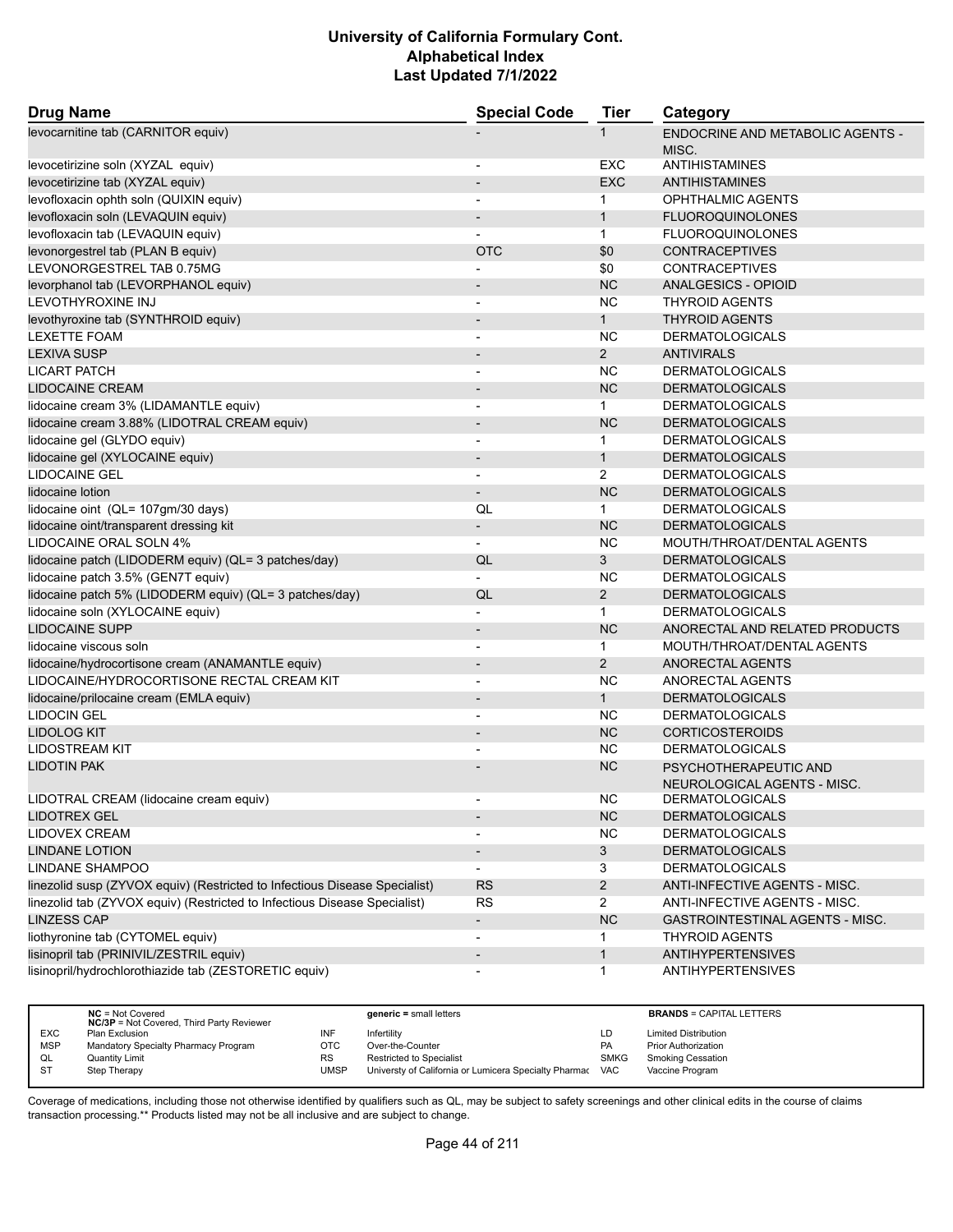| <b>Drug Name</b>                                                                                                                | <b>Special Code</b>      | Tier           | Category                                                 |
|---------------------------------------------------------------------------------------------------------------------------------|--------------------------|----------------|----------------------------------------------------------|
| lithium carbonate cap (ESKALITH ER equiv)                                                                                       |                          | $\mathbf{1}$   | ANTIPSYCHOTICS/ANTIMANIC AGENTS                          |
| lithium carbonate ER tab (LITHOBID equiv)                                                                                       |                          | $\mathbf{1}$   | ANTIPSYCHOTICS/ANTIMANIC AGENTS                          |
| lithium carbonate tab                                                                                                           |                          | $\mathbf{1}$   | ANTIPSYCHOTICS/ANTIMANIC AGENTS                          |
| LITHIUM CITRATE SOLN                                                                                                            |                          | $\mathbf{1}$   | ANTIPSYCHOTICS/ANTIMANIC AGENTS                          |
| <b>LITHOSTAT TAB</b>                                                                                                            |                          | 3              | <b>GENITOURINARY AGENTS -</b><br><b>MISCELLANEOUS</b>    |
| LIVALO TAB (Step Therapy requires trial of atorvastatin, fluvastatin,<br>lovastatin, pravastatin, rosuvastatin, or simvastatin) | ST                       | 3              | <b>ANTIHYPERLIPIDEMICS</b>                               |
| LIVMARLI SOLN (QL= 90ml/30 days; Only available through Eversana<br>866-849-4481)                                               | LD-PA-QL                 | S              | <b>GASTROINTESTINAL AGENTS - MISC.</b>                   |
| <b>LIVTENCITY TAB</b>                                                                                                           |                          | NC.            | <b>ANTIVIRALS</b>                                        |
| <b>L-METHYLFOLATE TAB</b>                                                                                                       |                          | <b>EXC</b>     | DIETARY PRODUCTS/DIETARY<br><b>MANAGEMENT PRODUCTS</b>   |
| LO LOESTRIN TAB                                                                                                                 |                          | \$0            | <b>CONTRACEPTIVES</b>                                    |
| <b>LOCOID CREAM</b>                                                                                                             | $\overline{\phantom{a}}$ | <b>NC</b>      | <b>DERMATOLOGICALS</b>                                   |
| LOCOID LIPOCREAM                                                                                                                | $\blacksquare$           | NC.            | <b>DERMATOLOGICALS</b>                                   |
| <b>LOCOID OINT</b>                                                                                                              |                          | <b>NC</b>      | <b>DERMATOLOGICALS</b>                                   |
| <b>LOCOID SOLN</b>                                                                                                              |                          | <b>NC</b>      | <b>DERMATOLOGICALS</b>                                   |
| loestrin 21 tab                                                                                                                 | $\overline{\phantom{a}}$ | \$0            | <b>CONTRACEPTIVES</b>                                    |
| LOESTRIN 24 FE TAB                                                                                                              | $\overline{\phantom{a}}$ | \$0            | <b>CONTRACEPTIVES</b>                                    |
| <b>LOESTRIN FE TAB</b>                                                                                                          | $\overline{\phantom{a}}$ | \$0            | <b>CONTRACEPTIVES</b>                                    |
| loestrin tab                                                                                                                    |                          | \$0            | <b>CONTRACEPTIVES</b>                                    |
| <b>LOKELMA PAK</b>                                                                                                              | <b>PA</b>                | $\overline{2}$ | MISCELLANEOUS THERAPEUTIC CLASSES                        |
| <b>LOMAIRA TAB</b>                                                                                                              |                          | <b>NC</b>      | ADHD/ANTI-NARCOLEPSY/ANTI-OBESITY//<br><b>NOREXIANTS</b> |
| LONHALA MAGNAIR SOLN (Step Therapy requires trial of INCRUSE ELLIPTA ST<br><b>INHALER)</b>                                      |                          | $\overline{2}$ | ANTIASTHMATIC AND BRONCHODILATOR<br><b>AGENTS</b>        |
| LONSURF TAB (Only available through Walgreens 888-347-3416)                                                                     | LD-PA                    | S              | ANTINEOPLASTICS AND ADJUNCTIVE<br><b>THERAPIES</b>       |
| loperamide cap (IMODIUM equiv)                                                                                                  |                          | <b>NC</b>      | ANTIDIARRHEALS                                           |
| loperamide soln (LOPERAMIDE equiv)                                                                                              | <b>OTC</b>               | <b>NC</b>      | ANTIDIARRHEAL/PROBIOTIC AGENTS                           |
| lopinavir/ritonavir soln (KALETRA equiv)                                                                                        | $\overline{\phantom{a}}$ | $\overline{2}$ | <b>ANTIVIRALS</b>                                        |
| lopinavir/ritonavir tab (KALETRA equiv)                                                                                         |                          | 2              | <b>ANTIVIRALS</b>                                        |
| loratadine cap (CLARITIN equiv)                                                                                                 | <b>OTC</b>               | <b>EXC</b>     | <b>ANTIHISTAMINES</b>                                    |
| lorazepam conc (ATIVAN equiv)                                                                                                   |                          | $\mathbf{1}$   | <b>ANTIANXIETY AGENTS</b>                                |
| lorazepam tab (ATIVAN equiv)                                                                                                    |                          | $\mathbf{1}$   | <b>ANTIANXIETY AGENTS</b>                                |
| LORBRENA TAB 100MG (QL= 1 tab/day)                                                                                              | MSP-PA-QL                | S              | ANTINEOPLASTICS AND ADJUNCTIVE<br><b>THERAPIES</b>       |
| LORBRENA TAB 25MG (QL= 3 tabs/day)                                                                                              | MSP-PA-QL                | S              | ANTINEOPLASTICS AND ADJUNCTIVE<br><b>THERAPIES</b>       |
| <b>LOREEV XR CAP</b>                                                                                                            |                          | NC             | <b>ANTIANXIETY AGENTS</b>                                |
| <b>LORTAB ELIXIR</b>                                                                                                            |                          | 3              | <b>ANALGESICS - OPIOID</b>                               |
| <b>LORVATUS PHARMAPAK KIT</b>                                                                                                   |                          | <b>NC</b>      | MUSCULOSKELETAL THERAPY AGENTS                           |
| Iosartan tab (COZAAR equiv)                                                                                                     | $\overline{\phantom{a}}$ | $\mathbf{1}$   | <b>ANTIHYPERTENSIVES</b>                                 |
| losartan/hydrochlorothiazide tab (HYZAAR equiv)                                                                                 |                          | $\mathbf 1$    | <b>ANTIHYPERTENSIVES</b>                                 |
| LOTEMAX OPHTH GEL                                                                                                               |                          | $\overline{a}$ | OPHTHALMIC AGENTS                                        |
| LOTEMAX OPHTH OINT                                                                                                              |                          | $\overline{2}$ | <b>OPHTHALMIC AGENTS</b>                                 |
| LOTEMAX SM GEL 0.38%                                                                                                            | $\overline{\phantom{a}}$ | <b>NC</b>      | OPHTHALMIC AGENTS                                        |
| loteprednol etabonate ophth gel (LOTEMAX equiv)                                                                                 |                          | $\mathbf{2}$   | OPHTHALMIC AGENTS                                        |
| loteprednol ophth susp (LOTEMAX equiv)                                                                                          |                          | $\overline{2}$ | OPHTHALMIC AGENTS                                        |
|                                                                                                                                 |                          |                |                                                          |

|            | $NC = Not Covered$<br><b>NC/3P</b> = Not Covered, Third Party Reviewer |           | $generic = small letters$                             |             | <b>BRANDS = CAPITAL LETTERS</b> |
|------------|------------------------------------------------------------------------|-----------|-------------------------------------------------------|-------------|---------------------------------|
| EXC        | Plan Exclusion                                                         | INF       | Infertility                                           | LD          | <b>Limited Distribution</b>     |
| <b>MSP</b> | Mandatory Specialty Pharmacy Program                                   | OTC       | Over-the-Counter                                      | <b>PA</b>   | Prior Authorization             |
| QL         | Quantity Limit                                                         | <b>RS</b> | <b>Restricted to Specialist</b>                       | <b>SMKG</b> | <b>Smoking Cessation</b>        |
|            | Step Therapy                                                           | UMSP      | Universty of California or Lumicera Specialty Pharmac | <b>VAC</b>  | Vaccine Program                 |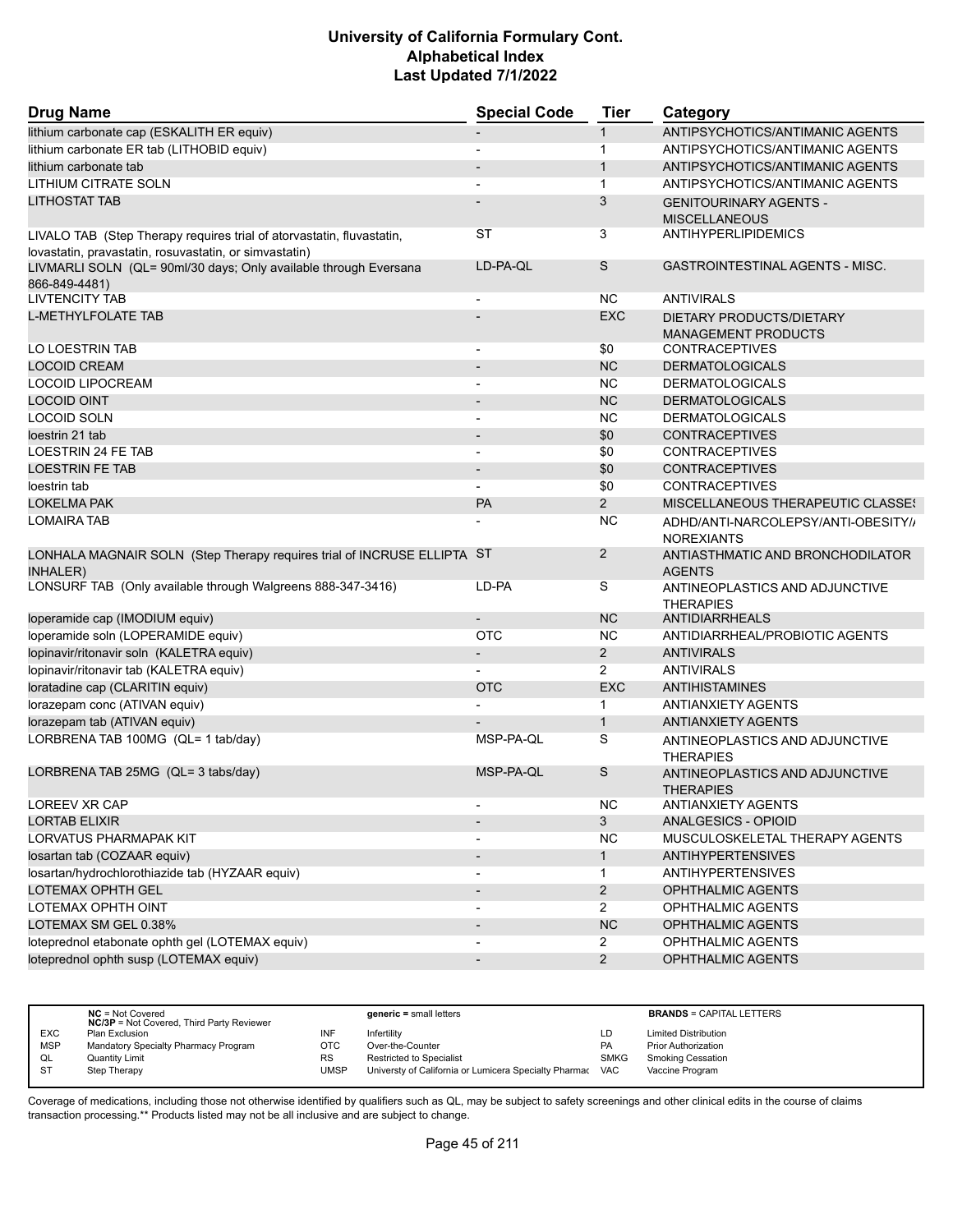| <b>Drug Name</b>                                                                                                  | <b>Special Code</b>      | <b>Tier</b>    | Category                                               |
|-------------------------------------------------------------------------------------------------------------------|--------------------------|----------------|--------------------------------------------------------|
| <b>LOTRIMIN AF CREAM</b>                                                                                          |                          | <b>NC</b>      | <b>DERMATOLOGICALS</b>                                 |
| lovastatin tab (MEVACOR equiv)                                                                                    |                          | \$0            | <b>ANTIHYPERLIPIDEMICS</b>                             |
| loxapine cap (LOXITANE equiv)                                                                                     |                          | $\mathbf{1}$   | ANTIPSYCHOTICS/ANTIMANIC AGENTS                        |
| LUCEMYRA TAB (QL= 96 tabs/7 days)                                                                                 | PA-QL                    | 3              | PSYCHOTHERAPEUTIC AND<br>NEUROLOGICAL AGENTS - MISC.   |
| <b>LUFYLLIN TAB</b>                                                                                               |                          | 3              | ANTIASTHMATIC AND BRONCHODILATOR<br><b>AGENTS</b>      |
| LULICONAZOLE CREAM, LUZU CREAM                                                                                    |                          | <b>NC</b>      | <b>DERMATOLOGICALS</b>                                 |
| LUMAKRAS TAB (QL= 8 tabs/day; Only available through Biologics<br>800-850-4306)                                   | LD-PA-QL                 | S              | ANTINEOPLASTICS AND ADJUNCTIVE<br><b>THERAPIES</b>     |
| LUMIFY OPHTH SOLN 0.25%                                                                                           |                          | <b>NC</b>      | <b>OPHTHALMIC AGENTS</b>                               |
| LUMIGAN OPHTH SOLN (QL= 2.5ml/30 days)                                                                            | QL                       | 2              | <b>OPHTHALMIC AGENTS</b>                               |
| LUPKYNIS CAP (QL= 6 caps/day; Only available through Biologics<br>800-850-4306 or PantheRx Pharmacy 855-726-8479) | LD-PA-QL                 | S              | <b>MISCELLANEOUS THERAPEUTIC CLASSES</b>               |
| <b>LUVIRA CAP</b>                                                                                                 | $\overline{\phantom{a}}$ | EXC            | DIETARY PRODUCTS/DIETARY<br><b>MANAGEMENT PRODUCTS</b> |
| <b>LUXIQ FOAM</b>                                                                                                 | $\overline{\phantom{a}}$ | <b>NC</b>      | <b>DERMATOLOGICALS</b>                                 |
| <b>LYBALVI TAB</b>                                                                                                |                          | <b>NC</b>      | PSYCHOTHERAPEUTIC AND<br>NEUROLOGICAL AGENTS - MISC.   |
| LYNPARZA CAP (Only available through Biologics 800-850-4306, QL= 16<br>caps/day)                                  | LD-PA-QL                 | S              | ANTINEOPLASTICS AND ADJUNCTIVE<br><b>THERAPIES</b>     |
| LYNPARZA TAB (Only available through Biologics 800-850-4306, QL= 4<br>tabs/day)                                   | LD-PA-QL                 | S              | ANTINEOPLASTICS AND ADJUNCTIVE<br><b>THERAPIES</b>     |
| LYRICA CAP (QL= 3 caps/day)                                                                                       | QL                       | 3              | ANTICONVULSANTS                                        |
| LYRICA CAP 225MG (QL= 2 caps/day)                                                                                 | QL                       | 3              | ANTICONVULSANTS                                        |
| LYRICA CAP 300MG (QL= 2 caps/day)                                                                                 | QL                       | 3              | ANTICONVULSANTS                                        |
| LYRICA SOLN (QL= 30ml/day)                                                                                        | QL                       | 3              | ANTICONVULSANTS                                        |
| LYSODREN TAB (Only available through Walgreens 888-347-3416)                                                      | LD                       | $\mathsf S$    | ANTINEOPLASTICS AND ADJUNCTIVE<br><b>THERAPIES</b>     |
| LYUMJEV INJ                                                                                                       | $\overline{\phantom{a}}$ | NC.            | ANTIDIABETICS                                          |
| LYUMJEV KWIKPEN INJ                                                                                               |                          | <b>NC</b>      | <b>ANTIDIABETICS</b>                                   |
| LYVISPAH GRANULE PACKET                                                                                           | $\blacksquare$           | <b>NC</b>      | MUSCULOSKELETAL THERAPY AGENTS                         |
| <b>MACRILEN PACK</b>                                                                                              | $\overline{\phantom{a}}$ | <b>NC</b>      | <b>DIAGNOSTIC PRODUCTS</b>                             |
| malathion lotion (OVIDE equiv) (QL= 2 bottles/fill)                                                               | QL                       | 3              | <b>DERMATOLOGICALS</b>                                 |
| maldemar tab (SCOPACE equiv)                                                                                      | $\overline{\phantom{a}}$ | $\mathbf{1}$   | <b>ANTIEMETICS</b>                                     |
| <b>MAPROTILINE TAB</b>                                                                                            | $\blacksquare$           | $\mathbf{1}$   | <b>ANTIDEPRESSANTS</b>                                 |
| maraviroc tab (SELZENTRY equiv)                                                                                   |                          | 2              | <b>ANTIVIRALS</b>                                      |
| <b>MARPLAN TAB</b>                                                                                                |                          | $\overline{2}$ | <b>ANTIDEPRESSANTS</b>                                 |
| <b>MATULANE CAP</b>                                                                                               |                          | $\overline{2}$ | ANTINEOPLASTICS AND ADJUNCTIVE<br><b>THERAPIES</b>     |
| <b>MAVENCLAD PAK</b>                                                                                              | $\blacksquare$           | NC.            | PSYCHOTHERAPEUTIC AND<br>NEUROLOGICAL AGENTS - MISC.   |
| MAVYRET PAK (QL= 5 packs/day)                                                                                     | PA-QL-UMSP               | $\mathsf S$    | <b>ANTIVIRALS</b>                                      |
| MAVYRET TAB (QL= 3 tabs/day)                                                                                      | PA-QL-UMSP               | S              | <b>ANTIVIRALS</b>                                      |
| <b>MAXIDEX OPHTH SOLN</b>                                                                                         | $\overline{\phantom{a}}$ | $\overline{2}$ | <b>OPHTHALMIC AGENTS</b>                               |
| <b>MAYZENT TAB</b>                                                                                                | <b>UMSP</b>              | S              | PSYCHOTHERAPEUTIC AND<br>NEUROLOGICAL AGENTS - MISC.   |
| MAYZENT TAB STARTER PACK                                                                                          | <b>UMSP</b>              | S              | PSYCHOTHERAPEUTIC AND<br>NEUROLOGICAL AGENTS - MISC.   |
| MECLIZINE 50MG TAB                                                                                                |                          | NC.            | <b>ANTIEMETICS</b>                                     |
| meclizine chew tab (BONINE equiv)                                                                                 | <b>OTC</b>               | EXC            | <b>ANTIEMETICS</b>                                     |
|                                                                                                                   |                          |                |                                                        |

|            | $NC = Not Covered$<br><b>NC/3P</b> = Not Covered, Third Party Reviewer |             | $generic = small letters$                             |             | <b>BRANDS = CAPITAL LETTERS</b> |
|------------|------------------------------------------------------------------------|-------------|-------------------------------------------------------|-------------|---------------------------------|
| <b>EXC</b> | Plan Exclusion                                                         | INF         | Infertility                                           | LD          | <b>Limited Distribution</b>     |
| <b>MSP</b> | Mandatory Specialty Pharmacy Program                                   | отс         | Over-the-Counter                                      | <b>PA</b>   | <b>Prior Authorization</b>      |
| QL         | Quantity Limit                                                         | <b>RS</b>   | Restricted to Specialist                              | <b>SMKG</b> | <b>Smoking Cessation</b>        |
| <b>ST</b>  | Step Therapy                                                           | <b>UMSP</b> | Universty of California or Lumicera Specialty Pharmac | <b>VAC</b>  | Vaccine Program                 |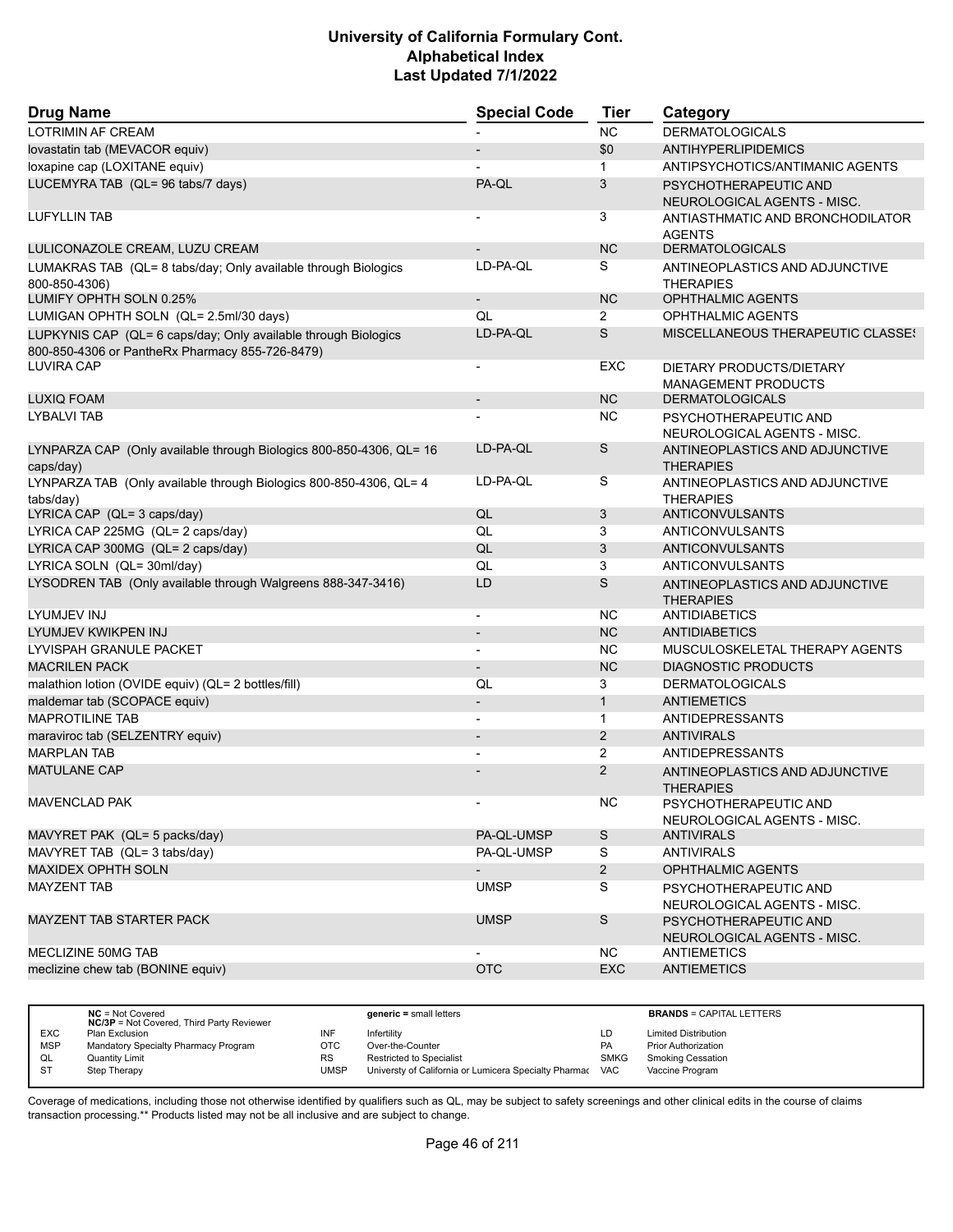| <b>Drug Name</b>                                                                       | <b>Special Code</b>          | <b>Tier</b>    | Category                                             |
|----------------------------------------------------------------------------------------|------------------------------|----------------|------------------------------------------------------|
| meclizine tab (ANTIVERT equiv) (Rx Only)                                               |                              | $\mathbf{1}$   | <b>ANTIEMETICS</b>                                   |
| <b>MECLOFENAMATE CAP</b>                                                               | $\overline{\phantom{a}}$     | <b>NC</b>      | ANALGESICS - ANTI-INFLAMMATORY                       |
| MEDI-PATCH W/LIDOCAINE PATCH                                                           | $\blacksquare$               | <b>NC</b>      | <b>DERMATOLOGICALS</b>                               |
| medroxyprogesterone inj (DEPO-PROVERA equiv) (QL= 1 inj/90 days)                       | QL                           | \$0            | <b>CONTRACEPTIVES</b>                                |
| medroxyprogesterone tab (PROVERA equiv)                                                | $\blacksquare$               | $\mathbf{1}$   | <b>PROGESTINS</b>                                    |
| mefenamic acid cap (PONSTEL equiv)                                                     | $\overline{\phantom{a}}$     | <b>NC</b>      | ANALGESICS - ANTI-INFLAMMATORY                       |
| mefloquine tab (LARIAM equiv)                                                          | $\blacksquare$               | $\overline{2}$ | ANTIMALARIALS                                        |
| megestrol ES susp (MEGACE ES equiv)                                                    |                              | 3              | <b>PROGESTINS</b>                                    |
| megestrol susp (MEGACE equiv)                                                          |                              | 1              | ANTINEOPLASTICS AND ADJUNCTIVE<br><b>THERAPIES</b>   |
| megestrol tab (MEGACE equiv)                                                           |                              | $\mathbf{1}$   | ANTINEOPLASTICS AND ADJUNCTIVE<br><b>THERAPIES</b>   |
| MEKINIST TAB 0.5MG (QL= 3 tabs/day)                                                    | PA-QL-UMSP                   | S              | ANTINEOPLASTICS AND ADJUNCTIVE<br><b>THERAPIES</b>   |
| MEKINIST TAB 2MG (QL= 1 tab/day)                                                       | PA-QL-UMSP                   | S              | ANTINEOPLASTICS AND ADJUNCTIVE<br><b>THERAPIES</b>   |
| MEKTOVI TAB (QL= 6 tabs/day; Only available through Diplomat Pharmacy<br>877-977-9118) | LD-PA-QL                     | S              | ANTINEOPLASTICS AND ADJUNCTIVE<br><b>THERAPIES</b>   |
| meloxicam cap (VIVLODEX equiv)                                                         | $\overline{\phantom{a}}$     | <b>NC</b>      | ANALGESICS - ANTI-INFLAMMATORY                       |
| <b>MELOXICAM COMFORT KIT</b>                                                           |                              | <b>NC</b>      | ANALGESICS - ANTI-INFLAMMATORY                       |
| meloxicam tab (MOBIC equiv)                                                            |                              | $\mathbf{1}$   | ANALGESICS - ANTI-INFLAMMATORY                       |
| melphalan tab (ALKERAN equiv)                                                          |                              | $\overline{2}$ | ANTINEOPLASTICS AND ADJUNCTIVE<br><b>THERAPIES</b>   |
| memantine ER cap (NAMENDA XR equiv)                                                    |                              | $\overline{2}$ | PSYCHOTHERAPEUTIC AND<br>NEUROLOGICAL AGENTS - MISC. |
| memantine soln (NAMENDA equiv)                                                         | $\overline{\phantom{a}}$     | 2              | PSYCHOTHERAPEUTIC AND<br>NEUROLOGICAL AGENTS - MISC. |
| memantine tab (NAMENDA equiv)                                                          |                              | $\mathbf{1}$   | PSYCHOTHERAPEUTIC AND<br>NEUROLOGICAL AGENTS - MISC. |
| <b>MENACTRA INJ</b>                                                                    | <b>VAC</b>                   | \$0            | <b>VACCINES</b>                                      |
| <b>MENEST TAB</b>                                                                      |                              | 3              | <b>ESTROGENS</b>                                     |
| <b>MENHIBRIX INJ</b>                                                                   | <b>VAC</b>                   | \$0            | <b>VACCINES</b>                                      |
| <b>MENOMUNE INJ</b>                                                                    | <b>VAC</b>                   | \$0            | <b>VACCINES</b>                                      |
| <b>MENOSTAR PATCH</b>                                                                  |                              | <b>NC</b>      | <b>ESTROGENS</b>                                     |
| <b>MENQUADFI INJ</b>                                                                   | <b>VAC</b>                   | \$0            | <b>VACCINES</b>                                      |
| <b>MENTAX CREAM</b>                                                                    | $\overline{a}$               | 3              | <b>DERMATOLOGICALS</b>                               |
| MENTHOREAL10 THERAPY PACK                                                              |                              | <b>NC</b>      | <b>DERMATOLOGICALS</b>                               |
| <b>MENVEO INJ</b>                                                                      | <b>VAC</b>                   | \$0            | <b>VACCINES</b>                                      |
| <b>MEPERIDINE TAB</b>                                                                  |                              | <b>NC</b>      | ANALGESICS - OPIOID                                  |
| meperidine tab (DEMEROL equiv)                                                         |                              | NC.            | ANALGESICS - OPIOID                                  |
| meprobamate tab (MILTOWN equiv)                                                        |                              | NC             | <b>ANTIANXIETY AGENTS</b>                            |
| mercaptopurine tab (PURINETHOL equiv)                                                  |                              | $\overline{2}$ | ANTINEOPLASTICS AND ADJUNCTIVE<br><b>THERAPIES</b>   |
| mesalamine DR cap (DELZICOL equiv)                                                     | $\qquad \qquad \blacksquare$ | $\overline{2}$ | GASTROINTESTINAL AGENTS - MISC.                      |
| mesalamine DR tab (LIALDA equiv)                                                       |                              | $\overline{2}$ | GASTROINTESTINAL AGENTS - MISC.                      |
| mesalamine enema (ROWASA equiv)                                                        | $\qquad \qquad \blacksquare$ | $\overline{2}$ | GASTROINTESTINAL AGENTS - MISC.                      |
| mesalamine ER cap (APRISO equiv)                                                       | $\overline{\phantom{a}}$     | $\overline{2}$ | GASTROINTESTINAL AGENTS - MISC.                      |
| mesalamine ER cap (PENTASA CR equiv)                                                   |                              | NC             | GASTROINTESTINAL AGENTS - MISC.                      |
| mesalamine supp (CANASA equiv)                                                         | $\overline{\phantom{a}}$     | $\overline{2}$ | GASTROINTESTINAL AGENTS - MISC.                      |
| mesalamine tab (ASACOL equiv)                                                          | $\overline{\phantom{a}}$     | $\mathbf{3}$   | GASTROINTESTINAL AGENTS - MISC.                      |
|                                                                                        |                              |                |                                                      |

|            | $NC = Not Covered$<br><b>NC/3P</b> = Not Covered, Third Party Reviewer |            | $generic = small letters$                             |             | <b>BRANDS = CAPITAL LETTERS</b> |
|------------|------------------------------------------------------------------------|------------|-------------------------------------------------------|-------------|---------------------------------|
| <b>EXC</b> | Plan Exclusion                                                         | INF        | Infertility                                           | LD          | <b>Limited Distribution</b>     |
| <b>MSP</b> | Mandatory Specialty Pharmacy Program                                   | <b>OTC</b> | Over-the-Counter                                      | <b>PA</b>   | <b>Prior Authorization</b>      |
| QL         | <b>Quantity Limit</b>                                                  | <b>RS</b>  | <b>Restricted to Specialist</b>                       | <b>SMKG</b> | <b>Smoking Cessation</b>        |
|            | Step Therapy                                                           | UMSP       | Universty of California or Lumicera Specialty Pharmac | <b>VAC</b>  | Vaccine Program                 |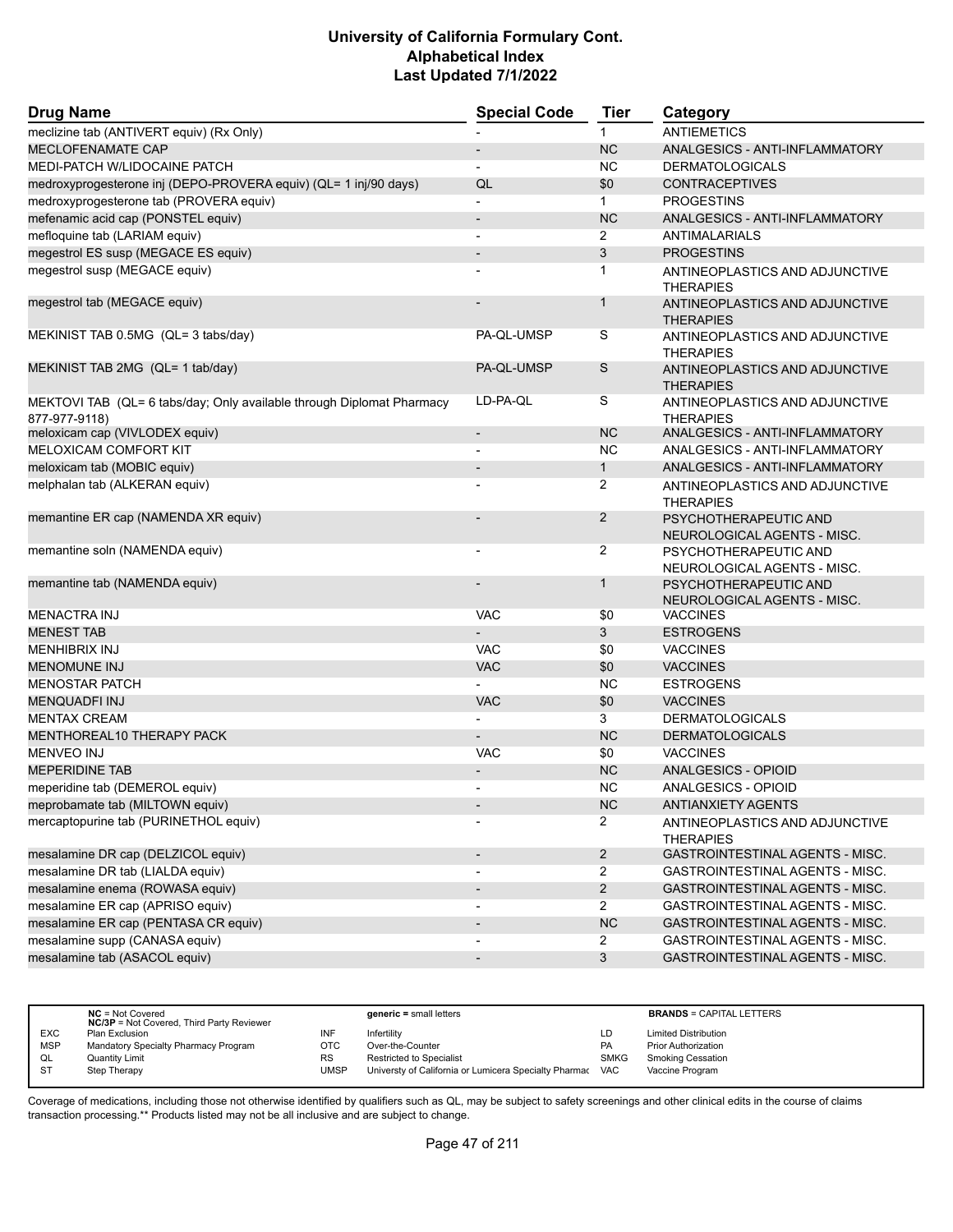| <b>Drug Name</b>                                                            | <b>Special Code</b>          | <b>Tier</b>    | Category                                                 |  |
|-----------------------------------------------------------------------------|------------------------------|----------------|----------------------------------------------------------|--|
| <b>MESNEX TAB</b>                                                           | <b>UMSP</b>                  | S              | ANTINEOPLASTICS AND ADJUNCTIVE<br><b>THERAPIES</b>       |  |
| <b>METANX CAP</b>                                                           |                              | <b>EXC</b>     | DIETARY PRODUCTS/DIETARY<br><b>MANAGEMENT PRODUCTS</b>   |  |
| <b>METAPROTERENOL SYRUP</b>                                                 |                              | $\mathbf{1}$   | ANTIASTHMATIC AND BRONCHODILATOR<br><b>AGENTS</b>        |  |
| <b>METAPROTERENOL TAB</b>                                                   |                              | 3              | ANTIASTHMATIC AND BRONCHODILATOR<br><b>AGENTS</b>        |  |
| metaxalone tab (SKELAXIN equiv)                                             |                              | 3              | MUSCULOSKELETAL THERAPY AGENTS                           |  |
| METAXALONE TAB 400MG                                                        |                              | 3              | MUSCULOSKELETAL THERAPY AGENTS                           |  |
| <b>METDRAY GEL</b>                                                          |                              | <b>NC</b>      | <b>DERMATOLOGICALS</b>                                   |  |
| metformin ER osmotic tab (FORTAMET equiv)                                   | $\overline{\phantom{a}}$     | <b>NC</b>      | <b>ANTIDIABETICS</b>                                     |  |
| metformin ER osmotic tab (GLUMETZA equiv)                                   |                              | <b>NC</b>      | ANTIDIABETICS                                            |  |
| metformin ER tab (GLUCOPHAGE XR equiv)                                      |                              | $\mathbf{1}$   | <b>ANTIDIABETICS</b>                                     |  |
| metformin soln (RIOMET equiv)                                               | ٠                            | 3              | <b>ANTIDIABETICS</b>                                     |  |
| metformin tab (GLUCOPHAGE equiv)                                            | $\qquad \qquad \blacksquare$ | $\mathbf{1}$   | <b>ANTIDIABETICS</b>                                     |  |
| <b>METFORMIN TAB</b>                                                        |                              | <b>NC</b>      | <b>ANTIDIABETICS</b>                                     |  |
| methadone soln                                                              | $\overline{\phantom{a}}$     | $\mathbf{1}$   | ANALGESICS - OPIOID                                      |  |
| methadone tab (DOLOPHINE equiv)                                             |                              | $\mathbf{1}$   | ANALGESICS - OPIOID                                      |  |
| methadose tab                                                               |                              | $\mathbf{1}$   | <b>ANALGESICS - OPIOID</b>                               |  |
| methamphetamine tab (DESOXYN equiv)                                         |                              | <b>NC</b>      | ADHD/ANTI-NARCOLEPSY/ANTI-OBESITY//<br><b>NOREXIANTS</b> |  |
| methazolamide tab (NEPTAZANE equiv)                                         | $\overline{\phantom{a}}$     | $\overline{2}$ | <b>DIURETICS</b>                                         |  |
| methenamine hippurate tab (HIPREX equiv)                                    |                              | $\overline{2}$ | ANTI-INFECTIVE AGENTS - MISC.                            |  |
| methenamine mandelate tab                                                   | $\overline{\phantom{0}}$     | $\mathbf{1}$   | ANTI-INFECTIVE AGENTS - MISC.                            |  |
| methimazole tab (TAPAZOLE equiv)                                            |                              | $\mathbf{1}$   | <b>THYROID AGENTS</b>                                    |  |
| <b>METHITEST TAB</b>                                                        | PA                           | 3              | ANDROGENS-ANABOLIC                                       |  |
| methocarbamol tab (ROBAXIN equiv)                                           |                              | $\mathbf 1$    | MUSCULOSKELETAL THERAPY AGENTS                           |  |
| methotrexate inj                                                            |                              | $\mathbf{1}$   | ANTINEOPLASTICS AND ADJUNCTIVE<br><b>THERAPIES</b>       |  |
| methotrexate tab (TREXALL equiv)                                            |                              | 1              | ANTINEOPLASTICS AND ADJUNCTIVE<br><b>THERAPIES</b>       |  |
| <b>METHOXSALEN CAP</b>                                                      | $\qquad \qquad \blacksquare$ | $\overline{2}$ | <b>DERMATOLOGICALS</b>                                   |  |
| methoxsalen cap (OXSORALEN ULTRA equiv)                                     | $\overline{\phantom{a}}$     | 2              | <b>DERMATOLOGICALS</b>                                   |  |
| methscopolamine tab (PAMINE equiv)                                          | $\qquad \qquad \blacksquare$ | 3              | <b>ULCER DRUGS</b>                                       |  |
| METHYCLOTHIAZIDE TAB                                                        | $\overline{a}$               | $\mathbf{1}$   | <b>DIURETICS</b>                                         |  |
| <b>METHYLDOPA TAB</b>                                                       | $\qquad \qquad \blacksquare$ | $\mathbf{1}$   | <b>ANTIHYPERTENSIVES</b>                                 |  |
| methyldopa tab (ALDOMET equiv)                                              | $\overline{\phantom{a}}$     | $\mathbf{1}$   | <b>ANTIHYPERTENSIVES</b>                                 |  |
| METHYLDOPA/HYDROCHLOROTHIAZIDE TAB                                          | $\overline{\phantom{m}}$     | $\mathbf{1}$   | <b>ANTIHYPERTENSIVES</b>                                 |  |
| methylergonovine tab (METHERGINE equiv) (QL= 28 tabs/fill, 1 fill/365 days) | QL                           | 2              | <b>OXYTOCICS</b>                                         |  |
| methylphenidate CD cap (METADATE CD equiv)                                  |                              | $\overline{2}$ | ADHD/ANTI-NARCOLEPSY/ANTI-OBESITY//<br><b>NOREXIANTS</b> |  |
| methylphenidate chew tab (METHYLIN equiv)                                   |                              | 3              | ADHD/ANTI-NARCOLEPSY/ANTI-OBESITY//<br><b>NOREXIANTS</b> |  |
| methylphenidate ER cap (RITALIN LA equiv)                                   |                              | $\overline{2}$ | ADHD/ANTI-NARCOLEPSY/ANTI-OBESITY//<br><b>NOREXIANTS</b> |  |
| methylphenidate ER cap (APTENSIO XR equiv)                                  |                              | <b>NC</b>      | ADHD/ANTI-NARCOLEPSY/ANTI-OBESITY//<br><b>NOREXIANTS</b> |  |
| methylphenidate ER tab                                                      | $\overline{\phantom{0}}$     | $\overline{c}$ | ADHD/ANTI-NARCOLEPSY/ANTI-OBESITY//<br><b>NOREXIANTS</b> |  |

|            | $NC = Not Covered$<br><b>NC/3P</b> = Not Covered, Third Party Reviewer |           | $generic = small letters$                             |             | <b>BRANDS = CAPITAL LETTERS</b> |
|------------|------------------------------------------------------------------------|-----------|-------------------------------------------------------|-------------|---------------------------------|
| <b>EXC</b> | Plan Exclusion                                                         | INF       | Infertility                                           | LD          | <b>Limited Distribution</b>     |
| <b>MSP</b> | Mandatory Specialty Pharmacy Program                                   | отс       | Over-the-Counter                                      | PA          | <b>Prior Authorization</b>      |
| QL         | Quantity Limit                                                         | <b>RS</b> | <b>Restricted to Specialist</b>                       | <b>SMKG</b> | <b>Smoking Cessation</b>        |
| <b>ST</b>  | Step Therapy                                                           | UMSP      | Universty of California or Lumicera Specialty Pharmac | <b>VAC</b>  | Vaccine Program                 |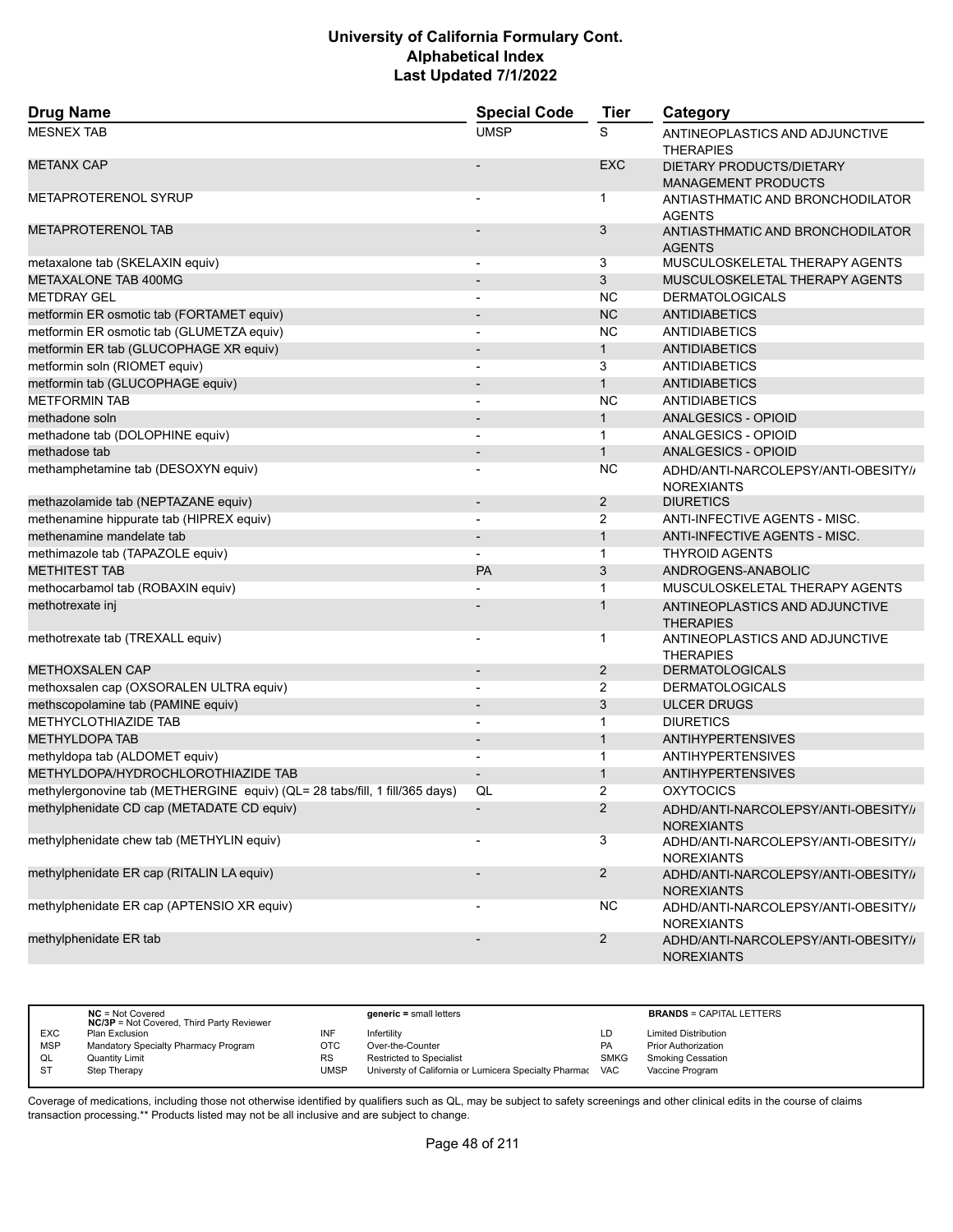| <b>Drug Name</b>                                                               | <b>Special Code</b>      | <b>Tier</b>    | Category                                                 |
|--------------------------------------------------------------------------------|--------------------------|----------------|----------------------------------------------------------|
| methylphenidate ER tab (CONCERTA equiv)                                        |                          | 2              | ADHD/ANTI-NARCOLEPSY/ANTI-OBESITY//<br><b>NOREXIANTS</b> |
| methylphenidate ER tab 10mg, 20mg (RITALIN equiv)                              |                          | 1              | ADHD/ANTI-NARCOLEPSY/ANTI-OBESITY//<br><b>NOREXIANTS</b> |
| METHYLPHENIDATE ER TAB 72MG                                                    |                          | NC.            | ADHD/ANTI-NARCOLEPSY/ANTI-OBESITY//<br><b>NOREXIANTS</b> |
| methylphenidate soln (METHYLIN equiv)                                          |                          | $\overline{2}$ | ADHD/ANTI-NARCOLEPSY/ANTI-OBESITY//<br><b>NOREXIANTS</b> |
| methylphenidate tab (RITALIN equiv)                                            |                          | 1              | ADHD/ANTI-NARCOLEPSY/ANTI-OBESITY//<br><b>NOREXIANTS</b> |
| methylprednisolone dose pack (MEDROL equiv)                                    | $\overline{\phantom{a}}$ | $\mathbf{1}$   | <b>CORTICOSTEROIDS</b>                                   |
| methylprednisolone tab (MEDROL equiv)                                          |                          | $\mathbf{1}$   | <b>CORTICOSTEROIDS</b>                                   |
| methyltestosterone cap                                                         |                          | <b>NC</b>      | ANDROGENS-ANABOLIC                                       |
| METIPRANOLOL OPHTH SOLN                                                        | $\blacksquare$           | 2              | OPHTHALMIC AGENTS                                        |
| metoclopramide soln (REGLAN equiv)                                             |                          | $\mathbf{1}$   | <b>GASTROINTESTINAL AGENTS - MISC.</b>                   |
| metoclopramide tab (REGLAN equiv)                                              |                          | $\mathbf{1}$   | GASTROINTESTINAL AGENTS - MISC.                          |
| metolazone tab (ZAROXOLYN equiv)                                               | $\overline{\phantom{a}}$ | $\mathbf{1}$   | <b>DIURETICS</b>                                         |
| metoprolol ER tab (TOPROL XL equiv)                                            |                          | $\mathbf{1}$   | <b>BETA BLOCKERS</b>                                     |
| metoprolol tab (LOPRESSOR equiv)                                               |                          | $\mathbf{1}$   | <b>BETA BLOCKERS</b>                                     |
| METOPROLOL/HYDROCHLOROTHIAZIDE TAB                                             |                          | 2              | <b>ANTIHYPERTENSIVES</b>                                 |
| metoprolol/hydrochlorothiazide tab (LOPRESSOR HCT equiv)                       |                          | $\overline{2}$ | <b>ANTIHYPERTENSIVES</b>                                 |
| METOZOLV ODT                                                                   | $\overline{\phantom{a}}$ | <b>NC</b>      | GASTROINTESTINAL AGENTS - MISC.                          |
| metronidazole cap (FLAGYL equiv)                                               | $\overline{\phantom{a}}$ | <b>NC</b>      | ANTI-INFECTIVE AGENTS - MISC.                            |
| metronidazole cream (METROCREAM equiv)                                         | $\blacksquare$           | 1              | <b>DERMATOLOGICALS</b>                                   |
| metronidazole gel (METROGEL equiv)                                             |                          | 2              | <b>DERMATOLOGICALS</b>                                   |
| metronidazole gel 0.75% (METROGEL equiv)                                       |                          | $\mathbf{1}$   | <b>DERMATOLOGICALS</b>                                   |
| metronidazole lotion (METROLOTION equiv)                                       | $\overline{\phantom{a}}$ | 2              | <b>DERMATOLOGICALS</b>                                   |
| metronidazole tab (FLAGYL equiv)                                               | $\overline{\phantom{a}}$ | $\mathbf{1}$   | ANTI-INFECTIVE AGENTS - MISC.                            |
| metronidazole vaginal gel (METROGEL equiv)                                     |                          | $\mathbf{1}$   | <b>VAGINAL PRODUCTS</b>                                  |
| metyrosine cap (DEMSER equiv)                                                  | $\blacksquare$           | <b>NC</b>      | <b>ANTIHYPERTENSIVES</b>                                 |
| mexiletine hcl cap                                                             | $\overline{\phantom{a}}$ | $\overline{2}$ | ANTIARRHYTHMICS                                          |
| <b>MEXPAROX HC CREAM</b>                                                       |                          | NC.            | <b>DERMATOLOGICALS</b>                                   |
| mibelas chew tab (MINASTRIN equiv)                                             | $\blacksquare$           | \$0            | <b>CONTRACEPTIVES</b>                                    |
| <b>MICARDIS HCT TAB</b>                                                        |                          | <b>NC</b>      | <b>ANTIHYPERTENSIVES</b>                                 |
| <b>MICLARA LIQUID</b>                                                          |                          | <b>NC</b>      | <b>ANTIHISTAMINES</b>                                    |
| MICORT-HC CREAM                                                                | $\blacksquare$           | <b>NC</b>      | <b>DERMATOLOGICALS</b>                                   |
| MICROVIX LP PAK                                                                |                          | <b>NC</b>      | <b>DERMATOLOGICALS</b>                                   |
| midodrine tab (PROAMATINE equiv)                                               |                          | $\mathbf{1}$   | <b>VASOPRESSORS</b>                                      |
| <b>MIGERGOT SUPP</b>                                                           |                          | <b>NC</b>      | <b>MIGRAINE PRODUCTS</b>                                 |
|                                                                                |                          | 3              |                                                          |
| miglitol tab (MIGLITOL equiv)                                                  |                          |                | ANTIDIABETICS                                            |
| miglustat cap (ZAVESCA equiv) (Only available through Accredo<br>800-803-2523) | LD-PA                    | S              | <b>HEMATOPOIETIC AGENTS</b>                              |
| MIGRANAL SPRAY                                                                 | $\overline{\phantom{a}}$ | <b>NC</b>      | MIGRAINE PRODUCTS                                        |
| MILLIPRED DP PAK                                                               | $\overline{\phantom{a}}$ | NC             | <b>CORTICOSTEROIDS</b>                                   |
| MILLIPRED TAB                                                                  | $\overline{\phantom{a}}$ | <b>NC</b>      | <b>CORTICOSTEROIDS</b>                                   |
| MINASTRIN CHEW TAB                                                             | $\overline{\phantom{a}}$ | \$0            | <b>CONTRACEPTIVES</b>                                    |
| minocycline cap (MINOCIN equiv)                                                |                          | $\mathbf 1$    | <b>TETRACYCLINES</b>                                     |
| MINOCYCLINE ER CAP                                                             | $\overline{\phantom{a}}$ | NC             | <b>TETRACYCLINES</b>                                     |
| minocycline ER tab (SOLODYN equiv)                                             |                          | <b>NC</b>      | <b>TETRACYCLINES</b>                                     |
| minocycline tab (DYNACIN equiv)                                                |                          | $2^{\circ}$    | <b>TETRACYCLINES</b>                                     |

|            | $NC = Not Covered$<br><b>NC/3P</b> = Not Covered, Third Party Reviewer |           | $generic = small letters$                             |             | <b>BRANDS = CAPITAL LETTERS</b> |
|------------|------------------------------------------------------------------------|-----------|-------------------------------------------------------|-------------|---------------------------------|
| <b>EXC</b> | Plan Exclusion                                                         | INF       | Infertilitv                                           | LD          | <b>Limited Distribution</b>     |
| <b>MSP</b> | Mandatory Specialty Pharmacy Program                                   | OTC       | Over-the-Counter                                      | PA          | Prior Authorization             |
| QL         | Quantity Limit                                                         | <b>RS</b> | Restricted to Specialist                              | <b>SMKG</b> | <b>Smoking Cessation</b>        |
| S1         | Step Therapy                                                           | UMSP      | Universty of California or Lumicera Specialty Pharmac | <b>VAC</b>  | Vaccine Program                 |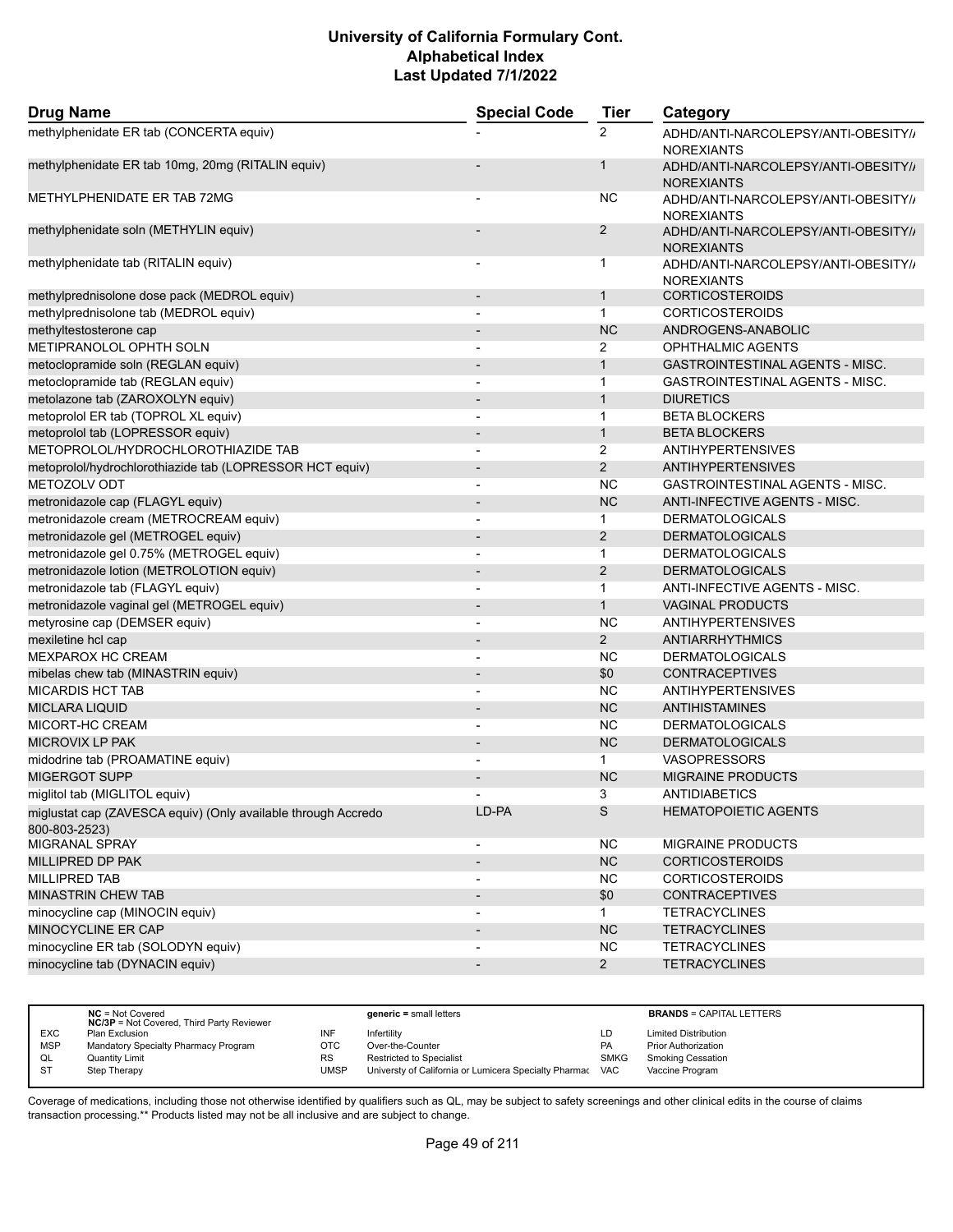| <b>Drug Name</b>                                                  | <b>Special Code</b>      | <b>Tier</b>    | Category                                                 |
|-------------------------------------------------------------------|--------------------------|----------------|----------------------------------------------------------|
| minoxidil tab (LONITEN equiv)                                     |                          | $\mathbf 1$    | <b>ANTIHYPERTENSIVES</b>                                 |
| <b>MIRALAX PACKET</b>                                             | <b>OTC</b>               | <b>EXC</b>     | <b>LAXATIVES</b>                                         |
| <b>MIRALAX POWDER</b>                                             | <b>OTC</b>               | <b>EXC</b>     | LAXATIVES                                                |
| <b>MIRCERA INJ</b>                                                |                          | <b>NC</b>      | <b>HEMATOPOIETIC AGENTS</b>                              |
| <b>MIRCETTE TAB</b>                                               |                          | \$0            | <b>CONTRACEPTIVES</b>                                    |
| <b>MIRENA IUD</b>                                                 |                          | \$0            | <b>CONTRACEPTIVES</b>                                    |
| mirtazapine ODT (REMERON equiv)                                   |                          | $\mathbf{1}$   | <b>ANTIDEPRESSANTS</b>                                   |
| mirtazapine tab (REMERON equiv)                                   | $\blacksquare$           | $\mathbf{1}$   | <b>ANTIDEPRESSANTS</b>                                   |
| MIRVASO GEL                                                       | $\blacksquare$           | <b>EXC</b>     | <b>DERMATOLOGICALS</b>                                   |
| misoprostol tab (CYTOTEC equiv)                                   | $\overline{\phantom{a}}$ | $\mathbf{1}$   | <b>ULCER DRUGS</b>                                       |
| MITIGARE CAP, COLCHICINE CAP                                      | ٠                        | NC.            | <b>GOUT AGENTS</b>                                       |
| M-M-R II INJ                                                      | <b>VAC</b>               | \$0            | <b>VACCINES</b>                                          |
| modafinil tab (PROVIGIL equiv) (QL= 2 tabs/day)                   | PA-QL                    | 1              | ADHD/ANTI-NARCOLEPSY/ANTI-OBESITY//<br><b>NOREXIANTS</b> |
| <b>MODERIBA TAB</b>                                               |                          | NC             | <b>ANTIVIRALS</b>                                        |
| moexipril tab (UNIVASC equiv)                                     | $\blacksquare$           | $\mathbf{1}$   | <b>ANTIHYPERTENSIVES</b>                                 |
| MOEXIPRIL/HYDROCHLOROTHIAZIDE TAB                                 | $\overline{\phantom{a}}$ | $\mathbf{1}$   | <b>ANTIHYPERTENSIVES</b>                                 |
| moexipril/hydrochlorothiazide tab (UNIRETIC equiv)                |                          | $\mathbf{1}$   | <b>ANTIHYPERTENSIVES</b>                                 |
| <b>MOLINDONE TAB</b>                                              | $\overline{\phantom{a}}$ | <b>NC</b>      | ANTIPSYCHOTICS/ANTIMANIC AGENTS                          |
| MOLNUPIRAVIR CAP (QL= 40 caps/fill)                               | QL                       | \$0            | <b>ANTIVIRALS</b>                                        |
| mometasone cream (ELOCON equiv)                                   |                          | $\mathbf{1}$   | <b>DERMATOLOGICALS</b>                                   |
| mometasone nasal spray (NASONEX equiv)                            | $\blacksquare$           | <b>NC</b>      | NASAL AGENTS - SYSTEMIC AND TOPICAL                      |
| mometasone oint (ELOCON equiv)                                    |                          | $\mathbf{1}$   | <b>DERMATOLOGICALS</b>                                   |
| mometasone soln (ELOCON equiv)                                    |                          | $\mathbf{1}$   | <b>DERMATOLOGICALS</b>                                   |
| montelukast chew tab (SINGULAIR equiv)                            |                          | $\mathbf{1}$   | ANTIASTHMATIC AND BRONCHODILATOR<br><b>AGENTS</b>        |
| montelukast granule pack (SINGULAIR equiv)                        |                          | $\overline{2}$ | ANTIASTHMATIC AND BRONCHODILATOR<br><b>AGENTS</b>        |
| montelukast tab (SINGULAIR equiv)                                 |                          | 1              | ANTIASTHMATIC AND BRONCHODILATOR<br><b>AGENTS</b>        |
| MONUROL GRANULE PACK                                              | $\overline{\phantom{a}}$ | 3              | ANTI-INFECTIVE AGENTS - MISC.                            |
| <b>MORPHABOND TAB</b>                                             |                          | <b>NC</b>      | ANALGESICS - OPIOID                                      |
| MORPHINE SULFATE ER BEAD CAP                                      |                          | <b>NC</b>      | ANALGESICS - OPIOID                                      |
| <b>MORPHINE SULFATE ER CAP</b>                                    | $\overline{\phantom{a}}$ | <b>NC</b>      | ANALGESICS - OPIOID                                      |
| morphine sulfate ER cap (KADIAN equiv)                            | $\overline{\phantom{a}}$ | <b>NC</b>      | ANALGESICS - OPIOID                                      |
| morphine sulfate ER tab (MS CONTIN equiv)                         |                          | 1              | <b>ANALGESICS - OPIOID</b>                               |
| MORPHINE SULFATE SOLN                                             |                          | $\mathbf{1}$   | ANALGESICS - OPIOID                                      |
| <b>MORPHINE SULFATE SUPP</b>                                      | $\blacksquare$           | 2              | ANALGESICS - OPIOID                                      |
| morphine sulfate tab                                              |                          | $\mathbf{1}$   | ANALGESICS - OPIOID                                      |
| <b>MOTEGRITY TAB</b>                                              | PA                       | 3              | <b>GASTROINTESTINAL AGENTS - MISC.</b>                   |
| <b>MOUNJARO INJ</b>                                               | $\blacksquare$           | <b>NC</b>      | <b>ANTIDIABETICS</b>                                     |
| <b>MOVANTIK TAB</b>                                               | PA                       | $2^{\circ}$    | GASTROINTESTINAL AGENTS - MISC.                          |
| MOVIPREP SOLN                                                     |                          | <b>NC</b>      | <b>LAXATIVES</b>                                         |
| <b>MOXATAG TAB</b>                                                | $\overline{\phantom{a}}$ | NC             | <b>PENICILLINS</b>                                       |
| MOXATAG TAB 775MG                                                 |                          | <b>NC</b>      | <b>PENICILLINS</b>                                       |
| MOXEZA OPHTH SOLN 0.5%                                            |                          | NC             | OPHTHALMIC AGENTS                                        |
| MOXEZA OPHTH SOLN, MOXIFLOXACIN OPHTH SOLN, VIGAMOX OPHTH<br>SOLN | $\sim$                   | <b>NC</b>      | OPHTHALMIC AGENTS                                        |
| moxifloxacin ophth soln (VIGAMOX OPHTH SOLN equiv)                | $\overline{\phantom{a}}$ | $\mathbf{1}$   | OPHTHALMIC AGENTS                                        |
| <b>MOXIFLOXACIN SOLN</b>                                          |                          | <b>NC</b>      | <b>OPHTHALMIC AGENTS</b>                                 |

|            | $NC = Not Covered$<br><b>NC/3P</b> = Not Covered, Third Party Reviewer |           | $generic = small letters$                             |             | <b>BRANDS = CAPITAL LETTERS</b> |
|------------|------------------------------------------------------------------------|-----------|-------------------------------------------------------|-------------|---------------------------------|
| <b>EXC</b> | Plan Exclusion                                                         | INF       | Infertility                                           | LD          | <b>Limited Distribution</b>     |
| <b>MSP</b> | Mandatory Specialty Pharmacy Program                                   | OTC       | Over-the-Counter                                      | PA          | <b>Prior Authorization</b>      |
| QL         | Quantity Limit                                                         | <b>RS</b> | <b>Restricted to Specialist</b>                       | <b>SMKG</b> | <b>Smoking Cessation</b>        |
| <b>ST</b>  | Step Therapy                                                           | UMSP      | Universty of California or Lumicera Specialty Pharmac | <b>VAC</b>  | Vaccine Program                 |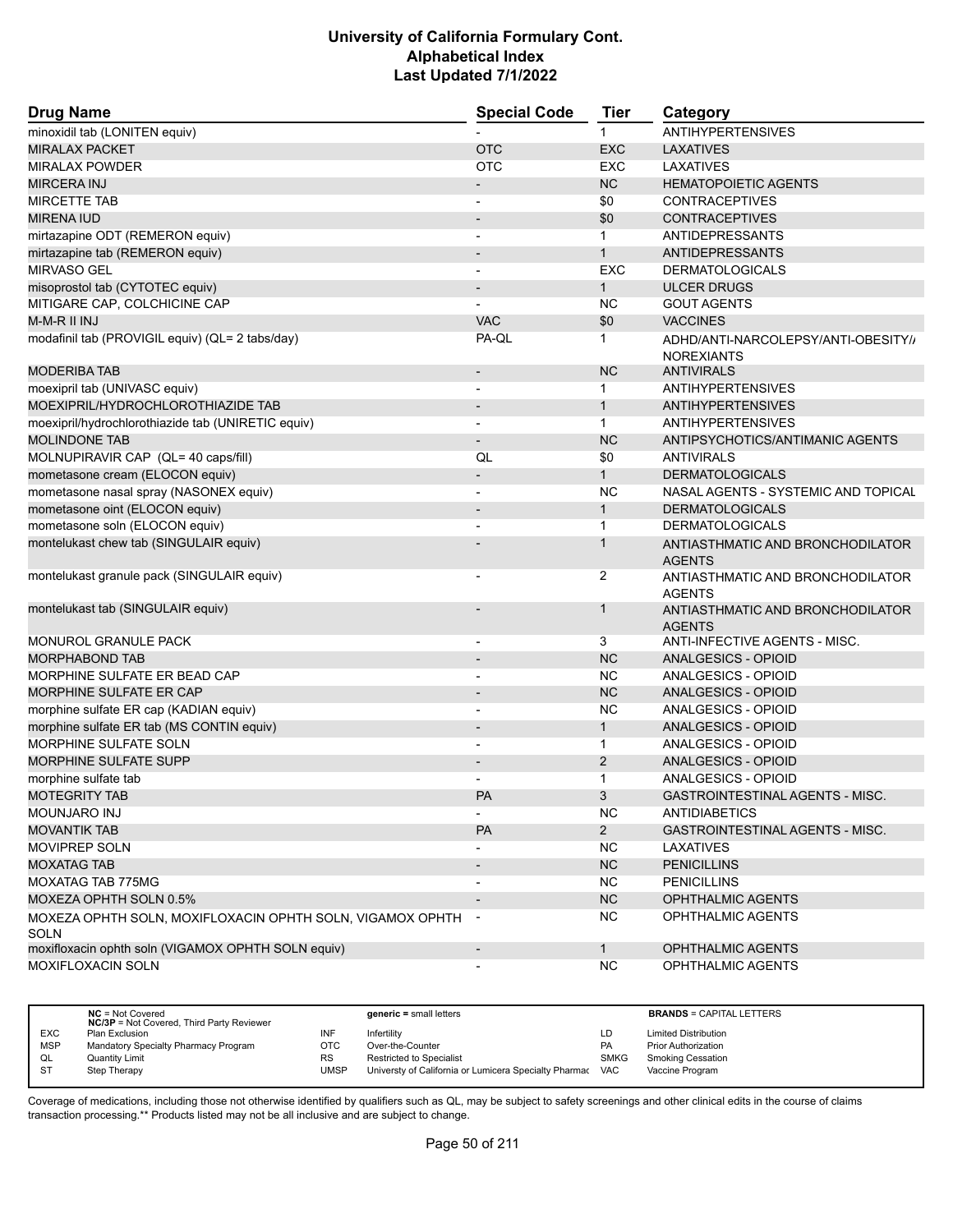| <b>Drug Name</b>                                 | <b>Special Code</b>          | Tier           | Category                                                 |
|--------------------------------------------------|------------------------------|----------------|----------------------------------------------------------|
| moxifloxacin tab (AVELOX equiv)                  |                              | $\overline{2}$ | <b>FLUOROQUINOLONES</b>                                  |
| <b>MUCINEX LIQUID</b>                            | -                            | <b>NC</b>      | COUGH/COLD/ALLERGY                                       |
| <b>MUCINEX TAB</b>                               |                              | <b>NC</b>      | COUGH/COLD/ALLERGY                                       |
| <b>MULPLETA TAB</b>                              | $\blacksquare$               | <b>NC</b>      | <b>HEMATOPOIETIC AGENTS</b>                              |
| <b>MULTAQ TAB</b>                                | $\overline{\phantom{a}}$     | $\overline{2}$ | <b>ANTIARRHYTHMICS</b>                                   |
| <b>MULTIGEN FOLIC TAB</b>                        |                              | 1              | <b>HEMATOPOIETIC AGENTS</b>                              |
| <b>MULTIGEN PLUS TAB</b>                         | $\overline{\phantom{a}}$     | $\mathbf{1}$   | <b>HEMATOPOIETIC AGENTS</b>                              |
| <b>MULTIGEN TAB</b>                              | $\overline{\phantom{0}}$     | $\mathbf{1}$   | <b>HEMATOPOIETIC AGENTS</b>                              |
| <b>MULTI-MAC TAB</b>                             | $\overline{\phantom{a}}$     | <b>NC</b>      | <b>MULTIVITAMINS</b>                                     |
| MULTIVITAMIN/FLOURIDE CHEW 0.25MG                | $\overline{\phantom{a}}$     | $\mathbf 1$    | <b>MULTIVITAMINS</b>                                     |
| MULTIVITAMIN/FLOURIDE CHEW 1MG                   | $\overline{\phantom{a}}$     | $\mathbf{1}$   | <b>MULTIVITAMINS</b>                                     |
| MULTIVITAMIN/FLUORIDE CHEW TAB                   | $\overline{\phantom{a}}$     | $\mathbf{1}$   | <b>MULTIVITAMINS</b>                                     |
| multivitamin/minerals tab (STROVITE equiv)       |                              | $\mathbf{1}$   | <b>MULTIVITAMINS</b>                                     |
| mupirocin cream (BACTROBAN equiv)                | $\overline{\phantom{0}}$     | <b>NC</b>      | <b>DERMATOLOGICALS</b>                                   |
| mupirocin oint (BACTROBAN OINT equiv)            | $\overline{\phantom{0}}$     | $\mathbf{1}$   | <b>DERMATOLOGICALS</b>                                   |
| MUSE SUPP (QL= 6 supp/30 days)                   | QL                           | $\overline{2}$ | CARDIOVASCULAR AGENTS - MISC.                            |
| <b>MYALEPT INJ</b>                               |                              | <b>NC</b>      | ENDOCRINE AND METABOLIC AGENTS -<br>MISC.                |
| <b>MYCAPSSA CAP</b>                              | $\overline{\phantom{0}}$     | <b>NC</b>      | ENDOCRINE AND METABOLIC AGENTS -<br>MISC.                |
| mycophenolate DR tab (MYFORTIC equiv)            | $\overline{\phantom{a}}$     | $\overline{2}$ | <b>ASSORTED CLASSES</b>                                  |
| mycophenolate mofetil cap (CELLCEPT equiv)       |                              | $\mathbf{1}$   | ASSORTED CLASSES                                         |
| mycophenolate mofetil susp (CELLCEPT SUSP equiv) | $\overline{\phantom{a}}$     | $\overline{2}$ | <b>ASSORTED CLASSES</b>                                  |
| mycophenolate mofetil tab (CELLCEPT equiv)       |                              | $\mathbf{1}$   | <b>ASSORTED CLASSES</b>                                  |
| <b>MYDAYIS CAP</b>                               |                              | <b>NC</b>      | ADHD/ANTI-NARCOLEPSY/ANTI-OBESITY//<br><b>NOREXIANTS</b> |
| MYFEMBREE TAB (QL= 1 tab/day)                    | PA-QL                        | 2              | <b>ESTROGENS</b>                                         |
| <b>MYLERAN TAB</b>                               | <b>UMSP</b>                  | S              | ANTINEOPLASTICS AND ADJUNCTIVE<br><b>THERAPIES</b>       |
| MYNATAL-Z TAB                                    | $\overline{\phantom{a}}$     | 3              | <b>MULTIVITAMINS</b>                                     |
| <b>MYRBETRIQ SUSP</b>                            | $\overline{\phantom{a}}$     | <b>NC</b>      | URINARY ANTISPASMODICS                                   |
| <b>MYRBETRIQ TAB</b>                             | $\overline{\phantom{a}}$     | 2              | URINARY ANTISPASMODICS                                   |
| <b>MYTESI TAB</b>                                | $\overline{\phantom{a}}$     | <b>NC</b>      | <b>ANTIDIARRHEALS</b>                                    |
| nabumetone tab (RELAFEN equiv)                   | $\overline{a}$               | $\mathbf{1}$   | ANALGESICS - ANTI-INFLAMMATORY                           |
| nadolol tab (CORGARD equiv)                      | $\overline{\phantom{m}}$     | $\overline{2}$ | <b>BETA BLOCKERS</b>                                     |
| nadolol/bendroflumethiazide tab (CORZIDE equiv)  | -                            | 3              | <b>ANTIHYPERTENSIVES</b>                                 |
| <b>NAFTIFINE CREAM</b>                           | $\qquad \qquad \blacksquare$ | 3              | <b>DERMATOLOGICALS</b>                                   |
| naftifine cream (NAFTIN equiv)                   | $\overline{\phantom{a}}$     | 3              | <b>DERMATOLOGICALS</b>                                   |
| naftifine gel (NAFTIN equiv)                     | $\overline{\phantom{m}}$     | 3              | <b>DERMATOLOGICALS</b>                                   |
| <b>NAFTIN GEL</b>                                |                              | 3              | <b>DERMATOLOGICALS</b>                                   |
| NAFTIN GEL 2%                                    | $\overline{\phantom{a}}$     | <b>NC</b>      | <b>DERMATOLOGICALS</b>                                   |
| naloxone hcl nasal spray (NARCAN equiv)          |                              | 1.             | ANTIDOTES AND SPECIFIC ANTAGONISTS                       |
| naloxone inj                                     |                              | $\mathbf{1}$   | ANTIDOTES AND SPECIFIC ANTAGONISTS                       |
| naloxone prefilled inj                           | $\overline{\phantom{a}}$     | $\mathbf{1}$   | ANTIDOTES AND SPECIFIC ANTAGONISTS                       |
| NALOXONE PREFILLED INJ (QL= 2 inj/fill)          | --QL                         | $\overline{2}$ | ANTIDOTES AND SPECIFIC ANTAGONISTS                       |
| naltrexone tab (REVIA equiv)                     |                              | 1              | <b>ANTIDOTES</b>                                         |
| NAMENDA XR TITRATION PACK                        |                              | $\overline{2}$ | PSYCHOTHERAPEUTIC AND<br>NEUROLOGICAL AGENTS - MISC.     |
| NAMZARIC CAP                                     |                              | <b>NC</b>      | PSYCHOTHERAPEUTIC AND<br>NEUROLOGICAL AGENTS - MISC.     |

|            | $NC = Not Covered$<br><b>NC/3P</b> = Not Covered, Third Party Reviewer |      | $generic = small letters$                             |            | <b>BRANDS = CAPITAL LETTERS</b> |
|------------|------------------------------------------------------------------------|------|-------------------------------------------------------|------------|---------------------------------|
| <b>EXC</b> | Plan Exclusion                                                         | INF  | Infertility                                           | LD         | <b>Limited Distribution</b>     |
| <b>MSP</b> | Mandatory Specialty Pharmacy Program                                   | ОТС  | Over-the-Counter                                      | PA         | <b>Prior Authorization</b>      |
| QL         | <b>Quantity Limit</b>                                                  | RS   | <b>Restricted to Specialist</b>                       | SMKG       | <b>Smoking Cessation</b>        |
| -ST        | Step Therapy                                                           | UMSP | Universty of California or Lumicera Specialty Pharmac | <b>VAC</b> | Vaccine Program                 |

 $\overline{\phantom{a}}$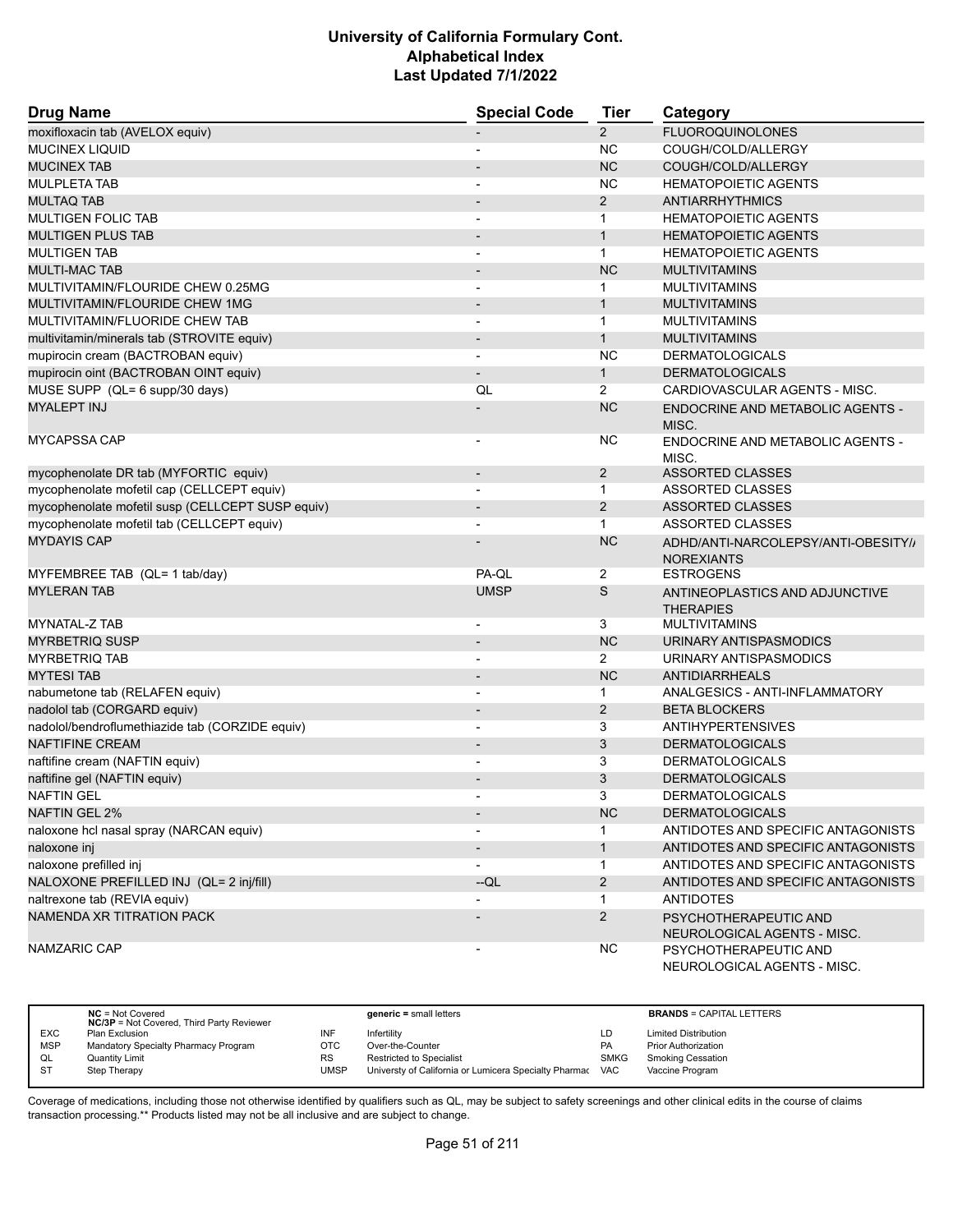| <b>Drug Name</b>                                                                       | <b>Special Code</b>      | <b>Tier</b>           | Category                                           |
|----------------------------------------------------------------------------------------|--------------------------|-----------------------|----------------------------------------------------|
| NAMZARIC STARTER PACK                                                                  |                          | <b>NC</b>             | PSYCHOTHERAPEUTIC AND                              |
|                                                                                        |                          |                       | NEUROLOGICAL AGENTS - MISC.                        |
| NAPRELAN CR TAB                                                                        |                          | NC                    | ANALGESICS - ANTI-INFLAMMATORY                     |
| NAPRELAN CR TAB 750MG                                                                  | $\overline{a}$           | <b>NC</b>             | ANALGESICS - ANTI-INFLAMMATORY                     |
| NAPROSYN EC TAB 500MG                                                                  |                          | <b>NC</b>             | ANALGESICS - ANTI-INFLAMMATORY                     |
| NAPROXEN CREAM COMPOUND KIT                                                            |                          | <b>NC</b>             | <b>DERMATOLOGICALS</b>                             |
| naproxen EC tab (NAPROSYN EC equiv)                                                    | ٠                        | $\mathbf{2}^{\prime}$ | ANALGESICS - ANTI-INFLAMMATORY                     |
| naproxen EC tab 500mg (NAPROSYN EC equiv)                                              |                          | <b>NC</b>             | ANALGESICS - ANTI-INFLAMMATORY                     |
| naproxen sodium CR tab (NAPRELAN CR equiv)                                             | $\blacksquare$           | <b>NC</b>             | ANALGESICS - ANTI-INFLAMMATORY                     |
| naproxen sodium tab (ANAPROX equiv)                                                    | $\overline{a}$           | $\overline{2}$        | ANALGESICS - ANTI-INFLAMMATORY                     |
| <b>NAPROXEN SUSP</b>                                                                   |                          | <b>NC</b>             | ANALGESICS - ANTI-INFLAMMATORY                     |
| naproxen susp (NAPROSYN equiv)                                                         | $\overline{\phantom{0}}$ | <b>NC</b>             | ANALGESICS - ANTI-INFLAMMATORY                     |
| naproxen tab (NAPROSYN equiv)                                                          | $\overline{a}$           | 1.                    | ANALGESICS - ANTI-INFLAMMATORY                     |
| naproxen/esomeprazole magnesium DR tab (VIMOVO equiv)                                  | $\overline{\phantom{0}}$ | <b>NC</b>             | ANALGESICS - ANTI-INFLAMMATORY                     |
| naratriptan tab (AMERGE equiv) (QL= 9 tabs/fill, 2 fills/30 days)                      | QL                       | $\overline{2}$        | <b>MIGRAINE PRODUCTS</b>                           |
| NASACORT OTC NASAL SPRAY                                                               | <b>OTC</b>               | <b>EXC</b>            | NASAL AGENTS - SYSTEMIC AND TOPICAL                |
| NASCOBAL NASAL SPRAY                                                                   |                          | 3                     | <b>HEMATOPOIETIC AGENTS</b>                        |
| NATACYN OPHTH SUSP (QL= 15ml/fill)                                                     | QL                       | $\overline{2}$        | <b>OPHTHALMIC AGENTS</b>                           |
| <b>NATAZIA TAB</b>                                                                     | $\overline{\phantom{0}}$ | \$0                   | <b>CONTRACEPTIVES</b>                              |
| nateglinide tab (STARLIX equiv)                                                        | $\overline{\phantom{a}}$ | $\overline{2}$        | <b>ANTIDIABETICS</b>                               |
| <b>NATESTO NASAL GEL</b>                                                               |                          | <b>NC</b>             | ANDROGENS-ANABOLIC                                 |
| NATPARA INJ (Only available through Walgreens 888-347-3416)                            | LD-PA                    | S                     | <b>ENDOCRINE AND METABOLIC AGENTS -</b><br>MISC.   |
| NATROBA SUSP (QL= 1 bottle/fill)                                                       | QL                       | 3                     | <b>DERMATOLOGICALS</b>                             |
| NAYZILAM SPRAY (QL= 2 packs/fill; Restricted to Neurology Specialist)                  | QL-RS                    | 3                     | <b>ANTICONVULSANTS</b>                             |
| nebivolol hcl tab (BYSTOLIC equiv)                                                     | ¢                        | $\overline{2}$        | <b>BETA BLOCKERS</b>                               |
| <b>NEBUSAL NEB SOLN</b>                                                                | $\overline{\phantom{a}}$ | $\overline{2}$        | COUGH/COLD/ALLERGY                                 |
| <b>NECON TAB</b>                                                                       | ٠                        | \$0                   | <b>CONTRACEPTIVES</b>                              |
| <b>NEFAZODONE TAB</b>                                                                  |                          | $\mathbf{1}$          | ANTIDEPRESSANTS                                    |
| nefazodone tab 50mg, 250mg                                                             | L,                       | $\mathbf{1}$          | ANTIDEPRESSANTS                                    |
| <b>NENDRUX GEL</b>                                                                     |                          | <b>NC</b>             | <b>DERMATOLOGICALS</b>                             |
| neomycin tab                                                                           |                          | 1                     | AMINOGLYCOSIDES                                    |
| NEOMYCIN/POLYMIXIN/GRAMICIDIN OPHTH SOLN                                               | $\overline{\phantom{0}}$ | $\mathbf{1}$          | <b>OPHTHALMIC AGENTS</b>                           |
| neomycin/polymixin/hydrocoritisone otic soln (CORTISPORIN equiv)                       | $\overline{a}$           | $\mathbf 1$           | <b>OTIC AGENTS</b>                                 |
| neomycin/polymixin/hydrocoritisone otic susp (CORTISPORIN equiv)                       | $\overline{\phantom{a}}$ | $\mathbf{1}$          | <b>OTIC AGENTS</b>                                 |
| neomycin/polymyxin/dexamethasone ophth oint (MAXITROL equiv)                           | $\overline{\phantom{a}}$ | 1                     | OPHTHALMIC AGENTS                                  |
| neomycin/polymyxin/dexamethasone ophth soln (MAXITROL equiv)                           | $\overline{a}$           | $\mathbf{1}$          | <b>OPHTHALMIC AGENTS</b>                           |
| NEOMYCIN/POLYMYXIN/HYDROCORTISONE OPHTH SOLN                                           |                          | 1                     | OPHTHALMIC AGENTS                                  |
| <b>NEONATAL 19 TAB</b>                                                                 |                          | 3                     | <b>MULTIVITAMINS</b>                               |
| NEONATAL FE TAB                                                                        |                          |                       | <b>MULTIVITAMINS</b>                               |
| <b>NEOSALUS FOAM</b>                                                                   |                          | NC                    | <b>DERMATOLOGICALS</b>                             |
| NEO-SYNALAR CREAM                                                                      |                          | <b>NC</b>             | <b>DERMATOLOGICALS</b>                             |
| <b>NEOTUSS PLUS LIQUID</b>                                                             | $\overline{\phantom{a}}$ | 3                     | COUGH/COLD/ALLERGY                                 |
| <b>NEPHRON FA TAB</b>                                                                  |                          | 2                     | <b>HEMATOPOIETIC AGENTS</b>                        |
| NERLYNX TAB (QL= 6 tabs/day; Only available through Diplomat Pharmacy<br>877-977-9118) | LD-PA-QL                 | S                     | ANTINEOPLASTICS AND ADJUNCTIVE<br><b>THERAPIES</b> |
| NEULASTA INJ                                                                           |                          | NC.                   | <b>HEMATOPOIETIC AGENTS</b>                        |
| <b>NEUPOGEN INJ</b>                                                                    |                          | NC                    | <b>HEMATOPOIETIC AGENTS</b>                        |
| NEUPRO PATCH                                                                           |                          | 3                     | ANTIPARKINSON AGENTS                               |
| NEVANAC OPHTH SUSP                                                                     |                          | $2^{\circ}$           | OPHTHALMIC AGENTS                                  |
|                                                                                        |                          |                       |                                                    |

|            | $NC = Not Covered$<br><b>NC/3P</b> = Not Covered, Third Party Reviewer |             | $generic = small letters$                                 |             | <b>BRANDS = CAPITAL LETTERS</b> |
|------------|------------------------------------------------------------------------|-------------|-----------------------------------------------------------|-------------|---------------------------------|
| <b>EXC</b> | Plan Exclusion                                                         | INF         | Infertility                                               | LD          | <b>Limited Distribution</b>     |
| <b>MSP</b> | Mandatory Specialty Pharmacy Program                                   | OTC         | Over-the-Counter                                          | <b>PA</b>   | <b>Prior Authorization</b>      |
| QL         | <b>Quantity Limit</b>                                                  | <b>RS</b>   | <b>Restricted to Specialist</b>                           | <b>SMKG</b> | <b>Smoking Cessation</b>        |
| - ST       | Step Therapy                                                           | <b>UMSP</b> | Universty of California or Lumicera Specialty Pharmac VAC |             | Vaccine Program                 |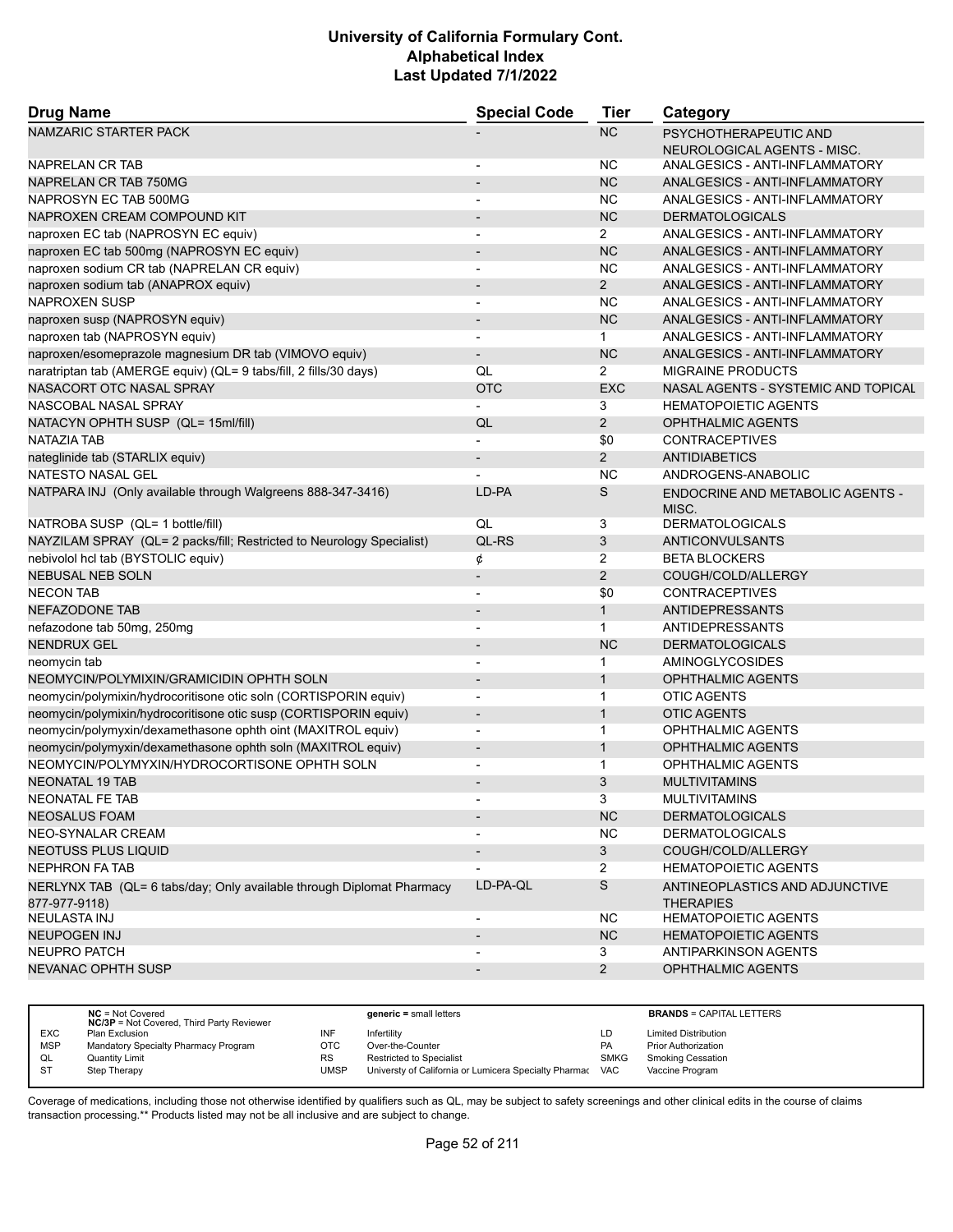| <b>Drug Name</b>                                                                                                      | <b>Special Code</b>      | Tier           | Category                                                |
|-----------------------------------------------------------------------------------------------------------------------|--------------------------|----------------|---------------------------------------------------------|
| NEVIRAPINE ER TAB (Step Therapy requires trial of nevirapine)                                                         | <b>ST</b>                | 2              | <b>ANTIVIRALS</b>                                       |
| nevirapine ER tab (VIRAMUNE XR equiv) (Step Therapy requires trial of<br>nevirapine)                                  | <b>ST</b>                | $\overline{2}$ | <b>ANTIVIRALS</b>                                       |
| <b>NEVIRAPINE SUSP</b>                                                                                                | $\overline{\phantom{a}}$ | $\overline{2}$ | <b>ANTIVIRALS</b>                                       |
| nevirapine tab (VIRAMUNE equiv)                                                                                       | $\overline{\phantom{a}}$ | $\mathbf{1}$   | <b>ANTIVIRALS</b>                                       |
| <b>NEXICLON XR SUSP</b>                                                                                               |                          | 3              | <b>ANTIHYPERTENSIVES</b>                                |
| <b>NEXICLON XR TAB</b>                                                                                                |                          | <b>NC</b>      | <b>ANTIHYPERTENSIVES</b>                                |
| <b>NEXIUM 24HR TAB</b>                                                                                                | <b>OTC</b>               | EXC            | <b>ULCER</b><br>DRUGS/ANTISPASMODICS/ANTICHOLINEF<br>CS |
| <b>NEXIUM CAP</b>                                                                                                     | <b>OTC</b>               | <b>EXC</b>     | <b>ULCER DRUGS</b>                                      |
| <b>NEXIUM GRANULE PACK</b>                                                                                            |                          | NC             | <b>ULCER DRUGS</b>                                      |
| <b>NEXLETOL TAB</b>                                                                                                   |                          | <b>NC</b>      | ANTIHYPERLIPIDEMICS                                     |
| <b>NEXLIZET TAB</b>                                                                                                   |                          | <b>NC</b>      | ANTIHYPERLIPIDEMICS                                     |
| <b>NEXPLANON IMPLANT</b>                                                                                              | $\overline{\phantom{0}}$ | \$0            | <b>CONTRACEPTIVES</b>                                   |
| <b>NEXTSTELLIS TAB</b>                                                                                                |                          | \$0            | <b>CONTRACEPTIVES</b>                                   |
| niacin cap                                                                                                            | <b>OTC</b>               | <b>EXC</b>     | <b>VITAMINS</b>                                         |
| niacin CR tab (SLO-NIACIN equiv)                                                                                      | <b>OTC</b>               | EXC            | <b>VITAMINS</b>                                         |
| niacin ER tab (NIASPAN equiv)                                                                                         |                          | $\mathbf{1}$   | <b>ANTIHYPERLIPIDEMICS</b>                              |
| niacin tab                                                                                                            | <b>OTC</b>               | <b>EXC</b>     | <b>VITAMINS</b>                                         |
| <b>NIACIN TR TAB</b>                                                                                                  | <b>OTC</b>               | <b>EXC</b>     | <b>VITAMINS</b>                                         |
| niacinamide tab                                                                                                       | <b>OTC</b>               | <b>EXC</b>     | <b>VITAMINS</b>                                         |
| <b>NIACOR TAB</b>                                                                                                     |                          | <b>NC</b>      | <b>ANTIHYPERLIPIDEMICS</b>                              |
| <b>NIASPAN ER TAB</b>                                                                                                 |                          | 3              | <b>ANTIHYPERLIPIDEMICS</b>                              |
| nicardipine cap (CARDENE equiv)                                                                                       |                          | 3              | CALCIUM CHANNEL BLOCKERS                                |
| NICODERM PATCH                                                                                                        | OTC-SMKG                 | \$0            | PSYCHOTHERAPEUTIC AND<br>NEUROLOGICAL AGENTS - MISC.    |
| NICORETTE GUM                                                                                                         | OTC-SMKG                 | \$0            | PSYCHOTHERAPEUTIC AND<br>NEUROLOGICAL AGENTS - MISC.    |
| NICORETTE LOZENGE                                                                                                     | OTC-SMKG                 | \$0            | PSYCHOTHERAPEUTIC AND<br>NEUROLOGICAL AGENTS - MISC.    |
| nicotine gum (NICORETTE equiv)                                                                                        | OTC-SMKG                 | \$0            | PSYCHOTHERAPEUTIC AND<br>NEUROLOGICAL AGENTS - MISC.    |
| <b>NICOTINE KIT</b>                                                                                                   | OTC-SMKG                 | \$0            | PSYCHOTHERAPEUTIC AND<br>NEUROLOGICAL AGENTS - MISC.    |
| nicotine lozenge (COMMIT equiv)                                                                                       | OTC-SMKG                 | \$0            | PSYCHOTHERAPEUTIC AND<br>NEUROLOGICAL AGENTS - MISC.    |
| nicotine patch (NICODERM equiv)                                                                                       | OTC-SMKG                 | \$0            | PSYCHOTHERAPEUTIC AND<br>NEUROLOGICAL AGENTS - MISC.    |
| NICOTROL INHALER                                                                                                      | <b>SMKG</b>              | \$0            | PSYCHOTHERAPEUTIC AND<br>NEUROLOGICAL AGENTS - MISC.    |
| NICOTROL NASAL SPRAY                                                                                                  | <b>SMKG</b>              | \$0            | PSYCHOTHERAPEUTIC AND<br>NEUROLOGICAL AGENTS - MISC.    |
| nifedipine cap (PROCARDIA equiv)                                                                                      | $\overline{\phantom{a}}$ | $\mathbf{1}$   | CALCIUM CHANNEL BLOCKERS                                |
| nifedipine ER tab (ADALAT CC equiv)                                                                                   |                          | $\mathbf{1}$   | CALCIUM CHANNEL BLOCKERS                                |
| nilutamide tab (NILANDRON equiv)                                                                                      | <b>UMSP</b>              | S              | ANTINEOPLASTICS AND ADJUNCTIVE<br><b>THERAPIES</b>      |
| nimodipine cap (NIMOTOP equiv)                                                                                        |                          | 3              | CALCIUM CHANNEL BLOCKERS                                |
| NINLARO CAP (Only available through Diplomat 877-977-9118, Walgreens<br>888-347-3416, Walmart Specialty 877-453-4566) | LD-PA                    | $\mathsf S$    | ANTINEOPLASTICS AND ADJUNCTIVE<br><b>THERAPIES</b>      |
| nisoldipine ER tab (SULAR equiv)                                                                                      | $\overline{\phantom{a}}$ | 3              | CALCIUM CHANNEL BLOCKERS                                |

|            | $NC = Not Covered$<br><b>NC/3P</b> = Not Covered, Third Party Reviewer |             | generic = small letters                                   |             | <b>BRANDS = CAPITAL LETTERS</b> |
|------------|------------------------------------------------------------------------|-------------|-----------------------------------------------------------|-------------|---------------------------------|
| <b>EXC</b> | Plan Exclusion                                                         | INF         | Infertility                                               | LD          | <b>Limited Distribution</b>     |
| <b>MSP</b> | Mandatory Specialty Pharmacy Program                                   | <b>OTC</b>  | Over-the-Counter                                          | <b>PA</b>   | <b>Prior Authorization</b>      |
| QL         | Quantity Limit                                                         | <b>RS</b>   | Restricted to Specialist                                  | <b>SMKG</b> | <b>Smoking Cessation</b>        |
|            | Step Therapy                                                           | <b>UMSP</b> | Universty of California or Lumicera Specialty Pharmac VAC |             | Vaccine Program                 |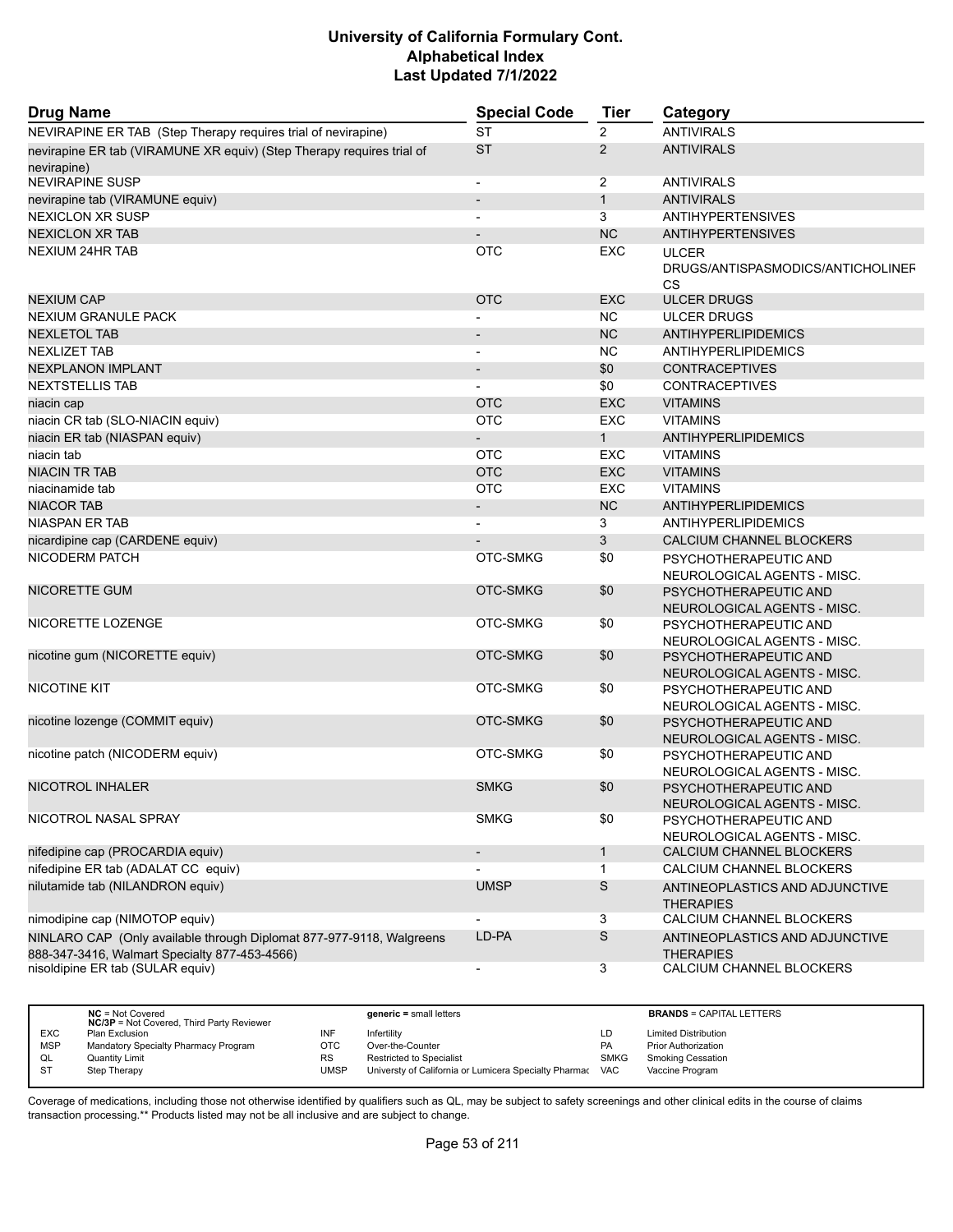| <b>Drug Name</b>                                                                                    | <b>Special Code</b>      | <b>Tier</b>    | Category                                                |
|-----------------------------------------------------------------------------------------------------|--------------------------|----------------|---------------------------------------------------------|
| NISOLDIPINE ER TAB 20MG, 30MG, 40MG                                                                 |                          | 3              | CALCIUM CHANNEL BLOCKERS                                |
| nitazoxanide tab (ALINIA equiv) (QL= 6 tabs/3 days)                                                 | PA-QL                    | 2              | <b>ANTI-INFECTIVE AGENTS - MISC.</b>                    |
| nitisinone cap (ORFADIN equiv)                                                                      |                          | <b>NC</b>      | <b>ENDOCRINE AND METABOLIC AGENTS -</b><br>MISC.        |
| NITRO-BID OINT                                                                                      | $\overline{a}$           | $\overline{2}$ | ANTIANGINAL AGENTS                                      |
| NITRO-DUR PATCH 0.3MG/HR, 0.8MG/HR                                                                  |                          | 3              | <b>ANTIANGINAL AGENTS</b>                               |
| nitrofurantoin macrocrystals cap (MACRODANTIN equiv)                                                |                          | $\mathbf 1$    | ANTI-INFECTIVE AGENTS - MISC.                           |
| nitrofurantoin macrocrystals cap 25mg (MACRODANTIN equiv)                                           | $\overline{a}$           | <b>NC</b>      | ANTI-INFECTIVE AGENTS - MISC.                           |
| nitrofurantoin monohydrate cap (MACROBID equiv)                                                     |                          | $\mathbf 1$    | ANTI-INFECTIVE AGENTS - MISC.                           |
| nitrofurantoin susp (FURADANTIN equiv) (Prior Authorization Required for<br>members age 9 or older) | PA                       | 3              | ANTI-INFECTIVE AGENTS - MISC.                           |
| NITROGLYCERIN ER CAP                                                                                | $\blacksquare$           | $\mathbf 1$    | ANTIANGINAL AGENTS                                      |
| nitroglycerin lingual spray (NITROLINGUAL equiv)                                                    | $\overline{a}$           | 3              | ANTIANGINAL AGENTS                                      |
| nitroglycerin patch (NITRO-DUR equiv)                                                               | $\overline{a}$           | $\mathbf{1}$   | ANTIANGINAL AGENTS                                      |
| nitroglycerin SL tab (NITROSTAT equiv)                                                              |                          | $\mathbf{1}$   | <b>ANTIANGINAL AGENTS</b>                               |
| <b>NITROMIST SPRAY</b>                                                                              |                          | 3              | ANTIANGINAL AGENTS                                      |
| <b>NITYR TAB</b>                                                                                    |                          | <b>NC</b>      | ENDOCRINE AND METABOLIC AGENTS -<br>MISC.               |
| NIVESTYM INJ                                                                                        | <b>UMSP</b>              | S              | <b>HEMATOPOIETIC AGENTS</b>                             |
| <b>NIZATIDINE CAP</b>                                                                               |                          | $\mathbf{1}$   | <b>ULCER</b><br>DRUGS/ANTISPASMODICS/ANTICHOLINEF<br>CS |
| nizatidine cap (AXID equiv)                                                                         |                          | $\mathbf 1$    | <b>ULCER DRUGS</b>                                      |
| NIZATIDINE SOLN (Members age 9 or older require Prior Authorization)                                | PA                       | 3              | <b>ULCER DRUGS</b>                                      |
| NIZORAL A-D SHAMPOO                                                                                 | <b>OTC</b>               | <b>EXC</b>     | <b>DERMATOLOGICALS</b>                                  |
| nizoral a-d shampoo (NIZORAL equiv)                                                                 | <b>OTC</b>               | <b>EXC</b>     | <b>DERMATOLOGICALS</b>                                  |
| <b>NOCDURNA SL TAB</b>                                                                              |                          | NC.            | ENDOCRINE AND METABOLIC AGENTS -<br>MISC.               |
| <b>NOCTIVA EMULSION SPRAY</b>                                                                       |                          | <b>NC</b>      | ENDOCRINE AND METABOLIC AGENTS -<br>MISC.               |
| NORDITROPIN INJ, NUTROPIN AQ INJ                                                                    |                          | <b>NC</b>      | ENDOCRINE AND METABOLIC AGENTS -<br>MISC.               |
| norethindrone ace-ethinyl estradiol-fe cap (TAYTULLA equiv)                                         | $\overline{\phantom{a}}$ | \$0            | <b>CONTRACEPTIVES</b>                                   |
| norethindrone tab (NORA-QD equiv)                                                                   |                          | \$0            | <b>CONTRACEPTIVES</b>                                   |
| norethindrone tab (AYGESTIN equiv)                                                                  |                          | $\mathbf{1}$   | <b>PROGESTINS</b>                                       |
| norethindrone/ethinyl estradiol FE tab (LOESTRIN FE equiv)                                          | $\overline{a}$           | \$0            | <b>CONTRACEPTIVES</b>                                   |
| <b>NORGESIC TAB FORTE</b>                                                                           |                          | <b>NC</b>      | MUSCULOSKELETAL THERAPY AGENTS                          |
| NORITATE CREAM                                                                                      |                          | <b>NC</b>      | <b>DERMATOLOGICALS</b>                                  |
| NORLIQVA ORAL SOLN (Members age 9 or older require Prior Authorization)                             | <b>PA</b>                | 3              | CALCIUM CHANNEL BLOCKERS                                |
| <b>NOROXIN TAB</b>                                                                                  | $\overline{\phantom{a}}$ | 3              | <b>FLUOROQUINOLONES</b>                                 |
| NORPACE CR CAP                                                                                      |                          | $\overline{2}$ | <b>ANTIARRHYTHMICS</b>                                  |
| NORTHERA CAP                                                                                        |                          | <b>NC</b>      | <b>VASOPRESSORS</b>                                     |
| nortrel 7/7/7 tab, pirmella 7/7/7 tab (TRI-NORINYL equiv)                                           |                          | \$0            | <b>CONTRACEPTIVES</b>                                   |
| nortrel tab (OVCON 35 equiv)                                                                        |                          | \$0            | <b>CONTRACEPTIVES</b>                                   |
| nortriptyline cap (PAMELOR equiv)                                                                   | $\blacksquare$           | $\mathbf{1}$   | <b>ANTIDEPRESSANTS</b>                                  |
| nortriptyline oral soln (NORTRIPTYLINE equiv)                                                       |                          | 1              | <b>ANTIDEPRESSANTS</b>                                  |
| NORTRIPTYLINE SOLN                                                                                  |                          | $\overline{2}$ | <b>ANTIDEPRESSANTS</b>                                  |
| NORVIR CAP                                                                                          |                          | $\overline{2}$ | <b>ANTIVIRALS</b>                                       |
| NORVIR POWDER PACK                                                                                  |                          | $\overline{2}$ | <b>ANTIVIRALS</b>                                       |
| <b>NORVIR SOLN</b>                                                                                  | $\overline{a}$           | $\overline{2}$ | <b>ANTIVIRALS</b>                                       |

|            | $NC = Not Covered$<br><b>NC/3P</b> = Not Covered, Third Party Reviewer |             | $generic = small letters$                             |             | <b>BRANDS = CAPITAL LETTERS</b> |
|------------|------------------------------------------------------------------------|-------------|-------------------------------------------------------|-------------|---------------------------------|
| <b>EXC</b> | Plan Exclusion                                                         | INF         | Infertility                                           | LD          | <b>Limited Distribution</b>     |
| <b>MSP</b> | Mandatory Specialty Pharmacy Program                                   | OTC         | Over-the-Counter                                      | PA          | <b>Prior Authorization</b>      |
| QL         | Quantity Limit                                                         | <b>RS</b>   | <b>Restricted to Specialist</b>                       | <b>SMKG</b> | Smoking Cessation               |
| <b>ST</b>  | Step Therapy                                                           | <b>UMSP</b> | Universty of California or Lumicera Specialty Pharmac | <b>VAC</b>  | Vaccine Program                 |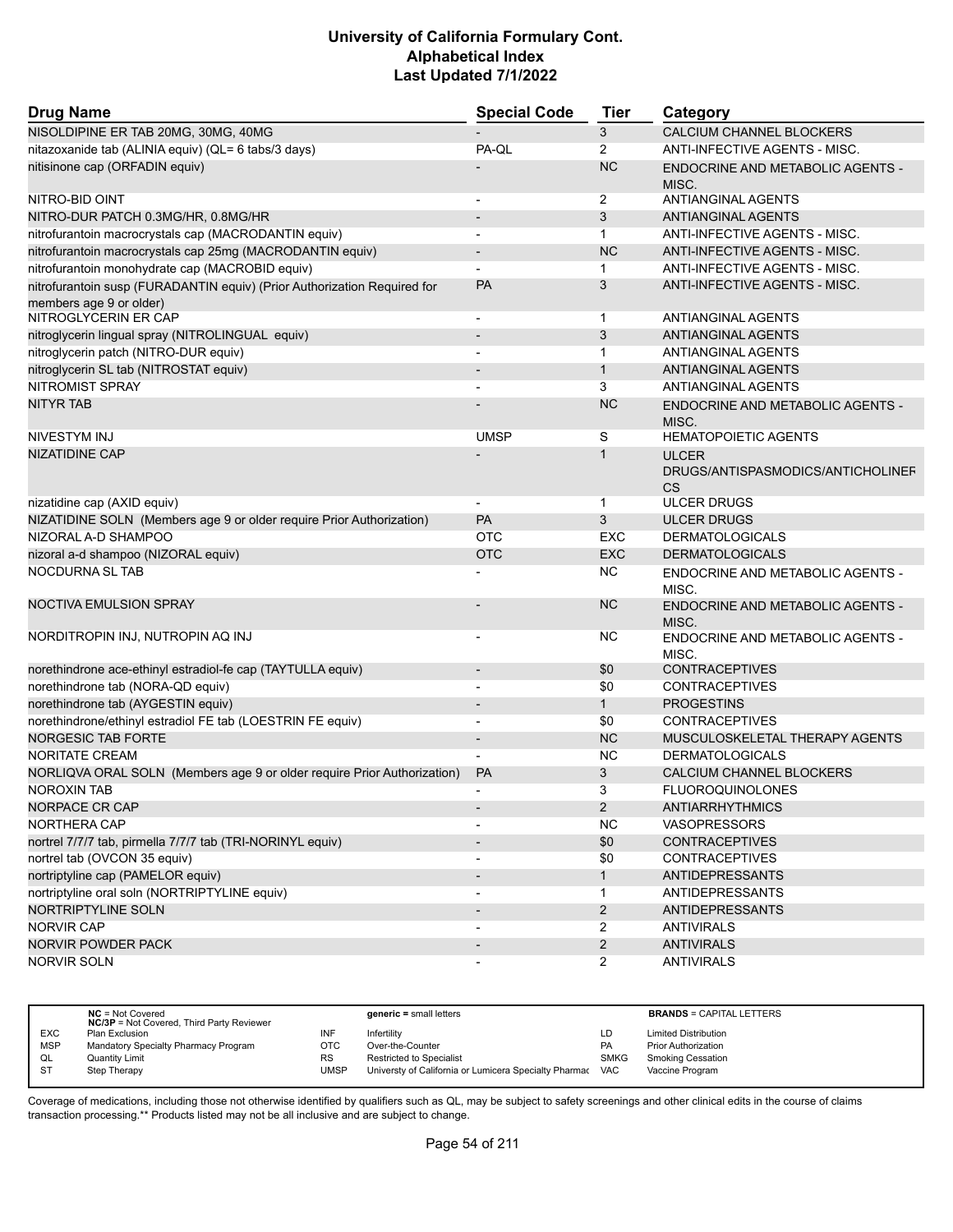| <b>Drug Name</b>                                                                                                                                | <b>Special Code</b>      | Tier           | Category                                             |
|-------------------------------------------------------------------------------------------------------------------------------------------------|--------------------------|----------------|------------------------------------------------------|
| <b>NOVACORT GEL</b>                                                                                                                             |                          | <b>NC</b>      | <b>DERMATOLOGICALS</b>                               |
| NOVOFINE PEN NEEDLE                                                                                                                             | <b>OTC</b>               | $\mathbf{1}$   | MEDICAL DEVICES AND SUPPLIES                         |
| NOVOLIN 70/30 FLEXPEN INJ                                                                                                                       | <b>OTC</b>               | <b>NC</b>      | <b>ANTIDIABETICS</b>                                 |
| NOVOLIN 70/30 INJ                                                                                                                               | <b>OTC</b>               | <b>NC</b>      | <b>ANTIDIABETICS</b>                                 |
| NOVOLIN N FLEXPEN INJ                                                                                                                           | <b>OTC</b>               | <b>NC</b>      | <b>ANTIDIABETICS</b>                                 |
| NOVOLIN N INJ                                                                                                                                   | <b>OTC</b>               | <b>NC</b>      | <b>ANTIDIABETICS</b>                                 |
| NOVOLIN R FLEXPEN INJ                                                                                                                           | <b>OTC</b>               | <b>NC</b>      | <b>ANTIDIABETICS</b>                                 |
| NOVOLIN R INJ                                                                                                                                   | <b>OTC</b>               | <b>NC</b>      | <b>ANTIDIABETICS</b>                                 |
| NOVOLOG FLEXPEN INJ                                                                                                                             | $\overline{\phantom{a}}$ | <b>NC</b>      | <b>ANTIDIABETICS</b>                                 |
| <b>NOVOLOG INJ</b>                                                                                                                              | $\blacksquare$           | <b>NC</b>      | <b>ANTIDIABETICS</b>                                 |
| NOVOLOG MIX FLEXPEN INJ                                                                                                                         | $\overline{\phantom{a}}$ | <b>NC</b>      | <b>ANTIDIABETICS</b>                                 |
| NOVOLOG MIX INJ                                                                                                                                 |                          | <b>NC</b>      | ANTIDIABETICS                                        |
| NOVOLOG PENFILL INJ                                                                                                                             |                          | <b>NC</b>      | <b>ANTIDIABETICS</b>                                 |
| NOVOTWIST PEN NEEDLE                                                                                                                            | <b>OTC</b>               | $\mathbf 1$    | MEDICAL DEVICES AND SUPPLIES                         |
| NOVOTWIST/NOVOFINE PEN NEEDLE                                                                                                                   | <b>OTC</b>               | $\mathbf{1}$   | MEDICAL DEVICES AND SUPPLIES                         |
| <b>NOXAFIL SUSP</b>                                                                                                                             |                          | $\overline{2}$ | ANTIFUNGALS                                          |
| <b>NOXAFIL TAB</b>                                                                                                                              |                          | <b>NC</b>      | ANTIFUNGALS                                          |
| np thyroid tab (ARMOUR THYROID, NATURE THROID equiv)                                                                                            |                          | $\mathbf{1}$   | <b>THYROID AGENTS</b>                                |
| NUBEQA TAB (QL= 4 tabs/day)                                                                                                                     | MSP-PA-QL                | S              | ANTINEOPLASTICS AND ADJUNCTIVE<br><b>THERAPIES</b>   |
| NUCALA INJ (QL= 1 inj/28 days)                                                                                                                  | PA-QL-UMSP               | S              | ANTIASTHMATIC AND BRONCHODILATOR<br><b>AGENTS</b>    |
| NUCARACLINPA KIT                                                                                                                                |                          | <b>NC</b>      | <b>DERMATOLOGICALS</b>                               |
| NUCARARXPAK KIT                                                                                                                                 |                          | <b>NC</b>      | <b>DERMATOLOGICALS</b>                               |
| NUCYNTA ER TAB (QL= 2 tabs/day)                                                                                                                 | QL                       | $\overline{2}$ | ANALGESICS - OPIOID                                  |
| <b>NUCYNTA TAB</b>                                                                                                                              |                          | 3              | ANALGESICS - OPIOID                                  |
| NUEDEXTA CAP (QL= 2 caps/day)                                                                                                                   | PA-QL                    | $\overline{2}$ | PSYCHOTHERAPEUTIC AND<br>NEUROLOGICAL AGENTS - MISC. |
| nulido pad (NULIDO equiv)                                                                                                                       |                          | NC.            | <b>DERMATOLOGICALS</b>                               |
| NULYTELY SOLN (Covered at \$0 for members 45-75 years, all other                                                                                | QL                       | \$0            | <b>LAXATIVES</b>                                     |
| members covered at generic copay; Limited to 2 fills/calendar year)                                                                             |                          |                |                                                      |
| <b>NUPLAZID CAP</b>                                                                                                                             | $\overline{\phantom{a}}$ | NC.            | ANTIPSYCHOTICS/ANTIMANIC AGENTS                      |
| <b>NUPLAZID TAB</b>                                                                                                                             | $\overline{\phantom{a}}$ | <b>NC</b>      | ANTIPSYCHOTICS/ANTIMANIC AGENTS                      |
| NURTEC ODT                                                                                                                                      |                          | NC.            | <b>MIGRAINE PRODUCTS</b>                             |
| NUVAKAAN II KIT                                                                                                                                 |                          | <b>NC</b>      | <b>DERMATOLOGICALS</b>                               |
| NUZYRA TAB (QL= 30 tabs/180 days; Restricted to Infectious Disease or<br>Pulmonology Specialist; Only available through Walgreens 888-347-3416) | LD-QL-RS                 | S              | <b>TETRACYCLINES</b>                                 |
| <b>NYMALIZE SOLN</b>                                                                                                                            | $\overline{\phantom{a}}$ | <b>NC</b>      | CALCIUM CHANNEL BLOCKERS                             |
| nystatin cream (MYCOSTATIN CREAM equiv)                                                                                                         |                          | $\mathbf{1}$   | <b>DERMATOLOGICALS</b>                               |
| nvstatin oint                                                                                                                                   |                          | 1              | <b>DERMATOLOGICALS</b>                               |
| nystatin powder                                                                                                                                 |                          | 1              | <b>ANTIFUNGALS</b>                                   |
| nystatin susp                                                                                                                                   |                          | 1              | MOUTH/THROAT/DENTAL AGENTS                           |
| nystatin tab                                                                                                                                    |                          | 1              | ANTIFUNGALS                                          |
| nystatin topical powder                                                                                                                         |                          | 1              | <b>DERMATOLOGICALS</b>                               |
| <b>NYSTATIN VAGINAL TAB</b>                                                                                                                     |                          | 1              | <b>VAGINAL PRODUCTS</b>                              |
| nystatin/triamcinolone cream                                                                                                                    |                          | $\mathbf{1}$   | <b>DERMATOLOGICALS</b>                               |
| nystatin/triamcinolone oint                                                                                                                     |                          | $\mathbf{1}$   | <b>DERMATOLOGICALS</b>                               |
| NYVEPRIA INJ                                                                                                                                    |                          | ${\sf NC}$     | <b>HEMATOPOIETIC AGENTS</b>                          |
| OCALIVA TAB (QL= 1 tab/day; Only available through Walgreens<br>888-347-3416)                                                                   | LD-PA-QL                 | S              | GASTROINTESTINAL AGENTS - MISC.                      |

|            | $NC = Not Covered$<br><b>NC/3P</b> = Not Covered, Third Party Reviewer |           | $generic = small letters$                             |             | <b>BRANDS = CAPITAL LETTERS</b> |
|------------|------------------------------------------------------------------------|-----------|-------------------------------------------------------|-------------|---------------------------------|
| <b>EXC</b> | Plan Exclusion                                                         | INF       | Infertility                                           | LD          | <b>Limited Distribution</b>     |
| <b>MSP</b> | Mandatory Specialty Pharmacy Program                                   | OTC       | Over-the-Counter                                      | <b>PA</b>   | <b>Prior Authorization</b>      |
| QL         | <b>Quantity Limit</b>                                                  | <b>RS</b> | <b>Restricted to Specialist</b>                       | <b>SMKG</b> | <b>Smoking Cessation</b>        |
| <b>ST</b>  | Step Therapy                                                           | UMSP      | Universty of California or Lumicera Specialty Pharmac | <b>VAC</b>  | Vaccine Program                 |
|            |                                                                        |           |                                                       |             |                                 |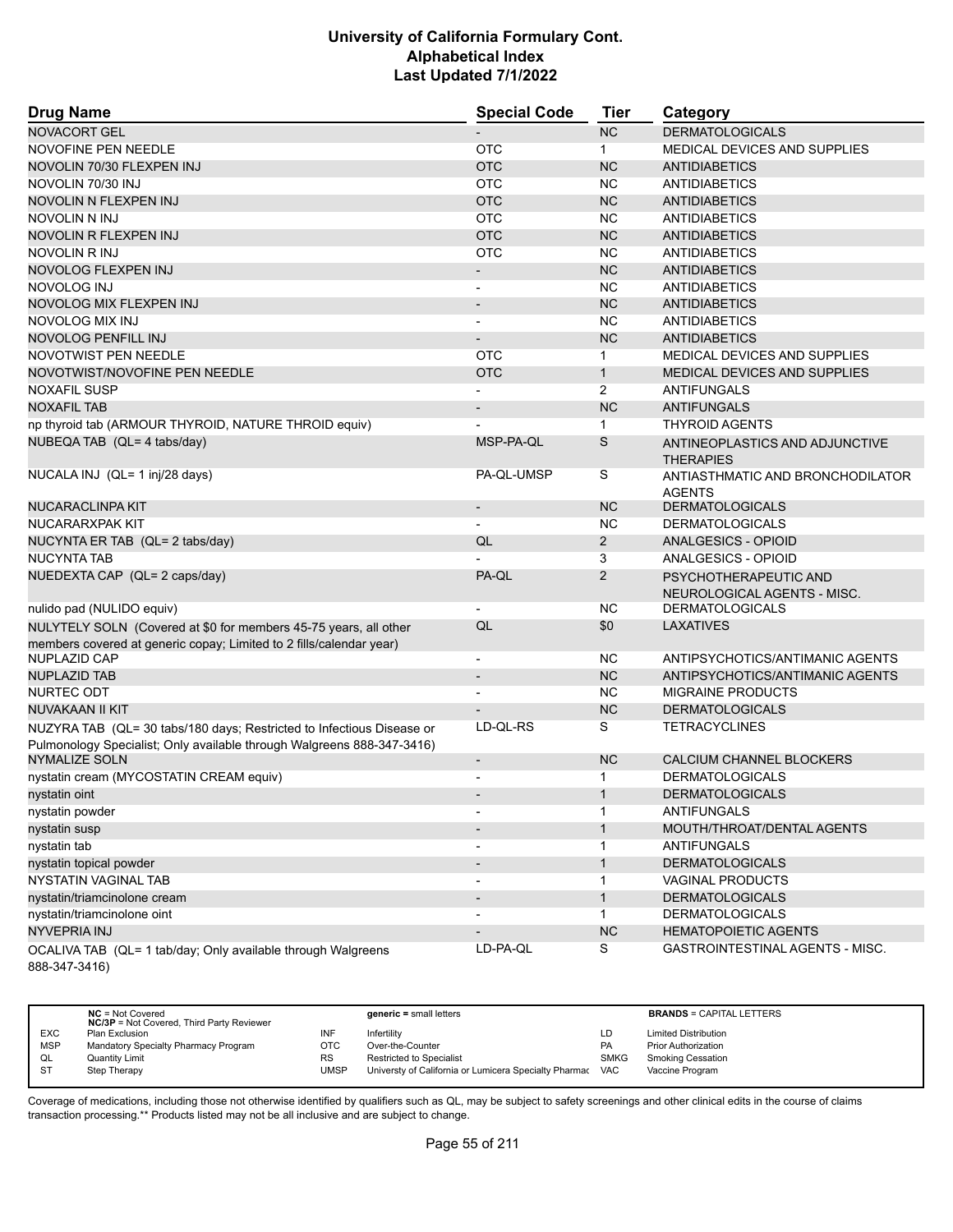| <b>Drug Name</b>                                                            | <b>Special Code</b>          | <b>Tier</b>    | Category                                                       |
|-----------------------------------------------------------------------------|------------------------------|----------------|----------------------------------------------------------------|
| octreotide inj (SANDOSTATIN equiv)                                          | <b>UMSP</b>                  | S              | ENDOCRINE AND METABOLIC AGENTS -<br>MISC.                      |
| OCTREOTIDE INJ 100MCG                                                       | <b>UMSP</b>                  | S              | ENDOCRINE AND METABOLIC AGENTS -<br>MISC.                      |
| <b>ODACTRA SL TAB</b>                                                       | PA                           | 3              | ALLERGENIC EXTRACTS/BIOLOGICALS<br><b>MISC</b>                 |
| <b>ODEFSEY TAB</b>                                                          |                              | 2              | <b>ANTIVIRALS</b>                                              |
| ODOMZO CAP                                                                  | <b>PA-UMSP</b>               | S              | ANTINEOPLASTICS AND ADJUNCTIVE<br><b>THERAPIES</b>             |
| OFEV CAP (QL= 2 caps/day; Only available through Walgreens<br>888-347-3416) | LD-PA-QL                     | S              | <b>RESPIRATORY AGENTS - MISC.</b>                              |
| ofloxacin ophth soln (OCUFLOX equiv)                                        | $\overline{\phantom{a}}$     | $\mathbf{1}$   | <b>OPHTHALMIC AGENTS</b>                                       |
| ofloxacin otic soln (FLOXIN equiv)                                          |                              | $\mathbf{1}$   | <b>OTIC AGENTS</b>                                             |
| ofloxacin tab (FLOXIN equiv)                                                |                              | $\mathbf{1}$   | <b>FLUOROQUINOLONES</b>                                        |
| <b>OGESTREL TAB</b>                                                         | $\blacksquare$               | \$0            | <b>CONTRACEPTIVES</b>                                          |
| olanzapine ODT (ZYPREXA equiv)                                              |                              | 2              | ANTIPSYCHOTICS/ANTIMANIC AGENTS                                |
| olanzapine tab (ZYPREXA equiv)                                              |                              | $\mathbf{1}$   | ANTIPSYCHOTICS/ANTIMANIC AGENTS                                |
| olanzapine/fluoxetine cap (SYMBYAX equiv)                                   |                              | 2              | PSYCHOTHERAPEUTIC AND<br>NEUROLOGICAL AGENTS - MISC.           |
| <b>OLEPTRO TAB</b>                                                          |                              | 3              | <b>ANTIDEPRESSANTS</b>                                         |
| <b>OLLIZAC POWDER</b>                                                       |                              | <b>EXC</b>     | DIETARY PRODUCTS/DIETARY<br><b>MANAGEMENT PRODUCTS</b>         |
| olmesartan tab (BENICAR equiv)                                              |                              | $\mathbf 1$    | <b>ANTIHYPERTENSIVES</b>                                       |
| olmesartan/amlodipine/hydrochlorothiazide tab (TRIBENZOR equiv)             | $\qquad \qquad \blacksquare$ | <b>NC</b>      | <b>ANTIHYPERTENSIVES</b>                                       |
| olmesartan/hydrochlorothiazide tab (BENICAR HCT equiv)                      | $\overline{\phantom{a}}$     | $\mathbf{1}$   | <b>ANTIHYPERTENSIVES</b>                                       |
| olopatadine nasal spray (PATANASE equiv)                                    | $\overline{\phantom{a}}$     | 2              | NASAL AGENTS - SYSTEMIC AND TOPICAL                            |
| olopatadine ophth soln 0.1% (PATANOL equiv)                                 | $\overline{\phantom{a}}$     | $\mathbf{1}$   | <b>OPHTHALMIC AGENTS</b>                                       |
| olopatadine ophth soln 0.2% (PATADAY equiv) (QL= 2.5ml/30 days)             | QL                           | $\mathbf{1}$   | <b>OPHTHALMIC AGENTS</b>                                       |
| OLUMIANT TAB (QL= 1 tab/day)                                                | PA-QL-UMSP                   | S              | ANALGESICS - ANTI-INFLAMMATORY                                 |
| <b>OLUX E FOAM</b>                                                          | $\overline{\phantom{a}}$     | <b>NC</b>      | <b>DERMATOLOGICALS</b>                                         |
| OLYSIO CAP                                                                  | $\overline{\phantom{a}}$     | <b>NC</b>      | <b>ANTIVIRALS</b>                                              |
| OMEGA-3 RX PAK COMPLETE                                                     |                              | <b>NC</b>      | ANTIHYPERLIPIDEMICS                                            |
| omega-3-acid ethyl esters cap (LOVAZA equiv)                                |                              | 2              | ANTIHYPERLIPIDEMICS                                            |
| omeprazole DR cap (PRILOSEC equiv)                                          |                              | $\mathbf{1}$   | <b>ULCER DRUGS</b>                                             |
| omeprazole magnesium DR tab 20mg (PRILOSEC equiv)                           | <b>OTC</b>                   | <b>EXC</b>     | <b>ULCER</b><br>DRUGS/ANTISPASMODICS/ANTICHOLINEF<br><b>CS</b> |
| omeprazole tab                                                              | <b>OTC</b>                   | <b>EXC</b>     | <b>ULCER</b><br>DRUGS/ANTISPASMODICS/ANTICHOLINEF<br><b>CS</b> |
| omeprazole/sodium bicarbonate cap (ZEGERID equiv)                           |                              | NC.            | ULCER DRUGS                                                    |
| omeprazole/sodium bicarbonate powder pack (ZEGERID equiv)                   | $\overline{\phantom{0}}$     | NC             | <b>ULCER DRUGS</b>                                             |
| <b>OMNARIS NASAL SPRAY</b>                                                  | $\blacksquare$               | <b>NC</b>      | NASAL AGENTS - SYSTEMIC AND TOPICAL                            |
| <b>OMNIPAQUE SOLN</b>                                                       | $\overline{\phantom{a}}$     | <b>NC</b>      | <b>DIAGNOSTIC PRODUCTS</b>                                     |
| OMNIPOD 5 INTRO KIT (QL= 1 kit/year)                                        | QL                           | $\overline{2}$ | MEDICAL DEVICES AND SUPPLIES                                   |
| OMNIPOD 5 PACK PODS (QL= 10 pods/month)                                     | QL                           | $\overline{2}$ | MEDICAL DEVICES AND SUPPLIES                                   |
| OMNIPOD DASH INTRO KIT (QL= 1 kit/year)                                     | QL                           | $\overline{2}$ | MEDICAL DEVICES AND SUPPLIES                                   |
| OMNIPOD DASH PODS (QL= 10 pods/month)                                       | QL                           | $\overline{2}$ | MEDICAL DEVICES AND SUPPLIES                                   |
| OMNIPOD STARTER KIT (QL= 1 kit/year)                                        | QL                           | $\overline{2}$ | MEDICAL DEVICES AND SUPPLIES                                   |
| <b>OMNITROPE INJ</b>                                                        |                              | <b>NC</b>      | ENDOCRINE AND METABOLIC AGENTS -<br>MISC.                      |

|            | $NC = Not Covered$<br><b>NC/3P</b> = Not Covered, Third Party Reviewer |           | $generic = small letters$                             |             | <b>BRANDS = CAPITAL LETTERS</b> |
|------------|------------------------------------------------------------------------|-----------|-------------------------------------------------------|-------------|---------------------------------|
| <b>EXC</b> | Plan Exclusion                                                         | INF       | Infertility                                           | LD          | <b>Limited Distribution</b>     |
| <b>MSP</b> | Mandatory Specialty Pharmacy Program                                   | OTC       | Over-the-Counter                                      | PA          | <b>Prior Authorization</b>      |
| QL         | <b>Quantity Limit</b>                                                  | <b>RS</b> | Restricted to Specialist                              | <b>SMKG</b> | <b>Smoking Cessation</b>        |
| <b>ST</b>  | Step Therapy                                                           | UMSP      | Universty of California or Lumicera Specialty Pharmac | VAC         | Vaccine Program                 |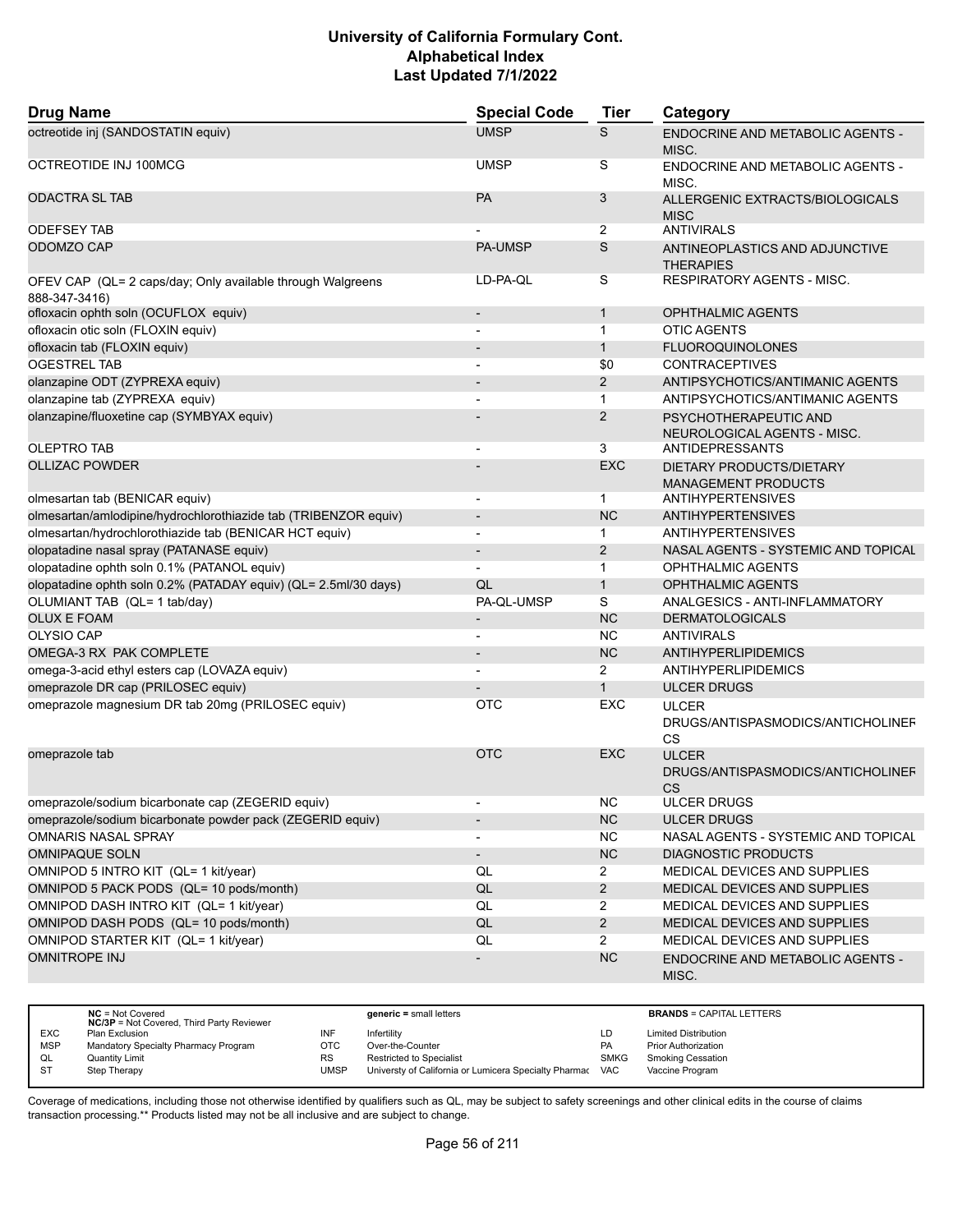| <b>Drug Name</b>                                                                                                   | <b>Special Code</b>          | Tier           | Category                                              |
|--------------------------------------------------------------------------------------------------------------------|------------------------------|----------------|-------------------------------------------------------|
| ondansetron ODT (ZOFRAN equiv)                                                                                     |                              | 1              | <b>ANTIEMETICS</b>                                    |
| ondansetron soln (ZOFRAN equiv)                                                                                    |                              | $\mathbf{1}$   | <b>ANTIEMETICS</b>                                    |
| <b>ONDANSETRON TAB</b>                                                                                             |                              | 1              | <b>ANTIEMETICS</b>                                    |
| ondansetron tab (ZOFRAN equiv)                                                                                     |                              | $\mathbf{1}$   | <b>ANTIEMETICS</b>                                    |
| <b>ONETOUCH KIT</b>                                                                                                |                              | <b>DIAB</b>    | MEDICAL DEVICES AND SUPPLIES                          |
| <b>ONETOUCH METER</b>                                                                                              | <b>OTC</b>                   | \$0            | MEDICAL DEVICES AND SUPPLIES                          |
| ONETOUCH MINI METER                                                                                                |                              | \$0            | MEDICAL DEVICES AND SUPPLIES                          |
| <b>ONETOUCH TEST STRIP</b>                                                                                         | <b>OTC</b>                   | <b>DIAB</b>    | <b>DIAGNOSTIC PRODUCTS</b>                            |
| ONETOUCH ULTRA TEST STRIP                                                                                          | <b>OTC</b>                   | <b>DIAB</b>    | DIAGNOSTIC PRODUCTS                                   |
| <b>ONETOUCH VERIO FLEX METER</b>                                                                                   | <b>OTC</b>                   | \$0            | MEDICAL DEVICES AND SUPPLIES                          |
| ONETOUCH VERIO IQ METER                                                                                            | <b>OTC</b>                   | \$0            | <b>MEDICAL DEVICES AND SUPPLIES</b>                   |
| <b>ONETOUCH VERIO METER</b>                                                                                        | <b>OTC</b>                   | \$0            | MEDICAL DEVICES AND SUPPLIES                          |
| ONETOUCH VERIO REFLECT METER                                                                                       | <b>OTC</b>                   | \$0            | MEDICAL DEVICES AND SUPPLIES                          |
| ONETOUCH VERIO SYNC METER                                                                                          |                              | \$0            | MEDICAL DEVICES AND SUPPLIES                          |
| ONETOUCH VERIO TEST STRIP                                                                                          | <b>OTC</b>                   | <b>DIAB</b>    | DIAGNOSTIC PRODUCTS                                   |
| <b>ONEXTON GEL</b>                                                                                                 |                              | <b>NC</b>      | <b>DERMATOLOGICALS</b>                                |
| ONFI SUSP (Members age 9 or older require Prior Authorization)                                                     | <b>PA</b>                    | 3              | ANTICONVULSANTS                                       |
| <b>ONFI TAB</b>                                                                                                    |                              | <b>NC</b>      | <b>ANTICONVULSANTS</b>                                |
| ONGENTYS CAP (QL= 1 tab/day, 30 tabs per fill)                                                                     | PA-QL                        | 3              | ANTIPARKINSON AND RELATED THERAPY<br><b>AGENTS</b>    |
| <b>ONGLYZA TAB</b>                                                                                                 | $\overline{\phantom{a}}$     | <b>NC</b>      | <b>ANTIDIABETICS</b>                                  |
| <b>ONUREG TAB</b>                                                                                                  |                              | <b>NC</b>      | ANTINEOPLASTICS AND ADJUNCTIVE<br><b>THERAPIES</b>    |
| <b>ONYCHO-MED KIT</b>                                                                                              | $\qquad \qquad \blacksquare$ | <b>NC</b>      | <b>DERMATOLOGICALS</b>                                |
| <b>ONZETRA XSAIL</b>                                                                                               |                              | NC.            | <b>MIGRAINE PRODUCTS</b>                              |
| OPANA ER TAB (CRUSH RESISTANT)                                                                                     |                              | <b>NC</b>      | <b>ANALGESICS - OPIOID</b>                            |
| <b>OPANA TAB</b>                                                                                                   |                              | <b>NC</b>      | ANALGESICS - OPIOID                                   |
| opium tincture                                                                                                     |                              | 3              | <b>ANTIDIARRHEALS</b>                                 |
| OPSUMIT TAB (QL= 1 tab/day; Only available through CVS Specialty<br>800-237-2767)                                  | LD-PA-QL                     | S              | CARDIOVASCULAR AGENTS - MISC.                         |
| OPZELURA CREAM (QL= 12 tubes/year)                                                                                 | PA-QL                        | 3              | <b>DERMATOLOGICALS</b>                                |
| <b>ORACIT SOLN</b>                                                                                                 |                              | $\mathbf{1}$   | <b>GENITOURINARY AGENTS -</b><br><b>MISCELLANEOUS</b> |
| <b>ORALAIR SL TAB</b>                                                                                              | $\overline{\phantom{a}}$     | <b>NC</b>      | <b>BIOLOGICALS MISC</b>                               |
| <b>ORAVIG TAB</b>                                                                                                  |                              | 3              | MOUTH/THROAT/DENTAL AGENTS                            |
| <b>ORAXYL CAP</b>                                                                                                  |                              | 3              | <b>TETRACYCLINES</b>                                  |
| ORENCIA CLICK INJ (QL= 4 inj/28 days)                                                                              | PA-QL-UMSP                   | S              | ANALGESICS - ANTI-INFLAMMATORY                        |
| ORENCIA SC INJ 125MG/ML (QL= 4 inj/28 days)                                                                        | PA-QL-UMSP                   | S              | ANALGESICS - ANTI-INFLAMMATORY                        |
| ORENCIA SC INJ 50MG/0.4ML (QL= 4 inj/28 days)                                                                      | PA-QL-UMSP                   | S              | ANALGESICS - ANTI-INFLAMMATORY                        |
| ORENCIA SC INJ 87.5MG/0.7ML (QL= 4 inj/28 days)                                                                    | PA-QL-UMSP                   | S              | ANALGESICS - ANTI-INFLAMMATORY                        |
| <b>ORENITRAM TAB</b>                                                                                               |                              | <b>NC</b>      | CARDIOVASCULAR AGENTS - MISC.                         |
| <b>ORFADIN CAP</b>                                                                                                 |                              | NC             | ENDOCRINE AND METABOLIC AGENTS -<br>MISC.             |
| ORFADIN SUSP                                                                                                       | $\overline{\phantom{a}}$     | <b>NC</b>      | ENDOCRINE AND METABOLIC AGENTS -<br>MISC.             |
| ORGOVYX TAB (QL= 30 tabs/28 days; Only available through Biologics<br>800-850-4306 or US Bioservices 888-518-7246) | LD-PA-QL                     | S              | ANTINEOPLASTICS AND ADJUNCTIVE<br><b>THERAPIES</b>    |
| ORIAHNN CAP (QL= 2 caps/day)                                                                                       | PA-QL                        | $\overline{2}$ | <b>ESTROGENS</b>                                      |
| ORILISSA TAB 150MG (QL= 1 tab/day)                                                                                 | PA-QL                        | $\overline{2}$ | ENDOCRINE AND METABOLIC AGENTS -<br>MISC.             |

|            | $NC = Not Covered$<br><b>NC/3P</b> = Not Covered, Third Party Reviewer |      | $generic = small letters$                             |            | <b>BRANDS = CAPITAL LETTERS</b> |
|------------|------------------------------------------------------------------------|------|-------------------------------------------------------|------------|---------------------------------|
| <b>EXC</b> | Plan Exclusion                                                         | INF  | Infertility                                           | LD         | <b>Limited Distribution</b>     |
| <b>MSP</b> | Mandatory Specialty Pharmacy Program                                   | OTC  | Over-the-Counter                                      | PA         | <b>Prior Authorization</b>      |
| QL         | <b>Quantity Limit</b>                                                  | RS   | <b>Restricted to Specialist</b>                       | SMKG       | <b>Smoking Cessation</b>        |
| ST         | Step Therapy                                                           | JMSP | Universty of California or Lumicera Specialty Pharmac | <b>VAC</b> | Vaccine Program                 |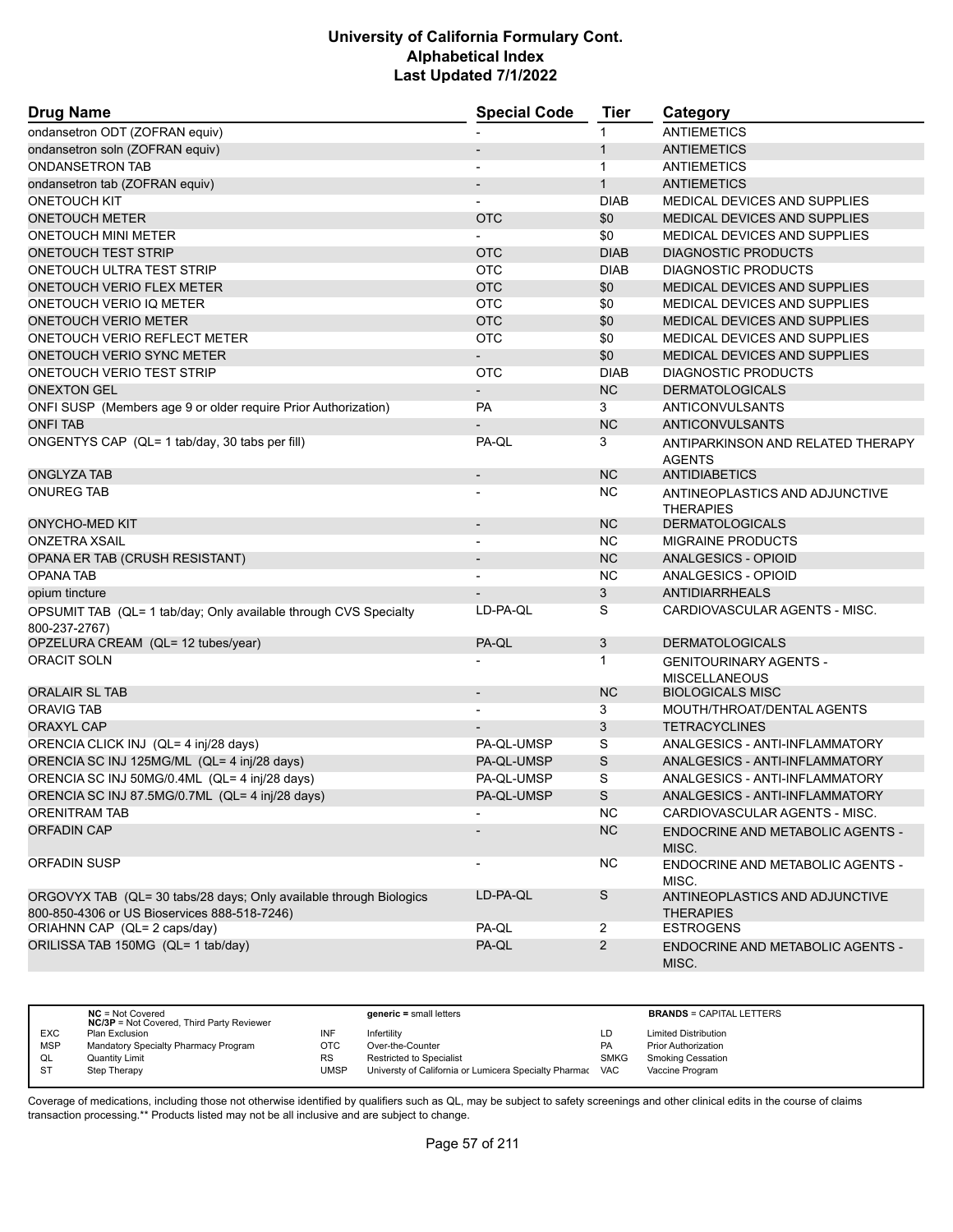| <b>Drug Name</b>                                                                                                             | <b>Special Code</b>      | <b>Tier</b>    | Category                                           |
|------------------------------------------------------------------------------------------------------------------------------|--------------------------|----------------|----------------------------------------------------|
| ORILISSA TAB 200MG (QL= 2 tabs/day)                                                                                          | PA-QL                    | $\overline{2}$ | ENDOCRINE AND METABOLIC AGENTS -<br>MISC.          |
| ORKAMBI GRANULES PACKET (QL= 2 packets/day; Only available through<br>Maxor Pharmacy 800-658-6046 or Walgreens 888-347-3416) | LD-PA-QL                 | S              | <b>RESPIRATORY AGENTS - MISC.</b>                  |
| ORKAMBI TAB (QL= 4 tabs/day; Only available through Maxor Pharmacy<br>800-658-6046 or Walgreens 888-347-3416)                | LD-PA-QL                 | S              | <b>RESPIRATORY AGENTS - MISC.</b>                  |
| ORLADEYO CAP                                                                                                                 | $\overline{\phantom{a}}$ | <b>NC</b>      | <b>HEMATOLOGICAL AGENTS - MISC.</b>                |
| orphenadrine citrate ER tab (NORFLEX equiv)                                                                                  | $\blacksquare$           | $\mathbf 1$    | MUSCULOSKELETAL THERAPY AGENTS                     |
| orphenadrine/aspirin/caffeine tab (NORGESIC FORTE equiv)                                                                     | $\overline{\phantom{a}}$ | <b>NC</b>      | MUSCULOSKELETAL THERAPY AGENTS                     |
| ORTHO TRI-CYCLEN (LO) TAB                                                                                                    |                          | \$0            | <b>CONTRACEPTIVES</b>                              |
| ORTHO-CYCLEN TAB                                                                                                             | $\overline{\phantom{a}}$ | \$0            | <b>CONTRACEPTIVES</b>                              |
| <b>ORTIKOS ER CAP</b>                                                                                                        | $\blacksquare$           | <b>NC</b>      | <b>CORTICOSTEROIDS</b>                             |
| oseltamivir cap (TAMIFLU equiv) (QL= 10 caps/fill)                                                                           | QL                       | $\mathbf{1}$   | <b>ANTIVIRALS</b>                                  |
| oseltamivir cap 30mg (TAMIFLU equiv) (QL= 20 caps/fill)                                                                      | QL                       | $\mathbf{1}$   | <b>ANTIVIRALS</b>                                  |
| oseltamivir susp (TAMIFLU equiv) (QL= 250ml/fill)                                                                            | QL                       | $\overline{2}$ | <b>ANTIVIRALS</b>                                  |
| <b>OSMOLEX ER TAB</b>                                                                                                        |                          | <b>NC</b>      | ANTIPARKINSON AND RELATED THERAPY<br><b>AGENTS</b> |
| <b>OSMOPREP TAB</b>                                                                                                          |                          | <b>NC</b>      | <b>LAXATIVES</b>                                   |
| <b>OSPHENA TAB</b>                                                                                                           |                          | <b>NC</b>      | ENDOCRINE AND METABOLIC AGENTS -<br>MISC.          |
| OTEZLA STARTER PACK (QL= 1 pack/28 days)                                                                                     | PA-QL-UMSP               | S              | ANALGESICS - ANTI-INFLAMMATORY                     |
| OTEZLA TAB (QL= 2 tabs/day)                                                                                                  | PA-QL-UMSP               | S              | ANALGESICS - ANTI-INFLAMMATORY                     |
| otomax-HC otic soln (CORTANE-B equiv)                                                                                        |                          | <b>NC</b>      | <b>OTIC AGENTS</b>                                 |
| OTOVEL OTIC SOLN, CIPROFLOXACIN/FLUOCINOLONE OTIC SOLN                                                                       | $\overline{\phantom{a}}$ | <b>NC</b>      | <b>OTIC AGENTS</b>                                 |
| <b>OTOZIN OTIC DROPS</b>                                                                                                     | $\overline{\phantom{a}}$ | <b>NC</b>      | <b>OTIC AGENTS</b>                                 |
| <b>OVACE PLUS CREAM</b>                                                                                                      |                          | 3              | <b>DERMATOLOGICALS</b>                             |
| <b>OVACE PLUS LOTION</b>                                                                                                     | $\blacksquare$           | <b>NC</b>      | <b>DERMATOLOGICALS</b>                             |
| <b>OVACE PLUS FOAM</b>                                                                                                       | $\overline{\phantom{a}}$ | <b>NC</b>      | <b>DERMATOLOGICALS</b>                             |
| <b>OVCON 35 TAB</b>                                                                                                          |                          | \$0            | <b>CONTRACEPTIVES</b>                              |
| <b>OVEEZA CAP</b>                                                                                                            | $\overline{\phantom{a}}$ | <b>NC</b>      | <b>HEMATOPOIETIC AGENTS</b>                        |
| oxandrolone tab (OXANDRIN equiv)                                                                                             | $\overline{\phantom{a}}$ | $\mathbf{1}$   | ANDROGENS-ANABOLIC                                 |
| oxaprozin tab (DAYPRO equiv)                                                                                                 |                          | $\overline{2}$ | ANALGESICS - ANTI-INFLAMMATORY                     |
| oxazepam cap (SERAX equiv)                                                                                                   |                          | 2              | <b>ANTIANXIETY AGENTS</b>                          |
| OXBRYTA TAB (QL= 3 tabs/day; Only available through CVS Specialty<br>800-237-2767)                                           | LD-PA-QL                 | S              | <b>HEMATOPOIETIC AGENTS</b>                        |
| OXBRYTA TAB (QL= 5 tabs/day; Only available through CVS Specialty<br>800-237-2767)                                           | LD-PA-QL                 | S              | <b>HEMATOPOIETIC AGENTS</b>                        |
| oxcarbazepine susp (TRILEPTAL equiv)                                                                                         | $\blacksquare$           | 1              | ANTICONVULSANTS                                    |
| oxcarbazepine tab (TRILEPTAL equiv)                                                                                          |                          | $\mathbf{1}$   | <b>ANTICONVULSANTS</b>                             |
| OXERVATE OPHTH SOLN (QL= 8 kits/affected eye/lifetime; Only available<br>through Accredo 800-803-2523)                       | LD-PA-QL                 | S              | <b>OPHTHALMIC AGENTS</b>                           |
| <b>OXIANUJO CREAM</b>                                                                                                        |                          | NC             | <b>DERMATOLOGICALS</b>                             |
| oxiconazole nitrate cream (OXISTAT equiv)                                                                                    | $\overline{\phantom{a}}$ | <b>NC</b>      | <b>DERMATOLOGICALS</b>                             |
| <b>OXISTAT CREAM</b>                                                                                                         | $\overline{\phantom{a}}$ | NC             | <b>DERMATOLOGICALS</b>                             |
| <b>OXISTAT LOTION</b>                                                                                                        | $\overline{\phantom{a}}$ | <b>NC</b>      | <b>DERMATOLOGICALS</b>                             |
| OXTELLAR XR TAB                                                                                                              | $\overline{\phantom{a}}$ | NC             | ANTICONVULSANTS                                    |
| oxybutynin ER tab (DITROPAN XL equiv)                                                                                        | $\overline{\phantom{a}}$ | $\mathbf{1}$   | URINARY ANTISPASMODICS                             |
| oxybutynin syrup                                                                                                             | $\overline{\phantom{a}}$ | $\mathbf{1}$   | URINARY ANTISPASMODICS                             |
| oxybutynin tab (DITROPAN equiv)                                                                                              |                          | 1              | URINARY ANTISPASMODICS                             |
| oxycodone cap (OXYIR equiv)                                                                                                  |                          | $\mathbf{1}$   | <b>ANALGESICS - OPIOID</b>                         |
|                                                                                                                              |                          |                |                                                    |

|            | $NC = Not Covered$<br><b>NC/3P</b> = Not Covered, Third Party Reviewer |      | $generic = small letters$                             |             | <b>BRANDS = CAPITAL LETTERS</b> |
|------------|------------------------------------------------------------------------|------|-------------------------------------------------------|-------------|---------------------------------|
| <b>EXC</b> | Plan Exclusion                                                         | INF  | Infertility                                           | LD          | <b>Limited Distribution</b>     |
| <b>MSP</b> | Mandatory Specialty Pharmacy Program                                   | OTC  | Over-the-Counter                                      | PA          | <b>Prior Authorization</b>      |
| QL         | Quantity Limit                                                         | RS   | <b>Restricted to Specialist</b>                       | <b>SMKG</b> | <b>Smoking Cessation</b>        |
| <b>ST</b>  | Step Therapy                                                           | UMSP | Universty of California or Lumicera Specialty Pharmac | <b>VAC</b>  | Vaccine Program                 |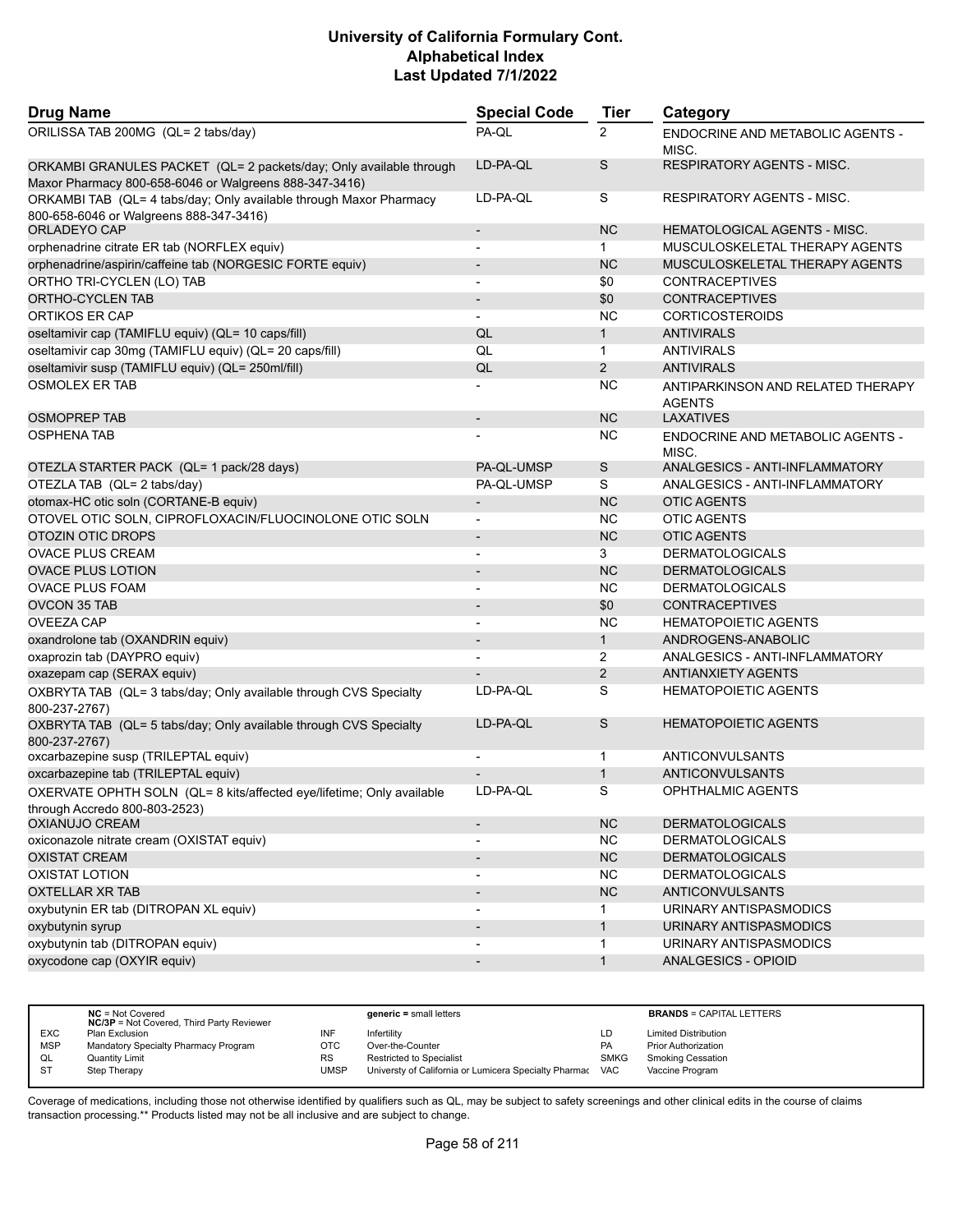| <b>Drug Name</b>                                                          | <b>Special Code</b>      | Tier           | Category                                                       |
|---------------------------------------------------------------------------|--------------------------|----------------|----------------------------------------------------------------|
| oxycodone conc (ROXICODONE equiv)                                         |                          | 2              | ANALGESICS - OPIOID                                            |
| OXYCODONE ER TAB (QL= 2 tabs/day)                                         | QL                       | 2              | ANALGESICS - OPIOID                                            |
| oxycodone soln (ROXICODONE equiv)                                         |                          | 2              | ANALGESICS - OPIOID                                            |
| oxycodone tab (ROXICODONE equiv)                                          |                          | $\mathbf{1}$   | <b>ANALGESICS - OPIOID</b>                                     |
| oxycodone/acetaminophen cap (TYLOX equiv)                                 |                          | $\mathbf{1}$   | ANALGESICS - OPIOID                                            |
| OXYCODONE/ACETAMINOPHEN SOLN                                              | $\overline{\phantom{a}}$ | $\overline{2}$ | ANALGESICS - OPIOID                                            |
| OXYCODONE/ACETAMINOPHEN SOLN 10-300MG/5ML, PROLATE SOLN                   |                          | <b>NC</b>      | ANALGESICS - OPIOID                                            |
| 10-300MG/5ML                                                              |                          |                |                                                                |
| oxycodone/acetaminophen tab (PERCOCET equiv)                              | $\overline{\phantom{a}}$ | $\mathbf{1}$   | <b>ANALGESICS - OPIOID</b>                                     |
| OXYCODONE/ACETAMINOPHEN TAB 2.5-300MG                                     |                          | <b>NC</b>      | ANALGESICS - OPIOID                                            |
| OXYCODONE/ASPIRIN TAB                                                     | $\overline{\phantom{a}}$ | $\mathbf{1}$   | ANALGESICS - OPIOID                                            |
| oxycodone/aspirin tab (PERCODAN equiv)                                    |                          | $\mathbf{1}$   | ANALGESICS - OPIOID                                            |
| oxycodone/ibuprofen tab (COMBUNOX equiv)                                  |                          | 3              | ANALGESICS - OPIOID                                            |
| <b>OXYCONTIN CR TAB</b>                                                   | $\overline{a}$           | <b>NC</b>      | ANALGESICS - OPIOID                                            |
| OXYMORPHONE ER TAB                                                        |                          | <b>NC</b>      | ANALGESICS - OPIOID                                            |
| oxymorphone tab (OPANA equiv)                                             |                          | <b>NC</b>      | ANALGESICS - OPIOID                                            |
| OXYTROL PATCH (OTC)                                                       | <b>OTC</b>               | <b>EXC</b>     | URINARY ANTISPASMODICS                                         |
| OZEMPIC INJ (QL= 1 pack/28 days)                                          | QL                       | 2              | <b>ANTIDIABETICS</b>                                           |
| <b>OZOBAX SOLN</b>                                                        |                          | <b>NC</b>      | MUSCULOSKELETAL THERAPY AGENTS                                 |
| OZOBAX SOLN, BACLOFEN SOLN                                                | PA                       | 3              | MUSCULOSKELETAL THERAPY AGENTS                                 |
| PALFORZIA POWDER PACK (Only available through Walgreens<br>888-347-3416)  | LD-PA                    | S              | ALLERGENIC EXTRACTS/BIOLOGICALS<br><b>MISC</b>                 |
| PALFORZIA SPRINKLE CAP (Only available through Walgreens<br>888-347-3416) | LD-PA                    | S              | ALLERGENIC EXTRACTS/BIOLOGICALS<br><b>MISC</b>                 |
| paliperidone ER tab (INVEGA equiv)                                        |                          | $\overline{2}$ | ANTIPSYCHOTICS/ANTIMANIC AGENTS                                |
| PALYNZIQ INJ (QL= 1 inj/day; Only available through Diplomat Pharmacy     | LD-PA-QL                 | S              | ENDOCRINE AND METABOLIC AGENTS -                               |
| 877-977-9118)<br>PANCREAZE CAP, PERTZYE CAP, ULTRESA CAP, ZENPEP CAP      | $\overline{\phantom{a}}$ | <b>NC</b>      | MISC.<br><b>DIGESTIVE AIDS</b>                                 |
| <b>PANCRELIPASE CAP</b>                                                   |                          | <b>NC</b>      | DIGESTIVE AIDS                                                 |
| <b>PANDEL CREAM</b>                                                       |                          | <b>NC</b>      | <b>DERMATOLOGICALS</b>                                         |
|                                                                           |                          | $\mathbf{1}$   | <b>ULCER DRUGS</b>                                             |
| pantoprazole EC tab (PROTONIX equiv)                                      | $\blacksquare$           | <b>NC</b>      |                                                                |
| pantoprazole sodium packet (PROTONIX equiv)                               |                          |                | <b>ULCER</b><br>DRUGS/ANTISPASMODICS/ANTICHOLINEF<br><b>CS</b> |
| <b>PARAGARD IUD</b>                                                       |                          | \$0            | <b>CONTRACEPTIVES</b>                                          |
| paramox hc gel (NOVACORT GEL equiv)                                       |                          | <b>NC</b>      | <b>DERMATOLOGICALS</b>                                         |
| PAREGORIC TINCTURE                                                        |                          | <b>NC</b>      | ANTIDIARRHEALS                                                 |
| paricalcitol cap (ZEMPLAR equiv)                                          |                          | 2              | <b>ENDOCRINE AND METABOLIC AGENTS -</b><br>MISC.               |
| paromomycin cap (HUMATIN equiv)                                           |                          | 3              | AMINOGLYCOSIDES                                                |
| paroxetine cap (BRISDELLE equiv)                                          |                          | NC             | PSYCHOTHERAPEUTIC AND<br>NEUROLOGICAL AGENTS - MISC.           |
| paroxetine ER tab (PAXIL CR equiv)                                        |                          | $\overline{a}$ | ANTIDEPRESSANTS                                                |
| paroxetine oral susp (PAXIL equiv)                                        |                          | $\mathbf{3}$   | <b>ANTIDEPRESSANTS</b>                                         |
| paroxetine tab (PAXIL equiv)                                              | $\overline{\phantom{a}}$ | $\mathbf{1}$   | <b>ANTIDEPRESSANTS</b>                                         |
| PATADAY OPHTH SOLN                                                        | $\overline{\phantom{a}}$ | NC             | OPHTHALMIC AGENTS                                              |
| PAXLOVID TAB (QL= 20 tabs/fill)                                           | QL                       | \$0            | <b>ANTIVIRALS</b>                                              |
| PAXLOVID TAB (QL= 30 tabs/fill)                                           | QL                       | \$0            | <b>ANTIVIRALS</b>                                              |
| PAZEO OPHTH SOLN 0.7%                                                     |                          | NC.            | OPHTHALMIC AGENTS                                              |
| pb-belladonna elixir (DONNATAL equiv)                                     | $\overline{\phantom{a}}$ | NC             | <b>ULCER DRUGS</b>                                             |
|                                                                           |                          |                |                                                                |

|            | $NC = Not Covered$<br><b>NC/3P</b> = Not Covered, Third Party Reviewer |           | $generic = small letters$                             |             | <b>BRANDS = CAPITAL LETTERS</b> |
|------------|------------------------------------------------------------------------|-----------|-------------------------------------------------------|-------------|---------------------------------|
| <b>EXC</b> | Plan Exclusion                                                         | INF       | Infertility                                           | LD          | <b>Limited Distribution</b>     |
| <b>MSP</b> | Mandatory Specialty Pharmacy Program                                   | OTC       | Over-the-Counter                                      | PA          | <b>Prior Authorization</b>      |
| QL         | Quantity Limit                                                         | <b>RS</b> | <b>Restricted to Specialist</b>                       | <b>SMKG</b> | <b>Smoking Cessation</b>        |
| <b>ST</b>  | Step Therapy                                                           | UMSP      | Universty of California or Lumicera Specialty Pharmac | <b>VAC</b>  | Vaccine Program                 |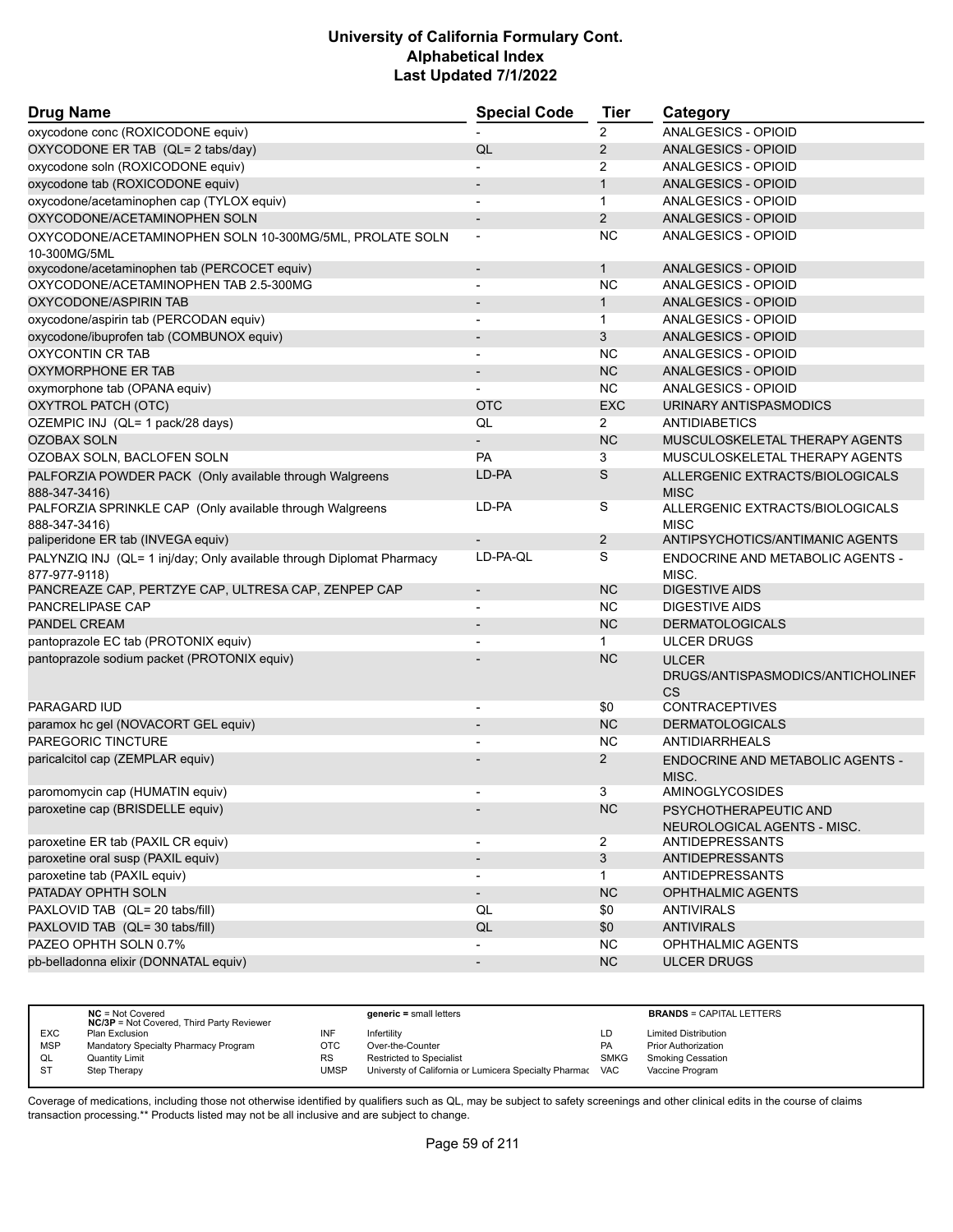| <b>Drug Name</b>                                                           | <b>Special Code</b>      | Tier           | Category                                    |
|----------------------------------------------------------------------------|--------------------------|----------------|---------------------------------------------|
| PCE TAB                                                                    |                          | 3              | <b>MACROLIDES</b>                           |
| PEAK FLOW METER                                                            | <b>OTC</b>               | $\mathbf{1}$   | <b>MEDICAL DEVICES AND SUPPLIES</b>         |
| pediatric multiple vitamins/fluoride chew tab                              |                          | 1              | <b>MULTIVITAMINS</b>                        |
| pediatric multiple vitamins/fluoride soln                                  |                          | $\mathbf{1}$   | <b>MULTIVITAMINS</b>                        |
| pediatric multiple vitamins/fluoride/iron soln                             |                          | $\mathbf{1}$   | <b>MULTIVITAMINS</b>                        |
| PEDIZOLPAK THERAPY PACK                                                    | $\overline{\phantom{a}}$ | <b>NC</b>      | <b>DERMATOLOGICALS</b>                      |
| peg 3350 soln (100 gram Moviprep equiv) (MOVIPREP equiv)                   |                          | <b>NC</b>      | LAXATIVES                                   |
| peg 3350/electrolytes soln (COLYTE equiv) (Covered at \$0 for members      | QL                       | \$0            | LAXATIVES                                   |
| 45-75 years-Limited to 2 fills/calendar year; All other members covered at |                          |                |                                             |
| generic copay)                                                             |                          |                |                                             |
| PEGANONE TAB                                                               |                          | 2              | ANTICONVULSANTS                             |
| PEGASYS INJ                                                                | <b>UMSP</b>              | S              | <b>ANTIVIRALS</b>                           |
| PEG-INTRON INJ                                                             | <b>UMSP</b>              | S              | <b>ANTIVIRALS</b>                           |
| PEMAZYRE TAB (QL= 14 tabs/21 days; Only available through Biologics        | LD-PA-QL                 | S              | ANTINEOPLASTICS AND ADJUNCTIVE              |
| 800-850-4306)                                                              |                          |                | <b>THERAPIES</b>                            |
| PEN NEEDLE                                                                 | <b>OTC</b>               | <b>NC</b>      | MEDICAL DEVICES AND SUPPLIES                |
| penicillamine cap (CUPRIMINE equiv)                                        |                          | <b>NC</b>      | MISCELLANEOUS THERAPEUTIC CLASSES           |
| penicillamine tab (DEPEN TITRATAB equiv)                                   |                          | 2              | MISCELLANEOUS THERAPEUTIC CLASSES           |
| penicillin vk soln (VEETIDS equiv)                                         |                          | $\mathbf{1}$   | <b>PENICILLINS</b>                          |
| penicillin vk tab (VEETIDS equiv)                                          | Ĭ.                       | $\mathbf{1}$   | <b>PENICILLINS</b>                          |
| PENLAC SOLN                                                                |                          | <b>NC</b>      | <b>DERMATOLOGICALS</b>                      |
| PENNSAID SOLN                                                              | $\overline{\phantom{a}}$ | <b>NC</b>      | <b>DERMATOLOGICALS</b>                      |
| pentamidine neb soln (NEBUPENT equiv)                                      | $\overline{\phantom{a}}$ | $\overline{2}$ | ANTI-INFECTIVE AGENTS - MISC.               |
| <b>PENTASA CAP</b>                                                         |                          | <b>NC</b>      | <b>GASTROINTESTINAL AGENTS - MISC.</b>      |
| PENTASA CR CAP                                                             | $\overline{\phantom{0}}$ | <b>NC</b>      | <b>GASTROINTESTINAL AGENTS - MISC.</b>      |
| pentazocine/acetaminophen tab (TALACEN equiv)                              |                          | $\mathbf 1$    | ANALGESICS - OPIOID                         |
| pentazocine/naloxone tab (TALWIN NX equiv)                                 |                          | 3              | <b>ANALGESICS - OPIOID</b>                  |
| PENTOSAN CAP                                                               |                          | <b>NC</b>      | <b>GENITOURINARY AGENTS -</b>               |
|                                                                            |                          |                | <b>MISCELLANEOUS</b>                        |
| pentoxifylline ER tab (TRENTAL equiv)                                      |                          | 1              | <b>HEMATOLOGICAL AGENTS - MISC.</b>         |
| <b>PEPCID TAB</b>                                                          | <b>OTC</b>               | <b>EXC</b>     | <b>ULCER DRUGS</b>                          |
| perindopril tab (ACEON equiv)                                              |                          | 1              | <b>ANTIHYPERTENSIVES</b>                    |
| permethrin cream (ELIMITE CREAM equiv)                                     | $\overline{\phantom{a}}$ | $\mathbf{1}$   | <b>DERMATOLOGICALS</b>                      |
| perphenazine tab (TRILAFON equiv)                                          | $\overline{\phantom{m}}$ | $\mathbf{1}$   | ANTIPSYCHOTICS/ANTIMANIC AGENTS             |
| PERPHENAZINE/ AMITRIPTYLINE TAB                                            |                          | 1              | PSYCHOTHERAPEUTIC AND                       |
|                                                                            |                          |                | NEUROLOGICAL AGENTS - MISC.                 |
| PEXEVA TAB                                                                 |                          | <b>NC</b>      | <b>ANTIDEPRESSANTS</b>                      |
| phenazopyridine tab (PYRIDIUM equiv)                                       |                          | 1              | <b>GENITOURINARY AGENTS -</b>               |
|                                                                            |                          |                | <b>MISCELLANEOUS</b>                        |
| phenazopyridine tab 95mg (AZO equiv)                                       | <b>OTC</b>               | EXC            | <b>GENITOURINARY AGENTS -</b>               |
|                                                                            |                          |                | <b>MISCELLANEOUS</b>                        |
| phenazopyridine tab 97.5mg (AZO equiv)                                     | OTC                      | EXC            | <b>GENITOURINARY AGENTS -</b>               |
|                                                                            |                          |                | <b>MISCELLANEOUS</b>                        |
| phenazopyridine tab 99.5mg (AZO equiv)                                     | <b>OTC</b>               | <b>EXC</b>     | <b>GENITOURINARY AGENTS -</b>               |
|                                                                            |                          |                | <b>MISCELLANEOUS</b>                        |
| PHENDIMETRAZINE ER TAB                                                     | $\overline{\phantom{a}}$ | <b>NC</b>      | ADHD/ANTI-NARCOLEPSY/ANTI-OBESITY//         |
|                                                                            |                          |                | <b>NOREXIANTS</b>                           |
| phendimetrazine tab (BONTRIL PDM equiv)                                    |                          | <b>NC</b>      | ADHD/ANTI-NARCOLEPSY/ANTI-OBESITY//         |
| phenelzine tab (NARDIL equiv)                                              |                          | $\mathbf{1}$   | <b>NOREXIANTS</b><br><b>ANTIDEPRESSANTS</b> |
|                                                                            | $\overline{\phantom{a}}$ |                |                                             |

|            | $NC = Not Covered$<br><b>NC/3P</b> = Not Covered, Third Party Reviewer |           | $generic = small letters$                             |             | <b>BRANDS = CAPITAL LETTERS</b> |
|------------|------------------------------------------------------------------------|-----------|-------------------------------------------------------|-------------|---------------------------------|
| <b>EXC</b> | Plan Exclusion                                                         | INF       | Infertility                                           | LD          | <b>Limited Distribution</b>     |
| <b>MSP</b> | Mandatory Specialty Pharmacy Program                                   | OTC       | Over-the-Counter                                      | PA          | <b>Prior Authorization</b>      |
| QL         | <b>Quantity Limit</b>                                                  | <b>RS</b> | <b>Restricted to Specialist</b>                       | <b>SMKG</b> | <b>Smoking Cessation</b>        |
| <b>ST</b>  | Step Therapy                                                           | UMSP      | Universty of California or Lumicera Specialty Pharmac | <b>VAC</b>  | Vaccine Program                 |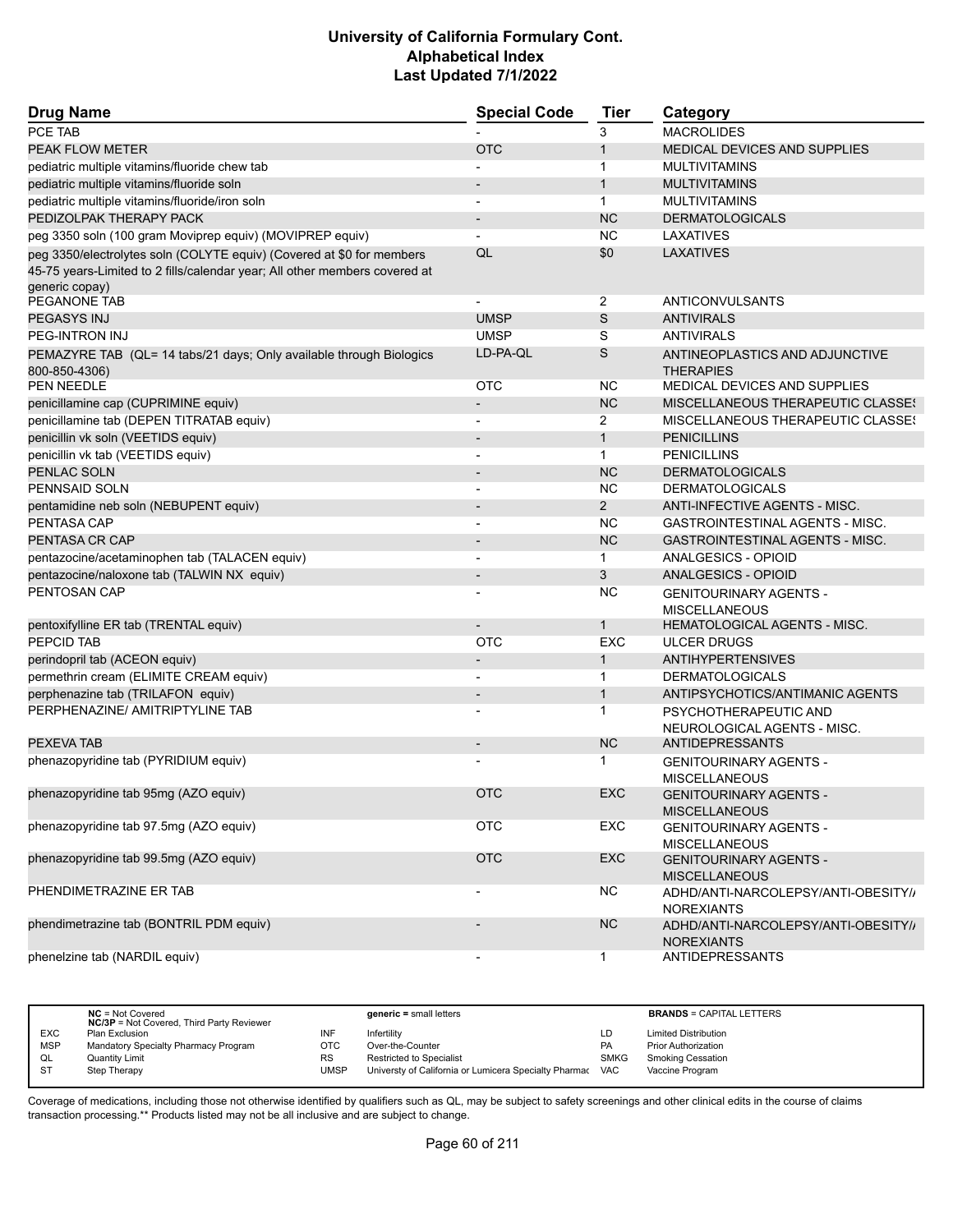| <b>Drug Name</b>                                                         | <b>Special Code</b>      | <b>Tier</b>    | Category                                                 |
|--------------------------------------------------------------------------|--------------------------|----------------|----------------------------------------------------------|
| phenobarbital elixir                                                     |                          | 1              | HYPNOTICS/SEDATIVES/SLEEP DISORDEF<br><b>AGENTS</b>      |
| phenobarbital tab                                                        |                          | 1              | HYPNOTICS/SEDATIVES/SLEEP DISORDEF<br><b>AGENTS</b>      |
| phenoxybenzamine cap (DIBENZYLINE equiv)                                 |                          | $\overline{2}$ | <b>ANTIHYPERTENSIVES</b>                                 |
| phentermine cap (ADIPEX equiv) (QL= 1 cap/day)                           | PA-QL                    | 1              | ADHD/ANTI-NARCOLEPSY/ANTI-OBESITY//<br><b>NOREXIANTS</b> |
| phentermine tab (ADIPEX equiv) (QL= 1 tab/day)                           | PA-QL                    | $\mathbf{1}$   | ADHD/ANTI-NARCOLEPSY/ANTI-OBESITY//<br><b>NOREXIANTS</b> |
| phenylephrine ophth soln (MYDFRIN equiv)                                 | $\overline{\phantom{a}}$ | $\mathbf{1}$   | <b>OPHTHALMIC AGENTS</b>                                 |
| phenytoin cap (DILANTIN equiv)                                           |                          | $\mathbf{1}$   | <b>ANTICONVULSANTS</b>                                   |
| phenytoin chew tab (DILANTIN equiv)                                      |                          | 2              | ANTICONVULSANTS                                          |
| phenytoin susp (DILANTIN equiv)                                          | $\overline{\phantom{a}}$ | $\mathbf{1}$   | ANTICONVULSANTS                                          |
| PHEXXI GEL                                                               |                          | <b>NC</b>      | VAGINAL AND RELATED PRODUCTS                             |
| PHISOHEX LIQUID                                                          |                          | 3              | <b>ANTISEPTICS &amp; DISINFECTANTS</b>                   |
| PHOSLYRA SOLN                                                            | $\blacksquare$           | 2              | GASTROINTESTINAL AGENTS - MISC.                          |
| phospha 250 neutral tab (K-PHOS NEUTRAL equiv)                           |                          | $\mathbf{1}$   | <b>MINERALS &amp; ELECTROLYTES</b>                       |
| PHOSPHOLINE OPHTH SOLN                                                   |                          | $\overline{2}$ | OPHTHALMIC AGENTS                                        |
| PHOTREXA OP KIT                                                          | $\blacksquare$           | <b>NC</b>      | <b>OPHTHALMIC AGENTS</b>                                 |
| PHOTREXA VISCOUS OPHTH SOLN                                              |                          | NC.            | OPHTHALMIC AGENTS                                        |
| phytonadione tab (MEPHYTON equiv)                                        | $\overline{\phantom{a}}$ | $\overline{2}$ | <b>VITAMINS</b>                                          |
| PICATO GEL (QL= 1 box/fill)                                              | QL                       | 3              | <b>DERMATOLOGICALS</b>                                   |
| PIFELTRO TAB                                                             | $\overline{\phantom{a}}$ | $\overline{2}$ | <b>ANTIVIRALS</b>                                        |
| pilocarpine ophth soln (ISOPTO CARPINE equiv)                            |                          | $\mathbf{1}$   | OPHTHALMIC AGENTS                                        |
| pilocarpine tab (SALAGEN equiv)                                          | $\blacksquare$           | $\mathbf{1}$   | MOUTH/THROAT/DENTAL AGENTS                               |
| PILOPINE HS OPHTH GEL                                                    |                          | 3              | OPHTHALMIC AGENTS                                        |
| pimecrolimus cream (ELIDEL equiv) (Covered for members 2 years or older) | $\overline{\phantom{a}}$ | 2              | <b>DERMATOLOGICALS</b>                                   |
| PIMOZIDE TAB                                                             |                          | $\overline{2}$ | PSYCHOTHERAPEUTIC AND<br>NEUROLOGICAL AGENTS - MISC.     |
| pindolol tab (VISKEN equiv)                                              | $\overline{\phantom{a}}$ | $\mathbf{1}$   | <b>BETA BLOCKERS</b>                                     |
| pioglitazone tab (ACTOS equiv)                                           |                          | $\mathbf{1}$   | <b>ANTIDIABETICS</b>                                     |
| pioglitazone/glimepiride tab (DUETACT equiv)                             |                          | <b>NC</b>      | <b>ANTIDIABETICS</b>                                     |
| pioglitazone/metformin tab (ACTOPLUS MET equiv)                          |                          | <b>NC</b>      | ANTIDIABETICS                                            |
| <b>PIQRAY TAB</b>                                                        | PA-UMSP                  | S              | ANTINEOPLASTICS AND ADJUNCTIVE<br><b>THERAPIES</b>       |
| pirfenidone tab 267mg (ESBRIET equiv) (QL= 9 tabs/day)                   | PA-QL-UMSP               | S              | <b>RESPIRATORY AGENTS - MISC.</b>                        |
| pirfenidone tab 801mg (ESBRIET equiv) (QL= 3 tabs/day)                   | PA-QL-UMSP               | S              | <b>RESPIRATORY AGENTS - MISC.</b>                        |
| piroxicam cap (FELDENE equiv)                                            |                          | $\overline{2}$ | ANALGESICS - ANTI-INFLAMMATORY                           |
| <b>PLAN B TAB</b>                                                        | <b>OTC</b>               | \$0            | <b>CONTRACEPTIVES</b>                                    |
| PLAVIX TAB 300MG                                                         |                          | <b>NC</b>      | HEMATOLOGICAL AGENTS - MISC.                             |
| PLEGRIDY INJ                                                             | <b>UMSP</b>              | S              | PSYCHOTHERAPEUTIC AND<br>NEUROLOGICAL AGENTS - MISC.     |
| PLEGRIDY PEN INJ                                                         | <b>UMSP</b>              | S              | PSYCHOTHERAPEUTIC AND<br>NEUROLOGICAL AGENTS - MISC.     |
| <b>PLENITY CAP</b>                                                       |                          | <b>NC</b>      | ADHD/ANTI-NARCOLEPSY/ANTI-OBESITY//<br><b>NOREXIANTS</b> |
| PLENVU SOLN                                                              |                          | NC.            | LAXATIVES                                                |
| PLEXION CREAM 9.8-4.8%                                                   | $\overline{\phantom{a}}$ | <b>NC</b>      | <b>DERMATOLOGICALS</b>                                   |
| PLIAGLIS CREAM                                                           |                          | NC.            | <b>DERMATOLOGICALS</b>                                   |
| <b>PLIAGLIS KIT</b>                                                      |                          | N <sub>C</sub> | <b>DERMATOLOGICALS</b>                                   |

|            | $NC = Not Covered$<br><b>NC/3P</b> = Not Covered, Third Party Reviewer |      | $generic = small letters$                             |             | <b>BRANDS = CAPITAL LETTERS</b> |
|------------|------------------------------------------------------------------------|------|-------------------------------------------------------|-------------|---------------------------------|
| <b>EXC</b> | Plan Exclusion                                                         | INF  | Infertility                                           | LD          | <b>Limited Distribution</b>     |
| <b>MSP</b> | Mandatory Specialty Pharmacy Program                                   | OTC  | Over-the-Counter                                      | PA          | <b>Prior Authorization</b>      |
| QL         | <b>Quantity Limit</b>                                                  | RS   | <b>Restricted to Specialist</b>                       | <b>SMKG</b> | <b>Smoking Cessation</b>        |
| - ST       | Step Therapy                                                           | UMSP | Universty of California or Lumicera Specialty Pharmac | <b>VAC</b>  | Vaccine Program                 |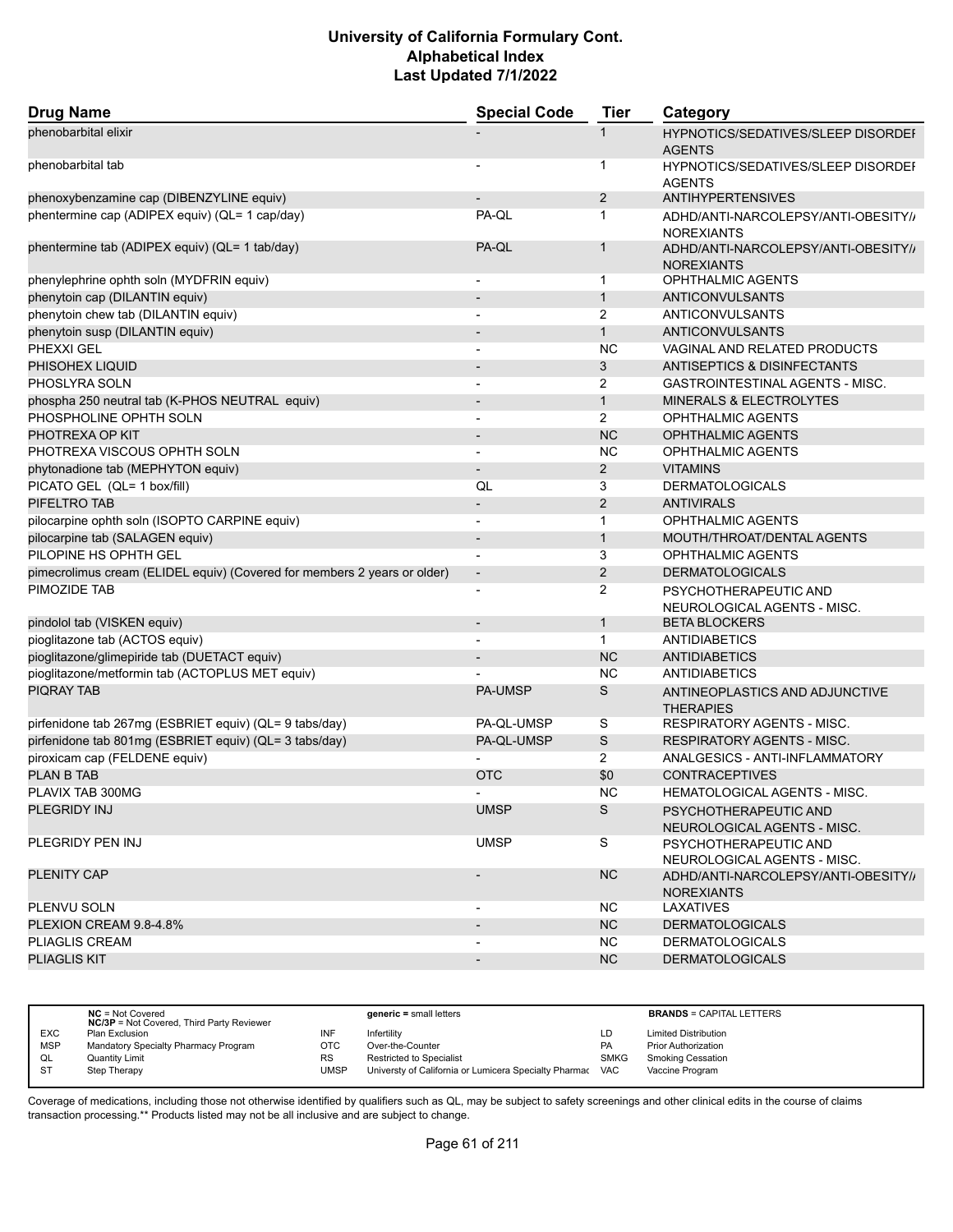| <b>Drug Name</b>                                            | <b>Special Code</b>          | <b>Tier</b>    | Category                                               |
|-------------------------------------------------------------|------------------------------|----------------|--------------------------------------------------------|
| PNEUMOVAX INJ                                               | <b>VAC</b>                   | \$0            | <b>VACCINES</b>                                        |
| PODIAPN CAP                                                 |                              | <b>EXC</b>     | DIETARY PRODUCTS/DIETARY<br><b>MANAGEMENT PRODUCTS</b> |
| PODOCON SOLN                                                |                              | $\overline{2}$ | <b>DERMATOLOGICALS</b>                                 |
| podofilox soln (CONDYLOX equiv)                             |                              | 2              | <b>DERMATOLOGICALS</b>                                 |
| polyethylene glycol 3350 powder (MIRALAX equiv)             | <b>OTC</b>                   | <b>EXC</b>     | LAXATIVES                                              |
| POLYETHYLENE GLYCOL 8000 GRANULES                           |                              | 2              | PHARMACEUTICAL ADJUVANTS                               |
| polyethylene glycol packet (MIRALAX equiv)                  | <b>OTC</b>                   | <b>EXC</b>     | LAXATIVES                                              |
| polymyxin b/trimethoprim ophth soln (POLYTRIM equiv)        |                              | $\mathbf{1}$   | <b>OPHTHALMIC AGENTS</b>                               |
| POLY-TUSSIN DM SYRUP                                        |                              | <b>NC</b>      | COUGH/COLD/ALLERGY                                     |
| POLY-VI-FLOR SUSP                                           |                              | <b>NC</b>      | <b>MULTIVITAMINS</b>                                   |
| POMALYST CAP (QL= 21 caps/28 days)                          | MSP-PA-QL                    | S              | ANTINEOPLASTICS AND ADJUNCTIVE<br><b>THERAPIES</b>     |
| <b>PONVORY TAB</b>                                          |                              | <b>NC</b>      | PSYCHOTHERAPEUTIC AND<br>NEUROLOGICAL AGENTS - MISC.   |
| PONVORY TAB STARTER PACK                                    | $\overline{a}$               | <b>NC</b>      | PSYCHOTHERAPEUTIC AND<br>NEUROLOGICAL AGENTS - MISC.   |
| posaconazole DR tab (NOXAFIL equiv)                         | $\blacksquare$               | $\overline{2}$ | <b>ANTIFUNGALS</b>                                     |
| POT/CHLORIDE EFFER TAB                                      |                              | 1              | MINERALS & ELECTROLYTES                                |
| POTABA POWDER PACKET                                        |                              | 2              | <b>VITAMINS</b>                                        |
| POTABA TAB                                                  | $\overline{\phantom{a}}$     | 2              | <b>VITAMINS</b>                                        |
| potassium bicarbonate effer tab (K-LYTE equiv)              |                              | $\mathbf{1}$   | <b>MINERALS &amp; ELECTROLYTES</b>                     |
| potassium chloride effer tab (K-LYTE/CL equiv)              |                              | 1              | <b>MINERALS &amp; ELECTROLYTES</b>                     |
| potassium chloride ER cap (MICRO-K equiv)                   | $\qquad \qquad \blacksquare$ | $\mathbf{1}$   | <b>MINERALS &amp; ELECTROLYTES</b>                     |
| potassium chloride ER tab (K-TAB equiv)                     |                              | $\mathbf{1}$   | MINERALS & ELECTROLYTES                                |
| potassium chloride micro tab (K-DUR equiv)                  |                              | $\mathbf{1}$   | MINERALS & ELECTROLYTES                                |
| potassium chloride powder packet (KLOR-CON equiv)           |                              | 2              | <b>MINERALS &amp; ELECTROLYTES</b>                     |
| potassium chloride soln                                     |                              | 2              | MINERALS & ELECTROLYTES                                |
| potassium citrate CR tab (UROCIT-K TAB equiv)               |                              | 2              | <b>GENITOURINARY AGENTS -</b><br><b>MISCELLANEOUS</b>  |
| potassium citrate/citric acid powder pack (POLYCITRA equiv) |                              | $\mathbf{1}$   | <b>GENITOURINARY AGENTS -</b><br><b>MISCELLANEOUS</b>  |
| potassium citrate/citric acid soln (POLYCITRA-K equiv)      |                              | 1              | <b>GENITOURINARY AGENTS -</b><br><b>MISCELLANEOUS</b>  |
| potassium iodide oral soln (SSKI equiv)                     | $\overline{\phantom{0}}$     | $\overline{c}$ | COUGH/COLD/ALLERGY                                     |
| potassium phosphate monobasic tab (K-PHOS equiv)            |                              | 2              | <b>MINERALS &amp; ELECTROLYTES</b>                     |
| POTIGA TAB (QL= 3 tabs/day)                                 | QL                           | 2              | <b>ANTICONVULSANTS</b>                                 |
| PRADAXA CAP                                                 |                              | 3              | ANTICOAGULANTS                                         |
| PRALUENT INJ (QL= 2 inj/28 days)                            | PA-QL                        | 2              | ANTIHYPERLIPIDEMICS                                    |
| pramipexole ER tab (MIRAPEX ER equiv)                       |                              | 3              | <b>ANTIPARKINSON AGENTS</b>                            |
| pramipexole tab (MIRAPEX equiv)                             |                              | $\mathbf{1}$   | ANTIPARKINSON AGENTS                                   |
| PRAMOSONE CREAM 1-1%                                        |                              | <b>NC</b>      | <b>DERMATOLOGICALS</b>                                 |
| PRAMOSONE E CREAM                                           |                              | $2^{\circ}$    | <b>DERMATOLOGICALS</b>                                 |
| PRAMOSONE LOTION                                            |                              | <b>NC</b>      | <b>DERMATOLOGICALS</b>                                 |
| PRAMOSONE OINT                                              |                              | NC             | <b>DERMATOLOGICALS</b>                                 |
| pramoxine/hydrocortisone cream (ANALPRAM HC equiv)          | $\overline{\phantom{a}}$     | 1              | ANORECTAL AGENTS                                       |
| pramoxine/hydrocortisone cream kit (ANALPRAM-HC equiv)      | $\overline{\phantom{a}}$     | $\mathbf{1}$   | ANORECTAL AGENTS                                       |
| pramoxine-HC AQ otic soln (CORTANE-B AQUEOUS equiv)         |                              | <b>NC</b>      | <b>OTIC AGENTS</b>                                     |
| PRANDIMET TAB                                               | $\qquad \qquad \blacksquare$ | NC             | <b>ANTIDIABETICS</b>                                   |
| PRASCION RA CREAM                                           | $\qquad \qquad \blacksquare$ | $\mathbf{2}$   | <b>DERMATOLOGICALS</b>                                 |

|            | $NC = Not Covered$<br><b>NC/3P</b> = Not Covered, Third Party Reviewer |           | $generic = small letters$                             |             | <b>BRANDS = CAPITAL LETTERS</b> |
|------------|------------------------------------------------------------------------|-----------|-------------------------------------------------------|-------------|---------------------------------|
| <b>EXC</b> | Plan Exclusion                                                         | INF       | Infertilitv                                           | LD          | <b>Limited Distribution</b>     |
| <b>MSP</b> | Mandatory Specialty Pharmacy Program                                   | отс       | Over-the-Counter                                      | PA          | <b>Prior Authorization</b>      |
| QL         | <b>Quantity Limit</b>                                                  | <b>RS</b> | <b>Restricted to Specialist</b>                       | <b>SMKG</b> | <b>Smoking Cessation</b>        |
| <b>ST</b>  | Step Therapy                                                           | UMSP      | Universty of California or Lumicera Specialty Pharmac | <b>VAC</b>  | Vaccine Program                 |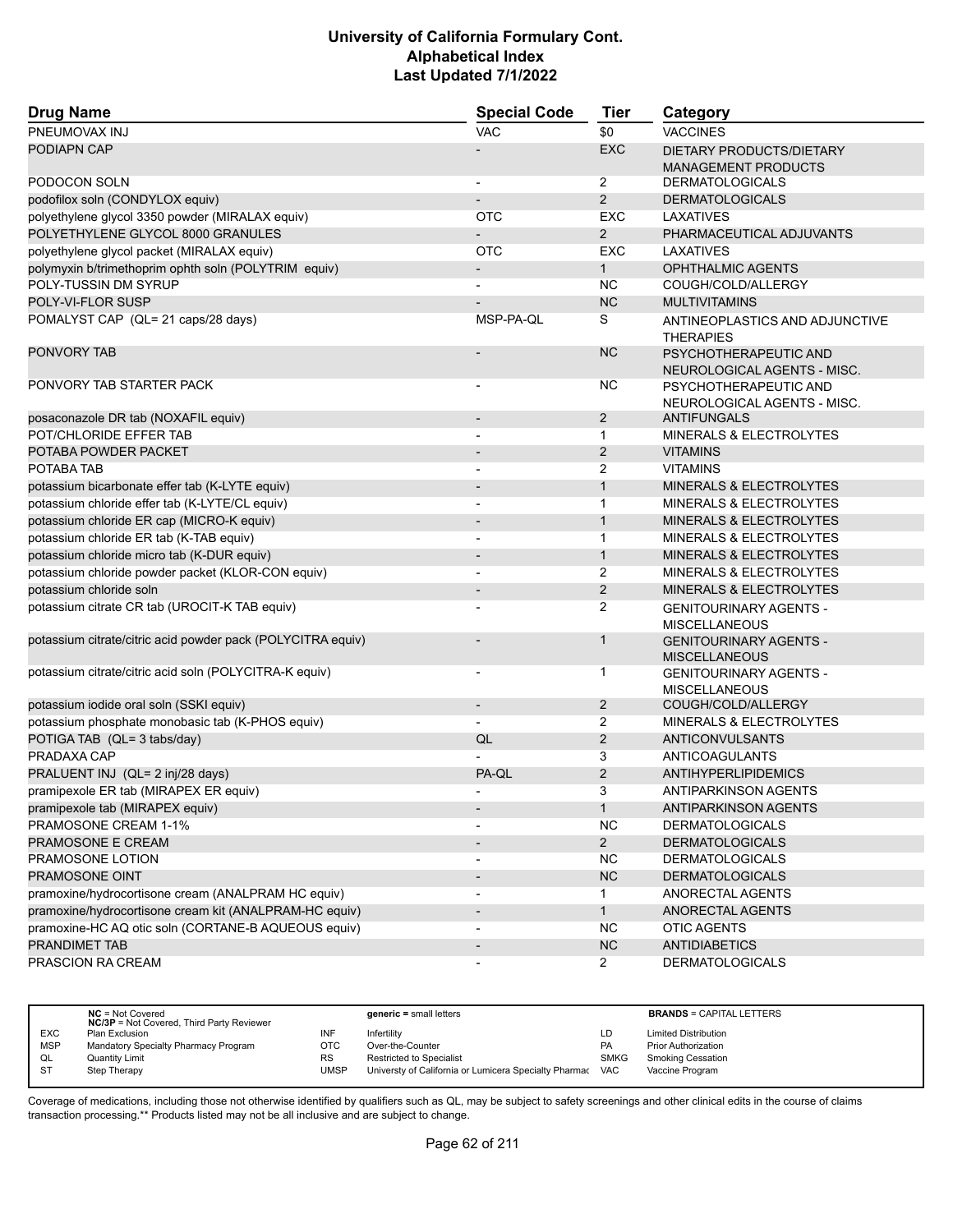| <b>Drug Name</b>                                     | <b>Special Code</b>      | <b>Tier</b>    | Category                     |
|------------------------------------------------------|--------------------------|----------------|------------------------------|
| prasugrel tab (EFFIENT equiv)                        |                          | $\mathbf{1}$   | HEMATOLOGICAL AGENTS - MISC. |
| pravastatin tab (PRAVACHOL equiv)                    |                          | \$0            | ANTIHYPERLIPIDEMICS          |
| praziquantel tab (BILTRICIDE equiv)                  |                          | $\overline{2}$ | <b>ANTHELMINTICS</b>         |
| prazosin cap (MINIPRESS equiv)                       |                          | $\mathbf{1}$   | <b>ANTIHYPERTENSIVES</b>     |
| PRECISION XTRA KETONE TEST STRIP                     | <b>OTC</b>               | <b>NC</b>      | <b>DIAGNOSTIC PRODUCTS</b>   |
| <b>PRECISION XTRA METER</b>                          | <b>OTC</b>               | NC.            | MEDICAL DEVICES AND SUPPLIES |
| PRECISION XTRA TEST STRIP                            | <b>OTC</b>               | <b>NC</b>      | <b>DIAGNOSTIC PRODUCTS</b>   |
| PRED FORTE OPHTH SUSP                                |                          | 3              | <b>OPHTHALMIC AGENTS</b>     |
| PRED MILD OPHTH SOLN                                 |                          | 2              | <b>OPHTHALMIC AGENTS</b>     |
| PRED-G OPHTH SOLN                                    | $\overline{\phantom{a}}$ | $\overline{2}$ | OPHTHALMIC AGENTS            |
| PREDNICARBATE CREAM                                  | $\overline{\phantom{a}}$ | $\overline{2}$ | <b>DERMATOLOGICALS</b>       |
| prednicarbate cream (DERMATOP equiv)                 | $\blacksquare$           | $\overline{2}$ | <b>DERMATOLOGICALS</b>       |
| PREDNICARBATE OIN                                    |                          | 2              | <b>DERMATOLOGICALS</b>       |
| prednisolone ODT (ORAPRED equiv)                     |                          | $\overline{2}$ | <b>CORTICOSTEROIDS</b>       |
| PREDNISOLONE ODT TAB                                 | $\overline{\phantom{a}}$ | 2              | <b>CORTICOSTEROIDS</b>       |
| PREDNISOLONE OPHTH SUSP                              |                          | $\mathbf{1}$   | OPHTHALMIC AGENTS            |
| PREDNISOLONE SODIUM PHOSPHATE OPHTH SOLN             |                          | $\mathbf{1}$   | <b>OPHTHALMIC AGENTS</b>     |
| prednisolone soln (PEDIAPRED equiv)                  | $\blacksquare$           | $\mathbf{1}$   | <b>CORTICOSTEROIDS</b>       |
| PREDNISOLONE SOLN                                    | $\overline{\phantom{a}}$ | 3              | <b>CORTICOSTEROIDS</b>       |
| PREDNISOLONE SYRUP                                   |                          | $\mathbf{1}$   | <b>CORTICOSTEROIDS</b>       |
| prednisolone syrup (PRELONE equiv)                   | $\overline{\phantom{a}}$ | $\mathbf{1}$   | <b>CORTICOSTEROIDS</b>       |
| PREDNISOLONE/MOXIFLOXACIN OPHTH SOLN                 | $\overline{\phantom{a}}$ | NC             | <b>OPHTHALMIC AGENTS</b>     |
| PREDNISOLONE/MOXIFLOXACIN OPHTH SUSP                 |                          | NC             | <b>OPHTHALMIC AGENTS</b>     |
| PREDNISOLONE/MOXIFLOXACIN/BROMFENAC OPHTH SOLN       | $\overline{a}$           | <b>NC</b>      | <b>OPHTHALMIC AGENTS</b>     |
| PREDNISOLONE/MOXIFLOXACIN/BROMFENAC OPHTH SUSP       | $\overline{\phantom{a}}$ | <b>NC</b>      | <b>OPHTHALMIC AGENTS</b>     |
| PREDNISOLONE/MOXIFLOXACIN/KETOROLAC OPHTH SOLN       |                          | <b>NC</b>      | OPHTHALMIC AGENTS            |
| PREDNISOLONE/MOXIFLOXACIN/NEPAFENAC OPHTH SUSP       | $\overline{\phantom{a}}$ | <b>NC</b>      | <b>OPHTHALMIC AGENTS</b>     |
| PREDNISOLONE/NEPAFENAC OPHTH SUSP                    |                          | NC.            | <b>OPHTHALMIC AGENTS</b>     |
| prednisone pack                                      |                          | NC             | <b>CORTICOSTEROIDS</b>       |
| PREDNISONE SOLN                                      | $\overline{\phantom{a}}$ | $\overline{2}$ | <b>CORTICOSTEROIDS</b>       |
| prednisone tab (DELTASONE equiv)                     | $\overline{\phantom{a}}$ | $\mathbf{1}$   | <b>CORTICOSTEROIDS</b>       |
| PREDNISONE/DIPHENHYDRAMINE KIT                       |                          | <b>NC</b>      | <b>CORTICOSTEROIDS</b>       |
| PREFEST TAB                                          | $\overline{\phantom{a}}$ | 3              | <b>ESTROGENS</b>             |
| pregabalin cap (LYRICA equiv) (QL= 3 caps/day)       | QL                       | $\mathbf{1}$   | ANTICONVULSANTS              |
| pregabalin cap 225mg (LYRICA equiv) (QL= 2 caps/day) | QL                       | $\mathbf{1}$   | <b>ANTICONVULSANTS</b>       |
| pregabalin cap 300mg (LYRICA equiv) (QL= 2 caps/day) | QL                       | $\mathbf{1}$   | ANTICONVULSANTS              |
| pregabalin ER tab (LYRICA CR equiv)                  |                          | <b>NC</b>      | PSYCHOTHERAPEUTIC AND        |
|                                                      |                          |                | NEUROLOGICAL AGENTS - MISC.  |
| pregabalin soln (LYRICA equiv) (QL= 30ml/day)        | QL                       | 2              | ANTICONVULSANTS              |
| PREGEN DHA CAP                                       | ٠                        | NC.            | <b>MULTIVITAMINS</b>         |
| PREGENNA TAB                                         |                          | NC.            | <b>MULTIVITAMINS</b>         |
| <b>PREHEVBRIO SUSP</b>                               | <b>VAC</b>               | NC             | <b>VACCINES</b>              |
| PREMARIN TAB                                         |                          | $\mathbf{2}$   | <b>ESTROGENS</b>             |
| PREMARIN VAGINAL CREAM                               |                          | $2^{\circ}$    | <b>VAGINAL PRODUCTS</b>      |
| PREMPHASE TAB, PREMPRO TAB                           |                          | $\mathbf{2}$   | <b>ESTROGENS</b>             |
| PRENARA CAP                                          |                          | <b>NC</b>      | <b>MULTIVITAMINS</b>         |
| PRENATABS RX TAB                                     |                          |                | <b>MULTIVITAMINS</b>         |
| PRENATAL 19 CHEW TAB                                 | $\overline{\phantom{a}}$ | $\mathbf{1}$   | <b>MULTIVITAMINS</b>         |
| PRENATAL 19 TAB                                      |                          | $\mathbf{1}$   | <b>MULTIVITAMINS</b>         |
| PRENATAL VITAMINS (NON-PREFERRED)                    | $\overline{\phantom{a}}$ | $\mathbf{3}$   | <b>MULTIVITAMINS</b>         |
|                                                      |                          |                |                              |

|            | $NC = Not Covered$<br><b>NC/3P</b> = Not Covered, Third Party Reviewer |           | $generic = small letters$                             |             | <b>BRANDS = CAPITAL LETTERS</b> |
|------------|------------------------------------------------------------------------|-----------|-------------------------------------------------------|-------------|---------------------------------|
| <b>EXC</b> | Plan Exclusion                                                         | INF       | Infertilitv                                           | LD          | <b>Limited Distribution</b>     |
| <b>MSP</b> | Mandatory Specialty Pharmacy Program                                   | OTC       | Over-the-Counter                                      | PA          | Prior Authorization             |
| QL         | Quantity Limit                                                         | <b>RS</b> | Restricted to Specialist                              | <b>SMKG</b> | <b>Smoking Cessation</b>        |
| S1         | Step Therapy                                                           | UMSP      | Universty of California or Lumicera Specialty Pharmac | <b>VAC</b>  | Vaccine Program                 |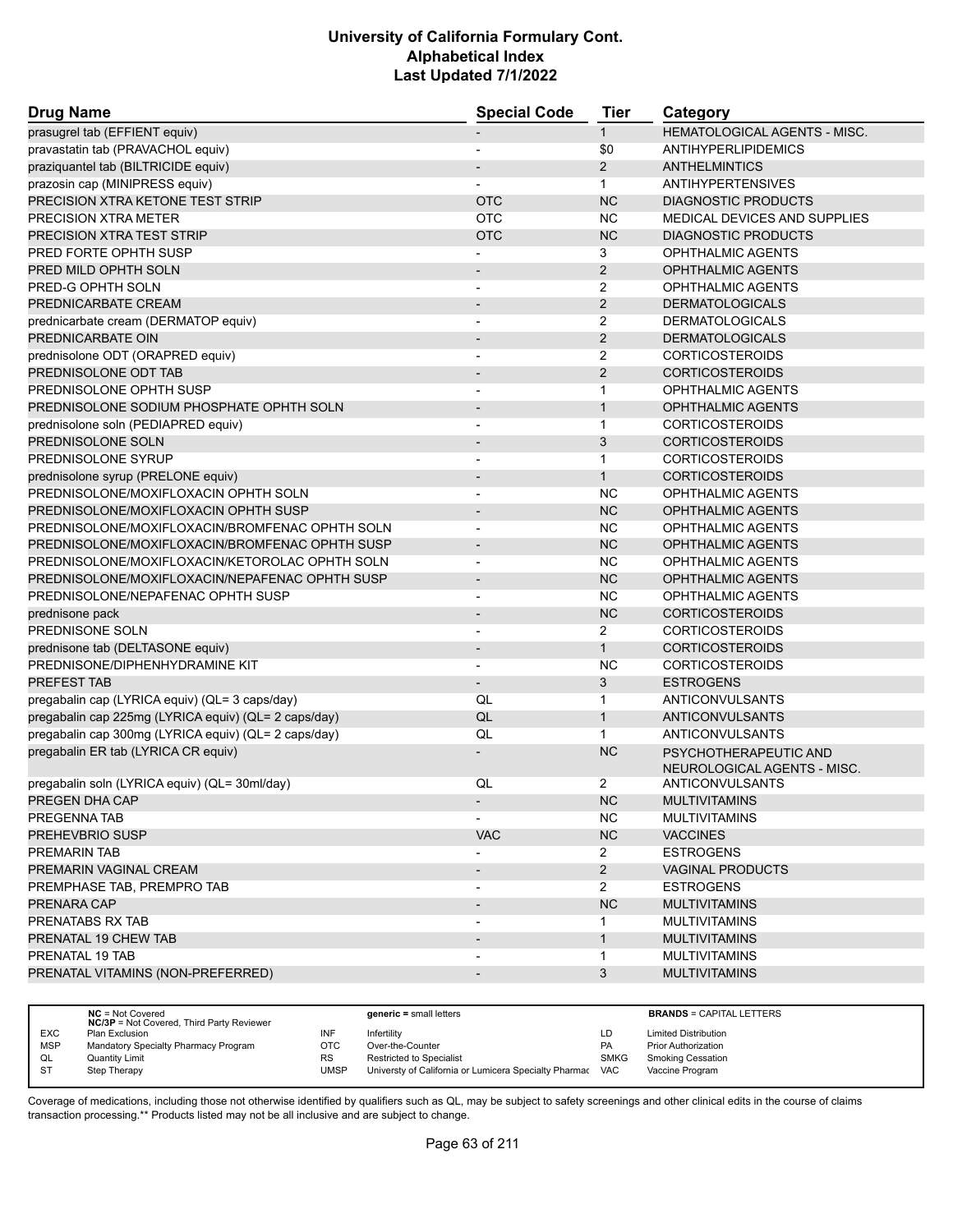| <b>Drug Name</b>                                                                | <b>Special Code</b> | <b>Tier</b>    | Category                                              |
|---------------------------------------------------------------------------------|---------------------|----------------|-------------------------------------------------------|
| PRENATAL VITAMINS (PRENATAL PLUS, PREPLUS, PRENAPLUS)                           |                     | 1              | <b>MULTIVITAMINS</b>                                  |
| PRENATRIX TAB                                                                   |                     | <b>NC</b>      | <b>MULTIVITAMINS</b>                                  |
| PRENATRYL TAB                                                                   |                     | <b>NC</b>      | <b>MULTIVITAMINS</b>                                  |
| <b>PRESTALIA TAB</b>                                                            |                     | <b>NC</b>      | <b>ANTIHYPERTENSIVES</b>                              |
| PRETOMANID TAB (QL= 1 tab/day; Restricted to Infectious Disease                 | QL-RS               | 2              | ANTIMYCOBACTERIAL AGENTS                              |
| Specialist)<br>PREVACID OTC CAP                                                 | <b>OTC</b>          | <b>EXC</b>     | <b>ULCER DRUGS</b>                                    |
| PREVIDENT 5000 PLUS CREAM (Covered at \$0 for members 5 years or                |                     | \$0            | MOUTH/THROAT/DENTAL AGENTS                            |
| younger; All other members covered at preferred brand copay)<br>PREVIDENT PASTE |                     | $\overline{2}$ | MOUTH/THROAT/DENTAL AGENTS                            |
| PREVNAR 13 INJ                                                                  | <b>VAC</b>          | \$0            | <b>VACCINES</b>                                       |
|                                                                                 | <b>VAC</b>          | \$0            |                                                       |
| PREVNAR 20 INJ (Covered for members age 19 years or older)                      |                     |                | <b>VACCINES</b>                                       |
| PREVYMIS TAB (QL= 1 tab/day; Limit 100 tabs/6 months)                           | PA-QL-UMSP          | S              | <b>ANTIVIRALS</b>                                     |
| PREZCOBIX TAB                                                                   |                     | 2              | <b>ANTIVIRALS</b>                                     |
| <b>PREZISTA SUSP</b>                                                            | $\overline{a}$      | $\overline{2}$ | <b>ANTIVIRALS</b>                                     |
| PREZISTA TAB                                                                    |                     | 2              | <b>ANTIVIRALS</b>                                     |
| <b>PRIFTIN TAB</b>                                                              |                     | 2              | ANTIMYCOBACTERIAL AGENTS                              |
| PRILOSEC CAP                                                                    |                     | <b>NC</b>      | <b>ULCER DRUGS</b>                                    |
| PRILOSEC OTC DR TAB                                                             | OTC                 | EXC            | <b>ULCER</b>                                          |
|                                                                                 |                     |                | DRUGS/ANTISPASMODICS/ANTICHOLINEF<br><b>CS</b>        |
| PRILOSEC OTC DR TAB                                                             | <b>OTC</b>          | <b>NC</b>      | <b>ULCER DRUGS</b>                                    |
| primaquine tab (PRIMAQUINE equiv)                                               |                     | $\mathbf{1}$   | <b>ANTIMALARIALS</b>                                  |
| primidone tab (MYSOLINE equiv)                                                  |                     | $\mathbf{1}$   | <b>ANTICONVULSANTS</b>                                |
| PRIMLEV TAB 10-300MG                                                            |                     | <b>NC</b>      | ANALGESICS - OPIOID                                   |
| PRIMLEV TAB 5-300MG                                                             |                     | <b>NC</b>      | ANALGESICS - OPIOID                                   |
| PRIMSOL SOLN                                                                    |                     | 3              | ANTI-INFECTIVE AGENTS - MISC.                         |
| probenecid tab (BENEMID equiv)                                                  |                     | $\mathbf{1}$   | <b>GOUT AGENTS</b>                                    |
| prochlorperazine supp (COMPAZINE equiv)                                         | $\overline{a}$      | $\mathbf{1}$   | ANTIPSYCHOTICS/ANTIMANIC AGENTS                       |
| prochlorperazine tab (COMPAZINE equiv)                                          |                     | $\mathbf{1}$   | ANTIPSYCHOTICS/ANTIMANIC AGENTS                       |
| PROCRIT INJ                                                                     |                     | <b>NC</b>      | <b>HEMATOPOIETIC AGENTS</b>                           |
| PROCTOFOAM HC FOAM                                                              |                     | 2              | ANORECTAL AGENTS                                      |
| proctosol HC cream (ANUSOL HC equiv)                                            |                     | $\mathbf{1}$   | ANORECTAL AGENTS                                      |
| <b>PROCYSBI CAP</b>                                                             |                     | <b>NC</b>      |                                                       |
|                                                                                 |                     |                | <b>GENITOURINARY AGENTS -</b><br><b>MISCELLANEOUS</b> |
| PROCYSBI GRANULES PACKET                                                        |                     | <b>NC</b>      | <b>GENITOURINARY AGENTS -</b><br><b>MISCELLANEOUS</b> |
| <b>PRODRIN TAB</b>                                                              |                     | <b>NC</b>      | <b>MIGRAINE PRODUCTS</b>                              |
| progesterone cap (PROMETRIUM equiv)                                             |                     | $\mathbf 1$    | <b>PROGESTINS</b>                                     |
| progesterone oil inj                                                            |                     |                | <b>PROGESTINS</b>                                     |
| PROGESTERONE SUPP                                                               | <b>PA</b>           | 3              | VAGINAL PRODUCTS                                      |
| <b>PROGRAF PACKET</b>                                                           |                     | NC             | MISCELLANEOUS THERAPEUTIC CLASSE!                     |
| PROLATE TAB 7.5-300MG                                                           | $\overline{a}$      | <b>NC</b>      | ANALGESICS - OPIOID                                   |
| PROLENSA OPHTH SOLN                                                             |                     | $2^{\circ}$    | <b>OPHTHALMIC AGENTS</b>                              |
| PROLEUKIN INJ                                                                   |                     | NC.            | ANTINEOPLASTICS AND ADJUNCTIVE                        |
|                                                                                 |                     |                | <b>THERAPIES</b>                                      |
| PROMACTA POWDER                                                                 | <b>PA-UMSP</b>      | ${\mathsf S}$  | <b>HEMATOPOIETIC AGENTS</b>                           |
| PROMACTA TAB                                                                    | <b>PA-UMSP</b>      | S              | <b>HEMATOPOIETIC AGENTS</b>                           |
| promethazine DM syrup                                                           |                     | $\mathbf{1}$   | COUGH/COLD/ALLERGY                                    |
| promethazine supp (PHENERGAN equiv)                                             |                     | $\overline{2}$ | <b>ANTIHISTAMINES</b>                                 |

|            | $NC = Not Covered$<br><b>NC/3P</b> = Not Covered, Third Party Reviewer |           | $generic = small letters$                             |             | <b>BRANDS = CAPITAL LETTERS</b> |
|------------|------------------------------------------------------------------------|-----------|-------------------------------------------------------|-------------|---------------------------------|
| <b>EXC</b> | Plan Exclusion                                                         | INF       | Infertility                                           | LD          | <b>Limited Distribution</b>     |
| <b>MSP</b> | Mandatory Specialty Pharmacy Program                                   | OTC       | Over-the-Counter                                      | <b>PA</b>   | <b>Prior Authorization</b>      |
| QL         | <b>Quantity Limit</b>                                                  | <b>RS</b> | <b>Restricted to Specialist</b>                       | <b>SMKG</b> | <b>Smoking Cessation</b>        |
| <b>ST</b>  | Step Therapy                                                           | UMSP      | Universty of California or Lumicera Specialty Pharmac | <b>VAC</b>  | Vaccine Program                 |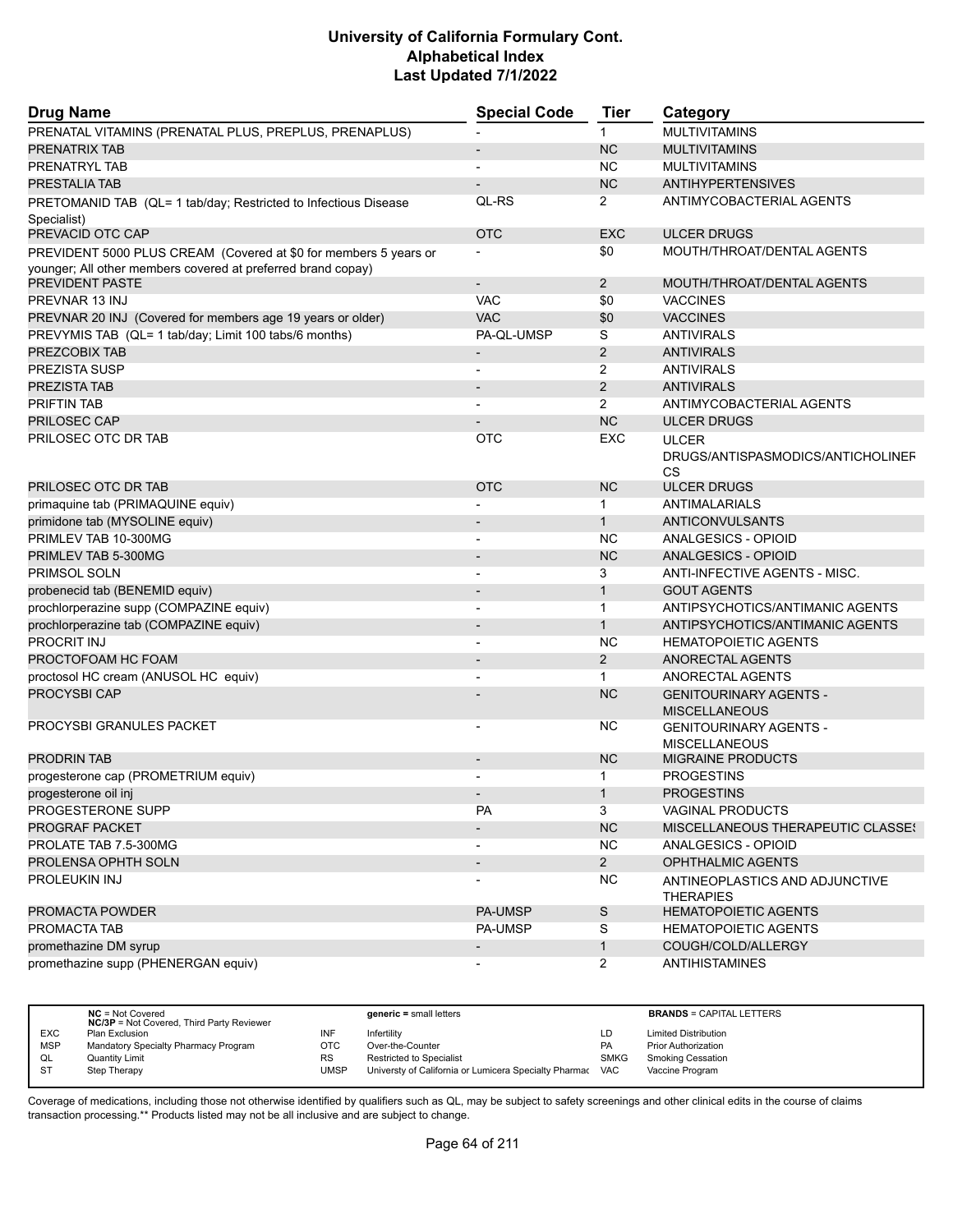| <b>Drug Name</b>                                                               | <b>Special Code</b>      | Tier           | Category                                           |
|--------------------------------------------------------------------------------|--------------------------|----------------|----------------------------------------------------|
| promethazine syrup                                                             |                          | 1              | <b>ANTIHISTAMINES</b>                              |
| promethazine tab (PHENERGAN equiv)                                             |                          | 1              | <b>ANTIHISTAMINES</b>                              |
| promethazine VC syrup (PHENERGAN VC equiv)                                     |                          | $\mathbf{1}$   | COUGH/COLD/ALLERGY                                 |
| promethazine VC/codeine syrup (PHENERGAN VC/CODEINE equiv)                     |                          | 1              | COUGH/COLD/ALLERGY                                 |
| promethazine/codeine syrup (PHENERGAN/CODEINE equiv)                           |                          | $\mathbf{1}$   | COUGH/COLD/ALLERGY                                 |
| PROMETHEGAN SUPP                                                               | $\overline{\phantom{a}}$ | $\overline{2}$ | ANTIHISTAMINES                                     |
| <b>PROMISEB CREAM</b>                                                          |                          | <b>NC</b>      | <b>DERMATOLOGICALS</b>                             |
| propafenone ER cap (RYTHMOL SR equiv)                                          |                          | 2              | <b>ANTIARRHYTHMICS</b>                             |
| propafenone tab (RYTHMOL equiv)                                                | $\overline{\phantom{a}}$ | $\mathbf{1}$   | <b>ANTIARRHYTHMICS</b>                             |
| PROPANTHELINE TAB                                                              | $\overline{\phantom{a}}$ | 2              | <b>ULCER DRUGS</b>                                 |
| proparacaine ophth soln (ALCAINE equiv)                                        |                          | $\mathbf{1}$   | <b>OPHTHALMIC AGENTS</b>                           |
| propranolol ER cap (INDERAL LA equiv)                                          | $\overline{\phantom{a}}$ | $\mathbf{1}$   | <b>BETA BLOCKERS</b>                               |
| propranolol oral soln 20mg/5ml (PROPRANOLOL equiv)                             |                          | $\mathbf{1}$   | <b>BETA BLOCKERS</b>                               |
| PROPRANOLOL SOLN                                                               |                          | $\mathbf 1$    | <b>BETA BLOCKERS</b>                               |
| propranolol tab (INDERAL equiv)                                                | $\overline{\phantom{a}}$ | $\mathbf{1}$   | <b>BETA BLOCKERS</b>                               |
| PROPRANOLOL/HYDROCHLOROTHIAZIDE TAB                                            | $\overline{\phantom{a}}$ | $\mathbf{1}$   | <b>ANTIHYPERTENSIVES</b>                           |
| propylthiouracil tab                                                           |                          | $\mathbf{1}$   | <b>THYROID AGENTS</b>                              |
| PROQUIN XR TAB                                                                 |                          | <b>NC</b>      | <b>FLUOROQUINOLONES</b>                            |
| PROSED DS TAB                                                                  | $\overline{\phantom{a}}$ | <b>NC</b>      | URINARY ANTI-INFECTIVES                            |
| PROSTIGMIN TAB                                                                 |                          | $\overline{2}$ | ANTIMYASTHENIC/CHOLINERGIC AGENTS                  |
| <b>PROTHELIAL PASTE</b>                                                        |                          | <b>NC</b>      | MOUTH/THROAT/DENTAL AGENTS                         |
| protriptyline tab (VIVACTIL equiv)                                             | $\overline{a}$           | 3              | ANTIDEPRESSANTS                                    |
| PROZAC WEEKLY CAP                                                              |                          | <b>NC</b>      | <b>ANTIDEPRESSANTS</b>                             |
| PROZENA PAD                                                                    |                          | <b>NC</b>      | <b>DERMATOLOGICALS</b>                             |
| PULMICORT FLEXHALER                                                            |                          | <b>NC</b>      | ANTIASTHMATIC AND BRONCHODILATOR<br><b>AGENTS</b>  |
| PULMOZYME INH SOLN                                                             | <b>UMSP</b>              | S              | <b>RESPIRATORY AGENTS - MISC.</b>                  |
| <b>PUMP SUPPLIES</b>                                                           | <b>OTC</b>               | $\overline{2}$ | <b>MEDICAL DEVICES AND SUPPLIES</b>                |
| PUREFOLIX TAB                                                                  |                          | <b>NC</b>      | <b>HEMATOPOIETIC AGENTS</b>                        |
| PURIXAN SUSP                                                                   |                          | <b>NC</b>      | ANTINEOPLASTICS AND ADJUNCTIVE<br><b>THERAPIES</b> |
| <b>PYLERA CAP</b>                                                              | $\overline{a}$           | 3              | <b>ULCER DRUGS</b>                                 |
| pyrazinamide tab                                                               |                          | $\mathbf{1}$   | ANTIMYCOBACTERIAL AGENTS                           |
| pyridostigmine CR tab (MESTINON equiv)                                         |                          | $\overline{2}$ | ANTIMYASTHENIC/CHOLINERGIC AGENTS                  |
| pyridostigmine tab (MESTINON equiv)                                            | $\overline{\phantom{a}}$ | $\mathbf{1}$   | ANTIMYASTHENIC/CHOLINERGIC AGENTS                  |
| PYRIDOSTIGMINE TAB 30MG                                                        |                          | <b>NC</b>      | ANTIMYASTHENIC/CHOLINERGIC AGENTS                  |
| pyridstigmine soln (MESTINON equiv)                                            |                          | 3              | ANTIMYASTHENIC/CHOLINERGIC AGENTS                  |
| pyrimethamine tab (DARAPRIM equiv) (QL= 3 tabs/day; Only available through     | LD-PA-QL                 | S              | <b>ANTIMALARIALS</b>                               |
| Walgreens 888-347-3416)<br>PYRIMETHAMINE/LEUCOVORIN CAP                        |                          | $NC$           | ANTIMALARIALS                                      |
| PYRUKYND TAB                                                                   | $\overline{\phantom{a}}$ | NC.            | HEMATOLOGICAL AGENTS - MISC.                       |
| PYRUKYND THERAPY PACK                                                          | $\overline{\phantom{a}}$ | NC             | HEMATOLOGICAL AGENTS - MISC.                       |
| QBRELIS SOLN (Prior Authorization required for members age 9 or older)         | <b>PA</b>                | 3              | ANTIHYPERTENSIVES                                  |
| QBREXZA PAD                                                                    | $\overline{\phantom{a}}$ | <b>NC</b>      | <b>DERMATOLOGICALS</b>                             |
| QDOLO SOLN, TRAMADOL SOLN                                                      | $\overline{\phantom{a}}$ | <b>NC</b>      | ANALGESICS - OPIOID                                |
| <b>QELBREE ER CAP</b>                                                          |                          | <b>NC</b>      | ADHD/ANTI-NARCOLEPSY/ANTI-OBESITY//                |
|                                                                                | LD-PA-QL                 | S              | <b>NOREXIANTS</b>                                  |
| QINLOCK TAB (QL= 3 tabs/day; Only available through Biologics<br>800-850-4306) |                          |                | ANTINEOPLASTICS AND ADJUNCTIVE<br><b>THERAPIES</b> |
| QMIIZ ODT TAB                                                                  | $\overline{\phantom{a}}$ | <b>NC</b>      | ANALGESICS - ANTI-INFLAMMATORY                     |

|                | $NC = Not Covered$<br><b>NC/3P</b> = Not Covered, Third Party Reviewer |           | $generic = small letters$                             |             | <b>BRANDS = CAPITAL LETTERS</b> |
|----------------|------------------------------------------------------------------------|-----------|-------------------------------------------------------|-------------|---------------------------------|
| <b>EXC</b>     | Plan Exclusion                                                         | INF       | Infertility                                           | LD          | <b>Limited Distribution</b>     |
| <b>MSP</b>     | Mandatory Specialty Pharmacy Program                                   | отс       | Over-the-Counter                                      | <b>PA</b>   | <b>Prior Authorization</b>      |
| QL             | <b>Quantity Limit</b>                                                  | <b>RS</b> | <b>Restricted to Specialist</b>                       | <b>SMKG</b> | <b>Smoking Cessation</b>        |
| S <sub>T</sub> | Step Therapy                                                           | UMSP      | Universty of California or Lumicera Specialty Pharmac | <b>VAC</b>  | Vaccine Program                 |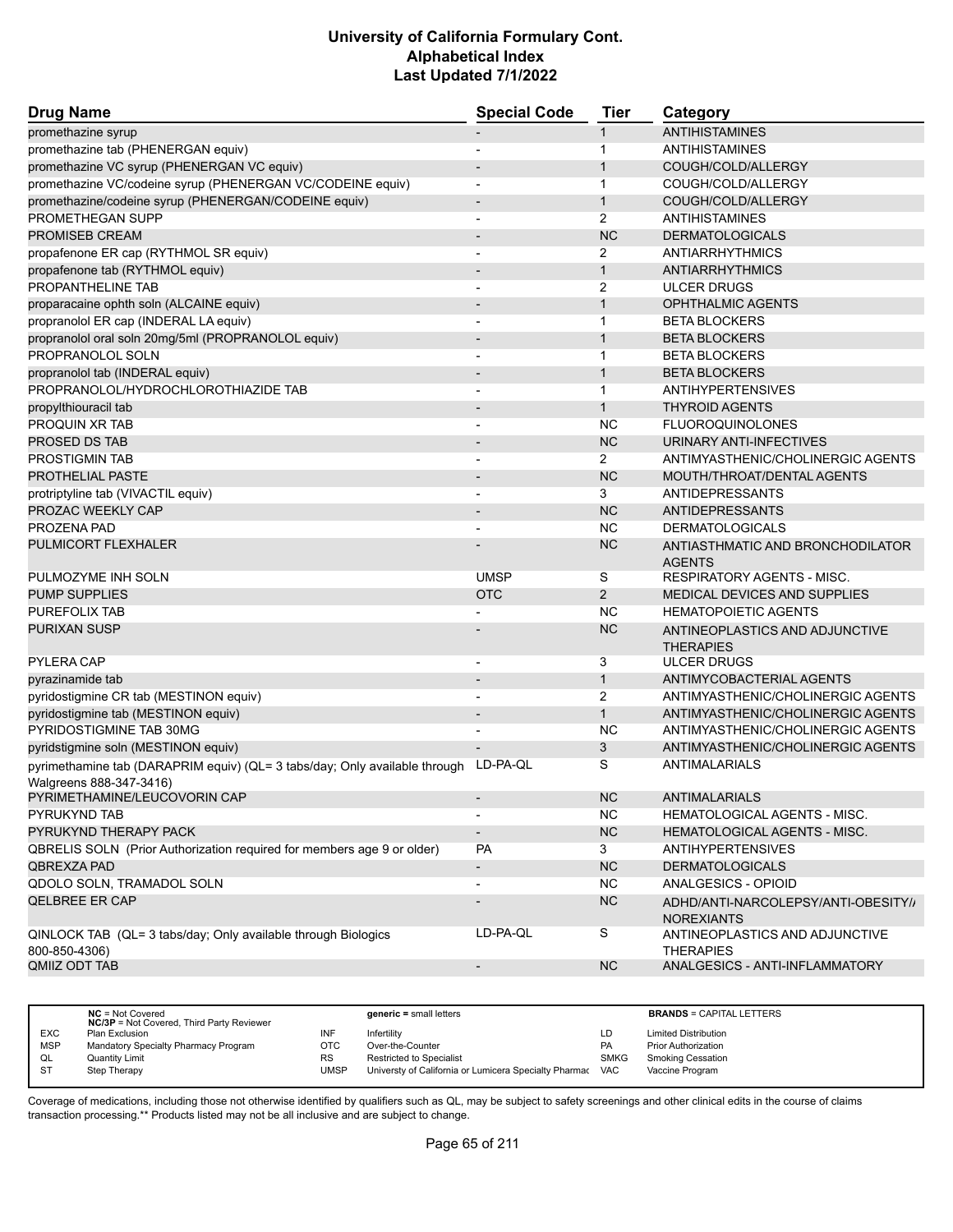| <b>Drug Name</b>                                                                                                          | <b>Special Code</b>          | <b>Tier</b>    | Category                                                 |
|---------------------------------------------------------------------------------------------------------------------------|------------------------------|----------------|----------------------------------------------------------|
| <b>QNASL NASAL SPRAY</b>                                                                                                  |                              | <b>NC</b>      | NASAL AGENTS - SYSTEMIC AND TOPICAL                      |
| QSYMIA CAP (QL= 1 tab/day)                                                                                                | PA-QL                        | 2              | ADHD/ANTI-NARCOLEPSY/ANTI-OBESITY//<br><b>NOREXIANTS</b> |
| <b>QTERN TAB</b>                                                                                                          |                              | <b>NC</b>      | ANTIDIABETICS                                            |
| <b>QUALAQUIN CAP</b>                                                                                                      |                              | <b>NC</b>      | <b>ANTIMALARIALS</b>                                     |
| QUDEXY XR CAP                                                                                                             |                              | ΝC             | ANTICONVULSANTS                                          |
| quetiapine tab (SEROQUEL equiv)                                                                                           |                              | $\mathbf{1}$   | ANTIPSYCHOTICS/ANTIMANIC AGENTS                          |
| quetiapine XR tab (SEROQUEL XR equiv)                                                                                     |                              | $\mathbf{1}$   | ANTIPSYCHOTICS/ANTIMANIC AGENTS                          |
| <b>QUFLORA PEDIATRIC CHEW TAB</b>                                                                                         | $\qquad \qquad \blacksquare$ | 3              | <b>MULTIVITAMINS</b>                                     |
| QUILLICHEW ER TAB                                                                                                         |                              | NC             | ADHD/ANTI-NARCOLEPSY/ANTI-OBESITY//<br><b>NOREXIANTS</b> |
| QUILLIVANT XR SUSP                                                                                                        |                              | <b>NC</b>      | ADHD/ANTI-NARCOLEPSY/ANTI-OBESITY//<br><b>NOREXIANTS</b> |
| quinapril tab (ACCUPRIL equiv)                                                                                            |                              | 1              | <b>ANTIHYPERTENSIVES</b>                                 |
| quinapril/hydrochlorothiazide tab (ACCURETIC equiv)                                                                       |                              | $\mathbf{1}$   | <b>ANTIHYPERTENSIVES</b>                                 |
| quinidine gluconate CR tab                                                                                                |                              | 2              | ANTIARRHYTHMICS                                          |
| QUINIDINE SULFATE ER TAB                                                                                                  | $\qquad \qquad \blacksquare$ | 3              | <b>ANTIARRHYTHMICS</b>                                   |
| quinidine sulfate tab                                                                                                     | $\overline{\phantom{0}}$     | $\mathbf{1}$   | <b>ANTIARRHYTHMICS</b>                                   |
| QUINIDINE SULFATE TAB                                                                                                     |                              | <b>NC</b>      | <b>ANTIARRHYTHMICS</b>                                   |
| quinine sulfate cap (QUALAQUIN equiv)                                                                                     | $\overline{\phantom{0}}$     | <b>NC</b>      | ANTIMALARIALS                                            |
| <b>QUINIXIL PAK</b>                                                                                                       | $\overline{\phantom{0}}$     | <b>NC</b>      | <b>DERMATOLOGICALS</b>                                   |
| <b>QULIPTA TAB</b>                                                                                                        |                              | <b>NC</b>      | <b>MIGRAINE PRODUCTS</b>                                 |
| <b>QUVIVIQ TAB</b>                                                                                                        |                              | <b>NC</b>      | HYPNOTICS/SEDATIVES/SLEEP DISORDEF<br><b>AGENTS</b>      |
| <b>QVAR INHALER</b>                                                                                                       |                              | ΝC             | ANTIASTHMATIC AND BRONCHODILATOR<br><b>AGENTS</b>        |
| <b>QVAR REDIHALER</b>                                                                                                     |                              | <b>NC</b>      | ANTIASTHMATIC AND BRONCHODILATOR<br><b>AGENTS</b>        |
| RABAVERT INJ                                                                                                              | <b>VAC</b>                   | $\overline{2}$ | <b>VACCINES</b>                                          |
| rabeprazole EC tab (ACIPHEX equiv)                                                                                        |                              | 3              | <b>ULCER DRUGS</b>                                       |
| RADICAVA ORS SUSP                                                                                                         |                              | <b>NC</b>      | NEUROMUSCULAR AGENTS                                     |
| <b>RAGWITEK SL TAB</b>                                                                                                    | $\overline{\phantom{m}}$     | <b>NC</b>      | <b>BIOLOGICALS MISC</b>                                  |
| raloxifene tab (EVISTA equiv) (Covered at \$0 for women 35 years or older; All<br>other members covered at generic copay) | $\overline{\phantom{a}}$     | \$0            | ENDOCRINE AND METABOLIC AGENTS -<br>MISC.                |
| ramelteon tab (ROZEREM equiv)                                                                                             |                              | <b>NC</b>      | HYPNOTICS/SEDATIVES/SLEEP DISORDEI<br><b>AGENTS</b>      |
| ramipril cap (ALTACE equiv)                                                                                               | $\overline{a}$               | $\mathbf{1}$   | <b>ANTIHYPERTENSIVES</b>                                 |
| ranitidine cap (ZANTAC equiv)                                                                                             |                              | <b>NC</b>      | <b>ULCER DRUGS</b>                                       |
| ranitidine syrup (ZANTAC equiv)                                                                                           |                              | ΝC             | <b>ULCER DRUGS</b>                                       |
| ranitidine tab (Rx Only) (ZANTAC equiv)                                                                                   |                              | <b>NC</b>      | <b>ULCER DRUGS</b>                                       |
| ranolazine tab (RANEXA equiv)                                                                                             |                              | $\overline{a}$ | ANTIANGINAL AGENTS                                       |
| rasagiline tab (AZILECT equiv)                                                                                            | ¢                            | $\overline{2}$ | <b>ANTIPARKINSON AGENTS</b>                              |
| <b>RAVICTI LIQUID</b>                                                                                                     |                              | NC.            | ENDOCRINE AND METABOLIC AGENTS -<br>MISC.                |
| RAYALDEE CAP                                                                                                              |                              | NC             | <b>ENDOCRINE AND METABOLIC AGENTS -</b><br>MISC.         |
| <b>RAYOS TAB</b>                                                                                                          |                              | NC.            | <b>CORTICOSTEROIDS</b>                                   |
| <b>REBETOL SOLN</b>                                                                                                       | <b>UMSP</b>                  | S              | <b>ANTIVIRALS</b>                                        |
| <b>REBIF INJ</b>                                                                                                          | <b>UMSP</b>                  | S              | PSYCHOTHERAPEUTIC AND<br>NEUROLOGICAL AGENTS - MISC.     |
| REBLOZYL INJ                                                                                                              | $\overline{\phantom{m}}$     | NC             | <b>HEMATOPOIETIC AGENTS</b>                              |
|                                                                                                                           |                              |                |                                                          |

|            | $NC = Not Covered$<br><b>NC/3P</b> = Not Covered, Third Party Reviewer |            | $generic = small letters$                             |             | <b>BRANDS = CAPITAL LETTERS</b> |
|------------|------------------------------------------------------------------------|------------|-------------------------------------------------------|-------------|---------------------------------|
| <b>EXC</b> | Plan Exclusion                                                         | INF        | Infertility                                           | LD          | <b>Limited Distribution</b>     |
| <b>MSP</b> | Mandatory Specialty Pharmacy Program                                   | <b>OTC</b> | Over-the-Counter                                      | <b>PA</b>   | <b>Prior Authorization</b>      |
| QL         | Quantity Limit                                                         | <b>RS</b>  | <b>Restricted to Specialist</b>                       | <b>SMKG</b> | <b>Smoking Cessation</b>        |
| ST         | Step Therapy                                                           | UMSP       | Universty of California or Lumicera Specialty Pharmac | VAC         | Vaccine Program                 |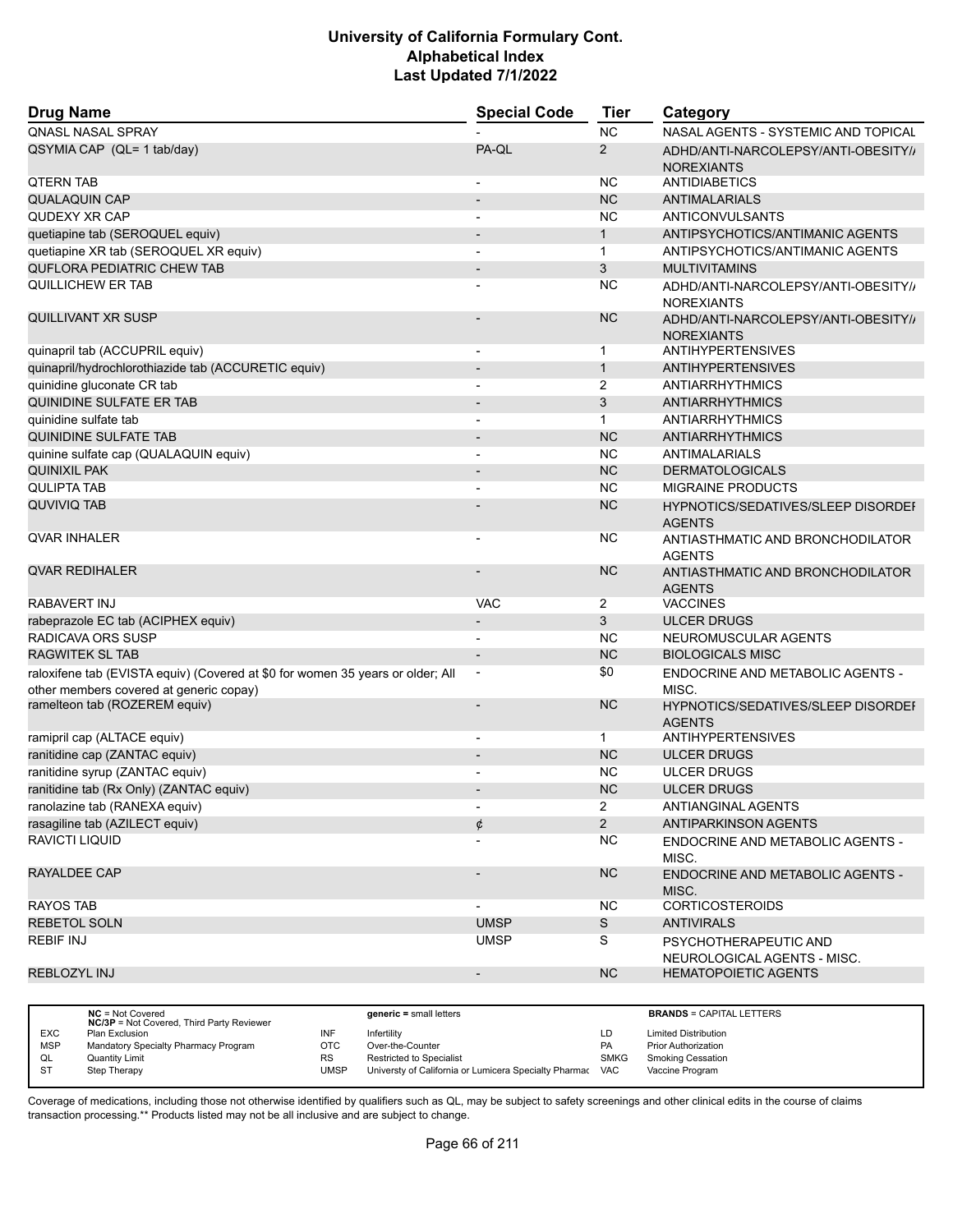| <b>Drug Name</b>                                                                 | <b>Special Code</b>          | Tier           | Category                                                |
|----------------------------------------------------------------------------------|------------------------------|----------------|---------------------------------------------------------|
| <b>RECORLEV TAB</b>                                                              |                              | <b>NC</b>      | ENDOCRINE AND METABOLIC AGENTS -<br>MISC.               |
| REDITREX INJ                                                                     | $\overline{\phantom{a}}$     | <b>NC</b>      | ANALGESICS - ANTI-INFLAMMATORY                          |
| REGRANEX GEL (QL= 30gm/fill)                                                     | QL                           | $\overline{2}$ | <b>DERMATOLOGICALS</b>                                  |
| <b>RELAFEN DS TAB</b>                                                            | $\overline{\phantom{0}}$     | <b>NC</b>      | ANALGESICS - ANTI-INFLAMMATORY                          |
| RELENZA DISKHALER (QL= 1 inhaler/fill)                                           | QL                           | $\overline{2}$ | <b>ANTIVIRALS</b>                                       |
| <b>RELEUKO INJ</b>                                                               | $\overline{\phantom{0}}$     | <b>NC</b>      | <b>HEMATOPOIETIC AGENTS</b>                             |
| RELEUKO PREFILLED SYRINGE INJ                                                    | $\overline{a}$               | <b>NC</b>      | <b>HEMATOPOIETIC AGENTS</b>                             |
| <b>RELISTOR INJ</b>                                                              | $\blacksquare$               | <b>NC</b>      | <b>GASTROINTESTINAL AGENTS - MISC.</b>                  |
| <b>RELISTOR INJ KIT</b>                                                          | $\overline{a}$               | <b>NC</b>      | <b>GASTROINTESTINAL AGENTS - MISC.</b>                  |
| <b>RELISTOR TAB</b>                                                              | $\overline{\phantom{a}}$     | <b>NC</b>      | <b>GASTROINTESTINAL AGENTS - MISC.</b>                  |
| <b>RELTONE CAP</b>                                                               |                              | <b>NC</b>      | GASTROINTESTINAL AGENTS - MISC.                         |
| <b>REMEDIENT CAP</b>                                                             | $\overline{a}$               | <b>NC</b>      | <b>MULTIVITAMINS</b>                                    |
| REMODULIN INJ 10MG/ML                                                            | $\overline{a}$               | <b>NC</b>      | CARDIOVASCULAR AGENTS - MISC.                           |
| REMODULIN INJ 1MG/ML                                                             |                              | <b>NC</b>      | CARDIOVASCULAR AGENTS - MISC.                           |
| REMODULIN INJ 2.5MG/ML                                                           | $\blacksquare$               | <b>NC</b>      | CARDIOVASCULAR AGENTS - MISC.                           |
| REMODULIN INJ 5MG/ML                                                             | $\overline{a}$               | <b>NC</b>      | CARDIOVASCULAR AGENTS - MISC.                           |
| <b>RENAGEL TAB</b>                                                               |                              | <b>NC</b>      | <b>GASTROINTESTINAL AGENTS - MISC.</b>                  |
| <b>RENAGEL TAB 800MG</b>                                                         | $\qquad \qquad \blacksquare$ | <b>NC</b>      | GASTROINTESTINAL AGENTS - MISC.                         |
| renaphro cap (NEPHROCAP equiv)                                                   | $\overline{a}$               | $\mathbf{1}$   | <b>MULTIVITAMINS</b>                                    |
| <b>RENOVA CREAM</b>                                                              |                              | <b>EXC</b>     | <b>DERMATOLOGICALS</b>                                  |
| <b>RENVELA TAB</b>                                                               | $\overline{\phantom{a}}$     | 3              | GASTROINTESTINAL AGENTS - MISC.                         |
| repaglinide tab (PRANDIN equiv)                                                  | $\overline{\phantom{0}}$     | $\mathbf{1}$   | <b>ANTIDIABETICS</b>                                    |
| <b>REPAGLINIDE TAB</b>                                                           |                              | <b>NC</b>      | <b>ANTIDIABETICS</b>                                    |
| REPATHA INJ (QL= 2 inj/28 days)                                                  | PA-QL                        | $\overline{2}$ | ANTIHYPERLIPIDEMICS                                     |
| REPATHA PUSHTRONEX INJ (QL= 1 inj/28 days)                                       | PA-QL                        | 2              | ANTIHYPERLIPIDEMICS                                     |
| <b>RESCRIPTOR TAB</b>                                                            |                              | $\overline{2}$ | <b>ANTIVIRALS</b>                                       |
| <b>RESERPINE TAB</b>                                                             | $\overline{\phantom{a}}$     | 3              | <b>ANTIHYPERTENSIVES</b>                                |
| <b>RESERVAPAK SYRUP</b>                                                          | $\overline{\phantom{a}}$     | <b>NC</b>      | <b>ALTERNATIVE MEDICINES</b>                            |
| <b>RESTASIS MULTI-DOSE</b>                                                       |                              | <b>NC</b>      | OPHTHALMIC AGENTS                                       |
| <b>RETACRIT INJ</b>                                                              |                              | 2              | <b>HEMATOPOIETIC AGENTS</b>                             |
| RETEVMO CAP (QL= 4 caps/day)                                                     | PA-QL-UMSP                   | S              | ANTINEOPLASTICS AND ADJUNCTIVE                          |
|                                                                                  |                              | <b>NC</b>      | <b>THERAPIES</b><br><b>DERMATOLOGICALS</b>              |
| RETIN-A MICRO GEL 0.04%, 0.1%                                                    | $\overline{\phantom{a}}$     |                |                                                         |
| RETIN-A MICRO GEL 0.08%, 0.06%                                                   |                              | NC.            | <b>DERMATOLOGICALS</b><br>CARDIOVASCULAR AGENTS - MISC. |
| <b>REVATIO SUSP</b>                                                              |                              | <b>NC</b>      |                                                         |
| REVLIMID CAP (QL= 1 cap/day; Restricted to Oncology or Hematology<br>Specialist) | MSP-OL-RS                    | S              | MISCELLANEOUS THERAPEUTIC CLASSES                       |
| REXAPHENAC CREAM                                                                 | $\overline{\phantom{a}}$     | <b>NC</b>      | <b>DERMATOLOGICALS</b>                                  |
| REXULTI TAB                                                                      |                              | NC             | ANTIPSYCHOTICS/ANTIMANIC AGENTS                         |
| REYATAZ POWDER PACK                                                              |                              | $\overline{2}$ | <b>ANTIVIRALS</b>                                       |
| REYVOW TAB (QL= 8 tabs/30 days, 6 fills/year)                                    | PA-QL                        | $\overline{2}$ | <b>MIGRAINE PRODUCTS</b>                                |
| REZUROCK TAB (QL= 1 tab/day; Only available through Lumicera<br>855-847-3553)    | LD-PA-QL                     | S              | MISCELLANEOUS THERAPEUTIC CLASSES                       |
| <b>REZYST CHEW TAB</b>                                                           |                              | <b>NC</b>      | ANTIDIARRHEALS                                          |
| RHEUMATREX TAB                                                                   |                              | 3 <sup>1</sup> | ANALGESICS - ANTI-INFLAMMATORY                          |
| RHINOCORT AQUA NASAL SPRAY                                                       |                              | <b>NC</b>      | NASAL AGENTS - SYSTEMIC AND TOPICAL                     |
| <b>RHOFADE CREAM</b>                                                             |                              | <b>EXC</b>     | <b>DERMATOLOGICALS</b>                                  |
| RHOPRESSA OPHTH SOLN                                                             |                              | NC.            | OPHTHALMIC AGENTS                                       |

|            | $NC = Not Covered$<br><b>NC/3P</b> = Not Covered, Third Party Reviewer |           | $generic = small letters$                             |             | <b>BRANDS = CAPITAL LETTERS</b> |
|------------|------------------------------------------------------------------------|-----------|-------------------------------------------------------|-------------|---------------------------------|
| <b>EXC</b> | <b>Plan Exclusion</b>                                                  | INF       | Infertility                                           | LD          | <b>Limited Distribution</b>     |
| <b>MSP</b> | Mandatory Specialty Pharmacy Program                                   | отс       | Over-the-Counter                                      | PA          | <b>Prior Authorization</b>      |
| QL         | <b>Quantity Limit</b>                                                  | <b>RS</b> | <b>Restricted to Specialist</b>                       | <b>SMKG</b> | <b>Smoking Cessation</b>        |
| <b>ST</b>  | Step Therapy                                                           | UMSP      | Universty of California or Lumicera Specialty Pharmac | <b>VAC</b>  | Vaccine Program                 |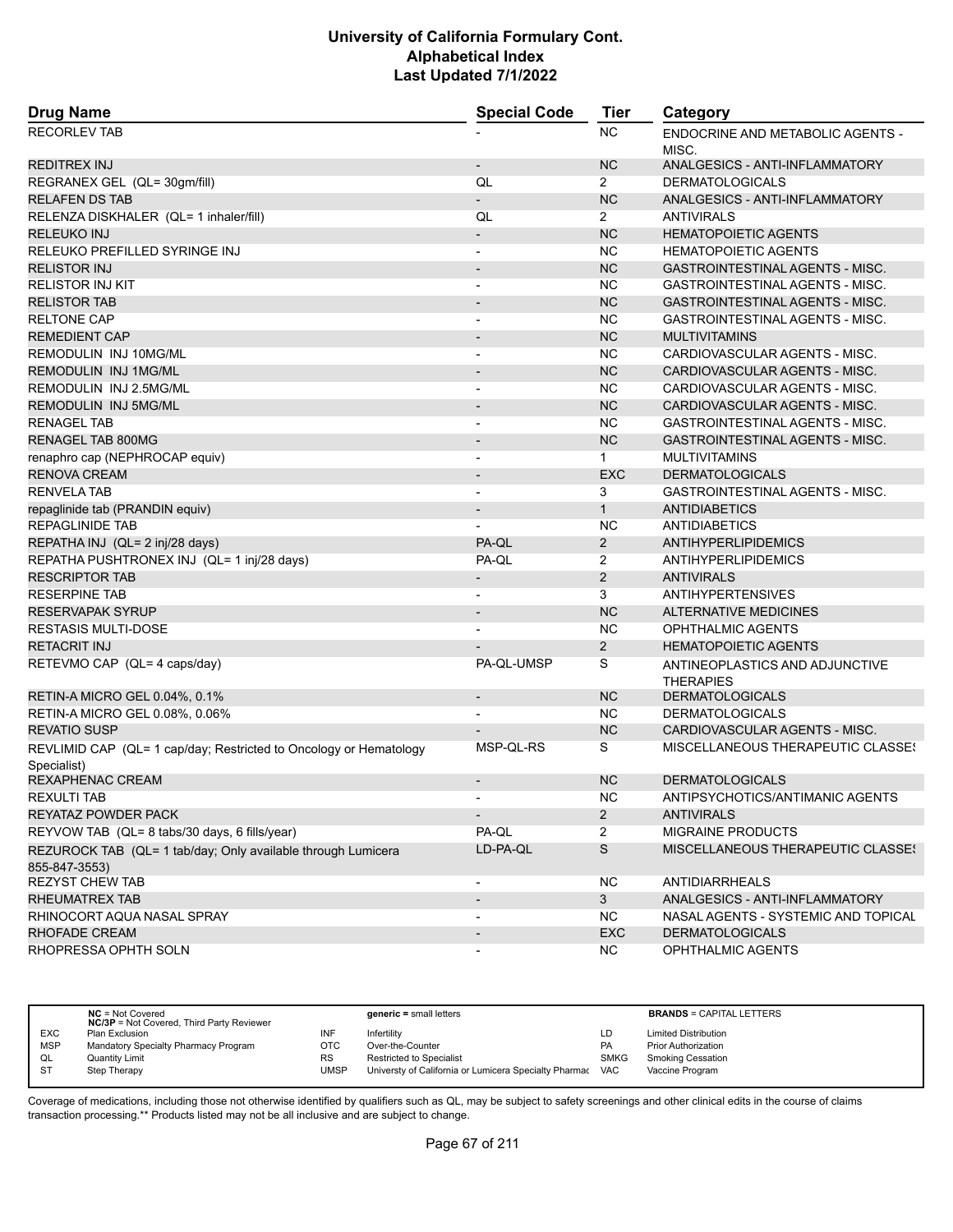| <b>Drug Name</b>                                                                   | <b>Special Code</b>      | <b>Tier</b>    | Category                                                |
|------------------------------------------------------------------------------------|--------------------------|----------------|---------------------------------------------------------|
| <b>RIABNI SOLN</b>                                                                 |                          | <b>NC</b>      | ANTINEOPLASTICS AND ADJUNCTIVE                          |
|                                                                                    |                          |                | <b>THERAPIES</b>                                        |
| <b>RIBAPAK TAB</b>                                                                 |                          | ΝC             | <b>ANTIVIRALS</b>                                       |
| ribavirin cap (REBETOL equiv)                                                      | <b>UMSP</b>              | S              | <b>ANTIVIRALS</b>                                       |
| ribavirin inh soln (VIRAZOLE equiv)                                                |                          | <b>NC</b>      | <b>ANTIVIRALS</b>                                       |
| ribavirin tab (COPEGUS equiv)                                                      | <b>UMSP</b>              | S              | <b>ANTIVIRALS</b>                                       |
| RIBAVIRIN TAB 400MG                                                                |                          | <b>NC</b>      | <b>ANTIVIRALS</b>                                       |
| ribavirin tab 400mg (COPEGUS equiv)                                                | $\overline{\phantom{0}}$ | <b>NC</b>      | <b>ANTIVIRALS</b>                                       |
| ribavirin tab 600mg (COPEGUS equiv)                                                | $\overline{\phantom{a}}$ | <b>NC</b>      | <b>ANTIVIRALS</b>                                       |
| RIDAURA CAP                                                                        | $\overline{\phantom{a}}$ | $\overline{2}$ | ANALGESICS - ANTI-INFLAMMATORY                          |
| rifabutin cap (MYCOBUTIN equiv)                                                    | -                        | $\overline{2}$ | ANTIMYCOBACTERIAL AGENTS                                |
| RIFAMATE CAP                                                                       | $\overline{\phantom{a}}$ | $\overline{2}$ | ANTIMYCOBACTERIAL AGENTS                                |
| rifampin cap (RIFADIN equiv)                                                       | $\overline{\phantom{a}}$ | 2              | ANTIMYCOBACTERIAL AGENTS                                |
| riluzole tab (RILUTEK equiv)                                                       |                          | $\overline{2}$ | NEUROMUSCULAR AGENTS                                    |
| <b>RIMANTADINE TAB</b>                                                             |                          | 3              | <b>ANTIVIRALS</b>                                       |
| RINVOQ ER TAB (QL= 1 tab/day)                                                      | PA-QL-UMSP               | S              | ANALGESICS - ANTI-INFLAMMATORY                          |
| <b>RIOMET ER SUSP</b>                                                              |                          | 3              | <b>ANTIDIABETICS</b>                                    |
| risedronate DR tab (ATELVIA equiv) (Step Therapy requires trial of<br>alendronate) | <b>ST</b>                | 3              | ENDOCRINE AND METABOLIC AGENTS -<br>MISC.               |
| risedronate tab (ACTONEL equiv)                                                    | $\overline{\phantom{a}}$ | 2              | ENDOCRINE AND METABOLIC AGENTS -<br>MISC.               |
| RISPERIDONE ODT                                                                    | $\overline{\phantom{a}}$ | $\overline{2}$ | ANTIPSYCHOTICS/ANTIMANIC AGENTS                         |
| risperidone ODT (RISPERDAL M equiv)                                                | -                        | $\overline{2}$ | ANTIPSYCHOTICS/ANTIMANIC AGENTS                         |
| risperidone soln (RISPERDAL equiv)                                                 |                          | $\mathbf{1}$   | ANTIPSYCHOTICS/ANTIMANIC AGENTS                         |
| risperidone tab (RISPERDAL equiv)                                                  | $\overline{\phantom{a}}$ | $\mathbf{1}$   | ANTIPSYCHOTICS/ANTIMANIC AGENTS                         |
| ritonavir tab (NORVIR equiv)                                                       | $\overline{\phantom{a}}$ | $\overline{2}$ | <b>ANTIVIRALS</b>                                       |
| rivastigmine cap (EXELON equiv)                                                    |                          | 1              | PSYCHOTHERAPEUTIC AND<br>NEUROLOGICAL AGENTS - MISC.    |
| rivastigmine patch (EXELON equiv)                                                  | $\overline{\phantom{0}}$ | $\overline{2}$ | PSYCHOTHERAPEUTIC AND                                   |
| rizatriptan ODT (MAXALT equiv) (QL= 12 tabs/fill, 3 fills/60 days)                 | QL                       | 1              | NEUROLOGICAL AGENTS - MISC.<br><b>MIGRAINE PRODUCTS</b> |
| rizatriptan tab (MAXALT equiv) (QL= 12 tabs/fill, 3 fills/60 days)                 | QL                       | $\mathbf{1}$   | <b>MIGRAINE PRODUCTS</b>                                |
| ROAOXIA GEL                                                                        | -                        | NC             | <b>DERMATOLOGICALS</b>                                  |
| ROCKLATAN OPHTH SOLN                                                               | $\overline{a}$           | <b>NC</b>      | <b>OPHTHALMIC AGENTS</b>                                |
| ropinirole ER tab (REQUIP XL equiv)                                                | $\overline{\phantom{a}}$ | 3              | ANTIPARKINSON AGENTS                                    |
| ropinirole tab (REQUIP equiv)                                                      | $\overline{\phantom{a}}$ | $\mathbf{1}$   | <b>ANTIPARKINSON AGENTS</b>                             |
| ROPIVICAINE/CLONIDINE/KETOROLAC INJ                                                | -                        | <b>NC</b>      | LOCAL ANESTHETICS-PARENTERAL                            |
| <b>ROSADAN KIT</b>                                                                 | $\overline{\phantom{a}}$ | <b>NC</b>      | <b>DERMATOLOGICALS</b>                                  |
| ROSULA WASH                                                                        | $\overline{a}$           | <b>NC</b>      | <b>DERMATOLOGICALS</b>                                  |
| rosuvastatin tab 10mg (CRESTOR equiv) (QL= 1 tab/day)                              | QL                       | \$0            | ANTIHYPERLIPIDEMICS                                     |
| rosuvastatin tab 20mg (CRESTOR equiv) (QL= 1.5 tabs/day)                           | QL                       | 1              | ANTIHYPERLIPIDEMICS                                     |
| rosuvastatin tab 40mg (CRESTOR equiv) (QL= 1 tab/day)                              | QL                       | 1              | <b>ANTIHYPERLIPIDEMICS</b>                              |
| rosuvastatin tab 5mg (CRESTOR equiv) (QL= 1 tab/day)                               | QL                       | \$0            | <b>ANTIHYPERLIPIDEMICS</b>                              |
| ROSZET TAB                                                                         | $\overline{\phantom{a}}$ | NC             | <b>ANTIHYPERLIPIDEMICS</b>                              |
| <b>ROWASA KIT</b>                                                                  | $\overline{\phantom{a}}$ | NC.            | <b>GASTROINTESTINAL AGENTS - MISC.</b>                  |
| <b>ROXYBOND TAB</b>                                                                | -                        | <b>NC</b>      | ANALGESICS - OPIOID                                     |
| ROZEREM TAB                                                                        |                          | <b>NC</b>      | HYPNOTICS/SEDATIVES/SLEEP DISORDEI<br><b>AGENTS</b>     |
| ROZLYTREK CAP (QL= 3 caps/day)                                                     | PA-QL-UMSP               | S              | ANTINEOPLASTICS AND ADJUNCTIVE<br><b>THERAPIES</b>      |

|            | $NC = Not Covered$<br><b>NC/3P</b> = Not Covered, Third Party Reviewer |      | $generic = small letters$                             |             | <b>BRANDS = CAPITAL LETTERS</b> |
|------------|------------------------------------------------------------------------|------|-------------------------------------------------------|-------------|---------------------------------|
| <b>EXC</b> | Plan Exclusion                                                         | INF  | Infertility                                           | LD          | <b>Limited Distribution</b>     |
| <b>MSP</b> | Mandatory Specialty Pharmacy Program                                   | отс  | Over-the-Counter                                      | PA          | <b>Prior Authorization</b>      |
| QL         | Quantity Limit                                                         | RS   | <b>Restricted to Specialist</b>                       | <b>SMKG</b> | <b>Smoking Cessation</b>        |
| <b>ST</b>  | Step Therapy                                                           | UMSP | Universty of California or Lumicera Specialty Pharmac | <b>VAC</b>  | Vaccine Program                 |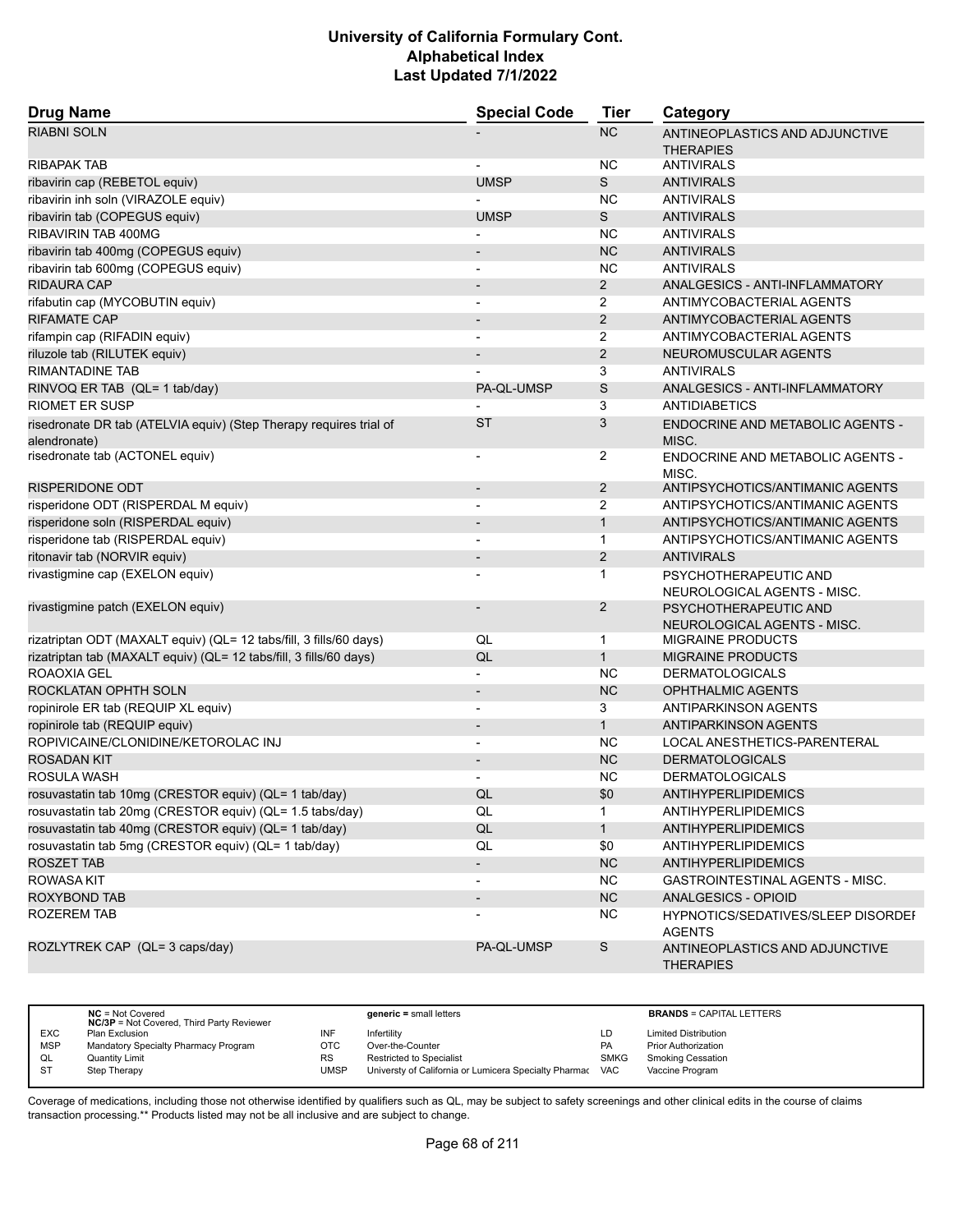| <b>Drug Name</b>                                                                          | <b>Special Code</b>      | <b>Tier</b>    | Category                                                 |
|-------------------------------------------------------------------------------------------|--------------------------|----------------|----------------------------------------------------------|
| RUBRACA TAB (QL= 4 tabs/day; Only available through Avella Pharmacy<br>$(877) 546 - 5779$ | LD-PA-QL                 | S              | ANTINEOPLASTICS AND ADJUNCTIVE<br><b>THERAPIES</b>       |
| RUCONEST INJ (Only available through CVS Specialty 800-237-2767)                          | LD-PA                    | S              | HEMATOLOGICAL AGENTS - MISC.                             |
| rufinamide susp (BANZEL equiv)                                                            | PA                       | $\overline{2}$ | <b>ANTICONVULSANTS</b>                                   |
| rufinamide tab (BANZEL TAB equiv)                                                         | PA                       | $\overline{2}$ | <b>ANTICONVULSANTS</b>                                   |
| RUKOBIA ER TAB (Restricted to Infectious Disease Specialist)                              | <b>RS</b>                | $\overline{2}$ | <b>ANTIVIRALS</b>                                        |
| RYBELSUS TAB (QL=1 tab/day)                                                               | QL                       | $\overline{2}$ | <b>ANTIDIABETICS</b>                                     |
| RYBIX ODT                                                                                 | $\overline{\phantom{a}}$ | <b>NC</b>      | ANALGESICS - OPIOID                                      |
| <b>RYCLORA SOLN</b>                                                                       |                          | <b>NC</b>      | <b>ANTIHISTAMINES</b>                                    |
| RYDAPT CAP (QL= 56 caps/28 days)                                                          | PA-QL-UMSP               | S              | ANTINEOPLASTICS AND ADJUNCTIVE<br><b>THERAPIES</b>       |
| <b>RYTARY CAP</b>                                                                         | $\overline{\phantom{a}}$ | <b>NC</b>      | <b>ANTIPARKINSON AGENTS</b>                              |
| RYVENT TAB                                                                                | $\blacksquare$           | <b>NC</b>      | ANTIHISTAMINES                                           |
| <b>SABRIL TAB</b>                                                                         |                          | <b>NC</b>      | <b>ANTICONVULSANTS</b>                                   |
| <b>SAFYRAL TAB</b>                                                                        | $\blacksquare$           | \$0            | <b>CONTRACEPTIVES</b>                                    |
| SAIZEN INJ, SEROSTIM INJ, ZORBTIVE INJ                                                    |                          | <b>NC</b>      | <b>ENDOCRINE AND METABOLIC AGENTS -</b><br>MISC.         |
| <b>SALEX LOTION KIT</b>                                                                   | $\overline{\phantom{a}}$ | <b>NC</b>      | <b>DERMATOLOGICALS</b>                                   |
| <b>SALEX SHAMPOO</b>                                                                      |                          | 3              | <b>DERMATOLOGICALS</b>                                   |
| salicyclic acid soln                                                                      | $\blacksquare$           | <b>NC</b>      | <b>DERMATOLOGICALS</b>                                   |
| salicylic acid cream (CERAVE PSORIASIS equiv)                                             | $\overline{\phantom{m}}$ | <b>NC</b>      | <b>DERMATOLOGICALS</b>                                   |
| salicylic acid shampoo (SALEX equiv)                                                      | $\overline{\phantom{0}}$ | $\overline{2}$ | <b>DERMATOLOGICALS</b>                                   |
| <b>SALIMEZ FORTE CREAM</b>                                                                | $\overline{\phantom{a}}$ | <b>NC</b>      | <b>DERMATOLOGICALS</b>                                   |
| salsalate tab (DISALCID equiv)                                                            |                          | $\overline{2}$ | ANALGESICS - NONNARCOTIC                                 |
| SANCUSO PATCH (QL= 4 patches/fill)                                                        | QL                       | 3              | <b>ANTIEMETICS</b>                                       |
| SANDIMMUNE SOLN 100MG/ML                                                                  |                          | $\overline{2}$ | <b>ASSORTED CLASSES</b>                                  |
| SANDOSTATIN LAR INJ KIT                                                                   |                          | <b>NC</b>      | <b>ENDOCRINE AND METABOLIC AGENTS -</b><br>MISC.         |
| SANTYL OINT (QL= 90gm/30 days)                                                            | QL                       | 2              | <b>DERMATOLOGICALS</b>                                   |
| sapropterin dihydrochloride powder packet (KUVAN equiv)                                   | PA-UMSP                  | $\mathsf S$    | ENDOCRINE AND METABOLIC AGENTS -<br>MISC.                |
| sapropterin dihydrochloride soluble tab (KUVAN equiv)                                     | PA-UMSP                  | S              | ENDOCRINE AND METABOLIC AGENTS -<br>MISC.                |
| <b>SARAFEM TAB</b>                                                                        |                          | <b>NC</b>      | PSYCHOTHERAPEUTIC AND<br>NEUROLOGICAL AGENTS - MISC.     |
| <b>SAVAYSA TAB</b>                                                                        |                          | <b>NC</b>      | ANTICOAGULANTS                                           |
| <b>SAVELLA PAK</b>                                                                        |                          | $\overline{2}$ | PSYCHOTHERAPEUTIC AND<br>NEUROLOGICAL AGENTS - MISC.     |
| SAVELLA TAB (QL= 2 tabs/day)                                                              | QL                       | 2              | PSYCHOTHERAPEUTIC AND<br>NEUROLOGICAL AGENTS - MISC.     |
| SAXENDA INJ (QL= 5 pens/30 days)                                                          | PA-QL                    | $\overline{2}$ | ADHD/ANTI-NARCOLEPSY/ANTI-OBESITY//<br><b>NOREXIANTS</b> |
| <b>SCARCIN GEL</b>                                                                        |                          | <b>NC</b>      | <b>DERMATOLOGICALS</b>                                   |
| scarcin gel (SCARCIN equiv)                                                               | $\overline{\phantom{a}}$ | NC             | <b>DERMATOLOGICALS</b>                                   |
| <b>SCARCIN LIQUID ROLL-ON</b>                                                             |                          | NC.            | <b>DERMATOLOGICALS</b>                                   |
| <b>SCEMBLIX TAB</b>                                                                       |                          | NC             | ANTINEOPLASTICS AND ADJUNCTIVE<br><b>THERAPIES</b>       |
| scopolamine patch (TRANSDERM-SCOP equiv)                                                  | $\overline{\phantom{a}}$ | $\overline{a}$ | <b>ANTIEMETICS</b>                                       |
| <b>SEASONIQUE TAB</b>                                                                     | $\overline{\phantom{a}}$ | \$0            | <b>CONTRACEPTIVES</b>                                    |
| seb-prev cream (OVACE CREAM equiv)                                                        |                          | 3              | <b>DERMATOLOGICALS</b>                                   |

|            | $NC = Not Covered$<br><b>NC/3P</b> = Not Covered, Third Party Reviewer |           | $generic = small letters$                             |             | <b>BRANDS = CAPITAL LETTERS</b> |
|------------|------------------------------------------------------------------------|-----------|-------------------------------------------------------|-------------|---------------------------------|
| <b>EXC</b> | Plan Exclusion                                                         | INF       | Infertility                                           | LD          | <b>Limited Distribution</b>     |
| <b>MSP</b> | Mandatory Specialty Pharmacy Program                                   | OTC       | Over-the-Counter                                      | <b>PA</b>   | <b>Prior Authorization</b>      |
| QL         | Quantity Limit                                                         | <b>RS</b> | <b>Restricted to Specialist</b>                       | <b>SMKG</b> | <b>Smoking Cessation</b>        |
| S1         | Step Therapy                                                           | UMSP      | Universty of California or Lumicera Specialty Pharmac | VAC         | Vaccine Program                 |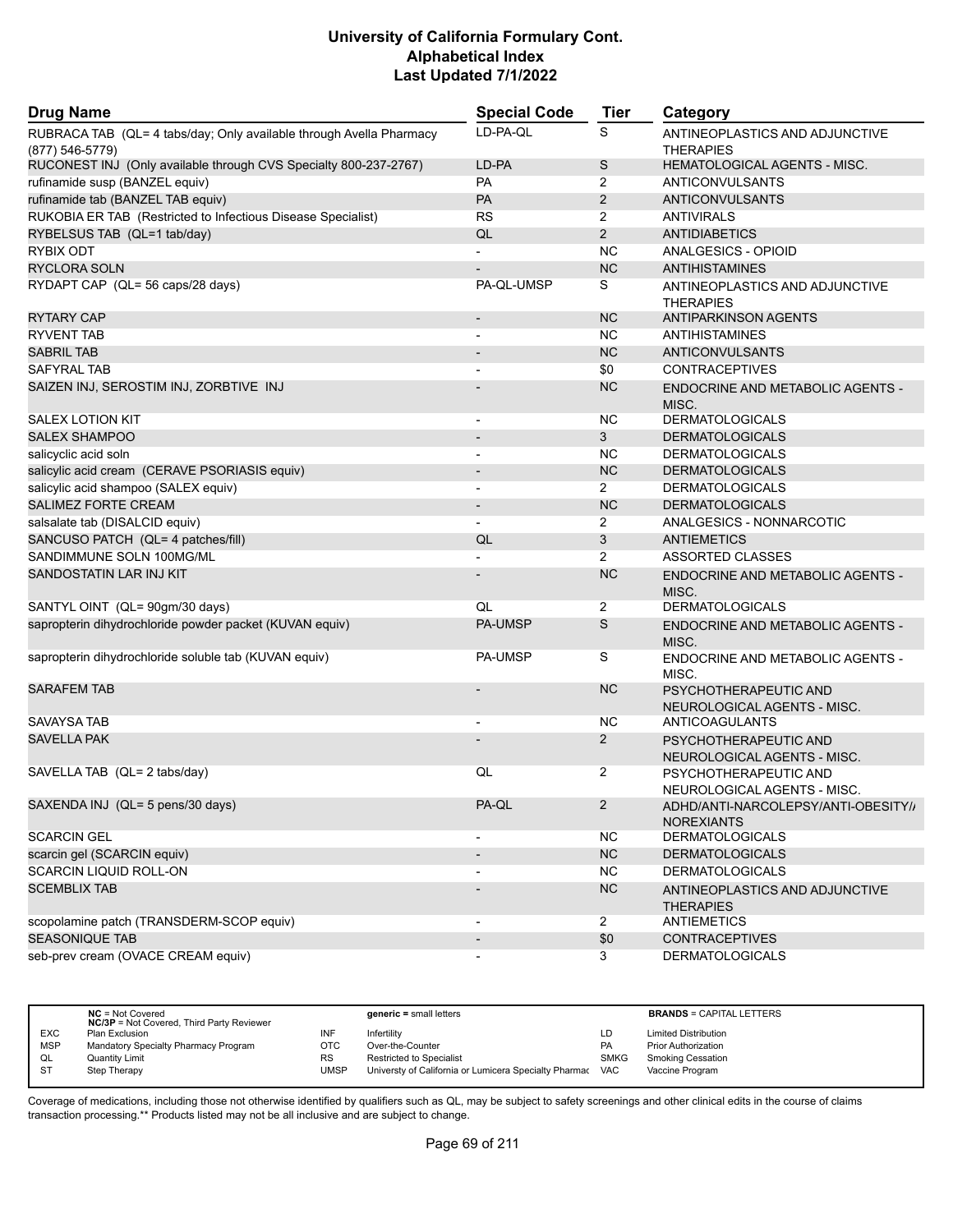| <b>Drug Name</b>                                                                                | <b>Special Code</b>      | <b>Tier</b>    | Category                                                   |
|-------------------------------------------------------------------------------------------------|--------------------------|----------------|------------------------------------------------------------|
| <b>SECONAL CAP</b>                                                                              |                          | $\overline{2}$ | <b>HYPNOTICS/SEDATIVES/SLEEP DISORDEF</b><br><b>AGENTS</b> |
| <b>SECUADO PATCH</b>                                                                            |                          | <b>NC</b>      | ANTIPSYCHOTICS/ANTIMANIC AGENTS                            |
| SEEBRI NEOHALER CAP                                                                             |                          | <b>NC</b>      | ANTIASTHMATIC AND BRONCHODILATOR<br><b>AGENTS</b>          |
| <b>SEGLENTIS TAB</b>                                                                            | $\overline{a}$           | <b>NC</b>      | ANALGESICS - OPIOID                                        |
| <b>SEGLUROMET TAB</b>                                                                           |                          | <b>NC</b>      | <b>ANTIDIABETICS</b>                                       |
| selegiline cap (ELDEPRYL equiv)                                                                 | $\blacksquare$           | $\mathbf 1$    | <b>ANTIPARKINSON AGENTS</b>                                |
| selegiline tab (ELDEPRYL equiv)                                                                 | $\overline{\phantom{a}}$ | $\mathbf{1}$   | <b>ANTIPARKINSON AGENTS</b>                                |
| selenium sulfide lotion                                                                         | <b>OTC</b>               | <b>EXC</b>     | <b>DERMATOLOGICALS</b>                                     |
| selenium sulfide lotion 2.5% (SELSUN equiv)                                                     |                          | $\mathbf{1}$   | <b>DERMATOLOGICALS</b>                                     |
| selenium sulfide shampoo (SELSEB equiv)                                                         | $\overline{\phantom{a}}$ | $\overline{2}$ | <b>DERMATOLOGICALS</b>                                     |
| selenium sulfide shampoo 2.3% (SELRX equiv)                                                     |                          | <b>NC</b>      | <b>DERMATOLOGICALS</b>                                     |
| SELZENTRY SOLN                                                                                  |                          | 2              | <b>ANTIVIRALS</b>                                          |
| <b>SELZENTRY TAB</b>                                                                            | $\overline{\phantom{a}}$ | $\overline{2}$ | <b>ANTIVIRALS</b>                                          |
| <b>SELZENTRY TAB</b>                                                                            | $\overline{\phantom{a}}$ | 3              | <b>ANTIVIRALS</b>                                          |
| SEMGLEE INJ, INSULIN GLARGINE-YFGN INJ                                                          |                          | $\overline{2}$ | <b>ANTIDIABETICS</b>                                       |
| SEMGLEE PEN, INSULIN GLARGINE-YFGN PEN                                                          |                          | $\overline{2}$ | ANTIDIABETICS                                              |
| <b>SEMGLEE SOLN</b>                                                                             |                          | <b>NC</b>      | <b>ANTIDIABETICS</b>                                       |
| SEMPREX-D CAP                                                                                   |                          | <b>EXC</b>     | COUGH/COLD/ALLERGY                                         |
| <b>SENSIPAR TAB</b>                                                                             |                          | 3              | ENDOCRINE AND METABOLIC AGENTS -<br>MISC.                  |
| <b>SEREVENT DISKUS INHALER</b>                                                                  |                          | $\overline{2}$ | ANTIASTHMATIC AND BRONCHODILATOR<br><b>AGENTS</b>          |
| <b>SERNIVO SPRAY</b>                                                                            |                          | <b>NC</b>      | <b>DERMATOLOGICALS</b>                                     |
| <b>SERTRALINE CAP</b>                                                                           | $\blacksquare$           | <b>NC</b>      | ANTIDEPRESSANTS                                            |
| sertraline conc (ZOLOFT equiv)                                                                  | $\overline{\phantom{a}}$ | $\mathbf{1}$   | ANTIDEPRESSANTS                                            |
| sertraline tab (ZOLOFT equiv)                                                                   |                          | $\mathbf 1$    | <b>ANTIDEPRESSANTS</b>                                     |
| sevelamer hydrochloride tab (RENAGEL equiv)                                                     | $\overline{\phantom{a}}$ | <b>NC</b>      | <b>GASTROINTESTINAL AGENTS - MISC.</b>                     |
| sevelamer powder pak (RENVELA equiv)                                                            | $\overline{\phantom{a}}$ | $\overline{2}$ | GASTROINTESTINAL AGENTS - MISC.                            |
| sevelamer tab (RENVELA TAB equiv)                                                               |                          | $\overline{2}$ | <b>GASTROINTESTINAL AGENTS - MISC.</b>                     |
| <b>SEYSARA TAB</b>                                                                              |                          | <b>NC</b>      | <b>TETRACYCLINES</b>                                       |
| SHINGRIX INJ (Covered for members age 19 years or older)                                        | <b>VAC</b>               | \$0            | <b>VACCINES</b>                                            |
| SIGNIFOR INJ (QL= 2 vials/day; Only available through Anovo Specialty<br>Pharmacy 844-288-5007) | LD-PA-QL                 | S              | ENDOCRINE AND METABOLIC AGENTS -<br>MISC.                  |
| <b>SIGNIFOR LAR INJ</b>                                                                         |                          | <b>NC</b>      | <b>ENDOCRINE AND METABOLIC AGENTS -</b><br>MISC.           |
| <b>SIKLOS TAB</b>                                                                               |                          | <b>NC</b>      | <b>HEMATOPOIETIC AGENTS</b>                                |
| <b>SILALITE PAK MIS</b>                                                                         | $\overline{\phantom{a}}$ | <b>NC</b>      | <b>DERMATOLOGICALS</b>                                     |
| <b>SILATRIX GEL</b>                                                                             |                          | <b>NC</b>      | MOUTH/THROAT/DENTAL AGENTS                                 |
| sildenafil susp (REVATIO equiv)                                                                 | $\overline{\phantom{a}}$ | NC             | CARDIOVASCULAR AGENTS - MISC.                              |
| sildenafil tab (VIAGRA equiv) (QL= 6 tabs/30 days)                                              | QL                       | 1              | CARDIOVASCULAR AGENTS - MISC.                              |
| sildenafil tab 20mg (REVATIO equiv)                                                             | PA                       | $\mathbf{1}$   | CARDIOVASCULAR AGENTS - MISC.                              |
| <b>SILIPAC KIT</b>                                                                              |                          | <b>NC</b>      | <b>DERMATOLOGICALS</b>                                     |
| <b>SILIQ INJ</b>                                                                                | $\overline{\phantom{a}}$ | NC             | <b>DERMATOLOGICALS</b>                                     |
| silodosin cap (RAPAFLO equiv)                                                                   | $\overline{a}$           | $\mathbf{1}$   | <b>GENITOURINARY AGENTS -</b><br><b>MISCELLANEOUS</b>      |
| silver sulfadiazine cream (SILVADENE CREAM equiv)                                               | $\overline{\phantom{a}}$ | $\mathbf{1}$   | <b>DERMATOLOGICALS</b>                                     |
| SILVERA PAD                                                                                     |                          | <b>NC</b>      | <b>DERMATOLOGICALS</b>                                     |
| SIMBRINZA OPHTH SUSP                                                                            | $\overline{\phantom{a}}$ | $2^{\circ}$    | OPHTHALMIC AGENTS                                          |
|                                                                                                 |                          |                |                                                            |

|            | $NC = Not Covered$<br><b>NC/3P</b> = Not Covered, Third Party Reviewer |           | $generic = small letters$                             |            | <b>BRANDS = CAPITAL LETTERS</b> |
|------------|------------------------------------------------------------------------|-----------|-------------------------------------------------------|------------|---------------------------------|
| <b>EXC</b> | Plan Exclusion                                                         | INF       | Infertility                                           | LD         | <b>Limited Distribution</b>     |
| <b>MSP</b> | Mandatory Specialty Pharmacy Program                                   | OTC       | Over-the-Counter                                      | PA         | <b>Prior Authorization</b>      |
| QL         | Quantity Limit                                                         | <b>RS</b> | <b>Restricted to Specialist</b>                       | SMKG       | <b>Smoking Cessation</b>        |
| <b>ST</b>  | Step Therapy                                                           | UMSP      | Universty of California or Lumicera Specialty Pharmac | <b>VAC</b> | Vaccine Program                 |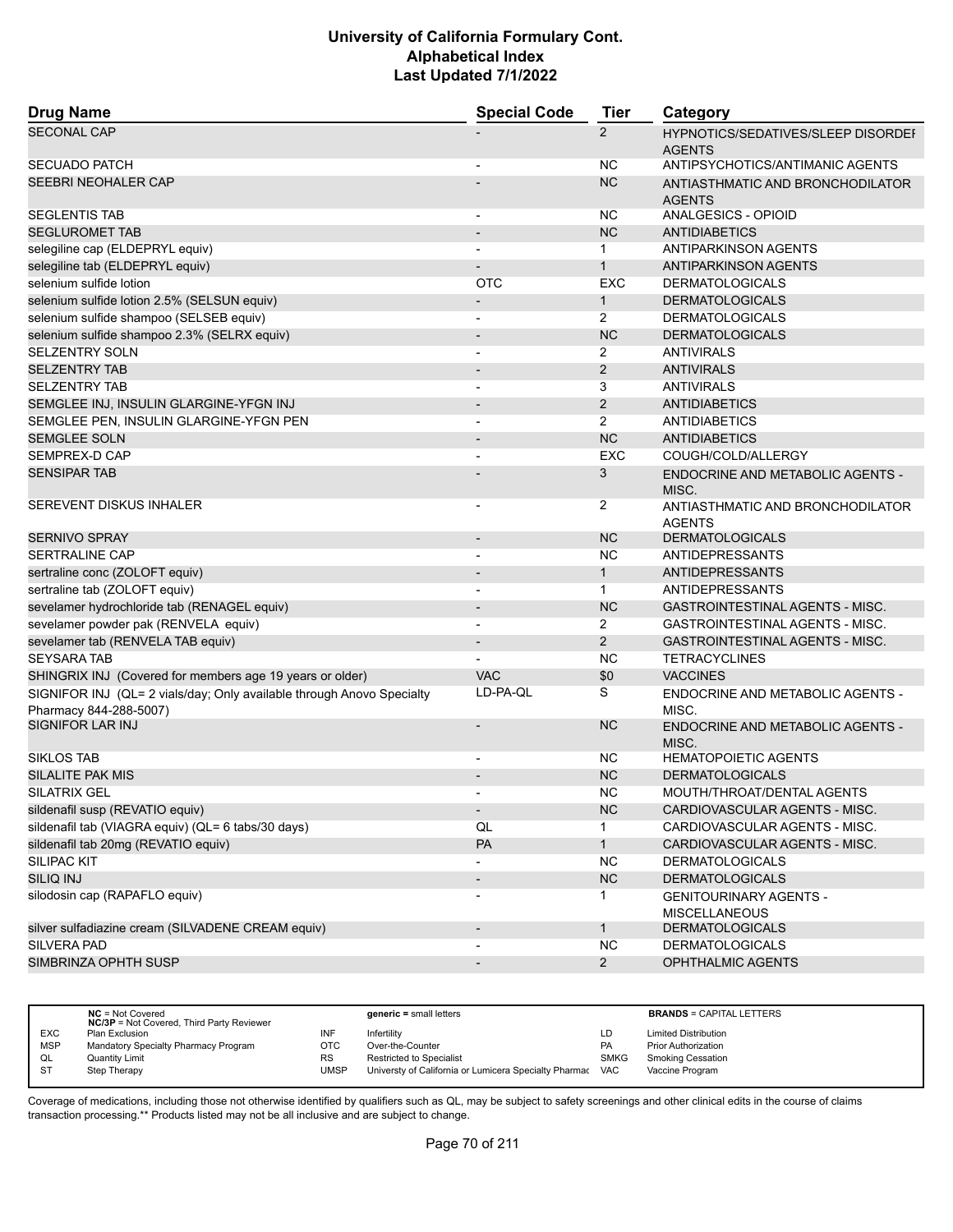| <b>Drug Name</b>                                                                                                                       | <b>Special Code</b>      | Tier           | Category                                              |
|----------------------------------------------------------------------------------------------------------------------------------------|--------------------------|----------------|-------------------------------------------------------|
| <b>SIMCOR TAB</b>                                                                                                                      |                          | <b>NC</b>      | <b>ANTIHYPERLIPIDEMICS</b>                            |
| <b>SIMPONI ARIA INJ</b>                                                                                                                |                          | <b>NC</b>      | ANALGESICS - ANTI-INFLAMMATORY                        |
| SIMPONI AUTO-INJECTOR 100MG (QL=1 inj/28 days)                                                                                         | PA-QL-UMSP               | S              | ANALGESICS - ANTI-INFLAMMATORY                        |
| SIMPONI AUTO-INJECTOR 50MG                                                                                                             |                          | <b>NC</b>      | ANALGESICS - ANTI-INFLAMMATORY                        |
| SIMPONI INJ 100MG (QL=1 inj/28 days)                                                                                                   | PA-QL-UMSP               | S              | ANALGESICS - ANTI-INFLAMMATORY                        |
| SIMPONI INJ 50MG                                                                                                                       |                          | <b>NC</b>      | ANALGESICS - ANTI-INFLAMMATORY                        |
| SIMVASTATIN SUSP                                                                                                                       | $\overline{a}$           | NC             | ANTIHYPERLIPIDEMICS                                   |
| simvastatin tab (ZOCOR equiv) (80mg is Not Covered)                                                                                    | $\overline{a}$           | \$0            | <b>ANTIHYPERLIPIDEMICS</b>                            |
| simvastatin tab 80mg (ZOCOR equiv)                                                                                                     | $\blacksquare$           | <b>NC</b>      | ANTIHYPERLIPIDEMICS                                   |
| SINUVA NASAL IMPLANT                                                                                                                   | $\overline{\phantom{0}}$ | <b>NC</b>      | NASAL AGENTS - SYSTEMIC AND TOPICAL                   |
| sirolimus soln (RAPAMUNE equiv)                                                                                                        | $\overline{\phantom{a}}$ | $\overline{2}$ | MISCELLANEOUS THERAPEUTIC CLASSES                     |
| sirolimus tab (RAPAMUNE equiv)                                                                                                         | $\overline{\phantom{a}}$ | $\overline{2}$ | ASSORTED CLASSES                                      |
| <b>SIRTURO TAB</b>                                                                                                                     |                          | <b>NC</b>      | ANTIMYCOBACTERIAL AGENTS                              |
| <b>SITAVIG TAB</b>                                                                                                                     | $\overline{\phantom{a}}$ | <b>NC</b>      | <b>ANTIVIRALS</b>                                     |
| <b>SITZMARKS CAP</b>                                                                                                                   |                          | NC             | <b>DIAGNOSTIC PRODUCTS</b>                            |
| SIVEXTRO TAB (QL= 6 tabs/fill; Restricted to Infectious Disease Specialist)                                                            | QL-RS                    | $\overline{2}$ | ANTI-INFECTIVE AGENTS - MISC.                         |
| <b>SKELID TAB</b>                                                                                                                      |                          | 3              | ENDOCRINE AND METABOLIC AGENTS -<br>MISC.             |
| SKLICE LOTION (QL= 1 tube/fill)                                                                                                        | PA-QL                    | 3              | <b>DERMATOLOGICALS</b>                                |
| <b>SKYRIZI INJ</b>                                                                                                                     |                          | <b>NC</b>      | <b>GASTROINTESTINAL AGENTS - MISC.</b>                |
| SKYRIZI INJ 150MG/ML (QL= 1 inj/84 days)                                                                                               | PA-QL-UMSP               | S              | <b>DERMATOLOGICALS</b>                                |
| SKYRIZI INJ 75MG/0.83ML (QL= 2 inj/84 days)                                                                                            | PA-QL-UMSP               | S              | <b>DERMATOLOGICALS</b>                                |
| <b>SKYTROFA INJ</b>                                                                                                                    | <b>PA-UMSP</b>           | S              | ENDOCRINE AND METABOLIC AGENTS -<br>MISC.             |
| <b>SLO-NIACIN TAB</b>                                                                                                                  | <b>OTC</b>               | <b>EXC</b>     | <b>VITAMINS</b>                                       |
| <b>SLYND TAB</b>                                                                                                                       |                          | 3              | <b>CONTRACEPTIVES</b>                                 |
| smz/tmp (DS) tab (BACTRIM DS equiv)                                                                                                    | $\blacksquare$           | $\mathbf{1}$   | ANTI-INFECTIVE AGENTS - MISC.                         |
| smz/tmp susp (BACTRIM, SEPTRA equiv)                                                                                                   |                          | $\mathbf{1}$   | ANTI-INFECTIVE AGENTS - MISC.                         |
| <b>SOAANZ TAB</b>                                                                                                                      |                          | <b>NC</b>      | <b>DIURETICS</b>                                      |
| sodium chloride neb soln (HYPER-SAL equiv)                                                                                             | $\overline{\phantom{a}}$ | $\mathbf{1}$   | COUGH/COLD/ALLERGY                                    |
| sodium citrate/citric acid soln (BICITRA equiv)                                                                                        | -                        | 1              | <b>GENITOURINARY AGENTS -</b><br><b>MISCELLANEOUS</b> |
| sodium fluoride chew tab (LURIDE equiv) (Covered at \$0 for members 5 years<br>or younger; All other members covered at generic copay) | $\overline{\phantom{a}}$ | \$0            | <b>MINERALS &amp; ELECTROLYTES</b>                    |
| sodium fluoride cream (PREVIDENT equiv) (Covered at \$0 for members 5<br>years or younger; All other members covered at generic copay) | $\overline{\phantom{a}}$ | \$0            | MOUTH/THROAT/DENTAL AGENTS                            |
| sodium fluoride gel (PREVIDENT equiv)                                                                                                  | $\overline{\phantom{a}}$ | $\mathbf{1}$   | MOUTH/THROAT/DENTAL AGENTS                            |
| SODIUM FLUORIDE LOZENGE (Covered at \$0 for members 5 years or                                                                         |                          | \$0            | <b>MINERALS &amp; ELECTROLYTES</b>                    |
| younger; All other members covered at generic copay)<br>sodium fluoride paste (PREVIDENT equiv)                                        | $\overline{\phantom{a}}$ | $\mathbf 1$    | MOUTH/THROAT/DENTAL AGENTS                            |
| sodium fluoride rinse (PREVIDENT equiv)                                                                                                | $\overline{\phantom{a}}$ | $\mathbf{1}$   | MOUTH/THROAT/DENTAL AGENTS                            |
| sodium fluoride soln (LURIDE equiv) (Covered at \$0 for members 5 years or                                                             |                          | \$0            | MINERALS & ELECTROLYTES                               |
| younger; All other members covered at generic copay)                                                                                   |                          | \$0            | MINERALS & ELECTROLYTES                               |
| SODIUM FLUORIDE TAB (Covered at \$0 for members 5 years or younger; All<br>other members covered at generic copay)                     | $\sim$                   |                |                                                       |
| sodium fluoride/potassium nitrate paste (PREVIDENT equiv)                                                                              | $\overline{\phantom{a}}$ | $\mathbf{1}$   | MOUTH/THROAT/DENTAL AGENTS                            |
| SODIUM IODIDE I-131 SOLN                                                                                                               |                          | <b>NC</b>      | <b>THYROID AGENTS</b>                                 |
| sodium phenylbutyrate powder (BUPHENYL equiv)                                                                                          |                          | $\overline{2}$ | ENDOCRINE AND METABOLIC AGENTS -                      |
|                                                                                                                                        |                          |                | MISC.                                                 |
| sodium phenylbutyrate tab (BUPHENYL equiv)                                                                                             | -                        | 2              | ENDOCRINE AND METABOLIC AGENTS -<br>MISC.             |

|            | $NC = Not Covered$<br><b>NC/3P</b> = Not Covered, Third Party Reviewer |           | $generic = small letters$                             |             | <b>BRANDS = CAPITAL LETTERS</b> |
|------------|------------------------------------------------------------------------|-----------|-------------------------------------------------------|-------------|---------------------------------|
| <b>EXC</b> | Plan Exclusion                                                         | INF       | Infertility                                           | LD          | <b>Limited Distribution</b>     |
| <b>MSP</b> | Mandatory Specialty Pharmacy Program                                   | OTC       | Over-the-Counter                                      | PA          | <b>Prior Authorization</b>      |
| QL         | <b>Quantity Limit</b>                                                  | <b>RS</b> | <b>Restricted to Specialist</b>                       | <b>SMKG</b> | <b>Smoking Cessation</b>        |
|            | Step Therapy                                                           | UMSP      | Universty of California or Lumicera Specialty Pharmac | <b>VAC</b>  | Vaccine Program                 |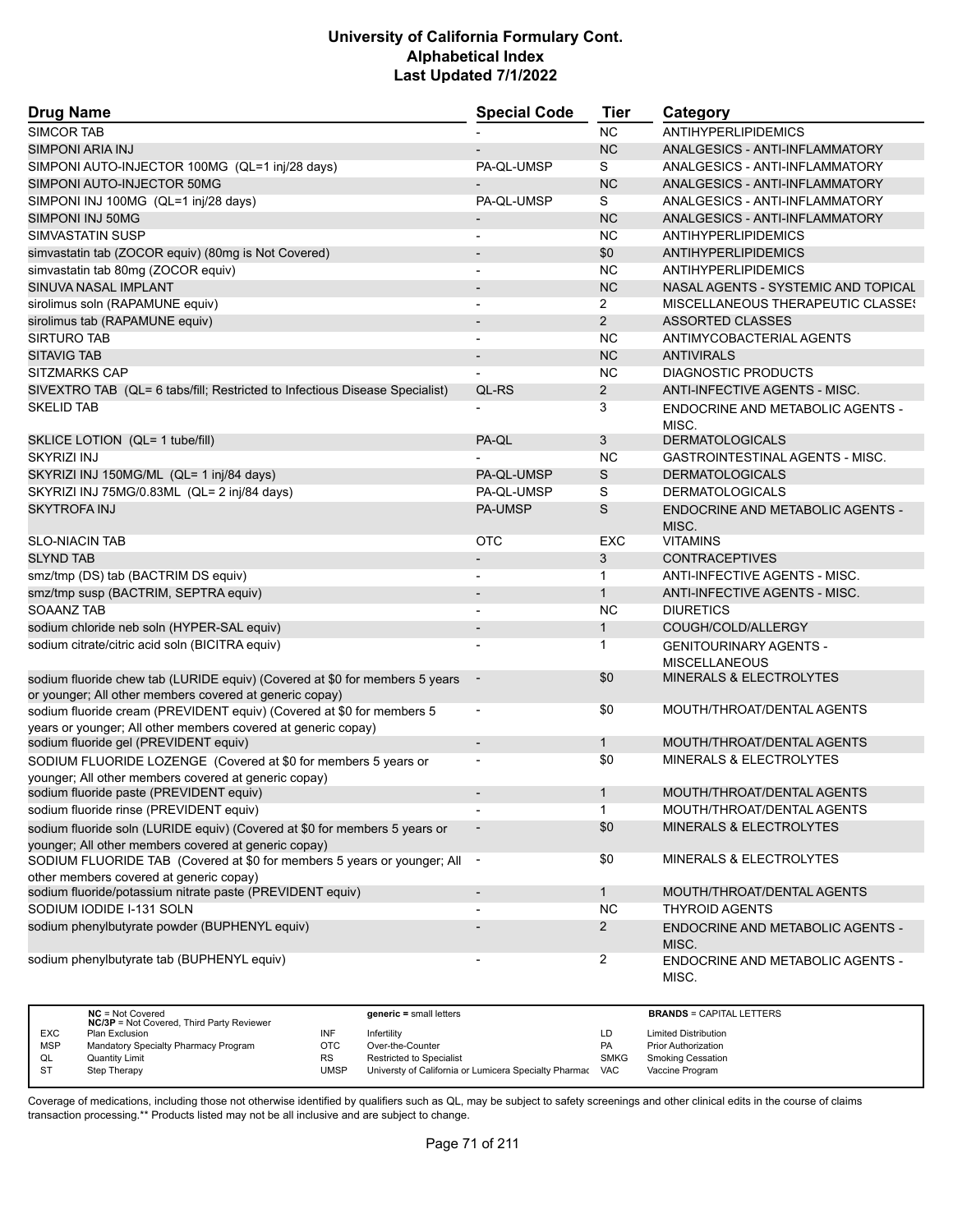| <b>Drug Name</b>                                                                                                                                   | <b>Special Code</b>      | <b>Tier</b>    | Category                                            |
|----------------------------------------------------------------------------------------------------------------------------------------------------|--------------------------|----------------|-----------------------------------------------------|
| sodium polystyrene powder (KAYEXALATE equiv)                                                                                                       |                          | $\overline{2}$ | <b>ASSORTED CLASSES</b>                             |
| sodium polystyrene susp (SPS equiv)                                                                                                                | $\overline{\phantom{a}}$ | $\mathbf{1}$   | ASSORTED CLASSES                                    |
| sodium sulfacetamide gel (OVACE PLUS equiv)                                                                                                        |                          | 3              | <b>DERMATOLOGICALS</b>                              |
| sodium sulfacetamide lotion (KLARON equiv)                                                                                                         | $\blacksquare$           | $\overline{2}$ | <b>DERMATOLOGICALS</b>                              |
| sodium sulfacetamide shampoo (OVACE equiv)                                                                                                         | $\overline{\phantom{a}}$ | 3              | <b>DERMATOLOGICALS</b>                              |
| sodium sulfacetamide wash (OVACE WASH equiv)                                                                                                       |                          | $\overline{2}$ | <b>DERMATOLOGICALS</b>                              |
| sodium sulfacetamide/sulfur emulsion (ROSAC WASH equiv)                                                                                            | $\overline{\phantom{a}}$ | $\overline{2}$ | <b>DERMATOLOGICALS</b>                              |
| sodium sulfacetamide/sulfur emulsion (ROSULA equiv)                                                                                                | $\blacksquare$           | $\overline{2}$ | <b>DERMATOLOGICALS</b>                              |
| sodium sulfacetamide/sulfur emulsion 10-1% (ROSAC WASH equiv)                                                                                      | $\overline{\phantom{a}}$ | <b>NC</b>      | <b>DERMATOLOGICALS</b>                              |
| sodium sulfacetamide/sulfur foam (CLARIFOAM EF equiv)                                                                                              | $\overline{\phantom{a}}$ | 3              | <b>DERMATOLOGICALS</b>                              |
| sodium sulfacetamide/sulfur gel (ROSULA equiv)                                                                                                     | $\overline{\phantom{a}}$ | 2              | <b>DERMATOLOGICALS</b>                              |
| SODIUM SULFACETAMIDE/SULFUR LOTION                                                                                                                 | $\overline{\phantom{a}}$ | NC.            | <b>DERMATOLOGICALS</b>                              |
| sodium sulfacetamide/sulfur lotion (SULFACET R equiv)                                                                                              |                          | <b>NC</b>      | <b>DERMATOLOGICALS</b>                              |
| sodium sulfacetamide/sulfur pad (PLEXION CLEANSING CLOTH equiv)                                                                                    | $\overline{a}$           | <b>NC</b>      | <b>DERMATOLOGICALS</b>                              |
| sodium sulfacetamide/sulfur susp (SUMAXIN equiv)                                                                                                   | $\overline{\phantom{a}}$ | $\overline{2}$ | <b>DERMATOLOGICALS</b>                              |
| SODIUM SULFACETAMIDE/SULFUR SUSP                                                                                                                   | $\blacksquare$           | <b>NC</b>      | <b>DERMATOLOGICALS</b>                              |
| sodium sulfacetamide/sulfur wash (SUMAXIN equiv)                                                                                                   | $\overline{\phantom{a}}$ | $\overline{2}$ | <b>DERMATOLOGICALS</b>                              |
| sodium sulfacetamide/sunscreen kit (SUMADEN XLT equiv)                                                                                             |                          | <b>NC</b>      | <b>DERMATOLOGICALS</b>                              |
| sodium sulfacetamide/urea pad (ROSULA equiv)                                                                                                       |                          | 3              | <b>DERMATOLOGICALS</b>                              |
| SOFOSBUVIR/VELPATASVIR TAB (QL= 1 tab/ day)                                                                                                        | PA-QL-UMSP               | S              | <b>ANTIVIRALS</b>                                   |
| <b>SOLAICE PATCH</b>                                                                                                                               | $\overline{\phantom{a}}$ | <b>NC</b>      | <b>DERMATOLOGICALS</b>                              |
| SOLARAVIX PAK                                                                                                                                      | $\overline{\phantom{a}}$ | <b>NC</b>      | <b>DERMATOLOGICALS</b>                              |
| solifenacin tab (VESICARE equiv)                                                                                                                   | $\overline{\phantom{a}}$ | $\mathbf{1}$   | URINARY ANTISPASMODICS                              |
| SOLIQUA INJ (QL= 15ml/25 days)                                                                                                                     | PA-QL                    | 2              | <b>ANTIDIABETICS</b>                                |
| SOLOSEC GRANULES PACKET (QL= 1 packet/fill)                                                                                                        | PA-QL                    | 3              | <b>AMEBICIDES</b>                                   |
| SOMA TAB 250MG                                                                                                                                     |                          | NC.            | MUSCULOSKELETAL THERAPY AGENTS                      |
| <b>SOMATULINE INJ</b>                                                                                                                              |                          | NC             |                                                     |
|                                                                                                                                                    |                          |                | ENDOCRINE AND METABOLIC AGENTS -<br>MISC.           |
| SOMAVERT INJ (Only available through Walgreens 888-347-3416)                                                                                       | LD-PA                    | S              | ENDOCRINE AND METABOLIC AGENTS -<br>MISC.           |
| <b>SOMNOTE CAP</b>                                                                                                                                 |                          | 3              | HYPNOTICS/SEDATIVES/SLEEP DISORDEI<br><b>AGENTS</b> |
| SOOLANTRA CREAM                                                                                                                                    |                          | NC.            | <b>DERMATOLOGICALS</b>                              |
| sorafenib tosylate tab (NEXAVAR equiv)                                                                                                             | MSP-PA                   | S              | ANTINEOPLASTICS AND ADJUNCTIVE<br><b>THERAPIES</b>  |
| sotalol AF tab (BETAPACE AF equiv)                                                                                                                 | $\overline{\phantom{a}}$ | 1              | <b>BETA BLOCKERS</b>                                |
| sotalol tab (BETAPACE equiv)                                                                                                                       | $\blacksquare$           | $\mathbf{1}$   | <b>BETA BLOCKERS</b>                                |
| SOTYLIZE SOLN                                                                                                                                      |                          | NC.            | <b>BETA BLOCKERS</b>                                |
| SOTYLIZE SOLN 5MG/ML (Prior Authorization required for members age 9 or<br>older)                                                                  | <b>PA</b>                | 3              | <b>BETA BLOCKERS</b>                                |
| SOVALDI PELLET PAK                                                                                                                                 |                          | <b>NC</b>      | <b>ANTIVIRALS</b>                                   |
| <b>SOVALDI TAB</b>                                                                                                                                 |                          | NC             | <b>ANTIVIRALS</b>                                   |
| SPECTRACEF TAB                                                                                                                                     | $\overline{\phantom{a}}$ | 3              | <b>CEPHALOSPORINS</b>                               |
| SPINOSAD SUSP (QL= 1 bottle/fill)                                                                                                                  | QL                       | $\overline{2}$ | <b>DERMATOLOGICALS</b>                              |
| SPIRIVA HANDIHALER                                                                                                                                 |                          | <b>NC</b>      | ANTIASTHMATIC AND BRONCHODILATOR<br><b>AGENTS</b>   |
| SPIRIVA RESPIMAT INHALER 1.25MCG/ACT (QL= 1 inhaler/30 days; Step<br>Therapy requires trial of ADVAIR, BREO, DULERA, or<br>FLUTICASONE/SALMETEROL) | QL-ST                    | $\overline{2}$ | ANTIASTHMATIC AND BRONCHODILATOR<br><b>AGENTS</b>   |

|            | $NC = Not Covered$<br><b>NC/3P</b> = Not Covered, Third Party Reviewer |           | $generic = small letters$                             |             | <b>BRANDS = CAPITAL LETTERS</b> |
|------------|------------------------------------------------------------------------|-----------|-------------------------------------------------------|-------------|---------------------------------|
| <b>EXC</b> | Plan Exclusion                                                         | INF       | Infertilitv                                           | LD          | <b>Limited Distribution</b>     |
| <b>MSP</b> | Mandatory Specialty Pharmacy Program                                   | отс       | Over-the-Counter                                      | <b>PA</b>   | <b>Prior Authorization</b>      |
| QL         | Quantity Limit                                                         | <b>RS</b> | <b>Restricted to Specialist</b>                       | <b>SMKG</b> | <b>Smoking Cessation</b>        |
| -ST        | Step Therapy                                                           | UMSP      | Universty of California or Lumicera Specialty Pharmac | <b>VAC</b>  | Vaccine Program                 |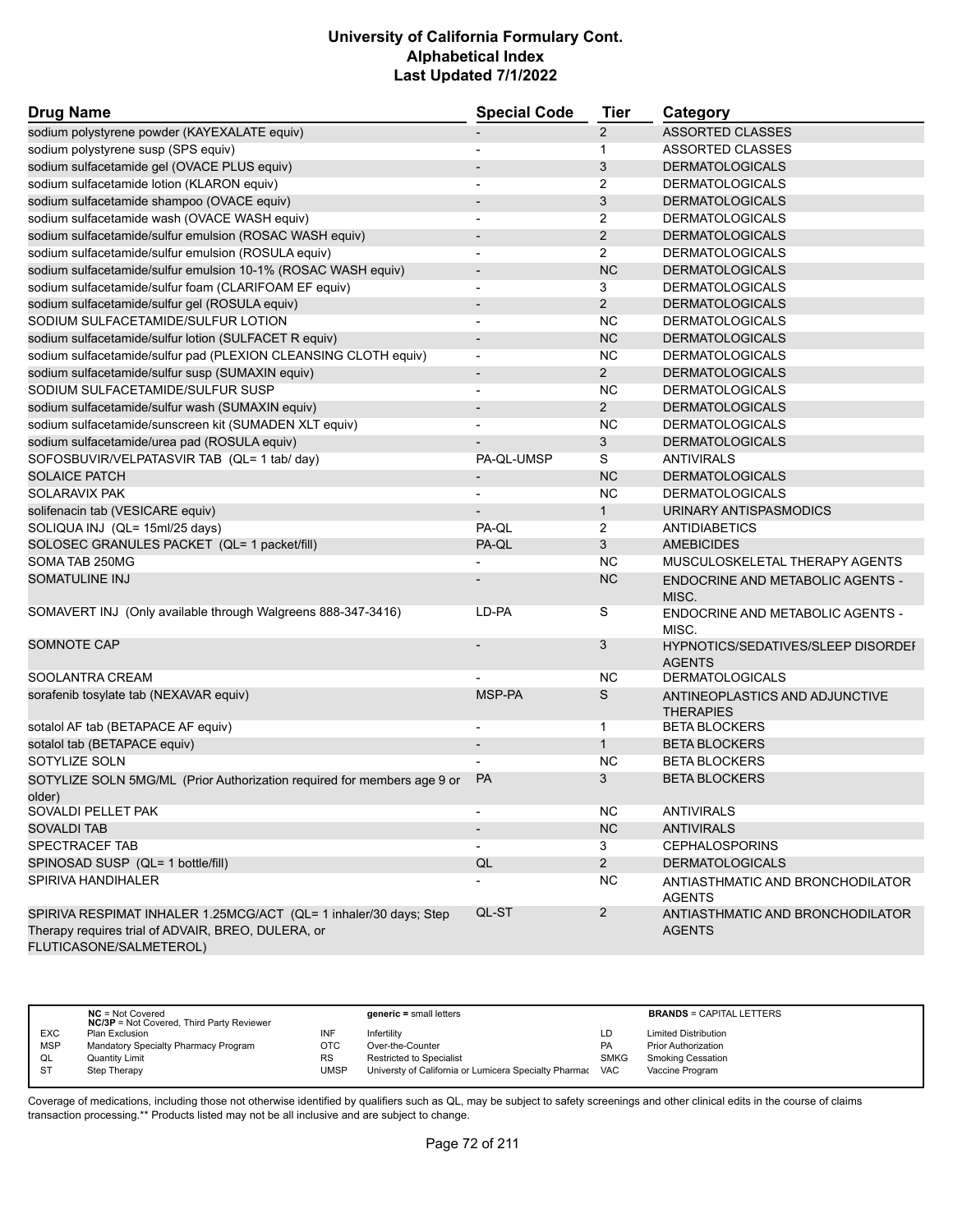| <b>Drug Name</b>                                                      | <b>Special Code</b>          | <b>Tier</b>    | Category                                                       |
|-----------------------------------------------------------------------|------------------------------|----------------|----------------------------------------------------------------|
| SPIRIVA RESPIMAT INHALER 2.5MCG/ACT                                   |                              | <b>NC</b>      | ANTIASTHMATIC AND BRONCHODILATOR<br><b>AGENTS</b>              |
| spironolactone tab (ALDACTONE equiv)                                  | $\overline{\phantom{a}}$     | $\mathbf{1}$   | <b>DIURETICS</b>                                               |
| spironolactone/hydrochlorothiazide tab (ALDACTAZIDE equiv)            |                              | $\mathbf 1$    | <b>DIURETICS</b>                                               |
| <b>SPORANOX SOLN</b>                                                  | <b>PA</b>                    | 3              | <b>ANTIFUNGALS</b>                                             |
| SPRAVATO NASAL SOLN                                                   |                              | <b>NC</b>      | ANTIDEPRESSANTS                                                |
| sprintec 28 tab (ORTHO-CYCLEN equiv)                                  |                              | \$0            | <b>CONTRACEPTIVES</b>                                          |
| <b>SPRITAM TAB</b>                                                    |                              | <b>NC</b>      | ANTICONVULSANTS                                                |
| <b>SPRIX NASAL SPRAY</b>                                              |                              | <b>NC</b>      | ANALGESICS - ANTI-INFLAMMATORY                                 |
| <b>SPRYCEL TAB</b>                                                    | <b>PA-UMSP</b>               | S              | ANTINEOPLASTICS AND ADJUNCTIVE<br><b>THERAPIES</b>             |
| <b>SPS SUSP</b>                                                       |                              | $\mathbf{1}$   | <b>MISCELLANEOUS THERAPEUTIC CLASSES</b>                       |
| SSKI ORAL SOLN                                                        |                              | 3              | COUGH/COLD/ALLERGY                                             |
| <b>STAMARIL INJ</b>                                                   |                              | <b>NC</b>      | <b>VACCINES</b>                                                |
| STAVUDINE CAP                                                         |                              | 2              | <b>ANTIVIRALS</b>                                              |
| stavudine cap (ZERIT equiv)                                           |                              | 2              | <b>ANTIVIRALS</b>                                              |
| stavudine soln (ZERIT equiv)                                          | L,                           | $\overline{2}$ | <b>ANTIVIRALS</b>                                              |
| <b>STAVZOR CAP</b>                                                    |                              | <b>NC</b>      | <b>ANTICONVULSANTS</b>                                         |
| <b>STEGLATRO TAB</b>                                                  |                              | <b>NC</b>      | <b>ANTIDIABETICS</b>                                           |
| <b>STEGLUJAN TAB</b>                                                  |                              | <b>NC</b>      | <b>ANTIDIABETICS</b>                                           |
| STELARA INJ (QL= 1 inj/84 days)                                       | PA-QL-UMSP                   | S              | <b>DERMATOLOGICALS</b>                                         |
| STENDRA TAB (QL= 6 tabs/30 days)                                      | QL                           | 2              | CARDIOVASCULAR AGENTS - MISC.                                  |
| <b>STIMATE NASAL SOLN</b>                                             |                              | 2              | ENDOCRINE AND METABOLIC AGENTS -<br>MISC.                      |
| <b>STIOLTO INHALER</b>                                                |                              | $\overline{2}$ | ANTIASTHMATIC AND BRONCHODILATOR<br><b>AGENTS</b>              |
| STIVARGA TAB (QL= 4 tabs/day)                                         | MSP-PA-QL                    | S              | ANTINEOPLASTICS AND ADJUNCTIVE<br><b>THERAPIES</b>             |
| STRENSIQ INJ (Only available through PantherRx Pharmacy 855-726-8479) | LD-PA                        | S              | ENDOCRINE AND METABOLIC AGENTS -<br>MISC.                      |
| <b>STRIANT FILM</b>                                                   |                              | <b>NC</b>      | ANDROGENS-ANABOLIC                                             |
| <b>STRIBILD TAB</b>                                                   |                              | 2              | <b>ANTIVIRALS</b>                                              |
| STRIVERDI RESPIMAT INHALER (QL= 1 inhaler/30 days)                    | QL                           | 3              | ANTIASTHMATIC AND BRONCHODILATOR<br><b>AGENTS</b>              |
| <b>SUBLOCADE INJ</b>                                                  | $\overline{\phantom{a}}$     | <b>NC</b>      | <b>ANALGESICS - OPIOID</b>                                     |
| SUBOXONE SL FILM                                                      | $\overline{\phantom{a}}$     | <b>NC</b>      | ANALGESICS - OPIOID                                            |
| <b>SUBSYS SPRAY</b>                                                   |                              | <b>NC</b>      | ANALGESICS - OPIOID                                            |
| <b>SUCLEAR KIT</b>                                                    |                              | <b>NC</b>      | LAXATIVES                                                      |
| <b>SUCRAID SOLN</b>                                                   |                              | <b>NC</b>      | <b>DIGESTIVE AIDS</b>                                          |
| sucralfate susp (CARAFATE equiv)                                      | $\blacksquare$               | $\overline{2}$ | <b>ULCER</b><br>DRUGS/ANTISPASMODICS/ANTICHOLINEF<br><b>CS</b> |
| sucralfate tab (CARAFATE equiv)                                       |                              | $\mathbf 1$    | <b>ULCER DRUGS</b>                                             |
| sulfacetamide sodium ophth soln (BLEPH-10 equiv)                      | $\overline{\phantom{a}}$     | $\mathbf{1}$   | OPHTHALMIC AGENTS                                              |
| sulfacetamide sodium/prednisolone ophth soln (VASOCIDIN equiv)        | $\overline{\phantom{a}}$     | $\mathbf{1}$   | OPHTHALMIC AGENTS                                              |
| sulfacetamide sodium/sulfur cream 10-2% (AVAR-E LS equiv)             |                              | <b>NC</b>      | <b>DERMATOLOGICALS</b>                                         |
| sulfacetamide sodium/sulfur cream 10-5% (PLEXION SCT equiv)           | $\qquad \qquad \blacksquare$ | $2^{\circ}$    | <b>DERMATOLOGICALS</b>                                         |
| sulfacetamide sodium/sulfur cream 9.8-4.8% (PLEXION equiv)            | $\overline{a}$               | <b>NC</b>      | <b>DERMATOLOGICALS</b>                                         |
| sulfadiazine tab                                                      | $\overline{\phantom{a}}$     | 3              | <b>SULFONAMIDES</b>                                            |
| SULFADIAZINE TAB                                                      | $\overline{a}$               | <b>NC</b>      | <b>SULFONAMIDES</b>                                            |

|            | $NC = Not Covered$<br><b>NC/3P</b> = Not Covered, Third Party Reviewer |            | $generic = small letters$                             |             | <b>BRANDS = CAPITAL LETTERS</b> |
|------------|------------------------------------------------------------------------|------------|-------------------------------------------------------|-------------|---------------------------------|
| <b>EXC</b> | Plan Exclusion                                                         | INF        | Infertility                                           | LD          | <b>Limited Distribution</b>     |
| <b>MSP</b> | Mandatory Specialty Pharmacy Program                                   | <b>OTC</b> | Over-the-Counter                                      | PA          | <b>Prior Authorization</b>      |
| QL         | Quantity Limit                                                         | RS         | <b>Restricted to Specialist</b>                       | <b>SMKG</b> | <b>Smoking Cessation</b>        |
| S1         | Step Therapy                                                           | JMSP       | Universty of California or Lumicera Specialty Pharmac | <b>VAC</b>  | Vaccine Program                 |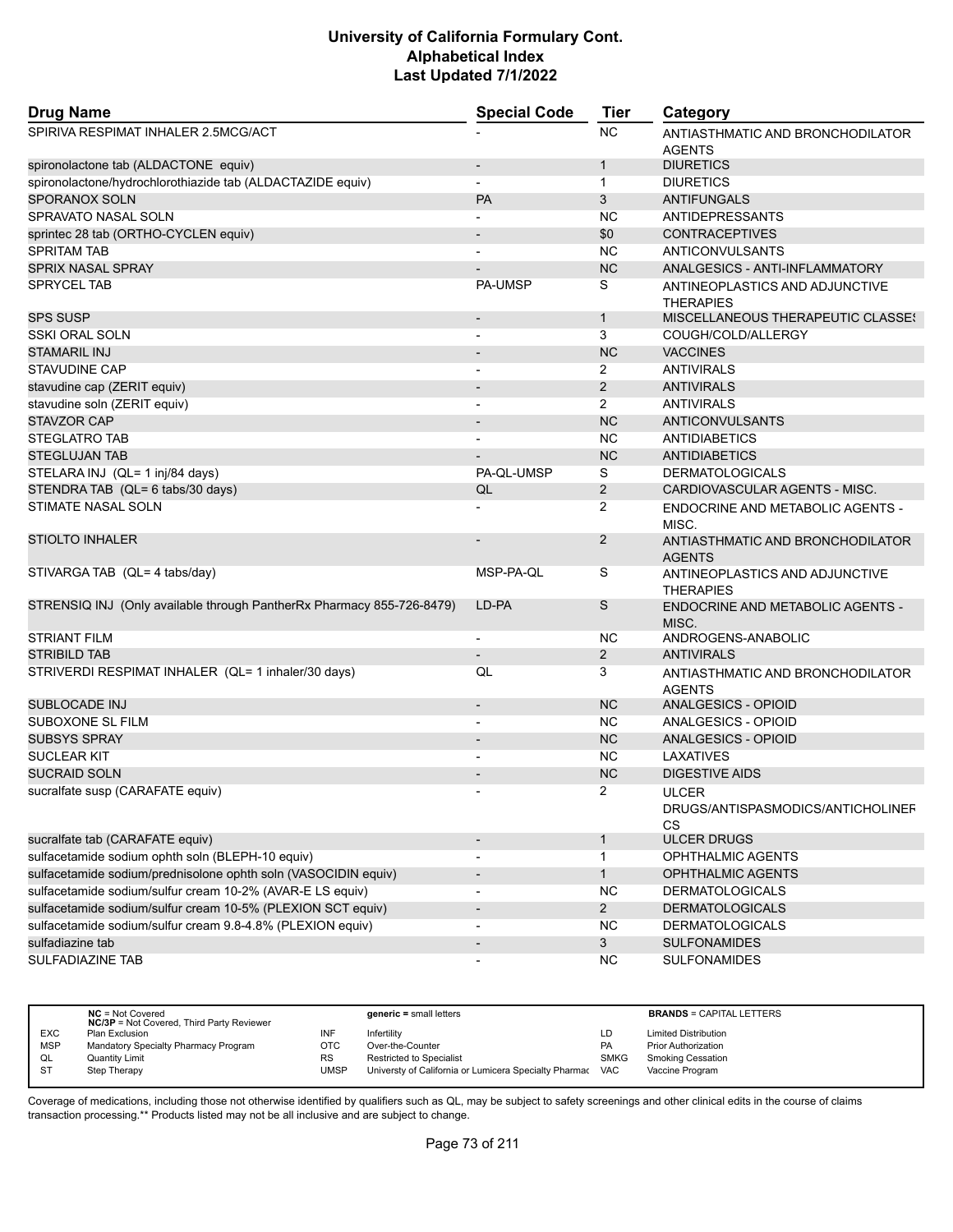| <b>Drug Name</b>                                                                                              | <b>Special Code</b>      | <b>Tier</b>    | Category                                                 |
|---------------------------------------------------------------------------------------------------------------|--------------------------|----------------|----------------------------------------------------------|
| <b>SULFAMYLON CREAM</b>                                                                                       |                          | $\overline{2}$ | <b>DERMATOLOGICALS</b>                                   |
| sulfasalazine EC tab (AZULFIDINE equiv)                                                                       |                          | 1              | <b>GASTROINTESTINAL AGENTS - MISC.</b>                   |
| sulfasalazine tab (AZULFIDINE equiv)                                                                          |                          | $\mathbf{1}$   | <b>GASTROINTESTINAL AGENTS - MISC.</b>                   |
| sulindac tab (CLINORIL equiv)                                                                                 |                          | $\mathbf{1}$   | ANALGESICS - ANTI-INFLAMMATORY                           |
| <b>SUMADEN XLT KIT</b>                                                                                        | $\overline{\phantom{a}}$ | <b>NC</b>      | <b>DERMATOLOGICALS</b>                                   |
| <b>SUMANSETRON PAK</b>                                                                                        |                          | NC.            | <b>MIGRAINE PRODUCTS</b>                                 |
| SUMATRIPTAN INJ (QL= 4 inj/fill, 2 fills/30 days)                                                             | QL                       | $\overline{2}$ | <b>MIGRAINE PRODUCTS</b>                                 |
| sumatriptan inj (IMITREX equiv) (QL= 4 inj/fill, 2 fills/30 days)                                             | QL                       | $\overline{2}$ | <b>MIGRAINE PRODUCTS</b>                                 |
| SUMATRIPTAN INJ 6MG/0.5ML (QL= 4 inj/fill, 2 fills/30 days)                                                   | QL                       | $\overline{2}$ | <b>MIGRAINE PRODUCTS</b>                                 |
| sumatriptan nasal spray (IMITREX, SUMATRIPTAN equiv) (QL= 6 sprays/fill, 2<br>fills/30 days)                  | QL                       | $\overline{2}$ | <b>MIGRAINE PRODUCTS</b>                                 |
| sumatriptan tab (IMITREX equiv) (QL= 9 tabs/fill, 2 fills/30 days)                                            | QL                       | $\mathbf{1}$   | <b>MIGRAINE PRODUCTS</b>                                 |
| sumatriptan vial inj (IMITREX equiv) (QL= 5 inj/fill, 2 fills/30 days)                                        | QL                       | $\overline{2}$ | <b>MIGRAINE PRODUCTS</b>                                 |
| sumatriptan/naproxen tab (TREXIMET equiv)                                                                     | $\overline{\phantom{a}}$ | <b>NC</b>      | <b>MIGRAINE PRODUCTS</b>                                 |
| SUMAVEL DOSEPRO INJ                                                                                           |                          | <b>NC</b>      | <b>MIGRAINE PRODUCTS</b>                                 |
| sunitinib malate cap (SUTENT equiv)                                                                           | <b>PA-UMSP</b>           | S              | ANTINEOPLASTICS AND ADJUNCTIVE<br><b>THERAPIES</b>       |
| SUNOSI TAB (QL= 1 tab/day)                                                                                    | PA-QL                    | $\overline{2}$ | ADHD/ANTI-NARCOLEPSY/ANTI-OBESITY//<br><b>NOREXIANTS</b> |
| SUPRAX CAP                                                                                                    |                          | 3              | <b>CEPHALOSPORINS</b>                                    |
| SUPRAX CHEW TAB                                                                                               |                          | 3              | <b>CEPHALOSPORINS</b>                                    |
| SUPRAX SUSP 500MG/5ML                                                                                         | $\overline{\phantom{a}}$ | 3              | <b>CEPHALOSPORINS</b>                                    |
| <b>SUPRAX TAB</b>                                                                                             |                          | 3              | <b>CEPHALOSPORINS</b>                                    |
| <b>SUPREP SOLN</b>                                                                                            | $\overline{\phantom{a}}$ | <b>NC</b>      | LAXATIVES                                                |
| <b>SUSTIVA TAB</b>                                                                                            |                          | 3              | <b>ANTIVIRALS</b>                                        |
| <b>SUSTOL INJ</b>                                                                                             |                          | <b>NC</b>      | <b>ANTIEMETICS</b>                                       |
| <b>SUTAB TAB</b>                                                                                              |                          | <b>NC</b>      | LAXATIVES                                                |
| <b>SUTENT CAP</b>                                                                                             |                          | <b>NC</b>      | ANTINEOPLASTICS AND ADJUNCTIVE<br><b>THERAPIES</b>       |
| <b>SYLATRON INJ</b>                                                                                           |                          | NC.            | ANTINEOPLASTICS AND ADJUNCTIVE<br><b>THERAPIES</b>       |
| <b>SYMAX DUOTAB</b>                                                                                           | $\overline{\phantom{a}}$ | 3              | <b>ULCER DRUGS</b>                                       |
| SYMBICORT INHALER                                                                                             |                          | 2              | ANTIASTHMATIC AND BRONCHODILATOR<br><b>AGENTS</b>        |
| SYMDEKO TAB (QL= 2 tabs/day; Only available through Maxor Pharmacy<br>800-658-6046 or Walgreens 888-347-3416) | LD-PA-QL                 | S              | <b>RESPIRATORY AGENTS - MISC.</b>                        |
| SYMFI (LO) TAB                                                                                                |                          | 3              | <b>ANTIVIRALS</b>                                        |
| SYMJEPI INJ (QL= 2 inj/fill)                                                                                  | QL                       | $\mathbf{1}$   | <b>VASOPRESSORS</b>                                      |
| <b>SYMLINPEN INJ</b>                                                                                          |                          | <b>NC</b>      | <b>ANTIDIABETICS</b>                                     |
| <b>SYMPAZAN ORAL FILM</b>                                                                                     |                          | <b>NC</b>      | <b>ANTICONVULSANTS</b>                                   |
| <b>SYMPROIC TAB</b>                                                                                           | PA                       | $\overline{2}$ | GASTROINTESTINAL AGENTS - MISC.                          |
| <b>SYMTUZA TAB</b>                                                                                            |                          | $2^{\circ}$    | <b>ANTIVIRALS</b>                                        |
| SYNAREL NASAL SOLN                                                                                            |                          | $\overline{2}$ | <b>ENDOCRINE AND METABOLIC AGENTS -</b><br>MISC.         |
| SYNDROS SOLN                                                                                                  | $\overline{\phantom{a}}$ | NC             | <b>ANTIEMETICS</b>                                       |
| SYNJARDY TAB (QL= 2 tabs/day)                                                                                 | QL                       | $\mathbf{2}$   | <b>ANTIDIABETICS</b>                                     |
| SYNJARDY XR TAB 10-1000MG, 25-1000MG (QL= 1 tab/day)                                                          | QL                       | $2^{\circ}$    | <b>ANTIDIABETICS</b>                                     |
| SYNJARDY XR TAB 5-1000MG, 12.5-1000MG (QL= 2 tabs/day)                                                        | QL                       | $\overline{2}$ | <b>ANTIDIABETICS</b>                                     |
| <b>SYNRIBO INJ</b>                                                                                            |                          | NC             | ANTINEOPLASTICS AND ADJUNCTIVE<br><b>THERAPIES</b>       |

|            | $NC = Not Covered$<br><b>NC/3P</b> = Not Covered, Third Party Reviewer |      | $generic = small letters$                             |             | <b>BRANDS = CAPITAL LETTERS</b> |
|------------|------------------------------------------------------------------------|------|-------------------------------------------------------|-------------|---------------------------------|
| <b>EXC</b> | Plan Exclusion                                                         | INF  | Infertility                                           | LD          | <b>Limited Distribution</b>     |
| <b>MSP</b> | Mandatory Specialty Pharmacy Program                                   | OTC  | Over-the-Counter                                      | PA          | <b>Prior Authorization</b>      |
| QL         | <b>Quantity Limit</b>                                                  | RS   | <b>Restricted to Specialist</b>                       | <b>SMKG</b> | <b>Smoking Cessation</b>        |
| -ST        | Step Therapy                                                           | UMSP | Universty of California or Lumicera Specialty Pharmac | <b>VAC</b>  | Vaccine Program                 |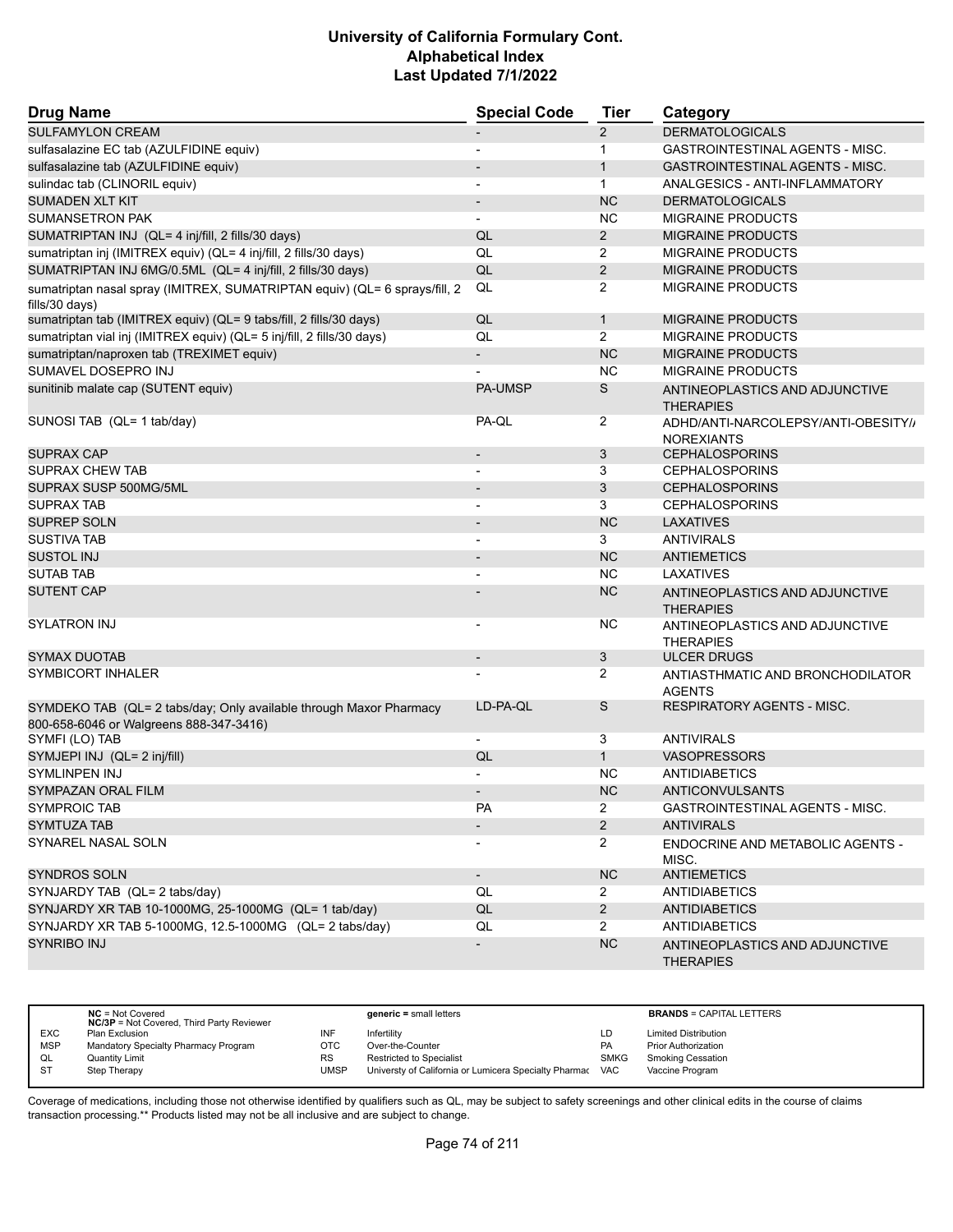| <b>Drug Name</b>                                                                                                           | <b>Special Code</b>      | <b>Tier</b>  | Category                                                       |  |
|----------------------------------------------------------------------------------------------------------------------------|--------------------------|--------------|----------------------------------------------------------------|--|
| SYNVEXIA TC CREAM                                                                                                          |                          | <b>NC</b>    | <b>DERMATOLOGICALS</b>                                         |  |
| <b>TABLOID TAB</b>                                                                                                         |                          | 2            | ANTINEOPLASTICS AND ADJUNCTIVE<br><b>THERAPIES</b>             |  |
| TABRECTA TAB (QL= 4 tabs/day)                                                                                              | PA-QL-UMSP               | S            | ANTINEOPLASTICS AND ADJUNCTIVE<br><b>THERAPIES</b>             |  |
| tacrolimus cap (PROGRAF equiv)                                                                                             |                          | $\mathbf{1}$ | <b>ASSORTED CLASSES</b>                                        |  |
| tacrolimus oint (PROTOPIC OINT equiv)                                                                                      | $\overline{\phantom{a}}$ | $\mathbf{1}$ | <b>DERMATOLOGICALS</b>                                         |  |
| tadalafil tab (CIALIS equiv) (QL= 6 tabs/30 days)                                                                          | QL                       | $\mathbf{1}$ | CARDIOVASCULAR AGENTS - MISC.                                  |  |
| tadalafil tab (PAH) (ADCIRCA equiv)                                                                                        | PA-UMSP                  | S            | CARDIOVASCULAR AGENTS - MISC.                                  |  |
| tadalafil tab 2.5mg, 5mg (CIALIS equiv) (QL= 1 tab/day)                                                                    | QL                       | $\mathbf{1}$ | CARDIOVASCULAR AGENTS - MISC.                                  |  |
| TAFINLAR CAP (QL= 4 caps/day)                                                                                              | PA-QL-UMSP               | S            | ANTINEOPLASTICS AND ADJUNCTIVE<br><b>THERAPIES</b>             |  |
| TAGRISSO TAB (QL= 1 tab/day; Only available through Diplomat Pharmacy<br>877-977-9118)                                     | LD-PA-QL                 | S            | ANTINEOPLASTICS AND ADJUNCTIVE<br><b>THERAPIES</b>             |  |
| TAKHZYRO INJ (QL= 2 inj/28 days; Only available through CVS Specialty<br>800-237-2767)                                     | LD-PA-QL                 | S            | <b>HEMATOLOGICAL AGENTS - MISC.</b>                            |  |
| <b>TALICIA CAP</b>                                                                                                         |                          | <b>NC</b>    | <b>ULCER</b><br>DRUGS/ANTISPASMODICS/ANTICHOLINEF<br><b>CS</b> |  |
| TALTZ INJ (QL= 1 inj/28 days)                                                                                              | PA-QL-UMSP               | S            | <b>DERMATOLOGICALS</b>                                         |  |
| TALZENNA CAP 0.25MG (QL= 3 caps/day)                                                                                       | MSP-PA-QL                | S            | ANTINEOPLASTICS AND ADJUNCTIVE<br><b>THERAPIES</b>             |  |
| TALZENNA CAP 0.5MG, 0.75MG, 1MG (QL= 1 cap/day)                                                                            | MSP-PA-QL                | S            | ANTINEOPLASTICS AND ADJUNCTIVE<br><b>THERAPIES</b>             |  |
| tamoxifen tab (NOLVADEX equiv) (Covered at \$0 for women 35 years or<br>older; All other members covered at generic copay) |                          | \$0          | ANTINEOPLASTICS AND ADJUNCTIVE<br><b>THERAPIES</b>             |  |
| tamsulosin cap (FLOMAX equiv)                                                                                              | $\blacksquare$           | $\mathbf{1}$ | <b>GENITOURINARY AGENTS -</b><br><b>MISCELLANEOUS</b>          |  |
| <b>TANZEUM INJ</b>                                                                                                         | $\overline{\phantom{a}}$ | <b>NC</b>    | <b>ANTIDIABETICS</b>                                           |  |
| <b>TARCEVA TAB</b>                                                                                                         |                          | <b>NC</b>    | ANTINEOPLASTICS AND ADJUNCTIVE<br><b>THERAPIES</b>             |  |
| <b>TARGRETIN GEL</b>                                                                                                       | $\overline{\phantom{a}}$ | <b>NC</b>    | <b>DERMATOLOGICALS</b>                                         |  |
| <b>TARPEYO CAP</b>                                                                                                         |                          | <b>NC</b>    | <b>CORTICOSTEROIDS</b>                                         |  |
| <b>TASIGNA CAP</b>                                                                                                         | <b>PA-UMSP</b>           | S            | ANTINEOPLASTICS AND ADJUNCTIVE<br><b>THERAPIES</b>             |  |
| <b>TASOPROL CREAM KIT</b>                                                                                                  | $\blacksquare$           | NC.          | <b>DERMATOLOGICALS</b>                                         |  |
| tavaborole soln (KERYDIN equiv)                                                                                            |                          | <b>NC</b>    | <b>DERMATOLOGICALS</b>                                         |  |
| TAVALISSE TAB (QL= 2 tab/day; Only available through Biologics<br>800-850-4306)                                            | LD-PA-QL                 | S            | HEMATOLOGICAL AGENTS - MISC.                                   |  |
| TAVNEOS CAP (QL= 6 caps/day; Only available through PantheRx<br>855-726-8479)                                              | LD-PA-QL                 | S            | <b>HEMATOLOGICAL AGENTS - MISC.</b>                            |  |
| <b>TAYTULLA CAP</b>                                                                                                        |                          | \$0          | <b>CONTRACEPTIVES</b>                                          |  |
| tazarotene cream 0.1% (TAZORAC equiv)                                                                                      |                          | $2^{\circ}$  | <b>DERMATOLOGICALS</b>                                         |  |
| TAZORAC CREAM 0.05%                                                                                                        |                          | 3            | <b>DERMATOLOGICALS</b>                                         |  |
| <b>TAZORAC GEL</b>                                                                                                         |                          | NC           | <b>DERMATOLOGICALS</b>                                         |  |
| TAZVERIK TAB (QL= 8 tabs/day; Only available through Onco360<br>877-662-6633)                                              | LD-PA-QL                 | S            | ANTINEOPLASTICS AND ADJUNCTIVE<br><b>THERAPIES</b>             |  |
| <b>TECFIDERA CAP</b>                                                                                                       |                          | <b>NC</b>    | PSYCHOTHERAPEUTIC AND<br>NEUROLOGICAL AGENTS - MISC.           |  |
| TECFIDERA STARTER PACK                                                                                                     |                          | <b>NC</b>    | PSYCHOTHERAPEUTIC AND<br>NEUROLOGICAL AGENTS - MISC.           |  |

|            | $NC = Not Covered$<br><b>NC/3P</b> = Not Covered, Third Party Reviewer |      | $generic = small letters$                             |             | <b>BRANDS = CAPITAL LETTERS</b> |
|------------|------------------------------------------------------------------------|------|-------------------------------------------------------|-------------|---------------------------------|
| <b>EXC</b> | Plan Exclusion                                                         | INF  | Infertility                                           | LD          | <b>Limited Distribution</b>     |
| <b>MSP</b> | Mandatory Specialty Pharmacy Program                                   | OTC  | Over-the-Counter                                      | <b>PA</b>   | <b>Prior Authorization</b>      |
| QL         | Quantity Limit                                                         | RS   | <b>Restricted to Specialist</b>                       | <b>SMKG</b> | <b>Smoking Cessation</b>        |
|            | Step Therapy                                                           | UMSP | Universty of California or Lumicera Specialty Pharmac | <b>VAC</b>  | Vaccine Program                 |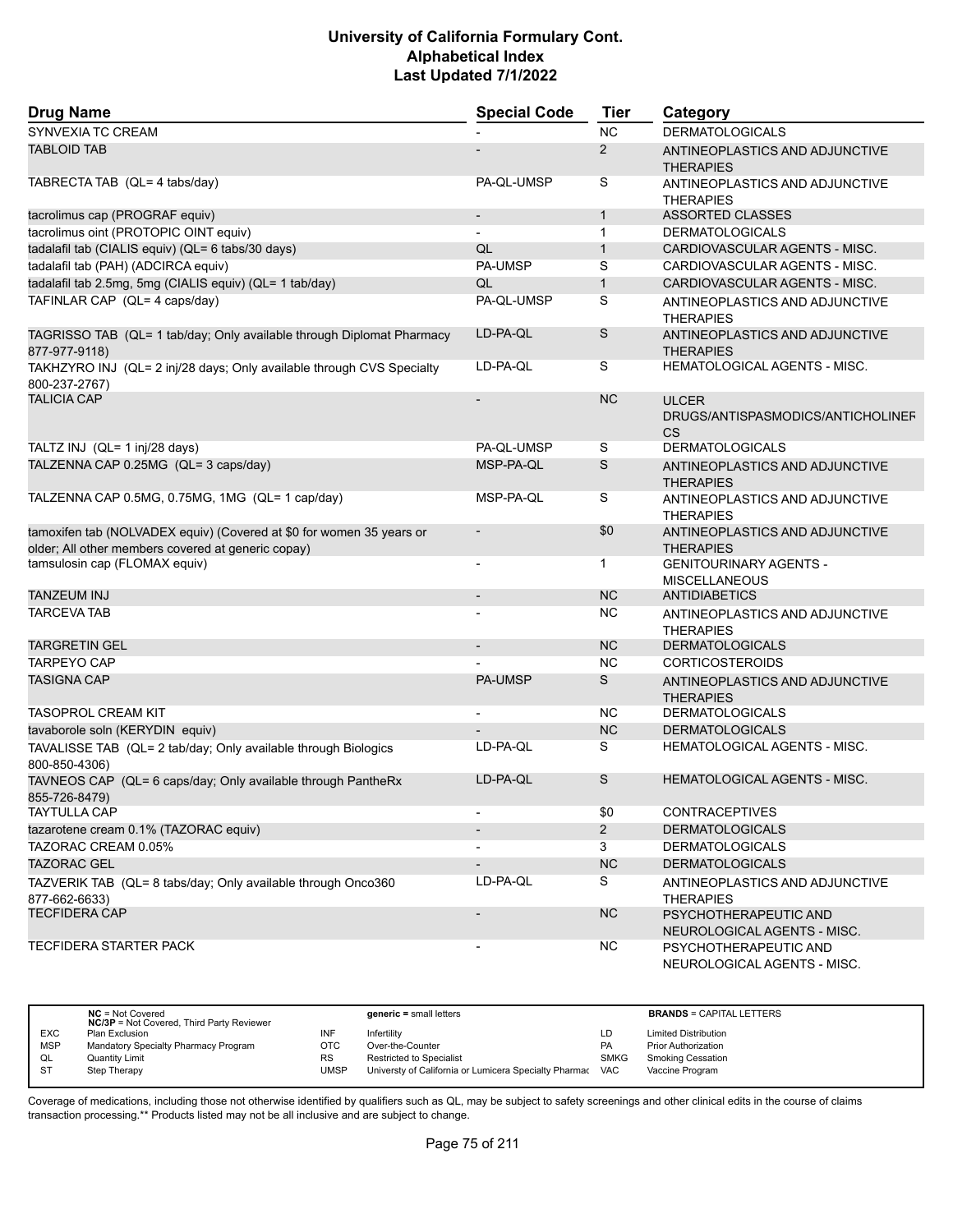| <b>Drug Name</b>                                                                | <b>Special Code</b>      | <b>Tier</b>    | Category                                                   |
|---------------------------------------------------------------------------------|--------------------------|----------------|------------------------------------------------------------|
| <b>TECHNIVIE TAB</b>                                                            |                          | <b>NC</b>      | <b>ANTIVIRALS</b>                                          |
| TEGSEDI INJ (QL= 4 inj/28 days; Only available through Accredo<br>800-803-2523) | LD-PA-QL                 | S              | PSYCHOTHERAPEUTIC AND<br>NEUROLOGICAL AGENTS - MISC.       |
| <b>TEKAMLO TAB</b>                                                              | $\overline{\phantom{a}}$ | 3              | <b>ANTIHYPERTENSIVES</b>                                   |
| <b>TEKTURNA HCT TAB</b>                                                         |                          | 3              | <b>ANTIHYPERTENSIVES</b>                                   |
| telmisartan tab (MICARDIS equiv)                                                |                          | $\mathbf{1}$   | <b>ANTIHYPERTENSIVES</b>                                   |
| telmisartan/amlodipine tab (TWYNSTA equiv)                                      | $\overline{\phantom{a}}$ | <b>NC</b>      | <b>ANTIHYPERTENSIVES</b>                                   |
| telmisartan/hydrochlorothiazide tab (MICARDIS HCT equiv)                        |                          | <b>NC</b>      | <b>ANTIHYPERTENSIVES</b>                                   |
| temazepam cap 15mg (RESTORIL equiv)                                             |                          | 1              | <b>HYPNOTICS/SEDATIVES/SLEEP DISORDEF</b><br><b>AGENTS</b> |
| temazepam cap 22.5mg (RESTORIL equiv)                                           |                          | 3              | <b>HYPNOTICS/SEDATIVES/SLEEP DISORDEF</b><br><b>AGENTS</b> |
| temazepam cap 30mg (RESTORIL equiv)                                             |                          | 1              | HYPNOTICS/SEDATIVES/SLEEP DISORDEI<br><b>AGENTS</b>        |
| temazepam cap 7.5mg (RESTORIL equiv)                                            |                          | 3              | <b>HYPNOTICS/SEDATIVES/SLEEP DISORDEF</b><br><b>AGENTS</b> |
| temozolomide cap (TEMODAR equiv)                                                | <b>UMSP</b>              | S              | ANTINEOPLASTICS AND ADJUNCTIVE<br><b>THERAPIES</b>         |
| tenofovir disoproxil fumarate tab (VIREAD equiv)                                |                          | $\overline{2}$ | <b>ANTIVIRALS</b>                                          |
| TEPMETKO TAB (QL= 2 tabs/day; Only available through Biologics<br>800-850-4306) | LD-PA-QL                 | S              | ANTINEOPLASTICS AND ADJUNCTIVE<br><b>THERAPIES</b>         |
| terazosin cap (HYTRIN equiv)                                                    | $\overline{\phantom{m}}$ | $\mathbf{1}$   | <b>ANTIHYPERTENSIVES</b>                                   |
| terbinafine tab (LAMISIL equiv)                                                 |                          | $\mathbf{1}$   | <b>ANTIFUNGALS</b>                                         |
| terbutaline sulfate tab (BRETHINE equiv)                                        |                          | $\overline{2}$ | ANTIASTHMATIC AND BRONCHODILATOR<br><b>AGENTS</b>          |
| terconazole cream (TERAZOL equiv)                                               | $\blacksquare$           | $\mathbf{1}$   | <b>VAGINAL PRODUCTS</b>                                    |
| TERCONAZOLE CREAM 0.8%                                                          |                          | $\mathbf{1}$   | <b>VAGINAL PRODUCTS</b>                                    |
| terconazole supp (TERAZOL equiv)                                                |                          | $\mathbf{1}$   | <b>VAGINAL PRODUCTS</b>                                    |
| <b>TERIPARATIDE INJ</b>                                                         |                          | <b>NC</b>      | ENDOCRINE AND METABOLIC AGENTS -<br>MISC.                  |
| TEST STRIP (all other test strips)                                              | OTC                      | ΝC             | <b>DIAGNOSTIC PRODUCTS</b>                                 |
| testosterone cypionate inj (DEPO-TESTOSTERONE equiv)                            |                          | $\mathbf{1}$   | ANDROGENS-ANABOLIC                                         |
| TESTOSTERONE GEL 1% 25MG (QL= 1 packet/day)                                     | PA-QL                    | 2              | ANDROGENS-ANABOLIC                                         |
| testosterone gel 1% 25mg (ANDROGEL equiv) (QL= 1 packet/day)                    | PA-QL                    | $\overline{2}$ | ANDROGENS-ANABOLIC                                         |
| testosterone gel 1% 50mg (ANDROGEL equiv) (QL= 2 packets/day)                   | PA-QL                    | $\overline{2}$ | ANDROGENS-ANABOLIC                                         |
| testosterone gel 1% pump (ANDROGEL equiv) (QL= 4 bottles/30 days)               | PA-QL                    | $\overline{2}$ | ANDROGENS-ANABOLIC                                         |
| testosterone gel 1.62% 1.25gm (ANDROGEL equiv) (QL= 1 packet/day)               | PA-QL                    | 3              | ANDROGENS-ANABOLIC                                         |
| testosterone gel 1.62% 2.5gm (ANDROGEL equiv) (QL= 2 packets/day)               | PA-QL                    | 3              | ANDROGENS-ANABOLIC                                         |
| testosterone gel 2% (FORTESTA equiv)                                            |                          | <b>NC</b>      | ANDROGENS-ANABOLIC                                         |
| TESTOSTERONE GEL PUMP (QL= 4 bottles/30 days)                                   | PA-QL                    | $\overline{2}$ | ANDROGENS-ANABOLIC                                         |
| testosterone gel pump 1.62% (ANDROGEL equiv) (QL= 2 bottles/30 days)            | PA-QL                    | 2              | ANDROGENS-ANABOLIC                                         |
| TESTOSTERONE GEL, VOGELXO GEL                                                   |                          | <b>NC</b>      | ANDROGENS-ANABOLIC                                         |
| testosterone soln (AXIRON equiv) (QL= 2 bottles/30 days)                        | PA-QL                    | $\overline{2}$ | ANDROGENS-ANABOLIC                                         |
| TETANUS/DIPHTHERIA TOXOID INJ                                                   | <b>VAC</b>               | \$0            | <b>TOXOIDS</b>                                             |
| tetrabenazine tab (XENAZINE equiv)                                              | PA-UMSP                  | S              | PSYCHOTHERAPEUTIC AND<br>NEUROLOGICAL AGENTS - MISC.       |
| tetracycline cap                                                                | $\overline{\phantom{a}}$ | 3              | <b>TETRACYCLINES</b>                                       |
| THALITONE TAB                                                                   |                          | <b>NC</b>      | <b>DIURETICS</b>                                           |
| <b>THALOMID CAP</b>                                                             | MSP-PA                   | S              | <b>ASSORTED CLASSES</b>                                    |
| theophylline ER tab (UNIPHYL equiv)                                             |                          | 1              | ANTIASTHMATIC AND BRONCHODILATOR<br><b>AGENTS</b>          |

|            | $NC = Not Covered$<br><b>NC/3P</b> = Not Covered, Third Party Reviewer |           | $generic = small letters$                             |             | <b>BRANDS = CAPITAL LETTERS</b> |
|------------|------------------------------------------------------------------------|-----------|-------------------------------------------------------|-------------|---------------------------------|
| <b>EXC</b> | Plan Exclusion                                                         | INF       | Infertility                                           | LD          | <b>Limited Distribution</b>     |
| <b>MSP</b> | Mandatory Specialty Pharmacy Program                                   | отс       | Over-the-Counter                                      | <b>PA</b>   | <b>Prior Authorization</b>      |
| QL         | <b>Quantity Limit</b>                                                  | <b>RS</b> | <b>Restricted to Specialist</b>                       | <b>SMKG</b> | <b>Smoking Cessation</b>        |
| -ST        | Step Therapy                                                           | UMSP      | Universty of California or Lumicera Specialty Pharmac | <b>VAC</b>  | Vaccine Program                 |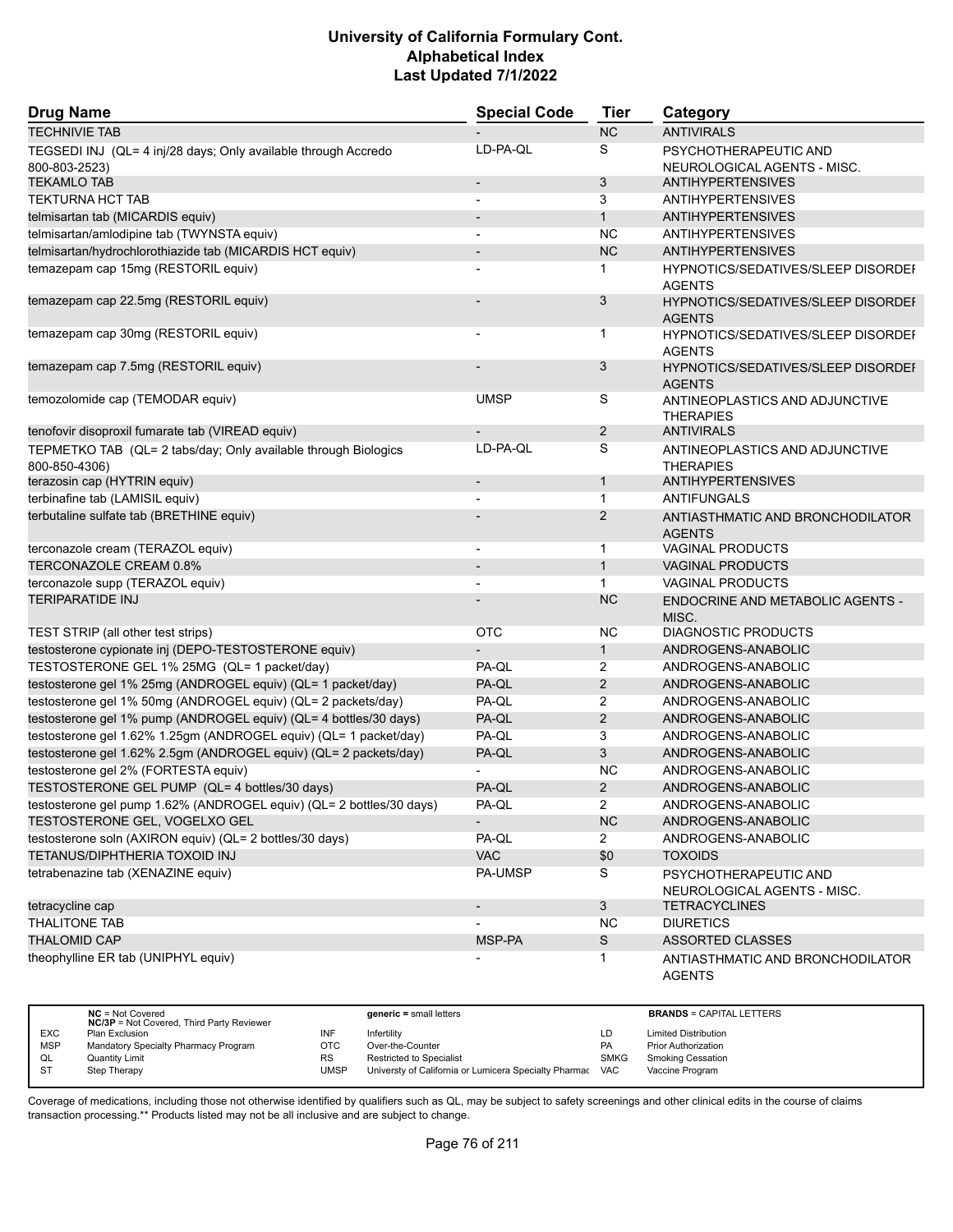| <b>Special Code</b><br><b>Tier</b><br><b>Drug Name</b><br>Category                                                                                            |  |
|---------------------------------------------------------------------------------------------------------------------------------------------------------------|--|
| <b>THEOPHYLLINE ER TAB</b><br>$\overline{2}$<br>ANTIASTHMATIC AND BRONCHODILATOR<br><b>AGENTS</b>                                                             |  |
| theophylline soln<br>1<br>ANTIASTHMATIC AND BRONCHODILATOR<br><b>AGENTS</b>                                                                                   |  |
| <b>THIOLA EC TAB</b><br><b>NC</b><br><b>GENITOURINARY AGENTS -</b><br><b>MISCELLANEOUS</b>                                                                    |  |
| thioridazine tab (MELLARIL equiv)<br>$\mathbf{1}$<br>ANTIPSYCHOTICS/ANTIMANIC AGENTS<br>$\overline{\phantom{a}}$                                              |  |
| thiothixene cap (NAVANE equiv)<br>ANTIPSYCHOTICS/ANTIMANIC AGENTS<br>$\mathbf{1}$<br>$\overline{\phantom{a}}$                                                 |  |
| <b>THYQUIDITY SOLN</b><br><b>NC</b><br><b>THYROID AGENTS</b>                                                                                                  |  |
| $\overline{2}$<br><b>THYROLAR TAB</b><br><b>THYROID AGENTS</b>                                                                                                |  |
| $\overline{2}$<br>tiagabine tab (GABITRIL equiv)<br>ANTICONVULSANTS                                                                                           |  |
| S<br>LD-PA-QL<br>TIBSOVO TAB (QL= 2 tabs/day; Only available through Diplomat Pharmacy<br>ANTINEOPLASTICS AND ADJUNCTIVE<br>877-977-9118)<br><b>THERAPIES</b> |  |
| <b>NC</b><br>NASAL AGENTS - SYSTEMIC AND TOPICAL<br><b>TICANASE PAK</b><br>$\overline{\phantom{a}}$                                                           |  |
| ticlopidine tab (TICLID equiv)<br>$\mathbf{1}$<br><b>HEMATOLOGICAL AGENTS - MISC.</b>                                                                         |  |
| <b>TICOVAC INJ</b><br><b>VACCINES</b><br><b>VAC</b><br>EXC                                                                                                    |  |
| <b>TIGLUTIK SUSP</b><br><b>NC</b><br>NEUROMUSCULAR AGENTS<br>$\overline{\phantom{a}}$                                                                         |  |
| timolol maleate (pf) ophth soln 0.5% (TIMOPTIC equiv)<br>3<br>OPHTHALMIC AGENTS<br>$\overline{\phantom{a}}$                                                   |  |
| $\overline{2}$<br>timolol maleate ophth gel (TIMOPTIC-XE equiv)<br><b>OPHTHALMIC AGENTS</b><br>$\overline{\phantom{a}}$                                       |  |
| timolol maleate ophth soln (TIMOPTIC equiv)<br><b>OPHTHALMIC AGENTS</b><br>$\mathbf{1}$                                                                       |  |
| timolol maleate ophth soln 0.5% (ISTALOL equiv)<br>2<br><b>OPHTHALMIC AGENTS</b><br>$\overline{a}$                                                            |  |
| timolol maleate tab (BLOCADREN equiv)<br>$\mathbf{1}$<br><b>BETA BLOCKERS</b><br>$\overline{\phantom{a}}$                                                     |  |
| TIMOLOL OPHTH GEL SOLN<br>$\overline{2}$<br><b>OPHTHALMIC AGENTS</b>                                                                                          |  |
| TIMOPTIC OCUDOSE OPHTH SOLN 0.25%<br>3<br>OPHTHALMIC AGENTS                                                                                                   |  |
| 3<br>tinidazole tab (TINDAMAX equiv)<br>ANTI-INFECTIVE AGENTS - MISC.                                                                                         |  |
| S<br>tiopronin tab (THIOLA equiv)<br><b>PA-UMSP</b><br><b>GENITOURINARY AGENTS -</b><br><b>MISCELLANEOUS</b>                                                  |  |
| <b>TIROSINT CAP</b><br><b>NC</b><br><b>THYROID AGENTS</b>                                                                                                     |  |
| PA-QL<br>3<br><b>THYROID AGENTS</b><br>TIROSINT-SOL (QL=1 ml/day; Prior Authorization required for members age 9<br>or older)                                 |  |
| $\overline{2}$<br><b>TIVICAY PD TAB</b><br><b>ANTIVIRALS</b><br>$\overline{\phantom{a}}$                                                                      |  |
| <b>TIVICAY TAB</b><br>$\overline{2}$<br><b>ANTIVIRALS</b>                                                                                                     |  |
| 2<br>tizanidine cap (ZANAFLEX equiv)<br>MUSCULOSKELETAL THERAPY AGENTS<br>$\overline{a}$                                                                      |  |
| <b>NC</b><br><b>TIZANIDINE COMFORT KIT</b><br>MUSCULOSKELETAL THERAPY AGENTS                                                                                  |  |
| tizanidine tab (ZANAFLEX equiv)<br>$\mathbf{1}$<br>MUSCULOSKELETAL THERAPY AGENTS                                                                             |  |
| S<br><b>TOBI PODHALER</b><br>MSP-PA<br>AMINOGLYCOSIDES                                                                                                        |  |
| <b>TOBRADEX OPHTH OINT</b><br>$\overline{2}$<br><b>OPHTHALMIC AGENTS</b><br>$\overline{\phantom{a}}$                                                          |  |
| <b>TOBRADEX ST OPHTH SUSP</b><br>3<br>OPHTHALMIC AGENTS                                                                                                       |  |
| <b>NC</b><br>tobramycin neb soln (BETHKIS equiv)<br><b>AMINOGLYCOSIDES</b>                                                                                    |  |
| S<br>AMINOGLYCOSIDES<br>--RS-UMSP<br>tobramycin neb soln (TOBI equiv) (Restricted to Infectious Disease or<br>Pulmonology Specialist)                         |  |
| tobramycin ophth soln (TOBREX equiv)<br>$\mathbf{1}$<br><b>OPHTHALMIC AGENTS</b><br>$\overline{\phantom{a}}$                                                  |  |
| tobramycin/dexamethasone ophth soln (TOBRADEX equiv)<br>OPHTHALMIC AGENTS<br>1                                                                                |  |
| <b>TOBREX OPHTH OINT</b><br>3<br>OPHTHALMIC AGENTS                                                                                                            |  |
| <b>TODAY SPONGE</b><br>OTC<br>\$0<br><b>VAGINAL PRODUCTS</b>                                                                                                  |  |
| <b>TOLAZAMIDE TAB</b><br><b>ANTIDIABETICS</b><br>$\mathbf{1}$<br>$\overline{\phantom{a}}$                                                                     |  |
| <b>TOLBUTAMIDE TAB</b><br>2<br><b>ANTIDIABETICS</b><br>$\overline{\phantom{a}}$                                                                               |  |
| tolcapone tab (TASMAR equiv)<br>3<br><b>ANTIPARKINSON AGENTS</b>                                                                                              |  |
| <b>TOLMETIN CAP</b><br>3<br>ANALGESICS - ANTI-INFLAMMATORY                                                                                                    |  |
| 3<br>tolmetin cap (TOLECTIN DS equiv)<br>ANALGESICS - ANTI-INFLAMMATORY<br>$\overline{\phantom{m}}$                                                           |  |

|            | $NC = Not Covered$<br><b>NC/3P</b> = Not Covered, Third Party Reviewer |           | $generic = small letters$                                 |             | <b>BRANDS = CAPITAL LETTERS</b> |
|------------|------------------------------------------------------------------------|-----------|-----------------------------------------------------------|-------------|---------------------------------|
| <b>EXC</b> | Plan Exclusion                                                         | INF       | Infertility                                               | LD          | <b>Limited Distribution</b>     |
| <b>MSP</b> | Mandatory Specialty Pharmacy Program                                   | OTC       | Over-the-Counter                                          | <b>PA</b>   | <b>Prior Authorization</b>      |
| QL         | <b>Quantity Limit</b>                                                  | <b>RS</b> | <b>Restricted to Specialist</b>                           | <b>SMKG</b> | <b>Smoking Cessation</b>        |
| <b>ST</b>  | Step Therapy                                                           | UMSP      | Universty of California or Lumicera Specialty Pharmac VAC |             | Vaccine Program                 |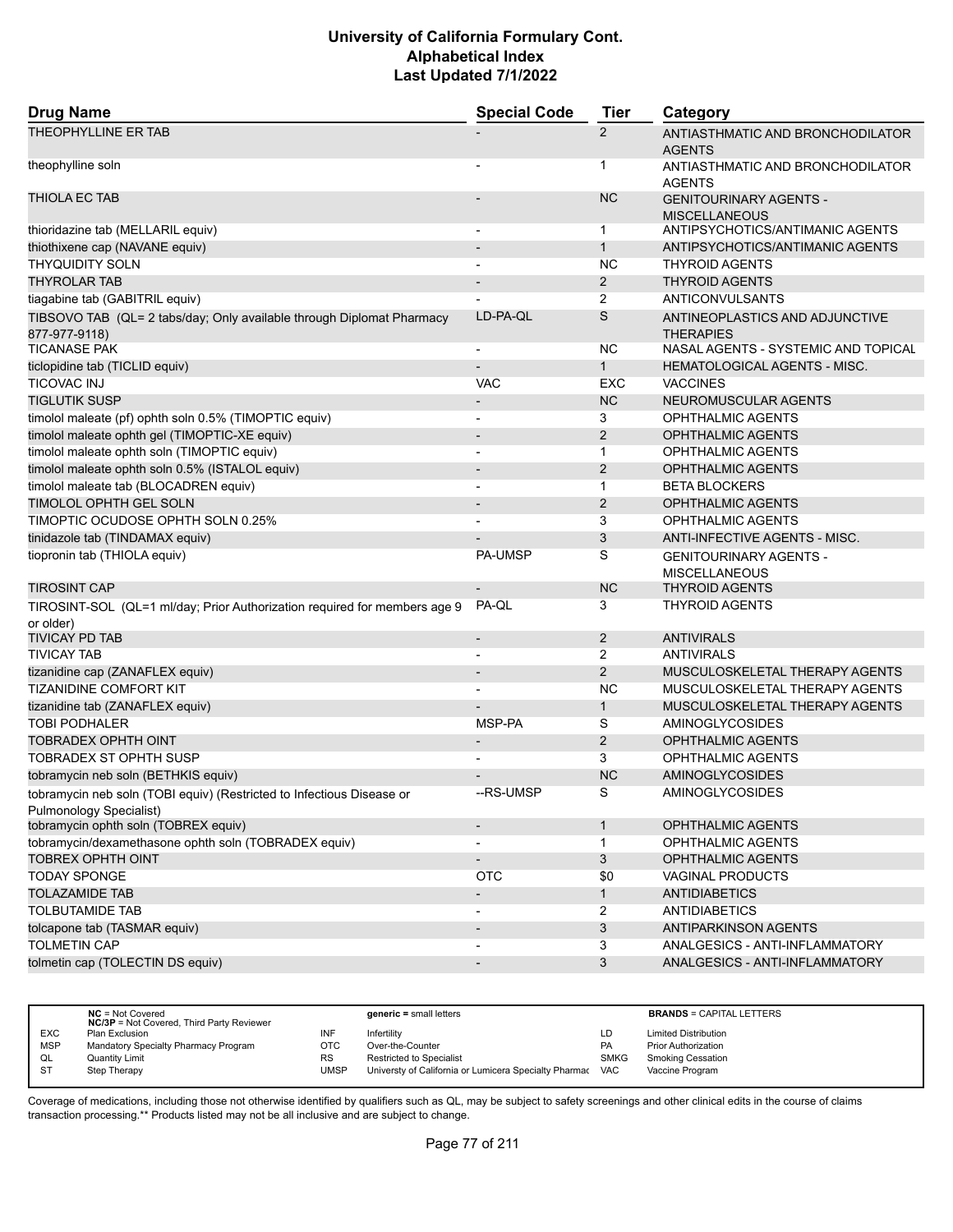| <b>Drug Name</b>                                                                    | <b>Special Code</b>      | <b>Tier</b>           | Category                                           |
|-------------------------------------------------------------------------------------|--------------------------|-----------------------|----------------------------------------------------|
| <b>TOLMETIN TAB</b>                                                                 |                          | 3                     | <b>ANALGESICS - ANTI-INFLAMMATORY</b>              |
| <b>TOLSURA CAP</b>                                                                  |                          | <b>NC</b>             | <b>ANTIFUNGALS</b>                                 |
| tolterodine SR cap (DETROL LA equiv)                                                |                          | 2                     | URINARY ANTISPASMODICS                             |
| tolterodine tab (DETROL equiv)                                                      |                          | $\mathbf{1}$          | URINARY ANTISPASMODICS                             |
| <b>TOLVAPTAN TAB</b>                                                                |                          | NC.                   | ENDOCRINE AND METABOLIC AGENTS -<br>MISC.          |
| tolvaptan tab (SAMSCA equiv)                                                        |                          | <b>NC</b>             | ENDOCRINE AND METABOLIC AGENTS -<br>MISC.          |
| TOPICORT CREAM 0.05%                                                                | $\overline{\phantom{a}}$ | NC.                   | <b>DERMATOLOGICALS</b>                             |
| <b>TOPICORT GEL</b>                                                                 |                          | <b>NC</b>             | <b>DERMATOLOGICALS</b>                             |
| <b>TOPICORT OINT</b>                                                                |                          | 3                     | <b>DERMATOLOGICALS</b>                             |
| topiramate ER cap (QUDEXY equiv)                                                    | $\overline{\phantom{a}}$ | <b>NC</b>             | <b>ANTICONVULSANTS</b>                             |
| topiramate sprinkle cap (TOPAMAX equiv)                                             |                          | $\mathbf 1$           | ANTICONVULSANTS                                    |
| topiramate tab (TOPAMAX equiv)                                                      |                          | $\mathbf{1}$          | <b>ANTICONVULSANTS</b>                             |
| toremifene tab (FARESTON equiv)                                                     |                          | 2                     | ANTINEOPLASTICS AND ADJUNCTIVE<br><b>THERAPIES</b> |
| torsemide tab (DEMADEX equiv)                                                       | $\overline{\phantom{a}}$ | $\mathbf{1}$          | <b>DIURETICS</b>                                   |
| <b>TOSYMRA SOLN</b>                                                                 |                          | <b>NC</b>             | <b>MIGRAINE PRODUCTS</b>                           |
| TOUJEO MAX SOLOSTAR INJ                                                             |                          | $\overline{2}$        | <b>ANTIDIABETICS</b>                               |
| <b>TOUJEO SOLOSTAR INJ</b>                                                          |                          | $\overline{2}$        | <b>ANTIDIABETICS</b>                               |
| <b>TOVET KIT</b>                                                                    | $\overline{\phantom{a}}$ | <b>NC</b>             | <b>DERMATOLOGICALS</b>                             |
| <b>TOVIAZ TAB</b>                                                                   |                          | <b>NC</b>             | URINARY ANTISPASMODICS                             |
| TRACLEER TAB 32MG (QL=4 tabs/day; Only available through Walgreens<br>888-347-3416) | LD-PA-QL                 | S                     | CARDIOVASCULAR AGENTS - MISC.                      |
| TRADJENTA TAB (QL= 1 tab/day)                                                       | QL                       | $\overline{2}$        | <b>ANTIDIABETICS</b>                               |
| <b>TRAMADOL COMPOUND KIT</b>                                                        | $\overline{\phantom{a}}$ | <b>NC</b>             | <b>DERMATOLOGICALS</b>                             |
| <b>TRAMADOL ER CAP</b>                                                              |                          | <b>NC</b>             | ANALGESICS - OPIOID                                |
| tramadol ER tab (ULTRAM ER equiv)                                                   |                          | 3                     | ANALGESICS - OPIOID                                |
| <b>TRAMADOL HCL ER TAB</b>                                                          | $\blacksquare$           | 3                     | ANALGESICS - OPIOID                                |
| tramadol hcl tab 100mg                                                              | $\overline{\phantom{a}}$ | <b>NC</b>             | ANALGESICS - OPIOID                                |
| tramadol tab (ULTRAM equiv)                                                         |                          | 1                     | ANALGESICS - OPIOID                                |
| tramadol/acetaminophen tab (ULTRACET equiv)                                         | $\blacksquare$           | $\mathbf{1}$          | <b>ANALGESICS - OPIOID</b>                         |
| trandolapril tab (MAVIK equiv)                                                      |                          | $\mathbf 1$           | <b>ANTIHYPERTENSIVES</b>                           |
| <b>TRANDOLAPRIL/VERAPAMIL ER TAB</b>                                                | $\overline{\phantom{a}}$ | <b>NC</b>             | <b>ANTIHYPERTENSIVES</b>                           |
| tranexamic acid tab (LYSTEDA equiv)                                                 | $\overline{\phantom{0}}$ | $\mathbf{2}^{\prime}$ | <b>HEMOSTATICS</b>                                 |
| tranylcypromine tab (PARNATE equiv)                                                 | $\overline{\phantom{a}}$ | 2                     | <b>ANTIDEPRESSANTS</b>                             |
| travoprost ophth soln (TRAVATAN Z equiv) (QL= 2.5ml/30 days)                        | QL                       | 2                     | OPHTHALMIC AGENTS                                  |
| trazodone tab (DESYREL equiv)                                                       |                          | $\mathbf{1}$          | <b>ANTIDEPRESSANTS</b>                             |
| trazodone tab 300mg (DESYREL equiv)                                                 |                          | <b>NC</b>             | <b>ANTIDEPRESSANTS</b>                             |
| <b>TRECATOR TAB</b>                                                                 |                          | <b>NC</b>             | ANTIMYCOBACTERIAL AGENTS                           |
| <b>TRELEGY ELLIPTA INHALER</b>                                                      |                          | $\overline{2}$        | ANTIASTHMATIC AND BRONCHODILATOR<br><b>AGENTS</b>  |
| TREMFYA INJ (QL= 1 inj/56 days)                                                     | PA-QL-UMSP               | $\mathbb S$           | <b>DERMATOLOGICALS</b>                             |
| treprostinil inj 10mg/ml (REMODULIN equiv)                                          |                          | <b>NC</b>             | CARDIOVASCULAR AGENTS - MISC.                      |
| treprostinil inj 1mg/ml (REMODULIN equiv)                                           |                          | NC                    | CARDIOVASCULAR AGENTS - MISC.                      |
| treprostinil inj 2.5mg/ml (REMODULIN equiv)                                         |                          | <b>NC</b>             | CARDIOVASCULAR AGENTS - MISC.                      |
| treprostinil inj 5mg/ml (REMODULIN equiv)                                           |                          | $NC$                  | CARDIOVASCULAR AGENTS - MISC.                      |
| <b>TRESIBA FLEXTOUCH INJ</b>                                                        |                          | $\mathbf{2}$          | <b>ANTIDIABETICS</b>                               |
| <b>TRESIBA INJ</b>                                                                  |                          | $\overline{2}$        | <b>ANTIDIABETICS</b>                               |
| tretinoin cap (VESANOID equiv)                                                      | <b>UMSP</b>              | S                     | <b>ANTINEOPLASTICS</b>                             |

|            | $NC = Not Covered$<br><b>NC/3P</b> = Not Covered, Third Party Reviewer |           | $generic = small letters$                             |             | <b>BRANDS = CAPITAL LETTERS</b> |
|------------|------------------------------------------------------------------------|-----------|-------------------------------------------------------|-------------|---------------------------------|
| <b>EXC</b> | Plan Exclusion                                                         | INF       | Infertilitv                                           | LD          | <b>Limited Distribution</b>     |
| <b>MSP</b> | Mandatory Specialty Pharmacy Program                                   | OTC       | Over-the-Counter                                      | PA          | <b>Prior Authorization</b>      |
| QL         | Quantity Limit                                                         | <b>RS</b> | Restricted to Specialist                              | <b>SMKG</b> | <b>Smoking Cessation</b>        |
| -ST        | Step Therapy                                                           | UMSP      | Universty of California or Lumicera Specialty Pharmac | VAC         | Vaccine Program                 |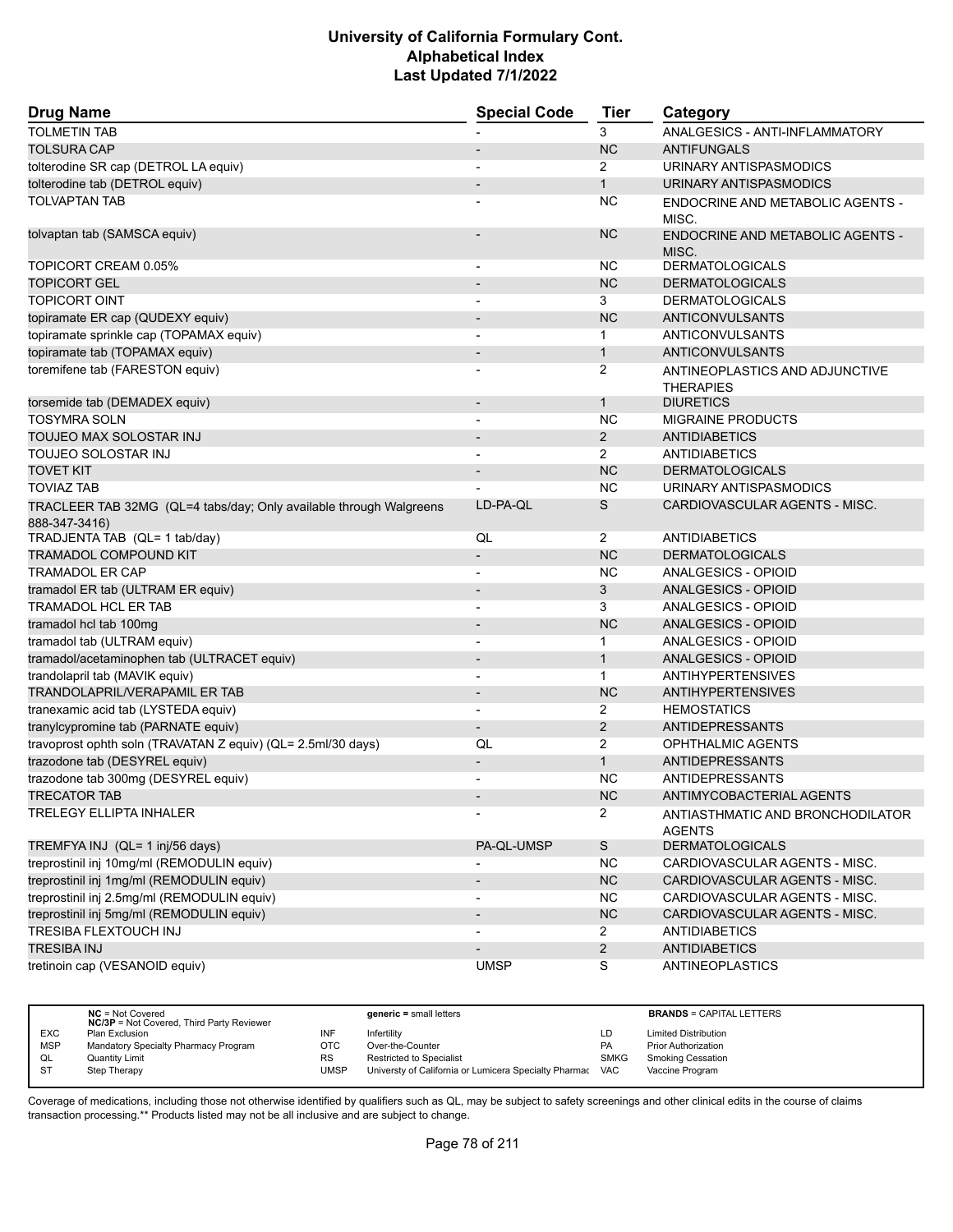| <b>Drug Name</b>                                                                                                    | <b>Special Code</b>          | <b>Tier</b>    | Category                                              |
|---------------------------------------------------------------------------------------------------------------------|------------------------------|----------------|-------------------------------------------------------|
| tretinoin cream (Acne Only - members age 35 or older require Prior<br>Authorization)                                | PA                           | $\overline{2}$ | <b>DERMATOLOGICALS</b>                                |
| tretinoin gel (Acne Only - members age 35 or older require Prior<br>Authorization)                                  | PA                           | $\overline{2}$ | <b>DERMATOLOGICALS</b>                                |
| tretinoin gel (RETIN-A GEL equiv) (Acne Only - members age 35 or older<br>require Prior Authorization)              | PA                           | 2              | <b>DERMATOLOGICALS</b>                                |
| TRETIN-X CREAM                                                                                                      | $\overline{\phantom{a}}$     | <b>NC</b>      | <b>DERMATOLOGICALS</b>                                |
| <b>TREXALL TAB</b>                                                                                                  |                              | <b>NC</b>      | ANTINEOPLASTICS AND ADJUNCTIVE<br><b>THERAPIES</b>    |
| <b>TREXIMET TAB</b>                                                                                                 | $\overline{a}$               | <b>NC</b>      | <b>MIGRAINE PRODUCTS</b>                              |
| TREZIX CAP, ACETAMINOPHEN/CAFFEINE/DIHYDROCODEINE CAP                                                               |                              | <b>NC</b>      | <b>ANALGESICS - OPIOID</b>                            |
| triamcinolone acetonide oint (TRIANEX equiv)                                                                        | L,                           | <b>NC</b>      | <b>DERMATOLOGICALS</b>                                |
| triamcinolone cream                                                                                                 | $\overline{a}$               | $\mathbf{1}$   | <b>DERMATOLOGICALS</b>                                |
| triamcinolone in orabase paste (KENALOG/ORABASE equiv)                                                              |                              | 1              | MOUTH/THROAT/DENTAL AGENTS                            |
| triamcinolone lotion                                                                                                | $\qquad \qquad \blacksquare$ | $\mathbf{1}$   | <b>DERMATOLOGICALS</b>                                |
| triamcinolone oint                                                                                                  |                              | $\mathbf{1}$   | <b>DERMATOLOGICALS</b>                                |
| triamcinolone OTC nasal spray (NASACORT equiv)                                                                      | <b>OTC</b>                   | <b>EXC</b>     | NASAL AGENTS - SYSTEMIC AND TOPICAL                   |
| triamcinolone spray (KENALOG equiv)                                                                                 |                              | <b>NC</b>      | <b>DERMATOLOGICALS</b>                                |
| triamterene cap (DYRENIUM equiv)                                                                                    |                              | 2              | <b>DIURETICS</b>                                      |
| triamterene/hydrochlorothiazide cap (DYAZIDE equiv)                                                                 |                              | $\mathbf{1}$   | <b>DIURETICS</b>                                      |
| TRIAMTERENE/HYDROCHLOROTHIAZIDE CAP 50-25mg                                                                         | $\qquad \qquad \blacksquare$ | 2              | <b>DIURETICS</b>                                      |
| triamterene/hydrochlorothiazide tab (MAXZIDE equiv)                                                                 | $\overline{\phantom{a}}$     | $\mathbf 1$    | <b>DIURETICS</b>                                      |
| <b>TRIANEX OINT</b>                                                                                                 |                              | <b>NC</b>      | <b>DERMATOLOGICALS</b>                                |
| triazolam tab (HALCION equiv)                                                                                       |                              | 1              | HYPNOTICS/SEDATIVES/SLEEP DISORDEF<br><b>AGENTS</b>   |
| <b>TRIBENZOR TAB</b>                                                                                                |                              | <b>NC</b>      | <b>ANTIHYPERTENSIVES</b>                              |
| TRICHOPHYTON MENTAGROPHYTES (DIAGNOSTIC) SOLN                                                                       | $\overline{\phantom{a}}$     | <b>NC</b>      | DIAGNOSTIC PRODUCTS                                   |
| TRICHOPHYTON MENTAGROPHYTES SOLN                                                                                    |                              | <b>NC</b>      | ALLERGENIC EXTRACTS/BIOLOGICALS<br><b>MISC</b>        |
| tricitrates soln (POLYCITRA-LC equiv)                                                                               |                              | 1              | <b>GENITOURINARY AGENTS -</b><br><b>MISCELLANEOUS</b> |
| tricon cap (TRINSICON equiv)                                                                                        |                              | $\mathbf{1}$   | <b>HEMATOPOIETIC AGENTS</b>                           |
| trientine cap (SYPRINE equiv)                                                                                       | MSP-PA                       | S              | MISCELLANEOUS THERAPEUTIC CLASSES                     |
| trifluoperazine tab (STELAZINE equiv)                                                                               | $\qquad \qquad \blacksquare$ | $\mathbf{1}$   | ANTIPSYCHOTICS/ANTIMANIC AGENTS                       |
| TRIFLURIDINE OPHTH SOLN                                                                                             |                              | 2              | <b>OPHTHALMIC AGENTS</b>                              |
| trifluridine ophth soln (VIROPTIC equiv)                                                                            |                              | 2              | <b>OPHTHALMIC AGENTS</b>                              |
| <b>TRIGLIDE TAB</b>                                                                                                 | $\overline{a}$               | <b>NC</b>      | <b>ANTIHYPERLIPIDEMICS</b>                            |
| trihexyphenidyl elixir (ARTANE equiv)                                                                               |                              | 1              | ANTIPARKINSON AND RELATED THERAPY<br><b>AGENTS</b>    |
| TRIHEXYPHENIDYL SOLN                                                                                                |                              | 1              | ANTIPARKINSON AND RELATED THERAPY<br><b>AGENTS</b>    |
| trihexyphenidyl tab (ARTANE equiv)                                                                                  | $\overline{\phantom{a}}$     | $\mathbf{1}$   | ANTIPARKINSON AGENTS                                  |
| TRIJARDY XR TAB 10-5-1000MG, 25-5-1000MG (QL= 1 tab/day)                                                            | QL                           | $\overline{2}$ | <b>ANTIDIABETICS</b>                                  |
| TRIJARDY XR TAB 5-25-1000MG, 12.5-2.5-1000MG (QL= 2 tabs/day)                                                       | QL                           | $\overline{2}$ | <b>ANTIDIABETICS</b>                                  |
| TRIKAFTA TAB (QL= 84 tabs/28 days; Only available through Maxor<br>Pharmacy 800-658-6046 or Walgreens 888-347-3416) | LD-PA-QL                     | S              | RESPIRATORY AGENTS - MISC.                            |
| tri-legest tab (ESTROSTEP FE equiv)                                                                                 | $\qquad \qquad \blacksquare$ | \$0            | <b>CONTRACEPTIVES</b>                                 |
| <b>TRILIPIX CAP</b>                                                                                                 |                              | <b>NC</b>      | <b>ANTIHYPERLIPIDEMICS</b>                            |
| <b>TRILOCICLO KIT</b>                                                                                               | $\overline{\phantom{a}}$     | NC             | <b>DERMATOLOGICALS</b>                                |
| TRI-LUMA CREAM                                                                                                      |                              | <b>EXC</b>     | <b>DERMATOLOGICALS</b>                                |

|            | $NC = Not Covered$<br><b>NC/3P</b> = Not Covered, Third Party Reviewer |             | $generic = small letters$                             |             | <b>BRANDS = CAPITAL LETTERS</b> |
|------------|------------------------------------------------------------------------|-------------|-------------------------------------------------------|-------------|---------------------------------|
| <b>EXC</b> | Plan Exclusion                                                         | INF         | Infertility                                           | LD          | <b>Limited Distribution</b>     |
| <b>MSP</b> | Mandatory Specialty Pharmacy Program                                   | OTC         | Over-the-Counter                                      | PA          | <b>Prior Authorization</b>      |
| QL         | <b>Quantity Limit</b>                                                  | <b>RS</b>   | <b>Restricted to Specialist</b>                       | <b>SMKG</b> | <b>Smoking Cessation</b>        |
| <b>ST</b>  | Step Therapy                                                           | <b>UMSP</b> | Universty of California or Lumicera Specialty Pharmac | <b>VAC</b>  | Vaccine Program                 |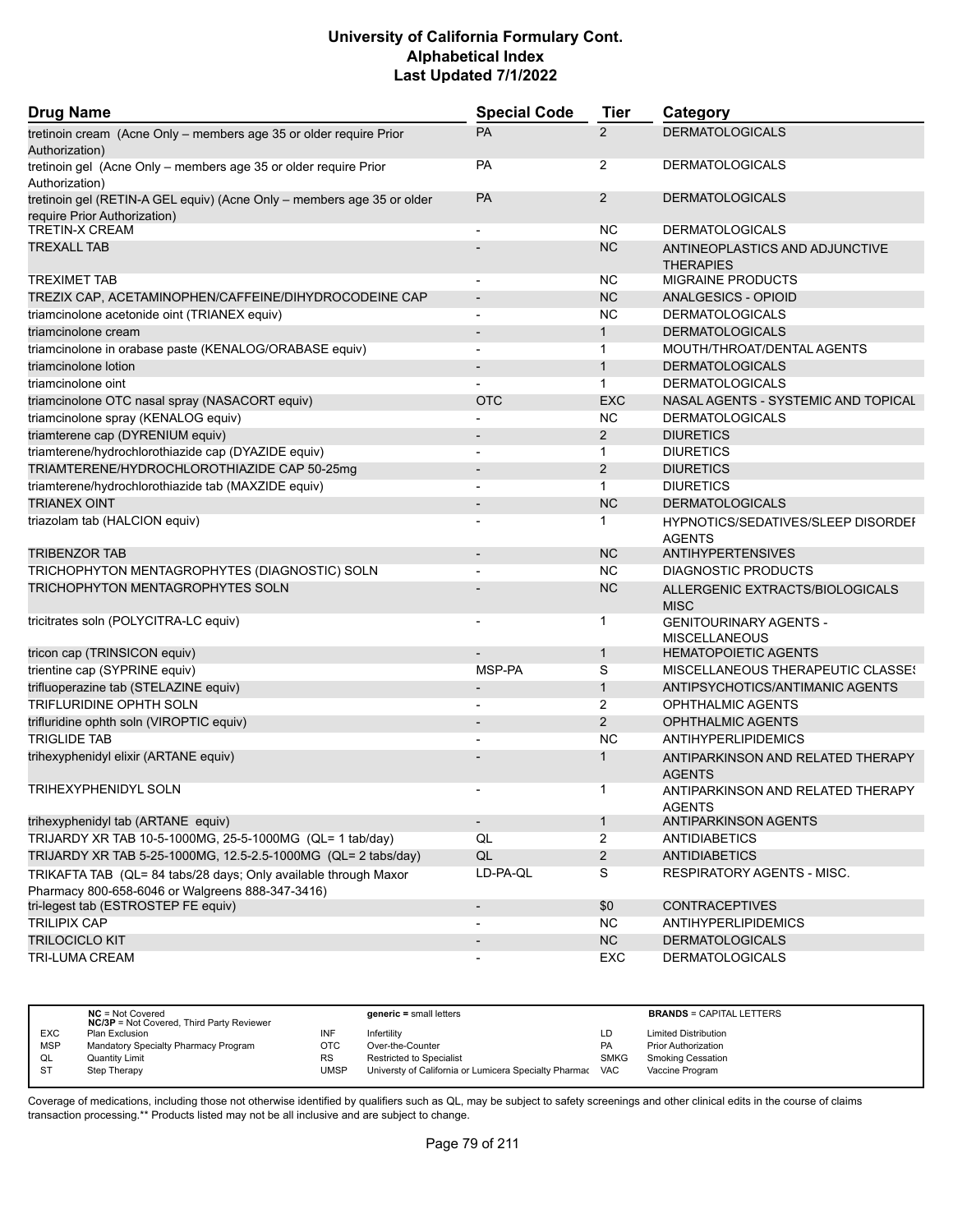| <b>Drug Name</b>                                                                                   | <b>Special Code</b>          | <b>Tier</b>    | Category                                           |
|----------------------------------------------------------------------------------------------------|------------------------------|----------------|----------------------------------------------------|
| trilyte soln (NULYTELY equiv) (Covered at \$0 for members 45-75 years, all                         | QL                           | \$0            | <b>LAXATIVES</b>                                   |
| other members covered at generic copay; Limited to 2 fills/calendar year)                          |                              |                |                                                    |
| trimethobenzamide cap (TIGAN equiv)                                                                | $\overline{\phantom{a}}$     | $\mathbf 1$    | <b>ANTIEMETICS</b>                                 |
| <b>TRIMETHOPRIM TAB</b>                                                                            | $\qquad \qquad \blacksquare$ | $\mathbf{1}$   | ANTI-INFECTIVE AGENTS - MISC.                      |
| trimethoprim tab (PROLOPRIM equiv)                                                                 | $\overline{\phantom{a}}$     | $\mathbf{1}$   | ANTI-INFECTIVE AGENTS - MISC.                      |
| trimipramine cap (SURMONTIL equiv)                                                                 |                              | 3              | <b>ANTIDEPRESSANTS</b>                             |
| <b>TRI-NORINYL TAB</b>                                                                             |                              | \$0            | <b>CONTRACEPTIVES</b>                              |
| TRINTELLIX TAB (QL= 1 tab/day)                                                                     | PA-QL                        | 3              | <b>ANTIDEPRESSANTS</b>                             |
| tri-sprintec tab (ORTHO TRI-CYCLEN (LO) equiv)                                                     |                              | \$0            | <b>CONTRACEPTIVES</b>                              |
| TRIUMEQ PD TAB                                                                                     |                              | 2              | <b>ANTIVIRALS</b>                                  |
| <b>TRIUMEQ TAB</b>                                                                                 | $\overline{\phantom{a}}$     | 2              | <b>ANTIVIRALS</b>                                  |
| <b>TRIZIVIR TAB</b>                                                                                | $\overline{\phantom{m}}$     | 2              | <b>ANTIVIRALS</b>                                  |
| <b>TROKENDI XR CAP</b>                                                                             |                              | <b>NC</b>      | ANTICONVULSANTS                                    |
| tropicamide ophth soln (MYDRIACYL equiv)                                                           | $\qquad \qquad \blacksquare$ | $\mathbf{1}$   | <b>OPHTHALMIC AGENTS</b>                           |
| TROPICAMIDE/CYCLOPENT/KETOROLAC/PE OPHTH SOLN                                                      | $\overline{\phantom{0}}$     | <b>NC</b>      | <b>OPHTHALMIC AGENTS</b>                           |
| trospium chloride SR cap (SANCTURA XR equiv)                                                       |                              | $\overline{2}$ | URINARY ANTISPASMODICS                             |
| trospium tab (SANCTURA equiv)                                                                      | $\overline{\phantom{a}}$     | $\mathbf{1}$   | URINARY ANTISPASMODICS                             |
| <b>TRUDHESA NASAL SPRAY</b>                                                                        | $\overline{\phantom{m}}$     | <b>NC</b>      | <b>MIGRAINE PRODUCTS</b>                           |
| <b>TRULANCE TAB</b>                                                                                | PA                           | 2              | GASTROINTESTINAL AGENTS - MISC.                    |
| TRULICITY INJ (QL= 4 pens/28 days)                                                                 | QL                           | 2              | <b>ANTIDIABETICS</b>                               |
| <b>TRUMENBA INJ</b>                                                                                | <b>VAC</b>                   | \$0            | <b>VACCINES</b>                                    |
| TRUSELTIQ PACK 100MG (QL= 21 caps/28 days; Only available through<br>Biologics 800-850-4306)       | LD-PA-QL                     | S              | ANTINEOPLASTICS AND ADJUNCTIVE<br><b>THERAPIES</b> |
| TRUSELTIQ PACK 50MG, 125MG (QL= 42 caps/28 days; Only available<br>through Biologics 800-850-4306) | LD-PA-QL                     | S              | ANTINEOPLASTICS AND ADJUNCTIVE<br><b>THERAPIES</b> |
| TRUSELTIQ PACK 75MG (QL= 63 caps/28 days; Only available through                                   | LD-PA-QL                     | S              | ANTINEOPLASTICS AND ADJUNCTIVE                     |
| Biologics 800-850-4306)                                                                            |                              |                | <b>THERAPIES</b>                                   |
| TUDORZA PRESSAIR INHALER                                                                           |                              | <b>NC</b>      | ANTIASTHMATIC AND BRONCHODILATOR<br><b>AGENTS</b>  |
| TUKYSA TAB (QL= 4 tabs/day; Only available through Biologics<br>800-850-4306)                      | LD-PA-QL                     | S              | ANTINEOPLASTICS AND ADJUNCTIVE<br><b>THERAPIES</b> |
| TURALIO CAP (QL= 4 caps/day; Only available through Biologics<br>800-850-4306)                     | LD-PA-QL                     | S              | ANTINEOPLASTICS AND ADJUNCTIVE<br><b>THERAPIES</b> |
| <b>TUSSICAPS</b>                                                                                   | $\overline{a}$               | <b>NC</b>      | COUGH/COLD/ALLERGY                                 |
| TUSSI-ORGANI SYRUP (QL= 240ml/fill)                                                                | QL                           | 3              | COUGH/COLD/ALLERGY                                 |
| <b>TUSSI-PRES LIQUID</b>                                                                           |                              | <b>NC</b>      | COUGH/COLD/ALLERGY                                 |
| <b>TUSSLIN LIQUID</b>                                                                              | <b>OTC</b>                   | <b>NC</b>      | COUGH/COLD/ALLERGY                                 |
| <b>TUXARIN ER TAB</b>                                                                              | $\qquad \qquad \blacksquare$ | <b>NC</b>      | COUGH/COLD/ALLERGY                                 |
| <b>TUZISTRA XR SUSP</b>                                                                            |                              | <b>NC</b>      | COUGH/COLD/ALLERGY                                 |
| <b>TWINRIX INJ</b>                                                                                 | <b>VAC</b>                   | \$0            | <b>VACCINES</b>                                    |
| <b>TWIRLA PATCH</b>                                                                                |                              | 3              | <b>CONTRACEPTIVES</b>                              |
| <b>TWYNEO CREAM</b>                                                                                | $\overline{\phantom{a}}$     | <b>NC</b>      | <b>DERMATOLOGICALS</b>                             |
| <b>TYBLUME TAB</b>                                                                                 |                              | \$0            | <b>CONTRACEPTIVES</b>                              |
| <b>TYBOST TAB</b>                                                                                  |                              | NC             | <b>ANTIVIRALS</b>                                  |
| <b>TYKERB TAB</b>                                                                                  |                              | NC.            | ANTINEOPLASTICS AND ADJUNCTIVE                     |
|                                                                                                    |                              |                | <b>THERAPIES</b>                                   |
| <b>TYMLOS INJ</b>                                                                                  | <b>UMSP</b>                  | S              | <b>ENDOCRINE AND METABOLIC AGENTS -</b><br>MISC.   |
| <b>TYRVAYA SOLN</b>                                                                                | $\overline{\phantom{0}}$     | NC.            | OPHTHALMIC AGENTS                                  |
| <b>TYVASO DPI POWDER</b>                                                                           | $\overline{\phantom{a}}$     | <b>NC</b>      | CARDIOVASCULAR AGENTS - MISC.                      |

|            | $NC = Not Covered$<br><b>NC/3P</b> = Not Covered, Third Party Reviewer |           | $generic = small letters$                             |             | <b>BRANDS = CAPITAL LETTERS</b> |
|------------|------------------------------------------------------------------------|-----------|-------------------------------------------------------|-------------|---------------------------------|
| <b>EXC</b> | Plan Exclusion                                                         | INF       | Infertility                                           | LD          | <b>Limited Distribution</b>     |
| <b>MSP</b> | Mandatory Specialty Pharmacy Program                                   | отс       | Over-the-Counter                                      | PA          | <b>Prior Authorization</b>      |
| QL         | Quantity Limit                                                         | <b>RS</b> | Restricted to Specialist                              | <b>SMKG</b> | <b>Smoking Cessation</b>        |
| S1         | Step Therapy                                                           | UMSP      | Universty of California or Lumicera Specialty Pharmac | <b>VAC</b>  | Vaccine Program                 |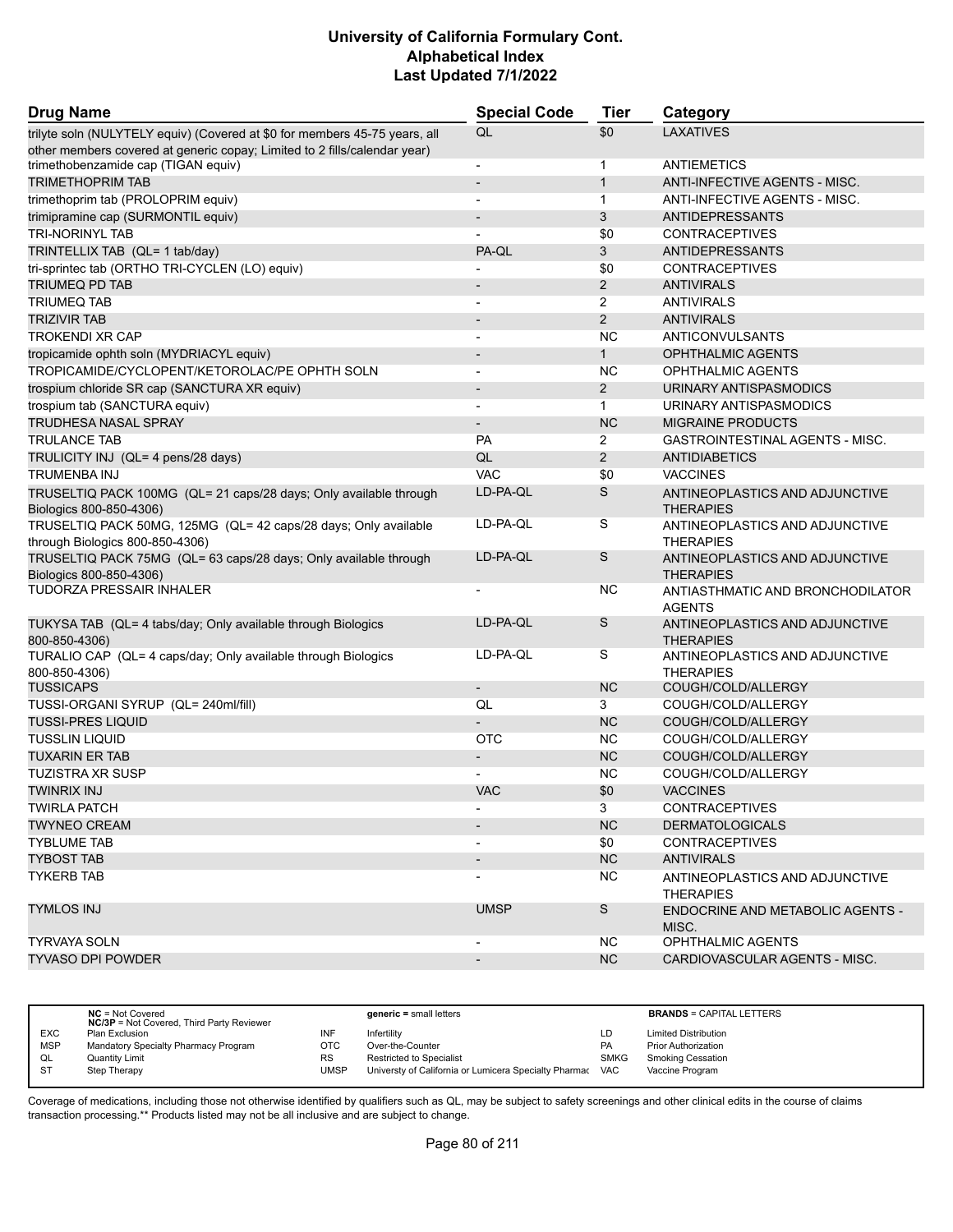| <b>Drug Name</b>                                                                    | <b>Special Code</b>      | Tier           | Category                                          |
|-------------------------------------------------------------------------------------|--------------------------|----------------|---------------------------------------------------|
| TYVASO INH SOLN (QL= 1 ampule/day; Only available through Accredo                   | LD-PA-QL                 | S              | CARDIOVASCULAR AGENTS - MISC.                     |
| 800-803-2523)                                                                       |                          |                |                                                   |
| UBRELVY TAB (QL= 10 tabs/30 days, 6 fills/year)                                     | PA-QL                    | $\overline{2}$ | MIGRAINE PRODUCTS                                 |
| <b>UCERIS RECTAL FOAM</b>                                                           | <b>PA</b>                | 3              | ANORECTAL AGENTS                                  |
| <b>U-CORT CREAM</b>                                                                 | $\overline{\phantom{a}}$ | $\overline{2}$ | <b>DERMATOLOGICALS</b>                            |
| <b>UDENYCA INJ</b>                                                                  | $\blacksquare$           | <b>NC</b>      | <b>HEMATOPOIETIC AGENTS</b>                       |
| ULESFIA LOTION (QL= 4 bottles/fill)                                                 | QL                       | 3              | <b>DERMATOLOGICALS</b>                            |
| <b>ULORIC TAB</b>                                                                   |                          | <b>NC</b>      | <b>GOUT AGENTS</b>                                |
| ULTRAVATE LOTION                                                                    | $\blacksquare$           | <b>NC</b>      | <b>DERMATOLOGICALS</b>                            |
| ULTRAVATE PAC KIT                                                                   | $\overline{a}$           | <b>NC</b>      | <b>DERMATOLOGICALS</b>                            |
| <b>UMECTA EMULSION</b>                                                              |                          | <b>NC</b>      | <b>DERMATOLOGICALS</b>                            |
| UMECTA PD EMULSION                                                                  |                          | <b>NC</b>      | <b>DERMATOLOGICALS</b>                            |
| <b>UMECTA SUSP</b>                                                                  |                          | <b>NC</b>      | <b>DERMATOLOGICALS</b>                            |
| UPNEEQ SOLN                                                                         |                          | <b>EXC</b>     | OPHTHALMIC AGENTS                                 |
| UPTRAVI INJ                                                                         |                          | <b>NC</b>      | CARDIOVASCULAR AGENTS - MISC.                     |
| UPTRAVI TAB (QL= 2 tabs/day; Only available through Accredo                         | LD-PA-QL                 | S              | CARDIOVASCULAR AGENTS - MISC.                     |
| 800-803-2523)                                                                       |                          |                |                                                   |
| URAMAXIN CREAM                                                                      | $\overline{\phantom{a}}$ | <b>NC</b>      | <b>DERMATOLOGICALS</b>                            |
| URAMAXIN GEL                                                                        | $\overline{\phantom{a}}$ | <b>NC</b>      | <b>DERMATOLOGICALS</b>                            |
| urea cream                                                                          |                          | <b>NC</b>      | <b>DERMATOLOGICALS</b>                            |
| urea emulsion                                                                       | $\overline{a}$           | <b>NC</b>      | <b>DERMATOLOGICALS</b>                            |
| urea gel (URAMAXIN equiv)                                                           | $\overline{\phantom{a}}$ | <b>NC</b>      | <b>DERMATOLOGICALS</b>                            |
| urea lotion (KERALAC LOTION equiv)                                                  |                          | <b>NC</b>      | <b>DERMATOLOGICALS</b>                            |
| <b>UREA NAIL KIT</b>                                                                | $\overline{\phantom{0}}$ | <b>NC</b>      | <b>DERMATOLOGICALS</b>                            |
| <b>UREA SUSP</b>                                                                    |                          | <b>NC</b>      | <b>DERMATOLOGICALS</b>                            |
| urea susp 40% (UMECTA equiv)                                                        |                          | <b>NC</b>      | <b>DERMATOLOGICALS</b>                            |
| <b>UROQID #2 TAB</b>                                                                | $\blacksquare$           | 3              | URINARY ANTI-INFECTIVES                           |
| ursodiol cap (ACTIGALL equiv)                                                       | $\overline{\phantom{a}}$ | $\mathbf{1}$   | GASTROINTESTINAL AGENTS - MISC.                   |
| <b>URSODIOL CAP</b>                                                                 |                          | <b>NC</b>      | <b>GASTROINTESTINAL AGENTS - MISC.</b>            |
| ursodiol tab (URSO (FORTE) equiv)                                                   | $\overline{\phantom{a}}$ | 1              | GASTROINTESTINAL AGENTS - MISC.                   |
| UTA CAP                                                                             | $\overline{a}$           | <b>NC</b>      | ANTI-INFECTIVE AGENTS - MISC.                     |
| UTIBRON NEOHALER CAP                                                                |                          | <b>NC</b>      | ANTIASTHMATIC AND BRONCHODILATOR<br><b>AGENTS</b> |
| valacyclovir tab (VALTREX equiv)                                                    |                          | 1              | ANTIVIRALS                                        |
| VALCHLOR GEL (QL= 4 tubes/30 days; Only available through Avella (877)<br>546-5779) | LD-PA-QL                 | S              | <b>DERMATOLOGICALS</b>                            |
| valganciclovir soln (VALCYTE equiv)                                                 | $\overline{\phantom{a}}$ | $\overline{2}$ | ANTIVIRALS                                        |
| valganciclovir tab (VALCYTE equiv)                                                  |                          | $\overline{2}$ | <b>ANTIVIRALS</b>                                 |
| valproate inj (DEPACON equiv)                                                       |                          | <b>NC</b>      | ANTICONVULSANTS                                   |
| valproic acid cap (DEPAKENE equiv)                                                  |                          | 1              | <b>ANTICONVULSANTS</b>                            |
| valproic acid syrup (DEPAKENE equiv)                                                |                          | $\mathbf{1}$   | <b>ANTICONVULSANTS</b>                            |
| VALSARTAN ORAL SOLN                                                                 |                          | <b>NC</b>      | <b>ANTIHYPERTENSIVES</b>                          |
| valsartan tab (DIOVAN equiv)                                                        |                          | 1              | <b>ANTIHYPERTENSIVES</b>                          |
| valsartan/hydrochlorothiazide tab (DIOVAN HCT equiv)                                | $\overline{\phantom{a}}$ | $\mathbf{1}$   | <b>ANTIHYPERTENSIVES</b>                          |
| VALTOCO NASAL SPRAY (QL= 2 packs/fill; Restricted to Neurology                      | QL-RS                    | 3              | ANTICONVULSANTS                                   |
| Specialist)                                                                         |                          |                |                                                   |
| <b>VALTURNA TAB</b>                                                                 | $\overline{\phantom{a}}$ | 3              | <b>ANTIHYPERTENSIVES</b>                          |
| VANCOCIN CAP (QL= 56 caps/fill)                                                     | QL                       | 3              | ANTI-INFECTIVE AGENTS - MISC.                     |
| vancomycin cap (VANCOCIN equiv) (QL= 56 caps/fill)                                  | QL                       | 1              | ANTI-INFECTIVE AGENTS - MISC.                     |
| vancomycin hcl soln (VANCOMYCIN equiv)                                              |                          | <b>NC</b>      | ANTI-INFECTIVE AGENTS - MISC.                     |

|            | $NC = Not Covered$<br><b>NC/3P</b> = Not Covered, Third Party Reviewer |           | $generic = small letters$                             |             | <b>BRANDS = CAPITAL LETTERS</b> |
|------------|------------------------------------------------------------------------|-----------|-------------------------------------------------------|-------------|---------------------------------|
| <b>EXC</b> | Plan Exclusion                                                         | INF       | Infertility                                           | LD          | <b>Limited Distribution</b>     |
| <b>MSP</b> | Mandatory Specialty Pharmacy Program                                   | OTC       | Over-the-Counter                                      | PA          | <b>Prior Authorization</b>      |
| QL         | Quantity Limit                                                         | <b>RS</b> | <b>Restricted to Specialist</b>                       | <b>SMKG</b> | <b>Smoking Cessation</b>        |
| S1         | Step Therapy                                                           | UMSP      | Universty of California or Lumicera Specialty Pharmac | VAC         | Vaccine Program                 |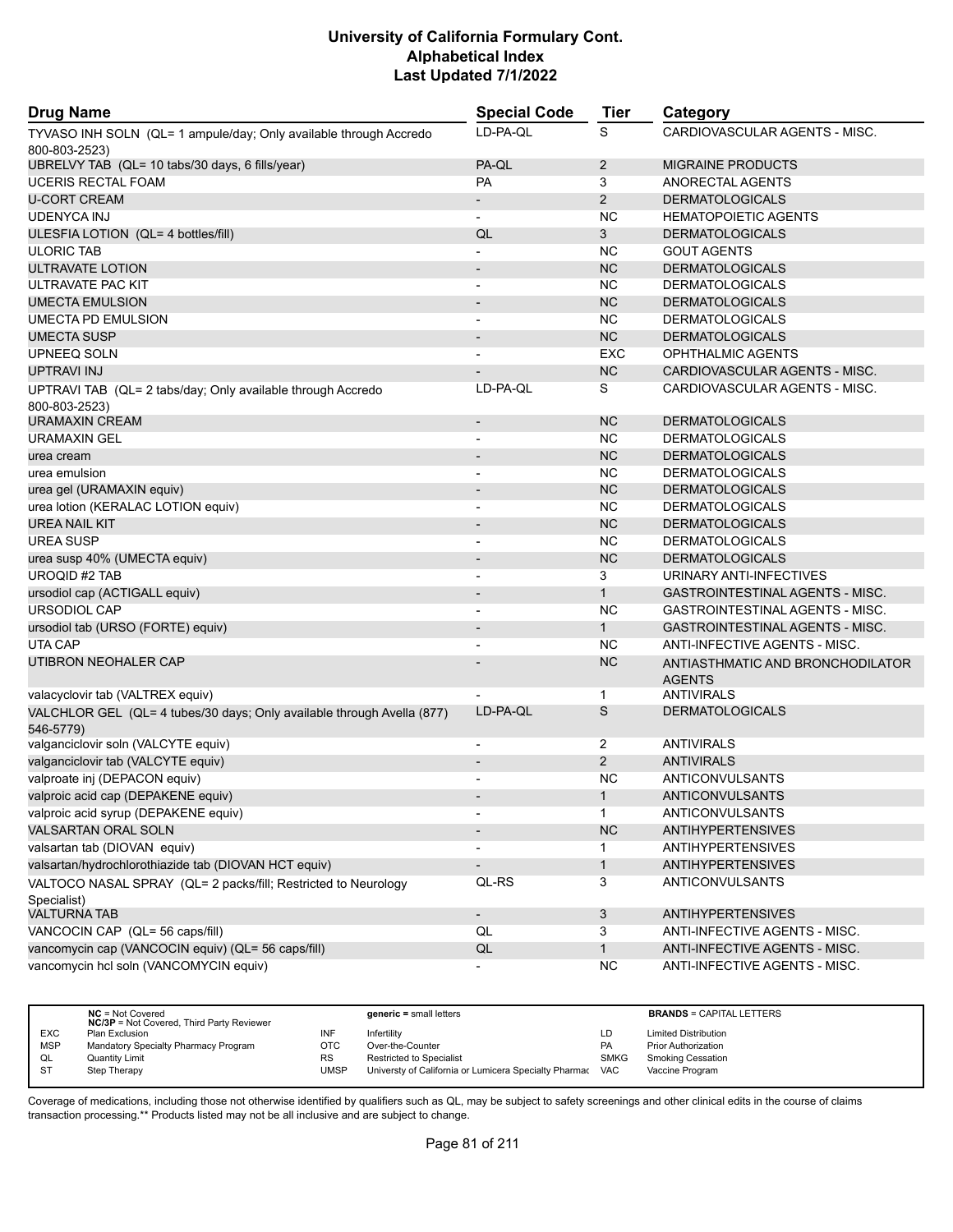| <b>Drug Name</b>                                                                      | <b>Special Code</b>      | <b>Tier</b>    | Category                                           |
|---------------------------------------------------------------------------------------|--------------------------|----------------|----------------------------------------------------|
| <b>VANCOMYCIN INJ</b>                                                                 |                          | <b>NC</b>      | ANTI-INFECTIVE AGENTS - MISC.                      |
| VANCOMYCIN SOLN                                                                       | $\blacksquare$           | <b>NC</b>      | OPHTHALMIC AGENTS                                  |
| <b>VANIQA CREAM</b>                                                                   |                          | <b>EXC</b>     | <b>DERMATOLOGICALS</b>                             |
| <b>VANOS CREAM</b>                                                                    | $\blacksquare$           | <b>NC</b>      | <b>DERMATOLOGICALS</b>                             |
| vardenafil ODT (STAXYN equiv) (QL= 6 tabs/30 days)                                    | QL                       | $\overline{2}$ | CARDIOVASCULAR AGENTS - MISC.                      |
| vardenafil tab (LEVITRA equiv) (QL= 6 tabs/30 days)                                   | QL                       | $\overline{2}$ | CARDIOVASCULAR AGENTS - MISC.                      |
| <b>VARIVAX INJ</b>                                                                    | <b>VAC</b>               | \$0            | <b>VACCINES</b>                                    |
| VARUBI TAB (QL= 2 tabs/day; Restricted to Oncology or Hematology<br>Specialist)       | QL-RS                    | $\overline{2}$ | <b>ANTIEMETICS</b>                                 |
| VASCEPA CAP 0.5GM (QL= 4 caps/day)                                                    | QL                       | 2              | <b>ANTIHYPERLIPIDEMICS</b>                         |
| vasolex oint (XENADERM equiv)                                                         |                          | <b>NC</b>      | <b>DERMATOLOGICALS</b>                             |
| <b>VAXELIS INJ</b>                                                                    | <b>VAC</b>               | \$0            | <b>TOXOIDS</b>                                     |
| VAXNEUVANCE INJ (Covered for members age 19 years or older)                           | <b>VAC</b>               | \$0            | <b>VACCINES</b>                                    |
| <b>VECAMYL TAB</b>                                                                    |                          | <b>NC</b>      | <b>ANTIHYPERTENSIVES</b>                           |
| <b>VECTICAL OINT</b>                                                                  | $\overline{\phantom{a}}$ | <b>NC</b>      | <b>DERMATOLOGICALS</b>                             |
| velivet tab (CYCLESSA equiv)                                                          | $\blacksquare$           | \$0            | <b>CONTRACEPTIVES</b>                              |
| <b>VELPHORO CHEW TAB</b>                                                              |                          | <b>NC</b>      | <b>GASTROINTESTINAL AGENTS - MISC.</b>             |
| <b>VELTASSA POWDER</b>                                                                | <b>PA</b>                | $\overline{2}$ | <b>ASSORTED CLASSES</b>                            |
| <b>VEMLIDY TAB</b>                                                                    |                          | 2              | <b>ANTIVIRALS</b>                                  |
| VENCLEXTA STARTER PACK (Only available through Diplomat Pharmacy                      | LD-PA                    | $\mathsf S$    | ANTINEOPLASTICS AND ADJUNCTIVE                     |
| 877-977-9118)                                                                         |                          |                | <b>THERAPIES</b>                                   |
| VENCLEXTA TAB (Only available through Diplomat Pharmacy 877-977-9118)                 | LD-PA                    | S              | ANTINEOPLASTICS AND ADJUNCTIVE<br><b>THERAPIES</b> |
| venlafaxine ER cap (EFFEXOR XR equiv)                                                 | $\overline{\phantom{a}}$ | $\mathbf{1}$   | ANTIDEPRESSANTS                                    |
| venlafaxine ER tab                                                                    | $\blacksquare$           | <b>NC</b>      | <b>ANTIDEPRESSANTS</b>                             |
| venlafaxine tab (EFFEXOR equiv)                                                       |                          | $\mathbf{1}$   | <b>ANTIDEPRESSANTS</b>                             |
| VENTAVIS INH SOLN (QL= 9 ampules/day; Only available through Accredo<br>800-803-2523) | LD-PA-QL                 | S              | CARDIOVASCULAR AGENTS - MISC.                      |
| VENTOLIN HFA INHALER (QL= 2 inhalers/30 days)                                         | QL                       | 1              | ANTIASTHMATIC AND BRONCHODILATOR<br><b>AGENTS</b>  |
| <b>VERAPAMIL CAP 100MG</b>                                                            |                          | NC.            | CALCIUM CHANNEL BLOCKERS                           |
| <b>VERAPAMIL ER CAP 200MG</b>                                                         |                          | <b>NC</b>      | CALCIUM CHANNEL BLOCKERS                           |
| VERAPAMIL ER CAP 300MG                                                                |                          | <b>NC</b>      | CALCIUM CHANNEL BLOCKERS                           |
| verapamil SR cap (VERELAN equiv)                                                      |                          | $\mathbf{1}$   | CALCIUM CHANNEL BLOCKERS                           |
| VERAPAMIL SR CAP 360mg                                                                |                          | $\mathbf{1}$   | CALCIUM CHANNEL BLOCKERS                           |
| verapamil SR tab (CALAN SR, ISOPTIN SR equiv)                                         | $\blacksquare$           | $\mathbf{1}$   | CALCIUM CHANNEL BLOCKERS                           |
| verapamil tab (CALAN equiv)                                                           |                          | $\mathbf{1}$   | CALCIUM CHANNEL BLOCKERS                           |
| <b>VERDESO FOAM</b>                                                                   |                          | <b>NC</b>      | <b>DERMATOLOGICALS</b>                             |
| VERDROCET TAB 2.5MG-325MG                                                             |                          | <b>NC</b>      | ANALGESICS - OPIOID                                |
| <b>VEREGEN OINT</b>                                                                   |                          | <b>NC</b>      | <b>DERMATOLOGICALS</b>                             |
| VERELAN PM ER CAP 100MG, 300MG                                                        |                          | 3              | CALCIUM CHANNEL BLOCKERS                           |
| VERELAN SR CAP 360mg                                                                  | $\overline{\phantom{a}}$ | $\mathbf{3}$   | CALCIUM CHANNEL BLOCKERS                           |
| VERQUVO TAB (QL= 1 tab/day; Restricted to Cardiology Specialist)                      | QL-RS                    | $\overline{2}$ | CARDIOVASCULAR AGENTS - MISC.                      |
| <b>VERSACLOZ SUSP</b>                                                                 | $\overline{\phantom{a}}$ | NC             | ANTIPSYCHOTICS/ANTIMANIC AGENTS                    |
| VERZENIO TAB (QL= 2 tabs/day)                                                         | PA-QL-UMSP               | S              | ANTINEOPLASTICS AND ADJUNCTIVE<br><b>THERAPIES</b> |
| <b>VESICARE LS SUSP</b>                                                               | $\overline{\phantom{a}}$ | <b>NC</b>      | URINARY ANTISPASMODICS                             |
| <b>VEXOL OPHTH SUSP</b>                                                               | $\overline{\phantom{a}}$ | $\overline{2}$ | OPHTHALMIC AGENTS                                  |
| V-GO INJ KIT (QL= 1 kit/day)                                                          | QL                       | $\overline{2}$ | MEDICAL DEVICES AND SUPPLIES                       |
| <b>VIAGRA TAB</b>                                                                     |                          | <b>NC</b>      | CARDIOVASCULAR AGENTS - MISC.                      |

|            | $NC = Not Covered$<br><b>NC/3P</b> = Not Covered, Third Party Reviewer |             | generic = small letters                               |            | <b>BRANDS = CAPITAL LETTERS</b> |
|------------|------------------------------------------------------------------------|-------------|-------------------------------------------------------|------------|---------------------------------|
| <b>EXC</b> | Plan Exclusion                                                         | INF         | Infertility                                           | LD         | <b>Limited Distribution</b>     |
| <b>MSP</b> | Mandatory Specialty Pharmacy Program                                   | OTC         | Over-the-Counter                                      | <b>PA</b>  | <b>Prior Authorization</b>      |
| QL         | <b>Quantity Limit</b>                                                  | RS          | <b>Restricted to Specialist</b>                       | SMKG       | <b>Smoking Cessation</b>        |
|            | Step Therapy                                                           | <b>JMSP</b> | Universty of California or Lumicera Specialty Pharmac | <b>VAC</b> | Vaccine Program                 |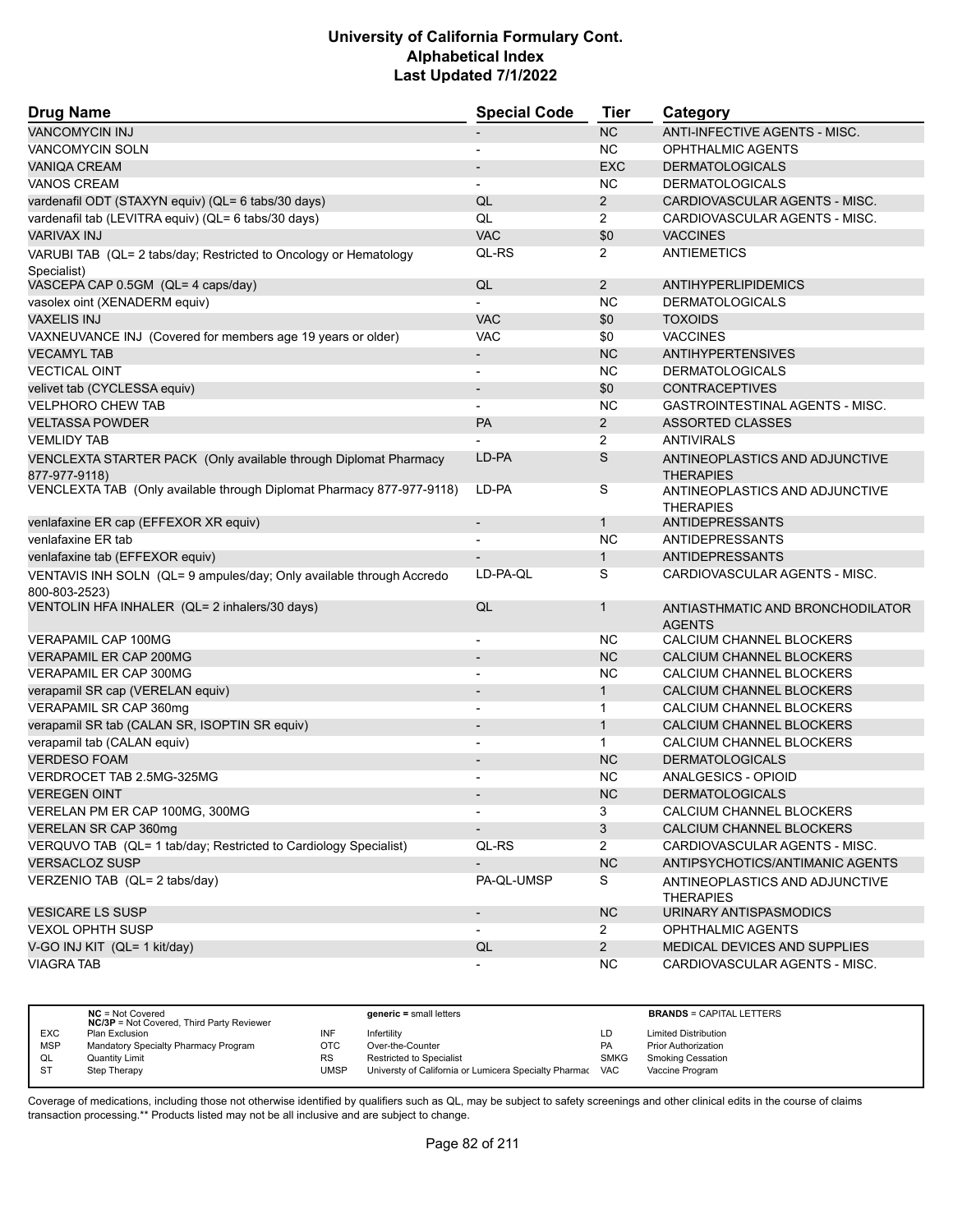| <b>Drug Name</b>                                                                               | <b>Special Code</b>      | Tier           | Category                                           |
|------------------------------------------------------------------------------------------------|--------------------------|----------------|----------------------------------------------------|
| <b>VIBERZI TAB</b>                                                                             |                          | <b>NC</b>      | <b>GASTROINTESTINAL AGENTS - MISC.</b>             |
| <b>VIBRAMYCIN SYRUP</b>                                                                        | $\overline{\phantom{a}}$ | 3              | <b>TETRACYCLINES</b>                               |
| VICTOZA INJ (QL= 9ml/30 days)                                                                  | QL                       | $\overline{2}$ | <b>ANTIDIABETICS</b>                               |
| <b>VICTRELIS CAP</b>                                                                           |                          | NC.            | <b>ANTIVIRALS</b>                                  |
| <b>VIDEX SOLN</b>                                                                              |                          | $\overline{2}$ | <b>ANTIVIRALS</b>                                  |
| <b>VIEKIRA XR TAB</b>                                                                          |                          | <b>NC</b>      | <b>ANTIVIRALS</b>                                  |
| vienva tab, lessina tab, kurvelo tab (ALESSE equiv)                                            |                          | \$0            | <b>CONTRACEPTIVES</b>                              |
| vigabatrin powder pack (SABRIL POWDER equiv) (Only available through<br>Lumicera 855-847-3553) | LD-PA                    | S              | ANTICONVULSANTS                                    |
| vigabatrin tab (SABRIL equiv) (Only available through Lumicera<br>855-847-3553)                | LD-PA                    | S              | <b>ANTICONVULSANTS</b>                             |
| vigadrone powder pack (Only available through PantheRx 855-726-8479)                           | LD-PA                    | S              | ANTICONVULSANTS                                    |
| VIGAMOX OPHTH SOLN                                                                             | $\overline{\phantom{a}}$ | 3              | OPHTHALMIC AGENTS                                  |
| <b>VIIBRYD STARTER KIT</b>                                                                     |                          | NC.            | <b>ANTIDEPRESSANTS</b>                             |
| <b>VIIBRYD TAB</b>                                                                             | $\overline{\phantom{a}}$ | <b>NC</b>      | <b>ANTIDEPRESSANTS</b>                             |
| <b>VIJOICE TAB</b>                                                                             | $\blacksquare$           | <b>NC</b>      | MISCELLANEOUS THERAPEUTIC CLASSES                  |
| vilazodone hcl tab (VIIBRYD equiv)                                                             |                          | <b>NC</b>      | <b>ANTIDEPRESSANTS</b>                             |
| <b>VIMOVO TAB</b>                                                                              | $\blacksquare$           | <b>NC</b>      | ANALGESICS - ANTI-INFLAMMATORY                     |
| <b>VIMPAT SOLN</b>                                                                             | $\overline{\phantom{a}}$ | <b>NC</b>      | <b>ANTICONVULSANTS</b>                             |
| <b>VIMPAT TAB</b>                                                                              | $\overline{\phantom{a}}$ | <b>NC</b>      | ANTICONVULSANTS                                    |
| viorele tab, kariva tab (MIRCETTE equiv)                                                       | $\overline{\phantom{a}}$ | \$0            | <b>CONTRACEPTIVES</b>                              |
| <b>VIRACEPT POWDER</b>                                                                         |                          | $\overline{2}$ | <b>ANTIVIRALS</b>                                  |
| <b>VIRACEPT TAB</b>                                                                            | $\overline{\phantom{a}}$ | $\overline{2}$ | <b>ANTIVIRALS</b>                                  |
| <b>VIREAD TAB</b>                                                                              |                          | 2              | <b>ANTIVIRALS</b>                                  |
| <b>VISICOL TAB</b>                                                                             |                          | 3              | <b>LAXATIVES</b>                                   |
| <b>VISTOGARD PAK</b>                                                                           |                          | <b>NC</b>      | <b>ANTIDOTES</b>                                   |
| <b>VITAFOL STRIPS</b>                                                                          | $\overline{\phantom{a}}$ | 3              | <b>MULTIVITAMINS</b>                               |
| vitamin D cap (RX strength only)                                                               |                          | $\mathbf{1}$   | <b>VITAMINS</b>                                    |
| vitamin D cap 1000unit                                                                         | <b>OTC</b>               | <b>NC</b>      | <b>VITAMINS</b>                                    |
| vitamin D cap 400unit                                                                          | <b>OTC</b>               | <b>NC</b>      | <b>VITAMINS</b>                                    |
| VITAMIN D TAB 400UNIT                                                                          | <b>OTC</b>               | <b>NC</b>      | <b>VITAMINS</b>                                    |
| <b>VITEKTA TAB</b>                                                                             |                          | 2              | <b>ANTIVIRALS</b>                                  |
| VITRAKVI CAP 100MG (QL= 2 caps/day; Only available through US<br>Bioservices 888-518-7246)     | LD-PA-QL                 | S              | ANTINEOPLASTICS AND ADJUNCTIVE<br><b>THERAPIES</b> |
| VITRAKVI CAP 25MG (QL= 6 caps/day; Only available through US<br>Bioservices 888-518-7246)      | LD-PA-QL                 | S              | ANTINEOPLASTICS AND ADJUNCTIVE<br><b>THERAPIES</b> |
| VITRAKVI SOLN (QL= 10ml/day; Only available through US Bioservices<br>888-518-7246)            | LD-PA-QL                 | S              | ANTINEOPLASTICS AND ADJUNCTIVE<br><b>THERAPIES</b> |
| <b>VITRECYL IRON TAB</b>                                                                       |                          | NC.            | <b>MULTIVITAMINS</b>                               |
| <b>VITRECYL TAB</b>                                                                            |                          | <b>NC</b>      | <b>MULTIVITAMINS</b>                               |
| <b>VIVELLE-DOT PATCH</b>                                                                       |                          | 3              | <b>ESTROGENS</b>                                   |
| <b>VIVITROL INJ</b>                                                                            | <b>UMSP</b>              | S              | <b>ANTIDOTES</b>                                   |
| <b>VIVLODEX CAP</b>                                                                            |                          | <b>NC</b>      | ANALGESICS - ANTI-INFLAMMATORY                     |
| <b>VIVOTIF CAP</b>                                                                             | <b>VAC</b>               | EXC            | <b>VACCINES</b>                                    |
| VIZIMPRO TAB (QL= 1 tab/day)                                                                   | MSP-PA-QL                | S              | ANTINEOPLASTICS AND ADJUNCTIVE<br><b>THERAPIES</b> |
| <b>VOCABRIA TAB</b>                                                                            | $\overline{\phantom{a}}$ | <b>NC</b>      | <b>ANTIVIRALS</b>                                  |
| <b>VOGELXO PUMP</b>                                                                            |                          | <b>NC</b>      | ANDROGENS-ANABOLIC                                 |
| <b>VOLTAREN GEL</b>                                                                            | <b>OTC</b>               | <b>EXC</b>     | <b>DERMATOLOGICALS</b>                             |
|                                                                                                |                          |                |                                                    |

|            | $NC = Not Covered$<br><b>NC/3P</b> = Not Covered, Third Party Reviewer |      | $generic = small letters$                             |             | <b>BRANDS = CAPITAL LETTERS</b> |
|------------|------------------------------------------------------------------------|------|-------------------------------------------------------|-------------|---------------------------------|
| <b>EXC</b> | Plan Exclusion                                                         | INF  | Infertility                                           | LD          | <b>Limited Distribution</b>     |
| <b>MSP</b> | Mandatory Specialty Pharmacy Program                                   | OTC  | Over-the-Counter                                      | PA          | <b>Prior Authorization</b>      |
| QL         | <b>Quantity Limit</b>                                                  | RS   | <b>Restricted to Specialist</b>                       | <b>SMKG</b> | <b>Smoking Cessation</b>        |
| -ST        | Step Therapy                                                           | UMSP | Universty of California or Lumicera Specialty Pharmac | <b>VAC</b>  | Vaccine Program                 |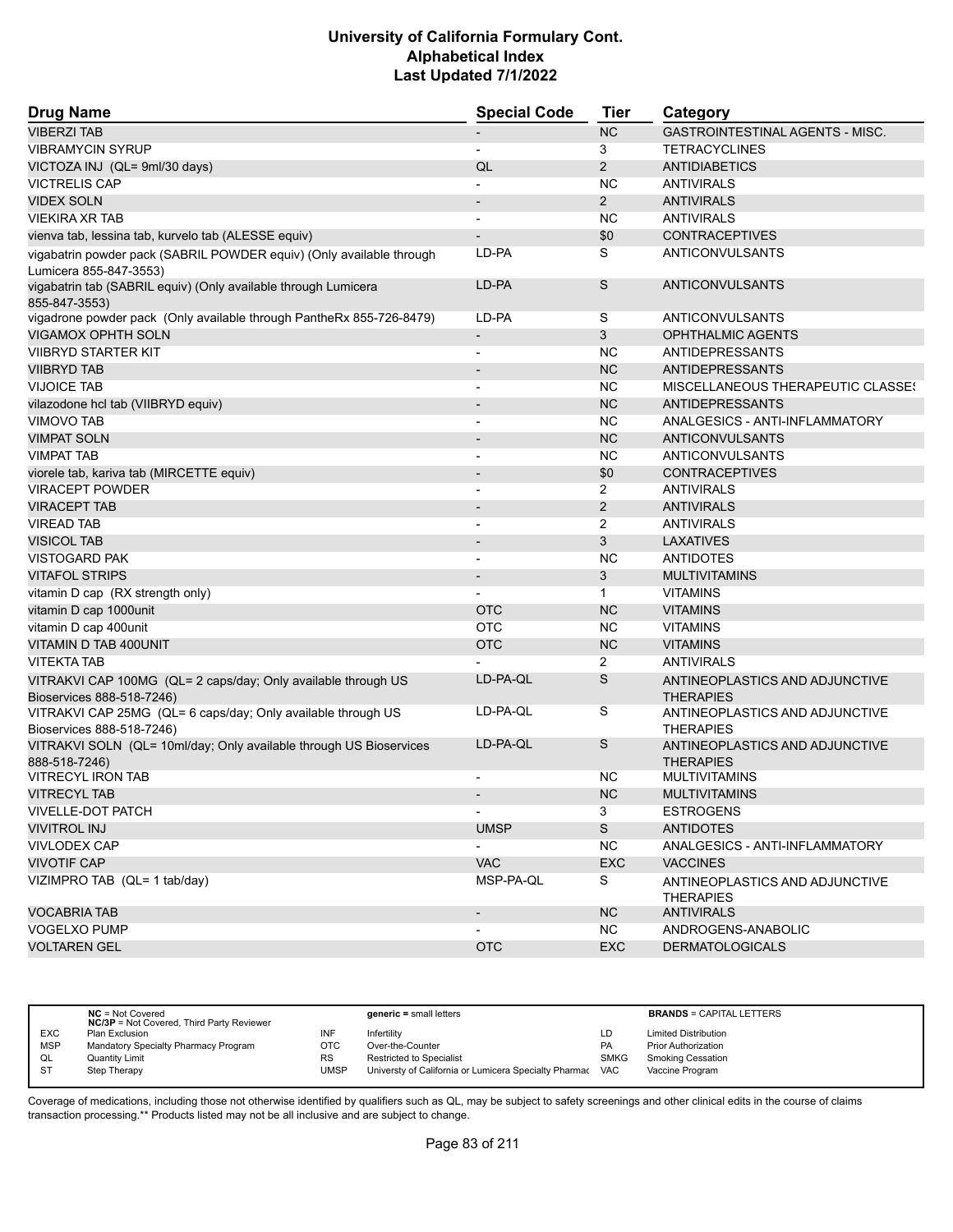| <b>Drug Name</b>                                                                      | <b>Special Code</b>      | <b>Tier</b>    | Category                                                       |
|---------------------------------------------------------------------------------------|--------------------------|----------------|----------------------------------------------------------------|
| <b>VONJO CAP</b>                                                                      |                          | <b>NC</b>      | ANTINEOPLASTICS AND ADJUNCTIVE<br><b>THERAPIES</b>             |
| <b>VOPAC 5 CREAM</b>                                                                  |                          | <b>NC</b>      | <b>DERMATOLOGICALS</b>                                         |
| <b>VOPAC CREAM</b>                                                                    |                          | <b>NC</b>      | <b>DERMATOLOGICALS</b>                                         |
| <b>VOPAC GB CREAM</b>                                                                 |                          | <b>NC</b>      | <b>DERMATOLOGICALS</b>                                         |
| <b>VOQUEZNA DUAL PAK</b>                                                              |                          | NC.            | <b>ULCER</b><br>DRUGS/ANTISPASMODICS/ANTICHOLINEF<br><b>CS</b> |
| <b>VOQUEZNA TRIP PAK</b>                                                              |                          | <b>NC</b>      | <b>ULCER</b><br>DRUGS/ANTISPASMODICS/ANTICHOLINEF<br>CS        |
| voriconazole susp (VFEND equiv) (Restricted to Infectious Disease Specialist)         | <b>RS</b>                | $\overline{2}$ | ANTIFUNGALS                                                    |
| voriconazole tab (VFEND equiv) (Restricted to Infectious Disease Specialist)          | <b>RS</b>                | $\overline{2}$ | <b>ANTIFUNGALS</b>                                             |
| VOSEVI TAB (QL= 1 tab/day)                                                            | PA-QL-UMSP               | S              | <b>ANTIVIRALS</b>                                              |
| <b>VOTRIENT TAB</b>                                                                   | <b>PA-UMSP</b>           | S              | ANTINEOPLASTICS AND ADJUNCTIVE<br><b>THERAPIES</b>             |
| VOXZOGO INJ (QL= 1 vial/day; Only available through Accredo<br>888-773-7376)          | LD-PA-QL                 | S              | ENDOCRINE AND METABOLIC AGENTS -<br>MISC.                      |
| <b>VP-PNV-DHA CAP</b>                                                                 |                          | $\mathbf{1}$   | <b>MULTIVITAMINS</b>                                           |
| <b>VRAYLAR CAP</b>                                                                    | $\blacksquare$           | <b>NC</b>      | ANTIPSYCHOTICS/ANTIMANIC AGENTS                                |
| <b>VRAYLAR PACK</b>                                                                   |                          | <b>NC</b>      | ANTIPSYCHOTICS/ANTIMANIC AGENTS                                |
| VSL#3 CAP                                                                             |                          | <b>NC</b>      | <b>ANTIDIARRHEALS</b>                                          |
| <b>VTAMA CREAM</b>                                                                    | $\overline{a}$           | <b>NC</b>      | <b>DERMATOLOGICALS</b>                                         |
| <b>VTOL SOLN</b>                                                                      |                          | <b>NC</b>      | ANALGESICS - NONNARCOTIC                                       |
| <b>VUITY OPHTH SOLN</b>                                                               |                          | <b>NC</b>      | <b>OPHTHALMIC AGENTS</b>                                       |
| <b>VUMERITY CAP</b>                                                                   |                          | <b>NC</b>      | PSYCHOTHERAPEUTIC AND<br>NEUROLOGICAL AGENTS - MISC.           |
| <b>VYLEESI INJ</b>                                                                    |                          | <b>NC</b>      | PSYCHOTHERAPEUTIC AND<br>NEUROLOGICAL AGENTS - MISC.           |
| VYNDAMAX CAP (QL= 1 cap/day)                                                          | MSP-PA-QL                | S              | CARDIOVASCULAR AGENTS - MISC.                                  |
| VYNDAQEL CAP (QL= 4 caps/day)                                                         | MSP-PA-QL                | S              | CARDIOVASCULAR AGENTS - MISC.                                  |
| VYTONE CREAM 1.9-1%                                                                   |                          | <b>NC</b>      | <b>DERMATOLOGICALS</b>                                         |
| <b>VYVANSE CAP</b>                                                                    |                          | 2              | ADHD/ANTI-NARCOLEPSY/ANTI-OBESITY//<br><b>NOREXIANTS</b>       |
| <b>VYVANSE CHEW TAB</b>                                                               |                          | 2              | ADHD/ANTI-NARCOLEPSY/ANTI-OBESITY//<br><b>NOREXIANTS</b>       |
| <b>VYZULTA SOLN</b>                                                                   |                          | <b>NC</b>      | <b>OPHTHALMIC AGENTS</b>                                       |
| WAKIX TAB (QL= 2 tabs/day; Only available through PantherRx Pharmacy<br>855-726-8479) | LD-PA-QL                 | S              | ADHD/ANTI-NARCOLEPSY/ANTI-OBESITY//<br><b>NOREXIANTS</b>       |
| warfarin tab (COUMADIN equiv)                                                         |                          | $\mathbf{1}$   | ANTICOAGULANTS                                                 |
| WEGOVY INJ (QL= 4 pens/28 days)                                                       | PA-QL                    | 2              | ADHD/ANTI-NARCOLEPSY/ANTI-OBESITY//<br><b>NOREXIANTS</b>       |
| WEGOVY INJ 1.7MG/0.75ML (QL= 4 pens/28 days)                                          | PA-QL                    | $\overline{2}$ | ADHD/ANTI-NARCOLEPSY/ANTI-OBESITY/<br><b>NOREXIANTS</b>        |
| WEGOVY INJ 2.4MG/0.75ML (QL= 4 pens/28 days)                                          | PA-QL                    | $\overline{2}$ | ADHD/ANTI-NARCOLEPSY/ANTI-OBESITY//<br><b>NOREXIANTS</b>       |
| <b>WELCHOL PACK</b>                                                                   | $\overline{\phantom{a}}$ | $\mathbf{3}$   | <b>ANTIHYPERLIPIDEMICS</b>                                     |
| <b>WELCHOL TAB</b>                                                                    |                          | 3              | <b>ANTIHYPERLIPIDEMICS</b>                                     |
| WELIREG TAB (QL= 3 tabs/day; Only available through Biologics<br>800-850-4306)        | LD-PA-QL                 | S              | ANTINEOPLASTICS AND ADJUNCTIVE<br><b>THERAPIES</b>             |
| <b>WELLBUTRIN SR TAB</b>                                                              |                          | 3              | ANTIDEPRESSANTS                                                |

|            | $NC = Not Covered$<br><b>NC/3P</b> = Not Covered, Third Party Reviewer |           | $generic = small letters$                             |             | <b>BRANDS = CAPITAL LETTERS</b> |
|------------|------------------------------------------------------------------------|-----------|-------------------------------------------------------|-------------|---------------------------------|
| <b>EXC</b> | Plan Exclusion                                                         | INF       | Infertility                                           | LD          | <b>Limited Distribution</b>     |
| <b>MSP</b> | Mandatory Specialty Pharmacy Program                                   | OTC       | Over-the-Counter                                      | PA          | <b>Prior Authorization</b>      |
| QL         | Quantity Limit                                                         | <b>RS</b> | <b>Restricted to Specialist</b>                       | <b>SMKG</b> | <b>Smoking Cessation</b>        |
| <b>ST</b>  | Step Therapy                                                           | UMSP      | Universty of California or Lumicera Specialty Pharmac | <b>VAC</b>  | Vaccine Program                 |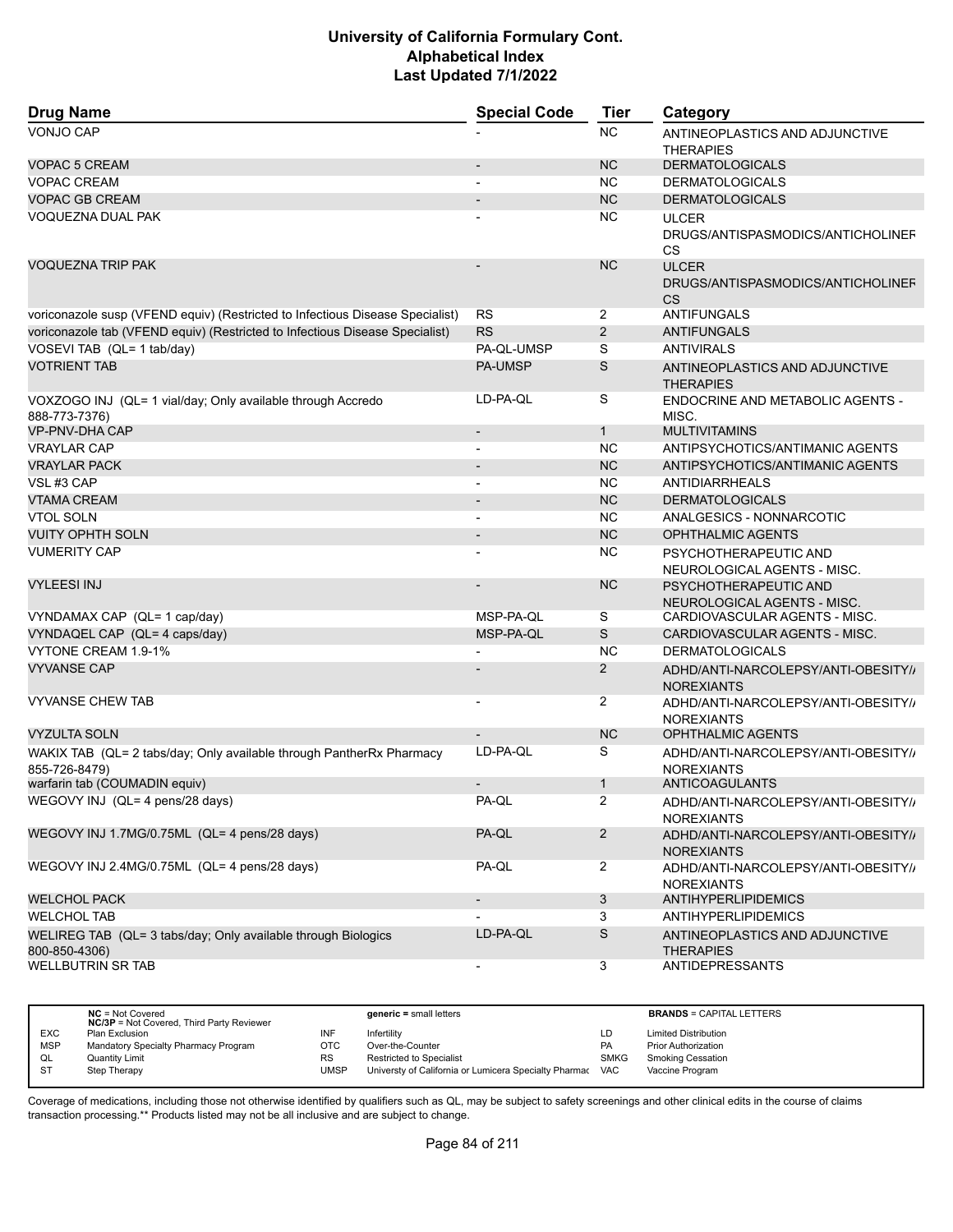| <b>Drug Name</b>                                                                   | <b>Special Code</b>      | Tier           | Category                                                 |  |
|------------------------------------------------------------------------------------|--------------------------|----------------|----------------------------------------------------------|--|
| <b>WELLBUTRIN XL TAB</b>                                                           |                          | 3              | <b>ANTIDEPRESSANTS</b>                                   |  |
| <b>WESTCORT OINT</b>                                                               | $\overline{\phantom{a}}$ | <b>NC</b>      | <b>DERMATOLOGICALS</b>                                   |  |
| <b>WINLEVI CREAM</b>                                                               |                          | <b>NC</b>      | <b>DERMATOLOGICALS</b>                                   |  |
| <b>WOUND-DRESSING GELS</b>                                                         |                          | <b>NC</b>      | <b>DERMATOLOGICALS</b>                                   |  |
| <b>WPR PLUS</b>                                                                    | $\blacksquare$           | NC             | <b>DERMATOLOGICALS</b>                                   |  |
| <b>WYNZORA CREAM</b>                                                               |                          | <b>NC</b>      | <b>DERMATOLOGICALS</b>                                   |  |
| XADAGO TAB (QL= 1 tab/day)                                                         | PA-QL                    | 3              | <b>ANTIPARKINSON AGENTS</b>                              |  |
| <b>XALIX SOL</b>                                                                   |                          | <b>NC</b>      | <b>DERMATOLOGICALS</b>                                   |  |
| XALKORI CAP (QL= 2 caps/day)                                                       | MSP-PA-QL                | S              | ANTINEOPLASTICS AND ADJUNCTIVE<br><b>THERAPIES</b>       |  |
| <b>XAQUIL XR TAB</b>                                                               |                          | <b>EXC</b>     | DIETARY PRODUCTS/DIETARY<br><b>MANAGEMENT PRODUCTS</b>   |  |
| <b>XARELTO STARTER PACK</b>                                                        |                          | $\overline{2}$ | ANTICOAGULANTS                                           |  |
| <b>XARELTO SUSP</b>                                                                |                          | $\overline{2}$ | <b>ANTICOAGULANTS</b>                                    |  |
| <b>XARELTO TAB</b>                                                                 | $\blacksquare$           | $\overline{2}$ | ANTICOAGULANTS                                           |  |
| <b>XARTEMIS XR TAB</b>                                                             |                          | <b>NC</b>      | ANALGESICS - OPIOID                                      |  |
| XATMEP SOLN (Prior Authorization required for members age 9 or older)              | <b>PA</b>                | 3              | ANTINEOPLASTICS AND ADJUNCTIVE<br><b>THERAPIES</b>       |  |
| XCOPRI PAK 100-150MG (QL= 2 tabs/day)                                              | QL                       | 2              | ANTICONVULSANTS                                          |  |
| XCOPRI PAK 150-200MG (QL= 2 tabs/day)                                              | QL                       | $\overline{2}$ | <b>ANTICONVULSANTS</b>                                   |  |
| XCOPRI PAK 50-200MG (QL= 2 tabs/day)                                               | QL                       | 2              | <b>ANTICONVULSANTS</b>                                   |  |
| XCOPRI TAB 150MG, 200MG (QL= 2 tabs/day)                                           | QL                       | $\overline{2}$ | ANTICONVULSANTS                                          |  |
| XCOPRI TAB 50MG, 100MG (QL= 1 tab/day)                                             | QL                       | $\overline{2}$ | <b>ANTICONVULSANTS</b>                                   |  |
| XCOPRI TITRATION PAK 12.5-25MG (QL= 1 tab/day)                                     | QL                       | $\overline{2}$ | ANTICONVULSANTS                                          |  |
| XCOPRI TITRATION PAK 150-200MG (QL= 1 tab/day)                                     | QL                       | $\overline{2}$ | <b>ANTICONVULSANTS</b>                                   |  |
| XCOPRI TITRATION PAK 50-100MG (QL= 1 tab/day)                                      | QL                       | 2              | ANTICONVULSANTS                                          |  |
| XELJANZ SOLN (QL= 10 ml/day)                                                       | PA-QL-UMSP               | S              | ANALGESICS - ANTI-INFLAMMATORY                           |  |
| XELJANZ TAB (QL= 2 tabs/day)                                                       | PA-QL-UMSP               | S              | ANALGESICS - ANTI-INFLAMMATORY                           |  |
| XELJANZ XR TAB (QL= 1 tab/day)                                                     | PA-QL-UMSP               | S              | ANALGESICS - ANTI-INFLAMMATORY                           |  |
| <b>XELPROS OPHTH EMULSION</b>                                                      |                          | <b>NC</b>      | <b>OPHTHALMIC AGENTS</b>                                 |  |
| XEMBIFY INJ (Only available through CVS Specialty 800-237-2767)                    | LD-PA                    | S              | PASSIVE IMMUNIZING AND TREATMENT<br><b>AGENTS</b>        |  |
| <b>XENADERM OINT</b>                                                               | $\overline{\phantom{a}}$ | <b>NC</b>      | <b>DERMATOLOGICALS</b>                                   |  |
| <b>XENAZINE TAB</b>                                                                |                          | NC.            | PSYCHOTHERAPEUTIC AND<br>NEUROLOGICAL AGENTS - MISC.     |  |
| <b>XENICAL CAP</b>                                                                 |                          | NC             | ADHD/ANTI-NARCOLEPSY/ANTI-OBESITY//<br><b>NOREXIANTS</b> |  |
| XENLETA TAB (QL= 14 tabs/180 days; Restricted to Infectious Disease<br>Specialist) | QL-RS                    | $\overline{2}$ | ANTI-INFECTIVE AGENTS - MISC.                            |  |
| <b>XEPI CREAM</b>                                                                  |                          | NC.            | <b>DERMATOLOGICALS</b>                                   |  |
| <b>XERESE CREAM</b>                                                                | $\overline{\phantom{a}}$ | <b>NC</b>      | <b>DERMATOLOGICALS</b>                                   |  |
| <b>XERMELO TAB</b>                                                                 |                          | NC             | GASTROINTESTINAL AGENTS - MISC.                          |  |
| <b>XHANCE NASAL EXHALER</b>                                                        | $\overline{\phantom{a}}$ | <b>NC</b>      | NASAL AGENTS - SYSTEMIC AND TOPICAL                      |  |
| XIFAXAN TAB 200MG (QL= 9 tabs/3 days)                                              | QL                       | $\mathbf{3}$   | ANTI-INFECTIVE AGENTS - MISC.                            |  |
| XIFAXAN TAB 550MG                                                                  | $\blacksquare$           | 2              | ANTI-INFECTIVE AGENTS - MISC.                            |  |
| XIGDUO XR TAB 2.5-1000MG, 5-1000MG (QL= 2 tabs/day)                                | QL                       | $\overline{2}$ | <b>ANTIDIABETICS</b>                                     |  |
| XIGDUO XR TAB 5-500MG, 10-500MG, 10-1000MG (QL= 1 tab/day)                         | QL                       | $\overline{2}$ | <b>ANTIDIABETICS</b>                                     |  |
| <b>XIIDRA OPHTH SOLN</b>                                                           | $\overline{\phantom{a}}$ | NC             | <b>OPHTHALMIC AGENTS</b>                                 |  |
| XODOL TAB 10MG-300MG                                                               | $\overline{\phantom{a}}$ | NC.            | ANALGESICS - OPIOID                                      |  |
| XODOL TAB 5MG-300MG                                                                | $\overline{\phantom{a}}$ | <b>NC</b>      | ANALGESICS - OPIOID                                      |  |
|                                                                                    |                          |                |                                                          |  |

|            | $NC = Not Covered$<br><b>NC/3P</b> = Not Covered, Third Party Reviewer |           | generic = small letters                               |             | <b>BRANDS = CAPITAL LETTERS</b> |
|------------|------------------------------------------------------------------------|-----------|-------------------------------------------------------|-------------|---------------------------------|
| <b>EXC</b> | Plan Exclusion                                                         | INF       | Infertilitv                                           | LD          | <b>Limited Distribution</b>     |
| <b>MSP</b> | Mandatory Specialty Pharmacy Program                                   | OTC       | Over-the-Counter                                      | PA          | <b>Prior Authorization</b>      |
| QL         | <b>Quantity Limit</b>                                                  | <b>RS</b> | <b>Restricted to Specialist</b>                       | <b>SMKG</b> | <b>Smoking Cessation</b>        |
| <b>ST</b>  | Step Therapy                                                           | UMSP      | Universty of California or Lumicera Specialty Pharmac | <b>VAC</b>  | Vaccine Program                 |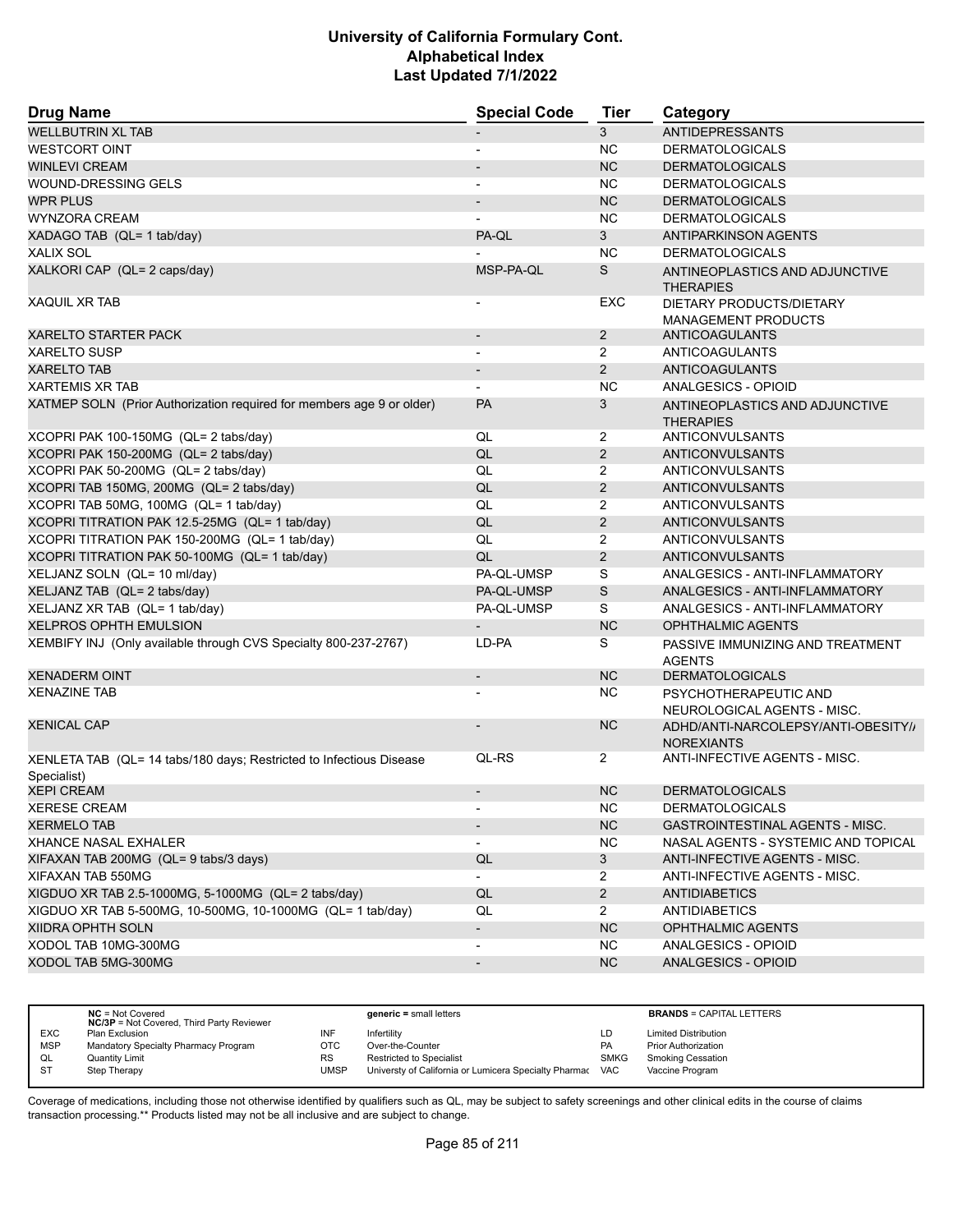| <b>Drug Name</b>                                                                                  | <b>Special Code</b>      | <b>Tier</b>    | Category                                                   |  |
|---------------------------------------------------------------------------------------------------|--------------------------|----------------|------------------------------------------------------------|--|
| XODOL TAB 7.5MG-300MG                                                                             |                          | <b>NC</b>      | ANALGESICS - OPIOID                                        |  |
| XOFLUZA TAB (QL= 2 tabs/fill)                                                                     | QL                       | 3              | <b>ANTIVIRALS</b>                                          |  |
| XOFLUZA TAB THERAPY PACK 40MG (QL= 1 tab/fill)                                                    | QL                       | 3              | <b>ANTIVIRALS</b>                                          |  |
| XOFLUZA TAB THERAPY PACK 80MG (QL= 1 tab/fill)                                                    | QL                       | 3              | <b>ANTIVIRALS</b>                                          |  |
| <b>XOLAIR SYRINGE</b>                                                                             | PA-UMSP                  | S              | ANTIASTHMATIC AND BRONCHODILATOR<br><b>AGENTS</b>          |  |
| <b>XOLEGEL</b>                                                                                    |                          | <b>NC</b>      | <b>DERMATOLOGICALS</b>                                     |  |
| XOSPATA TAB (QL= 3 tabs/day; Only available through Biologics<br>800-850-4306)                    | LD-PA-QL                 | S              | ANTINEOPLASTICS AND ADJUNCTIVE<br><b>THERAPIES</b>         |  |
| XPOVIO PAK (QL= 32 tabs/28 days; Only available through Biologics<br>800-850-4306)                | LD-PA-QL                 | S              | ANTINEOPLASTICS AND ADJUNCTIVE<br><b>THERAPIES</b>         |  |
| <b>XRYLIX PAK</b>                                                                                 |                          | NC.            | <b>DERMATOLOGICALS</b>                                     |  |
| XTAMPZA ER CAP (QL= 120 caps/30 days)                                                             | QL                       | $\overline{2}$ | ANALGESICS - OPIOID                                        |  |
| <b>XTANDI CAP</b>                                                                                 |                          | NC.            | ANTINEOPLASTICS AND ADJUNCTIVE<br><b>THERAPIES</b>         |  |
| <b>XTANDI TAB 40MG</b>                                                                            |                          | <b>NC</b>      | ANTINEOPLASTICS AND ADJUNCTIVE<br><b>THERAPIES</b>         |  |
| <b>XTANDI TAB 80MG</b>                                                                            | $\overline{\phantom{a}}$ | NC.            | ANTINEOPLASTICS AND ADJUNCTIVE<br><b>THERAPIES</b>         |  |
| XULTOPHY INJ (QL= 15ml/30 days)                                                                   | PA-QL                    | $\overline{2}$ | <b>ANTIDIABETICS</b>                                       |  |
| <b>XURIDEN POWDER</b>                                                                             |                          | <b>NC</b>      | ENDOCRINE AND METABOLIC AGENTS -<br>MISC.                  |  |
| XYOSTED INJ                                                                                       |                          | <b>NC</b>      | ANDROGENS-ANABOLIC                                         |  |
| XYREM SOLN (QL= 540ml/30 days; Only available through Xyrem Certified<br>Pharmacy 1-866-997-3688) | LD-PA-QL                 | S              | PSYCHOTHERAPEUTIC AND<br>NEUROLOGICAL AGENTS - MISC.       |  |
| <b>XYWAV SOLN</b>                                                                                 |                          | <b>NC</b>      | PSYCHOTHERAPEUTIC AND<br>NEUROLOGICAL AGENTS - MISC.       |  |
| <b>XYZAL SOLN</b>                                                                                 |                          | EXC            | ANTIHISTAMINES                                             |  |
| <b>XYZAL TAB</b>                                                                                  | $\overline{\phantom{a}}$ | <b>EXC</b>     | <b>ANTIHISTAMINES</b>                                      |  |
| <b>XYZBAC TAB</b>                                                                                 |                          | EXC            | DIETARY PRODUCTS/DIETARY<br><b>MANAGEMENT PRODUCTS</b>     |  |
| YAZ TAB, YASMIN 28 TAB                                                                            | $\overline{\phantom{a}}$ | \$0            | <b>CONTRACEPTIVES</b>                                      |  |
| <b>YBUPHEN TAB</b>                                                                                |                          | <b>NC</b>      | ANALGESICS - ANTI-INFLAMMATORY                             |  |
| YODOXIN TAB                                                                                       |                          | 3              | <b>AMEBICIDES</b>                                          |  |
| YONSA TAB                                                                                         |                          | NC.            | ANTINEOPLASTICS AND ADJUNCTIVE<br><b>THERAPIES</b>         |  |
| YOSPRALA TAB                                                                                      | $\overline{\phantom{a}}$ | <b>NC</b>      | <b>HEMATOLOGICAL AGENTS - MISC.</b>                        |  |
| <b>YUPELRI SOLN</b>                                                                               |                          | NC.            | ANTIASTHMATIC AND BRONCHODILATOR<br><b>AGENTS</b>          |  |
| <b>ZADITOR OPHTH SOLN</b>                                                                         | <b>OTC</b>               | <b>NC</b>      | <b>OPHTHALMIC AGENTS</b>                                   |  |
| zafemy patch (XULANE equiv)                                                                       |                          | \$0            | CONTRACEPTIVES                                             |  |
| zafirlukast tab (ACCOLATE equiv)                                                                  |                          | $\overline{2}$ | ANTIASTHMATIC AND BRONCHODILATOR<br><b>AGENTS</b>          |  |
| zaleplon cap (SONATA equiv)                                                                       |                          | $\mathbf{1}$   | <b>HYPNOTICS/SEDATIVES/SLEEP DISORDEF</b><br><b>AGENTS</b> |  |
| <b>ZANTAC EFFER TAB</b>                                                                           | $\overline{\phantom{a}}$ | NC             | <b>ULCER DRUGS</b>                                         |  |
| ZARXIO INJ                                                                                        | <b>UMSP</b>              | S              | <b>HEMATOPOIETIC AGENTS</b>                                |  |
| ZAVESCA CAP                                                                                       | $\overline{\phantom{a}}$ | NC             | <b>HEMATOPOIETIC AGENTS</b>                                |  |
| <b>ZECUITY PAD</b>                                                                                | $\blacksquare$           | NC.            | <b>MIGRAINE PRODUCTS</b>                                   |  |
| ZEGALOGUE INJ (QL= 2 inj/fill)                                                                    | QL                       | $2^{\circ}$    | <b>ANTIDIABETICS</b>                                       |  |
| ZEGERID CAP                                                                                       | $\overline{\phantom{a}}$ | <b>NC</b>      | <b>ULCER DRUGS</b>                                         |  |

|            | $NC = Not Covered$<br><b>NC/3P</b> = Not Covered, Third Party Reviewer |             | generic = small letters                               |             | <b>BRANDS = CAPITAL LETTERS</b> |
|------------|------------------------------------------------------------------------|-------------|-------------------------------------------------------|-------------|---------------------------------|
| <b>EXC</b> | Plan Exclusion                                                         | INF         | Infertility                                           | LD          | <b>Limited Distribution</b>     |
| <b>MSP</b> | Mandatory Specialty Pharmacy Program                                   | OTC         | Over-the-Counter                                      | <b>PA</b>   | <b>Prior Authorization</b>      |
| QL         | <b>Quantity Limit</b>                                                  | <b>RS</b>   | <b>Restricted to Specialist</b>                       | <b>SMKG</b> | <b>Smoking Cessation</b>        |
| <b>ST</b>  | Step Therapy                                                           | <b>UMSP</b> | Universty of California or Lumicera Specialty Pharmac | <b>VAC</b>  | Vaccine Program                 |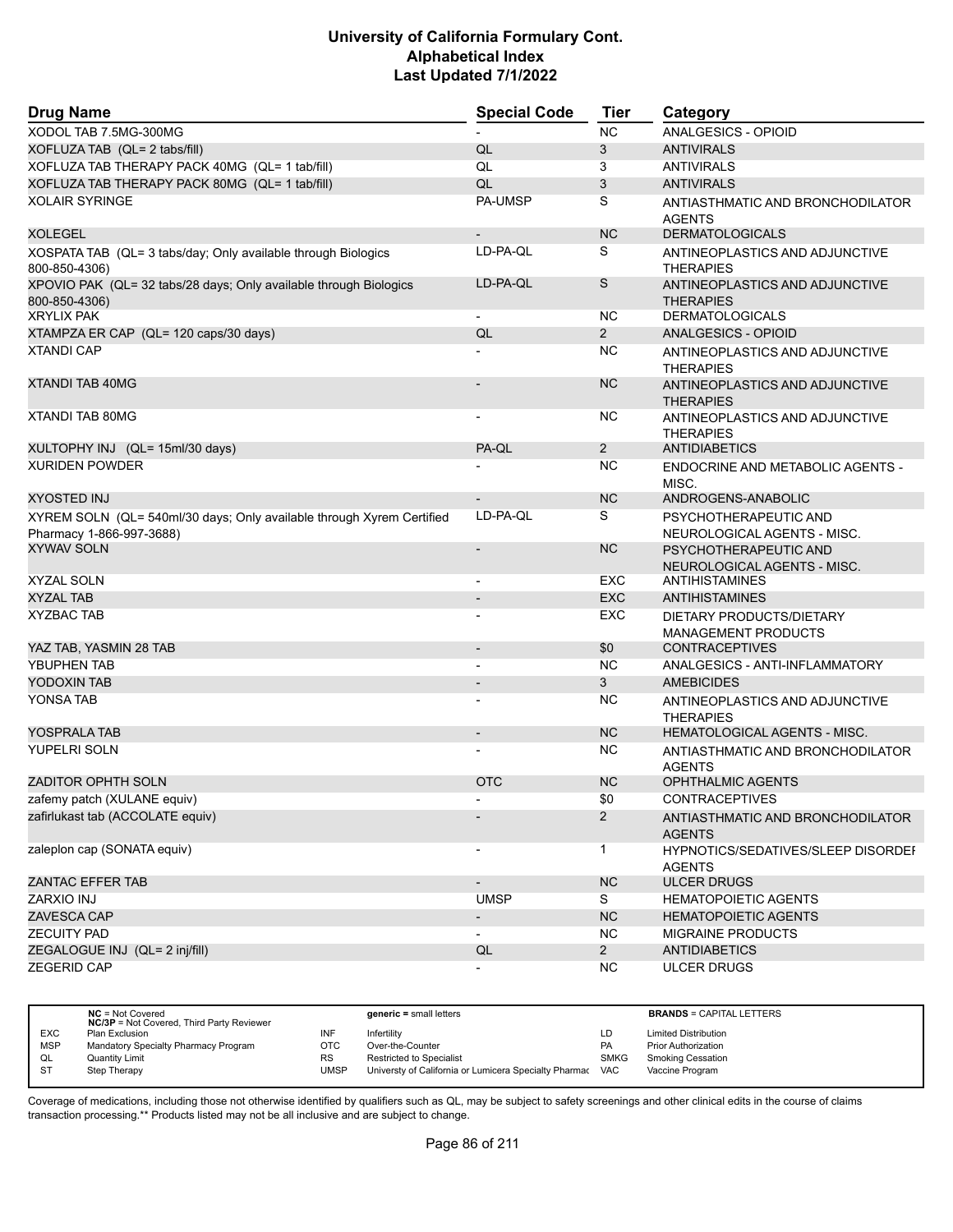| <b>Drug Name</b>                                                                             | <b>Special Code</b>      | Tier           | Category                                                 |
|----------------------------------------------------------------------------------------------|--------------------------|----------------|----------------------------------------------------------|
| <b>ZEGERID CAP OTC</b>                                                                       | <b>OTC</b>               | <b>EXC</b>     | <b>ULCER DRUGS</b>                                       |
| <b>ZEGERID POWDER PACK</b>                                                                   |                          | <b>NC</b>      | <b>ULCER DRUGS</b>                                       |
| ZEJULA CAP (QL= 3 caps/day; Only available through Diplomat Pharmacy<br>877-977-9118)        | LD-PA-QL                 | S              | ANTINEOPLASTICS AND ADJUNCTIVE<br><b>THERAPIES</b>       |
| <b>ZELAPAR ODT</b>                                                                           |                          | <b>NC</b>      | <b>ANTIPARKINSON AGENTS</b>                              |
| ZELBORAF TAB (QL= 8 tabs/day)                                                                | MSP-PA-QL                | S              | ANTINEOPLASTICS AND ADJUNCTIVE<br><b>THERAPIES</b>       |
| <b>ZELNORM TAB</b>                                                                           |                          | NC.            | GASTROINTESTINAL AGENTS - MISC.                          |
| <b>ZENZEDI TAB</b>                                                                           |                          | <b>NC</b>      | ADHD/ANTI-NARCOLEPSY/ANTI-OBESITY//<br><b>NOREXIANTS</b> |
| zenzedi tab 10mg (DEXEDRINE equiv)                                                           |                          | <b>NC</b>      | ADHD/ANTI-NARCOLEPSY/ANTI-OBESITY//<br><b>NOREXIANTS</b> |
| zenzedi tab 5mg (DEXEDRINE equiv)                                                            |                          | <b>NC</b>      | ADHD/ANTI-NARCOLEPSY/ANTI-OBESITY//<br><b>NOREXIANTS</b> |
| <b>ZEPATIER TAB</b>                                                                          |                          | NC.            | <b>ANTIVIRALS</b>                                        |
| ZEPOSIA CAP (QL= 1 cap/day)                                                                  | PA-QL-UMSP               | S              | PSYCHOTHERAPEUTIC AND<br>NEUROLOGICAL AGENTS - MISC.     |
| ZEPOSIA STARTER PACK (QL= 1 cap/day)                                                         | PA-QL-UMSP               | S              | PSYCHOTHERAPEUTIC AND<br>NEUROLOGICAL AGENTS - MISC.     |
| <b>ZERIT SOLN</b>                                                                            |                          | 3              | <b>ANTIVIRALS</b>                                        |
| <b>ZERVIATE OPHTH SOLN</b>                                                                   |                          | <b>NC</b>      | <b>OPHTHALMIC AGENTS</b>                                 |
| <b>ZETIA TAB</b>                                                                             | $\overline{\phantom{a}}$ | <b>NC</b>      | ANTIHYPERLIPIDEMICS                                      |
| ZETONNA NASAL SPRAY                                                                          |                          | <b>NC</b>      | NASAL AGENTS - SYSTEMIC AND TOPICAL                      |
| <b>ZIANA GEL</b>                                                                             |                          | <b>NC</b>      | <b>DERMATOLOGICALS</b>                                   |
| zidovudine cap (RETROVIR equiv)                                                              | $\overline{\phantom{a}}$ | $\overline{2}$ | <b>ANTIVIRALS</b>                                        |
| zidovudine syrup (RETROVIR equiv)                                                            |                          | 2              | <b>ANTIVIRALS</b>                                        |
| zidovudine tab (RETROVIR equiv)                                                              |                          | 2              | <b>ANTIVIRALS</b>                                        |
| ZIEXTENZO INJ                                                                                | <b>UMSP</b>              | S              | <b>HEMATOPOIETIC AGENTS</b>                              |
| <b>ZILACAINE PAK</b>                                                                         |                          | <b>NC</b>      | <b>DERMATOLOGICALS</b>                                   |
| zileuton ER tab (ZYFLO CR equiv)                                                             |                          | <b>NC</b>      | ANTIASTHMATIC AND BRONCHODILATOR<br><b>AGENTS</b>        |
| <b>ZILXI FOAM</b>                                                                            | $\overline{\phantom{a}}$ | <b>NC</b>      | <b>DERMATOLOGICALS</b>                                   |
| <b>ZIMHI SOLN</b>                                                                            |                          | $\overline{2}$ | ANTIDOTES AND SPECIFIC ANTAGONISTS                       |
| ZINBRYTA INJ                                                                                 |                          | <b>NC</b>      | PSYCHOTHERAPEUTIC AND<br>NEUROLOGICAL AGENTS - MISC.     |
| zinc sulfate cap                                                                             | $\overline{\phantom{a}}$ | $\mathbf{1}$   | <b>MINERALS &amp; ELECTROLYTES</b>                       |
| ZIOPTAN OPHTH SOLN                                                                           | $\overline{\phantom{a}}$ | <b>NC</b>      | OPHTHALMIC AGENTS                                        |
| ziprasidone cap (GEODON equiv)                                                               |                          | $\mathbf{1}$   | ANTIPSYCHOTICS/ANTIMANIC AGENTS                          |
| <b>ZIPSOR CAP</b>                                                                            |                          | NC.            | ANALGESICS - ANTI-INFLAMMATORY                           |
| <b>ZIRGAN OPHTH GEL</b>                                                                      |                          | $\overline{2}$ | <b>OPHTHALMIC AGENTS</b>                                 |
| ZITHROMAX POWDER PACK                                                                        |                          | 3              | <b>MACROLIDES</b>                                        |
| <b>ZMAX SUSP</b>                                                                             | $\overline{\phantom{a}}$ | 3              | <b>MACROLIDES</b>                                        |
| ZOCOR TAB 80MG                                                                               |                          | NC.            | ANTIHYPERLIPIDEMICS                                      |
| ZOHYDRO ER CAP                                                                               |                          | NC             | ANALGESICS - OPIOID                                      |
| ZOKINVY CAP (QL= 4 caps/day; Only available through US Bioservices<br>888-518-7246)          | LD-PA-QL                 | S              | MISCELLANEOUS THERAPEUTIC CLASSES                        |
| ZOLINZA CAP                                                                                  | <b>PA-UMSP</b>           | $\mathsf S$    | ANTINEOPLASTICS AND ADJUNCTIVE<br><b>THERAPIES</b>       |
| zolmitriptan nasal spray (ZOLMITRIPTAN, ZOMIG equiv) (QL= 6 sprays/fill, 2<br>fills/30 days) | QL                       | $\overline{3}$ | MIGRAINE PRODUCTS                                        |
| zolmitriptan ODT (ZOMIG equiv) (QL= 9 tabs/fill, 2 fills/30 days)                            | $\mathsf{QL}$            | $\overline{2}$ | MIGRAINE PRODUCTS                                        |
|                                                                                              |                          |                |                                                          |

|            | $NC = Not Covered$<br><b>NC/3P</b> = Not Covered, Third Party Reviewer |           | $generic = small letters$                             |             | <b>BRANDS = CAPITAL LETTERS</b> |
|------------|------------------------------------------------------------------------|-----------|-------------------------------------------------------|-------------|---------------------------------|
| <b>EXC</b> | Plan Exclusion                                                         | INF       | Infertility                                           | LD          | <b>Limited Distribution</b>     |
| <b>MSP</b> | Mandatory Specialty Pharmacy Program                                   | отс       | Over-the-Counter                                      | <b>PA</b>   | <b>Prior Authorization</b>      |
| QL         | Quantity Limit                                                         | <b>RS</b> | <b>Restricted to Specialist</b>                       | <b>SMKG</b> | <b>Smoking Cessation</b>        |
| <b>ST</b>  | Step Therapy                                                           | UMSP      | Universty of California or Lumicera Specialty Pharmac | <b>VAC</b>  | Vaccine Program                 |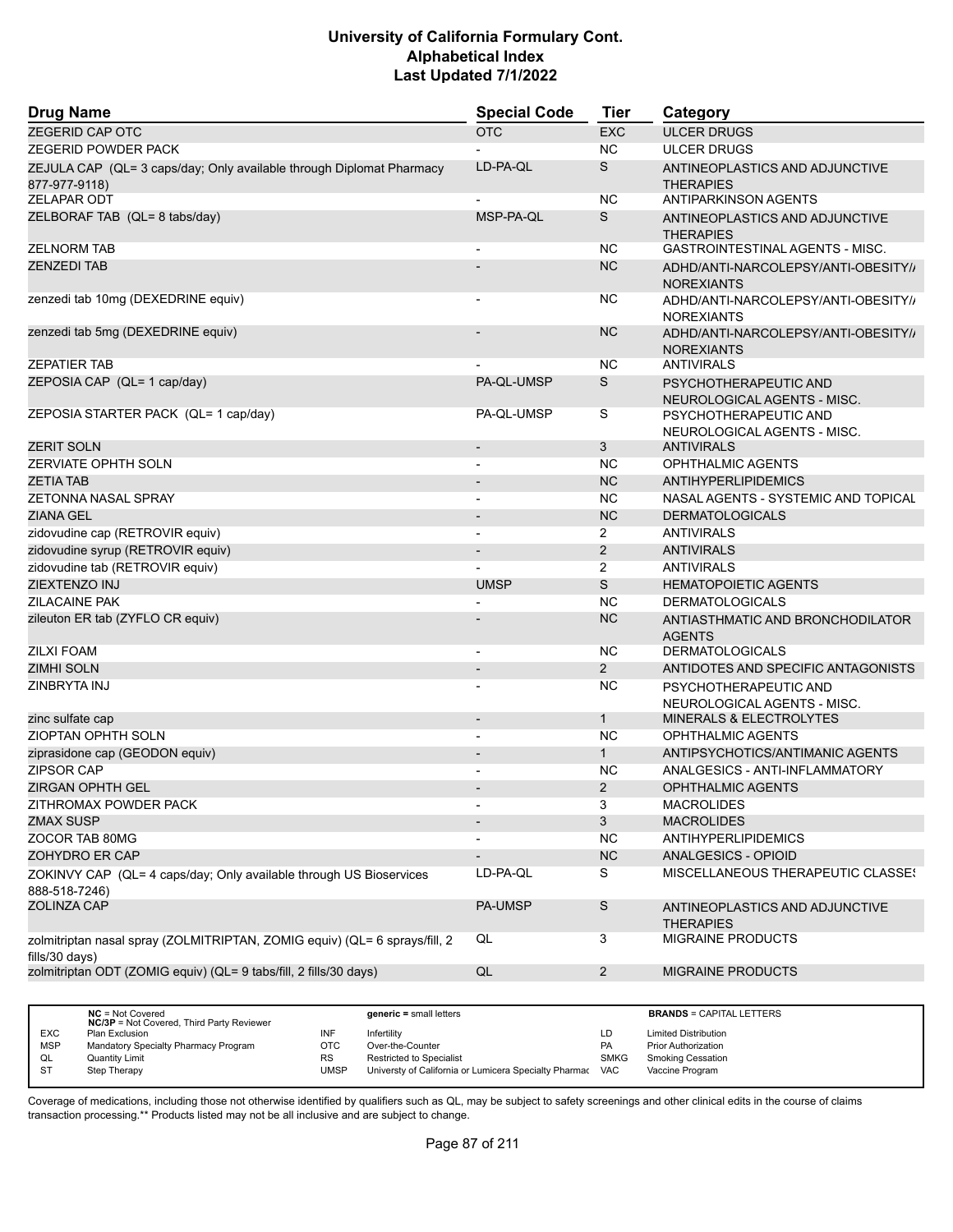| <b>Drug Name</b>                                                     | <b>Special Code</b>      | <b>Tier</b>    | Category                                                   |
|----------------------------------------------------------------------|--------------------------|----------------|------------------------------------------------------------|
| ZOLMITRIPTAN SPRAY, ZOMIG SPRAY (QL= 6 sprays/fill, 2 fills/30 days) | QL                       | 3              | <b>MIGRAINE PRODUCTS</b>                                   |
| zolmitriptan tab (ZOMIG equiv) (QL= 9 tabs/fill, 2 fills/30 days)    | QL                       | $\overline{2}$ | <b>MIGRAINE PRODUCTS</b>                                   |
| <b>ZOLPAK KIT</b>                                                    |                          | <b>NC</b>      | <b>DERMATOLOGICALS</b>                                     |
| zolpidem ER tab (AMBIEN CR equiv) (QL= 1 tab/day)                    | QL                       | $\overline{2}$ | HYPNOTICS/SEDATIVES/SLEEP DISORDEF<br><b>AGENTS</b>        |
| zolpidem tab (AMBIEN equiv) (QL= 1 tab/day)                          | QL                       | $\mathbf{1}$   | <b>HYPNOTICS</b>                                           |
| zolpidem tartrate SL tab (INTERMEZZO equiv)                          |                          | <b>NC</b>      | <b>HYPNOTICS/SEDATIVES/SLEEP DISORDEF</b><br><b>AGENTS</b> |
| ZOLPIDEM TARTRATE SL TAB 1.75MG                                      | $\blacksquare$           | <b>NC</b>      | <b>HYPNOTICS/SEDATIVES/SLEEP DISORDEF</b><br><b>AGENTS</b> |
| ZOLPIDEM TARTRATE SL TAB 3.5MG                                       |                          | <b>NC</b>      | <b>HYPNOTICS/SEDATIVES/SLEEP DISORDEF</b><br><b>AGENTS</b> |
| <b>ZOLPIMIST SPRAY</b>                                               |                          | <b>NC</b>      | <b>HYPNOTICS/SEDATIVES/SLEEP DISORDEF</b><br><b>AGENTS</b> |
| ZONATUSS CAP 150MG                                                   |                          | <b>NC</b>      | COUGH/COLD/ALLERGY                                         |
| zonisamide cap (ZONEGRAN equiv)                                      |                          | $\mathbf{1}$   | <b>ANTICONVULSANTS</b>                                     |
| ZONTIVITY TAB (Restricted to Cardiology Specialist)                  | <b>RS</b>                | 3              | HEMATOLOGICAL AGENTS - MISC.                               |
| <b>ZORPRIN TAB</b>                                                   |                          | 3              | ANALGESICS - NONNARCOTIC                                   |
| <b>ZORVOLEX CAP</b>                                                  | $\blacksquare$           | <b>NC</b>      | ANALGESICS - ANTI-INFLAMMATORY                             |
| <b>ZOVIRAX OINT</b>                                                  |                          | <b>NC</b>      | <b>DERMATOLOGICALS</b>                                     |
| <b>ZTALMY SUSP</b>                                                   |                          | <b>NC</b>      | ANTICONVULSANTS                                            |
| <b>ZUBSOLV SL TAB</b>                                                |                          | $\overline{2}$ | ANALGESICS - OPIOID                                        |
| <b>ZUPLENZ SL FILM</b>                                               | $\blacksquare$           | <b>NC</b>      | <b>ANTIEMETICS</b>                                         |
| <b>ZURAMPIC TAB</b>                                                  |                          | N <sub>C</sub> | <b>GOUT AGENTS</b>                                         |
| <b>ZYBAN TAB</b>                                                     | <b>SMKG</b>              | \$0            | PSYCHOTHERAPEUTIC AND<br>NEUROLOGICAL AGENTS - MISC.       |
| <b>ZYCLARA CREAM</b>                                                 |                          | <b>NC</b>      | <b>DERMATOLOGICALS</b>                                     |
| ZYDELIG TAB (Only available through Diplomat Pharmacy 877-977-9118)  | LD-PA                    | S              | ANTINEOPLASTICS AND ADJUNCTIVE<br><b>THERAPIES</b>         |
| <b>ZYFLO TAB</b>                                                     |                          | <b>NC</b>      | ANTIASTHMATIC AND BRONCHODILATOR<br><b>AGENTS</b>          |
| ZYKADIA CAP (QL= 3 caps/day)                                         | PA-QL-UMSP               | S              | ANTINEOPLASTICS AND ADJUNCTIVE<br><b>THERAPIES</b>         |
| ZYKADIA TAB (QL= 3 tabs/day)                                         | PA-QL-UMSP               | S              | ANTINEOPLASTICS AND ADJUNCTIVE<br><b>THERAPIES</b>         |
| ZYLET OPHTH SUSP (QL= 5ml/fill (10ml bottle is Not Covered))         | QL                       | $\overline{2}$ | <b>OPHTHALMIC AGENTS</b>                                   |
| <b>ZYLOTROL-L KIT</b>                                                |                          | <b>NC</b>      | <b>DERMATOLOGICALS</b>                                     |
| ZYMAXID OPHTH SOLN                                                   | $\overline{\phantom{a}}$ | 3              | <b>OPHTHALMIC AGENTS</b>                                   |
| <b>ZYPITAMAG TAB</b>                                                 | $\blacksquare$           | <b>NC</b>      | <b>ANTIHYPERLIPIDEMICS</b>                                 |

|            | $NC = Not Covered$<br><b>NC/3P</b> = Not Covered, Third Party Reviewer |           | $generic = small letters$                                 |             | <b>BRANDS = CAPITAL LETTERS</b> |
|------------|------------------------------------------------------------------------|-----------|-----------------------------------------------------------|-------------|---------------------------------|
| <b>EXC</b> | <b>Plan Exclusion</b>                                                  | INF       | Infertilitv                                               | LD          | <b>Limited Distribution</b>     |
| <b>MSP</b> | Mandatory Specialty Pharmacy Program                                   | OTC       | Over-the-Counter                                          | <b>PA</b>   | <b>Prior Authorization</b>      |
| QL         | Quantity Limit                                                         | <b>RS</b> | Restricted to Specialist                                  | <b>SMKG</b> | <b>Smoking Cessation</b>        |
| <b>ST</b>  | Step Therapy                                                           | UMSP      | Universty of California or Lumicera Specialty Pharmac VAC |             | Vaccine Program                 |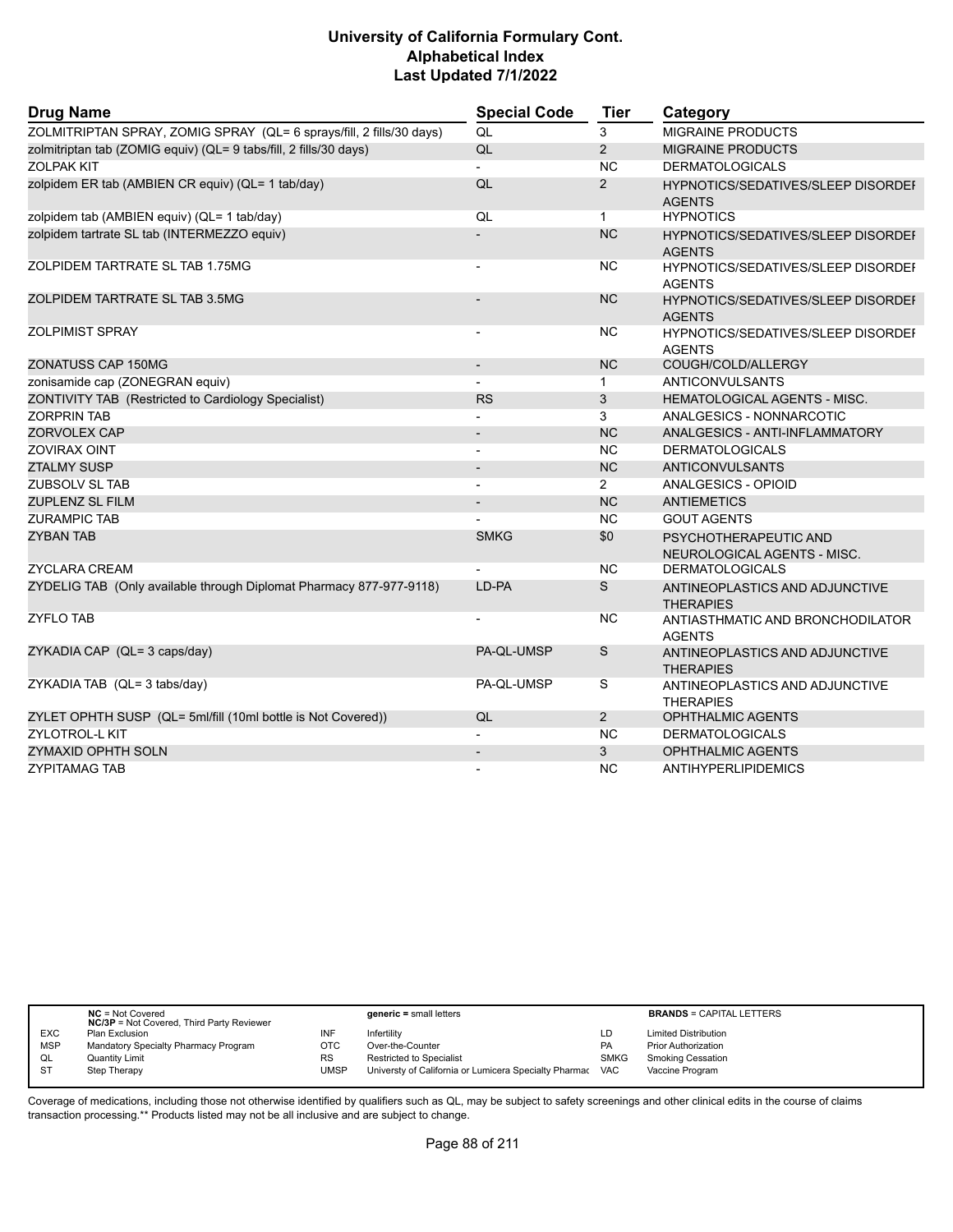#### **DrugName Special Code Tier**

## **ADHD/ANTI-NARCOLEPSY/ANTI-OBESITY/ANOREXIANTS**

| amphetamine/dextroamphetamine ER cap (ADDERALL XR equiv)                             |                              | $\mathbf{1}$   |
|--------------------------------------------------------------------------------------|------------------------------|----------------|
| amphetamine/dextroamphetamine tab (ADDERALL equiv)                                   |                              | 1              |
| dextroamphetamine tab (DEXEDRINE equiv)                                              |                              | 1              |
| dextroamphetamine ER cap (DEXEDRINE equiv)                                           |                              | 2              |
| <b>VYVANSE CAP</b>                                                                   |                              | 2              |
| <b>VYVANSE CHEW TAB</b>                                                              |                              | 2              |
| dextroamphetamine soln (PROCENTRA equiv)                                             | $\overline{\phantom{a}}$     | 3              |
| ADDERALL XR CAP                                                                      | $\overline{\phantom{a}}$     | NC.            |
| <b>ADZENYS ER SUSP</b>                                                               | $\overline{\phantom{a}}$     | <b>NC</b>      |
| <b>ADZENYS XR TAB</b>                                                                | $\overline{\phantom{a}}$     | <b>NC</b>      |
| AMPHETAMINE ER SUSP, DYANAVEL XR SUSP                                                | $\overline{\phantom{a}}$     | <b>NC</b>      |
| amphetamine tab (EVEKEO equiv)                                                       | $\overline{\phantom{a}}$     | <b>NC</b>      |
| dextroamphetamine sulfate tab 15mg (ZENZEDI equiv)                                   | $\overline{\phantom{a}}$     | <b>NC</b>      |
| dextroamphetamine sulfate tab 20mg (ZENZEDI equiv)                                   |                              | <b>NC</b>      |
| dextroamphetamine sulfate tab 30mg (ZENZEDI equiv)                                   |                              | <b>NC</b>      |
| <b>EVEKEO ODT</b>                                                                    | $\blacksquare$               | NC.            |
| methamphetamine tab (DESOXYN equiv)                                                  | $\overline{\phantom{a}}$     | <b>NC</b>      |
| <b>MYDAYIS CAP</b>                                                                   |                              | NC.            |
| <b>ZENZEDI TAB</b>                                                                   |                              | <b>NC</b>      |
| zenzedi tab 10mg (DEXEDRINE equiv)                                                   | $\overline{\phantom{a}}$     | NC.            |
| zenzedi tab 5mg (DEXEDRINE equiv)                                                    | $\qquad \qquad \blacksquare$ | <b>NC</b>      |
| <b>ANALEPTICS</b>                                                                    |                              |                |
| caffeine citrate soln (CAFCIT equiv) (Only covered for members less than 1 year old) |                              | $\overline{2}$ |
|                                                                                      |                              |                |
| <b>CAFCIT INJ</b>                                                                    | $\overline{\phantom{a}}$     | <b>NC</b>      |
| <b>ANOREXIANTS NON-AMPHETAMINE</b>                                                   |                              |                |
| phentermine cap (ADIPEX equiv) (QL= 1 cap/day)                                       | PA-QL                        | 1              |
| phentermine tab (ADIPEX equiv) (QL= 1 tab/day)                                       | PA-QL                        | $\mathbf{1}$   |
| QSYMIA CAP (QL= 1 tab/day)                                                           | PA-QL                        | 2              |
| ADIPEX-P CAP (QL= 1 cap/day)                                                         | PA-QL                        | 3              |
| ADIPEX-P TAB (QL= 1 tab/day)                                                         | PA-QL                        | 3              |
| benzphetamine tab                                                                    | $\overline{\phantom{a}}$     | <b>NC</b>      |
| DIETHYLPROPION ER TAB                                                                |                              | NC.            |
| diethylpropion tab                                                                   | $\overline{\phantom{a}}$     | <b>NC</b>      |
| <b>LOMAIRA TAB</b>                                                                   | $\overline{\phantom{a}}$     | NC.            |
| PHENDIMETRAZINE ER TAB                                                               |                              | <b>NC</b>      |
| phendimetrazine tab (BONTRIL PDM equiv)                                              |                              | NC.            |
| <b>PLENITY CAP</b>                                                                   |                              | <b>NC</b>      |
| <b>ANTI-OBESITY AGENTS</b>                                                           |                              |                |
| CONTRAVE TAB (QL= 4 tabs/day)                                                        | PA-QL                        | $\overline{2}$ |
| SAXENDA INJ (QL= 5 pens/30 days)                                                     | PA-QL                        | $\overline{c}$ |
| WEGOVY INJ (QL= 4 pens/28 days)                                                      | PA-QL                        | $\overline{c}$ |
| WEGOVY INJ 1.7MG/0.75ML (QL= 4 pens/28 days)                                         | PA-QL                        | $\overline{2}$ |
| WEGOVY INJ 2.4MG/0.75ML (QL= 4 pens/28 days)                                         | PA-QL                        | $\overline{2}$ |
| <b>XENICAL CAP</b>                                                                   |                              | ${\sf NC}$     |

**Note:** Unless otherwise specifically noted, all strengths and forms of products listed in the formulary are covered.

|            | $NC = Not Covered$<br><b>NC/3P</b> = Not Covered, Third Party Reviewer |      | $generic = small letters$                                 |             | <b>BRANDS = CAPITAL LETTERS</b> |
|------------|------------------------------------------------------------------------|------|-----------------------------------------------------------|-------------|---------------------------------|
| <b>EXC</b> | Plan Exclusion                                                         |      | Infertility                                               | LD          | <b>Limited Distribution</b>     |
| <b>MSP</b> | Mandatory Specialty Pharmacy Program                                   | отс  | Over-the-Counter                                          | <b>PA</b>   | <b>Prior Authorization</b>      |
| QL         | <b>Quantity Limit</b>                                                  | RS   | Restricted to Specialist                                  | <b>SMKG</b> | Smoking Cessation               |
| <b>ST</b>  | Step Therapy                                                           | UMSP | Universty of California or Lumicera Specialty Pharmac VAC |             | Vaccine Program                 |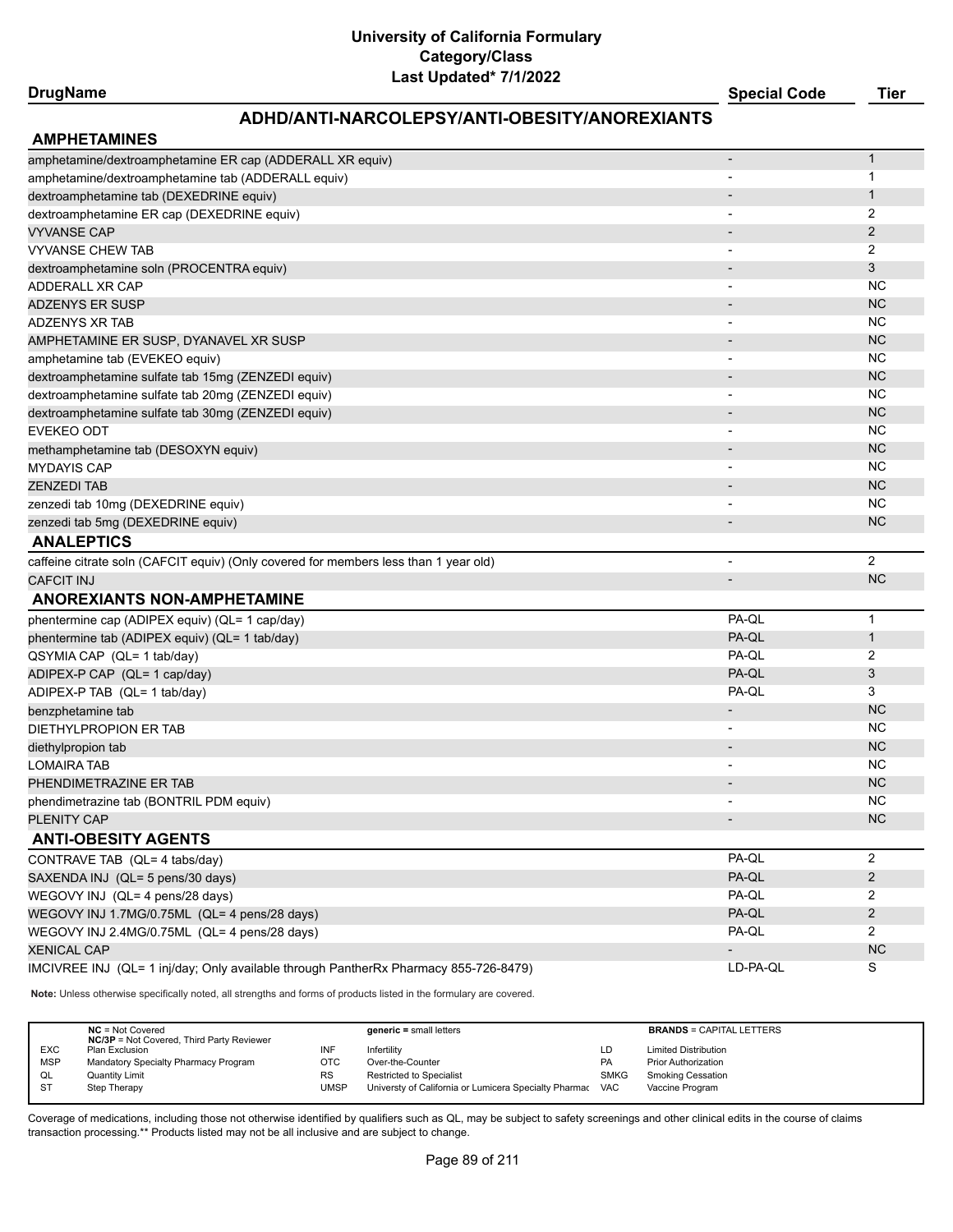#### **DrugName Special Code Tier ADHD/ANTI-NARCOLEPSY/ANTI-OBESITY/ANOREXIANTS Cont. ATTENTION-DEFICIT/HYPERACTIVITY DISORDER (ADHD) AGENTS** guanfacine ER tab (INTUNIV equiv) - 1 atomoxetine cap (STRATTERA CAP equiv) 2 clonidine ER tab (KAPVAY equiv) - 2 A Control of the Control of the Control of the Control of the Control of the Control of the Control of the Control of the Control of the Control of the Control of the Control of the Cont KAPVAY TAB - 3 OELBREE ER CAP - NC NOT HER CAP - NC NOT HER CAPITAL AND HER CAPITAL AND HER CAPITAL AND HER CAPITAL AND NOT H **DOPAMINE AND NOREPINEPHRINE REUPTAKE INHIBITORS (DNRIS)** SUNOSI TAB (QL= 1 tab/day) PA-QL 2 **HISTAMINE H3-RECEPTOR ANTAGONIST/INVERSE AGONISTS** WAKIX TAB (QL= 2 tabs/day; Only available through PantherRx Pharmacy 855-726-8479) LO-PA-QL LD-PA-QL S **STIMULANTS - MISC.** armodafinil tab (NUVIGIL equiv) (QL= 1 tab/day) and the state of the state of the state of the PA-QL 1 dexmethylphenidate tab (FOCALIN equiv) and the control of the control of the control of the control of the control of the control of the control of the control of the control of the control of the control of the control of methylphenidate ER tab 10mg, 20mg (RITALIN equiv) - 1 methylphenidate tab (RITALIN equiv) - 1 modafinil tab (PROVIGIL equiv) (QL= 2 tabs/day) and the control of the control of the control of the control of the control of the control of the control of the control of the control of the control of the control of the c dexmethylphenidate ER cap (FOCALIN XR equiv) - 2 methylphenidate CD cap (METADATE CD equiv) - 2 methylphenidate ER cap (RITALIN LA equiv) - 2 methylphenidate ER tab - 22 and 22 and 23 and 23 and 23 and 23 and 23 and 23 and 23 and 24 and 25 and 25 and 25 and 26 and 26 and 26 and 26 and 26 and 26 and 26 and 26 and 26 and 26 and 26 and 26 and 26 and 26 and 26 and 2 methylphenidate ER tab (CONCERTA equiv) - 2 and 2 and 2 and 2 and 2 and 2 and 2 and 2 and 2 and 2 and 2 and 2 and 2 and 2 and 2 and 2 and 2 and 2 and 2 and 2 and 2 and 2 and 2 and 2 and 2 and 2 and 2 and 2 and 2 and 2 and methylphenidate soln (METHYLIN equiv) - 2 methylphenidate chew tab (METHYLIN equiv) - 3 APTENSIO XR CAP - NC NORTH - NC NORTH - NC NORTH - NC NORTH - NC NORTH - NC NORTH - NC NORTH - NC NORTH - NC NO AZSTARYS CAP - NC COTEMPLA XR ODT AND THE SERVICE OF THE SERVICE OF THE SERVICE OF THE SERVICE OF THE SERVICE OF THE SERVICE OF THE SERVICE OF THE SERVICE OF THE SERVICE OF THE SERVICE OF THE SERVICE OF THE SERVICE OF THE SERVICE OF THE SER den and the second state of the second state of the second state of the second state  $\sim$  NC  $\,$  NC  $\,$ methylphenidate ER cap (APTENSIO XR equiv) and the control of the control of the control of the control of the control of the control of the control of the control of the control of the control of the control of the contro

#### **ALLERGENIC EXTRACTS/BIOLOGICALS MISC**

METHYLPHENIDATE ER TAB 72MG - NEW YORK HERE I AND THE STATE OF THE STATE OF THE STATE OF THE STATE OF THE STATE OF THE STATE OF THE STATE OF THE STATE OF THE STATE OF THE STATE OF THE STATE OF THE STATE OF THE STATE OF THE QUILLICHEW ER TAB - NC NOTES AND THE SERVICE OF THE SERVICE OF THE SERVICE OF THE SERVICE OF THE SERVICE OF THE SERVICE OF THE SERVICE OF THE SERVICE OF THE SERVICE OF THE SERVICE OF THE SERVICE OF THE SERVICE OF THE SERVI QUILLIVANT XR SUSP AND RELEASED FOR THE SUSPENSION OF THE SUSPENSION OF THE SUSPENSION OF THE SUSPENSION OF THE SUSPENSION OF THE SUSPENSION OF THE SUSPENSION OF THE SUSPENSION OF THE SUSPENSION OF THE SUSPENSION OF THE SU

| <b>ALLERGENIC EXTRACTS</b>                                             |       |     |
|------------------------------------------------------------------------|-------|-----|
| ODACTRA SL TAB                                                         | PA    |     |
| TRICHOPHYTON MENTAGROPHYTES SOLN                                       |       | NC. |
| PALFORZIA POWDER PACK (Only available through Walgreens 888-347-3416)  | LD-PA |     |
| PALFORZIA SPRINKLE CAP (Only available through Walgreens 888-347-3416) | LD-PA |     |
| <b>ALTERNATIVE MEDICINES</b>                                           |       |     |

#### **ALTERNATIVE MEDICINE - R'S**

RESERVAPAK SYRUP - NC

#### **AMEBICIDES**

**AMEBICIDES**

#### SOLOSEC GRANULES PACKET (QL= 1 packet/fill) PA-QL 3 YODOXIN TAB - 3

#### **AMINOGLYCOSIDES**

**Note:** Unless otherwise specifically noted, all strengths and forms of products listed in the formulary are covered.

|            | $NC = Not Covered$<br><b>NC/3P</b> = Not Covered, Third Party Reviewer |           | $generic = small letters$                             |             | <b>BRANDS = CAPITAL LETTERS</b> |
|------------|------------------------------------------------------------------------|-----------|-------------------------------------------------------|-------------|---------------------------------|
| <b>EXC</b> | Plan Exclusion                                                         | INF       | Infertility                                           | LD          | <b>Limited Distribution</b>     |
| <b>MSP</b> | Mandatory Specialty Pharmacy Program                                   | отс       | Over-the-Counter                                      | PA          | <b>Prior Authorization</b>      |
| QL         | <b>Quantity Limit</b>                                                  | <b>RS</b> | <b>Restricted to Specialist</b>                       | <b>SMKG</b> | <b>Smoking Cessation</b>        |
| <b>ST</b>  | Step Therapy                                                           | UMSP      | Universty of California or Lumicera Specialty Pharmac | <b>VAC</b>  | Vaccine Program                 |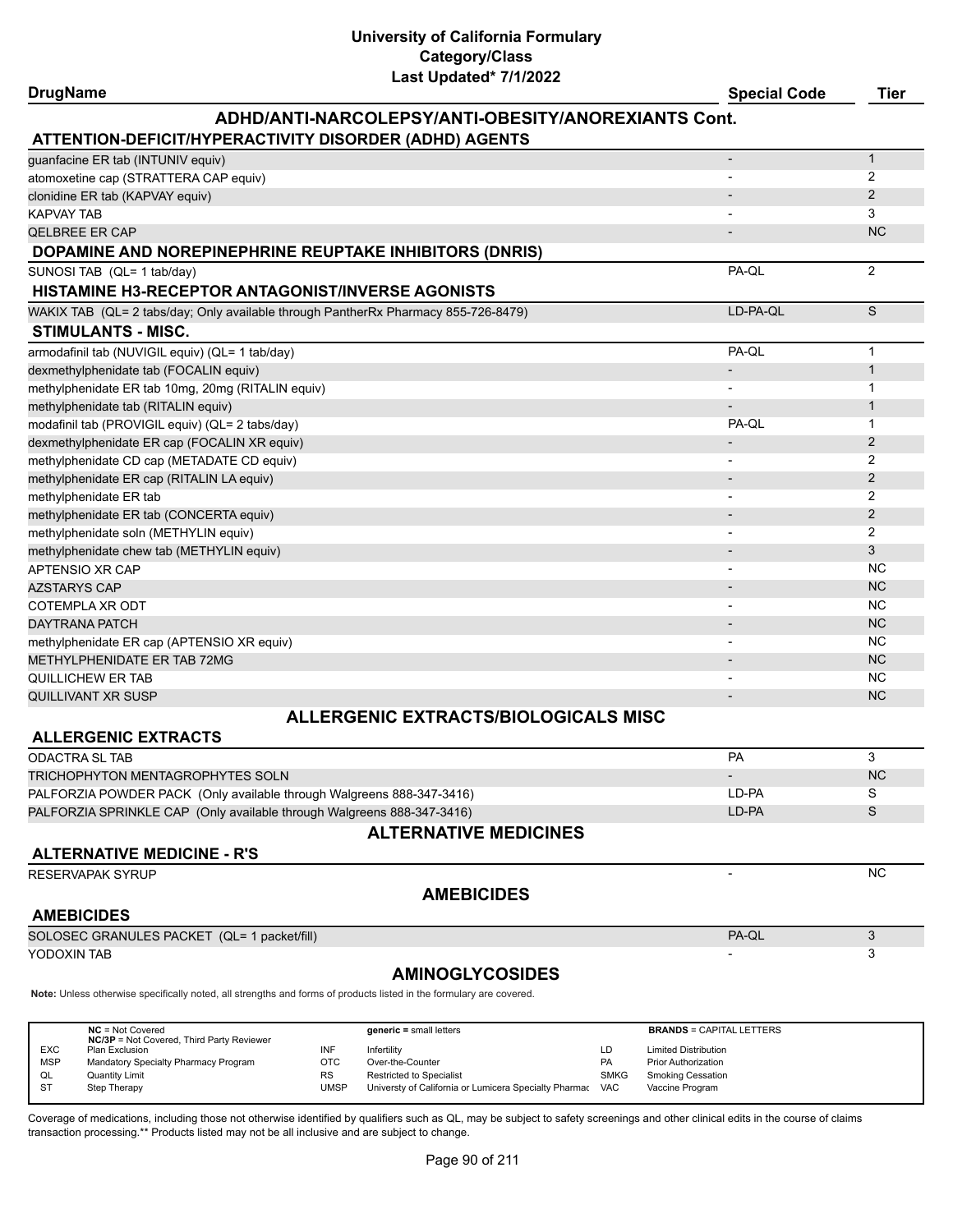## **DrugName Special Code Tier**

#### **AMINOGLYCOSIDES Cont.**

| <b>AMINOGLYCOSIDES</b>                                                                        |                          |              |
|-----------------------------------------------------------------------------------------------|--------------------------|--------------|
| neomycin tab                                                                                  |                          | $\mathbf{1}$ |
| paromomycin cap (HUMATIN equiv)                                                               |                          | 3            |
| <b>HUMATIN CAP</b>                                                                            |                          | <b>NC</b>    |
| KITABIS PAK NEB SOLN                                                                          |                          | <b>NC</b>    |
| tobramycin neb soln (BETHKIS equiv)                                                           |                          | <b>NC</b>    |
| ARIKAYCE SUSP (QL= 1 vial/day; Only available through Maxor Pharmacy 800-658-6046)            | LD-PA-QL                 | S            |
| <b>TOBI PODHALER</b>                                                                          | MSP-PA                   | S            |
| tobramycin neb soln (TOBI equiv) (Restricted to Infectious Disease or Pulmonology Specialist) | <b>RS-UMSP</b>           | S            |
| <b>ANALGESICS - ANTI-INFLAMMATORY</b>                                                         |                          |              |
| <b>ANTIRHEUMATIC - ENZYME INHIBITORS</b>                                                      |                          |              |
| OLUMIANT TAB (QL= 1 tab/day)                                                                  | PA-QL-UMSP               | S            |
| RINVOQ ER TAB (QL= 1 tab/day)                                                                 | PA-QL-UMSP               | S            |
| XELJANZ SOLN (QL= 10 ml/day)                                                                  | PA-QL-UMSP               | S            |
| XELJANZ TAB (QL= 2 tabs/day)                                                                  | PA-QL-UMSP               | S            |
| XELJANZ XR TAB (QL= 1 tab/day)                                                                | PA-QL-UMSP               | S            |
| <b>ANTIRHEUMATIC ANTIMETABOLITES</b>                                                          |                          |              |
| RHEUMATREX TAB                                                                                | $\overline{\phantom{a}}$ | 3            |
| <b>REDITREX INJ</b>                                                                           |                          | <b>NC</b>    |
| ANTI-TNF-ALPHA - MONOCLONAL ANTIBODIES                                                        |                          |              |
| SIMPONI ARIA INJ                                                                              | $\overline{a}$           | <b>NC</b>    |
| SIMPONI AUTO-INJECTOR 50MG                                                                    | $\overline{\phantom{a}}$ | <b>NC</b>    |
| SIMPONI INJ 50MG                                                                              |                          | <b>NC</b>    |
| HUMIRA INJ 10MG (QL= 2 syringes/28 days)                                                      | PA-QL-UMSP               | S            |
| HUMIRA INJ 20MG (QL= 2 syringes/28 days)                                                      | PA-QL-UMSP               | S            |
| HUMIRA INJ 40MG (QL= 2 syringes/28 days)                                                      | PA-QL-UMSP               | S            |
| HUMIRA INJ 80MG (QL= 2 syringes/28 days)                                                      | PA-QL-UMSP               | S            |
| HUMIRA INJ CROHNS/UC/HIDRADENITIS STARTER PACK (QL= 1 pack/fill, 1 fill/plan year)            | PA-QL-UMSP               | S            |
| HUMIRA INJ PEDIATRIC CROHNS STARTER PACK (QL= 1 pack/fill, 1 fill/plan year)                  | PA-QL-UMSP               | S            |
| HUMIRA INJ PEDIATRIC UC STARTER PACK (QL= 1 pack/fill, 1 fill/plan year)                      | PA-QL-UMSP               | S            |
| HUMIRA INJ PSORIASIS/UVEITIS STARTER PACK (QL= 1 pack/fill, 1 fill/plan year)                 | PA-QL-UMSP               | S            |
| HUMIRA PEN INJ 40MG (QL= 2 pens/28 days)                                                      | PA-QL-UMSP               | S            |
| SIMPONI AUTO-INJECTOR 100MG (QL=1 inj/28 days)                                                | PA-OL-UMSP               | S            |
| SIMPONI INJ 100MG (QL=1 inj/28 days)                                                          | PA-QL-UMSP               | S            |
| <b>GOLD COMPOUNDS</b>                                                                         |                          |              |
| RIDAURA CAP                                                                                   |                          | 2            |
| <b>INTERLEUKIN-1 BLOCKERS</b>                                                                 |                          |              |
| <b>ARCALYST INJ</b>                                                                           |                          | <b>NC</b>    |
| <b>INTERLEUKIN-1 RECEPTOR ANTAGONIST (IL-1RA)</b>                                             |                          |              |
| KINERET INJ (QL= 1 inj/day; Only available through Biologics 800-850-4306)                    | LD-PA-QL                 | S            |
| <b>INTERLEUKIN-6 RECEPTOR INHIBITORS</b>                                                      |                          |              |
| ACTEMRA ACTPEN INJ (QL= 2 inj/28 days)                                                        | PA-QL-UMSP               | S            |
| ACTEMRA SC INJ (QL= 2 inj/28 days)                                                            | PA-QL-UMSP               | S            |
| KEVZARA INJ (QL= 2 inj/28 days)                                                               | PA-QL-UMSP               | S            |
| NONSTEROIDAL ANTI-INFLAMMATORY AGENTS (NSAIDS)                                                |                          |              |

**Note:** Unless otherwise specifically noted, all strengths and forms of products listed in the formulary are covered.

|            | $NC = Not Covered$<br><b>NC/3P</b> = Not Covered, Third Party Reviewer |             | $generic = small letters$                             |             | <b>BRANDS = CAPITAL LETTERS</b> |
|------------|------------------------------------------------------------------------|-------------|-------------------------------------------------------|-------------|---------------------------------|
| <b>EXC</b> | Plan Exclusion                                                         | INF         | Infertilitv                                           | LD          | <b>Limited Distribution</b>     |
| <b>MSP</b> | Mandatory Specialty Pharmacy Program                                   | ОТС         | Over-the-Counter                                      | <b>PA</b>   | <b>Prior Authorization</b>      |
| QL         | <b>Quantity Limit</b>                                                  | <b>RS</b>   | <b>Restricted to Specialist</b>                       | <b>SMKG</b> | Smoking Cessation               |
| -ST        | Step Therapy                                                           | <b>UMSP</b> | Universty of California or Lumicera Specialty Pharmac | <b>VAC</b>  | Vaccine Program                 |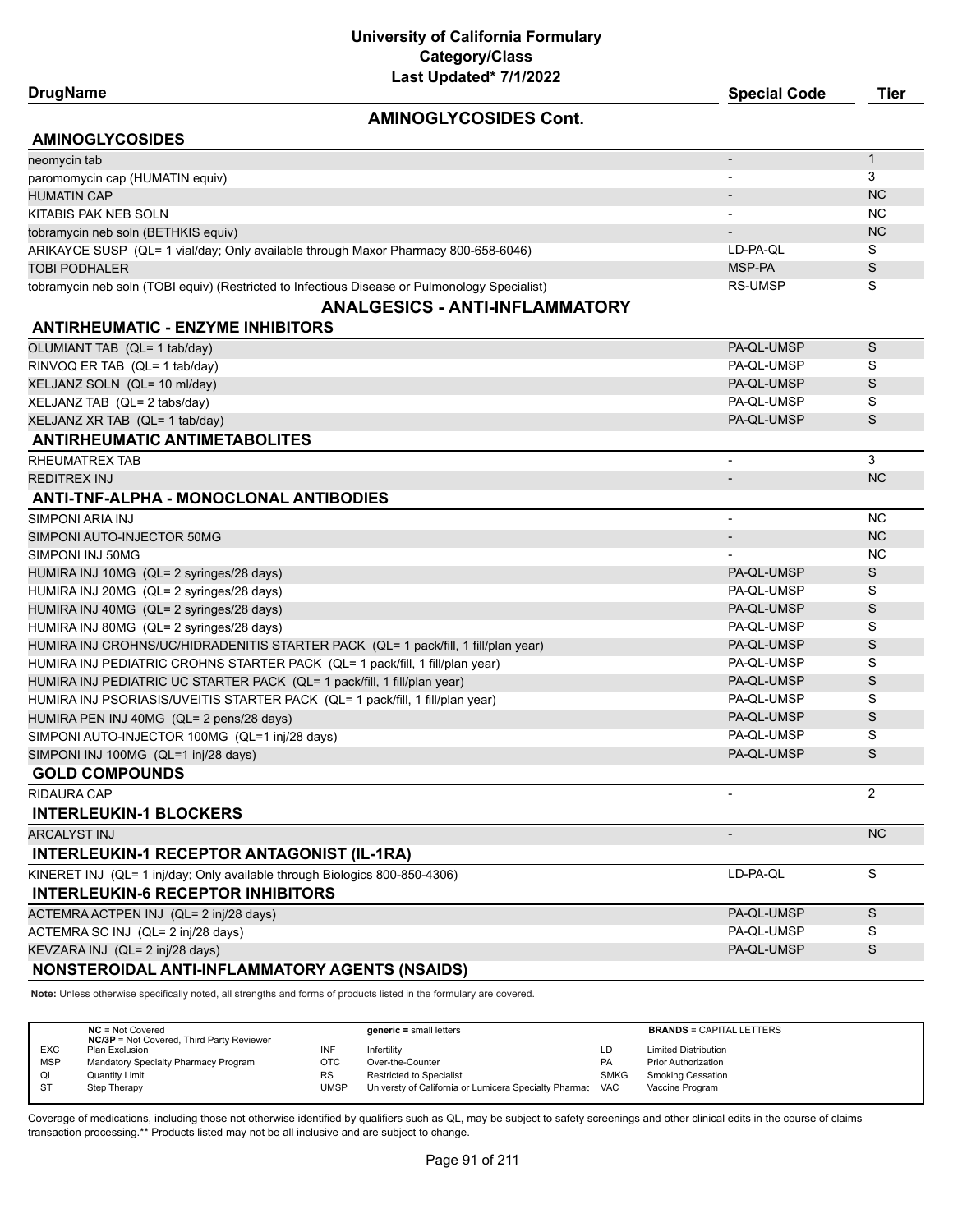| <b>DrugName</b>                                    |                                             | <b>Special Code</b>      | <b>Tier</b>  |
|----------------------------------------------------|---------------------------------------------|--------------------------|--------------|
|                                                    | <b>ANALGESICS - ANTI-INFLAMMATORY Cont.</b> |                          |              |
| celecoxib cap (CELEBREX equiv) (QL= 2 caps/day)    |                                             | QL                       | 1            |
| diclofenac potassium tab (CATAFLAM equiv)          |                                             |                          | $\mathbf{1}$ |
| diclofenac sodium EC tab (VOLTAREN equiv)          |                                             | $\overline{\phantom{a}}$ | $\mathbf{1}$ |
| diclofenac sodium XR tab (VOLTAREN XR equiv)       |                                             |                          | 1            |
| etodolac cap (LODINE equiv)                        |                                             |                          | 1            |
| etodolac tab                                       |                                             |                          | $\mathbf{1}$ |
| <b>FLURBIPROFEN TAB</b>                            |                                             |                          | 1            |
| flurbiprofen tab (ANSAID equiv)                    |                                             |                          | $\mathbf{1}$ |
| ibuprofen susp (Rx ONLY) (ADVIL, MOTRIN equiv)     |                                             |                          | 1            |
| ibuprofen tab                                      |                                             |                          | $\mathbf{1}$ |
| ibuprofen tab (RX only)                            |                                             | $\overline{\phantom{a}}$ | 1            |
| indomethacin cap (INDOCIN equiv)                   |                                             |                          | $\mathbf{1}$ |
| indomethacin CR cap (INDOCIN SR equiv)             |                                             |                          | 1            |
| ketorolac tab (TORADOL equiv) (QL= 20 tabs/5 days) |                                             | QL                       | 1            |
| meloxicam tab (MOBIC equiv)                        |                                             |                          | 1            |
| nabumetone tab (RELAFEN equiv)                     |                                             |                          | $\mathbf{1}$ |
| naproxen tab (NAPROSYN equiv)                      |                                             |                          | 1            |
| sulindac tab (CLINORIL equiv)                      |                                             |                          | $\mathbf{1}$ |
| naproxen EC tab (NAPROSYN EC equiv)                |                                             | $\overline{\phantom{a}}$ | 2            |
| naproxen sodium tab (ANAPROX equiv)                |                                             |                          | 2            |
| oxaprozin tab (DAYPRO equiv)                       |                                             |                          | 2            |
| piroxicam cap (FELDENE equiv)                      |                                             |                          | 2            |
| diclofenac/misoprostol DR tab (ARTHROTEC equiv)    |                                             |                          | 3            |
| etodolac ER tab (LODINE XL equiv)                  |                                             |                          | 3            |
| KETOPROFEN ER CAP                                  |                                             |                          | 3            |
| <b>TOLMETIN CAP</b>                                |                                             |                          | 3            |
| tolmetin cap (TOLECTIN DS equiv)                   |                                             | $\overline{\phantom{a}}$ | 3            |
| <b>TOLMETIN TAB</b>                                |                                             |                          | 3            |
| diclofenac potassium cap (ZIPSOR equiv)            |                                             | $\overline{\phantom{a}}$ | NC           |
| diclofenac potassium tab 25mg (DICLOFENAC equiv)   |                                             |                          | <b>NC</b>    |
| fenoprofen calcium tab                             |                                             | $\overline{\phantom{a}}$ | NC           |
| <b>FENOPROFEN CAP</b>                              |                                             |                          | <b>NC</b>    |
| <b>FENOPROFEN TAB</b>                              |                                             |                          | NC.          |
| <b>IBU 600-EZS KIT</b>                             |                                             |                          | <b>NC</b>    |
| ibuprofen-famotidine tab (DUEXIS equiv)            |                                             |                          | NC           |
| <b>INDOCIN SUPP</b>                                |                                             |                          | <b>NC</b>    |
| INDOCIN SUSP                                       |                                             | $\overline{\phantom{a}}$ | <b>NC</b>    |
| INDOMETHACIN CAP, TIVORBEX CAP                     |                                             |                          | <b>NC</b>    |
| INFLATHERM PAK                                     |                                             |                          | <b>NC</b>    |
| <b>KETOPROFEN CAP</b>                              |                                             |                          | <b>NC</b>    |
| ketoprofen cap (ORUDIS equiv)                      |                                             |                          | <b>NC</b>    |
| <b>KETOROLAC INJ</b>                               |                                             |                          | <b>NC</b>    |
| ketorolac inj (TORADOL equiv)                      |                                             |                          | NC.          |
| MECLOFENAMATE CAP                                  |                                             |                          | <b>NC</b>    |
| mefenamic acid cap (PONSTEL equiv)                 |                                             | $\overline{\phantom{a}}$ | <b>NC</b>    |
| meloxicam cap (VIVLODEX equiv)                     |                                             | $\overline{\phantom{a}}$ | <b>NC</b>    |
| MELOXICAM COMFORT KIT                              |                                             | $\overline{\phantom{a}}$ | NC.          |

**Note:** Unless otherwise specifically noted, all strengths and forms of products listed in the formulary are covered.

|            | $NC = Not Covered$                               |           | $generic = small letters$                             |             | <b>BRANDS = CAPITAL LETTERS</b> |
|------------|--------------------------------------------------|-----------|-------------------------------------------------------|-------------|---------------------------------|
|            | <b>NC/3P</b> = Not Covered, Third Party Reviewer |           |                                                       |             |                                 |
| <b>EXC</b> | Plan Exclusion                                   | INF       | Infertility                                           | LD          | <b>Limited Distribution</b>     |
| <b>MSP</b> | Mandatory Specialty Pharmacy Program             | отс       | Over-the-Counter                                      | <b>PA</b>   | <b>Prior Authorization</b>      |
| QL         | <b>Quantity Limit</b>                            | <b>RS</b> | Restricted to Specialist                              | <b>SMKG</b> | <b>Smoking Cessation</b>        |
| <b>ST</b>  | Step Therapy                                     | UMSP      | Universty of California or Lumicera Specialty Pharmac | <b>VAC</b>  | Vaccine Program                 |
|            |                                                  |           |                                                       |             |                                 |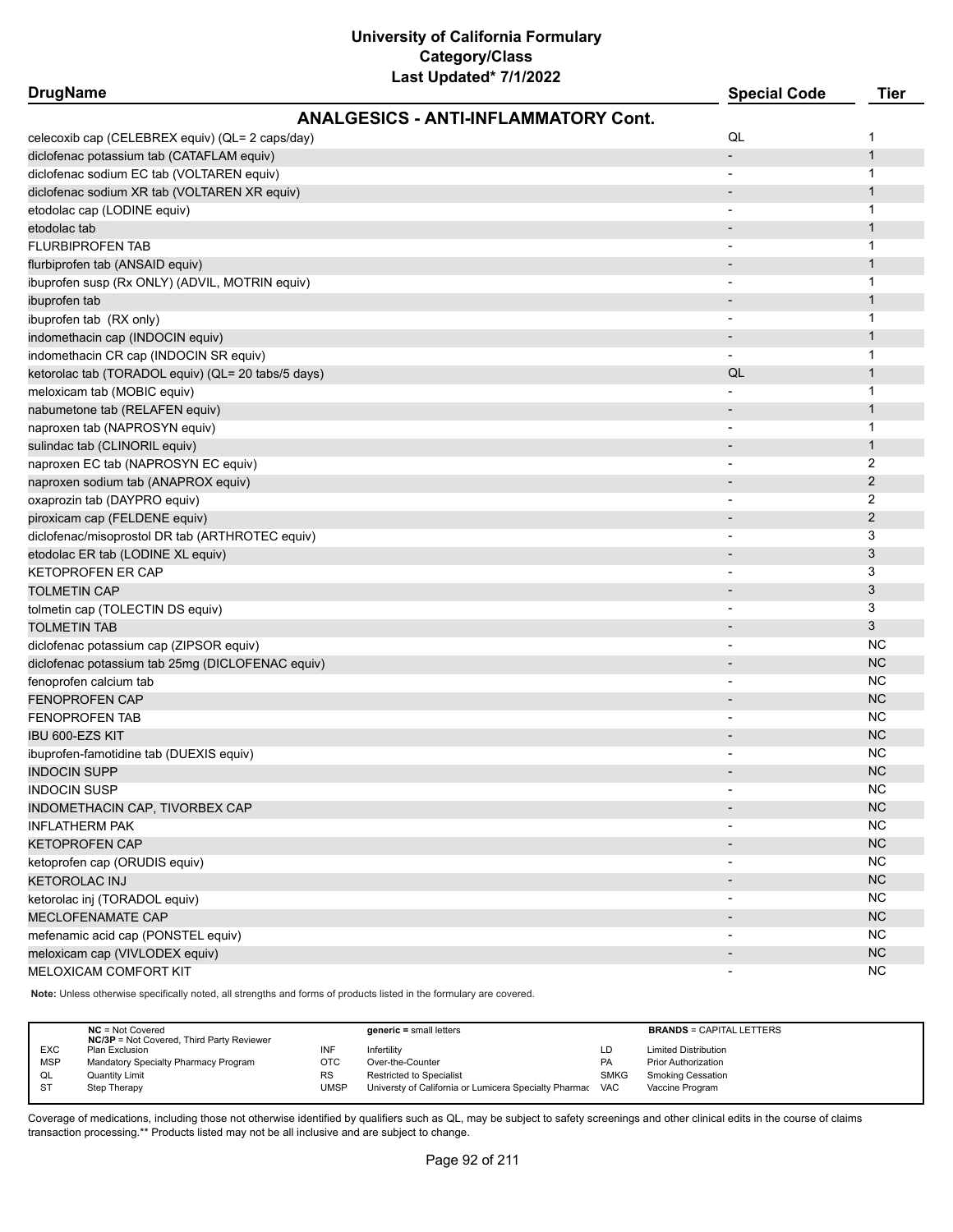| Last Updated <sup>*</sup> 7/1/2022<br><b>DrugName</b>  | <b>Special Code</b>      | Tier         |
|--------------------------------------------------------|--------------------------|--------------|
| <b>ANALGESICS - ANTI-INFLAMMATORY Cont.</b>            |                          |              |
|                                                        |                          |              |
| NAPRELAN CR TAB                                        | $\overline{a}$           | <b>NC</b>    |
| NAPRELAN CR TAB 750MG                                  |                          | <b>NC</b>    |
| NAPROSYN EC TAB 500MG                                  |                          | <b>NC</b>    |
| naproxen EC tab 500mg (NAPROSYN EC equiv)              |                          | <b>NC</b>    |
| naproxen sodium CR tab (NAPRELAN CR equiv)             |                          | <b>NC</b>    |
| <b>NAPROXEN SUSP</b>                                   | $\overline{\phantom{0}}$ | NC.          |
| naproxen susp (NAPROSYN equiv)                         |                          | <b>NC</b>    |
| naproxen/esomeprazole magnesium DR tab (VIMOVO equiv)  | ٠                        | <b>NC</b>    |
| QMIIZ ODT TAB                                          |                          | NC           |
| <b>RELAFEN DS TAB</b>                                  | $\overline{a}$           | <b>NC</b>    |
| <b>SPRIX NASAL SPRAY</b>                               |                          | <b>NC</b>    |
| VIMOVO TAB                                             |                          | NC.          |
| <b>VIVLODEX CAP</b>                                    |                          | <b>NC</b>    |
| YBUPHEN TAB                                            | ٠                        | <b>NC</b>    |
| <b>ZIPSOR CAP</b>                                      |                          | <b>NC</b>    |
| ZORVOLEX CAP                                           |                          | <b>NC</b>    |
| <b>PHOSPHODIESTERASE 4 (PDE4) INHIBITORS</b>           |                          |              |
| OTEZLA STARTER PACK (QL= 1 pack/28 days)               | PA-QL-UMSP               | S            |
| OTEZLA TAB (QL= 2 tabs/day)                            | PA-QL-UMSP               | S            |
| <b>PYRIMIDINE SYNTHESIS INHIBITORS</b>                 |                          |              |
| leflunomide tab (ARAVA equiv)                          |                          | $\mathbf{1}$ |
| <b>SELECTIVE COSTIMULATION MODULATORS</b>              |                          |              |
| ORENCIA CLICK INJ (QL= 4 inj/28 days)                  | PA-QL-UMSP               | S            |
| ORENCIA SC INJ 125MG/ML (QL= 4 inj/28 days)            | PA-QL-UMSP               | S            |
| ORENCIA SC INJ 50MG/0.4ML (QL= 4 inj/28 days)          | PA-QL-UMSP               | S            |
| ORENCIA SC INJ 87.5MG/0.7ML (QL= 4 inj/28 days)        | PA-QL-UMSP               | S            |
| <b>SOLUBLE TUMOR NECROSIS FACTOR RECEPTOR AGENTS</b>   |                          |              |
| ENBREL INJ 25MG (QL= 8 inj/28 days)                    | PA-QL-UMSP               | S            |
| ENBREL INJ 50MG (QL= 4 inj/28 days)                    | PA-QL-UMSP               | S            |
| ENBREL MINI INJ (QL= 4 inj/28 days)                    | PA-QL-UMSP               | S            |
| ENBREL SURECLICK INJ 50MG (QL= 4 inj/28 days)          | PA-QL-UMSP               | S            |
| <b>ANALGESICS - NONNARCOTIC</b>                        |                          |              |
| <b>ANALGESIC COMBINATIONS</b>                          |                          |              |
| <b>ALLZITAL TAB</b>                                    | $\overline{\phantom{a}}$ | <b>NC</b>    |
| butalbital/acetaminophen cap                           |                          | <b>NC</b>    |
| butalbital/acetaminophen/caffeine soln                 |                          | <b>NC</b>    |
| butalbital/acetaminophen/caffeine tab (FIORICET equiv) |                          | <b>NC</b>    |
|                                                        |                          |              |

BUTALBITAL/ASPIRIN/CAFFEINE TAB - NC DOLGIC PLUS TAB - NC NORTH AND THE RELEASED OF THE RELEASED OF THE RELEASED OF THE RELEASED OF THE RELEASED OF THE RELEASED OF THE RELEASED OF THE RELEASED OF THE RELEASED OF THE RELEASED OF THE RELEASED OF THE RELEASED OF ESGIC TAB - NC FIORICET CAP - NOTE AND THE RESERVE OF THE RESERVE OF THE RESERVE OF THE RESERVE OF THE RESERVE OF THE RESERVE FIORINAL CAP - NC VTOL SOLN $\blacksquare$ **SALICYLATES** aspirin chew tab 81mg (Covered for males age 45-79; Covered for females (no age restriction) ) OTC 0 0 0 0 0 \$0

**Note:** Unless otherwise specifically noted, all strengths and forms of products listed in the formulary are covered.

|            | $NC = Not Covered$<br><b>NC/3P</b> = Not Covered, Third Party Reviewer |             | $generic = small letters$                             |             | <b>BRANDS = CAPITAL LETTERS</b> |
|------------|------------------------------------------------------------------------|-------------|-------------------------------------------------------|-------------|---------------------------------|
| <b>EXC</b> | Plan Exclusion                                                         | INF         | Infertility                                           | LD          | <b>Limited Distribution</b>     |
| <b>MSP</b> | Mandatory Specialty Pharmacy Program                                   | OTC         | Over-the-Counter                                      | <b>PA</b>   | <b>Prior Authorization</b>      |
| QL         | <b>Quantity Limit</b>                                                  | <b>RS</b>   | Restricted to Specialist                              | <b>SMKG</b> | <b>Smoking Cessation</b>        |
| <b>ST</b>  | Step Therapy                                                           | <b>UMSP</b> | Universty of California or Lumicera Specialty Pharmac | <b>VAC</b>  | Vaccine Program                 |
|            |                                                                        |             |                                                       |             |                                 |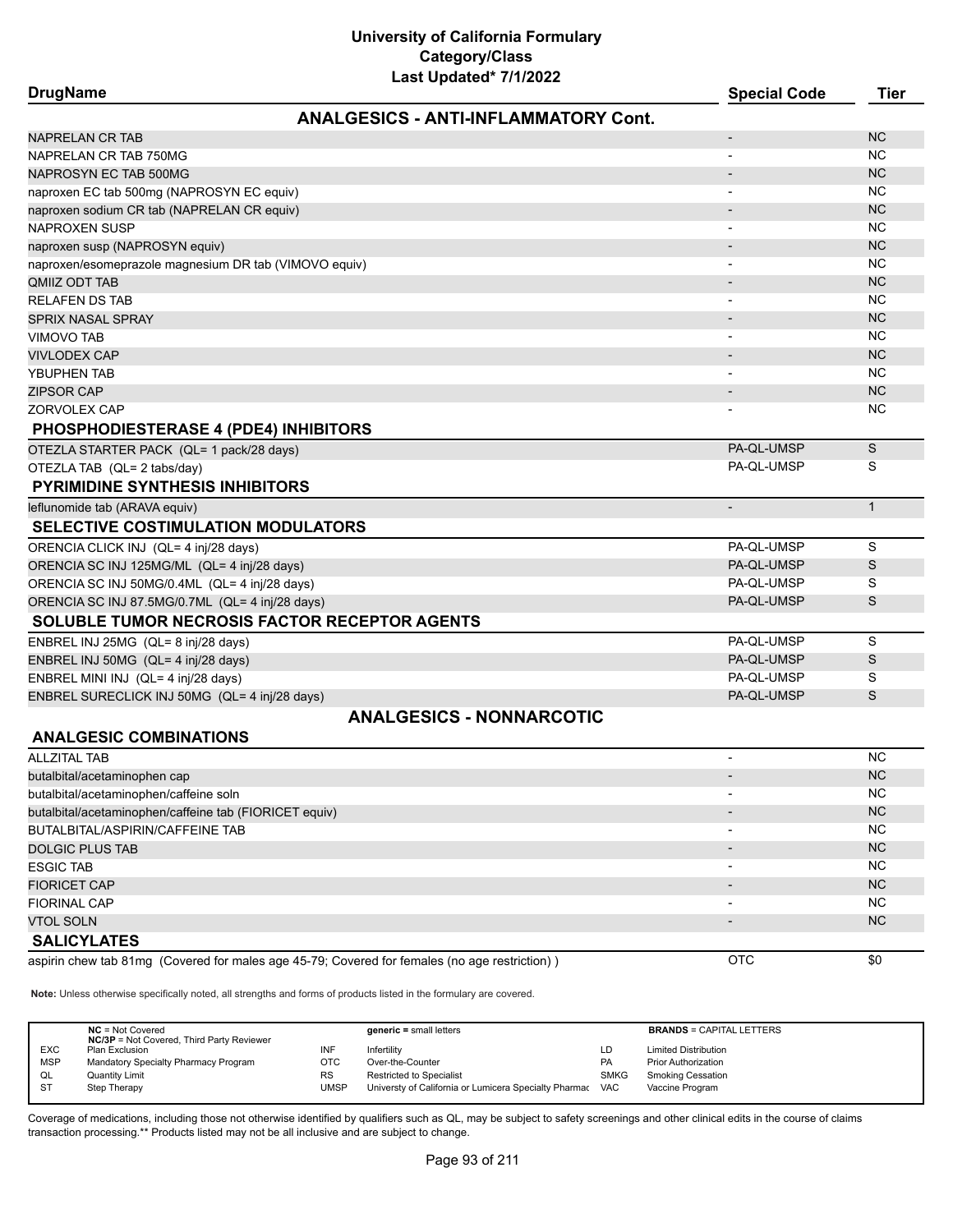| <b>DrugName</b>                                                                             | <b>Special Code</b> | Tier |
|---------------------------------------------------------------------------------------------|---------------------|------|
| <b>ANALGESICS - NONNARCOTIC Cont.</b>                                                       |                     |      |
| aspirin ec tab 325mg (Covered for males age 45-79 and females age 55-79)                    | <b>OTC</b>          | \$0  |
| aspirin ec tab 81mg (Covered for males age 45-79; Covered for females (no age restriction)) | OTC                 | \$0  |
| aspirin tab 325mg (Covered for males age 45-79 and females age 55-79)                       | <b>OTC</b>          | \$0  |
| aspirin tab 81mg (Covered for males age 45-79; Covered for females (no age restriction))    | OTC                 | \$0  |
| CHOLINE MAGNESIUM TRISALICYLATE TAB                                                         |                     |      |
| choline magnesium trisalicylate tab (TRILISATE equiv)                                       |                     |      |
| diflunisal tab (DOLOBID equiv)                                                              |                     |      |
| salsalate tab (DISALCID equiv)                                                              |                     |      |
| ZORPRIN TAB                                                                                 |                     |      |

## **ANALGESICS - OPIOID**

## **OPIOID AGONISTS**

| <b>CODEINE SULFATE TAB</b>                                         | ٠                        | $\mathbf{1}$   |
|--------------------------------------------------------------------|--------------------------|----------------|
| hydromorphone tab (DILAUDID equiv)                                 |                          | $\mathbf{1}$   |
| methadone soln                                                     |                          | 1              |
| methadone tab (DOLOPHINE equiv)                                    |                          | $\mathbf{1}$   |
| methadose tab                                                      |                          | 1              |
| morphine sulfate ER tab (MS CONTIN equiv)                          |                          | $\mathbf{1}$   |
| <b>MORPHINE SULFATE SOLN</b>                                       | $\overline{\phantom{a}}$ | $\mathbf 1$    |
| <b>MORPHINE SULFATE TAB</b>                                        |                          | $\mathbf{1}$   |
| oxycodone cap (OXYIR equiv)                                        | $\overline{a}$           | $\mathbf 1$    |
| oxycodone tab (ROXICODONE equiv)                                   |                          | $\mathbf{1}$   |
| tramadol tab (ULTRAM equiv)                                        |                          | 1              |
| fentanyl citrate lollipop (ACTIQ equiv) (QL= 120 lozenges/30 days) | PA-QL                    | $\overline{2}$ |
| fentanyl patch (DURAGESIC equiv)                                   |                          | 2              |
| HYDROCODONE BITARTRATE ER CAP (QL= 2 caps/day)                     | QL                       | $\overline{2}$ |
| hydrocodone bitartrate ER cap (ZOHYDRO equiv) (QL= 2 caps/day)     | QL                       | 2              |
| hydrocodone bitartrate er tab (HYSINGLA equiv) (QL= 1 tab/day)     | QL                       | $\overline{2}$ |
| MORPHINE SULFATE SUPP                                              |                          | $\overline{2}$ |
| NUCYNTA ER TAB (QL= 2 tabs/day)                                    | QL                       | $\overline{2}$ |
| oxycodone conc (ROXICODONE equiv)                                  |                          | 2              |
| OXYCODONE ER TAB (QL= 2 tabs/day)                                  | QL                       | 2              |
| oxycodone soln (ROXICODONE equiv)                                  |                          | 2              |
| XTAMPZA ER CAP (QL= 120 caps/30 days)                              | QL                       | $\overline{2}$ |
| ABSTRAL SL TAB (QL= 120 tabs/30 days)                              | PA-QL                    | 3              |
| <b>CODEINE SULFATE SOLN</b>                                        |                          | 3              |
| FENTORA TAB, FENTANYL BUCCAL TAB (QL= 120 tabs/30 days)            | PA-QL                    | 3              |
| LAZANDA NASAL SPRAY (QL= 15 bottles/30 days)                       | PA-QL                    | 3              |
| <b>NUCYNTA TAB</b>                                                 | $\overline{a}$           | 3              |
| tramadol ER tab (ULTRAM ER equiv)                                  | $\overline{\phantom{a}}$ | 3              |
| <b>TRAMADOL HCL ER TAB</b>                                         |                          | 3              |
| <b>ARYMO ER TAB</b>                                                |                          | <b>NC</b>      |
| <b>DSUVIA SL TAB</b>                                               |                          | <b>NC</b>      |
| <b>EMBEDA CAP</b>                                                  |                          | <b>NC</b>      |
| <b>EXALGO TAB</b>                                                  |                          | <b>NC</b>      |
| fentanyl patch 37.5mcg, 62.5mcg, 87.5mcg (FENTANYL equiv)          |                          | <b>NC</b>      |
| hydromorphone ER tab (EXALGO TAB equiv)                            |                          | <b>NC</b>      |
|                                                                    |                          |                |

**Note:** Unless otherwise specifically noted, all strengths and forms of products listed in the formulary are covered.

|            | $NC = Not Covered$<br><b>NC/3P</b> = Not Covered, Third Party Reviewer |           | $generic = small letters$                             |             | <b>BRANDS = CAPITAL LETTERS</b> |
|------------|------------------------------------------------------------------------|-----------|-------------------------------------------------------|-------------|---------------------------------|
| <b>EXC</b> | Plan Exclusion                                                         | INF       | Infertilitv                                           | LD          | <b>Limited Distribution</b>     |
| <b>MSP</b> | Mandatory Specialty Pharmacy Program                                   | отс       | Over-the-Counter                                      | <b>PA</b>   | <b>Prior Authorization</b>      |
| QL         | <b>Quantity Limit</b>                                                  | <b>RS</b> | <b>Restricted to Specialist</b>                       | <b>SMKG</b> | <b>Smoking Cessation</b>        |
| <b>ST</b>  | Step Therapy                                                           | UMSP      | Universty of California or Lumicera Specialty Pharmac | <b>VAC</b>  | Vaccine Program                 |
|            |                                                                        |           |                                                       |             |                                 |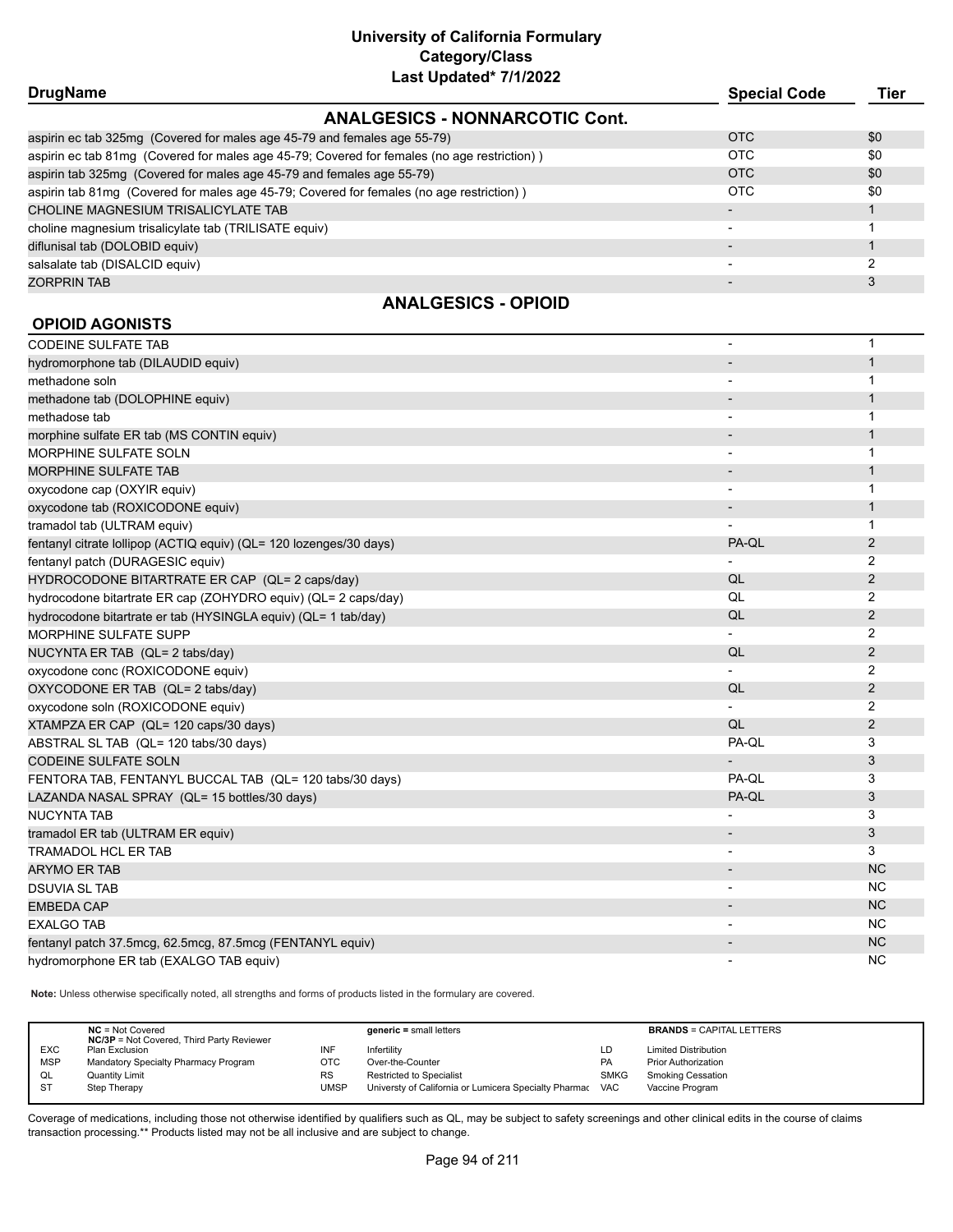| Last Updated 1/1/2022<br><b>DrugName</b>                    | <b>Special Code</b>      | <b>Tier</b>  |
|-------------------------------------------------------------|--------------------------|--------------|
| <b>ANALGESICS - OPIOID Cont.</b>                            |                          |              |
| <b>HYDROMORPHONE SUPP</b>                                   | $\overline{\phantom{a}}$ | <b>NC</b>    |
| KADIAN CAP                                                  |                          | ΝC           |
| levorphanol tab (LEVORPHANOL equiv)                         |                          | <b>NC</b>    |
| MEPERIDINE TAB                                              | $\overline{\phantom{a}}$ | ΝC           |
| meperidine tab (DEMEROL equiv)                              | $\overline{\phantom{a}}$ | <b>NC</b>    |
| MORPHABOND TAB                                              | $\overline{\phantom{a}}$ | ΝC           |
| MORPHINE SULFATE ER BEAD CAP                                | $\overline{\phantom{a}}$ | <b>NC</b>    |
| MORPHINE SULFATE ER CAP                                     | $\overline{\phantom{a}}$ | <b>NC</b>    |
| morphine sulfate ER cap (KADIAN equiv)                      |                          | <b>NC</b>    |
| OPANA ER TAB (CRUSH RESISTANT)                              |                          | ΝC           |
| OPANA TAB                                                   |                          | <b>NC</b>    |
| OXYCONTIN CR TAB                                            | $\overline{\phantom{a}}$ | ΝC           |
| OXYMORPHONE ER TAB                                          |                          | <b>NC</b>    |
| oxymorphone tab (OPANA equiv)                               | $\overline{\phantom{a}}$ | ΝC           |
| QDOLO SOLN, TRAMADOL SOLN                                   | $\overline{\phantom{a}}$ | <b>NC</b>    |
| ROXYBOND TAB                                                | $\overline{\phantom{a}}$ | ΝC           |
| RYBIX ODT                                                   | $\overline{\phantom{a}}$ | <b>NC</b>    |
| <b>SUBSYS SPRAY</b>                                         |                          | ΝC           |
| TRAMADOL ER CAP                                             |                          | <b>NC</b>    |
| tramadol hcl tab 100mg                                      |                          | ΝC           |
| ZOHYDRO ER CAP                                              | $\overline{a}$           | <b>NC</b>    |
| <b>OPIOID COMBINATIONS</b>                                  |                          |              |
| acetaminophen/codeine soln                                  | $\overline{\phantom{0}}$ | $\mathbf{1}$ |
| acetaminophen/codeine tab (TYLENOL/CODEINE equiv)           | $\overline{\phantom{a}}$ | $\mathbf{1}$ |
| aspirin/codeine tab                                         |                          | 1            |
| hydrocodone/acetaminophen cap (LORCET equiv)                |                          | $\mathbf{1}$ |
| hydrocodone/acetaminophen soln (HYCET, LORTAB equiv)        |                          | 1            |
| hydrocodone/acetaminophen tab (LORTAB equiv)                | $\overline{\phantom{a}}$ | $\mathbf{1}$ |
| oxycodone/acetaminophen cap (TYLOX equiv)                   | $\blacksquare$           | 1            |
| oxycodone/acetaminophen tab (PERCOCET equiv)                |                          | $\mathbf{1}$ |
| OXYCODONE/ASPIRIN TAB                                       |                          | 1            |
| oxycodone/aspirin tab (PERCODAN equiv)                      |                          | $\mathbf{1}$ |
| pentazocine/acetaminophen tab (TALACEN equiv)               |                          | 1            |
| tramadol/acetaminophen tab (ULTRACET equiv)                 |                          | $\mathbf 1$  |
| OXYCODONE/ACETAMINOPHEN SOLN                                |                          | 2            |
| CAPITAL/CODEINE SUSP                                        |                          | 3            |
| hydrocodone/acetaminophen soln 10-325 mg/15ml (HYCET equiv) | ۰                        | 3            |
| hydrocodone/acetaminophen tab 2.5-325mg (NORCO equiv)       |                          | 3            |
| hydrocodone/ibuprofen tab (VICOPROFEN equiv)                |                          | 3            |
| HYDROCODONE/IBUPROFEN TAB 10-200MG                          |                          | 3            |
| <b>LORTAB ELIXIR</b>                                        |                          | 3            |
| oxycodone/ibuprofen tab (COMBUNOX equiv)                    |                          | 3            |
| ACETAMINOPHEN/CAFFEINE/DIHYDROCODEINE TAB                   |                          | ΝC           |
| <b>APADAZ TAB</b>                                           |                          | <b>NC</b>    |
| FIORICET/CODEINE CAP                                        |                          | NС           |
| FIORINAL/CODEINE CAP                                        |                          | <b>NC</b>    |
| hydrocodone/acetaminophen tab 10mg-300mg (XODOL equiv)      | $\overline{\phantom{a}}$ | ΝC           |

**Note:** Unless otherwise specifically noted, all strengths and forms of products listed in the formulary are covered.

|            | $NC = Not Covered$<br><b>NC/3P</b> = Not Covered, Third Party Reviewer |           | $generic = small letters$                             |             | <b>BRANDS = CAPITAL LETTERS</b> |
|------------|------------------------------------------------------------------------|-----------|-------------------------------------------------------|-------------|---------------------------------|
| <b>EXC</b> | Plan Exclusion                                                         | INF       | Infertility                                           | LD          | <b>Limited Distribution</b>     |
| <b>MSP</b> | Mandatory Specialty Pharmacy Program                                   | отс       | Over-the-Counter                                      | PA          | <b>Prior Authorization</b>      |
| QL         | <b>Quantity Limit</b>                                                  | <b>RS</b> | Restricted to Specialist                              | <b>SMKG</b> | <b>Smoking Cessation</b>        |
| <b>ST</b>  | Step Therapy                                                           | JMSP      | Universty of California or Lumicera Specialty Pharmac | <b>VAC</b>  | Vaccine Program                 |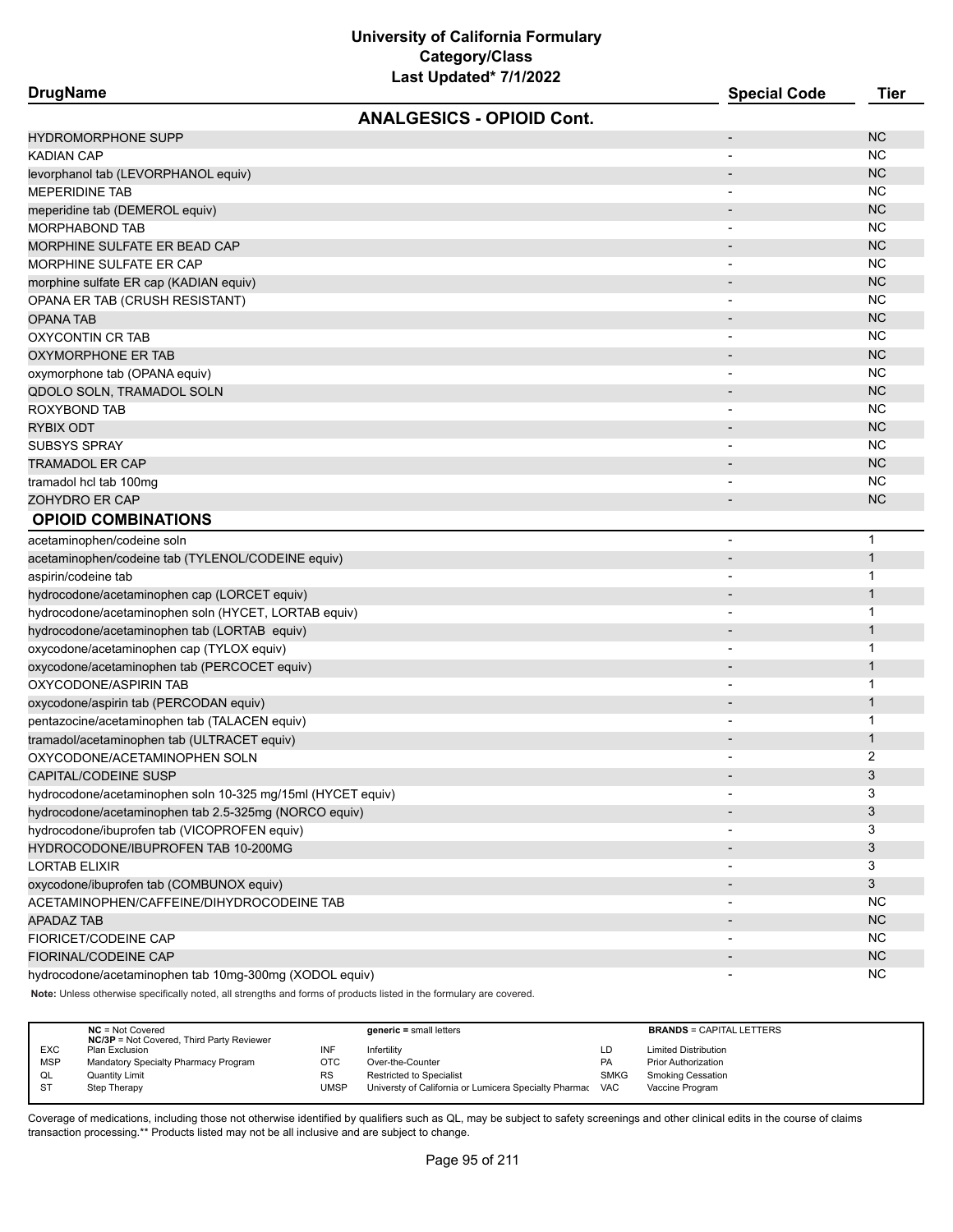| Last Upuateu <i>IIIIZUZZ</i><br><b>DrugName</b>                             | <b>Special Code</b>      | <b>Tier</b>  |
|-----------------------------------------------------------------------------|--------------------------|--------------|
| <b>ANALGESICS - OPIOID Cont.</b>                                            |                          |              |
|                                                                             |                          |              |
| hydrocodone/acetaminophen tab 5mg-300mg (XODOL equiv)                       |                          | <b>NC</b>    |
| hydrocodone/acetaminophen tab 7.5mg-300mg (XODOL equiv)                     |                          | <b>NC</b>    |
| OXYCODONE/ACETAMINOPHEN SOLN 10-300MG/5ML, PROLATE SOLN 10-300MG/5ML        |                          | <b>NC</b>    |
| OXYCODONE/ACETAMINOPHEN TAB 2.5-300MG                                       |                          | <b>NC</b>    |
| PRIMLEV TAB 10-300MG                                                        | $\overline{\phantom{a}}$ | <b>NC</b>    |
| PRIMLEV TAB 5-300MG                                                         |                          | <b>NC</b>    |
| PROLATE TAB 7.5-300MG                                                       |                          | <b>NC</b>    |
| <b>SEGLENTIS TAB</b>                                                        |                          | <b>NC</b>    |
| TREZIX CAP, ACETAMINOPHEN/CAFFEINE/DIHYDROCODEINE CAP                       |                          | <b>NC</b>    |
| VERDROCET TAB 2.5MG-325MG                                                   |                          | <b>NC</b>    |
| <b>XARTEMIS XR TAB</b>                                                      |                          | <b>NC</b>    |
| XODOL TAB 10MG-300MG                                                        | $\overline{\phantom{a}}$ | <b>NC</b>    |
| XODOL TAB 5MG-300MG                                                         |                          | <b>NC</b>    |
| XODOL TAB 7.5MG-300MG                                                       |                          | <b>NC</b>    |
| <b>OPIOID PARTIAL AGONISTS</b>                                              |                          |              |
| buprenorphine SL tab (SUBUTEX equiv)                                        | $\overline{\phantom{a}}$ | $\mathbf{1}$ |
| buprenorphine/naloxone sl film (SUBOXONE SL FILM equiv)                     |                          | 1            |
| buprenorphine/naloxone SL tab (SUBOXONE equiv)                              |                          | $\mathbf{1}$ |
| butorphanol nasal spray (STADOL equiv) (QL= 1 bottle/fill, 2 fills/30 days) | QL                       | 2            |
| ZUBSOLV SL TAB                                                              |                          | 2            |
| buprenorphine patch (BUTRANS equiv) (QL= 4 patches/28 days)                 | QL                       | 3            |
| pentazocine/naloxone tab (TALWIN NX equiv)                                  |                          | 3            |
| <b>BELBUCA FILM</b>                                                         |                          | <b>NC</b>    |
| <b>BUNAVAIL FILM</b>                                                        |                          | <b>NC</b>    |
| buprenorphine hcl buccal film (BELBUCA equiv)                               |                          | <b>NC</b>    |
| <b>SUBLOCADE INJ</b>                                                        |                          | <b>NC</b>    |
| SUBOXONE SL FILM                                                            |                          | <b>NC</b>    |
| <b>ANDROGENS-ANABOLIC</b>                                                   |                          |              |

#### **ANABOLIC STEROIDS**

| oxandrolone tab (OXANDRIN equiv)                                     |                          |                |
|----------------------------------------------------------------------|--------------------------|----------------|
| <b>ANDROGENS</b>                                                     |                          |                |
| testosterone cypionate inj (DEPO-TESTOSTERONE equiv)                 | -                        |                |
| ANDRODERM PATCH (QL= 1 patch/day)                                    | PA-QL                    |                |
| danazol cap (DANOCRINE equiv)                                        | $\overline{\phantom{a}}$ | 2              |
| TESTOSTERONE GEL 1% 25MG (QL= 1 packet/day)                          | PA-QL                    | 2              |
| testosterone gel 1% 25mg (ANDROGEL equiv) (QL= 1 packet/day)         | PA-QL                    | 2              |
| testosterone gel 1% 50mg (ANDROGEL equiv) (QL= 2 packets/day)        | PA-QL                    |                |
| testosterone gel 1% pump (ANDROGEL equiv) (QL= 4 bottles/30 days)    | PA-QL                    | 2              |
| TESTOSTERONE GEL PUMP (QL= 4 bottles/30 days)                        | PA-QL                    | $\overline{2}$ |
| testosterone gel pump 1.62% (ANDROGEL equiv) (QL= 2 bottles/30 days) | PA-QL                    | 2              |
| testosterone soln (AXIRON equiv) (QL= 2 bottles/30 days)             | PA-QL                    | $\overline{2}$ |
| <b>METHITEST TAB</b>                                                 | <b>PA</b>                | 3              |
| testosterone gel 1.62% 1.25gm (ANDROGEL equiv) (QL= 1 packet/day)    | PA-QL                    | 3              |
| testosterone gel 1.62% 2.5qm (ANDROGEL equiv) (QL= 2 packets/day)    | PA-QL                    | 3              |
| <b>FORTESTA GEL 2%</b>                                               | $\overline{\phantom{a}}$ | <b>NC</b>      |
| JATENZO CAP. TLANDO CAP                                              | $\overline{\phantom{a}}$ | <b>NC</b>      |

**Note:** Unless otherwise specifically noted, all strengths and forms of products listed in the formulary are covered.

|            | $NC = Not Covered$<br><b>NC/3P</b> = Not Covered, Third Party Reviewer |           | $generic = small letters$                             |             | <b>BRANDS = CAPITAL LETTERS</b> |
|------------|------------------------------------------------------------------------|-----------|-------------------------------------------------------|-------------|---------------------------------|
| <b>EXC</b> | Plan Exclusion                                                         |           | Infertility                                           | LD          | <b>Limited Distribution</b>     |
| <b>MSP</b> | Mandatory Specialty Pharmacy Program                                   | отс       | Over-the-Counter                                      | PA          | <b>Prior Authorization</b>      |
| QL         | <b>Quantity Limit</b>                                                  | <b>RS</b> | <b>Restricted to Specialist</b>                       | <b>SMKG</b> | <b>Smoking Cessation</b>        |
| ST         | Step Therapy                                                           | UMSP      | Universty of California or Lumicera Specialty Pharmac | VAC         | Vaccine Program                 |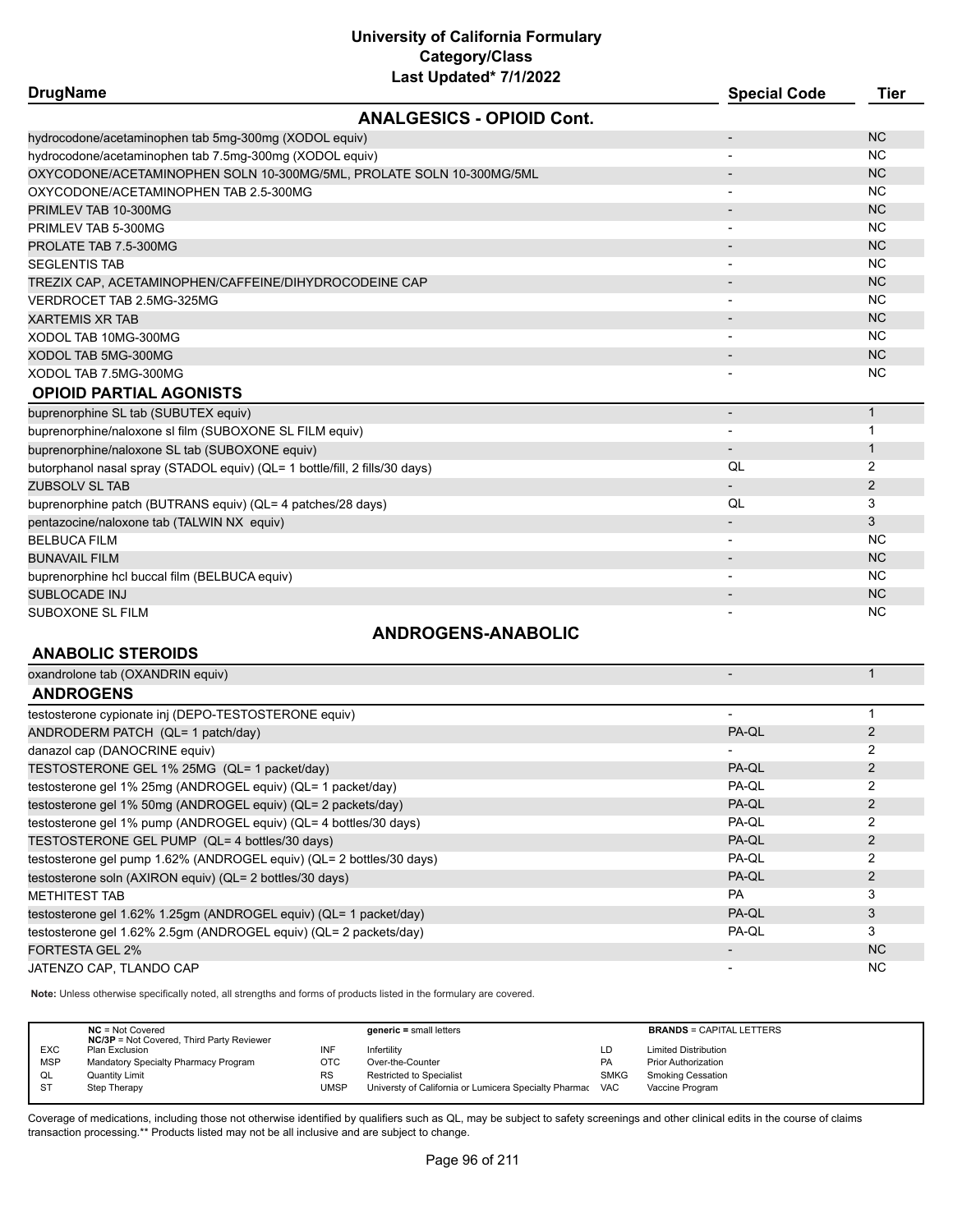| <b>DrugName</b>                                                                                                     | <b>Special Code</b>                   | <b>Tier</b>    |
|---------------------------------------------------------------------------------------------------------------------|---------------------------------------|----------------|
|                                                                                                                     | <b>ANDROGENS-ANABOLIC Cont.</b>       |                |
| methyltestosterone cap                                                                                              | $\overline{\phantom{a}}$              | <b>NC</b>      |
| NATESTO NASAL GEL                                                                                                   | $\blacksquare$                        | <b>NC</b>      |
| <b>STRIANT FILM</b>                                                                                                 |                                       | <b>NC</b>      |
| testosterone gel 2% (FORTESTA equiv)                                                                                |                                       | <b>NC</b>      |
| TESTOSTERONE GEL, VOGELXO GEL                                                                                       |                                       | <b>NC</b>      |
| <b>VOGELXO PUMP</b>                                                                                                 |                                       | <b>NC</b>      |
| <b>XYOSTED INJ</b>                                                                                                  |                                       | <b>NC</b>      |
|                                                                                                                     | <b>ANORECTAL AGENTS</b>               |                |
| <b>INTRARECTAL STEROIDS</b>                                                                                         |                                       |                |
| hydrocortisone enema (CORTENEMA equiv)                                                                              | $\overline{\phantom{a}}$              | $\overline{2}$ |
| <b>CORTIFOAM</b>                                                                                                    |                                       | 3              |
| <b>UCERIS RECTAL FOAM</b>                                                                                           | <b>PA</b>                             | 3              |
| <b>RECTAL COMBINATIONS</b>                                                                                          |                                       |                |
| pramoxine/hydrocortisone cream (ANALPRAM HC equiv)                                                                  | $\overline{\phantom{a}}$              | $\mathbf{1}$   |
| pramoxine/hydrocortisone cream kit (ANALPRAM-HC equiv)                                                              | $\overline{\phantom{a}}$              | $\mathbf{1}$   |
| lidocaine/hydrocortisone cream (ANAMANTLE equiv)                                                                    |                                       | $\overline{2}$ |
| PROCTOFOAM HC FOAM                                                                                                  |                                       | $\overline{2}$ |
| <b>ANALPRAM-E KIT</b>                                                                                               |                                       | 3              |
| LIDOCAINE/HYDROCORTISONE RECTAL CREAM KIT                                                                           |                                       | <b>NC</b>      |
| <b>RECTAL STEROIDS</b>                                                                                              |                                       |                |
| proctosol HC cream (ANUSOL HC equiv)                                                                                | $\overline{\phantom{a}}$              | $\mathbf{1}$   |
| hydrocortisone supp (ANUSOL HC equiv)                                                                               |                                       | $\overline{2}$ |
|                                                                                                                     | <b>ANORECTAL AND RELATED PRODUCTS</b> |                |
| <b>RECTAL COMBINATIONS</b>                                                                                          |                                       |                |
| HYDROCORTISONE/PRAMOXINE SUPP                                                                                       |                                       | <b>NC</b>      |
| <b>RECTAL LOCAL ANESTHETICS</b>                                                                                     |                                       |                |
| <b>LIDOCAINE SUPP</b>                                                                                               |                                       | NC             |
|                                                                                                                     | <b>ANTHELMINTICS</b>                  |                |
| <b>ANTHELMINTICS</b>                                                                                                |                                       |                |
| <b>BENZNIDAZOLE TAB</b>                                                                                             | PA                                    | $\overline{2}$ |
| ivermectin tab (STROMECTOL equiv)                                                                                   | <b>PA</b>                             | 2              |
| praziquantel tab (BILTRICIDE equiv)                                                                                 |                                       | $\overline{2}$ |
| <b>BILTRICIDE TAB</b>                                                                                               |                                       | 3              |
| albendazole tab (ALBENZA equiv)                                                                                     |                                       | <b>NC</b>      |
| <b>ALBENZA TAB</b>                                                                                                  |                                       | <b>NC</b>      |
| <b>EGATEN TAB</b>                                                                                                   |                                       | <b>NC</b>      |
| <b>EMVERM TAB</b>                                                                                                   |                                       | <b>NC</b>      |
|                                                                                                                     | <b>ANTIANGINAL AGENTS</b>             |                |
| <b>ANTIANGINALS-OTHER</b>                                                                                           |                                       |                |
| ranolazine tab (RANEXA equiv)                                                                                       | $\overline{\phantom{0}}$              | $\overline{2}$ |
| <b>NITRATES</b>                                                                                                     |                                       |                |
| isosorbide dinitrate ER tab (ISOCHRON equiv)                                                                        | $\blacksquare$                        | $\mathbf{1}$   |
| isosorbide dinitrate SL tab                                                                                         |                                       | 1              |
| isosorbide dinitrate tab (ISORDIL equiv)                                                                            |                                       | 1              |
| Note: Unless otherwise specifically noted, all strengths and forms of products listed in the formulary are covered. |                                       |                |

**NC** = Not Covered **generic =** small letters **BRANDS** = CAPITAL LETTERS **NC/3P** = Not Covered, Third Party Reviewer EXC Plan Exclusion Contract The Theorem Contract INF Infertility Counter the Counter Counter Counter (Duministed Distribution<br>
MSP Mandatory Specialty Pharmacy Program (DTC Over-the-Counter (Duministed Distribution Counter MSP Mandatory Specialty Pharmacy Program OTC Over-the-Counter Counter Communism PA Prior Authorization<br>CL Quantity Limit Counter Program RS Restricted to Specialist Communism SMKG Smoking Cessation RS Restricted to Specialist<br>UMSP Universty of California o ST Step Therapy Step Therapy Step Therapy California or Lumicera Specialty Pharmac VAC Vaccine Program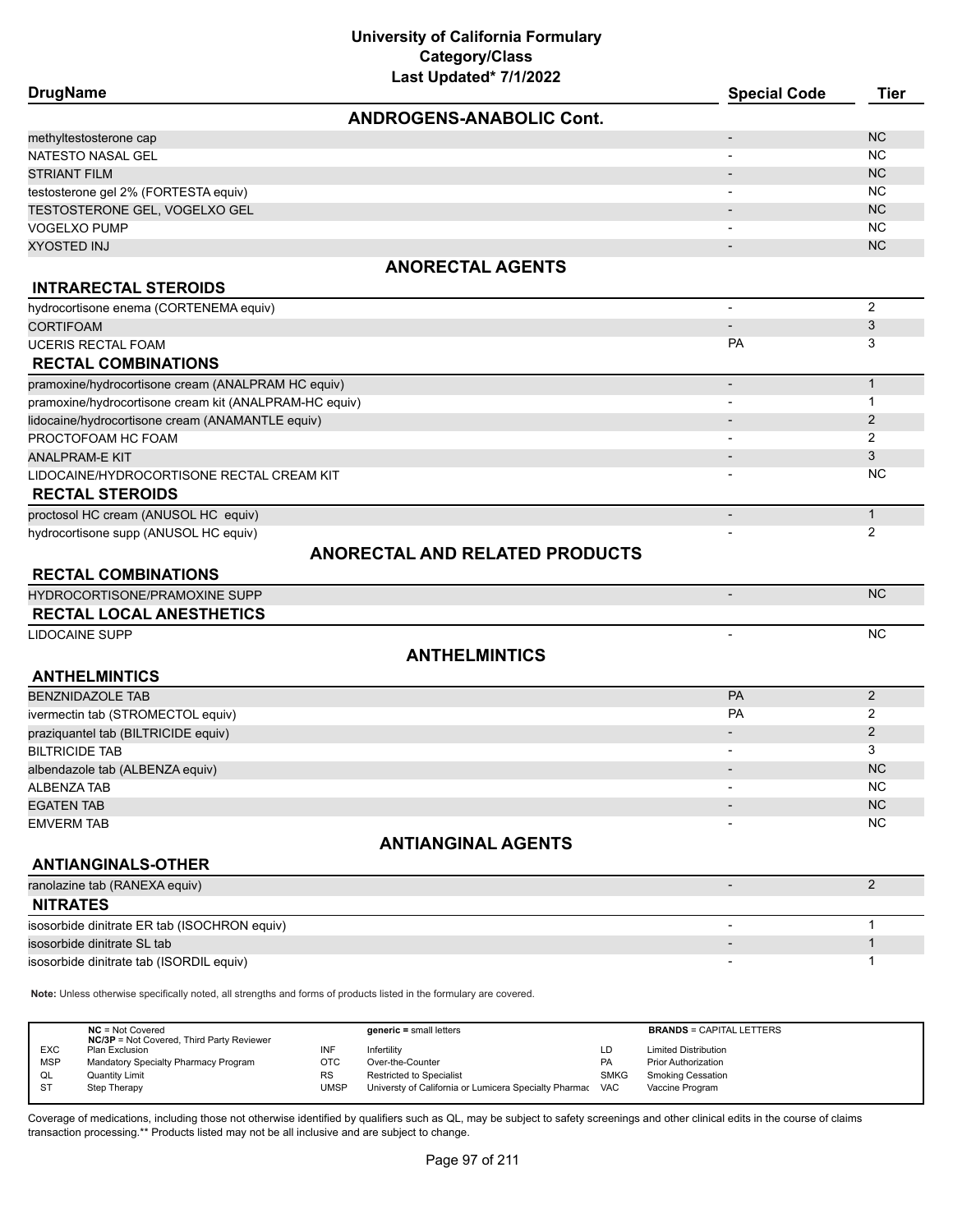| <b>DrugName</b>                                  |                                 | <b>Special Code</b>      | Tier      |
|--------------------------------------------------|---------------------------------|--------------------------|-----------|
|                                                  | <b>ANTIANGINAL AGENTS Cont.</b> |                          |           |
| isosorbide mononitrate ER tab (IMDUR equiv)      |                                 | $\overline{\phantom{a}}$ |           |
| isosorbide mononitrate tab (MONOKET equiv)       |                                 |                          |           |
| NITROGLYCERIN ER CAP                             |                                 |                          |           |
| nitroglycerin patch (NITRO-DUR equiv)            |                                 |                          |           |
| nitroglycerin SL tab (NITROSTAT equiv)           |                                 | $\overline{\phantom{0}}$ |           |
| NITRO-BID OINT                                   |                                 | $\overline{\phantom{a}}$ | 2         |
| isosorbide dinitrate tab 40mg (ISORDIL equiv)    |                                 |                          | 3         |
| NITRO-DUR PATCH 0.3MG/HR, 0.8MG/HR               |                                 |                          | 3         |
| nitroglycerin lingual spray (NITROLINGUAL equiv) |                                 |                          | 3         |
| NITROMIST SPRAY                                  |                                 |                          | 3         |
| <b>GONITRO POWDER</b>                            |                                 | $\overline{\phantom{a}}$ | <b>NC</b> |
|                                                  | <b>ANTIANXIETY AGENTS</b>       |                          |           |
| <b>ANTIANXIETY AGENTS - MISC.</b>                |                                 |                          |           |
| buspirone tab (BUSPAR equiv)                     |                                 |                          |           |
| hydroxyzine pamoate cap (VISTARIL equiv)         |                                 |                          |           |
| hydroxyzine syrup (ATARAX equiv)                 |                                 |                          |           |
| hydroxyzine tab (ATARAX equiv)                   |                                 | $\overline{\phantom{a}}$ |           |
| meprobamate tab (MILTOWN equiv)                  |                                 |                          | <b>NC</b> |
| <b>BENZODIAZEPINES</b>                           |                                 |                          |           |

| alprazolam tab (XANAX equiv)                |                          |           |
|---------------------------------------------|--------------------------|-----------|
| chlordiazepoxide cap (LIBRIUM equiv)        |                          |           |
| diazepam conc (VALIUM equiv)                |                          |           |
| diazepam oral soln 5mg/5ml (DIAZEPAM equiv) |                          |           |
| diazepam tab (VALIUM equiv)                 |                          |           |
| lorazepam conc (ATIVAN equiv)               |                          |           |
| lorazepam tab (ATIVAN equiv)                |                          |           |
| alprazolam ER tab (XANAX XR equiv)          |                          |           |
| oxazepam cap (SERAX equiv)                  |                          |           |
| alprazolam ODT (NIRAVAM equiv)              | $\overline{\phantom{a}}$ |           |
| clorazepate tab (TRANXENE-T equiv)          |                          |           |
| LOREEV XR CAP                               |                          | <b>NC</b> |

## **ANTIARRHYTHMICS**

| disopyramide cap (NORPACE equiv)       |                          |     |
|----------------------------------------|--------------------------|-----|
| quinidine sulfate tab                  | $\overline{\phantom{0}}$ |     |
| disopyramide ER cap (NORPACE CR equiv) | $\overline{\phantom{0}}$ |     |
| NORPACE CR CAP                         | $\overline{\phantom{0}}$ |     |
| quinidine gluconate CR tab             | $\overline{\phantom{0}}$ |     |
| QUINIDINE SULFATE ER TAB               | $\overline{\phantom{0}}$ |     |
| QUINIDINE SULFATE TAB                  |                          | NC. |
| <b>ANTIARRHYTHMICS TYPE I-B</b>        |                          |     |
| mexiletine hcl cap                     |                          |     |
| <b>ANTIARRHYTHMICS TYPE I-C</b>        |                          |     |
| flecainide tab (TAMBOCOR equiv)        |                          |     |
| propafenone tab (RYTHMOL equiv)        |                          |     |

**Note:** Unless otherwise specifically noted, all strengths and forms of products listed in the formulary are covered.

**ANTIARRHYTHMICS TYPE I-A**

|            | $NC = Not Covered$<br><b>NC/3P</b> = Not Covered, Third Party Reviewer |             | $generic = small letters$                             |             | <b>BRANDS = CAPITAL LETTERS</b> |
|------------|------------------------------------------------------------------------|-------------|-------------------------------------------------------|-------------|---------------------------------|
| <b>EXC</b> | Plan Exclusion                                                         | INF         | Infertility                                           | LD          | <b>Limited Distribution</b>     |
| <b>MSP</b> | Mandatory Specialty Pharmacy Program                                   | ОТС         | Over-the-Counter                                      | <b>PA</b>   | <b>Prior Authorization</b>      |
| QL         | <b>Quantity Limit</b>                                                  | <b>RS</b>   | <b>Restricted to Specialist</b>                       | <b>SMKG</b> | <b>Smoking Cessation</b>        |
| -ST        | Step Therapy                                                           | <b>UMSP</b> | Universty of California or Lumicera Specialty Pharmac | <b>VAC</b>  | Vaccine Program                 |
|            |                                                                        |             |                                                       |             |                                 |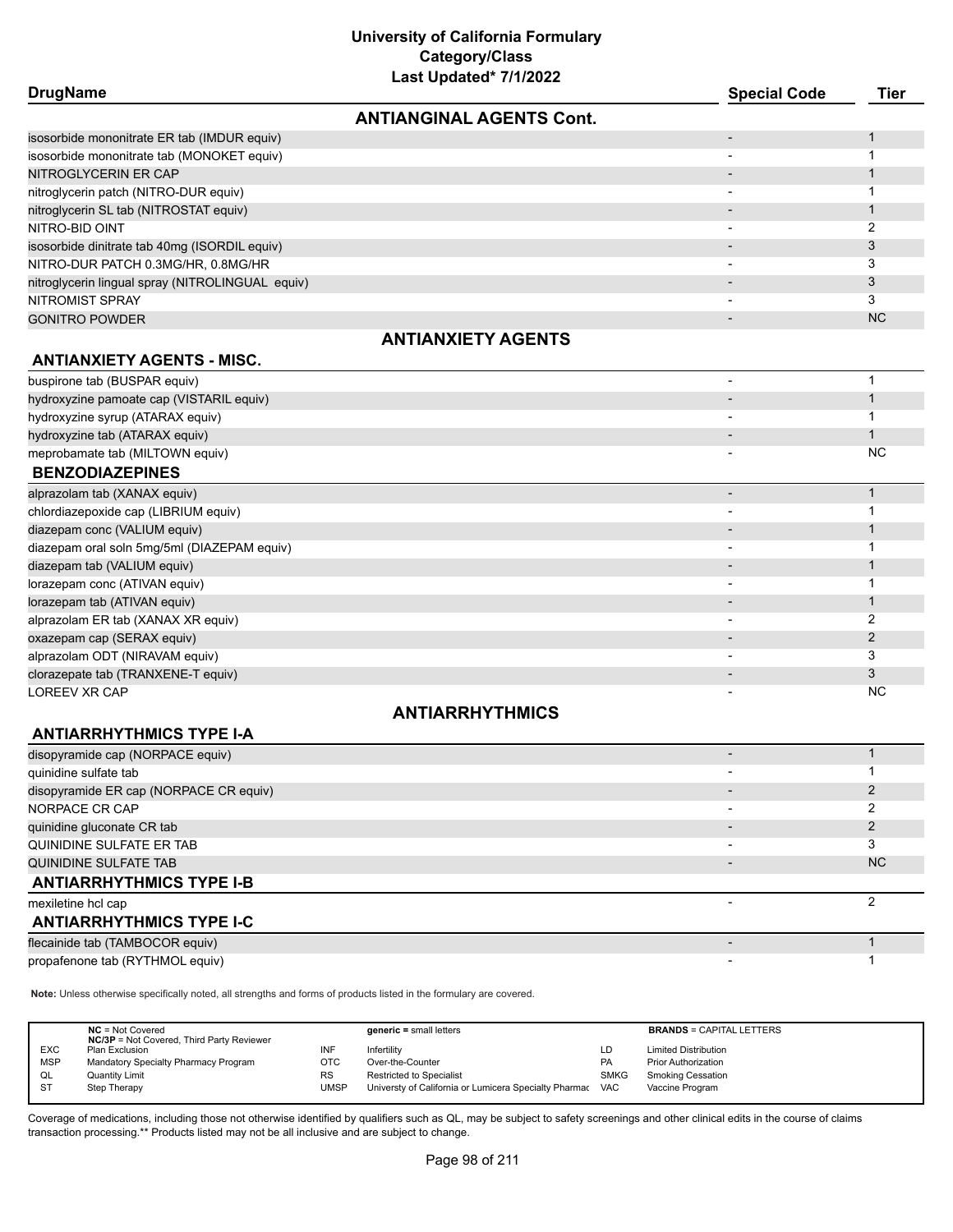| Last Updated* 7/1/2022<br><b>DrugName</b>                                                                 | <b>Special Code</b> | <b>Tier</b>    |
|-----------------------------------------------------------------------------------------------------------|---------------------|----------------|
| <b>ANTIARRHYTHMICS Cont.</b>                                                                              |                     |                |
| propafenone ER cap (RYTHMOL SR equiv)                                                                     |                     | $\overline{2}$ |
| <b>ANTIARRHYTHMICS TYPE III</b>                                                                           |                     |                |
| amiodarone tab (CORDARONE equiv)                                                                          |                     | $\mathbf{1}$   |
| dofetilide cap (TIKOSYN equiv)                                                                            |                     | $\overline{2}$ |
| MULTAQ TAB                                                                                                |                     | $\overline{2}$ |
| <b>ANTIASTHMATIC AND BRONCHODILATOR AGENTS</b>                                                            |                     |                |
| <b>ANTIASTHMATIC - MONOCLONAL ANTIBODIES</b>                                                              |                     |                |
| FASENRA PEN INJ (QL= 1 inj/56 days)                                                                       | MSP-PA-QL           | S              |
| NUCALA INJ (QL= 1 inj/28 days)                                                                            | PA-QL-UMSP          | S              |
| XOLAIR SYRINGE                                                                                            | <b>PA-UMSP</b>      | S              |
| <b>ANTI-INFLAMMATORY AGENTS</b>                                                                           |                     |                |
| cromolyn neb soln (INTAL equiv)                                                                           | ÷.                  | <b>NC</b>      |
| <b>BRONCHODILATORS - ANTICHOLINERGICS</b>                                                                 |                     |                |
| ipratropium neb soln (ATROVENT equiv)                                                                     |                     | $\mathbf{1}$   |
| ATROVENT HFA INHALER                                                                                      |                     | 2              |
| <b>INCRUSE ELLIPTA INHALER</b>                                                                            |                     | $\overline{2}$ |
| LONHALA MAGNAIR SOLN (Step Therapy requires trial of INCRUSE ELLIPTA INHALER)                             | ST                  | 2              |
| SPIRIVA RESPIMAT INHALER 1.25MCG/ACT (QL= 1 inhaler/30 days; Step Therapy requires trial of ADVAIR, BREO, | QL-ST               | $\overline{2}$ |
| DULERA, or FLUTICASONE/SALMETEROL)                                                                        |                     |                |
| SEEBRI NEOHALER CAP                                                                                       |                     | NC.            |
| SPIRIVA HANDIHALER                                                                                        |                     | <b>NC</b>      |
| SPIRIVA RESPIMAT INHALER 2.5MCG/ACT                                                                       |                     | <b>NC</b>      |
| TUDORZA PRESSAIR INHALER                                                                                  |                     | <b>NC</b>      |
| YUPELRI SOLN                                                                                              |                     | NC             |
| <b>LEUKOTRIENE MODULATORS</b>                                                                             |                     |                |
| montelukast chew tab (SINGULAIR equiv)                                                                    |                     | $\mathbf{1}$   |
| montelukast tab (SINGULAIR equiv)                                                                         |                     | 1              |
| montelukast granule pack (SINGULAIR equiv)                                                                |                     | $\overline{2}$ |
| zafirlukast tab (ACCOLATE equiv)                                                                          |                     | 2              |
| zileuton ER tab (ZYFLO CR equiv)                                                                          |                     | <b>NC</b>      |
| ZYFLO TAB                                                                                                 |                     | NC             |
| <b>SELECTIVE PHOSPHODIESTERASE 4 (PDE4) INHIBITORS</b>                                                    |                     |                |
| <b>DALIRESP TAB</b>                                                                                       |                     | NC             |
| <b>STEROID INHALANTS</b>                                                                                  |                     |                |
| ARNUITY ELLIPTA INHALER                                                                                   |                     | 1              |
| ASMANEX HFA INHALER                                                                                       |                     | $\mathbf{1}$   |
| ASMANEX INHALER                                                                                           |                     | 1              |
| budesonide inh susp (PULMICORT equiv)                                                                     |                     | $\mathbf{1}$   |
| FLOVENT DISKUS INHALER                                                                                    |                     | 1              |
| <b>FLOVENT HFA INHALER</b>                                                                                |                     | $\mathbf{1}$   |
| FLUTICASONE HFA INHALER                                                                                   | -                   | $\mathbf{1}$   |
| <b>ALVESCO INHALER</b>                                                                                    |                     | NC             |
| ARMONAIR DIGITAL INHALER 113MCG/ACT                                                                       |                     | NC.            |
| ARMONAIR DIGITAL INHALER 232MCG/ACT                                                                       |                     | <b>NC</b>      |
| ARMONAIR DIGITAL INHALER 55MCG/ACT                                                                        |                     | <b>NC</b>      |
|                                                                                                           |                     |                |

**Note:** Unless otherwise specifically noted, all strengths and forms of products listed in the formulary are covered.

| <b>NC/3P</b> = Not Covered, Third Party Reviewer                                                                         | <b>BRANDS = CAPITAL LETTERS</b> |
|--------------------------------------------------------------------------------------------------------------------------|---------------------------------|
| <b>EXC</b><br>INF<br><b>Limited Distribution</b><br>Infertility<br>Plan Exclusion<br>LD                                  |                                 |
| <b>MSP</b><br>Mandatory Specialty Pharmacy Program<br>отс<br><b>PA</b><br>Over-the-Counter<br><b>Prior Authorization</b> |                                 |
| <b>Restricted to Specialist</b><br><b>SMKG</b><br>Smoking Cessation<br><b>Quantity Limit</b><br>RS<br>QL                 |                                 |
| -ST<br>UMSP<br>Universty of California or Lumicera Specialty Pharmac VAC<br>Step Therapy<br>Vaccine Program              |                                 |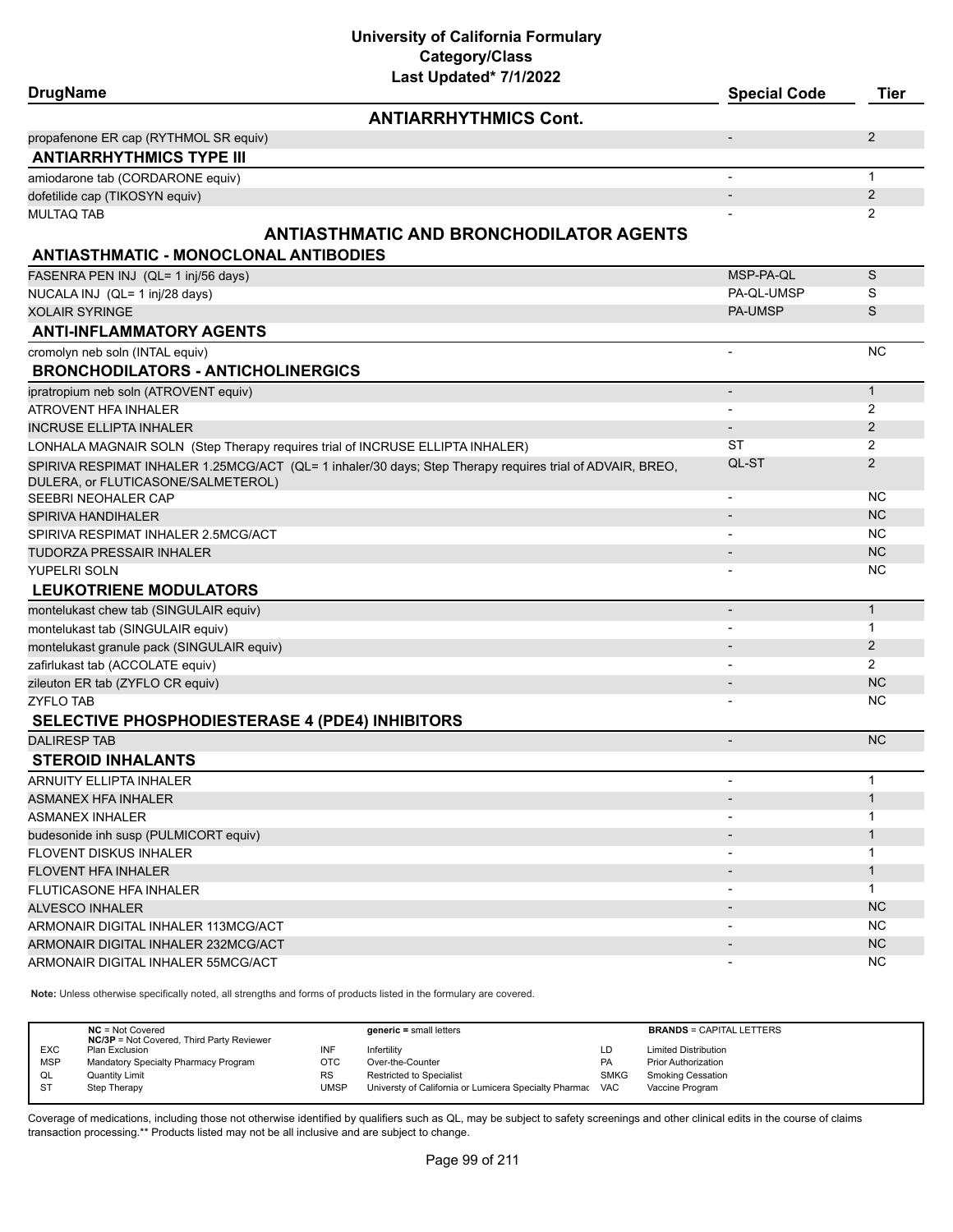#### **DrugName Special Code Tier ANTIASTHMATIC AND BRONCHODILATOR AGENTS Cont.** ARMONAIR RESPICITION AND RESPIRE TO A RESPIRE THE CONTRACT OF THE CONTRACT OF THE CONTRACT OF THE CONTRACT OF THE CONTRACT OF THE CONTRACT OF THE CONTRACT OF THE CONTRACT OF THE CONTRACT OF THE CONTRACT OF THE CONTRACT OF PULMICORT FLEXHALER AND THE RESERVE THAT IS A RESERVE TO A RESERVE THAT A RESERVE THAT IS A RESERVE TO A RESERVE THAT IS A RESERVE THAT IS A RESERVE THAT IS A RESERVE THAT IS A RESERVE THAT IS A RESERVE THAT IS A RESERVE T  $\blacksquare$ QVAR INHALER  $\blacksquare$  $\blacksquare$ QVAR REDIHALER  $\blacksquare$ **SYMPATHOMIMETICS** albuterol HFA inhaler (PROAIR equiv) (QL= 2 inhalers/30 days) **Quarter and Containers** COL 1 and 1 and 1 and 1 and 1 and 1 and 1 and 1 and 1 and 1 and 1 and 1 and 1 and 1 and 1 and 1 and 1 and 1 and 1 and 1 and 1 and 1 and albuterol HFA inhaler (PROVENTIL equiv) (QL= 2 inhalers/30 days) QL 1 albuterol neb soln - 1999 i 1999 i 1999 i 1999 i 1999 i 1999 i 1999 i 1999 i 1999 i 1999 i 1999 i 1999 i 1999 albuterol sulfate ER tab (VOSPIRE ER equiv) and the state of the state of the state of the state of the state of the state of the state of the state of the state of the state of the state of the state of the state of the s albuterol sulfate syrup  $\sim$  100  $\,$  100  $\,$  100  $\,$  100  $\,$  100  $\,$  100  $\,$  100  $\,$  100  $\,$  100  $\,$  100  $\,$  100  $\,$  100  $\,$  100  $\,$  100  $\,$  100  $\,$  100  $\,$  100  $\,$  100  $\,$  100  $\,$  100  $\,$  100  $\,$  100 albuterol/ipratropium neb soln (DUONEB equiv) and the solution of the solution of the solution of the solution of the solution of the solution of the solution of the solution of the solution of the solution of the solution FLUTICASONE/SALMETEROL INHALER - 1 METAPROTERENOL SYRUP **A CONSTRUCT OF A CONSTRUCT OF A CONSTRUCT OF A CONSTRUCT OF A CONSTRUCT OF A CONSTRUCT OF A CONSTRUCT OF A CONSTRUCT OF A CONSTRUCT OF A CONSTRUCT OF A CONSTRUCTION OF A CONSTRUCT OF A CONSTRUCT OF A** VENTOLIN HFA INHALER (QL= 2 inhalers/30 days) QL 1 ADVAIR HFA INHALER - 2 albuterol sulfate tab - 22 and 22 and 22 and 23 and 23 and 23 and 24 and 25 and 26 and 26 and 26 and 26 and 26 ALBUTEROL TAB ER - 2 ANORO ELLIPTA INHALER - 2 arformoterol tartrate neb soln (BROVANA equiv) - 2 er i den større i den større i større i større i større i større i større i større i større i større i større i BREZTRI AEROSPHERE INHALER - 2 COMBIVENT INHALER 2 COMBIVENT RESPIMAT INHALER 2 DULERA INHALER - 2 fluticasone/salmeterol inhaler, wixela inhaler (ADVAIR equiv) - 2 FLUTICASONE/VILANTEROL INHALER - 2 SEREVENT DISKUS INHALER - 2 STIOLTO INHALER **AND THE STIOLTO IN THE STIOLTO IN THE STIOLTO IN THE STIOLTO IN THE STIOLTO IN** SYMBICORT INHALER 2 terbutaline sulfate tab (BRETHINE equiv) and the control of the control of the control of the control of the control of the control of the control of the control of the control of the control of the control of the control TRELEGY ELLIPTA INHALER - 2 formoterol fumarate neb soln (PERFOROMIST equiv) - 3 LEVALBUTEROL INHALER, XOPENEX HFA INHALER (QL= 2 inhalers/fill, 2 fills/30 days; Step Therapy requires trial of VENTOLIN HFA) QL-ST 3 levalbuterol neb soln (XOPENEX equiv) - 3 METAPROTERENOL TAB - 3 STRIVERDI RESPIMAT INHALER (QL= 1 inhaler/30 days) QL 3 AIRDUO POWDER INHALER W/SENSOR NATURAL AND THE SENSING STATE OF THE SENSING STATE OF THE SENSING STATE OF THE STA AIRDUO RESPICLICK AND A RESPICTIVE AND A RESPIRATION OF THE CONTRACT OF THE CONTRACT OF THE CONTRACT OF THE CONTRACT OF THE CONTRACT OF THE CONTRACT OF THE CONTRACT OF THE CONTRACT OF THE CONTRACT OF THE CONTRACT OF THE CO ALBUTEROL HFA INHALER - NC BEVESPI AEROSPHERE INHALER - NC NORTHER - NC NORTHER - NC NORTHERE IN THE SERVER OF THE SERVER OF THE SERVER O BUDESONIDE/FORMOTEROL INHALER AND A SERIES AND A SERIES AND A SERIES AND A SERIES AND A SERIES AND A SERIES AND A SERIES AND A SERIES AND A SERIES AND A SERIES AND A SERIES AND A SERIES AND A SERIES AND A SERIES AND A SERI de the second term of the second second terms of the second second second second second second second second second second second second second second second second second second second second second second second second s UTIBRON NEOHALER CAP NO UNIVERSIDADE IN A SERVER OF THE CONTRACT OF THE CONTRACT OF THE CONTRACT OF THE CONTRACT OF THE CONTRACT OF THE CONTRACT OF THE CONTRACT OF THE CONTRACT OF THE CONTRACT OF THE CONTRACT OF THE CONTRA **XANTHINES** aminophylline tab - 1 aminophylline tab - 1 aminophylline tab - 1 aminophylline tab - 1 aminophylline tab - 1

**Note:** Unless otherwise specifically noted, all strengths and forms of products listed in the formulary are covered.

|            | $NC = Not Covered$<br><b>NC/3P</b> = Not Covered, Third Party Reviewer |           | $generic = small letters$                             |             | <b>BRANDS = CAPITAL LETTERS</b> |
|------------|------------------------------------------------------------------------|-----------|-------------------------------------------------------|-------------|---------------------------------|
| <b>EXC</b> | Plan Exclusion                                                         | INF       | Infertility                                           | LD          | <b>Limited Distribution</b>     |
| <b>MSP</b> | Mandatory Specialty Pharmacy Program                                   | отс       | Over-the-Counter                                      | <b>PA</b>   | <b>Prior Authorization</b>      |
| QL         | <b>Quantity Limit</b>                                                  | <b>RS</b> | <b>Restricted to Specialist</b>                       | <b>SMKG</b> | <b>Smoking Cessation</b>        |
| <b>ST</b>  | Step Therapy                                                           | UMSP      | Universty of California or Lumicera Specialty Pharmac | <b>VAC</b>  | Vaccine Program                 |
|            |                                                                        |           |                                                       |             |                                 |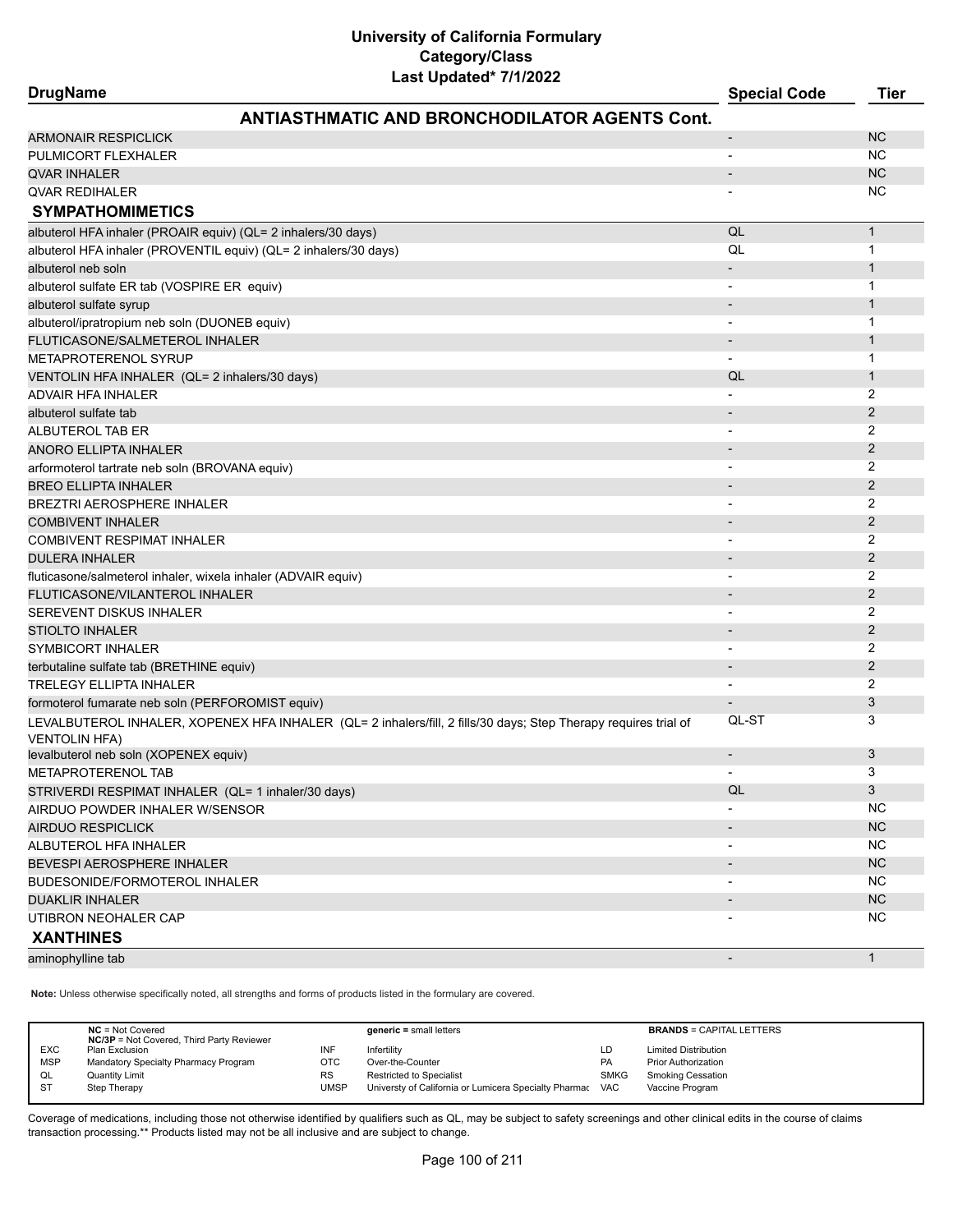| <b>DrugName</b>                                                                                                     | <b>Special Code</b>      | <b>Tier</b>    |
|---------------------------------------------------------------------------------------------------------------------|--------------------------|----------------|
| <b>ANTIASTHMATIC AND BRONCHODILATOR AGENTS Cont.</b>                                                                |                          |                |
| theophylline ER tab (UNIPHYL equiv)                                                                                 |                          | 1              |
| theophylline soln                                                                                                   | $\overline{\phantom{a}}$ | $\mathbf{1}$   |
| ELIXOPHYLLIN ELIXIR                                                                                                 |                          | 2              |
| THEOPHYLLINE ER TAB                                                                                                 |                          | 2              |
| <b>LUFYLLIN TAB</b>                                                                                                 |                          | 3              |
| <b>ANTICOAGULANTS</b>                                                                                               |                          |                |
|                                                                                                                     |                          |                |
| <b>COUMARIN ANTICOAGULANTS</b><br>warfarin tab (COUMADIN equiv)                                                     |                          | $\mathbf{1}$   |
| <b>DIRECT FACTOR XA INHIBITORS</b>                                                                                  |                          |                |
|                                                                                                                     |                          |                |
| ELIQUIS TAB, ELIQUIS STARTER PACK                                                                                   |                          | $\overline{2}$ |
| <b>XARELTO STARTER PACK</b>                                                                                         |                          | 2              |
| <b>XARELTO SUSP</b>                                                                                                 |                          | 2              |
| <b>XARELTO TAB</b>                                                                                                  |                          | $\overline{2}$ |
| <b>BEVYXXA CAP</b>                                                                                                  |                          | <b>NC</b>      |
| <b>SAVAYSA TAB</b>                                                                                                  |                          | <b>NC</b>      |
| <b>HEPARINS AND HEPARINOID-LIKE AGENTS</b>                                                                          |                          |                |
| enoxaparin inj (LOVENOX equiv)                                                                                      |                          | 2              |
| fondaparinux inj (ARIXTRA equiv)                                                                                    |                          | $\overline{2}$ |
| <b>FRAGMIN INJ</b>                                                                                                  |                          | 3              |
| <b>THROMBIN INHIBITORS</b>                                                                                          |                          |                |
| PRADAXA CAP                                                                                                         | $\overline{\phantom{a}}$ | 3              |
| <b>ANTICONVULSANTS</b>                                                                                              |                          |                |
| AMPA GLUTAMATE RECEPTOR ANTAGONISTS                                                                                 |                          |                |
| <b>FYCOMPA TAB</b>                                                                                                  |                          | <b>NC</b>      |
| <b>FYCOMPA SUSP</b>                                                                                                 |                          | <b>NC</b>      |
|                                                                                                                     |                          |                |
| <b>ANTICONVULSANTS - BENZODIAZEPINES</b>                                                                            |                          |                |
| clobazam tab (ONFI equiv)                                                                                           |                          | $\mathbf{1}$   |
| clonazepam tab (KLONOPIN equiv)                                                                                     | $\overline{\phantom{a}}$ | $\mathbf{1}$   |
| clobazam susp (ONFI equiv) (Members age 9 or older require Prior Authorization)                                     | <b>PA</b>                | 2              |
| DIASTAT RECTAL GEL, DIAZEPAM RECTAL GEL (QL= 2 packs/fill)                                                          | QL                       | $\overline{2}$ |
| clonazepam ODT (KLONOPIN equiv)                                                                                     |                          | 3              |
| NAYZILAM SPRAY (QL= 2 packs/fill; Restricted to Neurology Specialist)                                               | QL-RS                    | 3              |
| ONFI SUSP (Members age 9 or older require Prior Authorization)                                                      | PA                       | 3              |
| VALTOCO NASAL SPRAY (QL= 2 packs/fill; Restricted to Neurology Specialist)                                          | QL-RS                    | 3              |
| <b>ONFI TAB</b>                                                                                                     |                          | <b>NC</b>      |
| SYMPAZAN ORAL FILM                                                                                                  |                          | <b>NC</b>      |
| <b>ANTICONVULSANTS - MISC.</b>                                                                                      |                          |                |
| carbamazepine chew tab (TEGRETOL equiv)                                                                             |                          | $\mathbf{1}$   |
| carbamazepine susp (TEGRETOL equiv)                                                                                 |                          | $\mathbf{1}$   |
| carbamazepine tab (TEGRETOL equiv)                                                                                  |                          | 1              |
| gabapentin cap (NEURONTIN equiv) (QL= 9 caps/day)                                                                   | QL                       | $\mathbf 1$    |
| gabapentin tab 600mg (NEURONTIN equiv) (QL= 6 tabs/day)                                                             | QL                       | 1              |
| gabapentin tab 800mg (NEURONTIN equiv) (QL= 4.5 tabs/day)                                                           | QL                       | $\mathbf{1}$   |
| lacosamide oral solution (VIMPAT equiv)                                                                             |                          | 1              |
| lacosamide tab (VIMPAT equiv)                                                                                       |                          | $\mathbf{1}$   |
| Note: Unless otherwise specifically noted, all strengths and forms of products listed in the formulary are covered. |                          |                |
|                                                                                                                     |                          |                |

**NC** = Not Covered **generic =** small letters **BRANDS** = CAPITAL LETTERS **NC/3P** = Not Covered, Third Party Reviewer EXC Plan Exclusion International Infertility Infertility CD Limited Distribution Infertility MSP Mandatory Specialty Pharmacy Program OTC Over-the-Counter Counter Communism PA Prior Authorization<br>CL Quantity Limit Counter Program RS Restricted to Specialist Communism SMKG Smoking Cessation Restricted to Specialist ST Step Therapy Step Therapy Step Therapy California or Lumicera Specialty Pharmac VAC Vaccine Program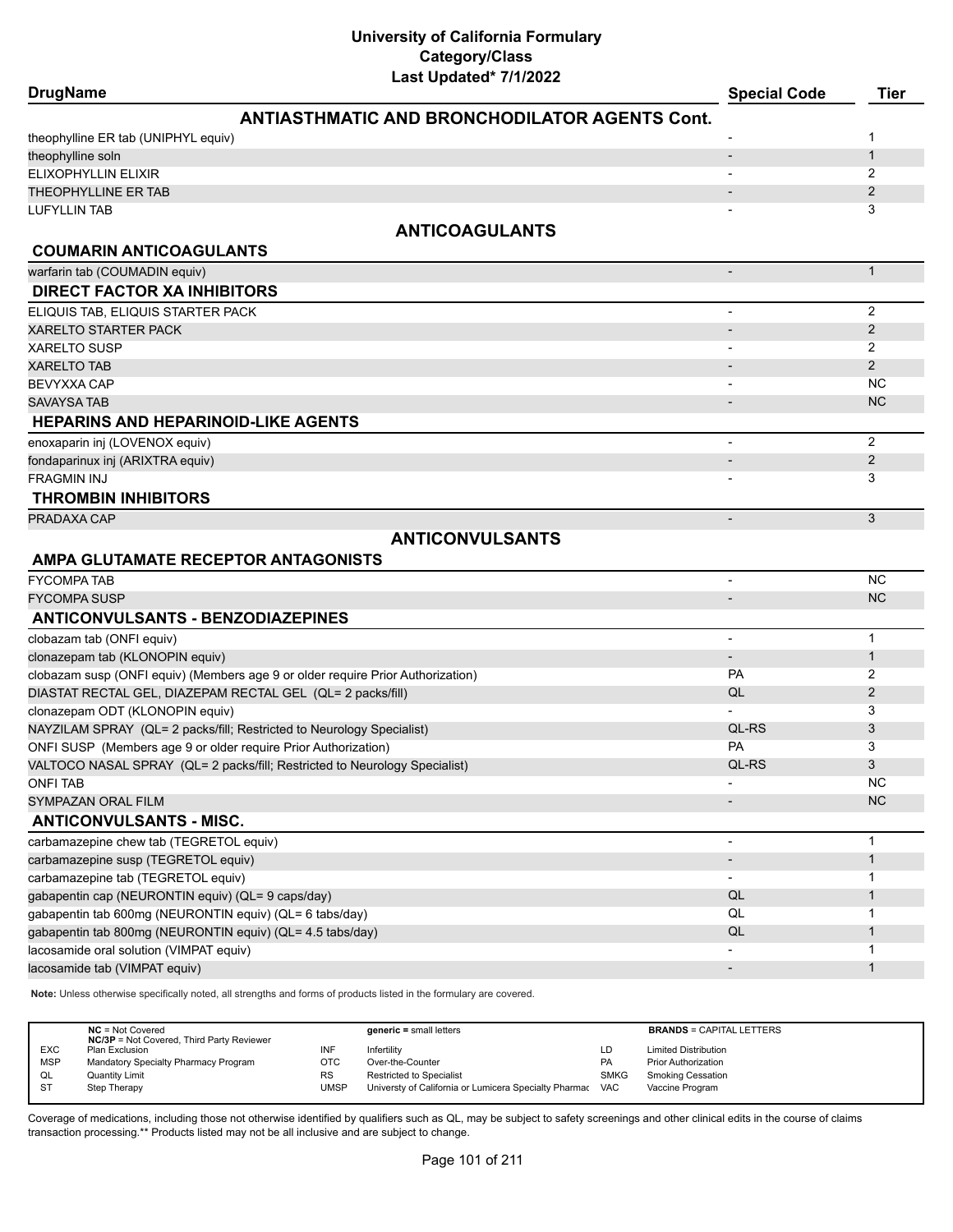| <b>DrugName</b>                                                   | Last Upuateu <i>IIIIZUZZ</i> | <b>Special Code</b>          | <b>Tier</b>    |
|-------------------------------------------------------------------|------------------------------|------------------------------|----------------|
|                                                                   | <b>ANTICONVULSANTS Cont.</b> |                              |                |
| lamotrigine chew tab (LAMICTAL equiv)                             |                              | $\overline{a}$               | 1              |
| lamotrigine tab (LAMICTAL equiv)                                  |                              |                              | $\mathbf{1}$   |
| levetiracetam ER tab (KEPPRA XR equiv)                            |                              | $\overline{\phantom{a}}$     | 1              |
| levetiracetam soln (KEPPRA equiv)                                 |                              |                              | $\mathbf{1}$   |
| levetiracetam tab (KEPPRA equiv)                                  |                              | $\overline{\phantom{0}}$     | 1              |
|                                                                   |                              |                              | $\mathbf{1}$   |
| oxcarbazepine susp (TRILEPTAL equiv)                              |                              | $\overline{\phantom{a}}$     | 1              |
| oxcarbazepine tab (TRILEPTAL equiv)                               |                              | QL                           | $\mathbf{1}$   |
| pregabalin cap (LYRICA equiv) (QL= 3 caps/day)                    |                              | QL                           |                |
| pregabalin cap 225mg (LYRICA equiv) (QL= 2 caps/day)              |                              |                              | $\mathbf{1}$   |
| pregabalin cap 300mg (LYRICA equiv) (QL= 2 caps/day)              |                              | QL                           | $\mathbf{1}$   |
| primidone tab (MYSOLINE equiv)                                    |                              |                              | 1              |
| topiramate sprinkle cap (TOPAMAX equiv)                           |                              | $\overline{\phantom{a}}$     | $\mathbf{1}$   |
| topiramate tab (TOPAMAX equiv)                                    |                              | $\overline{\phantom{a}}$     | 1              |
| zonisamide cap (ZONEGRAN equiv)                                   |                              |                              | $\mathbf{1}$   |
| carbamazepine ER cap (CARBATROL equiv)                            |                              |                              | 2              |
| carbamazepine ER tab (TEGRETOL XR equiv)                          |                              | $\overline{\phantom{a}}$     | $\overline{2}$ |
| gabapentin soln (NEURONTIN equiv) (QL= 72 mls/day)                |                              | QL                           | 2              |
| LAMICTAL CHEW TAB 2MG                                             |                              |                              | $\overline{2}$ |
| POTIGA TAB (QL= 3 tabs/day)                                       |                              | QL                           | 2              |
| pregabalin soln (LYRICA equiv) (QL= 30ml/day)                     |                              | QL                           | $\overline{2}$ |
| rufinamide susp (BANZEL equiv)                                    |                              | PA                           | $\overline{2}$ |
| rufinamide tab (BANZEL TAB equiv)                                 |                              | PA                           | $\overline{2}$ |
| BANZEL SUSP                                                       |                              | PA                           | 3              |
| LAMICTAL ODT KIT, LAMICTAL XR KIT                                 |                              | $\overline{\phantom{a}}$     | $\mathfrak{B}$ |
| lamotrigine ER tab (LAMICTAL XR equiv)                            |                              |                              | 3              |
| lamotrigine ODT (LAMICTAL equiv)                                  |                              |                              | 3              |
| lamotrigine ODT kit (LAMICTAL ODT KIT equiv)                      |                              |                              | 3              |
| LYRICA CAP (QL= 3 caps/day)                                       |                              | QL                           | 3              |
| LYRICA CAP 225MG (QL= 2 caps/day)                                 |                              | QL                           | 3              |
| LYRICA CAP 300MG (QL= 2 caps/day)                                 |                              | QL                           | $\mathfrak{B}$ |
| LYRICA SOLN (QL= 30ml/day)                                        |                              | QL                           | 3              |
| <b>APTIOM TAB</b>                                                 |                              | $\qquad \qquad \blacksquare$ | <b>NC</b>      |
| BANZEL TAB                                                        |                              | $\overline{\phantom{a}}$     | <b>NC</b>      |
| BRIVIACT INJ 50MG/5ML                                             |                              | $\overline{\phantom{a}}$     | <b>NC</b>      |
| <b>BRIVIACT SOLN 10MG/ML</b>                                      |                              | $\overline{\phantom{a}}$     | <b>NC</b>      |
| <b>BRIVIACT TAB</b>                                               |                              |                              | <b>NC</b>      |
| ELEPSIA XR TAB                                                    |                              |                              | <b>NC</b>      |
| EPRONTIA SOLN                                                     |                              |                              | <b>NC</b>      |
| OXTELLAR XR TAB                                                   |                              |                              | <b>NC</b>      |
| QUDEXY XR CAP                                                     |                              |                              | <b>NC</b>      |
| <b>SPRITAM TAB</b>                                                |                              |                              | <b>NC</b>      |
| topiramate ER cap (QUDEXY equiv)                                  |                              |                              | <b>NC</b>      |
| TROKENDI XR CAP                                                   |                              | $\overline{\phantom{a}}$     | <b>NC</b>      |
| <b>VIMPAT SOLN</b>                                                |                              |                              | <b>NC</b>      |
| <b>VIMPAT TAB</b>                                                 |                              |                              | NC.            |
| <b>ZTALMY SUSP</b>                                                |                              |                              | <b>NC</b>      |
| DIACOMIT CAP (Only available through US Bioservices 888-518-7246) |                              | LD-PA                        | S              |
|                                                                   |                              |                              |                |

**Note:** Unless otherwise specifically noted, all strengths and forms of products listed in the formulary are covered.

|            | $NC = Not Covered$<br><b>NC/3P</b> = Not Covered, Third Party Reviewer |      | $generic = small letters$                             |             | <b>BRANDS = CAPITAL LETTERS</b> |
|------------|------------------------------------------------------------------------|------|-------------------------------------------------------|-------------|---------------------------------|
| <b>EXC</b> | Plan Exclusion                                                         |      | Infertility                                           | LD          | <b>Limited Distribution</b>     |
| <b>MSP</b> | Mandatory Specialty Pharmacy Program                                   | отс  | Over-the-Counter                                      | PA          | <b>Prior Authorization</b>      |
| QL         | <b>Quantity Limit</b>                                                  | RS   | Restricted to Specialist                              | <b>SMKG</b> | Smoking Cessation               |
| <b>ST</b>  | Step Therapy                                                           | UMSP | Universty of California or Lumicera Specialty Pharmac | <b>VAC</b>  | Vaccine Program                 |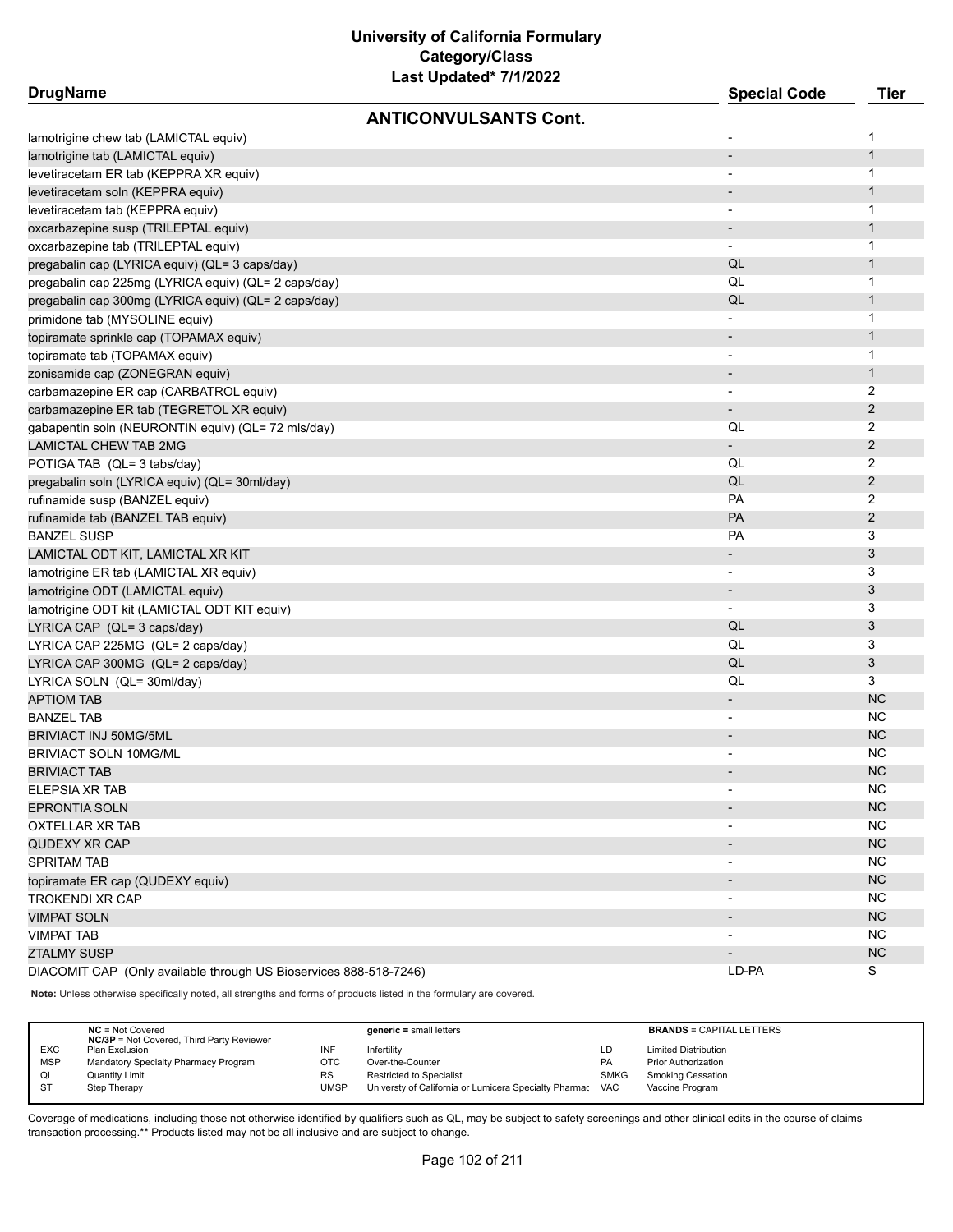| <b>ANTICONVULSANTS Cont.</b><br>LD-PA<br>S<br>DIACOMIT POWDER PACK (Only available through US Bioservices 888-518-7246)<br>LD-PA<br>S<br>S<br>LD-PA-QL<br>FINTEPLA SOLN (QL= 12ml/day; Only available through Anovo Specialty Pharmacy 844-288-5007)<br>2<br>felbamate susp (FELBATOL equiv)<br>$\overline{\phantom{a}}$<br>2<br>felbamate tab (FELBATOL equiv)<br>$\overline{\phantom{a}}$<br>QL<br>2<br>XCOPRI PAK 100-150MG (QL= 2 tabs/day)<br>QL<br>$\overline{2}$<br>XCOPRI PAK 150-200MG (QL= 2 tabs/day)<br>QL<br>2<br>QL<br>$\overline{2}$<br>XCOPRI TAB 150MG, 200MG (QL= 2 tabs/day)<br>QL<br>2<br>XCOPRI TITRATION PAK 12.5-25MG (QL= 1 tab/day)<br>QL<br>2<br>QL<br>XCOPRI TITRATION PAK 150-200MG (QL= 1 tab/day)<br>2<br>2<br>QL<br>XCOPRI TITRATION PAK 50-100MG (QL= 1 tab/day)<br><b>GABA MODULATORS</b><br>$\overline{2}$<br>tiagabine tab (GABITRIL equiv)<br>$\overline{\phantom{a}}$<br><b>NC</b><br><b>SABRIL TAB</b><br>$\overline{\phantom{a}}$<br>LD-PA<br>S<br>vigabatrin powder pack (SABRIL POWDER equiv) (Only available through Lumicera 855-847-3553)<br>S<br>vigabatrin tab (SABRIL equiv) (Only available through Lumicera 855-847-3553)<br>LD-PA<br>LD-PA<br>S<br>vigadrone powder pack (Only available through PantheRx 855-726-8479)<br><b>HYDANTOINS</b><br>$\mathbf{1}$<br>phenytoin cap (DILANTIN equiv)<br>$\overline{\phantom{a}}$<br>1<br>phenytoin susp (DILANTIN equiv)<br>$\overline{\phantom{a}}$<br>2<br><b>DILANTIN CAP 30MG</b><br>$\overline{\phantom{a}}$<br>2<br>PEGANONE TAB<br>2<br>phenytoin chew tab (DILANTIN equiv)<br>$\overline{\phantom{a}}$<br><b>SUCCINIMIDES</b><br>$\mathbf{1}$<br>ethosuximide soln (ZARONTIN equiv)<br>$\overline{\phantom{a}}$<br>2<br><b>CELONTIN CAP</b><br>$\overline{\phantom{a}}$<br>2<br>ethosuximide cap (ZARONTIN equiv)<br><b>VALPROIC ACID</b><br>$\mathbf{1}$<br>divalproex ER tab (DEPAKOTE ER equiv)<br>$\overline{\phantom{a}}$<br>1<br>$\mathbf{1}$<br>divalproex sprinkle cap (DEPAKOTE equiv)<br>1<br>valproic acid cap (DEPAKENE equiv)<br>$\mathbf{1}$<br>valproic acid syrup (DEPAKENE equiv)<br>NC.<br><b>DEPACON INJ</b><br>NC<br><b>STAVZOR CAP</b><br>NC.<br>valproate inj (DEPACON equiv)<br><b>ANTIDEPRESSANTS</b><br>ALPHA-2 RECEPTOR ANTAGONISTS (TETRACYCLICS)<br>$\mathbf{1}$<br>mirtazapine ODT (REMERON equiv)<br>mirtazapine tab (REMERON equiv)<br>1 |                                                               | Last updated" //1/2022 |                     |      |
|-----------------------------------------------------------------------------------------------------------------------------------------------------------------------------------------------------------------------------------------------------------------------------------------------------------------------------------------------------------------------------------------------------------------------------------------------------------------------------------------------------------------------------------------------------------------------------------------------------------------------------------------------------------------------------------------------------------------------------------------------------------------------------------------------------------------------------------------------------------------------------------------------------------------------------------------------------------------------------------------------------------------------------------------------------------------------------------------------------------------------------------------------------------------------------------------------------------------------------------------------------------------------------------------------------------------------------------------------------------------------------------------------------------------------------------------------------------------------------------------------------------------------------------------------------------------------------------------------------------------------------------------------------------------------------------------------------------------------------------------------------------------------------------------------------------------------------------------------------------------------------------------------------------------------------------------------------------------------------------------------------------------------------------------------------------------------------------------------------------------------------------------------------------------------------------------------------------------------------------------------------------------------------------------------------------------------------------------------------------------------------|---------------------------------------------------------------|------------------------|---------------------|------|
|                                                                                                                                                                                                                                                                                                                                                                                                                                                                                                                                                                                                                                                                                                                                                                                                                                                                                                                                                                                                                                                                                                                                                                                                                                                                                                                                                                                                                                                                                                                                                                                                                                                                                                                                                                                                                                                                                                                                                                                                                                                                                                                                                                                                                                                                                                                                                                             | <b>DrugName</b>                                               |                        | <b>Special Code</b> | Tier |
|                                                                                                                                                                                                                                                                                                                                                                                                                                                                                                                                                                                                                                                                                                                                                                                                                                                                                                                                                                                                                                                                                                                                                                                                                                                                                                                                                                                                                                                                                                                                                                                                                                                                                                                                                                                                                                                                                                                                                                                                                                                                                                                                                                                                                                                                                                                                                                             |                                                               |                        |                     |      |
|                                                                                                                                                                                                                                                                                                                                                                                                                                                                                                                                                                                                                                                                                                                                                                                                                                                                                                                                                                                                                                                                                                                                                                                                                                                                                                                                                                                                                                                                                                                                                                                                                                                                                                                                                                                                                                                                                                                                                                                                                                                                                                                                                                                                                                                                                                                                                                             |                                                               |                        |                     |      |
|                                                                                                                                                                                                                                                                                                                                                                                                                                                                                                                                                                                                                                                                                                                                                                                                                                                                                                                                                                                                                                                                                                                                                                                                                                                                                                                                                                                                                                                                                                                                                                                                                                                                                                                                                                                                                                                                                                                                                                                                                                                                                                                                                                                                                                                                                                                                                                             | EPIDIOLEX SOLN (Only available through Lumicera 855-847-3553) |                        |                     |      |
|                                                                                                                                                                                                                                                                                                                                                                                                                                                                                                                                                                                                                                                                                                                                                                                                                                                                                                                                                                                                                                                                                                                                                                                                                                                                                                                                                                                                                                                                                                                                                                                                                                                                                                                                                                                                                                                                                                                                                                                                                                                                                                                                                                                                                                                                                                                                                                             |                                                               |                        |                     |      |
|                                                                                                                                                                                                                                                                                                                                                                                                                                                                                                                                                                                                                                                                                                                                                                                                                                                                                                                                                                                                                                                                                                                                                                                                                                                                                                                                                                                                                                                                                                                                                                                                                                                                                                                                                                                                                                                                                                                                                                                                                                                                                                                                                                                                                                                                                                                                                                             | <b>CARBAMATES</b>                                             |                        |                     |      |
|                                                                                                                                                                                                                                                                                                                                                                                                                                                                                                                                                                                                                                                                                                                                                                                                                                                                                                                                                                                                                                                                                                                                                                                                                                                                                                                                                                                                                                                                                                                                                                                                                                                                                                                                                                                                                                                                                                                                                                                                                                                                                                                                                                                                                                                                                                                                                                             |                                                               |                        |                     |      |
|                                                                                                                                                                                                                                                                                                                                                                                                                                                                                                                                                                                                                                                                                                                                                                                                                                                                                                                                                                                                                                                                                                                                                                                                                                                                                                                                                                                                                                                                                                                                                                                                                                                                                                                                                                                                                                                                                                                                                                                                                                                                                                                                                                                                                                                                                                                                                                             |                                                               |                        |                     |      |
|                                                                                                                                                                                                                                                                                                                                                                                                                                                                                                                                                                                                                                                                                                                                                                                                                                                                                                                                                                                                                                                                                                                                                                                                                                                                                                                                                                                                                                                                                                                                                                                                                                                                                                                                                                                                                                                                                                                                                                                                                                                                                                                                                                                                                                                                                                                                                                             |                                                               |                        |                     |      |
|                                                                                                                                                                                                                                                                                                                                                                                                                                                                                                                                                                                                                                                                                                                                                                                                                                                                                                                                                                                                                                                                                                                                                                                                                                                                                                                                                                                                                                                                                                                                                                                                                                                                                                                                                                                                                                                                                                                                                                                                                                                                                                                                                                                                                                                                                                                                                                             |                                                               |                        |                     |      |
|                                                                                                                                                                                                                                                                                                                                                                                                                                                                                                                                                                                                                                                                                                                                                                                                                                                                                                                                                                                                                                                                                                                                                                                                                                                                                                                                                                                                                                                                                                                                                                                                                                                                                                                                                                                                                                                                                                                                                                                                                                                                                                                                                                                                                                                                                                                                                                             | XCOPRI PAK 50-200MG (QL= 2 tabs/day)                          |                        |                     |      |
|                                                                                                                                                                                                                                                                                                                                                                                                                                                                                                                                                                                                                                                                                                                                                                                                                                                                                                                                                                                                                                                                                                                                                                                                                                                                                                                                                                                                                                                                                                                                                                                                                                                                                                                                                                                                                                                                                                                                                                                                                                                                                                                                                                                                                                                                                                                                                                             |                                                               |                        |                     |      |
|                                                                                                                                                                                                                                                                                                                                                                                                                                                                                                                                                                                                                                                                                                                                                                                                                                                                                                                                                                                                                                                                                                                                                                                                                                                                                                                                                                                                                                                                                                                                                                                                                                                                                                                                                                                                                                                                                                                                                                                                                                                                                                                                                                                                                                                                                                                                                                             | XCOPRI TAB 50MG, 100MG (QL= 1 tab/day)                        |                        |                     |      |
|                                                                                                                                                                                                                                                                                                                                                                                                                                                                                                                                                                                                                                                                                                                                                                                                                                                                                                                                                                                                                                                                                                                                                                                                                                                                                                                                                                                                                                                                                                                                                                                                                                                                                                                                                                                                                                                                                                                                                                                                                                                                                                                                                                                                                                                                                                                                                                             |                                                               |                        |                     |      |
|                                                                                                                                                                                                                                                                                                                                                                                                                                                                                                                                                                                                                                                                                                                                                                                                                                                                                                                                                                                                                                                                                                                                                                                                                                                                                                                                                                                                                                                                                                                                                                                                                                                                                                                                                                                                                                                                                                                                                                                                                                                                                                                                                                                                                                                                                                                                                                             |                                                               |                        |                     |      |
|                                                                                                                                                                                                                                                                                                                                                                                                                                                                                                                                                                                                                                                                                                                                                                                                                                                                                                                                                                                                                                                                                                                                                                                                                                                                                                                                                                                                                                                                                                                                                                                                                                                                                                                                                                                                                                                                                                                                                                                                                                                                                                                                                                                                                                                                                                                                                                             |                                                               |                        |                     |      |
|                                                                                                                                                                                                                                                                                                                                                                                                                                                                                                                                                                                                                                                                                                                                                                                                                                                                                                                                                                                                                                                                                                                                                                                                                                                                                                                                                                                                                                                                                                                                                                                                                                                                                                                                                                                                                                                                                                                                                                                                                                                                                                                                                                                                                                                                                                                                                                             |                                                               |                        |                     |      |
|                                                                                                                                                                                                                                                                                                                                                                                                                                                                                                                                                                                                                                                                                                                                                                                                                                                                                                                                                                                                                                                                                                                                                                                                                                                                                                                                                                                                                                                                                                                                                                                                                                                                                                                                                                                                                                                                                                                                                                                                                                                                                                                                                                                                                                                                                                                                                                             |                                                               |                        |                     |      |
|                                                                                                                                                                                                                                                                                                                                                                                                                                                                                                                                                                                                                                                                                                                                                                                                                                                                                                                                                                                                                                                                                                                                                                                                                                                                                                                                                                                                                                                                                                                                                                                                                                                                                                                                                                                                                                                                                                                                                                                                                                                                                                                                                                                                                                                                                                                                                                             |                                                               |                        |                     |      |
|                                                                                                                                                                                                                                                                                                                                                                                                                                                                                                                                                                                                                                                                                                                                                                                                                                                                                                                                                                                                                                                                                                                                                                                                                                                                                                                                                                                                                                                                                                                                                                                                                                                                                                                                                                                                                                                                                                                                                                                                                                                                                                                                                                                                                                                                                                                                                                             |                                                               |                        |                     |      |
|                                                                                                                                                                                                                                                                                                                                                                                                                                                                                                                                                                                                                                                                                                                                                                                                                                                                                                                                                                                                                                                                                                                                                                                                                                                                                                                                                                                                                                                                                                                                                                                                                                                                                                                                                                                                                                                                                                                                                                                                                                                                                                                                                                                                                                                                                                                                                                             |                                                               |                        |                     |      |
|                                                                                                                                                                                                                                                                                                                                                                                                                                                                                                                                                                                                                                                                                                                                                                                                                                                                                                                                                                                                                                                                                                                                                                                                                                                                                                                                                                                                                                                                                                                                                                                                                                                                                                                                                                                                                                                                                                                                                                                                                                                                                                                                                                                                                                                                                                                                                                             |                                                               |                        |                     |      |
|                                                                                                                                                                                                                                                                                                                                                                                                                                                                                                                                                                                                                                                                                                                                                                                                                                                                                                                                                                                                                                                                                                                                                                                                                                                                                                                                                                                                                                                                                                                                                                                                                                                                                                                                                                                                                                                                                                                                                                                                                                                                                                                                                                                                                                                                                                                                                                             |                                                               |                        |                     |      |
|                                                                                                                                                                                                                                                                                                                                                                                                                                                                                                                                                                                                                                                                                                                                                                                                                                                                                                                                                                                                                                                                                                                                                                                                                                                                                                                                                                                                                                                                                                                                                                                                                                                                                                                                                                                                                                                                                                                                                                                                                                                                                                                                                                                                                                                                                                                                                                             |                                                               |                        |                     |      |
|                                                                                                                                                                                                                                                                                                                                                                                                                                                                                                                                                                                                                                                                                                                                                                                                                                                                                                                                                                                                                                                                                                                                                                                                                                                                                                                                                                                                                                                                                                                                                                                                                                                                                                                                                                                                                                                                                                                                                                                                                                                                                                                                                                                                                                                                                                                                                                             |                                                               |                        |                     |      |
|                                                                                                                                                                                                                                                                                                                                                                                                                                                                                                                                                                                                                                                                                                                                                                                                                                                                                                                                                                                                                                                                                                                                                                                                                                                                                                                                                                                                                                                                                                                                                                                                                                                                                                                                                                                                                                                                                                                                                                                                                                                                                                                                                                                                                                                                                                                                                                             |                                                               |                        |                     |      |
|                                                                                                                                                                                                                                                                                                                                                                                                                                                                                                                                                                                                                                                                                                                                                                                                                                                                                                                                                                                                                                                                                                                                                                                                                                                                                                                                                                                                                                                                                                                                                                                                                                                                                                                                                                                                                                                                                                                                                                                                                                                                                                                                                                                                                                                                                                                                                                             |                                                               |                        |                     |      |
|                                                                                                                                                                                                                                                                                                                                                                                                                                                                                                                                                                                                                                                                                                                                                                                                                                                                                                                                                                                                                                                                                                                                                                                                                                                                                                                                                                                                                                                                                                                                                                                                                                                                                                                                                                                                                                                                                                                                                                                                                                                                                                                                                                                                                                                                                                                                                                             |                                                               |                        |                     |      |
|                                                                                                                                                                                                                                                                                                                                                                                                                                                                                                                                                                                                                                                                                                                                                                                                                                                                                                                                                                                                                                                                                                                                                                                                                                                                                                                                                                                                                                                                                                                                                                                                                                                                                                                                                                                                                                                                                                                                                                                                                                                                                                                                                                                                                                                                                                                                                                             |                                                               |                        |                     |      |
|                                                                                                                                                                                                                                                                                                                                                                                                                                                                                                                                                                                                                                                                                                                                                                                                                                                                                                                                                                                                                                                                                                                                                                                                                                                                                                                                                                                                                                                                                                                                                                                                                                                                                                                                                                                                                                                                                                                                                                                                                                                                                                                                                                                                                                                                                                                                                                             |                                                               |                        |                     |      |
|                                                                                                                                                                                                                                                                                                                                                                                                                                                                                                                                                                                                                                                                                                                                                                                                                                                                                                                                                                                                                                                                                                                                                                                                                                                                                                                                                                                                                                                                                                                                                                                                                                                                                                                                                                                                                                                                                                                                                                                                                                                                                                                                                                                                                                                                                                                                                                             |                                                               |                        |                     |      |
|                                                                                                                                                                                                                                                                                                                                                                                                                                                                                                                                                                                                                                                                                                                                                                                                                                                                                                                                                                                                                                                                                                                                                                                                                                                                                                                                                                                                                                                                                                                                                                                                                                                                                                                                                                                                                                                                                                                                                                                                                                                                                                                                                                                                                                                                                                                                                                             |                                                               |                        |                     |      |
|                                                                                                                                                                                                                                                                                                                                                                                                                                                                                                                                                                                                                                                                                                                                                                                                                                                                                                                                                                                                                                                                                                                                                                                                                                                                                                                                                                                                                                                                                                                                                                                                                                                                                                                                                                                                                                                                                                                                                                                                                                                                                                                                                                                                                                                                                                                                                                             |                                                               |                        |                     |      |
|                                                                                                                                                                                                                                                                                                                                                                                                                                                                                                                                                                                                                                                                                                                                                                                                                                                                                                                                                                                                                                                                                                                                                                                                                                                                                                                                                                                                                                                                                                                                                                                                                                                                                                                                                                                                                                                                                                                                                                                                                                                                                                                                                                                                                                                                                                                                                                             |                                                               |                        |                     |      |
|                                                                                                                                                                                                                                                                                                                                                                                                                                                                                                                                                                                                                                                                                                                                                                                                                                                                                                                                                                                                                                                                                                                                                                                                                                                                                                                                                                                                                                                                                                                                                                                                                                                                                                                                                                                                                                                                                                                                                                                                                                                                                                                                                                                                                                                                                                                                                                             |                                                               |                        |                     |      |
|                                                                                                                                                                                                                                                                                                                                                                                                                                                                                                                                                                                                                                                                                                                                                                                                                                                                                                                                                                                                                                                                                                                                                                                                                                                                                                                                                                                                                                                                                                                                                                                                                                                                                                                                                                                                                                                                                                                                                                                                                                                                                                                                                                                                                                                                                                                                                                             | divalproex sodium DR tab (DEPAKOTE equiv)                     |                        |                     |      |
|                                                                                                                                                                                                                                                                                                                                                                                                                                                                                                                                                                                                                                                                                                                                                                                                                                                                                                                                                                                                                                                                                                                                                                                                                                                                                                                                                                                                                                                                                                                                                                                                                                                                                                                                                                                                                                                                                                                                                                                                                                                                                                                                                                                                                                                                                                                                                                             |                                                               |                        |                     |      |
|                                                                                                                                                                                                                                                                                                                                                                                                                                                                                                                                                                                                                                                                                                                                                                                                                                                                                                                                                                                                                                                                                                                                                                                                                                                                                                                                                                                                                                                                                                                                                                                                                                                                                                                                                                                                                                                                                                                                                                                                                                                                                                                                                                                                                                                                                                                                                                             |                                                               |                        |                     |      |
|                                                                                                                                                                                                                                                                                                                                                                                                                                                                                                                                                                                                                                                                                                                                                                                                                                                                                                                                                                                                                                                                                                                                                                                                                                                                                                                                                                                                                                                                                                                                                                                                                                                                                                                                                                                                                                                                                                                                                                                                                                                                                                                                                                                                                                                                                                                                                                             |                                                               |                        |                     |      |
|                                                                                                                                                                                                                                                                                                                                                                                                                                                                                                                                                                                                                                                                                                                                                                                                                                                                                                                                                                                                                                                                                                                                                                                                                                                                                                                                                                                                                                                                                                                                                                                                                                                                                                                                                                                                                                                                                                                                                                                                                                                                                                                                                                                                                                                                                                                                                                             |                                                               |                        |                     |      |
|                                                                                                                                                                                                                                                                                                                                                                                                                                                                                                                                                                                                                                                                                                                                                                                                                                                                                                                                                                                                                                                                                                                                                                                                                                                                                                                                                                                                                                                                                                                                                                                                                                                                                                                                                                                                                                                                                                                                                                                                                                                                                                                                                                                                                                                                                                                                                                             |                                                               |                        |                     |      |
|                                                                                                                                                                                                                                                                                                                                                                                                                                                                                                                                                                                                                                                                                                                                                                                                                                                                                                                                                                                                                                                                                                                                                                                                                                                                                                                                                                                                                                                                                                                                                                                                                                                                                                                                                                                                                                                                                                                                                                                                                                                                                                                                                                                                                                                                                                                                                                             |                                                               |                        |                     |      |
|                                                                                                                                                                                                                                                                                                                                                                                                                                                                                                                                                                                                                                                                                                                                                                                                                                                                                                                                                                                                                                                                                                                                                                                                                                                                                                                                                                                                                                                                                                                                                                                                                                                                                                                                                                                                                                                                                                                                                                                                                                                                                                                                                                                                                                                                                                                                                                             |                                                               |                        |                     |      |
|                                                                                                                                                                                                                                                                                                                                                                                                                                                                                                                                                                                                                                                                                                                                                                                                                                                                                                                                                                                                                                                                                                                                                                                                                                                                                                                                                                                                                                                                                                                                                                                                                                                                                                                                                                                                                                                                                                                                                                                                                                                                                                                                                                                                                                                                                                                                                                             |                                                               |                        |                     |      |
|                                                                                                                                                                                                                                                                                                                                                                                                                                                                                                                                                                                                                                                                                                                                                                                                                                                                                                                                                                                                                                                                                                                                                                                                                                                                                                                                                                                                                                                                                                                                                                                                                                                                                                                                                                                                                                                                                                                                                                                                                                                                                                                                                                                                                                                                                                                                                                             |                                                               |                        |                     |      |
|                                                                                                                                                                                                                                                                                                                                                                                                                                                                                                                                                                                                                                                                                                                                                                                                                                                                                                                                                                                                                                                                                                                                                                                                                                                                                                                                                                                                                                                                                                                                                                                                                                                                                                                                                                                                                                                                                                                                                                                                                                                                                                                                                                                                                                                                                                                                                                             |                                                               |                        |                     |      |
|                                                                                                                                                                                                                                                                                                                                                                                                                                                                                                                                                                                                                                                                                                                                                                                                                                                                                                                                                                                                                                                                                                                                                                                                                                                                                                                                                                                                                                                                                                                                                                                                                                                                                                                                                                                                                                                                                                                                                                                                                                                                                                                                                                                                                                                                                                                                                                             | <b>ANTIDEPRESSANTS - MISC.</b>                                |                        |                     |      |

bupropion ER tab (WELLBUTRIN equiv) and the control of the control of the control of the control of the control of the control of the control of the control of the control of the control of the control of the control of th

**Note:** Unless otherwise specifically noted, all strengths and forms of products listed in the formulary are covered.

|                                                                                                                                                                           |                                 |                                                                                          | <b>BRANDS = CAPITAL LETTERS</b>                                                                |
|---------------------------------------------------------------------------------------------------------------------------------------------------------------------------|---------------------------------|------------------------------------------------------------------------------------------|------------------------------------------------------------------------------------------------|
|                                                                                                                                                                           |                                 |                                                                                          |                                                                                                |
|                                                                                                                                                                           |                                 |                                                                                          |                                                                                                |
|                                                                                                                                                                           |                                 |                                                                                          | <b>Limited Distribution</b>                                                                    |
|                                                                                                                                                                           |                                 |                                                                                          | <b>Prior Authorization</b>                                                                     |
|                                                                                                                                                                           |                                 |                                                                                          |                                                                                                |
|                                                                                                                                                                           |                                 |                                                                                          | <b>Smoking Cessation</b>                                                                       |
|                                                                                                                                                                           |                                 |                                                                                          |                                                                                                |
|                                                                                                                                                                           |                                 |                                                                                          | Vaccine Program                                                                                |
|                                                                                                                                                                           |                                 |                                                                                          |                                                                                                |
| $NC = Not Covered$<br><b>NC/3P</b> = Not Covered, Third Party Reviewer<br>Plan Exclusion<br>Mandatory Specialty Pharmacy Program<br><b>Quantity Limit</b><br>Step Therapy | INF<br>отс<br><b>RS</b><br>UMSP | $generic = small letters$<br>Infertility<br>Over-the-Counter<br>Restricted to Specialist | LD<br>PA<br><b>SMKG</b><br>Universty of California or Lumicera Specialty Pharmac<br><b>VAC</b> |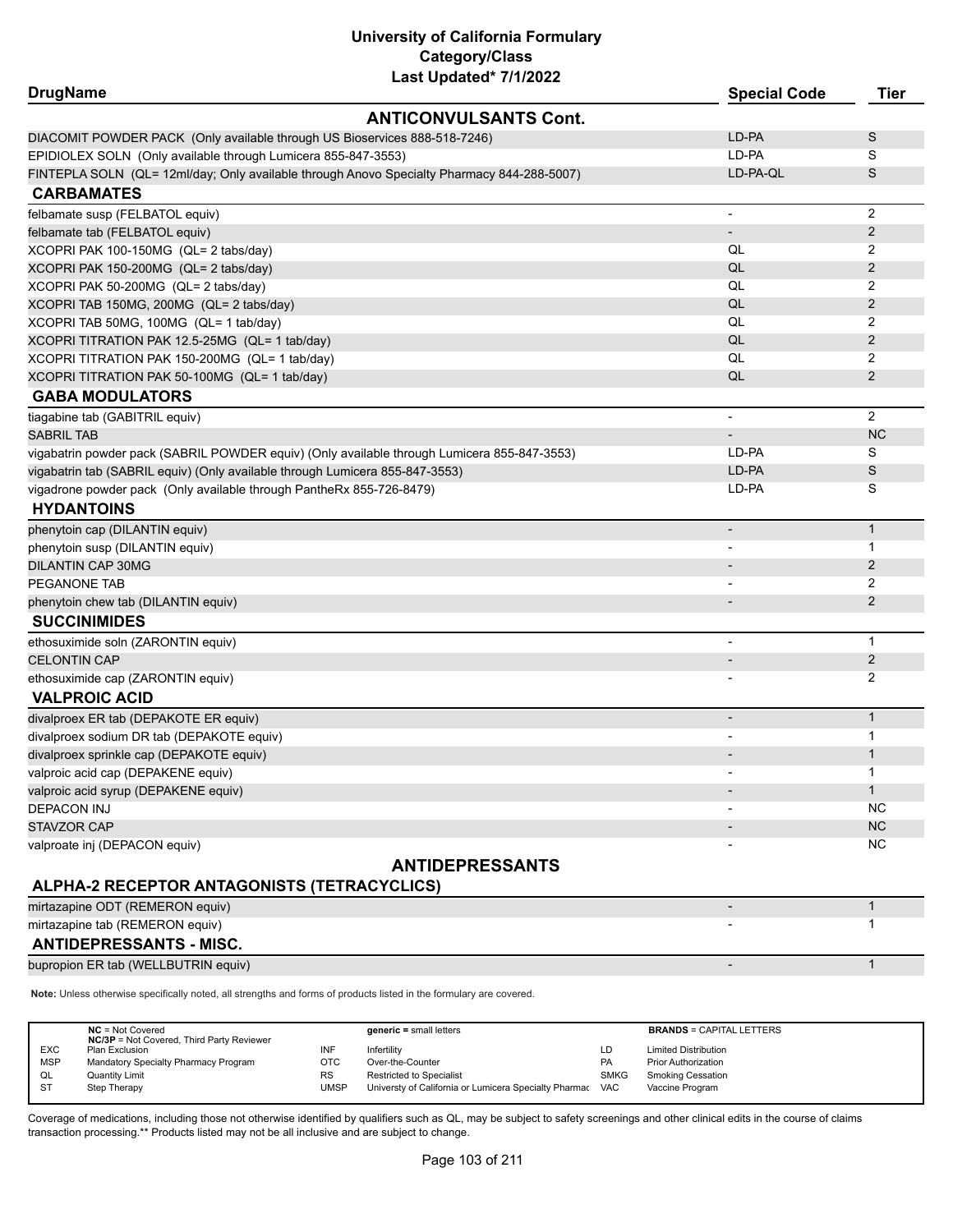**DrugName Special Code Tier ANTIDEPRESSANTS Cont.** bupropion tab (WELLBUTRIN equiv) and the control of the control of the control of the control of the control of the control of the control of the control of the control of the control of the control of the control of the c bupropion XL tab (WELLBUTRIN XL equiv) - 1 MAPROTILINE TAB - 1 WELLBUTRIN SR TAB - 3 WELLBUTRIN XL TAB - 3 APLENZIN TAB - NC NORTH AND THE SERVICE OF THE SERVICE OF THE SERVICE OF THE SERVICE OF THE SERVICE OF THE SERVICE OF THE SERVICE OF THE SERVICE OF THE SERVICE OF THE SERVICE OF THE SERVICE OF THE SERVICE OF THE SERVICE OF FORFIVO XL TAB - NC NORTH AND THE SERVICE OF THE SERVICE OF THE SERVICE OF THE SERVICE OF THE SERVICE OF THE SERVICE OF THE SERVICE OF THE SERVICE OF THE SERVICE OF THE SERVICE OF THE SERVICE OF THE SERVICE OF THE SERVICE **MONOAMINE OXIDASE INHIBITORS (MAOIS)** phenelzine tab (NARDIL equiv) - 1 MARPLAN TAB - 2 tranylcypromine tab (PARNATE equiv) - 2 EMSAM PATCH - 3 **N-METHYL-D-ASPARTIC ACID (NMDA) RECEPTOR ANTAGONISTS** SPRAVATO NASAL SOLN - NC **SELECTIVE SEROTONIN REUPTAKE INHIBITORS (SSRIS)** citalopram soln (CELEXA equiv) and the control of the control of the control of the control of the control of the control of the control of the control of the control of the control of the control of the control of the con citalopram tab (CELEXA equiv) - 1 escitalopram tab (LEXAPRO equiv) and the contract of the contract of the contract of the contract of the contract of the contract of the contract of the contract of the contract of the contract of the contract of the contr fluoxetine cap (PROZAC equiv) - 1 fluoxetine soln (PROZAC equiv) and the state of the state of the state of the state of the state of the state of the state of the state of the state of the state of the state of the state of the state of the state of the s **fluoxetine tab (PROZAC equiv)** 1 fluvoxamine tab (LUVOX equiv) - 1 paroxetine tab (PAXIL equiv) and the contract of the contract of the contract of the contract of the contract of the contract of the contract of the contract of the contract of the contract of the contract of the contract sertraline conc (ZOLOFT equiv) and the concerning of the concerning of the concerning of the concerning of the concerning of the concerning of the concerning of the concerning of the concerning of the concerning of the con sertraline tab (ZOLOFT equiv) - 1 escitalopram soln (LEXAPRO equiv) and the control of the control of the control of the control of the control of the control of the control of the control of the control of the control of the control of the control of the fluvoxamine ER cap (LUVOX CR equiv) (Step Therapy requires trial of citalopram, escitalopram, sertraline, fluoxetine, fluvoxamine or paroxetine)  $ST$  2 paroxetine ER tab (PAXIL CR equiv) 2 paroxetine oral susp (PAXIL equiv) - 3  $\sim$  3  $\sim$  3  $\sim$  3  $\sim$  3  $\sim$  3  $\sim$  3  $\sim$  3  $\sim$  3  $\sim$  3  $\sim$  3  $\sim$  3  $\sim$  3  $\sim$  3  $\sim$  3  $\sim$  3  $\sim$  3  $\sim$  3  $\sim$  3  $\sim$  3  $\sim$  3  $\sim$  3  $\sim$  3  $\sim$  3  $\sim$  3  $\sim$  3  $\sim$  3 CITALOPRAM CAP - NC fluoxetine weekly cap (PROZAC equiv) - NC PEXEVA TAB - NC PROZAC WEEKLY CAP - NC SERTRALINE CAP - NC **SEROTONIN MODULATORS** NEFAZODONE TAB - 1 nefazodone tab 50mg, 250mg - 1 trazodone tab (DESYREL equiv) - 1 OLEPTRO TAB - 3 TRINTELLIX TAB (QL= 1 tab/day) and the control of the control of the control of the control of the control of the control of the control of the control of the control of the control of the control of the control of the con trazodone tab 300mg (DESYREL equiv) and the state of the state of the state of the state of the state of the state of the state of the state of the state of the state of the state of the state of the state of the state of VIIBRYD STARTER KIT ANDERS OP DE GENERALISME DE GENERALISME DE GENERALISME DE GENERALISME DE GENERALISME DE GE VIIBRYD TAB - NC vilazodone hcl tab (VIIBRYD equiv) - NC **SEROTONIN-NOREPINEPHRINE REUPTAKE INHIBITORS (SNRIS)**

**Note:** Unless otherwise specifically noted, all strengths and forms of products listed in the formulary are covered.

|            | $NC = Not Covered$                               |           | $generic = small letters$                             |             | <b>BRANDS = CAPITAL LETTERS</b> |
|------------|--------------------------------------------------|-----------|-------------------------------------------------------|-------------|---------------------------------|
|            | <b>NC/3P</b> = Not Covered, Third Party Reviewer |           |                                                       |             |                                 |
| <b>EXC</b> | Plan Exclusion                                   | INF       | Infertilitv                                           | LD          | <b>Limited Distribution</b>     |
| <b>MSP</b> | Mandatory Specialty Pharmacy Program             | отс       | Over-the-Counter                                      | PA          | <b>Prior Authorization</b>      |
| QL         | <b>Quantity Limit</b>                            | <b>RS</b> | <b>Restricted to Specialist</b>                       | <b>SMKG</b> | <b>Smoking Cessation</b>        |
| <b>ST</b>  | Step Therapy                                     | UMSP      | Universty of California or Lumicera Specialty Pharmac | <b>VAC</b>  | Vaccine Program                 |
|            |                                                  |           |                                                       |             |                                 |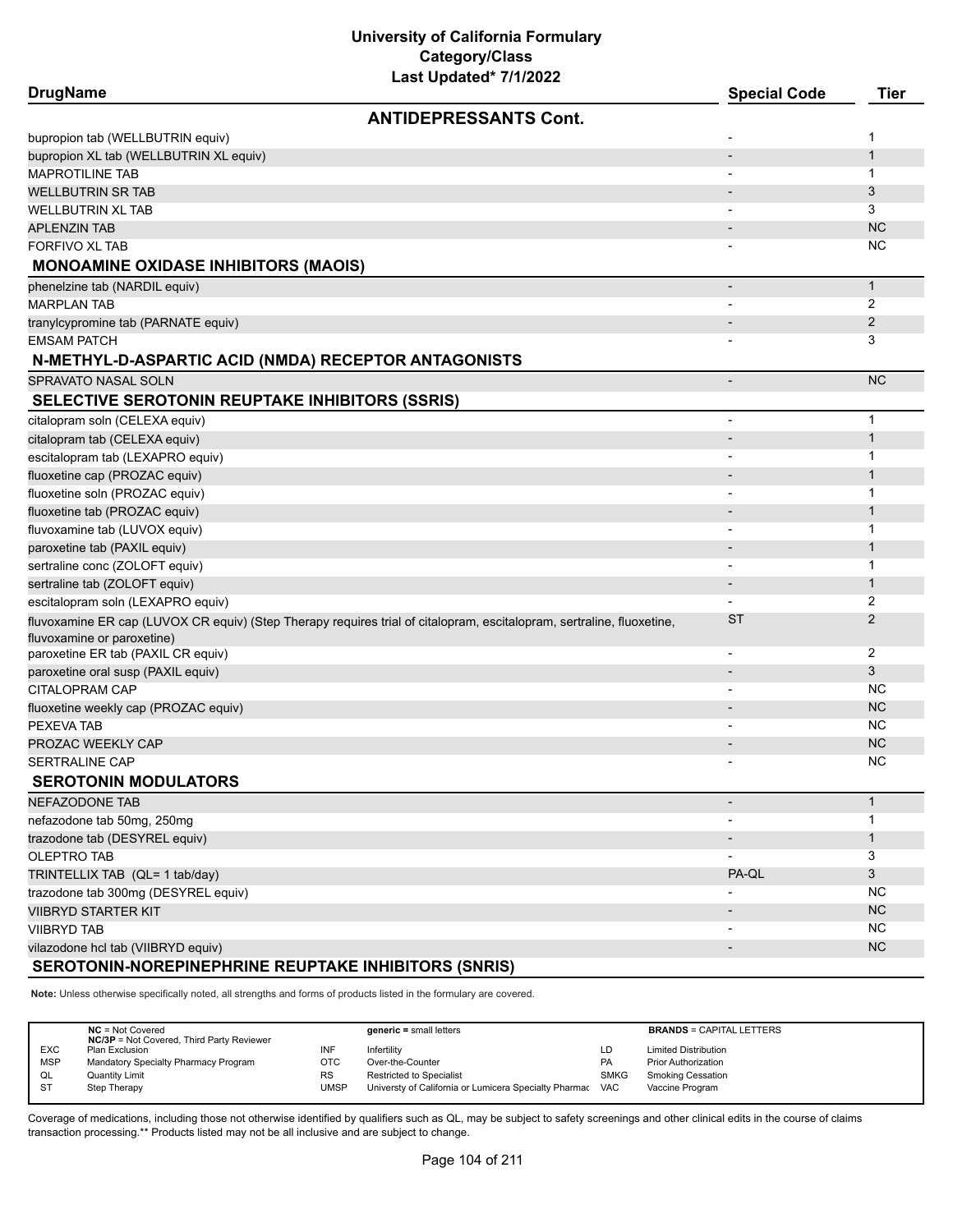| <b>DrugName</b>                                               | Last Upuatou 1111/2022       | <b>Special Code</b>      | <b>Tier</b>    |
|---------------------------------------------------------------|------------------------------|--------------------------|----------------|
|                                                               | <b>ANTIDEPRESSANTS Cont.</b> |                          |                |
| desvenlafaxine ER tab (PRISTIQ equiv)                         |                              |                          | 1              |
| duloxetine EC cap (CYMBALTA equiv)                            |                              |                          | $\mathbf{1}$   |
| venlafaxine ER cap (EFFEXOR XR equiv)                         |                              |                          | $\mathbf{1}$   |
| venlafaxine tab (EFFEXOR equiv)                               |                              |                          | $\mathbf{1}$   |
| DESVENLAFAXINE ER TAB                                         |                              | $\overline{\phantom{a}}$ | <b>NC</b>      |
| DRIZALMA DR CAP                                               |                              |                          | <b>NC</b>      |
| duloxetine cap 40mg (IRENKA equiv)                            |                              |                          | <b>NC</b>      |
| FETZIMA CAP                                                   |                              |                          | <b>NC</b>      |
| FETZIMA TITRATION PACK                                        |                              |                          | NC.            |
| <b>VENLAFAXINE ER TAB</b>                                     |                              | $\overline{\phantom{a}}$ | <b>NC</b>      |
| <b>TRICYCLIC AGENTS</b>                                       |                              |                          |                |
| amitriptyline tab (ELAVIL equiv)                              |                              |                          | $\mathbf 1$    |
| AMOXAPINE TAB                                                 |                              |                          | $\mathbf{1}$   |
| doxepin cap (SINEQUAN equiv)                                  |                              |                          | 1              |
| doxepin conc (SINEQUAN equiv)                                 |                              |                          | $\mathbf{1}$   |
| imipramine tab (TOFRANIL equiv)                               |                              |                          | 1              |
| nortriptyline cap (PAMELOR equiv)                             |                              |                          | $\mathbf{1}$   |
| nortriptyline oral soln (NORTRIPTYLINE equiv)                 |                              |                          | 1              |
| desipramine tab (NORPRAMIN equiv)                             |                              |                          | $\overline{2}$ |
| NORTRIPTYLINE SOLN                                            |                              |                          | 2              |
| clomipramine cap (ANAFRANIL equiv)                            |                              |                          | 3              |
| imipramine pamoate cap (TOFRANIL PM equiv)                    |                              |                          | 3              |
| protriptyline tab (VIVACTIL equiv)                            |                              |                          | 3              |
| trimipramine cap (SURMONTIL equiv)                            |                              |                          | 3              |
|                                                               | <b>ANTIDIABETICS</b>         |                          |                |
| <b>ALPHA-GLUCOSIDASE INHIBITORS</b>                           |                              |                          |                |
| acarbose tab (PRECOSE equiv)                                  |                              |                          | $\mathbf{1}$   |
| miglitol tab (MIGLITOL equiv)                                 |                              |                          | 3              |
| <b>ANTIDIABETIC - AMYLIN ANALOGS</b>                          |                              |                          |                |
| <b>SYMLINPEN INJ</b>                                          |                              |                          | <b>NC</b>      |
| <b>ANTIDIABETIC COMBINATIONS</b>                              |                              |                          |                |
| glipizide/metformin tab (METAGLIP equiv)                      |                              | $\overline{\phantom{a}}$ | $\mathbf{1}$   |
| glyburide/metformin tab (GLUCOVANCE equiv)                    |                              |                          | $\mathbf{1}$   |
| <b>AVANDAMET TAB</b>                                          |                              |                          | 2              |
| AVANDARYL TAB                                                 |                              |                          | $\overline{2}$ |
| GLYXAMBI TAB (QL= 1 tab/day)                                  |                              | QL                       | 2              |
| JANUMET TAB (QL= 2 tabs/day)                                  |                              | $\mathsf{QL}$            | $\overline{2}$ |
| JANUMET XR TAB (QL= 2 tabs/day)                               |                              | QL                       | $\overline{2}$ |
| JENTADUETO TAB (QL= 2 tabs/day)                               |                              | $\mathsf{QL}$            | $\overline{2}$ |
| JENTADUETO XR TAB (QL= 2 tabs/day)                            |                              | QL                       | 2              |
| SOLIQUA INJ (QL= 15ml/25 days)                                |                              | PA-QL                    | $\overline{2}$ |
| SYNJARDY TAB (QL= 2 tabs/day)                                 |                              | QL                       | $\overline{2}$ |
| SYNJARDY XR TAB 10-1000MG, 25-1000MG (QL= 1 tab/day)          |                              | QL                       | $\overline{2}$ |
| SYNJARDY XR TAB 5-1000MG, 12.5-1000MG (QL= 2 tabs/day)        |                              | QL                       | 2              |
| TRIJARDY XR TAB 10-5-1000MG, 25-5-1000MG (QL= 1 tab/day)      |                              | QL                       | $\overline{2}$ |
| TRIJARDY XR TAB 5-25-1000MG, 12.5-2.5-1000MG (QL= 2 tabs/day) |                              | QL                       | $\overline{2}$ |
|                                                               |                              |                          |                |

**Note:** Unless otherwise specifically noted, all strengths and forms of products listed in the formulary are covered.

|            | $NC = Not Covered$<br><b>NC/3P</b> = Not Covered, Third Party Reviewer |      | $generic = small letters$                                 |             | <b>BRANDS = CAPITAL LETTERS</b> |
|------------|------------------------------------------------------------------------|------|-----------------------------------------------------------|-------------|---------------------------------|
| <b>EXC</b> | Plan Exclusion                                                         | INF  | Infertility                                               | LD          | <b>Limited Distribution</b>     |
| <b>MSP</b> | Mandatory Specialty Pharmacy Program                                   | OTC  | Over-the-Counter                                          | <b>PA</b>   | <b>Prior Authorization</b>      |
| QL         | <b>Quantity Limit</b>                                                  | RS   | Restricted to Specialist                                  | <b>SMKG</b> | <b>Smoking Cessation</b>        |
| <b>ST</b>  | Step Therapy                                                           | UMSP | Universty of California or Lumicera Specialty Pharmac VAC |             | Vaccine Program                 |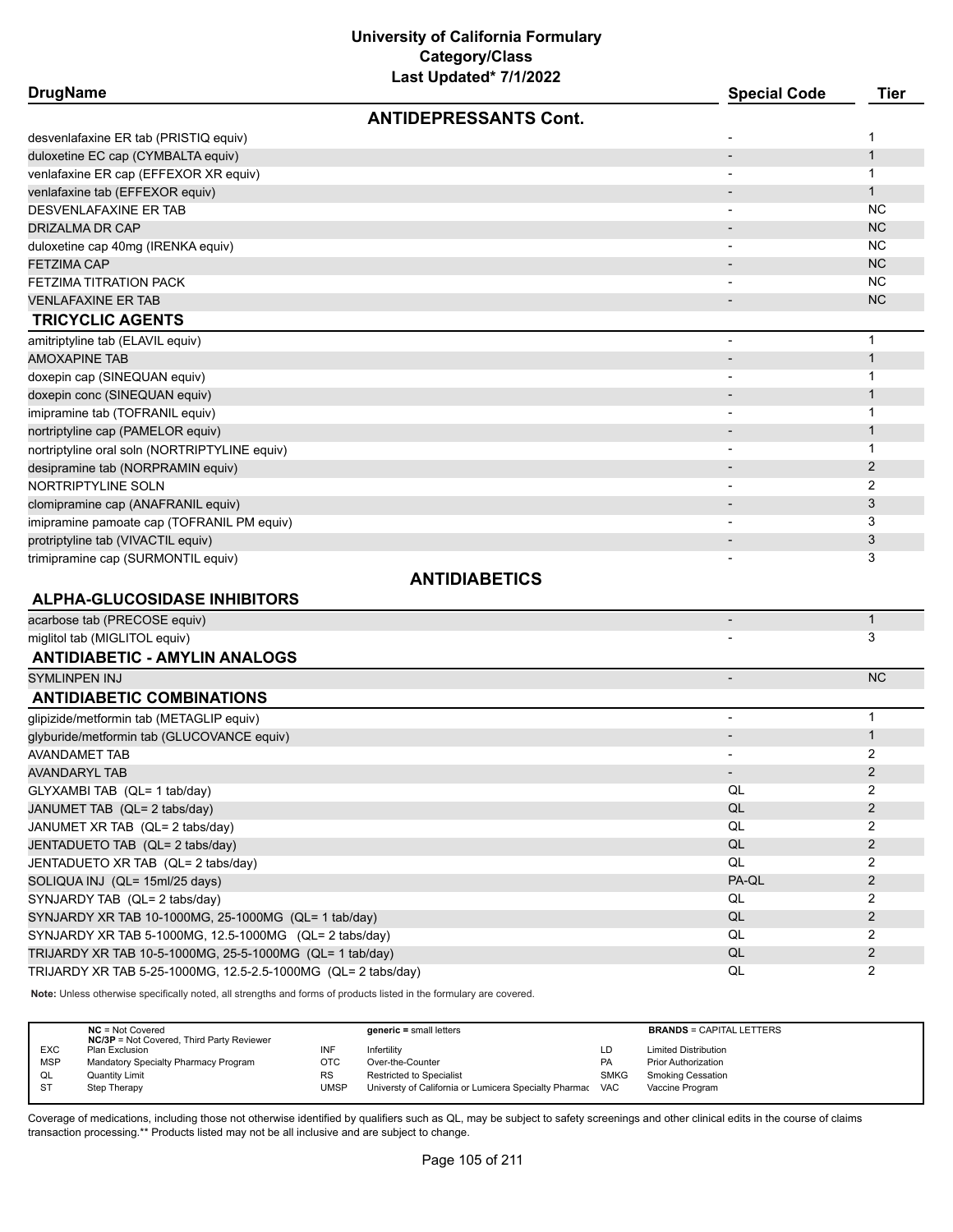| <b>DrugName</b>                                                                                     | <b>Special Code</b>      | <b>Tier</b>    |
|-----------------------------------------------------------------------------------------------------|--------------------------|----------------|
| <b>ANTIDIABETICS Cont.</b>                                                                          |                          |                |
| XIGDUO XR TAB 2.5-1000MG, 5-1000MG (QL= 2 tabs/day)                                                 | QL                       | 2              |
| XIGDUO XR TAB 5-500MG, 10-500MG, 10-1000MG (QL= 1 tab/day)                                          | QL                       | 2              |
| XULTOPHY INJ (QL= 15ml/30 days)                                                                     | PA-QL                    | $\overline{2}$ |
| <b>ACTOPLUS MET XR TAB</b>                                                                          |                          | 3              |
| <b>ACTOPLUS MET TAB</b>                                                                             |                          | <b>NC</b>      |
| ALOGLIPTIN/METFORMIN TAB, KAZANO TAB                                                                |                          | <b>NC</b>      |
| ALOGLIPTIN/PIOGLITAZONE TAB, OSENI TAB                                                              |                          | <b>NC</b>      |
| <b>DUETACT TAB</b>                                                                                  |                          | <b>NC</b>      |
| INVOKAMET TAB                                                                                       |                          | <b>NC</b>      |
| <b>INVOKAMET XR TAB</b>                                                                             |                          | <b>NC</b>      |
| KOMBIGLYZE XR TAB                                                                                   |                          | <b>NC</b>      |
| pioglitazone/glimepiride tab (DUETACT equiv)                                                        |                          | NC.            |
| pioglitazone/metformin tab (ACTOPLUS MET equiv)                                                     |                          | <b>NC</b>      |
| PRANDIMET TAB                                                                                       |                          | NC             |
| <b>QTERN TAB</b>                                                                                    |                          | <b>NC</b>      |
| REPAGLINIDE TAB                                                                                     |                          | <b>NC</b>      |
| <b>SEGLUROMET TAB</b>                                                                               |                          | <b>NC</b>      |
| <b>STEGLUJAN TAB</b>                                                                                |                          | <b>NC</b>      |
| <b>BIGUANIDES</b>                                                                                   |                          |                |
| metformin ER tab (GLUCOPHAGE XR equiv)                                                              | $\overline{\phantom{a}}$ | $\mathbf{1}$   |
| metformin tab (GLUCOPHAGE equiv)                                                                    |                          | 1              |
| metformin soln (RIOMET equiv)                                                                       |                          | 3              |
| <b>RIOMET ER SUSP</b>                                                                               |                          | 3              |
| <b>FORTAMET TAB</b>                                                                                 |                          | <b>NC</b>      |
| GLUMETZA TAB 1000MG                                                                                 |                          | NC.            |
| GLUMETZA TAB 500MG                                                                                  |                          | <b>NC</b>      |
| metformin ER osmotic tab (FORTAMET equiv)                                                           | $\overline{\phantom{a}}$ | NC.            |
| metformin ER osmotic tab (GLUMETZA equiv)                                                           |                          | <b>NC</b>      |
| <b>METFORMIN TAB</b>                                                                                |                          | <b>NC</b>      |
| <b>DIABETIC OTHER</b>                                                                               |                          |                |
| BAQSIMI NASAL POWDER (QL= 2 inhalations/fill)                                                       | QL                       | $\overline{2}$ |
| GLUCAGEN HYPOKIT INJ (QL= 2 inj/fill)                                                               | QL                       | 2              |
| glucagon (rdna) for inj kit (GLUCAGON equiv) (QL= 2 inj/fill)                                       | QL                       | $\overline{2}$ |
| GLUCAGON EMR INJ (QL= 2 inj/fill)                                                                   | QL                       | 2              |
| GLUCAGON INJ KIT (QL= 2 inj/fill)                                                                   | QL                       | $\overline{2}$ |
| GVOKE INJ (QL= 2 inj/fill)                                                                          | QL                       | 2              |
| GVOKE INJ KIT (QL= 2 inj/fill)                                                                      | QL                       | $\overline{2}$ |
| GVOKE PFS INJ (QL= 2 inj/fill)                                                                      | QL                       | 2              |
| ZEGALOGUE INJ (QL= 2 inj/fill)                                                                      | QL                       | $\overline{2}$ |
| diazoxide susp (PROGLYCEM equiv)                                                                    |                          | 3              |
| KORLYM TAB (QL= 4 tabs/day; Only available through Korlym SPARK program 855-4Korlym (855-456-7596)) | LD-PA-QL                 | S              |
| DIPEPTIDYL PEPTIDASE-4 (DPP-4) INHIBITORS                                                           |                          |                |
| JANUVIA TAB (QL= 1 tab/day)                                                                         | $QL-¢$                   | $\overline{2}$ |
| TRADJENTA TAB (QL= 1 tab/day)                                                                       | QL                       | $\overline{2}$ |
| ALOGLIPTIN TAB, NESINA TAB                                                                          |                          | <b>NC</b>      |
| <b>ONGLYZA TAB</b>                                                                                  | $\overline{\phantom{a}}$ | <b>NC</b>      |

**Note:** Unless otherwise specifically noted, all strengths and forms of products listed in the formulary are covered.

|                              | $NC = Not Covered$<br><b>NC/3P</b> = Not Covered, Third Party Reviewer | $generic = small letters$                             |             | <b>BRANDS = CAPITAL LETTERS</b> |
|------------------------------|------------------------------------------------------------------------|-------------------------------------------------------|-------------|---------------------------------|
| <b>EXC</b><br>Plan Exclusion | INF                                                                    | Infertilitv                                           | LD          | <b>Limited Distribution</b>     |
| <b>MSP</b>                   | Mandatory Specialty Pharmacy Program<br>ОТС                            | Over-the-Counter                                      | PA          | <b>Prior Authorization</b>      |
| QL<br><b>Quantity Limit</b>  | <b>RS</b>                                                              | <b>Restricted to Specialist</b>                       | <b>SMKG</b> | <b>Smoking Cessation</b>        |
| $S^{T}$<br>Step Therapy      | <b>UMSP</b>                                                            | Universty of California or Lumicera Specialty Pharmac | <b>VAC</b>  | Vaccine Program                 |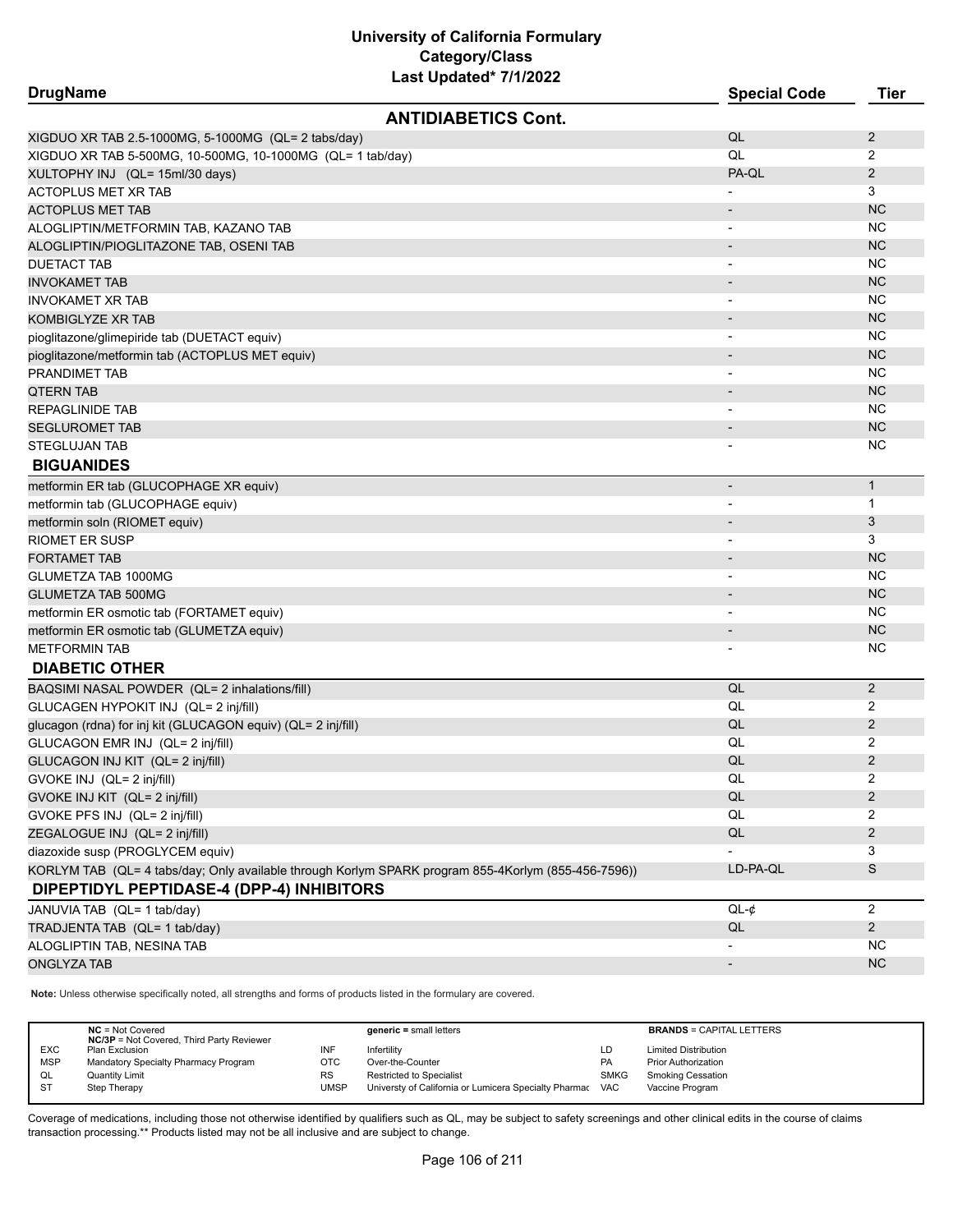# **University of California Formulary Category/Class**

| Last Updated* 7/1/2022<br><b>DrugName</b>                        | <b>Special Code</b>      | Tier           |
|------------------------------------------------------------------|--------------------------|----------------|
| <b>ANTIDIABETICS Cont.</b>                                       |                          |                |
| DOPAMINE RECEPTOR AGONISTS - ANTIDIABETIC                        |                          |                |
| <b>CYCLOSET TAB</b>                                              | $\overline{\phantom{a}}$ | 3              |
| <b>INCRETIN MIMETIC AGENTS (GLP-1 RECEPTOR AGONISTS)</b>         |                          |                |
| BYDUREON BCISE AUTO INJ (QL= 4 inj/28 days)                      | QL                       | $\overline{2}$ |
| BYDUREON INJ (QL= 4 inj/28 days)                                 | QL                       | 2              |
| BYDUREON PEN INJ (QL= 4 inj/28 days)                             | QL                       | 2              |
| OZEMPIC INJ (QL= 1 pack/28 days)                                 | QL                       | 2              |
| RYBELSUS TAB (QL=1 tab/day)                                      | QL                       | 2              |
| TRULICITY INJ (QL= 4 pens/28 days)                               | QL                       | 2              |
| VICTOZA INJ (QL= 9ml/30 days)                                    | QL                       | 2              |
| BYETTA INJ (QL= 1 pen/30 days)                                   | QL                       | 3              |
| <b>ADLYXIN INJ</b>                                               | $\overline{\phantom{a}}$ | <b>NC</b>      |
| MOUNJARO INJ                                                     | $\blacksquare$           | <b>NC</b>      |
| TANZEUM INJ                                                      | $\overline{\phantom{a}}$ | <b>NC</b>      |
| <b>INSULIN</b>                                                   |                          |                |
| <b>HUMALOG INJ</b>                                               | $\overline{\phantom{a}}$ | 2              |
| HUMALOG KWIKPEN INJ                                              | $\overline{\phantom{a}}$ | 2              |
| <b>HUMALOG MIX INJ</b>                                           |                          | 2              |
| HUMALOG MIX KWIKPEN INJ, INSULIN LISPRO PROTAMINE INJ            | $\overline{\phantom{a}}$ | $\overline{2}$ |
| <b>HUMALOG PEN INJ</b>                                           |                          | 2              |
| HUMULIN MIX INJ                                                  | <b>OTC</b>               | 2              |
| HUMULIN MIX PEN INJ                                              | <b>OTC</b>               | 2              |
| HUMULIN N INJ                                                    | <b>OTC</b>               | $\overline{2}$ |
| HUMULIN N PEN INJ                                                | <b>OTC</b>               | 2              |
| HUMULIN R INJ                                                    | <b>OTC</b>               | 2              |
| HUMULIN R U-500 KWIKPEN INJ                                      |                          | 2              |
| <b>INSULIN LISPRO INJ</b>                                        | $\overline{\phantom{a}}$ | $\overline{2}$ |
| INSULIN LISPRO KWIKPEN INJ (JUNIOR)                              | $\overline{\phantom{a}}$ | 2              |
| LEVEMIR FLEXTOUCH INJ                                            | $\overline{\phantom{a}}$ | 2              |
| <b>LEVEMIR INJ</b>                                               |                          | 2              |
| SEMGLEE INJ, INSULIN GLARGINE-YFGN INJ                           |                          | 2              |
| SEMGLEE PEN, INSULIN GLARGINE-YFGN PEN                           | $\overline{\phantom{a}}$ | 2              |
| TOUJEO MAX SOLOSTAR INJ                                          | $\overline{\phantom{a}}$ | $\overline{2}$ |
| TOUJEO SOLOSTAR INJ                                              | $\overline{\phantom{a}}$ | 2              |
| TRESIBA FLEXTOUCH INJ                                            |                          | 2              |
| <b>TRESIBA INJ</b>                                               |                          | $\overline{2}$ |
| <b>ADMELOG</b>                                                   |                          | NC             |
| <b>ADMELOG SOLOSTAR</b>                                          |                          | <b>NC</b>      |
| <b>APIDRA INJ</b>                                                |                          | NC             |
| APIDRA SOLOSTAR INJ                                              |                          | NC             |
| BASAGLAR INJ, LANTUS SOLOSTAR INJ, INSULIN GLARGINE SOLOSTAR INJ | $\overline{\phantom{a}}$ | NC             |
| FIASP FLEXTOUCH INJ                                              | $\overline{\phantom{a}}$ | <b>NC</b>      |
| <b>FIASP INJ</b>                                                 | $\overline{\phantom{a}}$ | NC             |
| <b>FIASP PENFILL INJ</b>                                         |                          | <b>NC</b>      |
| INSULIN ASPART FLEXPEN INJ (NOVOLOG equiv)                       |                          | NC             |
| INSULIN ASPART INJ (NOVOLOG equiv)                               |                          | <b>NC</b>      |

**Note:** Unless otherwise specifically noted, all strengths and forms of products listed in the formulary are covered.

|            | $NC = Not Covered$<br><b>NC/3P</b> = Not Covered, Third Party Reviewer |           | $generic = small letters$                             |             | <b>BRANDS = CAPITAL LETTERS</b> |
|------------|------------------------------------------------------------------------|-----------|-------------------------------------------------------|-------------|---------------------------------|
| <b>EXC</b> | Plan Exclusion                                                         | INF       | Infertility                                           | LD          | <b>Limited Distribution</b>     |
| <b>MSP</b> | Mandatory Specialty Pharmacy Program                                   | отс       | Over-the-Counter                                      | PA          | <b>Prior Authorization</b>      |
| QL         | <b>Quantity Limit</b>                                                  | <b>RS</b> | <b>Restricted to Specialist</b>                       | <b>SMKG</b> | <b>Smoking Cessation</b>        |
| <b>ST</b>  | Step Therapy                                                           | UMSP      | Universty of California or Lumicera Specialty Pharmac | <b>VAC</b>  | Vaccine Program                 |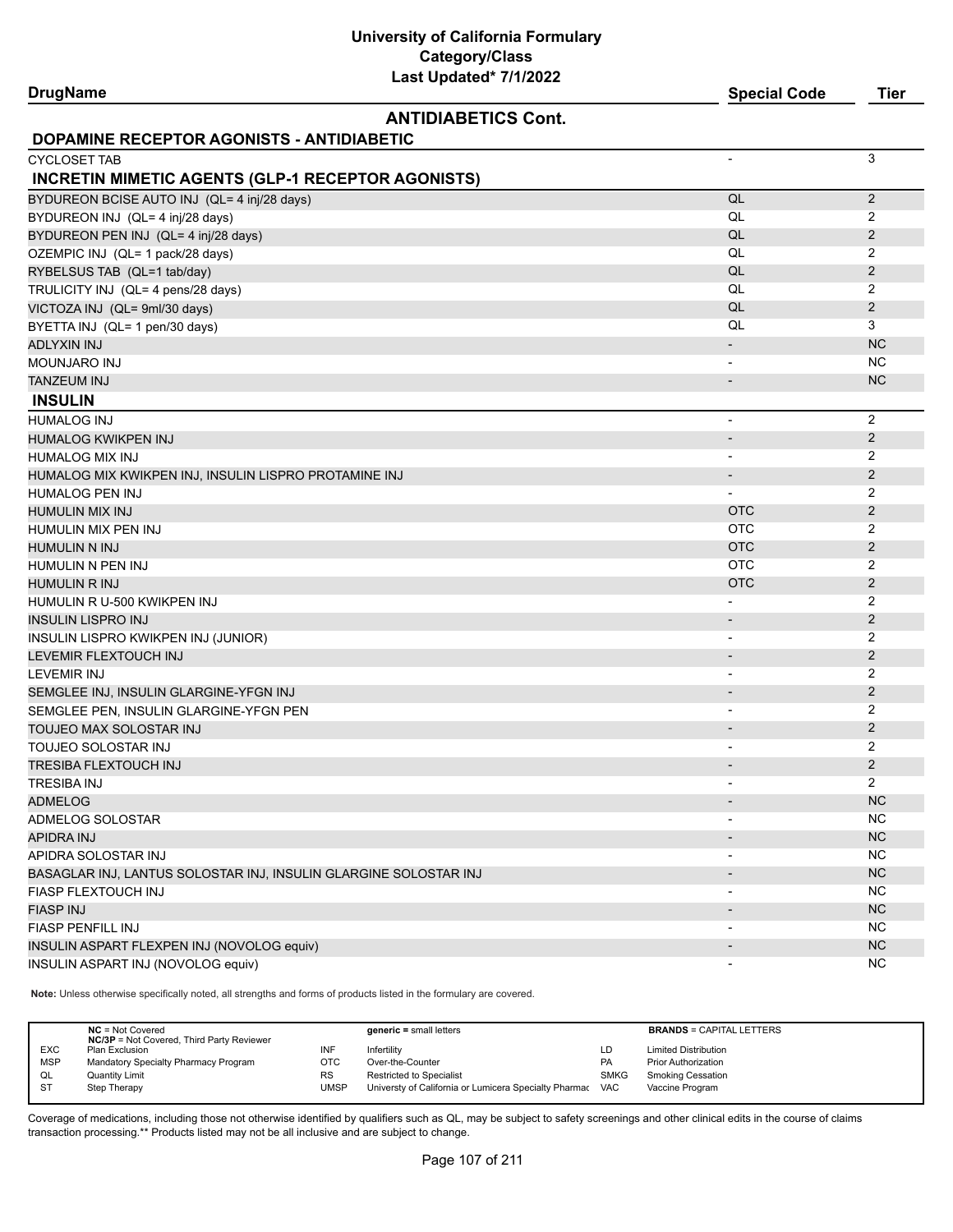| <b>DrugName</b>                                                                                                     |                                       | <b>Special Code</b>      | <b>Tier</b>    |
|---------------------------------------------------------------------------------------------------------------------|---------------------------------------|--------------------------|----------------|
|                                                                                                                     | <b>ANTIDIABETICS Cont.</b>            |                          |                |
| INSULIN ASPART MIX FLEXPEN INJ (NOVOLOG equiv)                                                                      |                                       | $\overline{\phantom{a}}$ | NC             |
| INSULIN ASPART MIX INJ (NOVOLOG equiv)                                                                              |                                       |                          | <b>NC</b>      |
| INSULIN ASPART PENFILL INJ (NOVOLOG equiv)                                                                          |                                       |                          | NC             |
| LANTUS INJ, INSULIN GLARGINE INJ                                                                                    |                                       | $\overline{\phantom{a}}$ | <b>NC</b>      |
| LYUMJEV INJ                                                                                                         |                                       | $\overline{\phantom{a}}$ | NC             |
| LYUMJEV KWIKPEN INJ                                                                                                 |                                       |                          | <b>NC</b>      |
| NOVOLIN 70/30 FLEXPEN INJ                                                                                           |                                       | <b>OTC</b>               | <b>NC</b>      |
| NOVOLIN 70/30 INJ                                                                                                   |                                       | <b>OTC</b>               | <b>NC</b>      |
| NOVOLIN N FLEXPEN INJ                                                                                               |                                       | <b>OTC</b>               | NC             |
| NOVOLIN N INJ                                                                                                       |                                       | <b>OTC</b>               | <b>NC</b>      |
| NOVOLIN R FLEXPEN INJ                                                                                               |                                       | <b>OTC</b>               | <b>NC</b>      |
| NOVOLIN R INJ                                                                                                       |                                       | <b>OTC</b>               | <b>NC</b>      |
| NOVOLOG FLEXPEN INJ                                                                                                 |                                       | $\overline{\phantom{a}}$ | NC             |
| NOVOLOG INJ                                                                                                         |                                       |                          | <b>NC</b>      |
| NOVOLOG MIX FLEXPEN INJ                                                                                             |                                       |                          | NC             |
| NOVOLOG MIX INJ                                                                                                     |                                       |                          | NC             |
| NOVOLOG PENFILL INJ                                                                                                 |                                       |                          | NC             |
| <b>SEMGLEE SOLN</b>                                                                                                 |                                       |                          | <b>NC</b>      |
| <b>INSULIN SENSITIZING AGENTS</b>                                                                                   |                                       |                          |                |
| pioglitazone tab (ACTOS equiv)                                                                                      |                                       | $\overline{\phantom{a}}$ | $\mathbf{1}$   |
| AVANDIA TAB                                                                                                         |                                       |                          | 2              |
| <b>MEGLITINIDE ANALOGUES</b>                                                                                        |                                       |                          |                |
| repaglinide tab (PRANDIN equiv)                                                                                     |                                       | $\overline{\phantom{a}}$ | $\mathbf{1}$   |
| nateglinide tab (STARLIX equiv)                                                                                     |                                       |                          | 2              |
| SODIUM-GLUCOSE CO-TRANSPORTER 2 (SGLT2) INHIBITORS                                                                  |                                       |                          |                |
| FARXIGA TAB (QL= 1 tab/day)                                                                                         |                                       | QL                       | 2              |
| JARDIANCE TAB (QL= 1 tab/day)                                                                                       |                                       | QL                       | $\overline{2}$ |
| <b>INVOKANA TAB</b>                                                                                                 |                                       | $\overline{\phantom{a}}$ | <b>NC</b>      |
| <b>STEGLATRO TAB</b>                                                                                                |                                       |                          | <b>NC</b>      |
| <b>SULFONYLUREAS</b>                                                                                                |                                       |                          |                |
| glimepiride tab (AMARYL equiv)                                                                                      |                                       | $\overline{\phantom{a}}$ | $\mathbf{1}$   |
| glipizide ER tab (GLUCOTROL XL equiv)                                                                               |                                       |                          | 1              |
| glipizide tab (GLUCOTROL equiv)                                                                                     |                                       |                          | $\mathbf{1}$   |
| glyburide micronized tab (GLYNASE equiv)                                                                            |                                       |                          | 1              |
| glyburide tab (MICRONASE equiv)                                                                                     |                                       |                          | $\mathbf{1}$   |
| <b>TOLAZAMIDE TAB</b>                                                                                               |                                       | $\overline{\phantom{a}}$ | 1              |
| <b>TOLBUTAMIDE TAB</b>                                                                                              |                                       |                          | $\overline{2}$ |
|                                                                                                                     | <b>ANTIDIARRHEAL/PROBIOTIC AGENTS</b> |                          |                |
| <b>ANTIPERISTALTIC AGENTS</b>                                                                                       |                                       |                          |                |
| DIPHENOXYLATE/ATROPINE LIQUID                                                                                       |                                       |                          | 3              |
| loperamide soln (LOPERAMIDE equiv)                                                                                  |                                       | <b>OTC</b>               | NC             |
|                                                                                                                     | <b>ANTIDIARRHEALS</b>                 |                          |                |
| <b>ANTIDIARRHEAL - CHLORIDE CHANNEL ANTAGONISTS</b>                                                                 |                                       |                          |                |
| <b>MYTESI TAB</b>                                                                                                   |                                       | $\overline{\phantom{a}}$ | <b>NC</b>      |
| <b>ANTIDIARRHEAL AGENTS - MISC.</b>                                                                                 |                                       |                          |                |
| Note: Unless otherwise specifically noted, all strengths and forms of products listed in the formulary are covered. |                                       |                          |                |

|            | $NC = Not Covered$                                                 |             | $generic = small letters$                                 |             | <b>BRANDS = CAPITAL LETTERS</b> |
|------------|--------------------------------------------------------------------|-------------|-----------------------------------------------------------|-------------|---------------------------------|
| <b>EXC</b> | <b>NC/3P</b> = Not Covered, Third Party Reviewer<br>Plan Exclusion | INF         | Infertility                                               | LD          | <b>Limited Distribution</b>     |
| <b>MSP</b> | Mandatory Specialty Pharmacy Program                               | <b>OTC</b>  | Over-the-Counter                                          | PA          | <b>Prior Authorization</b>      |
| QL         | <b>Quantity Limit</b>                                              | <b>RS</b>   | <b>Restricted to Specialist</b>                           | <b>SMKG</b> | <b>Smoking Cessation</b>        |
| <b>ST</b>  | Step Therapy                                                       | <b>UMSP</b> | Universty of California or Lumicera Specialty Pharmac VAC |             | Vaccine Program                 |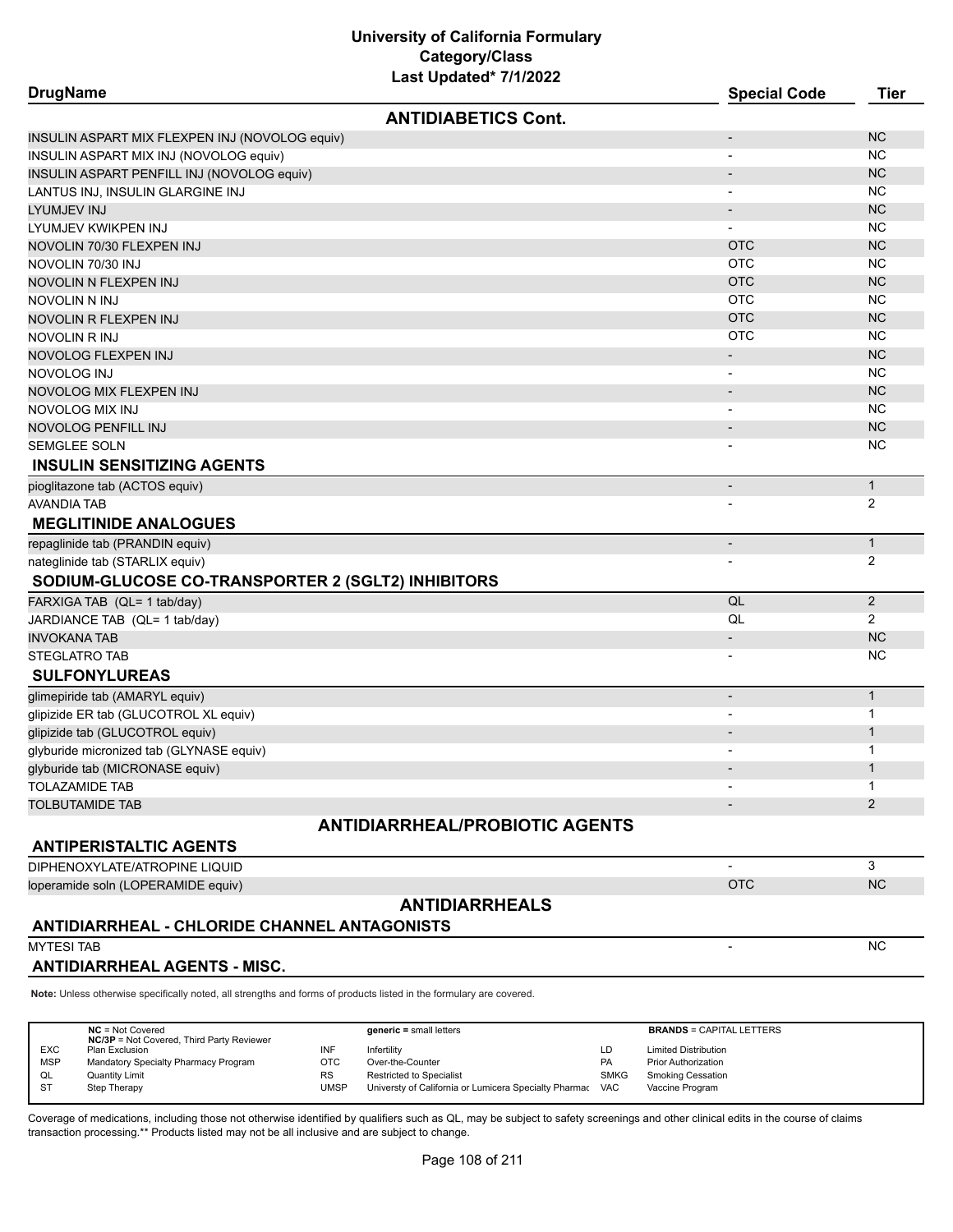| Last updated 1/1/2022<br><b>DrugName</b>                                         | <b>Special Code</b>      | <b>Tier</b>    |
|----------------------------------------------------------------------------------|--------------------------|----------------|
| <b>ANTIDIARRHEALS Cont.</b>                                                      |                          |                |
| <b>REZYST CHEW TAB</b>                                                           | $\overline{\phantom{a}}$ | <b>NC</b>      |
| VSL#3 CAP                                                                        |                          | <b>NC</b>      |
| <b>ANTIDIARRHEAL COMBINATIONS</b>                                                |                          |                |
| <b>EVIVO LIQUID</b>                                                              | $\overline{a}$           | N <sub>C</sub> |
| <b>ANTIPERISTALTIC AGENTS</b>                                                    |                          |                |
| diphenoxylate/atropine tab (LOMOTIL equiv)                                       |                          | $\mathbf{1}$   |
| opium tincture                                                                   | $\overline{\phantom{a}}$ | 3              |
| loperamide cap (IMODIUM equiv)                                                   |                          | <b>NC</b>      |
| PAREGORIC TINCTURE                                                               |                          | <b>NC</b>      |
| <b>ANTIDOTES</b>                                                                 |                          |                |
| <b>ANTIDOTES</b>                                                                 |                          |                |
| <b>VISTOGARD PAK</b>                                                             | $\blacksquare$           | <b>NC</b>      |
| <b>ANTIDOTES - CHELATING AGENTS</b>                                              |                          |                |
| <b>CHEMET CAP</b>                                                                |                          | $\overline{2}$ |
| FERRIPROX SOLN (Only available through Ferriprox Total Care 866-758-7071)        | LD-PA                    | S              |
| <b>OPIOID ANTAGONISTS</b>                                                        |                          |                |
| naltrexone tab (REVIA equiv)                                                     | $\overline{\phantom{a}}$ | $\mathbf{1}$   |
| <b>EVZIO INJ</b>                                                                 |                          | <b>NC</b>      |
| <b>VIVITROL INJ</b>                                                              | <b>UMSP</b>              | S              |
| <b>ANTIDOTES AND SPECIFIC ANTAGONISTS</b>                                        |                          |                |
| <b>ANTIDOTES - CHELATING AGENTS</b>                                              |                          |                |
| FERRIPROX TAB 1000MG (TWICE DAILY)                                               | $\overline{\phantom{a}}$ | <b>NC</b>      |
| <b>JADENU SPRINKLE</b>                                                           | $\overline{\phantom{a}}$ | <b>NC</b>      |
| deferasirox granules packet (JADENU equiv)                                       | <b>UMSP</b>              | S              |
| deferasirox tab (EXJADE equiv)                                                   | <b>UMSP</b>              | S              |
| deferasirox tab 180mg (JADENU equiv)                                             | <b>UMSP</b>              | S              |
| deferasirox tab 90mg, 360mg (JADENU equiv)                                       | <b>UMSP</b>              | $\mathsf S$    |
| deferiprone tab (FERRIPROX equiv) (Only available through Lumicera 855-847-3553) | LD-PA                    | S              |
| <b>ANTIDOTES AND SPECIFIC ANTAGONISTS</b>                                        |                          |                |
| <b>CETYLEV TAB</b>                                                               | $\overline{\phantom{a}}$ | <b>NC</b>      |
| <b>OPIOID ANTAGONISTS</b>                                                        |                          |                |
| naloxone hcl nasal spray (NARCAN equiv)                                          | $\blacksquare$           | $\mathbf{1}$   |
| naloxone inj                                                                     |                          | $\mathbf{1}$   |
| naloxone prefilled inj                                                           |                          | 1              |
| KLOXXADO NASAL SPRAY                                                             | $\overline{\phantom{a}}$ | 2              |
| NALOXONE PREFILLED INJ (QL= 2 inj/fill)                                          | QL                       | 2              |
| <b>ZIMHI SOLN</b>                                                                |                          | $\overline{2}$ |
| EVZIO INJ                                                                        |                          | <b>NC</b>      |
| <b>ANTIEMETICS</b>                                                               |                          |                |
| <b>5-HT3 RECEPTOR ANTAGONISTS</b>                                                |                          |                |
| granisetron tab (KYTRIL equiv) (QL= 14 tabs/fill)                                | QL                       | $\mathbf{1}$   |
| ondansetron ODT (ZOFRAN equiv)                                                   |                          | 1              |
| ondansetron soln (ZOFRAN equiv)                                                  |                          | $\mathbf{1}$   |
| ONDANSETRON TAB                                                                  |                          | 1              |

**Note:** Unless otherwise specifically noted, all strengths and forms of products listed in the formulary are covered.

| $NC = Not Covered$<br><b>NC/3P</b> = Not Covered, Third Party Reviewer |           | $generic = small letters$                             |             | <b>BRANDS = CAPITAL LETTERS</b> |
|------------------------------------------------------------------------|-----------|-------------------------------------------------------|-------------|---------------------------------|
| <b>EXC</b><br>Plan Exclusion                                           |           | Infertility                                           | LD          | <b>Limited Distribution</b>     |
| <b>MSP</b><br>Mandatory Specialty Pharmacy Program                     | отс       | Over-the-Counter                                      | <b>PA</b>   | <b>Prior Authorization</b>      |
| <b>Quantity Limit</b><br>QL                                            | <b>RS</b> | <b>Restricted to Specialist</b>                       | <b>SMKG</b> | <b>Smoking Cessation</b>        |
| - ST<br>Step Therapy                                                   | UMSP      | Universty of California or Lumicera Specialty Pharmac | <b>VAC</b>  | Vaccine Program                 |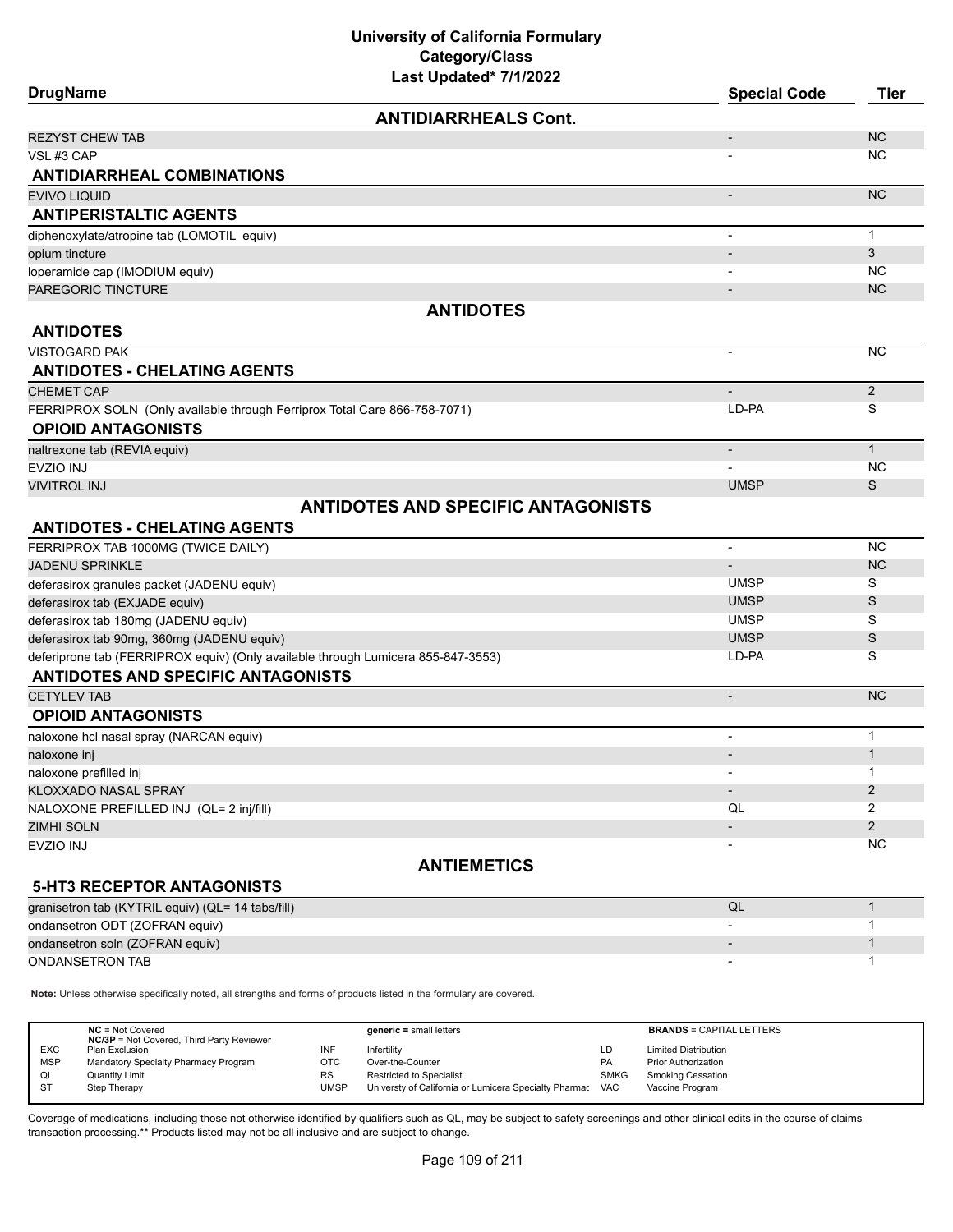| <b>DrugName</b>                                                               | Last upuateu 1111/2022   | <b>Special Code</b>      | <b>Tier</b>    |
|-------------------------------------------------------------------------------|--------------------------|--------------------------|----------------|
|                                                                               | <b>ANTIEMETICS Cont.</b> |                          |                |
| ondansetron tab (ZOFRAN equiv)                                                |                          |                          | 1              |
| ANZEMET TAB (QL= 9 tabs/fill)                                                 |                          | QL                       | 3              |
| GRANISOL SOLN (QL= 60ml/fill)                                                 |                          | QL                       | 3              |
| SANCUSO PATCH (QL= 4 patches/fill)                                            |                          | QL                       | 3              |
| SUSTOL INJ                                                                    |                          |                          | <b>NC</b>      |
| ZUPLENZ SL FILM                                                               |                          |                          | <b>NC</b>      |
| <b>ANTIEMETICS - ANTICHOLINERGIC</b>                                          |                          |                          |                |
| maldemar tab (SCOPACE equiv)                                                  |                          | $\overline{\phantom{m}}$ | $\mathbf{1}$   |
| meclizine tab (ANTIVERT equiv) (Rx Only)                                      |                          |                          | $\mathbf{1}$   |
| trimethobenzamide cap (TIGAN equiv)                                           |                          |                          | 1              |
| scopolamine patch (TRANSDERM-SCOP equiv)                                      |                          |                          | 2              |
| meclizine chew tab (BONINE equiv)                                             |                          | <b>OTC</b>               | <b>EXC</b>     |
| MECLIZINE 50MG TAB                                                            |                          |                          | NC             |
| <b>ANTIEMETICS - MISCELLANEOUS</b>                                            |                          |                          |                |
| AKYNZEO CAP (QL= 1 cap/fill; Restricted to Oncology or Hematology Specialist) |                          | QL-RS                    | 2              |
| dronabinol cap (MARINOL equiv)                                                |                          | PA                       | 2              |
| <b>CESAMET CAP</b>                                                            |                          |                          | 3              |
| doxylamine/pyridoxine dr tab (DICLEGIS equiv)                                 |                          |                          | NС             |
| <b>SYNDROS SOLN</b>                                                           |                          |                          | <b>NC</b>      |
| SUBSTANCE P/NEUROKININ 1 (NK1) RECEPTOR ANTAGONISTS                           |                          |                          |                |
| aprepitant cap (EMEND equiv) (QL= 3 caps/fill)                                |                          | QL                       | 2              |
| aprepitant pak (EMEND equiv) (QL= 3 caps/fill)                                |                          | QL                       | $\overline{2}$ |
| VARUBI TAB (QL= 2 tabs/day; Restricted to Oncology or Hematology Specialist)  |                          | QL-RS                    | $\overline{2}$ |
| <b>EMEND SUSP</b>                                                             |                          |                          | <b>NC</b>      |
|                                                                               | <b>ANTIFUNGALS</b>       |                          |                |
| ANTIFUNGAL - GLUCAN SYNTHESIS INHIBITORS (ECHINOCANDINS)                      |                          |                          |                |
| <b>BREXAFEMME TAB</b>                                                         |                          |                          | <b>NC</b>      |
| <b>ANTIFUNGALS</b>                                                            |                          |                          |                |
| nystatin powder                                                               |                          |                          | $\mathbf{1}$   |
| nystatin tab                                                                  |                          |                          | 1              |
| terbinafine tab (LAMISIL equiv)                                               |                          |                          | 1              |
| flucytosine cap (ANCOBON equiv)                                               |                          |                          | 2              |
| griseofulvin micro tab (GRIFULVIN V equiv)                                    |                          |                          | 2              |
| griseofulvin susp (GRIFULVIN equiv)                                           |                          |                          | 2              |
| griseofulvin tab (GRIS-PEG equiv)                                             |                          |                          | 2              |
| <b>IMIDAZOLE-RELATED ANTIFUNGALS</b>                                          |                          |                          |                |
| fluconazole susp (DIFLUCAN equiv)                                             |                          |                          | 1              |
| fluconazole tab (DIFLUCAN equiv)                                              |                          |                          | $\mathbf{1}$   |
| ketoconazole tab (NIZORAL equiv)                                              |                          |                          | 1              |
| itraconazole cap (SPORANOX equiv)                                             |                          |                          | $\overline{c}$ |
| NOXAFIL SUSP                                                                  |                          |                          | 2              |
| posaconazole DR tab (NOXAFIL equiv)                                           |                          | $\overline{\phantom{a}}$ | $\overline{2}$ |
| voriconazole susp (VFEND equiv) (Restricted to Infectious Disease Specialist) |                          | <b>RS</b>                | 2              |
| voriconazole tab (VFEND equiv) (Restricted to Infectious Disease Specialist)  |                          | <b>RS</b>                | $\overline{2}$ |
| itraconazole soln (SPORANOX equiv)                                            |                          | PA                       | 3              |

**Note:** Unless otherwise specifically noted, all strengths and forms of products listed in the formulary are covered.

|            | $NC = Not Covered$<br><b>NC/3P</b> = Not Covered, Third Party Reviewer |           | $generic = small letters$                             |             | <b>BRANDS = CAPITAL LETTERS</b> |
|------------|------------------------------------------------------------------------|-----------|-------------------------------------------------------|-------------|---------------------------------|
| <b>EXC</b> | Plan Exclusion                                                         | INF       | Infertility                                           | LD          | <b>Limited Distribution</b>     |
| <b>MSP</b> | Mandatory Specialty Pharmacy Program                                   | отс       | Over-the-Counter                                      | PA          | <b>Prior Authorization</b>      |
| QL         | <b>Quantity Limit</b>                                                  | <b>RS</b> | <b>Restricted to Specialist</b>                       | <b>SMKG</b> | <b>Smoking Cessation</b>        |
| <b>ST</b>  | Step Therapy                                                           | UMSP      | Universty of California or Lumicera Specialty Pharmac | <b>VAC</b>  | Vaccine Program                 |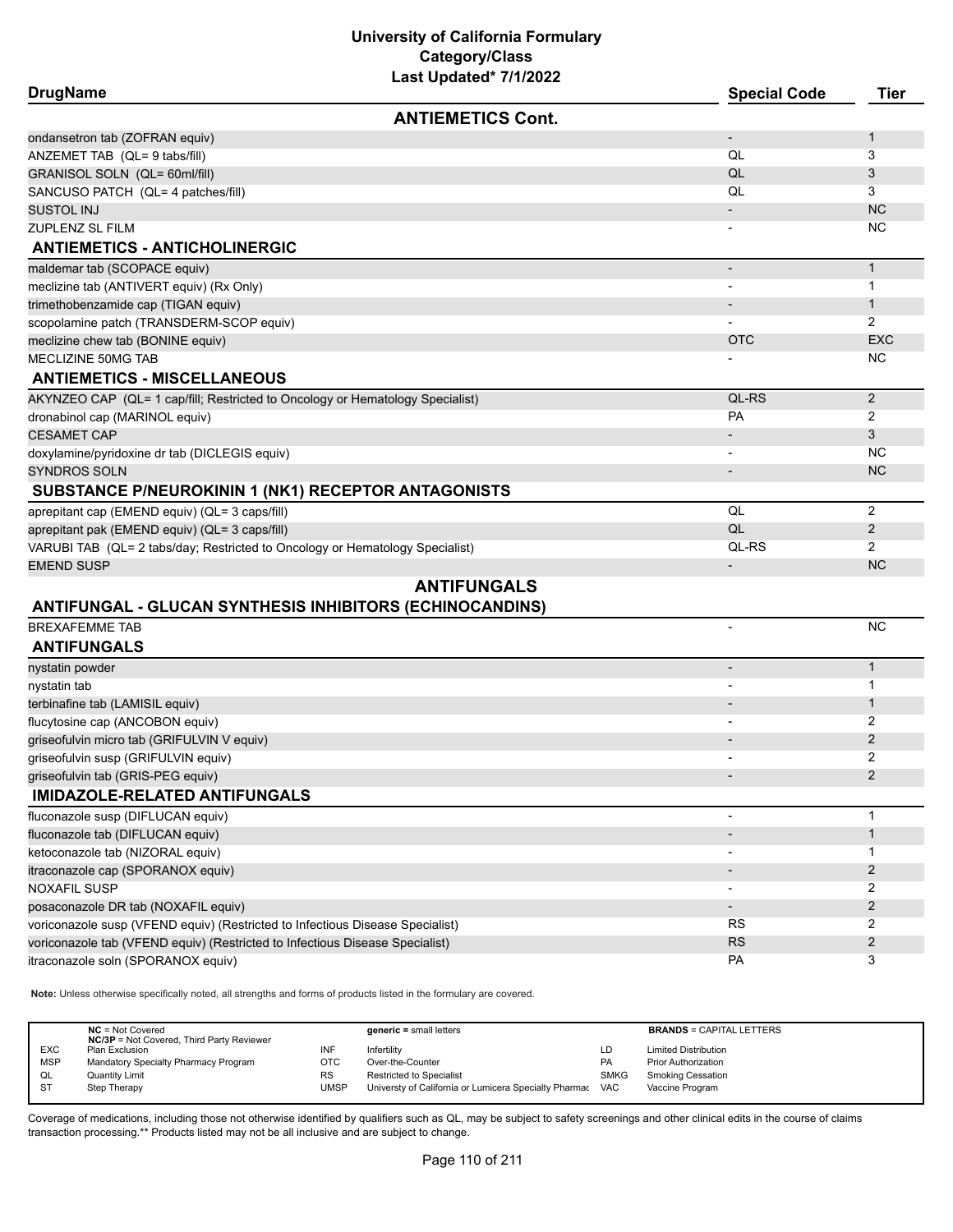# **University of California Formulary Category/Class**

| <b>DrugName</b>                                                                                                     | Last Updated* 7/1/2022     | <b>Special Code</b>      | <b>Tier</b>    |
|---------------------------------------------------------------------------------------------------------------------|----------------------------|--------------------------|----------------|
|                                                                                                                     |                            |                          |                |
|                                                                                                                     | <b>ANTIFUNGALS Cont.</b>   |                          |                |
| SPORANOX SOLN                                                                                                       |                            | <b>PA</b>                | 3              |
| CRESEMBA CAP                                                                                                        |                            |                          | <b>NC</b>      |
| <b>NOXAFIL TAB</b>                                                                                                  |                            |                          | NC             |
| <b>TOLSURA CAP</b>                                                                                                  |                            |                          | NC             |
|                                                                                                                     | <b>ANTIHISTAMINES</b>      |                          |                |
| <b>ANTIHISTAMINES - ALKYLAMINES</b>                                                                                 |                            |                          |                |
| chlorpheniramine ER cap                                                                                             |                            | $\overline{\phantom{a}}$ | $\mathbf{1}$   |
| DEXCHLORPHENIRAMINE SYRUP                                                                                           |                            |                          | <b>NC</b>      |
| MICLARA LIQUID                                                                                                      |                            | $\overline{\phantom{a}}$ | NC             |
| RYCLORA SOLN                                                                                                        |                            |                          | <b>NC</b>      |
| <b>ANTIHISTAMINES - ETHANOLAMINES</b>                                                                               |                            |                          |                |
| diphenhydramine cap 50mg (BENADRYL equiv) (Only 50mg covered)                                                       |                            | $\overline{\phantom{a}}$ | $\mathbf{1}$   |
| <b>CARBINOXAMINE SOLN</b>                                                                                           |                            |                          | 3              |
| carbinoxamine soln (PALGIC equiv)                                                                                   |                            |                          | 3              |
| carbinoxamine tab (PALGIC equiv)                                                                                    |                            |                          | 3              |
| <b>KARBINAL ER SUSP</b>                                                                                             |                            | $\overline{\phantom{a}}$ | <b>NC</b>      |
| RYVENT TAB                                                                                                          |                            |                          | <b>NC</b>      |
| <b>ANTIHISTAMINES - NON-SEDATING</b>                                                                                |                            |                          |                |
| CLARINEX REDITAB                                                                                                    |                            | $\overline{\phantom{a}}$ | <b>EXC</b>     |
| <b>CLARINEX SYRUP</b>                                                                                               |                            |                          | <b>EXC</b>     |
| <b>CLARINEX TAB</b>                                                                                                 |                            | $\overline{\phantom{a}}$ | <b>EXC</b>     |
| <b>CLARITIN CAP</b>                                                                                                 |                            | <b>OTC</b>               | <b>EXC</b>     |
| <b>CLARITIN CHEW TAB</b>                                                                                            |                            | <b>OTC</b>               | <b>EXC</b>     |
| DESLORATADINE ODT                                                                                                   |                            |                          | <b>EXC</b>     |
| desloratadine tab (CLARINEX equiv)                                                                                  |                            |                          | <b>EXC</b>     |
| levocetirizine soln (XYZAL equiv)                                                                                   |                            | $\overline{\phantom{a}}$ | <b>EXC</b>     |
| levocetirizine tab (XYZAL equiv)                                                                                    |                            |                          | <b>EXC</b>     |
| loratadine cap (CLARITIN equiv)                                                                                     |                            | <b>OTC</b>               | <b>EXC</b>     |
| XYZAL SOLN                                                                                                          |                            |                          | <b>EXC</b>     |
| <b>XYZAL TAB</b>                                                                                                    |                            |                          | <b>EXC</b>     |
| <b>ANTIHISTAMINES - PHENOTHIAZINES</b>                                                                              |                            |                          |                |
| promethazine syrup                                                                                                  |                            | $\overline{\phantom{a}}$ | $\mathbf{1}$   |
| promethazine tab (PHENERGAN equiv)                                                                                  |                            |                          | 1              |
| promethazine supp (PHENERGAN equiv)                                                                                 |                            |                          | $\overline{2}$ |
| PROMETHEGAN SUPP                                                                                                    |                            |                          | 2              |
| <b>ANTIHISTAMINES - PIPERIDINES</b>                                                                                 |                            |                          |                |
| cyproheptadine syrup                                                                                                |                            | $\overline{\phantom{a}}$ | $\mathbf{1}$   |
| cyproheptadine tab                                                                                                  |                            |                          | 1              |
|                                                                                                                     | <b>ANTIHYPERLIPIDEMICS</b> |                          |                |
| ADENOSINE TRIPHOSPHATE-CITRATE LYASE (ACL) INHIBITORS                                                               |                            |                          |                |
| <b>NEXLETOL TAB</b>                                                                                                 |                            |                          | NC             |
|                                                                                                                     |                            |                          |                |
| <b>ANTIHYPERLIPIDEMICS - COMBINATIONS</b>                                                                           |                            |                          |                |
| ezetimibe/simvastatin tab (VYTORIN equiv) (QL= 1 tab/day (10-80mg is Not Covered))                                  |                            | QL                       | 3              |
| ezetimibe/simvastatin tab 10-80mg (VYTORIN equiv) (This strength excluded from coverage)                            |                            |                          | <b>NC</b>      |
| <b>NEXLIZET TAB</b>                                                                                                 |                            |                          | <b>NC</b>      |
| Note: Unless otherwise specifically noted, all strengths and forms of products listed in the formulary are covered. |                            |                          |                |
|                                                                                                                     |                            |                          |                |

|            | $NC = Not Covered$<br><b>NC/3P</b> = Not Covered, Third Party Reviewer |           | $generic = small letters$                             |             | <b>BRANDS = CAPITAL LETTERS</b> |
|------------|------------------------------------------------------------------------|-----------|-------------------------------------------------------|-------------|---------------------------------|
| <b>EXC</b> | Plan Exclusion                                                         | INF       | Infertility                                           | LD          | <b>Limited Distribution</b>     |
| <b>MSP</b> | Mandatory Specialty Pharmacy Program                                   | ОТС       | Over-the-Counter                                      | <b>PA</b>   | <b>Prior Authorization</b>      |
| QL         | <b>Quantity Limit</b>                                                  | <b>RS</b> | <b>Restricted to Specialist</b>                       | <b>SMKG</b> | <b>Smoking Cessation</b>        |
| <b>ST</b>  | Step Therapy                                                           | UMSP      | Universty of California or Lumicera Specialty Pharmac | <b>VAC</b>  | Vaccine Program                 |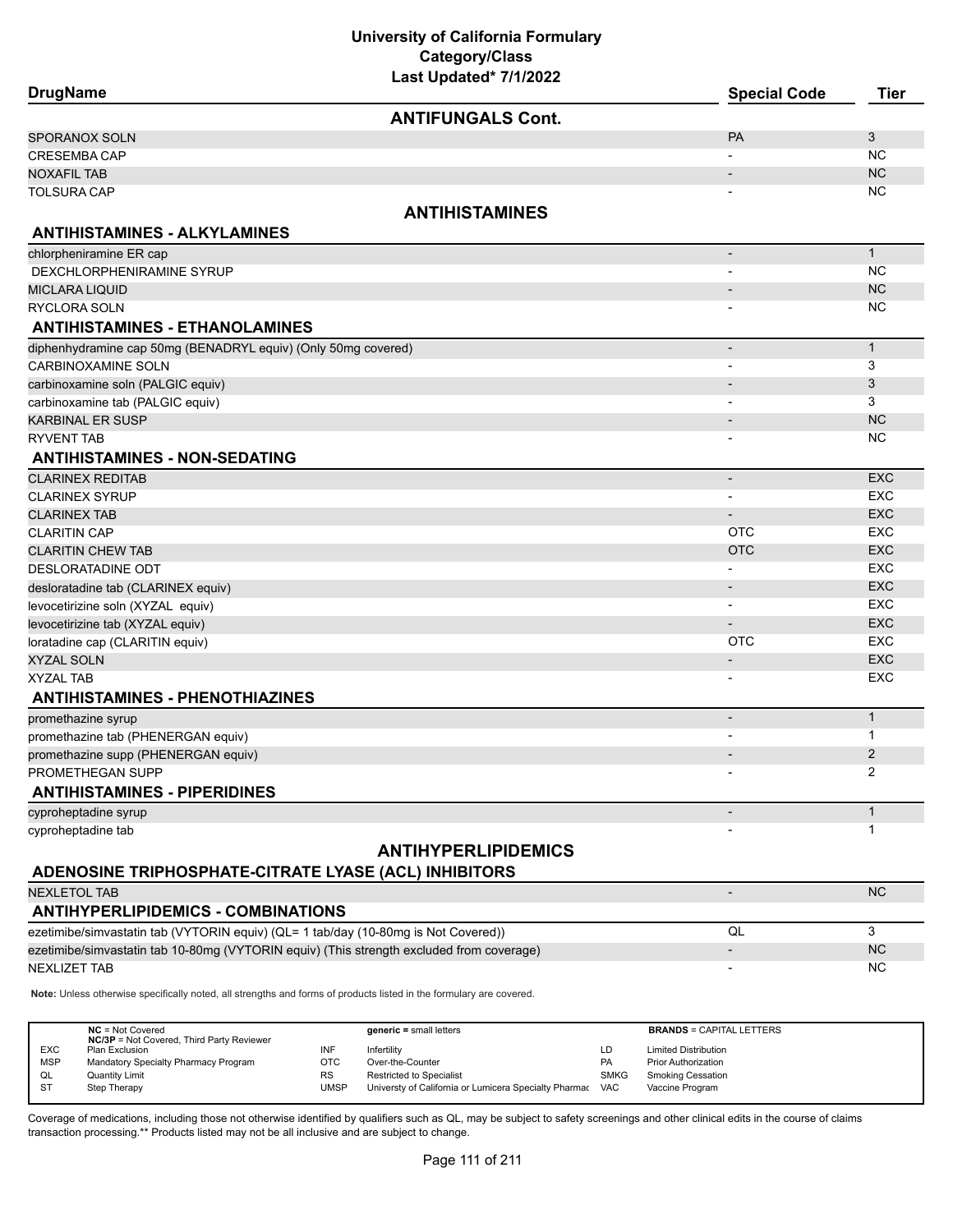| <b>DrugName</b>                                          |                                  | <b>Special Code</b>          | <b>Tier</b>    |
|----------------------------------------------------------|----------------------------------|------------------------------|----------------|
|                                                          | <b>ANTIHYPERLIPIDEMICS Cont.</b> |                              |                |
| OMEGA-3 RX PAK COMPLETE                                  |                                  | $\overline{\phantom{a}}$     | <b>NC</b>      |
| ROSZET TAB                                               |                                  |                              | NC.            |
| <b>ANTIHYPERLIPIDEMICS - MISC.</b>                       |                                  |                              |                |
| icosapent ethyl cap 1gm (VASCEPA equiv) (QL= 4 caps/day) |                                  | $\overline{\phantom{a}}$     | $\overline{c}$ |
| omega-3-acid ethyl esters cap (LOVAZA equiv)             |                                  | $\blacksquare$               | 2              |
| VASCEPA CAP 0.5GM (QL= 4 caps/day)                       |                                  | QL                           | $\overline{2}$ |
| KYNAMRO INJ                                              |                                  |                              | NC.            |
| <b>BILE ACID SEQUESTRANTS</b>                            |                                  |                              |                |
| cholestyramine lite powder (QUESTRAN LITE equiv)         |                                  | $\overline{\phantom{a}}$     | $\mathbf{1}$   |
| cholestyramine lite powder pack (QUESTRAN LITE equiv)    |                                  |                              | $\mathbf{1}$   |
| cholestyramine powder (QUESTRAN equiv)                   |                                  |                              | $\mathbf{1}$   |
| cholestyramine powder pack (QUESTRAN equiv)              |                                  |                              | 1              |
| colestipol tab (COLESTID equiv)                          |                                  |                              | $\mathbf{1}$   |
| colesevelam pack (WELCHOL equiv)                         |                                  |                              | 2              |
| colesevelam tab (WELCHOL equiv)                          |                                  |                              | 2              |
| colestipol granule (COLESTID equiv)                      |                                  | $\overline{\phantom{a}}$     | 3              |
| colestipol powder packet (COLESTID equiv)                |                                  |                              | 3              |
| WELCHOL PACK                                             |                                  |                              | 3              |
| <b>WELCHOL TAB</b>                                       |                                  |                              | 3              |
| <b>FIBRIC ACID DERIVATIVES</b>                           |                                  |                              |                |
| fenofibrate cap 67mg, 134mg, 200mg (LOFIBRA equiv)       |                                  |                              | $\mathbf{1}$   |
| fenofibrate tab 48mg, 54mg, 145mg, 160mg (TRICOR equiv)  |                                  |                              | $\mathbf{1}$   |
| fenofibric acid DR cap (TRILIPIX equiv)                  |                                  | $\overline{\phantom{a}}$     | 1              |
| gemfibrozil tab (LOPID equiv)                            |                                  |                              | $\mathbf{1}$   |
| FENOFIBRIC TAB, FIBRICOR TAB                             |                                  |                              | 3              |
| ANTARA CAP, FENOFIBRATE MICRONIZED CAP                   |                                  |                              | <b>NC</b>      |
| ANTARA CAP, LOFIBRA CAP                                  |                                  |                              | NC.            |
| fenofibrate cap 43mg, 130mg (ANTARA equiv)               |                                  | $\overline{\phantom{a}}$     | <b>NC</b>      |
| FENOFIBRATE CAP, LIPOFEN CAP 50MG, 150MG                 |                                  |                              | NC.            |
| fenofibrate tab 40mg, 120mg (FENOGLIDE equiv)            |                                  |                              | <b>NC</b>      |
| TRIGLIDE TAB                                             |                                  |                              | NC.            |
| TRILIPIX CAP                                             |                                  | $\overline{\phantom{a}}$     | <b>NC</b>      |
| HMG COA REDUCTASE INHIBITORS                             |                                  |                              |                |
| atorvastatin tab 10mg (LIPITOR equiv)                    |                                  | $\overline{\phantom{a}}$     | \$0            |
| atorvastatin tab 20mg (LIPITOR equiv)                    |                                  |                              | \$0            |
| lovastatin tab (MEVACOR equiv)                           |                                  |                              | \$0            |
| pravastatin tab (PRAVACHOL equiv)                        |                                  | $\qquad \qquad \blacksquare$ | \$0            |
| rosuvastatin tab 10mg (CRESTOR equiv) (QL= 1 tab/day)    |                                  | QL                           | \$0            |
| rosuvastatin tab 5mg (CRESTOR equiv) (QL= 1 tab/day)     |                                  | QL                           | \$0            |
| simvastatin tab (ZOCOR equiv) (80mg is Not Covered)      |                                  | $\overline{\phantom{a}}$     | \$0            |
| atorvastatin tab 40mg (LIPITOR equiv)                    |                                  | $\overline{\phantom{a}}$     | $\mathbf{1}$   |
| atorvastatin tab 80mg (LIPITOR equiv)                    |                                  | $\blacksquare$               | 1              |
| rosuvastatin tab 20mg (CRESTOR equiv) (QL= 1.5 tabs/day) |                                  | QL                           | $\mathbf{1}$   |
| rosuvastatin tab 40mg (CRESTOR equiv) (QL= 1 tab/day)    |                                  | QL                           | $\mathbf 1$    |
| fluvastatin cap (LESCOL equiv)                           |                                  |                              | 2              |
| fluvastatin ER tab (LESCOL XL equiv)                     |                                  |                              | 3              |
|                                                          |                                  |                              |                |

**Note:** Unless otherwise specifically noted, all strengths and forms of products listed in the formulary are covered.

|                              | $NC = Not Covered$<br><b>NC/3P</b> = Not Covered, Third Party Reviewer | $generic = small letters$                             |             | <b>BRANDS = CAPITAL LETTERS</b> |
|------------------------------|------------------------------------------------------------------------|-------------------------------------------------------|-------------|---------------------------------|
| <b>EXC</b><br>Plan Exclusion | INF                                                                    | Infertilitv                                           | LD          | <b>Limited Distribution</b>     |
| <b>MSP</b>                   | Mandatory Specialty Pharmacy Program<br>ОТС                            | Over-the-Counter                                      | PA          | <b>Prior Authorization</b>      |
| QL<br><b>Quantity Limit</b>  | <b>RS</b>                                                              | <b>Restricted to Specialist</b>                       | <b>SMKG</b> | <b>Smoking Cessation</b>        |
| $S^{T}$<br>Step Therapy      | <b>UMSP</b>                                                            | Universty of California or Lumicera Specialty Pharmac | <b>VAC</b>  | Vaccine Program                 |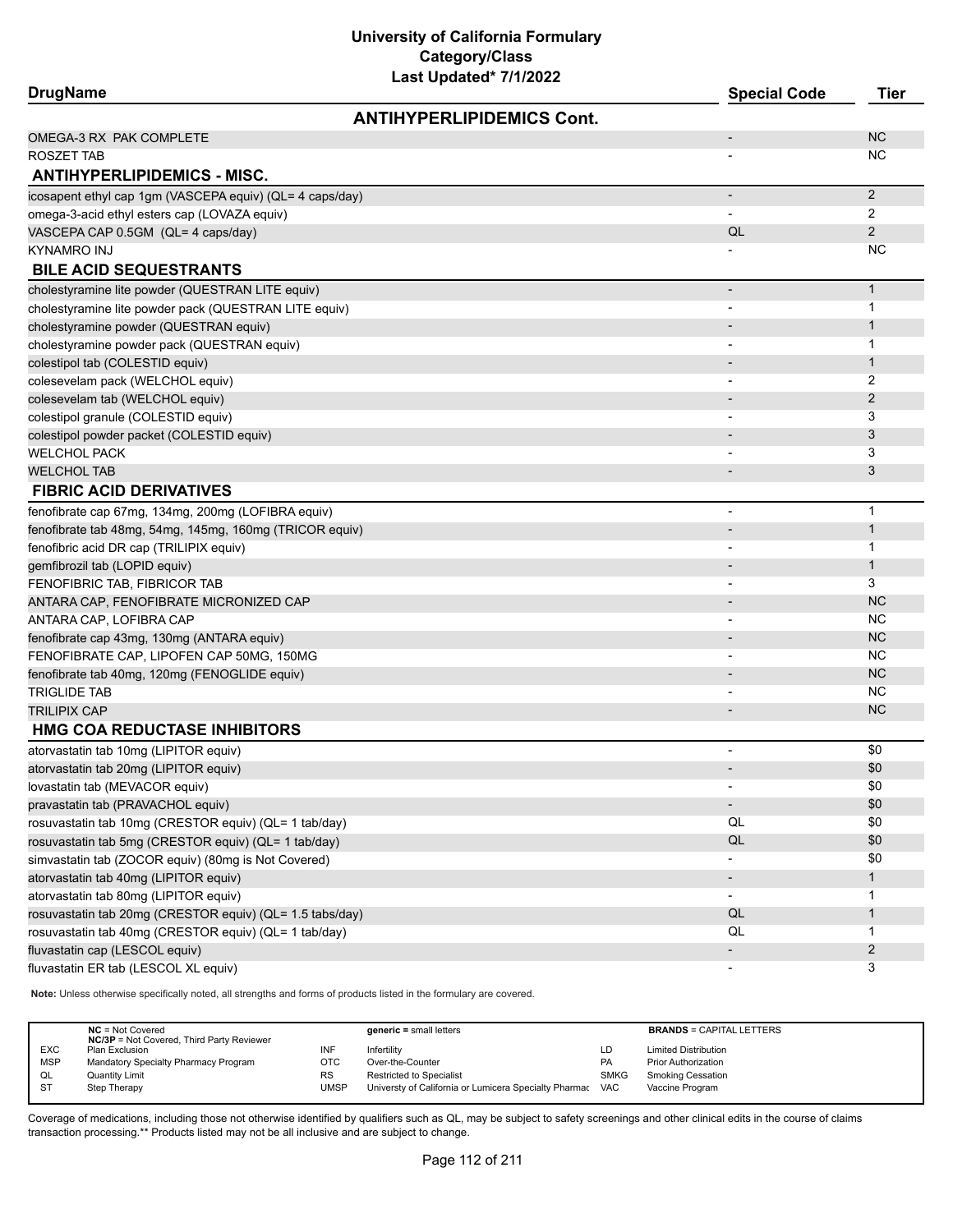| <b>DrugName</b>                                                        | Last Upuateu <i>IIIIZUZZ</i>                                                                                                 | <b>Special Code</b>      | <b>Tier</b>             |
|------------------------------------------------------------------------|------------------------------------------------------------------------------------------------------------------------------|--------------------------|-------------------------|
|                                                                        | <b>ANTIHYPERLIPIDEMICS Cont.</b>                                                                                             |                          |                         |
|                                                                        | LIVALO TAB (Step Therapy requires trial of atorvastatin, fluvastatin, lovastatin, pravastatin, rosuvastatin, or simvastatin) | <b>ST</b>                | 3                       |
| <b>ADVICOR TAB</b>                                                     |                                                                                                                              | $\overline{\phantom{a}}$ | <b>NC</b>               |
| <b>ALTOPREV TAB</b>                                                    |                                                                                                                              |                          | <b>NC</b>               |
| <b>EZALLOR SPRINKLE CAP</b>                                            |                                                                                                                              | $\overline{\phantom{a}}$ | <b>NC</b>               |
| <b>FLOLIPID SUSP</b>                                                   |                                                                                                                              |                          | <b>NC</b>               |
| SIMCOR TAB                                                             |                                                                                                                              |                          | <b>NC</b>               |
| <b>SIMVASTATIN SUSP</b>                                                |                                                                                                                              |                          | <b>NC</b>               |
| simvastatin tab 80mg (ZOCOR equiv)                                     |                                                                                                                              | $\blacksquare$           | <b>NC</b>               |
| ZOCOR TAB 80MG                                                         |                                                                                                                              |                          | <b>NC</b>               |
| <b>ZYPITAMAG TAB</b>                                                   |                                                                                                                              |                          | NC.                     |
| INTESTINAL CHOLESTEROL ABSORPTION INHIBITORS                           |                                                                                                                              |                          |                         |
| ezetimibe tab (ZETIA equiv)                                            |                                                                                                                              | $\overline{\phantom{a}}$ | $\mathbf{1}$            |
| <b>ZETIA TAB</b>                                                       |                                                                                                                              |                          | <b>NC</b>               |
|                                                                        | <b>MICROSOMAL TRIGLYCERIDE TRANSFER PROTEIN (MTP) INHIBITORS</b>                                                             |                          |                         |
| <b>JUXTAPID CAP</b>                                                    |                                                                                                                              | $\overline{\phantom{a}}$ | <b>NC</b>               |
| <b>NICOTINIC ACID DERIVATIVES</b>                                      |                                                                                                                              |                          |                         |
| niacin ER tab (NIASPAN equiv)                                          |                                                                                                                              | $\overline{\phantom{a}}$ | $\mathbf{1}$            |
| <b>NIASPAN ER TAB</b>                                                  |                                                                                                                              | $\overline{\phantom{a}}$ | 3                       |
| <b>NIACOR TAB</b>                                                      |                                                                                                                              |                          | NC.                     |
| PROPROTEIN CONVERTASE SUBTILISIN/KEXIN TYPE 9 INHIBITORS               |                                                                                                                              |                          |                         |
| PRALUENT INJ (QL= 2 inj/28 days)                                       |                                                                                                                              | PA-QL                    | $\overline{2}$          |
| REPATHA INJ (QL= 2 inj/28 days)                                        |                                                                                                                              | PA-QL                    | 2                       |
| REPATHA PUSHTRONEX INJ (QL= 1 inj/28 days)                             |                                                                                                                              | PA-QL                    | 2                       |
|                                                                        | <b>ANTIHYPERTENSIVES</b>                                                                                                     |                          |                         |
| <b>ACE INHIBITORS</b>                                                  |                                                                                                                              |                          |                         |
| benazepril tab (LOTENSIN equiv)                                        |                                                                                                                              | $\blacksquare$           | $\mathbf 1$             |
| enalapril tab (VASOTEC equiv)                                          |                                                                                                                              |                          | $\mathbf{1}$            |
| fosinopril tab (MONOPRIL equiv)                                        |                                                                                                                              |                          | 1                       |
| lisinopril tab (PRINIVIL/ZESTRIL equiv)                                |                                                                                                                              |                          | $\mathbf{1}$            |
| moexipril tab (UNIVASC equiv)                                          |                                                                                                                              |                          | $\mathbf 1$             |
| perindopril tab (ACEON equiv)                                          |                                                                                                                              |                          | $\mathbf{1}$            |
| quinapril tab (ACCUPRIL equiv)                                         |                                                                                                                              |                          | 1                       |
| ramipril cap (ALTACE equiv)                                            |                                                                                                                              |                          | $\mathbf{1}$            |
| trandolapril tab (MAVIK equiv)                                         |                                                                                                                              |                          | 1                       |
| captopril tab (CAPOTEN equiv)                                          |                                                                                                                              |                          | $\overline{\mathbf{c}}$ |
|                                                                        | enalapril maleate oral soln (EPANED equiv) (Prior Authorization required for members age 9 or older)                         | <b>PA</b>                | 3                       |
| QBRELIS SOLN (Prior Authorization required for members age 9 or older) |                                                                                                                              | PA                       | 3                       |
| <b>AGENTS FOR PHEOCHROMOCYTOMA</b>                                     |                                                                                                                              |                          |                         |
| phenoxybenzamine cap (DIBENZYLINE equiv)                               |                                                                                                                              |                          | $\overline{2}$          |
| <b>DEMSER CAP</b>                                                      |                                                                                                                              |                          | NC                      |
| metyrosine cap (DEMSER equiv)<br>ANGIOTENSIN II RECEPTOR ANTAGONISTS   |                                                                                                                              |                          | NC.                     |
|                                                                        |                                                                                                                              |                          | $\mathbf{1}$            |
| candesartan tab (ATACAND equiv)                                        |                                                                                                                              |                          | $\mathbf 1$             |
| irbesartan tab (AVAPRO equiv)                                          |                                                                                                                              |                          | $\mathbf{1}$            |
| losartan tab (COZAAR equiv)                                            |                                                                                                                              |                          |                         |

**Note:** Unless otherwise specifically noted, all strengths and forms of products listed in the formulary are covered.

|            | $NC = Not Covered$<br><b>NC/3P</b> = Not Covered, Third Party Reviewer |      | $generic = small letters$                             |             | <b>BRANDS = CAPITAL LETTERS</b> |
|------------|------------------------------------------------------------------------|------|-------------------------------------------------------|-------------|---------------------------------|
| <b>EXC</b> | Plan Exclusion                                                         |      | Infertility                                           | ιD.         | <b>Limited Distribution</b>     |
| <b>MSP</b> | Mandatory Specialty Pharmacy Program                                   | отс  | Over-the-Counter                                      | PA          | <b>Prior Authorization</b>      |
| QL         | <b>Quantity Limit</b>                                                  | RS   | <b>Restricted to Specialist</b>                       | <b>SMKG</b> | <b>Smoking Cessation</b>        |
| - ST       | Step Therapy                                                           | UMSP | Universty of California or Lumicera Specialty Pharmac | <b>VAC</b>  | Vaccine Program                 |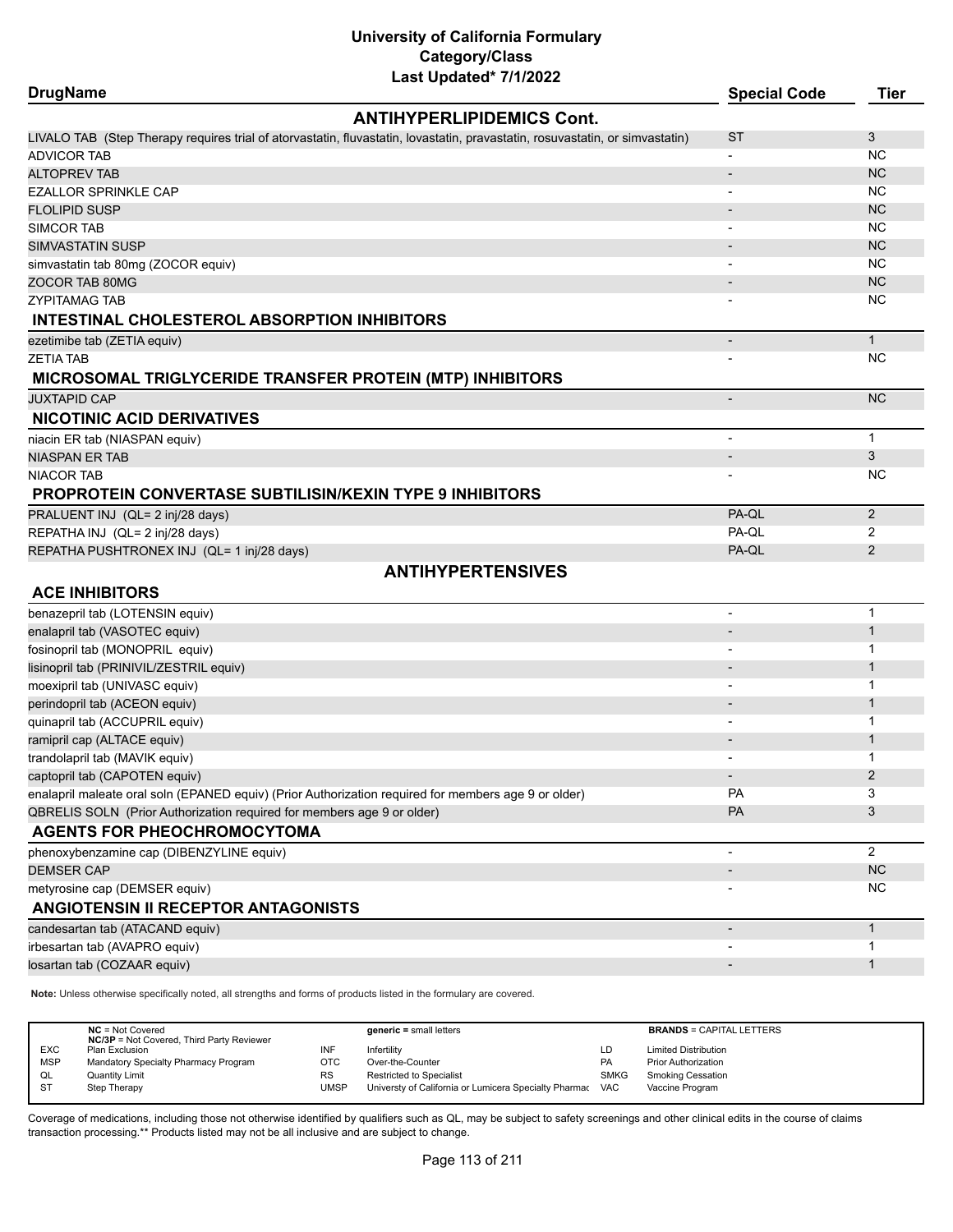| <b>DrugName</b> |  |
|-----------------|--|
|-----------------|--|

| <b>DrugName</b>                                                  | <b>Special Code</b>      | <b>Tier</b>    |
|------------------------------------------------------------------|--------------------------|----------------|
| <b>ANTIHYPERTENSIVES Cont.</b>                                   |                          |                |
| olmesartan tab (BENICAR equiv)                                   |                          | 1              |
| telmisartan tab (MICARDIS equiv)                                 |                          | $\mathbf{1}$   |
| valsartan tab (DIOVAN equiv)                                     |                          | 1              |
| <b>EDARBI TAB</b>                                                |                          | <b>NC</b>      |
| <b>EPROSARTAN TAB</b>                                            |                          | <b>NC</b>      |
| <b>VALSARTAN ORAL SOLN</b>                                       |                          | <b>NC</b>      |
| <b>ANTIADRENERGIC ANTIHYPERTENSIVES</b>                          |                          |                |
| clonidine tab (CATAPRES equiv)                                   | $\overline{a}$           | $\mathbf 1$    |
| doxazosin tab (CARDURA equiv)                                    | $\overline{a}$           | $\mathbf{1}$   |
| guanfacine IR tab (TENEX equiv)                                  |                          | 1              |
| <b>METHYLDOPA TAB</b>                                            |                          | $\mathbf 1$    |
| methyldopa tab (ALDOMET equiv)                                   |                          | $\mathbf{1}$   |
| prazosin cap (MINIPRESS equiv)                                   |                          | 1              |
| terazosin cap (HYTRIN equiv)                                     |                          | 1              |
| clonidine patch (CATAPRES-TTS equiv)                             |                          | $\overline{2}$ |
| CATAPRES-TTS PATCH                                               |                          | 3              |
| <b>GUANABENZ TAB</b>                                             |                          | 3              |
| <b>NEXICLON XR SUSP</b>                                          |                          | 3              |
| <b>RESERPINE TAB</b>                                             |                          | 3              |
| <b>NEXICLON XR TAB</b>                                           |                          | <b>NC</b>      |
| <b>ANTIHYPERTENSIVE COMBINATIONS</b>                             |                          |                |
| amlodipine/benazepril cap (LOTREL equiv)                         |                          | $\mathbf{1}$   |
| atenolol/chlorthalidone tab (TENORETIC equiv)                    |                          | 1              |
| <b>BENAZEPRIL/HCT TAB</b>                                        |                          | 1              |
| benazepril/hydrochlorothiazide tab (LOTENSIN HCT equiv)          |                          | 1              |
| bisoprolol/hydrochlorothiazide tab (ZIAC equiv)                  |                          | $\mathbf 1$    |
| enalapril/hydrochlorothiazide tab (VASERETIC equiv)              |                          | 1              |
| fosinopril/hydrochlorothiazide tab (MONOPRIL HCT equiv)          |                          | $\mathbf 1$    |
| irbesartan/hydrochlorothiazide tab (AVALIDE equiv)               |                          | 1              |
| lisinopril/hydrochlorothiazide tab (ZESTORETIC equiv)            |                          | 1              |
| losartan/hydrochlorothiazide tab (HYZAAR equiv)                  |                          | 1              |
| METHYLDOPA/HYDROCHLOROTHIAZIDE TAB                               |                          | $\mathbf 1$    |
| MOEXIPRIL/HYDROCHLOROTHIAZIDE TAB                                | $\overline{\phantom{a}}$ | 1              |
| moexipril/hydrochlorothiazide tab (UNIRETIC equiv)               |                          | $\mathbf 1$    |
| olmesartan/hydrochlorothiazide tab (BENICAR HCT equiv)           |                          | 1              |
| PROPRANOLOL/HYDROCHLOROTHIAZIDE TAB                              |                          | 1              |
| quinapril/hydrochlorothiazide tab (ACCURETIC equiv)              |                          | 1              |
| valsartan/hydrochlorothiazide tab (DIOVAN HCT equiv)             |                          | 1              |
| amlodipine/olmesartan tab (AZOR equiv)                           |                          | 2              |
| amlodipine/valsartan tab (EXFORGE equiv)                         |                          | 2              |
| amlodipine/valsartan/hydrochlorothiazide tab (EXFORGE HCT equiv) | $\overline{\phantom{a}}$ | 2              |
| METOPROLOL/HYDROCHLOROTHIAZIDE TAB                               |                          | $\overline{2}$ |
| metoprolol/hydrochlorothiazide tab (LOPRESSOR HCT equiv)         |                          | 2              |
| <b>AMTURNIDE TAB</b>                                             |                          | 3              |
| CORZIDE TAB 80-5MG                                               |                          | 3              |
| nadolol/bendroflumethiazide tab (CORZIDE equiv)                  |                          | 3              |
|                                                                  |                          |                |

**Note:** Unless otherwise specifically noted, all strengths and forms of products listed in the formulary are covered.

|            | $NC = Not Covered$<br><b>NC/3P</b> = Not Covered, Third Party Reviewer |           | $generic = small letters$                             |             | <b>BRANDS = CAPITAL LETTERS</b> |
|------------|------------------------------------------------------------------------|-----------|-------------------------------------------------------|-------------|---------------------------------|
| <b>EXC</b> | Plan Exclusion                                                         | INF       | Infertility                                           | LD          | <b>Limited Distribution</b>     |
| <b>MSP</b> | Mandatory Specialty Pharmacy Program                                   | OTC       | Over-the-Counter                                      | <b>PA</b>   | <b>Prior Authorization</b>      |
| QL         | <b>Quantity Limit</b>                                                  | <b>RS</b> | Restricted to Specialist                              | <b>SMKG</b> | <b>Smoking Cessation</b>        |
| <b>ST</b>  | Step Therapy                                                           | UMSP      | Universty of California or Lumicera Specialty Pharmac | VAC         | Vaccine Program                 |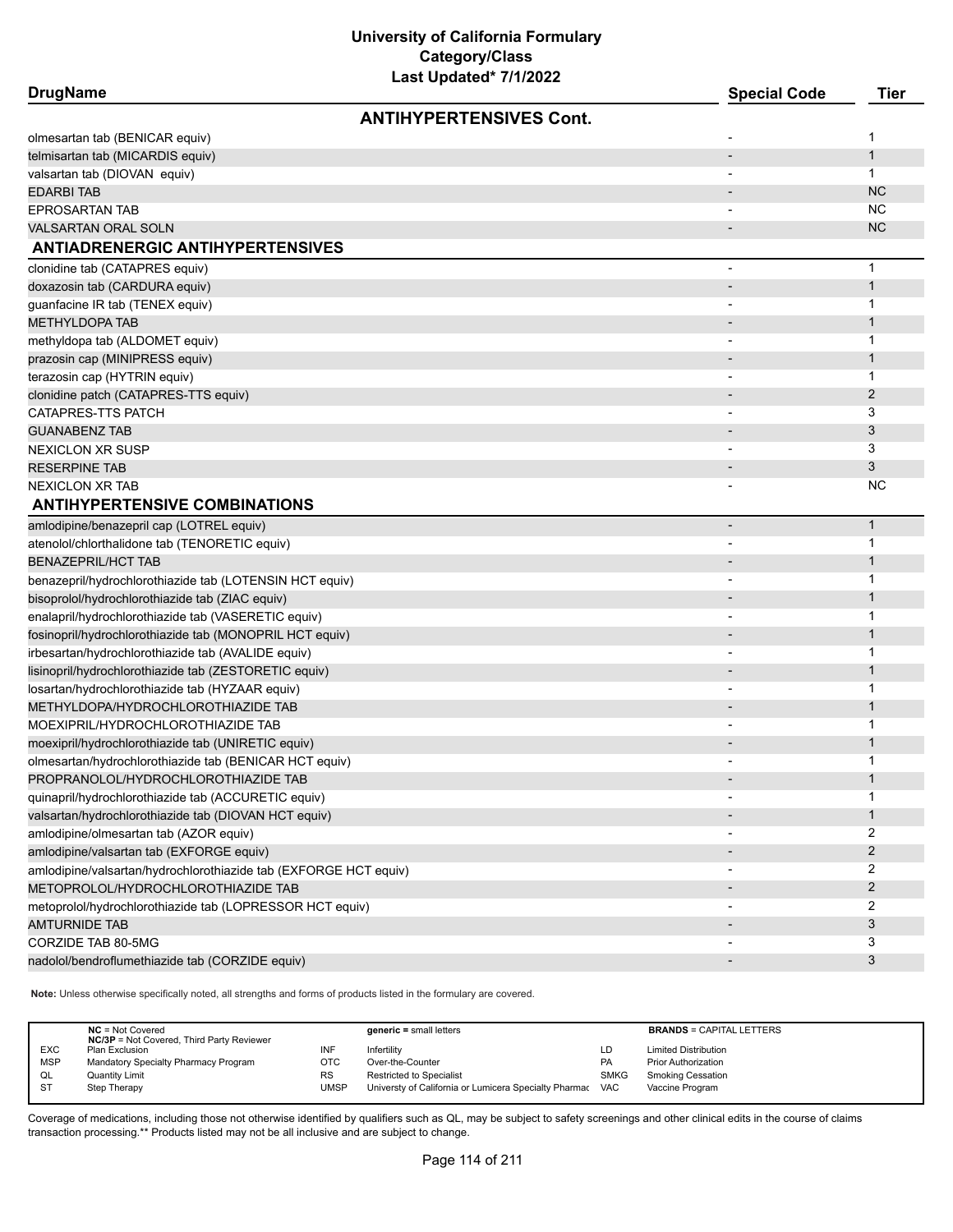| DrugName |  |
|----------|--|
|----------|--|

| <b>DrugName</b>                                                 | <b>Special Code</b>      | <b>Tier</b>    |
|-----------------------------------------------------------------|--------------------------|----------------|
| <b>ANTIHYPERTENSIVES Cont.</b>                                  |                          |                |
| <b>TEKAMLO TAB</b>                                              |                          | 3              |
| <b>TEKTURNA HCT TAB</b>                                         | $\overline{\phantom{a}}$ | 3              |
| <b>VALTURNA TAB</b>                                             |                          | 3              |
| <b>BYVALSON TAB</b>                                             |                          | <b>NC</b>      |
| candesartan/hydrochlorothiazide tab (ATACAND HCT equiv)         |                          | <b>NC</b>      |
| <b>DUTOPROL TAB</b>                                             |                          | <b>NC</b>      |
| <b>EDARBYCLOR TAB</b>                                           |                          | <b>NC</b>      |
| <b>MICARDIS HCT TAB</b>                                         |                          | <b>NC</b>      |
| olmesartan/amlodipine/hydrochlorothiazide tab (TRIBENZOR equiv) |                          | <b>NC</b>      |
| PRESTALIA TAB                                                   |                          | <b>NC</b>      |
| telmisartan/amlodipine tab (TWYNSTA equiv)                      |                          | <b>NC</b>      |
| telmisartan/hydrochlorothiazide tab (MICARDIS HCT equiv)        |                          | <b>NC</b>      |
| TRANDOLAPRIL/VERAPAMIL ER TAB                                   |                          | <b>NC</b>      |
| <b>TRIBENZOR TAB</b>                                            |                          | <b>NC</b>      |
| <b>ANTIHYPERTENSIVES - MISC.</b>                                |                          |                |
| <b>VECAMYL TAB</b>                                              |                          | <b>NC</b>      |
| <b>DIRECT RENIN INHIBITORS</b>                                  |                          |                |
| aliskiren tab (TEKTURNA equiv)                                  | $\overline{\phantom{a}}$ | 2              |
| SELECTIVE ALDOSTERONE RECEPTOR ANTAGONISTS (SARAS)              |                          |                |
| eplerenone tab (INSPRA equiv)                                   | $\overline{\phantom{a}}$ | $\overline{2}$ |
| <b>VASODILATORS</b>                                             |                          |                |
|                                                                 |                          |                |
| hydralazine tab (APRESOLINE equiv)                              |                          | $\mathbf{1}$   |
| minoxidil tab (LONITEN equiv)                                   |                          | 1              |
| <b>ANTI-INFECTIVE AGENTS - MISC.</b>                            |                          |                |
| <b>ANTI-INFECTIVE AGENTS - MISC.</b>                            |                          |                |
| metronidazole tab (FLAGYL equiv)                                | $\overline{\phantom{a}}$ | $\mathbf{1}$   |
| <b>TRIMETHOPRIM TAB</b>                                         | $\overline{\phantom{a}}$ | 1              |
| trimethoprim tab (PROLOPRIM equiv)                              |                          | $\mathbf{1}$   |
| pentamidine neb soln (NEBUPENT equiv)                           |                          | 2              |
| XIFAXAN TAB 550MG                                               |                          | $\mathbf{2}$   |
| FIRST METRONIDAZOLE SUSP                                        |                          | 3              |
| <b>FLAGYL ER TAB</b>                                            |                          | 3              |
| PRIMSOL SOLN                                                    | $\overline{\phantom{a}}$ | 3              |
| tinidazole tab (TINDAMAX equiv)                                 |                          | 3              |
| XIFAXAN TAB 200MG (QL= 9 tabs/3 days)                           | QL                       | 3              |
| <b>AEMCOLO TAB</b>                                              |                          | <b>NC</b>      |
| <b>IMPAVIDO CAP</b>                                             |                          | NC             |
| metronidazole cap (FLAGYL equiv)                                |                          | NC             |
| <b>ANTI-INFECTIVE MISC. - COMBINATIONS</b>                      |                          |                |
| erythromycin/sulfisoxazole susp (PEDIAZOLE equiv)               |                          | $\mathbf{1}$   |
| smz/tmp (DS) tab (BACTRIM DS equiv)                             |                          | $\mathbf{1}$   |
| smz/tmp susp (BACTRIM, SEPTRA equiv)                            |                          | 1              |
| <b>HYOPHEN TAB</b>                                              |                          | <b>NC</b>      |
| UTA cap                                                         |                          | <b>NC</b>      |
|                                                                 |                          |                |

#### **ANTIPROTOZOAL AGENTS**

**Note:** Unless otherwise specifically noted, all strengths and forms of products listed in the formulary are covered.

|            | $NC = Not Covered$<br><b>NC/3P</b> = Not Covered, Third Party Reviewer |           | $generic = small letters$                             |             | <b>BRANDS = CAPITAL LETTERS</b> |
|------------|------------------------------------------------------------------------|-----------|-------------------------------------------------------|-------------|---------------------------------|
| <b>EXC</b> | Plan Exclusion                                                         | INF       | Infertilitv                                           | LD          | <b>Limited Distribution</b>     |
| <b>MSP</b> | Mandatory Specialty Pharmacy Program                                   | ОТС       | Over-the-Counter                                      | PA          | <b>Prior Authorization</b>      |
| QL         | <b>Quantity Limit</b>                                                  | <b>RS</b> | <b>Restricted to Specialist</b>                       | <b>SMKG</b> | <b>Smoking Cessation</b>        |
| <b>ST</b>  | Step Therapy                                                           | UMSP      | Universty of California or Lumicera Specialty Pharmac | <b>VAC</b>  | Vaccine Program                 |
|            |                                                                        |           |                                                       |             |                                 |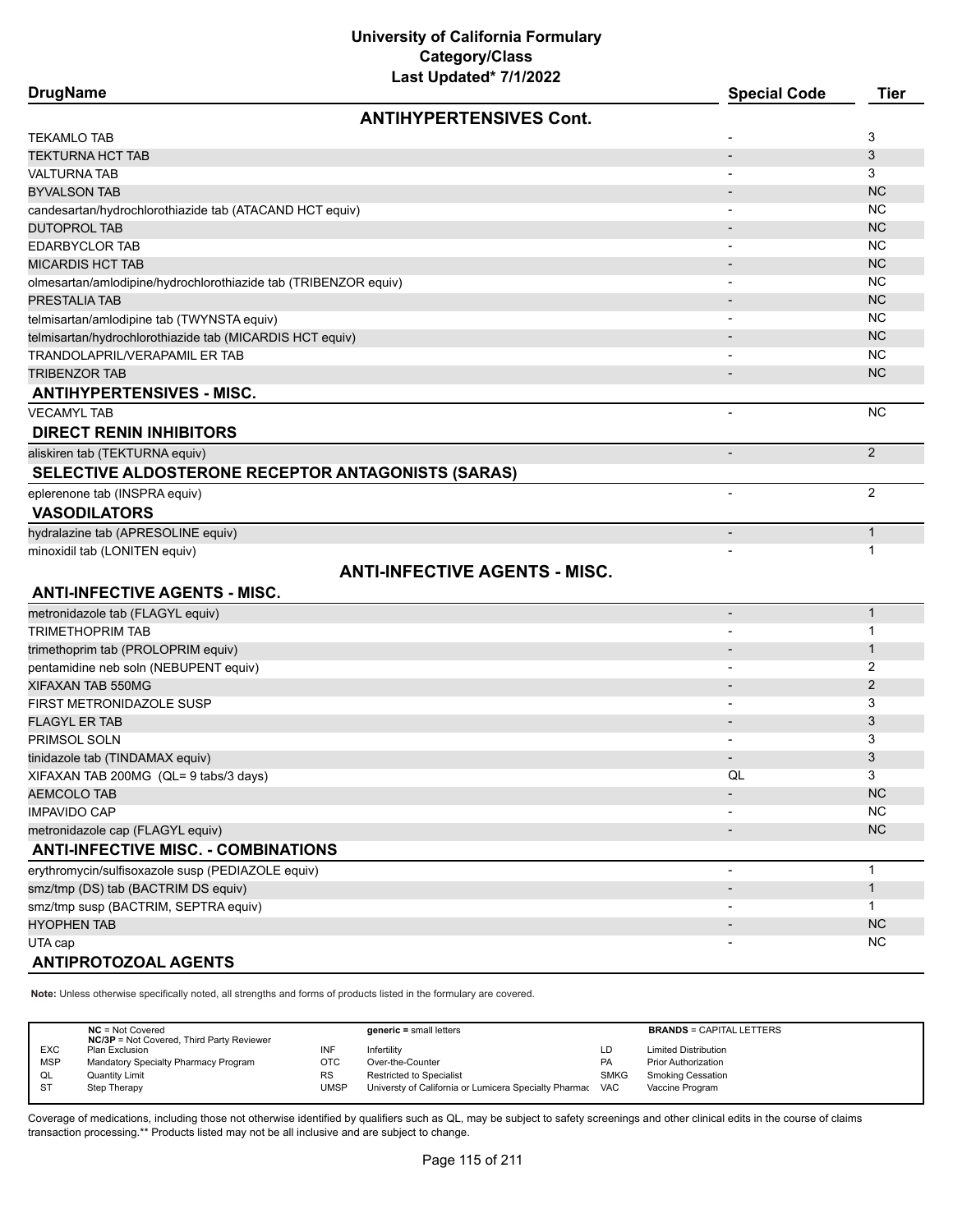| Last Updated <sup>*</sup> 7/1/2022<br><b>DrugName</b>                                                          | <b>Special Code</b>      | <b>Tier</b>    |
|----------------------------------------------------------------------------------------------------------------|--------------------------|----------------|
| <b>ANTI-INFECTIVE AGENTS - MISC, Cont.</b>                                                                     |                          |                |
| ALINIA SUSP (QL= 60ml/3 days)                                                                                  | PA-QL                    | 2              |
| atovaquone susp (MEPRON equiv)                                                                                 |                          | 2              |
| <b>LAMPIT TAB</b>                                                                                              | PA                       | $\mathbf{2}$   |
| nitazoxanide tab (ALINIA equiv) (QL= 6 tabs/3 days)<br><b>GLYCOPEPTIDES</b>                                    | PA-QL                    | 2              |
| FIRST-VANCOMYCIN SOLN                                                                                          |                          | $\mathbf{1}$   |
| FIRVANQ SOLN                                                                                                   |                          | 1              |
| vancomycin cap (VANCOCIN equiv) (QL= 56 caps/fill)                                                             | QL                       | 1              |
| VANCOCIN CAP (QL= 56 caps/fill)                                                                                | QL                       | 3              |
| vancomycin hcl soln (VANCOMYCIN equiv)                                                                         |                          | <b>NC</b>      |
| <b>VANCOMYCIN INJ</b>                                                                                          |                          | NC             |
| <b>VANCOMYCIN SOLN</b>                                                                                         |                          | NC.            |
| <b>KETOLIDES</b>                                                                                               |                          |                |
| <b>KETEK TAB</b>                                                                                               |                          | 3              |
| <b>LEPROSTATICS</b>                                                                                            |                          |                |
| dapsone tab                                                                                                    |                          | $\mathbf{1}$   |
| <b>LINCOSAMIDES</b>                                                                                            |                          |                |
| clindamycin cap (CLEOCIN equiv)                                                                                |                          | $\mathbf{1}$   |
| clindamycin soln (CLEOCIN equiv)                                                                               | $\overline{\phantom{a}}$ | 2              |
| <b>MONOBACTAMS</b>                                                                                             |                          |                |
| CAYSTON INH SOLN (Restricted to Infectious Disease or Pulmonology Specialist; Only available through Walgreens | LD-RS                    | S              |
| 888-347-3416)                                                                                                  |                          |                |
| <b>OXAZOLIDINONES</b>                                                                                          |                          |                |
| linezolid susp (ZYVOX equiv) (Restricted to Infectious Disease Specialist)                                     | <b>RS</b>                | 2              |
| linezolid tab (ZYVOX equiv) (Restricted to Infectious Disease Specialist)                                      | <b>RS</b>                | $\overline{2}$ |
| SIVEXTRO TAB (QL= 6 tabs/fill; Restricted to Infectious Disease Specialist)                                    | QL-RS                    | 2              |
| <b>PLEUROMUTILINS</b>                                                                                          |                          |                |
| XENLETA TAB (QL= 14 tabs/180 days; Restricted to Infectious Disease Specialist)<br><b>POLYMYXINS</b>           | QL-RS                    | $\overline{2}$ |
| colistimethate inj (COLY-MYCIN M equiv)                                                                        |                          | <b>NC</b>      |
| <b>URINARY ANTI-INFECTIVES</b>                                                                                 |                          |                |
| methenamine mandelate tab                                                                                      | $\overline{a}$           | 1              |
| nitrofurantoin macrocrystals cap (MACRODANTIN equiv)                                                           |                          | 1              |
| nitrofurantoin monohydrate cap (MACROBID equiv)                                                                |                          | 1              |
| methenamine hippurate tab (HIPREX equiv)                                                                       |                          | 2              |
| fosfomycin tromethamine powder pack (MONUROL equiv)                                                            |                          | 3              |
| MONUROL GRANULE PACK                                                                                           |                          | 3              |
| nitrofurantoin susp (FURADANTIN equiv) (Prior Authorization Required for members age 9 or older)               | PA                       | 3              |
| nitrofurantoin macrocrystals cap 25mg (MACRODANTIN equiv)                                                      |                          | <b>NC</b>      |
| <b>ANTIMALARIALS</b><br><b>ANTIMALARIAL COMBINATIONS</b>                                                       |                          |                |
| atovaquone/proguanil tab (MALARONE equiv)                                                                      | $\blacksquare$           | 1              |

 $\tt FANSIDAR TAB$   $\hskip 1.0cm \t3$ 

PYRIMETHAMINE/LEUCOVORIN CAP NO

**Note:** Unless otherwise specifically noted, all strengths and forms of products listed in the formulary are covered.

|            | $NC = Not Covered$<br><b>NC/3P</b> = Not Covered, Third Party Reviewer |           | $generic = small letters$                             |             | <b>BRANDS = CAPITAL LETTERS</b> |
|------------|------------------------------------------------------------------------|-----------|-------------------------------------------------------|-------------|---------------------------------|
| <b>EXC</b> | Plan Exclusion                                                         | INF       | Infertility                                           | LD          | <b>Limited Distribution</b>     |
| <b>MSP</b> | Mandatory Specialty Pharmacy Program                                   | отс       | Over-the-Counter                                      | <b>PA</b>   | <b>Prior Authorization</b>      |
| QL         | <b>Quantity Limit</b>                                                  | <b>RS</b> | <b>Restricted to Specialist</b>                       | <b>SMKG</b> | <b>Smoking Cessation</b>        |
| <b>ST</b>  | Step Therapy                                                           | UMSP      | Universty of California or Lumicera Specialty Pharmac | <b>VAC</b>  | Vaccine Program                 |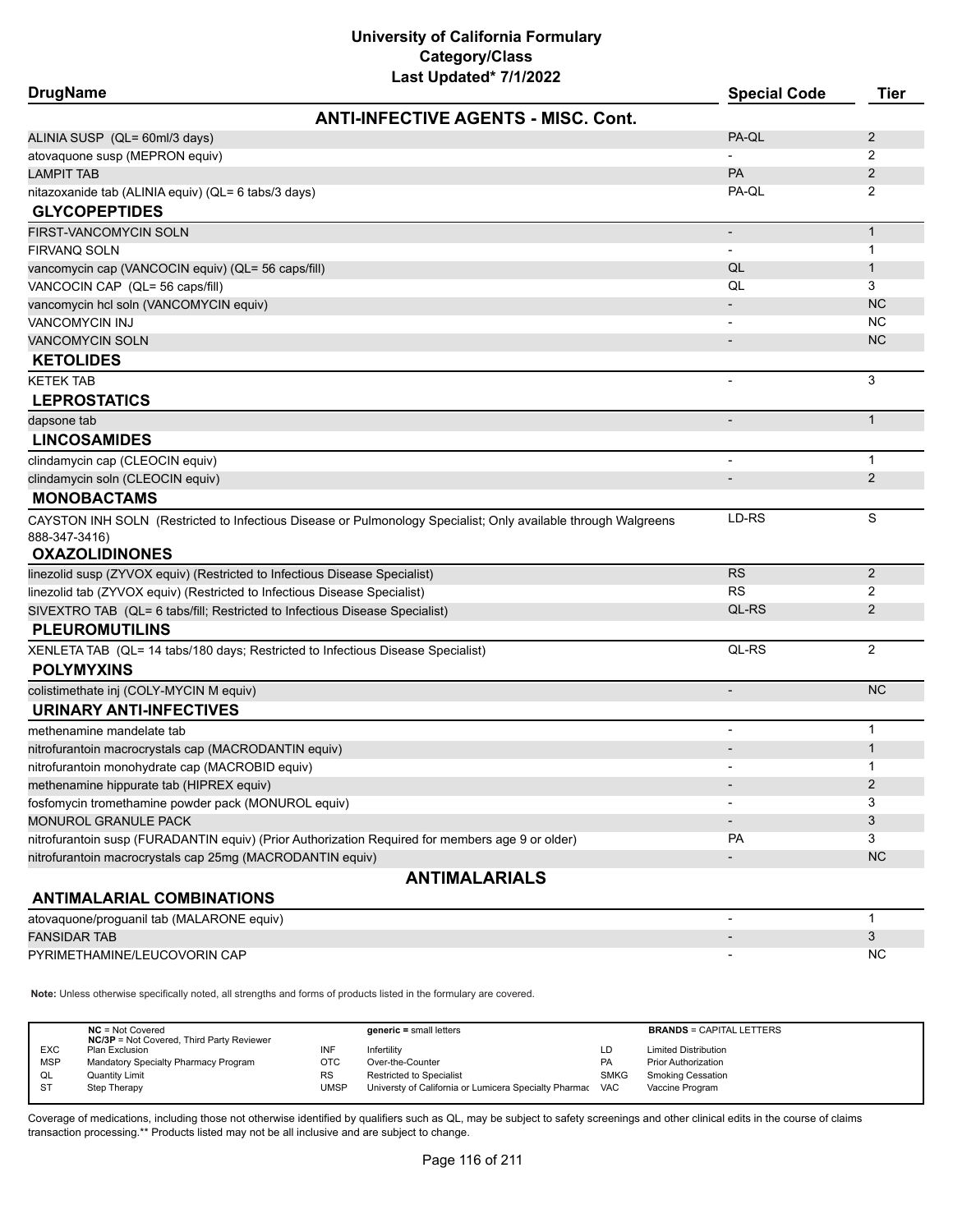## **ANTIMALARIALS Cont.**

| <b>ANTIMALARIALS</b>                                                                               |                          |     |
|----------------------------------------------------------------------------------------------------|--------------------------|-----|
| chloroquine tab (ARALEN equiv)                                                                     |                          |     |
| hydroxychloroquine tab (PLAQUENIL equiv)                                                           | $\overline{\phantom{0}}$ |     |
| primaquine tab (PRIMAQUINE equiv)                                                                  |                          |     |
| HYDROXYCHLOROQUINE TAB 100MG (QL= 1 tab/day)                                                       | QL                       |     |
| KRINTAFEL TAB                                                                                      |                          |     |
| mefloquine tab (LARIAM equiv)                                                                      | $\overline{\phantom{0}}$ | 2   |
| ARAKODA TAB                                                                                        |                          | 3   |
| HYDROXYCHLOROQUINE TAB                                                                             | $\overline{\phantom{0}}$ | NC. |
| QUALAQUIN CAP                                                                                      | $\overline{\phantom{0}}$ | NC. |
| quinine sulfate cap (QUALAQUIN equiv)                                                              |                          | NC. |
| pyrimethamine tab (DARAPRIM equiv) (QL= 3 tabs/day; Only available through Walgreens 888-347-3416) | LD-PA-OL                 | S   |
| <b>ANTIMYASTHENIC/CHOLINERGIC AGENTS</b>                                                           |                          |     |

#### **ANTIMYASTHENIC/CHOLINERGIC AGENTS**

| pyridostigmine tab (MESTINON equiv)                        |       |           |  |  |  |
|------------------------------------------------------------|-------|-----------|--|--|--|
| PROSTIGMIN TAB                                             |       |           |  |  |  |
| pyridostigmine CR tab (MESTINON equiv)                     |       |           |  |  |  |
| pyridstigmine soln (MESTINON equiv)                        |       |           |  |  |  |
| PYRIDOSTIGMINE TAB 30MG                                    |       | <b>NC</b> |  |  |  |
| FIRDAPSE TAB (Only available through AnovoRx 844-288-5007) | LD-PA |           |  |  |  |
| <b>ANTIMYCOBACTERIAL AGENTS</b>                            |       |           |  |  |  |

#### **ANTI TB COMBINATIONS**

| <b>RIFAMATE CAP</b>                                                         |                          |           |
|-----------------------------------------------------------------------------|--------------------------|-----------|
| <b>ANTIMYCOBACTERIAL AGENTS</b>                                             |                          |           |
| <b>ISONIAZID TAB</b>                                                        |                          |           |
| pyrazinamide tab                                                            | $\overline{\phantom{0}}$ |           |
| ethambutol tab (MYAMBUTOL equiv)                                            |                          |           |
| PRETOMANID TAB (QL= 1 tab/day; Restricted to Infectious Disease Specialist) | QL-RS                    |           |
| <b>PRIFTIN TAB</b>                                                          |                          |           |
| rifabutin cap (MYCOBUTIN equiv)                                             |                          |           |
| rifampin cap (RIFADIN equiv)                                                |                          |           |
| <b>ISONIAZID SYRUP</b>                                                      |                          | 3         |
| <b>CYCLOSERINE CAP</b>                                                      |                          | <b>NC</b> |
| cycloserine cap (CYCLOSERINE CAP equiv)                                     |                          | NC.       |
| <b>SIRTURO TAB</b>                                                          |                          | <b>NC</b> |
| <b>TRECATOR TAB</b>                                                         |                          | <b>NC</b> |

## **ANTINEOPLASTICS**

## **ANTINEOPLASTICS MISC.**

| tretinoin cap (VESANOID equiv)    | <b>UMSF</b>    |  |
|-----------------------------------|----------------|--|
| <b>TOPOISOMERASE I INHIBITORS</b> |                |  |
| <b>HYCAMTIN CAP</b>               | <b>PA-UMSP</b> |  |

# **ANTINEOPLASTICS AND ADJUNCTIVE THERAPIES**

#### **ALKYLATING AGENTS**

cyclophosphamide cap 2012 and 2013 and 2014 and 2013 and 2014 and 2014 and 2014 and 2014 and 2014 and 2014 and 2014 and 2014 and 2014 and 2014 and 2014 and 2014 and 2014 and 2014 and 2014 and 2014 and 2014 and 2014 and 201

CYCLOPHOSPHAMIDE TAB 2

**Note:** Unless otherwise specifically noted, all strengths and forms of products listed in the formulary are covered.

|            | $NC = Not Covered$<br><b>NC/3P</b> = Not Covered, Third Party Reviewer |      | $generic = small letters$                                 |             | <b>BRANDS = CAPITAL LETTERS</b> |
|------------|------------------------------------------------------------------------|------|-----------------------------------------------------------|-------------|---------------------------------|
| <b>EXC</b> | Plan Exclusion                                                         | INF  | Infertility                                               | LD          | <b>Limited Distribution</b>     |
| <b>MSP</b> | Mandatory Specialty Pharmacy Program                                   | OTC  | Over-the-Counter                                          | <b>PA</b>   | <b>Prior Authorization</b>      |
| QL         | <b>Quantity Limit</b>                                                  | RS   | <b>Restricted to Specialist</b>                           | <b>SMKG</b> | <b>Smoking Cessation</b>        |
| -ST        | Step Therapy                                                           | UMSP | Universty of California or Lumicera Specialty Pharmac VAC |             | Vaccine Program                 |

Coverage of medications, including those not otherwise identified by qualifiers such as QL, may be subject to safety screenings and other clinical edits in the course of claims transaction processing.\*\* Products listed may not be all inclusive and are subject to change.

**DrugName Special Code Tier**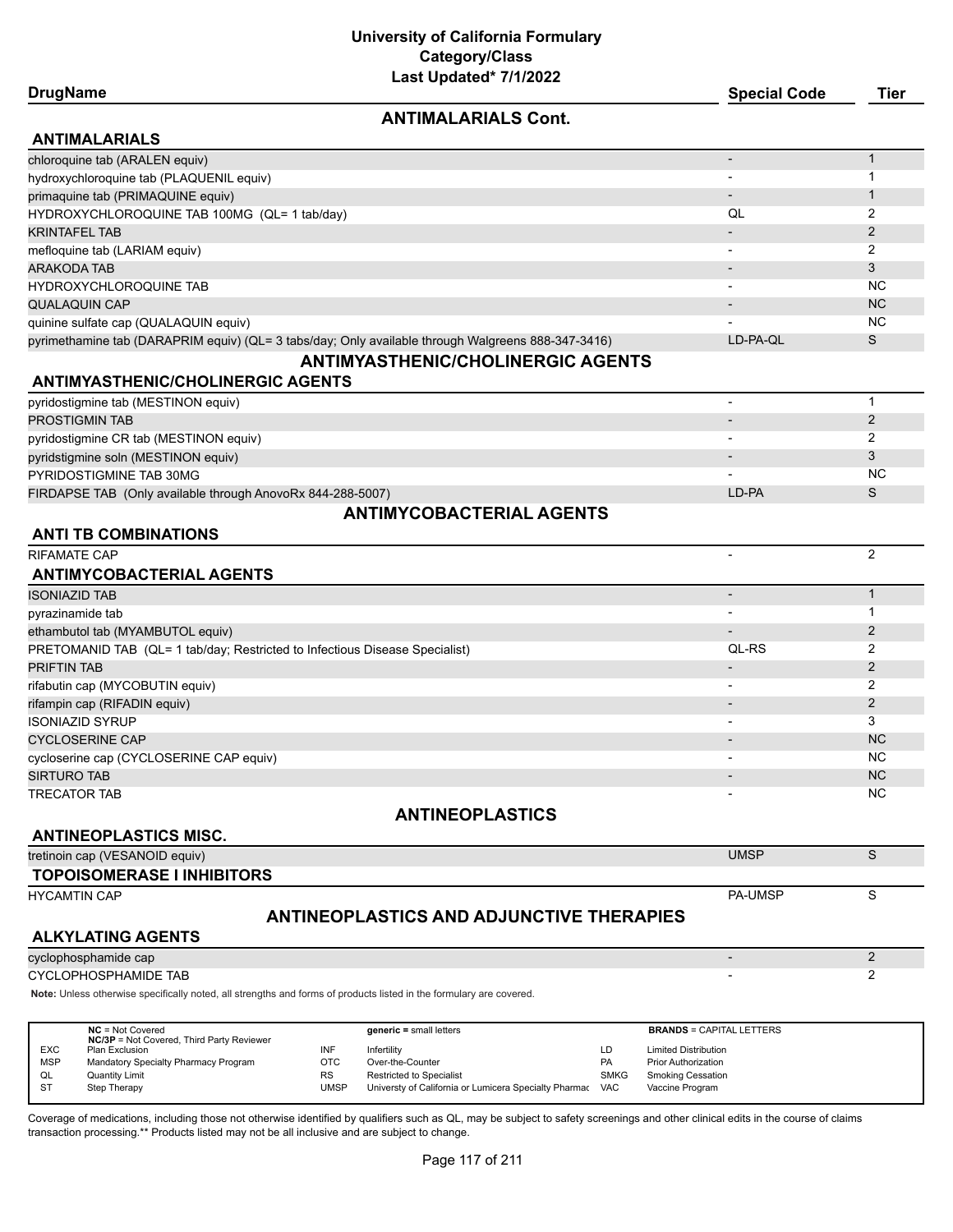| <b>DrugName</b>                                                                                                              | <b>Special Code</b>      | <b>Tier</b>    |
|------------------------------------------------------------------------------------------------------------------------------|--------------------------|----------------|
| <b>ANTINEOPLASTICS AND ADJUNCTIVE THERAPIES Cont.</b>                                                                        |                          |                |
| <b>GLEOSTINE/LOMUSTINE CAP</b>                                                                                               | $\overline{\phantom{a}}$ | 2              |
| <b>HEXALEN CAP</b>                                                                                                           |                          | 2              |
| <b>LEUKERAN TAB</b>                                                                                                          | $\overline{\phantom{a}}$ | $\overline{2}$ |
| melphalan tab (ALKERAN equiv)                                                                                                |                          | 2              |
| <b>MYLERAN TAB</b>                                                                                                           | <b>UMSP</b>              | S              |
| temozolomide cap (TEMODAR equiv)                                                                                             | <b>UMSP</b>              | S              |
| <b>ANTIMETABOLITES</b>                                                                                                       |                          |                |
| <b>METHOTREXATE INJ</b>                                                                                                      | $\overline{\phantom{a}}$ | $\mathbf{1}$   |
| methotrexate tab (TREXALL equiv)                                                                                             |                          | 1              |
| mercaptopurine tab (PURINETHOL equiv)                                                                                        | $\overline{\phantom{a}}$ | $\overline{2}$ |
| <b>TABLOID TAB</b>                                                                                                           |                          | 2              |
| XATMEP SOLN (Prior Authorization required for members age 9 or older)                                                        | <b>PA</b>                | 3              |
| <b>ONUREG TAB</b>                                                                                                            |                          | <b>NC</b>      |
| <b>PURIXAN SUSP</b>                                                                                                          |                          | <b>NC</b>      |
| <b>TREXALL TAB</b>                                                                                                           |                          | <b>NC</b>      |
| capecitabine tab (XELODA equiv)                                                                                              | <b>UMSP</b>              | S              |
| <b>ANTINEOPLASTIC - ANGIOGENESIS INHIBITORS</b>                                                                              |                          |                |
| INLYTA TAB (QL= 8 tabs/day)                                                                                                  | MSP-PA-QL                | S              |
| LENVIMA CAP (QL= 3 caps/day; Only available through Accredo 800-803-2523)                                                    | LD-PA-QL                 | S              |
| <b>ANTINEOPLASTIC - ANTIBODIES</b>                                                                                           |                          |                |
| <b>GAZYVA INJ</b>                                                                                                            | $\blacksquare$           | <b>NC</b>      |
| <b>RIABNI SOLN</b>                                                                                                           |                          | <b>NC</b>      |
| <b>ANTINEOPLASTIC - ANTI-HER2 AGENTS</b>                                                                                     |                          |                |
| TUKYSA TAB (QL= 4 tabs/day; Only available through Biologics 800-850-4306)                                                   | LD-PA-QL                 | S              |
| <b>ANTINEOPLASTIC - BCL-2 INHIBITORS</b>                                                                                     |                          |                |
| VENCLEXTA STARTER PACK (Only available through Diplomat Pharmacy 877-977-9118)                                               | LD-PA                    | S              |
| VENCLEXTA TAB (Only available through Diplomat Pharmacy 877-977-9118)                                                        | LD-PA                    | S              |
| <b>ANTINEOPLASTIC - EGFR INHIBITORS</b>                                                                                      |                          |                |
| <b>TARCEVA TAB</b>                                                                                                           | $\overline{\phantom{a}}$ | <b>NC</b>      |
| erlotinib tab (TARCEVA equiv)                                                                                                | PA-UMSP                  | S              |
| EXKIVITY CAP (QL= 4 caps/day; Only available through Biologics 800-850-4306)                                                 | LD-PA-QL                 | S              |
| GILOTRIF TAB (QL= 1 tab/day; Only available through Accredo 800-803-2523)                                                    | LD-PA-QL                 | S              |
| IRESSA TAB (Only available through Diplomat Pharmacy 877-977-9118)                                                           | LD-PA                    | S              |
| TAGRISSO TAB (QL= 1 tab/day; Only available through Diplomat Pharmacy 877-977-9118)                                          | LD-PA-QL                 | S              |
| VIZIMPRO TAB (QL= 1 tab/day)                                                                                                 | MSP-PA-QL                | S              |
| <b>ANTINEOPLASTIC - HEDGEHOG PATHWAY INHIBITORS</b>                                                                          |                          |                |
| <b>DAURISMO TAB</b>                                                                                                          |                          | <b>NC</b>      |
| ERIVEDGE CAP (Only available through Diplomat 877-977-9118, Walgreens 888-347-3416, Walmart Specialty<br>877-453-4566)       | LD-PA                    | S              |
| ODOMZO CAP                                                                                                                   | PA-UMSP                  | S              |
| <b>ANTINEOPLASTIC - HORMONAL AND RELATED AGENTS</b>                                                                          |                          |                |
| anastrozole tab (ARIMIDEX equiv) (Covered at \$0 for women 35 years or older; All other members covered at generic<br>copay) |                          | \$0            |
| exemestane tab (AROMASIN equiv) (Covered at \$0 for women 35 years or older; All other members covered at generic<br>copay)  |                          | \$0            |

**Note:** Unless otherwise specifically noted, all strengths and forms of products listed in the formulary are covered.

|            | $NC = Not Covered$<br><b>NC/3P</b> = Not Covered, Third Party Reviewer |             | $generic = small letters$                             |             | <b>BRANDS = CAPITAL LETTERS</b> |
|------------|------------------------------------------------------------------------|-------------|-------------------------------------------------------|-------------|---------------------------------|
| <b>EXC</b> | Plan Exclusion                                                         | INF         | Infertility                                           | LD          | <b>Limited Distribution</b>     |
| <b>MSP</b> | Mandatory Specialty Pharmacy Program                                   | OTC         | Over-the-Counter                                      | PA          | <b>Prior Authorization</b>      |
| QL         | Quantity Limit                                                         | <b>RS</b>   | <b>Restricted to Specialist</b>                       | <b>SMKG</b> | <b>Smoking Cessation</b>        |
| -ST        | Step Therapy                                                           | <b>UMSP</b> | Universty of California or Lumicera Specialty Pharmac | <b>VAC</b>  | Vaccine Program                 |
|            |                                                                        |             |                                                       |             |                                 |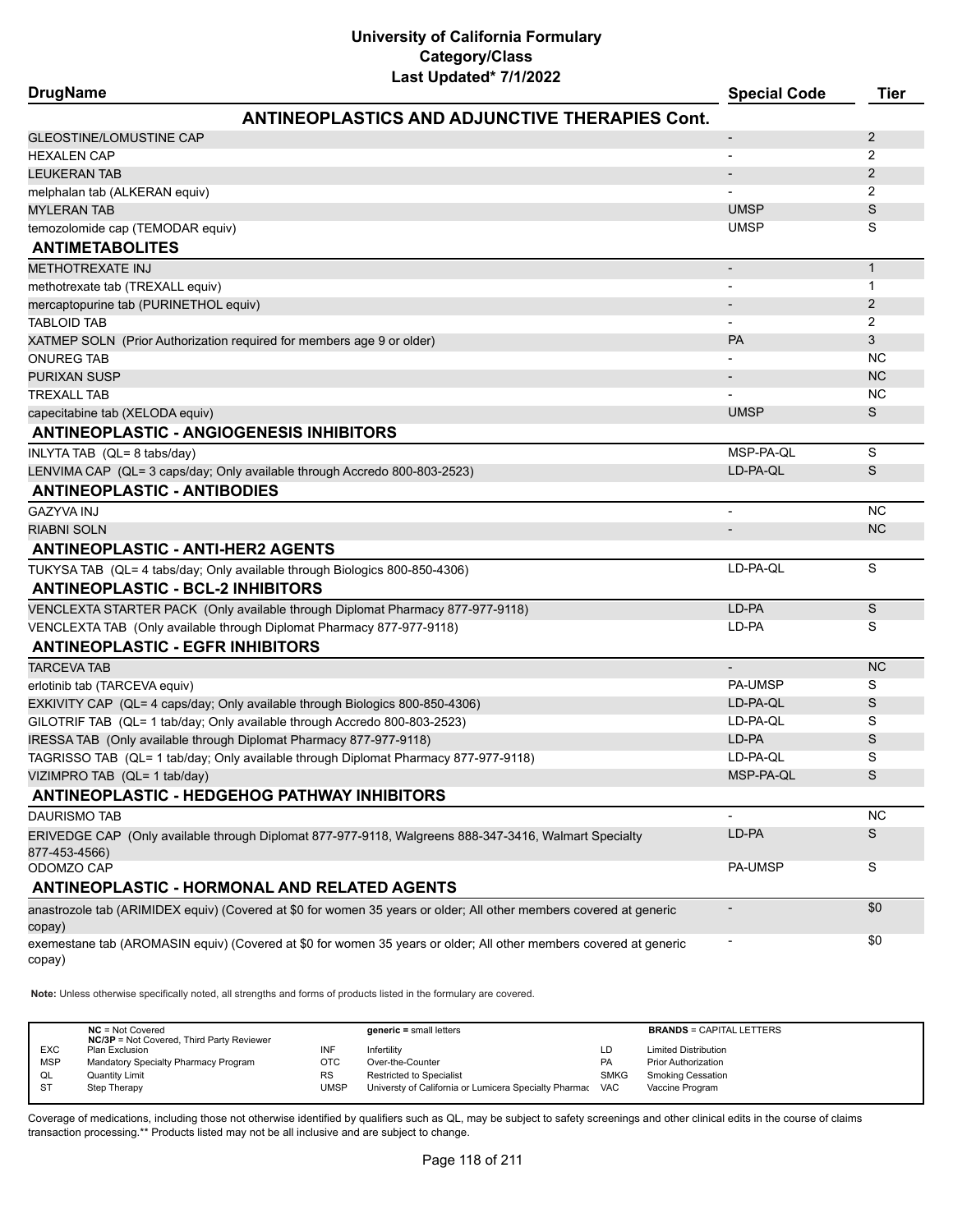### **DrugName Special Code Tier ANTINEOPLASTICS AND ADJUNCTIVE THERAPIES Cont.** tamoxifen tab (NOLVADEX equiv) (Covered at \$0 for women 35 years or older; All other members covered at generic copay) - \$0 bicalutamide tab (CASODEX equiv) and the contract of the contract of the contract of the contract of the contract of the contract of the contract of the contract of the contract of the contract of the contract of the contr letrozole tab (FEMARA equiv) - 1 megestrol susp (MEGACE equiv) - 1 megestrol tab (MEGACE equiv) - 1 EMCYT CAP - 2 FLUTAMIDE CAP - 2 flutamide cap (EULEXIN equiv) - 2 toremifene tab (FARESTON equiv) - 2 abiraterone acetate tab 500mg (ZYTIGA equiv) abiraterone acetate tab 500mg (ZYTIGA equiv) abiraterone acetate tab 500mg (XYTIGA equiv) HYDROXYPROGESTERONE CAPROATE INJ - NC XTANDI CAP - NC XTANDI TAB 40MG - NGC 100 NGC 100 NGC 100 NGC 100 NGC 100 NGC 100 NGC 100 NGC 100 NGC 100 NGC 100 NGC 100 NGC 100 NG XTANDI TAB 80MG - NC YONSA TAB - NC abiraterone tab 250mg (ZYTIGA equiv) (QL= 4 tabs/day) QL-UMSP S ERLEADA TAB (QL= 4 tabs/day) PA-QL-UMSP S LYSODREN TAB (Only available through Walgreens 888-347-3416) LD S nilutamide tab (NILANDRON equiv) UMSP S NUBEQA TAB (QL= 4 tabs/day) and the state of the state of the state of the state of the state of the state of the state of the state of the state of the state of the state of the state of the state of the state of the stat ORGOVYX TAB (QL= 30 tabs/28 days; Only available through Biologics 800-850-4306 or US Bioservices 888-518-7246) LD-PA-QL S **ANTINEOPLASTIC - HYPOXIA-INDUCIBLE FACTOR INHIBITORS** WELIREG TAB (QL= 3 tabs/day; Only available through Biologics 800-850-4306) LO-PA-QL LD-PA-QL S **ANTINEOPLASTIC - IMMUNOMODULATORS** POMALYST CAP (QL= 21 caps/28 days) and the control of the control of the control of the control of the control of the control of the control of the control of the control of the control of the control of the control of the **ANTINEOPLASTIC - PDGFR-ALPHA INHIBITORS** AYVAKIT TAB (QL= 1 tab/day; Only available through Biologics 800-850-4306) LD-PA-QL S **ANTINEOPLASTIC - XPO1 INHIBITORS** XPOVIO PAK (QL= 32 tabs/28 days; Only available through Biologics 800-850-4306) LD-PA-QL S **ANTINEOPLASTIC COMBINATIONS** HERCEPTIN HYLECTA INJ NOOR ALL AND HERCEPTIN HYLECTA INJ KISQALI PAK - NCHA - NCHA - NCHA - NCHA - NCHA - NCHA - NCHA - NCHA - NCHA - NCHA - NCHA - NCHA - NC INQOVI TAB (QL= 5 tabs/28 days; Only available through Walgreens 888-347-3416) LO-PA-QL LD-PA-QL S LONSURF TAB (Only available through Walgreens 888-347-3416) LD-PA S **ANTINEOPLASTIC ENZYME INHIBITORS** AFINITOR DISPERZ TAB - NC NORTH AND THE SERVICE OF THE SERVICE OF THE SERVICE OF THE SERVICE OF THE SERVICE OF THE SERVICE OF THE SERVICE OF THE SERVICE OF THE SERVICE OF THE SERVICE OF THE SERVICE OF THE SERVICE OF THE SE AFINITOR TAB - NO MARCHARD - NO MARCHARD - NO MARCHARD - NO MARCHARD - NO MARCHARD - NO MARCHARD - NO MARCHARD ALUNBRIG PAK - NC IMBRUVICA TAB 140MG - NGC 1999 NGC 1999 NGC 1999 NGC 1999 NGC 1999 NGC 1999 NGC 1999 NGC 1999 NGC 1999 NGC 199 IMBRUVICA TAB 280MG - NC INREBIC CAP  $\blacksquare$ KISQALI TAB - NC  ${\sf SCEMBLIX}$  TAB  ${\sf NC}$ SUTENT CAP - NC TYKERB TAB - NC

**Note:** Unless otherwise specifically noted, all strengths and forms of products listed in the formulary are covered.

|            | $NC = Not Covered$<br><b>NC/3P</b> = Not Covered, Third Party Reviewer |      | $generic = small letters$                                 |             | <b>BRANDS = CAPITAL LETTERS</b> |
|------------|------------------------------------------------------------------------|------|-----------------------------------------------------------|-------------|---------------------------------|
| <b>EXC</b> | Plan Exclusion                                                         | INF  | Infertility                                               | LD          | <b>Limited Distribution</b>     |
| <b>MSP</b> | Mandatory Specialty Pharmacy Program                                   | OTC  | Over-the-Counter                                          | PA          | <b>Prior Authorization</b>      |
| QL         | <b>Quantity Limit</b>                                                  | RS   | <b>Restricted to Specialist</b>                           | <b>SMKG</b> | Smoking Cessation               |
| <b>ST</b>  | Step Therapy                                                           | UMSP | Universty of California or Lumicera Specialty Pharmac VAC |             | Vaccine Program                 |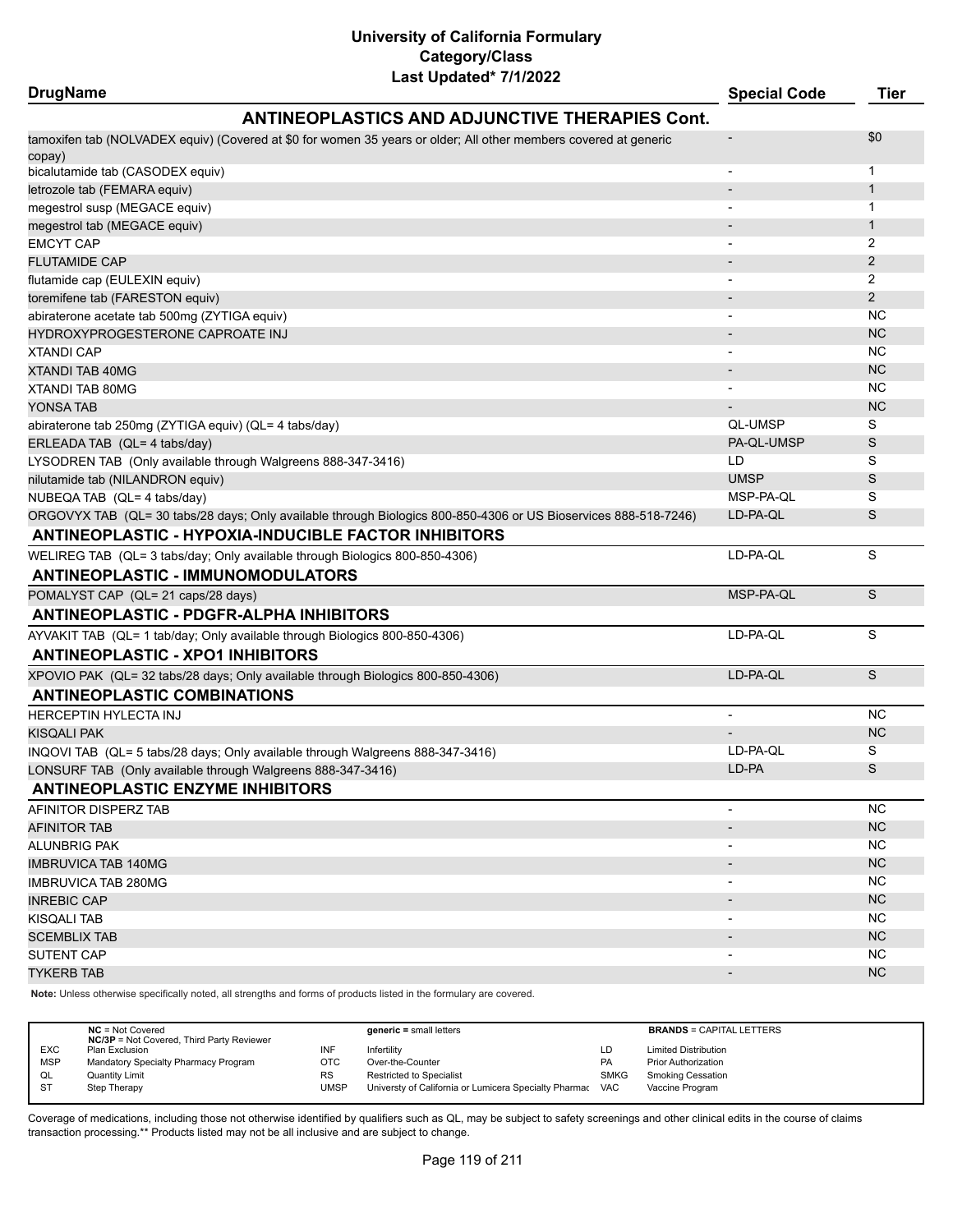# **ANTINEOPLASTICS AND AD ILINCTIVE THERAPIES CO**

| AN HINLUFLASTIUS AND ADJUNUTIVE THENAFILS UUIIL                                                      |             |             |
|------------------------------------------------------------------------------------------------------|-------------|-------------|
| VONJO CAP                                                                                            |             | <b>NC</b>   |
| ALECENSA CAP (QL= 8 caps/day)                                                                        | PA-QL-UMSP  | S           |
| ALUNBRIG TAB 30MG (QL= 4 tabs/day; Only available through Biologics 800-850-4306)                    | LD-PA-QL    | S           |
| ALUNBRIG TAB 90MG, 180MG (QL= 1 tab/day; Only available through Biologics 800-850-4306)              | LD-PA-QL    | S           |
| BALVERSA TAB 3MG (QL= 3 tabs/day; Only available through US Bioservices 888-518-7246)                | LD-PA-QL    | S           |
| BALVERSA TAB 4MG (QL= 2 tabs/day; Only available through US Bioservices 888-518-7246)                | LD-PA-QL    | S           |
| BALVERSA TAB 5MG (QL= 1 tab/day; Only available through US Bioservices 888-518-7246)                 | LD-PA-QL    | S           |
| <b>BOSULIF TAB</b>                                                                                   | MSP-PA      | $\mathbb S$ |
| BRAFTOVI CAP 75MG (QL= 6 caps/day; Only available through Diplomat Pharmacy 877-977-9118)            | LD-PA-QL    | S           |
| BRUKINSA CAP (QL= 4 caps/day; Only available through Biologics 800-850-4306)                         | LD-PA-QL    | S           |
| CABOMETYX TAB (QL= 1 tab/day)                                                                        | MSP-PA-QL   | S           |
| CALQUENCE CAP (QL= 2 caps/day; Only available through Diplomat Pharmacy 877-977-9118)                | LD-PA-QL    | $\mathbb S$ |
| CAPRELSA TAB (Only available through Biologics 800-850-4306)                                         | LD-PA       | S           |
| COMETRIQ KIT (Only available through Diplomat Pharmacy 877-977-9118)                                 | LD-PA       | S           |
| COPIKTRA CAP (QL= 2 caps/day; Only available through Diplomat Pharmacy 877-977-9118)                 | LD-PA-QL    | S           |
| COTELLIC TAB (QL= 3 tabs/day)                                                                        | MSP-PA-QL   | S           |
| everolimus tab (AFINITOR equiv) (QL= 1 tab/day)                                                      | PA-QL-UMSP  | S           |
| everolimus tab for oral susp (AFINITOR DISPERZ equiv) (QL= 1 tab/day)                                | PA-QL-UMSP  | $\mathbb S$ |
| FOTIVDA CAP (QL= 21 caps/28 days; Only available through Biologics 800-850-4306)                     | LD-PA-QL    | S           |
| GAVRETO CAP (QL= 4 caps/day; Only available through Lumicera 855-847-3553)                           | LD-PA-QL    | S           |
| IBRANCE CAP (QL= 21 caps/28 days)                                                                    | MSP-PA-QL   | S           |
|                                                                                                      | MSP-PA-QL   | $\mathbb S$ |
| IBRANCE TAB (QL= 21 caps/28 days)                                                                    | LD-PA-QL    | S           |
| ICLUSIG TAB (QL= 1 tab/day; Only available through AcariaHealth 800-511-5144)                        |             |             |
| IDHIFA TAB (QL= 1 tab/day)                                                                           | MSP-PA-QL   | $\mathbb S$ |
| imatinib tab (GLEEVEC equiv)                                                                         | <b>UMSP</b> | S           |
| IMBRUVICA CAP 140MG (QL= 3 caps/day; Only available through Diplomat Pharmacy 877-977-9118)          | LD-PA-QL    | $\mathbb S$ |
| IMBRUVICA CAP 70MG (QL= 1 cap/day; Only available through Diplomat Pharmacy 877-977-9118)            | LD-PA-QL    | S           |
| IMBRUVICA TAB 420MG, 560MG (QL= 1 tab/day; Only available through Diplomat Pharmacy 877-977-9118)    | LD-PA-QL    | S           |
| JAKAFI TAB (QL= 2 tabs/day)                                                                          | MSP-PA-QL   | S           |
| KOSELUGO CAP (QL= 4 caps/day; Only available through Onco360 877-662-6633)                           | LD-PA-QL    | S           |
| lapatinib ditosylate tab (TYKERB equiv)                                                              | PA-UMSP     | S           |
| LORBRENA TAB 100MG (QL= 1 tab/day)                                                                   | MSP-PA-QL   | S           |
| LORBRENA TAB 25MG (QL= 3 tabs/day)                                                                   | MSP-PA-QL   | S           |
| LUMAKRAS TAB (QL= 8 tabs/day; Only available through Biologics 800-850-4306)                         | LD-PA-QL    | $\mathbb S$ |
| LYNPARZA CAP (Only available through Biologics 800-850-4306, QL= 16 caps/day)                        | LD-PA-QL    | S           |
| LYNPARZA TAB (Only available through Biologics 800-850-4306, QL= 4 tabs/day)                         | LD-PA-QL    | S           |
| MEKINIST TAB 0.5MG (QL= 3 tabs/day)                                                                  | PA-QL-UMSP  | S           |
| MEKINIST TAB 2MG (QL= 1 tab/day)                                                                     | PA-QL-UMSP  | S           |
| MEKTOVI TAB (QL= 6 tabs/day; Only available through Diplomat Pharmacy 877-977-9118)                  | LD-PA-QL    | S           |
| NERLYNX TAB (QL= 6 tabs/day; Only available through Diplomat Pharmacy 877-977-9118)                  | LD-PA-QL    | S           |
| NINLARO CAP (Only available through Diplomat 877-977-9118, Walgreens 888-347-3416, Walmart Specialty | LD-PA       | S           |
| 877-453-4566)<br>PEMAZYRE TAB (QL= 14 tabs/21 days; Only available through Biologics 800-850-4306)   | LD-PA-QL    | S           |
| PIQRAY TAB                                                                                           | PA-UMSP     | S           |
| QINLOCK TAB (QL= 3 tabs/day; Only available through Biologics 800-850-4306)                          | LD-PA-QL    | $\mathbb S$ |
| RETEVMO CAP (QL= 4 caps/day)                                                                         | PA-QL-UMSP  | S           |
| ROZLYTREK CAP (QL= 3 caps/day)                                                                       | PA-QL-UMSP  | $\mathsf S$ |
|                                                                                                      |             |             |

**Note:** Unless otherwise specifically noted, all strengths and forms of products listed in the formulary are covered.

|            | $NC = Not Covered$<br><b>NC/3P</b> = Not Covered, Third Party Reviewer |           | $generic = small letters$                             |             | <b>BRANDS = CAPITAL LETTERS</b> |
|------------|------------------------------------------------------------------------|-----------|-------------------------------------------------------|-------------|---------------------------------|
| <b>EXC</b> | Plan Exclusion                                                         | INF       | Infertility                                           | LD          | <b>Limited Distribution</b>     |
| <b>MSP</b> | Mandatory Specialty Pharmacy Program                                   | отс       | Over-the-Counter                                      | <b>PA</b>   | <b>Prior Authorization</b>      |
| QL         | <b>Quantity Limit</b>                                                  | <b>RS</b> | <b>Restricted to Specialist</b>                       | <b>SMKG</b> | <b>Smoking Cessation</b>        |
| <b>ST</b>  | Step Therapy                                                           | UMSP      | Universty of California or Lumicera Specialty Pharmac | <b>VAC</b>  | Vaccine Program                 |
|            |                                                                        |           |                                                       |             |                                 |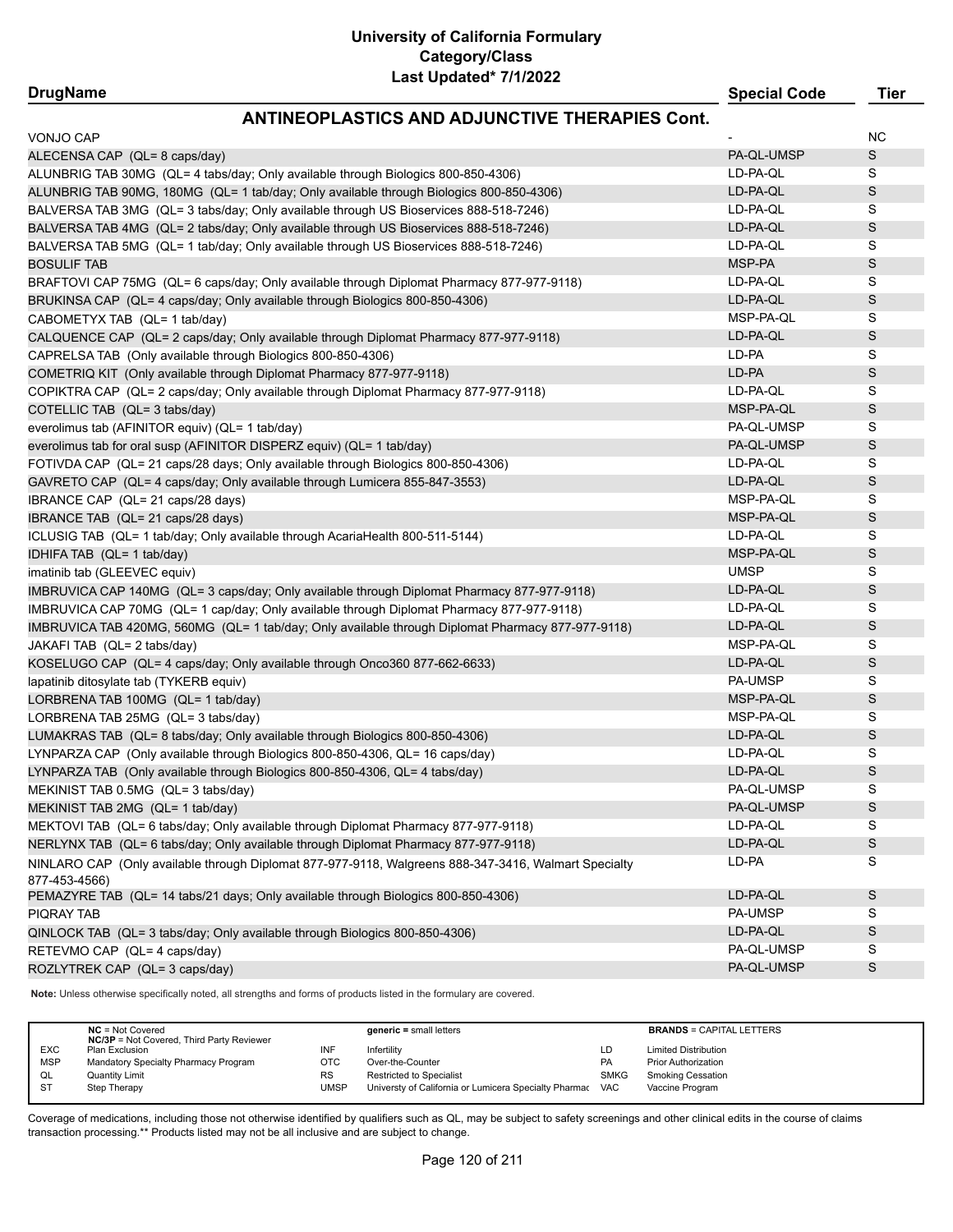| <b>DrugName</b>                                                                                 | <b>Special Code</b>      | <b>Tier</b>  |
|-------------------------------------------------------------------------------------------------|--------------------------|--------------|
| <b>ANTINEOPLASTICS AND ADJUNCTIVE THERAPIES Cont.</b>                                           |                          |              |
| RUBRACA TAB (QL= 4 tabs/day; Only available through Avella Pharmacy (877) 546-5779)             | LD-PA-QL                 | S            |
| RYDAPT CAP (QL= 56 caps/28 days)                                                                | PA-QL-UMSP               | S            |
| sorafenib tosylate tab (NEXAVAR equiv)                                                          | MSP-PA                   | S            |
| <b>SPRYCEL TAB</b>                                                                              | <b>PA-UMSP</b>           | S            |
| STIVARGA TAB (QL= 4 tabs/day)                                                                   | MSP-PA-QL                | S            |
| sunitinib malate cap (SUTENT equiv)                                                             | <b>PA-UMSP</b>           | S            |
| TABRECTA TAB (QL= 4 tabs/day)                                                                   | PA-QL-UMSP               | S            |
| TAFINLAR CAP (QL= 4 caps/day)                                                                   | PA-QL-UMSP               | S            |
| TALZENNA CAP 0.25MG (QL= 3 caps/day)                                                            | MSP-PA-QL                | S            |
| TALZENNA CAP 0.5MG, 0.75MG, 1MG (QL= 1 cap/day)                                                 | MSP-PA-QL                | S            |
| <b>TASIGNA CAP</b>                                                                              | PA-UMSP                  | S            |
| TAZVERIK TAB (QL= 8 tabs/day; Only available through Onco360 877-662-6633)                      | LD-PA-QL                 | S            |
| TEPMETKO TAB (QL= 2 tabs/day; Only available through Biologics 800-850-4306)                    | LD-PA-QL                 | S            |
| TIBSOVO TAB (QL= 2 tabs/day; Only available through Diplomat Pharmacy 877-977-9118)             | LD-PA-QL                 | S            |
| TRUSELTIQ PACK 100MG (QL= 21 caps/28 days; Only available through Biologics 800-850-4306)       | LD-PA-QL                 | S            |
| TRUSELTIQ PACK 50MG, 125MG (QL= 42 caps/28 days; Only available through Biologics 800-850-4306) | LD-PA-QL                 | S            |
| TRUSELTIQ PACK 75MG (QL= 63 caps/28 days; Only available through Biologics 800-850-4306)        | LD-PA-QL                 | S            |
| TURALIO CAP (QL= 4 caps/day; Only available through Biologics 800-850-4306)                     | LD-PA-QL                 | S            |
| VERZENIO TAB (QL= 2 tabs/day)                                                                   | PA-QL-UMSP               | S            |
| VITRAKVI CAP 100MG (QL= 2 caps/day; Only available through US Bioservices 888-518-7246)         | LD-PA-QL                 | S            |
| VITRAKVI CAP 25MG (QL= 6 caps/day; Only available through US Bioservices 888-518-7246)          | LD-PA-QL                 | S            |
| VITRAKVI SOLN (QL= 10ml/day; Only available through US Bioservices 888-518-7246)                | LD-PA-QL                 | S            |
| <b>VOTRIENT TAB</b>                                                                             | PA-UMSP                  | S            |
| XALKORI CAP (QL= 2 caps/day)                                                                    | MSP-PA-QL                | S            |
| XOSPATA TAB (QL= 3 tabs/day; Only available through Biologics 800-850-4306)                     | LD-PA-QL                 | S            |
| ZEJULA CAP (QL= 3 caps/day; Only available through Diplomat Pharmacy 877-977-9118)              | LD-PA-QL                 | $\mathsf S$  |
| ZELBORAF TAB (QL= 8 tabs/day)                                                                   | MSP-PA-QL                | S            |
| ZOLINZA CAP                                                                                     | PA-UMSP                  | S            |
| ZYDELIG TAB (Only available through Diplomat Pharmacy 877-977-9118)                             | LD-PA                    | S            |
| ZYKADIA CAP (QL= 3 caps/day)                                                                    | PA-QL-UMSP               | S            |
| ZYKADIA TAB (QL= 3 tabs/day)                                                                    | PA-QL-UMSP               | S            |
| <b>ANTINEOPLASTICS MISC.</b>                                                                    |                          |              |
| hydroxyurea cap (HYDREA equiv)                                                                  | $\overline{\phantom{a}}$ | $\mathbf{1}$ |
| <b>MATULANE CAP</b>                                                                             | $\overline{\phantom{a}}$ | 2            |
| <b>BESREMI INJ</b>                                                                              |                          | <b>NC</b>    |
| PROLEUKIN INJ                                                                                   |                          | NC.          |
| <b>SYLATRON INJ</b>                                                                             |                          | <b>NC</b>    |
| SYNRIBO INJ                                                                                     |                          | <b>NC</b>    |
| ACTIMMUNE INJ (Only available through Walgreens 888-347-3416)                                   | LD-PA                    | S            |
| <b>ALFERON-N INJ</b>                                                                            | <b>UMSP</b>              | S            |
| bexarotene cap (TARGRETIN equiv)                                                                | <b>PA-UMSP</b>           | S            |
| <b>INTRON-A INJ</b>                                                                             | <b>MSP</b>               | S            |
| <b>CHEMOTHERAPY RESCUE/ANTIDOTE AGENTS</b>                                                      |                          |              |
| leucovorin tab                                                                                  | $\overline{a}$           | $\mathbf{1}$ |
| <b>MESNEX TAB</b>                                                                               | <b>UMSP</b>              | S            |
| <b>MITOTIC INHIBITORS</b>                                                                       |                          |              |

**Note:** Unless otherwise specifically noted, all strengths and forms of products listed in the formulary are covered.

|            | $NC = Not Covered$<br><b>NC/3P</b> = Not Covered, Third Party Reviewer |             | $generic = small letters$                             |             | <b>BRANDS = CAPITAL LETTERS</b> |
|------------|------------------------------------------------------------------------|-------------|-------------------------------------------------------|-------------|---------------------------------|
| <b>EXC</b> | Plan Exclusion                                                         | INF         | Infertility                                           | LD          | <b>Limited Distribution</b>     |
| <b>MSP</b> | Mandatory Specialty Pharmacy Program                                   | OTC         | Over-the-Counter                                      | <b>PA</b>   | <b>Prior Authorization</b>      |
| QL         | <b>Quantity Limit</b>                                                  | <b>RS</b>   | <b>Restricted to Specialist</b>                       | <b>SMKG</b> | <b>Smoking Cessation</b>        |
| <b>ST</b>  | Step Therapy                                                           | <b>UMSP</b> | Universty of California or Lumicera Specialty Pharmac | <b>VAC</b>  | Vaccine Program                 |
|            |                                                                        |             |                                                       |             |                                 |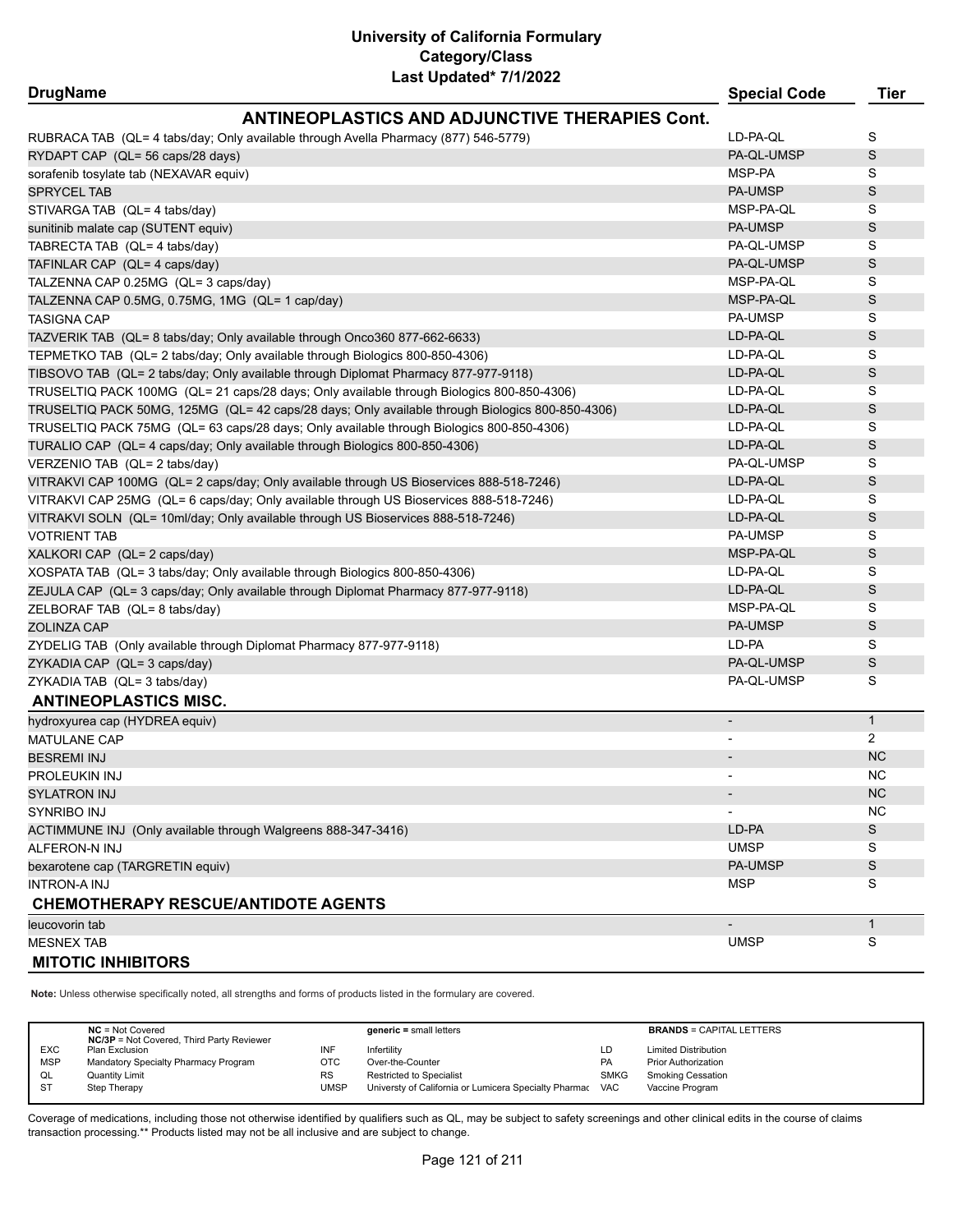# **DrugName Special Code Tier ANTINEOPLASTICS AND ADJUNCTIVE THERAPIES Cont.** ETOPOSIDE CAP UMSP S **ANTIPARKINSON AGENTS ANTIPARKINSON ADJUVANTS** carbidopa tab (LODOSYN equiv) 2 **ANTIPARKINSON ANTICHOLINERGICS** benztropine tab - 12 animato - 12 animato - 12 animato - 12 animato - 12 animato - 12 animato - 12 animato - 1 trihexyphenidyl tab (ARTANE equiv) - 1 **ANTIPARKINSON COMT INHIBITORS** entacapone tab (COMTAN equiv) and a 2 set of the control of the control of the control of the control of the control of the control of the control of the control of the control of the control of the control of the control tolcapone tab (TASMAR equiv) 33 **ANTIPARKINSON DOPAMINERGICS** amantadine cap (SYMMETREL equiv) and the control of the control of the control of the control of the control of the control of the control of the control of the control of the control of the control of the control of the c amantadine syrup (SYMMETREL equiv) and the system of the system of the system of the system of the system of the system of the system of the system of the system of the system of the system of the system of the system of t carbidopa/levodopa ER tab (SINEMET CR equiv) - 1 carbidopa/levodopa ODT (PARCOPA equiv) - 1 carbidopa/levodopa tab (SINEMET equiv) - 1 pramipexole tab (MIRAPEX equiv) and the control of the control of the control of the control of the control of the control of the control of the control of the control of the control of the control of the control of the co ropinirole tab (REQUIP equiv) and the contract of the contract of the contract of the contract of the contract of the contract of the contract of the contract of the contract of the contract of the contract of the contract amantadine tab - 2 bromocriptine cap (PARLODEL equiv) - 2 bromocriptine tab (PARLODEL equiv) 32 CARBIDOPA/LEVODOPA/ENTACAPONE TAB (STALEVO equiv) and a 2 million of the contract of the contract of the contract of the contract of the contract of the contract of the contract of the contract of the contract of the contr NEUPRO PATCH - 3 pramipexole ER tab (MIRAPEX ER equiv) - 3 ropinirole ER tab (REQUIP XL equiv) - 3 DUOPA ENTERAL SUSPNE AND A CONTROL CONTROL CONTROL CONTROL CONTROL CONTROL CONTROL CONTROL CONTROL CONTROL CONTROL CONTROL CONTROL CONTROL CONTROL CONTROL CONTROL CONTROL CONTROL CONTROL CONTROL CONTROL CONTROL CONTROL CON GOCOVRI CAP - NC RYTARY CAP  $\blacksquare$  . Note that the contract of the contract of the contract of the contract of the contract of the contract of the contract of the contract of the contract of the contract of the contract of the contract of **ANTIPARKINSON MONOAMINE OXIDASE INHIBITORS** selegiline cap (ELDEPRYL equiv) - 1 selegiline tab (ELDEPRYL equiv) and the control of the control of the control of the control of the control of the control of the control of the control of the control of the control of the control of the control of the co rasagiline tab (AZILECT equiv)  $\qquad \qquad \qquad 2$ XADAGO TAB (QL= 1 tab/day) PA-QL 3 ZELAPAR ODT - NC **ANTIPARKINSON AND RELATED THERAPY AGENTS ANTIPARKINSON ANTICHOLINERGICS** trihexyphenidyl elixir (ARTANE equiv) - 1 TRIHEXYPHENIDYL SOLN - 1 **ANTIPARKINSON COMT INHIBITORS** ONGENTYS CAP (QL= 1 tab/day, 30 tabs per fill) 8 and 3 and 3 and 3 and 3 and 3 and 3 and 3 and 3 and 3 and 3 and 3 and 3 and 3 and 3 and 3 and 3 and 3 and 3 and 3 and 3 and 3 and 3 and 3 and 3 and 3 and 3 and 3 and 3 and 3

**ANTIPARKINSON DOPAMINERGICS** CARBIDOPA/LEVODOPA ODT - 1 carbidopa-levodopa-entacapone tab (STALEVO equiv) - 2 INBRIJA INH POWDER (QL= 10 caps/day) PA-QL 3 APOKYN INJ NASA NA MARANJI NA MARANJI NA MARANJI NA MARANJI NA MARANJI NA MARANJI NA MARANJI NA MARANJI NA MAR

**Note:** Unless otherwise specifically noted, all strengths and forms of products listed in the formulary are covered.

|            | $NC = Not Covered$<br><b>NC/3P</b> = Not Covered, Third Party Reviewer |             | $generic = small letters$                             |             | <b>BRANDS = CAPITAL LETTERS</b> |
|------------|------------------------------------------------------------------------|-------------|-------------------------------------------------------|-------------|---------------------------------|
| <b>EXC</b> | Plan Exclusion                                                         | INF         | Infertility                                           | LD          | <b>Limited Distribution</b>     |
| <b>MSP</b> | Mandatory Specialty Pharmacy Program                                   | OTC         | Over-the-Counter                                      | <b>PA</b>   | <b>Prior Authorization</b>      |
| QL         | <b>Quantity Limit</b>                                                  | <b>RS</b>   | <b>Restricted to Specialist</b>                       | <b>SMKG</b> | <b>Smoking Cessation</b>        |
| <b>ST</b>  | Step Therapy                                                           | <b>UMSP</b> | Universty of California or Lumicera Specialty Pharmac | VAC         | Vaccine Program                 |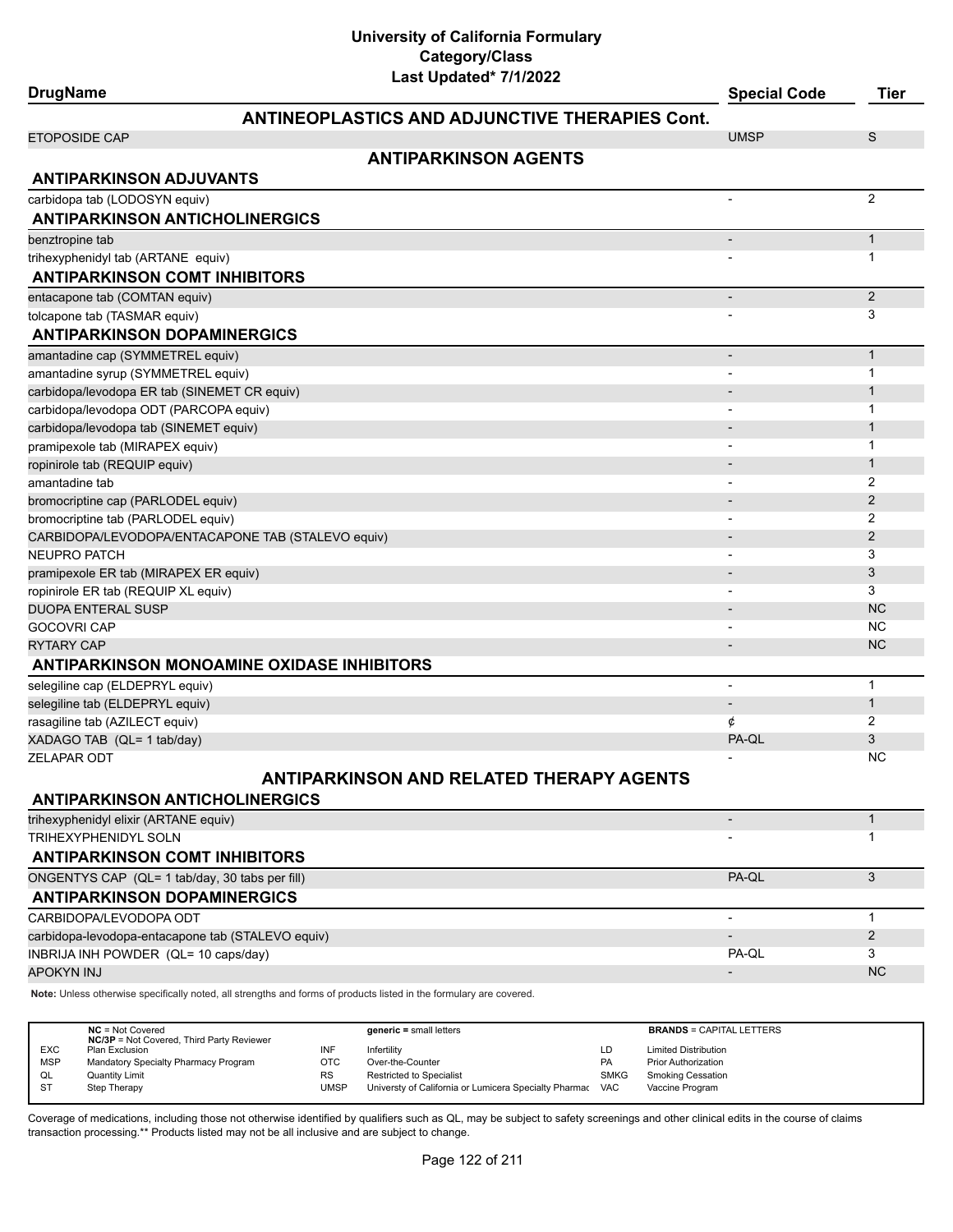| Last Updated" //1/2022<br><b>DrugName</b>                         | <b>Special Code</b>      | <b>Tier</b>    |
|-------------------------------------------------------------------|--------------------------|----------------|
| <b>ANTIPARKINSON AND RELATED THERAPY AGENTS Cont.</b>             |                          |                |
| apomorphine inj (APOKYN equiv)                                    |                          | <b>NC</b>      |
| <b>DHIVY TAB</b>                                                  | $\overline{a}$           | <b>NC</b>      |
| <b>KYNMOBI FILM</b>                                               |                          | <b>NC</b>      |
| <b>KYNMOBI TITRATION KIT</b>                                      | $\overline{\phantom{m}}$ | <b>NC</b>      |
| <b>OSMOLEX ER TAB</b>                                             | $\overline{a}$           | NC             |
|                                                                   |                          |                |
| <b>ANTIPSYCHOTICS/ANTIMANIC AGENTS</b><br><b>ANTIMANIC AGENTS</b> |                          |                |
|                                                                   |                          |                |
| lithium carbonate cap (ESKALITH ER equiv)                         | $\overline{\phantom{a}}$ | $\mathbf{1}$   |
| lithium carbonate ER tab (LITHOBID equiv)                         |                          | 1              |
| lithium carbonate tab                                             |                          | $\mathbf{1}$   |
| lithium citrate soln                                              |                          | 1              |
| <b>ANTIPSYCHOTICS - MISC.</b>                                     |                          |                |
| ziprasidone cap (GEODON equiv)                                    | $\overline{\phantom{a}}$ | $\mathbf{1}$   |
| <b>EQUETRO CAP</b>                                                |                          | 2              |
| LATUDA TAB (QL= 1 tab/day)                                        | $QL-¢$                   | $\overline{2}$ |
| CAPLYTA CAP                                                       |                          | <b>NC</b>      |
| <b>NUPLAZID CAP</b>                                               | $\overline{\phantom{a}}$ | <b>NC</b>      |
| <b>NUPLAZID TAB</b>                                               |                          | <b>NC</b>      |
| <b>VRAYLAR CAP</b>                                                |                          | <b>NC</b>      |
| <b>VRAYLAR PACK</b>                                               |                          | <b>NC</b>      |
| <b>BENZISOXAZOLES</b>                                             |                          |                |
| risperidone soln (RISPERDAL equiv)                                | $\overline{\phantom{a}}$ | $\mathbf{1}$   |
| risperidone tab (RISPERDAL equiv)                                 |                          | 1              |
| paliperidone ER tab (INVEGA equiv)                                | $\overline{\phantom{0}}$ | $\overline{2}$ |
| <b>RISPERIDONE ODT</b>                                            |                          | 2              |
| risperidone ODT (RISPERDAL M equiv)                               | $\overline{\phantom{0}}$ | $\overline{2}$ |
| FANAPT TAB (QL= 2 tabs/day)                                       | PA-QL                    | 3              |
| FANAPT TITRATION PACK (QL= 1 pack/plan year)                      | PA-QL                    | 3              |
| <b>INVEGA HAFYERA INJ</b>                                         |                          | <b>NC</b>      |
| <b>INVEGA INJ</b>                                                 | $\overline{\phantom{a}}$ | <b>NC</b>      |
| <b>BUTYROPHENONES</b>                                             |                          |                |
| haloperidol lactate conc (HALDOL equiv)                           |                          | $\mathbf{1}$   |
| haloperidol tab (HALDOL equiv)                                    |                          | $\mathbf{1}$   |
| <b>DIBENZAPINES</b>                                               |                          |                |
| loxapine cap (LOXITANE equiv)                                     |                          |                |
| olanzapine tab (ZYPREXA equiv)                                    | $\overline{\phantom{a}}$ | $\mathbf{1}$   |
| quetiapine tab (SEROQUEL equiv)                                   |                          | 1              |
| quetiapine XR tab (SEROQUEL XR equiv)                             |                          | $\mathbf{1}$   |
| asenapine maleate SL tab (SAPHRIS equiv) (QL= 2 tabs/day)         | QL                       | $\overline{2}$ |
| clozapine tab (CLOZARIL equiv)                                    |                          | $\overline{2}$ |
| olanzapine ODT (ZYPREXA equiv)                                    |                          | $\overline{2}$ |
| <b>ADASUVE INHALER</b>                                            | $\overline{\phantom{a}}$ | NC             |
| <b>CLOZAPINE ODT</b>                                              |                          | <b>NC</b>      |
| clozapine ODT 25mg, 100mg (CLOZAPINE, FAZACLO equiv)              |                          | NC             |
| CLOZAPINE ODT, FAZACLO ODT                                        |                          | <b>NC</b>      |
| <b>SECUADO PATCH</b>                                              | $\overline{\phantom{a}}$ | NC             |

**Note:** Unless otherwise specifically noted, all strengths and forms of products listed in the formulary are covered.

|            | $NC = Not Covered$<br><b>NC/3P</b> = Not Covered, Third Party Reviewer |      | $generic = small letters$                                 |             | <b>BRANDS = CAPITAL LETTERS</b> |
|------------|------------------------------------------------------------------------|------|-----------------------------------------------------------|-------------|---------------------------------|
| <b>EXC</b> | Plan Exclusion                                                         |      | Infertility                                               | LD          | <b>Limited Distribution</b>     |
| <b>MSP</b> | Mandatory Specialty Pharmacy Program                                   | отс  | Over-the-Counter                                          | PA          | <b>Prior Authorization</b>      |
| QL         | <b>Quantity Limit</b>                                                  | RS   | Restricted to Specialist                                  | <b>SMKG</b> | <b>Smoking Cessation</b>        |
| ST         | Step Therapy                                                           | UMSP | Universty of California or Lumicera Specialty Pharmac VAC |             | Vaccine Program                 |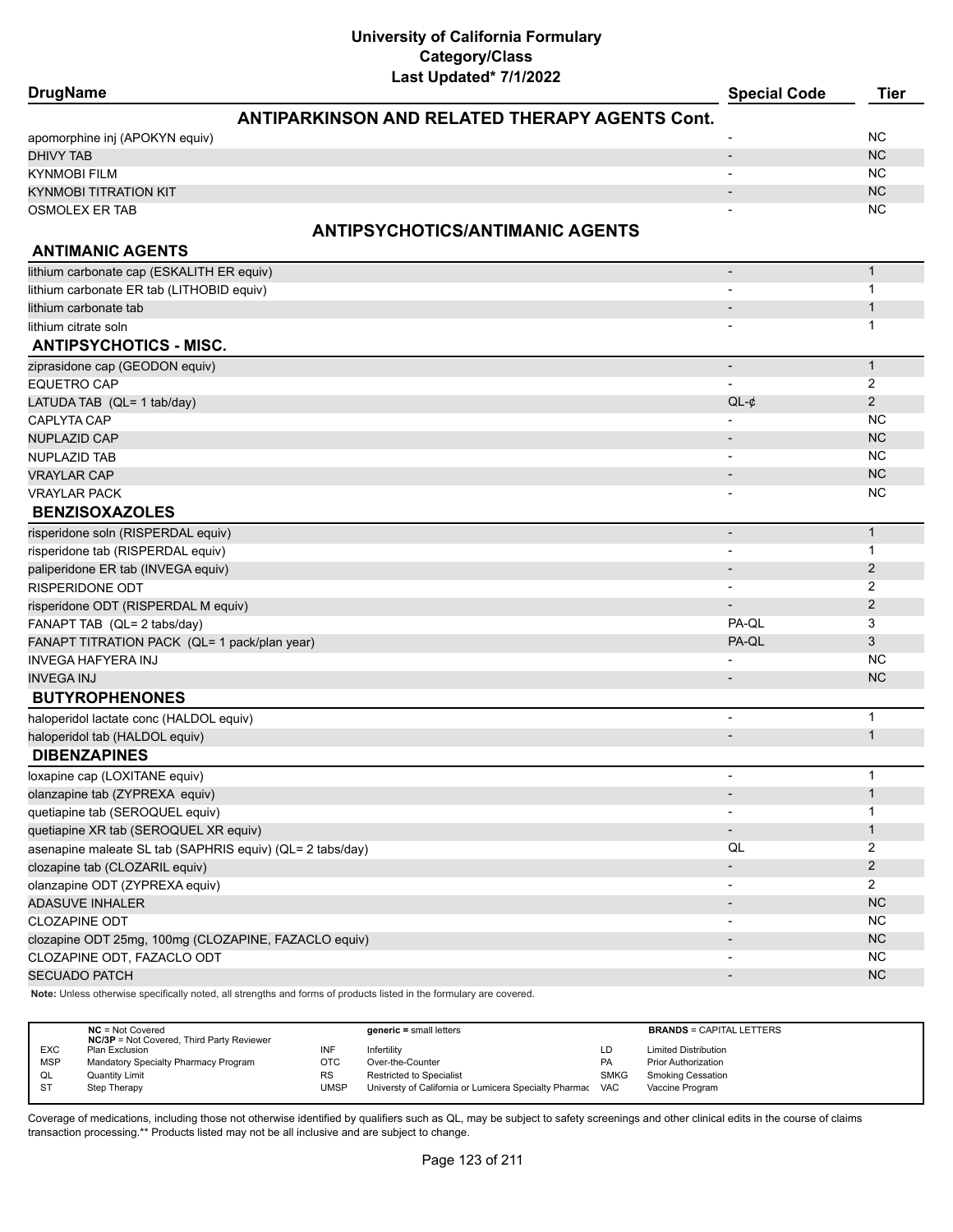| <b>DrugName</b>                                                 | Last Updated" //1/2022                       | <b>Special Code</b>      | <b>Tier</b>         |
|-----------------------------------------------------------------|----------------------------------------------|--------------------------|---------------------|
|                                                                 | <b>ANTIPSYCHOTICS/ANTIMANIC AGENTS Cont.</b> |                          |                     |
| <b>VERSACLOZ SUSP</b>                                           |                                              |                          | NC.                 |
| <b>DIHYDROINDOLONES</b>                                         |                                              |                          |                     |
| <b>MOLINDONE TAB</b>                                            |                                              | $\overline{a}$           | N <sub>C</sub>      |
| <b>PHENOTHIAZINES</b>                                           |                                              |                          |                     |
| chlorpromazine tab (THORAZINE equiv)                            |                                              |                          | $\mathbf{1}$        |
| fluphenazine tab (PROLIXIN equiv)                               |                                              | $\overline{a}$           | $\mathbf{1}$        |
| perphenazine tab (TRILAFON equiv)                               |                                              |                          | $\mathbf{1}$        |
| prochlorperazine supp (COMPAZINE equiv)                         |                                              |                          | $\mathbf{1}$        |
| prochlorperazine tab (COMPAZINE equiv)                          |                                              |                          | 1                   |
| thioridazine tab (MELLARIL equiv)                               |                                              |                          | $\mathbf{1}$        |
| trifluoperazine tab (STELAZINE equiv)                           |                                              |                          | 1                   |
| CHLORPROMAZINE CONC                                             |                                              | $\overline{\phantom{a}}$ | <b>NC</b>           |
| <b>QUINOLINONE DERIVATIVES</b>                                  |                                              |                          |                     |
| aripiprazole tab (ABILIFY equiv)                                |                                              | $\overline{a}$           | $\mathbf{1}$        |
| aripiprazole soln (ABILIFY equiv)                               |                                              |                          | 3                   |
| ABILIFY MYCITE TAB                                              |                                              |                          | <b>NC</b>           |
| aripiprazole ODT (ABILIFY equiv)                                |                                              |                          | <b>NC</b>           |
| <b>REXULTI TAB</b>                                              |                                              |                          | <b>NC</b>           |
| <b>THIOXANTHENES</b>                                            |                                              |                          |                     |
|                                                                 |                                              |                          | $\mathbf{1}$        |
| thiothixene cap (NAVANE equiv)                                  |                                              |                          |                     |
| <b>ANTISEPTICS &amp; DISINFECTANTS</b>                          | <b>ANTISEPTICS &amp; DISINFECTANTS</b>       |                          |                     |
| HYLAMEND GEL FIRST AID                                          |                                              | $\overline{\phantom{a}}$ | NC                  |
| <b>CHLORINE ANTISEPTICS</b>                                     |                                              |                          |                     |
| PHISOHEX LIQUID                                                 |                                              |                          | 3                   |
| <b>IODINE ANTISEPTICS</b>                                       |                                              |                          |                     |
| <b>IODOFLEX PAD</b>                                             |                                              | $\overline{\phantom{a}}$ | <b>NC</b>           |
|                                                                 | <b>ANTIVIRALS</b>                            |                          |                     |
| <b>ANTIRETROVIRALS</b>                                          |                                              |                          |                     |
|                                                                 |                                              | <b>PA</b>                | \$0                 |
| <b>DESCOVY TAB</b>                                              |                                              |                          |                     |
| emtricitabine/tenofovir disoproxil fumarate tab (TRUVADA equiv) |                                              |                          | \$0                 |
| nevirapine tab (VIRAMUNE equiv)                                 |                                              |                          | $\mathbf{1}$        |
| abacavir soln (ZIAGEN equiv)                                    |                                              |                          | 2<br>$\overline{2}$ |
| abacavir tab (ZIAGEN equiv)                                     |                                              |                          |                     |
| abacavir/lamivudine tab (EPZICOM equiv)                         |                                              |                          | 2                   |
| abacavir/lamivudine/zidovudine tab (TRIZIVIR equiv)             |                                              |                          | $\overline{2}$      |
| <b>APTIVUS CAP</b>                                              |                                              |                          | 2                   |
| <b>APTIVUS SOLN</b>                                             |                                              |                          | $\overline{2}$      |
| atazanavir cap (REYATAZ equiv)                                  |                                              |                          | 2                   |
| <b>BIKTARVY TAB</b>                                             |                                              |                          | 2                   |
| <b>CIMDUO TAB</b>                                               |                                              |                          | 2                   |
| <b>COMPLERA TAB</b>                                             |                                              |                          | $\overline{2}$      |
| CRIXIVAN CAP                                                    |                                              |                          | 2                   |
| <b>DELSTRIGO TAB</b>                                            |                                              |                          | $\overline{2}$      |
| didanosine DR cap (VIDEX EC equiv)                              |                                              |                          | 2                   |

**Note:** Unless otherwise specifically noted, all strengths and forms of products listed in the formulary are covered.

|            | $NC = Not Covered$<br><b>NC/3P</b> = Not Covered, Third Party Reviewer |           | $generic = small letters$                             |             | <b>BRANDS = CAPITAL LETTERS</b> |
|------------|------------------------------------------------------------------------|-----------|-------------------------------------------------------|-------------|---------------------------------|
| <b>EXC</b> | Plan Exclusion                                                         |           | Infertility                                           | LD          | <b>Limited Distribution</b>     |
| <b>MSP</b> | Mandatory Specialty Pharmacy Program                                   | отс       | Over-the-Counter                                      | PA          | <b>Prior Authorization</b>      |
| QL         | <b>Quantity Limit</b>                                                  | <b>RS</b> | <b>Restricted to Specialist</b>                       | <b>SMKG</b> | <b>Smoking Cessation</b>        |
| ST         | Step Therapy                                                           | UMSP      | Universty of California or Lumicera Specialty Pharmac | VAC         | Vaccine Program                 |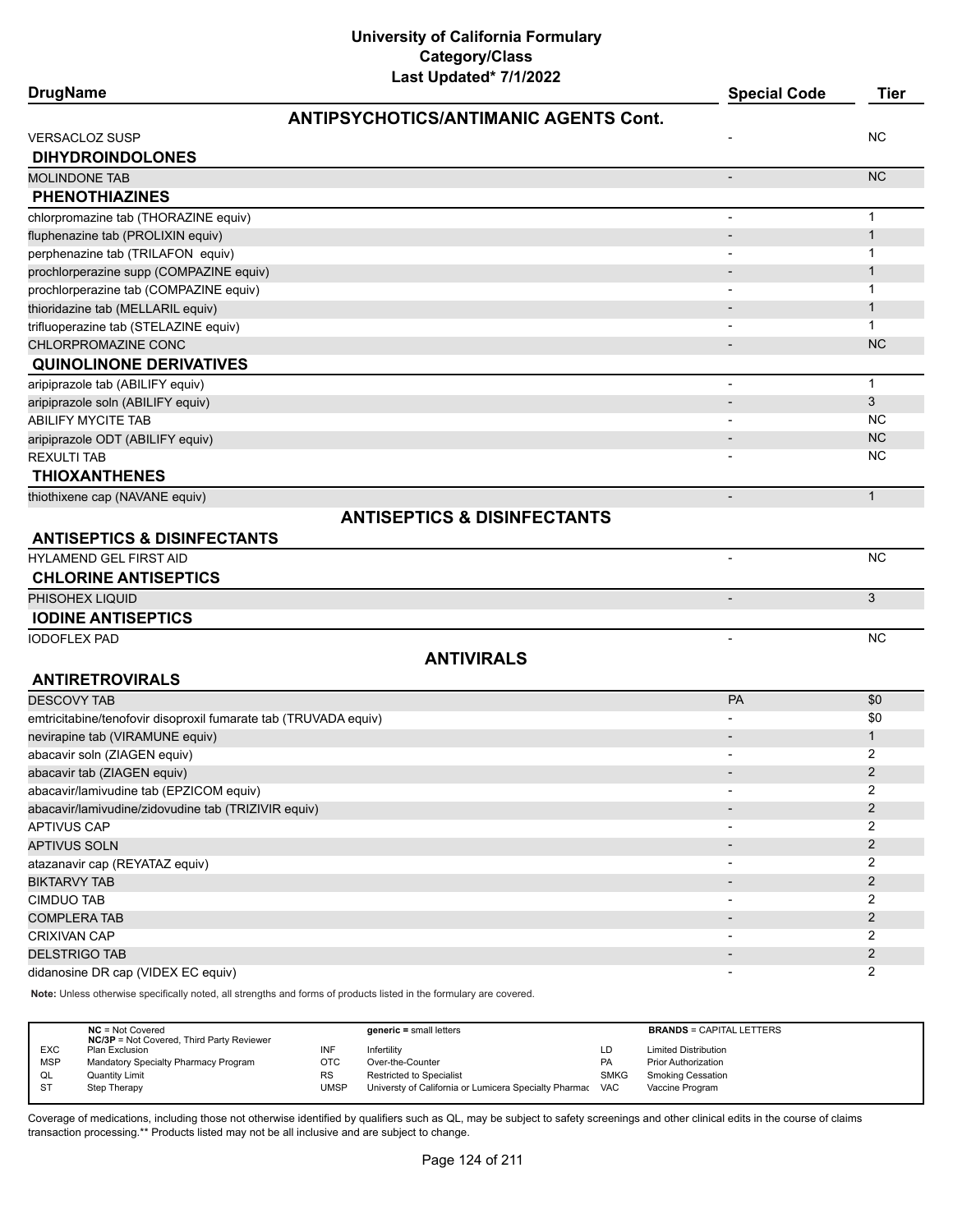| <b>DrugName</b>                                                                                  | <b>Special Code</b>               | <b>Tier</b>         |
|--------------------------------------------------------------------------------------------------|-----------------------------------|---------------------|
| <b>ANTIVIRALS Cont.</b>                                                                          |                                   |                     |
| DIDANOSINE DR CAP, VIDEX EC CAP                                                                  | $\overline{\phantom{a}}$          | 2                   |
| DOVATO TAB                                                                                       |                                   | 2                   |
| <b>EDURANT TAB</b>                                                                               |                                   | 2                   |
| efavirenz cap (SUSTIVA equiv)                                                                    |                                   | 2                   |
| efavirenz tab (SUSTIVA equiv)                                                                    | $\overline{\phantom{a}}$          | $\overline{c}$      |
| efavirenz/emtricitabine/tenofovir df tab (ATRIPLA equiv)                                         | $\overline{\phantom{a}}$          | 2                   |
| efavirenz/lamivudine/tenofovir df (lo) tab (SYMFI (LO) equiv)                                    |                                   | $\overline{2}$      |
| emtricitabine cap (EMTRIVA equiv)                                                                |                                   | 2                   |
| EMTRIVA SOLN                                                                                     |                                   | $\overline{2}$      |
| etravirine tab (INTELENCE equiv)                                                                 |                                   | 2                   |
| <b>EVOTAZ TAB</b>                                                                                |                                   | $\overline{2}$      |
| fosamprenavir tab (LEXIVA equiv)                                                                 |                                   | 2                   |
| <b>GENVOYA TAB</b>                                                                               |                                   | $\overline{2}$      |
| INTELENCE TAB                                                                                    | $\overline{\phantom{0}}$          | 2                   |
| INVIRASE CAP                                                                                     |                                   | $\overline{2}$      |
| <b>INVIRASE TAB</b>                                                                              |                                   | 2                   |
| <b>ISENTRESS (HD) TAB</b>                                                                        | $\overline{\phantom{a}}$          | 2                   |
| <b>ISENTRESS CHEW TAB</b>                                                                        |                                   | 2                   |
| <b>ISENTRESS POWDER PACK</b>                                                                     |                                   | $\overline{2}$      |
| <b>JULUCA TAB</b>                                                                                |                                   | 2                   |
| lamivudine soln (EPIVIR equiv)                                                                   |                                   | 2                   |
|                                                                                                  | $\overline{\phantom{0}}$          | 2                   |
| lamivudine tab (EPIVIR equiv)<br>lamivudine/zidovudine tab (COMBIVIR equiv)                      |                                   | $\overline{c}$      |
| <b>LEXIVA SUSP</b>                                                                               | $\qquad \qquad \blacksquare$<br>- | 2                   |
|                                                                                                  | $\overline{\phantom{a}}$          | $\overline{2}$      |
| lopinavir/ritonavir soln (KALETRA equiv)                                                         | $\overline{\phantom{0}}$          | $\overline{2}$      |
| lopinavir/ritonavir tab (KALETRA equiv)                                                          |                                   | $\overline{2}$      |
| maraviroc tab (SELZENTRY equiv)<br>NEVIRAPINE ER TAB (Step Therapy requires trial of nevirapine) | ST                                | 2                   |
|                                                                                                  | ST                                | $\overline{2}$      |
| nevirapine ER tab (VIRAMUNE XR equiv) (Step Therapy requires trial of nevirapine)                | $\overline{\phantom{0}}$          | 2                   |
| NEVIRAPINE SUSP                                                                                  |                                   | $\overline{2}$      |
| NORVIR CAP                                                                                       | $\overline{\phantom{a}}$          | 2                   |
| NORVIR POWDER PACK<br><b>NORVIR SOLN</b>                                                         | $\overline{\phantom{a}}$          | 2                   |
|                                                                                                  |                                   |                     |
| ODEFSEY TAB                                                                                      |                                   | 2<br>$\overline{c}$ |
| PIFELTRO TAB<br>PREZCOBIX TAB                                                                    |                                   | 2                   |
|                                                                                                  |                                   |                     |
| PREZISTA SUSP                                                                                    |                                   | $\overline{2}$<br>2 |
| PREZISTA TAB                                                                                     |                                   |                     |
| <b>RESCRIPTOR TAB</b>                                                                            |                                   | $\overline{2}$      |
| REYATAZ POWDER PACK                                                                              | $\overline{\phantom{a}}$          | $\overline{2}$      |
| ritonavir tab (NORVIR equiv)                                                                     | $\overline{\phantom{0}}$          | $\overline{c}$      |
| RUKOBIA ER TAB (Restricted to Infectious Disease Specialist)                                     | <b>RS</b>                         | 2                   |
| SELZENTRY SOLN                                                                                   |                                   | $\overline{c}$      |
| <b>SELZENTRY TAB</b>                                                                             | $\qquad \qquad \blacksquare$      | $\overline{2}$      |
| <b>STAVUDINE CAP</b>                                                                             |                                   | $\overline{2}$      |
| stavudine cap (ZERIT equiv)                                                                      |                                   | $\overline{2}$      |
| stavudine soln (ZERIT equiv)                                                                     | $\overline{\phantom{0}}$          | $\overline{c}$      |

**Note:** Unless otherwise specifically noted, all strengths and forms of products listed in the formulary are covered.

|            | $NC = Not Covered$<br><b>NC/3P</b> = Not Covered, Third Party Reviewer |             | $generic = small letters$                             |             | <b>BRANDS = CAPITAL LETTERS</b> |
|------------|------------------------------------------------------------------------|-------------|-------------------------------------------------------|-------------|---------------------------------|
| <b>EXC</b> | Plan Exclusion                                                         | INF         | Infertility                                           | LD          | <b>Limited Distribution</b>     |
| <b>MSP</b> | Mandatory Specialty Pharmacy Program                                   | OTC         | Over-the-Counter                                      | <b>PA</b>   | <b>Prior Authorization</b>      |
| QL         | <b>Quantity Limit</b>                                                  | <b>RS</b>   | <b>Restricted to Specialist</b>                       | <b>SMKG</b> | <b>Smoking Cessation</b>        |
| <b>ST</b>  | Step Therapy                                                           | <b>UMSP</b> | Universty of California or Lumicera Specialty Pharmac | VAC         | Vaccine Program                 |
|            |                                                                        |             |                                                       |             |                                 |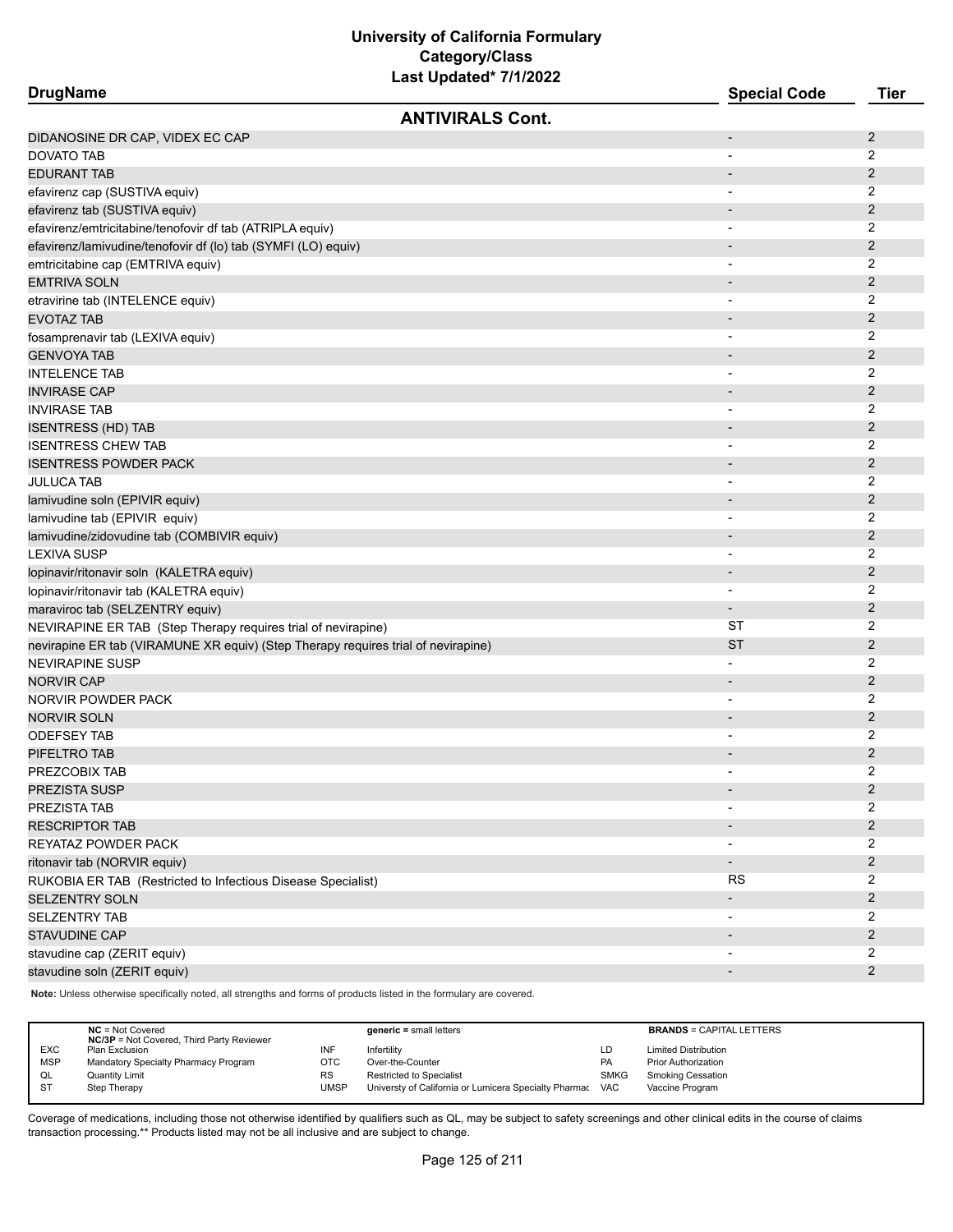| <b>DrugName</b>                                                     |                         | <b>Special Code</b>                                  | <b>Tier</b>               |
|---------------------------------------------------------------------|-------------------------|------------------------------------------------------|---------------------------|
|                                                                     | <b>ANTIVIRALS Cont.</b> |                                                      |                           |
| STRIBILD TAB                                                        |                         |                                                      | 2                         |
| <b>SYMTUZA TAB</b>                                                  |                         | $\overline{\phantom{a}}$                             | 2                         |
| tenofovir disoproxil fumarate tab (VIREAD equiv)                    |                         |                                                      | 2                         |
| <b>TIVICAY PD TAB</b>                                               |                         |                                                      | $\overline{2}$            |
| TIVICAY TAB                                                         |                         |                                                      | 2                         |
| TRIUMEQ PD TAB                                                      |                         | $\overline{\phantom{a}}$                             | 2                         |
| <b>TRIUMEQ TAB</b>                                                  |                         | $\overline{\phantom{a}}$                             | 2                         |
| TRIZIVIR TAB                                                        |                         |                                                      | $\mathbf{2}$              |
| <b>VIDEX SOLN</b>                                                   |                         |                                                      | 2                         |
| <b>VIRACEPT POWDER</b>                                              |                         |                                                      | $\overline{2}$            |
| VIRACEPT TAB                                                        |                         |                                                      | 2                         |
| <b>VIREAD TAB</b>                                                   |                         |                                                      | 2                         |
| <b>VITEKTA TAB</b>                                                  |                         |                                                      | 2                         |
| zidovudine cap (RETROVIR equiv)                                     |                         | $\overline{\phantom{a}}$                             | $\overline{2}$            |
| zidovudine syrup (RETROVIR equiv)                                   |                         | $\overline{\phantom{a}}$                             | 2                         |
|                                                                     |                         | $\blacksquare$                                       | $\mathbf{2}$              |
| zidovudine tab (RETROVIR equiv)<br>EMTRIVA CAP                      |                         |                                                      | 3                         |
| <b>KALETRA TAB</b>                                                  |                         | $\overline{\phantom{a}}$<br>$\overline{\phantom{a}}$ | 3                         |
| <b>SELZENTRY TAB</b>                                                |                         |                                                      | 3                         |
| <b>SUSTIVA TAB</b>                                                  |                         | $\overline{\phantom{a}}$                             | 3                         |
|                                                                     |                         | $\overline{\phantom{a}}$                             | 3                         |
| SYMFI (LO) TAB                                                      |                         |                                                      |                           |
| <b>ZERIT SOLN</b>                                                   |                         | $\overline{\phantom{a}}$                             | 3                         |
| ATRIPLA TAB                                                         |                         | $\overline{\phantom{a}}$                             | NC                        |
| CABENUVA IM SUSP                                                    |                         | $\overline{\phantom{a}}$                             | <b>NC</b>                 |
| <b>TYBOST TAB</b>                                                   |                         | $\overline{\phantom{a}}$                             | NC                        |
| <b>VOCABRIA TAB</b>                                                 |                         |                                                      | <b>NC</b>                 |
| <b>FUZEON INJ</b>                                                   |                         | <b>UMSP</b>                                          | S                         |
| <b>ANTIVIRAL COMBINATIONS</b>                                       |                         |                                                      |                           |
| PAXLOVID TAB (QL= 20 tabs/fill)                                     |                         | QL                                                   | \$0                       |
| PAXLOVID TAB (QL= 30 tabs/fill)                                     |                         | QL                                                   | \$0                       |
| <b>CMV AGENTS</b>                                                   |                         |                                                      |                           |
| <b>GANCICLOVIR CAP</b>                                              |                         | $\overline{\phantom{a}}$                             | $\overline{2}$            |
| valganciclovir soln (VALCYTE equiv)                                 |                         |                                                      | 2                         |
| valganciclovir tab (VALCYTE equiv)                                  |                         |                                                      | $\overline{2}$            |
| <b>LIVTENCITY TAB</b>                                               |                         |                                                      | NC                        |
| PREVYMIS TAB (QL= 1 tab/day; Limit 100 tabs/6 months)               |                         | PA-QL-UMSP                                           | S                         |
| <b>HEPATITIS AGENTS</b>                                             |                         |                                                      |                           |
| adefovir dipivoxil tab (HEPSERA equiv)                              |                         | $\overline{\phantom{a}}$                             | $\overline{2}$            |
| entecavir tab (BARACLUDE equiv) (QL= 1 tab/day)                     |                         | $\mathsf{QL}$                                        | $\overline{c}$            |
| EPIVIR HBV SOLN                                                     |                         |                                                      | 2                         |
| lamivudine tab 100mg (EPIVIR HBV equiv)                             |                         |                                                      | $\overline{2}$            |
| <b>VEMLIDY TAB</b>                                                  |                         |                                                      | 2                         |
| BARACLUDE SOLN (Members age 9 or older require Prior Authorization) |                         | PA                                                   | $\ensuremath{\mathsf{3}}$ |
| <b>DAKLINZA TAB</b>                                                 |                         |                                                      | <b>NC</b>                 |
| <b>EPCLUSA PAK</b>                                                  |                         | $\overline{\phantom{a}}$                             | <b>NC</b>                 |
| EPCLUSA TAB                                                         |                         | $\overline{\phantom{a}}$                             | <b>NC</b>                 |
|                                                                     |                         |                                                      |                           |

**Note:** Unless otherwise specifically noted, all strengths and forms of products listed in the formulary are covered.

|            | $NC = Not Covered$<br><b>NC/3P</b> = Not Covered, Third Party Reviewer |           | $generic = small letters$                             |             | <b>BRANDS = CAPITAL LETTERS</b> |
|------------|------------------------------------------------------------------------|-----------|-------------------------------------------------------|-------------|---------------------------------|
| <b>EXC</b> | Plan Exclusion                                                         | INF       | Infertility                                           | LD          | <b>Limited Distribution</b>     |
| <b>MSP</b> | Mandatory Specialty Pharmacy Program                                   | отс       | Over-the-Counter                                      | PA          | <b>Prior Authorization</b>      |
| QL         | <b>Quantity Limit</b>                                                  | <b>RS</b> | <b>Restricted to Specialist</b>                       | <b>SMKG</b> | <b>Smoking Cessation</b>        |
| <b>ST</b>  | Step Therapy                                                           | UMSP      | Universty of California or Lumicera Specialty Pharmac | <b>VAC</b>  | Vaccine Program                 |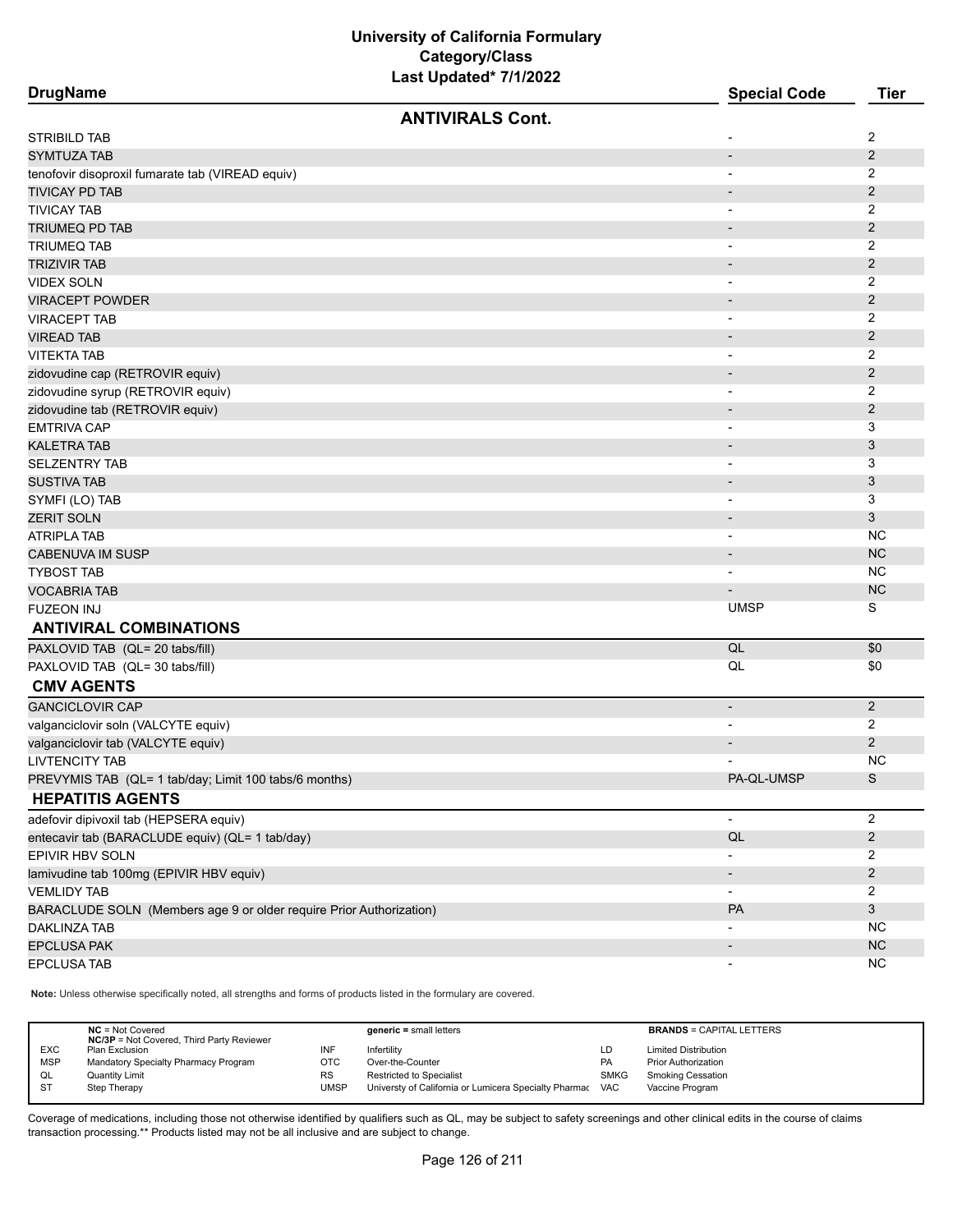| <b>DrugName</b>                                         | <b>Special Code</b>      | <b>Tier</b>    |
|---------------------------------------------------------|--------------------------|----------------|
| <b>ANTIVIRALS Cont.</b>                                 |                          |                |
| <b>HARVONI PELLET PAK</b>                               | $\overline{\phantom{a}}$ | <b>NC</b>      |
| <b>HARVONI TAB</b>                                      |                          | NC.            |
| <b>MODERIBA TAB</b>                                     |                          | <b>NC</b>      |
| OLYSIO CAP                                              |                          | NC.            |
| RIBAPAK TAB                                             | $\overline{\phantom{a}}$ | <b>NC</b>      |
| RIBAVIRIN TAB 400MG                                     | $\overline{\phantom{a}}$ | NC.            |
| ribavirin tab 400mg (COPEGUS equiv)                     |                          | <b>NC</b>      |
| ribavirin tab 600mg (COPEGUS equiv)                     |                          | NC.            |
| SOVALDI PELLET PAK                                      |                          | <b>NC</b>      |
| SOVALDI TAB                                             |                          | <b>NC</b>      |
| TECHNIVIE TAB                                           |                          | <b>NC</b>      |
| VICTRELIS CAP                                           |                          | NC.            |
| VIEKIRA XR TAB                                          |                          | <b>NC</b>      |
| ZEPATIER TAB                                            |                          | <b>NC</b>      |
| LEDIPASVIR/SOFOSBUVIR TAB (QL= 1 tab/ day)              | PA-QL-UMSP               | S              |
| MAVYRET PAK (QL= 5 packs/day)                           | PA-QL-UMSP               | S              |
| MAVYRET TAB (QL= 3 tabs/day)                            | PA-QL-UMSP               | S              |
| PEGASYS INJ                                             | <b>UMSP</b>              | S              |
| PEG-INTRON INJ                                          | <b>UMSP</b>              | S              |
| REBETOL SOLN                                            | <b>UMSP</b>              | S              |
| ribavirin cap (REBETOL equiv)                           | <b>UMSP</b>              | S              |
| ribavirin tab (COPEGUS equiv)                           | <b>UMSP</b>              | S              |
| SOFOSBUVIR/VELPATASVIR TAB (QL= 1 tab/ day)             | PA-QL-UMSP               | S              |
| VOSEVI TAB (QL= 1 tab/day)                              | PA-QL-UMSP               | S              |
| <b>HERPES AGENTS</b>                                    |                          |                |
| acyclovir cap (ZOVIRAX equiv)                           | $\overline{\phantom{a}}$ | $\mathbf{1}$   |
| acyclovir susp (ZOVIRAX equiv)                          |                          | $\mathbf 1$    |
| acyclovir tab (ZOVIRAX equiv)                           | $\overline{\phantom{a}}$ | $\mathbf{1}$   |
| valacyclovir tab (VALTREX equiv)                        | $\overline{\phantom{a}}$ | 1              |
| famciclovir tab (FAMVIR equiv)                          | $\overline{\phantom{a}}$ | 2              |
| <b>SITAVIG TAB</b>                                      |                          | <b>NC</b>      |
| <b>INFLUENZA AGENTS</b>                                 |                          |                |
| oseltamivir cap (TAMIFLU equiv) (QL= 10 caps/fill)      | QL                       | $\mathbf{1}$   |
| oseltamivir cap 30mg (TAMIFLU equiv) (QL= 20 caps/fill) | QL                       | $\mathbf 1$    |
| oseltamivir susp (TAMIFLU equiv) (QL= 250ml/fill)       | QL                       | $\overline{2}$ |
| RELENZA DISKHALER (QL= 1 inhaler/fill)                  | QL                       | 2              |
| RIMANTADINE TAB                                         | $\sim$                   | 3              |
| XOFLUZA TAB (QL= 2 tabs/fill)                           | QL                       | 3              |
| XOFLUZA TAB THERAPY PACK 40MG (QL= 1 tab/fill)          | QL                       | 3              |
| XOFLUZA TAB THERAPY PACK 80MG (QL= 1 tab/fill)          | QL                       | 3              |
| <b>MISC. ANTIVIRALS</b>                                 |                          |                |
| MOLNUPIRAVIR CAP (QL= 40 caps/fill)                     | QL                       | \$0            |
| <b>RESPIRATORY SYNCYTIAL VIRUS (RSV) AGENTS</b>         |                          |                |
| ribavirin inh soln (VIRAZOLE equiv)                     | $\blacksquare$           | <b>NC</b>      |
| <b>ASSORTED CLASSES</b>                                 |                          |                |

#### **CHELATING AGENTS**

#### **Note:** Unless otherwise specifically noted, all strengths and forms of products listed in the formulary are covered.

|            | $NC = Not Covered$<br><b>NC/3P</b> = Not Covered, Third Party Reviewer |             | $generic = small letters$                                 |             | <b>BRANDS = CAPITAL LETTERS</b> |
|------------|------------------------------------------------------------------------|-------------|-----------------------------------------------------------|-------------|---------------------------------|
| <b>EXC</b> | Plan Exclusion                                                         | INF         | Infertility                                               | LD          | <b>Limited Distribution</b>     |
| <b>MSP</b> | Mandatory Specialty Pharmacy Program                                   | отс         | Over-the-Counter                                          | PA          | <b>Prior Authorization</b>      |
| QL         | <b>Quantity Limit</b>                                                  | RS          | Restricted to Specialist                                  | <b>SMKG</b> | Smoking Cessation               |
| <b>ST</b>  | Step Therapy                                                           | <b>JMSP</b> | Universty of California or Lumicera Specialty Pharmac VAC |             | Vaccine Program                 |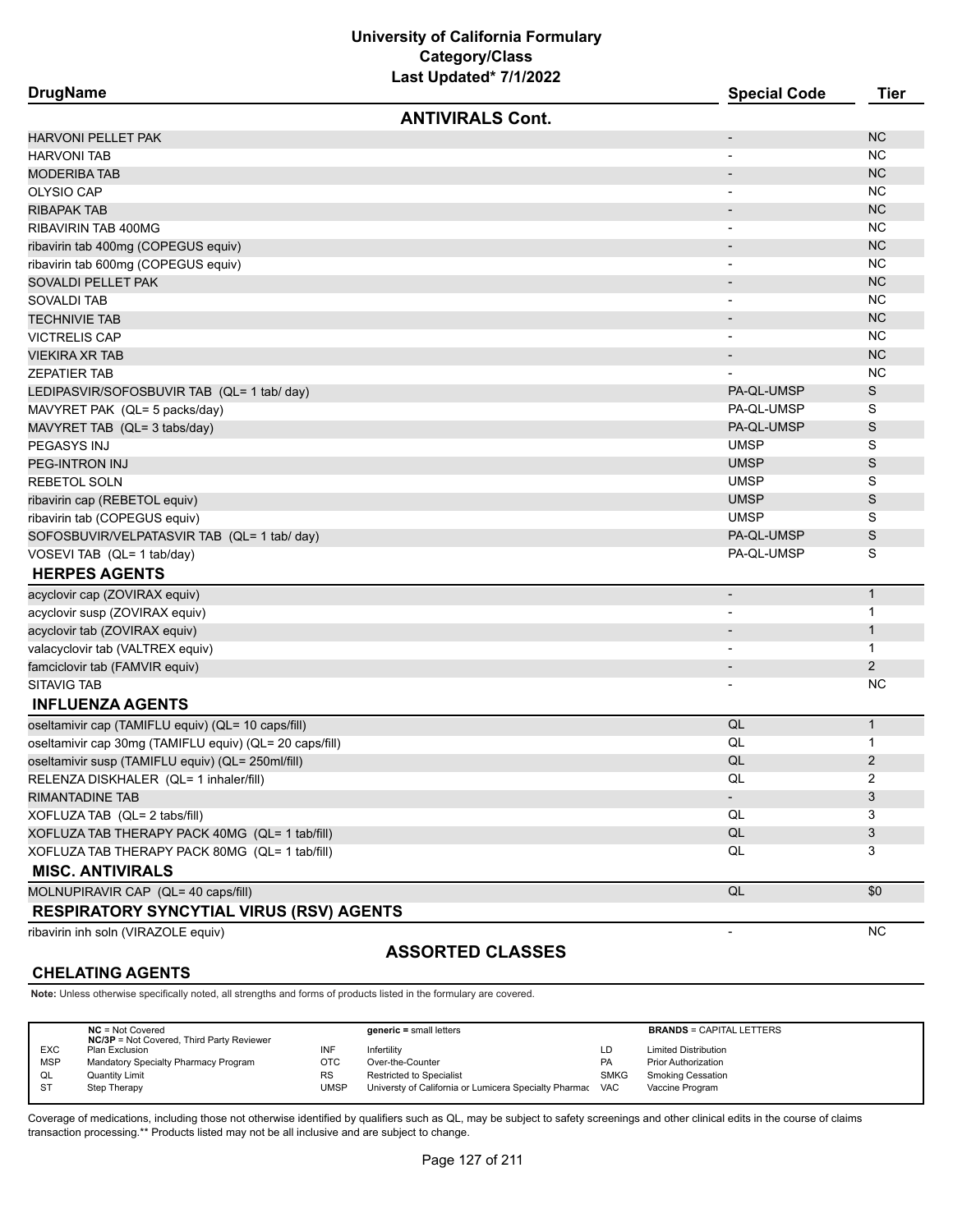# **University of California Formulary Category/Class**

| Last Updated* 7/1/2022                                                        |                              |                |
|-------------------------------------------------------------------------------|------------------------------|----------------|
| <b>DrugName</b>                                                               | <b>Special Code</b>          | <b>Tier</b>    |
| <b>ASSORTED CLASSES Cont.</b>                                                 |                              |                |
| <b>D-PENAMINE TAB</b>                                                         | $\overline{a}$               | $\overline{2}$ |
| <b>IMMUNOMODULATORS</b>                                                       |                              |                |
| REVLIMID CAP (QL= 1 cap/day; Restricted to Oncology or Hematology Specialist) | MSP-QL-RS                    | S              |
| <b>THALOMID CAP</b>                                                           | MSP-PA                       | S              |
| <b>IMMUNOSUPPRESSIVE AGENTS</b>                                               |                              |                |
| azathioprine tab (IMURAN equiv)                                               | -                            | $\mathbf{1}$   |
| mycophenolate mofetil cap (CELLCEPT equiv)                                    |                              | $\mathbf{1}$   |
| mycophenolate mofetil tab (CELLCEPT equiv)                                    |                              | 1              |
| tacrolimus cap (PROGRAF equiv)                                                |                              | $\mathbf{1}$   |
| cyclosporine cap (SANDIMMUNE equiv)                                           |                              | 2              |
| cyclosporine modified cap (NEORAL equiv)                                      |                              | 2              |
| cyclosporine modified soln (NEORAL equiv)                                     |                              | 2              |
| mycophenolate DR tab (MYFORTIC equiv)                                         |                              | $\overline{2}$ |
| mycophenolate mofetil susp (CELLCEPT SUSP equiv)                              |                              | 2              |
| SANDIMMUNE SOLN 100MG/ML                                                      |                              | $\overline{2}$ |
| sirolimus tab (RAPAMUNE equiv)                                                |                              | 2              |
| <b>ENVARSUS XR TAB</b>                                                        |                              | <b>NC</b>      |
| <b>POTASSIUM REMOVING RESINS</b>                                              |                              |                |
| sodium polystyrene susp (SPS equiv)                                           | -                            | $\mathbf{1}$   |
| sodium polystyrene powder (KAYEXALATE equiv)                                  |                              | $\overline{2}$ |
| VELTASSA POWDER                                                               | PA                           | 2              |
| <b>BETA BLOCKERS</b>                                                          |                              |                |
| <b>ALPHA-BETA BLOCKERS</b>                                                    |                              |                |
| carvedilol tab (COREG equiv)                                                  | $\overline{a}$               | $\mathbf{1}$   |
| labetalol tab (NORMODYNE equiv)                                               |                              | 1              |
| carvedilol phosphate ER cap (COREG CR equiv)                                  |                              | <b>NC</b>      |
| COREG CR CAP                                                                  |                              | <b>NC</b>      |
| <b>BETA BLOCKERS CARDIO-SELECTIVE</b>                                         |                              |                |
| acebutolol cap (SECTRAL equiv)                                                |                              | $\mathbf{1}$   |
| atenolol tab (TENORMIN equiv)                                                 |                              | 1              |
| betaxolol tab (KERLONE equiv)                                                 |                              | 1              |
| bisoprolol tab (ZEBETA equiv)                                                 |                              | 1              |
| metoprolol ER tab (TOPROL XL equiv)                                           |                              | $\mathbf{1}$   |
| metoprolol tab (LOPRESSOR equiv)                                              |                              | 1              |
| nebivolol hcl tab (BYSTOLIC equiv)                                            | ¢                            | $\overline{2}$ |
| FIRST ATENOLOL SOLN                                                           |                              | 3              |
| FIRST METOPROLOL ORAL SOLN                                                    |                              | 3              |
| KAPSPARGO CAP                                                                 |                              | <b>NC</b>      |
| <b>BETA BLOCKERS NON-SELECTIVE</b>                                            |                              |                |
| pindolol tab (VISKEN equiv)                                                   | $\overline{a}$               | $\mathbf{1}$   |
| propranolol ER cap (INDERAL LA equiv)                                         |                              | 1              |
| propranolol oral soln 20mg/5ml (PROPRANOLOL equiv)                            |                              | $\mathbf{1}$   |
| PROPRANOLOL SOLN                                                              | $\overline{\phantom{0}}$     | 1              |
| propranolol tab (INDERAL equiv)                                               |                              | $\mathbf{1}$   |
| sotalol AF tab (BETAPACE AF equiv)                                            | $\qquad \qquad \blacksquare$ | 1              |

**Note:** Unless otherwise specifically noted, all strengths and forms of products listed in the formulary are covered.

|            | $NC = Not Covered$<br><b>NC/3P</b> = Not Covered, Third Party Reviewer |      | $generic = small letters$                             |             | <b>BRANDS = CAPITAL LETTERS</b> |
|------------|------------------------------------------------------------------------|------|-------------------------------------------------------|-------------|---------------------------------|
| <b>EXC</b> | Plan Exclusion                                                         | INF  | Infertility                                           | LD          | <b>Limited Distribution</b>     |
| <b>MSP</b> | Mandatory Specialty Pharmacy Program                                   | отс  | Over-the-Counter                                      | PA          | <b>Prior Authorization</b>      |
| QL         | <b>Quantity Limit</b>                                                  | RS   | <b>Restricted to Specialist</b>                       | <b>SMKG</b> | <b>Smoking Cessation</b>        |
| ST         | Step Therapy                                                           | UMSP | Universty of California or Lumicera Specialty Pharmac | <b>VAC</b>  | Vaccine Program                 |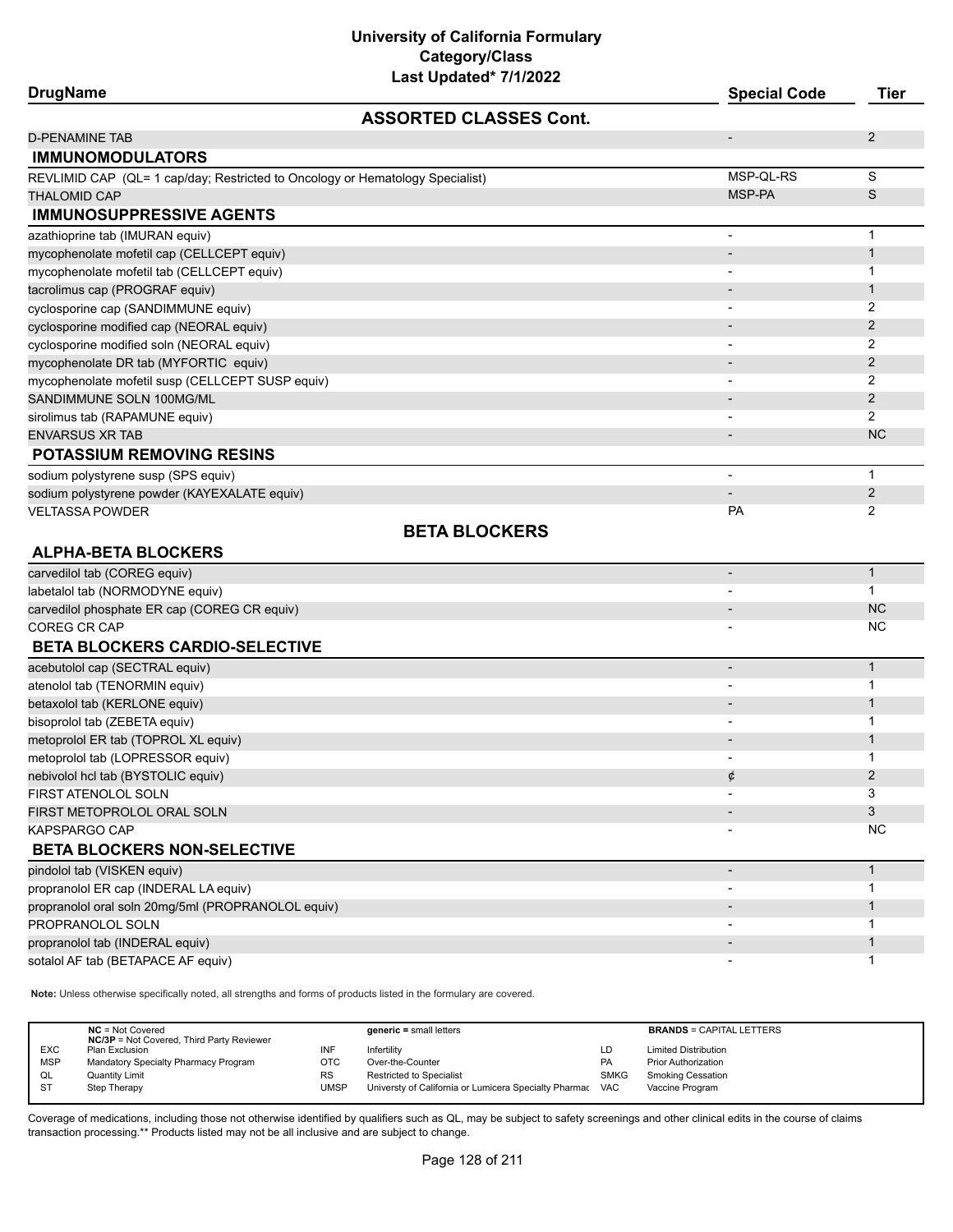| Last Updated 1/1/2022                                                          |                     |                |
|--------------------------------------------------------------------------------|---------------------|----------------|
| <b>DrugName</b>                                                                | <b>Special Code</b> | Tier           |
| <b>BETA BLOCKERS Cont.</b>                                                     |                     |                |
| sotalol tab (BETAPACE equiv)                                                   |                     |                |
| timolol maleate tab (BLOCADREN equiv)                                          |                     |                |
| nadolol tab (CORGARD equiv)                                                    |                     | $\overline{2}$ |
| LEVATOL TAB                                                                    |                     | 3              |
| SOTYLIZE SOLN 5MG/ML (Prior Authorization required for members age 9 or older) | PA                  | 3              |
| <b>HEMANGEOL SOLN</b>                                                          |                     | N <sub>C</sub> |
| INDERAL XL CAP, INNOPRAN XL CAP                                                |                     | N <sub>C</sub> |
| SOTYLIZE SOLN                                                                  |                     | NC.            |
| <b>BIOLOGICALS MISC</b>                                                        |                     |                |
| <b>ALLERGENIC EXTRACTS</b>                                                     |                     |                |
| <b>GRASTEK SL TAB</b>                                                          |                     | NC             |
| <b>ORALAIR SL TAB</b>                                                          |                     | NC.            |
| <b>RAGWITEK SL TAB</b>                                                         |                     | N <sub>C</sub> |
| <b>CALCIUM CHANNEL BLOCKERS</b>                                                |                     |                |
| <b>CALCIUM CHANNEL BLOCKER COMBINATIONS</b>                                    |                     |                |
| <b>CONSENSI TAB</b>                                                            |                     | NC.            |
| CALCIUM CHANNEL BLOCKEDS                                                       |                     |                |

| <b>CALCIUM CHANNEL BLOCKERS</b>                                         |                              |              |
|-------------------------------------------------------------------------|------------------------------|--------------|
| amlodipine tab (NORVASC equiv)                                          | $\overline{\phantom{m}}$     | $\mathbf{1}$ |
| diltiazem ER cap (CARDIZEM CD equiv)                                    |                              |              |
| diltiazem ER cap (CARDIZEM SR equiv)                                    | $\qquad \qquad \blacksquare$ | 1            |
| diltiazem ER cap (DILACOR XR equiv)                                     |                              |              |
| diltiazem ER cap (TIAZAC equiv)                                         | $\qquad \qquad \blacksquare$ |              |
| diltiazem tab (CARDIZEM equiv)                                          | $\overline{a}$               |              |
| felodipine ER tab (PLENDIL equiv)                                       |                              |              |
| isradipine cap (DYNACIRC equiv)                                         |                              |              |
| nifedipine cap (PROCARDIA equiv)                                        |                              |              |
| nifedipine ER tab (ADALAT CC equiv)                                     | $\qquad \qquad \blacksquare$ |              |
| verapamil SR cap (VERELAN equiv)                                        | $\qquad \qquad \blacksquare$ | 1            |
| VERAPAMIL SR CAP 360mg                                                  | -                            |              |
| verapamil SR tab (CALAN SR, ISOPTIN SR equiv)                           | $\qquad \qquad \blacksquare$ |              |
| verapamil tab (CALAN equiv)                                             | $\overline{\phantom{a}}$     |              |
| diltiazem ER tab (CARDIZEM LA equiv)                                    | $\overline{\phantom{a}}$     | 2            |
| <b>CARDENE SR CAP</b>                                                   |                              | 3            |
| <b>COVERA-HS TAB</b>                                                    |                              | 3            |
| <b>DYNACIRC CR TAB</b>                                                  |                              | 3            |
| KATERZIA SUSP (Prior Authorization required for members age 9 or older) | PA                           | 3            |
| nicardipine cap (CARDENE equiv)                                         |                              | 3            |
| nimodipine cap (NIMOTOP equiv)                                          | $\overline{\phantom{a}}$     | 3            |
| nisoldipine ER tab (SULAR equiv)                                        |                              | 3            |
| NISOLDIPINE ER TAB 20MG, 30MG, 40MG                                     | $\overline{\phantom{0}}$     | 3            |
| NORLIQVA ORAL SOLN (Members age 9 or older require Prior Authorization) | <b>PA</b>                    | 3            |
| VERELAN PM ER CAP 100MG, 300MG                                          |                              | 3            |
| VERELAN SR CAP 360mg                                                    |                              | 3            |
| CONJUPRI TAB, LEVAMLODIPINE TAB                                         |                              | <b>NC</b>    |
| <b>NYMALIZE SOLN</b>                                                    | $\overline{a}$               | <b>NC</b>    |
| <b>VERAPAMIL CAP 100MG</b>                                              |                              | <b>NC</b>    |
|                                                                         |                              |              |

**Note:** Unless otherwise specifically noted, all strengths and forms of products listed in the formulary are covered.

|            | $NC = Not Covered$<br><b>NC/3P</b> = Not Covered, Third Party Reviewer |           | $generic = small letters$                             |             | <b>BRANDS = CAPITAL LETTERS</b> |
|------------|------------------------------------------------------------------------|-----------|-------------------------------------------------------|-------------|---------------------------------|
| <b>EXC</b> | Plan Exclusion                                                         | INF       | Infertilitv                                           | LD          | <b>Limited Distribution</b>     |
| <b>MSP</b> | Mandatory Specialty Pharmacy Program                                   | отс       | Over-the-Counter                                      | PA          | <b>Prior Authorization</b>      |
| QL         | Quantity Limit                                                         | <b>RS</b> | <b>Restricted to Specialist</b>                       | <b>SMKG</b> | <b>Smoking Cessation</b>        |
| -ST        | Step Therapy                                                           | UMSP      | Universty of California or Lumicera Specialty Pharmac | <b>VAC</b>  | Vaccine Program                 |
|            |                                                                        |           |                                                       |             |                                 |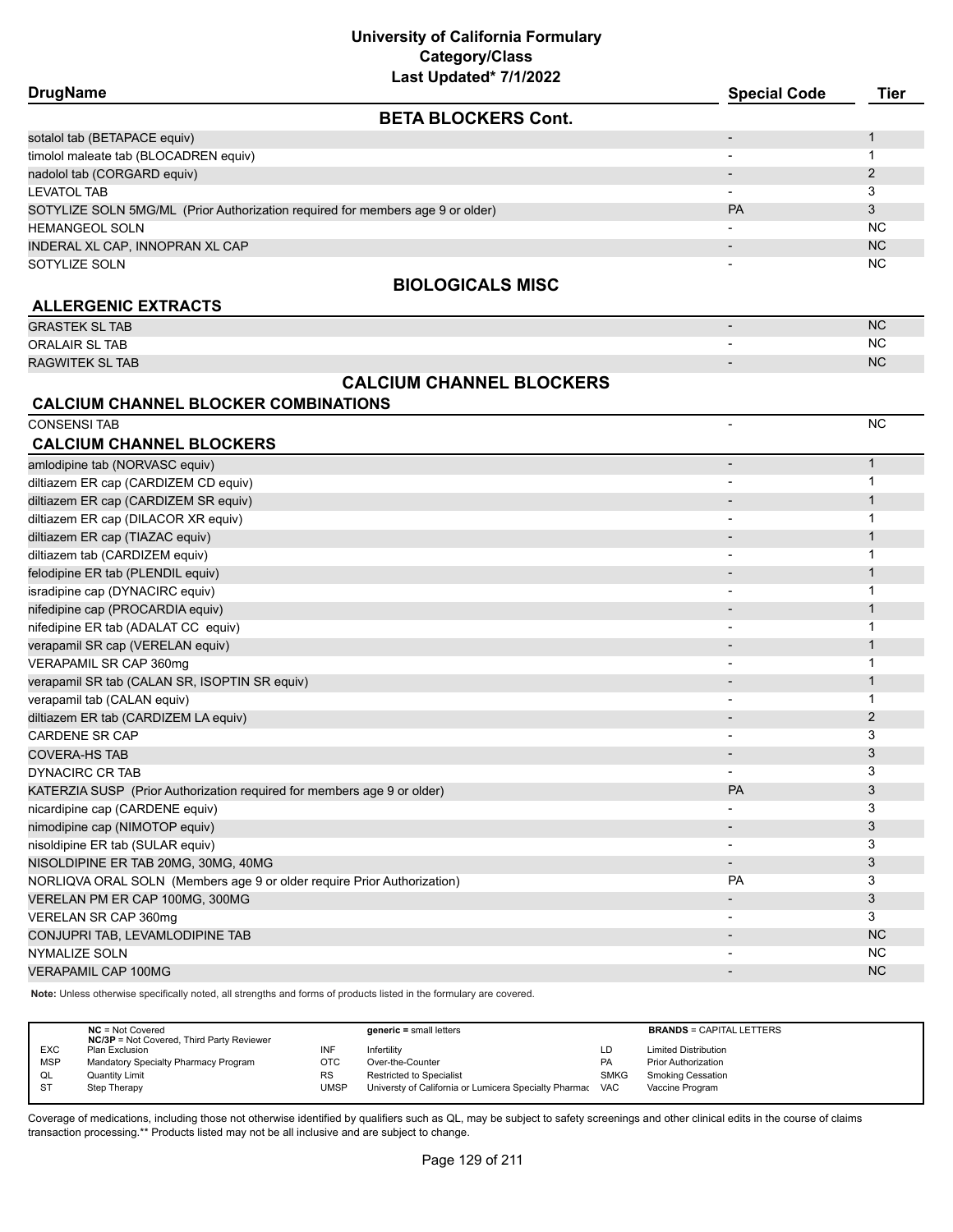| Last Updated* 7/1/2022<br><b>DrugName</b>                                          |                          |                |
|------------------------------------------------------------------------------------|--------------------------|----------------|
|                                                                                    | <b>Special Code</b>      | <b>Tier</b>    |
| <b>CALCIUM CHANNEL BLOCKERS Cont.</b>                                              |                          |                |
| <b>VERAPAMIL ER CAP 200MG</b>                                                      |                          | <b>NC</b>      |
| <b>VERAPAMIL ER CAP 300MG</b>                                                      |                          | <b>NC</b>      |
| <b>CARDIOTONICS</b>                                                                |                          |                |
| <b>CARDIAC GLYCOSIDES</b>                                                          |                          |                |
| <b>DIGOXIN SOLN</b>                                                                | $\overline{\phantom{a}}$ | $\mathbf{1}$   |
| digoxin soln (LANOXIN equiv)                                                       | $\overline{\phantom{a}}$ | $\mathbf{1}$   |
| digoxin tab (LANOXIN equiv)                                                        |                          | $\mathbf{1}$   |
| digoxin tab 62.5mcg (LANOXIN equiv)                                                |                          | <b>NC</b>      |
| LANOXIN INJ                                                                        |                          | <b>NC</b>      |
| <b>LANOXIN TAB 62.5MCG</b>                                                         |                          | <b>NC</b>      |
| <b>CARDIOVASCULAR AGENTS - MISC.</b>                                               |                          |                |
| <b>CARDIAC MYOSIN INHIBITORS</b>                                                   |                          |                |
| <b>CAMZYOS CAP</b>                                                                 | $\overline{\phantom{a}}$ | <b>NC</b>      |
| <b>CARDIOVASCULAR AGENTS MISC. - COMBINATIONS</b>                                  |                          |                |
| amlodipine/atorvastatin tab (CADUET equiv)                                         | $\overline{\phantom{a}}$ | 2              |
| ENTRESTO TAB (QL= 2 tabs/day)                                                      | QL                       | $\overline{2}$ |
| <b>BIDIL TAB</b>                                                                   |                          | <b>NC</b>      |
| isosorbide dinitrate/hydralazine hcl tab (BIDIL equiv)                             |                          | NC.            |
| <b>IMPOTENCE AGENTS</b>                                                            |                          |                |
| sildenafil tab (VIAGRA equiv) (QL= 6 tabs/30 days)                                 | QL                       | $\mathbf{1}$   |
| tadalafil tab (CIALIS equiv) (QL= 6 tabs/30 days)                                  | QL                       | $\mathbf{1}$   |
| tadalafil tab 2.5mg, 5mg (CIALIS equiv) (QL= 1 tab/day)                            | QL                       | $\mathbf{1}$   |
| CAVERJECT INJ (QL= 6 inj/30 days)                                                  | QL                       | 2              |
| EDEX INJ (QL= 6 inj/30 days)                                                       | QL                       | $\overline{2}$ |
| MUSE SUPP (QL= 6 supp/30 days)                                                     | QL                       | 2              |
| STENDRA TAB (QL= 6 tabs/30 days)                                                   | QL                       | $\mathbf{2}$   |
| vardenafil ODT (STAXYN equiv) (QL= 6 tabs/30 days)                                 | QL                       | 2              |
| vardenafil tab (LEVITRA equiv) (QL= 6 tabs/30 days)                                | QL                       | $\overline{2}$ |
| <b>CIALIS TAB</b>                                                                  |                          | <b>NC</b>      |
| <b>VIAGRA TAB</b>                                                                  | $\overline{\phantom{a}}$ | <b>NC</b>      |
| PERIPHERAL VASODILATORS                                                            |                          |                |
| isoxsuprine tab                                                                    | $\blacksquare$           | 3              |
| PROSTAGLANDIN VASODILATORS                                                         |                          |                |
| ORENITRAM TAB                                                                      |                          | <b>NC</b>      |
| REMODULIN INJ 10MG/ML                                                              |                          | <b>NC</b>      |
| REMODULIN INJ 1MG/ML                                                               |                          | NC             |
| REMODULIN INJ 2.5MG/ML                                                             | $\overline{\phantom{a}}$ | <b>NC</b>      |
| REMODULIN INJ 5MG/ML                                                               | $\overline{\phantom{a}}$ | NC             |
| treprostinil inj 10mg/ml (REMODULIN equiv)                                         |                          | <b>NC</b>      |
| treprostinil inj 1mg/ml (REMODULIN equiv)                                          | $\overline{\phantom{a}}$ | NC             |
| treprostinil inj 2.5mg/ml (REMODULIN equiv)                                        |                          | <b>NC</b>      |
| treprostinil inj 5mg/ml (REMODULIN equiv)                                          |                          | NC             |
| <b>TYVASO DPI POWDER</b>                                                           |                          | <b>NC</b>      |
| TYVASO INH SOLN (QL= 1 ampule/day; Only available through Accredo 800-803-2523)    | LD-PA-QL                 | $\mathsf S$    |
| VENTAVIS INH SOLN (QL= 9 ampules/day; Only available through Accredo 800-803-2523) | LD-PA-QL                 | S              |
|                                                                                    |                          |                |

**Note:** Unless otherwise specifically noted, all strengths and forms of products listed in the formulary are covered.

|            | $NC = Not Covered$<br><b>NC/3P</b> = Not Covered, Third Party Reviewer |      | $generic = small letters$                                 |             | <b>BRANDS = CAPITAL LETTERS</b> |
|------------|------------------------------------------------------------------------|------|-----------------------------------------------------------|-------------|---------------------------------|
| <b>EXC</b> | Plan Exclusion                                                         | INF  | Infertility                                               | LD          | <b>Limited Distribution</b>     |
| <b>MSP</b> | Mandatory Specialty Pharmacy Program                                   | OTC  | Over-the-Counter                                          | PA          | <b>Prior Authorization</b>      |
| QL         | <b>Quantity Limit</b>                                                  | RS   | Restricted to Specialist                                  | <b>SMKG</b> | Smoking Cessation               |
| <b>ST</b>  | Step Therapy                                                           | UMSP | Universty of California or Lumicera Specialty Pharmac VAC |             | Vaccine Program                 |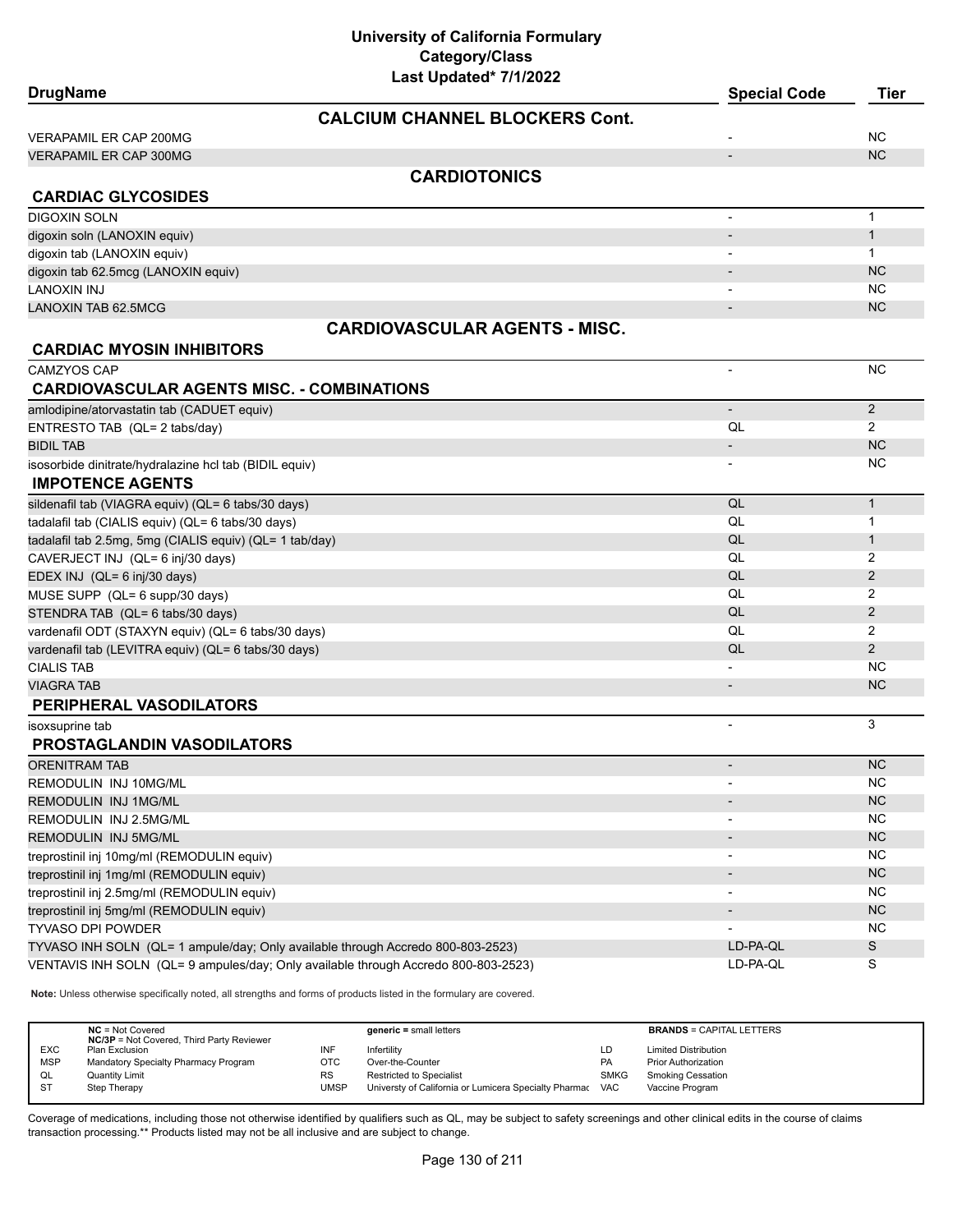| <b>DrugName</b>                                                                  |                                                                                                            | <b>Special Code</b>      | <b>Tier</b>  |
|----------------------------------------------------------------------------------|------------------------------------------------------------------------------------------------------------|--------------------------|--------------|
|                                                                                  | <b>CARDIOVASCULAR AGENTS - MISC. Cont.</b>                                                                 |                          |              |
|                                                                                  | PULMONARY HYPERTENSION - ENDOTHELIN RECEPTOR ANTAGONISTS                                                   |                          |              |
| 888-347-3416)                                                                    | ambrisentan tab (LETAIRIS equiv) (QL= 1 tab/day; Only available through Lumicera 855-847-3553 or Walgreens | LD-PA-QL                 | S            |
|                                                                                  | bosentan tab (TRACLEER equiv) (QL= 2 tabs/day; Only available through Lumicera 855-847-3553)               | LD-PA-QL                 | S            |
| OPSUMIT TAB (QL= 1 tab/day; Only available through CVS Specialty 800-237-2767)   |                                                                                                            | LD-PA-QL                 | S            |
| TRACLEER TAB 32MG (QL=4 tabs/day; Only available through Walgreens 888-347-3416) |                                                                                                            | LD-PA-QL                 | S            |
| PULMONARY HYPERTENSION - PHOSPHODIESTERASE INHIBITORS                            |                                                                                                            |                          |              |
| sildenafil tab 20mg (REVATIO equiv)                                              |                                                                                                            | PA                       | $\mathbf{1}$ |
| <b>ADCIRCA TAB</b>                                                               |                                                                                                            |                          | <b>NC</b>    |
| <b>REVATIO SUSP</b>                                                              |                                                                                                            |                          | <b>NC</b>    |
| sildenafil susp (REVATIO equiv)                                                  |                                                                                                            |                          | <b>NC</b>    |
| tadalafil tab (PAH) (ADCIRCA equiv)                                              |                                                                                                            | <b>PA-UMSP</b>           | S            |
|                                                                                  | PULMONARY HYPERTENSION - PROSTACYCLIN RECEPTOR AGONIST                                                     |                          |              |
| <b>UPTRAVI INJ</b>                                                               |                                                                                                            |                          | <b>NC</b>    |
| UPTRAVI TAB (QL= 2 tabs/day; Only available through Accredo 800-803-2523)        |                                                                                                            | LD-PA-QL                 | S            |
|                                                                                  | PULMONARY HYPERTENSION - SOL GUANYLATE CYCLASE STIMULATOR                                                  |                          |              |
| ADEMPAS TAB (QL= 3 tabs/day; Only available through Accredo 800-803-2523)        |                                                                                                            | LD-PA-QL                 | S            |
| <b>SINUS NODE INHIBITORS</b>                                                     |                                                                                                            |                          |              |
| <b>CORLANOR SOLN</b>                                                             |                                                                                                            | PA                       | 3            |
| <b>CORLANOR TAB</b>                                                              |                                                                                                            | PA                       | 3            |
| <b>TRANSTHYRETIN STABILIZERS</b>                                                 |                                                                                                            |                          |              |
| VYNDAMAX CAP (QL= 1 cap/day)                                                     |                                                                                                            | MSP-PA-QL                | S            |
| VYNDAQEL CAP (QL= 4 caps/day)                                                    |                                                                                                            | MSP-PA-QL                | S            |
| VASOACTIVE SOLUBLE GUANYLATE CYCLASE STIMULATOR (SGC)                            |                                                                                                            |                          |              |
| VERQUVO TAB (QL= 1 tab/day; Restricted to Cardiology Specialist)                 |                                                                                                            | QL-RS                    | 2            |
|                                                                                  | <b>CEPHALOSPORINS</b>                                                                                      |                          |              |
| <b>CEPHALOSPORINS - 1ST GENERATION</b>                                           |                                                                                                            |                          |              |
| cefadroxil cap (DURICEF equiv)                                                   |                                                                                                            | $\overline{\phantom{0}}$ | $\mathbf{1}$ |
| cefadroxil susp (DURICEF equiv)                                                  |                                                                                                            |                          | $\mathbf{1}$ |
| <b>CEFADROXIL TAB</b>                                                            |                                                                                                            |                          | 1            |
| cefadroxil tab (DURICEF equiv)                                                   |                                                                                                            |                          | $\mathbf{1}$ |
| cephalexin cap (KEFLEX equiv)                                                    |                                                                                                            |                          | $\mathbf{1}$ |
| cephalexin susp (KEFLEX equiv)                                                   |                                                                                                            |                          | $\mathbf{1}$ |
| <b>CEPHALEXIN CAP</b>                                                            |                                                                                                            |                          | <b>NC</b>    |
| cephalexin cap 750mg (KEFLEX equiv)                                              |                                                                                                            |                          | NC.          |
| <b>CEPHALEXIN TAB</b>                                                            |                                                                                                            |                          | <b>NC</b>    |
| KEFLEX CAP 750MG                                                                 |                                                                                                            |                          | <b>NC</b>    |
| <b>CEPHALOSPORINS - 2ND GENERATION</b>                                           |                                                                                                            |                          |              |
| cefprozil susp (CEFZIL equiv)                                                    |                                                                                                            | $\overline{\phantom{a}}$ | $\mathbf{1}$ |
| cefprozil tab (CEFZIL equiv)                                                     |                                                                                                            |                          | $\mathbf{1}$ |
| cefuroxime susp (CEFTIN equiv)                                                   |                                                                                                            |                          | 1            |
| cefuroxime tab (CEFTIN equiv)                                                    |                                                                                                            |                          | $\mathbf{1}$ |
| CEFACLOR CAP                                                                     |                                                                                                            |                          | 3            |
| cefaclor cap (CECLOR equiv)                                                      |                                                                                                            |                          | 3            |
| <b>CEFACLOR ER TAB</b>                                                           |                                                                                                            |                          | 3            |

**Note:** Unless otherwise specifically noted, all strengths and forms of products listed in the formulary are covered.

| $NC = Not Covered$<br><b>NC/3P</b> = Not Covered, Third Party Reviewer |           | $generic = small letters$                             |             | <b>BRANDS = CAPITAL LETTERS</b> |
|------------------------------------------------------------------------|-----------|-------------------------------------------------------|-------------|---------------------------------|
| <b>EXC</b><br>Plan Exclusion                                           |           | Infertility                                           | LD          | <b>Limited Distribution</b>     |
| <b>MSP</b><br>Mandatory Specialty Pharmacy Program                     | отс       | Over-the-Counter                                      | <b>PA</b>   | <b>Prior Authorization</b>      |
| <b>Quantity Limit</b><br>QL                                            | <b>RS</b> | <b>Restricted to Specialist</b>                       | <b>SMKG</b> | <b>Smoking Cessation</b>        |
| - ST<br>Step Therapy                                                   | UMSP      | Universty of California or Lumicera Specialty Pharmac | <b>VAC</b>  | Vaccine Program                 |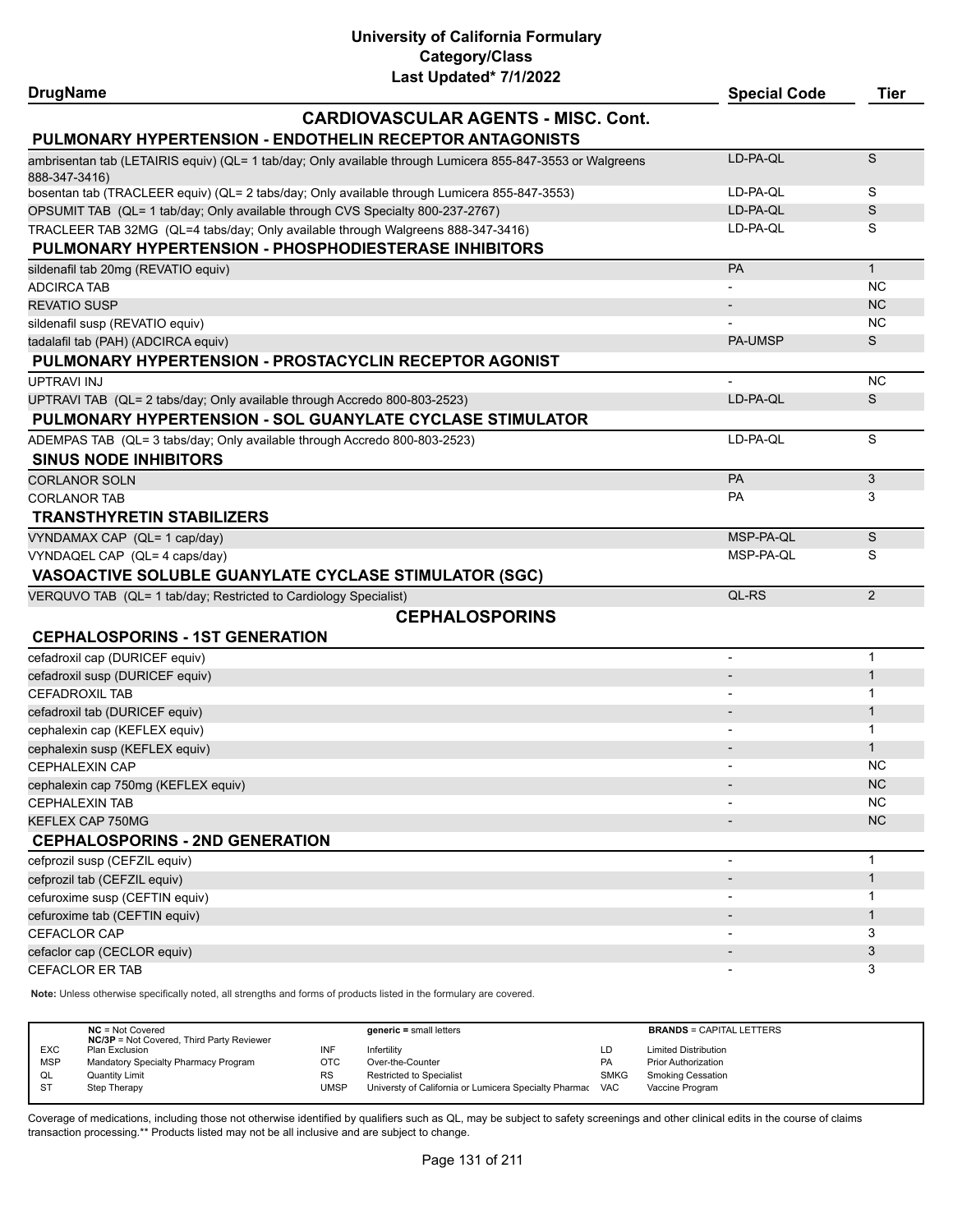| LUJI UPUULUU <i>II</i> IILULL<br><b>DrugName</b> | <b>Special Code</b> | Tier |
|--------------------------------------------------|---------------------|------|
| <b>CEPHALOSPORINS Cont.</b>                      |                     |      |
| <b>CEFACLOR SUSP</b>                             |                     | 3    |
| cefaclor susp (CEFACLOR equiv)                   |                     | 3    |
| <b>CEPHALOSPORINS - 3RD GENERATION</b>           |                     |      |
| cefdinir cap (OMNICEF equiv)                     |                     |      |
| cefdinir susp (OMNICEF equiv)                    |                     |      |
| <b>CEDAX CAP</b>                                 |                     | 3    |
| <b>CEDAX SUSP</b>                                |                     | 3    |
| <b>CEFDITOREN TAB</b>                            |                     | 3    |
| cefixime cap (SUPRAX equiv)                      |                     | 3    |
| cefixime susp (SUPRAX equiv)                     |                     | 3    |
| cefpodoxime proxetil susp (VANTIN equiv)         |                     | 3    |
| cefpodoxime proxetil tab (VANTIN equiv)          |                     | 3    |
| SPECTRACEF TAB                                   |                     | 3    |
| SUPRAX CAP                                       |                     | 3    |
| SUPRAX CHEW TAB                                  |                     | 3    |
| SUPRAX SUSP 500MG/5ML                            |                     | 3    |
| <b>SUPRAX TAB</b>                                |                     | 3    |

# **CONTRACEPTIVES**

# **COMBINATION CONTRACEPTIVES - ORAL**

| amethyst tab (LYBREL equiv)                                     | $\blacksquare$           | \$0 |
|-----------------------------------------------------------------|--------------------------|-----|
| ashlyna tab, daysee tab (SEASONALE, SEASONIQUE equiv)           | $\overline{\phantom{a}}$ | \$0 |
| <b>BALCOLTRA TAB</b>                                            |                          | \$0 |
| <b>BEYAZ TAB</b>                                                |                          | \$0 |
| cryselle tab                                                    |                          | \$0 |
| <b>CYCLESSA TAB</b>                                             | $\overline{\phantom{a}}$ | \$0 |
| <b>DESOGEN TAB</b>                                              | $\overline{\phantom{a}}$ | \$0 |
| drospirenone/ethinyl estradiol/levomefolate tab (BEYAZ equiv)   |                          | \$0 |
| drospirenone/ethinyl estradiol/levomefolate tab (SAFYRAL equiv) | $\overline{\phantom{a}}$ | \$0 |
| enpresse tab (TRI-LEVELEN equiv)                                | $\blacksquare$           | \$0 |
| <b>ESTROSTEP FE TAB</b>                                         | $\overline{\phantom{a}}$ | \$0 |
| <b>FALESSA KIT</b>                                              | $\overline{\phantom{a}}$ | \$0 |
| <b>FEMCON FE CHEW TAB</b>                                       |                          | \$0 |
| gianvi tab, ocella tab (YASMIN, YAZ equiv)                      | $\overline{\phantom{a}}$ | \$0 |
| isibloom tab, enskyce tab, apri tab (DESOGEN equiv)             | $\overline{\phantom{a}}$ | \$0 |
| junel FE tab (LOESTRIN FE equiv)                                | $\overline{\phantom{a}}$ | \$0 |
| junel tab (LOESTRIN equiv)                                      | $\blacksquare$           | \$0 |
| kelnor tab (DEMULEN equiv)                                      | $\overline{\phantom{a}}$ | \$0 |
| layolis FE tab, wymzya FE tab (FEMCON FE equiv)                 | $\overline{\phantom{a}}$ | \$0 |
| LO LOESTRIN TAB                                                 | $\blacksquare$           | \$0 |
| loestrin 21 tab                                                 | $\overline{\phantom{0}}$ | \$0 |
| <b>LOESTRIN 24 FE TAB</b>                                       | $\overline{\phantom{a}}$ | \$0 |
| <b>LOESTRIN FE TAB</b>                                          | $\blacksquare$           | \$0 |
| loestrin tab                                                    |                          | \$0 |
| mibelas chew tab (MINASTRIN equiv)                              | $\blacksquare$           | \$0 |
| <b>MINASTRIN CHEW TAB</b>                                       | $\overline{\phantom{a}}$ | \$0 |
| <b>MIRCETTE TAB</b>                                             |                          | \$0 |

**Note:** Unless otherwise specifically noted, all strengths and forms of products listed in the formulary are covered.

|            | $NC = Not Covered$<br><b>NC/3P</b> = Not Covered, Third Party Reviewer |           | $generic = small letters$                             |             | <b>BRANDS = CAPITAL LETTERS</b> |
|------------|------------------------------------------------------------------------|-----------|-------------------------------------------------------|-------------|---------------------------------|
| <b>EXC</b> | Plan Exclusion                                                         | INF       | Infertility                                           | LD          | <b>Limited Distribution</b>     |
| <b>MSP</b> | Mandatory Specialty Pharmacy Program                                   | OTC       | Over-the-Counter                                      | <b>PA</b>   | <b>Prior Authorization</b>      |
| QL         | Quantity Limit                                                         | <b>RS</b> | <b>Restricted to Specialist</b>                       | <b>SMKG</b> | <b>Smoking Cessation</b>        |
| <b>ST</b>  | Step Therapy                                                           | UMSP      | Universty of California or Lumicera Specialty Pharmac | <b>VAC</b>  | Vaccine Program                 |
|            |                                                                        |           |                                                       |             |                                 |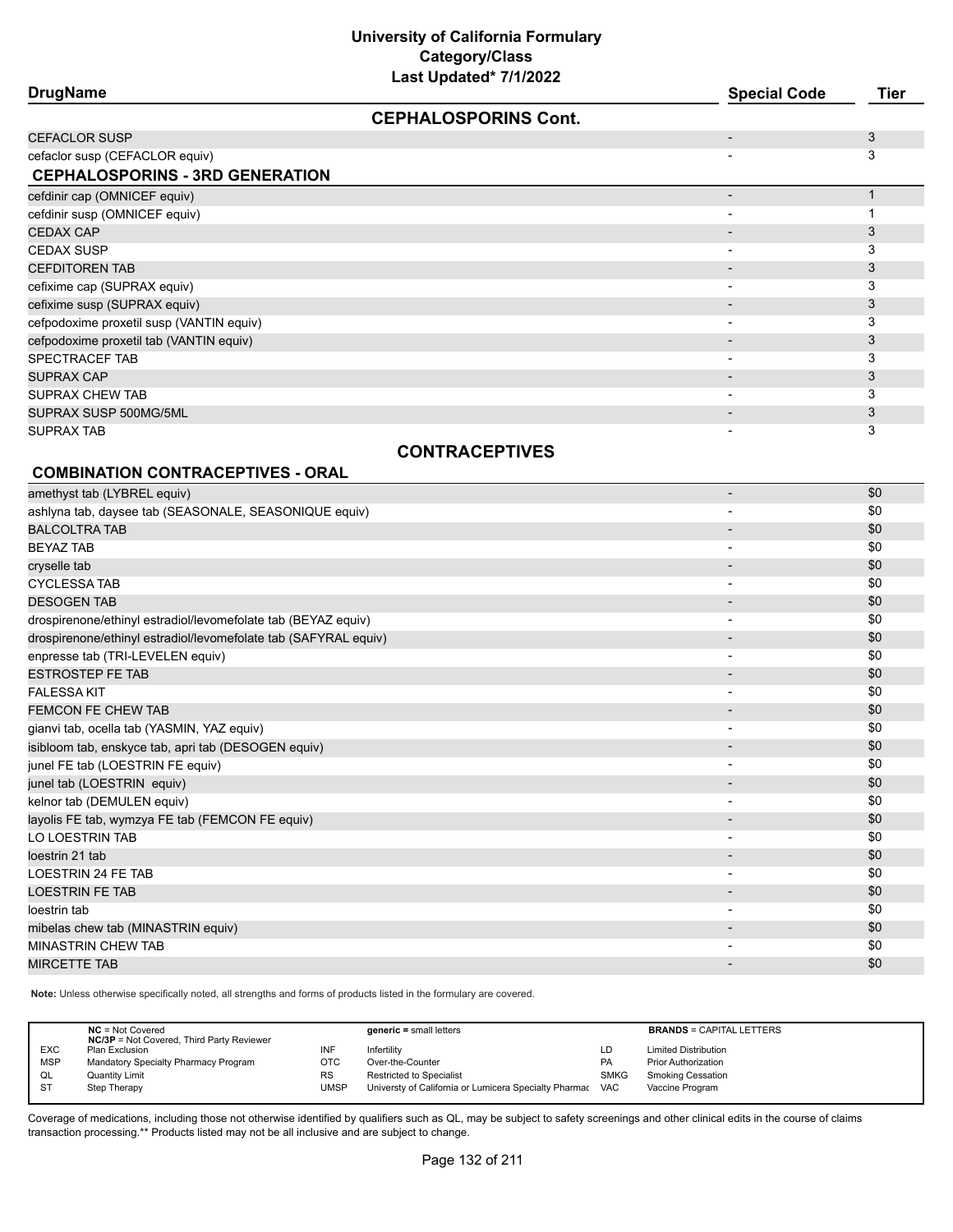**DrugName Special Code Tier CONTRACEPTIVES Cont.** NATAZIA TAB - \$0 NECON TAB - \$0 NEXTSTELLIS TAB - \$0 norethindrone ace-ethinyl estradiol-fe cap (TAYTULLA equiv) - \$0  $\,$  . And the stradiol of the cap (TAYTULLA equiv) norethindrone/ethinyl estradiol FE tab (LOESTRIN FE equiv) 60 and 1 and 2 and 2 and 2 and 2 and 3 and 3 and 3 and 3 and 3 and 3 and 3 and 4 and 4 and 4 and 4 and 4 and 4 and 4 and 4 and 4 and 4 and 4 and 4 and 4 and 4 and nortrel 7/7/7 tab, pirmella 7/7/7 tab (TRI-NORINYL equiv) - \$0  $\,$  50  $\,$  50  $\,$  50  $\,$  50  $\,$  50  $\,$  50  $\,$  50  $\,$  50  $\,$  50  $\,$  50  $\,$  50  $\,$  50  $\,$  50  $\,$  50  $\,$  50  $\,$  50  $\,$  50  $\,$  50  $\,$  50  $\,$  50 nortrel tab (OVCON 35 equiv) 60  $\sim$  50  $\sim$  50  $\sim$  50  $\sim$  50  $\sim$  50  $\sim$  50  $\sim$  50  $\sim$  50  $\sim$  50  $\sim$  50  $\sim$  50  $\sim$  50  $\sim$  50  $\sim$  50  $\sim$  50  $\sim$  50  $\sim$  50  $\sim$  50  $\sim$  50  $\sim$  50  $\sim$  50  $\sim$  50  $\sim$  50  $\sim$  5 ogestreel tab - \$0 and the state of the state of the state of the state of the state of the state of the state of the state of the state of the state of the state of the state of the state of the state of the state of the ORTHO TRI-CYCLEN (LO) TAB - \$0 ortho-cyclen tab - \$0,000 percent in the second second second second second second second second second second second second second second second second second second second second second second second second second second OVCON 35 TAB - \$0 SAFYRAL TAB - \$0 SEASONIQUE TAB - \$0 sprintec 28 tab (ORTHO-CYCLEN equiv) - \$0 TAYTULLA CAP - \$0 tri-legest tab (ESTROSTEP FE equiv) - \$00  $\pm$  50  $\pm$  50  $\pm$  50  $\pm$  50  $\pm$  50  $\pm$  50  $\pm$  50  $\pm$  50  $\pm$  50  $\pm$  50  $\pm$  50  $\pm$  50  $\pm$  50  $\pm$  50  $\pm$  50  $\pm$  50  $\pm$  50  $\pm$  50  $\pm$  50  $\pm$  50  $\pm$  50  $\pm$  50  $\pm$ TRI-NORINYL TAB - \$0 tri-sprintec tab (ORTHO TRI-CYCLEN (LO) equiv) 60  $\pm$  50  $\pm$  50  $\pm$  50  $\pm$  50  $\pm$  50  $\pm$  50  $\pm$  50  $\pm$  50  $\pm$  50  $\pm$  50  $\pm$  50  $\pm$  50  $\pm$  50  $\pm$  50  $\pm$  50  $\pm$  50  $\pm$  50  $\pm$  50  $\pm$  50  $\pm$  50  $\pm$  50  $\pm$ TYBLUME TAB - \$0 velivet tab (CYCLESSA equiv) - \$0 vienva tab, lessina tab, kurvelo tab (ALESSE equiv) \$0 viorele tab, kariva tab (MIRCETTE equiv) - \$0 YAZ TAB, YASMIN 28 TAB - \$0 **COMBINATION CONTRACEPTIVES - TRANSDERMAL** zafemy patch (XULANE equiv) - \$0 TWIRLA PATCH - 3 **COMBINATION CONTRACEPTIVES - VAGINAL** eluryng vaginal ring (NUVARING equiv) - \$0 ANNOVERA RING (QL= 1 ring/year) 3 **COPPER CONTRACEPTIVES - IUD** PARAGARD IUD - \$0 **EMERGENCY CONTRACEPTIVES** er and the set of the set of the set of the set of the set of the set of the set of the set of the set of the set of the set of the set of the set of the set of the set of the set of the set of the set of the set of the se levonorgestrel tab (PLAN B equiv) OTC \$0 LEVONORGESTREL TAB 0.75MG - \$0 PLAN B TAB OTC AND A RESIDENCE OF THE RELEASED OF THE RELEASED OF THE RELEASED OF CHARGING AND SOME AND SOME **PROGESTIN CONTRACEPTIVES - IMPLANTS** NEXPLANON IMPLANT - \$0 **PROGESTIN CONTRACEPTIVES - INJECTABLE** DEPO-PROVERA SC INJ 104MG (QL= 1 inj/90 days) and the contract of the contract of the contract of the contract of the contract of the contract of the contract of the contract of the contract of the contract of the contract medroxyprogesterone inj (DEPO-PROVERA equiv) (QL= 1 inj/90 days)  $\qquad \qquad \qquad$   $\qquad \qquad$   $\qquad \qquad$   $\qquad \qquad Q$ L  $\qquad \qquad \qquad$  \$0 DEPO-PROVERA INJ QL 3 department of the control of the control of the control of the control of the control of the control of the control of the control of the control of the control of the control of the control of the control of the control o **PROGESTIN CONTRACEPTIVES - IUD** MIRENA IUD - \$0

**Note:** Unless otherwise specifically noted, all strengths and forms of products listed in the formulary are covered.

|            | $NC = Not Covered$<br><b>NC/3P</b> = Not Covered, Third Party Reviewer |           | $generic = small letters$                             |             | <b>BRANDS = CAPITAL LETTERS</b> |
|------------|------------------------------------------------------------------------|-----------|-------------------------------------------------------|-------------|---------------------------------|
| <b>EXC</b> | Plan Exclusion                                                         | INF       | Infertilitv                                           | LD          | <b>Limited Distribution</b>     |
| <b>MSP</b> | Mandatory Specialty Pharmacy Program                                   | отс       | Over-the-Counter                                      | <b>PA</b>   | <b>Prior Authorization</b>      |
| QL         | <b>Quantity Limit</b>                                                  | <b>RS</b> | <b>Restricted to Specialist</b>                       | <b>SMKG</b> | Smoking Cessation               |
| -ST        | Step Therapy                                                           | UMSP      | Universty of California or Lumicera Specialty Pharmac | VAC         | Vaccine Program                 |
|            |                                                                        |           |                                                       |             |                                 |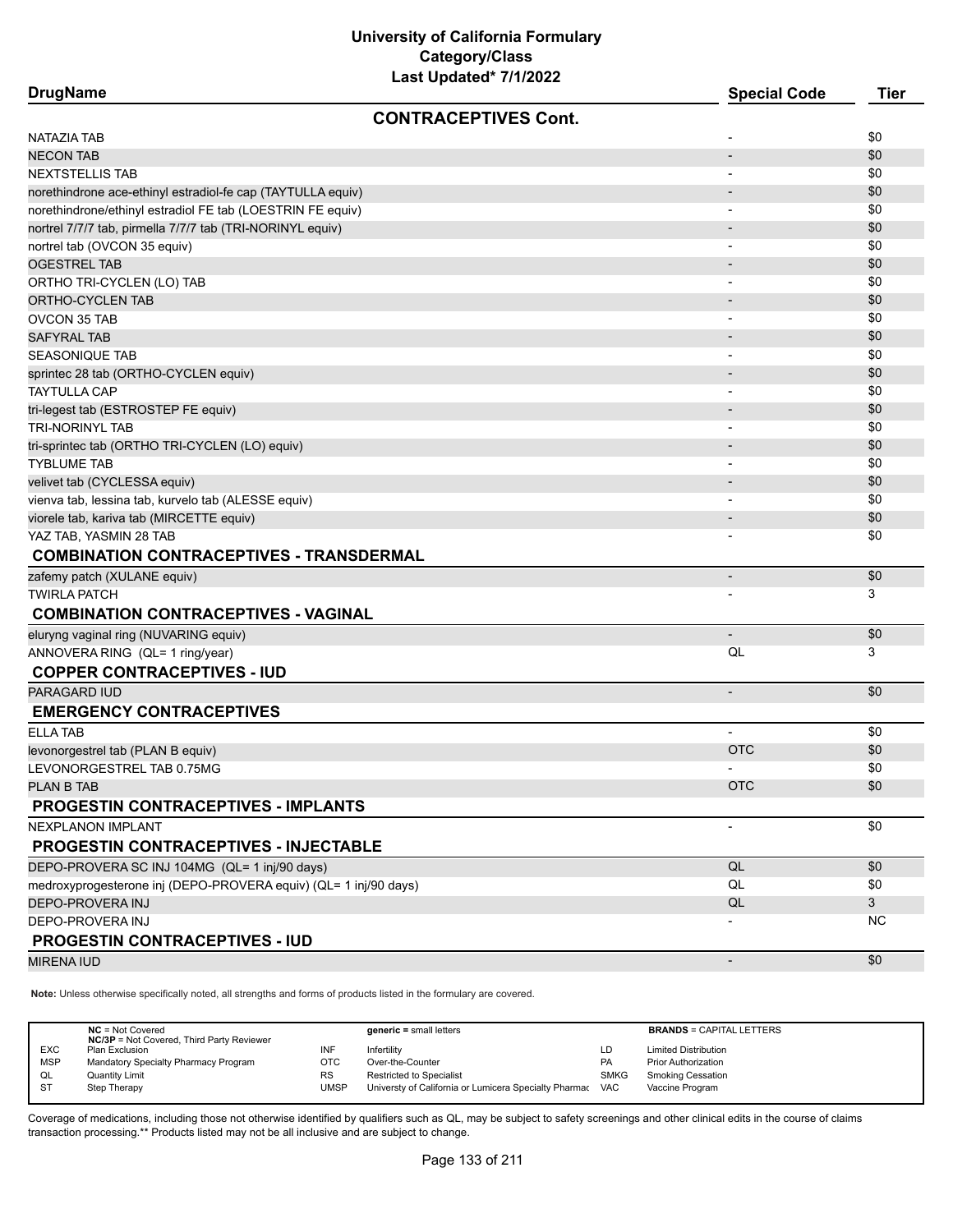**University of California Formulary Category/Class**

| Last Updated* 7/1/2022<br><b>DrugName</b>       | <b>Special Code</b>          | <b>Tier</b>    |
|-------------------------------------------------|------------------------------|----------------|
|                                                 |                              |                |
| <b>CONTRACEPTIVES Cont.</b>                     |                              |                |
| <b>PROGESTIN CONTRACEPTIVES - ORAL</b>          |                              |                |
| norethindrone tab (NORA-QD equiv)               | $\overline{\phantom{a}}$     | \$0            |
| <b>SLYND TAB</b>                                | $\overline{\phantom{m}}$     | 3              |
| <b>CORTICOSTEROIDS</b>                          |                              |                |
| <b>GLUCOCORTICOSTEROIDS</b>                     |                              |                |
| DEXAMETHASONE CONC                              |                              | $\mathbf{1}$   |
| dexamethasone elixir                            | $\overline{\phantom{a}}$     | $\mathbf{1}$   |
| DEXAMETHASONE SOLN                              | $\overline{\phantom{0}}$     | 1              |
| dexamethasone tab (DECADRON equiv)              |                              | $\mathbf{1}$   |
| hydrocortisone tab (CORTEF equiv)               | $\blacksquare$               | 1              |
| methylprednisolone dose pack (MEDROL equiv)     | $\overline{\phantom{a}}$     | $\mathbf{1}$   |
| methylprednisolone tab (MEDROL equiv)           | $\overline{\phantom{0}}$     | 1              |
| prednisolone soln (PEDIAPRED equiv)             |                              | $\mathbf{1}$   |
| PREDNISOLONE SYRUP                              | $\qquad \qquad \blacksquare$ | 1              |
| prednisolone syrup (PRELONE equiv)              | $\overline{\phantom{a}}$     | $\mathbf{1}$   |
| prednisone tab (DELTASONE equiv)                | $\overline{\phantom{0}}$     | 1              |
| budesonide SR cap (ENTOCORT EC equiv)           | $\overline{\phantom{a}}$     | $\overline{2}$ |
| <b>CORTISONE ACETATE TAB</b>                    | $\overline{\phantom{a}}$     | 2              |
| prednisolone ODT (ORAPRED equiv)                | $\overline{\phantom{a}}$     | 2              |
| PREDNISOLONE ODT TAB                            | $\overline{\phantom{0}}$     | 2              |
| PREDNISONE SOLN                                 |                              | 2              |
| budesonide ER tab (UCERIS equiv) (QL=1 tab/day) | PA-QL                        | 3              |
| PREDNISOLONE SOLN                               |                              | 3              |
| ALKINDI SPRINKLE CAP                            |                              | <b>NC</b>      |
| dexamethasone pak (DEXPAK equiv)                | $\qquad \qquad \blacksquare$ | <b>NC</b>      |
| <b>DEXPAK TAB</b>                               |                              | <b>NC</b>      |
| DXEVO 11-DAY PAK                                | $\overline{\phantom{a}}$     | <b>NC</b>      |
| <b>EMFLAZA SUSP</b>                             | $\blacksquare$               | <b>NC</b>      |
| <b>EMFLAZA TAB</b>                              | $\overline{\phantom{a}}$     | <b>NC</b>      |
| FLO-PRED SUSP                                   | $\overline{a}$               | <b>NC</b>      |
| <b>HEMADY TAB</b>                               | $\overline{\phantom{m}}$     | <b>NC</b>      |
| LIDOLOG KIT                                     | $\blacksquare$               | ΝC             |
| MILLIPRED DP PAK                                | $\overline{\phantom{a}}$     | <b>NC</b>      |
| MILLIPRED TAB                                   | $\overline{\phantom{a}}$     | NC             |
| <b>ORTIKOS ER CAP</b>                           |                              | ΝC             |
| prednisone pack                                 |                              | <b>NC</b>      |
| PREDNISONE/DIPHENHYDRAMINE KIT                  |                              | NC             |
| <b>RAYOS TAB</b>                                |                              | NC             |
| TARPEYO CAP                                     |                              | NC             |
| <b>MINERALOCORTICOIDS</b>                       |                              |                |
| fludrocortisone tab (FLORINEF equiv)            | $\overline{\phantom{0}}$     | $\mathbf{1}$   |

# **ANTITUSSIVES**

# **COUGH/COLD/ALLERGY**

| AN III VUUIVLU                                |  |
|-----------------------------------------------|--|
| benzonatate cap (TESSALON equiv)              |  |
| hydrocodone/homatropine syrup (HYCODAN equiv) |  |
| HYCODAN SYRUP I                               |  |

**Note:** Unless otherwise specifically noted, all strengths and forms of products listed in the formulary are covered.

|            | $NC = Not Covered$<br><b>NC/3P</b> = Not Covered, Third Party Reviewer |             | $generic = small letters$                             |             | <b>BRANDS = CAPITAL LETTERS</b> |
|------------|------------------------------------------------------------------------|-------------|-------------------------------------------------------|-------------|---------------------------------|
| <b>EXC</b> | Plan Exclusion                                                         | INF         | Infertility                                           | LD          | <b>Limited Distribution</b>     |
| <b>MSP</b> | Mandatory Specialty Pharmacy Program                                   | OTC         | Over-the-Counter                                      | <b>PA</b>   | <b>Prior Authorization</b>      |
| QL         | <b>Quantity Limit</b>                                                  | RS          | <b>Restricted to Specialist</b>                       | <b>SMKG</b> | <b>Smoking Cessation</b>        |
| -ST        | Step Therapy                                                           | <b>UMSP</b> | Universty of California or Lumicera Specialty Pharmac | <b>VAC</b>  | Vaccine Program                 |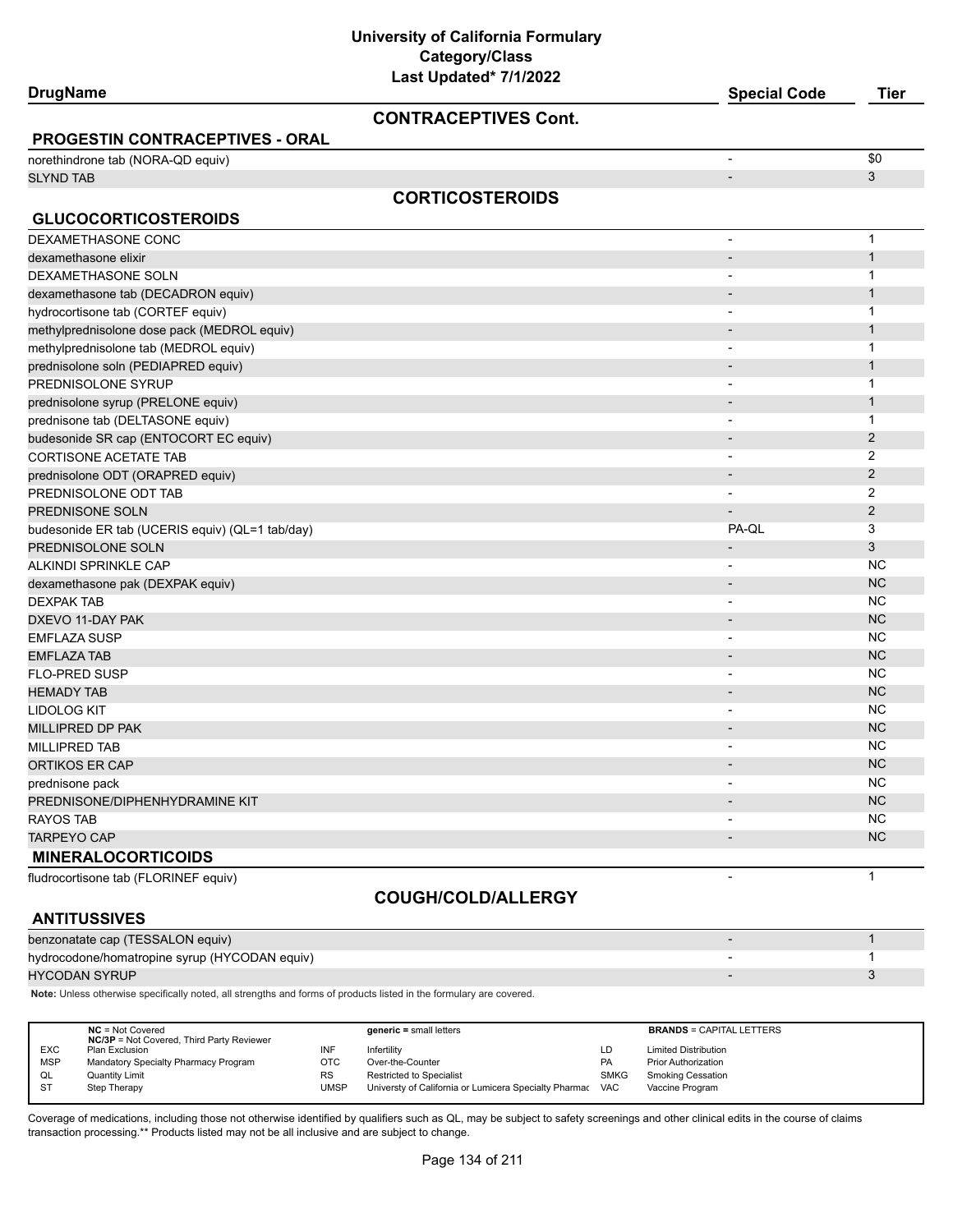| <b>COUGH/COLD/ALLERGY Cont.</b><br>NC<br>benzonatate cap 150mg (ZONATUSS equiv)<br><b>NC</b><br>ZONATUSS CAP 150MG<br><b>COUGH/COLD/ALLERGY COMBINATIONS</b><br>OTC-OL<br>GUAIFENESIN/CODEINE SYRUP (QL= 240ml/fill)<br>$\mathbf{1}$<br>OTC-QL<br>$\mathbf{1}$<br>guaifenesin/codeine syrup (TUSSI-ORGANIDIN-S equiv) (QL= 240ml/fill)<br>1<br>promethazine DM syrup<br>$\overline{\phantom{a}}$<br>promethazine VC syrup (PHENERGAN VC equiv)<br>1<br>$\overline{\phantom{a}}$<br>promethazine VC/codeine syrup (PHENERGAN VC/CODEINE equiv)<br>1<br>$\overline{\phantom{a}}$<br>1<br>promethazine/codeine syrup (PHENERGAN/CODEINE equiv)<br>hydrocodone/chlorpheniramine CR susp (TUSSIONEX equiv) (QL= 120ml/fill; 2 fills/30 days)<br>3<br>QL<br>HYDROCODONE/CHLORPHENIRAMINE/PSEUDOEPHEDRINE LIQUID (QL= 120ml/fill, 2 fills/month)<br>QL<br>3<br>hydrocodone/chlorpheniramine/pseudoephedrine liquid (ZUTRIPRO equiv) (QL= 120ml/fill, 2 fills/month)<br>QL<br>3<br>3<br>NEOTUSS PLUS LIQUID<br>QL<br>3<br>TUSSI-ORGANI SYRUP (QL= 240ml/fill)<br><b>EXC</b><br>CLARINEX-D TAB<br><b>OTC</b><br>EXC<br><b>DECON-A LIQUID</b><br><b>EXC</b><br>SEMPREX-D CAP<br><b>NC</b><br><b>DURAVENT PE TAB</b><br><b>NC</b><br>guaifenesin-DM oral liquid (ROBITUSSIN equiv)<br>ΝC<br><b>HDC DM SYRUP</b><br><b>NC</b><br><b>HYCOFENIX SOLN</b><br>ΝC<br><b>INTENSE COUGH LIQUID</b><br>$\blacksquare$<br><b>NC</b><br>MUCINEX LIQUID<br>ΝC<br>POLY-TUSSIN DM SYRUP<br><b>NC</b><br>TUSSICAPS<br>ΝC<br>TUSSI-PRES LIQUID<br><b>OTC</b><br><b>NC</b><br>TUSSLIN LIQUID<br><b>NC</b><br>TUXARIN ER TAB<br><b>NC</b><br>TUZISTRA XR SUSP<br><b>EXPECTORANTS</b><br>2<br>potassium iodide oral soln (SSKI equiv)<br>$\overline{\phantom{a}}$<br>3<br>SSKI ORAL SOLN<br>ΝC<br>GUAIFENESEN SYRUP<br><b>NC</b><br>guaifenesin tab (ALLFEN JR equiv)<br><b>NC</b><br><b>MUCINEX TAB</b><br><b>MISC. RESPIRATORY INHALANTS</b><br>1<br>sodium chloride neb soln (HYPER-SAL equiv)<br>2<br>NEBUSAL NEB SOLN<br><b>MUCOLYTICS</b><br>acetylcysteine soln (MUCOMYST equiv)<br>$\mathbf{1}$<br>$\overline{\phantom{a}}$<br><b>DERMATOLOGICALS</b><br><b>ACNE PRODUCTS</b><br>clindamycin gel (CLEOCIN GEL equiv)<br>1<br>clindamycin lotion (CLEOCIN- T equiv)<br>1<br>clindamycin pad (CLEOCIN-T equiv)<br>1<br>clindamycin topical soln (CLEOCIN-T equiv)<br>$\mathbf{1}$<br>Note: Unless otherwise specifically noted, all strengths and forms of products listed in the formulary are covered. | <b>DrugName</b> | Last Upualtu 11112022 | <b>Special Code</b> | <b>Tier</b> |
|----------------------------------------------------------------------------------------------------------------------------------------------------------------------------------------------------------------------------------------------------------------------------------------------------------------------------------------------------------------------------------------------------------------------------------------------------------------------------------------------------------------------------------------------------------------------------------------------------------------------------------------------------------------------------------------------------------------------------------------------------------------------------------------------------------------------------------------------------------------------------------------------------------------------------------------------------------------------------------------------------------------------------------------------------------------------------------------------------------------------------------------------------------------------------------------------------------------------------------------------------------------------------------------------------------------------------------------------------------------------------------------------------------------------------------------------------------------------------------------------------------------------------------------------------------------------------------------------------------------------------------------------------------------------------------------------------------------------------------------------------------------------------------------------------------------------------------------------------------------------------------------------------------------------------------------------------------------------------------------------------------------------------------------------------------------------------------------------------------------------------------------------------------------------------------------------------------------------------------------------------------------------------------------------------------------------------------------------------------------------------------------------------------------------------------------------------------------------------------|-----------------|-----------------------|---------------------|-------------|
|                                                                                                                                                                                                                                                                                                                                                                                                                                                                                                                                                                                                                                                                                                                                                                                                                                                                                                                                                                                                                                                                                                                                                                                                                                                                                                                                                                                                                                                                                                                                                                                                                                                                                                                                                                                                                                                                                                                                                                                                                                                                                                                                                                                                                                                                                                                                                                                                                                                                                  |                 |                       |                     |             |
|                                                                                                                                                                                                                                                                                                                                                                                                                                                                                                                                                                                                                                                                                                                                                                                                                                                                                                                                                                                                                                                                                                                                                                                                                                                                                                                                                                                                                                                                                                                                                                                                                                                                                                                                                                                                                                                                                                                                                                                                                                                                                                                                                                                                                                                                                                                                                                                                                                                                                  |                 |                       |                     |             |
|                                                                                                                                                                                                                                                                                                                                                                                                                                                                                                                                                                                                                                                                                                                                                                                                                                                                                                                                                                                                                                                                                                                                                                                                                                                                                                                                                                                                                                                                                                                                                                                                                                                                                                                                                                                                                                                                                                                                                                                                                                                                                                                                                                                                                                                                                                                                                                                                                                                                                  |                 |                       |                     |             |
|                                                                                                                                                                                                                                                                                                                                                                                                                                                                                                                                                                                                                                                                                                                                                                                                                                                                                                                                                                                                                                                                                                                                                                                                                                                                                                                                                                                                                                                                                                                                                                                                                                                                                                                                                                                                                                                                                                                                                                                                                                                                                                                                                                                                                                                                                                                                                                                                                                                                                  |                 |                       |                     |             |
|                                                                                                                                                                                                                                                                                                                                                                                                                                                                                                                                                                                                                                                                                                                                                                                                                                                                                                                                                                                                                                                                                                                                                                                                                                                                                                                                                                                                                                                                                                                                                                                                                                                                                                                                                                                                                                                                                                                                                                                                                                                                                                                                                                                                                                                                                                                                                                                                                                                                                  |                 |                       |                     |             |
|                                                                                                                                                                                                                                                                                                                                                                                                                                                                                                                                                                                                                                                                                                                                                                                                                                                                                                                                                                                                                                                                                                                                                                                                                                                                                                                                                                                                                                                                                                                                                                                                                                                                                                                                                                                                                                                                                                                                                                                                                                                                                                                                                                                                                                                                                                                                                                                                                                                                                  |                 |                       |                     |             |
|                                                                                                                                                                                                                                                                                                                                                                                                                                                                                                                                                                                                                                                                                                                                                                                                                                                                                                                                                                                                                                                                                                                                                                                                                                                                                                                                                                                                                                                                                                                                                                                                                                                                                                                                                                                                                                                                                                                                                                                                                                                                                                                                                                                                                                                                                                                                                                                                                                                                                  |                 |                       |                     |             |
|                                                                                                                                                                                                                                                                                                                                                                                                                                                                                                                                                                                                                                                                                                                                                                                                                                                                                                                                                                                                                                                                                                                                                                                                                                                                                                                                                                                                                                                                                                                                                                                                                                                                                                                                                                                                                                                                                                                                                                                                                                                                                                                                                                                                                                                                                                                                                                                                                                                                                  |                 |                       |                     |             |
|                                                                                                                                                                                                                                                                                                                                                                                                                                                                                                                                                                                                                                                                                                                                                                                                                                                                                                                                                                                                                                                                                                                                                                                                                                                                                                                                                                                                                                                                                                                                                                                                                                                                                                                                                                                                                                                                                                                                                                                                                                                                                                                                                                                                                                                                                                                                                                                                                                                                                  |                 |                       |                     |             |
|                                                                                                                                                                                                                                                                                                                                                                                                                                                                                                                                                                                                                                                                                                                                                                                                                                                                                                                                                                                                                                                                                                                                                                                                                                                                                                                                                                                                                                                                                                                                                                                                                                                                                                                                                                                                                                                                                                                                                                                                                                                                                                                                                                                                                                                                                                                                                                                                                                                                                  |                 |                       |                     |             |
|                                                                                                                                                                                                                                                                                                                                                                                                                                                                                                                                                                                                                                                                                                                                                                                                                                                                                                                                                                                                                                                                                                                                                                                                                                                                                                                                                                                                                                                                                                                                                                                                                                                                                                                                                                                                                                                                                                                                                                                                                                                                                                                                                                                                                                                                                                                                                                                                                                                                                  |                 |                       |                     |             |
|                                                                                                                                                                                                                                                                                                                                                                                                                                                                                                                                                                                                                                                                                                                                                                                                                                                                                                                                                                                                                                                                                                                                                                                                                                                                                                                                                                                                                                                                                                                                                                                                                                                                                                                                                                                                                                                                                                                                                                                                                                                                                                                                                                                                                                                                                                                                                                                                                                                                                  |                 |                       |                     |             |
|                                                                                                                                                                                                                                                                                                                                                                                                                                                                                                                                                                                                                                                                                                                                                                                                                                                                                                                                                                                                                                                                                                                                                                                                                                                                                                                                                                                                                                                                                                                                                                                                                                                                                                                                                                                                                                                                                                                                                                                                                                                                                                                                                                                                                                                                                                                                                                                                                                                                                  |                 |                       |                     |             |
|                                                                                                                                                                                                                                                                                                                                                                                                                                                                                                                                                                                                                                                                                                                                                                                                                                                                                                                                                                                                                                                                                                                                                                                                                                                                                                                                                                                                                                                                                                                                                                                                                                                                                                                                                                                                                                                                                                                                                                                                                                                                                                                                                                                                                                                                                                                                                                                                                                                                                  |                 |                       |                     |             |
|                                                                                                                                                                                                                                                                                                                                                                                                                                                                                                                                                                                                                                                                                                                                                                                                                                                                                                                                                                                                                                                                                                                                                                                                                                                                                                                                                                                                                                                                                                                                                                                                                                                                                                                                                                                                                                                                                                                                                                                                                                                                                                                                                                                                                                                                                                                                                                                                                                                                                  |                 |                       |                     |             |
|                                                                                                                                                                                                                                                                                                                                                                                                                                                                                                                                                                                                                                                                                                                                                                                                                                                                                                                                                                                                                                                                                                                                                                                                                                                                                                                                                                                                                                                                                                                                                                                                                                                                                                                                                                                                                                                                                                                                                                                                                                                                                                                                                                                                                                                                                                                                                                                                                                                                                  |                 |                       |                     |             |
|                                                                                                                                                                                                                                                                                                                                                                                                                                                                                                                                                                                                                                                                                                                                                                                                                                                                                                                                                                                                                                                                                                                                                                                                                                                                                                                                                                                                                                                                                                                                                                                                                                                                                                                                                                                                                                                                                                                                                                                                                                                                                                                                                                                                                                                                                                                                                                                                                                                                                  |                 |                       |                     |             |
|                                                                                                                                                                                                                                                                                                                                                                                                                                                                                                                                                                                                                                                                                                                                                                                                                                                                                                                                                                                                                                                                                                                                                                                                                                                                                                                                                                                                                                                                                                                                                                                                                                                                                                                                                                                                                                                                                                                                                                                                                                                                                                                                                                                                                                                                                                                                                                                                                                                                                  |                 |                       |                     |             |
|                                                                                                                                                                                                                                                                                                                                                                                                                                                                                                                                                                                                                                                                                                                                                                                                                                                                                                                                                                                                                                                                                                                                                                                                                                                                                                                                                                                                                                                                                                                                                                                                                                                                                                                                                                                                                                                                                                                                                                                                                                                                                                                                                                                                                                                                                                                                                                                                                                                                                  |                 |                       |                     |             |
|                                                                                                                                                                                                                                                                                                                                                                                                                                                                                                                                                                                                                                                                                                                                                                                                                                                                                                                                                                                                                                                                                                                                                                                                                                                                                                                                                                                                                                                                                                                                                                                                                                                                                                                                                                                                                                                                                                                                                                                                                                                                                                                                                                                                                                                                                                                                                                                                                                                                                  |                 |                       |                     |             |
|                                                                                                                                                                                                                                                                                                                                                                                                                                                                                                                                                                                                                                                                                                                                                                                                                                                                                                                                                                                                                                                                                                                                                                                                                                                                                                                                                                                                                                                                                                                                                                                                                                                                                                                                                                                                                                                                                                                                                                                                                                                                                                                                                                                                                                                                                                                                                                                                                                                                                  |                 |                       |                     |             |
|                                                                                                                                                                                                                                                                                                                                                                                                                                                                                                                                                                                                                                                                                                                                                                                                                                                                                                                                                                                                                                                                                                                                                                                                                                                                                                                                                                                                                                                                                                                                                                                                                                                                                                                                                                                                                                                                                                                                                                                                                                                                                                                                                                                                                                                                                                                                                                                                                                                                                  |                 |                       |                     |             |
|                                                                                                                                                                                                                                                                                                                                                                                                                                                                                                                                                                                                                                                                                                                                                                                                                                                                                                                                                                                                                                                                                                                                                                                                                                                                                                                                                                                                                                                                                                                                                                                                                                                                                                                                                                                                                                                                                                                                                                                                                                                                                                                                                                                                                                                                                                                                                                                                                                                                                  |                 |                       |                     |             |
|                                                                                                                                                                                                                                                                                                                                                                                                                                                                                                                                                                                                                                                                                                                                                                                                                                                                                                                                                                                                                                                                                                                                                                                                                                                                                                                                                                                                                                                                                                                                                                                                                                                                                                                                                                                                                                                                                                                                                                                                                                                                                                                                                                                                                                                                                                                                                                                                                                                                                  |                 |                       |                     |             |
|                                                                                                                                                                                                                                                                                                                                                                                                                                                                                                                                                                                                                                                                                                                                                                                                                                                                                                                                                                                                                                                                                                                                                                                                                                                                                                                                                                                                                                                                                                                                                                                                                                                                                                                                                                                                                                                                                                                                                                                                                                                                                                                                                                                                                                                                                                                                                                                                                                                                                  |                 |                       |                     |             |
|                                                                                                                                                                                                                                                                                                                                                                                                                                                                                                                                                                                                                                                                                                                                                                                                                                                                                                                                                                                                                                                                                                                                                                                                                                                                                                                                                                                                                                                                                                                                                                                                                                                                                                                                                                                                                                                                                                                                                                                                                                                                                                                                                                                                                                                                                                                                                                                                                                                                                  |                 |                       |                     |             |
|                                                                                                                                                                                                                                                                                                                                                                                                                                                                                                                                                                                                                                                                                                                                                                                                                                                                                                                                                                                                                                                                                                                                                                                                                                                                                                                                                                                                                                                                                                                                                                                                                                                                                                                                                                                                                                                                                                                                                                                                                                                                                                                                                                                                                                                                                                                                                                                                                                                                                  |                 |                       |                     |             |
|                                                                                                                                                                                                                                                                                                                                                                                                                                                                                                                                                                                                                                                                                                                                                                                                                                                                                                                                                                                                                                                                                                                                                                                                                                                                                                                                                                                                                                                                                                                                                                                                                                                                                                                                                                                                                                                                                                                                                                                                                                                                                                                                                                                                                                                                                                                                                                                                                                                                                  |                 |                       |                     |             |
|                                                                                                                                                                                                                                                                                                                                                                                                                                                                                                                                                                                                                                                                                                                                                                                                                                                                                                                                                                                                                                                                                                                                                                                                                                                                                                                                                                                                                                                                                                                                                                                                                                                                                                                                                                                                                                                                                                                                                                                                                                                                                                                                                                                                                                                                                                                                                                                                                                                                                  |                 |                       |                     |             |
|                                                                                                                                                                                                                                                                                                                                                                                                                                                                                                                                                                                                                                                                                                                                                                                                                                                                                                                                                                                                                                                                                                                                                                                                                                                                                                                                                                                                                                                                                                                                                                                                                                                                                                                                                                                                                                                                                                                                                                                                                                                                                                                                                                                                                                                                                                                                                                                                                                                                                  |                 |                       |                     |             |
|                                                                                                                                                                                                                                                                                                                                                                                                                                                                                                                                                                                                                                                                                                                                                                                                                                                                                                                                                                                                                                                                                                                                                                                                                                                                                                                                                                                                                                                                                                                                                                                                                                                                                                                                                                                                                                                                                                                                                                                                                                                                                                                                                                                                                                                                                                                                                                                                                                                                                  |                 |                       |                     |             |
|                                                                                                                                                                                                                                                                                                                                                                                                                                                                                                                                                                                                                                                                                                                                                                                                                                                                                                                                                                                                                                                                                                                                                                                                                                                                                                                                                                                                                                                                                                                                                                                                                                                                                                                                                                                                                                                                                                                                                                                                                                                                                                                                                                                                                                                                                                                                                                                                                                                                                  |                 |                       |                     |             |
|                                                                                                                                                                                                                                                                                                                                                                                                                                                                                                                                                                                                                                                                                                                                                                                                                                                                                                                                                                                                                                                                                                                                                                                                                                                                                                                                                                                                                                                                                                                                                                                                                                                                                                                                                                                                                                                                                                                                                                                                                                                                                                                                                                                                                                                                                                                                                                                                                                                                                  |                 |                       |                     |             |
|                                                                                                                                                                                                                                                                                                                                                                                                                                                                                                                                                                                                                                                                                                                                                                                                                                                                                                                                                                                                                                                                                                                                                                                                                                                                                                                                                                                                                                                                                                                                                                                                                                                                                                                                                                                                                                                                                                                                                                                                                                                                                                                                                                                                                                                                                                                                                                                                                                                                                  |                 |                       |                     |             |
|                                                                                                                                                                                                                                                                                                                                                                                                                                                                                                                                                                                                                                                                                                                                                                                                                                                                                                                                                                                                                                                                                                                                                                                                                                                                                                                                                                                                                                                                                                                                                                                                                                                                                                                                                                                                                                                                                                                                                                                                                                                                                                                                                                                                                                                                                                                                                                                                                                                                                  |                 |                       |                     |             |
|                                                                                                                                                                                                                                                                                                                                                                                                                                                                                                                                                                                                                                                                                                                                                                                                                                                                                                                                                                                                                                                                                                                                                                                                                                                                                                                                                                                                                                                                                                                                                                                                                                                                                                                                                                                                                                                                                                                                                                                                                                                                                                                                                                                                                                                                                                                                                                                                                                                                                  |                 |                       |                     |             |
|                                                                                                                                                                                                                                                                                                                                                                                                                                                                                                                                                                                                                                                                                                                                                                                                                                                                                                                                                                                                                                                                                                                                                                                                                                                                                                                                                                                                                                                                                                                                                                                                                                                                                                                                                                                                                                                                                                                                                                                                                                                                                                                                                                                                                                                                                                                                                                                                                                                                                  |                 |                       |                     |             |
|                                                                                                                                                                                                                                                                                                                                                                                                                                                                                                                                                                                                                                                                                                                                                                                                                                                                                                                                                                                                                                                                                                                                                                                                                                                                                                                                                                                                                                                                                                                                                                                                                                                                                                                                                                                                                                                                                                                                                                                                                                                                                                                                                                                                                                                                                                                                                                                                                                                                                  |                 |                       |                     |             |
|                                                                                                                                                                                                                                                                                                                                                                                                                                                                                                                                                                                                                                                                                                                                                                                                                                                                                                                                                                                                                                                                                                                                                                                                                                                                                                                                                                                                                                                                                                                                                                                                                                                                                                                                                                                                                                                                                                                                                                                                                                                                                                                                                                                                                                                                                                                                                                                                                                                                                  |                 |                       |                     |             |
|                                                                                                                                                                                                                                                                                                                                                                                                                                                                                                                                                                                                                                                                                                                                                                                                                                                                                                                                                                                                                                                                                                                                                                                                                                                                                                                                                                                                                                                                                                                                                                                                                                                                                                                                                                                                                                                                                                                                                                                                                                                                                                                                                                                                                                                                                                                                                                                                                                                                                  |                 |                       |                     |             |
|                                                                                                                                                                                                                                                                                                                                                                                                                                                                                                                                                                                                                                                                                                                                                                                                                                                                                                                                                                                                                                                                                                                                                                                                                                                                                                                                                                                                                                                                                                                                                                                                                                                                                                                                                                                                                                                                                                                                                                                                                                                                                                                                                                                                                                                                                                                                                                                                                                                                                  |                 |                       |                     |             |
|                                                                                                                                                                                                                                                                                                                                                                                                                                                                                                                                                                                                                                                                                                                                                                                                                                                                                                                                                                                                                                                                                                                                                                                                                                                                                                                                                                                                                                                                                                                                                                                                                                                                                                                                                                                                                                                                                                                                                                                                                                                                                                                                                                                                                                                                                                                                                                                                                                                                                  |                 |                       |                     |             |
|                                                                                                                                                                                                                                                                                                                                                                                                                                                                                                                                                                                                                                                                                                                                                                                                                                                                                                                                                                                                                                                                                                                                                                                                                                                                                                                                                                                                                                                                                                                                                                                                                                                                                                                                                                                                                                                                                                                                                                                                                                                                                                                                                                                                                                                                                                                                                                                                                                                                                  |                 |                       |                     |             |
|                                                                                                                                                                                                                                                                                                                                                                                                                                                                                                                                                                                                                                                                                                                                                                                                                                                                                                                                                                                                                                                                                                                                                                                                                                                                                                                                                                                                                                                                                                                                                                                                                                                                                                                                                                                                                                                                                                                                                                                                                                                                                                                                                                                                                                                                                                                                                                                                                                                                                  |                 |                       |                     |             |
|                                                                                                                                                                                                                                                                                                                                                                                                                                                                                                                                                                                                                                                                                                                                                                                                                                                                                                                                                                                                                                                                                                                                                                                                                                                                                                                                                                                                                                                                                                                                                                                                                                                                                                                                                                                                                                                                                                                                                                                                                                                                                                                                                                                                                                                                                                                                                                                                                                                                                  |                 |                       |                     |             |
|                                                                                                                                                                                                                                                                                                                                                                                                                                                                                                                                                                                                                                                                                                                                                                                                                                                                                                                                                                                                                                                                                                                                                                                                                                                                                                                                                                                                                                                                                                                                                                                                                                                                                                                                                                                                                                                                                                                                                                                                                                                                                                                                                                                                                                                                                                                                                                                                                                                                                  |                 |                       |                     |             |
|                                                                                                                                                                                                                                                                                                                                                                                                                                                                                                                                                                                                                                                                                                                                                                                                                                                                                                                                                                                                                                                                                                                                                                                                                                                                                                                                                                                                                                                                                                                                                                                                                                                                                                                                                                                                                                                                                                                                                                                                                                                                                                                                                                                                                                                                                                                                                                                                                                                                                  |                 |                       |                     |             |
|                                                                                                                                                                                                                                                                                                                                                                                                                                                                                                                                                                                                                                                                                                                                                                                                                                                                                                                                                                                                                                                                                                                                                                                                                                                                                                                                                                                                                                                                                                                                                                                                                                                                                                                                                                                                                                                                                                                                                                                                                                                                                                                                                                                                                                                                                                                                                                                                                                                                                  |                 |                       |                     |             |

|            | $NC = Not Covered$<br><b>NC/3P</b> = Not Covered, Third Party Reviewer |           | $generic = small letters$                             |             | <b>BRANDS = CAPITAL LETTERS</b> |
|------------|------------------------------------------------------------------------|-----------|-------------------------------------------------------|-------------|---------------------------------|
| <b>EXC</b> | Plan Exclusion                                                         |           | Infertilitv                                           | LD          | <b>Limited Distribution</b>     |
| <b>MSP</b> | Mandatory Specialty Pharmacy Program                                   | отс       | Over-the-Counter                                      | <b>PA</b>   | <b>Prior Authorization</b>      |
| QL         | <b>Quantity Limit</b>                                                  | <b>RS</b> | <b>Restricted to Specialist</b>                       | <b>SMKG</b> | <b>Smoking Cessation</b>        |
| <b>ST</b>  | Step Therapy                                                           | UMSP      | Universty of California or Lumicera Specialty Pharmac | <b>VAC</b>  | Vaccine Program                 |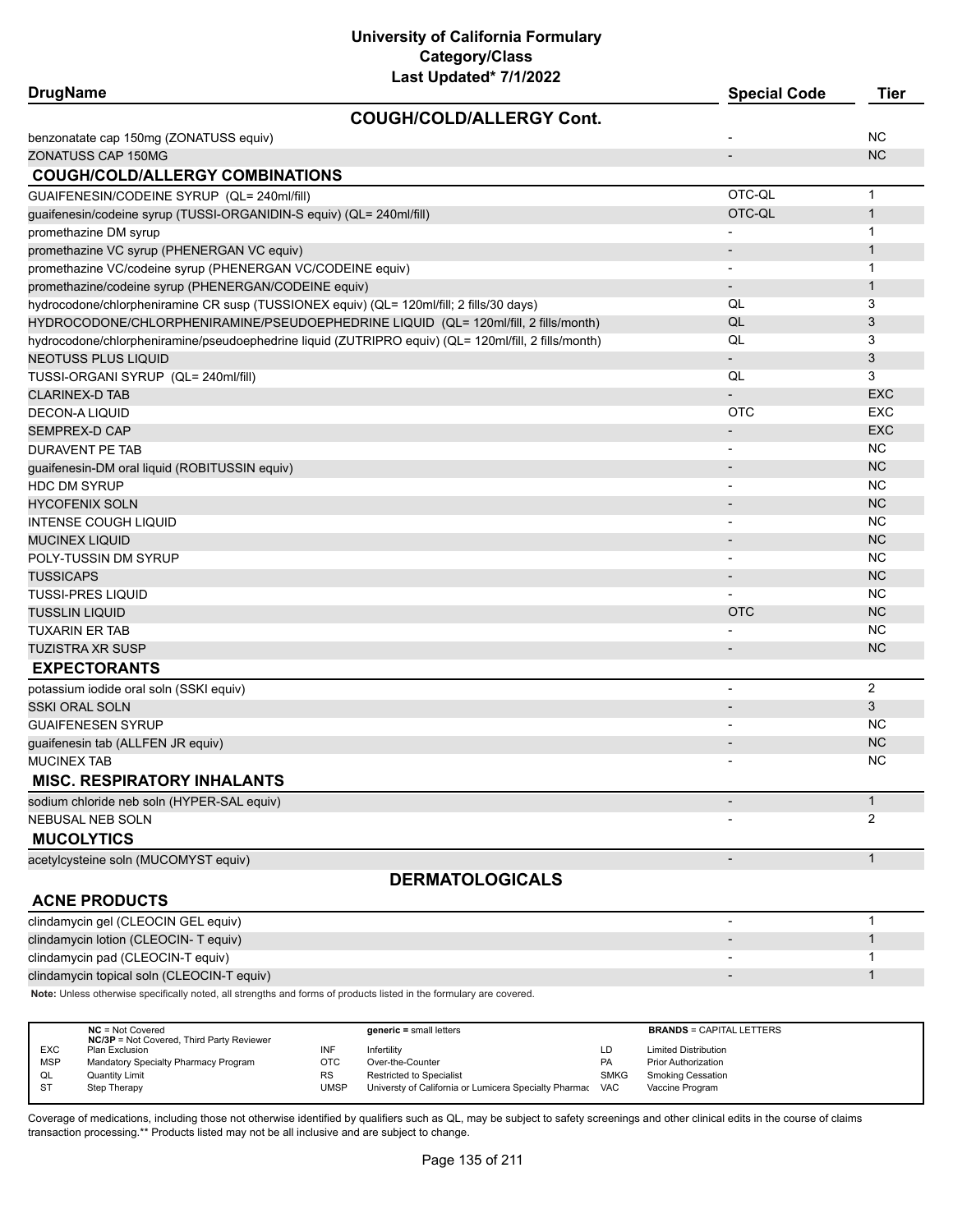| <b>DrugName</b>                                                                                     | -ast opaalog 7772022                                                                                                | <b>Special Code</b>      | <b>Tier</b>    |
|-----------------------------------------------------------------------------------------------------|---------------------------------------------------------------------------------------------------------------------|--------------------------|----------------|
|                                                                                                     | <b>DERMATOLOGICALS Cont.</b>                                                                                        |                          |                |
| erythromycin gel                                                                                    |                                                                                                                     |                          | 1              |
| erythromycin pad                                                                                    |                                                                                                                     |                          | $\mathbf{1}$   |
| erythromycin soln                                                                                   |                                                                                                                     | $\overline{\phantom{a}}$ | 1              |
| adapalene cream (DIFFERIN equiv) (Acne Only - members age 35 or older require Prior Authorization)  |                                                                                                                     | PA                       | $\overline{2}$ |
| adapalene gel (DIFFERIN equiv) (Acne Only - members age 35 or older require Prior Authorization)    |                                                                                                                     | <b>PA</b>                | 2              |
| Authorization)                                                                                      | adapalene/benzoyl peroxide gel 0.1-2.5% (EPIDUO equiv) (Acne Only - members age 35 or older require Prior           | PA                       | 2              |
| Authorization)                                                                                      | adapalene/benzoyl peroxide gel 0.3-2.5% (EPIDUO FORTE GEL equiv) (Acne Only - members age 35 or older require Prior | PA                       | 2              |
| amnesteem cap, claravis cap, isotretinoin cap, myorisan cap, zenatane cap (ACCUTANE equiv)          |                                                                                                                     | $\overline{\phantom{a}}$ | $\overline{2}$ |
| <b>AVAR GEL</b>                                                                                     |                                                                                                                     |                          | 2              |
| clindamycin/benzoyl peroxide gel (BENZACLIN equiv)                                                  |                                                                                                                     |                          | 2              |
| clindamycin/benzoyl peroxide gel (DUAC GEL equiv)                                                   |                                                                                                                     |                          | 2              |
| <b>ERY PAD</b>                                                                                      |                                                                                                                     |                          | 2              |
| erythromycin/benzoyl peroxide gel (BENZAMYCIN equiv)                                                |                                                                                                                     |                          | 2              |
| PRASCION RA CREAM                                                                                   |                                                                                                                     |                          | 2              |
| sodium sulfacetamide lotion (KLARON equiv)                                                          |                                                                                                                     |                          | 2              |
| sodium sulfacetamide/sulfur emulsion (ROSAC WASH equiv)                                             |                                                                                                                     |                          | 2              |
| sodium sulfacetamide/sulfur emulsion (ROSULA equiv)                                                 |                                                                                                                     | $\blacksquare$           | 2              |
| sodium sulfacetamide/sulfur gel (ROSULA equiv)                                                      |                                                                                                                     |                          | $\overline{2}$ |
| sodium sulfacetamide/sulfur susp (SUMAXIN equiv)                                                    |                                                                                                                     | $\overline{\phantom{a}}$ | 2              |
| sodium sulfacetamide/sulfur wash (SUMAXIN equiv)                                                    |                                                                                                                     |                          | 2              |
| sulfacetamide sodium/sulfur cream 10-5% (PLEXION SCT equiv)                                         |                                                                                                                     | $\overline{\phantom{a}}$ | 2              |
| tretinoin cream (Acne Only - members age 35 or older require Prior Authorization)                   |                                                                                                                     | PA                       | $\overline{2}$ |
| tretinoin gel (Acne Only - members age 35 or older require Prior Authorization)                     |                                                                                                                     | PA                       | 2              |
| tretinoin gel (RETIN-A GEL equiv) (Acne Only - members age 35 or older require Prior Authorization) |                                                                                                                     | PA                       | $\overline{2}$ |
| EPIDUO GEL 0.1-2.5%                                                                                 |                                                                                                                     | <b>PA</b>                | 3              |
| sodium sulfacetamide/sulfur foam (CLARIFOAM EF equiv)                                               |                                                                                                                     |                          | 3              |
| DIFFERIN OTC GEL 0.1%                                                                               |                                                                                                                     | <b>OTC</b>               | EXC            |
| <b>ABSORICA CAP</b>                                                                                 |                                                                                                                     |                          | NC             |
| ABSORICA LD CAP                                                                                     |                                                                                                                     |                          | ΝC             |
| ADAPALENE SOLN                                                                                      |                                                                                                                     | $\blacksquare$           | <b>NC</b>      |
| ADAPALENE LOTION (DIFFERIN equiv)                                                                   |                                                                                                                     |                          | <b>NC</b>      |
| ADAPALENE/BENZOYL PEROXIDE PAD                                                                      |                                                                                                                     |                          | <b>NC</b>      |
| <b>AKLIEF CREAM</b>                                                                                 |                                                                                                                     |                          | NC             |
| <b>ALTRENO LOTION</b>                                                                               |                                                                                                                     |                          | <b>NC</b>      |
| AMZEEQ FOAM                                                                                         |                                                                                                                     | $\overline{\phantom{a}}$ | <b>NC</b>      |
| <b>ARAZLO LOTION</b>                                                                                |                                                                                                                     |                          | NC             |
| AVAR AEROSOL FOAM                                                                                   |                                                                                                                     |                          | <b>NC</b>      |
| <b>AVAR PAD</b>                                                                                     |                                                                                                                     |                          | <b>NC</b>      |
| AVAR-E LS CREAM 10-2%                                                                               |                                                                                                                     |                          | <b>NC</b>      |
| AZELEX CREAM                                                                                        |                                                                                                                     |                          | NC             |
| <b>BENZAC WASH</b>                                                                                  |                                                                                                                     |                          | NC             |
|                                                                                                     |                                                                                                                     | <b>OTC</b>               | <b>NC</b>      |
| BENZOYL PEROXIDE CREAM                                                                              |                                                                                                                     |                          | NC             |
| BENZOYL PEROXIDE/HYDROCORTISONE LOTION                                                              |                                                                                                                     |                          |                |
| benzoyl peroxide/hydrocortisone lotion (VANOXIDE-HC equiv)<br><b>CLENIA PLUS SUSP</b>               |                                                                                                                     |                          | NC<br>NC.      |

**Note:** Unless otherwise specifically noted, all strengths and forms of products listed in the formulary are covered.

|            | $NC = Not Covered$<br><b>NC/3P</b> = Not Covered, Third Party Reviewer |           | $generic = small letters$                             |             | <b>BRANDS = CAPITAL LETTERS</b> |
|------------|------------------------------------------------------------------------|-----------|-------------------------------------------------------|-------------|---------------------------------|
| <b>EXC</b> | Plan Exclusion                                                         | INF       | Infertilitv                                           | LD          | <b>Limited Distribution</b>     |
| <b>MSP</b> | Mandatory Specialty Pharmacy Program                                   | отс       | Over-the-Counter                                      | PA          | <b>Prior Authorization</b>      |
| QL         | <b>Quantity Limit</b>                                                  | <b>RS</b> | Restricted to Specialist                              | <b>SMKG</b> | <b>Smoking Cessation</b>        |
| <b>ST</b>  | Step Therapy                                                           | UMSP      | Universty of California or Lumicera Specialty Pharmac | <b>VAC</b>  | Vaccine Program                 |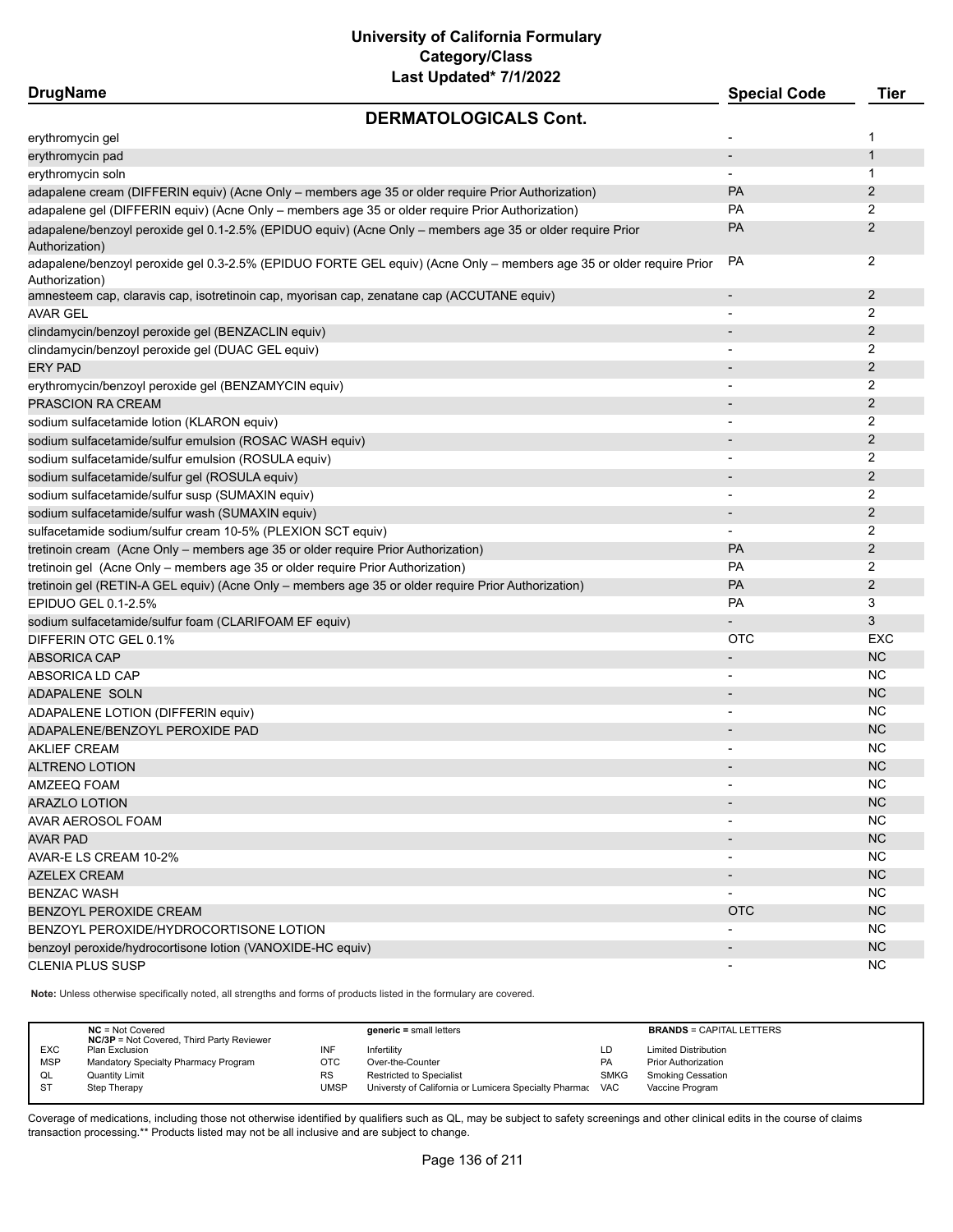| <b>DrugName</b>                                                 | Last Updated" //1/2022       | <b>Special Code</b>      | <b>Tier</b>  |
|-----------------------------------------------------------------|------------------------------|--------------------------|--------------|
|                                                                 | <b>DERMATOLOGICALS Cont.</b> |                          |              |
| <b>CLINDACIN KIT</b>                                            |                              | $\overline{\phantom{a}}$ | <b>NC</b>    |
| clindamycin foam (EVOCLIN equiv)                                |                              | $\overline{\phantom{a}}$ | <b>NC</b>    |
| clindamycin/tretinoin gel (ZIANA equiv)                         |                              |                          | <b>NC</b>    |
| CLINDAVIX KIT                                                   |                              | $\overline{\phantom{a}}$ | <b>NC</b>    |
| dapsone gel (ACZONE equiv)                                      |                              |                          | <b>NC</b>    |
| DAPSONE GEL 7.5%                                                |                              | $\blacksquare$           | <b>NC</b>    |
| <b>EPSOLAY CREAM</b>                                            |                              |                          | <b>NC</b>    |
| EVOCLIN FOAM                                                    |                              |                          | <b>NC</b>    |
| <b>FABIOR AEROSOL FOAM</b>                                      |                              |                          | <b>NC</b>    |
| isotretinoin cap 25mg (ABSORICA equiv)                          |                              | $\overline{\phantom{a}}$ | <b>NC</b>    |
| isotretinoin cap 35mg (ABSORICA equiv)                          |                              |                          | <b>NC</b>    |
| NUCARACLINPA KIT                                                |                              | $\overline{\phantom{a}}$ | <b>NC</b>    |
| NUCARARXPAK KIT                                                 |                              |                          | <b>NC</b>    |
| <b>ONEXTON GEL</b>                                              |                              | $\overline{\phantom{a}}$ | <b>NC</b>    |
| PLEXION CREAM 9.8-4.8%                                          |                              | $\overline{\phantom{a}}$ | <b>NC</b>    |
| RETIN-A MICRO GEL 0.04%, 0.1%                                   |                              |                          | <b>NC</b>    |
| RETIN-A MICRO GEL 0.08%, 0.06%                                  |                              |                          | <b>NC</b>    |
| ROSULA WASH                                                     |                              |                          | <b>NC</b>    |
| sodium sulfacetamide/sulfur emulsion 10-1% (ROSAC WASH equiv)   |                              | $\overline{\phantom{a}}$ | <b>NC</b>    |
| SODIUM SULFACETAMIDE/SULFUR LOTION                              |                              | $\overline{\phantom{a}}$ | <b>NC</b>    |
| sodium sulfacetamide/sulfur lotion (SULFACET R equiv)           |                              |                          | <b>NC</b>    |
| sodium sulfacetamide/sulfur pad (PLEXION CLEANSING CLOTH equiv) |                              |                          | <b>NC</b>    |
| SODIUM SULFACETAMIDE/SULFUR SUSP                                |                              |                          | <b>NC</b>    |
| sodium sulfacetamide/sunscreen kit (SUMADEN XLT equiv)          |                              |                          | <b>NC</b>    |
| sulfacetamide sodium/sulfur cream 10-2% (AVAR-E LS equiv)       |                              |                          | <b>NC</b>    |
| sulfacetamide sodium/sulfur cream 9.8-4.8% (PLEXION equiv)      |                              |                          | <b>NC</b>    |
| SUMADEN XLT KIT                                                 |                              |                          | <b>NC</b>    |
| TRETIN-X CREAM                                                  |                              |                          | <b>NC</b>    |
| TWYNEO CREAM                                                    |                              |                          | <b>NC</b>    |
| WINLEVI CREAM                                                   |                              |                          | <b>NC</b>    |
| ZIANA GEL                                                       |                              |                          | <b>NC</b>    |
| AGENTS FOR EXTERNAL GENITAL AND PERIANAL WARTS                  |                              |                          |              |
| <b>VEREGEN OINT</b>                                             |                              |                          | <b>NC</b>    |
| <b>AGENTS FOR WRINKLES/LIPOATROPHY/OTHER AESTHETIC USES</b>     |                              |                          |              |
| <b>RENOVA CREAM</b>                                             |                              | $\overline{\phantom{a}}$ | <b>EXC</b>   |
| KYBELLA INJ                                                     |                              |                          | NС           |
| <b>ANALGESICS - TOPICAL</b>                                     |                              |                          |              |
| <b>BACLOFEN CREAM COMPOUND KIT</b>                              |                              | $\overline{\phantom{a}}$ | <b>NC</b>    |
| TRAMADOL COMPOUND KIT                                           |                              |                          | NC.          |
| <b>ANTIBIOTICS - TOPICAL</b>                                    |                              |                          |              |
| gentamicin sulfate cream                                        |                              |                          | $\mathbf{1}$ |
| gentamicin sulfate oint                                         |                              |                          | 1            |
| mupirocin oint (BACTROBAN OINT equiv)                           |                              |                          | $\mathbf{1}$ |
| <b>CENTANY OINT</b>                                             |                              |                          | 3            |
| <b>CORTISPORIN CREAM</b>                                        |                              |                          | 3            |
| <b>CORTISPORIN OINT</b>                                         |                              |                          | 3            |

**Note:** Unless otherwise specifically noted, all strengths and forms of products listed in the formulary are covered.

|            | $NC = Not Covered$<br><b>NC/3P</b> = Not Covered, Third Party Reviewer |           | $generic = small letters$                             |             | <b>BRANDS = CAPITAL LETTERS</b> |
|------------|------------------------------------------------------------------------|-----------|-------------------------------------------------------|-------------|---------------------------------|
| <b>EXC</b> | Plan Exclusion                                                         | INF       | Infertility                                           | LD          | <b>Limited Distribution</b>     |
| <b>MSP</b> | Mandatory Specialty Pharmacy Program                                   | отс       | Over-the-Counter                                      | PA          | <b>Prior Authorization</b>      |
| QL         | <b>Quantity Limit</b>                                                  | <b>RS</b> | <b>Restricted to Specialist</b>                       | <b>SMKG</b> | <b>Smoking Cessation</b>        |
| <b>ST</b>  | Step Therapy                                                           | UMSP      | Universty of California or Lumicera Specialty Pharmac | <b>VAC</b>  | Vaccine Program                 |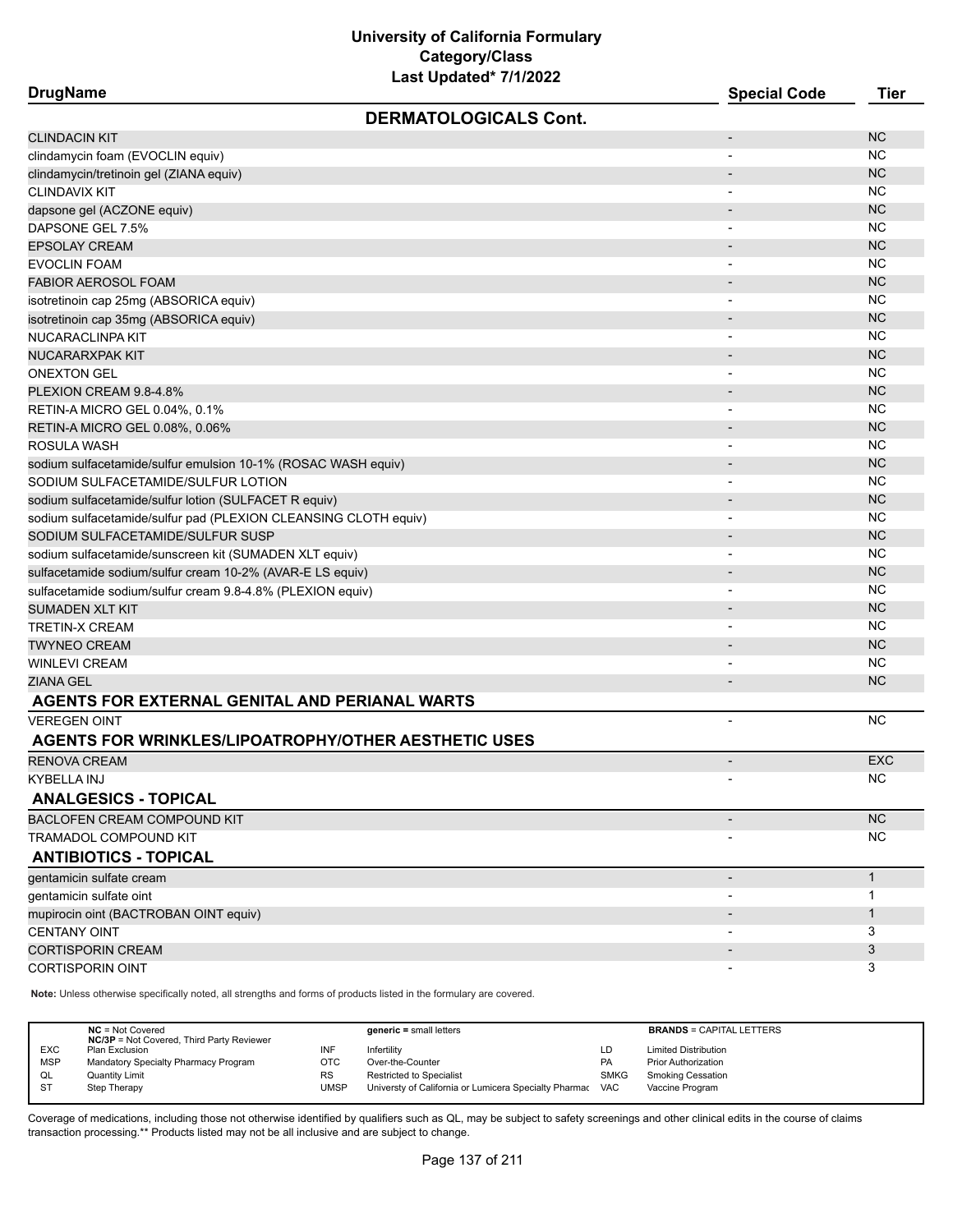| <b>DrugName</b>                                                          | <b>Special Code</b>      | Tier         |
|--------------------------------------------------------------------------|--------------------------|--------------|
| <b>DERMATOLOGICALS Cont.</b>                                             |                          |              |
| <b>ALTABAX OINT</b>                                                      | $\overline{\phantom{a}}$ | <b>NC</b>    |
| <b>BACTROBAN CREAM</b>                                                   | -                        | NC.          |
| mupirocin cream (BACTROBAN equiv)                                        | $\overline{\phantom{a}}$ | <b>NC</b>    |
| <b>NEO-SYNALAR CREAM</b>                                                 |                          | <b>NC</b>    |
| <b>XEPI CREAM</b>                                                        | -                        | <b>NC</b>    |
| <b>ANTIFUNGALS - TOPICAL</b>                                             |                          |              |
| ciclopirox cream (LOPROX CREAM equiv)                                    | -                        | $\mathbf{1}$ |
| ciclopirox gel (LOPROX GEL equiv)                                        | $\overline{\phantom{a}}$ | $\mathbf{1}$ |
| ciclopirox nail soln (PENLAC equiv)                                      | $\overline{\phantom{a}}$ | $\mathbf{1}$ |
| ciclopirox topical susp (LOPROX SUSP equiv)                              | $\overline{\phantom{a}}$ | $\mathbf{1}$ |
| clotrimazole/betamethasone cream (LORTRISONE CREAM equiv)                | $\overline{\phantom{a}}$ | $\mathbf{1}$ |
| econazole cream (SPECTAZOLE equiv)                                       |                          | $\mathbf{1}$ |
| ketoconazole cream (NIZORAL CREAM equiv)                                 |                          | $\mathbf 1$  |
| ketoconazole shampoo (NIZORAL SHAMPOO equiv)                             |                          | $\mathbf{1}$ |
| nystatin cream (MYCOSTATIN CREAM equiv)                                  |                          | $\mathbf{1}$ |
| nystatin oint                                                            |                          | $\mathbf{1}$ |
| nystatin topical powder                                                  | $\blacksquare$           | $\mathbf{1}$ |
| nystatin/triamcinolone cream                                             | $\overline{\phantom{a}}$ | $\mathbf{1}$ |
| nystatin/triamcinolone oint                                              | $\overline{\phantom{a}}$ | $\mathbf{1}$ |
| ciclopirox shampoo (LOPROX SHAMPOO equiv)                                | -                        | 2            |
| clotrimazole/betamethasone lotion (LOTRISONE LOTION equiv)               | $\blacksquare$           | 2            |
| <b>EXELDERM SOLN</b>                                                     |                          | 3            |
| iodoquinol/hydrocortisone cream 1% (VYTONE equiv)                        |                          | 3            |
| <b>MENTAX CREAM</b>                                                      |                          | 3            |
| <b>NAFTIFINE CREAM</b>                                                   | -                        | 3            |
| naftifine cream (NAFTIN equiv)                                           | $\overline{\phantom{a}}$ | 3            |
| naftifine gel (NAFTIN equiv)                                             | $\overline{\phantom{a}}$ | 3            |
| <b>NAFTIN GEL</b>                                                        |                          | 3            |
| clotrimazole cream (LOTRIMIN AF equiv)                                   | <b>OTC</b>               | EXC          |
| NIZORAL A-D SHAMPOO                                                      | <b>OTC</b>               | <b>EXC</b>   |
| nizoral a-d shampoo (NIZORAL equiv)                                      | <b>OTC</b>               | <b>EXC</b>   |
| ALCORTIN A GEL (iodoquinol/hydrocortisone/aloe polysaccharide gel equiv) |                          | <b>NC</b>    |
| ALOQUIN GEL                                                              | $\blacksquare$           | NC.          |
| <b>CICLODAN KIT</b>                                                      |                          | <b>NC</b>    |
| <b>ECONASIL KIT</b>                                                      | $\blacksquare$           | <b>NC</b>    |
| <b>ECOZA FOAM</b>                                                        |                          | <b>NC</b>    |
| <b>ERTACZO CREAM</b>                                                     |                          | <b>NC</b>    |
| EXELDERM CREAM, SULCONAZOLE CREAM                                        |                          | NC           |
| EXELDERM SOLN, SULCONAZOLE SOLN                                          | -                        | <b>NC</b>    |
| <b>HIXDEFRIMA SOLN</b>                                                   |                          | NC           |
| iodoquinol/hydrocortisone cream 1.9-1% (VYTONE equiv)                    |                          | <b>NC</b>    |
| iodoquinol/hydrocortisone/aloe polysaccharide gel (ALCORTIN A equiv)     |                          | NC           |
| <b>JUBLIA SOLN</b>                                                       | $\overline{\phantom{a}}$ | <b>NC</b>    |
| <b>KERYDIN SOLN</b>                                                      | -                        | NC           |
| LOTRIMIN AF CREAM                                                        | $\overline{\phantom{a}}$ | <b>NC</b>    |
| LULICONAZOLE CREAM, LUZU CREAM                                           |                          | NC           |
| <b>NAFTIN GEL 2%</b>                                                     | $\overline{\phantom{a}}$ | <b>NC</b>    |
|                                                                          |                          |              |

**Note:** Unless otherwise specifically noted, all strengths and forms of products listed in the formulary are covered.

|            | $NC = Not Covered$<br><b>NC/3P</b> = Not Covered, Third Party Reviewer |             | $generic = small letters$                             |             | <b>BRANDS = CAPITAL LETTERS</b> |
|------------|------------------------------------------------------------------------|-------------|-------------------------------------------------------|-------------|---------------------------------|
| <b>EXC</b> | Plan Exclusion                                                         |             | Infertility                                           | LD          | <b>Limited Distribution</b>     |
| <b>MSP</b> | Mandatory Specialty Pharmacy Program                                   | отс         | Over-the-Counter                                      | PA          | <b>Prior Authorization</b>      |
| QL         | <b>Quantity Limit</b>                                                  | <b>RS</b>   | <b>Restricted to Specialist</b>                       | <b>SMKG</b> | <b>Smoking Cessation</b>        |
| <b>ST</b>  | Step Therapy                                                           | <b>UMSP</b> | Universty of California or Lumicera Specialty Pharmac | VAC         | Vaccine Program                 |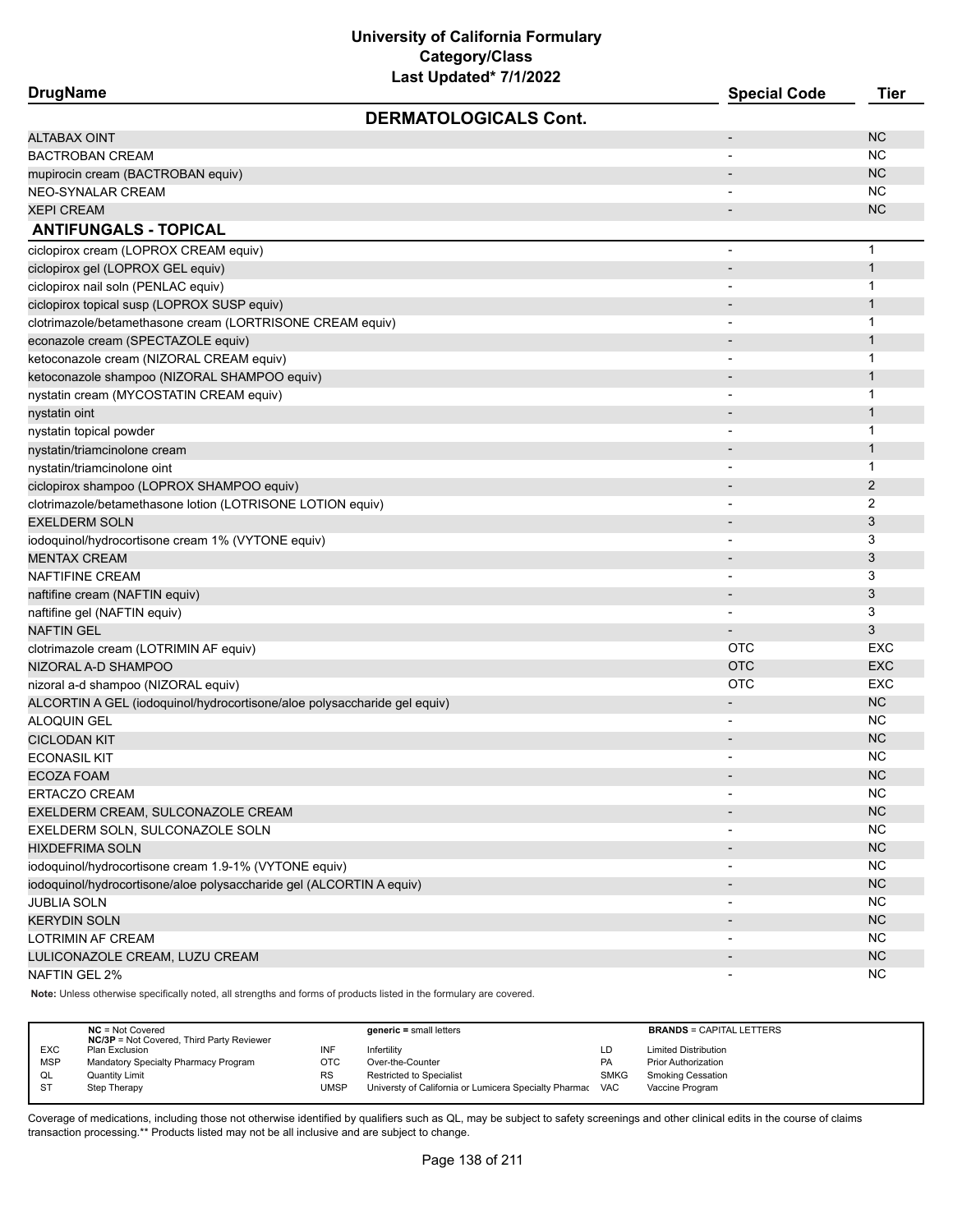**DrugName Special Code Tier DERMATOLOGICALS Cont.** ONYCHO-MED KIT AND THE STATE OF THE STATE OF THE STATE OF THE STATE OF THE STATE OF THE STATE OF THE STATE OF T oxiconazole nitrate cream (OXISTAT equiv) and the creative control of the creative creative creative creative creative creative creative creative creative creative creative creative creative creative creative creative crea OXISTAT CREAM AND THE RELEASE OF THE RELEASE OF THE RELEASE OF THE RELEASE OF THE RELEASE OF THE RELEASE OF THE RELEASE OF THE RELEASE OF THE RELEASE OF THE RELEASE OF THE RELEASE OF THE RELEASE OF THE RELEASE OF THE RELEA OXISTAT LOTION - NC PEDIZOLPAK THERAPY PACK AND A MOTOR CONTROL CONTROL CONTROL CONTROL CONTROL CONTROL CONTROL CONTROL CONTROL CO PENLAC SOLN - NC tavaborole soln (KERYDIN equiv) - NC VYTONE CREAM 1.9-1% - NC NOTES AND RELEASED FOR THE RELEASED FOR THE RELEASED FOR THE RELEASED FOR THE RELEASED FOR THE RELEASED FOR THE RELEASED FOR THE RELEASED FOR THE RELEASED FOR THE RELEASED FOR THE RELEASED FOR THE  $\blacksquare$ XOLEGEL - NC  $\blacksquare$ ZOLPAK KIT AND A SERIES AND A SERIES AND A SERIES AND A SERIES AND A SERIES AND A SERIES AND A SERIES AND A SE **ANTI-INFLAMMATORY AGENTS - TOPICAL** diclofenac gel 1% (VOLTAREN equiv) (QL= 5 tubes/fill)  $\sim$  2 diclofenac soln 1.5% (PENNSAID equiv) (QL= 3 bottles/fill)  $\qquad \qquad$  QL 2 DICLOFENAC PATCH, FLECTOR PATCH (QL= 30 patches/fill) 33 VOLTAREN GEL OTC EXC diclofenac sodium gel kit (VENNGEL equiv) - NC NOVEMBER 1999 - NC NOVEMBER 1999 - NC NC NOVEMBER 1999 - NC NC diclofenac sodium soln (XRYLIX equiv) and the control of the control of the control of the control of the control of the control of the control of the control of the control of the control of the control of the control of diclofenac sodium soln 2% (PENNSAID equiv) - NC NC NO NOVEMBER 2014 1999 - NC NC NOVEMBER 2014 1999 - NC NC NC DICLONA GEL - NC DICLOTREX PAK - NC GABAPENTIN/NAPROXEN CREAM COMPOUND KIT AND A COMPOUND THE CONSTRUCTION OF THE CONSTRUCTION OF THE COMPOUND COMPOUND THE COMPOUND OF THE COMPOUND OF THE COMPOUND OF THE COMPOUND OF THE CONFIDENTIAL COMPOUND OF THE COMPOUND LICART PATCH - NO ONE OF THE RESERVED OF THE RESERVED OF THE RESERVED OF THE RESERVED OF THE RESERVED OF THE R NAPROXEN CREAM COMPOUND KIT A REAL PROPERTY OF THE REAL PROPERTY AND THE REAL PROPERTY OF THE REAL PROPERTY OF THE REAL PROPERTY OF THE REAL PROPERTY OF THE REAL PROPERTY OF THE REAL PROPERTY OF THE REAL PROPERTY OF THE RE PENNSAID SOLN AND RESERVED ON A SERVED ON A SERVED ON A SERVED ON A SERVED ON A SERVED ON A SERVED ON A SERVED REXAPHENAC CREAM AND RESOLUTION CONTINUES. THE SERVICE OF THE SERVICE OF THE SERVICE OF THE SERVICE OF THE SERVICE OF THE SERVICE OF THE SERVICE OF THE SERVICE OF THE SERVICE OF THE SERVICE OF THE SERVICE OF THE SERVICE OF VOPAC 5 CREAM - NC NORTH AND THE RELEASED OF THE RELEASED OF THE RELEASED OF THE RELEASED OF THE RELEASED OF T VOPAC CREAM - NC VOPAC GB CREAM AND THE RELEASE OF THE RELEASE OF THE RELEASE OF THE RELEASE OF THE RELEASE OF THE RELEASE OF THE RELEASE OF THE RELEASE OF THE RELEASE OF THE RELEASE OF THE RELEASE OF THE RELEASE OF THE RELEASE OF THE RELE XRYLIX PAK - NC NORTH AND THE RELEASED OF THE RELEASED OF THE RELEASED OF THE RELEASED OF THE RELEASED OF THE RELEASED OF THE RELEASED OF THE RELEASED OF THE RELEASED OF THE RELEASED OF THE RELEASED OF THE RELEASED OF THE **ANTINEOPLASTIC OR PREMALIGNANT LESION AGENTS - TOPICAL** fluorouracil cream (EFUDEX CREAM equiv) - 1 diclofenac gel (SOLARAZE equiv) (QL= 300gm/30 days) PA-QL 2 FLUOROURACIL SOLN 2000 CONTROL CONTROL CONTROL CONTROL CONTROL CONTROL CONTROL CONTROL CONTROL CONTROL CONTROL CONTROL CONTROL CONTROL CONTROL CONTROL CONTROL CONTROL CONTROL CONTROL CONTROL CONTROL CONTROL CONTROL CONTROL FLUOROURACIL CREAM 0.5% - 3 PICATO GEL (QL= 1 box/fill) QL 3  $C$ ARAC CREAM  $\sim$ FLUORAC CREAM AND THE RESERVE ENTIRE RESERVE THE RESERVE ENTIRE RESERVE THE RESERVE ENTIRE RESERVE THE RESERVE FLUOROPLEX CREAM AND THE REAL PROPERTY OF THE REAL PROPERTY OF THE REAL PROPERTY OF THE REAL PROPERTY OF THE REAL PROPERTY OF THE REAL PROPERTY OF THE REAL PROPERTY OF THE REAL PROPERTY OF THE REAL PROPERTY OF THE REAL PRO KLISYRI OINT AND ANN AN DEALER AN DEALER ANN AN DEALER AN DEALER ANN AN DEALER ANN AN DEALER AN DEALER ANN AN ROAOXIA GEL - NC SOLARAVIX PAK - NC TARGRETIN GEL - NC bexarotene gel (TARGRETIN equiv) PA-UMSP S VALCHLOR GEL (QL= 4 tubes/30 days; Only available through Avella (877) 546-5779) LO-PA-QL LD-PA-QL S **ANTIPRURITICS - TOPICAL** DOXEPIN CREAM, PRUDOXIN CREAM, ZONALON CREAM PA 3

**Note:** Unless otherwise specifically noted, all strengths and forms of products listed in the formulary are covered.

|            | $NC = Not Covered$<br><b>NC/3P</b> = Not Covered, Third Party Reviewer |           | $generic = small letters$                             |             | <b>BRANDS = CAPITAL LETTERS</b> |
|------------|------------------------------------------------------------------------|-----------|-------------------------------------------------------|-------------|---------------------------------|
| <b>EXC</b> | Plan Exclusion                                                         | INF       | Infertility                                           | LD          | <b>Limited Distribution</b>     |
| <b>MSP</b> | Mandatory Specialty Pharmacy Program                                   | отс       | Over-the-Counter                                      | PA          | <b>Prior Authorization</b>      |
| QL         | <b>Quantity Limit</b>                                                  | <b>RS</b> | <b>Restricted to Specialist</b>                       | <b>SMKG</b> | <b>Smoking Cessation</b>        |
| <b>ST</b>  | Step Therapy                                                           | UMSP      | Universty of California or Lumicera Specialty Pharmac | <b>VAC</b>  | Vaccine Program                 |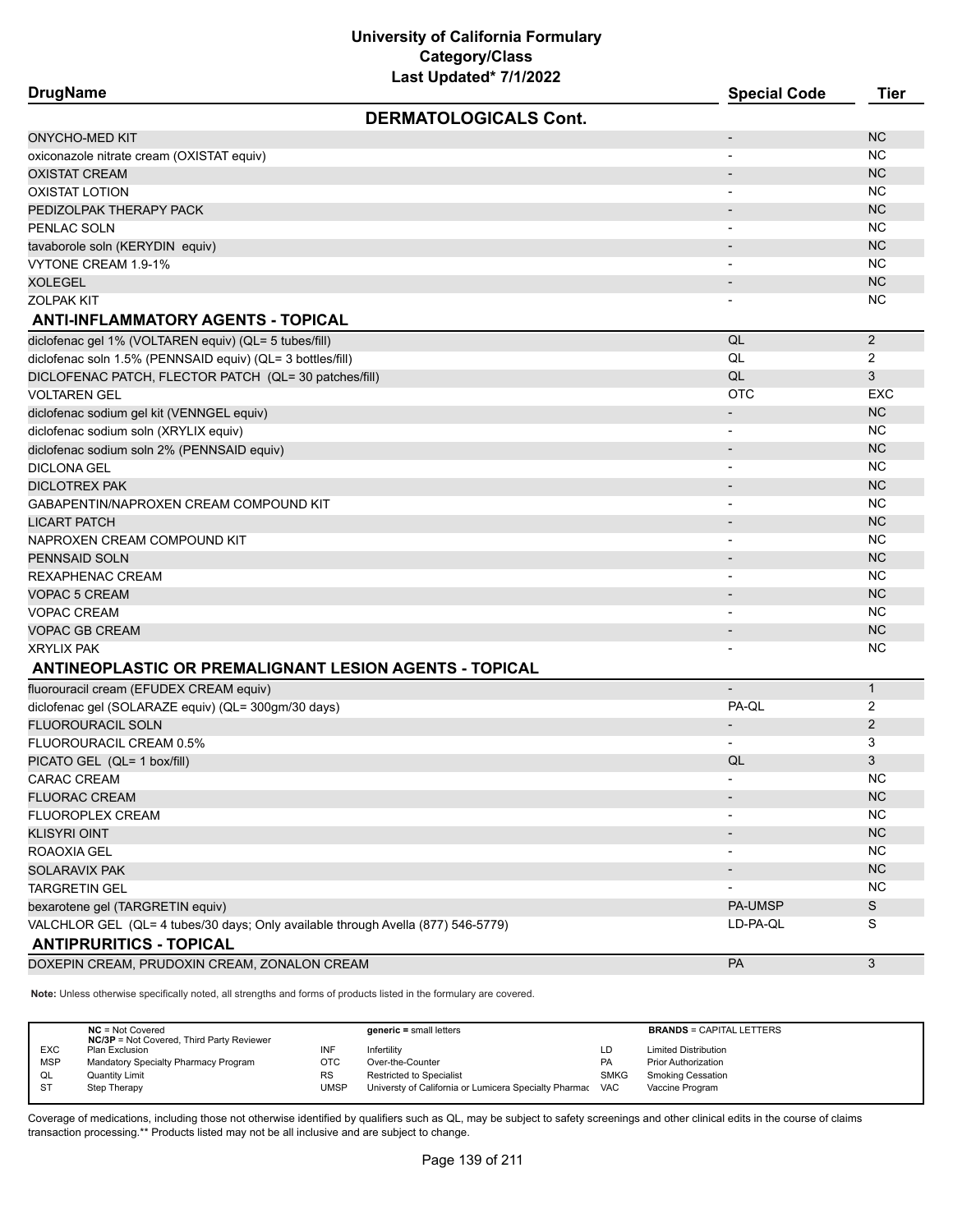# **DrugName Special Code Tier**

# **DERMATOLOGICALS Cont.**

| <b>ANTIPSORIATICS</b>                             |                              |                |
|---------------------------------------------------|------------------------------|----------------|
| 8-MOP CAP                                         | $\overline{a}$               | $\overline{2}$ |
| acitretin cap (SORIATANE equiv)                   | $\overline{\phantom{a}}$     | 2              |
| calcipotriene cream (DOVONEX CREAM equiv)         | $\overline{\phantom{0}}$     | 2              |
| calcipotriene oint                                |                              | $\overline{2}$ |
| calcipotriene soln (DOVONEX SOLN equiv)           |                              | 2              |
| <b>METHOXSALEN CAP</b>                            | $\overline{\phantom{a}}$     | $\overline{2}$ |
| methoxsalen cap (OXSORALEN ULTRA equiv)           | $\overline{\phantom{0}}$     | $\overline{2}$ |
| tazarotene cream 0.1% (TAZORAC equiv)             | $\overline{\phantom{a}}$     | $\overline{2}$ |
| <b>CALCITRIOL OINT</b>                            | $\overline{\phantom{a}}$     | 3              |
| TAZORAC CREAM 0.05%                               |                              | 3              |
| CALCIPOTRIENE FOAM, SORILUX FOAM                  | $\overline{\phantom{a}}$     | <b>NC</b>      |
| COSENTYX INJ (1-PACK)                             | $\overline{\phantom{a}}$     | <b>NC</b>      |
| COSENTYX INJ (2-PACK)                             |                              | <b>NC</b>      |
| <b>SILIQ INJ</b>                                  |                              | <b>NC</b>      |
| <b>TAZORAC GEL</b>                                | $\overline{a}$               | <b>NC</b>      |
| <b>VECTICAL OINT</b>                              | $\overline{\phantom{a}}$     | <b>NC</b>      |
| <b>VTAMA CREAM</b>                                |                              | <b>NC</b>      |
| SKYRIZI INJ 150MG/ML (QL= 1 inj/84 days)          | PA-QL-UMSP                   | S              |
| SKYRIZI INJ 75MG/0.83ML (QL= 2 inj/84 days)       | PA-QL-UMSP                   | S              |
| STELARA INJ (QL= 1 inj/84 days)                   | PA-QL-UMSP                   | S              |
| TALTZ INJ (QL= 1 inj/28 days)                     | PA-QL-UMSP                   | S              |
| TREMFYA INJ (QL= 1 inj/56 days)                   | PA-QL-UMSP                   | S              |
| <b>ANTISEBORRHEIC PRODUCTS</b>                    |                              |                |
| selenium sulfide lotion 2.5% (SELSUN equiv)       | $\overline{a}$               | $\mathbf 1$    |
| selenium sulfide shampoo (SELSEB equiv)           | $\qquad \qquad \blacksquare$ | $\overline{2}$ |
| sodium sulfacetamide wash (OVACE WASH equiv)      | -                            | $\overline{2}$ |
| <b>OVACE PLUS CREAM</b>                           | $\overline{\phantom{a}}$     | $\mathfrak{Z}$ |
| seb-prev cream (OVACE CREAM equiv)                | $\overline{a}$               | 3              |
| sodium sulfacetamide gel (OVACE PLUS equiv)       | $\overline{\phantom{m}}$     | 3              |
| sodium sulfacetamide shampoo (OVACE equiv)        | $\qquad \qquad \blacksquare$ | 3              |
| sodium sulfacetamide/urea pad (ROSULA equiv)      |                              | $\sqrt{3}$     |
| selenium sulfide lotion                           | OTC                          | EXC            |
| <b>ESKATA SOLN</b>                                | $\overline{\phantom{m}}$     | <b>NC</b>      |
| <b>OVACE PLUS LOTION</b>                          | $\overline{\phantom{a}}$     | <b>NC</b>      |
| <b>OVACE PLUS FOAM</b>                            | $\overline{\phantom{a}}$     | <b>NC</b>      |
| PROMISEB CREAM                                    |                              | <b>NC</b>      |
| selenium sulfide shampoo 2.3% (SELRX equiv)       |                              | <b>NC</b>      |
| <b>ANTIVIRALS - TOPICAL</b>                       |                              |                |
| acyclovir oint (ZOVIRAX OINT equiv)               | $\blacksquare$               | $\overline{2}$ |
| acyclovir cream (ZOVIRAX equiv)                   | $\overline{\phantom{m}}$     | $\mathfrak{S}$ |
| <b>DENAVIR CREAM</b>                              |                              | NC             |
| <b>XERESE CREAM</b>                               |                              | NC             |
| <b>ZOVIRAX OINT</b>                               |                              | <b>NC</b>      |
| <b>BURN PRODUCTS</b>                              |                              |                |
| silver sulfadiazine cream (SILVADENE CREAM equiv) |                              | $\mathbf{1}$   |

**Note:** Unless otherwise specifically noted, all strengths and forms of products listed in the formulary are covered.

|            | $NC = Not Covered$<br><b>NC/3P</b> = Not Covered, Third Party Reviewer |           | $generic = small letters$                             |             | <b>BRANDS = CAPITAL LETTERS</b> |
|------------|------------------------------------------------------------------------|-----------|-------------------------------------------------------|-------------|---------------------------------|
| <b>EXC</b> | Plan Exclusion                                                         | INF       | Infertility                                           | LD          | <b>Limited Distribution</b>     |
| <b>MSP</b> | Mandatory Specialty Pharmacy Program                                   | отс       | Over-the-Counter                                      | PA          | <b>Prior Authorization</b>      |
| QL         | <b>Quantity Limit</b>                                                  | <b>RS</b> | Restricted to Specialist                              | <b>SMKG</b> | <b>Smoking Cessation</b>        |
| <b>ST</b>  | Step Therapy                                                           | UMSP      | Universty of California or Lumicera Specialty Pharmac | <b>VAC</b>  | Vaccine Program                 |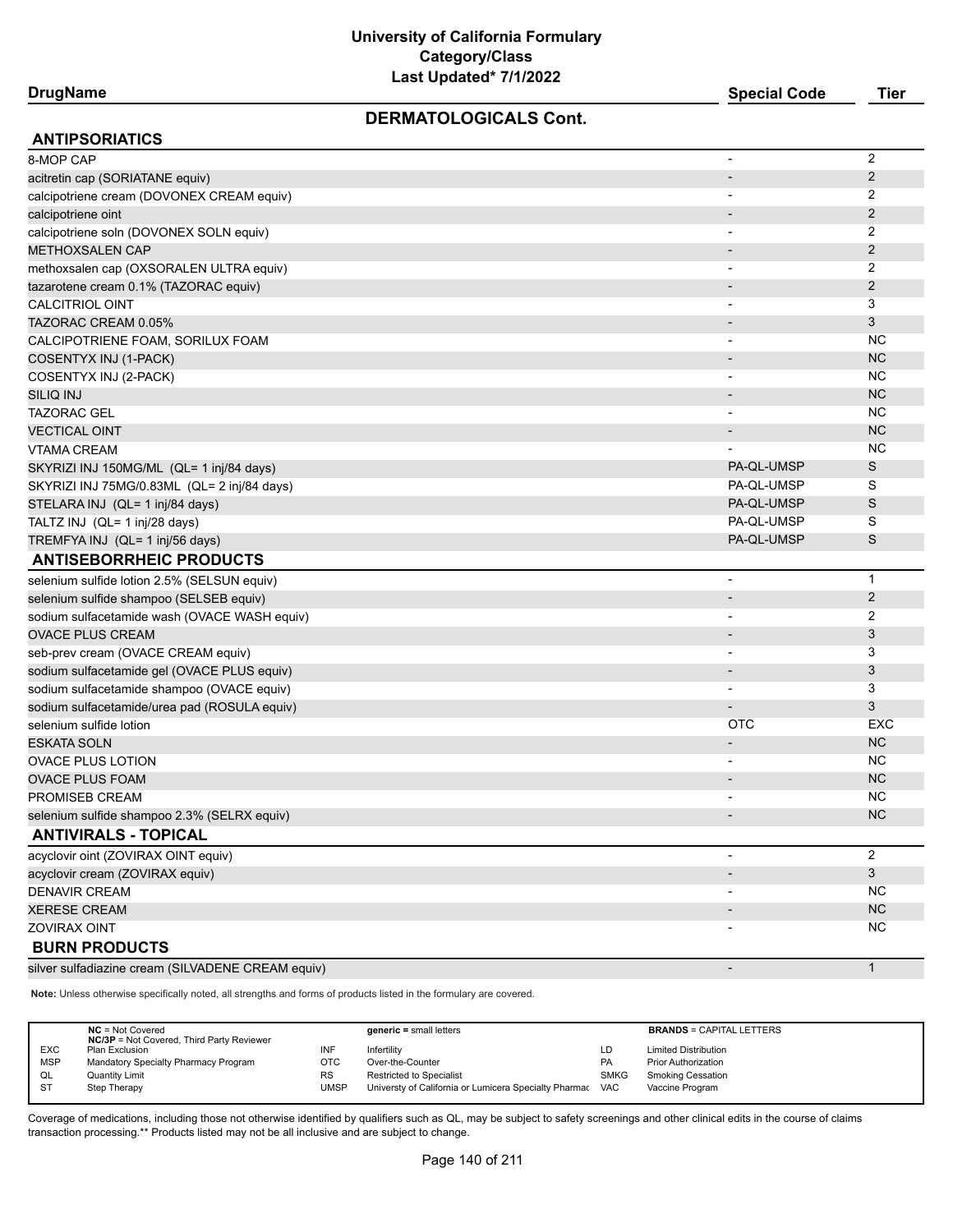| <b>DrugName</b>                                           |                              | <b>Special Code</b>      | <b>Tier</b>    |
|-----------------------------------------------------------|------------------------------|--------------------------|----------------|
|                                                           | <b>DERMATOLOGICALS Cont.</b> |                          |                |
| <b>SULFAMYLON CREAM</b>                                   |                              |                          | 2              |
| <b>CORTICOSTEROIDS - TOPICAL</b>                          |                              |                          |                |
| betamethasone augmented cream (DIPROLENE AF CREAM equiv)  |                              | $\overline{a}$           | 1              |
| betamethasone augmented gel                               |                              |                          | 1              |
| betamethasone augmented oint (DIPROLENE OINT equiv)       |                              |                          | 1              |
| betamethasone diproprionate cream (DIPROSONE CREAM equiv) |                              |                          | 1              |
| betamethasone diproprionate lotion                        |                              |                          | 1              |
| betamethasone valerate cream                              |                              |                          | 1              |
| betamethasone valerate lotion                             |                              |                          | 1              |
| betamethasone valerate oint                               |                              |                          | 1              |
| clobetasol propionate cream (TEMOVATE equiv)              |                              |                          | 1              |
| clobetasol propionate oint (TEMOVATE equiv)               |                              |                          | 1              |
| clobetasol propionate soln (TEMOVATE equiv)               |                              |                          | 1              |
| fluocinolone acetonide cream                              |                              |                          | 1              |
| fluocinolone acetonide oint                               |                              |                          | 1              |
| fluocinolone acetonide soln                               |                              |                          | 1              |
| fluocinonide cream 0.05% (LIDEX equiv)                    |                              |                          | 1              |
| fluocinonide cream 0.1% (VANOS CREAM equiv)               |                              |                          | 1              |
| fluocinonide emollient cream                              |                              |                          | 1              |
| fluocinonide gel                                          |                              |                          | 1              |
| fluocinonide oint                                         |                              |                          | 1              |
| fluocinonide soln                                         |                              |                          | 1              |
| fluticasone propionate cream (CUTIVATE equiv)             |                              |                          | 1              |
| fluticasone propionate oint (CUTIVATE equiv)              |                              |                          | 1              |
| hydrocortisone cream (PROCTOCORT equiv)                   |                              |                          | 1              |
| hydrocortisone lotion (HYTONE equiv)                      |                              |                          | 1              |
| hydrocortisone oint                                       |                              |                          | 1              |
| mometasone cream (ELOCON equiv)                           |                              |                          | 1              |
| mometasone oint (ELOCON equiv)                            |                              |                          | 1              |
| mometasone soln (ELOCON equiv)                            |                              |                          | 1              |
| triamcinolone cream                                       |                              |                          | 1              |
| triamcinolone lotion                                      |                              | -                        | 1              |
| triamcinolone oint                                        |                              |                          | 1              |
| alclometasone cream (ACLOVATE equiv)                      |                              |                          | 2              |
| alclometasone oint (ACLOVATE OINT equiv)                  |                              |                          | 2              |
| BETAMETHASONE AUGMENTED GEL                               |                              |                          | $\overline{2}$ |
| betamethasone augmented lotion (DIPROLENE LOTION equiv)   |                              | $\overline{\phantom{a}}$ | $\overline{2}$ |
| betamethasone diproprionate oint (DIPROSONE OINT equiv)   |                              |                          | 2              |
| clobetasol foam (OLUX equiv)                              |                              |                          | $\overline{2}$ |
| clobetasol lotion (CLOBEX equiv)                          |                              |                          | 2              |
| clobetasol propionate emollient cream (TEMOVATE E equiv)  |                              |                          | $\overline{2}$ |
| clobetasol propionate gel (TEMOVATE GEL equiv)            |                              | $\overline{\phantom{a}}$ | 2              |
| clobetasol shampoo (CLOBEX equiv)                         |                              |                          | 2              |
| clobetasol spray (CLOBEX equiv)                           |                              |                          | 2              |
| desonide cream (DESOWEN equiv)                            |                              |                          | $\overline{2}$ |
| desonide oint (DESOWEN equiv)                             |                              |                          | 2              |
| desoximetasone cream (TOPICORT CREAM equiv)               |                              |                          | $\overline{2}$ |
|                                                           |                              |                          |                |

**Note:** Unless otherwise specifically noted, all strengths and forms of products listed in the formulary are covered.

|            | $NC = Not Covered$<br><b>NC/3P</b> = Not Covered, Third Party Reviewer |           | $generic = small letters$                                 |             | <b>BRANDS = CAPITAL LETTERS</b> |
|------------|------------------------------------------------------------------------|-----------|-----------------------------------------------------------|-------------|---------------------------------|
| <b>EXC</b> | Plan Exclusion                                                         | INF       | Infertility                                               | LD          | <b>Limited Distribution</b>     |
| <b>MSP</b> | Mandatory Specialty Pharmacy Program                                   | отс       | Over-the-Counter                                          | <b>PA</b>   | <b>Prior Authorization</b>      |
| QL         | <b>Quantity Limit</b>                                                  | <b>RS</b> | Restricted to Specialist                                  | <b>SMKG</b> | Smoking Cessation               |
| <b>ST</b>  | Step Therapy                                                           | UMSP      | Universty of California or Lumicera Specialty Pharmac VAC |             | Vaccine Program                 |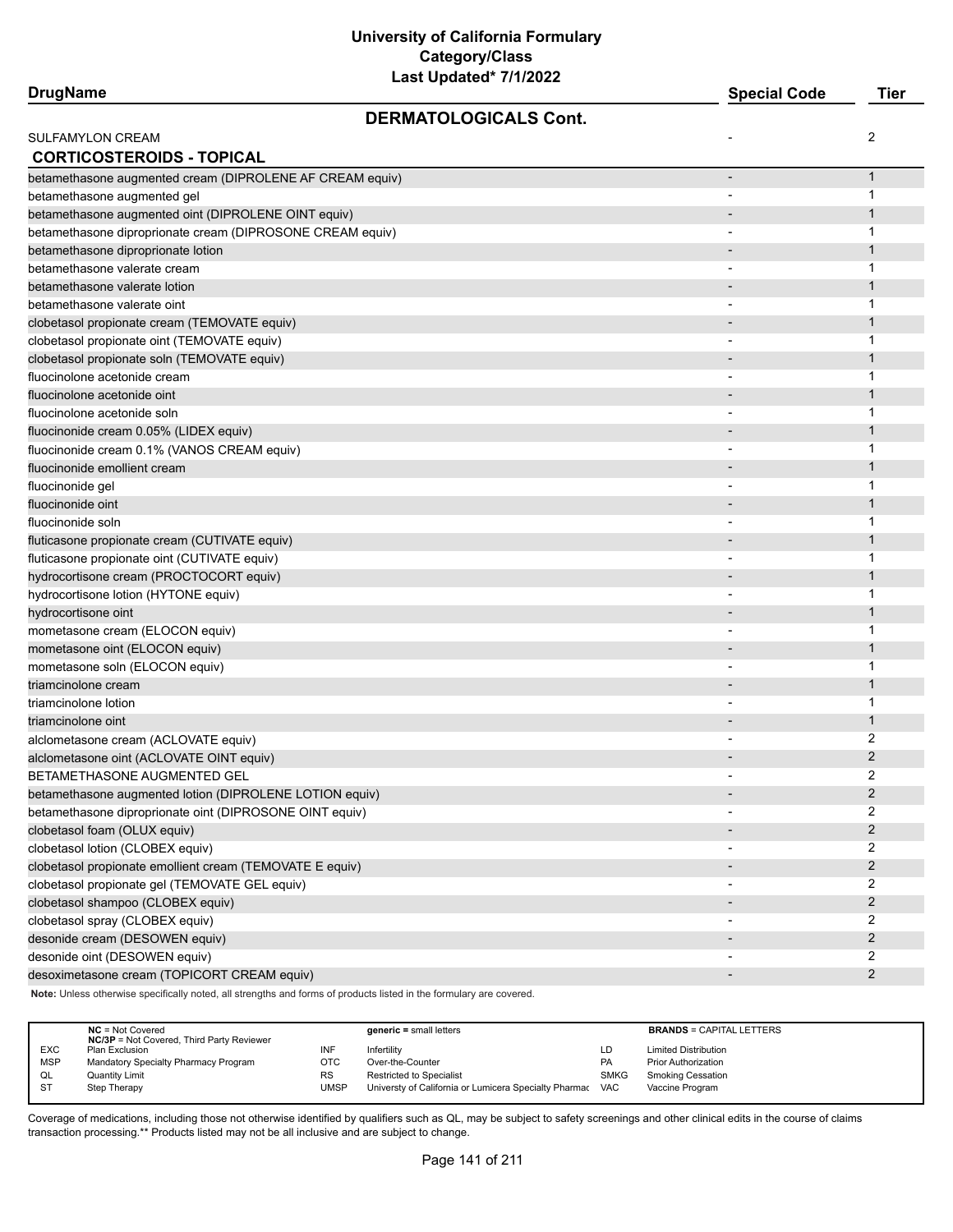| <b>DrugName</b>                                    |                              | <b>Special Code</b>      | <b>Tier</b>    |
|----------------------------------------------------|------------------------------|--------------------------|----------------|
|                                                    | <b>DERMATOLOGICALS Cont.</b> |                          |                |
| desoximetasone oint (TOPICORT equiv)               |                              |                          | 2              |
| EPIFOAM AEROSOL                                    |                              | $\overline{\phantom{a}}$ | $\overline{2}$ |
| fluocinolone acetonide oil (DERMA-SMOOTH/FS equiv) |                              |                          | 2              |
| halobetasol propionate cream (ULTRAVATE equiv)     |                              |                          | 2              |
| halobetasol propionate oint (ULTRAVATE equiv)      |                              |                          | 2              |
| hydrocortisone pramoxine cream (PRAMOSONE equiv)   |                              |                          | $\overline{2}$ |
| PRAMOSONE E CREAM                                  |                              | $\blacksquare$           | 2              |
| PREDNICARBATE CREAM                                |                              |                          | 2              |
| prednicarbate cream (DERMATOP equiv)               |                              |                          | 2              |
| PREDNICARBATE OIN                                  |                              |                          | $\overline{2}$ |
| U-CORT CREAM                                       |                              |                          | $\overline{2}$ |
| <b>TOPICORT OINT</b>                               |                              |                          | 3              |
| ALA-SCALP LOTION                                   |                              |                          | <b>NC</b>      |
|                                                    |                              |                          | <b>NC</b>      |
| AMCINONIDE CREAM 0.1%                              |                              |                          | <b>NC</b>      |
| AMCINONIDE LOTION                                  |                              | $\overline{\phantom{a}}$ |                |
| <b>AMCINONIDE OINT</b>                             |                              |                          | <b>NC</b>      |
| APEXICON E CREAM (PSORCON E equiv)                 |                              |                          | <b>NC</b>      |
| <b>BESER KIT 0.05%</b>                             |                              | $\overline{\phantom{a}}$ | <b>NC</b>      |
| betamethasone valerate foam (LUXIQ equiv)          |                              |                          | <b>NC</b>      |
| <b>BRYHALI LOTION</b>                              |                              |                          | <b>NC</b>      |
| calcipotriene/betamethasone dipropionate susp      |                              |                          | <b>NC</b>      |
| calcipotriene/betamethasone oint (TACLONEX equiv)  |                              |                          | <b>NC</b>      |
| <b>CAPEX SHAMPOO</b>                               |                              | $\overline{\phantom{a}}$ | <b>NC</b>      |
| clobetasol E foam (OLUX E equiv)                   |                              |                          | <b>NC</b>      |
| <b>CLOBETAVIX KIT</b>                              |                              |                          | <b>NC</b>      |
| CLOCORTOLONE CREAM                                 |                              |                          | <b>NC</b>      |
| clocortolone pivalate cream                        |                              |                          | <b>NC</b>      |
| <b>CLODERM CREAM</b>                               |                              |                          | <b>NC</b>      |
| CORDRAN CREAM 0.025%                               |                              |                          | <b>NC</b>      |
| <b>CORDRAN TAPE</b>                                |                              |                          | <b>NC</b>      |
| <b>CUTIVATE LOTION</b>                             |                              | $\overline{\phantom{0}}$ | <b>NC</b>      |
| <b>DERMACINRX KIT</b>                              |                              |                          | <b>NC</b>      |
| <b>DESONATE GEL</b>                                |                              | $\overline{\phantom{a}}$ | <b>NC</b>      |
| desonide gel                                       |                              |                          | <b>NC</b>      |
| desonide lotion (DESOWEN equiv)                    |                              |                          | NC.            |
| <b>DESOWEN CREAM</b>                               |                              |                          | <b>NC</b>      |
| DESOWEN CREAM KIT                                  |                              |                          | <b>NC</b>      |
| <b>DESOWEN LOTION</b>                              |                              |                          | NC             |
| <b>DESOWEN LOTION KIT</b>                          |                              | $\blacksquare$           | <b>NC</b>      |
| <b>DESOWEN OINT</b>                                |                              | $\overline{\phantom{a}}$ | NC             |
| <b>DESOWEN OINT KIT</b>                            |                              | $\overline{\phantom{a}}$ | <b>NC</b>      |
| desoximetasone cream 0.05% (TOPICORT equiv)        |                              |                          | <b>NC</b>      |
| desoximetasone gel (TOPICORT equiv)                |                              | $\overline{\phantom{a}}$ | NC             |
| desoximetasone oint 0.05% (TOPICORT equiv)         |                              |                          | NC             |
| DIFLORASONE CREAM, PSORCON CREAM                   |                              | $\overline{\phantom{a}}$ | <b>NC</b>      |
| diflorasone oint                                   |                              |                          | NC             |
| DUOBRII LOTION                                     |                              |                          | <b>NC</b>      |
|                                                    |                              |                          |                |

**Note:** Unless otherwise specifically noted, all strengths and forms of products listed in the formulary are covered.

|            | $NC = Not Covered$<br><b>NC/3P</b> = Not Covered, Third Party Reviewer |           | $generic = small letters$                             |             | <b>BRANDS = CAPITAL LETTERS</b> |
|------------|------------------------------------------------------------------------|-----------|-------------------------------------------------------|-------------|---------------------------------|
| <b>EXC</b> | Plan Exclusion                                                         | INF       | Infertility                                           | LD          | <b>Limited Distribution</b>     |
| <b>MSP</b> | Mandatory Specialty Pharmacy Program                                   | отс       | Over-the-Counter                                      | PA          | <b>Prior Authorization</b>      |
| QL         | <b>Quantity Limit</b>                                                  | <b>RS</b> | <b>Restricted to Specialist</b>                       | <b>SMKG</b> | <b>Smoking Cessation</b>        |
| <b>ST</b>  | Step Therapy                                                           | UMSP      | Universty of California or Lumicera Specialty Pharmac | <b>VAC</b>  | Vaccine Program                 |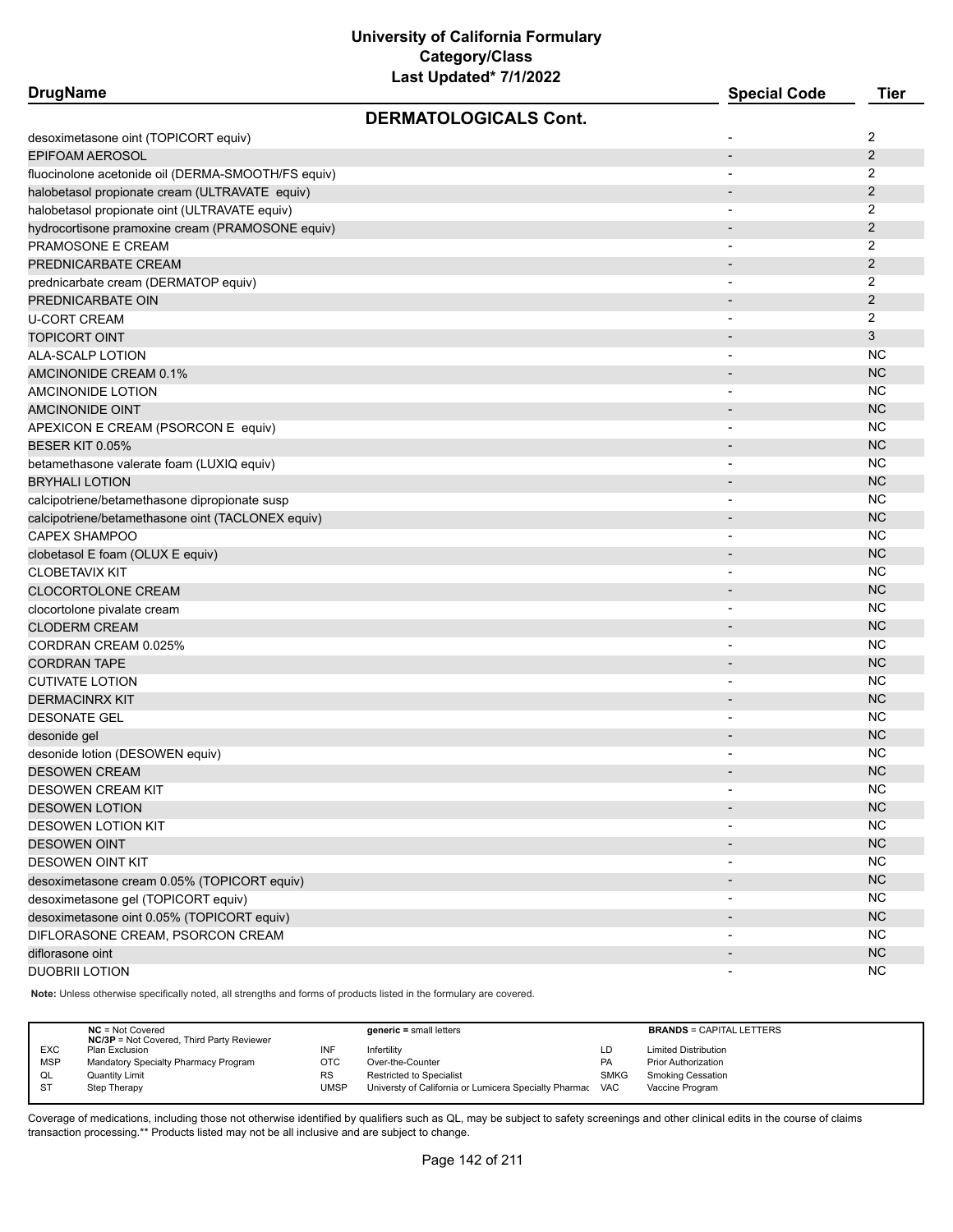| <b>DrugName</b>                                  | <b>Special Code</b>      | <b>Tier</b> |
|--------------------------------------------------|--------------------------|-------------|
| <b>DERMATOLOGICALS Cont.</b>                     |                          |             |
| <b>ENSTILAR FOAM</b>                             | $\overline{\phantom{a}}$ | <b>NC</b>   |
| <b>FLUOPAR KIT</b>                               |                          | <b>NC</b>   |
| <b>FLUOVIX PAK</b>                               | $\overline{\phantom{0}}$ | <b>NC</b>   |
| flurandrenolide cream (CORDRAN equiv)            |                          | <b>NC</b>   |
| flurandrenolide lotion (CORDRAN equiv)           | $\overline{\phantom{0}}$ | <b>NC</b>   |
| flurandrenolide oint (CORDRAN equiv)             | $\overline{\phantom{a}}$ | <b>NC</b>   |
| fluticasone propionate lotion (CUTIVATE equiv)   |                          | <b>NC</b>   |
| halcinonide cream (HALOG equiv)                  |                          | <b>NC</b>   |
| <b>HALOG CREAM</b>                               | $\overline{a}$           | <b>NC</b>   |
| <b>HALOG OINT</b>                                | $\overline{\phantom{a}}$ | <b>NC</b>   |
| <b>HALOG SOLN</b>                                | $\overline{\phantom{0}}$ | <b>NC</b>   |
| halonate pac kit (ULTRAVATE KIT equiv)           |                          | <b>NC</b>   |
| <b>HC BUTYRATE CREAM</b>                         | -                        | <b>NC</b>   |
| <b>HC BUTYRATE SOLN</b>                          | $\blacksquare$           | <b>NC</b>   |
| HC/PRAMOXINE CREAM 1-2.35%                       | $\overline{\phantom{0}}$ | <b>NC</b>   |
| <b>HC-LIDOCAINE CREAM</b>                        |                          | <b>NC</b>   |
| hydrocortisone butyrate cream (LOCOID equiv)     |                          | <b>NC</b>   |
| hydrocortisone butyrate lipocream (LOCOID equiv) | $\blacksquare$           | <b>NC</b>   |
| hydrocortisone butyrate oint (LOCOID equiv)      | $\overline{\phantom{a}}$ | <b>NC</b>   |
| hydrocortisone butyrate soln (LOCOID equiv)      | $\overline{\phantom{a}}$ | <b>NC</b>   |
| hydrocortisone lotion (LOCOID equiv)             | $\overline{\phantom{0}}$ | <b>NC</b>   |
| hydrocortisone lotion 2% (ALA SCALP equiv)       | $\overline{\phantom{a}}$ | <b>NC</b>   |
| hydrocortisone valerate cream (WESTCORT equiv)   | $\blacksquare$           | <b>NC</b>   |
| hydrocortisone valerate oint (WESTCORT equiv)    |                          | <b>NC</b>   |
| <b>IMPEKLO LOTION</b>                            | $\overline{\phantom{0}}$ | <b>NC</b>   |
| <b>IMPOYZ CREAM</b>                              | $\overline{\phantom{a}}$ | <b>NC</b>   |
| <b>LEXETTE FOAM</b>                              | $\blacksquare$           | <b>NC</b>   |
| <b>LOCOID CREAM</b>                              | $\overline{\phantom{a}}$ | <b>NC</b>   |
| <b>LOCOID LIPOCREAM</b>                          | $\overline{\phantom{0}}$ | <b>NC</b>   |
| <b>LOCOID OINT</b>                               | $\overline{\phantom{a}}$ | <b>NC</b>   |
| <b>LOCOID SOLN</b>                               | -                        | <b>NC</b>   |
| LUXIQ FOAM                                       | $\overline{\phantom{a}}$ | <b>NC</b>   |
| <b>MEXPAROX HC CREAM</b>                         | $\overline{a}$           | <b>NC</b>   |
| MICORT-HC CREAM                                  |                          | <b>NC</b>   |
| NOVACORT GEL                                     |                          | <b>NC</b>   |
| <b>OLUX E FOAM</b>                               | $\blacksquare$           | <b>NC</b>   |
| PANDEL CREAM                                     |                          | <b>NC</b>   |
| paramox hc gel (NOVACORT GEL equiv)              |                          | <b>NC</b>   |
| PRAMOSONE CREAM 1-1%                             |                          | NC          |
| PRAMOSONE LOTION                                 |                          | <b>NC</b>   |
| PRAMOSONE OINT                                   |                          | NC          |
| <b>QUINIXIL PAK</b>                              |                          | NC          |
| SERNIVO SPRAY                                    | $\overline{\phantom{a}}$ | <b>NC</b>   |
| SILALITE PAK MIS                                 |                          | NC          |
| <b>TASOPROL CREAM KIT</b>                        |                          | NC          |
| TOPICORT CREAM 0.05%                             |                          | <b>NC</b>   |
| <b>TOPICORT GEL</b>                              | $\overline{\phantom{a}}$ | <b>NC</b>   |
|                                                  |                          |             |

**Note:** Unless otherwise specifically noted, all strengths and forms of products listed in the formulary are covered.

|            | $NC = Not Covered$<br><b>NC/3P</b> = Not Covered, Third Party Reviewer |           | $generic = small letters$                             |             | <b>BRANDS = CAPITAL LETTERS</b> |
|------------|------------------------------------------------------------------------|-----------|-------------------------------------------------------|-------------|---------------------------------|
| <b>EXC</b> | Plan Exclusion                                                         | INF       | Infertility                                           | LD          | <b>Limited Distribution</b>     |
| <b>MSP</b> | Mandatory Specialty Pharmacy Program                                   | OTC       | Over-the-Counter                                      | PA          | <b>Prior Authorization</b>      |
| QL         | <b>Quantity Limit</b>                                                  | <b>RS</b> | <b>Restricted to Specialist</b>                       | <b>SMKG</b> | <b>Smoking Cessation</b>        |
| <b>ST</b>  | Step Therapy                                                           | UMSP      | Universty of California or Lumicera Specialty Pharmac | <b>VAC</b>  | Vaccine Program                 |
|            |                                                                        |           |                                                       |             |                                 |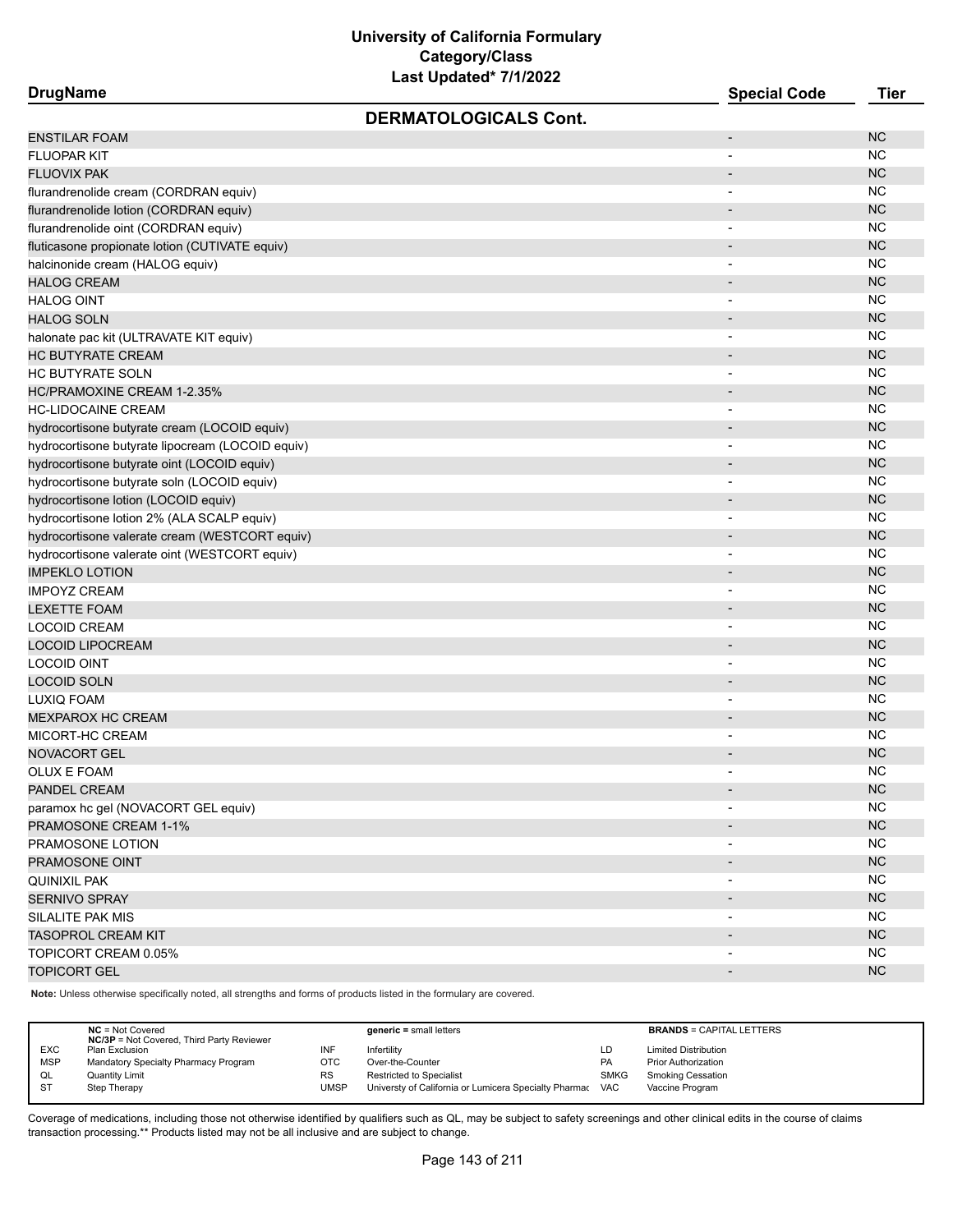| <b>DrugName</b>                              |                              | <b>Special Code</b>          | <b>Tier</b>    |
|----------------------------------------------|------------------------------|------------------------------|----------------|
|                                              | <b>DERMATOLOGICALS Cont.</b> |                              |                |
| TOVET KIT                                    |                              |                              | <b>NC</b>      |
| triamcinolone acetonide oint (TRIANEX equiv) |                              | $\overline{\phantom{a}}$     | <b>NC</b>      |
| triamcinolone spray (KENALOG equiv)          |                              | $\overline{\phantom{a}}$     | NC             |
| TRIANEX OINT                                 |                              |                              | <b>NC</b>      |
| TRILOCICLO KIT                               |                              |                              | NC             |
| ULTRAVATE LOTION                             |                              | $\overline{\phantom{a}}$     | <b>NC</b>      |
| ULTRAVATE PAC KIT                            |                              | $\blacksquare$               | NC             |
| <b>VANOS CREAM</b>                           |                              | $\overline{\phantom{a}}$     | <b>NC</b>      |
| <b>VERDESO FOAM</b>                          |                              |                              | <b>NC</b>      |
| <b>WESTCORT OINT</b>                         |                              | $\overline{\phantom{m}}$     | <b>NC</b>      |
| WYNZORA CREAM                                |                              |                              | <b>NC</b>      |
| <b>ECZEMA AGENTS</b>                         |                              |                              |                |
| OPZELURA CREAM (QL= 12 tubes/year)           |                              | PA-QL                        | 3              |
| ADBRY INJ                                    |                              |                              | NC             |
| <b>CIBINQO TAB</b>                           |                              |                              | <b>NC</b>      |
| DUPIXENT INJ (QL= 2 inj/ 28 days)            |                              | PA-QL-UMSP                   | S              |
| DUPIXENT INJ (QL= 2 inj/28 days)             |                              | PA-QL-UMSP                   | S              |
| DUPIXENT PEN INJ (QL= 2 inj/28 days)         |                              | PA-QL-UMSP                   | S              |
| <b>EMOLLIENT/KERATOLYTIC AGENTS</b>          |                              |                              |                |
| <b>CARMOL LOTION</b>                         |                              | $\qquad \qquad \blacksquare$ | <b>NC</b>      |
| KERAFOAM                                     |                              | $\overline{\phantom{a}}$     | <b>NC</b>      |
| <b>KERALAC CREAM</b>                         |                              | $\overline{\phantom{a}}$     | <b>NC</b>      |
| <b>UMECTA EMULSION</b>                       |                              |                              | <b>NC</b>      |
| UMECTA PD EMULSION                           |                              | $\overline{\phantom{a}}$     | <b>NC</b>      |
| UMECTA SUSP                                  |                              |                              | <b>NC</b>      |
| URAMAXIN CREAM                               |                              |                              | <b>NC</b>      |
| URAMAXIN GEL                                 |                              |                              | <b>NC</b>      |
| urea cream                                   |                              | $\overline{\phantom{a}}$     | <b>NC</b>      |
| urea emulsion                                |                              | $\blacksquare$               | <b>NC</b>      |
| urea gel (URAMAXIN equiv)                    |                              | $\qquad \qquad \blacksquare$ | <b>NC</b>      |
| urea lotion (KERALAC LOTION equiv)           |                              | $\overline{\phantom{a}}$     | NC             |
| <b>UREA NAIL KIT</b>                         |                              | ٠                            | <b>NC</b>      |
| UREA SUSP                                    |                              | $\blacksquare$               | NC             |
| urea susp 40% (UMECTA equiv)                 |                              | $\overline{\phantom{a}}$     | NC.            |
| <b>EMOLLIENTS</b>                            |                              |                              |                |
| LACTIC ACID LOTION                           |                              |                              | $\mathbf{1}$   |
| ammonium lactate cream (LAC-HYDRIN equiv)    |                              | <b>OTC</b>                   | EXC            |
| ammonium lactate lotion (LAC-HYDRIN equiv)   |                              | <b>OTC</b>                   | <b>EXC</b>     |
| <b>HYLINATE LOTION</b>                       |                              | $\overline{\phantom{a}}$     | NC             |
| <b>ENZYMES - TOPICAL</b>                     |                              |                              |                |
| SANTYL OINT (QL= 90gm/30 days)               |                              | QL                           | $\overline{2}$ |
| vasolex oint (XENADERM equiv)                |                              |                              | ${\sf NC}$     |
| <b>XENADERM OINT</b>                         |                              |                              | NC             |
| <b>HAIR GROWTH AGENTS</b>                    |                              |                              |                |
| bimatoprost ophth soln                       |                              | $\overline{\phantom{a}}$     | EXC            |
| finasteride tab (PROPECIA equiv)             |                              | $\overline{\phantom{a}}$     | EXC            |

**Note:** Unless otherwise specifically noted, all strengths and forms of products listed in the formulary are covered.

|            | $NC = Not Covered$<br><b>NC/3P</b> = Not Covered, Third Party Reviewer |           | $generic = small letters$                             |             | <b>BRANDS = CAPITAL LETTERS</b> |
|------------|------------------------------------------------------------------------|-----------|-------------------------------------------------------|-------------|---------------------------------|
| <b>EXC</b> | Plan Exclusion                                                         | INF       | Infertility                                           | LD          | <b>Limited Distribution</b>     |
| <b>MSP</b> | Mandatory Specialty Pharmacy Program                                   | отс       | Over-the-Counter                                      | <b>PA</b>   | <b>Prior Authorization</b>      |
| QL         | <b>Quantity Limit</b>                                                  | <b>RS</b> | Restricted to Specialist                              | <b>SMKG</b> | <b>Smoking Cessation</b>        |
| <b>ST</b>  | Step Therapy                                                           | UMSP      | Universty of California or Lumicera Specialty Pharmac | <b>VAC</b>  | Vaccine Program                 |
|            |                                                                        |           |                                                       |             |                                 |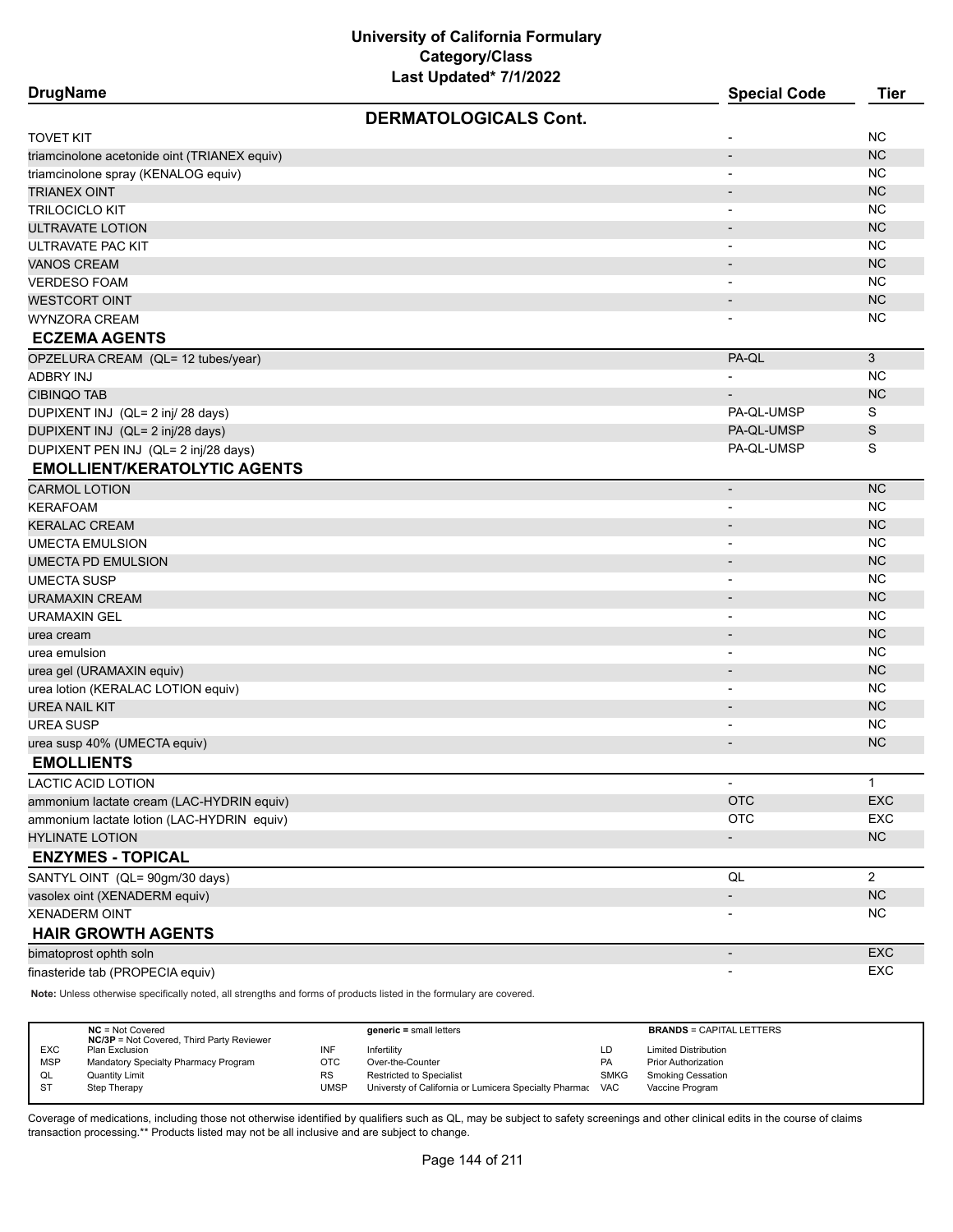#### **DERMATOLOGICALS Cont.**

**DrugName Special Code Tier**

| <b>HAIR REDUCTION AGENTS</b>                                             |                              |                |
|--------------------------------------------------------------------------|------------------------------|----------------|
| <b>VANIQA CREAM</b>                                                      |                              | <b>EXC</b>     |
| <b>IMMUNOMODULATING AGENTS - TOPICAL</b>                                 |                              |                |
| imiquimod cream (ALDARA equiv)                                           | ٠                            | $\mathbf{1}$   |
| <b>IMIQUIMOD CREAM 3.75%</b>                                             | $\overline{\phantom{a}}$     | <b>NC</b>      |
| imiquimod cream 3.75% (IMIQUIMOD equiv)                                  |                              | <b>NC</b>      |
| ZYCLARA CREAM                                                            |                              | <b>NC</b>      |
| <b>IMMUNOSUPPRESSIVE AGENTS - TOPICAL</b>                                |                              |                |
| tacrolimus oint (PROTOPIC OINT equiv)                                    | $\overline{\phantom{a}}$     | $\mathbf 1$    |
| pimecrolimus cream (ELIDEL equiv) (Covered for members 2 years or older) | $\overline{\phantom{a}}$     | $\overline{2}$ |
| <b>OXIANUJO CREAM</b>                                                    |                              | <b>NC</b>      |
| <b>KERATOLYTIC/ANTIMITOTIC AGENTS</b>                                    |                              |                |
| PODOCON SOLN                                                             | $\overline{\phantom{a}}$     | $\overline{2}$ |
| podofilox soln (CONDYLOX equiv)                                          |                              | 2              |
| salicylic acid shampoo (SALEX equiv)                                     | $\overline{\phantom{m}}$     | 2              |
| CONDYLOX GEL                                                             | $\overline{\phantom{0}}$     | 3              |
| <b>SALEX SHAMPOO</b>                                                     | $\overline{\phantom{a}}$     | 3              |
| ATRIX SYSTEM KIT                                                         | $\qquad \qquad \blacksquare$ | <b>NC</b>      |
| <b>GEAMETDRAY GEL</b>                                                    | $\qquad \qquad \blacksquare$ | <b>NC</b>      |
| <b>GUANENDRUX GEL</b>                                                    |                              | <b>NC</b>      |
| <b>METDRAY GEL</b>                                                       |                              | <b>NC</b>      |
| <b>SALEX LOTION KIT</b>                                                  |                              | <b>NC</b>      |
| salicyclic acid soln                                                     | $\blacksquare$               | NC             |
| salicylic acid cream (CERAVE PSORIASIS equiv)                            |                              | <b>NC</b>      |
| <b>SALIMEZ FORTE CREAM</b>                                               |                              | NC             |
| XALIX SOL                                                                |                              | <b>NC</b>      |
| <b>LOCAL ANESTHETICS - TOPICAL</b>                                       |                              |                |
| lidocaine cream 3% (LIDAMANTLE equiv)                                    | $\overline{a}$               | $\mathbf{1}$   |
| lidocaine gel (GLYDO equiv)                                              |                              | $\mathbf 1$    |
| lidocaine gel (XYLOCAINE equiv)                                          | $\overline{\phantom{0}}$     | $\mathbf{1}$   |
| lidocaine oint (QL= 107gm/30 days)                                       | QL                           | $\mathbf{1}$   |
| lidocaine soln (XYLOCAINE equiv)                                         |                              | $\mathbf{1}$   |
| lidocaine/prilocaine cream (EMLA equiv)                                  |                              | 1              |
| <b>LIDOCAINE GEL</b>                                                     | $\overline{\phantom{a}}$     | $\overline{2}$ |
| lidocaine patch 5% (LIDODERM equiv) (QL= 3 patches/day)                  | QL                           | 2              |
| lidocaine patch (LIDODERM equiv) (QL= 3 patches/day)                     | QL                           | 3              |
| <b>ADAZIN CREAM</b>                                                      |                              | <b>NC</b>      |
| <b>ANASTIA LOTION</b>                                                    |                              | <b>NC</b>      |
| APRIZIO PAK KIT                                                          | $\overline{a}$               | <b>NC</b>      |
| capsaicin/menthol topical patch (SINELEE equiv)                          | $\overline{\phantom{a}}$     | $NC$           |
| <b>DERMALID PAK</b>                                                      |                              | <b>NC</b>      |
| <b>GEN7T LOTION</b>                                                      | $\overline{\phantom{a}}$     | NC             |
| GEN7T PAD 3.5%                                                           | $\overline{\phantom{a}}$     | NC             |
| <b>GEN7T PLUS LOTION</b>                                                 |                              | NC             |
| <b>GEN7T PLUS PAD</b>                                                    |                              | <b>NC</b>      |
| L.E.T. GEL                                                               |                              | $NC$           |

**Note:** Unless otherwise specifically noted, all strengths and forms of products listed in the formulary are covered.

|            | $NC = Not Covered$<br><b>NC/3P</b> = Not Covered, Third Party Reviewer |           | $generic = small letters$                             |             | <b>BRANDS = CAPITAL LETTERS</b> |
|------------|------------------------------------------------------------------------|-----------|-------------------------------------------------------|-------------|---------------------------------|
| <b>EXC</b> | Plan Exclusion                                                         |           | Infertility                                           | LD          | <b>Limited Distribution</b>     |
| <b>MSP</b> | Mandatory Specialty Pharmacy Program                                   | отс       | Over-the-Counter                                      | PA          | <b>Prior Authorization</b>      |
| QL         | <b>Quantity Limit</b>                                                  | <b>RS</b> | <b>Restricted to Specialist</b>                       | <b>SMKG</b> | <b>Smoking Cessation</b>        |
| <b>ST</b>  | Step Therapy                                                           | UMSP      | Universty of California or Lumicera Specialty Pharmac | <b>VAC</b>  | Vaccine Program                 |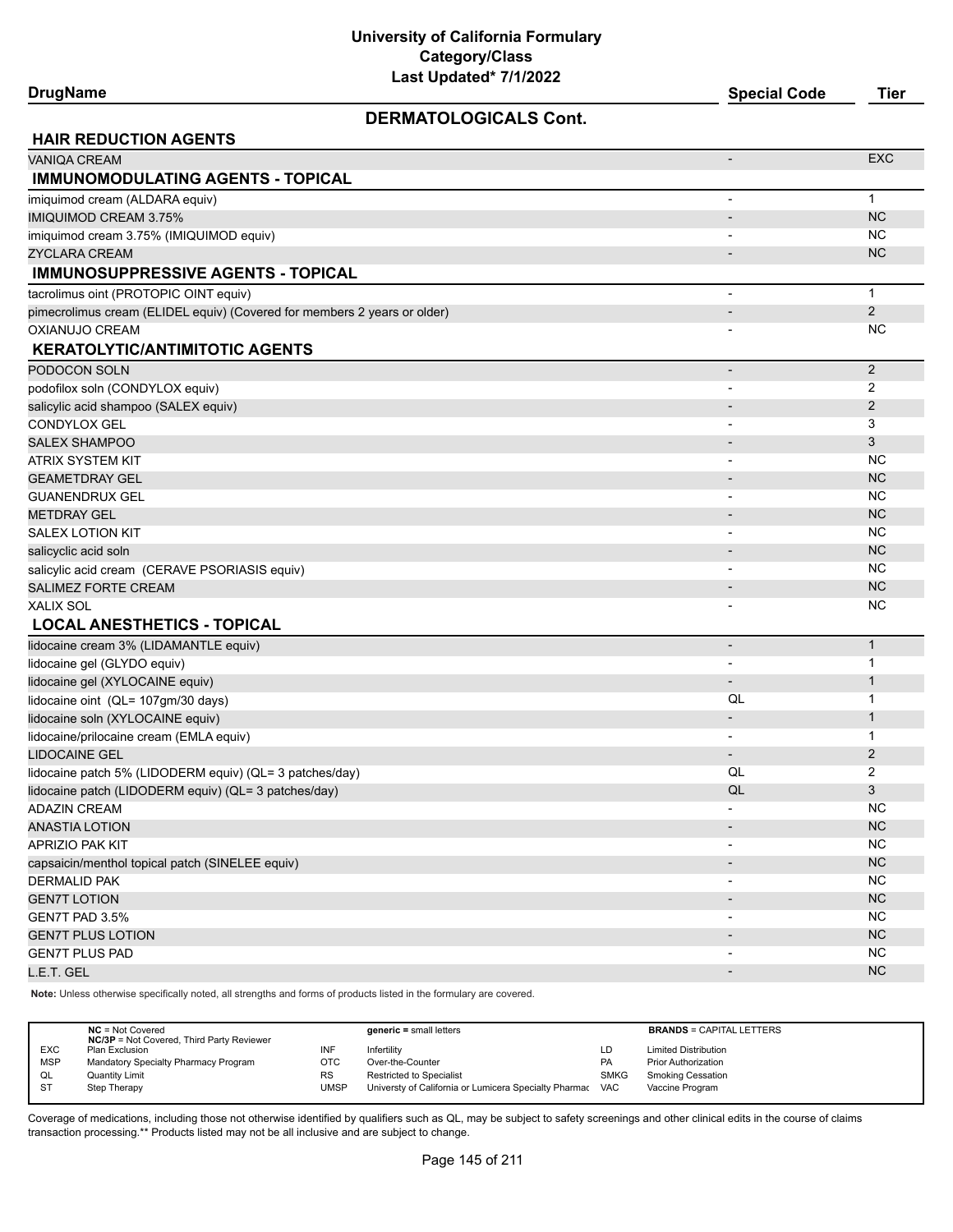| <b>DrugName</b>                                                                | <b>Special Code</b>          | <b>Tier</b>    |
|--------------------------------------------------------------------------------|------------------------------|----------------|
| <b>DERMATOLOGICALS Cont.</b>                                                   |                              |                |
| LIDOCAINE CREAM                                                                |                              | NC             |
| lidocaine cream 3.88% (LIDOTRAL CREAM equiv)                                   | $\overline{a}$               | <b>NC</b>      |
| lidocaine lotion                                                               |                              | <b>NC</b>      |
| lidocaine oint/transparent dressing kit                                        |                              | <b>NC</b>      |
| lidocaine patch 3.5% (GEN7T equiv)                                             | $\overline{\phantom{a}}$     | NC             |
| <b>LIDOCIN GEL</b>                                                             | $\overline{\phantom{a}}$     | <b>NC</b>      |
| LIDOSTREAM KIT                                                                 | $\overline{a}$               | <b>NC</b>      |
| LIDOTRAL CREAM (lidocaine cream equiv)                                         |                              | <b>NC</b>      |
| LIDOTREX GEL                                                                   | $\overline{\phantom{0}}$     | <b>NC</b>      |
| <b>LIDOVEX CREAM</b>                                                           |                              | <b>NC</b>      |
| MEDI-PATCH W/LIDOCAINE PATCH                                                   |                              | <b>NC</b>      |
| MENTHOREAL10 THERAPY PACK                                                      |                              | <b>NC</b>      |
| MICROVIX LP PAK                                                                | $\overline{\phantom{a}}$     | <b>NC</b>      |
| <b>NENDRUX GEL</b>                                                             |                              | <b>NC</b>      |
| nulido pad (NULIDO equiv)                                                      | $\overline{\phantom{a}}$     | <b>NC</b>      |
| NUVAKAAN II KIT                                                                |                              | <b>NC</b>      |
| PLIAGLIS CREAM                                                                 | $\overline{\phantom{a}}$     | <b>NC</b>      |
| <b>PLIAGLIS KIT</b>                                                            | $\overline{\phantom{a}}$     | <b>NC</b>      |
| PROZENA PAD                                                                    |                              | <b>NC</b>      |
| <b>SILVERA PAD</b>                                                             |                              | <b>NC</b>      |
| <b>SOLAICE PATCH</b>                                                           | $\overline{\phantom{0}}$     | NC             |
| SYNVEXIA TC CREAM                                                              | $\overline{\phantom{0}}$     | <b>NC</b>      |
| WPR PLUS                                                                       | $\overline{\phantom{a}}$     | <b>NC</b>      |
| ZILACAINE PAK                                                                  |                              | <b>NC</b>      |
|                                                                                | $\blacksquare$               | NC             |
| ZYLOTROL-L KIT                                                                 |                              |                |
| <b>MISC. DERMATOLOGICAL PRODUCTS</b>                                           |                              |                |
| <b>NEOSALUS FOAM</b>                                                           | $\overline{a}$               | <b>NC</b>      |
| <b>MISC. TOPICAL</b>                                                           |                              |                |
| aluminum chloride soln (DRYSOL equiv)                                          | $\overline{\phantom{a}}$     | $\mathbf{1}$   |
| <b>DRYSOL SOLN</b>                                                             | $\blacksquare$               | $\mathbf{1}$   |
| DERMACINRX CREAM                                                               | $\overline{\phantom{a}}$     | NC             |
| <b>HYCLODEX SOLN</b>                                                           | $\qquad \qquad \blacksquare$ | <b>NC</b>      |
| QBREXZA PAD                                                                    |                              | NC             |
| PHOSPHODIESTERASE 4 (PDE4) INHIBITORS - TOPICAL                                |                              |                |
| EUCRISA OINT                                                                   |                              | <b>NC</b>      |
| PIGMENTING-DEPIGMENTING AGENTS                                                 |                              |                |
| hydroquinone cream (LUSTRA equiv)                                              | $\blacksquare$               | EXC            |
| TRI-LUMA CREAM                                                                 |                              | EXC            |
| <b>ROSACEA AGENTS</b>                                                          |                              |                |
| metronidazole cream (METROCREAM equiv)                                         | -                            | $\mathbf{1}$   |
| metronidazole gel 0.75% (METROGEL equiv)                                       |                              | $\mathbf{1}$   |
| azelaic acid gel (FINACEA equiv)                                               | $\qquad \qquad \blacksquare$ | 2              |
| <b>FINACEA FOAM</b>                                                            |                              | $\overline{c}$ |
| FINACEA PLUS KIT                                                               |                              | 2              |
|                                                                                |                              | $\overline{c}$ |
| metronidazole gel (METROGEL equiv)<br>metronidazole lotion (METROLOTION equiv) |                              | 2              |
|                                                                                |                              |                |

**Note:** Unless otherwise specifically noted, all strengths and forms of products listed in the formulary are covered.

|            | $NC = Not Covered$<br><b>NC/3P</b> = Not Covered, Third Party Reviewer |      | $generic = small letters$                                 |             | <b>BRANDS = CAPITAL LETTERS</b> |
|------------|------------------------------------------------------------------------|------|-----------------------------------------------------------|-------------|---------------------------------|
| <b>EXC</b> | Plan Exclusion                                                         |      | Infertility                                               | LD          | <b>Limited Distribution</b>     |
| <b>MSP</b> | Mandatory Specialty Pharmacy Program                                   | отс  | Over-the-Counter                                          | <b>PA</b>   | <b>Prior Authorization</b>      |
| QL         | <b>Quantity Limit</b>                                                  | RS   | Restricted to Specialist                                  | <b>SMKG</b> | Smoking Cessation               |
| <b>ST</b>  | Step Therapy                                                           | UMSP | Universty of California or Lumicera Specialty Pharmac VAC |             | Vaccine Program                 |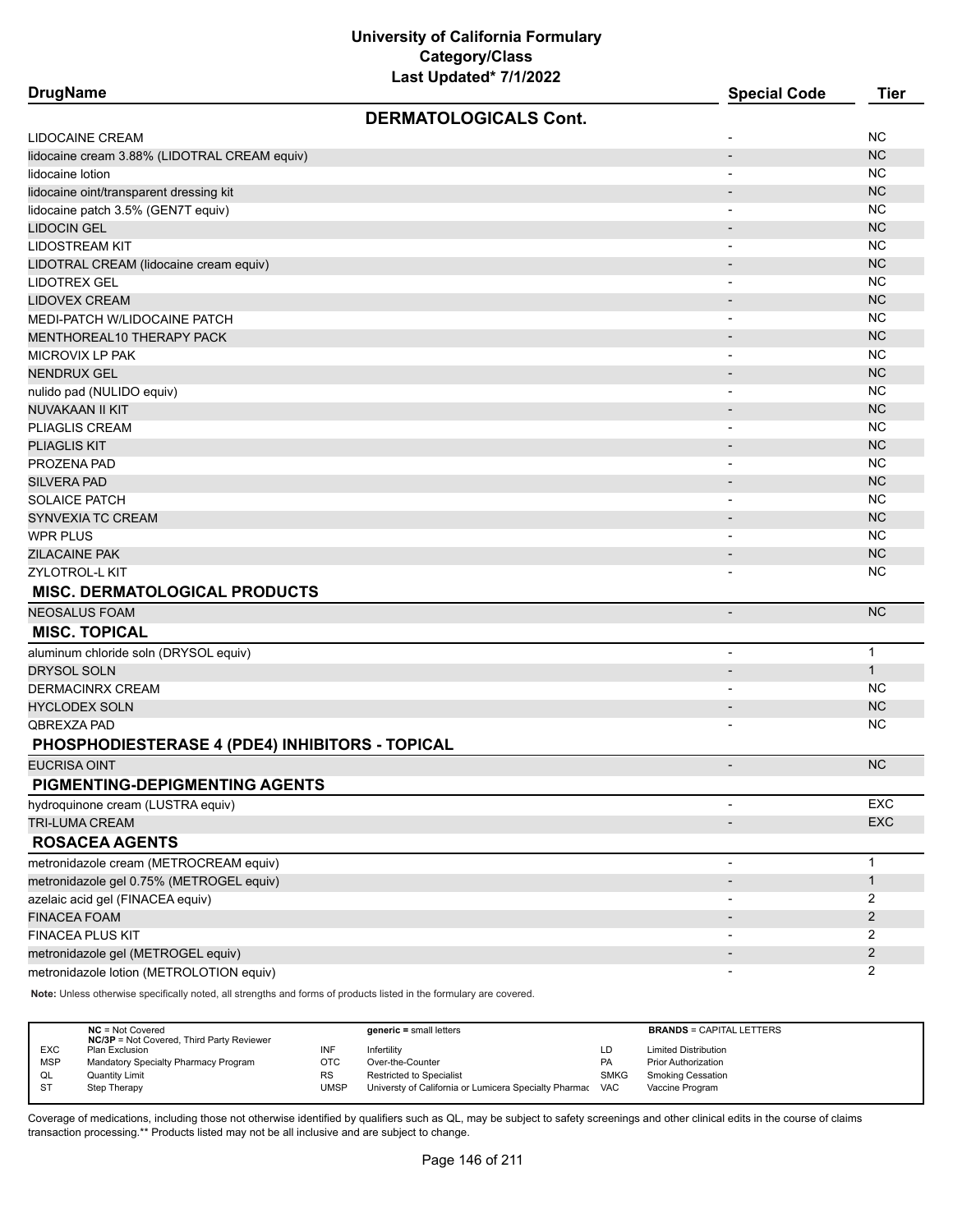# **University of California Formulary Category/Class**

| Last Updated* 7/1/2022                              |                          |                |
|-----------------------------------------------------|--------------------------|----------------|
| <b>DrugName</b>                                     | <b>Special Code</b>      | <b>Tier</b>    |
| <b>DERMATOLOGICALS Cont.</b>                        |                          |                |
| MIRVASO GEL                                         |                          | <b>EXC</b>     |
| RHOFADE CREAM                                       |                          | <b>EXC</b>     |
| DOXYCYCLINE CAP, ORACEA CAP                         |                          | <b>NC</b>      |
| <b>IVERMECTIN CREAM</b>                             | $\blacksquare$           | <b>NC</b>      |
| ivermectin cream (SOOLANTRA equiv)                  |                          | NC             |
| NORITATE CREAM                                      |                          | NC.            |
| <b>ROSADAN KIT</b>                                  |                          | NC             |
| SOOLANTRA CREAM                                     |                          | <b>NC</b>      |
| ZILXI FOAM                                          |                          | NC             |
| <b>SCABICIDES &amp; PEDICULICIDES</b>               |                          |                |
| permethrin cream (ELIMITE CREAM equiv)              |                          | $\mathbf{1}$   |
| EURAX CREAM                                         |                          | $\overline{2}$ |
| SPINOSAD SUSP (QL= 1 bottle/fill)                   | QL                       | 2              |
| <b>CROTAN LOTION</b>                                |                          | 3              |
| IVERMECTIN LOTION (QL= 1 tube/fill)                 | PA-QL                    | 3              |
| <b>LINDANE LOTION</b>                               |                          | 3              |
| LINDANE SHAMPOO                                     | $\overline{\phantom{a}}$ | 3              |
| malathion lotion (OVIDE equiv) (QL= 2 bottles/fill) | QL                       | 3              |
| NATROBA SUSP (QL= 1 bottle/fill)                    | QL                       | 3              |
| SKLICE LOTION (QL= 1 tube/fill)                     | PA-QL                    | 3              |
| ULESFIA LOTION (QL= 4 bottles/fill)                 | QL                       | 3              |
| <b>SCAR TREATMENT PRODUCTS</b>                      |                          |                |
| <b>SCARCIN GEL</b>                                  | $\overline{\phantom{a}}$ | <b>NC</b>      |
| scarcin gel (SCARCIN equiv)                         |                          | NC.            |
| <b>SCARCIN LIQUID ROLL-ON</b>                       | $\overline{\phantom{a}}$ | NC             |
| SILIPAC KIT                                         |                          | NC.            |
| <b>WOUND CARE PRODUCTS</b>                          |                          |                |
| REGRANEX GEL (QL= 30gm/fill)                        | QL                       | $\overline{2}$ |
| ALEVICYN SOLN DERMAL                                |                          | <b>NC</b>      |
| <b>BIAFINE EMULSION</b>                             |                          | <b>NC</b>      |
| cicatrace kit (REXASIL equiv)                       |                          | <b>NC</b>      |
| COLLANEX EXTERNAL POWDER                            |                          | <b>NC</b>      |
| KERAMATRIX                                          | $\overline{\phantom{a}}$ | <b>NC</b>      |
| <b>KERASTAT CREAM</b>                               |                          | <b>NC</b>      |
| KERASTAT GEL                                        |                          | <b>NC</b>      |
| WOUND-DRESSING GELS                                 |                          | <b>NC</b>      |
| <b>DIAGNOSTIC PRODUCTS</b>                          |                          |                |
| <b>DIAGNOSTIC BIOLOGICALS</b>                       |                          |                |
| TRICHOPHYTON MENTAGROPHYTES (DIAGNOSTIC) SOLN       |                          | <b>NC</b>      |
| <b>DIAGNOSTIC DRUGS</b>                             |                          |                |
| <b>GLUCAGEN INJ</b>                                 |                          | $\overline{2}$ |
| GLUCAGON DIAGNOSTIC INJ                             |                          | <b>NC</b>      |
| <b>MACRILEN PACK</b>                                |                          | NC             |
| <b>DIAGNOSTIC PRODUCTS, MISC.</b>                   |                          |                |

FREESTYLE LITE TEST STRIP NOTCH THE STRIP CONTACT THE STRIP OTCHANGE THE STRIP OTCHANGE THE STRIP OTCHANGE THE STRIP

**Note:** Unless otherwise specifically noted, all strengths and forms of products listed in the formulary are covered.

|            | $NC = Not Covered$<br><b>NC/3P</b> = Not Covered, Third Party Reviewer |             | $generic = small letters$                             |             | <b>BRANDS = CAPITAL LETTERS</b> |
|------------|------------------------------------------------------------------------|-------------|-------------------------------------------------------|-------------|---------------------------------|
| <b>EXC</b> | Plan Exclusion                                                         | INF         | Infertility                                           | LD          | <b>Limited Distribution</b>     |
| <b>MSP</b> | Mandatory Specialty Pharmacy Program                                   | OTC         | Over-the-Counter                                      | PA          | <b>Prior Authorization</b>      |
| QL         | <b>Quantity Limit</b>                                                  | RS          | Restricted to Specialist                              | <b>SMKG</b> | <b>Smoking Cessation</b>        |
| <b>ST</b>  | Step Therapy                                                           | <b>JMSP</b> | Universty of California or Lumicera Specialty Pharmac | <b>VAC</b>  | Vaccine Program                 |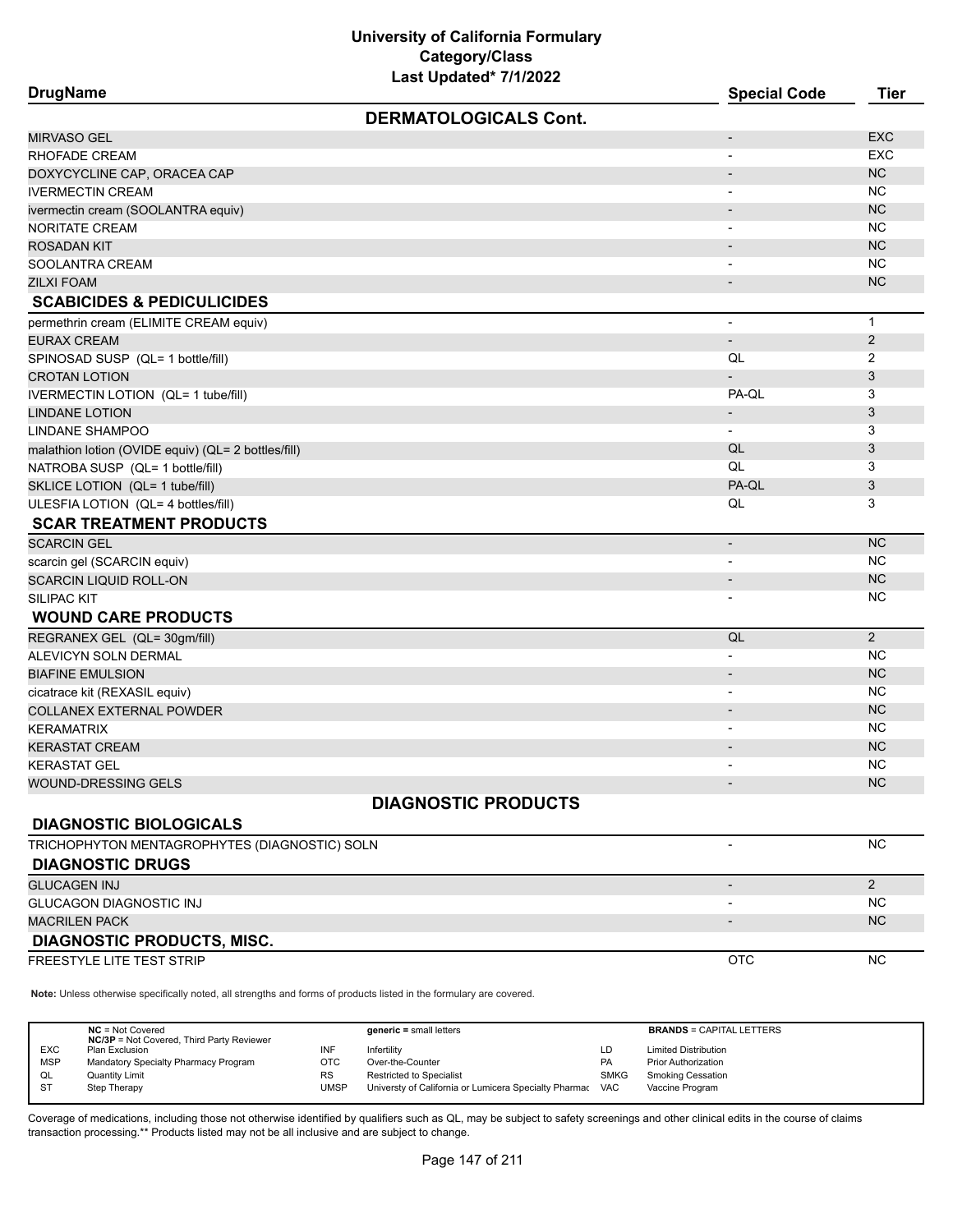#### **DIAGNOSTIC PRODUCTS Cont.**

| <b>DrugName</b> | <b>Special Code</b> | Tier |
|-----------------|---------------------|------|
|-----------------|---------------------|------|

| <b>DIAGNOSTIC TESTS</b>                                    |            |                |
|------------------------------------------------------------|------------|----------------|
| COVID-19 TEST (QL= 8 tests/30 days)                        | OTC-QL     | \$0            |
| CUE COVID-19 INJ TEST CARTRIDGE (QL= 8 cartridges/30 days) | OTC-QL     | \$0            |
| CUE HEALTH MONITOR (QL= 1 kit/year)                        | OTC-QL     | \$0            |
| ACCU-CHEK AVIVA PLUS TEST STRIP                            | <b>OTC</b> | <b>DIAB</b>    |
| <b>ACCU-CHEK GUIDE TEST STRIP</b>                          | <b>OTC</b> | <b>DIAB</b>    |
| <b>ACCU-CHEK SMARTVIEW TEST STRIP</b>                      | <b>OTC</b> | <b>DIAB</b>    |
| <b>ACCU-CHEK TEST STRIP</b>                                | <b>OTC</b> | <b>DIAB</b>    |
| <b>CLINISTIX TEST STRIP</b>                                | <b>OTC</b> | <b>DIAB</b>    |
| <b>KETO-DIASTIX TEST STRIP</b>                             | <b>OTC</b> | <b>DIAB</b>    |
| <b>KETOSTIX</b>                                            | <b>OTC</b> | <b>DIAB</b>    |
| <b>ONETOUCH TEST STRIP</b>                                 | <b>OTC</b> | <b>DIAB</b>    |
| ONETOUCH ULTRA TEST STRIP                                  | <b>OTC</b> | <b>DIAB</b>    |
| ONETOUCH VERIO TEST STRIP                                  | <b>OTC</b> | <b>DIAB</b>    |
| <b>FREESTYLE INSULINX TEST STRIP</b>                       | OTC        | NC.            |
| FREESTYLE PRECISION NEO TEST STRIP                         | <b>OTC</b> | <b>NC</b>      |
| <b>FREESTYLE TEST STRIP</b>                                | OTC        | NC.            |
| PRECISION XTRA KETONE TEST STRIP                           | <b>OTC</b> | <b>NC</b>      |
| <b>PRECISION XTRA TEST STRIP</b>                           | <b>OTC</b> | NC.            |
| TEST STRIP (all other test strips)                         | <b>OTC</b> | N <sub>C</sub> |
| <b>RADIOGRAPHIC CONTRAST MEDIA</b>                         |            |                |
| <b>OMNIPAQUE SOLN</b>                                      |            | NC.            |

SITZMARKS CAP - NC

**DIGESTIVE ENZYMES**

## **DIETARY PRODUCTS/DIETARY MANAGEMENT PRODUCTS**

| DIETARY MANAGEMENT PRODUCTS |                          |            |
|-----------------------------|--------------------------|------------|
| <b>ASTAMED MYO CAP</b>      |                          | <b>EXC</b> |
| <b>DEPLIN CAP</b>           | $\overline{\phantom{0}}$ | <b>EXC</b> |
| ELIGEN B12 TAB              | $\overline{\phantom{0}}$ | <b>EXC</b> |
| <b>FALESSA TAB</b>          |                          | <b>EXC</b> |
| <b>FOLTANX TAB</b>          | $\overline{\phantom{a}}$ | <b>EXC</b> |
| <b>GLYGEST PAK</b>          | $\overline{\phantom{a}}$ | <b>EXC</b> |
| <b>L-METHYLFOLATE TAB</b>   | $\overline{\phantom{a}}$ | <b>EXC</b> |
| <b>LUVIRA CAP</b>           | $\overline{\phantom{0}}$ | <b>EXC</b> |
| <b>METANX CAP</b>           | $\overline{\phantom{0}}$ | <b>EXC</b> |
| <b>OLLIZAC POWDER</b>       | $\overline{\phantom{0}}$ | <b>EXC</b> |
| PODIAPN CAP                 | $\overline{\phantom{0}}$ | <b>EXC</b> |
| <b>XAQUIL XR TAB</b>        | $\overline{\phantom{0}}$ | <b>EXC</b> |
| <b>XYZBAC TAB</b>           | $\overline{\phantom{a}}$ | <b>EXC</b> |

#### **DIGESTIVE AIDS**

| <b>DIVESTIVE ENZIMES</b>                            |                          |           |
|-----------------------------------------------------|--------------------------|-----------|
| <b>CREON CAP</b>                                    |                          |           |
| PANCREAZE CAP, PERTZYE CAP, ULTRESA CAP, ZENPEP CAP |                          | <b>NC</b> |
| PANCRELIPASE CAP                                    | $\overline{\phantom{0}}$ | <b>NC</b> |
| SUCRAID SOLN                                        |                          | <b>NC</b> |
|                                                     |                          |           |

### **DIURETICS**

**Note:** Unless otherwise specifically noted, all strengths and forms of products listed in the formulary are covered.

|            | $NC = Not Covered$<br><b>NC/3P</b> = Not Covered, Third Party Reviewer |           | $generic = small letters$                                 |             | <b>BRANDS = CAPITAL LETTERS</b> |
|------------|------------------------------------------------------------------------|-----------|-----------------------------------------------------------|-------------|---------------------------------|
| <b>EXC</b> | Plan Exclusion                                                         | INF       | Infertilitv                                               | LD          | <b>Limited Distribution</b>     |
| <b>MSP</b> | Mandatory Specialty Pharmacy Program                                   | отс       | Over-the-Counter                                          | <b>PA</b>   | <b>Prior Authorization</b>      |
| QL         | Quantity Limit                                                         | <b>RS</b> | <b>Restricted to Specialist</b>                           | <b>SMKG</b> | <b>Smoking Cessation</b>        |
| -ST        | Step Therapy                                                           | UMSP      | Universty of California or Lumicera Specialty Pharmac VAC |             | Vaccine Program                 |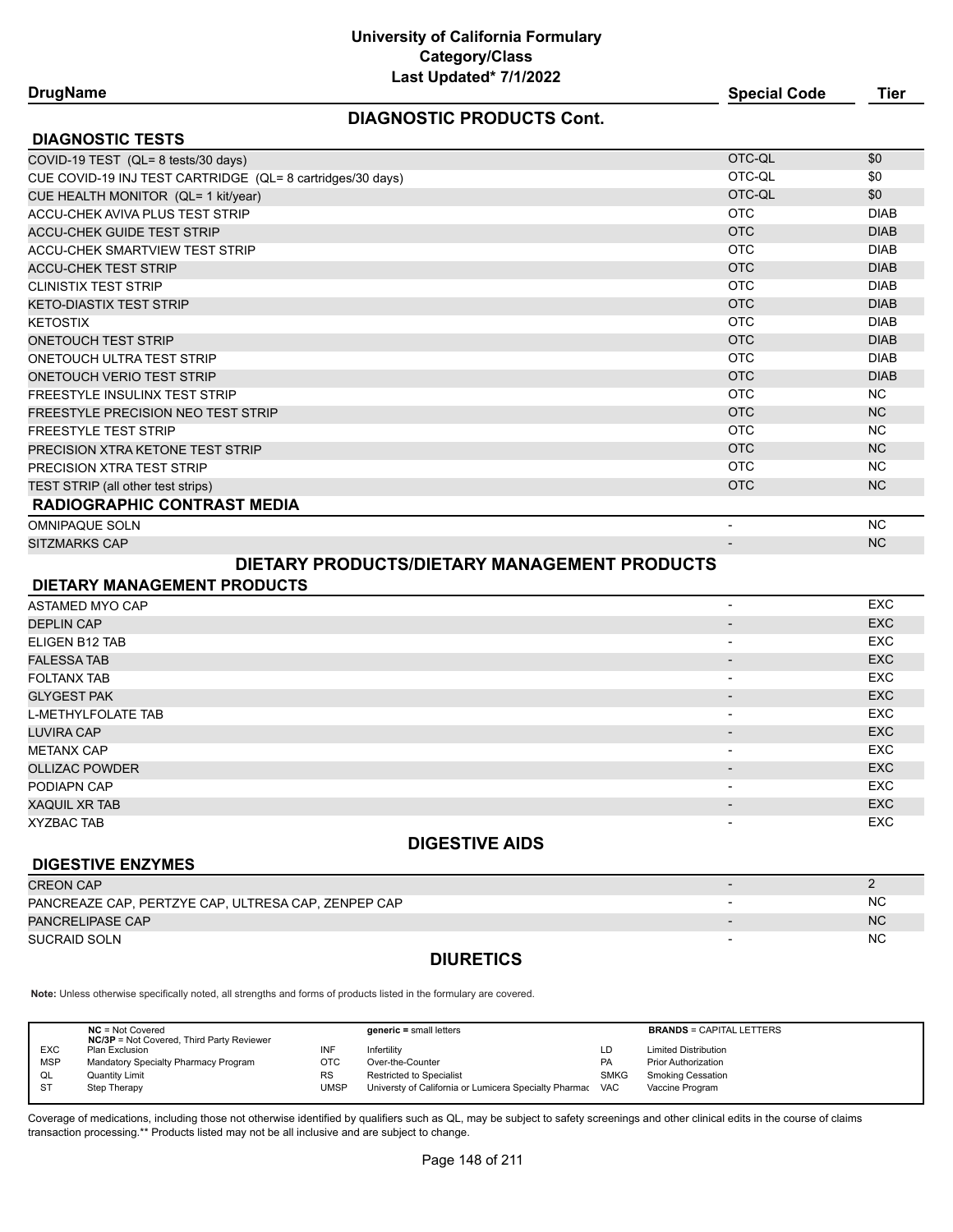**University of California Formulary Category/Class**

| Last Updated* 7/1/2022<br><b>DrugName</b>                               | <b>Special Code</b>          | Tier           |
|-------------------------------------------------------------------------|------------------------------|----------------|
| <b>DIURETICS Cont.</b>                                                  |                              |                |
| <b>CARBONIC ANHYDRASE INHIBITORS</b>                                    |                              |                |
| acetazolamide tab                                                       | $\blacksquare$               | $\mathbf{1}$   |
| acetazolamide ER cap (DIAMOX SEQUEL equiv)                              |                              | 2              |
| methazolamide tab (NEPTAZANE equiv)                                     | $\overline{\phantom{a}}$     | $\overline{2}$ |
| <b>KEVEYIS TAB</b>                                                      |                              | ΝC             |
| <b>DIURETIC COMBINATIONS</b>                                            |                              |                |
| amiloride/hydrochlorothiazide tab (MODURETIC equiv)                     | $\overline{a}$               | $\mathbf{1}$   |
| spironolactone/hydrochlorothiazide tab (ALDACTAZIDE equiv)              | $\overline{\phantom{a}}$     | 1              |
| triamterene/hydrochlorothiazide cap (DYAZIDE equiv)                     |                              | $\mathbf{1}$   |
| triamterene/hydrochlorothiazide tab (MAXZIDE equiv)                     | $\overline{\phantom{0}}$     | 1              |
| TRIAMTERENE/HYDROCHLOROTHIAZIDE CAP 50-25mg                             |                              | $\overline{2}$ |
| <b>LOOP DIURETICS</b>                                                   |                              |                |
| bumetanide tab (BUMEX equiv)                                            | $\overline{\phantom{0}}$     | $\mathbf 1$    |
| <b>FUROSEMIDE SOLN</b>                                                  |                              | $\mathbf{1}$   |
| furosemide soln (LASIX equiv)                                           | $\overline{\phantom{a}}$     | $\mathbf{1}$   |
| furosemide tab (LASIX equiv)                                            |                              | $\mathbf{1}$   |
| torsemide tab (DEMADEX equiv)                                           | $\overline{a}$               | 1              |
| ethacrynic tab (EDECRIN equiv)                                          |                              | $\overline{2}$ |
| <b>SOAANZ TAB</b>                                                       |                              | <b>NC</b>      |
| <b>POTASSIUM SPARING DIURETICS</b>                                      |                              |                |
| amiloride tab (MIDAMOR equiv)                                           | $\overline{a}$               | $\mathbf{1}$   |
| spironolactone tab (ALDACTONE equiv)                                    | $\blacksquare$               | $\mathbf 1$    |
| triamterene cap (DYRENIUM equiv)                                        | $\qquad \qquad \blacksquare$ | $\overline{2}$ |
| CAROSPIR SUSP (Prior Authorization required for members age 9 or older) | PA                           | 3              |
| <b>DYRENIUM CAP</b>                                                     |                              | 3              |
| THIAZIDES AND THIAZIDE-LIKE DIURETICS                                   |                              |                |
| <b>CHLOROTHIAZIDE TAB</b>                                               |                              | $\mathbf 1$    |
| chlorothiazide tab (DIURIL equiv)                                       |                              | $\mathbf{1}$   |
| chlorthalidone tab                                                      | $\overline{\phantom{0}}$     | 1              |
| hydrochlorothiazide cap (MICROZIDE equiv)                               |                              | $\mathbf{1}$   |
| hydrochlorothiazide tab (HYDRODIURIL equiv)                             | $\overline{\phantom{0}}$     | 1              |
| indapamide tab (LOZOL equiv)                                            |                              | $\mathbf{1}$   |
| METHYCLOTHIAZIDE TAB                                                    | $\overline{\phantom{a}}$     | 1              |
| metolazone tab (ZAROXOLYN equiv)                                        |                              | $\mathbf{1}$   |
| <b>DIURIL SUSP</b>                                                      |                              | 2              |
| <b>THALITONE TAB</b>                                                    |                              | <b>NC</b>      |
| <b>ENDOCRINE AND METABOLIC AGENTS - MISC.</b>                           |                              |                |
|                                                                         |                              |                |

#### **ADRENAL STEROID INHIBITORS**

| <b>RECORLEV TAB</b>                                                                              | $\overline{\phantom{0}}$ | <b>NC</b> |
|--------------------------------------------------------------------------------------------------|--------------------------|-----------|
| ISTURISA TAB 10MG (QL= 6 tabs/day; Only available through Anovo Specialty Pharmacy 844-288-5007) | LD-PA-OL                 | S         |
| ISTURISA TAB 1MG (QL= 8 tabs/day; Only available through Anovo Specialty Pharmacy 844-288-5007)  | LD-PA-QL                 | S         |
| ISTURISA TAB 5MG (QL= 2 tabs/day: Only available through Anovo Specialty Pharmacy 844-288-5007)  | LD-PA-OL                 | S         |
| <b>BONE DENSITY REGULATORS</b>                                                                   |                          |           |
| ALENDRONATE SOLN                                                                                 | $\overline{\phantom{0}}$ |           |
| alendronate tab (FOSAMAX equiv)                                                                  | $\overline{\phantom{a}}$ |           |

**Note:** Unless otherwise specifically noted, all strengths and forms of products listed in the formulary are covered.

|            | $NC = Not Covered$<br><b>NC/3P</b> = Not Covered, Third Party Reviewer |           | $generic = small letters$                             |             | <b>BRANDS = CAPITAL LETTERS</b> |
|------------|------------------------------------------------------------------------|-----------|-------------------------------------------------------|-------------|---------------------------------|
| <b>EXC</b> | Plan Exclusion                                                         | INF       | Infertilitv                                           | LD          | <b>Limited Distribution</b>     |
| <b>MSP</b> | Mandatory Specialty Pharmacy Program                                   | отс       | Over-the-Counter                                      | <b>PA</b>   | <b>Prior Authorization</b>      |
| QL         | <b>Quantity Limit</b>                                                  | <b>RS</b> | <b>Restricted to Specialist</b>                       | <b>SMKG</b> | <b>Smoking Cessation</b>        |
| <b>ST</b>  | Step Therapy                                                           | UMSP      | Universty of California or Lumicera Specialty Pharmac | <b>VAC</b>  | Vaccine Program                 |
|            |                                                                        |           |                                                       |             |                                 |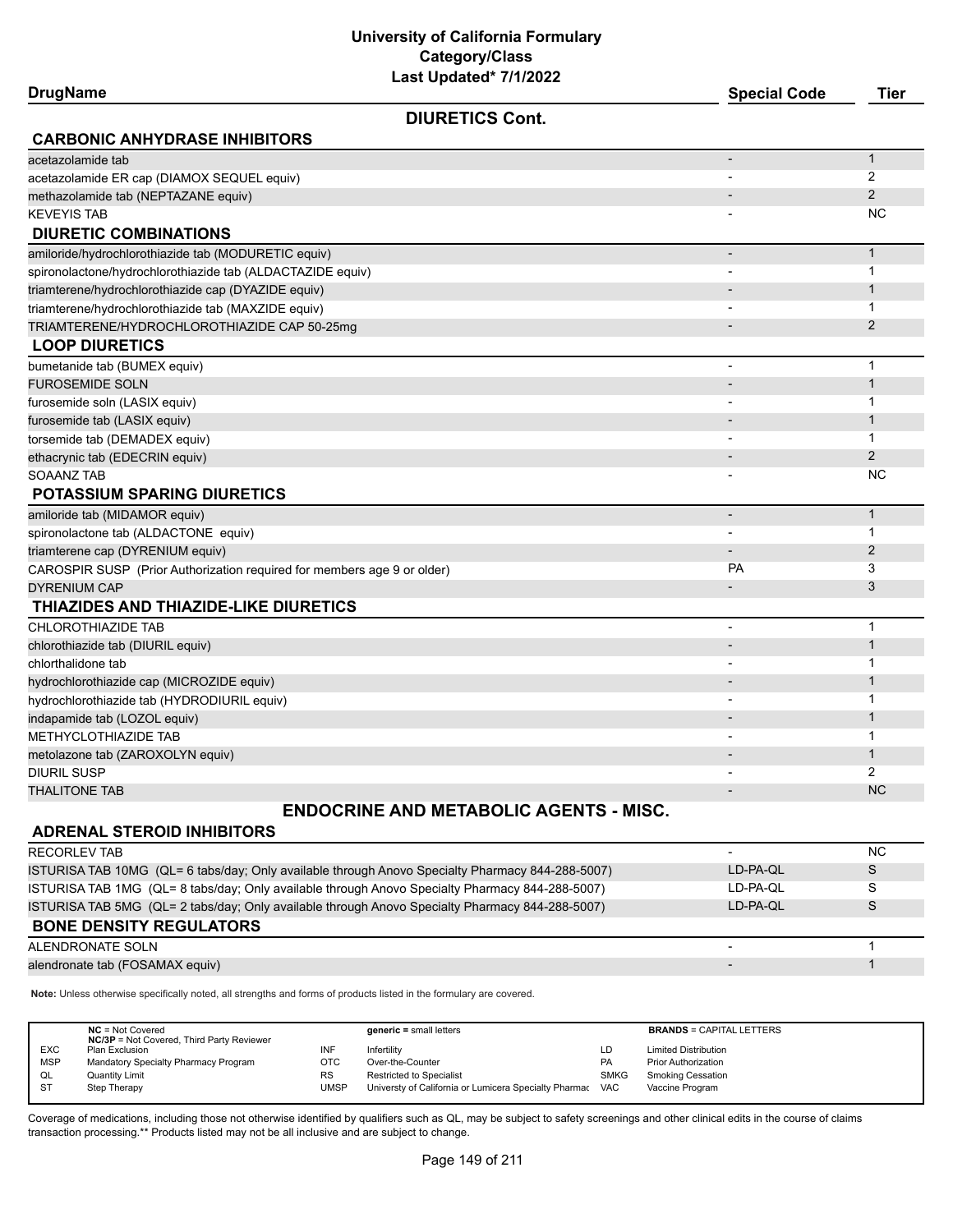| <b>DrugName</b>                                                                 |                                                                                                                        | <b>Special Code</b>      | <b>Tier</b>    |
|---------------------------------------------------------------------------------|------------------------------------------------------------------------------------------------------------------------|--------------------------|----------------|
|                                                                                 | <b>ENDOCRINE AND METABOLIC AGENTS - MISC. Cont.</b>                                                                    |                          |                |
| ibandronate tab 150mg (BONIVA equiv) (QL= 1 tab/30 days)                        |                                                                                                                        | QL                       | $\mathbf 1$    |
| ALENDRONATE TAB 40MG                                                            |                                                                                                                        |                          | $\overline{2}$ |
| calcitonin nasal spray (MIACALCIN equiv)                                        |                                                                                                                        |                          | 2              |
| FORTICAL NASAL SPRAY                                                            |                                                                                                                        |                          | 2              |
| risedronate tab (ACTONEL equiv)                                                 |                                                                                                                        |                          | 2              |
| alendronate sodium oral soln (FOSAMAX equiv)                                    |                                                                                                                        |                          | 3              |
| risedronate DR tab (ATELVIA equiv) (Step Therapy requires trial of alendronate) |                                                                                                                        | ST                       | 3              |
| <b>SKELID TAB</b>                                                               |                                                                                                                        |                          | 3              |
| <b>BINOSTO TAB</b>                                                              |                                                                                                                        |                          | NC.            |
| calcitonin inj (MIACALCIN equiv)                                                |                                                                                                                        |                          | <b>NC</b>      |
| FOSAMAX+D TAB                                                                   |                                                                                                                        |                          | NC.            |
| <b>TERIPARATIDE INJ</b>                                                         |                                                                                                                        |                          | <b>NC</b>      |
| FORTEO INJ                                                                      |                                                                                                                        | <b>UMSP</b>              | S              |
| NATPARA INJ (Only available through Walgreens 888-347-3416)                     |                                                                                                                        | LD-PA                    | S              |
| <b>TYMLOS INJ</b>                                                               |                                                                                                                        | <b>UMSP</b>              | S              |
| <b>CORTICOTROPIN</b>                                                            |                                                                                                                        |                          |                |
| ACTHAR GEL INJ (QL= 4 vials/fill)                                               |                                                                                                                        | MSP-PA-QL                | S              |
| <b>GNRH/LHRH ANTAGONISTS</b>                                                    |                                                                                                                        |                          |                |
| ORILISSA TAB 150MG (QL= 1 tab/day)                                              |                                                                                                                        | PA-QL                    | 2              |
| ORILISSA TAB 200MG (QL= 2 tabs/day)                                             |                                                                                                                        | PA-QL                    | 2              |
| <b>GROWTH HORMONE RECEPTOR ANTAGONISTS</b>                                      |                                                                                                                        |                          |                |
| SOMAVERT INJ (Only available through Walgreens 888-347-3416)                    |                                                                                                                        | LD-PA                    | S              |
|                                                                                 |                                                                                                                        |                          |                |
| <b>GROWTH HORMONE RELEASING HORMONES (GHRH)</b>                                 |                                                                                                                        |                          |                |
| EGRIFTA INJ                                                                     |                                                                                                                        | $\overline{\phantom{a}}$ | <b>EXC</b>     |
| <b>GROWTH HORMONES</b>                                                          |                                                                                                                        |                          |                |
| HUMATROPE INJ, ZOMACTON INJ                                                     |                                                                                                                        | $\overline{\phantom{a}}$ | NC.            |
| NORDITROPIN INJ, NUTROPIN AQ INJ                                                |                                                                                                                        |                          | <b>NC</b>      |
| <b>OMNITROPE INJ</b>                                                            |                                                                                                                        |                          | NC.            |
| SAIZEN INJ, SEROSTIM INJ, ZORBTIVE INJ                                          |                                                                                                                        |                          | <b>NC</b>      |
| <b>GENOTROPIN INJ</b>                                                           |                                                                                                                        | <b>PA-UMSP</b>           | S              |
| <b>SKYTROFA INJ</b>                                                             |                                                                                                                        | <b>PA-UMSP</b>           | S              |
| <b>HORMONE RECEPTOR MODULATORS</b>                                              |                                                                                                                        |                          |                |
|                                                                                 | raloxifene tab (EVISTA equiv) (Covered at \$0 for women 35 years or older; All other members covered at generic copay) | $\overline{\phantom{a}}$ | \$0            |
| <b>OSPHENA TAB</b>                                                              |                                                                                                                        | $\overline{a}$           | <b>NC</b>      |
| INSULIN-LIKE GROWTH FACTORS (SOMATOMEDINS)                                      |                                                                                                                        |                          |                |
| INCRELEX INJ                                                                    |                                                                                                                        | <b>MSP</b>               | S              |
| LHRH/GNRH AGONIST ANALOG PITUITARY SUPPRESSANTS                                 |                                                                                                                        |                          |                |
| SYNAREL NASAL SOLN                                                              |                                                                                                                        |                          | $\overline{2}$ |
| FENSOLVI INJ                                                                    |                                                                                                                        |                          | <b>NC</b>      |
| <b>METABOLIC MODIFIERS</b>                                                      |                                                                                                                        |                          |                |
| calcitriol cap (ROCALTROL equiv)                                                |                                                                                                                        | $\overline{\phantom{a}}$ | $\mathbf{1}$   |
| calcitriol soln (ROCALTROL equiv)                                               |                                                                                                                        |                          | $\mathbf 1$    |
| levocarnitine soln (CARNITOR equiv)                                             |                                                                                                                        |                          | $\mathbf{1}$   |
| levocarnitine tab (CARNITOR equiv)                                              |                                                                                                                        |                          | $\mathbf 1$    |
| cinacalcet tab (SENSIPAR equiv)                                                 |                                                                                                                        |                          | 2              |
|                                                                                 |                                                                                                                        |                          |                |

**Note:** Unless otherwise specifically noted, all strengths and forms of products listed in the formulary are covered.

|                              | $NC = Not Covered$<br><b>NC/3P</b> = Not Covered, Third Party Reviewer | $generic = small letters$                             |             | <b>BRANDS = CAPITAL LETTERS</b> |
|------------------------------|------------------------------------------------------------------------|-------------------------------------------------------|-------------|---------------------------------|
| <b>EXC</b><br>Plan Exclusion | INF                                                                    | Infertilitv                                           | LD          | <b>Limited Distribution</b>     |
| <b>MSP</b>                   | Mandatory Specialty Pharmacy Program<br>ОТС                            | Over-the-Counter                                      | PA          | <b>Prior Authorization</b>      |
| QL<br><b>Quantity Limit</b>  | <b>RS</b>                                                              | <b>Restricted to Specialist</b>                       | <b>SMKG</b> | <b>Smoking Cessation</b>        |
| $S^{T}$<br>Step Therapy      | <b>UMSP</b>                                                            | Universty of California or Lumicera Specialty Pharmac | <b>VAC</b>  | Vaccine Program                 |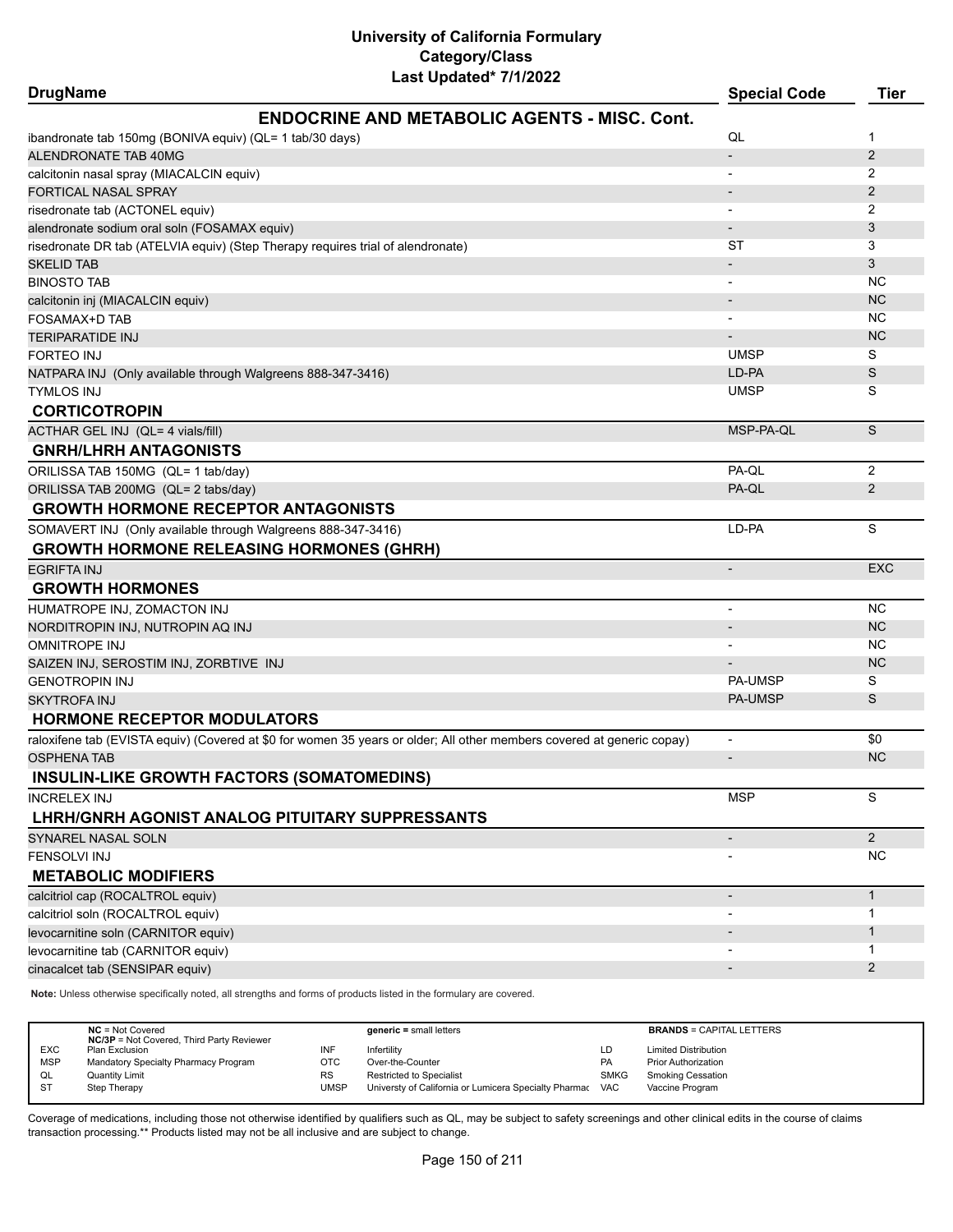| <b>DrugName</b>                                                                                                   | <b>Special Code</b>      | <b>Tier</b>    |
|-------------------------------------------------------------------------------------------------------------------|--------------------------|----------------|
| <b>ENDOCRINE AND METABOLIC AGENTS - MISC. Cont.</b>                                                               |                          |                |
| doxercalciferol cap (HECTOROL equiv)                                                                              |                          | 2              |
| paricalcitol cap (ZEMPLAR equiv)                                                                                  | $\overline{\phantom{a}}$ | $\overline{2}$ |
| sodium phenylbutyrate powder (BUPHENYL equiv)                                                                     | -                        | 2              |
| sodium phenylbutyrate tab (BUPHENYL equiv)                                                                        |                          | 2              |
| <b>SENSIPAR TAB</b>                                                                                               |                          | 3              |
| <b>CALCITRIOL INJ</b>                                                                                             |                          | <b>NC</b>      |
| <b>CARBAGLU TAB</b>                                                                                               |                          | <b>NC</b>      |
| <b>CITRULLINE EASY TAB</b>                                                                                        |                          | <b>NC</b>      |
| <b>CYSTADANE POWDER</b>                                                                                           |                          | <b>NC</b>      |
| <b>KUVAN POWDER PACK</b>                                                                                          |                          | <b>NC</b>      |
| <b>KUVAN TAB</b>                                                                                                  |                          | <b>NC</b>      |
| <b>MYALEPT INJ</b>                                                                                                |                          | <b>NC</b>      |
| nitisinone cap (ORFADIN equiv)                                                                                    | -                        | NC.            |
| <b>NITYR TAB</b>                                                                                                  |                          | <b>NC</b>      |
| <b>ORFADIN CAP</b>                                                                                                | $\overline{\phantom{a}}$ | NC.            |
| <b>ORFADIN SUSP</b>                                                                                               | $\overline{\phantom{a}}$ | <b>NC</b>      |
| RAVICTI LIQUID                                                                                                    |                          | <b>NC</b>      |
| RAYALDEE CAP                                                                                                      | $\overline{\phantom{a}}$ | <b>NC</b>      |
| <b>XURIDEN POWDER</b>                                                                                             | -                        | <b>NC</b>      |
| betaine powder for oral solution (CYSTADANE equiv) (Only available through Anovo Specialty Pharmacy 844-288-5007) | LD                       | S              |
| carglumic acid tab (CARBAGLU equiv) (Only available through Accredo 888-773-7376)                                 | LD-PA                    | S              |
| GALAFOLD CAP (QL= 14 caps/28 days; Only available through Walgreens 888-347-3416)                                 | LD-PA-QL                 | $\mathsf S$    |
| PALYNZIQ INJ (QL= 1 inj/day; Only available through Diplomat Pharmacy 877-977-9118)                               | LD-PA-QL                 | S              |
| sapropterin dihydrochloride powder packet (KUVAN equiv)                                                           | <b>PA-UMSP</b>           | S              |
| sapropterin dihydrochloride soluble tab (KUVAN equiv)                                                             | <b>PA-UMSP</b>           | S              |
| STRENSIQ INJ (Only available through PantherRx Pharmacy 855-726-8479)                                             | LD-PA                    | S              |
| <b>MINERALOCORTICOID RECEPTOR ANTAGONISTS</b>                                                                     |                          |                |
| KERENDIA TAB (QL= 1 tab/day)                                                                                      | PA-QL                    | 3              |
| <b>NATRIURETIC PEPTIDES</b>                                                                                       |                          |                |
| VOXZOGO INJ (QL= 1 vial/day; Only available through Accredo 888-773-7376)                                         | LD-PA-QL                 | S              |
| <b>POSTERIOR PITUITARY HORMONES</b>                                                                               |                          |                |
| desmopressin acetate inj (DDAVP equiv)                                                                            | $\overline{\phantom{a}}$ | 2              |
| desmopressin acetate tab (DDAVP equiv)                                                                            |                          | 2              |
| desmopressin nasal soln (DDAVP equiv)                                                                             | -                        | 2              |
| STIMATE NASAL SOLN                                                                                                |                          | $\overline{2}$ |
| DDAVP NASAL SOLN                                                                                                  |                          | 3              |
| <b>NOCDURNA SL TAB</b>                                                                                            |                          | NC             |
| NOCTIVA EMULSION SPRAY                                                                                            |                          | <b>NC</b>      |
| <b>PROLACTIN INHIBITORS</b>                                                                                       |                          |                |
| cabergoline tab (DOSTINEX equiv)                                                                                  |                          | $\mathbf{1}$   |
| <b>SOMATOSTATIC AGENTS</b>                                                                                        |                          |                |
| BYNFEZIA PEN INJ                                                                                                  |                          | <b>NC</b>      |
| MYCAPSSA CAP                                                                                                      |                          | NC             |
| SANDOSTATIN LAR INJ KIT                                                                                           |                          | <b>NC</b>      |
| <b>SIGNIFOR LAR INJ</b>                                                                                           |                          | NC             |
| <b>SOMATULINE INJ</b>                                                                                             |                          | <b>NC</b>      |

**Note:** Unless otherwise specifically noted, all strengths and forms of products listed in the formulary are covered.

|            | $NC = Not Covered$                               |           | $generic = small letters$                             |             | <b>BRANDS = CAPITAL LETTERS</b> |
|------------|--------------------------------------------------|-----------|-------------------------------------------------------|-------------|---------------------------------|
|            | <b>NC/3P</b> = Not Covered, Third Party Reviewer |           |                                                       |             |                                 |
| <b>EXC</b> | Plan Exclusion                                   | INF       | Infertility                                           | LD          | <b>Limited Distribution</b>     |
| <b>MSP</b> | Mandatory Specialty Pharmacy Program             | отс       | Over-the-Counter                                      | <b>PA</b>   | <b>Prior Authorization</b>      |
| QL         | <b>Quantity Limit</b>                            | <b>RS</b> | Restricted to Specialist                              | <b>SMKG</b> | <b>Smoking Cessation</b>        |
| <b>ST</b>  | Step Therapy                                     | UMSP      | Universty of California or Lumicera Specialty Pharmac | <b>VAC</b>  | Vaccine Program                 |
|            |                                                  |           |                                                       |             |                                 |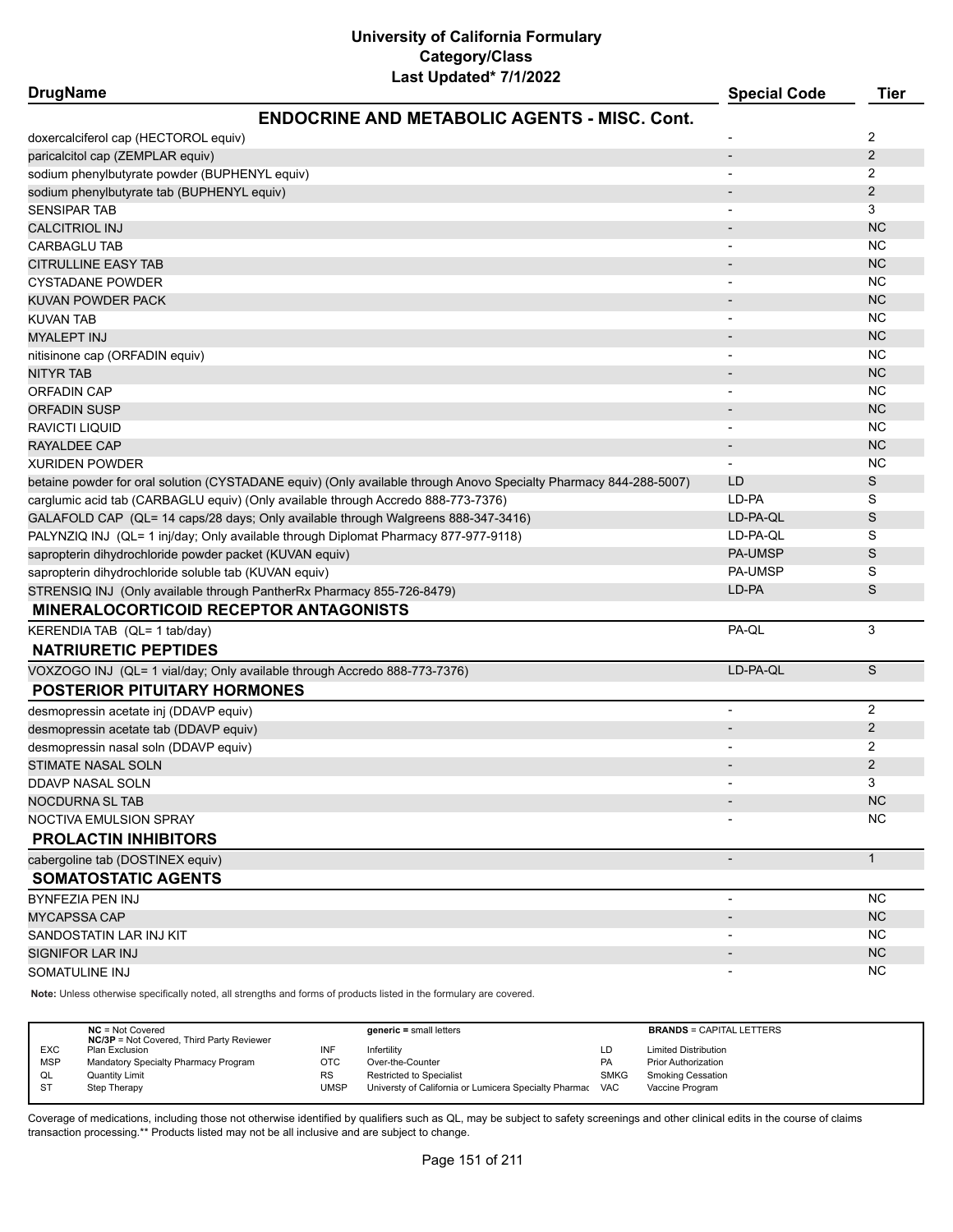| <b>DrugName</b>                                                                              |                                                     | <b>Special Code</b>          | <b>Tier</b>    |
|----------------------------------------------------------------------------------------------|-----------------------------------------------------|------------------------------|----------------|
|                                                                                              | <b>ENDOCRINE AND METABOLIC AGENTS - MISC, Cont.</b> |                              |                |
| octreotide inj (SANDOSTATIN equiv)                                                           |                                                     | <b>UMSP</b>                  | S              |
| OCTREOTIDE INJ 100MCG                                                                        |                                                     | <b>UMSP</b>                  | S              |
| SIGNIFOR INJ (QL= 2 vials/day; Only available through Anovo Specialty Pharmacy 844-288-5007) |                                                     | LD-PA-OL                     | S              |
| <b>VASOPRESSIN RECEPTOR ANTAGONISTS</b>                                                      |                                                     |                              |                |
| <b>TOLVAPTAN TAB</b>                                                                         |                                                     | $\overline{\phantom{a}}$     | <b>NC</b>      |
| tolvaptan tab (SAMSCA equiv)                                                                 |                                                     | $\overline{\phantom{a}}$     | <b>NC</b>      |
| JYNARQUE PAK (QL= 2 tabs/day; Only available through Walgreens 888-347-3416)                 |                                                     | LD-PA-QL                     | S              |
| JYNARQUE TAB (QL= 2 tabs/day; Only available through Walgreens 888-347-3416)                 |                                                     | LD-PA-QL                     | S              |
|                                                                                              | <b>ESTROGENS</b>                                    |                              |                |
| <b>ESTROGEN COMBINATIONS</b>                                                                 |                                                     |                              |                |
| esterified estrogens/methyltestosterone tab (ESTRATEST equiv)                                |                                                     | $\overline{\phantom{a}}$     | $\mathbf{1}$   |
| estradiol/norethindrone tab (ACTIVELLA equiv)                                                |                                                     | $\qquad \qquad \blacksquare$ | $\mathbf{1}$   |
| jinteli tab (FEMHRT equiv)                                                                   |                                                     | $\overline{\phantom{a}}$     | $\mathbf{1}$   |
| MYFEMBREE TAB (QL= 1 tab/day)                                                                |                                                     | PA-QL                        | 2              |
| ORIAHNN CAP (QL= 2 caps/day)                                                                 |                                                     | PA-QL                        | 2              |
| PREMPHASE TAB, PREMPRO TAB                                                                   |                                                     | $\overline{\phantom{a}}$     | $\overline{2}$ |
| PREFEST TAB                                                                                  |                                                     | $\overline{\phantom{a}}$     | 3              |
| ANGELIQ TAB                                                                                  |                                                     | $\overline{\phantom{0}}$     | <b>NC</b>      |
| <b>BIJUVA CAP</b>                                                                            |                                                     | $\overline{\phantom{a}}$     | NC.            |
| <b>CLIMARA PRO PATCH</b>                                                                     |                                                     | $\overline{\phantom{a}}$     | <b>NC</b>      |
| <b>COMBIPATCH</b>                                                                            |                                                     | -                            | NC.            |
| <b>ESTROGENS</b>                                                                             |                                                     |                              |                |
| estradiol patch (CLIMARA equiv)                                                              |                                                     | $\centerdot$                 | $\mathbf{1}$   |
| estradiol patch (VIVELLE-DOT equiv)                                                          |                                                     | $\overline{\phantom{a}}$     | 1              |
| estradiol tab (ESTRACE equiv)                                                                |                                                     |                              | $\mathbf 1$    |
| <b>ESTROPIPATE TAB</b>                                                                       |                                                     |                              | $\mathbf 1$    |
| estropipate tab (OGEN equiv)                                                                 |                                                     |                              | $\mathbf{1}$   |
| <b>PREMARIN TAB</b>                                                                          |                                                     | $\overline{\phantom{a}}$     | 2              |
| <b>ALORA PATCH</b>                                                                           |                                                     | -                            | 3              |
| <b>CENESTIN TAB</b>                                                                          |                                                     | $\overline{\phantom{a}}$     | 3              |
| <b>MENEST TAB</b>                                                                            |                                                     | $\overline{\phantom{a}}$     | 3              |
| VIVELLE-DOT PATCH                                                                            |                                                     |                              | 3              |
| DIVIGEL GEL, ELESTRIN GEL                                                                    |                                                     |                              | <b>NC</b>      |
| <b>EVAMIST SPRAY</b>                                                                         |                                                     |                              | <b>NC</b>      |
| <b>MENOSTAR PATCH</b>                                                                        |                                                     |                              | <b>NC</b>      |
|                                                                                              | <b>FLUOROQUINOLONES</b>                             |                              |                |
| <b>FLUOROQUINOLONES</b>                                                                      |                                                     |                              |                |
| ciprofloxacin tab (CIPRO equiv)                                                              |                                                     | $\overline{\phantom{a}}$     | $\mathbf{1}$   |
| levofloxacin soln (LEVAQUIN equiv)                                                           |                                                     |                              | $\mathbf 1$    |
| levofloxacin tab (LEVAQUIN equiv)                                                            |                                                     |                              | 1              |
| ofloxacin tab (FLOXIN equiv)                                                                 |                                                     |                              | $\mathbf{1}$   |
| BAXDELA TAB (QL= 2 tabs/day; Restricted to Infectious Disease Specialist)                    |                                                     | QL-RS                        | 2              |
| ciprofloxacin susp (CIPRO equiv)                                                             |                                                     |                              | $\overline{2}$ |
| moxifloxacin tab (AVELOX equiv)                                                              |                                                     |                              | 2              |
| CIPRO SUSP 5%                                                                                |                                                     | $\overline{\phantom{a}}$     | 3              |

CIPROFLOXACIN 100MG TAB 3

**Note:** Unless otherwise specifically noted, all strengths and forms of products listed in the formulary are covered.

|            | $NC = Not Covered$<br><b>NC/3P</b> = Not Covered, Third Party Reviewer |           | $generic = small letters$                             |             | <b>BRANDS = CAPITAL LETTERS</b> |
|------------|------------------------------------------------------------------------|-----------|-------------------------------------------------------|-------------|---------------------------------|
| <b>EXC</b> | Plan Exclusion                                                         |           | Infertility                                           | LD          | <b>Limited Distribution</b>     |
| <b>MSP</b> | Mandatory Specialty Pharmacy Program                                   | отс       | Over-the-Counter                                      | <b>PA</b>   | <b>Prior Authorization</b>      |
| QL         | <b>Quantity Limit</b>                                                  | <b>RS</b> | Restricted to Specialist                              | <b>SMKG</b> | <b>Smoking Cessation</b>        |
| <b>ST</b>  | Step Therapy                                                           | UMSP      | Universty of California or Lumicera Specialty Pharmac | <b>VAC</b>  | Vaccine Program                 |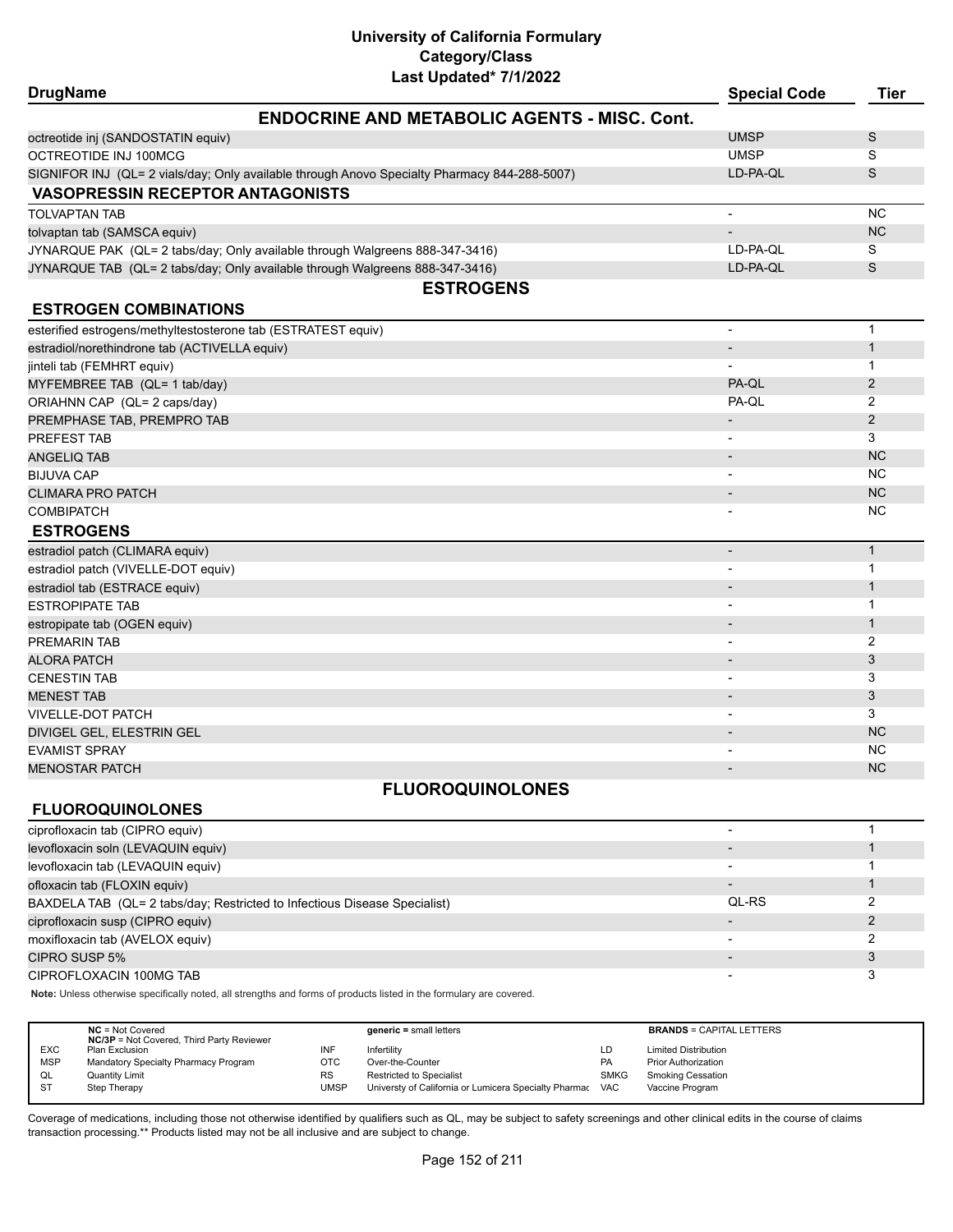# **University of California Formulary Category/Class**

| Last Updated* 7/1/2022                                                                             |                          |                |
|----------------------------------------------------------------------------------------------------|--------------------------|----------------|
| <b>DrugName</b>                                                                                    | <b>Special Code</b>      | <b>Tier</b>    |
| <b>FLUOROQUINOLONES Cont.</b>                                                                      |                          |                |
| <b>CIPROFLOXACIN ER TAB</b>                                                                        |                          | 3              |
| <b>NOROXIN TAB</b>                                                                                 |                          | 3              |
| <b>FACTIVE TAB</b>                                                                                 |                          | <b>NC</b>      |
| PROQUIN XR TAB                                                                                     |                          | <b>NC</b>      |
| <b>GASTROINTESTINAL AGENTS - MISC.</b>                                                             |                          |                |
| <b>5-HT4 RECEPTOR AGONISTS</b>                                                                     |                          |                |
| <b>MOTEGRITY TAB</b>                                                                               | PA                       | 3              |
| AGENTS FOR CHRONIC IDIOPATHIC CONSTIPATION (CIC)                                                   |                          |                |
| <b>TRULANCE TAB</b>                                                                                | PA                       | 2              |
| <b>BILE ACID SYNTHESIS DISORDER AGENTS</b>                                                         |                          |                |
| CHOLBAM CAP (Only available through Dohmen LSS 844-246-5226)                                       | LD-PA                    | S              |
| <b>FARNESOID X RECEPTOR (FXR) AGONISTS</b>                                                         |                          |                |
| OCALIVA TAB (QL= 1 tab/day; Only available through Walgreens 888-347-3416)                         | LD-PA-QL                 | S              |
| <b>GALLSTONE SOLUBILIZING AGENTS</b>                                                               |                          |                |
| ursodiol cap (ACTIGALL equiv)                                                                      | $\overline{\phantom{a}}$ | $\mathbf{1}$   |
| ursodiol tab (URSO (FORTE) equiv)                                                                  |                          | $\mathbf{1}$   |
| <b>RELTONE CAP</b>                                                                                 |                          | <b>NC</b>      |
| <b>URSODIOL CAP</b>                                                                                |                          | <b>NC</b>      |
| <b>GASTROINTESTINAL ANTIALLERGY AGENTS</b>                                                         |                          |                |
| cromolyn conc (GASTROCROM equiv)                                                                   | $\overline{\phantom{a}}$ | 2              |
| <b>GASTROINTESTINAL CHLORIDE CHANNEL ACTIVATORS</b>                                                |                          |                |
| AMITIZA CAP, LUBIPROSTONE CAP                                                                      | $\blacksquare$           | <b>NC</b>      |
| <b>GASTROINTESTINAL STIMULANTS</b>                                                                 |                          |                |
| metoclopramide soln (REGLAN equiv)                                                                 |                          | $\mathbf{1}$   |
| metoclopramide tab (REGLAN equiv)                                                                  |                          | $\mathbf{1}$   |
| <b>GIMOTI NASAL SPRAY</b>                                                                          |                          | <b>NC</b>      |
| <b>METOZOLV ODT</b>                                                                                |                          | <b>NC</b>      |
| <b>ILEAL BILE ACID TRANSPORTER (IBAT) INHIBITORS</b>                                               |                          |                |
| BYLVAY CAP 1200MCG (QL= 5 caps/day; Only available through PantheRx Pharmacy 855-726-8479)         | LD-PA-QL                 | S              |
| BYLVAY CAP 400MCG (QL= 15 caps/day; Only available through PantheRx Pharmacy 855-726-8479)         | LD-PA-QL                 | S              |
| BYLVAY SPRINKLE CAP 200MCG (QL= 8 caps/day; Only available through PantheRx Pharmacy 855-726-8479) | LD-PA-QL                 | S              |
| BYLVAY SPRINKLE CAP 600MCG (QL= 4 caps/day; Only available through PantheRx Pharmacy 855-726-8479) | LD-PA-QL                 | S              |
| LIVMARLI SOLN (QL= 90ml/30 days; Only available through Eversana 866-849-4481)                     | LD-PA-QL                 | S              |
| <b>INFLAMMATORY BOWEL AGENTS</b>                                                                   |                          |                |
| balsalazide cap (COLAZAL equiv)                                                                    |                          | $\mathbf 1$    |
| sulfasalazine EC tab (AZULFIDINE equiv)                                                            | $\overline{\phantom{a}}$ | $\mathbf{1}$   |
| sulfasalazine tab (AZULFIDINE equiv)                                                               | $\overline{\phantom{a}}$ | 1              |
| mesalamine DR cap (DELZICOL equiv)                                                                 |                          | $\overline{2}$ |
| mesalamine DR tab (LIALDA equiv)                                                                   |                          | 2              |
| mesalamine enema (ROWASA equiv)                                                                    |                          | $\overline{2}$ |
| mesalamine ER cap (APRISO equiv)                                                                   |                          | 2              |
| mesalamine supp (CANASA equiv)                                                                     |                          | $\overline{2}$ |
| <b>DIPENTUM CAP</b>                                                                                |                          | 3              |
| mesalamine tab (ASACOL equiv)                                                                      |                          | 3              |

**Note:** Unless otherwise specifically noted, all strengths and forms of products listed in the formulary are covered.

|            | $NC = Not Covered$<br><b>NC/3P</b> = Not Covered, Third Party Reviewer |             | $generic = small letters$                             |             | <b>BRANDS = CAPITAL LETTERS</b> |
|------------|------------------------------------------------------------------------|-------------|-------------------------------------------------------|-------------|---------------------------------|
| <b>EXC</b> | Plan Exclusion                                                         | INF         | Infertility                                           | LD          | <b>Limited Distribution</b>     |
| <b>MSP</b> | Mandatory Specialty Pharmacy Program                                   | ОТС         | Over-the-Counter                                      | <b>PA</b>   | <b>Prior Authorization</b>      |
| QL         | <b>Quantity Limit</b>                                                  | <b>RS</b>   | Restricted to Specialist                              | <b>SMKG</b> | <b>Smoking Cessation</b>        |
| <b>ST</b>  | Step Therapy                                                           | <b>UMSP</b> | Universty of California or Lumicera Specialty Pharmac | <b>VAC</b>  | Vaccine Program                 |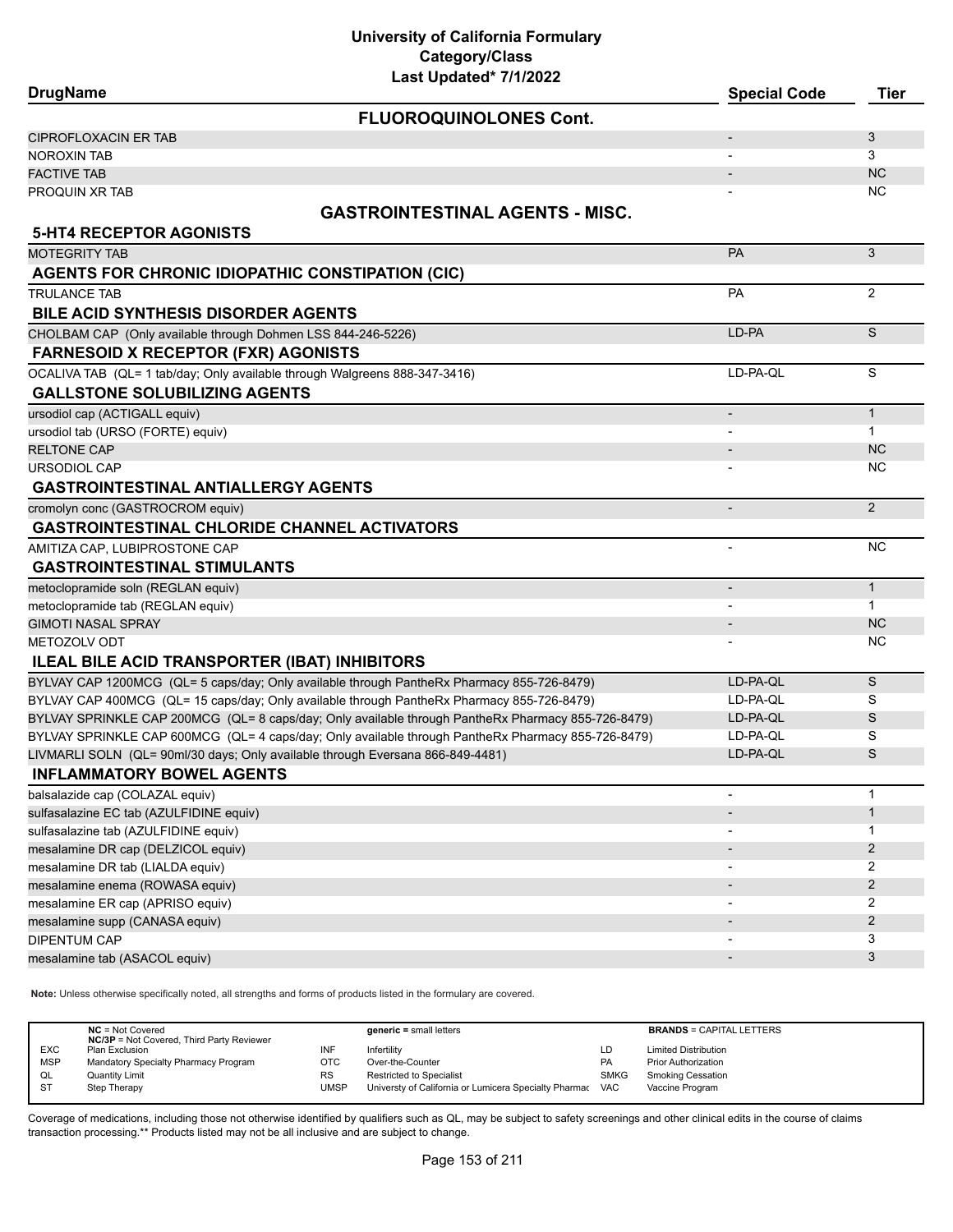| Last Updated <sup>*</sup> 7/1/2022<br><b>DrugName</b> | <b>Special Code</b>          | <b>Tier</b>    |
|-------------------------------------------------------|------------------------------|----------------|
|                                                       |                              |                |
| <b>GASTROINTESTINAL AGENTS - MISC, Cont.</b>          |                              |                |
| APRISO CAP                                            |                              | ΝC             |
| ASACOL HD TAB                                         |                              | <b>NC</b>      |
| ASACOL HD TAB, MESALAMINE TAB                         |                              | NC.            |
| <b>DELZICOL CAP</b>                                   |                              | <b>NC</b>      |
| mesalamine ER cap (PENTASA CR equiv)                  | $\qquad \qquad \blacksquare$ | NC             |
| PENTASA CAP                                           |                              | <b>NC</b>      |
| PENTASA CR CAP                                        | $\overline{\phantom{a}}$     | NC             |
| ROWASA KIT                                            |                              | <b>NC</b>      |
| SKYRIZI INJ                                           |                              | NC             |
| CIMZIA INJ (QL= 2 inj/28 days)                        | PA-QL-UMSP                   | S              |
| CIMZIA STARTER INJ KIT (QL= 1 kit/plan year)          | PA-QL-UMSP                   | S              |
| <b>INTESTINAL ACIDIFIERS</b>                          |                              |                |
| lactulose soln                                        | $\qquad \qquad \blacksquare$ | $\mathbf{1}$   |
| <b>IRRITABLE BOWEL SYNDROME (IBS) AGENTS</b>          |                              |                |
| alosetron tab (LOTRONEX equiv)                        | $\overline{\phantom{a}}$     | 3              |
| <b>IBSRELA TAB</b>                                    | $\overline{\phantom{m}}$     | NC             |
| <b>LINZESS CAP</b>                                    |                              | NC.            |
| <b>VIBERZI TAB</b>                                    | $\overline{\phantom{a}}$     | <b>NC</b>      |
| ZELNORM TAB                                           |                              | NC.            |
| PERIPHERAL OPIOID RECEPTOR ANTAGONISTS                |                              |                |
| MOVANTIK TAB                                          | PA                           | 2              |
| <b>SYMPROIC TAB</b>                                   | <b>PA</b>                    | $\overline{2}$ |
| alvimopan cap (ENTEREG equiv)                         |                              | <b>NC</b>      |
| <b>ENTEREG CAP</b>                                    |                              | NC             |
| <b>RELISTOR INJ</b>                                   | $\overline{\phantom{a}}$     | <b>NC</b>      |
| RELISTOR INJ KIT                                      | $\overline{\phantom{a}}$     | NC             |
| <b>RELISTOR TAB</b>                                   | $\overline{\phantom{m}}$     | <b>NC</b>      |
| <b>PHOSPHATE BINDER AGENTS</b>                        |                              |                |
| calcium acetate cap (PHOSLO equiv)                    | $\overline{\phantom{a}}$     | $\mathbf{1}$   |
| FOSRENOL POWDER PACK                                  | $\overline{\phantom{m}}$     | $\overline{2}$ |
| lanthanum carbonate chew tab (FOSRENOL equiv)         |                              | 2              |
| PHOSLYRA SOLN                                         | $\overline{\phantom{a}}$     | $\overline{2}$ |
| sevelamer powder pak (RENVELA equiv)                  | $\overline{\phantom{a}}$     | 2              |
| sevelamer tab (RENVELA TAB equiv)                     |                              | 2              |
| AURYXIA TAB                                           |                              | 3              |
| <b>FOSRENOL CHEW TAB</b>                              |                              | 3              |
| <b>RENVELA TAB</b>                                    |                              | 3              |
| <b>RENAGEL TAB</b>                                    |                              | <b>NC</b>      |
| RENAGEL TAB 800MG                                     |                              | <b>NC</b>      |
| sevelamer hydrochloride tab (RENAGEL equiv)           |                              | <b>NC</b>      |
| <b>VELPHORO CHEW TAB</b>                              |                              | <b>NC</b>      |
| <b>SHORT BOWEL SYNDROME (SBS) AGENTS</b>              |                              |                |
| <b>GATTEX KIT</b>                                     | $\overline{\phantom{a}}$     | <b>NC</b>      |
| <b>TRYPTOPHAN HYDROXYLASE INHIBITORS</b>              |                              |                |
| <b>XERMELO TAB</b>                                    | $\overline{\phantom{a}}$     | <b>NC</b>      |

**Note:** Unless otherwise specifically noted, all strengths and forms of products listed in the formulary are covered.

|            | $NC = Not Covered$<br><b>NC/3P</b> = Not Covered, Third Party Reviewer |      | $generic = small letters$                                 |             | <b>BRANDS = CAPITAL LETTERS</b> |
|------------|------------------------------------------------------------------------|------|-----------------------------------------------------------|-------------|---------------------------------|
| <b>EXC</b> | Plan Exclusion                                                         | INF  | Infertility                                               | LD          | <b>Limited Distribution</b>     |
| <b>MSP</b> | Mandatory Specialty Pharmacy Program                                   | отс  | Over-the-Counter                                          | PA          | <b>Prior Authorization</b>      |
| QL         | <b>Quantity Limit</b>                                                  | RS   | Restricted to Specialist                                  | <b>SMKG</b> | <b>Smoking Cessation</b>        |
| -ST        | Step Therapy                                                           | UMSP | Universty of California or Lumicera Specialty Pharmac VAC |             | Vaccine Program                 |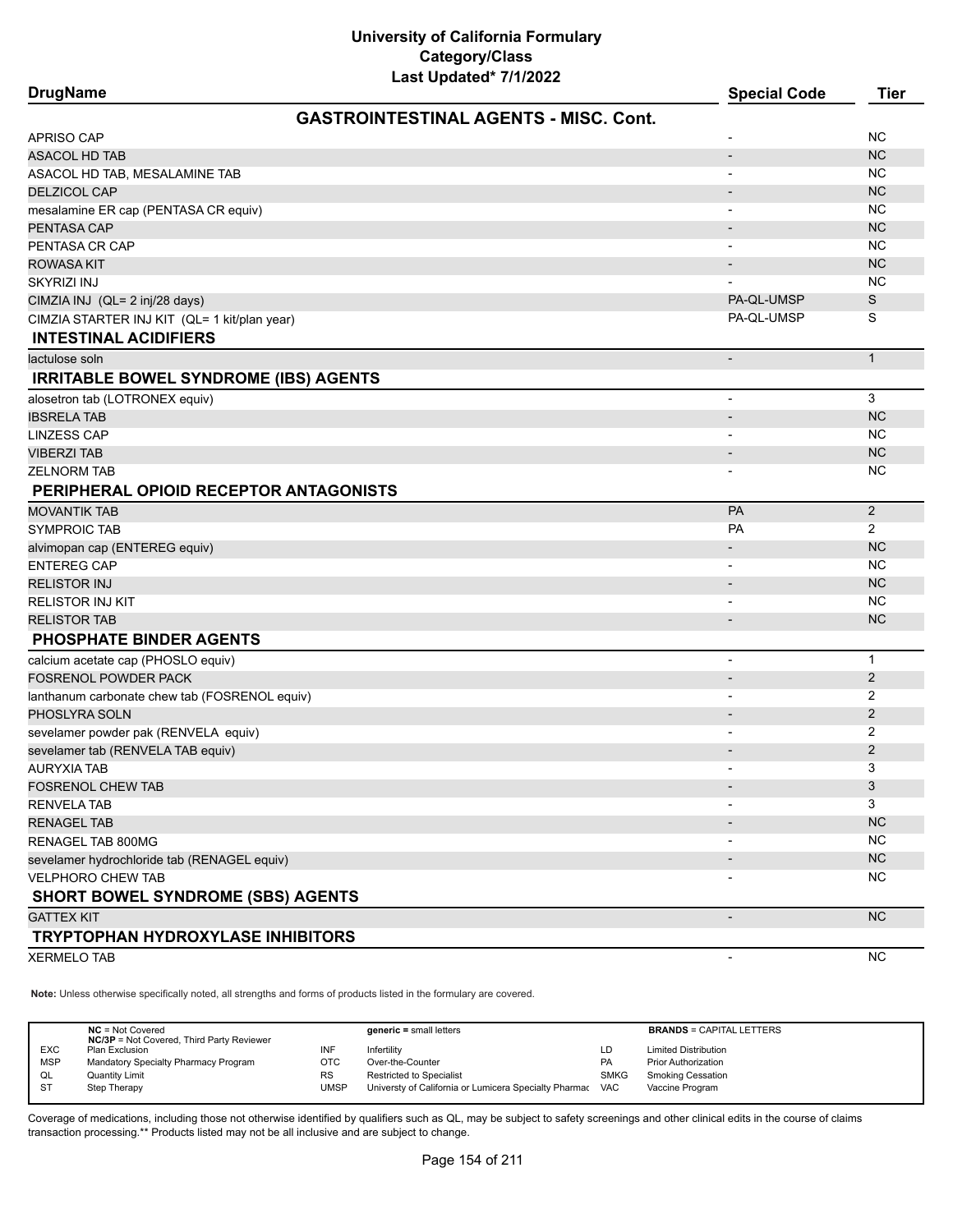#### **GENERAL ANESTHETICS**

**ANESTHETICS - MISC.** KETAMINE HCL TROCHES AND THE RESERVE THAT IS A RESERVE THAT IS A RESERVE THAT IS A RESERVE THAT IS A RESERVE THAT IS A RESERVE THAT IS A RESERVE THAT IS A RESERVE THAT IS A RESERVE THAT IS A RESERVE THAT IS A RESERVE THAT

#### **GENITOURINARY AGENTS - MISCELLANEOUS**

| <b>ALKALINIZERS</b>                                                                                                 |                |                |
|---------------------------------------------------------------------------------------------------------------------|----------------|----------------|
| <b>CYTRA K CRYSTALS</b>                                                                                             |                | $\mathbf 1$    |
| <b>CYTRA-3 SYRUP</b>                                                                                                |                | $\mathbf{1}$   |
| <b>ORACIT SOLN</b>                                                                                                  |                | $\mathbf 1$    |
| potassium citrate/citric acid powder pack (POLYCITRA equiv)                                                         |                | $\mathbf{1}$   |
| potassium citrate/citric acid soln (POLYCITRA-K equiv)                                                              |                | $\mathbf 1$    |
| sodium citrate/citric acid soln (BICITRA equiv)                                                                     |                | $\mathbf{1}$   |
| tricitrates soln (POLYCITRA-LC equiv)                                                                               |                | -1             |
| potassium citrate CR tab (UROCIT-K TAB equiv)                                                                       |                | $\overline{2}$ |
| <b>CYSTINOSIS AGENTS</b>                                                                                            |                |                |
| PROCYSBI CAP                                                                                                        | ÷,             | <b>NC</b>      |
| PROCYSBI GRANULES PACKET                                                                                            |                | <b>NC</b>      |
| CYSTAGON CAP (Only available through CVS Specialty 800-238-7828)                                                    | LD             | S              |
| <b>INTERSTITIAL CYSTITIS AGENTS</b>                                                                                 |                |                |
| <b>ELMIRON CAP</b>                                                                                                  |                | 2              |
| PENTOSAN CAP                                                                                                        |                | <b>NC</b>      |
| <b>PROSTATIC HYPERTROPHY AGENTS</b>                                                                                 |                |                |
| alfuzosin SR tab (UROXATRAL equiv)                                                                                  |                | $\mathbf{1}$   |
| dutasteride cap (AVODART equiv)                                                                                     |                | $\mathbf 1$    |
| finasteride tab (PROSCAR equiv)                                                                                     |                | $\mathbf{1}$   |
| silodosin cap (RAPAFLO equiv)                                                                                       |                | 1              |
| tamsulosin cap (FLOMAX equiv)                                                                                       |                | $\mathbf{1}$   |
| dutasteride/tamsulosin cap (JALYN equiv)                                                                            |                | 2              |
| <b>CARDURA XL TAB</b>                                                                                               |                | <b>NC</b>      |
| <b>URINARY ANALGESICS</b>                                                                                           |                |                |
| phenazopyridine tab (PYRIDIUM equiv)                                                                                |                | $\mathbf{1}$   |
| <b>AZO URINARY TAB</b>                                                                                              | <b>OTC</b>     | <b>EXC</b>     |
| phenazopyridine tab 95mg (AZO equiv)                                                                                | <b>OTC</b>     | <b>EXC</b>     |
| phenazopyridine tab 97.5mg (AZO equiv)                                                                              | <b>OTC</b>     | <b>EXC</b>     |
| phenazopyridine tab 99.5mg (AZO equiv)                                                                              | <b>OTC</b>     | EXC            |
| <b>URINARY STONE AGENTS</b>                                                                                         |                |                |
| <b>LITHOSTAT TAB</b>                                                                                                |                | 3              |
| THIOLA EC TAB                                                                                                       |                | <b>NC</b>      |
| tiopronin tab (THIOLA equiv)                                                                                        | <b>PA-UMSP</b> | S              |
| <b>GOUT AGENTS</b>                                                                                                  |                |                |
| <b>GOUT AGENT COMBINATIONS</b>                                                                                      |                |                |
| colchicine/probenecid tab (COL-BENEMID equiv)                                                                       | $\blacksquare$ | $\mathbf 1$    |
| <b>DUZALLO TAB</b>                                                                                                  |                | NC             |
| <b>GOUT AGENTS</b>                                                                                                  |                |                |
| allopurinol tab (ZYLOPRIM equiv)                                                                                    | $\overline{a}$ | $\mathbf{1}$   |
| colchicine tab (COLCRYS equiv)                                                                                      |                | $\overline{c}$ |
| febuxostat tab (ULORIC equiv) (Step Therapy requires trial of allopurinol)                                          | ST- $\phi$     | 2              |
| Note: Unless otherwise specifically noted, all strengths and forms of products listed in the formulary are covered. |                |                |
|                                                                                                                     |                |                |
|                                                                                                                     |                |                |

|            | $NC = Not Covered$                                                 |           | $generic = small letters$                             |             | <b>BRANDS = CAPITAL LETTERS</b> |
|------------|--------------------------------------------------------------------|-----------|-------------------------------------------------------|-------------|---------------------------------|
| <b>EXC</b> | <b>NC/3P</b> = Not Covered, Third Party Reviewer<br>Plan Exclusion | INF       | Infertility                                           | LD          | <b>Limited Distribution</b>     |
| <b>MSP</b> | Mandatory Specialty Pharmacy Program                               | OTC       | Over-the-Counter                                      | <b>PA</b>   | <b>Prior Authorization</b>      |
|            |                                                                    |           |                                                       |             |                                 |
| QL         | Quantity Limit                                                     | <b>RS</b> | <b>Restricted to Specialist</b>                       | <b>SMKG</b> | <b>Smoking Cessation</b>        |
| S1         | Step Therapy                                                       | UMSP      | Universty of California or Lumicera Specialty Pharmac | <b>VAC</b>  | Vaccine Program                 |

Coverage of medications, including those not otherwise identified by qualifiers such as QL, may be subject to safety screenings and other clinical edits in the course of claims transaction processing.\*\* Products listed may not be all inclusive and are subject to change.

**DrugName Special Code Tier**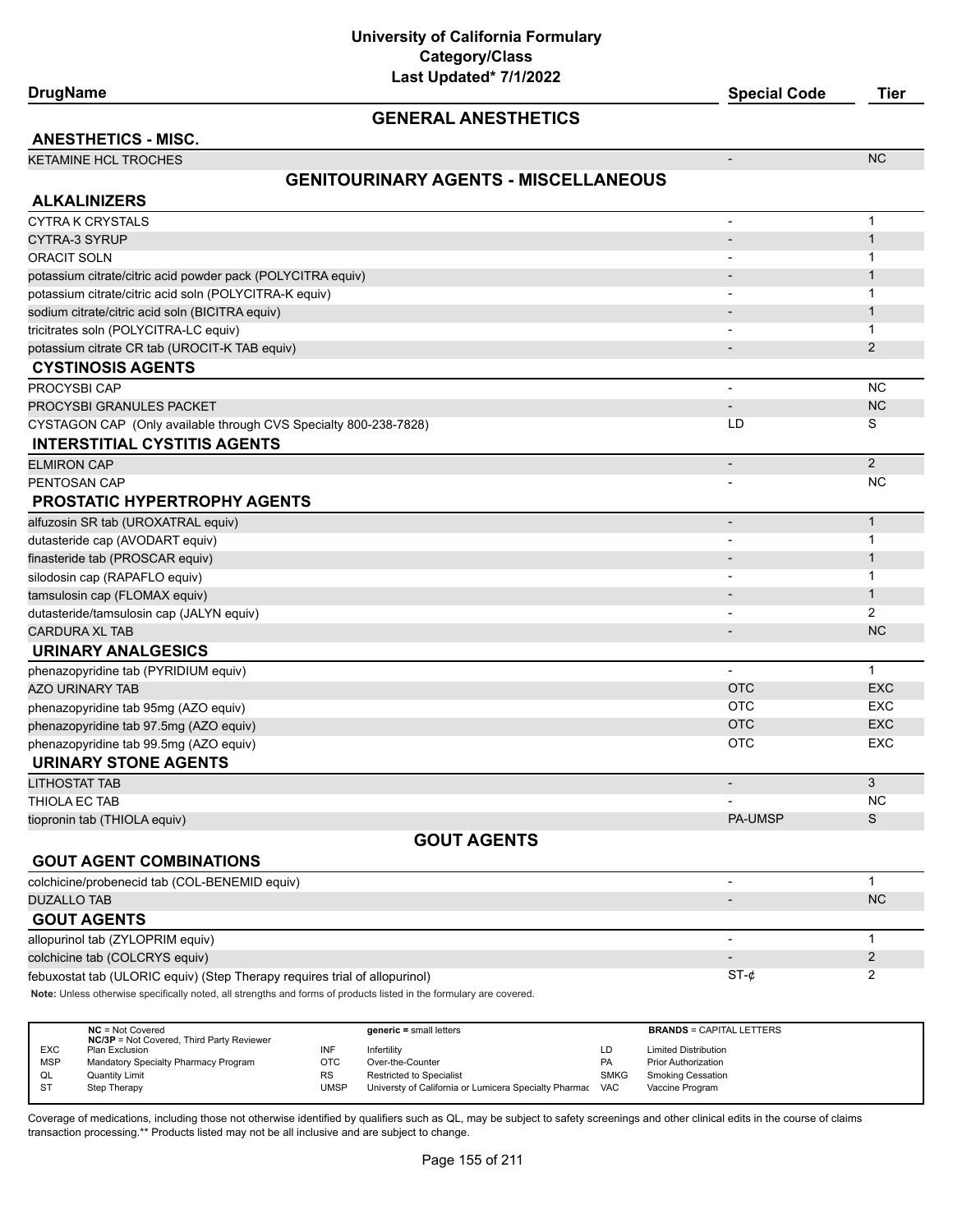| <b>DrugName</b>                                                                       | <b>Special Code</b>      | Tier         |
|---------------------------------------------------------------------------------------|--------------------------|--------------|
| <b>GOUT AGENTS Cont.</b>                                                              |                          |              |
| GLOPERBA SOLN (Prior Authorization required for members age 9 or older)               | <b>PA</b>                | 3            |
| <b>COLCRYS TAB</b>                                                                    |                          | NC.          |
| MITIGARE CAP, COLCHICINE CAP                                                          |                          | <b>NC</b>    |
| <b>ULORIC TAB</b>                                                                     |                          | NC.          |
| <b>ZURAMPIC TAB</b>                                                                   |                          | NC           |
| <b>URICOSURICS</b>                                                                    |                          |              |
| probenecid tab (BENEMID equiv)                                                        | $\overline{\phantom{a}}$ | $\mathbf{1}$ |
| <b>HEMATOLOGICAL AGENTS - MISC.</b>                                                   |                          |              |
| <b>ANTIHEMOPHILIC PRODUCTS</b>                                                        |                          |              |
| AFSTYLA KIT                                                                           |                          | <b>NC</b>    |
| <b>HEMLIBRA INJ</b>                                                                   | <b>PA-UMSP</b>           | S            |
| <b>BRADYKININ B2 RECEPTOR ANTAGONISTS</b>                                             |                          |              |
| <b>FIRAZYR INJ</b>                                                                    | $\overline{\phantom{a}}$ | <b>NC</b>    |
| icatibant inj (FIRAZYR equiv)                                                         | <b>PA-UMSP</b>           | S            |
| <b>COMPLEMENT INHIBITORS</b>                                                          |                          |              |
| BERINERT INJ (Only available through Walgreens 888-347-3416)                          | LD-PA                    | S            |
| CINRYZE INJ (QL= 16 vials/28 days; Only available through CVS Specialty 800-237-2767) | LD-PA-QL                 | S            |
| EMPAVELI INJ (QL= 160ml/28 days; Only available through PantheRx 855-726-8479)        | LD-PA-QL                 | S            |
| <b>HAEGARDA INJ</b>                                                                   | MSP-PA                   | S            |
| RUCONEST INJ (Only available through CVS Specialty 800-237-2767)                      | LD-PA                    | S            |
| TAVNEOS CAP (QL= 6 caps/day; Only available through PantheRx 855-726-8479)            | LD-PA-QL                 | S            |
| <b>HEMATAOLOGIC - TYROSINE KINASE INHIBITORS</b>                                      |                          |              |
| TAVALISSE TAB (QL= 2 tab/day; Only available through Biologics 800-850-4306)          | LD-PA-QL                 | S            |
| <b>HEMATORHEOLOGIC AGENTS</b>                                                         |                          |              |
| pentoxifylline ER tab (TRENTAL equiv)                                                 |                          | $\mathbf{1}$ |
| <b>PLASMA KALLIKREIN INHIBITORS</b>                                                   |                          |              |
| ORLADEYO CAP                                                                          |                          | <b>NC</b>    |
| TAKHZYRO INJ (QL= 2 inj/28 days; Only available through CVS Specialty 800-237-2767)   | LD-PA-QL                 | S            |
| <b>PLATELET AGGREGATION INHIBITORS</b>                                                |                          |              |
| anagrelide cap (AGRYLIN equiv)                                                        | $\overline{\phantom{a}}$ | $\mathbf{1}$ |
| cilostazol tab (PLETAL equiv)                                                         |                          | $\mathbf{1}$ |
| clopidogrel tab 75mg (PLAVIX equiv)                                                   |                          | $\mathbf{1}$ |
| dipyridamole tab (PERSANTINE equiv)                                                   |                          | 1            |
| prasugrel tab (EFFIENT equiv)                                                         |                          | $\mathbf 1$  |
| ticlopidine tab (TICLID equiv)                                                        |                          | 1            |
| aspirin/dipyridamole cap (AGGRENOX equiv)                                             |                          | 2            |
| <b>BRILINTA TAB</b>                                                                   |                          | 2            |
| ZONTIVITY TAB (Restricted to Cardiology Specialist)                                   | <b>RS</b>                | 3            |
| ASPIRIN/OMEPRAZOLE ER TAB                                                             |                          | <b>NC</b>    |
| CLOPIDOGREL THERAPY PACK                                                              |                          | <b>NC</b>    |
| PLAVIX TAB 300MG                                                                      |                          | NC.          |
| YOSPRALA TAB                                                                          |                          | NC           |
| CABLIVI INJ KIT (QL= 1 vial/day; Only available through Biologics 800-850-4306)       | LD-PA-QL                 | S            |
| <b>PYRUVATE KINASE ACTIVATORS</b>                                                     |                          |              |
| PYRUKYND TAB                                                                          | $\overline{\phantom{a}}$ | <b>NC</b>    |

**Note:** Unless otherwise specifically noted, all strengths and forms of products listed in the formulary are covered.

|            | $NC = Not Covered$<br><b>NC/3P</b> = Not Covered, Third Party Reviewer |      | $generic = small letters$                                 |             | <b>BRANDS = CAPITAL LETTERS</b> |
|------------|------------------------------------------------------------------------|------|-----------------------------------------------------------|-------------|---------------------------------|
| <b>EXC</b> | Plan Exclusion                                                         | INF  | Infertility                                               | LD          | <b>Limited Distribution</b>     |
| <b>MSP</b> | Mandatory Specialty Pharmacy Program                                   | отс  | Over-the-Counter                                          | PA          | <b>Prior Authorization</b>      |
| QL         | <b>Quantity Limit</b>                                                  | RS   | Restricted to Specialist                                  | <b>SMKG</b> | <b>Smoking Cessation</b>        |
| <b>ST</b>  | Step Therapy                                                           | JMSP | Universty of California or Lumicera Specialty Pharmac VAC |             | Vaccine Program                 |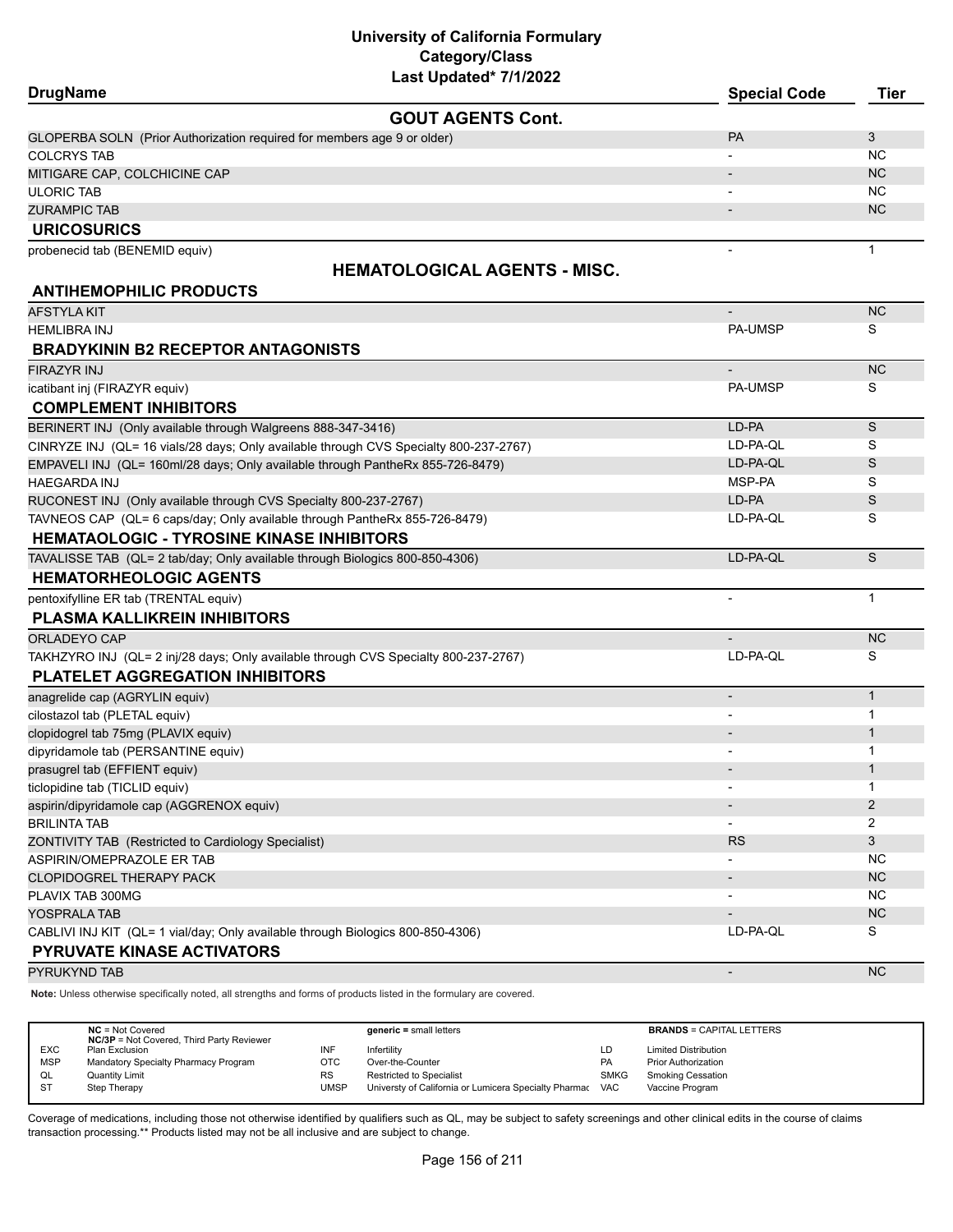**University of California Formulary Category/Class**

| Last Updated* 7/1/2022                                                                           |                          |                |
|--------------------------------------------------------------------------------------------------|--------------------------|----------------|
| <b>DrugName</b>                                                                                  | <b>Special Code</b>      | <b>Tier</b>    |
| <b>HEMATOLOGICAL AGENTS - MISC. Cont.</b>                                                        |                          |                |
| PYRUKYND THERAPY PACK                                                                            |                          | <b>NC</b>      |
| <b>HEMATOPOIETIC AGENTS</b>                                                                      |                          |                |
| <b>AGENTS FOR GAUCHER DISEASE</b>                                                                |                          |                |
| CERDELGA CAP                                                                                     | $\overline{\phantom{a}}$ | <b>NC</b>      |
| ZAVESCA CAP                                                                                      |                          | <b>NC</b>      |
| miglustat cap (ZAVESCA equiv) (Only available through Accredo 800-803-2523)                      | LD-PA                    | S              |
| <b>AGENTS FOR SICKLE CELL ANEMIA</b>                                                             |                          |                |
| <b>DROXIA CAP</b>                                                                                |                          | $\overline{2}$ |
| SIKLOS TAB                                                                                       |                          | <b>NC</b>      |
| ENDARI POWDER PACK (QL= 6 packets/day)                                                           | PA-QL-UMSP               | S              |
| OXBRYTA TAB (QL= 3 tabs/day; Only available through CVS Specialty 800-237-2767)                  | LD-PA-QL                 | S              |
| <b>AGENTS FOR SICKLE CELL DISEASE</b>                                                            |                          |                |
| OXBRYTA TAB (QL= 5 tabs/day; Only available through CVS Specialty 800-237-2767)                  | LD-PA-QL                 | S              |
| <b>COBALAMINS</b>                                                                                |                          |                |
| cyanocobalamin inj                                                                               | $\overline{\phantom{a}}$ | $\mathbf{1}$   |
| NASCOBAL NASAL SPRAY                                                                             | $\overline{\phantom{a}}$ | 3              |
| <b>CALOMIST NASAL SPRAY</b>                                                                      | $\overline{\phantom{0}}$ | <b>NC</b>      |
| <b>FOLIC ACID/FOLATES</b>                                                                        |                          |                |
| folic acid tab 1mg (Covered at \$0 for females only; All other members covered at generic copay) | $\blacksquare$           | \$0            |
| folic acid tab 400mcg (Covered for females only)                                                 | <b>OTC</b>               | \$0            |
| folic acid tab 800mcg (Covered for females only)                                                 | <b>OTC</b>               | \$0            |
| <b>HEMATOPOIETIC GROWTH FACTORS</b>                                                              |                          |                |
| <b>EPOGEN INJ</b>                                                                                | $\centerdot$             | $\overline{2}$ |
| RETACRIT INJ                                                                                     |                          | $\overline{2}$ |
| <b>ARANESP INJ</b>                                                                               |                          | <b>NC</b>      |
| <b>GRANIX INJ</b>                                                                                | $\overline{a}$           | <b>NC</b>      |
| <b>LEUKINE INJ</b>                                                                               |                          | <b>NC</b>      |
| MIRCERA INJ                                                                                      | $\overline{\phantom{a}}$ | <b>NC</b>      |
| MULPLETA TAB                                                                                     |                          | <b>NC</b>      |
| NEULASTA INJ                                                                                     | -                        | <b>NC</b>      |
| NEUPOGEN INJ                                                                                     |                          | <b>NC</b>      |
| NYVEPRIA INJ                                                                                     |                          | <b>NC</b>      |
| PROCRIT INJ                                                                                      |                          | <b>NC</b>      |
| REBLOZYL INJ                                                                                     | $\overline{\phantom{a}}$ | <b>NC</b>      |
| RELEUKO INJ                                                                                      |                          | <b>NC</b>      |
| RELEUKO PREFILLED SYRINGE INJ                                                                    |                          | <b>NC</b>      |
| <b>UDENYCA INJ</b>                                                                               | $\overline{\phantom{0}}$ | <b>NC</b>      |
| DOPTELET TAB (QL= 2 tabs/day; Only available through CVS Specialty 800-237-2767)                 | LD-PA-QL                 | S              |
| <b>FULPHILA INJ</b>                                                                              | <b>UMSP</b>              | S              |
| NIVESTYM INJ                                                                                     | <b>UMSP</b>              | S              |
| PROMACTA POWDER                                                                                  | <b>PA-UMSP</b>           | S              |
| PROMACTA TAB                                                                                     | PA-UMSP                  | S              |
| ZARXIO INJ                                                                                       | <b>UMSP</b>              | $\mathbb S$    |
| ZIEXTENZO INJ                                                                                    | <b>UMSP</b>              | S              |
| <b>HEMATOPOIETIC MIXTURES</b>                                                                    |                          |                |

**Note:** Unless otherwise specifically noted, all strengths and forms of products listed in the formulary are covered.

|            | $NC = Not Covered$<br><b>NC/3P</b> = Not Covered, Third Party Reviewer |           | $generic = small letters$                             |             | <b>BRANDS = CAPITAL LETTERS</b> |
|------------|------------------------------------------------------------------------|-----------|-------------------------------------------------------|-------------|---------------------------------|
| <b>EXC</b> | Plan Exclusion                                                         | INF       | Infertilitv                                           | LD          | <b>Limited Distribution</b>     |
| <b>MSP</b> | Mandatory Specialty Pharmacy Program                                   | отс       | Over-the-Counter                                      | PA          | <b>Prior Authorization</b>      |
| QL         | <b>Quantity Limit</b>                                                  | <b>RS</b> | <b>Restricted to Specialist</b>                       | <b>SMKG</b> | <b>Smoking Cessation</b>        |
| <b>ST</b>  | Step Therapy                                                           | UMSP      | Universty of California or Lumicera Specialty Pharmac | <b>VAC</b>  | Vaccine Program                 |
|            |                                                                        |           |                                                       |             |                                 |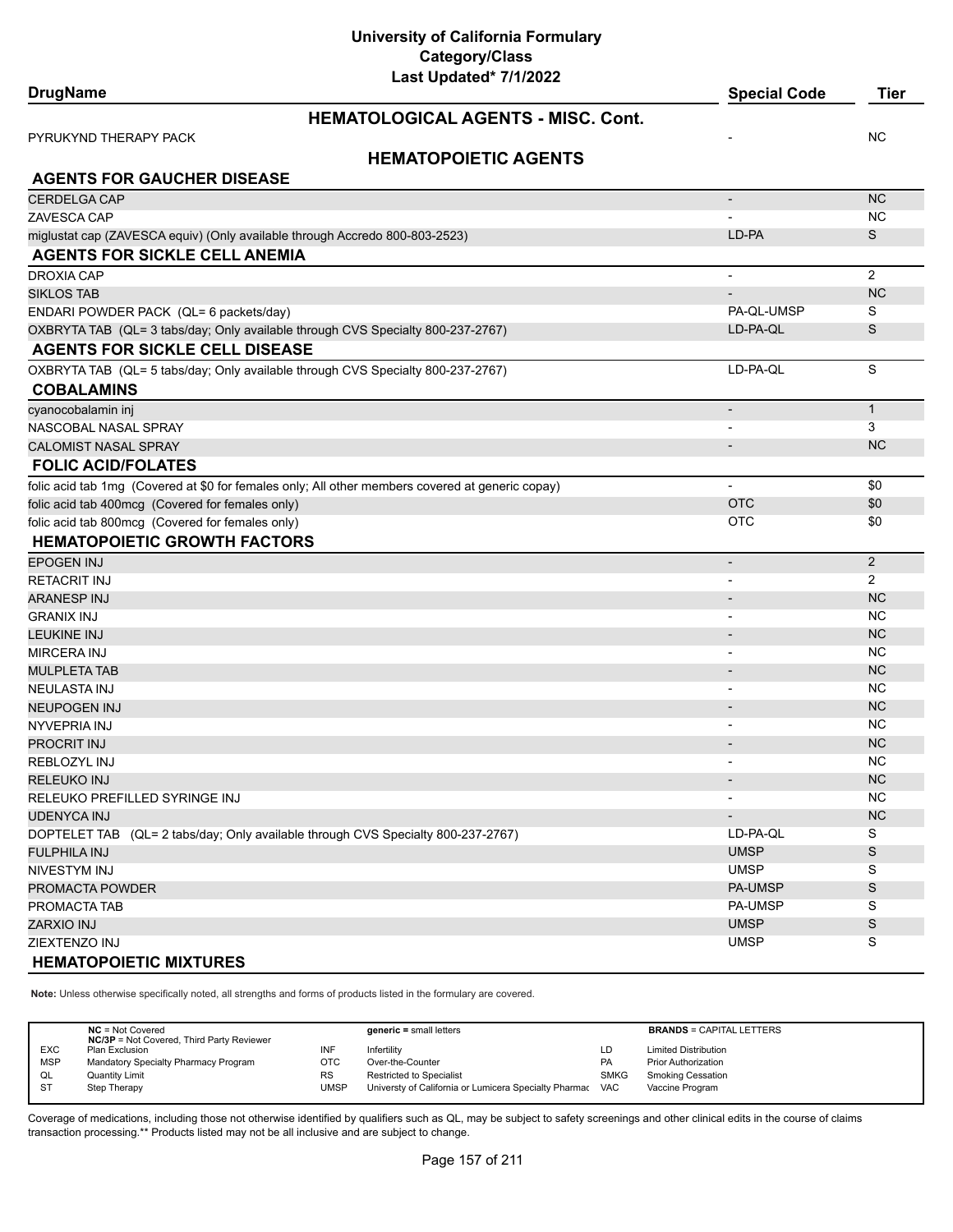| Last Updated* 7/1/2022<br><b>DrugName</b>                                                                           | <b>Special Code</b>          | <b>Tier</b>    |
|---------------------------------------------------------------------------------------------------------------------|------------------------------|----------------|
| <b>HEMATOPOIETIC AGENTS Cont.</b>                                                                                   |                              |                |
| ferrex 150 forte cap                                                                                                | $\overline{\phantom{m}}$     | 1              |
| ferrex 150 forte cap (NIFEREX 150 FORTE equiv)                                                                      |                              | 1              |
| folbee tab                                                                                                          |                              | 1              |
| <b>MULTIGEN FOLIC TAB</b>                                                                                           |                              | 1              |
| <b>MULTIGEN PLUS TAB</b>                                                                                            |                              | $\mathbf{1}$   |
| <b>MULTIGEN TAB</b>                                                                                                 |                              | 1              |
| tricon cap (TRINSICON equiv)                                                                                        |                              | $\mathbf{1}$   |
| <b>NEPHRON FA TAB</b>                                                                                               | $\overline{\phantom{0}}$     | 2              |
| <b>BENTIVITE TAB</b>                                                                                                |                              | <b>NC</b>      |
| <b>BIFERARX TAB</b>                                                                                                 | $\qquad \qquad \blacksquare$ | <b>NC</b>      |
| <b>B-SERENE PAD</b>                                                                                                 |                              | <b>NC</b>      |
| CYFOLEX CAP                                                                                                         | -                            | <b>NC</b>      |
| <b>FEONYX TAB</b>                                                                                                   |                              | <b>NC</b>      |
| <b>FERRO-PLEX TAB</b>                                                                                               |                              | <b>NC</b>      |
| <b>FOLITE TAB</b>                                                                                                   |                              | <b>NC</b>      |
| folvite-d tab (GENICIN VITA-D equiv)                                                                                | $\overline{\phantom{0}}$     | <b>NC</b>      |
| FOLVITE-FE TAB                                                                                                      |                              | <b>NC</b>      |
| <b>OVEEZA CAP</b>                                                                                                   | $\qquad \qquad \blacksquare$ | <b>NC</b>      |
| <b>PUREFOLIX TAB</b>                                                                                                | $\overline{a}$               | <b>NC</b>      |
| <b>IRON</b>                                                                                                         |                              |                |
| ferrous sulfate elixir (Covered for members 1 year or younger)                                                      | <b>OTC</b>                   | \$0            |
| FERROUS SULFATE LIQUID (Covered for members 1 year or younger)                                                      | <b>OTC</b>                   | \$0            |
| ferrous sulfate soln (Covered for members 1 year or younger)                                                        | <b>OTC</b>                   | \$0            |
| ferrous sulfate syrup (FERROUS SULFATE equiv) (Covered for members 1 year or younger)                               | <b>OTC</b>                   | \$0            |
| IRON SUSP (Covered for members 1 year or younger)                                                                   | <b>OTC</b>                   | \$0            |
| <b>ACCRUFER CAP</b>                                                                                                 |                              | <b>NC</b>      |
| <b>HEMOSTATICS</b>                                                                                                  |                              |                |
| <b>HEMOSTATICS - SYSTEMIC</b>                                                                                       |                              |                |
| aminocaproic acid syrup (AMICAR equiv)                                                                              | $\overline{\phantom{a}}$     | $\mathbf{1}$   |
| aminocaproic acid soln (AMICAR equiv)                                                                               |                              | $\overline{2}$ |
| aminocaproic acid tab (AMICAR equiv)                                                                                |                              | 2              |
| tranexamic acid tab (LYSTEDA equiv)                                                                                 |                              | 2              |
| AMICAR SYRUP                                                                                                        |                              | 3              |
| <b>HYPNOTICS</b>                                                                                                    |                              |                |
| <b>NON-BARBITURATE HYPNOTICS</b>                                                                                    |                              |                |
| zolpidem tab (AMBIEN equiv) (QL= 1 tab/day)                                                                         | QL                           | $\mathbf{1}$   |
| <b>OREXIN RECEPTOR ANTAGONISTS</b>                                                                                  |                              |                |
| <b>BELSOMRA TAB</b>                                                                                                 |                              | <b>NC</b>      |
| <b>HYPNOTICS/SEDATIVES/SLEEP DISORDER AGENTS</b>                                                                    |                              |                |
| <b>ANTIHISTAMINE HYPNOTICS</b>                                                                                      |                              |                |
| diphenhydramine cap 50mg (BENADRYL equiv) (Only 50mg covered)                                                       | $\overline{a}$               | $\mathbf{1}$   |
| <b>BARBITURATE HYPNOTICS</b>                                                                                        |                              |                |
| phenobarbital elixir                                                                                                |                              | 1              |
| phenobarbital tab                                                                                                   |                              | 1              |
| <b>SECONAL CAP</b>                                                                                                  |                              | 2              |
| Note: Unless otherwise specifically noted, all strengths and forms of products listed in the formulary are covered. |                              |                |

|            | $NC = Not Covered$<br><b>NC/3P</b> = Not Covered, Third Party Reviewer |           | $generic = small letters$                             |             | <b>BRANDS = CAPITAL LETTERS</b> |
|------------|------------------------------------------------------------------------|-----------|-------------------------------------------------------|-------------|---------------------------------|
| <b>EXC</b> | Plan Exclusion                                                         |           | Infertility                                           | LD          | <b>Limited Distribution</b>     |
| <b>MSP</b> | Mandatory Specialty Pharmacy Program                                   | отс       | Over-the-Counter                                      | PA          | <b>Prior Authorization</b>      |
| QL         | <b>Quantity Limit</b>                                                  | <b>RS</b> | <b>Restricted to Specialist</b>                       | <b>SMKG</b> | <b>Smoking Cessation</b>        |
| ST         | Step Therapy                                                           | UMSP      | Universty of California or Lumicera Specialty Pharmac | <b>VAC</b>  | Vaccine Program                 |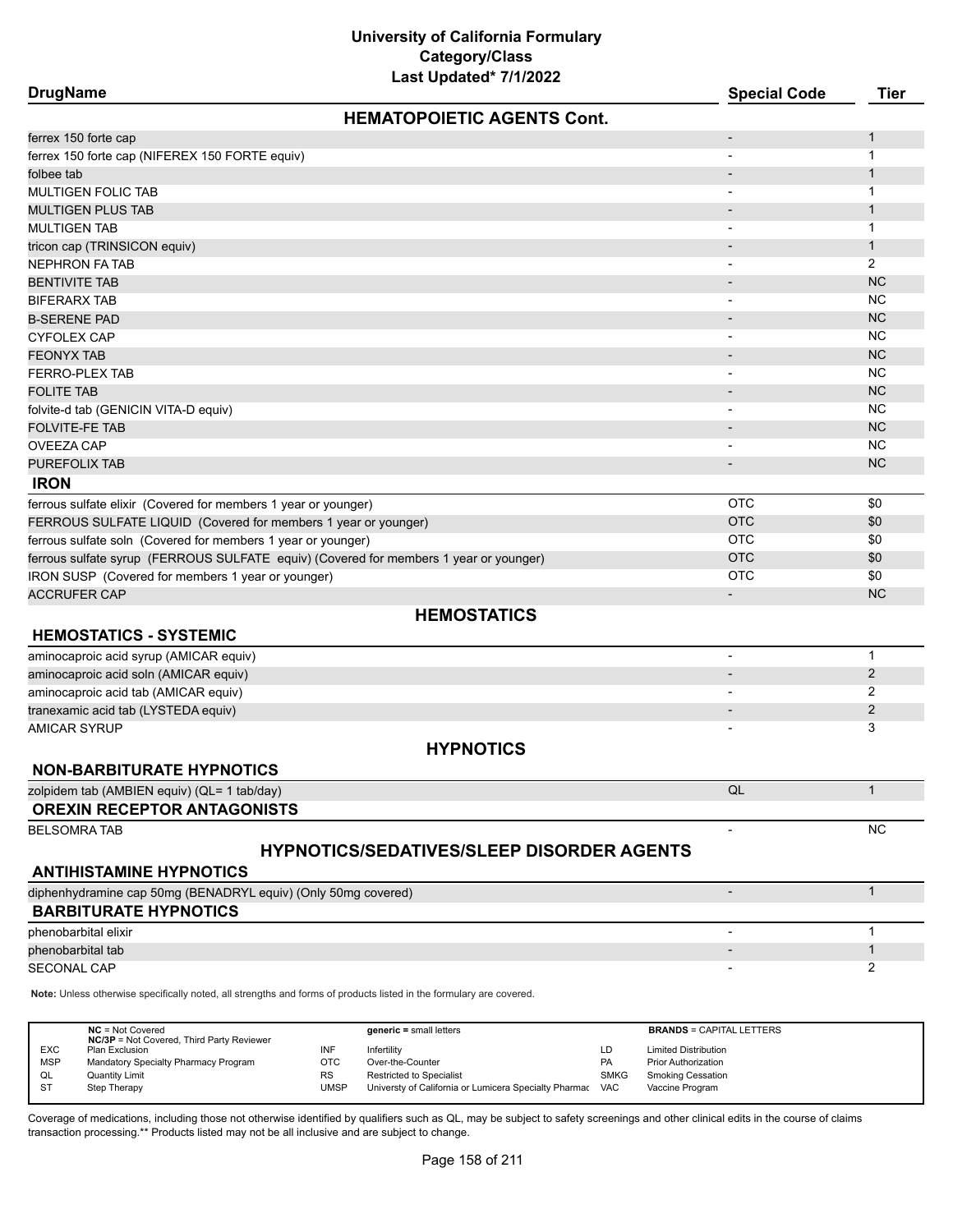| Last Updated" //1/2022<br><b>DrugName</b>                                                                                                                          | <b>Special Code</b>      | <b>Tier</b>    |
|--------------------------------------------------------------------------------------------------------------------------------------------------------------------|--------------------------|----------------|
| <b>HYPNOTICS/SEDATIVES/SLEEP DISORDER AGENTS Cont.</b>                                                                                                             |                          |                |
| <b>BUTISOL ELIXIR</b>                                                                                                                                              |                          | 3              |
| <b>BUTISOL TAB</b>                                                                                                                                                 |                          | 3              |
| <b>HYPNOTICS - TRICYCLIC AGENTS</b>                                                                                                                                |                          |                |
| doxepin tab (SILENOR equiv)                                                                                                                                        |                          | <b>NC</b>      |
| <b>NON-BARBITURATE HYPNOTICS</b>                                                                                                                                   |                          |                |
| estazolam tab (PROSOM equiv)                                                                                                                                       | $\overline{\phantom{a}}$ | $\mathbf{1}$   |
| eszopiclone tab (LUNESTA equiv) (QL= 1 tab/day)                                                                                                                    | QL                       | $\mathbf{1}$   |
| <b>FLURAZEPAM CAP</b>                                                                                                                                              |                          | 1              |
| temazepam cap 15mg (RESTORIL equiv)                                                                                                                                |                          | $\mathbf{1}$   |
| temazepam cap 30mg (RESTORIL equiv)                                                                                                                                | $\overline{\phantom{a}}$ | $\mathbf{1}$   |
| triazolam tab (HALCION equiv)                                                                                                                                      |                          | $\mathbf{1}$   |
| zaleplon cap (SONATA equiv)                                                                                                                                        |                          | 1              |
| zolpidem ER tab (AMBIEN CR equiv) (QL= 1 tab/day)                                                                                                                  | QL                       | 2              |
| SOMNOTE CAP                                                                                                                                                        |                          | 3              |
| temazepam cap 22.5mg (RESTORIL equiv)                                                                                                                              |                          | 3              |
| temazepam cap 7.5mg (RESTORIL equiv)                                                                                                                               |                          | 3              |
| <b>DORAL TAB</b>                                                                                                                                                   |                          | <b>NC</b>      |
| <b>EDLUAR SL TAB</b>                                                                                                                                               |                          | NC             |
| <b>INTERMEZZO SL TAB</b>                                                                                                                                           |                          | <b>NC</b>      |
| zolpidem tartrate SL tab (INTERMEZZO equiv)                                                                                                                        | $\overline{\phantom{a}}$ | NC             |
| ZOLPIDEM TARTRATE SL TAB 1.75MG                                                                                                                                    |                          | <b>NC</b>      |
| ZOLPIDEM TARTRATE SL TAB 3.5MG                                                                                                                                     |                          | <b>NC</b>      |
| <b>ZOLPIMIST SPRAY</b>                                                                                                                                             |                          | <b>NC</b>      |
| <b>OREXIN RECEPTOR ANTAGONISTS</b>                                                                                                                                 |                          |                |
| <b>DAYVIGO TAB</b>                                                                                                                                                 | $\overline{\phantom{a}}$ | <b>NC</b>      |
| <b>QUVIVIQ TAB</b>                                                                                                                                                 |                          | <b>NC</b>      |
| <b>SELECTIVE MELATONIN RECEPTOR AGONISTS</b>                                                                                                                       |                          |                |
| <b>HETLIOZ CAP</b>                                                                                                                                                 | $\overline{\phantom{a}}$ | <b>NC</b>      |
| <b>HETLIOZ SUSP</b>                                                                                                                                                |                          | NC             |
| ramelteon tab (ROZEREM equiv)                                                                                                                                      |                          | <b>NC</b>      |
| <b>ROZEREM TAB</b>                                                                                                                                                 | $\overline{\phantom{a}}$ | <b>NC</b>      |
| <b>LAXATIVES</b>                                                                                                                                                   |                          |                |
| <b>LAXATIVE COMBINATIONS</b>                                                                                                                                       |                          |                |
| GAVILYTE-C SOLN (Covered at \$0 for members 45-75 years-Limited to 2 fills/calendar year; All other members covered                                                | QL                       | \$0            |
| at generic copay)                                                                                                                                                  |                          |                |
| GOLYTELY SOLN (Covered at \$0 for members 45-75 years-Limited to 2 fills/calendar year; All other members covered at                                               | QL                       | \$0            |
| generic copay)                                                                                                                                                     |                          |                |
| NULYTELY SOLN (Covered at \$0 for members 45-75 years, all other members covered at generic copay; Limited to 2                                                    | QL                       | \$0            |
| fills/calendar year)                                                                                                                                               |                          |                |
| peg 3350/electrolytes soln (COLYTE equiv) (Covered at \$0 for members 45-75 years-Limited to 2 fills/calendar year; All<br>other members covered at generic copay) | QL                       | \$0            |
| trilyte soln (NULYTELY equiv) (Covered at \$0 for members 45-75 years, all other members covered at generic copay;                                                 | QL                       | \$0            |
| Limited to 2 fills/calendar year)                                                                                                                                  |                          |                |
| <b>CLENPIQ SOLN</b>                                                                                                                                                |                          | $\overline{2}$ |
| gavilyte-h kit                                                                                                                                                     |                          | <b>NC</b>      |
| HALFLYTELY BOWEL PREP KIT                                                                                                                                          |                          | NC             |
|                                                                                                                                                                    |                          |                |

**Note:** Unless otherwise specifically noted, all strengths and forms of products listed in the formulary are covered.

|            | $NC = Not Covered$<br><b>NC/3P</b> = Not Covered, Third Party Reviewer |           | $generic = small letters$                             |             | <b>BRANDS = CAPITAL LETTERS</b> |
|------------|------------------------------------------------------------------------|-----------|-------------------------------------------------------|-------------|---------------------------------|
| <b>EXC</b> | Plan Exclusion                                                         | INF       | Infertility                                           | LD          | <b>Limited Distribution</b>     |
| <b>MSP</b> | Mandatory Specialty Pharmacy Program                                   | отс       | Over-the-Counter                                      | <b>PA</b>   | <b>Prior Authorization</b>      |
| QL         | <b>Quantity Limit</b>                                                  | <b>RS</b> | <b>Restricted to Specialist</b>                       | <b>SMKG</b> | <b>Smoking Cessation</b>        |
| <b>ST</b>  | Step Therapy                                                           | UMSP      | Universty of California or Lumicera Specialty Pharmac | VAC         | Vaccine Program                 |
|            |                                                                        |           |                                                       |             |                                 |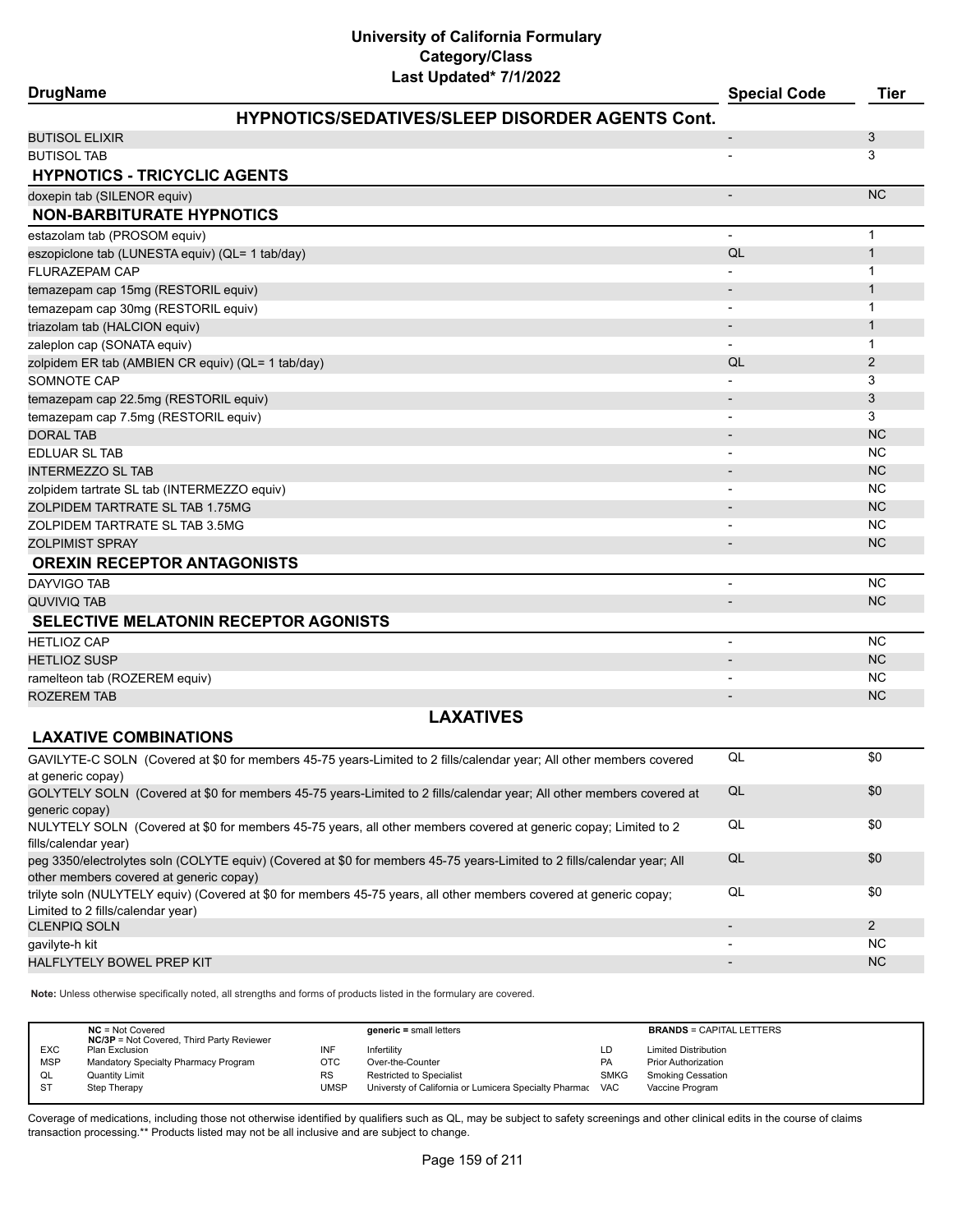| <b>DrugName</b>                                              |                                                                                                                 | <b>Special Code</b>      | <b>Tier</b>    |
|--------------------------------------------------------------|-----------------------------------------------------------------------------------------------------------------|--------------------------|----------------|
|                                                              | <b>LAXATIVES Cont.</b>                                                                                          |                          |                |
| <b>MOVIPREP SOLN</b>                                         |                                                                                                                 |                          | <b>NC</b>      |
| peg 3350 soln (100 gram Moviprep equiv) (MOVIPREP equiv)     |                                                                                                                 |                          | <b>NC</b>      |
| PLENVU SOLN                                                  |                                                                                                                 |                          | <b>NC</b>      |
| <b>SUCLEAR KIT</b>                                           |                                                                                                                 |                          | <b>NC</b>      |
| <b>SUPREP SOLN</b>                                           |                                                                                                                 |                          | <b>NC</b>      |
| <b>SUTAB TAB</b>                                             |                                                                                                                 | $\overline{\phantom{a}}$ | <b>NC</b>      |
| <b>LAXATIVES - MISCELLANEOUS</b>                             |                                                                                                                 |                          |                |
| lactulose soln                                               |                                                                                                                 | $\blacksquare$           | $\mathbf{1}$   |
| <b>MIRALAX PACKET</b>                                        |                                                                                                                 | <b>OTC</b>               | <b>EXC</b>     |
| <b>MIRALAX POWDER</b>                                        |                                                                                                                 | <b>OTC</b>               | <b>EXC</b>     |
| polyethylene glycol 3350 powder (MIRALAX equiv)              |                                                                                                                 | <b>OTC</b>               | <b>EXC</b>     |
| polyethylene glycol packet (MIRALAX equiv)                   |                                                                                                                 | <b>OTC</b>               | <b>EXC</b>     |
| <b>GIALAX KIT</b>                                            |                                                                                                                 | $\overline{\phantom{a}}$ | <b>NC</b>      |
| KRISTALOSE PACK, LACTULOSE PACK                              |                                                                                                                 | $\overline{\phantom{a}}$ | <b>NC</b>      |
| <b>KRISTALOSE PACKET</b>                                     |                                                                                                                 | $\overline{\phantom{a}}$ | <b>NC</b>      |
| <b>SALINE LAXATIVES</b>                                      |                                                                                                                 |                          |                |
| <b>VISICOL TAB</b>                                           |                                                                                                                 | $\overline{a}$           | 3              |
| <b>OSMOPREP TAB</b>                                          |                                                                                                                 | $\overline{\phantom{a}}$ | <b>NC</b>      |
|                                                              | <b>LOCAL ANESTHETICS-PARENTERAL</b>                                                                             |                          |                |
| <b>LOCAL ANESTHETIC COMBINATIONS</b>                         |                                                                                                                 |                          |                |
| ROPIVICAINE/CLONIDINE/KETOROLAC INJ                          |                                                                                                                 | $\overline{\phantom{a}}$ | <b>NC</b>      |
|                                                              | <b>MACROLIDES</b>                                                                                               |                          |                |
| <b>AZITHROMYCIN</b>                                          |                                                                                                                 |                          |                |
| azithromycin susp (ZITHROMAX equiv)                          |                                                                                                                 | $\overline{\phantom{a}}$ | $\mathbf{1}$   |
| azithromycin tab (ZITHROMAX equiv)                           |                                                                                                                 |                          | $\mathbf 1$    |
| ZITHROMAX POWDER PACK                                        |                                                                                                                 |                          | 3              |
| <b>ZMAX SUSP</b>                                             |                                                                                                                 |                          | 3              |
| <b>CLARITHROMYCIN</b>                                        |                                                                                                                 |                          |                |
| clarithromycin susp (BIAXIN equiv)                           |                                                                                                                 |                          | $\mathbf{1}$   |
| clarithromycin tab (BIAXIN equiv)                            |                                                                                                                 |                          | 1              |
| <b>CLARITHROMYC SUSP</b>                                     |                                                                                                                 |                          | $\overline{2}$ |
| clarithromycin ER tab (BIAXIN XL equiv)                      |                                                                                                                 |                          | 3              |
| <b>ERYTHROMYCINS</b>                                         |                                                                                                                 |                          |                |
| erythromycin DR cap (ERYC equiv)                             |                                                                                                                 |                          | $\overline{2}$ |
| ERYTHROMYCIN EC CAP                                          |                                                                                                                 |                          | $\overline{c}$ |
| erythromycin ethylsuccinate susp (ERYPED equiv)              |                                                                                                                 |                          | 2              |
| erythromycin stearate tab                                    |                                                                                                                 |                          | 2              |
| erythromycin tab (ERYTHROMYCIN equiv) (all forms except PCE) |                                                                                                                 |                          | $\overline{2}$ |
| ERYTHROMYCIN ETHYLSUCCINATE TAB                              |                                                                                                                 |                          | 3              |
| erythromycin tab (ERY-TAB equiv)                             |                                                                                                                 |                          | 3              |
| PCE TAB                                                      |                                                                                                                 |                          | 3              |
| <b>FIDAXOMICIN</b>                                           |                                                                                                                 |                          |                |
|                                                              | DIFICID SUSP (QL= 136 mL/fill; Step Therapy requires trial of vancomycin cap, FIRST-VANCOMYCIN SOLN, or FIRVANQ | QL-ST                    | 2              |
| SOLN)                                                        |                                                                                                                 |                          |                |

**Note:** Unless otherwise specifically noted, all strengths and forms of products listed in the formulary are covered.

|            | $NC = Not Covered$<br><b>NC/3P</b> = Not Covered, Third Party Reviewer |           | $generic = small letters$                             |             | <b>BRANDS = CAPITAL LETTERS</b> |
|------------|------------------------------------------------------------------------|-----------|-------------------------------------------------------|-------------|---------------------------------|
| <b>EXC</b> | Plan Exclusion                                                         | INF       | Infertility                                           | LD          | <b>Limited Distribution</b>     |
| <b>MSP</b> | Mandatory Specialty Pharmacy Program                                   | отс       | Over-the-Counter                                      | PA          | <b>Prior Authorization</b>      |
| QL         | <b>Quantity Limit</b>                                                  | <b>RS</b> | <b>Restricted to Specialist</b>                       | <b>SMKG</b> | Smoking Cessation               |
| ST         | Step Therapy                                                           | UMSP      | Universty of California or Lumicera Specialty Pharmac | <b>VAC</b>  | Vaccine Program                 |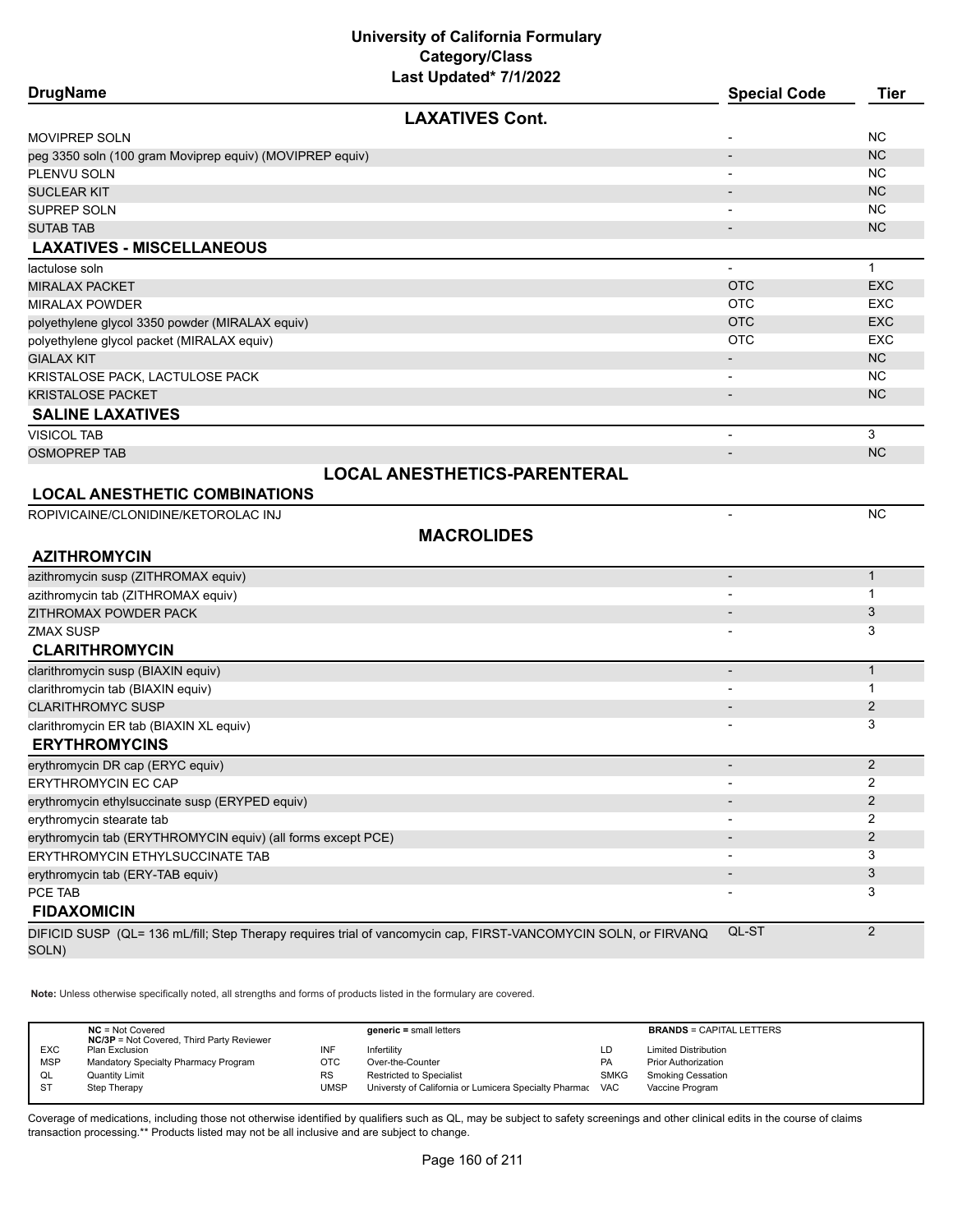#### **DrugName Special Code Tier**

**MACROLIDES Cont.**

DIFICID TAB (QL= 20 tabs/fill; Step Therapy requires trial of vancomycin cap, FIRST-VANCOMYCIN SOLN, or FIRVANQ SOLN) QL-ST 2

# **MEDICAL DEVICES AND SUPPLIES**

| <b>CONTRACEPTIVES</b>                                   |                          |                |
|---------------------------------------------------------|--------------------------|----------------|
| <b>CERVICAL CAP</b>                                     | $\overline{\phantom{a}}$ | \$0            |
| <b>DIAPHRAGM</b>                                        |                          | \$0            |
| <b>FEMALE CONDOMS</b>                                   | <b>OTC</b>               | \$0            |
| <b>DIABETIC SUPPLIES</b>                                |                          |                |
| <b>ACCU-CHEK AVIVA PLUS METER</b>                       | <b>OTC</b>               | \$0            |
| <b>ACCU-CHEK GUIDE CARE METER</b>                       | <b>OTC</b>               | \$0            |
| <b>ACCU-CHEK GUIDE ME KIT</b>                           | <b>OTC</b>               | \$0            |
| <b>ACCU-CHEK NANO METER</b>                             | <b>OTC</b>               | \$0            |
| <b>ONETOUCH METER</b>                                   | <b>OTC</b>               | \$0            |
| <b>ONETOUCH MINI METER</b>                              | $\blacksquare$           | \$0            |
| ONETOUCH VERIO FLEX METER                               | <b>OTC</b>               | \$0            |
| ONETOUCH VERIO IQ METER                                 | <b>OTC</b>               | \$0            |
| <b>ONETOUCH VERIO METER</b>                             | <b>OTC</b>               | \$0            |
| <b>ONETOUCH VERIO REFLECT METER</b>                     | <b>OTC</b>               | \$0            |
| <b>ONETOUCH VERIO SYNC METER</b>                        |                          | \$0            |
| <b>CALIBRATION LIQUID</b>                               | <b>OTC</b>               | $\mathbf{1}$   |
| <b>DIABETIC PUMP</b>                                    | $-OTC$                   | $\overline{2}$ |
| OMNIPOD 5 INTRO KIT (QL= 1 kit/year)                    | QL                       | $\overline{2}$ |
| OMNIPOD 5 PACK PODS (QL= 10 pods/month)                 | QL                       | $\overline{2}$ |
| OMNIPOD DASH INTRO KIT (QL= 1 kit/year)                 | QL                       | 2              |
| OMNIPOD DASH PODS (QL= 10 pods/month)                   | QL                       | $\overline{2}$ |
| OMNIPOD STARTER KIT (QL= 1 kit/year)                    | QL                       | 2              |
| <b>PUMP SUPPLIES</b>                                    | <b>OTC</b>               | $\overline{2}$ |
| V-GO INJ KIT (QL= 1 kit/day)                            | QL                       | $\overline{2}$ |
| DEXCOM G6 RECEIVER (QL= 1 receiver/year)                | PA-QL                    | 3              |
| DEXCOM G6 SENSOR (QL= 3 sensors/28 days)                | PA-QL                    | 3              |
| DEXCOM G6 TRANSMITTER (QL= 1 transmitter/90 days)       | PA-QL                    | 3              |
| FREESTYLE LIBRE 2 RECEIVER (QL= 1 receiver/year)        | PA-QL                    | 3              |
| FREESTYLE LIBRE 2 SENSOR (QL= 2 sensors/28 days)        | PA-QL                    | 3              |
| FREESTYLE LIBRE RECEIVER (QL= 1 receiver/year)          | PA-QL                    | 3              |
| FREESTYLE LIBRE SENSOR (10-DAY) (QL= 3 sensors/30 days) | PA-QL                    | 3              |
| FREESTYLE LIBRE SENSOR (14-DAY) (QL= 2 sensors/28 days) | PA-QL                    | 3              |
| <b>LANCET KIT</b>                                       | <b>OTC</b>               | <b>DIAB</b>    |
| <b>LANCETS</b>                                          | <b>OTC</b>               | <b>DIAB</b>    |
| <b>ONETOUCH KIT</b>                                     | $\blacksquare$           | <b>DIAB</b>    |
| DIABETIC METER (all other diabetic meters)              | <b>OTC</b>               | <b>NC</b>      |
| <b>FREESTYLE FREEDOM LITE METER</b>                     | <b>OTC</b>               | <b>NC</b>      |
| <b>FREESTYLE INSULINX METER</b>                         | <b>OTC</b>               | <b>NC</b>      |
| <b>FREESTYLE LITE METER</b>                             | <b>OTC</b>               | <b>NC</b>      |
| <b>FREESTYLE PRECISION NEO METER</b>                    | <b>OTC</b>               | <b>NC</b>      |
| PRECISION XTRA METER                                    | <b>OTC</b>               | <b>NC</b>      |
| <b>MISC. DEVICES</b>                                    |                          |                |

**Note:** Unless otherwise specifically noted, all strengths and forms of products listed in the formulary are covered.

|            | $NC = Not Covered$<br><b>NC/3P</b> = Not Covered, Third Party Reviewer |             | $generic = small letters$                             |             | <b>BRANDS = CAPITAL LETTERS</b> |
|------------|------------------------------------------------------------------------|-------------|-------------------------------------------------------|-------------|---------------------------------|
| <b>EXC</b> | Plan Exclusion                                                         | INF         | Infertility                                           | LD          | <b>Limited Distribution</b>     |
| <b>MSP</b> | Mandatory Specialty Pharmacy Program                                   | OTC         | Over-the-Counter                                      | PA          | <b>Prior Authorization</b>      |
| QL         | <b>Quantity Limit</b>                                                  | <b>RS</b>   | <b>Restricted to Specialist</b>                       | <b>SMKG</b> | <b>Smoking Cessation</b>        |
| <b>ST</b>  | Step Therapy                                                           | <b>UMSP</b> | Universty of California or Lumicera Specialty Pharmac | <b>VAC</b>  | Vaccine Program                 |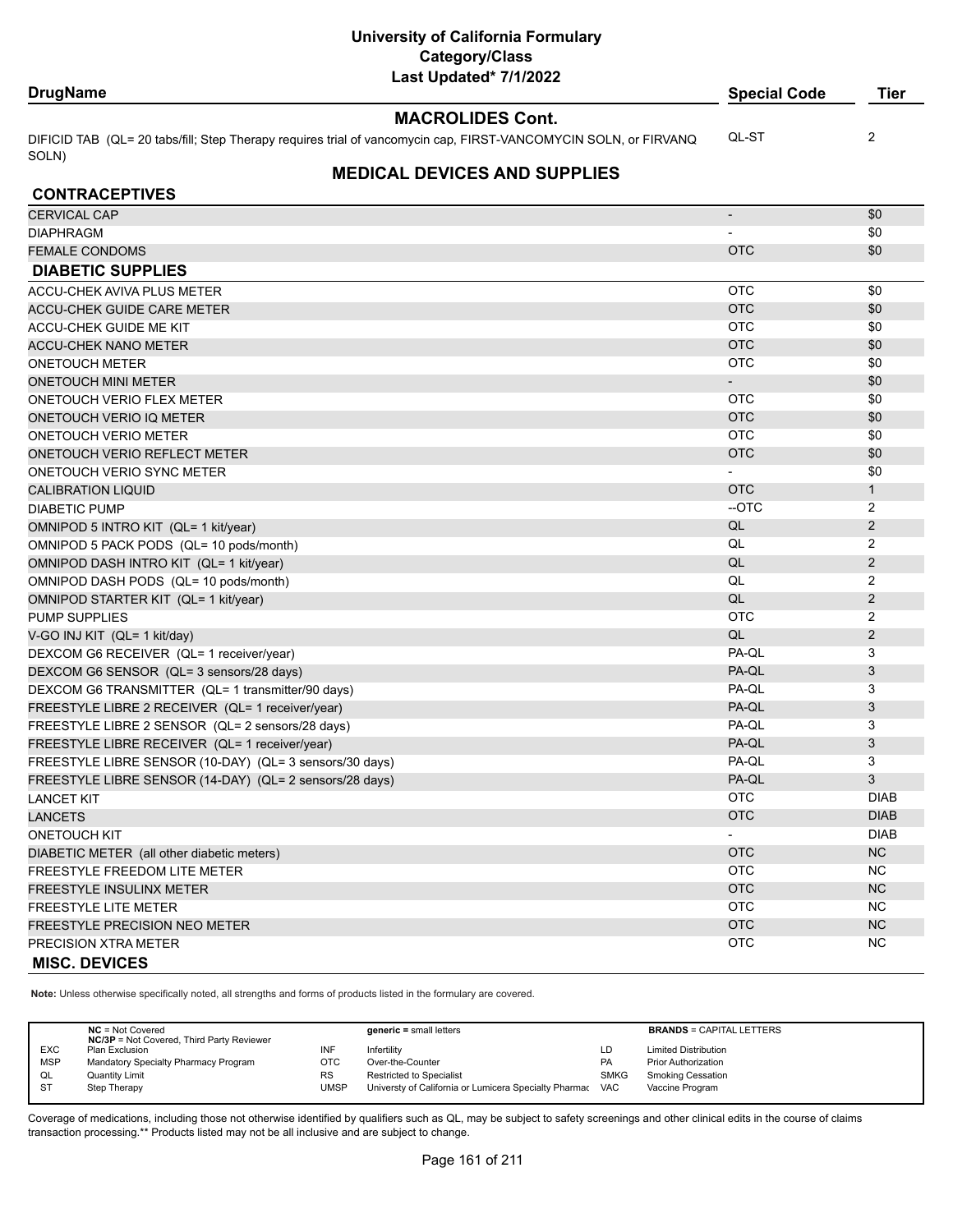| <b>DrugName</b>                                                  | <b>Special Code</b>      | <b>Tier</b>            |
|------------------------------------------------------------------|--------------------------|------------------------|
| <b>MEDICAL DEVICES AND SUPPLIES Cont.</b>                        |                          |                        |
| ALCOHOL SWABS                                                    | <b>OTC</b>               | <b>DIAB</b>            |
| <b>ORAL HYGIENE PRODUCTS</b>                                     |                          |                        |
| HURRISEAL MIS SNAP                                               |                          | <b>NC</b>              |
| <b>PARENTERAL THERAPY SUPPLIES</b>                               |                          |                        |
| B-D INSULIN SYRINGE                                              | --OTC                    | $\mathbf{1}$           |
| <b>B-D PEN NEEDLE</b>                                            | <b>OTC</b>               | $\mathbf{1}$           |
| NOVOFINE PEN NEEDLE                                              | <b>OTC</b>               | $\mathbf{1}$           |
| NOVOTWIST PEN NEEDLE                                             | <b>OTC</b>               | 1                      |
| NOVOTWIST/NOVOFINE PEN NEEDLE                                    | <b>OTC</b>               | $\mathbf{1}$           |
| PUMP SUPPLIES                                                    | <b>OTC</b>               | 2                      |
| <b>CEQUR SIMPLICITY</b>                                          | $\overline{\phantom{a}}$ | <b>NC</b>              |
| INPEN INSULIN INJECTION DEVICE                                   |                          | NC                     |
| INSULIN SYRINGE                                                  | <b>OTC</b><br><b>OTC</b> | <b>NC</b><br><b>NC</b> |
| PEN NEEDLE                                                       |                          |                        |
| <b>RESPIRATORY THERAPY SUPPLIES</b>                              |                          |                        |
| PEAK FLOW METER<br>AEROCHAMBER                                   | <b>OTC</b><br><b>OTC</b> | $\mathbf{1}$<br>2      |
|                                                                  |                          |                        |
| <b>MIGRAINE PRODUCTS</b>                                         |                          |                        |
| <b>CALCITONIN GENE-RELATED PEPTIDE (CGRP) RECEPTOR ANTAG</b>     |                          |                        |
| AJOVY INJ (QL= 1 pack/28 days)                                   | PA-QL                    | $\overline{2}$         |
| NURTEC ODT                                                       |                          | NC.                    |
| <b>QULIPTA TAB</b>                                               |                          | <b>NC</b>              |
| <b>MIGRAINE COMBINATIONS</b>                                     |                          |                        |
| ISOMETHEPTENE/CAFFEINE/ACETAMINOPHEN TAB                         | $\overline{\phantom{0}}$ | 2                      |
| isometheptene/caffeine/acetaminophen tab (PRODRIN equiv)         |                          | 2                      |
| ACETAMINOPHEN/ISOMETHEPTENE/DICHLORAL CAP                        |                          | NС                     |
| acetaminophen/isometheptene/dichloral cap (MIDRIN equiv)         |                          | <b>NC</b>              |
| ergotamine/caffeine tab (CAFERGOT equiv)                         | $\overline{\phantom{a}}$ | NC                     |
| MIGERGOT SUPP                                                    |                          | <b>NC</b>              |
| PRODRIN TAB<br><b>SUMANSETRON PAK</b>                            |                          | <b>NC</b>              |
|                                                                  |                          | <b>NC</b><br><b>NC</b> |
| sumatriptan/naproxen tab (TREXIMET equiv)<br><b>TREXIMET TAB</b> |                          | <b>NC</b>              |
| <b>MIGRAINE PRODUCTS</b>                                         |                          |                        |
|                                                                  |                          |                        |
| dihydroergotamine mesylate inj (D.H.E. equiv)                    |                          | ΝC                     |
| dihydroergotamine mesylate nasal spray (MIGRANAL equiv)          | $\overline{\phantom{a}}$ | NC                     |
| MIGRANAL SPRAY<br>TRUDHESA NASAL SPRAY                           |                          | NC.<br><b>NC</b>       |
|                                                                  | $\overline{\phantom{a}}$ |                        |
| <b>MIGRAINE PRODUCTS - MONOCLONAL ANTIBODIES</b>                 |                          |                        |
| AIMOVIG INJ (QL= 1 pack/28 days)                                 | PA-QL                    | 2                      |
| AJOVY INJ (QL= 1 pack/28 days)                                   | PA-QL                    | $\overline{2}$         |
| EMGALITY INJ (QL= 1 inj/28 days)                                 | PA-QL                    | 2                      |
| EMGALITY INJ 100MG/ML (QL= 3 inj/fill, 6 fills/year)             | PA-QL<br>PA-QL           | $\overline{2}$         |
| UBRELVY TAB (QL= 10 tabs/30 days, 6 fills/year)                  |                          | $\overline{2}$         |
| <b>MIGRAINE PRODUCTS - NSAIDS</b>                                |                          |                        |

**Note:** Unless otherwise specifically noted, all strengths and forms of products listed in the formulary are covered.

|            | $NC = Not Covered$<br><b>NC/3P</b> = Not Covered, Third Party Reviewer |           | $generic = small letters$                             |             | <b>BRANDS = CAPITAL LETTERS</b> |
|------------|------------------------------------------------------------------------|-----------|-------------------------------------------------------|-------------|---------------------------------|
| <b>EXC</b> | Plan Exclusion                                                         | INF       | Infertilitv                                           | LD          | <b>Limited Distribution</b>     |
| <b>MSP</b> | Mandatory Specialty Pharmacy Program                                   | отс       | Over-the-Counter                                      | <b>PA</b>   | <b>Prior Authorization</b>      |
| QL         | <b>Quantity Limit</b>                                                  | <b>RS</b> | <b>Restricted to Specialist</b>                       | <b>SMKG</b> | <b>Smoking Cessation</b>        |
| <b>ST</b>  | Step Therapy                                                           | UMSP      | Universty of California or Lumicera Specialty Pharmac | <b>VAC</b>  | Vaccine Program                 |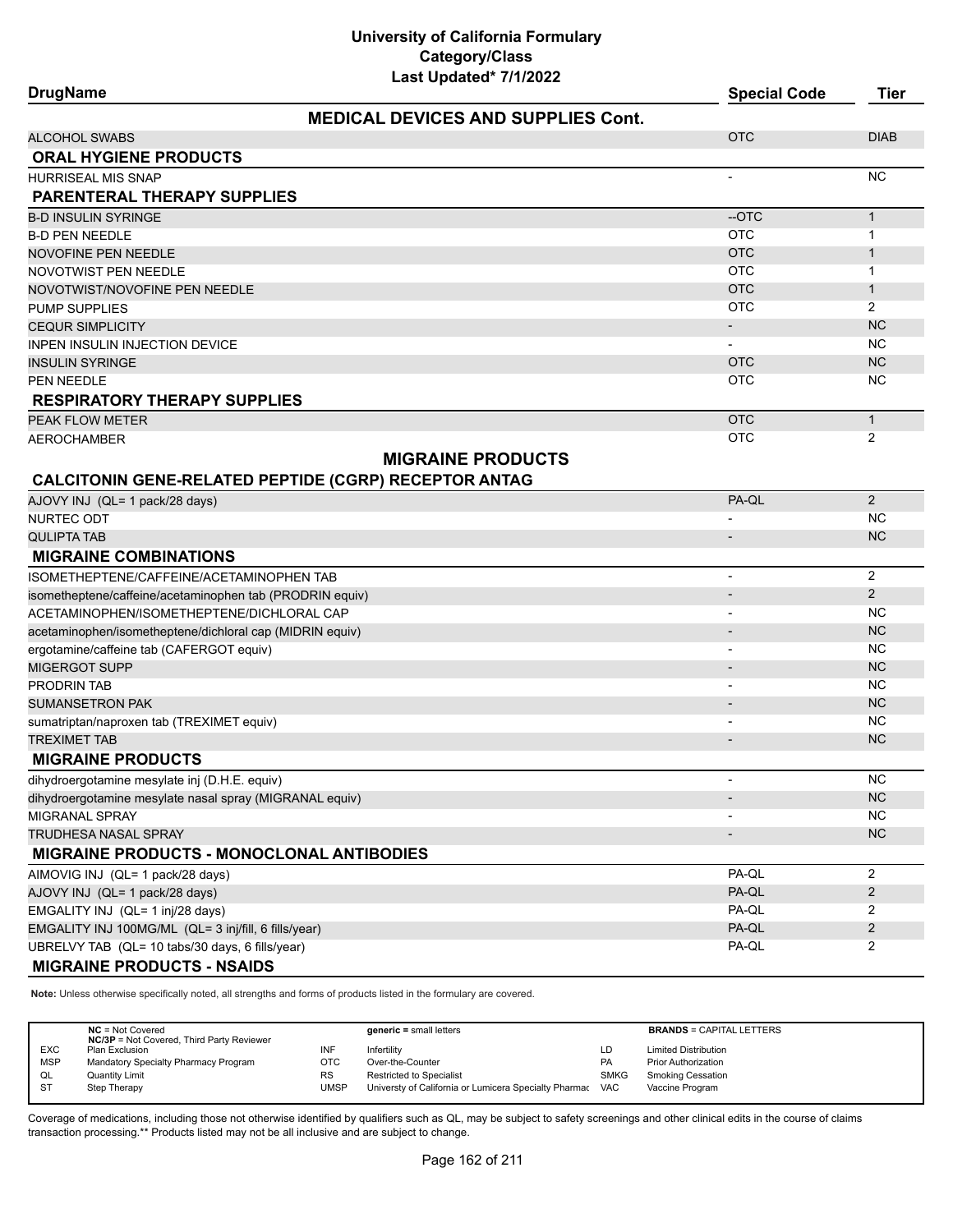# **University of California Formulary Category/Class**

| Last Updated* 7/1/2022                                                                    |                          |              |
|-------------------------------------------------------------------------------------------|--------------------------|--------------|
| <b>DrugName</b>                                                                           | <b>Special Code</b>      | <b>Tier</b>  |
| <b>MIGRAINE PRODUCTS Cont.</b>                                                            |                          |              |
| <b>CAMBIA POWDER PACKET</b>                                                               | $\overline{\phantom{a}}$ | <b>NC</b>    |
| ELYXYB SOLN                                                                               |                          | NC.          |
| <b>SEROTONIN AGONISTS</b>                                                                 |                          |              |
| rizatriptan ODT (MAXALT equiv) (QL= 12 tabs/fill, 3 fills/60 days)                        | QL                       | $\mathbf{1}$ |
| rizatriptan tab (MAXALT equiv) (QL= 12 tabs/fill, 3 fills/60 days)                        | QL                       | 1            |
| sumatriptan tab (IMITREX equiv) (QL= 9 tabs/fill, 2 fills/30 days)                        | QL                       | $\mathbf{1}$ |
| eletriptan tab (RELPAX equiv) (QL= 9 tabs/fill, 2 fills/30 days)                          | QL                       | 2            |
| naratriptan tab (AMERGE equiv) (QL= 9 tabs/fill, 2 fills/30 days)                         | QL                       | 2            |
| REYVOW TAB (QL= 8 tabs/30 days, 6 fills/year)                                             | PA-QL                    | 2            |
| SUMATRIPTAN INJ (QL= 4 inj/fill, 2 fills/30 days)                                         | QL                       | 2            |
| sumatriptan inj (IMITREX equiv) (QL= 4 inj/fill, 2 fills/30 days)                         | QL                       | 2            |
| SUMATRIPTAN INJ 6MG/0.5ML (QL= 4 inj/fill, 2 fills/30 days)                               | QL                       | 2            |
| sumatriptan nasal spray (IMITREX, SUMATRIPTAN equiv) (QL= 6 sprays/fill, 2 fills/30 days) | QL                       | 2            |
| sumatriptan vial inj (IMITREX equiv) (QL= 5 inj/fill, 2 fills/30 days)                    | QL                       | 2            |
| zolmitriptan ODT (ZOMIG equiv) (QL= 9 tabs/fill, 2 fills/30 days)                         | QL                       | 2            |
| zolmitriptan tab (ZOMIG equiv) (QL= 9 tabs/fill, 2 fills/30 days)                         | QL                       | 2            |
| IMITREX INJ (QL= 4 inj/fill, 2 fills/30 days)                                             | QL                       | 3            |
| zolmitriptan nasal spray (ZOLMITRIPTAN, ZOMIG equiv) (QL= 6 sprays/fill, 2 fills/30 days) | QL                       | 3            |
| ZOLMITRIPTAN SPRAY, ZOMIG SPRAY (QL= 6 sprays/fill, 2 fills/30 days)                      | QL                       | 3            |
| almotriptan tab (AXERT equiv)                                                             |                          | <b>NC</b>    |
| ALSUMA INJ, ZEMBRACE SYMTOUCH INJ                                                         |                          | NC           |
| <b>AXERT TAB</b>                                                                          | $\overline{\phantom{a}}$ | NC           |
| <b>FROVA TAB</b>                                                                          | $\overline{\phantom{a}}$ | <b>NC</b>    |
| frovatriptan tab (FROVA equiv)                                                            |                          | <b>NC</b>    |
| ONZETRA XSAIL                                                                             | $\overline{\phantom{a}}$ | <b>NC</b>    |
| SUMAVEL DOSEPRO INJ                                                                       |                          | <b>NC</b>    |
| <b>TOSYMRA SOLN</b>                                                                       |                          | NC           |
| <b>ZECUITY PAD</b>                                                                        |                          | <b>NC</b>    |
| MINICDAI C 2 CI CATDAI VTCC                                                               |                          |              |

## **MINERALS & ELECTROLYTES**

#### **FLUORIDE**

| FLUORABON SOLN (Covered at \$0 for members 5 years or younger; All other members covered at preferred brand<br>copay)                  |                          | \$0 |
|----------------------------------------------------------------------------------------------------------------------------------------|--------------------------|-----|
| sodium fluoride chew tab (LURIDE equiv) (Covered at \$0 for members 5 years or younger; All other members covered at<br>generic copay) |                          | \$0 |
| SODIUM FLUORIDE LOZENGE (Covered at \$0 for members 5 years or younger; All other members covered at generic<br>copay)                 | $\overline{\phantom{a}}$ | \$0 |
| sodium fluoride soln (LURIDE equiv) (Covered at \$0 for members 5 years or younger; All other members covered at<br>qeneric copay)     |                          | \$0 |
| SODIUM FLUORIDE TAB (Covered at \$0 for members 5 years or younger; All other members covered at generic copay)                        | $\overline{\phantom{a}}$ | \$0 |
| <b>FLUOR-A-DAY CHEW TAB</b>                                                                                                            | $\overline{\phantom{0}}$ |     |
| <b>PHOSPHATE</b>                                                                                                                       |                          |     |
| phospha 250 neutral tab (K-PHOS NEUTRAL equiv)                                                                                         |                          |     |
| K-PHOS TAB                                                                                                                             | $\overline{\phantom{0}}$ |     |
| potassium phosphate monobasic tab (K-PHOS equiv)                                                                                       |                          |     |
| <b>POTASSIUM</b>                                                                                                                       |                          |     |
| K-TAB                                                                                                                                  |                          |     |

**Note:** Unless otherwise specifically noted, all strengths and forms of products listed in the formulary are covered.

|            | $NC = Not Covered$<br><b>NC/3P</b> = Not Covered, Third Party Reviewer |           | $generic = small letters$                             |             | <b>BRANDS = CAPITAL LETTERS</b> |
|------------|------------------------------------------------------------------------|-----------|-------------------------------------------------------|-------------|---------------------------------|
| <b>EXC</b> | Plan Exclusion                                                         | INF       | Infertilitv                                           | LD          | <b>Limited Distribution</b>     |
| <b>MSP</b> | Mandatory Specialty Pharmacy Program                                   | отс       | Over-the-Counter                                      | <b>PA</b>   | <b>Prior Authorization</b>      |
| QL         | <b>Quantity Limit</b>                                                  | <b>RS</b> | <b>Restricted to Specialist</b>                       | <b>SMKG</b> | <b>Smoking Cessation</b>        |
| -ST        | Step Therapy                                                           | UMSP      | Universty of California or Lumicera Specialty Pharmac | <b>VAC</b>  | Vaccine Program                 |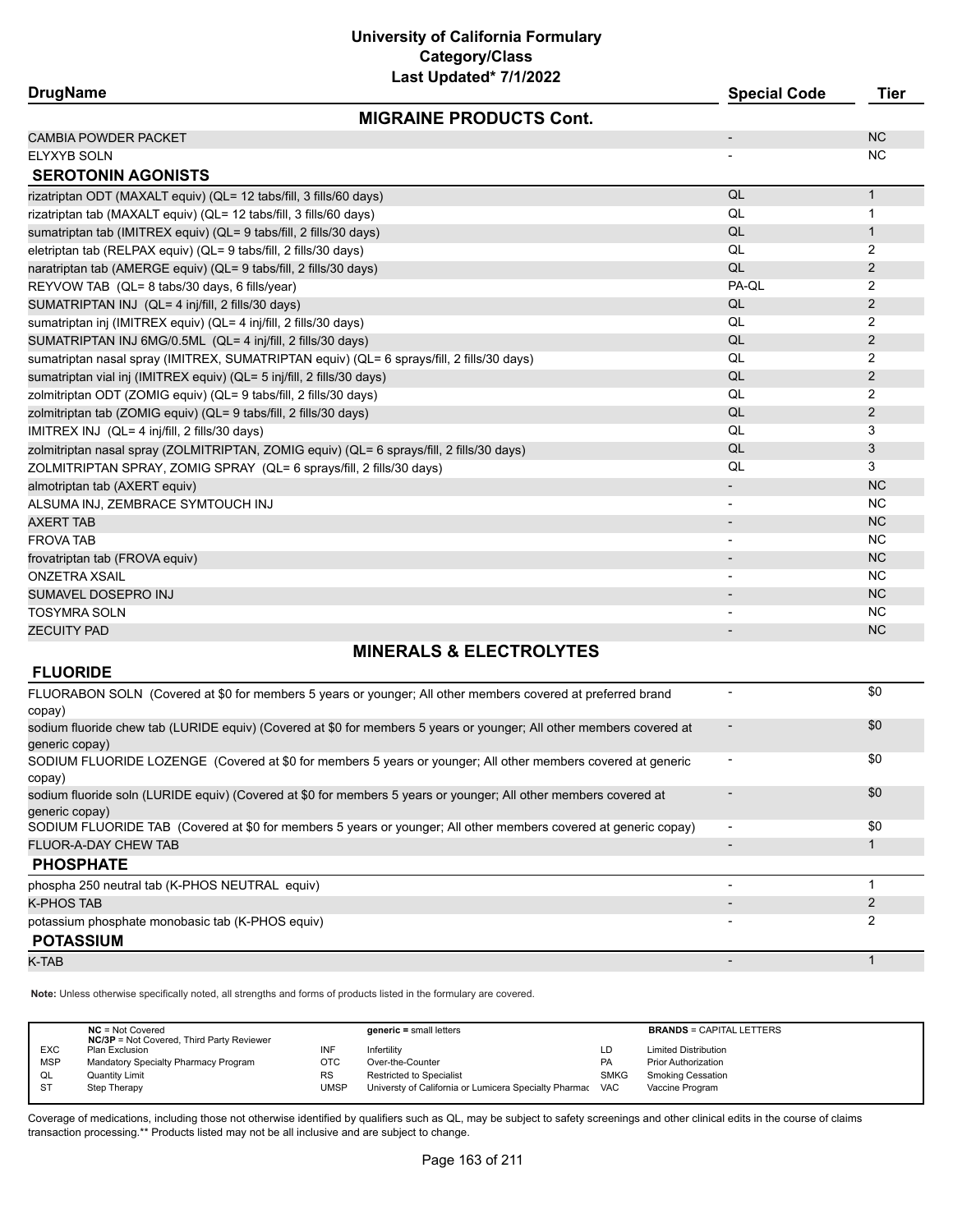| Last updated" //1/2022                            |                     |      |
|---------------------------------------------------|---------------------|------|
| <b>DrugName</b>                                   | <b>Special Code</b> | Tier |
| <b>MINERALS &amp; ELECTROLYTES Cont.</b>          |                     |      |
| POT/CHLORIDE EFFER TAB                            |                     |      |
| potassium bicarbonate effer tab (K-LYTE equiv)    |                     |      |
| potassium chloride effer tab (K-LYTE/CL equiv)    |                     |      |
| potassium chloride ER cap (MICRO-K equiv)         |                     |      |
| potassium chloride ER tab (K-TAB equiv)           |                     |      |
| potassium chloride micro tab (K-DUR equiv)        |                     |      |
| potassium chloride powder packet (KLOR-CON equiv) |                     |      |
| potassium chloride soln                           |                     |      |
| KLOR-CON POWDER PACKET 25MEQ                      |                     | 3    |
| <b>ZINC</b>                                       |                     |      |
| zinc sulfate cap                                  |                     |      |
| <b>GALZIN CAP</b>                                 |                     |      |

# **MISCELLANEOUS THERAPEUTIC CLASSES**

| <b>CHELATING AGENTS</b>                                                                                        |                |                |
|----------------------------------------------------------------------------------------------------------------|----------------|----------------|
| penicillamine tab (DEPEN TITRATAB equiv)                                                                       |                | $\overline{2}$ |
| penicillamine cap (CUPRIMINE equiv)                                                                            |                | <b>NC</b>      |
| trientine cap (SYPRINE equiv)                                                                                  | MSP-PA         | S              |
| <b>IMMUNOMODULATORS</b>                                                                                        |                |                |
| lenalidomide cap (REVLIMID equiv) (QL= 1 cap/day; Restricted to Oncology or Hematology Specialist)             | MSP-QL-RS      | S              |
| REVLIMID CAP (QL= 1 cap/day; Restricted to Oncology or Hematology Specialist)                                  | MSP-QL-RS      | S              |
| REZUROCK TAB (QL= 1 tab/day; Only available through Lumicera 855-847-3553)                                     | LD-PA-QL       | S              |
| <b>IMMUNOSUPPRESSIVE AGENTS</b>                                                                                |                |                |
| everolimus tab (ZORTRESS equiv)                                                                                | PA             | 2              |
| sirolimus soln (RAPAMUNE equiv)                                                                                |                | 2              |
| <b>ASTAGRAF XL CAP</b>                                                                                         |                | <b>NC</b>      |
| azathioprine tab 100mg (AZASAN equiv)                                                                          |                | NC.            |
| azathioprine tab 75mg (AZASAN equiv)                                                                           |                | <b>NC</b>      |
| <b>PROGRAF PACKET</b>                                                                                          |                | <b>NC</b>      |
| ENSPRYNG INJ (QL= 1 inj/28 days)                                                                               | PA-QL-UMSP     | S              |
| LUPKYNIS CAP (QL= 6 caps/day; Only available through Biologics 800-850-4306 or PantheRx Pharmacy 855-726-8479) | LD-PA-QL       | S              |
| PIK3CA-RELATED OVERGROWTH SPECTRUM (PROS) AGENTS                                                               |                |                |
| <b>VIJOICE TAB</b>                                                                                             |                | <b>NC</b>      |
| <b>POTASSIUM REMOVING AGENTS</b>                                                                               |                |                |
| <b>SPS SUSP</b>                                                                                                | $\blacksquare$ | $\mathbf 1$    |
| <b>LOKELMA PAK</b>                                                                                             | PA             | $\overline{2}$ |
| <b>PROGERIA TREATMENT AGENTS</b>                                                                               |                |                |
| ZOKINVY CAP (QL= 4 caps/day; Only available through US Bioservices 888-518-7246)                               | LD-PA-QL       | S              |
| <b>SYSTEMIC LUPUS ERYTHEMATOSUS AGENTS</b>                                                                     |                |                |
| BENLYSTA AUTO-INJECTOR (QL= 4 inj/28 day)                                                                      | PA-QL-UMSP     | S              |
| BENLYSTA INJ (QL= 4 inj/28 day)                                                                                | PA-QL-UMSP     | S              |
| <b>MOUTH/THROAT/DENTAL AGENTS</b>                                                                              |                |                |
| <b>ANESTHETICS TOPICAL ORAL</b>                                                                                |                |                |
| lidocaine viscous soln                                                                                         |                | $\mathbf{1}$   |
| FIRST MOUTHWASH BLM                                                                                            |                | 3              |
| <b>LIDOCAINE ORAL SOLN 4%</b>                                                                                  |                | <b>NC</b>      |
|                                                                                                                |                |                |

|            | $NC = Not Covered$<br><b>NC/3P</b> = Not Covered, Third Party Reviewer |             | $generic = small letters$                             |             | <b>BRANDS = CAPITAL LETTERS</b> |
|------------|------------------------------------------------------------------------|-------------|-------------------------------------------------------|-------------|---------------------------------|
| <b>EXC</b> | Plan Exclusion                                                         | INF         | Infertility                                           | LD          | <b>Limited Distribution</b>     |
| <b>MSP</b> | Mandatory Specialty Pharmacy Program                                   | OTC         | Over-the-Counter                                      | <b>PA</b>   | <b>Prior Authorization</b>      |
| QL         | Quantity Limit                                                         | <b>RS</b>   | <b>Restricted to Specialist</b>                       | <b>SMKG</b> | <b>Smoking Cessation</b>        |
| - ST       | Step Therapy                                                           | <b>UMSP</b> | Universty of California or Lumicera Specialty Pharmac | <b>VAC</b>  | Vaccine Program                 |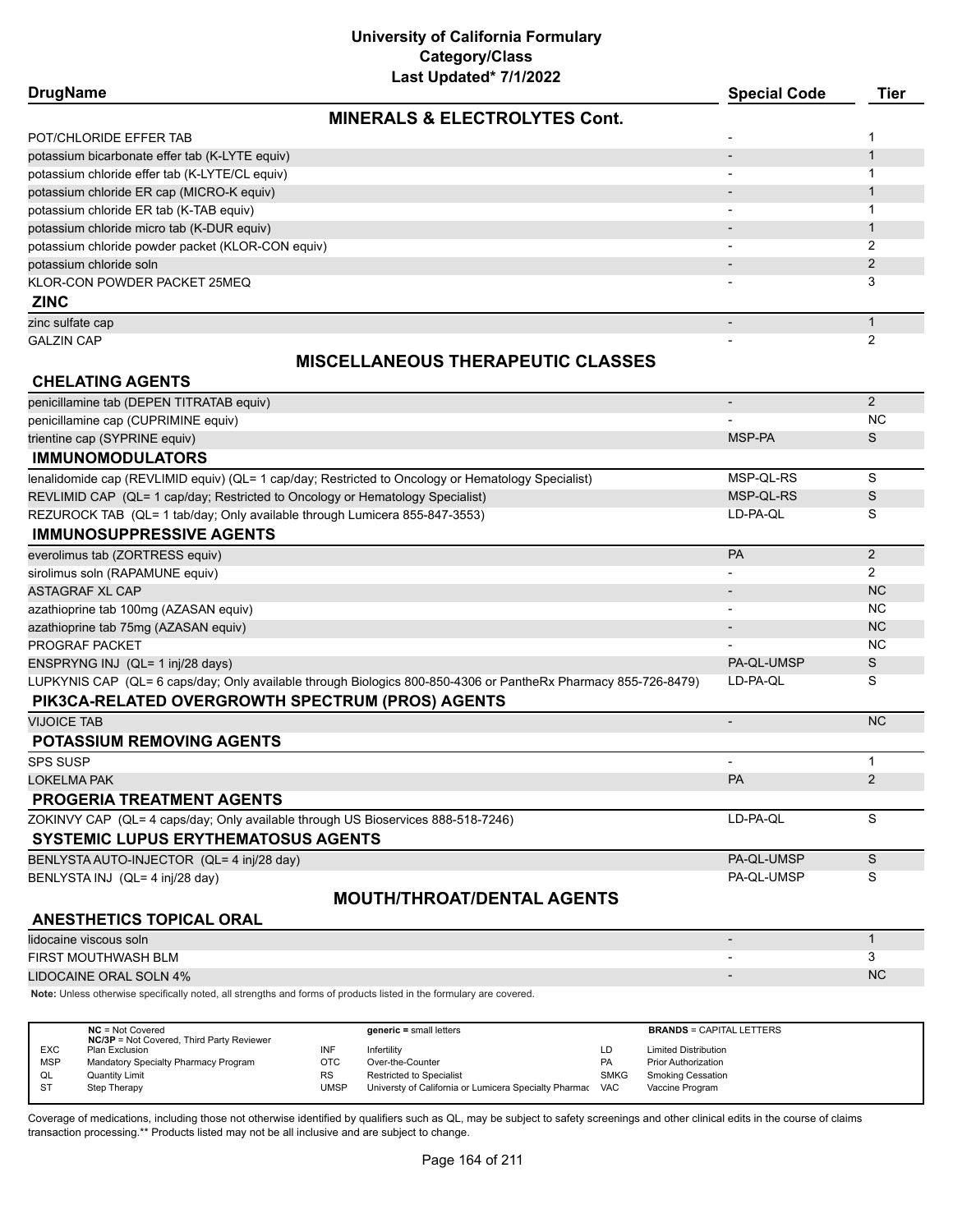|  | <b>DrugName</b> |
|--|-----------------|
|--|-----------------|

## **MOUTH/THROAT/DENTAL AGENTS Cont.**

**DrugName Special Code Tier**

| <b>ANTIALLERGY AGENTS - MOUTH/THROAT</b>                                                                                               |                          |                |
|----------------------------------------------------------------------------------------------------------------------------------------|--------------------------|----------------|
| APHTHASOL PASTE                                                                                                                        |                          | 2              |
| <b>ANTI-INFECTIVES - THROAT</b>                                                                                                        |                          |                |
| clotrimazole troches (MYCELEX TROCHES equiv)                                                                                           |                          | $\mathbf{1}$   |
| nystatin susp                                                                                                                          |                          | 1              |
| <b>ORAVIG TAB</b>                                                                                                                      |                          | 3              |
| <b>ANTISEPTICS - MOUTH/THROAT</b>                                                                                                      |                          |                |
| chlorhexidine gluconate soln (PERIDEX equiv)<br><b>DENTAL PRODUCTS</b>                                                                 | $\overline{\phantom{a}}$ | $\mathbf{1}$   |
| PREVIDENT 5000 PLUS CREAM (Covered at \$0 for members 5 years or younger; All other members covered at preferred<br>brand copay)       |                          | \$0            |
| sodium fluoride cream (PREVIDENT equiv) (Covered at \$0 for members 5 years or younger; All other members covered at<br>generic copay) | $\overline{\phantom{a}}$ | \$0            |
| FLUORIDEX SENSITIVITY PASTE                                                                                                            |                          | $\mathbf{1}$   |
| sodium fluoride gel (PREVIDENT equiv)                                                                                                  |                          | 1              |
| sodium fluoride paste (PREVIDENT equiv)                                                                                                |                          | $\mathbf 1$    |
| sodium fluoride rinse (PREVIDENT equiv)                                                                                                |                          | 1              |
| sodium fluoride/potassium nitrate paste (PREVIDENT equiv)                                                                              |                          | $\mathbf 1$    |
| PREVIDENT PASTE                                                                                                                        |                          | 2              |
| <b>STEROIDS - MOUTH/THROAT</b>                                                                                                         |                          |                |
| triamcinolone in orabase paste (KENALOG/ORABASE equiv)                                                                                 |                          | $\mathbf{1}$   |
| THROAT PRODUCTS - MISC.                                                                                                                |                          |                |
| pilocarpine tab (SALAGEN equiv)                                                                                                        |                          | $\mathbf{1}$   |
| cevimeline cap (EVOXAC equiv)                                                                                                          |                          | $\overline{2}$ |
| <b>GELCLAIR GEL</b>                                                                                                                    |                          | NC.            |
| PROTHELIAL PASTE                                                                                                                       |                          | <b>NC</b>      |
| SILATRIX GEL                                                                                                                           |                          | NC             |
| <b>MULTIVITAMINS</b>                                                                                                                   |                          |                |
| <b>B-COMPLEX W/ FOLIC ACID</b>                                                                                                         |                          |                |
| <b>DIALYVITE TAB</b>                                                                                                                   | $\overline{\phantom{a}}$ | $\mathbf{1}$   |
| dialyvite tab (NEPHRO-VITE equiv)                                                                                                      |                          | 1              |
| <b>DIALYVITE/ZINC TAB</b>                                                                                                              |                          | $\mathbf 1$    |
| <b>FOLBEE PLUS CZ TAB</b>                                                                                                              |                          | $\mathbf 1$    |
| renaphro cap (NEPHROCAP equiv)                                                                                                         |                          | 1              |
| <b>FIBRIK CAP</b>                                                                                                                      |                          | NС             |
| <b>MULTIPLE VITAMINS W/ MINERALS</b>                                                                                                   |                          |                |
| multivitamin/minerals tab (STROVITE equiv)                                                                                             |                          | 1              |
| FOLAGENT DHA CAP                                                                                                                       |                          | <b>NC</b>      |
| FOLAMED DHA CAP                                                                                                                        |                          | <b>NC</b>      |
| REMEDIENT CAP                                                                                                                          |                          | NC.            |
| <b>VITRECYL IRON TAB</b>                                                                                                               |                          | <b>NC</b>      |
| VITRECYL TAB                                                                                                                           |                          | ΝC             |
| <b>MULTIVITAMINS</b>                                                                                                                   |                          |                |
| FOLIKA-V TAB                                                                                                                           | $\overline{\phantom{a}}$ | <b>NC</b>      |
| PED MULTI VITAMINS W/FL & FE                                                                                                           |                          |                |

**Note:** Unless otherwise specifically noted, all strengths and forms of products listed in the formulary are covered.

|            | $NC = Not Covered$<br><b>NC/3P</b> = Not Covered, Third Party Reviewer |           | $generic = small letters$                             |             | <b>BRANDS = CAPITAL LETTERS</b> |
|------------|------------------------------------------------------------------------|-----------|-------------------------------------------------------|-------------|---------------------------------|
| <b>EXC</b> | Plan Exclusion                                                         | INF       | Infertility                                           | LD          | <b>Limited Distribution</b>     |
| <b>MSP</b> | Mandatory Specialty Pharmacy Program                                   | OTC       | Over-the-Counter                                      | <b>PA</b>   | <b>Prior Authorization</b>      |
| QL         | <b>Quantity Limit</b>                                                  | <b>RS</b> | <b>Restricted to Specialist</b>                       | <b>SMKG</b> | <b>Smoking Cessation</b>        |
| <b>ST</b>  | Step Therapy                                                           | UMSP      | Universty of California or Lumicera Specialty Pharmac | <b>VAC</b>  | Vaccine Program                 |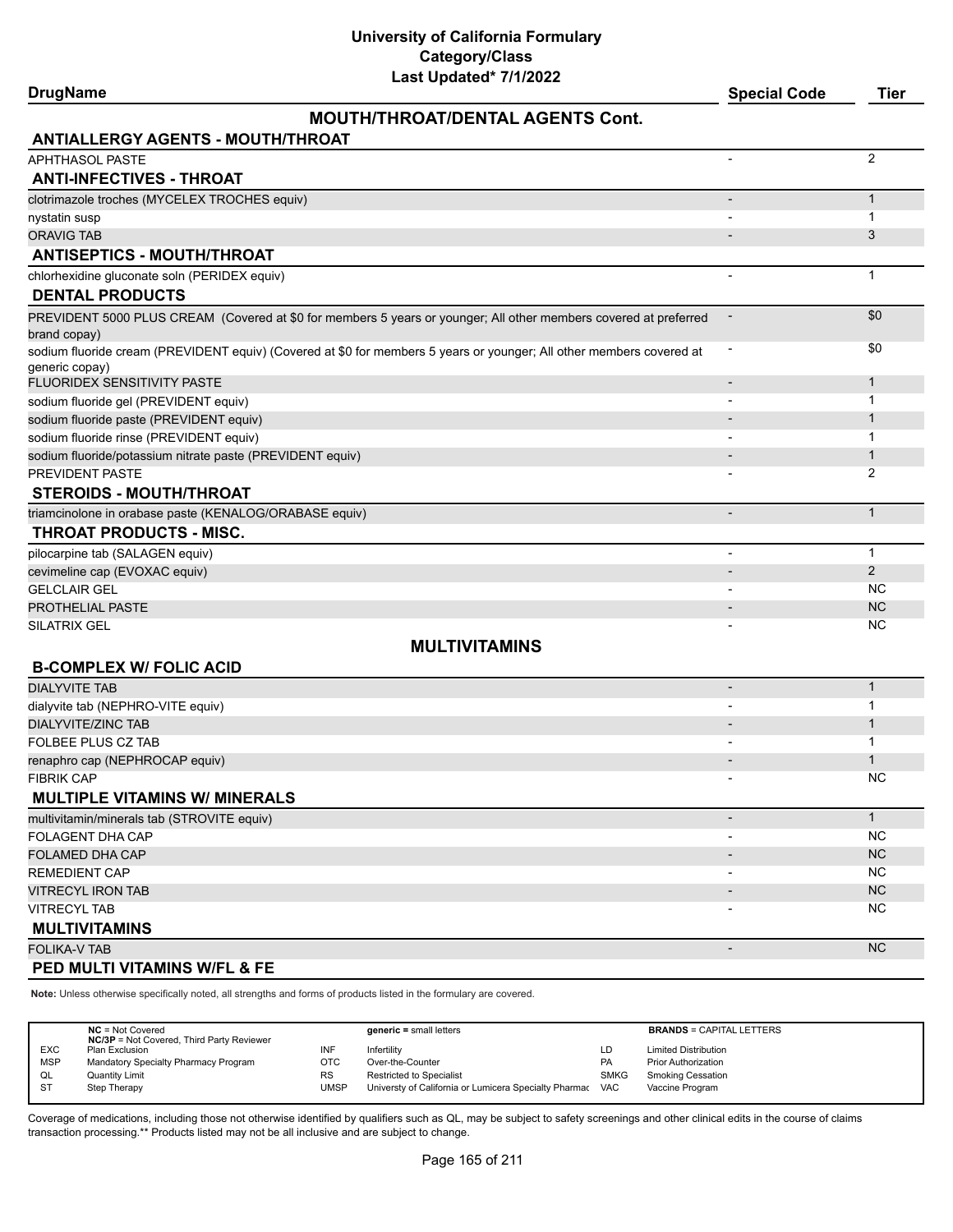| <b>DrugName</b>                                               | Last Upuateu 1111/2022     | <b>Special Code</b>      | <b>Tier</b>    |
|---------------------------------------------------------------|----------------------------|--------------------------|----------------|
|                                                               | <b>MULTIVITAMINS Cont.</b> |                          |                |
| pediatric multiple vitamins/fluoride/iron soln                |                            | $\overline{\phantom{a}}$ | 1              |
| PED MV W/ FLUORIDE                                            |                            |                          |                |
| MULTIVITAMIN/FLOURIDE CHEW 0.25MG                             |                            |                          | $\mathbf{1}$   |
| MULTIVITAMIN/FLOURIDE CHEW 1MG                                |                            | $\overline{\phantom{0}}$ | $\mathbf{1}$   |
| MULTIVITAMIN/FLUORIDE CHEW TAB                                |                            | $\overline{\phantom{a}}$ | $\mathbf{1}$   |
| pediatric multiple vitamins/fluoride chew tab                 |                            | $\overline{\phantom{0}}$ | $\mathbf{1}$   |
| pediatric multiple vitamins/fluoride soln                     |                            | $\blacksquare$           | $\mathbf{1}$   |
| <b>FLORIVA PLUS DROPS</b>                                     |                            | $\overline{\phantom{0}}$ | $\overline{2}$ |
| QUFLORA PEDIATRIC CHEW TAB                                    |                            | $\blacksquare$           | 3              |
| POLY-VI-FLOR SUSP                                             |                            |                          | <b>NC</b>      |
| <b>PEDIATRIC MULTIPLE VITAMINS &amp; MINERALS W/ FLUORIDE</b> |                            |                          |                |
| <b>FLORIVA CHEW TAB</b>                                       |                            | $\overline{\phantom{a}}$ | <b>NC</b>      |
| <b>PRENATAL VITAMINS</b>                                      |                            |                          |                |
| CONCEPT DHA CAP                                               |                            | $\overline{\phantom{a}}$ | $\mathbf{1}$   |
| PRENATABS RX TAB                                              |                            | $\overline{\phantom{a}}$ | $\mathbf{1}$   |
| PRENATAL 19 CHEW TAB                                          |                            | $\overline{\phantom{a}}$ | 1              |
| PRENATAL 19 TAB                                               |                            | $\overline{\phantom{a}}$ | $\mathbf{1}$   |
| PRENATAL VITAMINS (PRENATAL PLUS, PREPLUS, PRENAPLUS)         |                            |                          | 1              |
| VP-PNV-DHA CAP                                                |                            | $\blacksquare$           | $\mathbf{1}$   |
| MYNATAL-Z TAB                                                 |                            | $\overline{\phantom{a}}$ | 3              |
| <b>NEONATAL 19 TAB</b>                                        |                            | $\blacksquare$           | 3              |
| <b>NEONATAL FE TAB</b>                                        |                            |                          | 3              |
| PRENATAL VITAMINS (NON-PREFERRED)                             |                            | $\blacksquare$           | 3              |
| <b>VITAFOL STRIPS</b>                                         |                            | $\overline{\phantom{a}}$ | 3              |
| <b>AZESCHEW TAB 13-1MG</b>                                    |                            | $\overline{\phantom{a}}$ | <b>NC</b>      |
| <b>AZESCO TAB</b>                                             |                            | $\overline{\phantom{a}}$ | <b>NC</b>      |
| CITRANATAL CAP MEDLEY                                         |                            | $\overline{\phantom{a}}$ | <b>NC</b>      |
| <b>JENLIVA CAP</b>                                            |                            | $\overline{\phantom{a}}$ | <b>NC</b>      |
| MULTI-MAC TAB                                                 |                            | $\overline{\phantom{a}}$ | <b>NC</b>      |
| PREGEN DHA CAP                                                |                            |                          | <b>NC</b>      |
| PREGENNA TAB                                                  |                            | $\overline{\phantom{a}}$ | <b>NC</b>      |
| PRENARA CAP                                                   |                            |                          | <b>NC</b>      |
| PRENATRIX TAB                                                 |                            |                          | <b>NC</b>      |
| PRENATRYL TAB                                                 |                            | $\blacksquare$           | <b>NC</b>      |

### **MUSCULOSKELETAL THERAPY AGENTS**

## **CENTRAL MUSCLE RELAXANTS**

| baclofen tab (BACLOFEN equiv)               |                          |  |
|---------------------------------------------|--------------------------|--|
| carisoprodol tab (SOMA equiv)               |                          |  |
| cyclobenzaprine tab 10mg (FLEXERIL equiv)   |                          |  |
| cyclobenzaprine tab 5mg (FLEXERIL equiv)    |                          |  |
| methocarbamol tab (ROBAXIN equiv)           |                          |  |
| orphenadrine citrate ER tab (NORFLEX equiv) |                          |  |
| tizanidine tab (ZANAFLEX equiv)             | $\overline{\phantom{0}}$ |  |
| chlorzoxazone tab 500mg                     |                          |  |
| tizanidine cap (ZANAFLEX equiv)             |                          |  |
| cyclobenzaprine tab 7.5mg (FEXMID equiv)    |                          |  |

**Note:** Unless otherwise specifically noted, all strengths and forms of products listed in the formulary are covered.

|            | $NC = Not Covered$<br><b>NC/3P</b> = Not Covered, Third Party Reviewer |           | generic = small letters                               |             | <b>BRANDS = CAPITAL LETTERS</b> |
|------------|------------------------------------------------------------------------|-----------|-------------------------------------------------------|-------------|---------------------------------|
| <b>EXC</b> | Plan Exclusion                                                         | INF       | Infertility                                           | LD          | <b>Limited Distribution</b>     |
| <b>MSP</b> | Mandatory Specialty Pharmacy Program                                   | отс       | Over-the-Counter                                      | <b>PA</b>   | <b>Prior Authorization</b>      |
| QL         | <b>Quantity Limit</b>                                                  | <b>RS</b> | Restricted to Specialist                              | <b>SMKG</b> | <b>Smoking Cessation</b>        |
| <b>ST</b>  | Step Therapy                                                           | UMSP      | Universty of California or Lumicera Specialty Pharmac | <b>VAC</b>  | Vaccine Program                 |
|            |                                                                        |           |                                                       |             |                                 |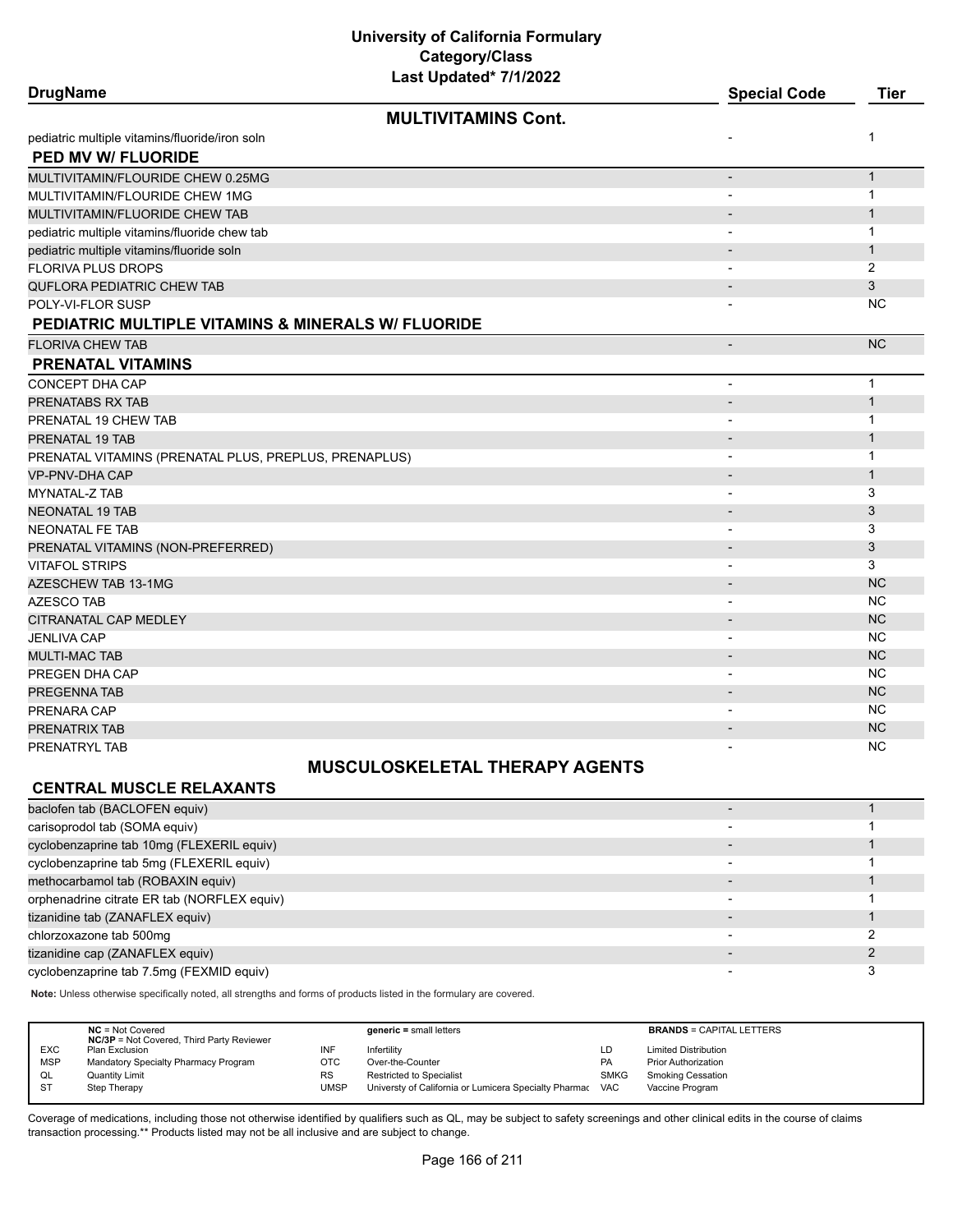| <b>DrugName</b>                                                         | Last Upuateu <i>IIIIZUZZ</i>                | <b>Special Code</b>      | <b>Tier</b>    |
|-------------------------------------------------------------------------|---------------------------------------------|--------------------------|----------------|
|                                                                         | <b>MUSCULOSKELETAL THERAPY AGENTS Cont.</b> |                          |                |
| FLEQSUVY SUSP (Prior Authorization required for members age 9 or older) |                                             | <b>PA</b>                | 3              |
| metaxalone tab (SKELAXIN equiv)                                         |                                             |                          | 3              |
| <b>METAXALONE TAB 400MG</b>                                             |                                             | $\blacksquare$           | 3              |
| OZOBAX SOLN, BACLOFEN SOLN                                              |                                             | PA                       | 3              |
| baclofen intrathecal inj (BACLOFEN equiv)                               |                                             |                          | <b>NC</b>      |
| <b>BACLOFEN TAB 5MG</b>                                                 |                                             |                          | <b>NC</b>      |
| carisoprodol tab 250mg (SOMA equiv)                                     |                                             |                          | <b>NC</b>      |
| chlorzoxazone tab                                                       |                                             | $\overline{\phantom{a}}$ | <b>NC</b>      |
| CHLORZOXAZONE TAB 250MG                                                 |                                             |                          | <b>NC</b>      |
| CHLORZOXAZONE TAB 250MG, LORZONE TAB                                    |                                             |                          | NC.            |
| CYCLOBENZAPRINE COMPOUND KIT                                            |                                             |                          | <b>NC</b>      |
| cyclobenzaprine ER cap (AMRIX equiv)                                    |                                             | $\overline{\phantom{a}}$ | NC             |
| LYVISPAH GRANULE PACKET                                                 |                                             |                          | <b>NC</b>      |
| <b>OZOBAX SOLN</b>                                                      |                                             |                          | NC.            |
| SOMA TAB 250MG                                                          |                                             | $\overline{a}$           | <b>NC</b>      |
| <b>DIRECT MUSCLE RELAXANTS</b>                                          |                                             |                          |                |
| dantrolene cap (DANTRIUM equiv)                                         |                                             |                          | 2              |
| <b>MUSCLE RELAXANT COMBINATIONS</b>                                     |                                             |                          |                |
| CARISOPRODOL/ASPIRIN TAB                                                |                                             | $\overline{a}$           | <b>NC</b>      |
| carisoprodol/aspirin tab (SOMA COMPOUND equiv)                          |                                             |                          | <b>NC</b>      |
| CARISOPRODOL/ASPIRIN/CODEINE TAB                                        |                                             |                          | <b>NC</b>      |
| carisoprodol/aspirin/codeine tab (SOMA COMPOUND/CODEINE equiv)          |                                             | $\overline{\phantom{a}}$ | <b>NC</b>      |
| LORVATUS PHARMAPAK KIT                                                  |                                             |                          | <b>NC</b>      |
| <b>NORGESIC TAB FORTE</b>                                               |                                             |                          | NC.            |
| orphenadrine/aspirin/caffeine tab (NORGESIC FORTE equiv)                |                                             | $\overline{\phantom{a}}$ | <b>NC</b>      |
| <b>TIZANIDINE COMFORT KIT</b>                                           |                                             |                          | <b>NC</b>      |
|                                                                         | <b>NASAL AGENTS - SYSTEMIC AND TOPICAL</b>  |                          |                |
| <b>NASAL AGENT COMBINATIONS</b>                                         |                                             |                          |                |
| azelastine/fluticasone nasal spray (DYMISTA equiv)                      |                                             | $\overline{\phantom{a}}$ | <b>NC</b>      |
| <b>AZENASE PAK</b>                                                      |                                             |                          | NC.            |
| <b>NASAL AGENTS - MISC.</b>                                             |                                             |                          |                |
| <b>ALCOHOL SWABS</b>                                                    |                                             | <b>OTC</b>               | <b>DIAB</b>    |
| <b>ALZAIR NASAL SPRAY</b>                                               |                                             |                          | <b>NC</b>      |
| <b>TICANASE PAK</b>                                                     |                                             |                          | <b>NC</b>      |
| <b>NASAL ANESTHETICS</b>                                                |                                             |                          |                |
| <b>GOPRELTO SOLN</b>                                                    |                                             |                          | NC             |
| <b>NASAL ANTIALLERGY</b>                                                |                                             |                          |                |
| azelastine nasal spray 0.1% (ASTELIN equiv)                             |                                             |                          | $\mathbf{1}$   |
| azelastine nasal spray 0.15% (ASTEPRO equiv)                            |                                             |                          | $\overline{2}$ |
| olopatadine nasal spray (PATANASE equiv)                                |                                             |                          | $\overline{2}$ |
| <b>NASAL ANTICHOLINERGICS</b>                                           |                                             |                          |                |
| ipratropium nasal spray (ATROVENT equiv)                                |                                             |                          | 1              |
| <b>NASAL ANTI-INFECTIVES</b>                                            |                                             |                          |                |
| BACTROBAN NASAL OINT                                                    |                                             | $\overline{\phantom{a}}$ | 3              |

**NASAL STEROIDS**

**Note:** Unless otherwise specifically noted, all strengths and forms of products listed in the formulary are covered.

| $NC = Not Covered$<br><b>NC/3P</b> = Not Covered, Third Party Reviewer |           | $generic = small letters$                             |             | <b>BRANDS = CAPITAL LETTERS</b> |
|------------------------------------------------------------------------|-----------|-------------------------------------------------------|-------------|---------------------------------|
| <b>EXC</b><br>Plan Exclusion                                           | INF       | Infertility                                           | LD          | <b>Limited Distribution</b>     |
| <b>MSP</b><br>Mandatory Specialty Pharmacy Program                     | отс       | Over-the-Counter                                      | PA          | <b>Prior Authorization</b>      |
| QL<br><b>Quantity Limit</b>                                            | <b>RS</b> | <b>Restricted to Specialist</b>                       | <b>SMKG</b> | <b>Smoking Cessation</b>        |
| <b>ST</b><br>Step Therapy                                              | UMSP      | Universty of California or Lumicera Specialty Pharmac | <b>VAC</b>  | Vaccine Program                 |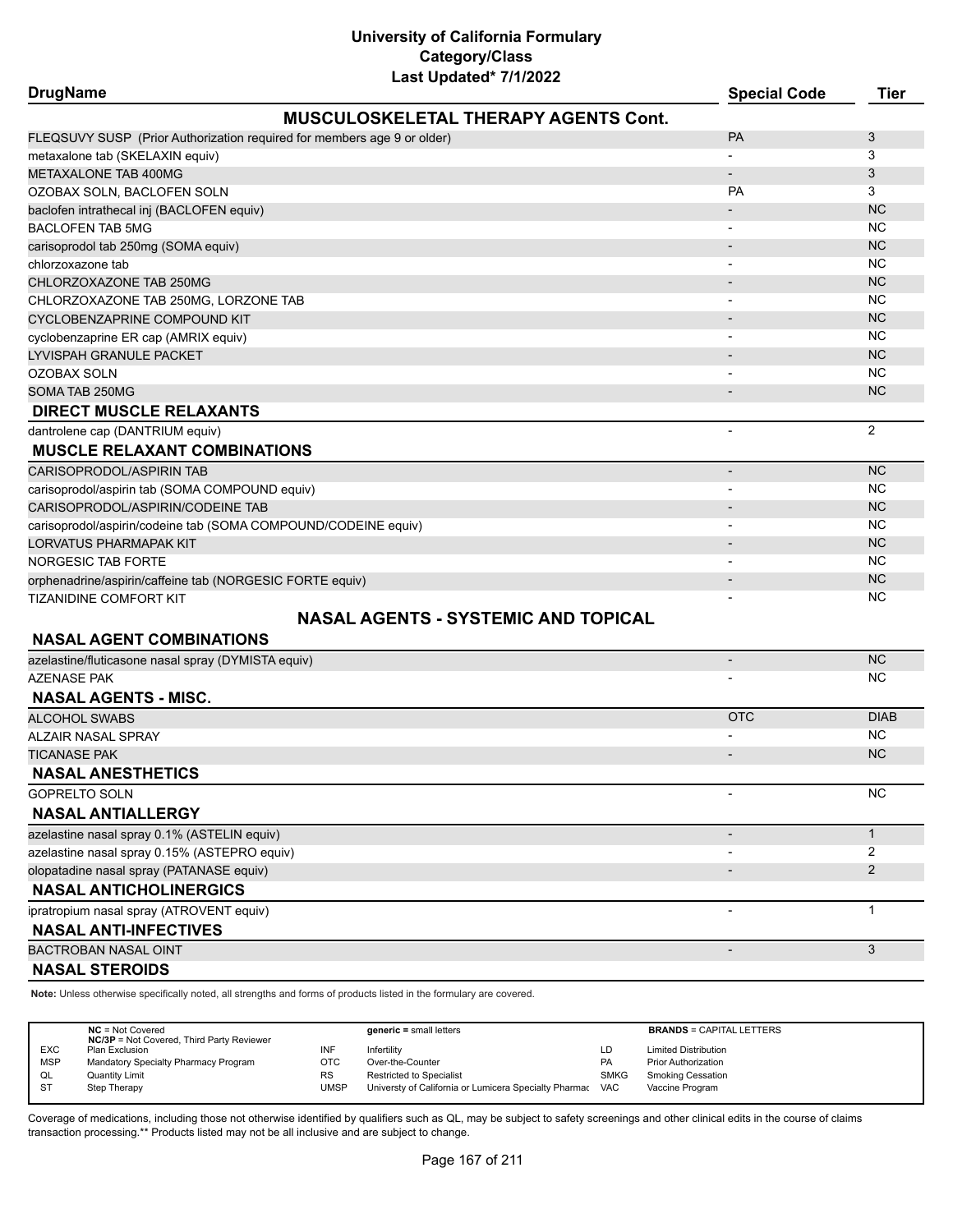| <b>DrugName</b>                                                            |                                                  | <b>Special Code</b>      | <b>Tier</b>    |
|----------------------------------------------------------------------------|--------------------------------------------------|--------------------------|----------------|
|                                                                            | <b>NASAL AGENTS - SYSTEMIC AND TOPICAL Cont.</b> |                          |                |
| fluticasone nasal spray (FLONASE equiv) (QL= 2 bottles/fill)               |                                                  | QL                       | $\mathbf{1}$   |
| FLUNISOLIDE NASAL SPRAY (QL= 2 bottles/fill)                               |                                                  | QL                       | 3              |
| budesonide nasal spray (RHINOCORT AQUA equiv)                              |                                                  | <b>OTC</b>               | <b>EXC</b>     |
| <b>FLONASE SENSIMIST NASAL SPRAY</b>                                       |                                                  | <b>OTC</b>               | <b>EXC</b>     |
| NASACORT OTC NASAL SPRAY                                                   |                                                  | <b>OTC</b>               | <b>EXC</b>     |
| triamcinolone OTC nasal spray (NASACORT equiv)                             |                                                  | <b>OTC</b>               | <b>EXC</b>     |
| BECONASE AO NASAL SPRAY                                                    |                                                  |                          | <b>NC</b>      |
| mometasone nasal spray (NASONEX equiv)                                     |                                                  |                          | <b>NC</b>      |
| <b>OMNARIS NASAL SPRAY</b>                                                 |                                                  |                          | <b>NC</b>      |
| <b>QNASL NASAL SPRAY</b>                                                   |                                                  |                          | <b>NC</b>      |
| RHINOCORT AQUA NASAL SPRAY                                                 |                                                  |                          | <b>NC</b>      |
| SINUVA NASAL IMPLANT                                                       |                                                  |                          | <b>NC</b>      |
| XHANCE NASAL EXHALER                                                       |                                                  |                          | <b>NC</b>      |
| <b>ZETONNA NASAL SPRAY</b>                                                 |                                                  |                          | <b>NC</b>      |
|                                                                            |                                                  |                          |                |
| SYMPATHOMIMETIC DECONGESTANTS                                              |                                                  |                          |                |
| <b>ADRENALIN SOLN</b>                                                      |                                                  |                          | <b>NC</b>      |
| epinephrine hcl nasal soln (ADRENALIN equiv)                               |                                                  | $\overline{\phantom{a}}$ | <b>NC</b>      |
|                                                                            | <b>NEUROMUSCULAR AGENTS</b>                      |                          |                |
| <b>ALS AGENTS</b>                                                          |                                                  |                          |                |
| riluzole tab (RILUTEK equiv)                                               |                                                  |                          | $\overline{2}$ |
| <b>EXSERVAN FILM</b>                                                       |                                                  |                          | <b>NC</b>      |
| RADICAVA ORS SUSP                                                          |                                                  |                          | NC.            |
| TIGLUTIK SUSP                                                              |                                                  | $\overline{\phantom{a}}$ | NC             |
| <b>SPINAL MUSCULAR ATROPHY AGENTS (SMA)</b>                                |                                                  |                          |                |
| EVRYSDI SOLN (QL= 6.67ml/day; Only available through Accredo 800-803-2523) |                                                  | LD-PA-QL                 | S              |
|                                                                            | <b>NUTRIENTS</b>                                 |                          |                |
| <b>LIPIDS</b>                                                              |                                                  |                          |                |
| <b>DOJOLVI ORAL LIQUID</b>                                                 |                                                  | $\overline{\phantom{a}}$ | <b>NC</b>      |
|                                                                            | <b>OPHTHALMIC AGENTS</b>                         |                          |                |
| <b>ARTIFICIAL TEARS AND LUBRICANTS</b>                                     |                                                  |                          |                |
| <b>LACRISERT OPHTH INSERT</b>                                              |                                                  | $\overline{\phantom{a}}$ | <b>NC</b>      |
| <b>BETA-BLOCKERS - OPHTHALMIC</b>                                          |                                                  |                          |                |
| betaxolol ophth soln (BETOPTIC-S equiv)                                    |                                                  | $\overline{\phantom{a}}$ | $\mathbf{1}$   |
| <b>CARTEOLOL OPHTH SOLN</b>                                                |                                                  | $\blacksquare$           | 1              |
| carteolol ophth soln (OCUPRESS equiv)                                      |                                                  |                          | 1              |
| dorzolamide/timolol (pf) ophth soln (COSOPT equiv)                         |                                                  |                          | 1              |
| LEVOBUNOLOL OPHTH SOLN                                                     |                                                  |                          | $\mathbf{1}$   |
| levobunolol ophth soln (BETAGAN equiv)                                     |                                                  |                          | 1              |
|                                                                            |                                                  |                          | $\mathbf{1}$   |
| timolol maleate ophth soln (TIMOPTIC equiv)                                |                                                  |                          | 2              |
| BETIMOL OPHTH SOLN                                                         |                                                  |                          | 2              |
| BETOPTIC-S OPHTH SOLN                                                      |                                                  |                          |                |
| brimonidine/timolol ophth soln (COMBIGAN equiv)                            |                                                  |                          | 2              |
| DORZOLAMIDE/TIMOLOL OPHTH SOLN                                             |                                                  |                          | $\overline{2}$ |
| <b>ISTALOL OPHTH SOLN</b>                                                  |                                                  |                          | 2              |
| METIPRANOLOL OPHTH SOLN                                                    |                                                  |                          | 2              |

**Note:** Unless otherwise specifically noted, all strengths and forms of products listed in the formulary are covered.

|            | $NC = Not Covered$<br><b>NC/3P</b> = Not Covered, Third Party Reviewer |      | $generic = small letters$                                 |             | <b>BRANDS = CAPITAL LETTERS</b> |
|------------|------------------------------------------------------------------------|------|-----------------------------------------------------------|-------------|---------------------------------|
| <b>EXC</b> | Plan Exclusion                                                         |      | Infertility                                               | LD          | <b>Limited Distribution</b>     |
| <b>MSP</b> | Mandatory Specialty Pharmacy Program                                   | отс  | Over-the-Counter                                          | <b>PA</b>   | <b>Prior Authorization</b>      |
| QL         | <b>Quantity Limit</b>                                                  | RS   | Restricted to Specialist                                  | <b>SMKG</b> | Smoking Cessation               |
| <b>ST</b>  | Step Therapy                                                           | UMSP | Universty of California or Lumicera Specialty Pharmac VAC |             | Vaccine Program                 |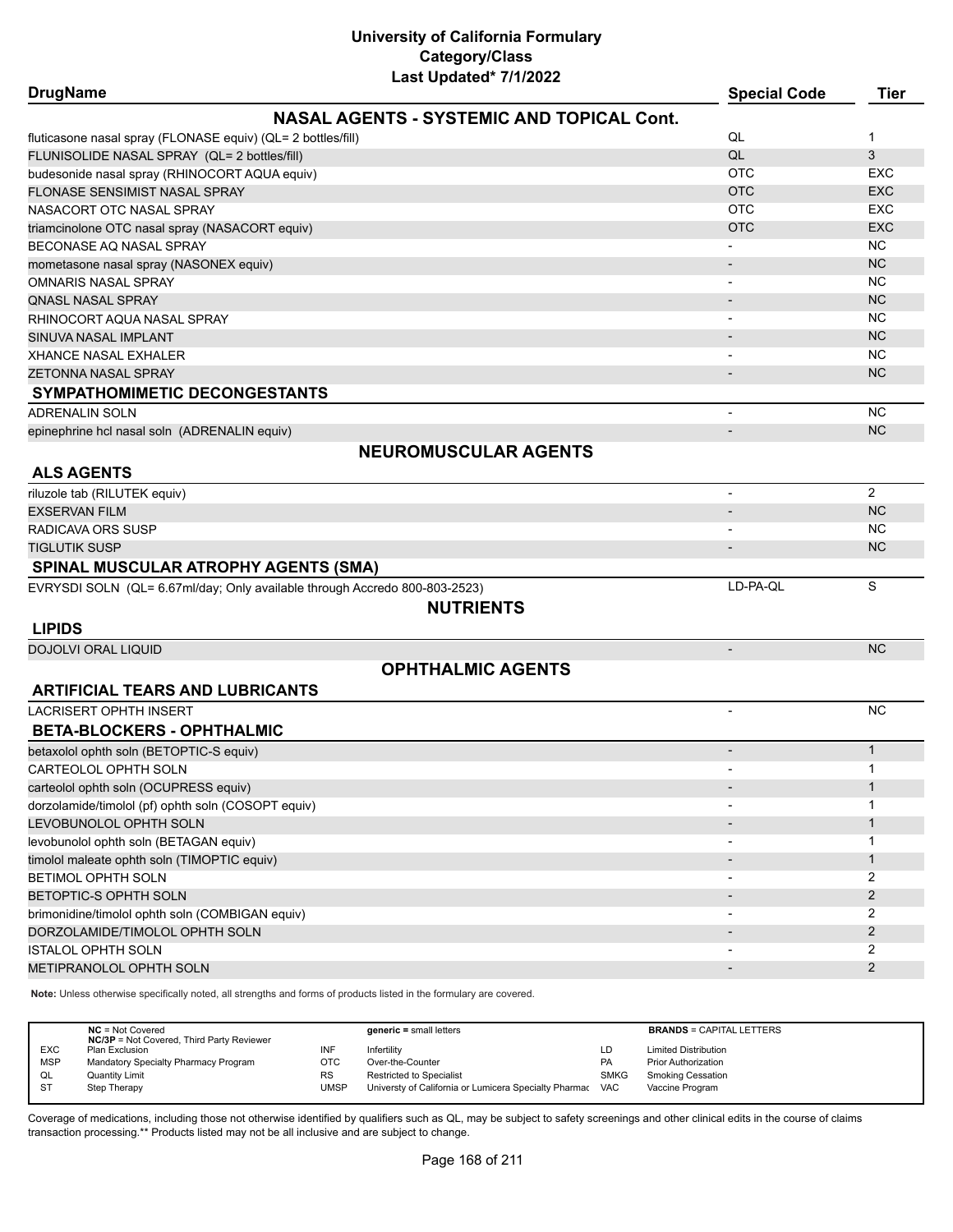| <b>DrugName</b>                                              |                                | <b>Special Code</b>      | <b>Tier</b>    |
|--------------------------------------------------------------|--------------------------------|--------------------------|----------------|
|                                                              | <b>OPHTHALMIC AGENTS Cont.</b> |                          |                |
| timolol maleate ophth gel (TIMOPTIC-XE equiv)                |                                |                          | 2              |
| timolol maleate ophth soln 0.5% (ISTALOL equiv)              |                                |                          | 2              |
| TIMOLOL OPHTH GEL SOLN                                       |                                |                          | 2              |
| timolol maleate (pf) ophth soln 0.5% (TIMOPTIC equiv)        |                                |                          | 3              |
| TIMOPTIC OCUDOSE OPHTH SOLN 0.25%                            |                                |                          | 3              |
| <b>CHOLINERGIC AGONISTS</b>                                  |                                |                          |                |
| <b>TYRVAYA SOLN</b>                                          |                                |                          | <b>NC</b>      |
| <b>CYCLOPLEGIC MYDRIATICS</b>                                |                                |                          |                |
| atropine ophth oint                                          |                                | $\overline{\phantom{a}}$ | $\mathbf 1$    |
| atropine ophth soln (ISOPTO ATROPINE equiv)                  |                                |                          | $\mathbf{1}$   |
| cyclopentolate ophth soln (CYCLOGYL equiv)                   |                                |                          | $\mathbf 1$    |
| homatropine ophth soln (ISOPTO HOMATROPINE equiv)            |                                |                          | $\mathbf{1}$   |
| phenylephrine ophth soln (MYDFRIN equiv)                     |                                |                          | 1              |
| tropicamide ophth soln (MYDRIACYL equiv)                     |                                |                          | $\mathbf{1}$   |
| CYCLOMYDRIL OPHTH SOLN                                       |                                |                          | 2              |
| <b>HOMATROPINE OPHTH SOLN</b>                                |                                |                          | $\overline{2}$ |
| <b>ISOPTO HYOSCINE OPHTH SOLN</b>                            |                                |                          | 2              |
| TROPICAMIDE/CYCLOPENT/KETOROLAC/PE OPHTH SOLN                |                                |                          | <b>NC</b>      |
| <b>MIOTICS</b>                                               |                                |                          |                |
| pilocarpine ophth soln (ISOPTO CARPINE equiv)                |                                |                          | $\mathbf{1}$   |
| ISOPTO CARBACHOL OPHTH SOLN                                  |                                |                          | 2              |
| PHOSPHOLINE OPHTH SOLN                                       |                                |                          | 2              |
| PILOPINE HS OPHTH GEL                                        |                                |                          | 3              |
| <b>VUITY OPHTH SOLN</b>                                      |                                |                          | <b>NC</b>      |
| <b>OPHTHALMIC ADRENERGIC AGENTS</b>                          |                                |                          |                |
| brimonidine ophth soln 0.2%                                  |                                |                          | $\mathbf{1}$   |
| ALPHAGAN P OPHTH SOLN 0.1%                                   |                                |                          | 2              |
| apraclonidine ophth soln (IOPIDINE equiv)                    |                                |                          | 2              |
| brimonidine ophth soln 0.15% (ALPHAGAN P 0.15% equiv)        |                                |                          | 2              |
| <b>IOPIDINE OPHTH SOLN 1%</b>                                |                                |                          | 2              |
| SIMBRINZA OPHTH SUSP                                         |                                |                          | 2              |
| LUMIFY OPHTH SOLN 0.25%                                      |                                |                          | <b>NC</b>      |
| <b>OPHTHALMIC ANTI-INFECTIVES</b>                            |                                |                          |                |
| bacitracin/neomycin/polymyxin b ophth oint (NEOSPORIN equiv) |                                |                          | $\mathbf 1$    |
| bacitracin/polymyxin b ophth oint (POLYSPORIN equiv)         |                                |                          | $\mathbf{1}$   |
| ciprofloxacin ophth soln (CILOXAN equiv)                     |                                |                          | 1              |
| erythromycin ophth oint                                      |                                |                          | $\mathbf{1}$   |
| <b>GENTAK OPHTH OINT</b>                                     |                                |                          | 1              |
| gentamicin ophth oint (GARAMYCIN equiv)                      |                                |                          | $\mathbf{1}$   |
| gentamicin ophth soln (GARAMYCIN equiv)                      |                                |                          | 1              |
| levofloxacin ophth soln (QUIXIN equiv)                       |                                |                          | $\mathbf{1}$   |
| moxifloxacin ophth soln (VIGAMOX OPHTH SOLN equiv)           |                                | $\overline{\phantom{a}}$ | 1              |
| NEOMYCIN/POLYMIXIN/GRAMICIDIN OPHTH SOLN                     |                                |                          | $\mathbf{1}$   |
| ofloxacin ophth soln (OCUFLOX equiv)                         |                                |                          | $\mathbf 1$    |
| polymyxin b/trimethoprim ophth soln (POLYTRIM equiv)         |                                |                          | $\mathbf{1}$   |
| sulfacetamide sodium ophth soln (BLEPH-10 equiv)             |                                | $\overline{\phantom{a}}$ | $\mathbf{1}$   |
|                                                              |                                |                          |                |

**Note:** Unless otherwise specifically noted, all strengths and forms of products listed in the formulary are covered.

|            | $NC = Not Covered$<br><b>NC/3P</b> = Not Covered, Third Party Reviewer |           | $generic = small letters$                             |             | <b>BRANDS = CAPITAL LETTERS</b> |
|------------|------------------------------------------------------------------------|-----------|-------------------------------------------------------|-------------|---------------------------------|
| <b>EXC</b> | Plan Exclusion                                                         | INF       | Infertility                                           | LD          | <b>Limited Distribution</b>     |
| <b>MSP</b> | Mandatory Specialty Pharmacy Program                                   | отс       | Over-the-Counter                                      | <b>PA</b>   | <b>Prior Authorization</b>      |
| QL         | <b>Quantity Limit</b>                                                  | <b>RS</b> | <b>Restricted to Specialist</b>                       | <b>SMKG</b> | <b>Smoking Cessation</b>        |
| -ST        | Step Therapy                                                           | UMSP      | Universty of California or Lumicera Specialty Pharmac | <b>VAC</b>  | Vaccine Program                 |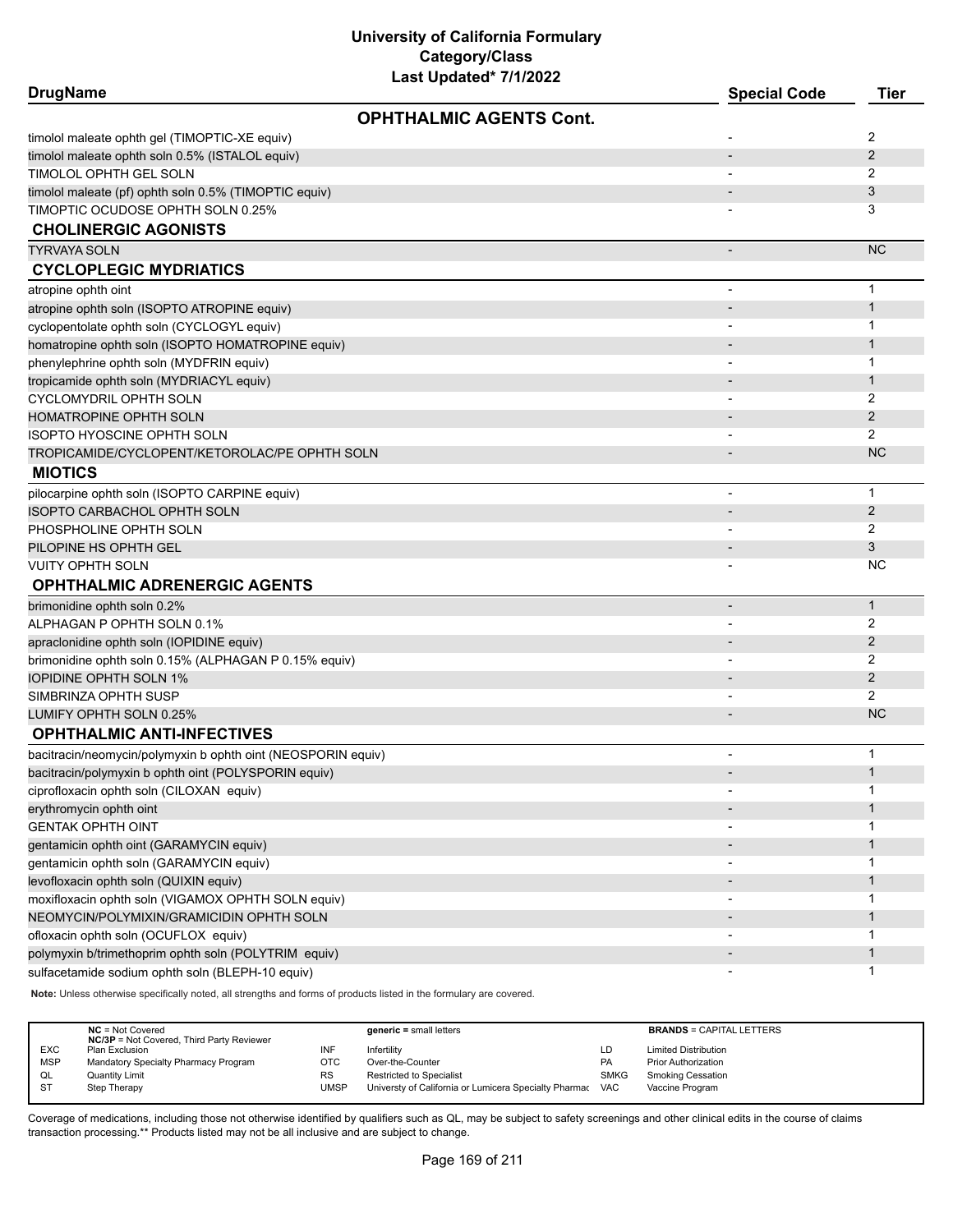| Last Updated* 7/1/2022<br><b>DrugName</b>                                                           | <b>Special Code</b>      | <b>Tier</b>    |
|-----------------------------------------------------------------------------------------------------|--------------------------|----------------|
| <b>OPHTHALMIC AGENTS Cont.</b>                                                                      |                          |                |
| tobramycin ophth soln (TOBREX equiv)                                                                |                          | $\mathbf{1}$   |
| <b>AZASITE SOLN</b>                                                                                 |                          | 2              |
| <b>BACITRACIN OPHTH OINT</b>                                                                        | $\overline{\phantom{a}}$ | $\overline{2}$ |
| NATACYN OPHTH SUSP (QL= 15ml/fill)                                                                  | QL                       | 2              |
| TRIFLURIDINE OPHTH SOLN                                                                             |                          | 2              |
| trifluridine ophth soln (VIROPTIC equiv)                                                            | $\overline{\phantom{a}}$ | 2              |
| ZIRGAN OPHTH GEL                                                                                    |                          | $\overline{2}$ |
| CILOXAN OPHTH OINT                                                                                  | $\overline{\phantom{a}}$ | 3              |
| gatifloxacin ophth soln (ZYMAXID equiv)                                                             |                          | 3              |
| TOBREX OPHTH OINT                                                                                   | $\blacksquare$           | 3              |
| <b>VIGAMOX OPHTH SOLN</b>                                                                           |                          | 3              |
| ZYMAXID OPHTH SOLN                                                                                  |                          | 3              |
| <b>BESIVANCE OPHTH SUSP</b>                                                                         |                          | <b>NC</b>      |
| MOXEZA OPHTH SOLN 0.5%                                                                              |                          | <b>NC</b>      |
| MOXEZA OPHTH SOLN, MOXIFLOXACIN OPHTH SOLN, VIGAMOX OPHTH SOLN                                      |                          | <b>NC</b>      |
| MOXIFLOXACIN SOLN                                                                                   | $\overline{\phantom{a}}$ | <b>NC</b>      |
| <b>VANCOMYCIN SOLN</b>                                                                              |                          | <b>NC</b>      |
| <b>OPHTHALMIC IMMUNOMODULATORS</b>                                                                  |                          |                |
| cyclosporine ophth emulsion (RESTASIS equiv) (Restricted to Ophthalmology or Optometry Specialist)  | <b>RS</b>                | $\overline{2}$ |
| CEQUA (PF) OPHTH SOLN                                                                               |                          | <b>NC</b>      |
| CYCLOSPORINE OPHTH EMULSION 0.1%                                                                    |                          | NC.            |
| <b>RESTASIS MULTI-DOSE</b>                                                                          |                          | <b>NC</b>      |
| <b>OPHTHALMIC INTEGRIN ANTAGONISTS</b>                                                              |                          |                |
| XIIDRA OPHTH SOLN                                                                                   | $\blacksquare$           | <b>NC</b>      |
| <b>OPHTHALMIC KINASE INHIBITORS</b>                                                                 |                          |                |
| RHOPRESSA OPHTH SOLN                                                                                | $\overline{\phantom{a}}$ | <b>NC</b>      |
| ROCKLATAN OPHTH SOLN                                                                                |                          | NC.            |
| <b>OPHTHALMIC LOCAL ANESTHETICS</b>                                                                 |                          |                |
| proparacaine ophth soln (ALCAINE equiv)                                                             | $\blacksquare$           | $\mathbf{1}$   |
| <b>OPHTHALMIC NERVE GROWTH FACTORS</b>                                                              |                          |                |
| OXERVATE OPHTH SOLN (QL= 8 kits/affected eye/lifetime; Only available through Accredo 800-803-2523) | LD-PA-QL                 | S              |
| <b>OPHTHALMIC PHOTOENHANCERS</b>                                                                    |                          |                |
| PHOTREXA OP KIT                                                                                     | $\overline{\phantom{a}}$ | <b>NC</b>      |
| PHOTREXA VISCOUS OPHTH SOLN                                                                         |                          | <b>NC</b>      |
| <b>OPHTHALMIC STEROIDS</b>                                                                          |                          |                |
| bacitracin/polymyxin/neomycin/hydrocortisone ophth oint (CORTISPORIN equiv)                         |                          | $\mathbf{1}$   |
| dexamethasone ophth soln                                                                            |                          | $\mathbf 1$    |
| fluorometholone ophth soln (FML LIQUIFILM equiv)                                                    |                          | $\mathbf{1}$   |
| neomycin/polymyxin/dexamethasone ophth oint (MAXITROL equiv)                                        | $\overline{\phantom{a}}$ | 1              |
| neomycin/polymyxin/dexamethasone ophth soln (MAXITROL equiv)                                        |                          | $\mathbf{1}$   |
| NEOMYCIN/POLYMYXIN/HYDROCORTISONE OPHTH SOLN                                                        |                          | -1             |
| PREDNISOLONE OPHTH SUSP                                                                             |                          | $\mathbf 1$    |
| PREDNISOLONE SODIUM PHOSPHATE OPHTH SOLN                                                            |                          | -1             |
| sulfacetamide sodium/prednisolone ophth soln (VASOCIDIN equiv)                                      |                          | $\mathbf{1}$   |
| tobramycin/dexamethasone ophth soln (TOBRADEX equiv)                                                |                          | 1              |

**Note:** Unless otherwise specifically noted, all strengths and forms of products listed in the formulary are covered.

|                              | $NC = Not Covered$<br><b>NC/3P</b> = Not Covered, Third Party Reviewer | $generic = small letters$                             |             | <b>BRANDS = CAPITAL LETTERS</b> |
|------------------------------|------------------------------------------------------------------------|-------------------------------------------------------|-------------|---------------------------------|
| <b>EXC</b><br>Plan Exclusion | INF                                                                    | Infertilitv                                           | LD          | <b>Limited Distribution</b>     |
| <b>MSP</b>                   | Mandatory Specialty Pharmacy Program<br>ОТС                            | Over-the-Counter                                      | PA          | <b>Prior Authorization</b>      |
| QL<br><b>Quantity Limit</b>  | <b>RS</b>                                                              | <b>Restricted to Specialist</b>                       | <b>SMKG</b> | <b>Smoking Cessation</b>        |
| $S^{T}$<br>Step Therapy      | UMSP                                                                   | Universty of California or Lumicera Specialty Pharmac | <b>VAC</b>  | Vaccine Program                 |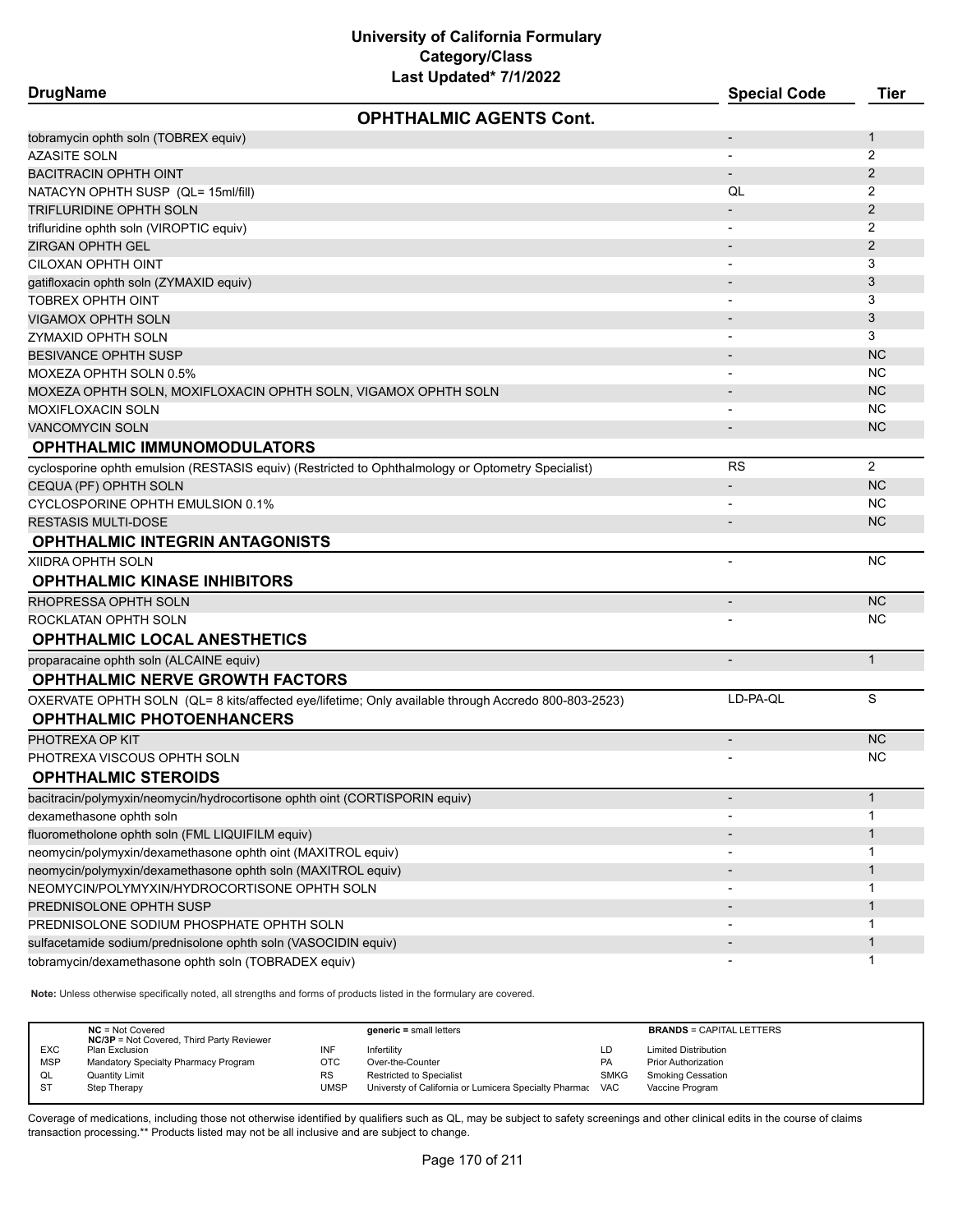**DrugName Special Code Tier OPHTHALMIC AGENTS Cont.** ALREX OPHTH SUSP  $\sim$  2 BLEPHAMIDE OPHTH SOLN 2 difluprednate ophth emulsion (DUREZOL equiv) and the contract of the contract of the contract of the contract of the contract of the contract of the contract of the contract of the contract of the contract of the contract LOTEMAX OPHTH GEL - 2 LOTEMAX OPHTH OINT - 2 loteprednol etabonate ophth gel (LOTEMAX equiv) - 2 loteprednol ophth susp (LOTEMAX equiv) - 2 MAXIDEX OPHTH SOLN - 2 PRED MILD OPHTH SOLN  $\sim$  2 PRED-G OPHTH SOLN 2 TOBRADEX OPHTH OINT - 2 VEXOL OPHTH SUSP - 2 ZYLET OPHTH SUSP (QL= 5ml/fill (10ml bottle is Not Covered)) QL 2 BLEPHAMIDE S.O.P. OPHTH OINT 3 FLAREX OPHTH SUSP - 3 FML FORTE OPHTH SUSP 3 AND THE SUSP IN THE SUSPENSION OF THE SUSPENSION OF THE SUSPENSION OF THE SUSPENSION OF THE SUSPENSION OF THE SUSPENSION OF THE SUSPENSION OF THE SUSPENSION OF THE SUSPENSION OF THE SUSPENSION OF THE FML S.O.P. OPHTH OINT  $\sim$  3 PRED FORTE OPHTH SUSP 3 3 TOBRADEX ST OPHTH SUSP - 3 DEXTENZA OPHTH INSERT AND THE SERIES OF THE SERIES OF THE SERIES OF THE SERIES OF THE SERIES OF THE SERIES OF THE SERIES OF THE SERIES OF THE SERIES OF THE SERIES OF THE SERIES OF THE SERIES OF THE SERIES OF THE SERIES OF EYSUVIS OPHTH SUSP AND THE RELEASED OF THE RELEASED OF THE RELEASED OF THE RELEASED OF THE RELEASED OF THE RELEASED OF THE RELEASED OF THE RELEASED OF THE RELEASED OF THE RELEASED OF THE RELEASED OF THE RELEASED OF THE REL INVELTYS OPHTH SUSP NOTICE AND THE RELEASE OF THE RELEASE OF THE RELEASE OF THE RELEASE OF THE RELEASE OF THE RELEASE OF THE RELEASE OF THE RELEASE OF THE RELEASE OF THE RELEASE OF THE RELEASE OF THE RELEASE OF THE RELEASE KLARITY-B DROPS - NC klarity-l drops have been always to be a set of the set of the set of the set of the set of the set of the set of the set of the set of the set of the set of the set of the set of the set of the set of the set of the set o  $\blacksquare$  LOTEMAX SM GEL 0.38%  $\blacksquare$  NC PREDNISOLONE/MOXIFLOXACIN OPHTH SOLN AND AND AND AND AND AND AND ANNOUNCLY AND ANNOUNCLY AND AND AND AND AND A PREDNISOLONE/MOXIFLOXACIN OPHTH SUSP - NC PREDNISOLONE/MOXIFLOXACIN/BROMFENAC OPHTH SOLN AND AND AND AND AND AND AND ANOTHER SOLD AND A RED MOVED A REPORT OF THE SOLD AND A REPORT OF THE SOLD AND A REPORT OF THE SOLD AND A REPORT OF THE SOLD AND A REPORT OF THE SO PREDNISOLONE/MOXIFLOXACIN/BROMFENAC OPHTH SUSP - NC PREDNISOLONE/MOXIFLOXACIN/KETOROLAC OPHTH SOLN AND AND AND AND AND AND AND ANOTHER SOLD AND AND AND AND AND AN PREDNISOLONE/MOXIFLOXACIN/NEPAFENAC OPHTH SUSP - NC PREDNISOLONE/NEPAFENAC OPHTH SUSP - NC **OPHTHALMIC SURGICAL AIDS** DUOVISC KIT AND DESCRIPTION OF THE RELEASED OF THE RELEASED OF THE RELEASED OF THE RELEASED OF THE RELEASED OF **OPHTHALMICS - MISC.** azelastine ophth soln (OPTIVAR equiv) and the solution of the solution of the solution of the solution of the solution of the solution of the solution of the solution of the solution of the solution of the solution of the cromolyn ophth soln (CROLOM equiv) - 1 diclofenac sodium ophth soln (VOLTAREN equiv) - 1 dorzolamide ophth soln (TRUSOPT equiv) - 1 flurbiprofen ophth soln (OCUFEN equiv) - 1 ketorolac ophth soln (ACULAR (LS) equiv) - 1 olopatadine ophth soln 0.1% (PATANOL equiv) 1 olopatadine ophth soln 0.2% (PATADAY equiv) (QL= 2.5ml/30 days) QL 1 ALOCRIL OPHTH SOLN - 2 ALOMIDE OPHTH SOLN 22 NO. 2008. THE SOLID CONTROL IS A SECOND MANUSCRIPT OF THE SOLID CONTROL OF THE SOLID CONTROL IS A SECOND MANUSCRIPT OF THE SOLID CONTROL OF THE SOLID CONTROL IS A SECOND MANUSCRIPT OF THE SOLID CONTRO brinzolamide ophth susp (AZOPT equiv) and the control of the control of the control of the control of the control of the control of the control of the control of the control of the control of the control of the control of

**Note:** Unless otherwise specifically noted, all strengths and forms of products listed in the formulary are covered.

|            | $NC = Not Covered$<br><b>NC/3P</b> = Not Covered, Third Party Reviewer |           | $generic = small letters$                             |             | <b>BRANDS = CAPITAL LETTERS</b> |
|------------|------------------------------------------------------------------------|-----------|-------------------------------------------------------|-------------|---------------------------------|
| <b>EXC</b> | Plan Exclusion                                                         | INF       | Infertility                                           | LD          | <b>Limited Distribution</b>     |
| <b>MSP</b> | Mandatory Specialty Pharmacy Program                                   | OTC       | Over-the-Counter                                      | <b>PA</b>   | <b>Prior Authorization</b>      |
| QL         | <b>Quantity Limit</b>                                                  | <b>RS</b> | <b>Restricted to Specialist</b>                       | <b>SMKG</b> | <b>Smoking Cessation</b>        |
| <b>ST</b>  | Step Therapy                                                           | UMSP      | Universty of California or Lumicera Specialty Pharmac | VAC         | Vaccine Program                 |
|            |                                                                        |           |                                                       |             |                                 |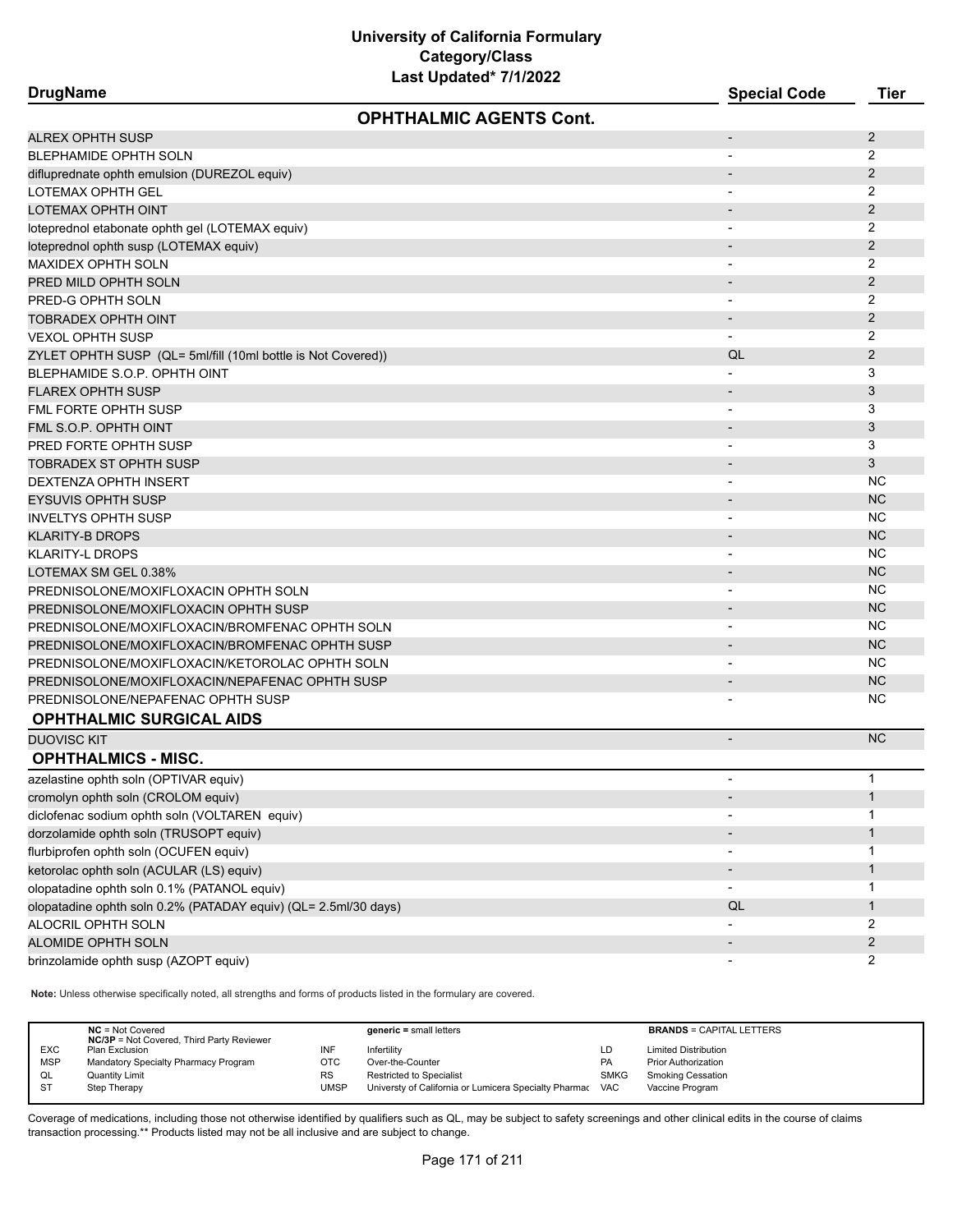| <b>DrugName</b>                                                  | Last Upuateu <i>IIIIZUZZ</i>                                                                                    | <b>Special Code</b>      | <b>Tier</b>    |
|------------------------------------------------------------------|-----------------------------------------------------------------------------------------------------------------|--------------------------|----------------|
|                                                                  | <b>OPHTHALMIC AGENTS Cont.</b>                                                                                  |                          |                |
| bromfenac ophth soln (BROMDAY equiv)                             |                                                                                                                 |                          | 2              |
| FLURBIPROFEN OPHTH SOLN                                          |                                                                                                                 |                          | 2              |
| <b>ILEVRO OPHTH SUSP</b>                                         |                                                                                                                 |                          | $\overline{2}$ |
| NEVANAC OPHTH SUSP                                               |                                                                                                                 |                          | 2              |
| PROLENSA OPHTH SOLN                                              |                                                                                                                 |                          | 2              |
| <b>ACUVAIL OPHTH SOLN</b>                                        |                                                                                                                 |                          | 3              |
| AZOPT OPHTH SUSP                                                 |                                                                                                                 |                          | 3              |
| bepotastine ophth soln (BEPREVE equiv)                           |                                                                                                                 | $\overline{\phantom{a}}$ | 3              |
| EMADINE OPHTH SOLN                                               |                                                                                                                 |                          | 3              |
| epinastine opthth soln (ELESTAT equiv)                           |                                                                                                                 |                          | 3              |
| LASTACAFT OPHTH SOLN (QL= 3ml/30 days)                           |                                                                                                                 | QL                       | 3              |
| ketotifen ophth soln (ZADITOR equiv)                             |                                                                                                                 | <b>OTC</b>               | EXC            |
| UPNEEQ SOLN                                                      |                                                                                                                 |                          | <b>EXC</b>     |
| <b>BROMSITE OPHTH SOLN</b>                                       |                                                                                                                 |                          | NC.            |
| PATADAY OPHTH SOLN                                               |                                                                                                                 | $\overline{\phantom{a}}$ | <b>NC</b>      |
| PAZEO OPHTH SOLN 0.7%                                            |                                                                                                                 |                          | <b>NC</b>      |
| ZADITOR OPHTH SOLN                                               |                                                                                                                 | <b>OTC</b>               | <b>NC</b>      |
| <b>ZERVIATE OPHTH SOLN</b>                                       |                                                                                                                 |                          | <b>NC</b>      |
| Specialty Pharmacy 844-288-5007)                                 | CYSTADROPS SOLN (QL = 4 bottles/28 days; Restricted to Ophthalmology Specialist; Only available through Anovo   | LD-QL-RS                 | S              |
| through Walgreens 888-347-3416)<br>PROSTAGLANDINS - OPHTHALMIC   | CYSTARAN OPHTH SOLN (QL= 4 bottles/28 days; Restricted to Ophthalmology or Optometry Specialist; Only available | LD-QL-RS                 | S              |
| latanoprost ophth soln (XALATAN equiv) (QL= 2.5ml/30 days)       |                                                                                                                 | QL                       | $\mathbf{1}$   |
| bimatoprost ophth soln (QL= 2.5ml/30 days)                       |                                                                                                                 | QL                       | 2              |
| LUMIGAN OPHTH SOLN (QL= 2.5ml/30 days)                           |                                                                                                                 | QL                       | $\overline{2}$ |
| travoprost ophth soln (TRAVATAN Z equiv) (QL= 2.5ml/30 days)     |                                                                                                                 | QL                       | 2              |
| <b>VYZULTA SOLN</b>                                              |                                                                                                                 |                          | <b>NC</b>      |
| XELPROS OPHTH EMULSION                                           |                                                                                                                 |                          | <b>NC</b>      |
| <b>ZIOPTAN OPHTH SOLN</b>                                        |                                                                                                                 | $\overline{\phantom{a}}$ | <b>NC</b>      |
|                                                                  | <b>OTIC AGENTS</b>                                                                                              |                          |                |
| <b>OTIC AGENTS - MISCELLANEOUS</b>                               |                                                                                                                 |                          |                |
| acetic acid otic soln (VOSOL equiv)                              |                                                                                                                 |                          | $\mathbf 1$    |
| ACETIC ACID/ALUMINUM ACETATE OTIC SOLN                           |                                                                                                                 |                          | $\mathbf{1}$   |
| <b>OTIC ANTI-INFECTIVES</b>                                      |                                                                                                                 |                          |                |
| ofloxacin otic soln (FLOXIN equiv)                               |                                                                                                                 |                          | 1              |
| CIPROFLOXACIN OTIC SOLN                                          |                                                                                                                 |                          | $\overline{2}$ |
| <b>OTIC COMBINATIONS</b>                                         |                                                                                                                 |                          |                |
| neomycin/polymixin/hydrocoritisone otic soln (CORTISPORIN equiv) |                                                                                                                 | -                        | $\mathbf{1}$   |
| neomycin/polymixin/hydrocoritisone otic susp (CORTISPORIN equiv) |                                                                                                                 |                          | $\mathbf{1}$   |
| ciprofloxacin/dexamethasone otic susp (CIPRODEX equiv)           |                                                                                                                 | $\overline{\phantom{a}}$ | 2              |
| COLY-MYCIN S OTIC SUSP                                           |                                                                                                                 |                          | $\overline{2}$ |
| CIPRO HC OTIC SUSP                                               |                                                                                                                 |                          | 3              |
| antipyrine/benzocaine otic soln (AURALGAN equiv)                 |                                                                                                                 |                          | <b>NC</b>      |
| CORTANE-B AQUEOUS OTIC SOLN                                      |                                                                                                                 |                          | <b>NC</b>      |
| CORTANE-B OTIC SOLN                                              |                                                                                                                 |                          | <b>NC</b>      |
|                                                                  |                                                                                                                 |                          |                |

**Note:** Unless otherwise specifically noted, all strengths and forms of products listed in the formulary are covered.

|            | $NC = Not Covered$                               |           | $generic = small letters$                             |             | <b>BRANDS = CAPITAL LETTERS</b> |
|------------|--------------------------------------------------|-----------|-------------------------------------------------------|-------------|---------------------------------|
|            | <b>NC/3P</b> = Not Covered, Third Party Reviewer |           |                                                       |             |                                 |
| <b>EXC</b> | Plan Exclusion                                   | INF       | Infertility                                           | LD          | <b>Limited Distribution</b>     |
| <b>MSP</b> | Mandatory Specialty Pharmacy Program             | отс       | Over-the-Counter                                      | <b>PA</b>   | <b>Prior Authorization</b>      |
| QL         | <b>Quantity Limit</b>                            | <b>RS</b> | Restricted to Specialist                              | <b>SMKG</b> | <b>Smoking Cessation</b>        |
| <b>ST</b>  | Step Therapy                                     | UMSP      | Universty of California or Lumicera Specialty Pharmac | <b>VAC</b>  | Vaccine Program                 |
|            |                                                  |           |                                                       |             |                                 |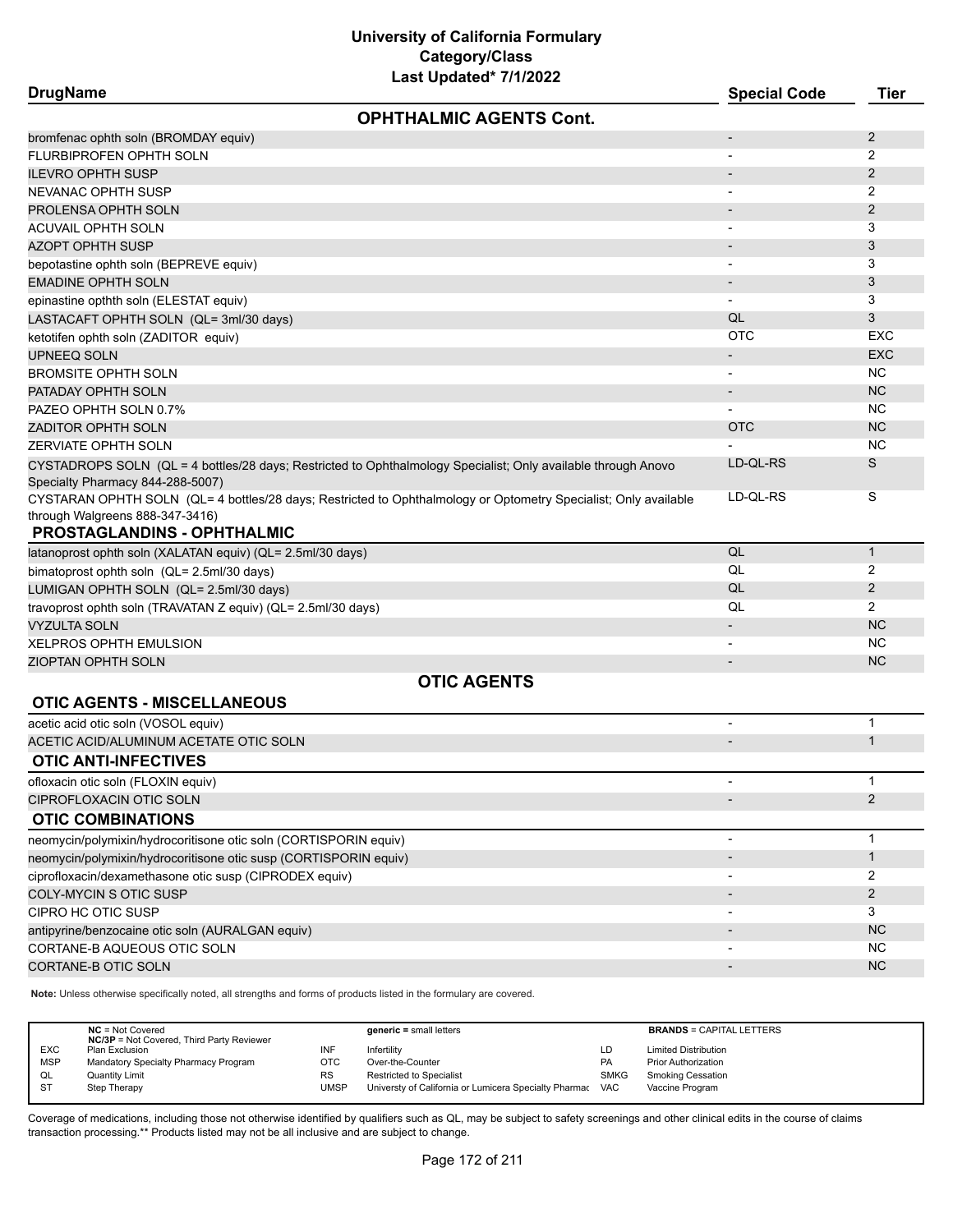| <b>DrugName</b>                                                             | <b>Special Code</b>      | <b>Tier</b>    |
|-----------------------------------------------------------------------------|--------------------------|----------------|
| <b>OTIC AGENTS Cont.</b>                                                    |                          |                |
| CORTIC-ND DROPS                                                             |                          | <b>NC</b>      |
| otomax-HC otic soln (CORTANE-B equiv)                                       |                          | <b>NC</b>      |
| OTOVEL OTIC SOLN, CIPROFLOXACIN/FLUOCINOLONE OTIC SOLN                      |                          | <b>NC</b>      |
| OTOZIN OTIC DROPS                                                           |                          | <b>NC</b>      |
| pramoxine-HC AQ otic soln (CORTANE-B AQUEOUS equiv)                         |                          | <b>NC</b>      |
| <b>OTIC STEROIDS</b>                                                        |                          |                |
| acetic acid/hydrocortisone otic soln (VOSOL HC equiv)                       | $\overline{\phantom{a}}$ | $\mathbf{1}$   |
| fluocinolone otic oil (DERMOTIC equiv)                                      |                          | 2              |
| ACETASOL HC OTIC SOLN                                                       |                          | 3              |
| <b>OXYTOCICS</b>                                                            |                          |                |
| <b>OXYTOCICS</b>                                                            |                          |                |
| methylergonovine tab (METHERGINE equiv) (QL= 28 tabs/fill, 1 fill/365 days) | QL                       | $\overline{c}$ |
| <b>PASSIVE IMMUNIZING AGENTS</b>                                            |                          |                |
| <b>IMMUNE SERUMS</b>                                                        |                          |                |
| <b>CUVITRU INJ</b>                                                          |                          | <b>NC</b>      |
| HIZENTRA INJ                                                                | MSP-PA                   | S              |
| <b>PASSIVE IMMUNIZING AGENTS - COMBINATIONS</b>                             |                          |                |
| <b>HYQVIA INJ</b>                                                           | MSP-PA                   | S              |
| <b>PASSIVE IMMUNIZING AND TREATMENT AGENTS</b>                              |                          |                |
| <b>IMMUNE SERUMS</b>                                                        |                          |                |
| <b>CUTAQUIG INJ</b>                                                         | $\blacksquare$           | <b>NC</b>      |
| <b>HIZENTRA INJ</b>                                                         | MSP-PA                   | S              |
| XEMBIFY INJ (Only available through CVS Specialty 800-237-2767)             | LD-PA                    | S              |
| <b>PENICILLINS</b>                                                          |                          |                |
| <b>AMINOPENICILLINS</b>                                                     |                          |                |
| amoxicillin cap (TRIMOX equiv)                                              | $\overline{\phantom{a}}$ | $\mathbf{1}$   |
| AMOXICILLIN CHEW TAB                                                        |                          | 1              |
| amoxicillin susp (TRIMOX equiv)                                             |                          | $\mathbf{1}$   |
| amoxicillin tab (AMOXIL equiv)                                              | $\overline{\phantom{a}}$ | 1              |
| ampicillin cap (PRINCIPEN equiv)                                            |                          | $\mathbf{1}$   |
| ampicillin susp (PRINCIPEN equiv)                                           |                          | $\mathbf{1}$   |
| <b>MOXATAG TAB</b>                                                          |                          | <b>NC</b>      |
| <b>MOXATAG TAB 775MG</b>                                                    |                          | <b>NC</b>      |
| <b>NATURAL PENICILLINS</b>                                                  |                          |                |
| penicillin vk soln (VEETIDS equiv)                                          |                          | $\mathbf{1}$   |
| penicillin vk tab (VEETIDS equiv)                                           |                          | 1              |
| PENICILLIN COMBINATIONS                                                     |                          |                |
| amoxicillin/clavulanate chew tab (AUGMENTIN equiv)                          | $\overline{\phantom{a}}$ | $\mathbf{1}$   |
| amoxicillin/clavulanate susp (AUGMENTIN ES equiv)                           |                          | 1              |
| amoxicillin/clavulanate tab (AUGMENTIN equiv)                               |                          | $\mathbf{1}$   |
| AMOXICILLIN/CLAVULANATE ER TAB                                              |                          | 3              |
| amoxicillin/clavulanate ER tab (AUGMENTIN XR equiv)                         |                          | 3              |
| PENICILLINASE-RESISTANT PENICILLINS                                         |                          |                |
| dicloxacillin cap (DYNAPEN equiv)                                           |                          | $\mathbf{1}$   |

**Note:** Unless otherwise specifically noted, all strengths and forms of products listed in the formulary are covered.

|            | $NC = Not Covered$<br><b>NC/3P</b> = Not Covered, Third Party Reviewer |      | $generic = small letters$                             |             | <b>BRANDS = CAPITAL LETTERS</b> |
|------------|------------------------------------------------------------------------|------|-------------------------------------------------------|-------------|---------------------------------|
| <b>EXC</b> | Plan Exclusion                                                         | INF  | Infertility                                           | LD          | <b>Limited Distribution</b>     |
| <b>MSP</b> | Mandatory Specialty Pharmacy Program                                   | OTC  | Over-the-Counter                                      | PA          | <b>Prior Authorization</b>      |
| QL         | <b>Quantity Limit</b>                                                  | RS   | <b>Restricted to Specialist</b>                       | <b>SMKG</b> | Smoking Cessation               |
| <b>ST</b>  | Step Therapy                                                           | UMSP | Universty of California or Lumicera Specialty Pharmac | VAC         | Vaccine Program                 |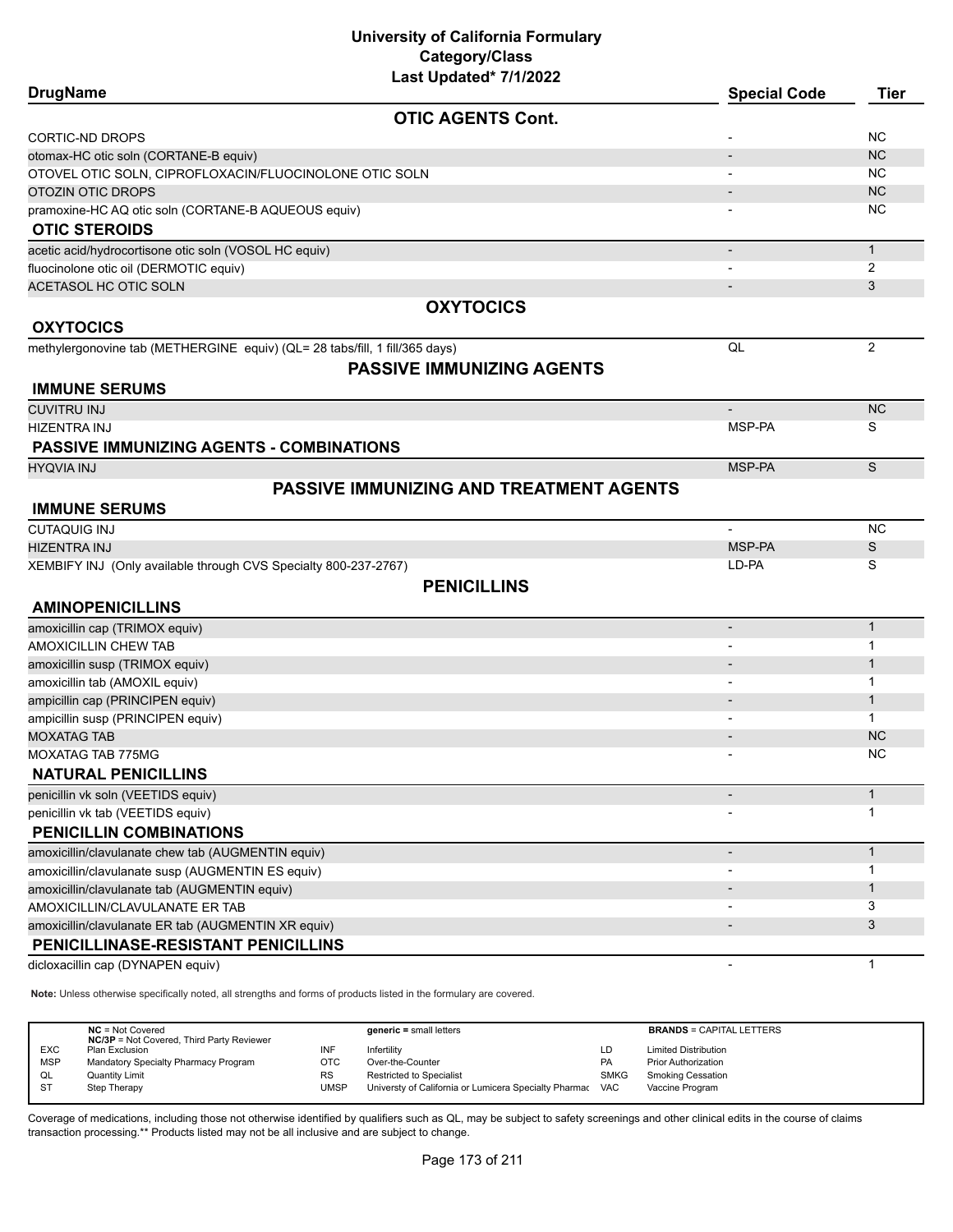#### **DrugName Special Code Tier**

# **PHARMACEUTICAL ADJUVANTS**

| PHARMACEUTICAL ADJUVANTS                                                                       |                          |                |
|------------------------------------------------------------------------------------------------|--------------------------|----------------|
| <b>SEMI SOLID VEHICLES</b>                                                                     |                          |                |
| POLYETHYLENE GLYCOL 8000 GRANULES                                                              | $\overline{\phantom{0}}$ | $\overline{2}$ |
| <b>PROGESTINS</b>                                                                              |                          |                |
| <b>PROGESTINS</b>                                                                              |                          |                |
| medroxyprogesterone tab (PROVERA equiv)                                                        | $\overline{\phantom{0}}$ | $\mathbf{1}$   |
| norethindrone tab (AYGESTIN equiv)                                                             |                          | $\mathbf{1}$   |
| progesterone cap (PROMETRIUM equiv)                                                            |                          | 1              |
| progesterone oil inj                                                                           |                          | $\mathbf{1}$   |
| megestrol ES susp (MEGACE ES equiv)                                                            |                          | 3              |
| <b>PSYCHOTHERAPEUTIC AND NEUROLOGICAL AGENTS - MISC.</b>                                       |                          |                |
| <b>AGENTS FOR CHEMICAL DEPENDENCY</b>                                                          |                          |                |
| <b>DISULFIRAM TAB</b>                                                                          | $\overline{\phantom{0}}$ | $\mathbf{1}$   |
| disulfiram tab (ANTABUSE equiv)                                                                |                          | $\mathbf 1$    |
| acamprosate calcium DR tab (CAMPRAL equiv)                                                     |                          | 2              |
| LUCEMYRA TAB (QL= 96 tabs/7 days)                                                              | PA-QL                    | 3              |
| <b>ANTI-CATAPLECTIC AGENTS</b>                                                                 |                          |                |
| <b>XYWAV SOLN</b>                                                                              | $\overline{\phantom{0}}$ | <b>NC</b>      |
| XYREM SOLN (QL= 540ml/30 days; Only available through Xyrem Certified Pharmacy 1-866-997-3688) | LD-PA-OL                 | S              |
| <b>ANTIDEMENTIA AGENTS</b>                                                                     |                          |                |
| donepezil ODT (ARICEPT equiv) (QL= 1 tab/day)                                                  | QL                       | $\mathbf{1}$   |
| donepezil tab (ARICEPT equiv) (QL= 2 tabs/day)                                                 | QL                       | 1              |
| galantamine tab (RAZADYNE equiv)                                                               | $\overline{\phantom{0}}$ | $\mathbf{1}$   |
| memantine tab (NAMENDA equiv)                                                                  |                          | 1              |
| rivastigmine cap (EXELON equiv)                                                                | $\overline{\phantom{0}}$ | $\mathbf{1}$   |
| donepezil tab 23mg (ARICEPT equiv) (QL= 1 tab/day)                                             | QL                       | 2              |
| galantamine ER cap (RAZADYNE ER equiv)                                                         | $\overline{\phantom{a}}$ | 2              |
| <b>GALANTAMINE SOLN</b>                                                                        | $\overline{\phantom{0}}$ | $\overline{2}$ |
| memantine ER cap (NAMENDA XR equiv)                                                            | $\overline{\phantom{a}}$ | 2              |
| memantine soln (NAMENDA equiv)                                                                 | -                        | $\overline{2}$ |
| NAMENDA XR TITRATION PACK                                                                      | $\overline{\phantom{0}}$ | 2              |
| rivastigmine patch (EXELON equiv)                                                              |                          | $\overline{2}$ |
| <b>ADLARITY PATCH</b>                                                                          |                          | <b>NC</b>      |
| NAMZARIC CAP                                                                                   |                          | <b>NC</b>      |
| NAMZARIC STARTER PACK                                                                          | $\overline{a}$           | <b>NC</b>      |
| <b>COMBINATION PSYCHOTHERAPEUTICS</b>                                                          |                          |                |
| CHLORDIAZEPOXIDE/AMITRIPTYLINE TAB                                                             | $\overline{\phantom{0}}$ | $\mathbf{1}$   |
| PERPHENAZINE/ AMITRIPTYLINE TAB                                                                |                          | $\mathbf{1}$   |
| olanzapine/fluoxetine cap (SYMBYAX equiv)                                                      |                          | $\overline{2}$ |
| LYBALVI TAB                                                                                    |                          | <b>NC</b>      |
| <b>FIBROMYALGIA AGENTS</b>                                                                     |                          |                |
| <b>SAVELLA PAK</b>                                                                             | $\overline{\phantom{a}}$ | $\overline{2}$ |
| SAVELLA TAB (QL= 2 tabs/day)                                                                   | QL                       | $\overline{2}$ |
| <b>HYPOACTIVE SEXUAL DESIRE DISORDER (HSDD) AGENTS</b>                                         |                          |                |
| <b>ADDYI TAB</b>                                                                               | $\overline{\phantom{a}}$ | NC             |
| <b>VYLEESI INJ</b>                                                                             | $\overline{\phantom{a}}$ | NC             |

**Note:** Unless otherwise specifically noted, all strengths and forms of products listed in the formulary are covered.

|            | $NC = Not Covered$<br><b>NC/3P</b> = Not Covered, Third Party Reviewer |      | $generic = small letters$                                 |             | <b>BRANDS = CAPITAL LETTERS</b> |
|------------|------------------------------------------------------------------------|------|-----------------------------------------------------------|-------------|---------------------------------|
| <b>EXC</b> | Plan Exclusion                                                         | INF  | Infertility                                               | LD          | <b>Limited Distribution</b>     |
| <b>MSP</b> | Mandatory Specialty Pharmacy Program                                   | OTC  | Over-the-Counter                                          | <b>PA</b>   | <b>Prior Authorization</b>      |
| QL         | <b>Quantity Limit</b>                                                  | RS   | <b>Restricted to Specialist</b>                           | <b>SMKG</b> | Smoking Cessation               |
| -ST        | Step Therapy                                                           | UMSP | Universty of California or Lumicera Specialty Pharmac VAC |             | Vaccine Program                 |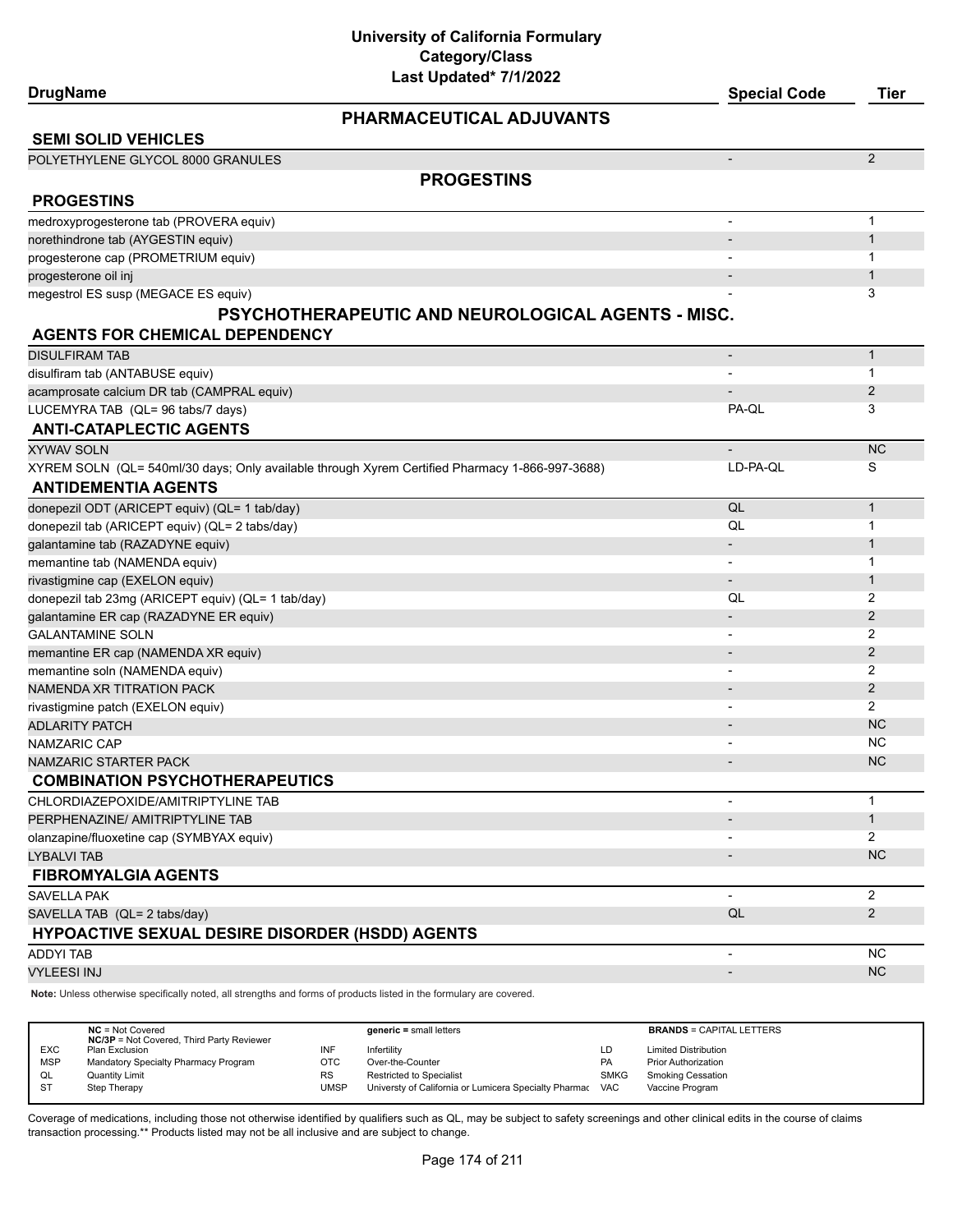#### **DrugName Special Code Tier**

### **PSYCHOTHERAPEUTIC AND NEUROLOGICAL AGENTS - MISC. Cont.**

| <b>MOVEMENT DISORDER DRUG THERAPY</b>                                                    |                          |                |
|------------------------------------------------------------------------------------------|--------------------------|----------------|
| <b>INGREZZA PACK 40-80MG</b>                                                             | $\blacksquare$           | <b>NC</b>      |
| <b>XENAZINE TAB</b>                                                                      |                          | <b>NC</b>      |
| AUSTEDO TAB (QL= 4 tabs/day)                                                             | PA-QL-UMSP               | S              |
| INGREZZA CAP (QL= 1 cap/day; Only available through PantherRx Pharmacy 855-726-8479)     | LD-PA-QL                 | S              |
| tetrabenazine tab (XENAZINE equiv)                                                       | <b>PA-UMSP</b>           | S              |
| <b>MULTIPLE SCLEROSIS AGENTS</b>                                                         |                          |                |
| <b>BAFIERTAM CAP</b>                                                                     | $\overline{\phantom{a}}$ | <b>NC</b>      |
| <b>BETASERON INJ</b>                                                                     |                          | <b>NC</b>      |
| <b>MAVENCLAD PAK</b>                                                                     |                          | <b>NC</b>      |
| PONVORY TAB                                                                              |                          | <b>NC</b>      |
| PONVORY TAB STARTER PACK                                                                 |                          | <b>NC</b>      |
| <b>TECFIDERA CAP</b>                                                                     | $\blacksquare$           | <b>NC</b>      |
| <b>TECFIDERA STARTER PACK</b>                                                            |                          | <b>NC</b>      |
| <b>VUMERITY CAP</b>                                                                      |                          | <b>NC</b>      |
| ZINBRYTA INJ                                                                             |                          | <b>NC</b>      |
| <b>AUBAGIO TAB</b>                                                                       | <b>UMSP</b>              | S              |
| <b>AVONEX INJ</b>                                                                        | <b>UMSP</b>              | S              |
| dalfampridine ER tab (AMPYRA equiv) (QL= 2 tabs/day; Restricted to Neurology Specialist) | QL-RS-UMSP               | S              |
| dimethyl fumarate DR cap (TECFIDERA equiv)                                               | <b>UMSP</b>              | S              |
| dimethyl fumarate DR starter pack (TECFIDERA STARTER PACK equiv)                         | <b>UMSP</b>              | S              |
| <b>EXTAVIA INJ</b>                                                                       | <b>UMSP</b>              | S              |
| <b>GILENYA CAP</b>                                                                       | <b>UMSP</b>              | S              |
| glatiramer inj (COPAXONE equiv)                                                          | <b>UMSP</b>              | S              |
| <b>KESIMPTA INJ</b>                                                                      | <b>UMSP</b>              | S              |
| <b>MAYZENT TAB</b>                                                                       | <b>UMSP</b>              | S              |
| MAYZENT TAB STARTER PACK                                                                 | <b>UMSP</b>              | S              |
| PLEGRIDY INJ                                                                             | <b>UMSP</b>              | S              |
| PLEGRIDY PEN INJ                                                                         | <b>UMSP</b>              | S              |
| <b>REBIF INJ</b>                                                                         | <b>UMSP</b>              | S              |
| ZEPOSIA CAP (QL= 1 cap/day)                                                              | PA-QL-UMSP               | S              |
| ZEPOSIA STARTER PACK (QL= 1 cap/day)                                                     | PA-QL-UMSP               | S              |
| POSTHERPETIC NEURALGIA (PHN) AGENTS                                                      |                          |                |
| <b>GRALISE TAB</b>                                                                       | $\blacksquare$           | <b>NC</b>      |
| POSTHERPETIC NEURALGIA (PHN)/NEUROPATHIC PAIN AGENTS                                     |                          |                |
| <b>GRALISE STARTER PACK</b>                                                              | $\overline{\phantom{a}}$ | <b>NC</b>      |
| <b>LIDOTIN PAK</b>                                                                       |                          | <b>NC</b>      |
| pregabalin ER tab (LYRICA CR equiv)                                                      |                          | <b>NC</b>      |
| PREMENSTRUAL DYSPHORIC DISORDER (PMDD) AGENTS                                            |                          |                |
| FLUOXETINE CAP (PMDD)                                                                    |                          | <b>NC</b>      |
| <b>SARAFEM TAB</b>                                                                       |                          | <b>NC</b>      |
| <b>PSEUDOBULBAR AFFECT (PBA) AGENTS</b>                                                  |                          |                |
| NUEDEXTA CAP (QL= 2 caps/day)                                                            | PA-QL                    | $\overline{2}$ |
| PSYCHOTHERAPEUTIC AND NEUROLOGICAL AGENTS - MISC.                                        |                          |                |
| PIMOZIDE TAB                                                                             | $\overline{\phantom{a}}$ | $\overline{2}$ |

**Note:** Unless otherwise specifically noted, all strengths and forms of products listed in the formulary are covered.

|            | $NC = Not Covered$<br><b>NC/3P</b> = Not Covered, Third Party Reviewer |           | $generic = small letters$                             |             | <b>BRANDS = CAPITAL LETTERS</b> |
|------------|------------------------------------------------------------------------|-----------|-------------------------------------------------------|-------------|---------------------------------|
| <b>EXC</b> | Plan Exclusion                                                         | INF       | Infertilitv                                           | LD          | <b>Limited Distribution</b>     |
| <b>MSP</b> | Mandatory Specialty Pharmacy Program                                   | отс       | Over-the-Counter                                      | <b>PA</b>   | <b>Prior Authorization</b>      |
| QL         | <b>Quantity Limit</b>                                                  | <b>RS</b> | Restricted to Specialist                              | <b>SMKG</b> | <b>Smoking Cessation</b>        |
| <b>ST</b>  | Step Therapy                                                           | UMSP      | Universty of California or Lumicera Specialty Pharmac | <b>VAC</b>  | Vaccine Program                 |
|            |                                                                        |           |                                                       |             |                                 |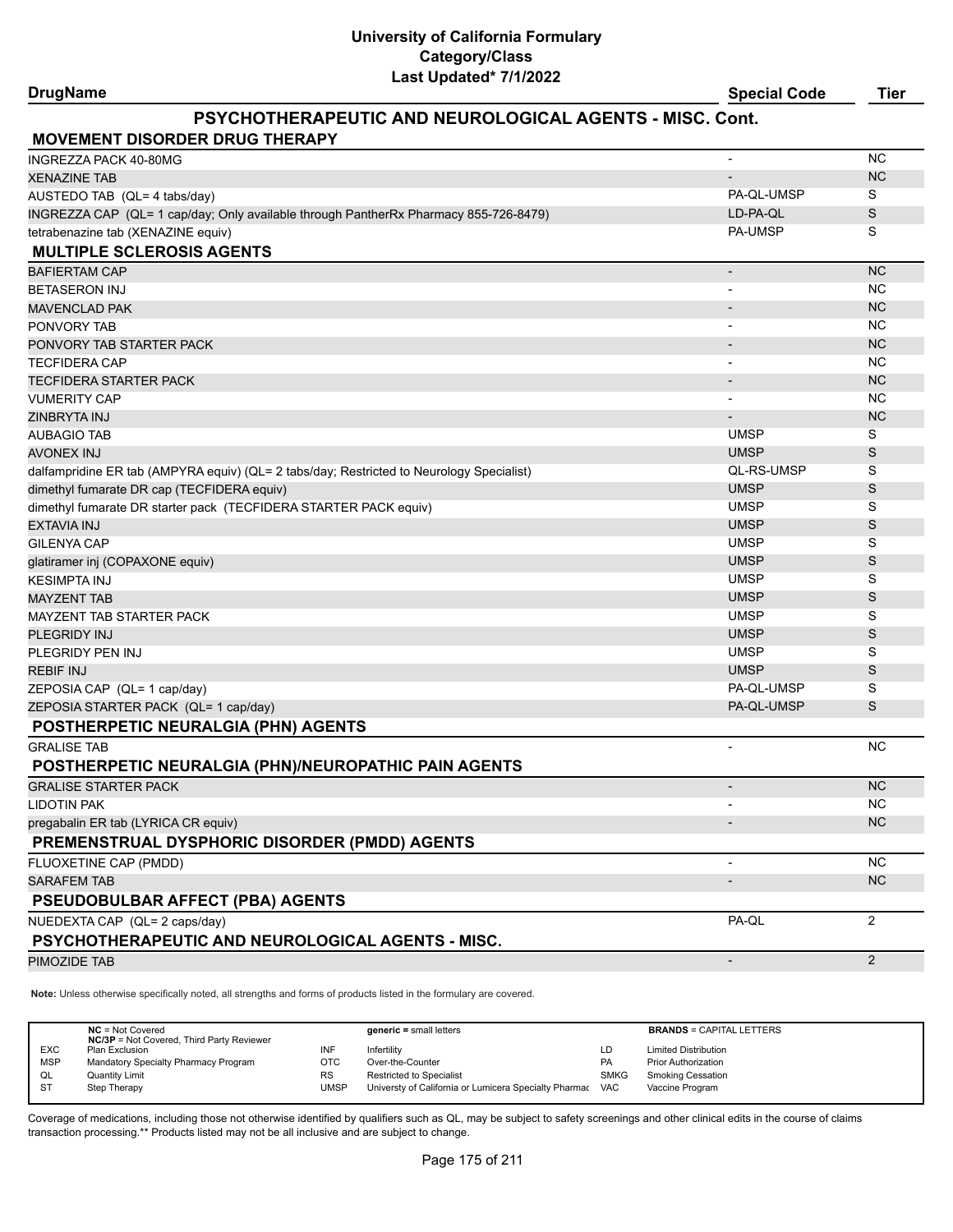| <b>DrugName</b>                                                                                                    |                                                                                                             | <b>Special Code</b>      | <b>Tier</b> |
|--------------------------------------------------------------------------------------------------------------------|-------------------------------------------------------------------------------------------------------------|--------------------------|-------------|
|                                                                                                                    | PSYCHOTHERAPEUTIC AND NEUROLOGICAL AGENTS - MISC. Cont.                                                     |                          |             |
| ERGOLOID MESYLATES TAB                                                                                             |                                                                                                             |                          | <b>NC</b>   |
| ergoloid mesylates tab (HYDERGINE equiv)                                                                           |                                                                                                             |                          | <b>NC</b>   |
| <b>RESTLESS LEG SYNDROME (RLS) AGENTS</b>                                                                          |                                                                                                             |                          |             |
| HORIZANT TAB                                                                                                       |                                                                                                             |                          | <b>NC</b>   |
| <b>SMOKING DETERRENTS</b>                                                                                          |                                                                                                             |                          |             |
| bupropion SR tab (ZYBAN equiv)                                                                                     |                                                                                                             | <b>SMKG</b>              | \$0         |
| <b>CHANTIX PAK</b>                                                                                                 |                                                                                                             | <b>SMKG</b>              | \$0         |
| <b>CHANTIX TAB</b>                                                                                                 |                                                                                                             | <b>SMKG</b>              | \$0         |
| NICODERM PATCH                                                                                                     |                                                                                                             | OTC-SMKG                 | \$0         |
| NICORETTE GUM                                                                                                      |                                                                                                             | OTC-SMKG                 | \$0         |
| NICORETTE LOZENGE                                                                                                  |                                                                                                             | OTC-SMKG                 | \$0         |
| nicotine gum (NICORETTE equiv)                                                                                     |                                                                                                             | OTC-SMKG                 | \$0         |
| NICOTINE KIT                                                                                                       |                                                                                                             | OTC-SMKG                 | \$0         |
| nicotine lozenge (COMMIT equiv)                                                                                    |                                                                                                             | OTC-SMKG                 | \$0         |
| nicotine patch (NICODERM equiv)                                                                                    |                                                                                                             | OTC-SMKG                 | \$0         |
| NICOTROL INHALER                                                                                                   |                                                                                                             | <b>SMKG</b>              | \$0         |
| NICOTROL NASAL SPRAY                                                                                               |                                                                                                             | <b>SMKG</b>              | \$0         |
| ZYBAN TAB                                                                                                          |                                                                                                             | <b>SMKG</b>              | \$0         |
| <b>TRANSTHYRETIN AMYLOIDOSIS AGENTS</b>                                                                            |                                                                                                             |                          |             |
| TEGSEDI INJ (QL= 4 inj/28 days; Only available through Accredo 800-803-2523)                                       |                                                                                                             | LD-PA-QL                 | S           |
| <b>VASOMOTOR SYMPTOM AGENTS</b>                                                                                    |                                                                                                             |                          |             |
| <b>BRISDELLE CAP</b>                                                                                               |                                                                                                             | $\overline{\phantom{a}}$ | <b>NC</b>   |
| paroxetine cap (BRISDELLE equiv)                                                                                   |                                                                                                             |                          | <b>NC</b>   |
|                                                                                                                    | <b>RESPIRATORY AGENTS - MISC.</b>                                                                           |                          |             |
| <b>CYSTIC FIBROSIS AGENTS</b>                                                                                      |                                                                                                             |                          |             |
| <b>BRONCHITOL CAP</b>                                                                                              |                                                                                                             |                          | <b>NC</b>   |
| KALYDECO PAK  (QL= 2 packets/day; Only available through Maxor Pharmacy 800-658-6046 or Walgreens<br>888-347-3416) |                                                                                                             | LD-PA-QL                 | S           |
| KALYDECO TAB (QL= 2 tabs/day; Only available through Maxor Pharmacy 800-658-6046 or Walgreens 888-347-3416)        |                                                                                                             | LD-PA-QL                 | S           |
| 888-347-3416)                                                                                                      | ORKAMBI GRANULES PACKET (QL= 2 packets/day; Only available through Maxor Pharmacy 800-658-6046 or Walgreens | LD-PA-QL                 | S           |
| ORKAMBI TAB (QL= 4 tabs/day; Only available through Maxor Pharmacy 800-658-6046 or Walgreens 888-347-3416)         |                                                                                                             | LD-PA-QL                 | S           |
| PULMOZYME INH SOLN                                                                                                 |                                                                                                             | <b>UMSP</b>              | S           |
| SYMDEKO TAB (QL= 2 tabs/day; Only available through Maxor Pharmacy 800-658-6046 or Walgreens 888-347-3416)         |                                                                                                             | LD-PA-QL                 | S           |
| TRIKAFTA TAB (QL= 84 tabs/28 days; Only available through Maxor Pharmacy 800-658-6046 or Walgreens                 |                                                                                                             | LD-PA-QL                 | S           |
| 888-347-3416)                                                                                                      |                                                                                                             |                          |             |
| PULMONARY FIBROSIS AGENTS                                                                                          |                                                                                                             |                          |             |
| ESBRIET CAP (QL= 9 caps/day)                                                                                       |                                                                                                             | PA-QL-UMSP               | S           |
| ESBRIET TAB 267MG (QL= 9 tabs/day)                                                                                 |                                                                                                             | PA-QL-UMSP               | S           |
| OFEV CAP (QL= 2 caps/day; Only available through Walgreens 888-347-3416)                                           |                                                                                                             | LD-PA-QL                 | S           |
| pirfenidone tab 267mg (ESBRIET equiv) (QL= 9 tabs/day)                                                             |                                                                                                             | PA-QL-UMSP               | S           |
| pirfenidone tab 801mg (ESBRIET equiv) (QL= 3 tabs/day)                                                             |                                                                                                             | PA-QL-UMSP               | S           |
|                                                                                                                    | <b>SULFONAMIDES</b>                                                                                         |                          |             |
| <b>SULFONAMIDES</b>                                                                                                |                                                                                                             |                          |             |
| sulfadiazine tab                                                                                                   |                                                                                                             |                          | 3           |

**Note:** Unless otherwise specifically noted, all strengths and forms of products listed in the formulary are covered.

|            | $NC = Not Covered$<br><b>NC/3P</b> = Not Covered, Third Party Reviewer |             | $generic = small letters$                                 |             | <b>BRANDS = CAPITAL LETTERS</b> |
|------------|------------------------------------------------------------------------|-------------|-----------------------------------------------------------|-------------|---------------------------------|
| <b>EXC</b> | Plan Exclusion                                                         | INF         | Infertility                                               | LD          | <b>Limited Distribution</b>     |
| <b>MSP</b> | Mandatory Specialty Pharmacy Program                                   | OTC         | Over-the-Counter                                          | PA          | <b>Prior Authorization</b>      |
| QL         | <b>Quantity Limit</b>                                                  | <b>RS</b>   | <b>Restricted to Specialist</b>                           | <b>SMKG</b> | <b>Smoking Cessation</b>        |
| <b>ST</b>  | Step Therapy                                                           | <b>UMSP</b> | Universty of California or Lumicera Specialty Pharmac VAC |             | Vaccine Program                 |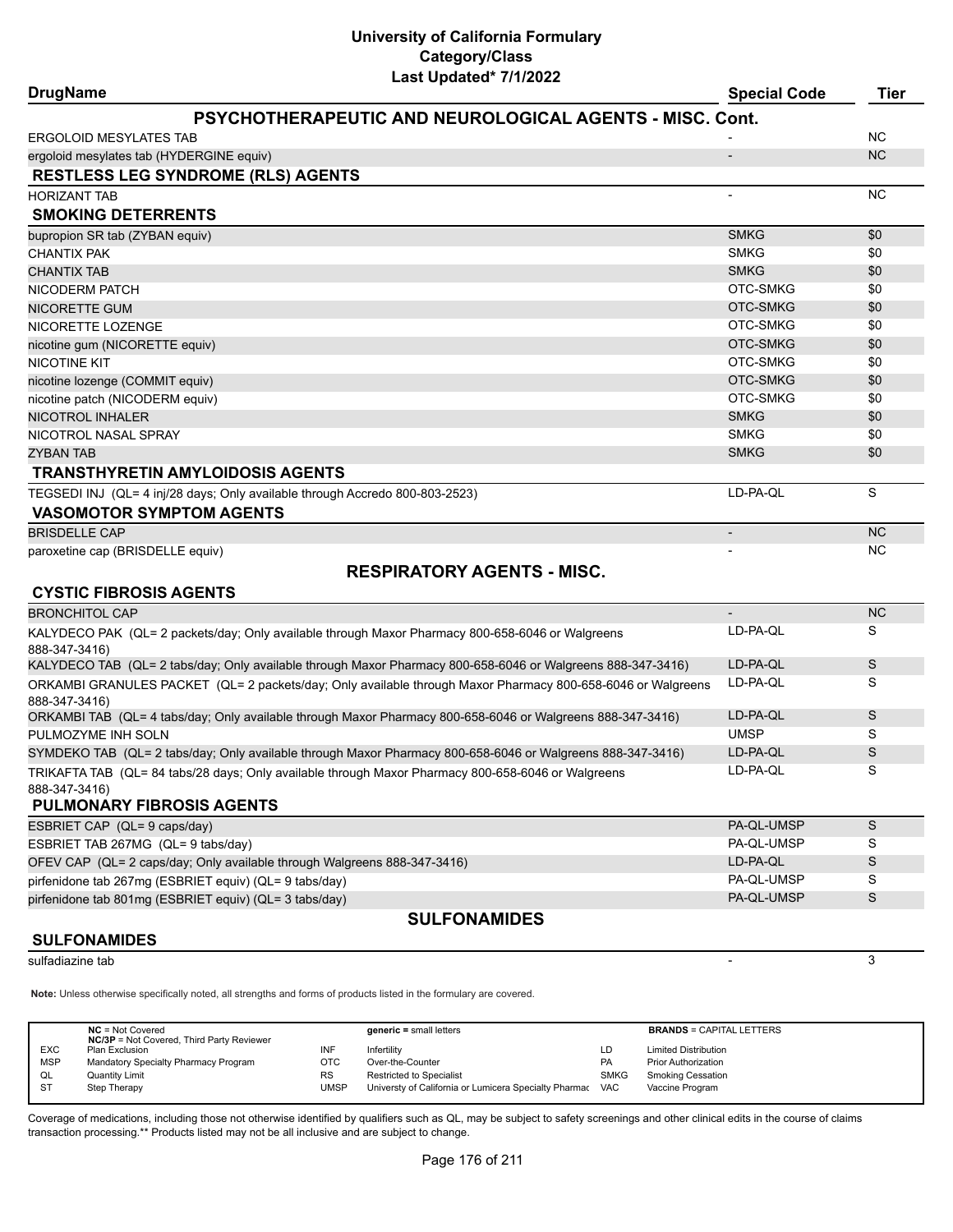**University of California Formulary Category/Class**

| Last Updated* 7/1/2022                                                                                               |                              |                |
|----------------------------------------------------------------------------------------------------------------------|------------------------------|----------------|
| <b>DrugName</b>                                                                                                      | <b>Special Code</b>          | <b>Tier</b>    |
| <b>SULFONAMIDES Cont.</b>                                                                                            |                              |                |
| <b>SULFADIAZINE TAB</b>                                                                                              | $\overline{\phantom{a}}$     | <b>NC</b>      |
| <b>TETRACYCLINES</b>                                                                                                 |                              |                |
| <b>AMINOMETHYLCYCLINES</b>                                                                                           |                              |                |
| NUZYRA TAB (QL= 30 tabs/180 days; Restricted to Infectious Disease or Pulmonology Specialist; Only available through | LD-QL-RS                     | S              |
| Walgreens 888-347-3416)                                                                                              |                              |                |
| <b>TETRACYCLINES</b>                                                                                                 |                              |                |
| doxycycline hyclate cap (VIBRAMYCIN equiv)                                                                           | $\qquad \qquad \blacksquare$ | $\mathbf{1}$   |
| doxycycline hyclate tab (VIBRATAB equiv)                                                                             |                              | $\mathbf{1}$   |
| doxycycline monohydrate cap 100mg (MONODOX equiv)                                                                    |                              | 1              |
| doxycycline monohydrate cap 50mg (MONODOX equiv)                                                                     |                              | 1              |
| doxycycline monohydrate tab (ADOXA equiv)                                                                            |                              | 1              |
| minocycline cap (MINOCIN equiv)                                                                                      | $\overline{\phantom{a}}$     | 1              |
| doxycycline susp (VIBRAMYCIN equiv)                                                                                  |                              | 2              |
| minocycline tab (DYNACIN equiv)                                                                                      |                              | $\overline{2}$ |
| demeclocycline tab (DECLOMYCIN equiv)                                                                                |                              | 3              |
| <b>ORAXYL CAP</b>                                                                                                    |                              | 3              |
| tetracycline cap                                                                                                     |                              | 3              |
| VIBRAMYCIN SYRUP                                                                                                     |                              | 3              |
| <b>ACTICLATE TAB 75MG, 150MG</b>                                                                                     |                              | <b>NC</b>      |
| ADOXA PAK                                                                                                            | $\overline{\phantom{a}}$     | <b>NC</b>      |
| <b>DORYX MPC TAB</b>                                                                                                 |                              | <b>NC</b>      |
| doxycycline hyclate DR tab (DORYX equiv)                                                                             |                              | <b>NC</b>      |
| doxycycline hyclate tab (TARGADOX equiv)                                                                             |                              | <b>NC</b>      |
| doxycycline hyclate tab 75mg, 150mg                                                                                  |                              | <b>NC</b>      |
| doxycycline hyclate tab 75mg, 150mg (ACTICLATE equiv)                                                                |                              | <b>NC</b>      |
| doxycycline monohydrate cap 150mg (MONODOX equiv)                                                                    |                              | <b>NC</b>      |
| doxycycline monohydrate cap 75mg (MONODOX equiv)                                                                     |                              | <b>NC</b>      |
| doxycycline monohydrate tab 150mg (ADOXA equiv)                                                                      | ۰                            | <b>NC</b>      |
| MINOCYCLINE ER CAP                                                                                                   |                              | <b>NC</b>      |
| minocycline ER tab (SOLODYN equiv)                                                                                   |                              | <b>NC</b>      |
| SEYSARA TAB                                                                                                          | $\overline{\phantom{a}}$     | <b>NC</b>      |
| <b>THYROID AGENTS</b>                                                                                                |                              |                |
| <b>ANTITHYROID AGENTS</b>                                                                                            |                              |                |
| methimazole tab (TAPAZOLE equiv)                                                                                     | $\overline{\phantom{a}}$     | $\mathbf{1}$   |
| propylthiouracil tab                                                                                                 | $\blacksquare$               | $\mathbf{1}$   |
| SODIUM IODIDE I-131 SOLN                                                                                             |                              | <b>NC</b>      |
| <b>THYROID HORMONES</b>                                                                                              |                              |                |

| ARMOUR THYROID TAB, NATURE THROID TAB                                               |       |           |
|-------------------------------------------------------------------------------------|-------|-----------|
| levothyroxine tab (SYNTHROID equiv)                                                 |       |           |
| liothyronine tab (CYTOMEL equiv)                                                    |       |           |
| np thyroid tab (ARMOUR THYROID, NATURE THROID equiv)                                |       |           |
| <b>THYROLAR TAB</b>                                                                 |       |           |
| TIROSINT-SOL (QL=1 ml/day; Prior Authorization required for members age 9 or older) | PA-OL |           |
| LEVOTHYROXINE INJ                                                                   |       | <b>NC</b> |
| <b>THYQUIDITY SOLN</b>                                                              |       | NC.       |
| <b>TIROSINT CAP</b>                                                                 |       | <b>NC</b> |

**Note:** Unless otherwise specifically noted, all strengths and forms of products listed in the formulary are covered.

|            | $NC = Not Covered$                               |           | $generic = small letters$                             |             | <b>BRANDS = CAPITAL LETTERS</b> |
|------------|--------------------------------------------------|-----------|-------------------------------------------------------|-------------|---------------------------------|
|            | <b>NC/3P</b> = Not Covered, Third Party Reviewer |           |                                                       |             |                                 |
| <b>EXC</b> | Plan Exclusion                                   | INF       | Infertility                                           | LD          | <b>Limited Distribution</b>     |
| <b>MSP</b> | Mandatory Specialty Pharmacy Program             | отс       | Over-the-Counter                                      | PA          | <b>Prior Authorization</b>      |
| QL         | Quantity Limit                                   | <b>RS</b> | <b>Restricted to Specialist</b>                       | <b>SMKG</b> | <b>Smoking Cessation</b>        |
| <b>ST</b>  | Step Therapy                                     | UMSP      | Universty of California or Lumicera Specialty Pharmac | <b>VAC</b>  | Vaccine Program                 |
|            |                                                  |           |                                                       |             |                                 |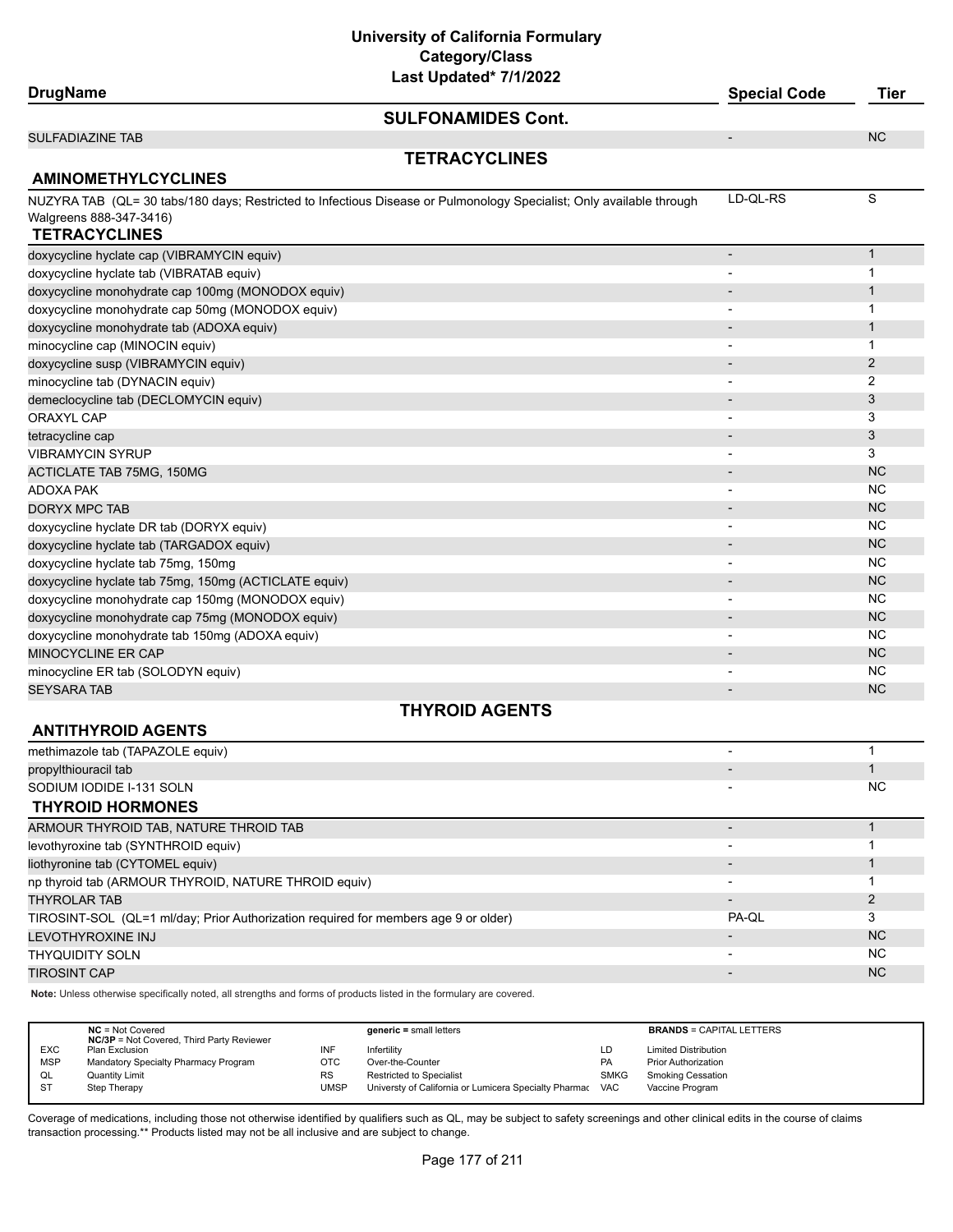| <b>DrugName</b>                                                      | Last Updated 1/1/2022 | <b>Special Code</b>      | <b>Tier</b>    |
|----------------------------------------------------------------------|-----------------------|--------------------------|----------------|
|                                                                      | <b>TOXOIDS</b>        |                          |                |
| <b>TOXOID COMBINATIONS</b>                                           |                       |                          |                |
| ADACEL/BOOSTRIX INJ                                                  |                       | <b>VAC</b>               | \$0            |
| TETANUS/DIPHTHERIA TOXOID INJ                                        |                       | <b>VAC</b>               | \$0            |
| <b>VAXELIS INJ</b>                                                   |                       | <b>VAC</b>               | \$0            |
|                                                                      | <b>ULCER DRUGS</b>    |                          |                |
| <b>ANTISPASMODICS</b>                                                |                       |                          |                |
| dicyclomine cap (BENTYL equiv)                                       |                       | $\overline{\phantom{a}}$ | $\mathbf{1}$   |
| dicyclomine tab (BENTYL equiv)                                       |                       |                          | 1              |
| hyoscyamine sulfate CR tab (LEVBID equiv)                            |                       |                          | $\mathbf{1}$   |
| hyoscyamine sulfate elixir (LEVSIN equiv)                            |                       |                          | 1              |
| hyoscyamine sulfate ODT (ANASPAZ equiv)                              |                       |                          | $\mathbf{1}$   |
| hyoscyamine sulfate SL tab (LEVSIN equiv)                            |                       |                          | 1              |
| hyoscyamine sulfate soln (LEVSIN equiv)                              |                       |                          | $\mathbf{1}$   |
| hyoscyamine sulfate SR cap (LEVSINEX equiv)                          |                       |                          | 1              |
| hyoscyamine tab (LEVSIN equiv)                                       |                       |                          | $\mathbf{1}$   |
| BELLADONNA ALKALOID/OPIUM SUPP                                       |                       | $\blacksquare$           | 2              |
| chlordiazepoxide/clidinium cap (LIBRAX equiv)                        |                       | $\overline{\phantom{a}}$ | $\overline{2}$ |
| dicyclomine soln (BENTYL equiv)                                      |                       |                          | 2              |
| glycopyrrolate tab (ROBINUL equiv)                                   |                       | $\overline{\phantom{a}}$ | 2              |
| PROPANTHELINE TAB                                                    |                       |                          | 2              |
| <b>CANTIL TAB</b>                                                    |                       |                          | 3              |
| methscopolamine tab (PAMINE equiv)                                   |                       |                          | 3              |
| <b>SYMAX DUOTAB</b>                                                  |                       | $\overline{\phantom{a}}$ | 3              |
| b-donna tab (DONNATAL equiv)                                         |                       | $\overline{\phantom{a}}$ | NC.            |
| <b>DONNATAL EXTENTABS</b>                                            |                       | $\overline{\phantom{a}}$ | <b>NC</b>      |
| <b>DONNATAL TAB</b>                                                  |                       | $\overline{\phantom{a}}$ | NC.            |
| <b>GLYCATE TAB, GLYCOPYRROLATE TAB</b>                               |                       | $\overline{\phantom{a}}$ | <b>NC</b>      |
| pb-belladonna elixir (DONNATAL equiv)                                |                       |                          | NC             |
| <b>H-2 ANTAGONISTS</b>                                               |                       |                          |                |
| <b>CIMETIDINE SOLN</b>                                               |                       | $\overline{\phantom{a}}$ | $\mathbf{1}$   |
| cimetidine soln (CIMETIDINE equiv)                                   |                       | $\overline{\phantom{a}}$ | 1              |
| famotidine tab (PEPCID equiv)                                        |                       | $\overline{\phantom{a}}$ | $\mathbf{1}$   |
| nizatidine cap (AXID equiv)                                          |                       |                          | 1              |
| famotidine susp (PEPCID equiv)                                       |                       |                          | 2              |
| NIZATIDINE SOLN (Members age 9 or older require Prior Authorization) |                       | <b>PA</b>                | 3              |
| cimetidine tab (TAGAMET equiv)                                       |                       | <b>OTC</b>               | EXC            |
| PEPCID TAB                                                           |                       | <b>OTC</b>               | EXC            |
| ranitidine cap (ZANTAC equiv)                                        |                       | $\overline{\phantom{a}}$ | NC             |
| ranitidine syrup (ZANTAC equiv)                                      |                       |                          | NC             |
| ranitidine tab (Rx Only) (ZANTAC equiv)                              |                       | $\overline{\phantom{a}}$ | $NC$           |
| ZANTAC EFFER TAB                                                     |                       |                          | <b>NC</b>      |
| <b>MISC. ANTI-ULCER</b>                                              |                       |                          |                |
| sucralfate tab (CARAFATE equiv)                                      |                       |                          | $\mathbf{1}$   |
| <b>PROTON PUMP INHIBITORS</b>                                        |                       |                          |                |
| omeprazole DR cap (PRILOSEC equiv)                                   |                       | $\overline{\phantom{a}}$ | $\mathbf{1}$   |
| pantoprazole EC tab (PROTONIX equiv)                                 |                       | $\overline{\phantom{a}}$ | $\mathbf{1}$   |

**Note:** Unless otherwise specifically noted, all strengths and forms of products listed in the formulary are covered.

|            | $NC = Not Covered$<br><b>NC/3P</b> = Not Covered, Third Party Reviewer |           | $generic = small letters$                                 |             | <b>BRANDS = CAPITAL LETTERS</b> |
|------------|------------------------------------------------------------------------|-----------|-----------------------------------------------------------|-------------|---------------------------------|
| <b>EXC</b> | Plan Exclusion                                                         | INF       | Infertilitv                                               | LD          | <b>Limited Distribution</b>     |
| <b>MSP</b> | Mandatory Specialty Pharmacy Program                                   | OTC       | Over-the-Counter                                          | <b>PA</b>   | <b>Prior Authorization</b>      |
| QL         | Quantity Limit                                                         | <b>RS</b> | <b>Restricted to Specialist</b>                           | <b>SMKG</b> | Smoking Cessation               |
| -ST        | Step Therapy                                                           | UMSP      | Universty of California or Lumicera Specialty Pharmac VAC |             | Vaccine Program                 |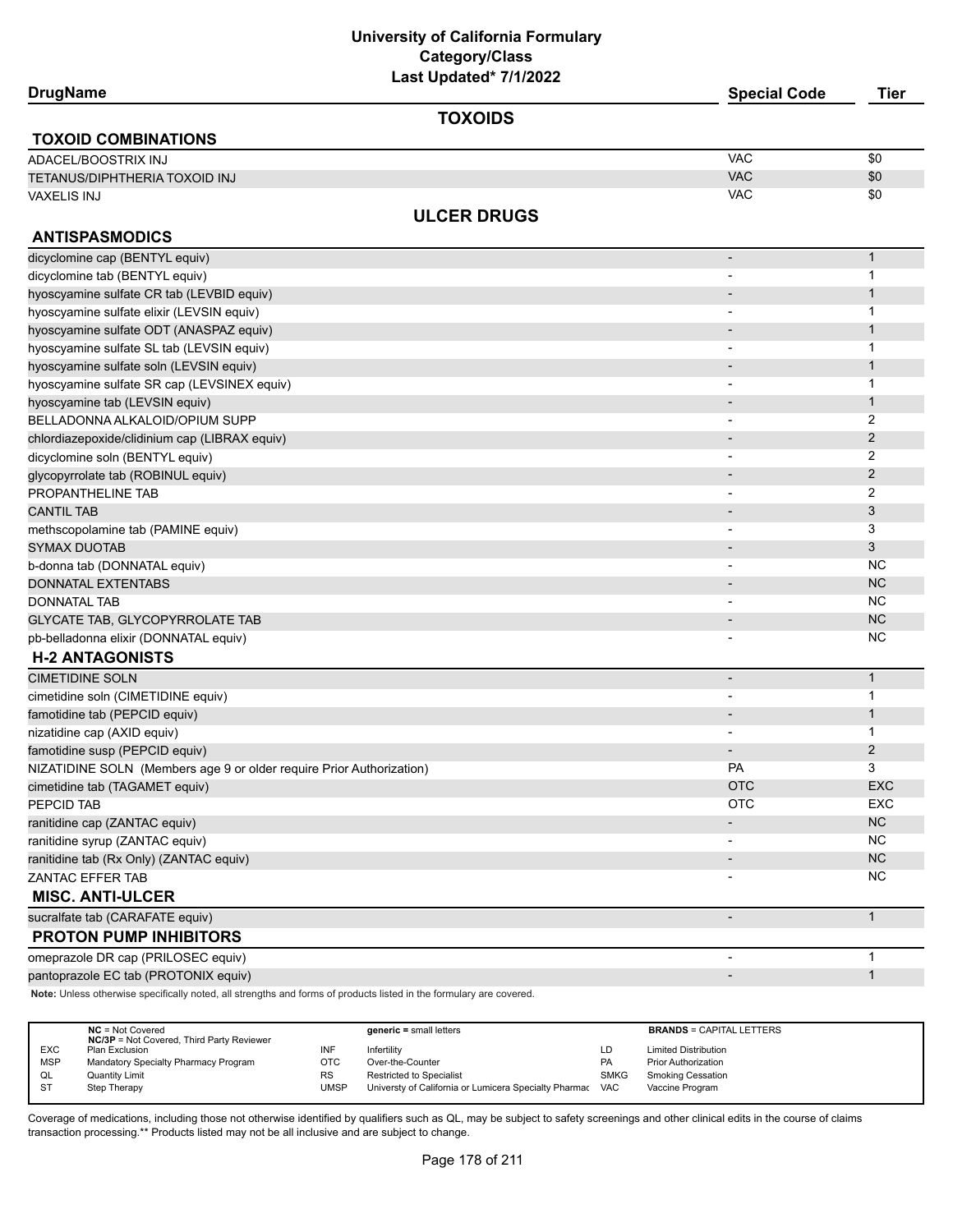| <b>DrugName</b>                                             |                                             | <b>Special Code</b>      | <b>Tier</b>    |
|-------------------------------------------------------------|---------------------------------------------|--------------------------|----------------|
|                                                             | <b>ULCER DRUGS Cont.</b>                    |                          |                |
| esomeprazole cap (NEXIUM equiv)                             |                                             |                          | 3              |
| FIRST OMEPRAZOLE SUSP                                       |                                             |                          | 3              |
| lansoprazole cap (PREVACID equiv) (Rx Only)                 |                                             |                          | 3              |
| LANSOPRAZOLE SUSP                                           |                                             | $\overline{\phantom{a}}$ | 3              |
| rabeprazole EC tab (ACIPHEX equiv)                          |                                             |                          | 3              |
| NEXIUM CAP                                                  |                                             | <b>OTC</b>               | <b>EXC</b>     |
| PREVACID OTC CAP                                            |                                             | <b>OTC</b>               | <b>EXC</b>     |
| <b>ACIPHEX SPRINKLE CAP</b>                                 |                                             |                          | NC             |
| ESOMEPRAZOLE STRONTIUM CAP                                  |                                             | $\blacksquare$           | <b>NC</b>      |
| NEXIUM GRANULE PACK                                         |                                             | $\overline{\phantom{a}}$ | <b>NC</b>      |
| PRILOSEC CAP                                                |                                             |                          | <b>NC</b>      |
| PRILOSEC OTC DR TAB                                         |                                             | <b>OTC</b>               | <b>NC</b>      |
| ULCER DRUGS - PROSTAGLANDINS                                |                                             |                          |                |
| misoprostol tab (CYTOTEC equiv)                             |                                             | $\overline{\phantom{a}}$ | $\mathbf{1}$   |
| <b>ULCER THERAPY COMBINATIONS</b>                           |                                             |                          |                |
| lansoprazole/amoxicillin/clarithromycin kit (PREVPAC equiv) |                                             | $\overline{\phantom{a}}$ | 3              |
| PYLERA CAP                                                  |                                             |                          | 3              |
| ZEGERID CAP OTC                                             |                                             | <b>OTC</b>               | <b>EXC</b>     |
| omeprazole/sodium bicarbonate cap (ZEGERID equiv)           |                                             |                          | <b>NC</b>      |
| omeprazole/sodium bicarbonate powder pack (ZEGERID equiv)   |                                             |                          | <b>NC</b>      |
| <b>ZEGERID CAP</b>                                          |                                             |                          | <b>NC</b>      |
| ZEGERID POWDER PACK                                         |                                             | $\overline{\phantom{a}}$ | NC             |
| <b>ANTISPASMODICS</b>                                       | ULCER DRUGS/ANTISPASMODICS/ANTICHOLINERGICS |                          |                |
| glycopyrrolate oral soln (CUVPOSA equiv)                    |                                             | $\overline{\phantom{a}}$ | 3              |
| <b>DARTISLA ODT TAB</b>                                     |                                             |                          | <b>NC</b>      |
| <b>GLYCATE TAB</b>                                          |                                             |                          | NC.            |
| hyoscyamine inj (LEVSIN equiv)                              |                                             |                          | NC             |
| <b>H-2 ANTAGONISTS</b>                                      |                                             |                          |                |
| NIZATIDINE CAP                                              |                                             | $\overline{\phantom{a}}$ | $\mathbf{1}$   |
| <b>MISC. ANTI-ULCER</b>                                     |                                             |                          |                |
| sucralfate susp (CARAFATE equiv)                            |                                             | $\overline{\phantom{a}}$ | $\overline{2}$ |
| <b>PROTON PUMP INHIBITORS</b>                               |                                             |                          |                |
| esomeprazole magnesium DR tab (NEXIUM equiv)                |                                             | <b>OTC</b>               | <b>EXC</b>     |
| <b>NEXIUM 24HR TAB</b>                                      |                                             | OTC                      | <b>EXC</b>     |
| omeprazole magnesium DR tab 20mg (PRILOSEC equiv)           |                                             | <b>OTC</b>               | <b>EXC</b>     |
| omeprazole tab                                              |                                             | <b>OTC</b>               | <b>EXC</b>     |
| PRILOSEC OTC DR TAB                                         |                                             | <b>OTC</b>               | <b>EXC</b>     |
| ACIPHEX SPRINKLE CAP 10MG, RABEPRAZOLE SPRINKLE CAP 10MG    |                                             | $\overline{\phantom{a}}$ | NC             |
| <b>DEXILANT DR CAP</b>                                      |                                             | $\overline{\phantom{a}}$ | <b>NC</b>      |
| esomeprazole DR granule pack (NEXIUM equiv)                 |                                             | $\overline{\phantom{a}}$ | NC             |
| lansoprazole odt (PREVACID SOLUTAB equiv)                   |                                             |                          | NC.            |
| pantoprazole sodium packet (PROTONIX equiv)                 |                                             | $\overline{\phantom{a}}$ | <b>NC</b>      |
| <b>ULCER THERAPY COMBINATIONS</b>                           |                                             |                          |                |
| <b>HELIDAC PACK</b>                                         |                                             | $\overline{\phantom{a}}$ | <b>NC</b>      |

**Note:** Unless otherwise specifically noted, all strengths and forms of products listed in the formulary are covered.

|            | $NC = Not Covered$<br><b>NC/3P</b> = Not Covered, Third Party Reviewer |           | $generic = small letters$                                 |             | <b>BRANDS = CAPITAL LETTERS</b> |
|------------|------------------------------------------------------------------------|-----------|-----------------------------------------------------------|-------------|---------------------------------|
| <b>EXC</b> | Plan Exclusion                                                         | INF       | Infertility                                               | LD.         | <b>Limited Distribution</b>     |
| <b>MSP</b> | Mandatory Specialty Pharmacy Program                                   | отс       | Over-the-Counter                                          | PA          | <b>Prior Authorization</b>      |
| QL         | <b>Quantity Limit</b>                                                  | <b>RS</b> | Restricted to Specialist                                  | <b>SMKG</b> | <b>Smoking Cessation</b>        |
| - ST       | Step Therapy                                                           | UMSP      | Universty of California or Lumicera Specialty Pharmac VAC |             | Vaccine Program                 |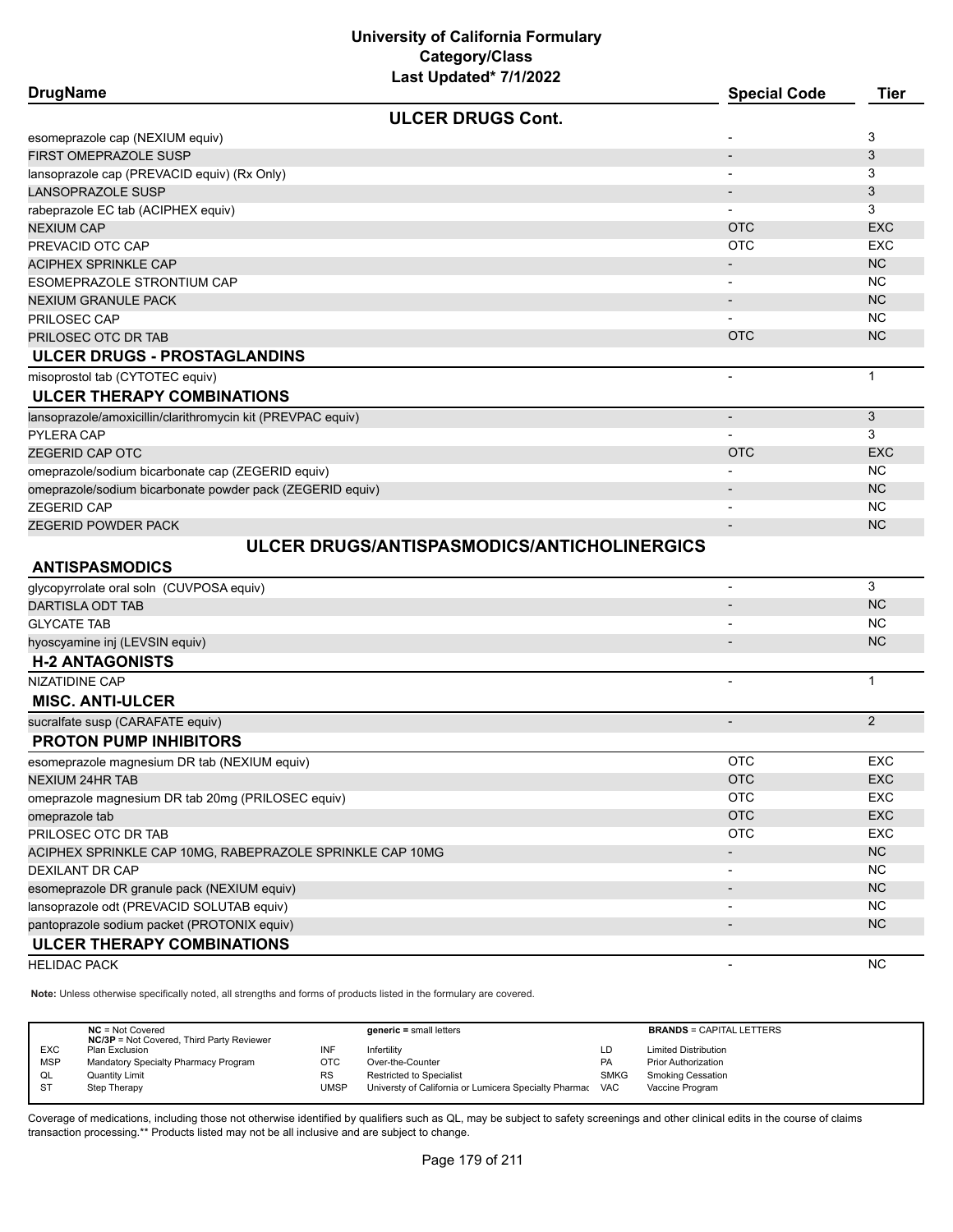| <b>DrugName</b>                                            | Last Upuateu 11112022                                                                                               | <b>Special Code</b>          | <b>Tier</b>    |
|------------------------------------------------------------|---------------------------------------------------------------------------------------------------------------------|------------------------------|----------------|
|                                                            | ULCER DRUGS/ANTISPASMODICS/ANTICHOLINERGICS Cont.                                                                   |                              |                |
| <b>TALICIA CAP</b>                                         |                                                                                                                     |                              | <b>NC</b>      |
| VOQUEZNA DUAL PAK                                          |                                                                                                                     |                              | <b>NC</b>      |
| <b>VOQUEZNA TRIP PAK</b>                                   |                                                                                                                     |                              | <b>NC</b>      |
|                                                            | <b>URINARY ANTI-INFECTIVES</b>                                                                                      |                              |                |
| URINARY ANTI-INFECTIVE COMBINATIONS                        |                                                                                                                     |                              |                |
| <b>UROQID #2 TAB</b>                                       |                                                                                                                     |                              | 3              |
| PROSED DS TAB                                              |                                                                                                                     |                              | <b>NC</b>      |
|                                                            | <b>URINARY ANTISPASMODICS</b>                                                                                       |                              |                |
|                                                            | URINARY ANTISPASMODIC - ANTIMUSCARINICS (ANTICHOLIN) (NEW)                                                          |                              |                |
| trospium chloride SR cap (SANCTURA XR equiv)               |                                                                                                                     | $\overline{\phantom{0}}$     | $\overline{2}$ |
|                                                            | URINARY ANTISPASMODIC - ANTIMUSCARINICS (ANTICHOLINERGIC)                                                           |                              |                |
| oxybutynin ER tab (DITROPAN XL equiv)                      |                                                                                                                     | $\overline{a}$               | $\mathbf{1}$   |
| oxybutynin syrup                                           |                                                                                                                     |                              | 1              |
| oxybutynin tab (DITROPAN equiv)                            |                                                                                                                     |                              | 1              |
| solifenacin tab (VESICARE equiv)                           |                                                                                                                     |                              | 1              |
| tolterodine tab (DETROL equiv)                             |                                                                                                                     | $\overline{\phantom{m}}$     | $\mathbf{1}$   |
| trospium tab (SANCTURA equiv)                              |                                                                                                                     |                              | 1              |
| darifenacin SR tab (ENABLEX equiv)                         |                                                                                                                     |                              | $\mathbf{2}$   |
| tolterodine SR cap (DETROL LA equiv)                       |                                                                                                                     |                              | $\overline{2}$ |
| OXYTROL PATCH (OTC)                                        |                                                                                                                     | <b>OTC</b>                   | <b>EXC</b>     |
| <b>GELNIQUE</b>                                            |                                                                                                                     |                              | <b>NC</b>      |
| <b>TOVIAZ TAB</b>                                          |                                                                                                                     |                              | <b>NC</b>      |
| <b>VESICARE LS SUSP</b>                                    |                                                                                                                     |                              | <b>NC</b>      |
| <b>URINARY ANTISPASMODICS</b>                              |                                                                                                                     |                              |                |
| hyoscyamine tab (LEVSIN equiv)                             |                                                                                                                     | $\qquad \qquad \blacksquare$ | $\mathbf{1}$   |
|                                                            | URINARY ANTISPASMODICS - BETA-3 ADRENERGIC AGONISTS                                                                 |                              |                |
| <b>MYRBETRIQ TAB</b>                                       |                                                                                                                     | $\overline{\phantom{0}}$     | $\overline{2}$ |
| <b>GEMTESA TAB</b>                                         |                                                                                                                     | $\overline{\phantom{m}}$     | <b>NC</b>      |
| <b>MYRBETRIQ SUSP</b>                                      |                                                                                                                     |                              | NC.            |
|                                                            | URINARY ANTISPASMODICS - CHOLINERGIC AGONISTS                                                                       |                              |                |
| bethanechol tab (URECHOLINE equiv)                         |                                                                                                                     | $\overline{a}$               | $\mathbf{1}$   |
|                                                            | URINARY ANTISPASMODICS - DIRECT MUSCLE RELAXANTS (NEW)                                                              |                              |                |
| flavoxate tab (URISPAS equiv)                              |                                                                                                                     |                              | <b>NC</b>      |
|                                                            | <b>VACCINES</b>                                                                                                     |                              |                |
| <b>BACTERIAL VACCINES</b>                                  |                                                                                                                     |                              |                |
| <b>BEXSERO INJ</b>                                         |                                                                                                                     | VAC                          | \$0            |
| <b>MENACTRA INJ</b>                                        |                                                                                                                     | <b>VAC</b>                   | \$0            |
| <b>MENHIBRIX INJ</b>                                       |                                                                                                                     | <b>VAC</b>                   | \$0            |
| <b>MENOMUNE INJ</b>                                        |                                                                                                                     | <b>VAC</b>                   | \$0            |
| <b>MENQUADFI INJ</b>                                       |                                                                                                                     | VAC                          | \$0            |
| <b>MENVEO INJ</b>                                          |                                                                                                                     | <b>VAC</b>                   | \$0            |
| PNEUMOVAX INJ                                              |                                                                                                                     | <b>VAC</b>                   | \$0            |
| PREVNAR 13 INJ                                             |                                                                                                                     | <b>VAC</b>                   | \$0            |
| PREVNAR 20 INJ (Covered for members age 19 years or older) |                                                                                                                     | VAC                          | \$0            |
| TRUMENBA INJ                                               |                                                                                                                     | <b>VAC</b>                   | \$0            |
|                                                            | Note: Unless otherwise specifically noted, all strengths and forms of products listed in the formulary are covered. |                              |                |

|            | $NC = Not Covered$<br><b>NC/3P</b> = Not Covered, Third Party Reviewer |           | $generic = small letters$                             |             | <b>BRANDS = CAPITAL LETTERS</b> |
|------------|------------------------------------------------------------------------|-----------|-------------------------------------------------------|-------------|---------------------------------|
| <b>EXC</b> | Plan Exclusion                                                         | INF       | Infertility                                           | LD          | <b>Limited Distribution</b>     |
| <b>MSP</b> | Mandatory Specialty Pharmacy Program                                   | OTC       | Over-the-Counter                                      | <b>PA</b>   | <b>Prior Authorization</b>      |
| QL         | Quantity Limit                                                         | <b>RS</b> | <b>Restricted to Specialist</b>                       | <b>SMKG</b> | <b>Smoking Cessation</b>        |
| <b>ST</b>  | Step Therapy                                                           | UMSP      | Universty of California or Lumicera Specialty Pharmac | <b>VAC</b>  | Vaccine Program                 |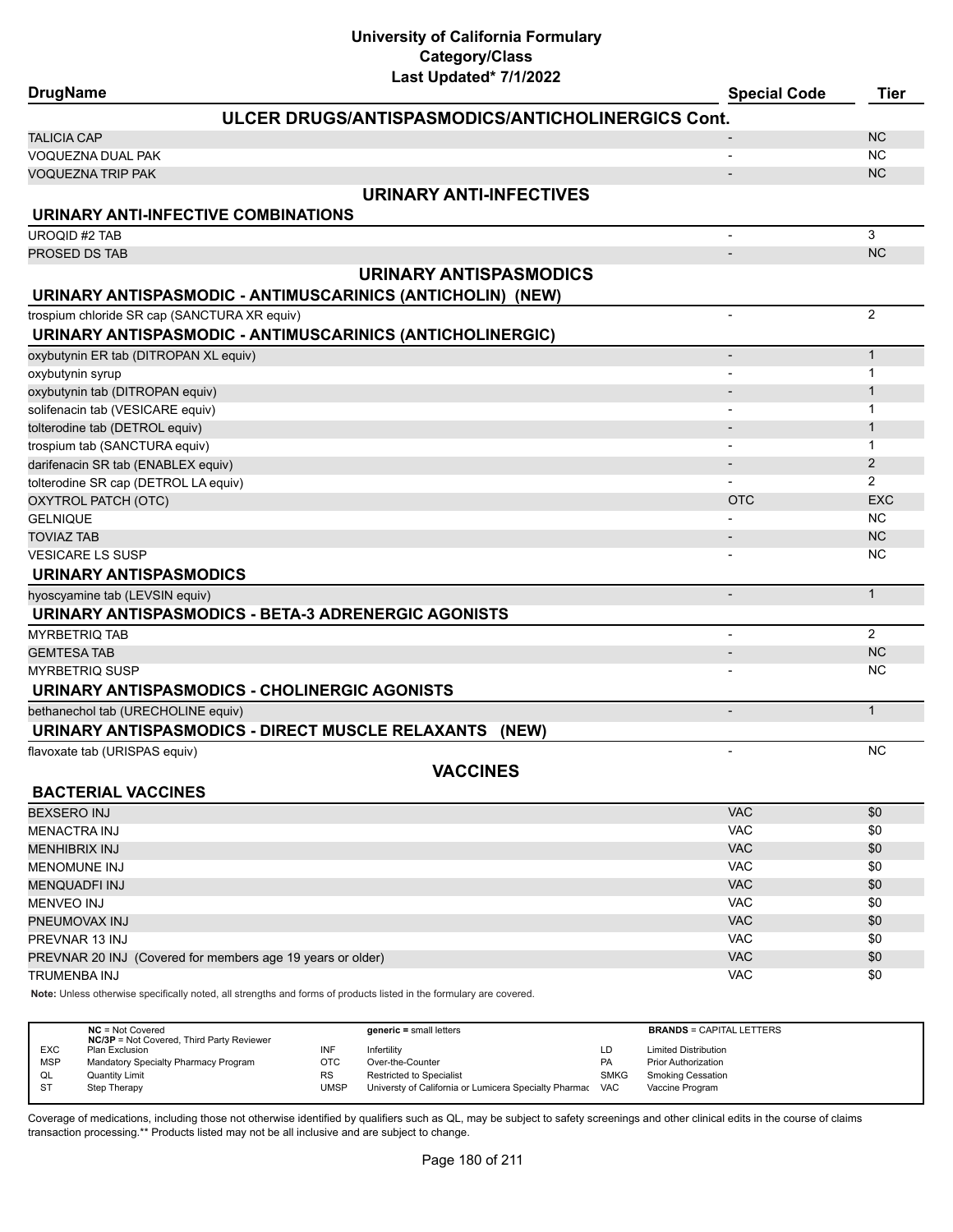# **University of California Formulary Last Updated\* 7/1/2022 Category/Class**

| <b>DrugName</b>                                             |                       | <b>Special Code</b> | <b>Tier</b>    |
|-------------------------------------------------------------|-----------------------|---------------------|----------------|
|                                                             | <b>VACCINES Cont.</b> |                     |                |
| VAXNEUVANCE INJ (Covered for members age 19 years or older) |                       | <b>VAC</b>          | \$0            |
| <b>VIVOTIF CAP</b>                                          |                       | <b>VAC</b>          | <b>EXC</b>     |
| <b>VIRAL VACCINES</b>                                       |                       |                     |                |
| AFLURIA INJ (QL= 1 inj/28 days)                             |                       | QL-VAC              | \$0            |
| AFLURIA INJ, FLUZONE INJ (QL= 1 inj/28 days)                |                       | QL-VAC              | \$0            |
| CERVARIX INJ                                                |                       | <b>VAC</b>          | \$0            |
| COVID-19 VACCINE BOOSTER INJ (MODERNA) (QL= 1 inj/fill)     |                       | QL                  | \$0            |
| COVID-19 VACCINE INJ (JANSSEN) (QL= 1 dose/45 days)         |                       | QL                  | \$0            |
| COVID-19 VACCINE INJ (MODERNA) (QL= 1 dose/24 days)         |                       | QL                  | \$0            |
| COVID-19 VACCINE INJ (PFIZER) (QL= 1 dose/17 days)          |                       | QL                  | \$0            |
| COVID-19 VACCINE INJ 5-11Y (PFIZER) (QL= 1 dose/17 days)    |                       | QL                  | \$0            |
| COVID-19 VACCINE INJ 6-11Y (MODERNA) (QL= 1 dose/24 days)   |                       | QL                  | \$0            |
| COVID-19 VACCINE INJ 6M-4Y (PFIZER) (QL= 1 dose/17 days)    |                       | QL                  | \$0            |
| COVID-19 VACCINE INJ 6M-5Y (MODERNA) (QL= 1 dose/24 days)   |                       | QL                  | \$0            |
| DENGVAXIA SUSP                                              |                       | <b>VAC</b>          | \$0            |
| ENGERIX-B INJ                                               |                       | <b>VAC</b>          | \$0            |
| ENGERIX-B INJ, RECOMBIVAX-HB INJ                            |                       | <b>VAC</b>          | \$0            |
| FLUAD INJ (QL= 1 inj/28 days)                               |                       | QL-VAC              | \$0            |
| FLUAD QUAD INJ (QL= 1 inj/28 days)                          |                       | QL-VAC              | \$0            |
| FLUBLOK INJ (QL= 1 inj/28 days)                             |                       | QL-VAC              | \$0            |
| FLUBLOK QUAD PF INJ (QL= 1 inj/28 days)                     |                       | QL-VAC              | \$0            |
| FLUCELVAX INJ (QL= 1 inj/28 days)                           |                       | QL-VAC              | \$0            |
| FLUCELVAX QUAD INJ (QL= 1 inj/28 days)                      |                       | QL-VAC              | \$0            |
| FLULAVAL QUAD INJ, FLUZONE QUAD INJ (QL= 1 inj/28 days)     |                       | QL-VAC              | \$0            |
| FLUMIST QUADRIVALENT NASAL SUSP (QL= 1 inj/28 days)         |                       | QL-VAC              | \$0            |
| FLUVIRIN INJ (QL= 1 inj/28 days)                            |                       | QL-VAC              | \$0            |
| FLUVIRIN PF INJ (QL= 1 inj/28 days)                         |                       | QL-VAC              | \$0            |
| FLUZONE HD PF INJ (QL= 1 inj/28 days)                       |                       | QL-VAC              | \$0            |
| FLUZONE HIGH DOSE PF INJ (QL= 1 inj/28 days)                |                       | QL-VAC              | \$0            |
| FLUZONE INTRADERMAL INJ (QL= 1 inj/28 days)                 |                       | QL-VAC              | \$0            |
| FLUZONE QUAD INJ (QL= 1 inj/28 days)                        |                       | QL-VAC              | \$0            |
| FLUZONE/FLUARIX QUAD INJ (QL= 1 inj/28 days)                |                       | QL-VAC              | \$0            |
| <b>GARDASIL 9 INJ</b>                                       |                       | <b>VAC</b>          | \$0            |
| <b>GARDASIL INJ</b>                                         |                       | <b>VAC</b>          | \$0            |
| HAVRIX INJ, VAQTA INJ                                       |                       | <b>VAC</b>          | \$0            |
| HEPLISAV-B INJ                                              |                       | <b>VAC</b>          | \$0            |
| M-M-R II INJ                                                |                       | <b>VAC</b>          | \$0            |
| SHINGRIX INJ (Covered for members age 19 years or older)    |                       | VAC                 | \$0            |
| TWINRIX INJ                                                 |                       | <b>VAC</b>          | \$0            |
| VARIVAX INJ                                                 |                       | VAC                 | \$0            |
| <b>IMOVAX RABIES INJ</b>                                    |                       | <b>VAC</b>          | $\overline{2}$ |
| IPOL INACTIVATED IPV                                        |                       | VAC                 | $\overline{c}$ |
| RABAVERT INJ                                                |                       | VAC                 | $\overline{2}$ |
| TICOVAC INJ                                                 |                       | VAC                 | <b>EXC</b>     |
| PREHEVBRIO SUSP                                             |                       | <b>VAC</b>          | <b>NC</b>      |
| <b>STAMARIL INJ</b>                                         |                       |                     | <b>NC</b>      |
|                                                             |                       |                     |                |

# **VAGINAL AND RELATED PRODUCTS**

**Note:** Unless otherwise specifically noted, all strengths and forms of products listed in the formulary are covered.

|            | $NC = Not Covered$<br><b>NC/3P</b> = Not Covered, Third Party Reviewer |           | $generic = small letters$                             |             | <b>BRANDS = CAPITAL LETTERS</b> |
|------------|------------------------------------------------------------------------|-----------|-------------------------------------------------------|-------------|---------------------------------|
| <b>EXC</b> | Plan Exclusion                                                         | INF       | Infertility                                           | LD          | <b>Limited Distribution</b>     |
| <b>MSP</b> | Mandatory Specialty Pharmacy Program                                   | отс       | Over-the-Counter                                      | PA          | <b>Prior Authorization</b>      |
| QL         | <b>Quantity Limit</b>                                                  | <b>RS</b> | <b>Restricted to Specialist</b>                       | <b>SMKG</b> | Smoking Cessation               |
| ST         | Step Therapy                                                           | UMSP      | Universty of California or Lumicera Specialty Pharmac | <b>VAC</b>  | Vaccine Program                 |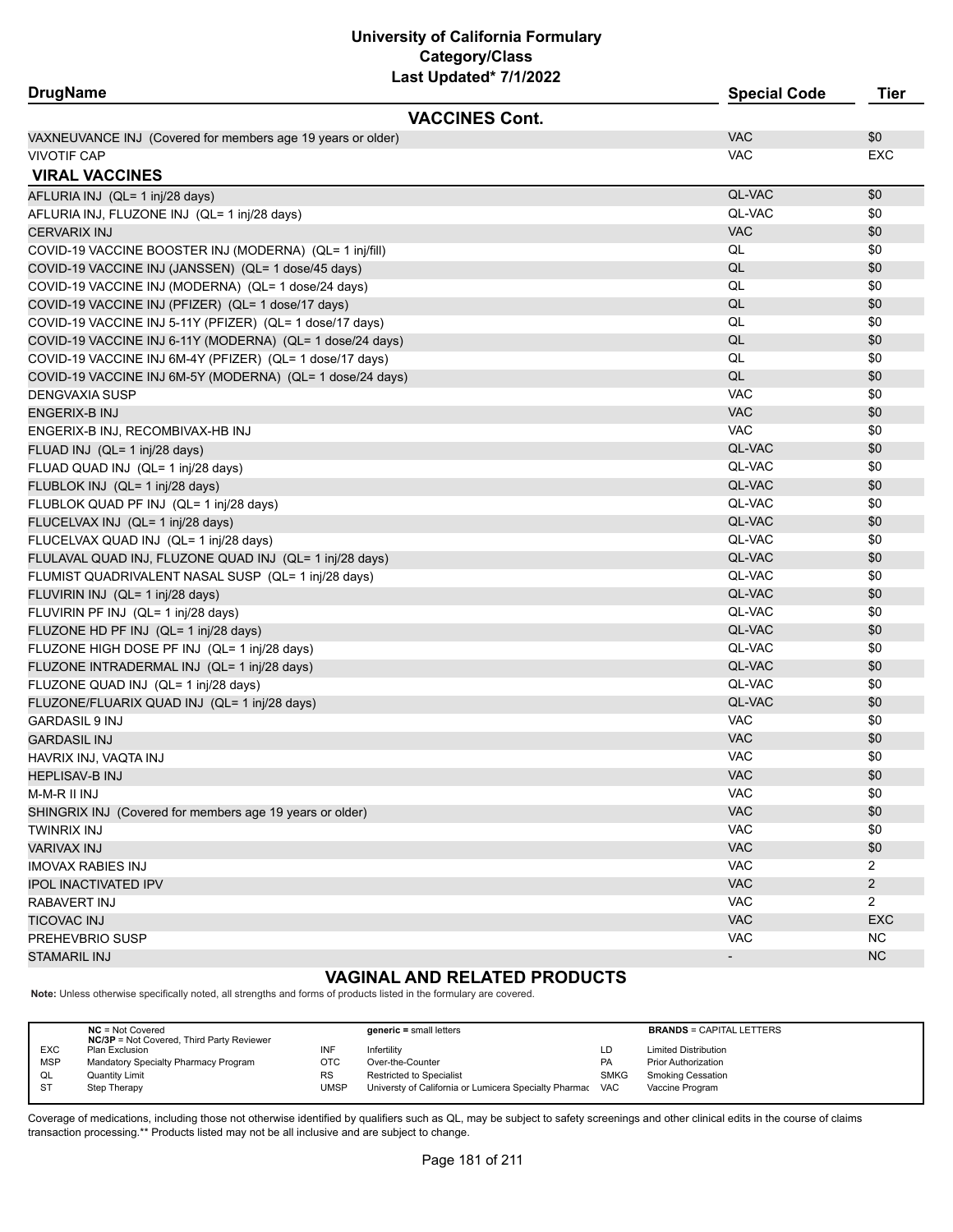# **University of California Formulary Last Updated\* 7/1/2022 Category/Class**

| <b>DrugName</b>                                                                                                     | <b>Special Code</b>      | <b>Tier</b>  |
|---------------------------------------------------------------------------------------------------------------------|--------------------------|--------------|
| <b>VAGINAL CONTRACEPTIVE - PH MODULATORS</b>                                                                        |                          |              |
| PHEXXI GEL                                                                                                          |                          | <b>NC</b>    |
| <b>VAGINAL PRODUCTS</b>                                                                                             |                          |              |
| <b>MISCELLANEOUS VAGINAL PRODUCTS</b>                                                                               |                          |              |
| <b>ACIDIC VAGINAL JELLY</b>                                                                                         | $\overline{\phantom{a}}$ | 2            |
| FEM PH GEL                                                                                                          |                          | 3            |
| <b>INTRAROSA SUPP</b>                                                                                               | $\overline{a}$           | <b>NC</b>    |
| <b>SPERMICIDES</b>                                                                                                  |                          |              |
| <b>CONTRACEPTIVE FILM</b>                                                                                           | <b>OTC</b>               | \$0          |
| <b>CONTRACEPTIVE FOAM</b>                                                                                           | <b>OTC</b>               | \$0          |
| <b>CONTRACEPTIVE GEL</b>                                                                                            | <b>OTC</b>               | \$0          |
| CONTRACEPTIVE SUPP                                                                                                  | <b>OTC</b>               | \$0          |
| <b>TODAY SPONGE</b>                                                                                                 | <b>OTC</b>               | \$0          |
| <b>VAGINAL ANTI-INFECTIVES</b>                                                                                      |                          |              |
| clindamycin vaginal cream (CLEOCIN equiv)                                                                           | $\overline{\phantom{0}}$ | $\mathbf{1}$ |
| metronidazole vaginal gel (METROGEL equiv)                                                                          |                          | $\mathbf{1}$ |
| <b>NYSTATIN VAGINAL TAB</b>                                                                                         |                          | $\mathbf{1}$ |
| terconazole cream (TERAZOL equiv)                                                                                   |                          | 1            |
| TERCONAZOLE CREAM 0.8%                                                                                              |                          | $\mathbf{1}$ |
| terconazole supp (TERAZOL equiv)                                                                                    |                          | $\mathbf{1}$ |
| <b>AVC VAGINAL CREAM</b>                                                                                            |                          | 2            |
| <b>CLEOCIN VAGINAL SUPP</b>                                                                                         | $\blacksquare$           | 3            |
| <b>CLINDESSE VAGINAL CREAM</b>                                                                                      | $\overline{\phantom{m}}$ | 3            |
| <b>VAGINAL ESTROGENS</b>                                                                                            |                          |              |
| estradiol cream (ESTRACE equiv)                                                                                     | $\blacksquare$           | $\mathbf{1}$ |
| estradiol vaginal tab, yuvafem vaginal tab (VAGIFEM equiv) (QL= 8 tabs/28 days, 18 tabs on first fill)              | QL                       | 2            |
| ESTRING (3 copays per Rx)                                                                                           |                          | 2            |
| PREMARIN VAGINAL CREAM                                                                                              | $\overline{\phantom{a}}$ | 2            |
| FEMRING (3 copays per Rx)                                                                                           | $\overline{\phantom{a}}$ | 3            |
| <b>IMVEXXY SUPP</b>                                                                                                 | $\overline{\phantom{m}}$ | <b>NC</b>    |
| <b>VAGINAL PROGESTINS</b>                                                                                           |                          |              |
| <b>CRINONE GEL</b>                                                                                                  | PA                       | 2            |
| <b>ENDOMETRIN INSERT</b>                                                                                            | PA                       | 2            |
| PROGESTERONE SUPP                                                                                                   | <b>PA</b>                | 3            |
| <b>VASOPRESSORS</b>                                                                                                 |                          |              |
| <b>ANAPHYLAXIS THERAPY AGENTS</b>                                                                                   |                          |              |
| epinephrine pen inj 0.15mg, 0.3mg (EPIPEN (JR) equiv) (QL= 2 inj/fill)                                              | QL                       | $\mathbf{1}$ |
| SYMJEPI INJ (QL= 2 inj/fill)                                                                                        | QL                       | $\mathbf 1$  |
| ADRENACLICK INJ, EPINEPHRINE INJ                                                                                    |                          | <b>NC</b>    |
| AUVI-Q INJ                                                                                                          | $\overline{\phantom{a}}$ | <b>NC</b>    |
| EPIPEN (JR) INJ                                                                                                     | $\overline{a}$           | NC           |
| <b>NEUROGENIC ORTHOSTATIC HYPOTENSION (NOH) - AGENTS</b>                                                            |                          |              |
| droxidopa cap (NORTHERA equiv)                                                                                      | $\overline{\phantom{a}}$ | <b>NC</b>    |
| <b>NORTHERA CAP</b>                                                                                                 |                          | <b>NC</b>    |
| <b>VASOPRESSORS</b>                                                                                                 |                          |              |
| midodrine tab (PROAMATINE equiv)                                                                                    | $\overline{a}$           | $\mathbf{1}$ |
| Note: Unless otherwise specifically noted, all strengths and forms of products listed in the formulary are covered. |                          |              |
|                                                                                                                     |                          |              |

|            | $NC = Not Covered$<br><b>NC/3P</b> = Not Covered, Third Party Reviewer |      | $generic = small letters$                             |             | <b>BRANDS = CAPITAL LETTERS</b> |
|------------|------------------------------------------------------------------------|------|-------------------------------------------------------|-------------|---------------------------------|
| <b>EXC</b> | Plan Exclusion                                                         | INF  | Infertility                                           | LD          | <b>Limited Distribution</b>     |
| <b>MSP</b> | Mandatory Specialty Pharmacy Program                                   | OTC  | Over-the-Counter                                      | <b>PA</b>   | <b>Prior Authorization</b>      |
| QL         | <b>Quantity Limit</b>                                                  | RS   | <b>Restricted to Specialist</b>                       | <b>SMKG</b> | <b>Smoking Cessation</b>        |
| <b>ST</b>  | Step Therapy                                                           | UMSP | Universty of California or Lumicera Specialty Pharmac | <b>VAC</b>  | Vaccine Program                 |
|            |                                                                        |      |                                                       |             |                                 |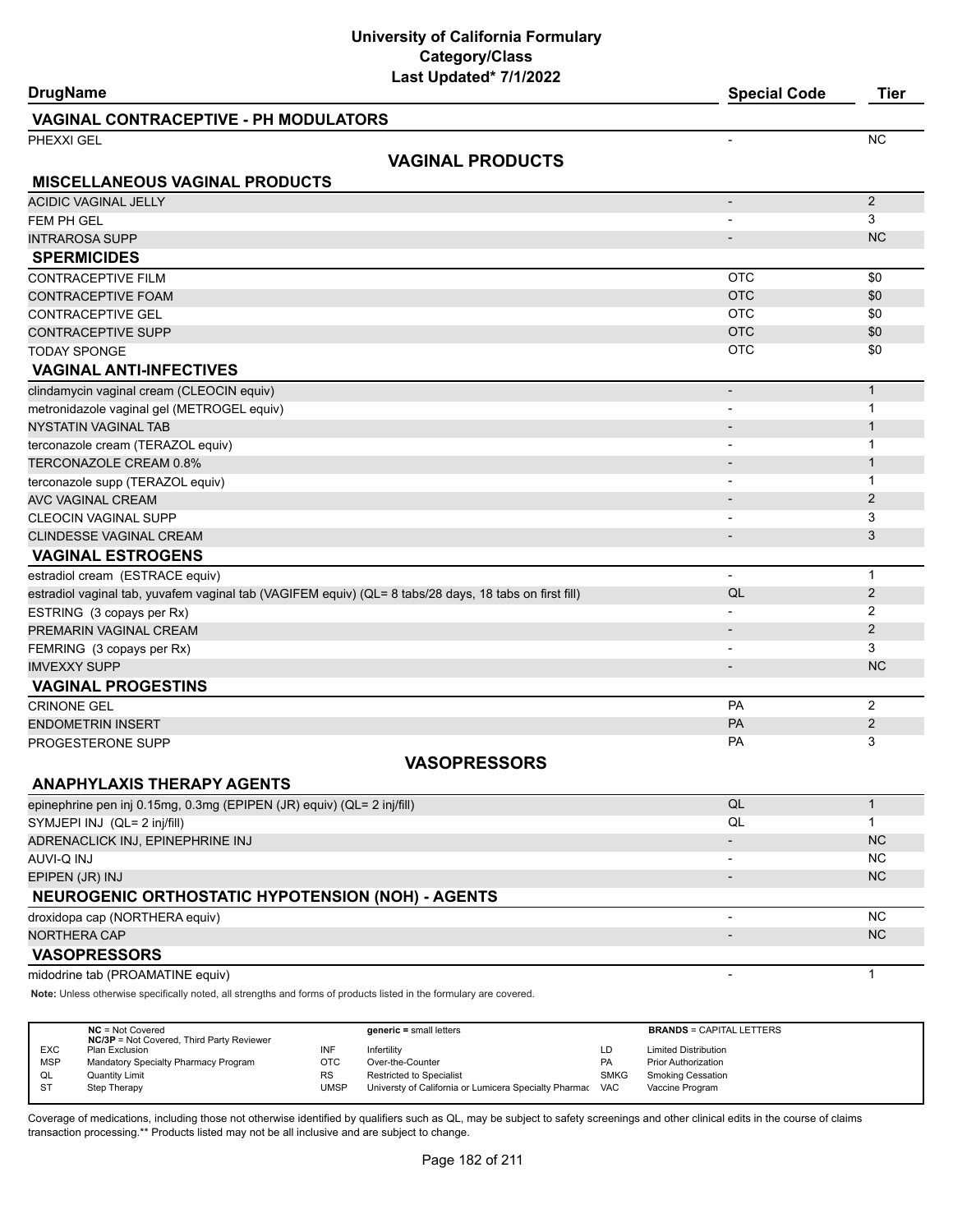# **University of California Formulary Last Updated\* 7/1/2022 Category/Class**

| <b>Last Upualtu</b> <i>II</i> II <b>LULL</b> |                          |            |
|----------------------------------------------|--------------------------|------------|
| <b>DrugName</b>                              | <b>Special Code</b>      | Tier       |
| <b>VITAMINS</b>                              |                          |            |
| <b>OIL SOLUBLE VITAMINS</b>                  |                          |            |
| vitamin D cap (RX strength only)             |                          |            |
| phytonadione tab (MEPHYTON equiv)            |                          | 2          |
| ERGOCAL CAP                                  | $\overline{\phantom{a}}$ | <b>NC</b>  |
| vitamin D cap 1000unit                       | <b>OTC</b>               | NC.        |
| vitamin D cap 400unit                        | <b>OTC</b>               | NC.        |
| VITAMIN D TAB 400UNIT                        | <b>OTC</b>               | NC.        |
| <b>WATER SOLUBLE VITAMINS</b>                |                          |            |
| POTABA POWDER PACKET                         | $\overline{\phantom{a}}$ | 2          |
| POTABA TAB                                   |                          | 2          |
| niacin cap                                   | <b>OTC</b>               | <b>EXC</b> |
| niacin CR tab (SLO-NIACIN equiv)             | <b>OTC</b>               | <b>EXC</b> |
| niacin tab                                   | <b>OTC</b>               | <b>EXC</b> |
| NIACIN TR TAB                                | <b>OTC</b>               | <b>EXC</b> |
| niacinamide tab                              | <b>OTC</b>               | <b>EXC</b> |
| <b>SLO-NIACIN TAB</b>                        | <b>OTC</b>               | <b>EXC</b> |
|                                              |                          |            |

**Note:** Unless otherwise specifically noted, all strengths and forms of products listed in the formulary are covered.

|            | $NC = Not Covered$<br><b>NC/3P</b> = Not Covered, Third Party Reviewer |           | $generic = small letters$                             |             | <b>BRANDS = CAPITAL LETTERS</b> |
|------------|------------------------------------------------------------------------|-----------|-------------------------------------------------------|-------------|---------------------------------|
| <b>EXC</b> | Plan Exclusion                                                         | INF       | Infertilitv                                           | LD          | <b>Limited Distribution</b>     |
| <b>MSP</b> | Mandatory Specialty Pharmacy Program                                   | отс       | Over-the-Counter                                      | <b>PA</b>   | <b>Prior Authorization</b>      |
| QL         | <b>Quantity Limit</b>                                                  | <b>RS</b> | Restricted to Specialist                              | <b>SMKG</b> | <b>Smoking Cessation</b>        |
| <b>ST</b>  | Step Therapy                                                           | UMSP      | Universty of California or Lumicera Specialty Pharmac | <b>VAC</b>  | Vaccine Program                 |
|            |                                                                        |           |                                                       |             |                                 |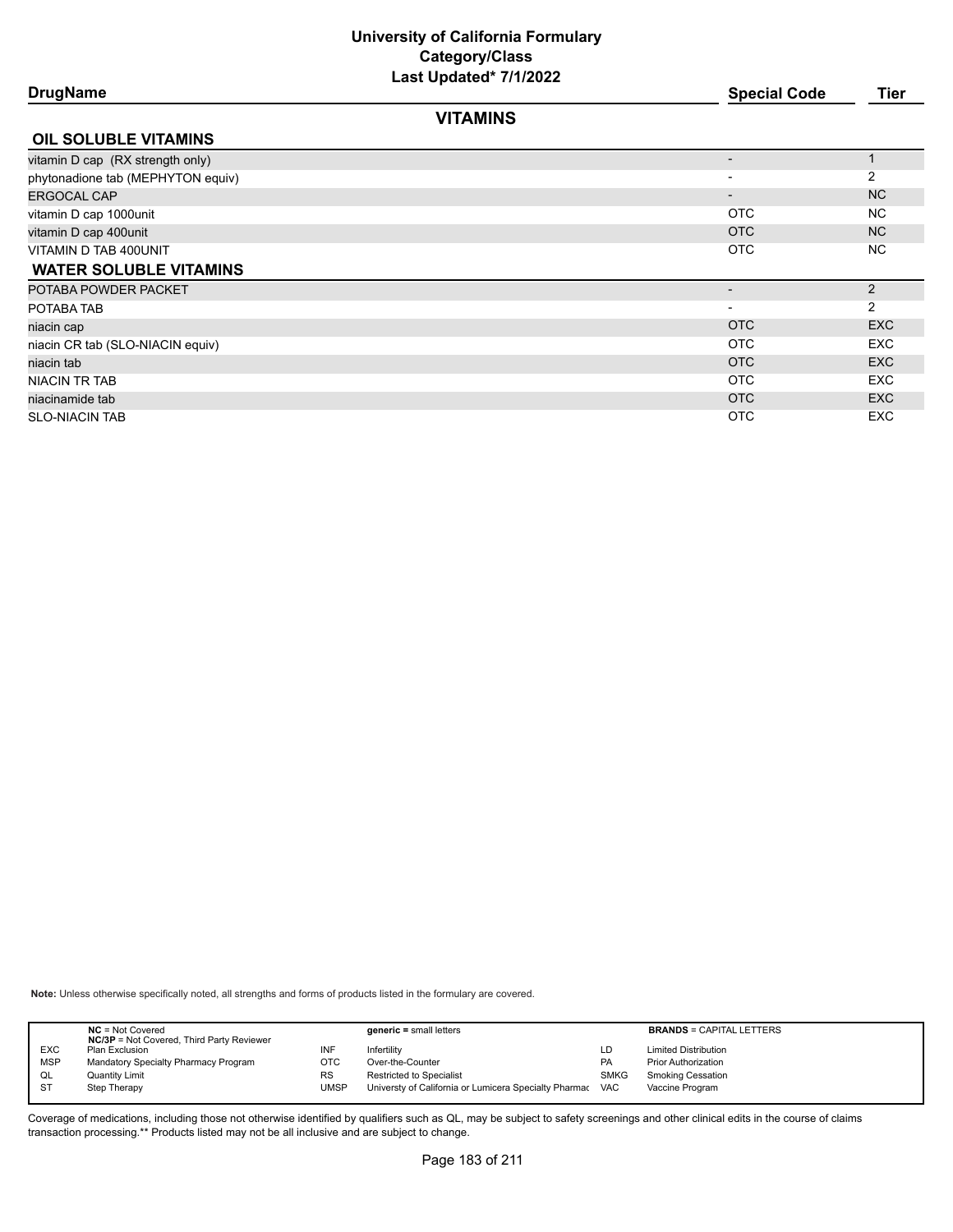Some products on the Formulary are only covered with a prior authorization approval. Drug products requiring prior authorization are listed below. The pharmacy will also alert members if the medication prescribed requires prior authorization. Please call Customer Service if you have further questions regarding prior authorizations.

| <b>Drug Name</b>                        | Tier # for Drug Copay (if prior auth is approved) |
|-----------------------------------------|---------------------------------------------------|
| <b>ABSTRAL SL TAB</b>                   | $\mathfrak{S}$                                    |
| ACTEMRA ACTPEN INJ                      | $\overline{\mathbf{S}}$                           |
| <b>ACTEMRA SC INJ</b>                   | S                                                 |
| <b>ACTHAR GEL INJ</b>                   | S                                                 |
| <b>ACTIMMUNE INJ</b>                    | $\mathsf{S}$                                      |
| adapalene cream                         | $\overline{2}$                                    |
| adapalene gel                           | $\overline{2}$                                    |
| adapalene/benzoyl peroxide gel 0.1-2.5% | $\overline{2}$                                    |
| adapalene/benzoyl peroxide gel 0.3-2.5% | $\overline{2}$                                    |
| <b>ADEMPAS TAB</b>                      | $\mathsf{S}$                                      |
| <b>ADIPEX-P CAP</b>                     | 3                                                 |
| ADIPEX-P TAB                            | 3                                                 |
| <b>AIMOVIG INJ</b>                      | $\overline{2}$                                    |
| AJOVY INJ                               | $\overline{2}$                                    |
| <b>ALECENSA CAP</b>                     | S                                                 |
| <b>ALINIA SUSP</b>                      | $\overline{2}$                                    |
| <b>ALUNBRIG TAB 30MG</b>                | $\mathsf S$                                       |
| ALUNBRIG TAB 90MG, 180MG                | $\overline{\mathbf{S}}$                           |
| ambrisentan tab                         | S                                                 |
| <b>ANDRODERM PATCH</b>                  | $\overline{2}$                                    |
| <b>ARIKAYCE SUSP</b>                    | S                                                 |
| armodafinil tab                         | $\mathbf{1}$                                      |
| <b>AUSTEDO TAB</b>                      | S                                                 |
| <b>AYVAKIT TAB</b>                      | $\overline{\mathbf{S}}$                           |
| <b>BALVERSA TAB 3MG</b>                 | S                                                 |
| <b>BALVERSA TAB 4MG</b>                 | $\overline{\mathbf{S}}$                           |
| <b>BALVERSA TAB 5MG</b>                 | S                                                 |
| <b>BANZEL SUSP</b>                      | 3                                                 |
| <b>BARACLUDE SOLN</b>                   | 3                                                 |
| BENLYSTA AUTO-INJECTOR                  | S                                                 |
| <b>BENLYSTA INJ</b>                     | S                                                 |
| <b>BENZNIDAZOLE TAB</b>                 | $\overline{2}$                                    |
| <b>BERINERT INJ</b>                     | S                                                 |
| bexarotene cap                          | S                                                 |
| bexarotene gel                          | $\mathsf{S}$                                      |
| bosentan tab                            | S                                                 |
| <b>BOSULIF TAB</b>                      | S                                                 |
| <b>BRAFTOVI CAP 75MG</b>                | $\mathsf S$                                       |
| <b>BRUKINSA CAP</b>                     | S                                                 |
| budesonide ER tab                       | 3                                                 |
| BYLVAY CAP 1200MCG                      | S                                                 |
| <b>BYLVAY CAP 400MCG</b>                | $\overline{\mathbf{S}}$                           |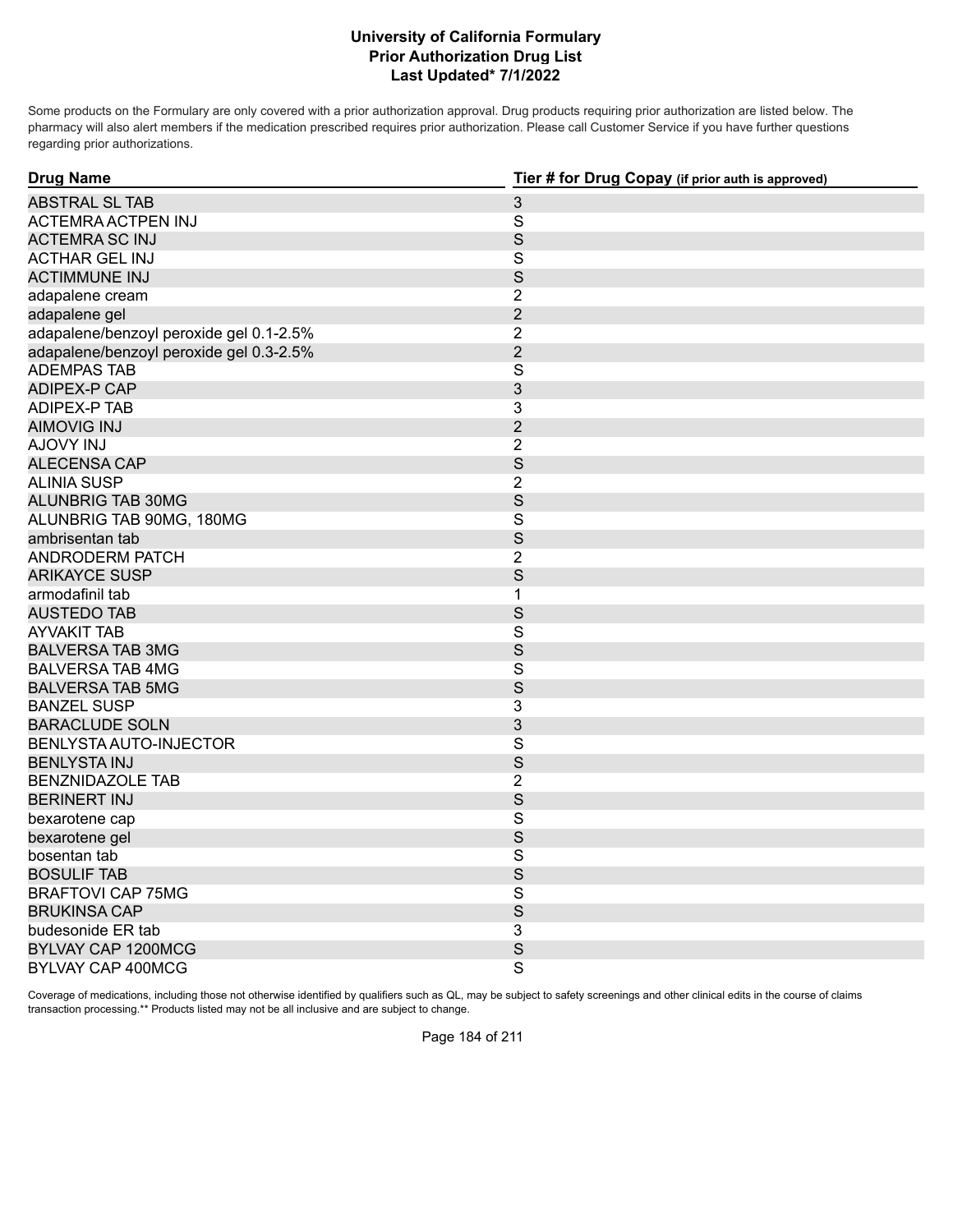Some products on the Formulary are only covered with a prior authorization approval. Drug products requiring prior authorization are listed below. The pharmacy will also alert members if the medication prescribed requires prior authorization. Please call Customer Service if you have further questions regarding prior authorizations.

| <b>Drug Name</b>                             | Tier # for Drug Copay (if prior auth is approved) |
|----------------------------------------------|---------------------------------------------------|
| <b>BYLVAY SPRINKLE CAP 200MCG</b>            | $\mathsf S$                                       |
| BYLVAY SPRINKLE CAP 600MCG                   | $\mathbf S$                                       |
| <b>CABLIVI INJ KIT</b>                       | S                                                 |
| <b>CABOMETYX TAB</b>                         | S                                                 |
| <b>CALQUENCE CAP</b>                         | S                                                 |
| <b>CAPRELSA TAB</b>                          | S                                                 |
| carglumic acid tab                           | S                                                 |
| <b>CAROSPIR SUSP</b>                         | 3                                                 |
| <b>CHOLBAM CAP</b>                           | S                                                 |
| <b>CIMZIA INJ</b>                            | $\overline{S}$                                    |
| <b>CIMZIA STARTER INJ KIT</b>                | S                                                 |
| <b>CINRYZE INJ</b>                           | S                                                 |
| clobazam susp                                | $\overline{2}$                                    |
| <b>COMETRIQ KIT</b>                          | $\overline{S}$                                    |
| <b>CONTRAVE TAB</b>                          | $\overline{2}$                                    |
| <b>COPIKTRA CAP</b>                          | $\overline{\mathsf{S}}$                           |
| <b>CORLANOR SOLN</b>                         | 3                                                 |
| <b>CORLANOR TAB</b>                          | 3                                                 |
| <b>COTELLIC TAB</b>                          | S                                                 |
| <b>CRINONE GEL</b>                           | $\overline{2}$                                    |
| deferiprone tab                              | S                                                 |
| <b>DESCOVY TAB</b>                           | \$0                                               |
| <b>DEXCOM G6 RECEIVER</b>                    | 3                                                 |
| <b>DEXCOM G6 SENSOR</b>                      | 3                                                 |
| <b>DEXCOM G6 TRANSMITTER</b>                 | 3                                                 |
| <b>DIACOMIT CAP</b>                          | S                                                 |
| <b>DIACOMIT POWDER PACK</b>                  | S                                                 |
| diclofenac gel                               | $\overline{2}$                                    |
| <b>DOPTELET TAB</b>                          | S                                                 |
| DOXEPIN CREAM, PRUDOXIN CREAM, ZONALON CREAM | 3                                                 |
| dronabinol cap                               | $\overline{2}$                                    |
| <b>DUPIXENT INJ</b>                          | S                                                 |
| <b>DUPIXENT PEN INJ</b>                      | S                                                 |
| <b>EMGALITY INJ</b>                          | 2                                                 |
| <b>EMGALITY INJ 100MG/ML</b>                 | $\overline{2}$                                    |
| <b>EMPAVELI INJ</b>                          | S                                                 |
| enalapril maleate oral soln                  | 3                                                 |
| <b>ENBREL INJ 25MG</b>                       | S                                                 |
| <b>ENBREL INJ 50MG</b>                       | S                                                 |
| <b>ENBREL MINI INJ</b>                       | $\overline{\mathsf{S}}$                           |
| <b>ENBREL SURECLICK INJ 50MG</b>             | S                                                 |
| <b>ENDARI POWDER PACK</b>                    | S                                                 |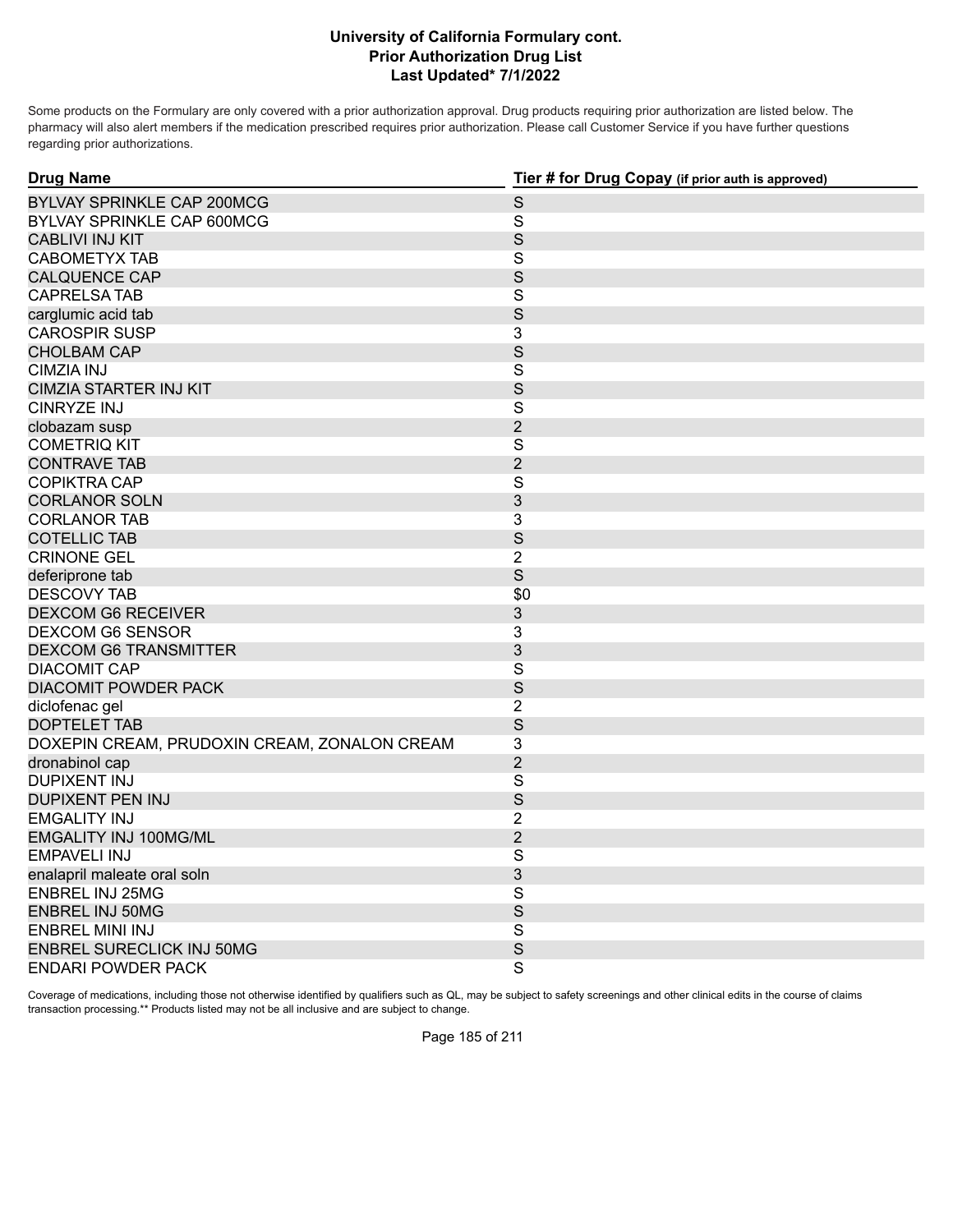Some products on the Formulary are only covered with a prior authorization approval. Drug products requiring prior authorization are listed below. The pharmacy will also alert members if the medication prescribed requires prior authorization. Please call Customer Service if you have further questions regarding prior authorizations.

| <b>Drug Name</b>                               | Tier # for Drug Copay (if prior auth is approved) |
|------------------------------------------------|---------------------------------------------------|
| <b>ENDOMETRIN INSERT</b>                       | $\overline{2}$                                    |
| <b>ENSPRYNG INJ</b>                            | $\mathsf{S}$                                      |
| <b>EPIDIOLEX SOLN</b>                          | S                                                 |
| EPIDUO GEL 0.1-2.5%                            | 3                                                 |
| <b>ERIVEDGE CAP</b>                            | S                                                 |
| <b>ERLEADA TAB</b>                             | S                                                 |
| erlotinib tab                                  | $\mathsf S$                                       |
| <b>ESBRIET CAP</b>                             | $\overline{\mathbf{S}}$                           |
| <b>ESBRIET TAB 267MG</b>                       | $\mathsf S$                                       |
| everolimus tab                                 | $\overline{\mathbf{S}}$                           |
| everolimus tab for oral susp                   | $\mathsf S$                                       |
| <b>EVRYSDI SOLN</b>                            | $\overline{\mathbf{S}}$                           |
| <b>EXKIVITY CAP</b>                            | S                                                 |
| <b>FANAPT TAB</b>                              | 3                                                 |
| <b>FANAPT TITRATION PACK</b>                   | 3                                                 |
| <b>FASENRA PEN INJ</b>                         | $\overline{\mathbf{S}}$                           |
| fentanyl citrate lollipop                      | $\overline{2}$                                    |
| FENTORA TAB, FENTANYL BUCCAL TAB               | 3                                                 |
| <b>FERRIPROX SOLN</b>                          | S                                                 |
| <b>FINTEPLA SOLN</b>                           | $\mathsf{S}$                                      |
| <b>FIRDAPSE TAB</b>                            | S                                                 |
| <b>FLEQSUVY SUSP</b>                           | 3                                                 |
| <b>FOTIVDA CAP</b>                             | S                                                 |
| FREESTYLE LIBRE 2 RECEIVER                     | 3                                                 |
| <b>FREESTYLE LIBRE 2 SENSOR</b>                | 3                                                 |
| FREESTYLE LIBRE RECEIVER                       | 3                                                 |
| FREESTYLE LIBRE SENSOR (10-DAY)                | 3                                                 |
| FREESTYLE LIBRE SENSOR (14-DAY)                | 3                                                 |
| <b>GALAFOLD CAP</b>                            | S                                                 |
| <b>GAVRETO CAP</b>                             | $\mathsf{S}$                                      |
| <b>GENOTROPIN INJ</b>                          | $\mathsf S$                                       |
| <b>GILOTRIF TAB</b>                            | S                                                 |
| <b>GLOPERBA SOLN</b>                           | 3                                                 |
| <b>HAEGARDA INJ</b>                            | $\overline{\mathbf{S}}$                           |
| <b>HEMLIBRA INJ</b>                            | S                                                 |
| HIZENTRA INJ                                   | $\overline{\mathsf{S}}$                           |
| <b>HUMIRA INJ 10MG</b>                         | S                                                 |
| HUMIRA INJ 20MG                                | $\overline{\mathbf{S}}$                           |
| <b>HUMIRA INJ 40MG</b>                         | S                                                 |
| HUMIRA INJ 80MG                                | S                                                 |
| HUMIRA INJ CROHNS/UC/HIDRADENITIS STARTER PACK | S                                                 |
| HUMIRA INJ PEDIATRIC CROHNS STARTER PACK       | $\overline{\mathsf{S}}$                           |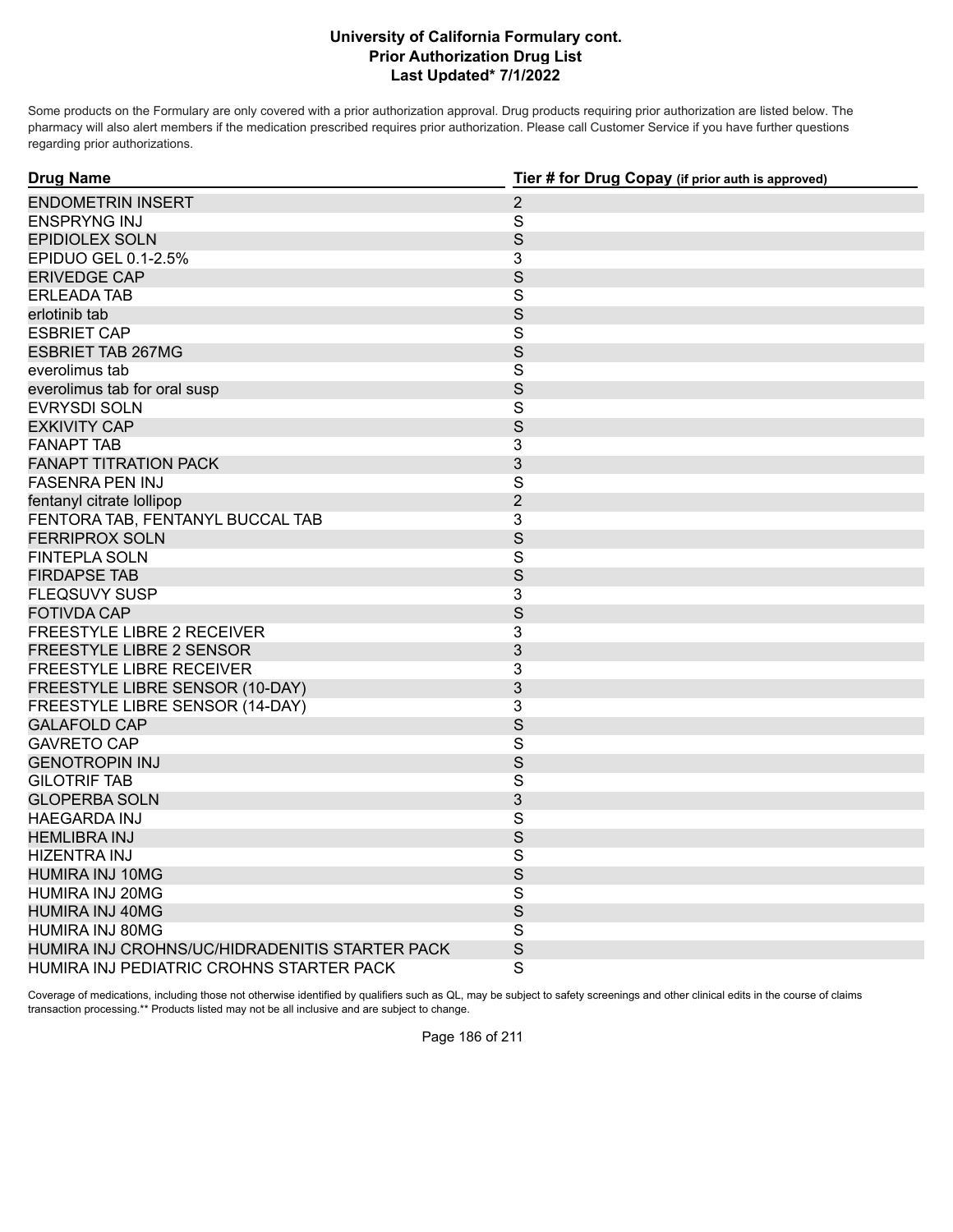Some products on the Formulary are only covered with a prior authorization approval. Drug products requiring prior authorization are listed below. The pharmacy will also alert members if the medication prescribed requires prior authorization. Please call Customer Service if you have further questions regarding prior authorizations.

| <b>Drug Name</b>                          | Tier # for Drug Copay (if prior auth is approved) |
|-------------------------------------------|---------------------------------------------------|
| HUMIRA INJ PEDIATRIC UC STARTER PACK      | $\mathsf S$                                       |
| HUMIRA INJ PSORIASIS/UVEITIS STARTER PACK | $\mathbf S$                                       |
| HUMIRA PEN INJ 40MG                       | $\mathsf S$                                       |
| <b>HYCAMTIN CAP</b>                       | $\mathsf S$                                       |
| <b>HYQVIA INJ</b>                         | S                                                 |
| <b>IBRANCE CAP</b>                        | $\mathbf S$                                       |
| <b>IBRANCE TAB</b>                        | S                                                 |
| icatibant inj                             | $\overline{\mathsf{S}}$                           |
| <b>ICLUSIG TAB</b>                        | $\mathsf S$                                       |
| <b>IDHIFA TAB</b>                         | $\overline{\mathsf{S}}$                           |
| <b>IMBRUVICA CAP 140MG</b>                | S                                                 |
| <b>IMBRUVICA CAP 70MG</b>                 | $\mathbf S$                                       |
| IMBRUVICA TAB 420MG, 560MG                | $\mathsf S$                                       |
| <b>IMCIVREE INJ</b>                       | $\overline{\mathsf{S}}$                           |
| <b>INBRIJA INH POWDER</b>                 | 3                                                 |
| <b>INGREZZA CAP</b>                       | $\mathbf S$                                       |
| <b>INLYTA TAB</b>                         | $\mathsf S$                                       |
| <b>INQOVI TAB</b>                         | $\mathsf{S}$                                      |
| <b>IRESSATAB</b>                          | S                                                 |
| <b>ISTURISA TAB 10MG</b>                  | $\mathsf{S}$                                      |
| <b>ISTURISA TAB 1MG</b>                   | S                                                 |
| <b>ISTURISA TAB 5MG</b>                   | S                                                 |
| itraconazole soln                         | 3                                                 |
| <b>IVERMECTIN LOTION</b>                  | $\overline{3}$                                    |
| ivermectin tab                            | $\overline{2}$                                    |
| <b>JAKAFI TAB</b>                         | $\mathsf S$                                       |
| <b>JYNARQUE PAK</b>                       | S                                                 |
| <b>JYNARQUE TAB</b>                       | $\mathbf S$                                       |
| <b>KALYDECO PAK</b>                       | S                                                 |
| <b>KALYDECO TAB</b>                       | $\overline{\mathsf{S}}$                           |
| <b>KATERZIA SUSP</b>                      | $\mathfrak{S}$                                    |
| <b>KERENDIA TAB</b>                       | 3                                                 |
| <b>KEVZARA INJ</b>                        | S                                                 |
| <b>KINERET INJ</b>                        | $\overline{S}$                                    |
| <b>KORLYM TAB</b>                         | $\mathsf S$                                       |
| KOSELUGO CAP                              | S                                                 |
| <b>LAMPIT TAB</b>                         | $\overline{2}$                                    |
| lapatinib ditosylate tab                  | ${\mathsf S}$                                     |
| <b>LAZANDA NASAL SPRAY</b>                | 3                                                 |
| LEDIPASVIR/SOFOSBUVIR TAB                 | $\overline{S}$                                    |
| <b>LENVIMA CAP</b>                        | S                                                 |
| <b>LIVMARLI SOLN</b>                      | $\overline{\mathbf{s}}$                           |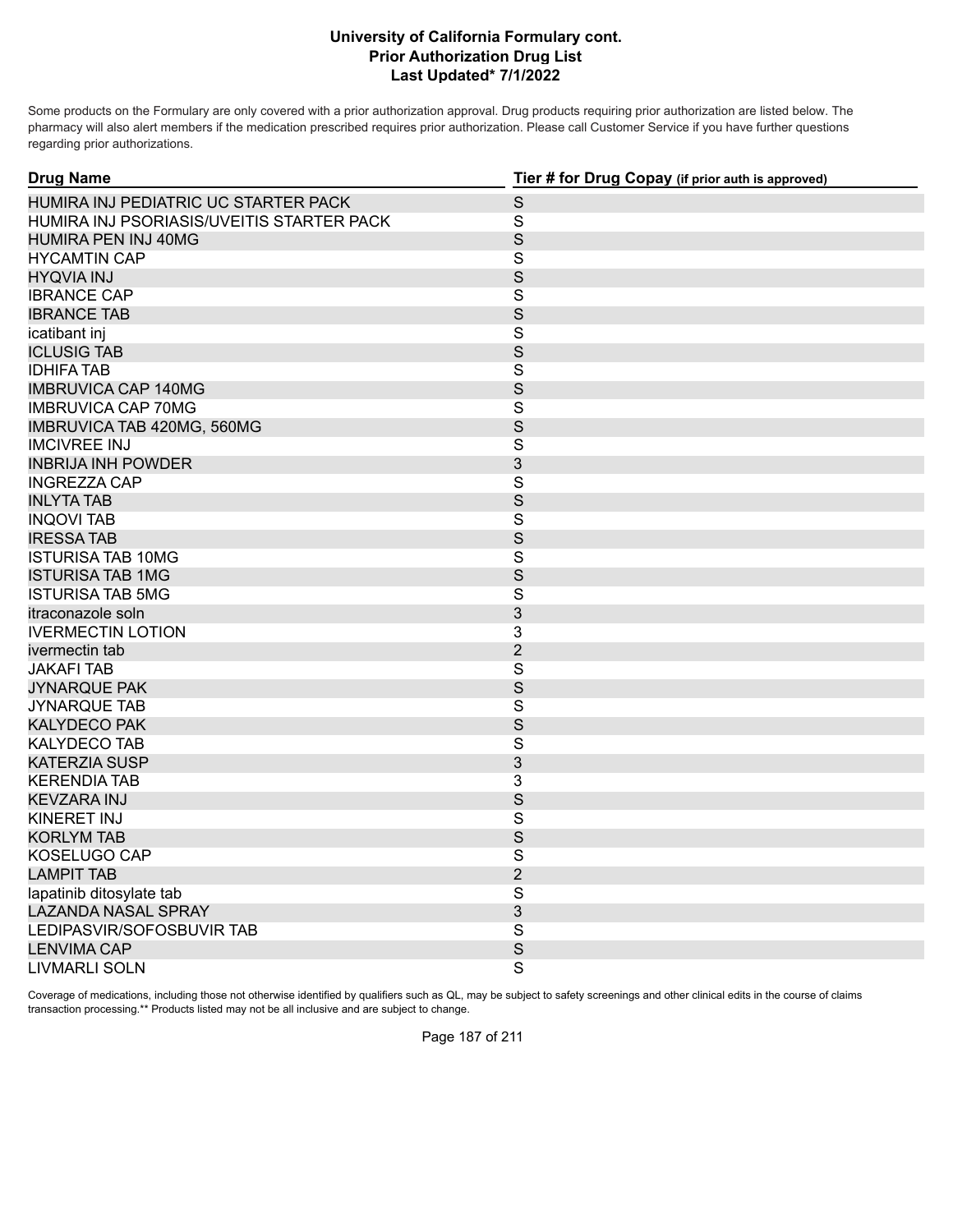Some products on the Formulary are only covered with a prior authorization approval. Drug products requiring prior authorization are listed below. The pharmacy will also alert members if the medication prescribed requires prior authorization. Please call Customer Service if you have further questions regarding prior authorizations.

| <b>Drug Name</b>          | Tier # for Drug Copay (if prior auth is approved) |
|---------------------------|---------------------------------------------------|
| <b>LOKELMA PAK</b>        | $\overline{2}$                                    |
| <b>LONSURF TAB</b>        | $\mathbf S$                                       |
| <b>LORBRENA TAB 100MG</b> | S                                                 |
| LORBRENA TAB 25MG         | $\overline{\mathbf{S}}$                           |
| <b>LUCEMYRA TAB</b>       | $\mathfrak{S}$                                    |
| <b>LUMAKRAS TAB</b>       | S                                                 |
| <b>LUPKYNIS CAP</b>       | S                                                 |
| LYNPARZA CAP              | $\overline{\mathbf{S}}$                           |
| <b>LYNPARZA TAB</b>       | $\mathsf S$                                       |
| <b>MAVYRET PAK</b>        | $\overline{\mathbf{S}}$                           |
| <b>MAVYRET TAB</b>        | S                                                 |
| MEKINIST TAB 0.5MG        | $\mathbf S$                                       |
| <b>MEKINIST TAB 2MG</b>   | $\mathsf S$                                       |
| <b>MEKTOVI TAB</b>        | $\mathsf{S}$                                      |
| <b>METHITEST TAB</b>      | 3                                                 |
| miglustat cap             | $\mathsf{S}$                                      |
| modafinil tab             | $\mathbf{1}$                                      |
| <b>MOTEGRITY TAB</b>      | 3                                                 |
| <b>MOVANTIK TAB</b>       | $\overline{2}$                                    |
| <b>MYFEMBREE TAB</b>      | $\overline{2}$                                    |
| <b>NATPARA INJ</b>        | S                                                 |
| <b>NERLYNX TAB</b>        | $\mathbf S$                                       |
| <b>NINLARO CAP</b>        | S                                                 |
| nitazoxanide tab          | $\overline{2}$                                    |
| nitrofurantoin susp       | $\mathfrak{S}$                                    |
| <b>NIZATIDINE SOLN</b>    | 3                                                 |
| NORLIQVA ORAL SOLN        | $\mathfrak{S}$                                    |
| <b>NUBEQA TAB</b>         | $\mathbf S$                                       |
| <b>NUCALA INJ</b>         | ${\mathsf S}$                                     |
| NUEDEXTA CAP              | $\overline{2}$                                    |
| <b>OCALIVA TAB</b>        | S                                                 |
| <b>ODACTRA SL TAB</b>     | 3                                                 |
| ODOMZO CAP                | S                                                 |
| <b>OFEV CAP</b>           | S                                                 |
| <b>OLUMIANT TAB</b>       | $\mathsf S$                                       |
| <b>ONFI SUSP</b>          | 3                                                 |
| <b>ONGENTYS CAP</b>       | 3                                                 |
| <b>OPSUMIT TAB</b>        | $\overline{\mathbf{S}}$                           |
| OPZELURA CREAM            | 3                                                 |
| <b>ORENCIA CLICK INJ</b>  | $\overline{\mathbf{S}}$                           |
| ORENCIA SC INJ 125MG/ML   | S                                                 |
| ORENCIA SC INJ 50MG/0.4ML | $\overline{\mathbf{S}}$                           |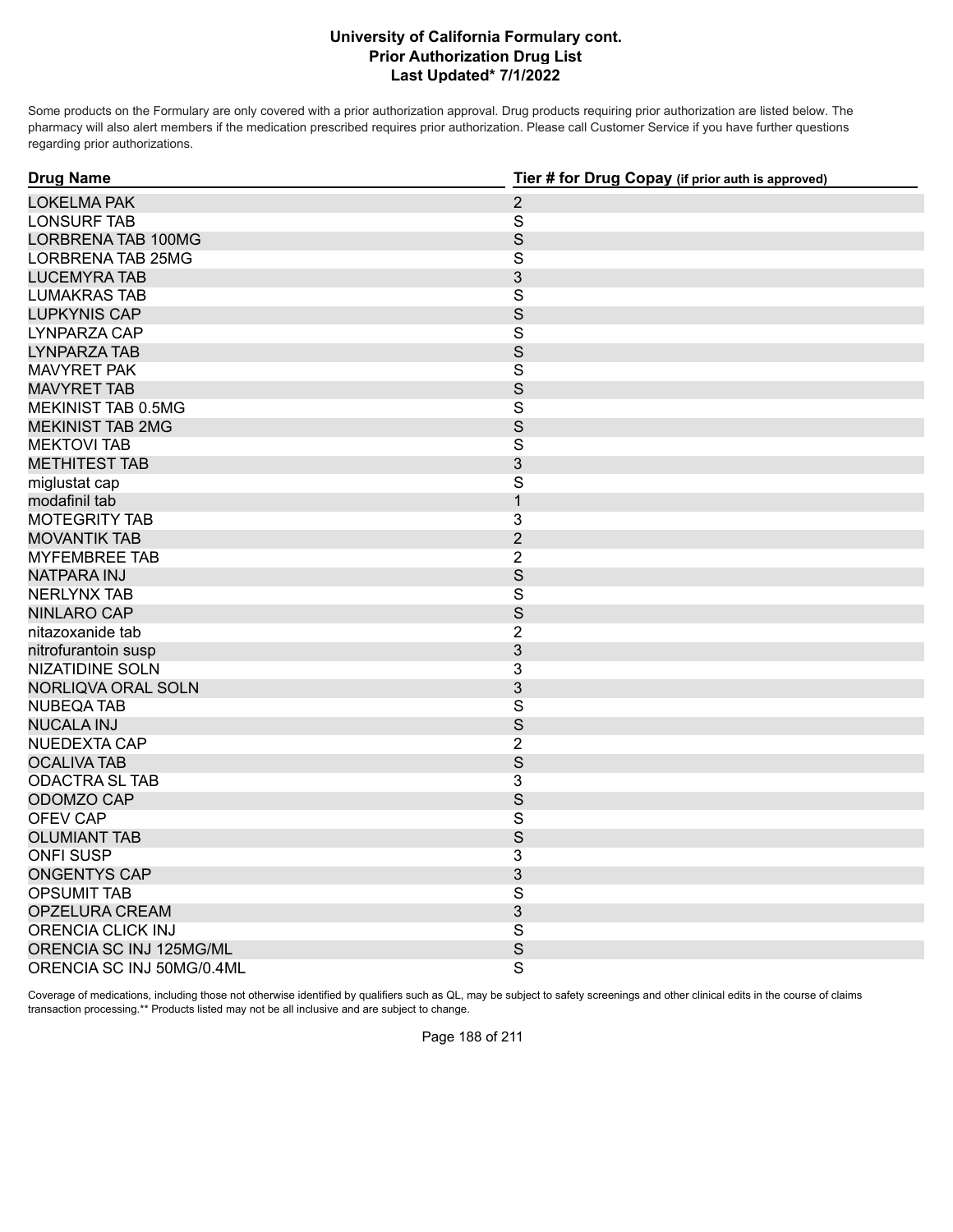Some products on the Formulary are only covered with a prior authorization approval. Drug products requiring prior authorization are listed below. The pharmacy will also alert members if the medication prescribed requires prior authorization. Please call Customer Service if you have further questions regarding prior authorizations.

| <b>Drug Name</b>            | Tier # for Drug Copay (if prior auth is approved) |
|-----------------------------|---------------------------------------------------|
| ORENCIA SC INJ 87.5MG/0.7ML | $\mathsf S$                                       |
| ORGOVYX TAB                 | $\mathsf{S}$                                      |
| <b>ORIAHNN CAP</b>          | $\overline{2}$                                    |
| ORILISSA TAB 150MG          | $\overline{2}$                                    |
| ORILISSA TAB 200MG          | $\overline{2}$                                    |
| ORKAMBI GRANULES PACKET     | S                                                 |
| <b>ORKAMBI TAB</b>          | S                                                 |
| OTEZLA STARTER PACK         | S                                                 |
| <b>OTEZLA TAB</b>           | S                                                 |
| <b>OXBRYTA TAB</b>          | S                                                 |
| <b>OXERVATE OPHTH SOLN</b>  | S                                                 |
| OZOBAX SOLN, BACLOFEN SOLN  | 3                                                 |
| PALFORZIA POWDER PACK       | S                                                 |
| PALFORZIA SPRINKLE CAP      | S                                                 |
| PALYNZIQ INJ                | S                                                 |
| PEMAZYRE TAB                | S                                                 |
| phentermine cap             | $\mathbf{1}$                                      |
| phentermine tab             | $\mathbf{1}$                                      |
| <b>PIQRAY TAB</b>           | S                                                 |
| pirfenidone tab 267mg       | $\overline{\mathbf{s}}$                           |
| pirfenidone tab 801mg       | S                                                 |
| POMALYST CAP                | S                                                 |
| PRALUENT INJ                | $\overline{2}$                                    |
| PREVYMIS TAB                | $\overline{\mathbf{S}}$                           |
| PROGESTERONE SUPP           | 3                                                 |
| PROMACTA POWDER             | $\overline{\mathbf{S}}$                           |
| PROMACTA TAB                | S                                                 |
| pyrimethamine tab           | $\mathsf{S}$                                      |
| <b>QBRELIS SOLN</b>         | 3                                                 |
| <b>QINLOCK TAB</b>          | S                                                 |
| <b>QSYMIA CAP</b>           | $\overline{2}$                                    |
| <b>REPATHA INJ</b>          | $\overline{2}$                                    |
| REPATHA PUSHTRONEX INJ      | $\overline{2}$                                    |
| RETEVMO CAP                 | S                                                 |
| <b>REYVOW TAB</b>           | $\overline{2}$                                    |
| <b>REZUROCK TAB</b>         | S                                                 |
| <b>RINVOQ ER TAB</b>        | S                                                 |
| ROZLYTREK CAP               | S                                                 |
| <b>RUBRACA TAB</b>          | $\mathsf S$                                       |
| RUCONEST INJ                | S                                                 |
| rufinamide susp             | $\overline{2}$                                    |
| rufinamide tab              | $\overline{2}$                                    |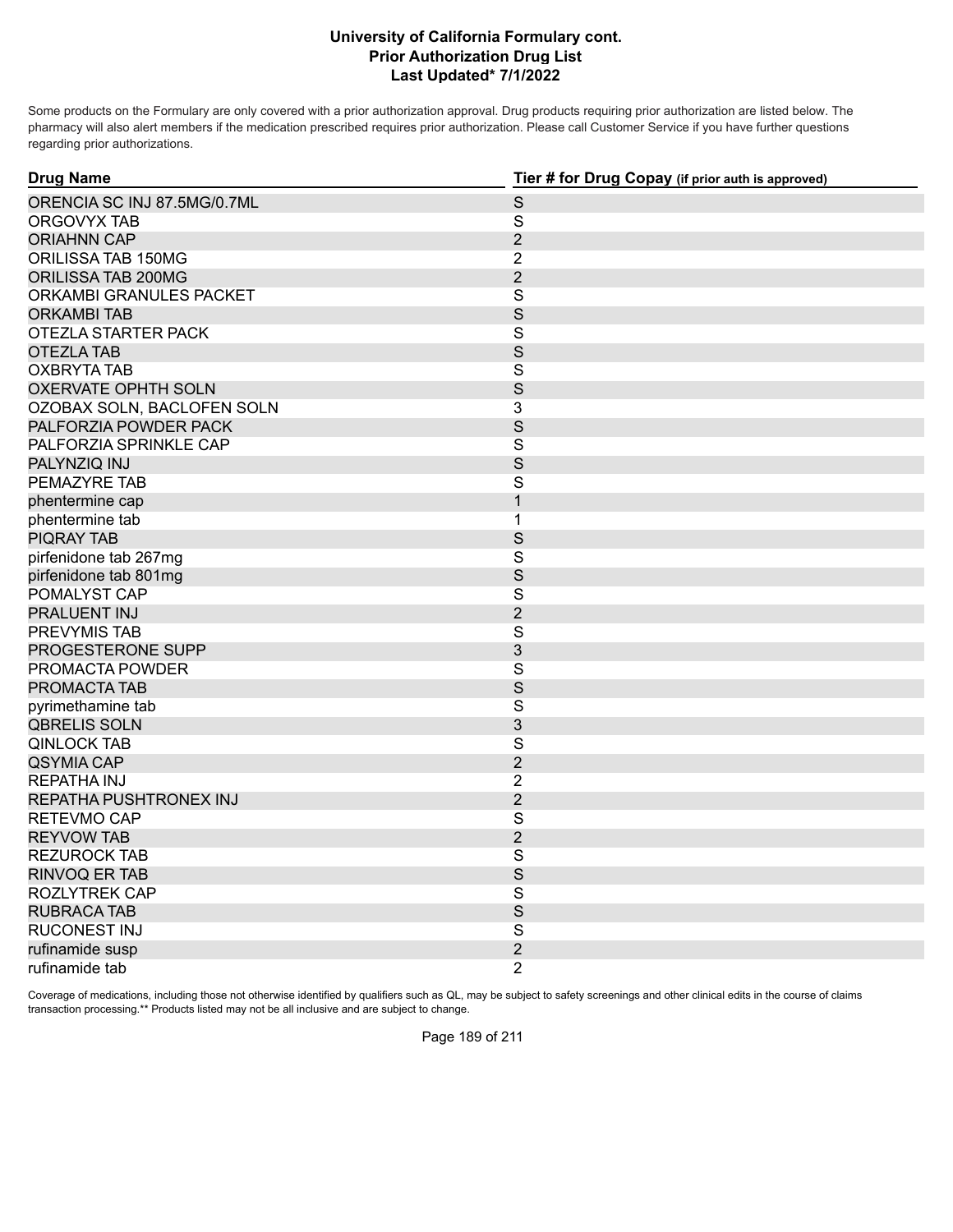Some products on the Formulary are only covered with a prior authorization approval. Drug products requiring prior authorization are listed below. The pharmacy will also alert members if the medication prescribed requires prior authorization. Please call Customer Service if you have further questions regarding prior authorizations.

| <b>Drug Name</b>                          | Tier # for Drug Copay (if prior auth is approved) |
|-------------------------------------------|---------------------------------------------------|
| <b>RYDAPT CAP</b>                         | $\mathsf S$                                       |
| sapropterin dihydrochloride powder packet | $\mathbf S$                                       |
| sapropterin dihydrochloride soluble tab   | S                                                 |
| <b>SAXENDA INJ</b>                        | $\overline{2}$                                    |
| <b>SIGNIFOR INJ</b>                       | S                                                 |
| sildenafil tab 20mg                       | 1                                                 |
| SIMPONI AUTO-INJECTOR 100MG               | $\mathsf S$                                       |
| SIMPONI INJ 100MG                         | $\mathsf{S}$                                      |
| <b>SKLICE LOTION</b>                      | 3                                                 |
| SKYRIZI INJ 150MG/ML                      | $\mathsf{S}$                                      |
| SKYRIZI INJ 75MG/0.83ML                   | S                                                 |
| <b>SKYTROFA INJ</b>                       | $\mathsf S$                                       |
| SOFOSBUVIR/VELPATASVIR TAB                | S                                                 |
| SOLIQUA INJ                               | $\overline{2}$                                    |
| SOLOSEC GRANULES PACKET                   | 3                                                 |
| SOMAVERT INJ                              | $\overline{\mathbf{S}}$                           |
| sorafenib tosylate tab                    | S                                                 |
| SOTYLIZE SOLN 5MG/ML                      | 3                                                 |
| <b>SPORANOX SOLN</b>                      | 3                                                 |
| SPRYCEL TAB                               | $\mathsf S$                                       |
| <b>STELARA INJ</b>                        | S                                                 |
| STIVARGA TAB                              | S                                                 |
| <b>STRENSIQ INJ</b>                       | S                                                 |
| sunitinib malate cap                      | $\overline{\mathbf{S}}$                           |
| <b>SUNOSI TAB</b>                         | $\overline{2}$                                    |
| SYMDEKO TAB                               | $\mathsf{S}$                                      |
| <b>SYMPROIC TAB</b>                       | $\overline{2}$                                    |
| <b>TABRECTA TAB</b>                       | $\mathbf S$                                       |
| tadalafil tab (PAH)                       | S                                                 |
| <b>TAFINLAR CAP</b>                       | $\mathbf S$                                       |
| <b>TAGRISSO TAB</b>                       | S                                                 |
| TAKHZYRO INJ                              | $\mathsf{S}$                                      |
| <b>TALTZ INJ</b>                          | S                                                 |
| TALZENNA CAP 0.25MG                       | $\mathsf S$                                       |
| TALZENNA CAP 0.5MG, 0.75MG, 1MG           | S                                                 |
| <b>TASIGNA CAP</b>                        | S                                                 |
| <b>TAVALISSE TAB</b>                      | S                                                 |
| <b>TAVNEOS CAP</b>                        | $\overline{\mathbf{S}}$                           |
| <b>TAZVERIK TAB</b>                       | $\mathsf S$                                       |
| <b>TEGSEDI INJ</b>                        | S                                                 |
| <b>TEPMETKO TAB</b>                       | $\mathsf S$                                       |
| TESTOSTERONE GEL 1% 25MG                  | 2                                                 |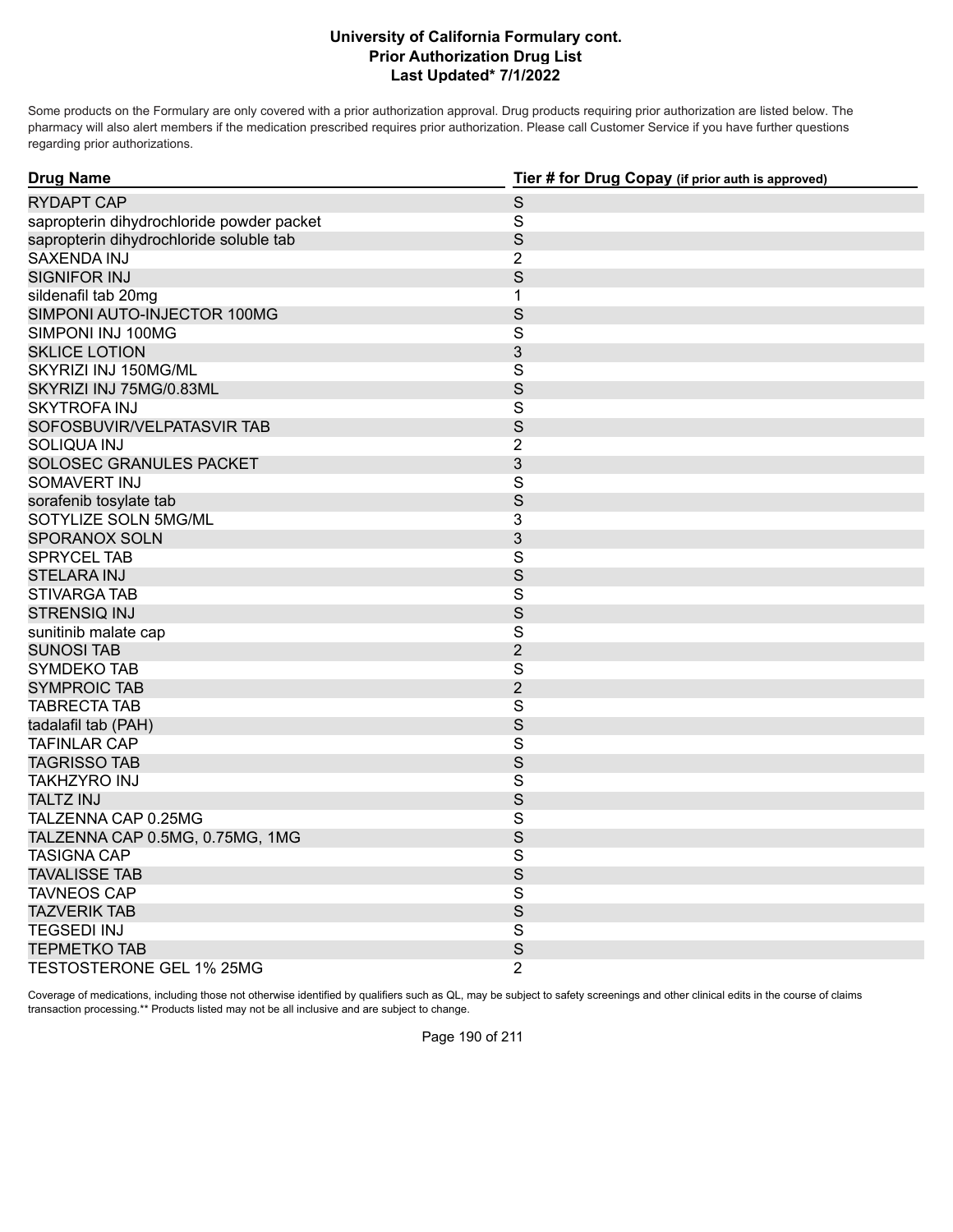Some products on the Formulary are only covered with a prior authorization approval. Drug products requiring prior authorization are listed below. The pharmacy will also alert members if the medication prescribed requires prior authorization. Please call Customer Service if you have further questions regarding prior authorizations.

| <b>Drug Name</b>              | Tier # for Drug Copay (if prior auth is approved) |
|-------------------------------|---------------------------------------------------|
| testosterone gel 1% 50mg      | $\overline{2}$                                    |
| testosterone gel 1% pump      | $\overline{2}$                                    |
| testosterone gel 1.62% 1.25gm | $\mathfrak{S}$                                    |
| testosterone gel 1.62% 2.5gm  | 3                                                 |
| <b>TESTOSTERONE GEL PUMP</b>  | $\overline{2}$                                    |
| testosterone gel pump 1.62%   | $\overline{2}$                                    |
| testosterone soln             | $\overline{2}$                                    |
| tetrabenazine tab             | $\overline{\mathbf{S}}$                           |
| <b>THALOMID CAP</b>           | S                                                 |
| <b>TIBSOVO TAB</b>            | $\mathsf{S}$                                      |
| tiopronin tab                 | $\mathsf S$                                       |
| <b>TIROSINT-SOL</b>           | 3                                                 |
| <b>TOBI PODHALER</b>          | $\mathbf S$                                       |
| TRACLEER TAB 32MG             | $\mathsf S$                                       |
| <b>TREMFYA INJ</b>            | $\mathsf S$                                       |
| tretinoin cream               | $\overline{2}$                                    |
| tretinoin gel                 | $\mathbf{2}$                                      |
| trientine cap                 | $\overline{\mathbf{S}}$                           |
| <b>TRIKAFTA TAB</b>           | S                                                 |
| <b>TRINTELLIX TAB</b>         | $\overline{3}$                                    |
| <b>TRULANCE TAB</b>           | $\overline{2}$                                    |
| TRUSELTIQ PACK 100MG          | S                                                 |
| TRUSELTIQ PACK 50MG, 125MG    | S                                                 |
| <b>TRUSELTIQ PACK 75MG</b>    | $\mathbf S$                                       |
| <b>TUKYSA TAB</b>             | S                                                 |
| <b>TURALIO CAP</b>            | $\mathsf{S}$                                      |
| <b>TYVASO INH SOLN</b>        | S                                                 |
| <b>UBRELVY TAB</b>            | $\overline{2}$                                    |
| <b>UCERIS RECTAL FOAM</b>     | 3                                                 |
| <b>UPTRAVI TAB</b>            | $\overline{\mathbf{S}}$                           |
| <b>VALCHLOR GEL</b>           | S                                                 |
| <b>VELTASSA POWDER</b>        | $\overline{2}$                                    |
| <b>VENCLEXTA STARTER PACK</b> | S                                                 |
| <b>VENCLEXTA TAB</b>          | $\mathsf S$                                       |
| <b>VENTAVIS INH SOLN</b>      | S                                                 |
| <b>VERZENIO TAB</b>           | $\overline{\mathbf{S}}$                           |
| vigabatrin powder pack        | S                                                 |
| vigabatrin tab                | $\mathsf{S}$                                      |
| vigadrone powder pack         | S                                                 |
| VITRAKVI CAP 100MG            | $\overline{\mathbf{S}}$                           |
| <b>VITRAKVI CAP 25MG</b>      | S                                                 |
| <b>VITRAKVI SOLN</b>          | $\overline{\mathsf{S}}$                           |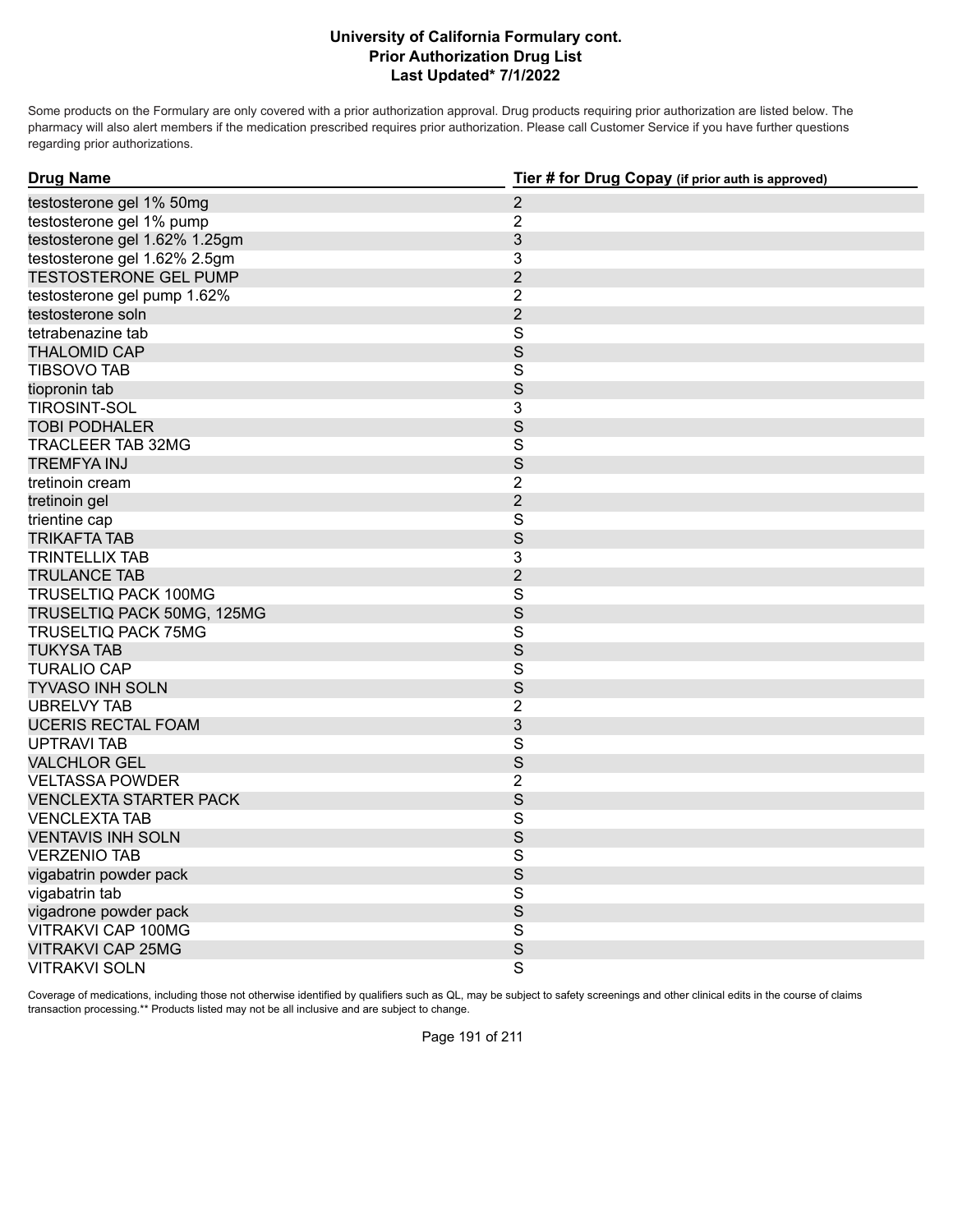Some products on the Formulary are only covered with a prior authorization approval. Drug products requiring prior authorization are listed below. The pharmacy will also alert members if the medication prescribed requires prior authorization. Please call Customer Service if you have further questions regarding prior authorizations.

| <b>Drug Name</b>            | Tier # for Drug Copay (if prior auth is approved) |
|-----------------------------|---------------------------------------------------|
| <b>VIZIMPRO TAB</b>         | $\mathsf S$                                       |
| <b>VOSEVI TAB</b>           | S                                                 |
| <b>VOTRIENT TAB</b>         | $\mathsf{S}$                                      |
| VOXZOGO INJ                 | $\overline{\mathbf{S}}$                           |
| <b>VYNDAMAX CAP</b>         | S                                                 |
| <b>VYNDAQEL CAP</b>         | S                                                 |
| <b>WAKIX TAB</b>            | S                                                 |
| <b>WEGOVY INJ</b>           | $\overline{2}$                                    |
| WEGOVY INJ 1.7MG/0.75ML     | $\overline{2}$                                    |
| WEGOVY INJ 2.4MG/0.75ML     | $\overline{2}$                                    |
| <b>WELIREG TAB</b>          | S                                                 |
| <b>XADAGO TAB</b>           | 3                                                 |
| <b>XALKORI CAP</b>          | $\mathsf{S}$                                      |
| <b>XATMEP SOLN</b>          | 3                                                 |
| <b>XELJANZ SOLN</b>         | S                                                 |
| <b>XELJANZ TAB</b>          | $\overline{\mathbf{S}}$                           |
| <b>XELJANZ XR TAB</b>       | S                                                 |
| <b>XEMBIFY INJ</b>          | $\overline{\mathsf{S}}$                           |
| <b>XOLAIR SYRINGE</b>       | S                                                 |
| <b>XOSPATA TAB</b>          | $\overline{\mathbf{S}}$                           |
| <b>XPOVIO PAK</b>           | S                                                 |
| <b>XULTOPHY INJ</b>         | $\overline{2}$                                    |
| <b>XYREM SOLN</b>           | S                                                 |
| <b>ZEJULA CAP</b>           | S                                                 |
| <b>ZELBORAF TAB</b>         | S                                                 |
| <b>ZEPOSIA CAP</b>          | $\overline{\mathbf{S}}$                           |
| <b>ZEPOSIA STARTER PACK</b> | $\mathsf{S}$                                      |
| ZOKINVY CAP                 | $\overline{\mathbf{S}}$                           |
| <b>ZOLINZA CAP</b>          | S                                                 |
| <b>ZYDELIG TAB</b>          | $\overline{\mathbf{s}}$                           |
| <b>ZYKADIA CAP</b>          | S                                                 |
| <b>ZYKADIA TAB</b>          | S                                                 |

Coverage of medications, including those not otherwise identified by qualifiers such as QL, may be subject to safety screenings and other clinical edits in the course of claims transaction processing.\*\* Products listed may not be all inclusive and are subject to change.

Page 192 of 211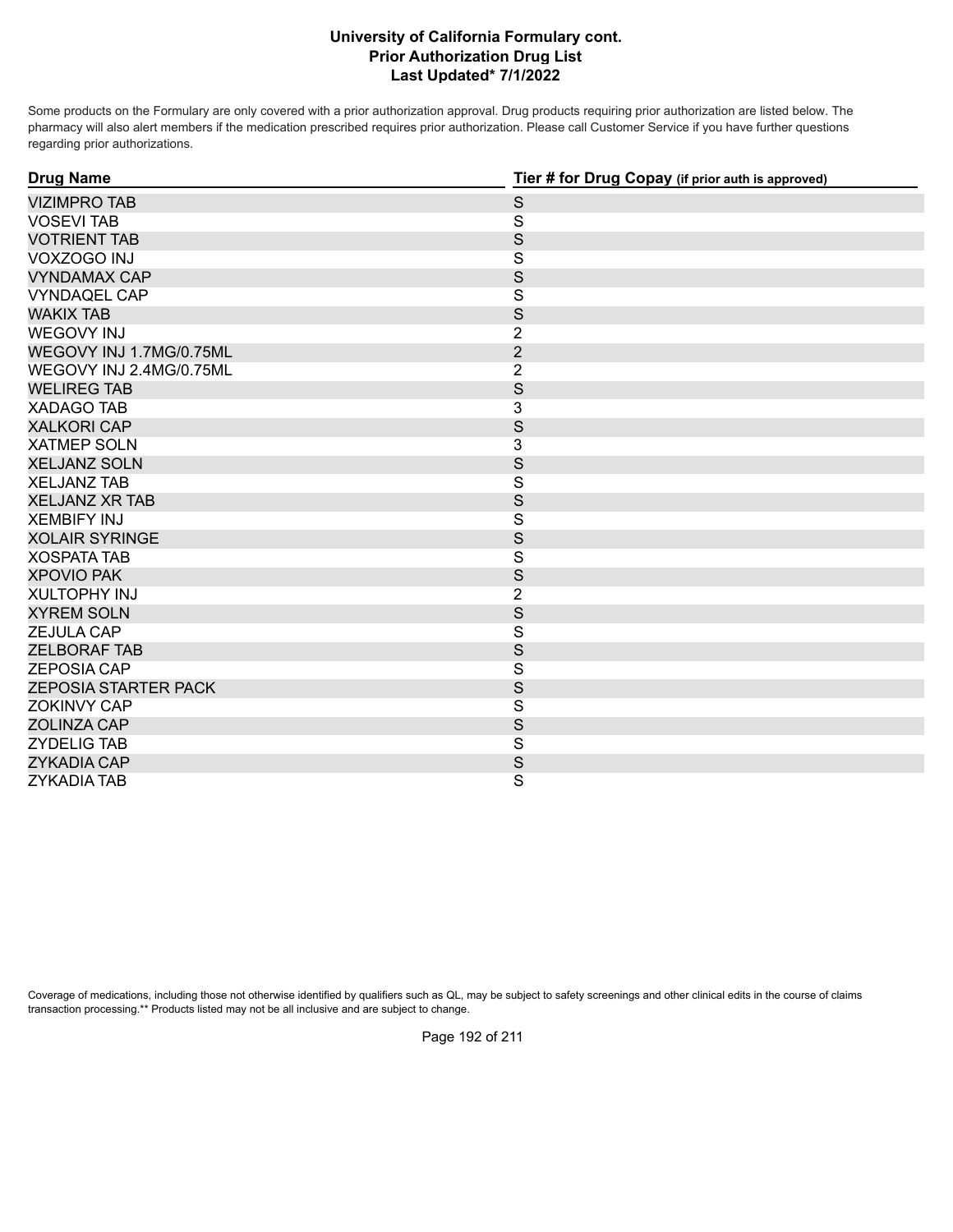### **Last Updated\* 7/1/2022 RxCents (Cost Savings Enabled by Tablet Splitting) University of California Formulary**

Tablet splitting helps control prescription drug benefit costs and can provide significant savings for members. Participation in the program is voluntary. Through this program, members pay up to one-half of their usual copayment on a select group of prescription drugs. Drugs included in this program are based on the following criteria:

• The drug product is on the formulary.

- The drug product is recognized as an appropriate product to split by the Pharmacy & Therapeutics Committee.
- The drug is flat priced (i.e. various strengths of the medication must be comparably priced).
- The medication must have once-daily dosing.

An example of the savings that can be realized through this program is illustrated below:

|                                 | Product & Strength | Quantity | Member Copay | Member Annual Savings |
|---------------------------------|--------------------|----------|--------------|-----------------------|
| <b>Without Tablet Splitting</b> | Drug A 40 mg tab   | 30       | \$15.00      |                       |
| With Tablet Splitting           | Drug A 80 mg tab   |          | \$7.50       | \$90                  |

As the example illustrates, tablet splitting allows members to receive the same dose in a fewer number of tablets; thus, the overall

#### **RxCents Program Medications**

| febuxostat tab | JANUVIA TAB | LATUDA TAB | nebivolol hcl tab |
|----------------|-------------|------------|-------------------|
| rasagiline tab |             |            |                   |

Coverage of medications, including those not otherwise identified by qualifiers such as QL, may be subject to safety screenings and other clinical edits in the course of claims transaction processing.\*\* Products listed may not be all inclusive and are subject to change.

Page 193 of 211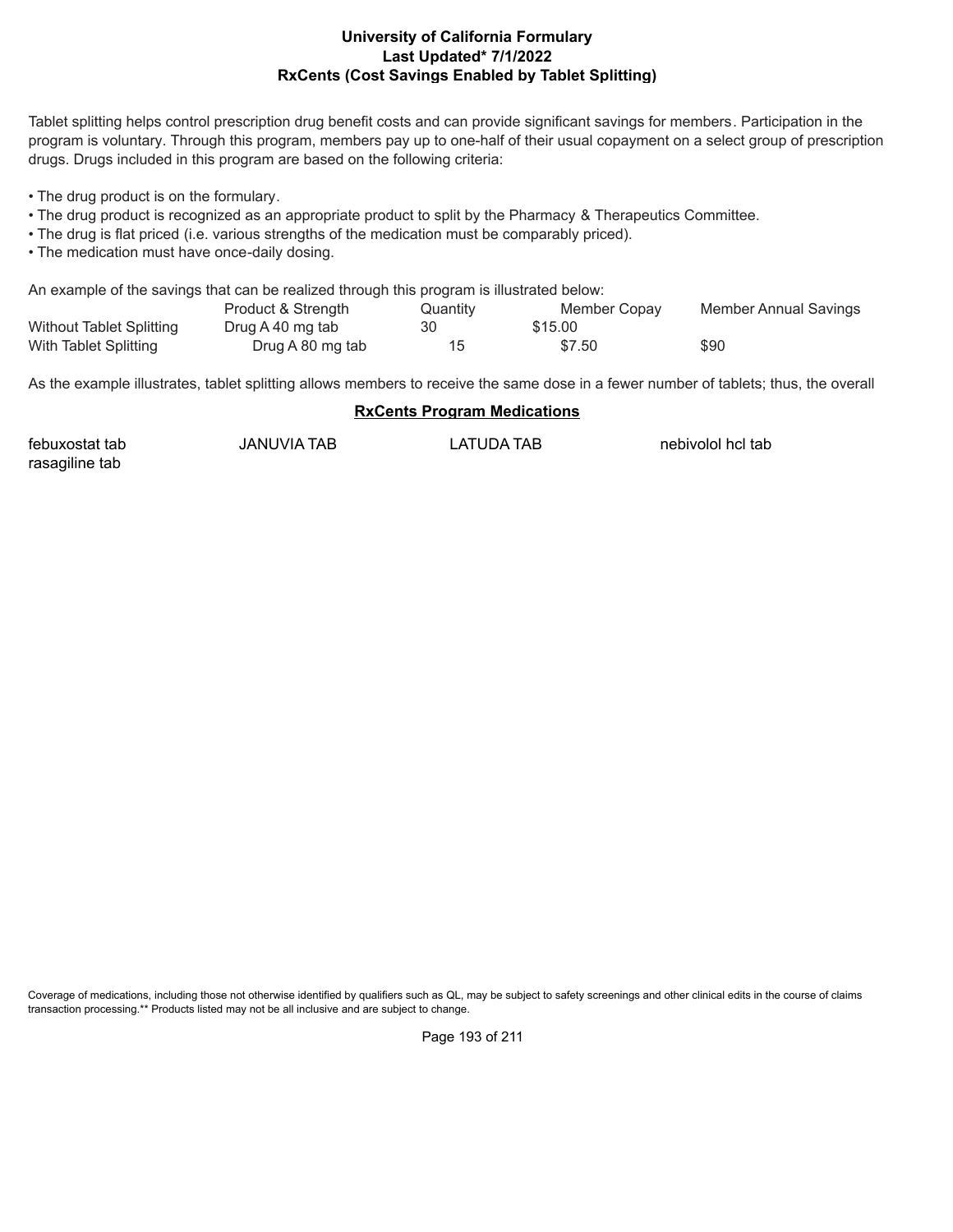# **University of California Formulary Last Updated\* 7/1/2022 Over-the-Counter (OTC)**

• The following OTC drugs are a covered benefit with a prescription

### **Over-the-Counter (OTC) Medications**

| ACCU-CHEK AVIVA PLUS<br><b>METER</b>        | <b>ACCU-CHEK AVIVA PLUS</b><br><b>TEST STRIP</b> | <b>ACCU-CHEK GUIDE CARE</b><br>METER            | ACCU-CHEK GUIDE ME KIT                     |
|---------------------------------------------|--------------------------------------------------|-------------------------------------------------|--------------------------------------------|
| <b>ACCU-CHEK GUIDE TEST</b><br><b>STRIP</b> | <b>ACCU-CHEK NANO METER</b>                      | <b>ACCU-CHEK SMARTVIEW</b><br><b>TEST STRIP</b> | <b>ACCU-CHEK TEST STRIP</b>                |
| <b>AEROCHAMBER</b>                          | <b>ALCOHOL SWABS</b>                             | aspirin chew tab 81mg                           | aspirin ec tab 325mg                       |
| aspirin ec tab 81mg                         | aspirin tab 325mg                                | aspirin tab 81mg                                | <b>B-D INSULIN SYRINGE</b>                 |
| <b>B-D PEN NEEDLE</b>                       | <b>CALIBRATION LIQUID</b>                        | <b>CLINISTIX TEST STRIP</b>                     | <b>CONTRACEPTIVE FILM</b>                  |
| CONTRACEPTIVE FOAM                          | <b>CONTRACEPTIVE GEL</b>                         | <b>CONTRACEPTIVE SUPP</b>                       | COVID-19 TEST                              |
| CUE COVID-19 INJ TEST                       | <b>CUE HEALTH MONITOR</b>                        | <b>DIABETIC PUMP</b>                            | <b>FEMALE CONDOMS</b>                      |
| <b>CARTRIDGE</b>                            |                                                  |                                                 |                                            |
| ferrous sulfate elixir                      | FERROUS SULFATE LIQUII                           | ferrous sulfate soln                            | ferrous sulfate syrup                      |
| folic acid tab 400mcg                       | folic acid tab 800mcg                            | <b>GUAIFENESIN/CODEINE</b><br><b>SYRUP</b>      | HUMULIN MIX INJ                            |
| HUMULIN MIX PEN INJ                         | <b>HUMULIN N INJ</b>                             | HUMULIN N PEN INJ                               | <b>HUMULIN R INJ</b>                       |
| <b>IRON SUSP</b>                            | <b>KETO-DIASTIX TEST STRIF</b>                   | <b>KETOSTIX</b>                                 | <b>LANCET KIT</b>                          |
| <b>LANCETS</b>                              | levonorgestrel tab                               | NICODERM PATCH                                  | NICORETTE GUM                              |
| NICORETTE LOZENGE                           | nicotine gum                                     | NICOTINE KIT                                    | nicotine lozenge                           |
| nicotine patch                              | <b>NOVOFINE PEN NEEDLE</b>                       | <b>NOVOTWIST PEN NEEDLE</b>                     | NOVOTWIST/NOVOFINE                         |
|                                             |                                                  |                                                 | <b>PEN NEEDLE</b>                          |
| <b>ONETOUCH METER</b>                       | <b>ONETOUCH TEST STRIP</b>                       | ONETOUCH ULTRA TEST<br><b>STRIP</b>             | <b>ONETOUCH VERIO FLEX</b><br><b>METER</b> |
| <b>ONETOUCH VERIO IQ</b><br><b>METER</b>    | <b>ONETOUCH VERIO METER</b>                      | <b>ONETOUCH VERIO</b><br><b>REFLECT METER</b>   | <b>ONETOUCH VERIO TEST</b><br><b>STRIP</b> |
| PEAK FLOW METER                             | PLAN B TAB                                       | <b>PUMP SUPPLIES</b>                            | <b>TODAY SPONGE</b>                        |

Coverage of medications, including those not otherwise identified by qualifiers such as QL, may be subject to safety screenings and other clinical edits in the course of claims transaction processing.\*\* Products listed may not be all inclusive and are subject to change.

Page 194 of 211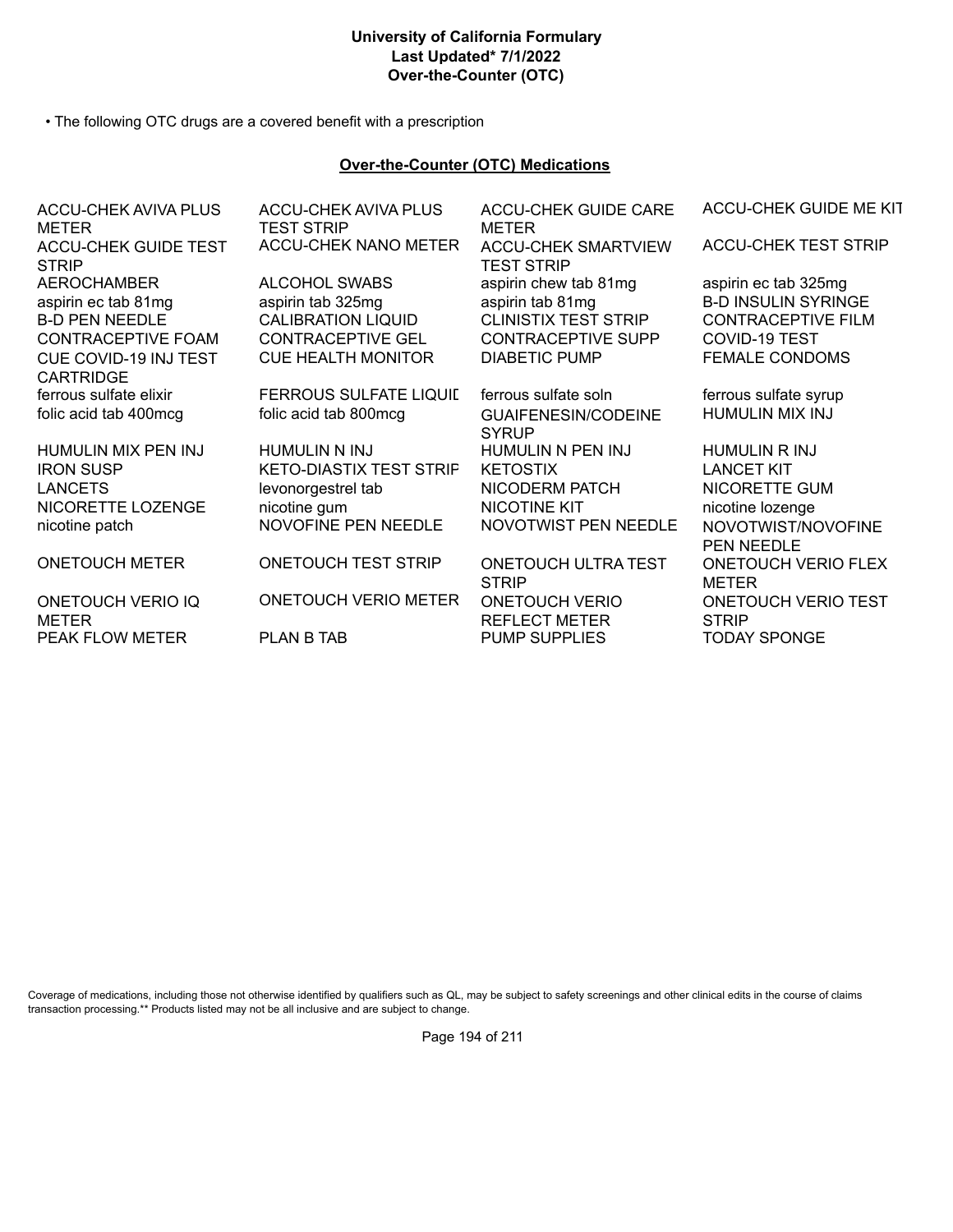# **Last Updated\* 7/1/2022 Mandatory Specialty Pharmacy (MSP) University of California Formulary**

- Navitus utilizes a specialty pharmacy, experienced in handling specialty drugs, to coordinate personalized support for members impacted by chronic illnesses and complex diseases.
- Specialty drugs are only available for a one month supply due to their high cost and use.
- The following drugs are required to be filled through a Specialty Pharmacy provider.

### **Mandatory Specialty Pharmacy (MSP) Medications**

abiraterone tab 250mg ACTEMRA ACTPEN INJ ACTEMRA SC INJ ACTHAR GEL INJ ACTIMMUNE INJ ADEMPAS TAB ALECENSA CAP ALFERON-N INJ ALUNBRIG TAB 30MG ALUNBRIG TAB 90MG,

BYLVAY SPRINKLE CAP 600MCG

ENDARI POWDER PACK ENSPRYNG INJ EPIDIOLEX SOLN ERIVEDGE CAP

HUMIRA INJ PEDIATRIC CROHNS STARTER PACK

180MG

ambrisentan tab ARIKAYCE SUSP

AUBAGIO TAB AUSTEDO TAB AVONEX INJ AYVAKIT TAB BENLYSTA INJ BERINERT INJ betaine powder for oral solution bexarotene gel bosentan tab BOSULIF TAB BRAFTOVI CAP 75MG

CABLIVI INJ KIT CABOMETYX TAB CALQUENCE CAP

capecitabine tab CAPRELSA TAB carglumic acid tab CAYSTON INH SOLN CHOLBAM CAP CIMZIA INJ CIMZIA STARTER INJ KIT CINRYZE INJ COMETRIQ KIT COPIKTRA CAP COTELLIC TAB CYSTADROPS SOLN CYSTAGON CAP CYSTARAN OPHTH SOLN dalfampridine ER tab deferasirox granules packet deferasirox tab deferasirox tab 180mg deferasirox tab 90mg, 360mg deferiprone tab<br>DIACOMIT CAP DIACOMIT POWDER PACK dimethvl fumarate DR cap dimethvl fumara

DOPTELET TAB DUPIXENT INJ DUPIXENT PEN INJ EMPAVELI INJ

ERLEADA TAB erlotinib tab ESBRIET CAP ESBRIET TAB 267MG ETOPOSIDE CAP everolimus tab everolimus tab for oral susp EVRYSDI SOLN EXKIVITY CAP EXTAVIA INJ FASENRA PEN INJ FERRIPROX SOLN FINTEPLA SOLN FIRDAPSE TAB FORTEO INJ FOTIVDA CAP FULPHILA INJ FUZEON INJ GALAFOLD CAP GAVRETO CAP GENOTROPIN INJ GILENYA CAP GILOTRIF TAB glatiramer inj HAEGARDA INJ HEMLIBRA INJ HIZENTRA INJ HUMIRA INJ 10MG HUMIRA INJ 20MG HUMIRA INJ 40MG HUMIRA INJ 80MG HUMIRA INJ

BALVERSA TAB 3MG BALVERSA TAB 4MG BALVERSA TAB 5MG BENLYSTA AUTO-INJECTOL bexarotene cap

BRUKINSA CAP BYLVAY CAP 1200MCG BYLVAY CAP 400MCG BYLVAY SPRINKLE CAP 200MCG

DIACOMIT POWDER PACK dimethyl fumarate DR cap dimethyl fumarate DR starter pack ENBREL INJ 25MG ENBREL INJ 50MG ENBREL MINI INJ ENBREL SURECLICK INJ 50MG CROHNS/UC/HIDRADENITI STARTER PACK HUMIRA PEN INJ 40MG

HUMIRA INJ PEDIATRIC UC STARTER PACK

HUMIRA INJ PSORIASIS/UVEITIS STARTER PACK HYCAMTIN CAP HYQVIA INJ IBRANCE CAP IBRANCE TAB

Coverage of medications, including those not otherwise identified by qualifiers such as QL, may be subject to safety screenings and other clinical edits in the course of claims transaction processing.\*\* Products listed may not be all inclusive and are subject to change.

Page 195 of 211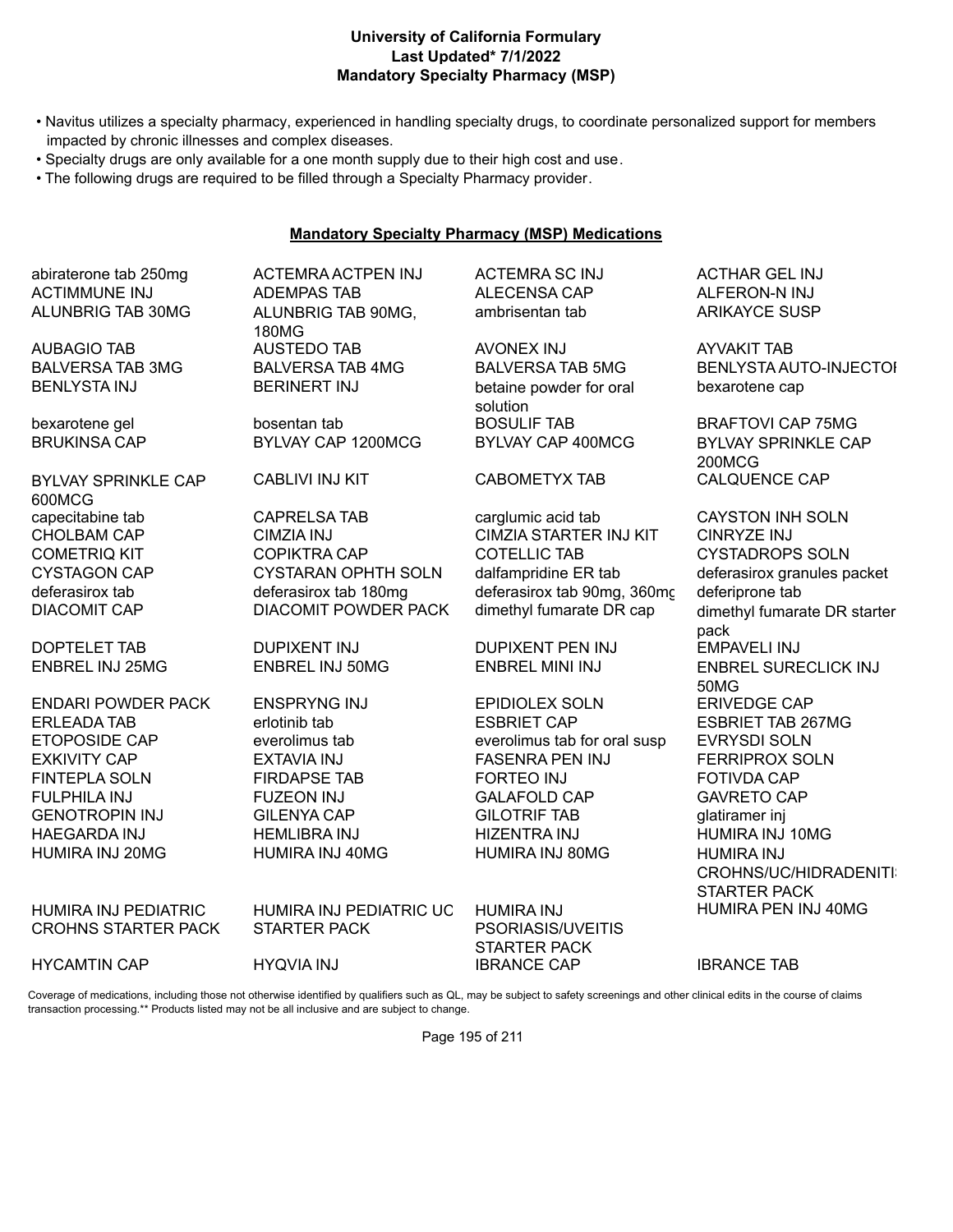icatibant inj ICLUSIG TAB IDHIFA TAB imatinib tab IMBRUVICA CAP 140MG IMBRUVICA CAP 70MG IMBRUVICA TAB 420MG,

INCRELEX INJ INGREZZA CAP INLYTA TAB INQOVI TAB INTRON-A INJ IRESSA TAB ISTURISA TAB 10MG ISTURISA TAB 1MG ISTURISA TAB 5MG JAKAFI TAB JYNARQUE PAK JYNARQUE TAB KALYDECO PAK KALYDECO TAB KESIMPTA INJ KEVZARA INJ KINERET INJ KORLYM TAB KOSELUGO CAP lapatinib ditosylate tab LEDIPASVIR/SOFOSBUVIR TAB LONSURF TAB LORBRENA TAB 100MG LORBRENA TAB 25MG LUMAKRAS TAB LUPKYNIS CAP LYNPARZA CAP LYNPARZA TAB LYSODREN TAB MAVYRET PAK MAVYRET TAB MAYZENT TAB MAYZENT TAB STARTER

ORENCIA SC INJ 87.5MG/0.7ML PALFORZIA POWDER PACK

SKYRIZI INJ 75MG/0.83ML SKYTROFA INJ SOFOSBUVIR/VELPATASVI

OTEZLA STARTER PACK OTEZLA TAB OXBRYTA TAB OXERVATE OPHTH SOLN PALFORZIA SPRINKLE CAP PALYNZIQ INJ PEGASYS INJ

SIGNIFOR INJ SIMPONI AUTO-INJECTOR 100MG

UPTRAVI TAB VALCHLOR GEL

560MG lenalidomide cap LENVIMA CAP LIVMARLI SOLN

MEKINIST TAB 0.5MG MEKINIST TAB 2MG MEKTOVI TAB MESNEX TAB miglustat cap MYLERAN TAB NATPARA INJ NERLYNX TAB nilutamide tab **NINLARO CAP** NIVESTYM INJ NUBEQA TAB NUCALA INJ NUZYRA TAB OCALIVA TAB octreotide inj OCTREOTIDE INJ 100MCG ODOMZO CAP OFEV CAP OLUMIANT TAB OPSUMIT TAB ORENCIA CLICK INJ ORENCIA SC INJ 125MG/ML ORENCIA SC INJ

> ORGOVYX TAB ORKAMBI GRANULES PACKET

PEG-INTRON INJ PEMAZYRE TAB PIQRAY TAB pirfenidone tab 267mg pirfenidone tab 801mg PLEGRIDY INJ PLEGRIDY PEN INJ POMALYST CAP PREVYMIS TAB PROMACTA POWDER PROMACTA TAB PULMOZYME INH SOLN pyrimethamine tab QINLOCK TAB REBETOL SOLN REBIF INJ RETEVMO CAP REVLIMID CAP REZUROCK TAB ribavirin cap ribavirin tab RINVOQ ER TAB ROZLYTREK CAP RUBRACA TAB RUCONEST INJ RYDAPT CAP sapropterin dihydrochloride powder packet

R TAB sorafenib tosylate tab SPRYCEL TAB STELARA INJ STIVARGA TAB STRENSIQ INJ sunitinib malate cap SYMDEKO TAB TABRECTA TAB tadalafil tab (PAH) TAFINLAR CAP TAGRISSO TAB TAKHZYRO INJ TALTZ INJ TALZENNA CAP 0.25MG TALZENNA CAP 0.5MG, 0.75MG, 1MG TAVALISSE TAB TAVNEOS CAP TAZVERIK TAB TEGSEDI INJ temozolomide cap **TEPMETKO TAB** tetrabenazine tab tetrabenazine tab temozolomide cap TIBSOVO TAB tiopronin tab TOBI PODHALER tobramycin neb soln TRACLEER TAB 32MG TREMFYA INJ tretinoin cap trientine cap trientine cap TRIKAFTA TAB TRUSELTIQ PACK 100MG TRUSELTIQ PACK 50MG, 125MG TUKYSA TAB TURALIO CAP TYMLOS INJ TYVASO INH SOLN

IMCIVREE INJ

PACK 50MG/0.4ML ORKAMBI TAB

sapropterin dihydrochloride soluble tab SIMPONI INJ 100MG SKYRIZI INJ 150MG/ML

SOMAVERT INJ

TASIGNA CAP

TRUSELTIQ PACK 75MG

Coverage of medications, including those not otherwise identified by qualifiers such as QL, may be subject to safety screenings and other clinical edits in the course of claims transaction processing.\*\* Products listed may not be all inclusive and are subject to change.

Page 196 of 211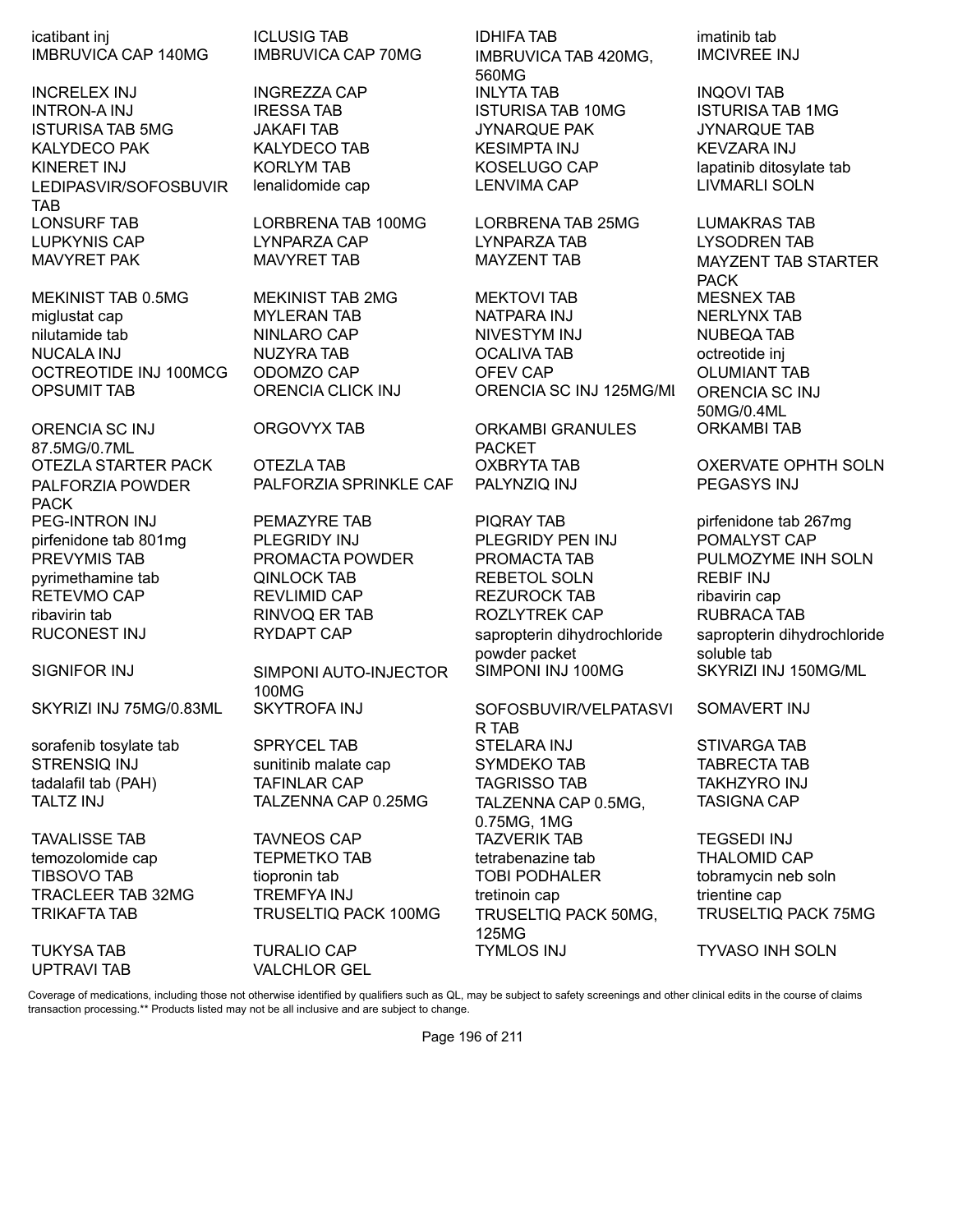| <b>VENCLEXTA STARTER</b><br><b>PACK</b> | <b>VENCLEXTA TAB</b> | <b>VENTAVIS INF</b> |
|-----------------------------------------|----------------------|---------------------|
| vigabatrin powder pack                  | vigabatrin tab       | vigadrone pow       |
| <b>VITRAKVI CAP 25MG</b>                | <b>VITRAKVI SOLN</b> | <b>VIVITROL INJ</b> |
| <b>VOSEVI TAB</b>                       | <b>VOTRIENT TAB</b>  | VOXZOGO IN.         |
| <b>VYNDAQEL CAP</b>                     | WAKIX TAB            | <b>WELIREG TAE</b>  |
| <b>XELJANZ SOLN</b>                     | <b>XELJANZ TAB</b>   | XELJANZ XR          |
| <b>XOLAIR SYRINGE</b>                   | <b>XOSPATA TAB</b>   | <b>XPOVIO PAK</b>   |
| <b>ZARXIO INJ</b>                       | <b>ZEJULA CAP</b>    | ZELBORAF TA         |
| <b>ZEPOSIA STARTER PACK</b>             | <b>ZIEXTENZO INJ</b> | <b>ZOKINVY CAF</b>  |
| <b>ZYDELIG TAB</b>                      | <b>ZYKADIA CAP</b>   | <b>ZYKADIA TAB</b>  |

TA TAB VENTAVIS INH SOLN VERZENIO TAB

SOLN VIVITROL INJ VIZIMPRO TAB VOSEVI TAB VOTRIENT TAB VOXZOGO INJ VYNDAMAX CAP WELIREG TAB TAB XELJANZ XR TAB XEMBIFY INJ TAB XPOVIO PAK XYREM SOLN ZARXIO INJ ZEJULA CAP ZELBORAF TAB ZEPOSIA CAP ZEPOSIA STARTER PACK ZOKINVY CAP ZOLINZA CAP

tab vigadrone powder pack virth VITRAKVI CAP 100MG

Coverage of medications, including those not otherwise identified by qualifiers such as QL, may be subject to safety screenings and other clinical edits in the course of claims transaction processing.\*\* Products listed may not be all inclusive and are subject to change.

Page 197 of 211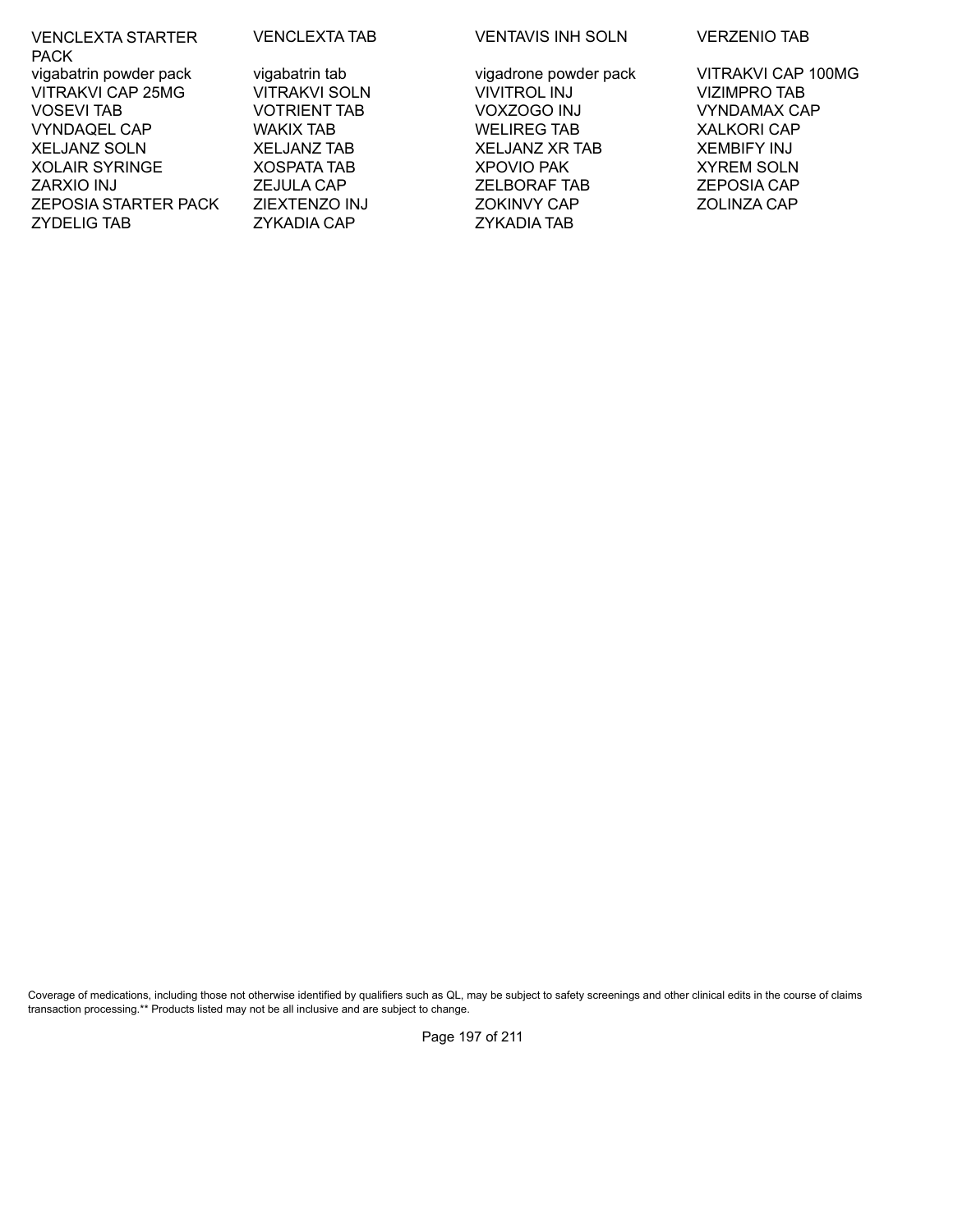# **University of California Formulary Last Updated\* 7/1/2022 Step Therapy (ST)**

• The following drugs are covered on the formulary with a Step Therapy.

# **Step Therapy (ST) Medications**

| <b>Drug Name</b>                        | <b>Step Therapy Requirements</b>                                                                                   |
|-----------------------------------------|--------------------------------------------------------------------------------------------------------------------|
| DIFICID SUSP                            | QL= 136 mL/fill; Step Therapy requires trial of vancomycin cap, FIRST-VANCOMYC<br>SOLN, or FIRVANQ SOLN            |
| DIFICID TAB                             | QL= 20 tabs/fill; Step Therapy requires trial of vancomycin cap, FIRST-VANCOMYCI<br>SOLN, or FIRVANQ SOLN          |
| febuxostat tab                          | Step Therapy requires trial of allopurinol                                                                         |
| fluvoxamine ER cap                      | Step Therapy requires trial of citalopram, escitalopram, sertraline, fluoxetine,<br>fluvoxamine or paroxetine      |
| <b>INHALER</b>                          | LEVALBUTEROL INHALER, XOPENEX HF QL= 2 inhalers/fill, 2 fills/30 days; Step Therapy requires trial of VENTOLIN HFA |
| LIVALO TAB                              | Step Therapy requires trial of atorvastatin, fluvastatin, lovastatin, pravastatin,<br>rosuvastatin, or simvastatin |
| <b>LONHALA MAGNAIR SOLN</b>             | Step Therapy requires trial of INCRUSE ELLIPTA INHALER                                                             |
| NEVIRAPINE ER TAB                       | Step Therapy requires trial of nevirapine                                                                          |
| risedronate DR tab                      | Step Therapy requires trial of alendronate                                                                         |
| SPIRIVA RESPIMAT INHALER<br>1.25MCG/ACT | QL= 1 inhaler/30 days; Step Therapy requires trial of ADVAIR, BREO, DULERA, or<br>FLUTICASONE/SALMETEROL           |

Coverage of medications, including those not otherwise identified by qualifiers such as QL, may be subject to safety screenings and other clinical edits in the course of claims transaction processing.\*\* Products listed may not be all inclusive and are subject to change.

Page 198 of 211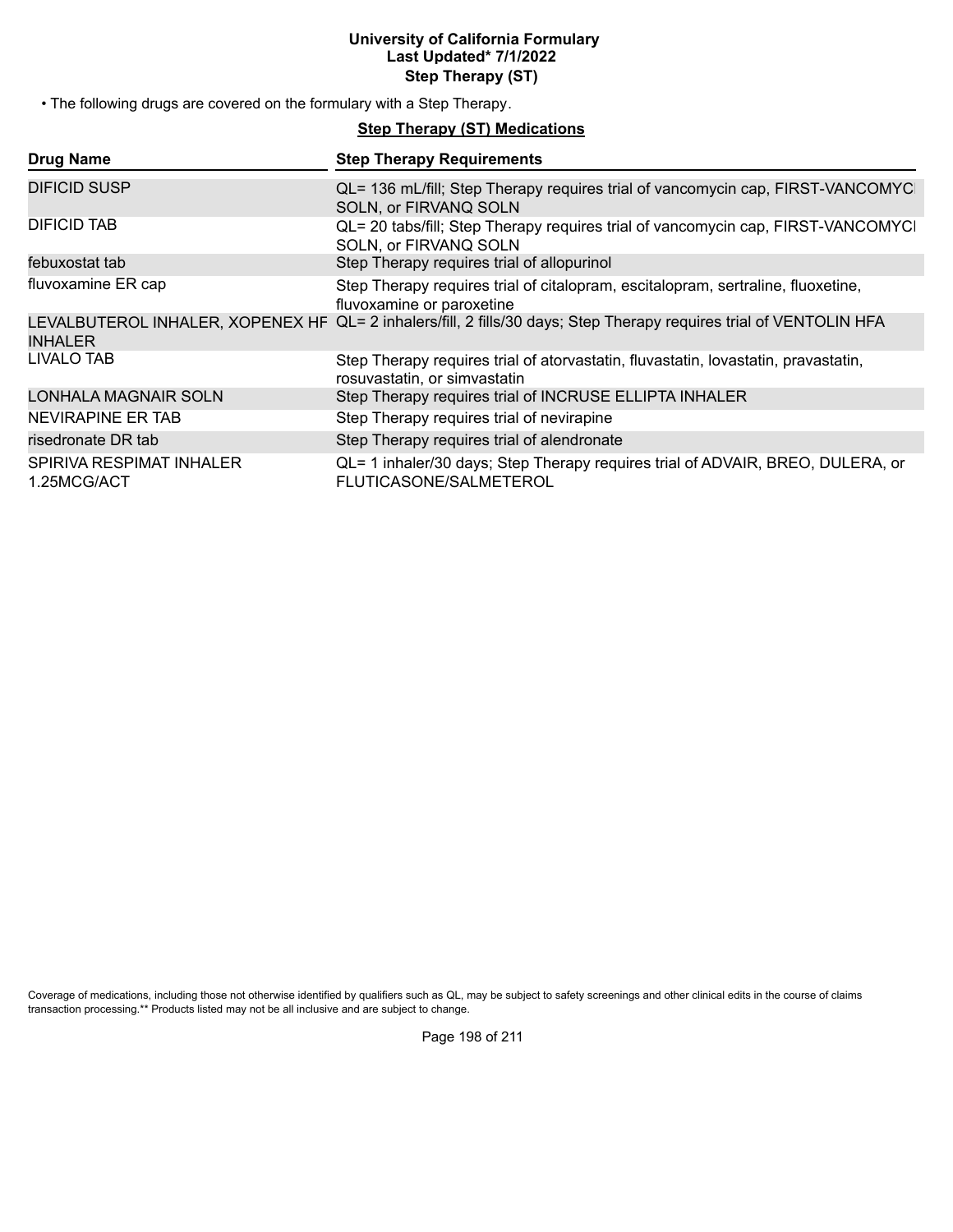# **Smoking Cessation Agents Last Updated\* 7/1/2022 University of California Formulary**

| <b>Drug Name</b>        | <b>Tier # for Drug Copay</b> |
|-------------------------|------------------------------|
| <b>BUPROPION SR TAB</b> | \$0                          |
| <b>CHANTIX PAK</b>      | \$0                          |
| <b>CHANTIX TAB</b>      | \$0                          |
| NICODERM PATCH          | \$0                          |
| NICORETTE GUM           | \$0                          |
| NICORETTE LOZENGE       | \$0                          |
| <b>NICOTINE GUM</b>     | \$0                          |
| NICOTINE KIT            | \$0                          |
| NICOTINE LOZENGE        | \$0                          |
| NICOTINE PATCH          | \$0                          |
| NICOTROL INHALER        | \$0                          |
| NICOTROL NASAL SPRAY    | \$0                          |
| ZYBAN TAB               | \$0                          |

Coverage of medications, including those not otherwise identified by qualifiers such as QL, may be subject to safety screenings and other clinical edits in the course of claims transaction processing.\*\* Products listed may not be all inclusive and are subject to change.

Page 199 of 211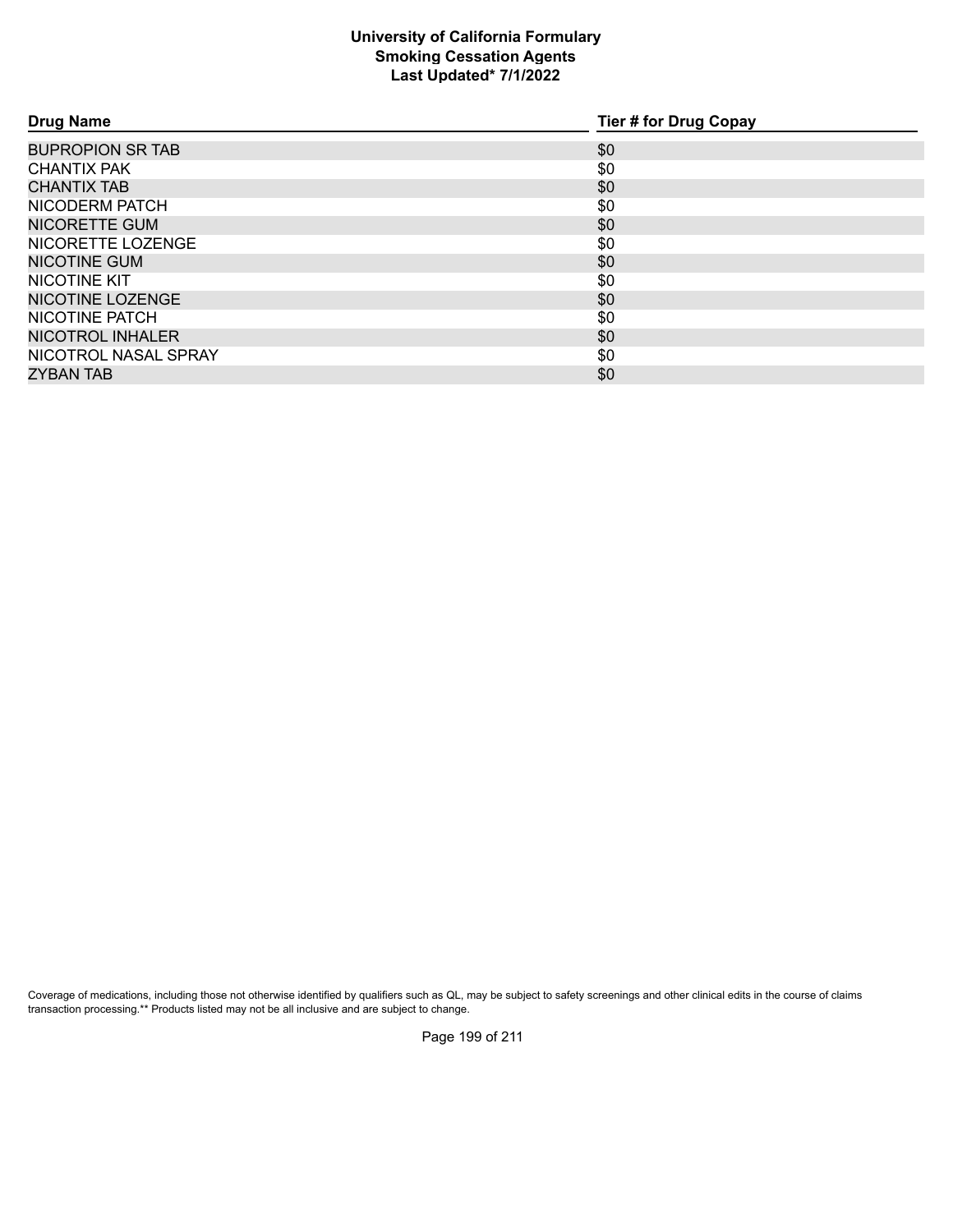• The following drugs are covered on the formulary with a Quantity Limit.

# **Quantity Limit (QL) Medications**

| <b>Drug Name</b>            | <b>Quantity Limit</b>                                                                    |
|-----------------------------|------------------------------------------------------------------------------------------|
| abiraterone tab 250mg       | $QL = 4$ tabs/day                                                                        |
| ABSTRAL SL TAB              | QL= 120 tabs/30 days                                                                     |
| <b>ACTEMRA ACTPEN INJ</b>   | QL= 2 inj/28 days                                                                        |
| <b>ACTEMRA SC INJ</b>       | $QL = 2$ inj/28 days                                                                     |
| <b>ACTHAR GEL INJ</b>       | $QL = 4$ vials/fill                                                                      |
| <b>ADEMPAS TAB</b>          | QL= 3 tabs/day; Only available through Accredo 800-803-2523                              |
| <b>ADIPEX-P CAP</b>         | $QL = 1$ cap/day                                                                         |
| ADIPEX-P TAB                | $QL = 1$ tab/day                                                                         |
| <b>AFLURIA INJ</b>          | $QL = 1$ inj/28 days                                                                     |
| AFLURIA INJ, FLUZONE INJ    | QL= 1 inj/28 days                                                                        |
| <b>AIMOVIG INJ</b>          | QL= 1 pack/28 days                                                                       |
| <b>AJOVY INJ</b>            | QL= 1 pack/28 days                                                                       |
| <b>AKYNZEO CAP</b>          | QL= 1 cap/fill; Restricted to Oncology or Hematology Specialist                          |
| albuterol HFA inhaler       | QL= 2 inhalers/30 days                                                                   |
| <b>ALECENSA CAP</b>         | $QL = 8 \text{ caps/day}$                                                                |
| <b>ALINIA SUSP</b>          | $QL = 60ml/3$ days                                                                       |
| <b>ALUNBRIG TAB 30MG</b>    | QL= 4 tabs/day; Only available through Biologics 800-850-4306                            |
| ALUNBRIG TAB 90MG, 180MG    | QL= 1 tab/day; Only available through Biologics 800-850-4306                             |
| ambrisentan tab             | QL= 1 tab/day; Only available through Lumicera 855-847-3553 or Walgreens<br>888-347-3416 |
| ANDRODERM PATCH             | $QL = 1$ patch/day                                                                       |
| <b>ANNOVERA RING</b>        | $QL = 1$ ring/year                                                                       |
| <b>ANZEMET TAB</b>          | $QL = 9$ tabs/fill                                                                       |
| aprepitant cap              | $QL = 3 \text{ caps/fill}$                                                               |
| aprepitant pak              | $QL = 3 \text{ caps/fill}$                                                               |
| <b>ARIKAYCE SUSP</b>        | QL= 1 vial/day; Only available through Maxor Pharmacy 800-658-6046                       |
| armodafinil tab             | $QL = 1$ tab/day                                                                         |
| asenapine maleate SL tab    | $QL = 2$ tabs/day                                                                        |
| <b>AUSTEDO TAB</b>          | $QL = 4$ tabs/day                                                                        |
| <b>AYVAKIT TAB</b>          | QL= 1 tab/day; Only available through Biologics 800-850-4306                             |
| <b>BALVERSA TAB 3MG</b>     | QL= 3 tabs/day; Only available through US Bioservices 888-518-7246                       |
| <b>BALVERSA TAB 4MG</b>     | QL= 2 tabs/day; Only available through US Bioservices 888-518-7246                       |
| <b>BALVERSA TAB 5MG</b>     | QL= 1 tab/day; Only available through US Bioservices 888-518-7246                        |
| <b>BAQSIMI NASAL POWDER</b> | QL= 2 inhalations/fill                                                                   |
| <b>BAXDELA TAB</b>          | QL= 2 tabs/day; Restricted to Infectious Disease Specialist                              |
| BENLYSTA AUTO-INJECTOR      | $QL = 4$ inj/28 day                                                                      |
| <b>BENLYSTA INJ</b>         | $QL = 4$ inj/28 day                                                                      |
| bimatoprost ophth soln      | $QL = 2.5$ ml/30 days                                                                    |
| bosentan tab                | QL= 2 tabs/day; Only available through Lumicera 855-847-3553                             |
| <b>BRAFTOVI CAP 75MG</b>    | QL= 6 caps/day; Only available through Diplomat Pharmacy 877-977-9118                    |
| <b>BRUKINSA CAP</b>         | QL= 4 caps/day; Only available through Biologics 800-850-4306                            |
| budesonide ER tab           | $QL=1$ tab/day                                                                           |
| buprenorphine patch         | QL= 4 patches/28 days                                                                    |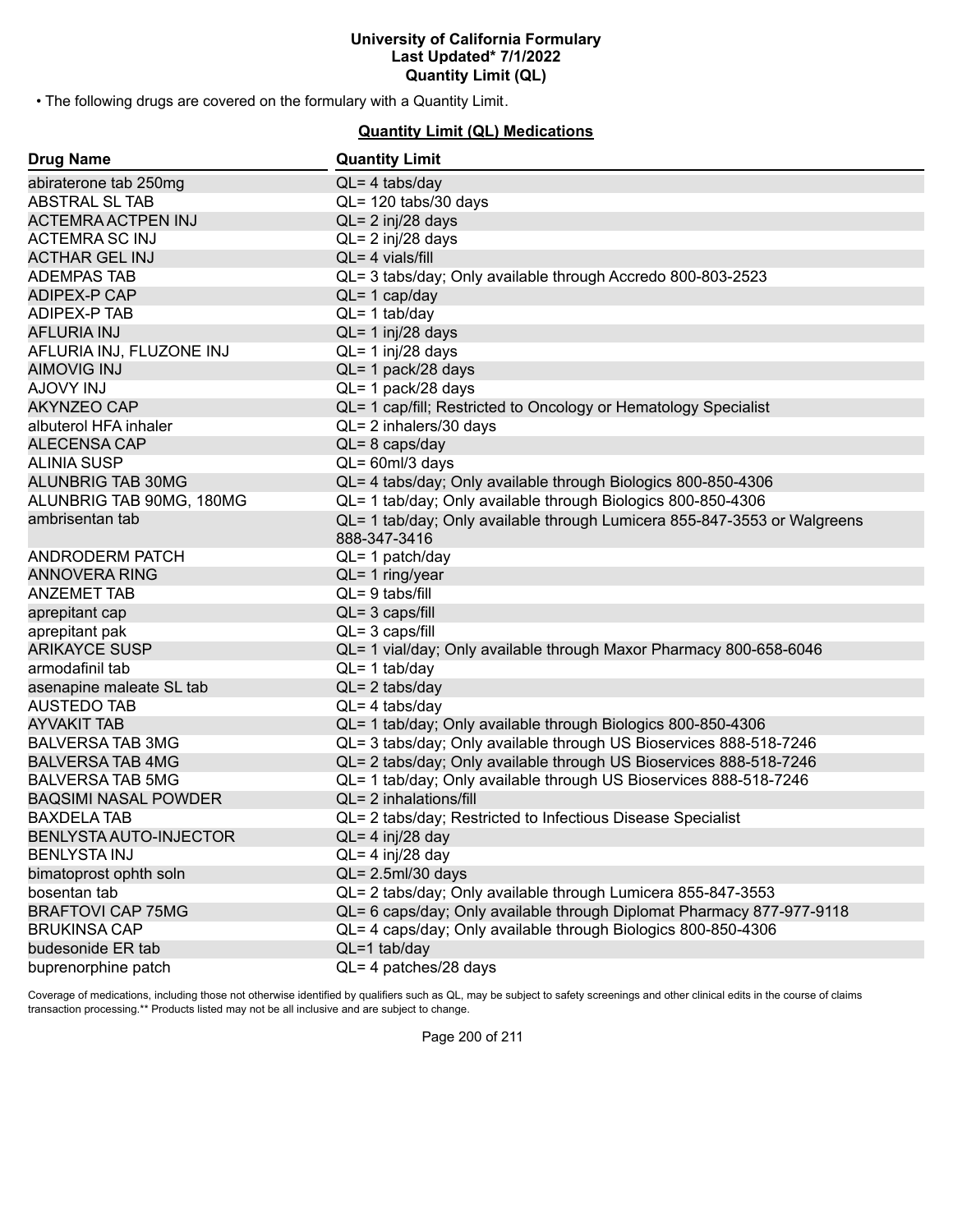• The following drugs are covered on the formulary with a Quantity Limit.

# **Quantity Limit (QL) Medications**

| <b>Drug Name</b>                                       | <b>Quantity Limit</b>                                                                  |
|--------------------------------------------------------|----------------------------------------------------------------------------------------|
| butorphanol nasal spray                                | QL= 1 bottle/fill, 2 fills/30 days                                                     |
| BYDUREON BCISE AUTO INJ                                | $QL = 4$ inj/28 days                                                                   |
| <b>BYDUREON INJ</b>                                    | $QL = 4$ inj/28 days                                                                   |
| <b>BYDUREON PEN INJ</b>                                | $QL = 4$ inj/28 days                                                                   |
| <b>BYETTA INJ</b>                                      | $QL = 1$ pen/30 days                                                                   |
| BYLVAY CAP 1200MCG                                     | QL= 5 caps/day; Only available through PantheRx Pharmacy 855-726-8479                  |
| <b>BYLVAY CAP 400MCG</b>                               | QL= 15 caps/day; Only available through PantheRx Pharmacy 855-726-8479                 |
| BYLVAY SPRINKLE CAP 200MCG                             | QL= 8 caps/day; Only available through PantheRx Pharmacy 855-726-8479                  |
| BYLVAY SPRINKLE CAP 600MCG                             | QL= 4 caps/day; Only available through PantheRx Pharmacy 855-726-8479                  |
| <b>CABLIVI INJ KIT</b>                                 | QL= 1 vial/day; Only available through Biologics 800-850-4306                          |
| <b>CABOMETYX TAB</b>                                   | $QL = 1$ tab/day                                                                       |
| <b>CALQUENCE CAP</b>                                   | QL= 2 caps/day; Only available through Diplomat Pharmacy 877-977-9118                  |
| <b>CAVERJECT INJ</b>                                   | $QL = 6$ inj/30 days                                                                   |
| celecoxib cap                                          | $QL = 2 \text{ caps/day}$                                                              |
| <b>CIMZIA INJ</b>                                      | $QL = 2$ inj/28 days                                                                   |
| CIMZIA STARTER INJ KIT                                 | QL= 1 kit/plan year                                                                    |
| <b>CINRYZE INJ</b>                                     | QL= 16 vials/28 days; Only available through CVS Specialty 800-237-2767                |
| <b>CONTRAVE TAB</b>                                    | $QL = 4$ tabs/day                                                                      |
| <b>COPIKTRA CAP</b>                                    | QL= 2 caps/day; Only available through Diplomat Pharmacy 877-977-9118                  |
| <b>COTELLIC TAB</b>                                    | $QL = 3$ tabs/day                                                                      |
| <b>COVID-19 TEST</b>                                   | $QL = 8$ tests/30 days                                                                 |
| COVID-19 VACCINE BOOSTER INJ                           | $QL = 1$ inj/fill                                                                      |
| (MODERNA)                                              |                                                                                        |
| COVID-19 VACCINE INJ (JANSSEN)                         | QL= 1 dose/45 days                                                                     |
| COVID-19 VACCINE INJ (MODERNA)                         | $QL = 1$ dose/24 days                                                                  |
| COVID-19 VACCINE INJ (PFIZER)                          | QL= 1 dose/17 days                                                                     |
| COVID-19 VACCINE INJ 5-11Y (PFIZER)                    | QL= 1 dose/17 days                                                                     |
| COVID-19 VACCINE INJ 6-11Y (MODERN/ QL= 1 dose/24 days |                                                                                        |
| COVID-19 VACCINE INJ 6M-4Y (PFIZER)                    | QL= 1 dose/17 days                                                                     |
| COVID-19 VACCINE INJ 6M-5Y                             | $QL = 1$ dose/24 days                                                                  |
| (MODERNA)                                              |                                                                                        |
| CUE COVID-19 INJ TEST CARTRIDGE                        | $QL = 8$ cartridges/30 days                                                            |
| <b>CUE HEALTH MONITOR</b>                              | QL= 1 kit/year                                                                         |
| <b>CYSTADROPS SOLN</b>                                 | QL = 4 bottles/28 days; Restricted to Ophthalmology Specialist; Only available througl |
|                                                        | Anovo Specialty Pharmacy 844-288-5007                                                  |
| <b>CYSTARAN OPHTH SOLN</b>                             | QL= 4 bottles/28 days; Restricted to Ophthalmology or Optometry Specialist; Only       |
|                                                        | available through Walgreens 888-347-3416                                               |
| dalfampridine ER tab                                   | QL= 2 tabs/day; Restricted to Neurology Specialist                                     |
| <b>DEPO-PROVERA INJ</b>                                |                                                                                        |
| DEPO-PROVERA SC INJ 104MG                              | QL= 1 inj/90 days                                                                      |
| <b>DEXCOM G6 RECEIVER</b>                              | QL= 1 receiver/year                                                                    |
| DEXCOM G6 SENSOR                                       | QL= 3 sensors/28 days                                                                  |
| <b>DEXCOM G6 TRANSMITTER</b>                           | QL= 1 transmitter/90 days                                                              |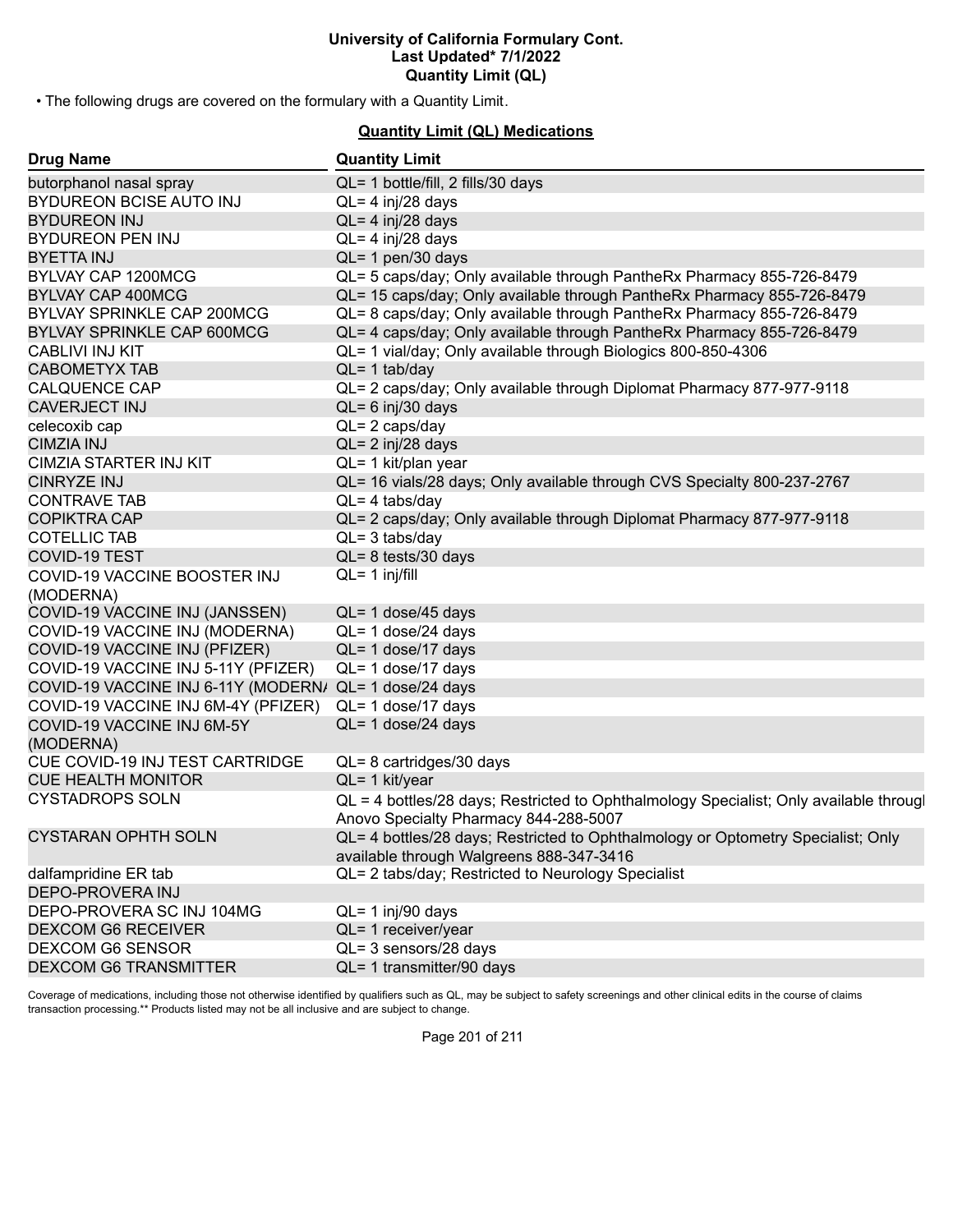• The following drugs are covered on the formulary with a Quantity Limit.

# **Quantity Limit (QL) Medications**

| QL= 2 packs/fill<br><b>RECTAL GEL</b><br>diclofenac gel<br>QL= 300gm/30 days<br>$QL = 5$ tubes/fill<br>diclofenac gel 1%<br>DICLOFENAC PATCH, FLECTOR PATCH<br>QL= 30 patches/fill<br>diclofenac soln 1.5%<br>$QL = 3$ bottles/fill<br><b>DIFICID SUSP</b><br>QL= 136 mL/fill; Step Therapy requires trial of vancomycin cap, FIRST-VANCOMYCIN<br>SOLN, or FIRVANQ SOLN<br>QL= 20 tabs/fill; Step Therapy requires trial of vancomycin cap, FIRST-VANCOMYCIN<br>SOLN, or FIRVANQ SOLN<br>donepezil ODT<br>$QL = 1$ tab/day<br>donepezil tab<br>$QL = 2$ tabs/day<br>$QL = 1$ tab/day<br>donepezil tab 23mg | <b>Drug Name</b>                           | <b>Quantity Limit</b>                                             |
|------------------------------------------------------------------------------------------------------------------------------------------------------------------------------------------------------------------------------------------------------------------------------------------------------------------------------------------------------------------------------------------------------------------------------------------------------------------------------------------------------------------------------------------------------------------------------------------------------------|--------------------------------------------|-------------------------------------------------------------------|
|                                                                                                                                                                                                                                                                                                                                                                                                                                                                                                                                                                                                            | DIASTAT RECTAL GEL, DIAZEPAM               |                                                                   |
|                                                                                                                                                                                                                                                                                                                                                                                                                                                                                                                                                                                                            |                                            |                                                                   |
|                                                                                                                                                                                                                                                                                                                                                                                                                                                                                                                                                                                                            |                                            |                                                                   |
|                                                                                                                                                                                                                                                                                                                                                                                                                                                                                                                                                                                                            |                                            |                                                                   |
|                                                                                                                                                                                                                                                                                                                                                                                                                                                                                                                                                                                                            |                                            |                                                                   |
|                                                                                                                                                                                                                                                                                                                                                                                                                                                                                                                                                                                                            |                                            |                                                                   |
|                                                                                                                                                                                                                                                                                                                                                                                                                                                                                                                                                                                                            |                                            |                                                                   |
|                                                                                                                                                                                                                                                                                                                                                                                                                                                                                                                                                                                                            | <b>DIFICID TAB</b>                         |                                                                   |
|                                                                                                                                                                                                                                                                                                                                                                                                                                                                                                                                                                                                            |                                            |                                                                   |
|                                                                                                                                                                                                                                                                                                                                                                                                                                                                                                                                                                                                            |                                            |                                                                   |
|                                                                                                                                                                                                                                                                                                                                                                                                                                                                                                                                                                                                            |                                            |                                                                   |
|                                                                                                                                                                                                                                                                                                                                                                                                                                                                                                                                                                                                            | DOPTELET TAB                               | QL= 2 tabs/day; Only available through CVS Specialty 800-237-2767 |
| $QL = 2$ inj/ 28 days                                                                                                                                                                                                                                                                                                                                                                                                                                                                                                                                                                                      | <b>DUPIXENT INJ</b>                        |                                                                   |
| QL= 2 inj/28 days                                                                                                                                                                                                                                                                                                                                                                                                                                                                                                                                                                                          | <b>DUPIXENT PEN INJ</b>                    |                                                                   |
| $QL = 6$ inj/30 days                                                                                                                                                                                                                                                                                                                                                                                                                                                                                                                                                                                       | <b>EDEX INJ</b>                            |                                                                   |
| QL= 9 tabs/fill, 2 fills/30 days                                                                                                                                                                                                                                                                                                                                                                                                                                                                                                                                                                           | eletriptan tab                             |                                                                   |
| $QL = 1$ inj/28 days                                                                                                                                                                                                                                                                                                                                                                                                                                                                                                                                                                                       | <b>EMGALITY INJ</b>                        |                                                                   |
| QL= 3 inj/fill, 6 fills/year                                                                                                                                                                                                                                                                                                                                                                                                                                                                                                                                                                               | <b>EMGALITY INJ 100MG/ML</b>               |                                                                   |
| QL= 160ml/28 days; Only available through PantheRx 855-726-8479                                                                                                                                                                                                                                                                                                                                                                                                                                                                                                                                            | <b>EMPAVELI INJ</b>                        |                                                                   |
| QL= 8 inj/28 days                                                                                                                                                                                                                                                                                                                                                                                                                                                                                                                                                                                          | <b>ENBREL INJ 25MG</b>                     |                                                                   |
| $QL = 4$ inj/28 days                                                                                                                                                                                                                                                                                                                                                                                                                                                                                                                                                                                       | <b>ENBREL INJ 50MG</b>                     |                                                                   |
| $QL = 4$ inj/28 days                                                                                                                                                                                                                                                                                                                                                                                                                                                                                                                                                                                       | ENBREL MINI INJ                            |                                                                   |
| $QL = 4$ inj/28 days                                                                                                                                                                                                                                                                                                                                                                                                                                                                                                                                                                                       | <b>ENBREL SURECLICK INJ 50MG</b>           |                                                                   |
| QL= 6 packets/day                                                                                                                                                                                                                                                                                                                                                                                                                                                                                                                                                                                          | <b>ENDARI POWDER PACK</b>                  |                                                                   |
| $QL = 1$ inj/28 days                                                                                                                                                                                                                                                                                                                                                                                                                                                                                                                                                                                       | <b>ENSPRYNG INJ</b>                        |                                                                   |
| $QL = 1$ tab/day                                                                                                                                                                                                                                                                                                                                                                                                                                                                                                                                                                                           | entecavir tab                              |                                                                   |
| $QL = 2$ tabs/day                                                                                                                                                                                                                                                                                                                                                                                                                                                                                                                                                                                          | <b>ENTRESTO TAB</b>                        |                                                                   |
| $QL = 2$ inj/fill                                                                                                                                                                                                                                                                                                                                                                                                                                                                                                                                                                                          | epinephrine pen inj 0.15mg, 0.3mg          |                                                                   |
| $QL = 4$ tabs/day                                                                                                                                                                                                                                                                                                                                                                                                                                                                                                                                                                                          | <b>ERLEADA TAB</b>                         |                                                                   |
| $QL = 9$ caps/day                                                                                                                                                                                                                                                                                                                                                                                                                                                                                                                                                                                          | <b>ESBRIET CAP</b>                         |                                                                   |
| $QL = 9$ tabs/day                                                                                                                                                                                                                                                                                                                                                                                                                                                                                                                                                                                          | <b>ESBRIET TAB 267MG</b>                   |                                                                   |
| QL= 8 tabs/28 days, 18 tabs on first fill                                                                                                                                                                                                                                                                                                                                                                                                                                                                                                                                                                  | estradiol vaginal tab, yuvafem vaginal tab |                                                                   |
| $QL = 1$ tab/day                                                                                                                                                                                                                                                                                                                                                                                                                                                                                                                                                                                           | eszopiclone tab                            |                                                                   |
| $QL = 1$ tab/day                                                                                                                                                                                                                                                                                                                                                                                                                                                                                                                                                                                           | everolimus tab                             |                                                                   |
| $QL = 1$ tab/day                                                                                                                                                                                                                                                                                                                                                                                                                                                                                                                                                                                           | everolimus tab for oral susp               |                                                                   |
| QL= 6.67ml/day; Only available through Accredo 800-803-2523                                                                                                                                                                                                                                                                                                                                                                                                                                                                                                                                                | <b>EVRYSDI SOLN</b>                        |                                                                   |
| QL= 4 caps/day; Only available through Biologics 800-850-4306                                                                                                                                                                                                                                                                                                                                                                                                                                                                                                                                              | <b>EXKIVITY CAP</b>                        |                                                                   |
| QL= 1 tab/day (10-80mg is Not Covered)                                                                                                                                                                                                                                                                                                                                                                                                                                                                                                                                                                     | ezetimibe/simvastatin tab                  |                                                                   |
| $QL = 2$ tabs/day                                                                                                                                                                                                                                                                                                                                                                                                                                                                                                                                                                                          | <b>FANAPT TAB</b>                          |                                                                   |
| QL= 1 pack/plan year                                                                                                                                                                                                                                                                                                                                                                                                                                                                                                                                                                                       | <b>FANAPT TITRATION PACK</b>               |                                                                   |
| $QL = 1$ tab/day                                                                                                                                                                                                                                                                                                                                                                                                                                                                                                                                                                                           | <b>FARXIGA TAB</b>                         |                                                                   |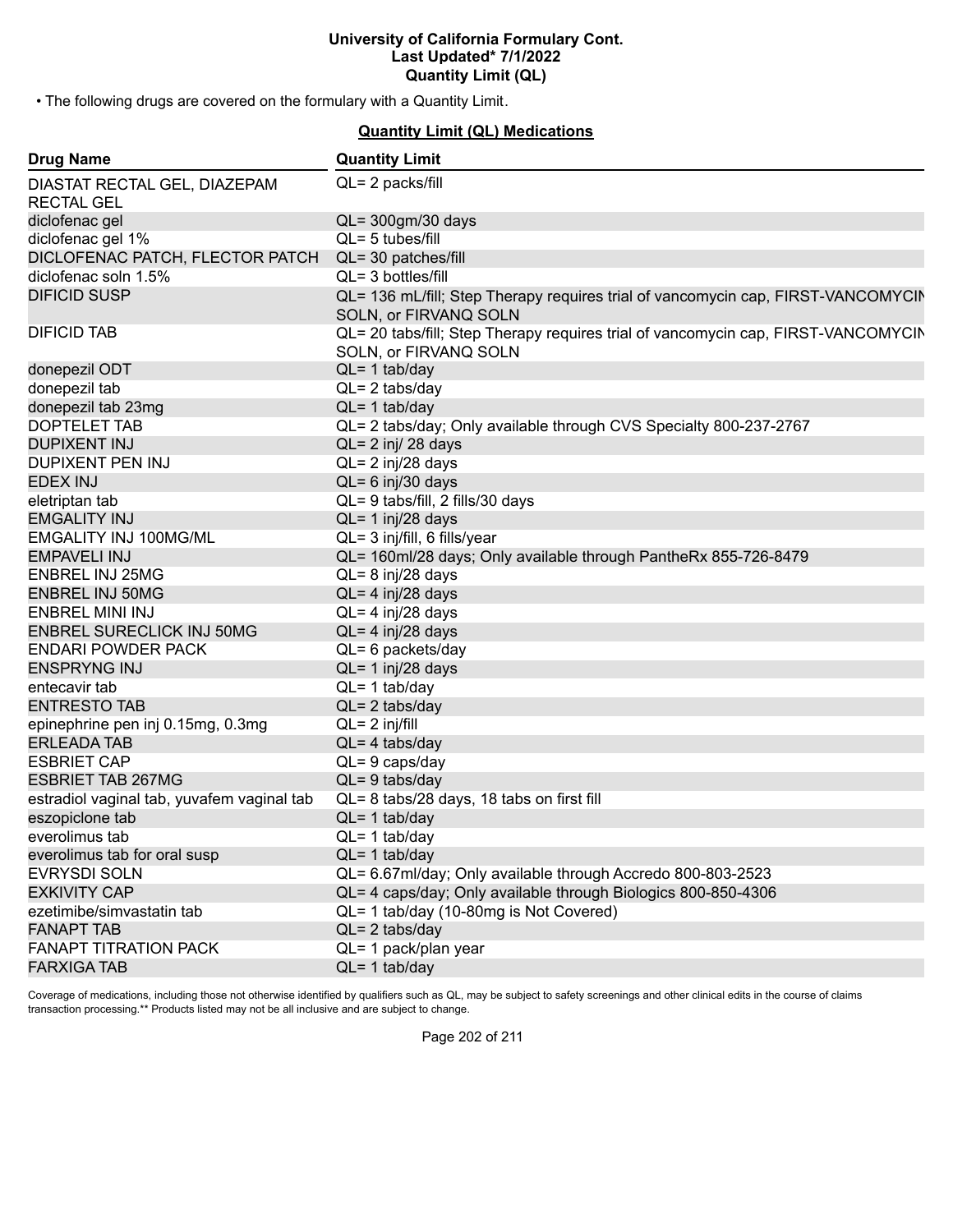• The following drugs are covered on the formulary with a Quantity Limit.

# **Quantity Limit (QL) Medications**

| <b>Drug Name</b>                                     | <b>Quantity Limit</b>                                                                                                  |
|------------------------------------------------------|------------------------------------------------------------------------------------------------------------------------|
| <b>FASENRA PEN INJ</b>                               | $QL = 1$ inj/56 days                                                                                                   |
| fentanyl citrate lollipop                            | QL= 120 lozenges/30 days                                                                                               |
| FENTORA TAB, FENTANYL BUCCAL TAB                     | QL= 120 tabs/30 days                                                                                                   |
| <b>FINTEPLA SOLN</b>                                 | QL= 12ml/day; Only available through Anovo Specialty Pharmacy 844-288-5007                                             |
| <b>FLUAD INJ</b>                                     | $QL = 1$ inj/28 days                                                                                                   |
| <b>FLUAD QUAD INJ</b>                                | $QL = 1$ inj/28 days                                                                                                   |
| <b>FLUBLOK INJ</b>                                   | $QL = 1$ inj/28 days                                                                                                   |
| FLUBLOK QUAD PF INJ                                  | $QL = 1$ inj/28 days                                                                                                   |
| <b>FLUCELVAX INJ</b>                                 | $QL = 1$ inj/28 days                                                                                                   |
| FLUCELVAX QUAD INJ                                   | $QL = 1$ inj/28 days                                                                                                   |
| FLULAVAL QUAD INJ, FLUZONE QUAD IN QL= 1 inj/28 days |                                                                                                                        |
| FLUMIST QUADRIVALENT NASAL SUSP                      | $QL = 1$ inj/28 days                                                                                                   |
| <b>FLUNISOLIDE NASAL SPRAY</b>                       | $QL = 2$ bottles/fill                                                                                                  |
| fluticasone nasal spray                              | $QL = 2$ bottles/fill                                                                                                  |
| <b>FLUVIRIN INJ</b>                                  | $QL = 1$ inj/28 days                                                                                                   |
| <b>FLUVIRIN PF INJ</b>                               | $QL = 1$ inj/28 days                                                                                                   |
| FLUZONE HD PF INJ                                    | $QL = 1$ inj/28 days                                                                                                   |
| FLUZONE HIGH DOSE PF INJ                             | $QL = 1$ inj/28 days                                                                                                   |
| FLUZONE INTRADERMAL INJ                              | $QL = 1$ inj/28 days                                                                                                   |
| <b>FLUZONE QUAD INJ</b>                              | $QL = 1$ inj/28 days                                                                                                   |
| FLUZONE/FLUARIX QUAD INJ                             | $QL = 1$ inj/28 days                                                                                                   |
| <b>FOTIVDA CAP</b>                                   | QL= 21 caps/28 days; Only available through Biologics 800-850-4306                                                     |
| FREESTYLE LIBRE 2 RECEIVER                           | QL= 1 receiver/year                                                                                                    |
| FREESTYLE LIBRE 2 SENSOR                             | QL= 2 sensors/28 days                                                                                                  |
| FREESTYLE LIBRE RECEIVER                             | QL= 1 receiver/year                                                                                                    |
| FREESTYLE LIBRE SENSOR (10-DAY)                      | QL= 3 sensors/30 days                                                                                                  |
| FREESTYLE LIBRE SENSOR (14-DAY)                      | QL= 2 sensors/28 days                                                                                                  |
| gabapentin cap                                       | $QL = 9$ caps/day                                                                                                      |
| gabapentin soln                                      | QL=72 mls/day                                                                                                          |
| gabapentin tab 600mg                                 | $QL = 6$ tabs/day                                                                                                      |
| gabapentin tab 800mg                                 | $QL = 4.5$ tabs/day                                                                                                    |
| <b>GALAFOLD CAP</b>                                  | QL= 14 caps/28 days; Only available through Walgreens 888-347-3416                                                     |
| <b>GAVILYTE-C SOLN</b>                               | Covered at \$0 for members 45-75 years-Limited to 2 fills/calendar year; All other<br>members covered at generic copay |
| <b>GAVRETO CAP</b>                                   | QL= 4 caps/day; Only available through Lumicera 855-847-3553                                                           |
| <b>GILOTRIF TAB</b>                                  | QL= 1 tab/day; Only available through Accredo 800-803-2523                                                             |
| <b>GLUCAGEN HYPOKIT INJ</b>                          | $QL = 2$ inj/fill                                                                                                      |
| glucagon (rdna) for inj kit                          | $QL = 2$ inj/fill                                                                                                      |
| <b>GLUCAGON EMR INJ</b>                              | $QL = 2$ inj/fill                                                                                                      |
| <b>GLUCAGON INJ KIT</b>                              | $QL = 2$ inj/fill                                                                                                      |
| <b>GLYXAMBI TAB</b>                                  | $QL = 1$ tab/day                                                                                                       |
| <b>GOLYTELY SOLN</b>                                 | Covered at \$0 for members 45-75 years-Limited to 2 fills/calendar year; All other                                     |
|                                                      | members covered at generic copay                                                                                       |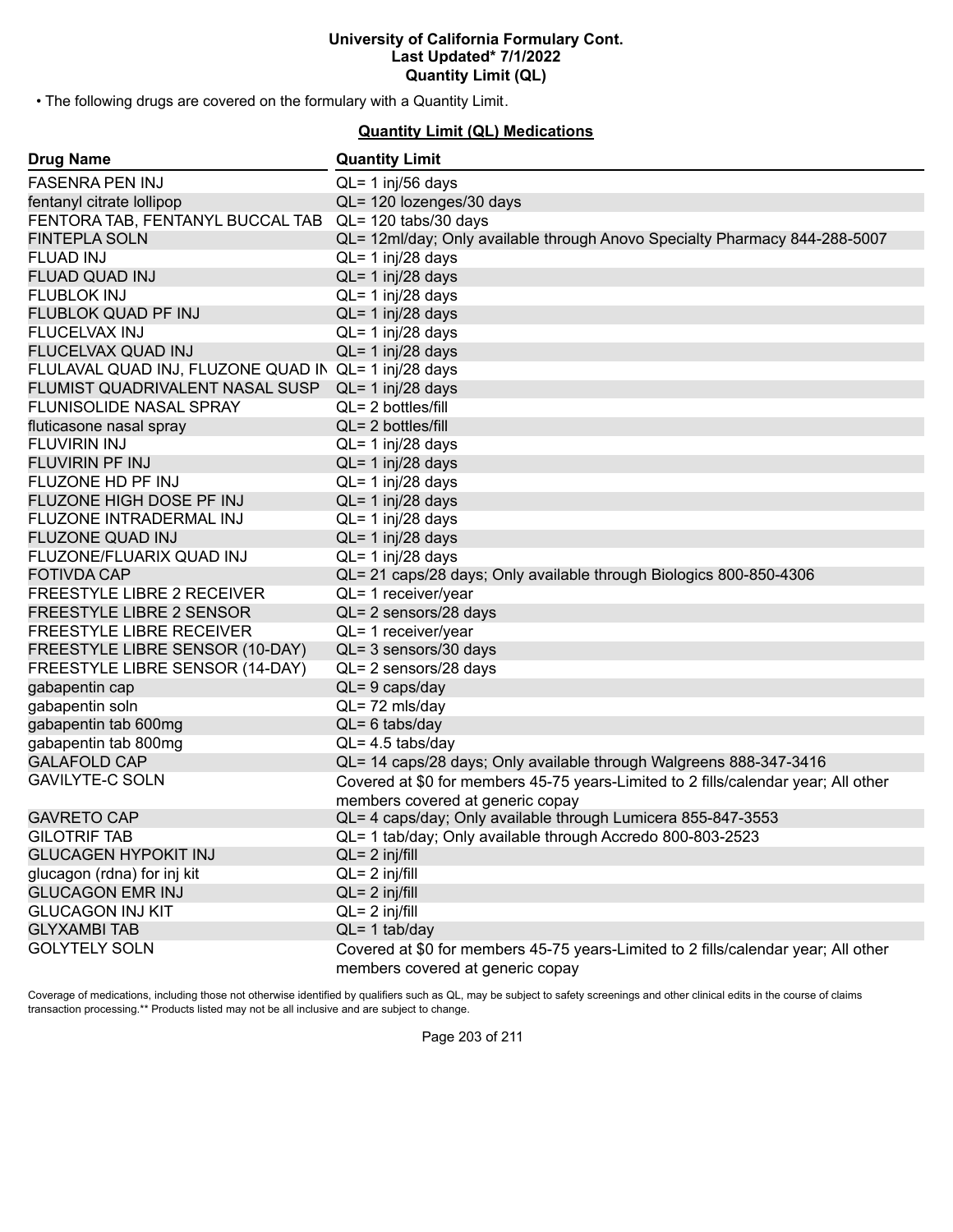• The following drugs are covered on the formulary with a Quantity Limit.

# **Quantity Limit (QL) Medications**

| <b>Drug Name</b>                                                                           | <b>Quantity Limit</b>                                                        |
|--------------------------------------------------------------------------------------------|------------------------------------------------------------------------------|
| granisetron tab                                                                            | $QL = 14$ tabs/fill                                                          |
| <b>GRANISOL SOLN</b>                                                                       | $QL = 60$ ml/fill                                                            |
| <b>GUAIFENESIN/CODEINE SYRUP</b>                                                           | $QL = 240$ ml/fill                                                           |
| <b>GVOKE INJ</b>                                                                           | $QL = 2$ inj/fill                                                            |
| <b>GVOKE INJ KIT</b>                                                                       | $QL = 2$ inj/fill                                                            |
| <b>GVOKE PFS INJ</b>                                                                       | $QL = 2$ inj/fill                                                            |
| <b>HUMIRA INJ 10MG</b>                                                                     | QL= 2 syringes/28 days                                                       |
| HUMIRA INJ 20MG                                                                            | QL= 2 syringes/28 days                                                       |
| <b>HUMIRA INJ 40MG</b>                                                                     | QL= 2 syringes/28 days                                                       |
| HUMIRA INJ 80MG                                                                            | QL= 2 syringes/28 days                                                       |
| HUMIRA INJ CROHNS/UC/HIDRADENITIS QL= 1 pack/fill, 1 fill/plan year<br><b>STARTER PACK</b> |                                                                              |
| HUMIRA INJ PEDIATRIC CROHNS<br><b>STARTER PACK</b>                                         | QL= 1 pack/fill, 1 fill/plan year                                            |
| HUMIRA INJ PEDIATRIC UC STARTER<br><b>PACK</b>                                             | QL= 1 pack/fill, 1 fill/plan year                                            |
| HUMIRA INJ PSORIASIS/UVEITIS<br><b>STARTER PACK</b>                                        | QL= 1 pack/fill, 1 fill/plan year                                            |
| HUMIRA PEN INJ 40MG                                                                        | QL= 2 pens/28 days                                                           |
| HYDROCODONE BITARTRATE ER CAP                                                              | $QL = 2 \text{ caps/day}$                                                    |
| hydrocodone bitartrate er tab                                                              | $QL = 1$ tab/day                                                             |
| hydrocodone/chlorpheniramine CR susp                                                       | QL= 120ml/fill; 2 fills/30 days                                              |
| hydrocodone/chlorpheniramine/pseudoeph( QL= 120ml/fill, 2 fills/month                      |                                                                              |
| drine liquid                                                                               |                                                                              |
| HYDROXYCHLOROQUINE TAB 100MG                                                               | $QL = 1$ tab/day                                                             |
| ibandronate tab 150mg                                                                      | $QL = 1$ tab/30 days                                                         |
| <b>IBRANCE CAP</b>                                                                         | QL= 21 caps/28 days                                                          |
| <b>IBRANCE TAB</b>                                                                         | QL= 21 caps/28 days                                                          |
| <b>ICLUSIG TAB</b>                                                                         | QL= 1 tab/day; Only available through AcariaHealth 800-511-5144              |
| <b>IDHIFA TAB</b>                                                                          | $QL = 1$ tab/day                                                             |
| <b>IMBRUVICA CAP 140MG</b>                                                                 | QL= 3 caps/day; Only available through Diplomat Pharmacy 877-977-9118        |
| <b>IMBRUVICA CAP 70MG</b>                                                                  | QL= 1 cap/day; Only available through Diplomat Pharmacy 877-977-9118         |
| IMBRUVICA TAB 420MG, 560MG                                                                 | QL= 1 tab/day; Only available through Diplomat Pharmacy 877-977-9118         |
| <b>IMCIVREE INJ</b>                                                                        | QL= 1 inj/day; Only available through PantherRx Pharmacy 855-726-8479        |
| <b>IMITREX INJ</b>                                                                         | QL= 4 inj/fill, 2 fills/30 days                                              |
| <b>INBRIJA INH POWDER</b>                                                                  | $QL = 10 \text{ caps/day}$                                                   |
| <b>INGREZZA CAP</b>                                                                        | QL= 1 cap/day; Only available through PantherRx Pharmacy 855-726-8479        |
| <b>INLYTA TAB</b>                                                                          | $QL = 8$ tabs/day                                                            |
| <b>INQOVI TAB</b>                                                                          | QL= 5 tabs/28 days; Only available through Walgreens 888-347-3416            |
| <b>ISTURISA TAB 10MG</b>                                                                   | QL= 6 tabs/day; Only available through Anovo Specialty Pharmacy 844-288-5007 |
| <b>ISTURISA TAB 1MG</b>                                                                    | QL= 8 tabs/day; Only available through Anovo Specialty Pharmacy 844-288-5007 |
| <b>ISTURISA TAB 5MG</b>                                                                    | QL= 2 tabs/day; Only available through Anovo Specialty Pharmacy 844-288-5007 |
| <b>IVERMECTIN LOTION</b>                                                                   | $QL = 1$ tube/fill                                                           |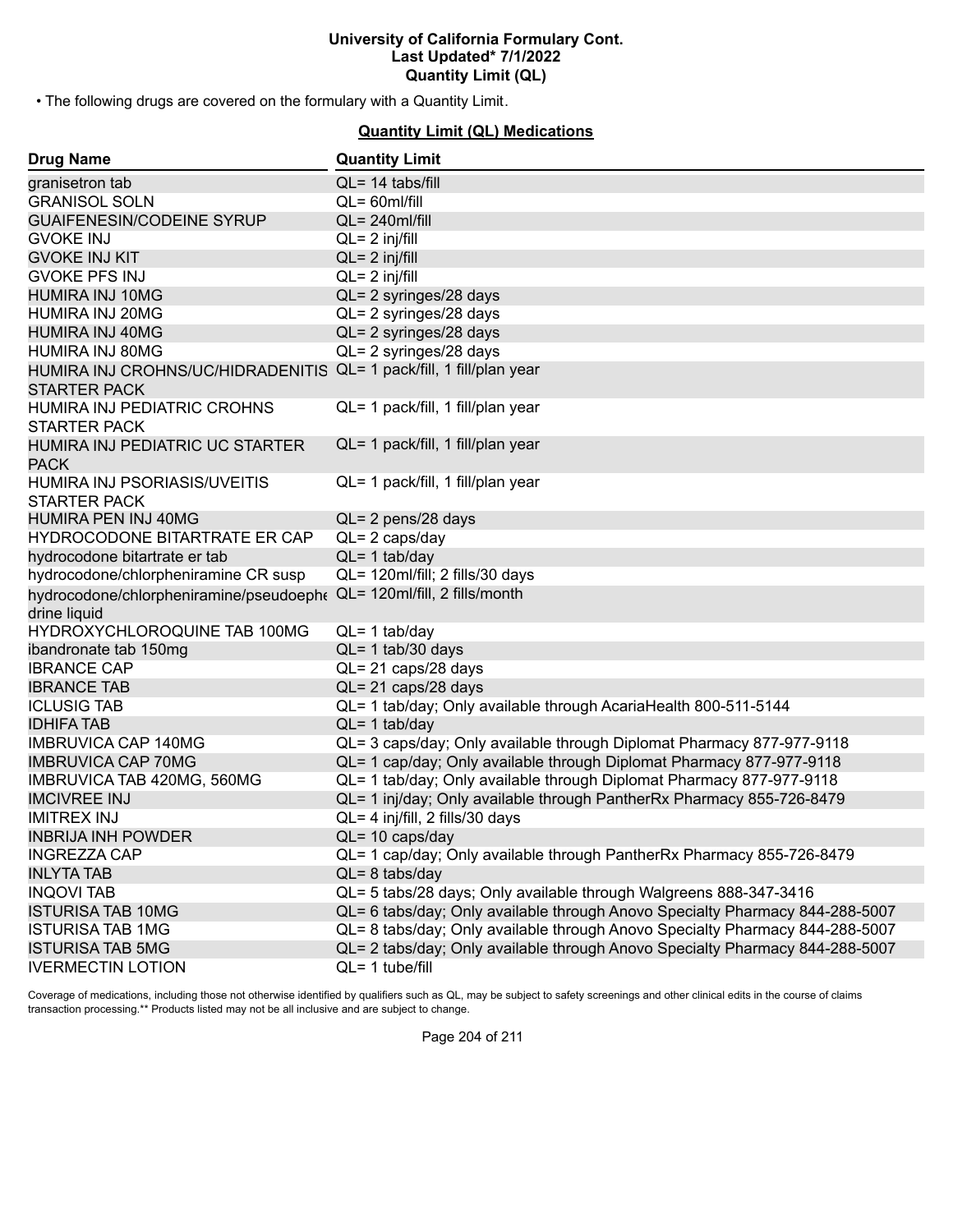• The following drugs are covered on the formulary with a Quantity Limit.

# **Quantity Limit (QL) Medications**

| <b>Drug Name</b>            | <b>Quantity Limit</b>                                                                                              |
|-----------------------------|--------------------------------------------------------------------------------------------------------------------|
| <b>JAKAFI TAB</b>           | $QL = 2$ tabs/day                                                                                                  |
| <b>JANUMET TAB</b>          | $QL = 2$ tabs/day                                                                                                  |
| <b>JANUMET XR TAB</b>       | $QL = 2$ tabs/day                                                                                                  |
| <b>JANUVIA TAB</b>          | $QL = 1$ tab/day                                                                                                   |
| <b>JARDIANCE TAB</b>        | $QL = 1$ tab/day                                                                                                   |
| <b>JENTADUETO TAB</b>       | $QL = 2$ tabs/day                                                                                                  |
| <b>JENTADUETO XR TAB</b>    | $QL = 2$ tabs/day                                                                                                  |
| <b>JYNARQUE PAK</b>         | QL= 2 tabs/day; Only available through Walgreens 888-347-3416                                                      |
| <b>JYNARQUE TAB</b>         | QL= 2 tabs/day; Only available through Walgreens 888-347-3416                                                      |
| <b>KALYDECO PAK</b>         | QL= 2 packets/day; Only available through Maxor Pharmacy 800-658-6046 or<br>Walgreens 888-347-3416                 |
| <b>KALYDECO TAB</b>         | QL= 2 tabs/day; Only available through Maxor Pharmacy 800-658-6046 or Walgreens<br>888-347-3416                    |
| <b>KERENDIA TAB</b>         | $QL = 1$ tab/day                                                                                                   |
| ketorolac tab               | QL= 20 tabs/5 days                                                                                                 |
| <b>KEVZARA INJ</b>          | QL= 2 inj/28 days                                                                                                  |
| KINERET INJ                 | QL= 1 inj/day; Only available through Biologics 800-850-4306                                                       |
| <b>KORLYM TAB</b>           | QL= 4 tabs/day; Only available through Korlym SPARK program 855-4Korlym<br>$(855-456-7596)$                        |
| <b>KOSELUGO CAP</b>         | QL= 4 caps/day; Only available through Onco360 877-662-6633                                                        |
| <b>LASTACAFT OPHTH SOLN</b> | $QL = 3ml/30$ days                                                                                                 |
| latanoprost ophth soln      | $QL = 2.5$ ml/30 days                                                                                              |
| <b>LATUDA TAB</b>           | $QL = 1$ tab/day                                                                                                   |
| <b>LAZANDA NASAL SPRAY</b>  | QL= 15 bottles/30 days                                                                                             |
| LEDIPASVIR/SOFOSBUVIR TAB   | $QL = 1$ tab/ day                                                                                                  |
| lenalidomide cap            | QL= 1 cap/day; Restricted to Oncology or Hematology Specialist                                                     |
| <b>LENVIMA CAP</b>          | QL= 3 caps/day; Only available through Accredo 800-803-2523                                                        |
| <b>INHALER</b>              | LEVALBUTEROL INHALER, XOPENEX HF QL= 2 inhalers/fill, 2 fills/30 days; Step Therapy requires trial of VENTOLIN HFA |
| lidocaine oint              | QL= 107gm/30 days                                                                                                  |
| lidocaine patch             | $QL = 3$ patches/day                                                                                               |
| lidocaine patch 5%          | $QL = 3$ patches/day                                                                                               |
| <b>LIVMARLI SOLN</b>        | QL= 90ml/30 days; Only available through Eversana 866-849-4481                                                     |
| LORBRENA TAB 100MG          | $QL = 1$ tab/day                                                                                                   |
| LORBRENA TAB 25MG           | $QL = 3$ tabs/day                                                                                                  |
| <b>LUCEMYRA TAB</b>         | QL= 96 tabs/7 days                                                                                                 |
| <b>LUMAKRAS TAB</b>         | QL= 8 tabs/day; Only available through Biologics 800-850-4306                                                      |
| <b>LUMIGAN OPHTH SOLN</b>   | $QL = 2.5$ ml/30 days                                                                                              |
| <b>LUPKYNIS CAP</b>         | QL= 6 caps/day; Only available through Biologics 800-850-4306 or PantheRx<br>Pharmacy 855-726-8479                 |
| LYNPARZA CAP                | Only available through Biologics 800-850-4306, QL= 16 caps/day                                                     |
| LYNPARZA TAB                | Only available through Biologics 800-850-4306, QL= 4 tabs/day                                                      |
| <b>LYRICA CAP</b>           | $QL = 3 \text{ caps/day}$                                                                                          |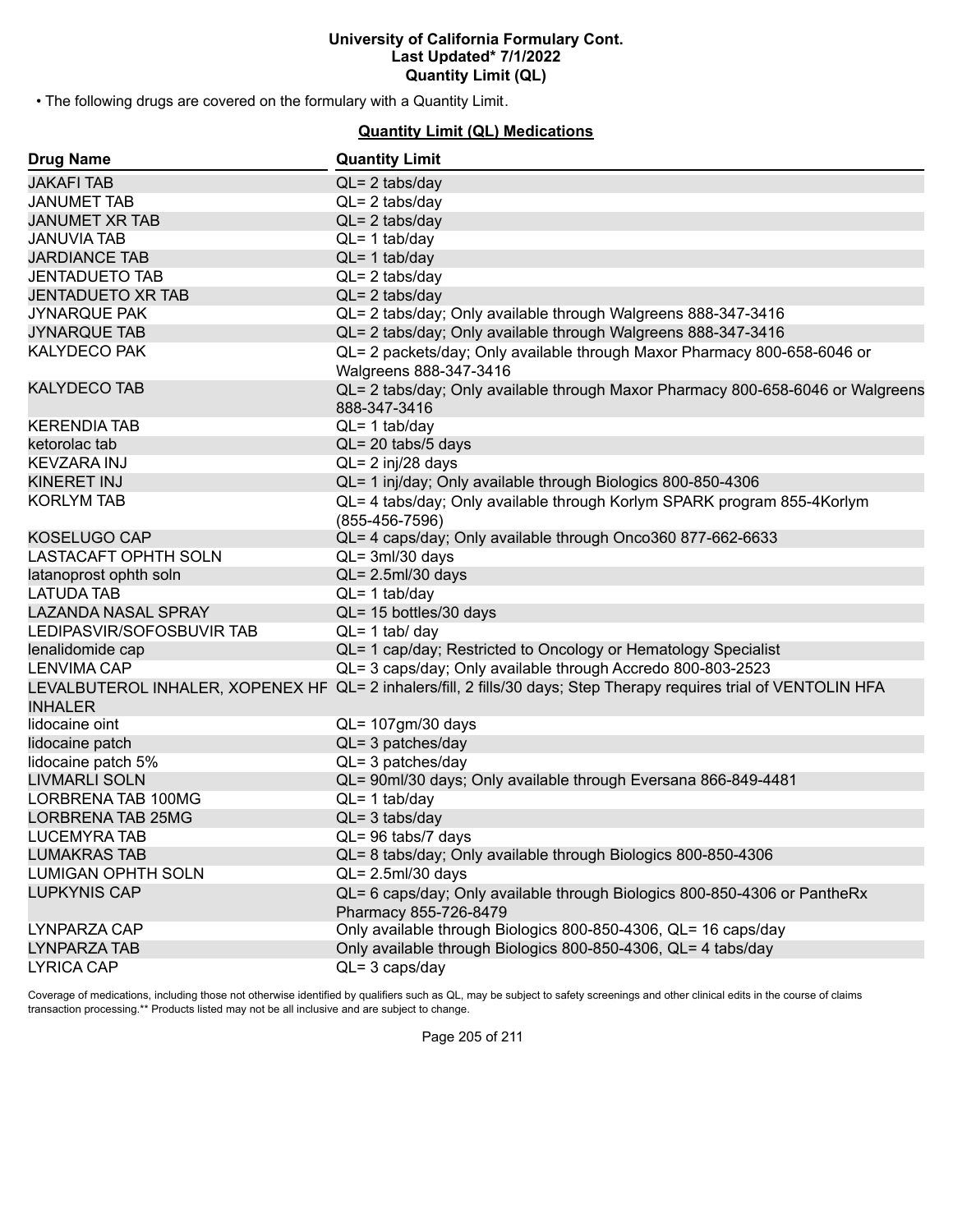• The following drugs are covered on the formulary with a Quantity Limit.

# **Quantity Limit (QL) Medications**

| <b>Drug Name</b>            | <b>Quantity Limit</b>                                                                                                              |
|-----------------------------|------------------------------------------------------------------------------------------------------------------------------------|
| LYRICA CAP 225MG            | $QL = 2 \text{ caps/day}$                                                                                                          |
| LYRICA CAP 300MG            | $QL = 2 \text{ caps/day}$                                                                                                          |
| <b>LYRICA SOLN</b>          | $QL = 30ml/day$                                                                                                                    |
| malathion lotion            | QL= 2 bottles/fill                                                                                                                 |
| <b>MAVYRET PAK</b>          | QL= 5 packs/day                                                                                                                    |
| <b>MAVYRET TAB</b>          | $QL = 3$ tabs/day                                                                                                                  |
| medroxyprogesterone inj     | $QL = 1$ inj/90 days                                                                                                               |
| MEKINIST TAB 0.5MG          | $QL = 3$ tabs/day                                                                                                                  |
| <b>MEKINIST TAB 2MG</b>     | $QL = 1$ tab/day                                                                                                                   |
| <b>MEKTOVI TAB</b>          | QL= 6 tabs/day; Only available through Diplomat Pharmacy 877-977-9118                                                              |
| methylergonovine tab        | QL= 28 tabs/fill, 1 fill/365 days                                                                                                  |
| modafinil tab               | $QL = 2$ tabs/day                                                                                                                  |
| <b>MOLNUPIRAVIR CAP</b>     | QL= 40 caps/fill                                                                                                                   |
| <b>MUSE SUPP</b>            | $QL = 6$ supp/30 days                                                                                                              |
| <b>MYFEMBREE TAB</b>        | $QL = 1$ tab/day                                                                                                                   |
| NALOXONE PREFILLED INJ      | $QL = 2$ inj/fill                                                                                                                  |
| naratriptan tab             | QL= 9 tabs/fill, 2 fills/30 days                                                                                                   |
| NATACYN OPHTH SUSP          | $QL = 15$ ml/fill                                                                                                                  |
| <b>NATROBA SUSP</b>         | $QL = 1$ bottle/fill                                                                                                               |
| NAYZILAM SPRAY              | QL= 2 packs/fill; Restricted to Neurology Specialist                                                                               |
| <b>NERLYNX TAB</b>          | QL= 6 tabs/day; Only available through Diplomat Pharmacy 877-977-9118                                                              |
| nitazoxanide tab            | $QL = 6$ tabs/3 days                                                                                                               |
| <b>NUBEQA TAB</b>           | $QL = 4$ tabs/day                                                                                                                  |
| <b>NUCALA INJ</b>           | $QL = 1$ inj/28 days                                                                                                               |
| <b>NUCYNTA ER TAB</b>       | $QL = 2$ tabs/day                                                                                                                  |
| NUEDEXTA CAP                | $QL = 2 \text{ caps/day}$                                                                                                          |
| <b>NULYTELY SOLN</b>        | Covered at \$0 for members 45-75 years, all other members covered at generic copay<br>Limited to 2 fills/calendar year             |
| <b>NUZYRA TAB</b>           | QL= 30 tabs/180 days; Restricted to Infectious Disease or Pulmonology Specialist;<br>Only available through Walgreens 888-347-3416 |
| <b>OCALIVA TAB</b>          | QL= 1 tab/day; Only available through Walgreens 888-347-3416                                                                       |
| <b>OFEV CAP</b>             | QL= 2 caps/day; Only available through Walgreens 888-347-3416                                                                      |
| olopatadine ophth soln 0.2% | $QL = 2.5$ ml/30 days                                                                                                              |
| <b>OLUMIANT TAB</b>         | $QL = 1$ tab/day                                                                                                                   |
| <b>OMNIPOD 5 INTRO KIT</b>  | QL= 1 kit/year                                                                                                                     |
| <b>OMNIPOD 5 PACK PODS</b>  | QL= 10 pods/month                                                                                                                  |
| OMNIPOD DASH INTRO KIT      | QL= 1 kit/year                                                                                                                     |
| <b>OMNIPOD DASH PODS</b>    | QL= 10 pods/month                                                                                                                  |
| <b>OMNIPOD STARTER KIT</b>  | QL= 1 kit/year                                                                                                                     |
| <b>ONGENTYS CAP</b>         | QL= 1 tab/day, 30 tabs per fill                                                                                                    |
| <b>OPSUMIT TAB</b>          | QL= 1 tab/day; Only available through CVS Specialty 800-237-2767                                                                   |
| OPZELURA CREAM              | QL= 12 tubes/year                                                                                                                  |
| <b>ORENCIA CLICK INJ</b>    | QL= 4 inj/28 days                                                                                                                  |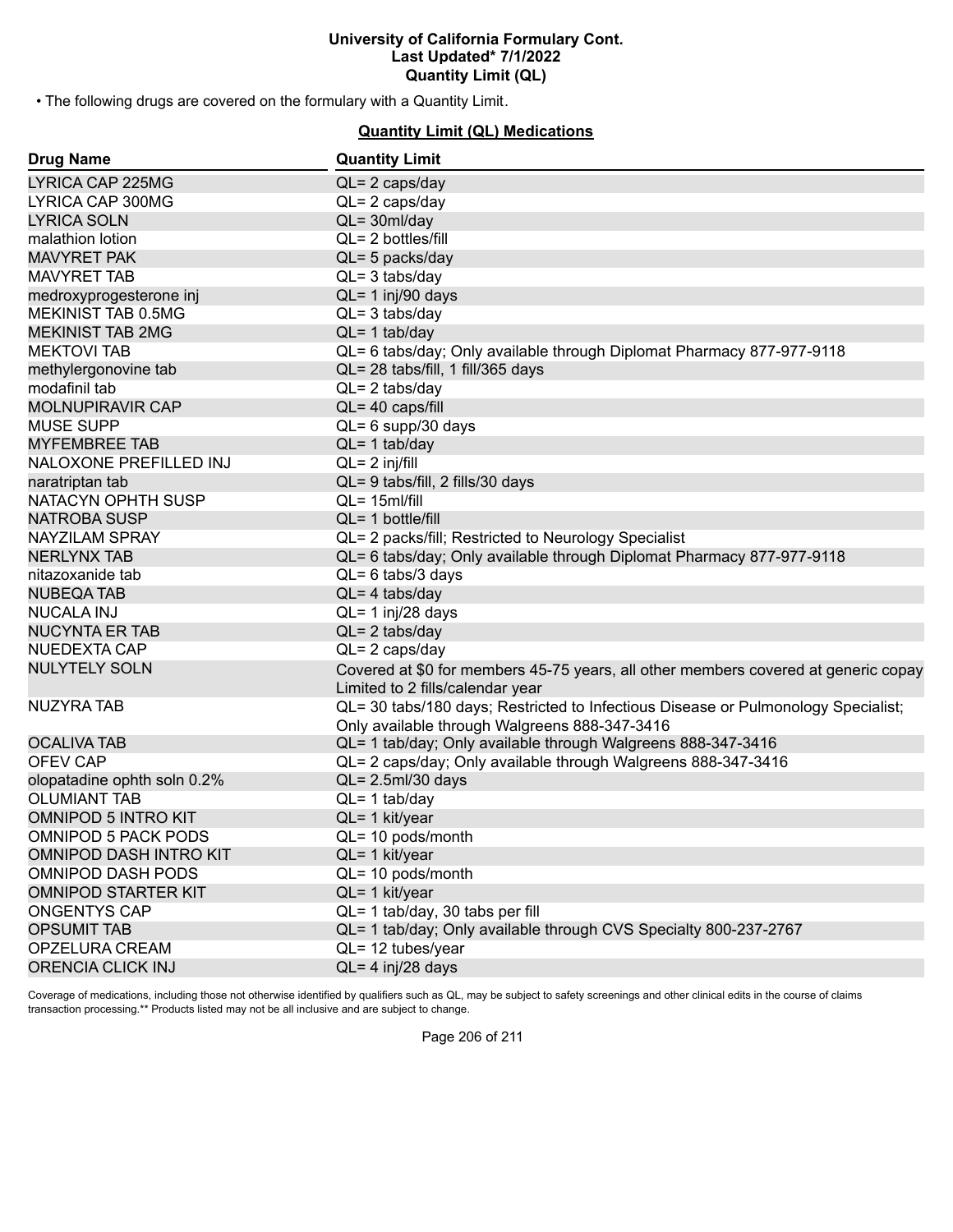• The following drugs are covered on the formulary with a Quantity Limit.

**Quantity Limit (QL) Medications**

| <b>Drug Name</b>            | <b>Quantity Limit</b>                                                                                                  |
|-----------------------------|------------------------------------------------------------------------------------------------------------------------|
| ORENCIA SC INJ 125MG/ML     | QL= 4 inj/28 days                                                                                                      |
| ORENCIA SC INJ 50MG/0.4ML   | $QL = 4$ inj/28 days                                                                                                   |
| ORENCIA SC INJ 87.5MG/0.7ML | $QL = 4$ inj/28 days                                                                                                   |
| <b>ORGOVYX TAB</b>          | QL= 30 tabs/28 days; Only available through Biologics 800-850-4306 or US Bioservic<br>888-518-7246                     |
| <b>ORIAHNN CAP</b>          | $QL = 2 \text{ caps/day}$                                                                                              |
| ORILISSA TAB 150MG          | $QL = 1$ tab/day                                                                                                       |
| ORILISSA TAB 200MG          | $QL = 2$ tabs/day                                                                                                      |
| ORKAMBI GRANULES PACKET     | QL= 2 packets/day; Only available through Maxor Pharmacy 800-658-6046 or<br>Walgreens 888-347-3416                     |
| <b>ORKAMBITAB</b>           | QL= 4 tabs/day; Only available through Maxor Pharmacy 800-658-6046 or Walgreens<br>888-347-3416                        |
| oseltamivir cap             | QL= 10 caps/fill                                                                                                       |
| oseltamivir cap 30mg        | QL= 20 caps/fill                                                                                                       |
| oseltamivir susp            | QL= 250ml/fill                                                                                                         |
| OTEZLA STARTER PACK         | QL= 1 pack/28 days                                                                                                     |
| <b>OTEZLA TAB</b>           | $QL = 2$ tabs/day                                                                                                      |
| <b>OXBRYTA TAB</b>          | QL= 5 tabs/day; Only available through CVS Specialty 800-237-2767                                                      |
| <b>OXERVATE OPHTH SOLN</b>  | QL= 8 kits/affected eye/lifetime; Only available through Accredo 800-803-2523                                          |
| OXYCODONE ER TAB            | $QL = 2$ tabs/day                                                                                                      |
| <b>OZEMPIC INJ</b>          | QL= 1 pack/28 days                                                                                                     |
| PALYNZIQ INJ                | QL= 1 inj/day; Only available through Diplomat Pharmacy 877-977-9118                                                   |
| <b>PAXLOVID TAB</b>         | $QL = 20$ tabs/fill                                                                                                    |
| peg 3350/electrolytes soln  | Covered at \$0 for members 45-75 years-Limited to 2 fills/calendar year; All other<br>members covered at generic copay |
| <b>PEMAZYRE TAB</b>         | QL= 14 tabs/21 days; Only available through Biologics 800-850-4306                                                     |
| phentermine cap             | $QL = 1$ cap/day                                                                                                       |
| phentermine tab             | $QL = 1$ tab/day                                                                                                       |
| <b>PICATO GEL</b>           | $QL = 1$ box/fill                                                                                                      |
| pirfenidone tab 267mg       | $QL = 9$ tabs/day                                                                                                      |
| pirfenidone tab 801mg       | $QL = 3$ tabs/day                                                                                                      |
| POMALYST CAP                | QL= 21 caps/28 days                                                                                                    |
| POTIGA TAB                  | $QL = 3$ tabs/day                                                                                                      |
| PRALUENT INJ                | $QL = 2$ inj/28 days                                                                                                   |
| pregabalin cap              | $QL = 3 \text{ caps/day}$                                                                                              |
| pregabalin cap 225mg        | $QL = 2 \text{ caps/day}$                                                                                              |
| pregabalin cap 300mg        | $QL = 2 \text{ caps/day}$                                                                                              |
| pregabalin soln             | $QL = 30ml/day$                                                                                                        |
| PRETOMANID TAB              | QL= 1 tab/day; Restricted to Infectious Disease Specialist                                                             |
| <b>PREVYMIS TAB</b>         | QL= 1 tab/day; Limit 100 tabs/6 months                                                                                 |
| pyrimethamine tab           | QL= 3 tabs/day; Only available through Walgreens 888-347-3416                                                          |
| <b>QINLOCK TAB</b>          | QL= 3 tabs/day; Only available through Biologics 800-850-4306                                                          |
| QSYMIA CAP                  | $QL = 1$ tab/day                                                                                                       |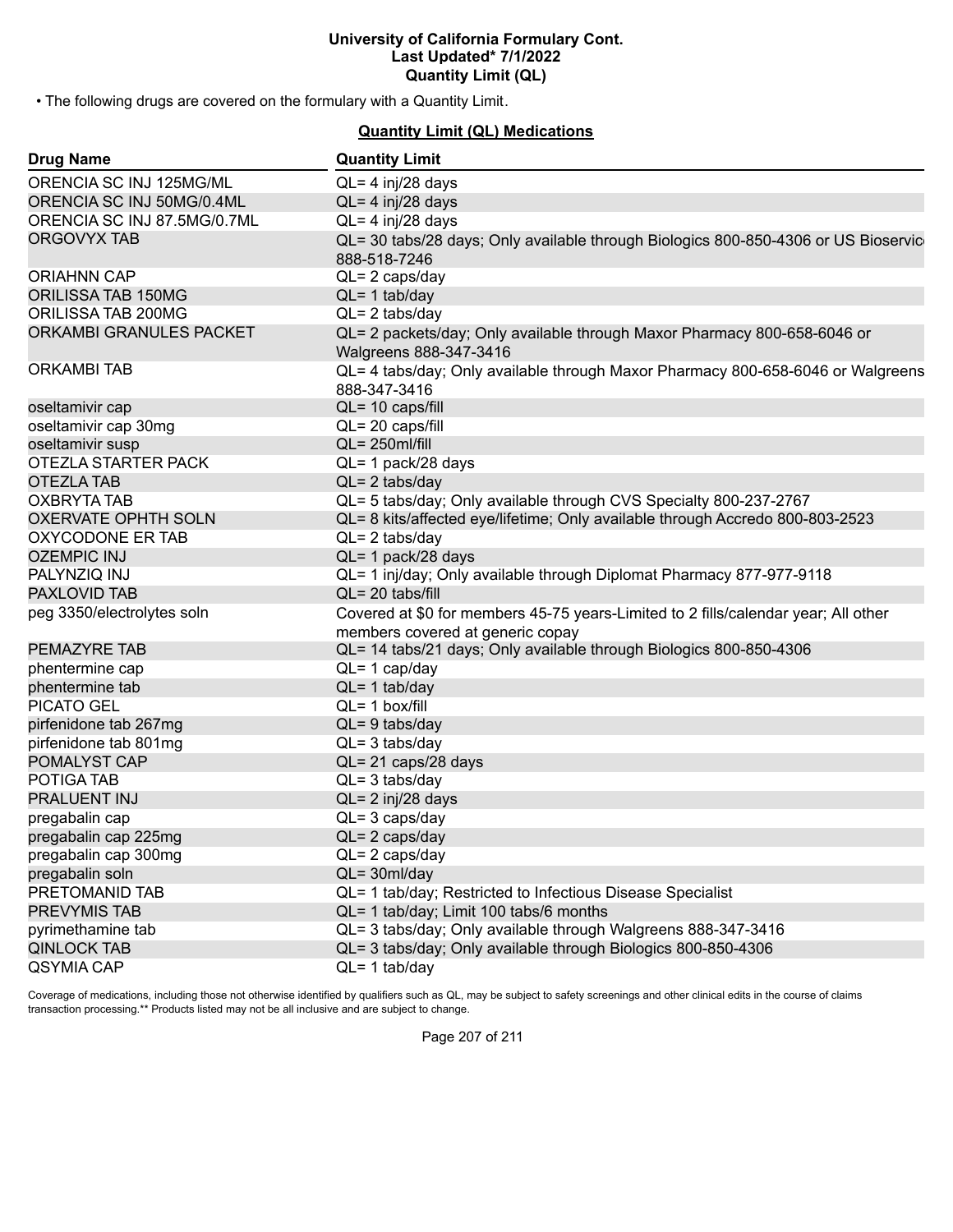• The following drugs are covered on the formulary with a Quantity Limit.

# **Quantity Limit (QL) Medications**

| <b>Drug Name</b>            | <b>Quantity Limit</b>                                                          |
|-----------------------------|--------------------------------------------------------------------------------|
| <b>REGRANEX GEL</b>         | $QL = 30gm/fill$                                                               |
| <b>RELENZA DISKHALER</b>    | QL= 1 inhaler/fill                                                             |
| <b>REPATHA INJ</b>          | $QL = 2$ inj/28 days                                                           |
| REPATHA PUSHTRONEX INJ      | QL= 1 inj/28 days                                                              |
| <b>RETEVMO CAP</b>          | $QL = 4$ caps/day                                                              |
| <b>REVLIMID CAP</b>         | QL= 1 cap/day; Restricted to Oncology or Hematology Specialist                 |
| <b>REYVOW TAB</b>           | QL= 8 tabs/30 days, 6 fills/year                                               |
| <b>REZUROCK TAB</b>         | QL= 1 tab/day; Only available through Lumicera 855-847-3553                    |
| <b>RINVOQ ER TAB</b>        | $QL = 1$ tab/day                                                               |
| rizatriptan ODT             | QL= 12 tabs/fill, 3 fills/60 days                                              |
| rizatriptan tab             | QL= 12 tabs/fill, 3 fills/60 days                                              |
| rosuvastatin tab 10mg       | $QL = 1$ tab/day                                                               |
| rosuvastatin tab 20mg       | QL= 1.5 tabs/day                                                               |
| rosuvastatin tab 40mg       | $QL = 1$ tab/day                                                               |
| rosuvastatin tab 5mg        | $QL = 1$ tab/day                                                               |
| <b>ROZLYTREK CAP</b>        | $QL = 3 \text{ caps/day}$                                                      |
| <b>RUBRACA TAB</b>          | QL= 4 tabs/day; Only available through Avella Pharmacy (877) 546-5779          |
| <b>RYBELSUS TAB</b>         | $QL=1$ tab/day                                                                 |
| <b>RYDAPT CAP</b>           | QL= 56 caps/28 days                                                            |
| <b>SANCUSO PATCH</b>        | QL= 4 patches/fill                                                             |
| <b>SANTYL OINT</b>          | QL= 90gm/30 days                                                               |
| <b>SAVELLA TAB</b>          | $QL = 2$ tabs/day                                                              |
| <b>SAXENDA INJ</b>          | QL= 5 pens/30 days                                                             |
| SIGNIFOR INJ                | QL= 2 vials/day; Only available through Anovo Specialty Pharmacy 844-288-5007  |
| sildenafil tab              | $QL = 6$ tabs/30 days                                                          |
| SIMPONI AUTO-INJECTOR 100MG | QL=1 inj/28 days                                                               |
| SIMPONI INJ 100MG           | QL=1 inj/28 days                                                               |
| SIVEXTRO TAB                | QL= 6 tabs/fill; Restricted to Infectious Disease Specialist                   |
| <b>SKLICE LOTION</b>        | $QL = 1$ tube/fill                                                             |
| SKYRIZI INJ 150MG/ML        | QL= 1 inj/84 days                                                              |
| SKYRIZI INJ 75MG/0.83ML     | QL= 2 inj/84 days                                                              |
| SOFOSBUVIR/VELPATASVIR TAB  | $QL = 1$ tab/ day                                                              |
| <b>SOLIQUA INJ</b>          | $QL = 15ml/25 days$                                                            |
| SOLOSEC GRANULES PACKET     | QL= 1 packet/fill                                                              |
| <b>SPINOSAD SUSP</b>        | $QL = 1$ bottle/fill                                                           |
| SPIRIVA RESPIMAT INHALER    | QL= 1 inhaler/30 days; Step Therapy requires trial of ADVAIR, BREO, DULERA, or |
| 1.25MCG/ACT                 | FLUTICASONE/SALMETEROL                                                         |
| <b>STELARA INJ</b>          | QL= 1 inj/84 days                                                              |
| <b>STENDRATAB</b>           | $QL = 6$ tabs/30 days                                                          |
| <b>STIVARGA TAB</b>         | $QL = 4$ tabs/day                                                              |
| STRIVERDI RESPIMAT INHALER  | QL= 1 inhaler/30 days                                                          |
| sumatriptan inj             | QL= 4 inj/fill, 2 fills/30 days                                                |
| SUMATRIPTAN INJ 6MG/0.5ML   | QL= 4 inj/fill, 2 fills/30 days                                                |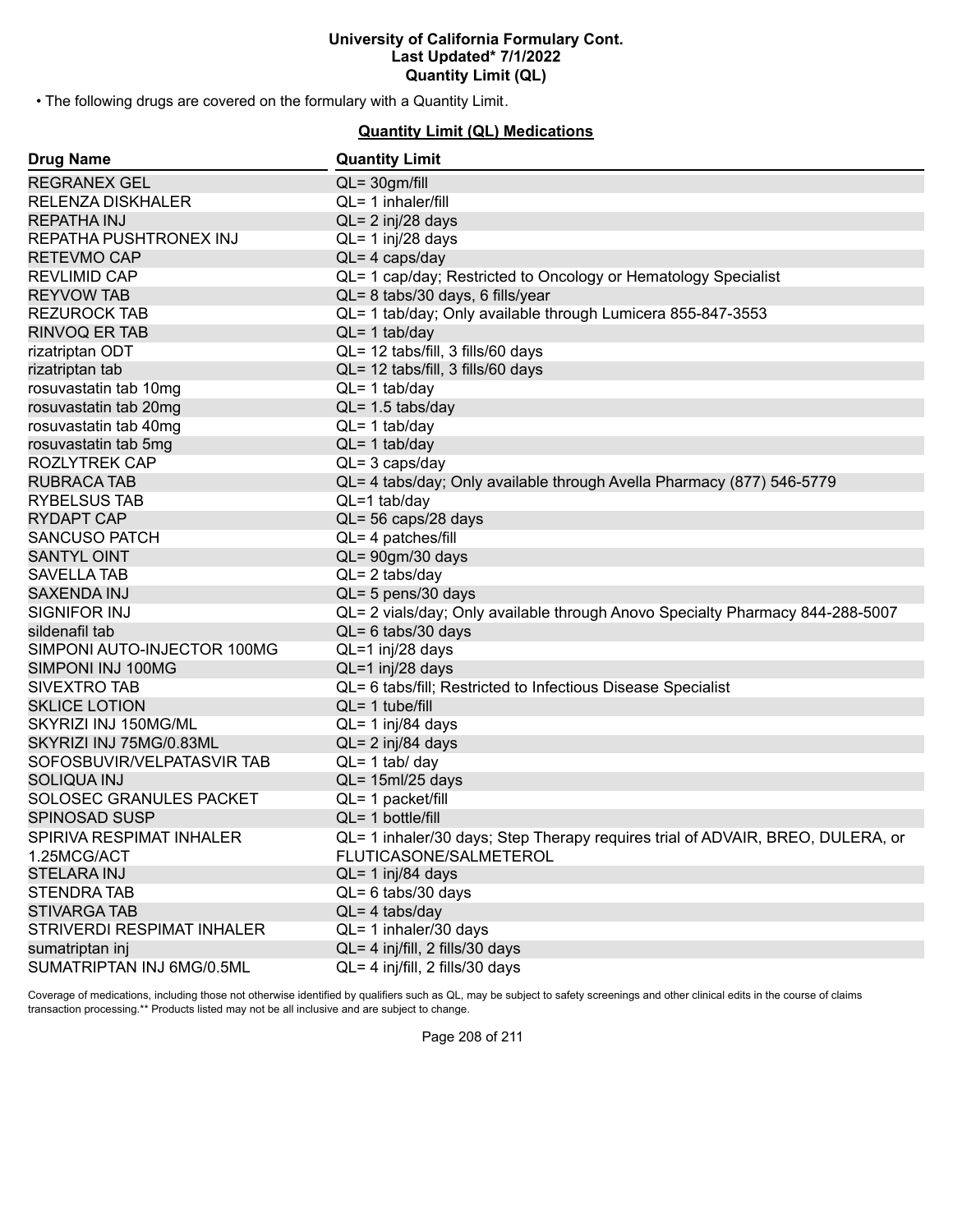• The following drugs are covered on the formulary with a Quantity Limit.

# **Quantity Limit (QL) Medications**

| <b>Drug Name</b>                            | <b>Quantity Limit</b>                                                                           |
|---------------------------------------------|-------------------------------------------------------------------------------------------------|
| sumatriptan nasal spray                     | QL= 6 sprays/fill, 2 fills/30 days                                                              |
| sumatriptan tab                             | QL= 9 tabs/fill, 2 fills/30 days                                                                |
| sumatriptan vial inj                        | QL= 5 inj/fill, 2 fills/30 days                                                                 |
| <b>SUNOSI TAB</b>                           | $QL = 1$ tab/day                                                                                |
| <b>SYMDEKO TAB</b>                          | QL= 2 tabs/day; Only available through Maxor Pharmacy 800-658-6046 or Walgreens<br>888-347-3416 |
| SYMJEPI INJ                                 | $QL = 2$ inj/fill                                                                               |
| <b>SYNJARDY TAB</b>                         | $QL = 2$ tabs/day                                                                               |
| SYNJARDY XR TAB 10-1000MG,<br>25-1000MG     | $QL = 1$ tab/day                                                                                |
| SYNJARDY XR TAB 5-1000MG,<br>12.5-1000MG    | $QL = 2$ tabs/day                                                                               |
| <b>TABRECTA TAB</b>                         | $QL = 4$ tabs/day                                                                               |
| tadalafil tab                               | $QL = 6$ tabs/30 days                                                                           |
| tadalafil tab 2.5mg, 5mg                    | $QL = 1$ tab/day                                                                                |
| <b>TAFINLAR CAP</b>                         | $QL = 4 \text{ caps/day}$                                                                       |
| TAGRISSO TAB                                | QL= 1 tab/day; Only available through Diplomat Pharmacy 877-977-9118                            |
| <b>TAKHZYRO INJ</b>                         | QL= 2 inj/28 days; Only available through CVS Specialty 800-237-2767                            |
| <b>TALTZ INJ</b>                            | $QL = 1$ inj/28 days                                                                            |
| TALZENNA CAP 0.25MG                         | $QL = 3 \text{ caps/day}$                                                                       |
| TALZENNA CAP 0.5MG, 0.75MG, 1MG             | $QL = 1$ cap/day                                                                                |
| <b>TAVALISSE TAB</b>                        | QL= 2 tab/day; Only available through Biologics 800-850-4306                                    |
| <b>TAVNEOS CAP</b>                          | QL= 6 caps/day; Only available through PantheRx 855-726-8479                                    |
| <b>TAZVERIK TAB</b>                         | QL= 8 tabs/day; Only available through Onco360 877-662-6633                                     |
| <b>TEGSEDI INJ</b>                          | QL= 4 inj/28 days; Only available through Accredo 800-803-2523                                  |
| <b>TEPMETKO TAB</b>                         | QL= 2 tabs/day; Only available through Biologics 800-850-4306                                   |
| testosterone gel 1% 25mg                    | QL= 1 packet/day                                                                                |
| testosterone gel 1% 50mg                    | QL= 2 packets/day                                                                               |
| testosterone gel 1% pump                    | QL= 4 bottles/30 days                                                                           |
| testosterone gel 1.62% 1.25gm               | $QL = 1$ packet/day                                                                             |
| testosterone gel 1.62% 2.5gm                | QL= 2 packets/day                                                                               |
| <b>TESTOSTERONE GEL PUMP</b>                | QL= 4 bottles/30 days                                                                           |
| testosterone gel pump 1.62%                 | QL= 2 bottles/30 days                                                                           |
| testosterone soln                           | QL= 2 bottles/30 days                                                                           |
| TIBSOVO TAB                                 | QL= 2 tabs/day; Only available through Diplomat Pharmacy 877-977-9118                           |
| <b>TIROSINT-SOL</b>                         | QL=1 ml/day; Prior Authorization required for members age 9 or older                            |
| TRACLEER TAB 32MG                           | QL=4 tabs/day; Only available through Walgreens 888-347-3416                                    |
| <b>TRADJENTA TAB</b>                        | $QL = 1$ tab/day                                                                                |
| travoprost ophth soln                       | QL= 2.5ml/30 days                                                                               |
| <b>TREMFYA INJ</b>                          | $QL = 1$ inj/56 days                                                                            |
| TRIJARDY XR TAB 10-5-1000MG,<br>25-5-1000MG | $QL = 1$ tab/day                                                                                |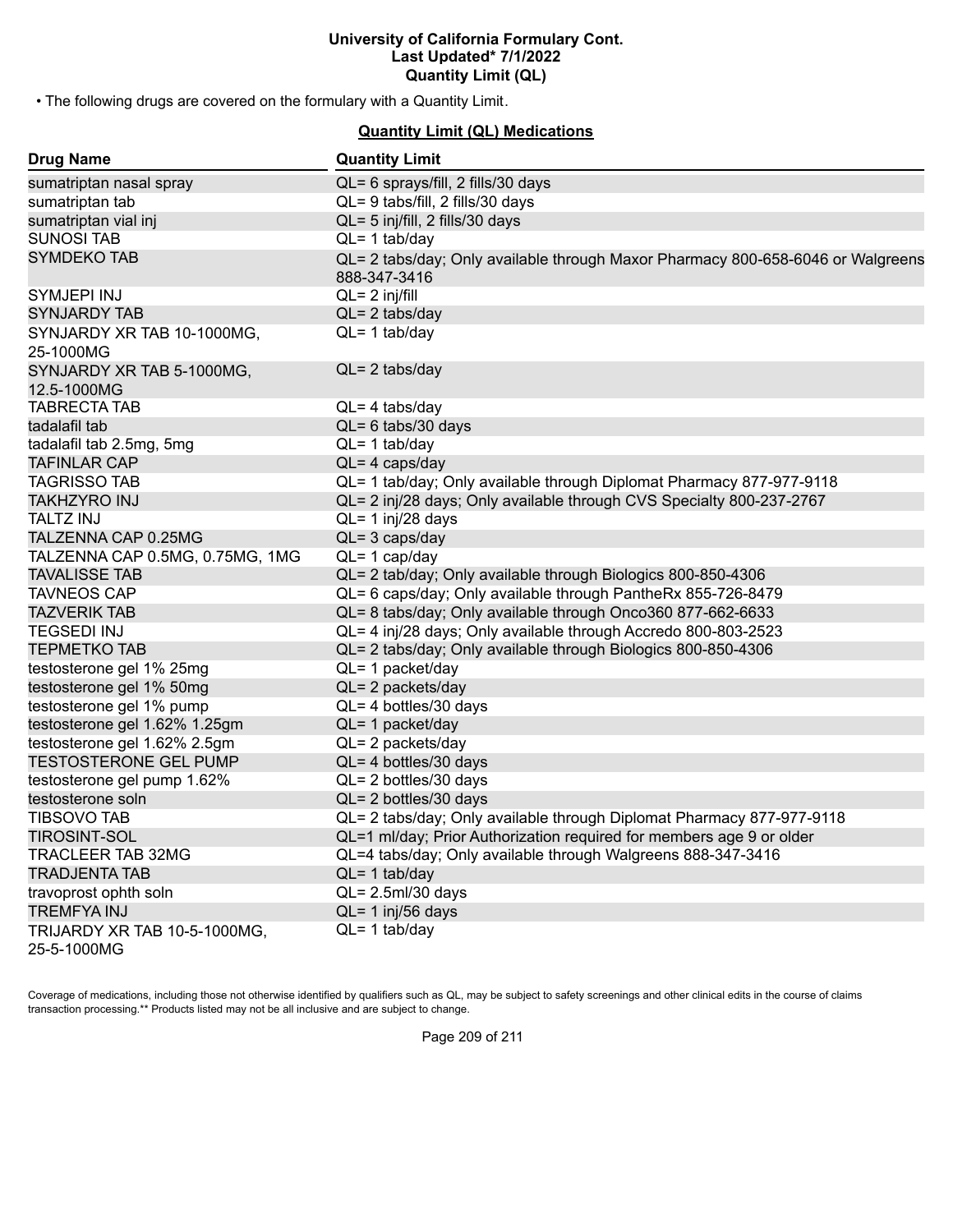• The following drugs are covered on the formulary with a Quantity Limit.

# **Quantity Limit (QL) Medications**

| <b>Drug Name</b>                                | <b>Quantity Limit</b>                                                                                                  |
|-------------------------------------------------|------------------------------------------------------------------------------------------------------------------------|
| TRIJARDY XR TAB 5-25-1000MG,<br>12.5-2.5-1000MG | $QL = 2$ tabs/day                                                                                                      |
| <b>TRIKAFTA TAB</b>                             | QL= 84 tabs/28 days; Only available through Maxor Pharmacy 800-658-6046 or<br>Walgreens 888-347-3416                   |
| trilyte soln                                    | Covered at \$0 for members 45-75 years, all other members covered at generic copay<br>Limited to 2 fills/calendar year |
| <b>TRINTELLIX TAB</b>                           | $QL = 1$ tab/day                                                                                                       |
| <b>TRULICITY INJ</b>                            | QL= 4 pens/28 days                                                                                                     |
| TRUSELTIQ PACK 100MG                            | QL= 21 caps/28 days; Only available through Biologics 800-850-4306                                                     |
| TRUSELTIQ PACK 50MG, 125MG                      | QL= 42 caps/28 days; Only available through Biologics 800-850-4306                                                     |
| <b>TRUSELTIQ PACK 75MG</b>                      | QL= 63 caps/28 days; Only available through Biologics 800-850-4306                                                     |
| <b>TUKYSA TAB</b>                               | QL= 4 tabs/day; Only available through Biologics 800-850-4306                                                          |
| <b>TURALIO CAP</b>                              | QL= 4 caps/day; Only available through Biologics 800-850-4306                                                          |
| <b>TUSSI-ORGANI SYRUP</b>                       | $QL = 240$ ml/fill                                                                                                     |
| <b>TYVASO INH SOLN</b>                          | QL= 1 ampule/day; Only available through Accredo 800-803-2523                                                          |
| <b>UBRELVY TAB</b>                              | QL= 10 tabs/30 days, 6 fills/year                                                                                      |
| <b>ULESFIA LOTION</b>                           | $QL = 4$ bottles/fill                                                                                                  |
| <b>UPTRAVI TAB</b>                              | QL= 2 tabs/day; Only available through Accredo 800-803-2523                                                            |
| <b>VALCHLOR GEL</b>                             | QL= 4 tubes/30 days; Only available through Avella (877) 546-5779                                                      |
| <b>VALTOCO NASAL SPRAY</b>                      | QL= 2 packs/fill; Restricted to Neurology Specialist                                                                   |
| <b>VANCOCIN CAP</b>                             | QL= 56 caps/fill                                                                                                       |
| vancomycin cap                                  | QL= 56 caps/fill                                                                                                       |
| vardenafil ODT                                  | $QL = 6$ tabs/30 days                                                                                                  |
| vardenafil tab                                  | $QL = 6$ tabs/30 days                                                                                                  |
| <b>VARUBI TAB</b>                               | QL= 2 tabs/day; Restricted to Oncology or Hematology Specialist                                                        |
| VASCEPA CAP 0.5GM                               | $QL = 4 \text{ caps/day}$                                                                                              |
| <b>VENTAVIS INH SOLN</b>                        | QL= 9 ampules/day; Only available through Accredo 800-803-2523                                                         |
| <b>VENTOLIN HFA INHALER</b>                     | QL= 2 inhalers/30 days                                                                                                 |
| <b>VERQUVO TAB</b>                              | QL= 1 tab/day; Restricted to Cardiology Specialist                                                                     |
| <b>VERZENIO TAB</b>                             | $QL = 2$ tabs/day                                                                                                      |
| V-GO INJ KIT                                    | QL= 1 kit/day                                                                                                          |
| <b>VICTOZA INJ</b>                              | $QL = 9ml/30 days$                                                                                                     |
| VITRAKVI CAP 100MG                              | QL= 2 caps/day; Only available through US Bioservices 888-518-7246                                                     |
| <b>VITRAKVI CAP 25MG</b>                        | QL= 6 caps/day; Only available through US Bioservices 888-518-7246                                                     |
| <b>VITRAKVI SOLN</b>                            | QL= 10ml/day; Only available through US Bioservices 888-518-7246                                                       |
| <b>VIZIMPRO TAB</b>                             | $QL = 1$ tab/day                                                                                                       |
| <b>VOSEVI TAB</b>                               | $QL = 1$ tab/day                                                                                                       |
| <b>VOXZOGO INJ</b>                              | QL= 1 vial/day; Only available through Accredo 888-773-7376                                                            |
| <b>VYNDAMAX CAP</b>                             | $QL = 1$ cap/day                                                                                                       |
| <b>VYNDAQEL CAP</b>                             | $QL = 4 \text{ caps/day}$                                                                                              |
| <b>WAKIX TAB</b>                                | QL= 2 tabs/day; Only available through PantherRx Pharmacy 855-726-8479                                                 |
| <b>WEGOVY INJ</b>                               | $QL = 4$ pens/28 days                                                                                                  |
| WEGOVY INJ 1.7MG/0.75ML                         | $QL = 4$ pens/28 days                                                                                                  |